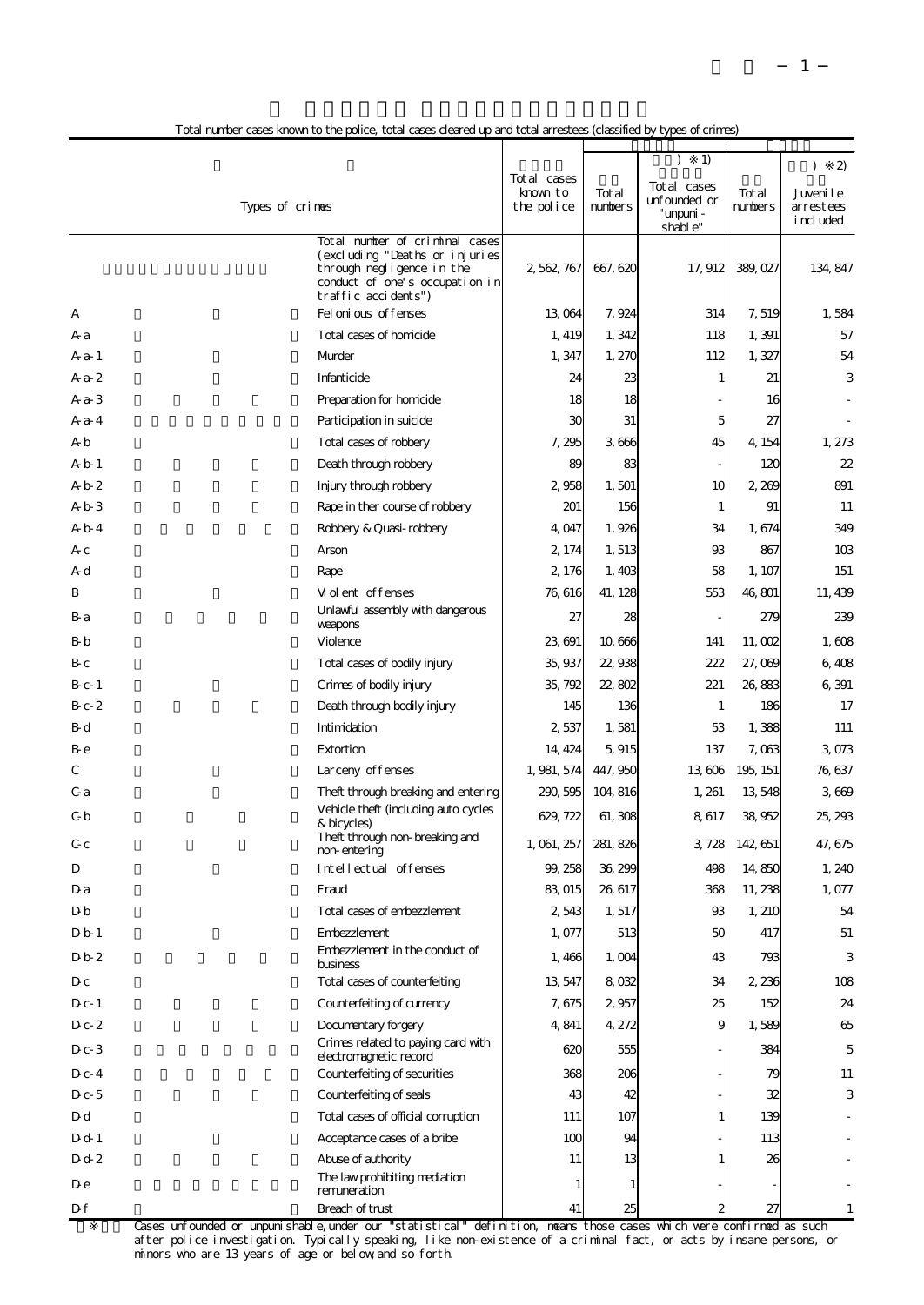|                            |                                                                                                                     | Tot al<br>cases           |                   | 1)<br>$\lambda$                                      |                   | 2)<br>Ι                              |
|----------------------------|---------------------------------------------------------------------------------------------------------------------|---------------------------|-------------------|------------------------------------------------------|-------------------|--------------------------------------|
|                            | Types of crimes                                                                                                     | known to<br>the<br>police | Tot al<br>numbers | Total cases<br>unfounded or<br>" umpuni -<br>shable" | Tot al<br>numbers | Juveni le<br>arrestees<br>i ncl uded |
| E                          | Moral offenses                                                                                                      | 12, 346                   | 6,070             | 176                                                  | 5,688             | 344                                  |
| E-a                        | Total cases of gambling                                                                                             | 249                       | 243               |                                                      | 1, 422            | 18                                   |
| $E-a-1$                    | Common gambling                                                                                                     | 116                       | 109               |                                                      | 603               | 5                                    |
| E-a-2                      | Habitual gambling                                                                                                   | 62                        | 62                |                                                      | 248               | $\overline{\mathcal{Z}}$             |
| $E-a-3$                    | Opening of a gambling place, etc.                                                                                   | 71                        | 72                |                                                      | 571               | 11                                   |
| E-b                        | Total cases of indecency                                                                                            | 12,097                    | 5,827             | 176                                                  | 4,266             | 326                                  |
| E <sub>b</sub> 1           | Indecency through compulsion                                                                                        | 9, 184                    | 3656              | 160                                                  | 2 2 2 5           | 253                                  |
| $E-b2$                     | Offences of commiting indecency in<br>public                                                                        | 2,391                     | 1,669             | 16                                                   | 1, 451            | 66                                   |
| $E-b-3$                    | Offences of destribution of obscene<br>literature, etc.                                                             | 522                       | 502               |                                                      | 590               | 7                                    |
| F                          | Other offenses                                                                                                      | 379, 909                  | 128, 249          | 2,765                                                | 119,018           | 43, 603                              |
| F- 1                       | Offenses concerning insurrection                                                                                    |                           |                   |                                                      |                   |                                      |
| F- 2                       | Offenses concerning foreign<br>aggression                                                                           |                           |                   |                                                      |                   |                                      |
| F-3                        | Offenses concerning foreign<br>relations                                                                            |                           |                   |                                                      |                   |                                      |
| F- 4                       | Obstruction of the execution of<br>official duties                                                                  | 3 129                     | 2957              | 3                                                    | 2,705             | 270                                  |
| F-5                        | Offenses coneming improper evasion<br>of execution                                                                  |                           |                   |                                                      |                   |                                      |
| F-6                        | Offenses of harboring criminals &<br>suppressing evidence                                                           | 344                       | 327               |                                                      | 449               | 102                                  |
| F- 7                       | Offensee of riot                                                                                                    |                           |                   |                                                      |                   |                                      |
| F- 8                       | Offenses of negligent burning                                                                                       | 323                       | 136               | 69                                                   | 86                | 24                                   |
| F- 9                       | Destruction by explosives & leakage<br>of gas, etc.                                                                 | 15                        |                   |                                                      | 10                | 3                                    |
| F-10                       | Offense concerning damage to<br>structures by inundation &<br>obstructing water utilization                         |                           |                   |                                                      |                   |                                      |
| $F-11$                     | Offense for obstructing traffic                                                                                     | 159                       | 69                | 8                                                    | 63                | 17                                   |
| $F-11-1$                   | Railroad transportation including<br>rail-tracks(Vehicles excluded)                                                 | 104                       | 2c                | 8                                                    | 24                | 14                                   |
| $F-11-2$                   | Others                                                                                                              | 55                        | 40                |                                                      | 39                | 3                                    |
| $F-12$                     | Intrusion upon habitation                                                                                           | 37, 857                   | 8 5 6 6           | 201                                                  | 5,993             | 2844                                 |
| $F-13$                     | Secrecy violation                                                                                                   | 80                        |                   | $\mathbf{1}$                                         |                   |                                      |
| $F-14$                     | Possession of smoking opium and<br>opium smoking implement                                                          |                           |                   |                                                      |                   |                                      |
| $F-15$                     | Pollution of drinking water                                                                                         |                           |                   |                                                      |                   |                                      |
| F-16                       | Perjury                                                                                                             | 17                        | 17                |                                                      | 22                |                                      |
| F-17                       | False accusation                                                                                                    | 37                        | 30                |                                                      | 38                | 1                                    |
| $F-18$                     | Inducing illicit intercourses and<br>bigany                                                                         | 3                         |                   |                                                      |                   |                                      |
| F-19                       | Offenses concerning lottery                                                                                         |                           |                   |                                                      |                   |                                      |
| F-20<br>F-21               | Offenses concerning disrespecting a<br>place of worship<br>Unsafe driving resulting in death or                     | 138                       | 101               | $\boldsymbol{2}$                                     | 54                | 5                                    |
|                            | injury                                                                                                              |                           |                   |                                                      |                   |                                      |
| F-22                       | Bodily injury through negligence                                                                                    | 192                       | 118               | 7                                                    | 110               | 12                                   |
| F-23                       | Death through negligence                                                                                            | 16                        | 13                |                                                      | 16                |                                      |
| $F-24$<br>$\overline{(\ }$ | Death or bodily injury through<br>negligence in the conduct of one's<br>occupation(excluding traffic<br>acccidents) | 643                       | 497               | 20                                                   | 686               | 15                                   |

Total number cases known to the police, total cases cleared up

 2 Remark: Juvenile」,used here, is a youth whose age at the time of both his (or her) commission of a crime and subsequent police action was over 14 years old, but not older than 19 years.  $14 \t 19$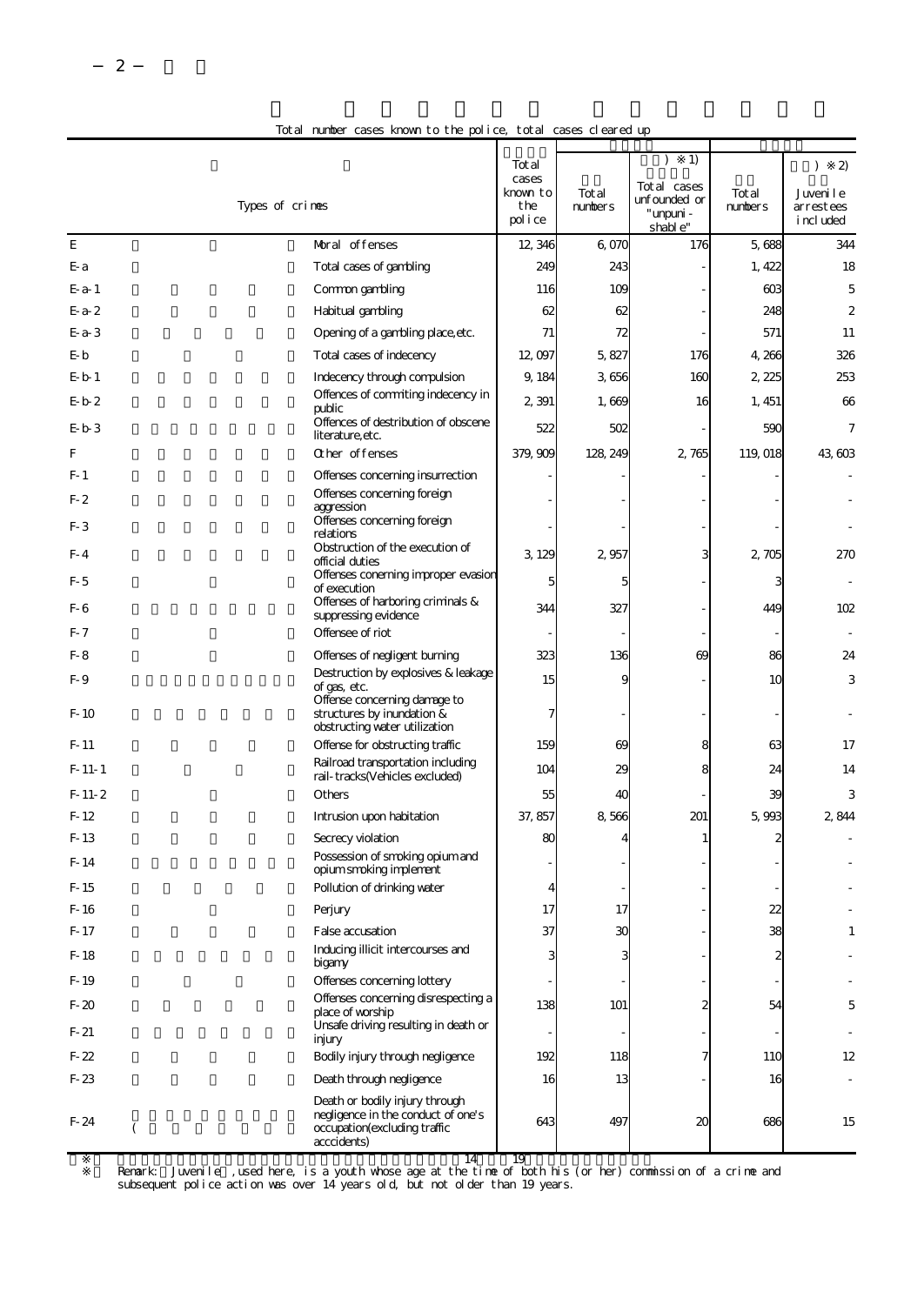検挙件数 検挙人員

|                 | Types of crimes                                                                                                                                        | Total<br>cases<br>known to<br>the police | Total<br><b>numbers</b> | $\mathcal{E}$<br>1)<br>Total<br>cases<br>unfounded<br>$\alpha$<br>"ununi-<br>shable" | Total<br><b>n</b> thers | 2<br>$\mathcal{L}$<br>Juvenile<br>arrestees<br>induded |
|-----------------|--------------------------------------------------------------------------------------------------------------------------------------------------------|------------------------------------------|-------------------------|--------------------------------------------------------------------------------------|-------------------------|--------------------------------------------------------|
| F <sub>25</sub> | Abartian                                                                                                                                               | 2                                        | 2                       |                                                                                      | 2                       |                                                        |
| $F-26$          | Abandonnent                                                                                                                                            | 49                                       | 39                      |                                                                                      | 4C                      | 1                                                      |
| FZ              | Offenses concerning arrest &<br>imprisonment                                                                                                           | 639                                      | 480                     | 6                                                                                    | 762                     | 86                                                     |
| F-28            | kidnapping by force or enticement                                                                                                                      | 320                                      | 232                     | 8                                                                                    | 187                     | 11                                                     |
| F-29            | Defamation                                                                                                                                             | 415                                      | 219                     | 17                                                                                   | 236                     | 11                                                     |
| F-30            | Offenses of damage to credit &<br>dostruction of business                                                                                              | 957                                      | 339                     | 8                                                                                    | 361                     | 45                                                     |
| F-31            | Wrangfully taking possession of<br>impovable property                                                                                                  | 38                                       | 28                      |                                                                                      | 36                      |                                                        |
| F <sub>32</sub> | Enbezdenent of lost articles                                                                                                                           | 101,869                                  | 95,845                  | 300                                                                                  | 96.083                  | 37, 194                                                |
| F-33            | Offenses concerning property<br>dotained through crime                                                                                                 | 5.547                                    | 5,310                   | 33                                                                                   | 4935                    | 1,597                                                  |
| F-34            | Destroying public documents                                                                                                                            | 80                                       | $_{\oplus}$             |                                                                                      | 52                      | 1                                                      |
| F <sub>35</sub> | Damaging structures                                                                                                                                    | 602                                      | 200                     |                                                                                      | 205                     | $\omega$                                               |
| F-36            | Damaging destroying or transferring<br>"nete's and bounds"                                                                                             | 20                                       |                         |                                                                                      | 6                       |                                                        |
| F-37            | Destroying things in general                                                                                                                           | 226 059                                  | 12332                   | 2009                                                                                 | 5522                    | 1,239                                                  |
| F <sub>38</sub> | Offenses violating "LawConcerning<br>Punishment of Physical Violences<br>and Others" (Articles 2 and 3)                                                | 230                                      | 196                     | 2                                                                                    | 291                     | 52                                                     |
| F-39            | Offenses violating "LawRelating to<br>Duel"                                                                                                            |                                          |                         |                                                                                      |                         |                                                        |
| $F-40$          | Offenses violating "Explosives<br>Control Law                                                                                                          | 10                                       | 8                       |                                                                                      |                         |                                                        |
| $F-41$          | Lawconcerning punishment of<br>unlavful seizure of an aircraft                                                                                         |                                          |                         |                                                                                      |                         |                                                        |
| F42             | Lawconcerning punishment of use<br>and others of Molotov cocktails (fire                                                                               |                                          |                         |                                                                                      |                         | 4                                                      |
| F-43            | Lawconcerning punishment of the<br>acts to cause aviational danger.                                                                                    |                                          |                         |                                                                                      |                         |                                                        |
| F-44            | Lawconcerning punishment of<br>compulsion And other related acts<br>committed by those having taken<br>hostages                                        |                                          |                         |                                                                                      |                         |                                                        |
| F-45            | Special Lawregarding the prevention<br>of poisonous substance from<br>contaminating food in circulation                                                |                                          |                         |                                                                                      |                         |                                                        |
| F-46            | Lawrelated to the prevention of<br>bodily harmcaused by sarin and<br>sinilar substances<br>Lawfor punishment of organized                              |                                          |                         |                                                                                      |                         |                                                        |
| F-47            | crimes, control of crime proceeds<br>and other matters                                                                                                 | 85                                       | Æ                       |                                                                                      | 41                      |                                                        |
| F-48            | Lawconcerning punishment of<br>provision, etc. of funds for criminal<br>acts for purposes of threatening the<br>public, etc                            |                                          |                         |                                                                                      |                         |                                                        |
|                 | Total number of criminal cases<br>(including "Deaths or injuries<br>through negligence in the conduct of<br>one's occupation in traffic<br>accidents") | 3427,606                                 | 1,532,459               |                                                                                      | 1, 289, 416             | 172865                                                 |
|                 | Deaths or injuries through negligence<br>in the conduct of one's occupation in<br>traffic accidents                                                    | 864,839                                  | 864,839                 |                                                                                      | 900,389                 | 38038                                                  |

and total arrestees (classified by types of crimes)

 $\mathbf I$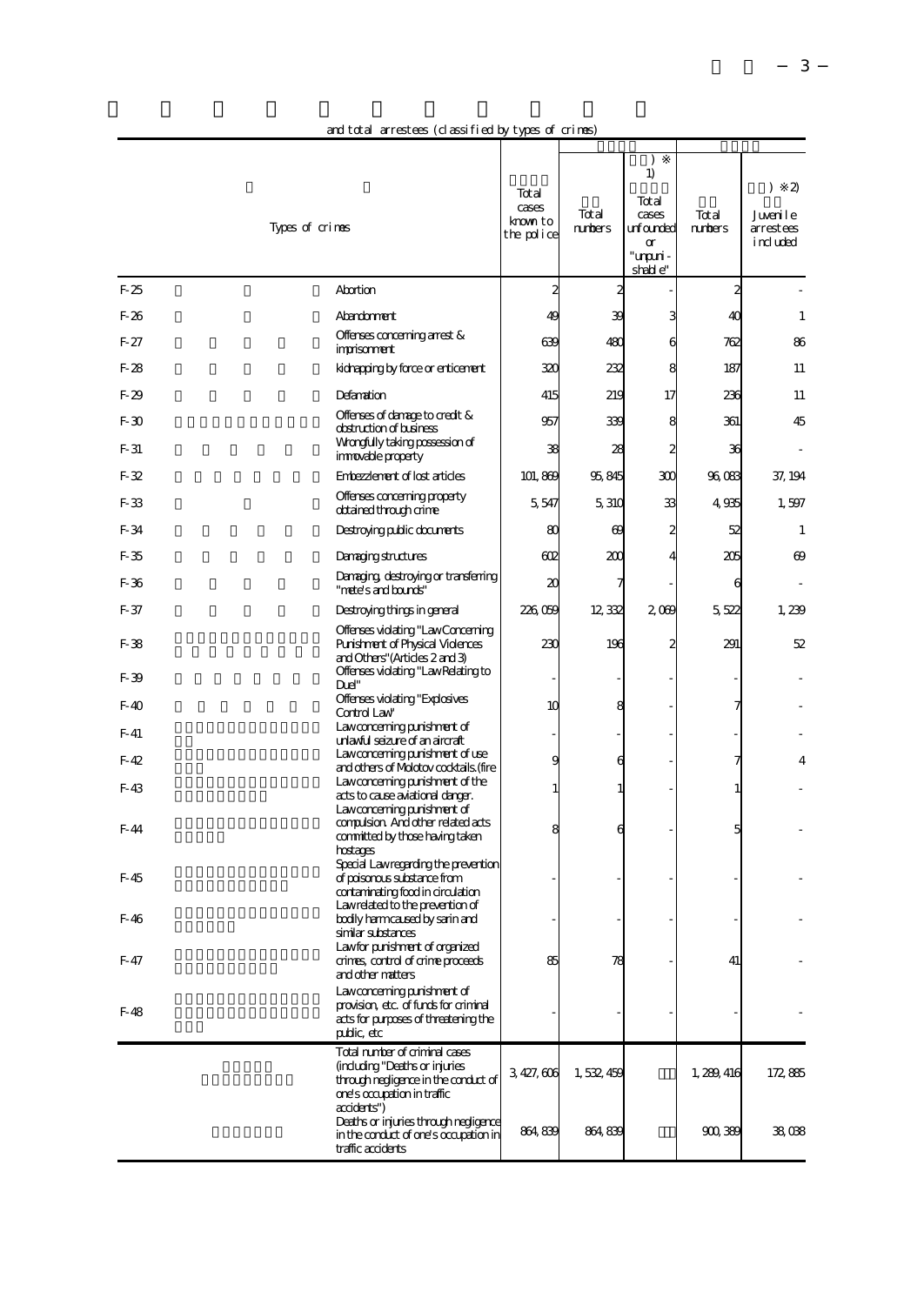| $\overline{\phantom{a}}$ | 2, 562, 767         | 2, 430, 426         | 132, 250       | 91       |
|--------------------------|---------------------|---------------------|----------------|----------|
|                          | 13,064<br>1, 419    | 10, 462<br>638      | 2,512<br>763   | 90<br>18 |
|                          | 1, 347              | 596                 | 751            |          |
|                          | 24                  | 18                  |                |          |
|                          | 18<br>З             | 24                  |                | 18       |
|                          | 7, 295              | 6,435               | 813            | 47       |
|                          | 89                  | 6C                  | 29             |          |
|                          | 2,958               | 2,958               |                |          |
|                          | 201<br>4,047        | 166<br>3, 251       | 35<br>749      | 47       |
|                          | 2, 174              | 1,680               | 469            | 25       |
|                          | 2, 176              | 1,709               | 467            |          |
|                          | 76, 616             | 73, 274             | 3, 342         |          |
|                          | 27<br>23, 691       | 27<br>23, 691       |                |          |
|                          | 35, 937             | 35, 935             |                |          |
|                          | 145                 | 145                 |                |          |
|                          | 2,537<br>14, 424    | 2,439<br>11, 182    | 98<br>3, 242   |          |
|                          | 1, 981, 574         | 1, 870, 289         | 111, 285       |          |
|                          | 290, 595            | 241, 284            | 49, 311        |          |
|                          | 629, 722            | 625, 378            | 4,344          |          |
|                          | 1, 061, 257         | 1,003,627           | 57,630         |          |
|                          | 99, 258<br>83,015   | 95, 370<br>79, 240  | 3,888<br>3,775 |          |
|                          | 2,543               | 2,543               |                |          |
|                          | 1, 077              | 1,077               |                |          |
|                          | 1,466               | 1,466               |                |          |
|                          | 13, 547<br>7,675    | 13, 434<br>7,651    | 113<br>24      |          |
|                          | 4, 841              | 4,764               |                |          |
|                          | 620                 | 614                 |                |          |
|                          | 368<br>43           | 363<br>42           |                |          |
|                          | 111                 | 111                 |                |          |
|                          | 100                 | 100                 |                |          |
|                          | 41                  | 41                  |                |          |
|                          | 12, 346             | 11,835              | 511            |          |
|                          | 249                 | 249                 |                |          |
|                          | 116                 | 116                 |                |          |
|                          | 62<br>71            | 62<br>71            |                |          |
|                          | 12,097              | 11,586              | 511            |          |
|                          | 9,184               | 8,673               | 511            |          |
|                          | 2,391               | 2,391               |                |          |
|                          | 379, 909<br>101,869 | 369, 196<br>101,869 | 10, 712        | 1        |
|                          | 3, 129              | 3,129               |                |          |
|                          | 37, 857             | 27, 237             | 10,620         |          |
|                          | 639<br>32C          | 639<br>234          | 86             |          |
|                          | 5,547               | 5,547               |                |          |
|                          | 226,059             | 226,059             |                |          |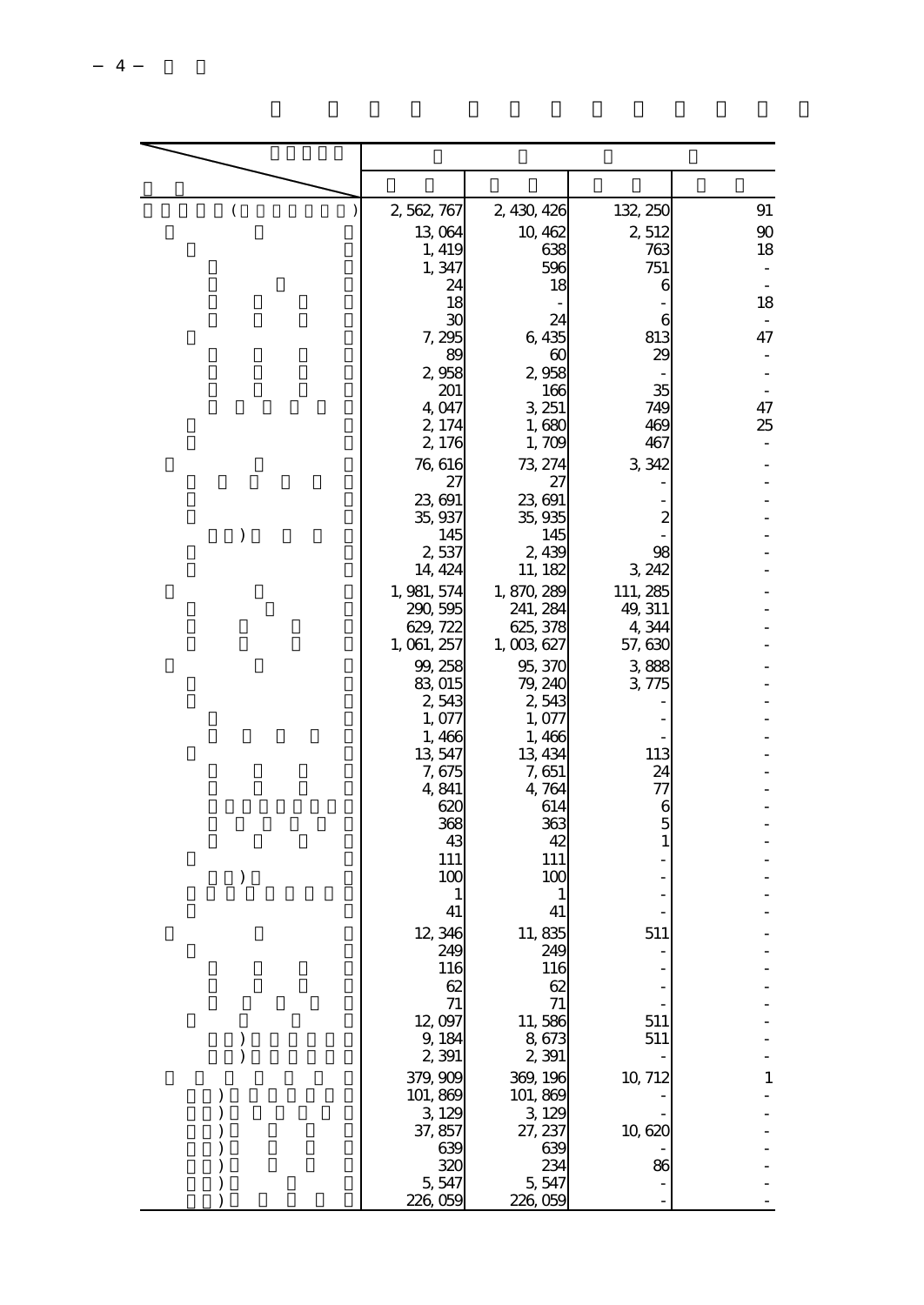| 667, 620                                                            | 626, 994          | 40, 537        | 89 | (             | $\mathcal{C}$ |
|---------------------------------------------------------------------|-------------------|----------------|----|---------------|---------------|
| 7, 924                                                              | 6,037             | 1,799          | 88 |               |               |
| 1,342<br>1, 27C                                                     | 580<br>538        | 744<br>732     | 18 |               |               |
| 23                                                                  | 17                |                |    |               |               |
| 18<br>31                                                            | 25                |                | 18 |               |               |
| 3,666                                                               | 3, 199            | 42Ο            | 47 |               |               |
| 83                                                                  | 56                | 27             |    |               |               |
| 1,501<br>156                                                        | 1,501<br>134      | 22             |    |               |               |
| 1,926                                                               | 1,508             | 371            | 47 |               |               |
| 1,513<br>1,403                                                      | 1, 150<br>1, 108  | 34C<br>295     | 23 |               |               |
| 41, 128                                                             | 39, 105           | 2,023          |    |               |               |
| 28                                                                  | 28<br>10,666      |                |    |               |               |
| 10,666<br>22,938                                                    | 22,936            |                |    |               |               |
| 136                                                                 | 136               |                |    | $\mathcal{E}$ |               |
| 1,581<br>5,915                                                      | 1,482<br>3,993    | 99<br>1,922    |    |               |               |
| 447, 950                                                            | 415,057           | 32, 893        |    |               |               |
| 104, 816<br>61, 308                                                 | 85, 472<br>60,699 | 19, 344<br>609 |    |               |               |
| 281, 826                                                            | 268, 886          | 12, 940        |    |               |               |
| 36, 299                                                             | 34,086            | 2, 213         |    |               |               |
| 26, 617<br>1,517                                                    | 24, 483<br>1,517  | 2, 134         |    |               |               |
| 513                                                                 | 513               |                |    |               |               |
| 1,004<br>8,032                                                      | 1,004<br>7,953    | 79             |    |               |               |
| 2,957                                                               | 2,952             |                |    |               |               |
| 4, 272<br>555                                                       | 4, 210<br>549     | 62<br>6        |    |               |               |
| 206                                                                 | 201               | 5              |    |               |               |
| 42<br>107                                                           | 41<br>107         | 1              |    |               |               |
| 94                                                                  | 94                |                |    | $\mathcal{E}$ |               |
| 25                                                                  | 25                |                |    |               |               |
| 6,070                                                               | 5,814             | 256            |    |               |               |
| 243                                                                 | 243               |                |    |               |               |
| $\begin{array}{r} 109 \\ 62 \\ 72 \\ 5, 827 \\ 25, 154 \end{array}$ | 109<br>62         |                |    |               |               |
|                                                                     | 72                |                |    |               |               |
| 3,656                                                               | 5, 571<br>3,400   | 256<br>256     |    |               |               |
| 1,669                                                               | 1,669             |                |    |               |               |
| 128, 249                                                            | 126, 895          | 1,353          |    |               |               |
| 95, 845<br>2,957                                                    | 95, 845<br>2,957  |                |    |               |               |
| 8,566                                                               | 7,265             | 1,301          |    |               |               |
| 480<br>232                                                          | 480<br>183        | 49             |    |               |               |
| 5, 310<br>12, 332                                                   | 5,310             |                |    |               |               |
|                                                                     | 12,332            |                |    |               |               |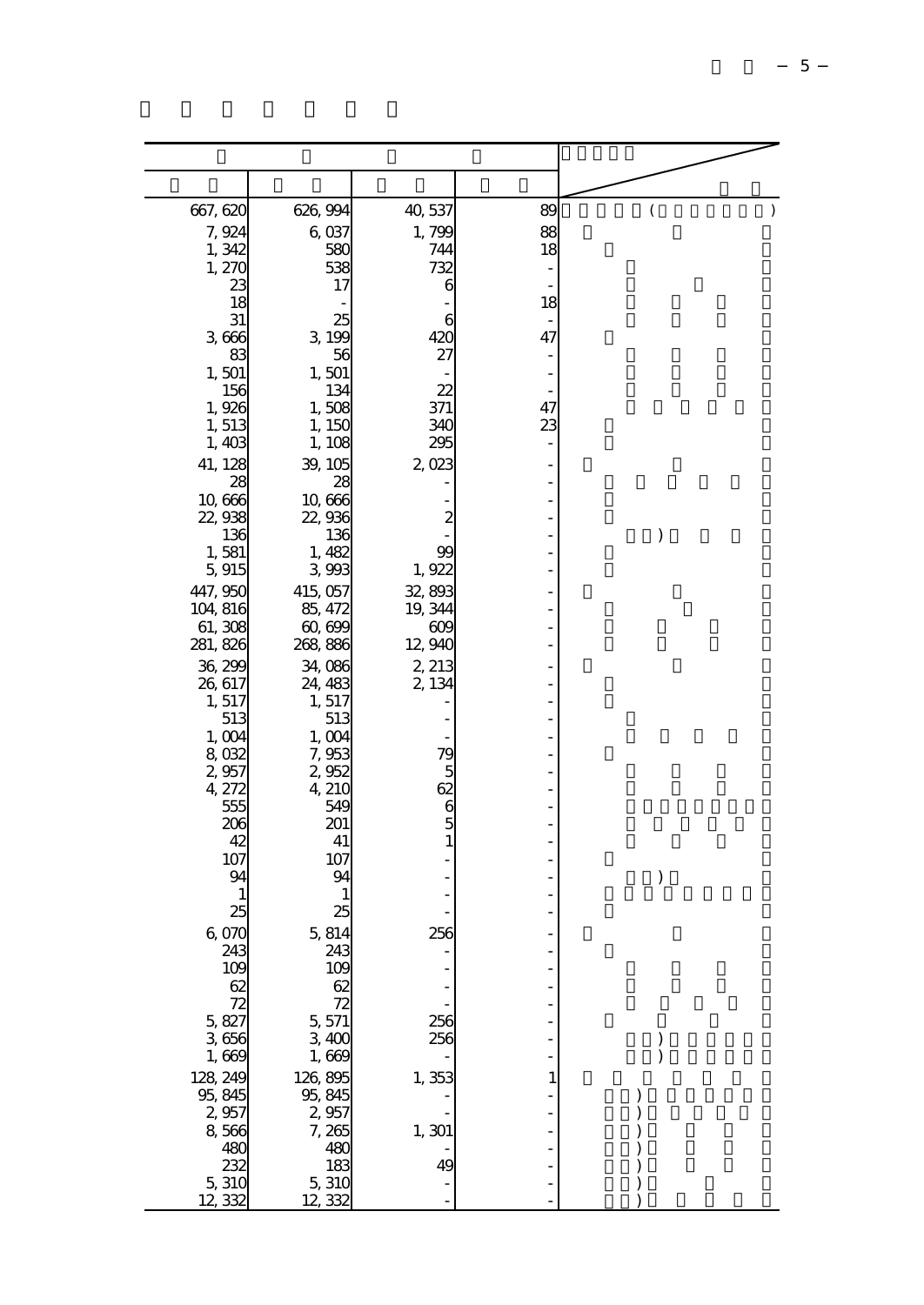| 1995<br>7<br>1996<br>8<br>1997<br>9<br>1998<br>10<br>1999<br>11<br>2000<br>12<br>2001<br>13<br>2002<br>14<br>2003<br>15<br>2004<br>16 | 10,652<br>11,286<br>12,366<br>12, 725<br>14,682<br>18, 281<br>21,530<br>22, 294<br>23, 971<br>22,568                                                                                                                                                                                                                                                                                                                                                           | %<br>$90\,5$<br>87.9<br>87.3<br>84 1<br>71.5<br>60.4<br>530<br>50.2<br>51.6<br>52 3 | 9,643<br>9,925<br>10, 798<br>10, 700<br>10, 491<br>11,049<br>11, 418<br>11, 186<br>12, 362<br>11, 812                                                                                                                                                                                                                                                                                                                                | 6,969<br>7,323<br>8,654<br>8,980<br>9,307<br>9,954<br>9,905<br>10,029<br>10, 786<br>9,931                                                                                                                                                                                                                                                                                                                              | 510<br>444<br>528<br>554<br>547<br>631<br>679<br>705<br>758<br>739                                                                                                                                                                                                                                                                                                 | 1,638<br>1,843<br>2,631<br>2,523<br>2,582<br>2,476<br>2,459<br>2, 258<br>2,550<br>1,848                                                                                                                                                                                                                                                                | $\begin{array}{c} 89 \\ 95 \end{array}$<br>108<br>125<br>127<br>152<br>191<br>178<br>185<br>134                                                                                                                                                                                                                                                                                                                                                                                                                                                                          |
|---------------------------------------------------------------------------------------------------------------------------------------|----------------------------------------------------------------------------------------------------------------------------------------------------------------------------------------------------------------------------------------------------------------------------------------------------------------------------------------------------------------------------------------------------------------------------------------------------------------|-------------------------------------------------------------------------------------|--------------------------------------------------------------------------------------------------------------------------------------------------------------------------------------------------------------------------------------------------------------------------------------------------------------------------------------------------------------------------------------------------------------------------------------|------------------------------------------------------------------------------------------------------------------------------------------------------------------------------------------------------------------------------------------------------------------------------------------------------------------------------------------------------------------------------------------------------------------------|--------------------------------------------------------------------------------------------------------------------------------------------------------------------------------------------------------------------------------------------------------------------------------------------------------------------------------------------------------------------|--------------------------------------------------------------------------------------------------------------------------------------------------------------------------------------------------------------------------------------------------------------------------------------------------------------------------------------------------------|--------------------------------------------------------------------------------------------------------------------------------------------------------------------------------------------------------------------------------------------------------------------------------------------------------------------------------------------------------------------------------------------------------------------------------------------------------------------------------------------------------------------------------------------------------------------------|
|                                                                                                                                       | 812<br>520<br>58<br>110<br>102<br>22<br>942<br>156<br>117<br>297<br>88<br>10 <sup>3</sup><br>181<br>2,763<br>7,600<br>62C<br>344<br>313<br>1,951<br>1, 245<br>1,843<br>274<br>139<br>242<br>629<br>2, 261<br>114<br>110<br>72<br>261<br>1,426<br>278<br>4,656<br>191<br>492<br>2,761<br>843<br>228<br>141<br>953<br>84<br>70<br>230<br>447<br>122<br>511<br>$\frac{70}{142}$<br>181<br>118<br>2,070<br>1, 012<br>102<br>158<br>187<br>121<br>167<br>112<br>211 |                                                                                     | 454<br>268<br>2 <sup>c</sup><br>67<br>74<br>16<br>532<br>101<br>72<br>134<br>$\alpha$<br>68<br>97<br>1, 577<br>3,766<br>301<br>158<br>195<br>808<br>661<br>830<br>163<br>66<br>144<br>440<br>1,056<br>55<br>67<br>59<br>124<br>628<br>123<br>2097<br>114<br>305<br>1,067<br>407<br>132<br>72<br>614<br>57<br>53<br>150<br>243<br>111<br>417<br>59<br>119<br>154<br>85<br>1, 299<br>525<br>52<br>118<br>124<br>84<br>129<br>87<br>180 | 345<br>198<br>27<br>46<br>64<br>10<br>475<br>71<br>76<br>123<br>51<br>64<br>$\alpha$<br>1,468<br>3,034<br>260<br>156<br>167<br>614<br>501<br>757<br>132<br>54<br>111<br>282<br>916<br>58<br>55<br>æ<br>98<br>534<br>132<br>1,797<br>10 <sub>3</sub><br>213<br>920<br>371<br>113<br>77<br>531<br>48<br>41<br>140<br>210<br>92<br>294<br>60<br>85<br>87<br>62<br>1,071<br>465<br>53<br>91<br>86<br>70<br>85<br>73<br>148 | 38<br>21<br>6<br>6<br>5<br>48<br>11<br>6<br>8<br>5<br>11<br>7<br>73<br>216<br>22<br>13<br>20<br>41<br>35<br>34<br>10<br>5<br>12<br>24<br>74<br>5<br>6<br>3<br>14<br>37<br>9<br>150<br>12<br>12<br>69<br>32<br>18<br>51<br>$\boldsymbol{2}$<br>6<br>11<br>26<br>$\,6$<br>27<br>4<br>4<br>8<br>11<br>62<br>23<br>3<br>9<br>5<br>$\boldsymbol{z}$<br>$11\,$<br>3<br>6 | 65<br>44<br>4<br>6<br>7<br>4<br>53<br>8<br>10<br>19<br>6<br>3<br>182<br>669<br>50<br>$\alpha$<br>28<br>150<br>93<br>212<br>25<br>2<br>25<br>64<br>212<br>8<br>12<br>17<br>148<br>27<br>399<br>20<br>37<br>230<br>70<br>36<br>6<br>55<br>6<br>5<br>16<br>$\infty$<br>8<br>51<br>8<br>22<br>9<br>12<br>162<br>87<br>11<br>9<br>11<br>13<br>14<br>4<br>13 | 5<br>3<br>$\mathbf{1}$<br>$\mathbf{1}$<br>$\sim$<br>4<br>$\mathbf{1}$<br>$\overline{a}$<br>$\,1\,$<br>$\frac{1}{2}$<br>$\boldsymbol{z}$<br>$\overline{\phantom{a}}$<br>11<br>45<br>$\overline{4}$<br>$\mathbf{1}$<br>$\boldsymbol{2}$<br>15<br>6<br>$\overline{4}$<br>3<br>$\overline{\phantom{a}}$<br>3<br>$\overline{7}$<br>26<br>$\boldsymbol{2}$<br>$\mathbf{1}$<br>$\blacksquare$<br>$\overline{4}$<br>14<br>5<br>27<br>$\boldsymbol{z}$<br>$\mathbf{z}$<br>14<br>$\,1\,$<br>8<br>÷,<br>3<br>$\blacksquare$<br>$\mathbf{1}$<br>$-115 - 1 - 483121$<br>$\frac{1}{1}$ |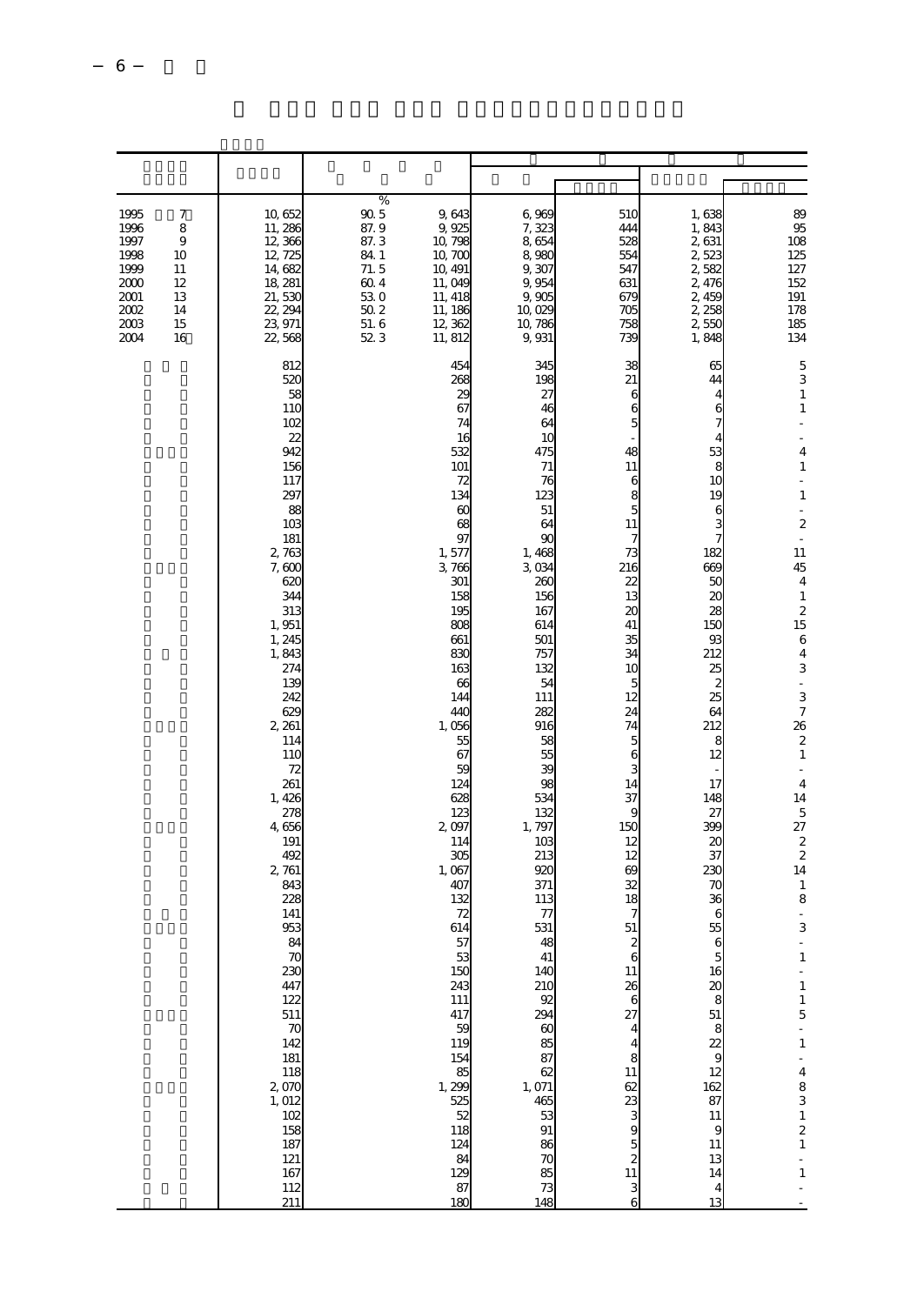| 1995<br>7<br>1996<br>8<br>1997<br>9<br>1998<br>10<br>1999<br>11<br>2000<br>12<br>2001<br>13<br>2002<br>14<br>2003<br>15<br>2004<br>16 | 313, 922<br>301, 310<br>305, 328<br>330, 369<br>367, 174<br>423, 281<br>443, 502<br>478, 476<br>469, 148<br>407, 929                                                                                                                                                                                                                                                                                                                                                                                                                                                           | %<br>73.7<br>72 O<br>684<br>64 6<br>537<br>332<br>27.1<br>28.0<br>30.0<br>33 3 | 231, 226<br>216, 794<br>208, 847<br>213, 261<br>197, 011<br>140, 351<br>120, 183<br>133,960<br>140, 861<br>135, 933                                                                                                                                                                                                                                                                                                                                                                                                   | 24, 423<br>24,023<br>24, 213<br>24, 533<br>24,533<br>22, 126<br>22, 493<br>22, 425<br>22, 596<br>20, 600                                                                                                                                                                                                                                                                                                                                                               | 1,993<br>1,916<br>1,954<br>1,938<br>1,821<br>1,539<br>1,634<br>1,661<br>1,696<br>1,592                                                                                                                                                                                                                                                                                                              | 9, 231<br>9,005<br>8.872<br>8,617<br>8, 410<br>7,476<br>7, 747<br>7, 724<br>7, 427<br>6 327                                                                                                                                                                                                                                                                                                                | 676<br>641<br>683<br>661<br>534<br>445<br>534<br>526<br>481<br>375                                                                                                                                                                                                                                                                                                                                                                                                                                                                                                                                                                                                         |
|---------------------------------------------------------------------------------------------------------------------------------------|--------------------------------------------------------------------------------------------------------------------------------------------------------------------------------------------------------------------------------------------------------------------------------------------------------------------------------------------------------------------------------------------------------------------------------------------------------------------------------------------------------------------------------------------------------------------------------|--------------------------------------------------------------------------------|-----------------------------------------------------------------------------------------------------------------------------------------------------------------------------------------------------------------------------------------------------------------------------------------------------------------------------------------------------------------------------------------------------------------------------------------------------------------------------------------------------------------------|------------------------------------------------------------------------------------------------------------------------------------------------------------------------------------------------------------------------------------------------------------------------------------------------------------------------------------------------------------------------------------------------------------------------------------------------------------------------|-----------------------------------------------------------------------------------------------------------------------------------------------------------------------------------------------------------------------------------------------------------------------------------------------------------------------------------------------------------------------------------------------------|------------------------------------------------------------------------------------------------------------------------------------------------------------------------------------------------------------------------------------------------------------------------------------------------------------------------------------------------------------------------------------------------------------|----------------------------------------------------------------------------------------------------------------------------------------------------------------------------------------------------------------------------------------------------------------------------------------------------------------------------------------------------------------------------------------------------------------------------------------------------------------------------------------------------------------------------------------------------------------------------------------------------------------------------------------------------------------------------|
|                                                                                                                                       | 13, 254<br>8,470<br>1,269<br>1,518<br>1,512<br>485<br>15, 386<br>1, 701<br>1,662<br>5,915<br>1, 101<br>992<br>4,015<br>40, 458<br>145, 758<br>11,622<br>6,864<br>8,318<br>34,037<br>29,866<br>36, 373<br>3,889<br>2,240<br>4,236<br>8,313<br>54, 887<br>1, 771<br>1,973<br>1,500<br>7,059<br>36, 635<br>5,949<br>73, 136<br>3, 171<br>6, 714<br>37, 324<br>20, 182<br>3,372<br>2,373<br>14,848<br>1,053<br>919<br>4, 419<br>5,978<br>2,479<br>9,105<br>1,367<br>2, 442<br>3,823<br>1, 473<br>41,097<br>23,092<br>1,888<br>1,796<br>3, 134<br>1,816<br>2, 221<br>2,912<br>4.238 |                                                                                | 3,760<br>2,200<br>529<br>360<br>424<br>187<br>6,533<br>735<br>957<br>1,924<br>743<br>563<br>1,611<br>22, 483<br>40, 641<br>3,576<br>2, 461<br>2,763<br>8,196<br>7,225<br>9,280<br>1,709<br>761<br>1,847<br>2,823<br>15,780<br>537<br>912<br>782<br>1,786<br>9,813<br>1,950<br>19,896<br>1, 419<br>3,832<br>6, 757<br>5,883<br>1,397<br>608<br>6,366<br>563<br>483<br>1,389<br>2,509<br>1, 422<br>4, 284<br>690<br>850<br>2, 143<br>601<br>16, 190<br>7,858<br>846<br>1,404<br>1, 712<br>1, 103<br>781<br>1,499<br>987 | 1, 141<br>665<br>83<br>158<br>175<br>$\alpha$<br>1,398<br>297<br>240<br>354<br>128<br>117<br>262<br>2 165<br>4,718<br>323<br>24 <sup>C</sup><br>313<br><b>779</b><br>927<br>900<br>316<br>112<br>296<br>494<br>1,913<br>122<br>137<br>135<br>304<br>928<br>287<br>4,383<br>214<br>450<br>2,390<br>884<br>223<br>213<br>1, 293<br>147<br>135<br>306<br>387<br>318<br>866<br>136<br>149<br>395<br>186<br>2 7 2 3<br>944<br>145<br>203<br>290<br>223<br>182<br>317<br>419 | 110<br>$\alpha$<br>ς<br>11<br>21<br>g<br>97<br>17<br>21<br>$\chi$<br>9<br>7<br>14<br>168<br>316<br>28<br>11<br>$\alpha$<br>57<br>56<br>74<br>23<br>11<br>17<br>19<br>125<br>S<br>14<br>7<br>19<br>57<br>19<br>408<br>13<br>25<br>247<br>81<br>15<br>27<br>77<br>$\mathbf 5$<br>$\overline{7}$<br>15<br>27<br>23<br>86<br>12<br>17<br>39<br>18<br>205<br>51<br>3<br>22<br>23<br>22<br>18<br>29<br>37 | 339<br>177<br>19<br>54<br>77<br>12<br>457<br>122<br>83<br>102<br>34<br>38<br>78<br>386<br>1,376<br>101<br>84<br>74<br>242<br>253<br>239<br>11C<br>38<br>96<br>139<br>644<br>44<br>33<br>42<br>101<br>318<br>106<br>1, 253<br>75<br>121<br>653<br>280<br>67<br>57<br>469<br>64<br>47<br>134<br>136<br>88<br>317<br>51<br>42<br>150<br>74<br>1,086<br>377<br>50<br>87<br>107<br>$\omega$<br>75<br>139<br>182 | 28<br>12<br>3<br>$\begin{array}{c} 3 \\ 5 \\ 5 \end{array}$<br>31<br>$\overline{5}$<br>10<br>$\,9$<br>$rac{2}{3}$<br>$\boldsymbol{z}$<br>24<br>85<br>15<br>3<br>$\,6$<br>14<br>16<br>17<br>$\boldsymbol{7}$<br>$\,1\,$<br>$\boldsymbol{2}$<br>$\sqrt{4}$<br>38<br>$\sqrt{4}$<br>3<br>$\frac{1}{2}$<br>$\,1\,$<br>22<br>8<br>88<br>$\overline{4}$<br>8<br>50<br>19<br>6<br>$\mathbf{1}$<br>19<br>$\mathbf{1}$<br>$\boldsymbol{2}$<br>$\overline{6}$<br>$\,$ 6 $\,$<br>$\ensuremath{4}$<br>$\begin{array}{c} 13 \\ 3 \\ 4 \end{array}$<br>$\bf{4}$<br>$\boldsymbol{2}$<br>49<br>$17\,$<br>$\begin{array}{c} 1 \\ 2 \\ 5 \\ 3 \end{array}$<br>$\frac{7}{7}$<br>$\overline{z}$ |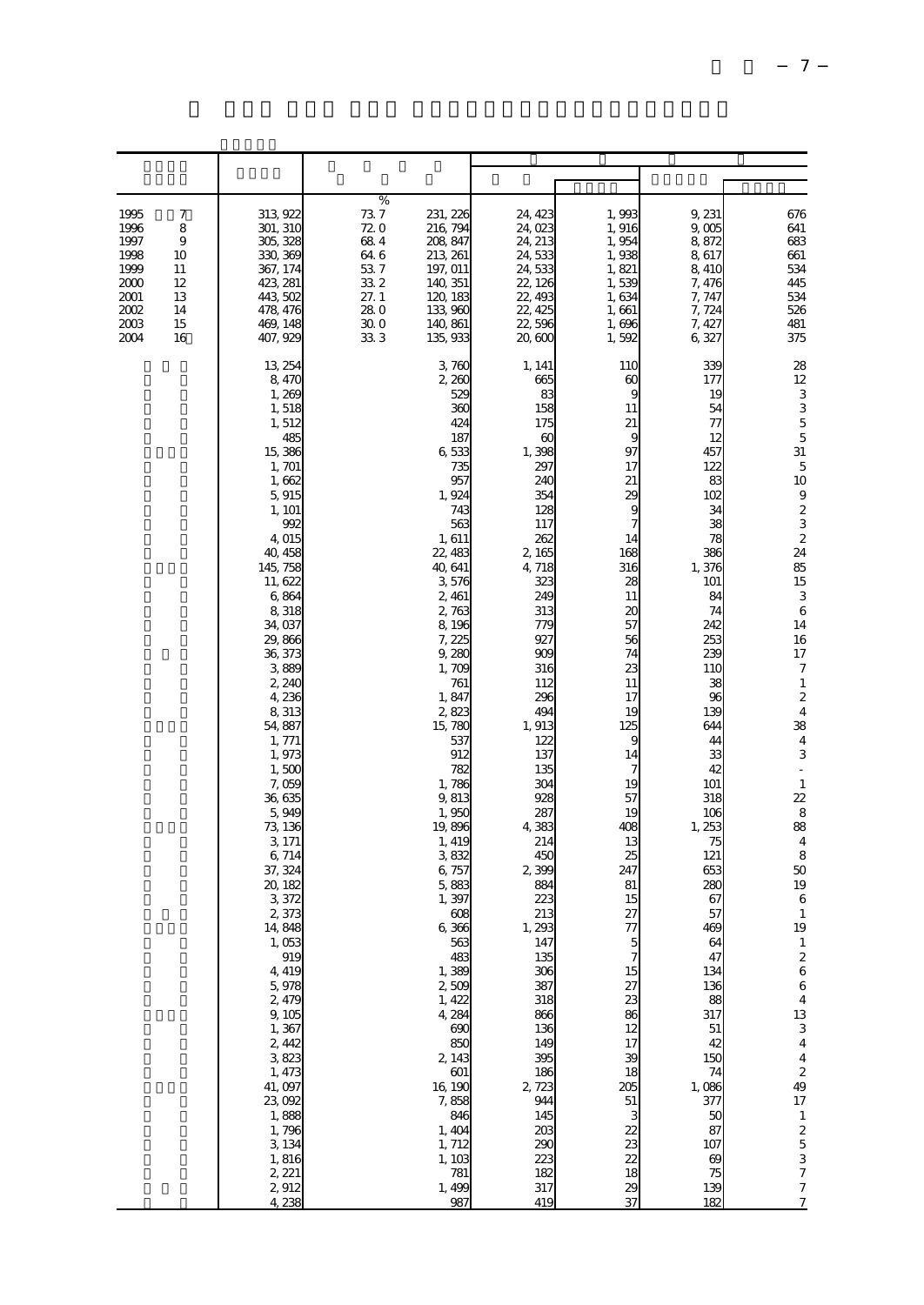| 1995<br>7<br>1996<br>8<br>1997<br>9<br>1998<br>10                  | 1, 782, 944<br>1, 812, 119<br>1,899,564<br>2,033,546                                                                                                                                                                                                                                                                                                                                 | $\%$<br>42.2<br>40.6<br>40. O<br>38.0 | 753, 174<br>293, 252<br>735, 881<br>295, 584<br>313, 573<br>759, 609<br>772, 282<br>324, 263                                                                                                                                                                                                                                                                                                                                                                                                                                                                                                                                                                                                                       | 58, 781<br>60,666<br>70, 381<br>72, 723                                                                                                                                                                                                                                                                    | 126, 249<br>133, 581<br>152, 825<br>157, 385                                                                                                                                                                                                                                                                    | 26,546<br>29,063<br>38, 422<br>40, 114                                                                                                                                                                                                                                 |
|--------------------------------------------------------------------|--------------------------------------------------------------------------------------------------------------------------------------------------------------------------------------------------------------------------------------------------------------------------------------------------------------------------------------------------------------------------------------|---------------------------------------|--------------------------------------------------------------------------------------------------------------------------------------------------------------------------------------------------------------------------------------------------------------------------------------------------------------------------------------------------------------------------------------------------------------------------------------------------------------------------------------------------------------------------------------------------------------------------------------------------------------------------------------------------------------------------------------------------------------------|------------------------------------------------------------------------------------------------------------------------------------------------------------------------------------------------------------------------------------------------------------------------------------------------------------|-----------------------------------------------------------------------------------------------------------------------------------------------------------------------------------------------------------------------------------------------------------------------------------------------------------------|------------------------------------------------------------------------------------------------------------------------------------------------------------------------------------------------------------------------------------------------------------------------|
| 1999<br>11<br>2000<br>12<br>2001<br>13<br>2002<br>14<br>2003<br>15 | 2, 165, 626<br>2, 443, 470<br>2, 735, 612<br>2,853,739<br>2, 790, 136                                                                                                                                                                                                                                                                                                                | 338<br>236<br>19.8<br>20.8<br>232     | 731, 284<br>315, 355<br>576, 771<br>309, 649<br>542, 115<br>325, 292<br>592, 359<br>347, 558<br>648, 319<br>379, 602                                                                                                                                                                                                                                                                                                                                                                                                                                                                                                                                                                                               | 64.922<br>63, 378<br>68, 423<br>74, 574<br>79,589                                                                                                                                                                                                                                                          | 141, 721<br>132, 336<br>138, 654<br>141, 775<br>144, 404                                                                                                                                                                                                                                                        | 31,598<br>29, 703<br>33,043<br>34, 627<br>34, 733                                                                                                                                                                                                                      |
| 2004<br>16                                                         | 2, 562, 767                                                                                                                                                                                                                                                                                                                                                                          | 26 1                                  | 667, 620<br>389, 027                                                                                                                                                                                                                                                                                                                                                                                                                                                                                                                                                                                                                                                                                               | 84, 122                                                                                                                                                                                                                                                                                                    | 134, 847                                                                                                                                                                                                                                                                                                        | 33,096                                                                                                                                                                                                                                                                 |
|                                                                    | 88, 249<br>59, 413<br>7,920<br>9,042<br>8,912<br>2,962<br>120,581<br>17,360<br>12,885<br>40, 211<br>9,565<br>11, 423<br>29, 137<br>283, 326<br>782, 924<br>55, 633<br>37, 943<br>42, 643<br>181, 350<br>147, 587<br>183 148<br>31, 391<br>12,967<br>29, 822<br>60, 440<br>328, 699<br>14, 206<br>14,648<br>10,000<br>43, 160<br>208, 170<br>38, 455<br>520, 896<br>23, 841<br>63,593 |                                       | 21, 213<br>14, 383<br>14, 041<br>9,590<br>2,086<br>1,300<br>2, 244<br>1,394<br>1,449<br>1,939<br>90 <sup>c</sup><br>650<br>24, 975<br>38, 726<br>5,235<br>3,537<br>4, 452<br>2,886<br>10, 516<br>7, 413<br>4,589<br>2652<br>4, 125<br>2,635<br>9,800<br>5,852<br>89, 252<br>57, 612<br>189, 826<br>103, 931<br>6,957<br>16,662<br>10, 268<br>5,680<br>14,067<br>4,870<br>32, 413<br>18, 433<br>32,902<br>16, 308<br>46, 458<br>28, 817<br>9, 127<br>5,739<br>1,934<br>3062<br>8,970<br>5, 125<br>15,897<br>10,068<br>76, 286<br>35, 756<br>2, 791<br>4,085<br>6,406<br>2,964<br>352<br>1,965<br>8,284<br>5, 449<br>45,095<br>18,058<br>8,896<br>4,529<br>105, 720<br>69, 537<br>3, 152<br>7,565<br>9,784<br>16,089 | 2,999<br>1,836<br>398<br>299<br>300<br>166<br>6,494<br>1, 108<br>706<br>1,757<br>732<br>729<br>1,462<br>9, 377<br>23, 107<br>1,630<br>1,239<br>1, 256<br>3,967<br>4,136<br>5, 425<br>1, 424<br>481<br>1,331<br>2, 218<br>8, 261<br>813<br>745<br>574<br>1,489<br>3,377<br>1,263<br>13,705<br>861<br>1, 921 | 5,569<br>3803<br>475<br>512<br>594<br>185<br>8, 732<br>1,324<br>1,044<br>2,348<br>767<br>802<br>2, 447<br>13, 284<br>38, 694<br>2, 741<br>2, 224<br>1,798<br>7,601<br>7,075<br>9,292<br>2,058<br>568<br>1,942<br>3,395<br>12, 519<br>975<br>985<br>682<br>1,952<br>6, 166<br>1,759<br>23, 514<br>1,398<br>3 227 | 1,081<br>637<br>143<br>123<br>125<br>53<br>2,433<br>424<br>302<br>605<br>211<br>254<br>637<br>2897<br>10,053<br>680<br>501<br>508<br>1,930<br>2, 278<br>2,008<br>579<br>126<br>527<br>916<br>3, 207<br>337<br>329<br>208<br>543<br>1,230<br>560<br>5,208<br>390<br>656 |
|                                                                    | 255, 697<br>135, 119<br>23, 942<br>18,704<br>119, 383                                                                                                                                                                                                                                                                                                                                |                                       | 41, 341<br>32, 201<br>28, 817<br>17, 743<br>7,802<br>3,439<br>4, 106<br>3, 218<br>39, 438<br>23, 614                                                                                                                                                                                                                                                                                                                                                                                                                                                                                                                                                                                                               | 5, 284<br>4,099<br>774<br>766<br>5, 971                                                                                                                                                                                                                                                                    | 9,580<br>6,929<br>1,120<br>1,260<br>8,828                                                                                                                                                                                                                                                                       | 2,015<br>1,631<br>206<br>310<br>2,352                                                                                                                                                                                                                                  |
|                                                                    | 8,688<br>8,864<br>37, 195<br>44, 325                                                                                                                                                                                                                                                                                                                                                 |                                       | 3,574<br>2,081<br>3,166<br>1,894<br>9, 713<br>6,476<br>14,568<br>8,586                                                                                                                                                                                                                                                                                                                                                                                                                                                                                                                                                                                                                                             | 500<br>461<br>1,661<br>2, 194                                                                                                                                                                                                                                                                              | 794<br>822<br>2,422<br>2,991                                                                                                                                                                                                                                                                                    | 230<br>204<br>670<br>747                                                                                                                                                                                                                                               |
|                                                                    | 20, 311<br>69, 488<br>10, 552<br>20,800<br>24,654                                                                                                                                                                                                                                                                                                                                    |                                       | 8, 417<br>4,577<br>20, 703<br>12, 648<br>3,899<br>2, 275<br>5, 791<br>3, 456<br>4, 225<br>7,150                                                                                                                                                                                                                                                                                                                                                                                                                                                                                                                                                                                                                    | 1, 155<br>3,812<br>696<br>1, 131<br>1, 190                                                                                                                                                                                                                                                                 | 1,799<br>4, 723<br>763<br>1,369<br>1,530                                                                                                                                                                                                                                                                        | 501<br>1, 471<br>241<br>414<br>458                                                                                                                                                                                                                                     |
|                                                                    | 13, 482<br>249, 221<br>128, 545<br>13,033                                                                                                                                                                                                                                                                                                                                            |                                       | 3,863<br>2,692<br>86, 456<br>46, 571<br>40, 152<br>21, 912<br>4, 137<br>2,200                                                                                                                                                                                                                                                                                                                                                                                                                                                                                                                                                                                                                                      | 795<br>10, 396<br>4609<br>571                                                                                                                                                                                                                                                                              | 1,061<br>18, 984<br>8,975<br>988                                                                                                                                                                                                                                                                                | 358<br>4,394<br>1,863<br>291                                                                                                                                                                                                                                           |
|                                                                    | 13, 911<br>25, 628<br>15, 482<br>13,610<br>17, 128                                                                                                                                                                                                                                                                                                                                   |                                       | 8,465<br>3,894<br>11, 731<br>4,812<br>5,716<br>3,517<br>4, 412<br>2,691<br>6,083<br>3,569                                                                                                                                                                                                                                                                                                                                                                                                                                                                                                                                                                                                                          | 969<br>1, 157<br>905<br>740<br>829                                                                                                                                                                                                                                                                         | 1,456<br>2, 146<br>1,533<br>1, 141<br>1,459                                                                                                                                                                                                                                                                     | 404<br>556<br>401<br>326<br>334                                                                                                                                                                                                                                        |
|                                                                    | 21,884                                                                                                                                                                                                                                                                                                                                                                               |                                       | 5,760<br>3.976                                                                                                                                                                                                                                                                                                                                                                                                                                                                                                                                                                                                                                                                                                     | 616                                                                                                                                                                                                                                                                                                        | 1,286                                                                                                                                                                                                                                                                                                           | 219                                                                                                                                                                                                                                                                    |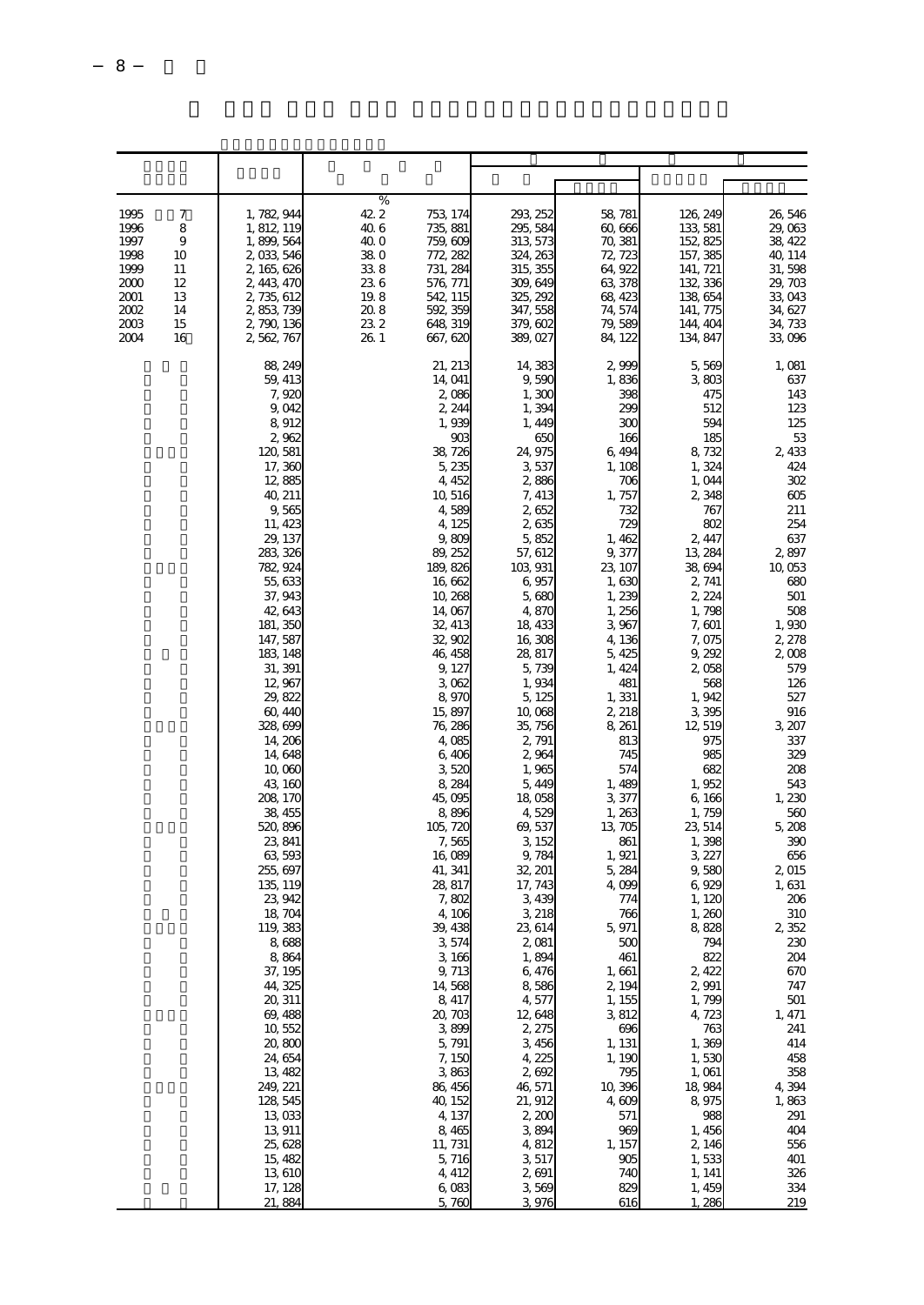|                                                                              |                                                                    | А                                                                                                                                                                                                                                                                                                                      |                                                                                                                   |                                                                                                                                                                                                                                                                                                                                                                                                      |                                                                                                                                                                                                                                                                                                                                                   |                                                                                                                                                                                                                                                                                                                                                                                                           |                                                                                                                                                                                                                                                                                                                                                                                                                                                                                                                             |                                                                                                                                                                                                                                                                                                                                                                                                                                                                                                                                                                                                                |
|------------------------------------------------------------------------------|--------------------------------------------------------------------|------------------------------------------------------------------------------------------------------------------------------------------------------------------------------------------------------------------------------------------------------------------------------------------------------------------------|-------------------------------------------------------------------------------------------------------------------|------------------------------------------------------------------------------------------------------------------------------------------------------------------------------------------------------------------------------------------------------------------------------------------------------------------------------------------------------------------------------------------------------|---------------------------------------------------------------------------------------------------------------------------------------------------------------------------------------------------------------------------------------------------------------------------------------------------------------------------------------------------|-----------------------------------------------------------------------------------------------------------------------------------------------------------------------------------------------------------------------------------------------------------------------------------------------------------------------------------------------------------------------------------------------------------|-----------------------------------------------------------------------------------------------------------------------------------------------------------------------------------------------------------------------------------------------------------------------------------------------------------------------------------------------------------------------------------------------------------------------------------------------------------------------------------------------------------------------------|----------------------------------------------------------------------------------------------------------------------------------------------------------------------------------------------------------------------------------------------------------------------------------------------------------------------------------------------------------------------------------------------------------------------------------------------------------------------------------------------------------------------------------------------------------------------------------------------------------------|
|                                                                              |                                                                    |                                                                                                                                                                                                                                                                                                                        |                                                                                                                   |                                                                                                                                                                                                                                                                                                                                                                                                      |                                                                                                                                                                                                                                                                                                                                                   |                                                                                                                                                                                                                                                                                                                                                                                                           |                                                                                                                                                                                                                                                                                                                                                                                                                                                                                                                             |                                                                                                                                                                                                                                                                                                                                                                                                                                                                                                                                                                                                                |
| 1995<br>1996<br>1997<br>1998<br>1999<br>2000<br>2001<br>2002<br>2003<br>2004 | 7<br>8<br>$\overline{9}$<br>10<br>11<br>12<br>13<br>14<br>15<br>16 | 6,768<br>7,010<br>7,684<br>8, 253<br>9,087<br>10, 567<br>11, 967<br>12, 567<br>13,658<br>13,064                                                                                                                                                                                                                        | $\%$<br>91.2<br>89.0<br>87.6<br>847<br>$75.5\,$<br>67.9<br>61.2<br>$\begin{matrix}60.5\\60.3\end{matrix}$<br>60.7 | 6,173<br>6, 237<br>6,733<br>6,991<br>6,859<br>7, 175<br>7,320<br>7,604<br>8,238<br>7, 924                                                                                                                                                                                                                                                                                                            | 5,300<br>5, 459<br>6,633<br>6,949<br>7, 217<br>7,488<br>7,490<br>7,726<br>8,362<br>7,519                                                                                                                                                                                                                                                          | 476<br>423<br>504<br>526<br>533<br>60 <sup>2</sup><br>645<br>677<br>735<br>705                                                                                                                                                                                                                                                                                                                            | 1, 291<br>1,496<br>2, 263<br>2, 197<br>2, 237<br>2,120<br>2, 127<br>1,986<br>2, 212<br>1,584                                                                                                                                                                                                                                                                                                                                                                                                                                | $\begin{array}{c} 79 \\ 86 \end{array}$<br>106<br>115<br>122<br>141<br>179<br>173<br>177<br>124                                                                                                                                                                                                                                                                                                                                                                                                                                                                                                                |
|                                                                              |                                                                    | 456<br>270<br>43<br>62<br>68<br>13<br>551<br>101<br>75<br>166<br>46<br>69<br>94<br>1,482<br>4,676<br>397<br>214<br>206<br>1, 231<br>798<br>1,092<br>130<br>75<br>136<br>397<br>1,300<br>54<br>50<br>35<br>159<br>880<br>122<br>2, 761<br>80<br>253<br>1,730<br>493<br>120<br>85<br>458<br>33<br>41<br>$\frac{73}{121}$ |                                                                                                                   | 305<br>173<br>23<br>46<br>54<br>g<br>373<br>70<br>48<br>87<br>44<br>51<br>73<br>963<br>2656<br>220<br>122<br>149<br>565<br>469<br>546<br>97<br>43<br>105<br>340<br>747<br>4C<br>æ<br>28<br>101<br>450<br>8C<br>1,438<br>66<br>177<br>771<br>292<br>79<br>$53$<br>388<br>27<br>37<br>113<br>141<br>$70$<br>254<br>35<br>62<br>62<br>100<br>57<br>33<br>33<br>74<br>61<br>$\frac{50}{78}$<br>64<br>109 | 264<br>15C<br>22<br>39<br>47<br>6<br>367<br>53<br>61<br>96<br>4C<br>47<br>70<br>956<br>2,389<br>217<br>122<br>135<br>500<br>397<br>575<br>101<br>35<br>87<br>220<br>725<br>44<br>38<br>25<br>83<br>422<br>113<br>1, 419<br>84<br>154<br>744<br>295<br>79<br>63<br>382<br>$\overline{31}$<br>e 8 % 8 8 2 3 3 4 8 8 3 8 8 8<br>50<br>58<br>61<br>98 | 34<br>19<br>6<br>6<br>3<br>46<br>10<br>6<br>8<br>5<br>10<br>7<br>66<br>207<br>21<br>13<br>$\alpha$<br>41<br>35<br>34<br>10<br>4<br>9<br>20<br>73<br>5<br>6<br>3<br>14<br>36<br>9<br>144<br>12<br>12<br>67<br>31<br>16<br>6<br>50<br>$\mathbf{6}$<br>11<br>25<br>6<br>27<br>$\overline{4}$<br>$\overline{\mathbf{r}}$<br>$811$ 58 23 2 2 7<br>$\begin{array}{c} 5 \\ 2 \\ 11 \end{array}$<br>$\frac{3}{5}$ | 57<br>38<br>4<br>5<br>6<br>4<br>40<br>4<br>8<br>18<br>4<br>3<br>3<br>151<br>601<br>44<br>$\alpha$<br>25<br>136<br>87<br>191<br>22<br>$\mathbf{1}$<br>21<br>54<br>176<br>6<br>6<br>15<br>125<br>24<br>344<br>19<br>30<br>194<br>66<br>30<br>5<br>42<br>$\begin{array}{c} 5 \\ 15 \end{array}$<br>12<br>$rac{6}{43}$<br>$\begin{array}{c}\n6 \\ 21 \\ 7\n\end{array}$<br>$\overline{9}$<br>$\begin{array}{c}\n 130 \\  75 \\  9\n \end{array}$<br>6<br>$\overline{7}$<br>9<br>13<br>$\overline{\mathbf{4}}$<br>$\overline{7}$ | 4<br>$\overline{\mathcal{L}}$<br>$\,1\,$<br>$\,1\,$<br>$\bar{\phantom{a}}$<br>4<br>$\,1\,$<br>$\overline{\phantom{a}}$<br>$\,1\,$<br>÷,<br>$\overline{\mathcal{L}}$<br>$\frac{1}{9}$<br>41<br>$\overline{4}$<br>$\,1\,$<br>$\boldsymbol{2}$<br>15<br>$\,6$<br>$\overline{4}$<br>3<br>÷,<br>$\frac{2}{4}$<br>$rac{25}{2}$<br>$\mathbf 1$<br>$\overline{\phantom{a}}$<br>$\overline{4}$<br>$\begin{array}{c} 13 \\ 5 \end{array}$<br>$\begin{array}{c}\n 26 \\  2 \\  2\n \end{array}$<br>13<br>$\,1\,$<br>8<br>$\overline{\mathbf{c}}$<br>$\,1\,$<br>$-1$<br>$-1$<br>$-1$<br>$-1$<br>$-483121$<br>$\frac{1}{1}$ |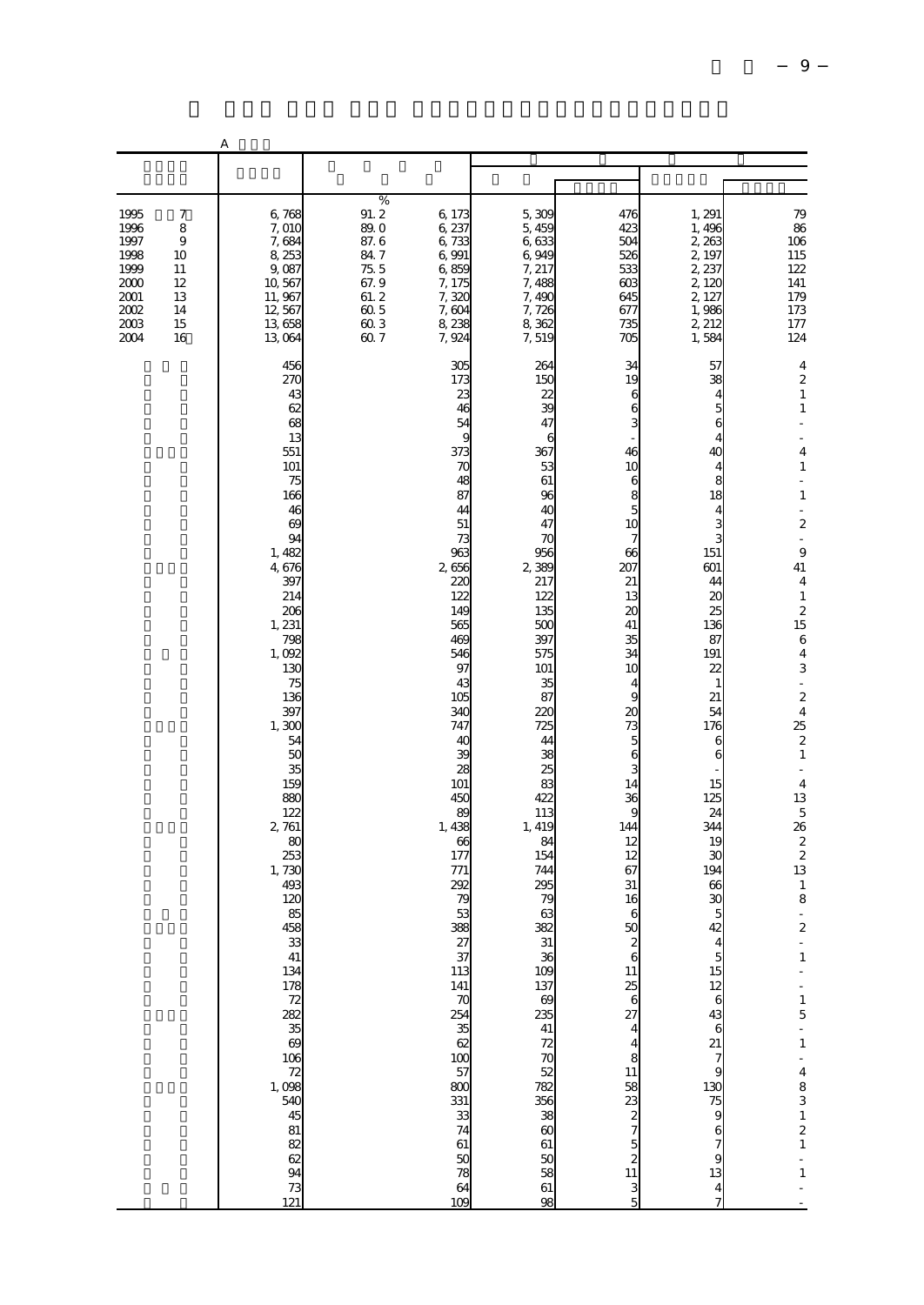|                                                                                      |                                                                                           | A a                                                                                                                                                                                                                                                                                                                                                    |                                                                                                                |                                                                                                                                                                                                                                                                                                                                                                                                                        |                                                                                                                                                                                                                                                                                                                                                                                                                                                                                                                                  |                                                                                                                                                                                                                                                                                                                                                                                                    |                                                                                                                                                                                                                                                                                                                                                                              |                                                                                                                                                                                                                                                                                                             |
|--------------------------------------------------------------------------------------|-------------------------------------------------------------------------------------------|--------------------------------------------------------------------------------------------------------------------------------------------------------------------------------------------------------------------------------------------------------------------------------------------------------------------------------------------------------|----------------------------------------------------------------------------------------------------------------|------------------------------------------------------------------------------------------------------------------------------------------------------------------------------------------------------------------------------------------------------------------------------------------------------------------------------------------------------------------------------------------------------------------------|----------------------------------------------------------------------------------------------------------------------------------------------------------------------------------------------------------------------------------------------------------------------------------------------------------------------------------------------------------------------------------------------------------------------------------------------------------------------------------------------------------------------------------|----------------------------------------------------------------------------------------------------------------------------------------------------------------------------------------------------------------------------------------------------------------------------------------------------------------------------------------------------------------------------------------------------|------------------------------------------------------------------------------------------------------------------------------------------------------------------------------------------------------------------------------------------------------------------------------------------------------------------------------------------------------------------------------|-------------------------------------------------------------------------------------------------------------------------------------------------------------------------------------------------------------------------------------------------------------------------------------------------------------|
|                                                                                      |                                                                                           |                                                                                                                                                                                                                                                                                                                                                        |                                                                                                                |                                                                                                                                                                                                                                                                                                                                                                                                                        |                                                                                                                                                                                                                                                                                                                                                                                                                                                                                                                                  |                                                                                                                                                                                                                                                                                                                                                                                                    |                                                                                                                                                                                                                                                                                                                                                                              |                                                                                                                                                                                                                                                                                                             |
| 1995<br>1996<br>1997<br>1998<br>1999<br>2000<br>2001<br>$2002\,$<br>$2003\,$<br>2004 | $\boldsymbol{7}$<br>$\,8\,$<br>$\boldsymbol{9}$<br>10<br>11<br>12<br>13<br>14<br>15<br>16 | 1, 281<br>1, 218<br>1, 282<br>1,388<br>1,265<br>1,391<br>1,340<br>1,396<br>1, 452<br>1, 419                                                                                                                                                                                                                                                            | $\%$<br>$\frac{96}{98}$ 3<br>$95\;6$<br>97.7<br>$96\ 4$<br>$95\ 0$<br>94 1<br>$95.7\,$<br>$94\,$ $1\,$<br>94.6 | 1,236<br>1, 197<br>1, 225<br>1,356<br>1, 219<br>1,322<br>1, 261<br>1,336<br>1,366<br>1,342                                                                                                                                                                                                                                                                                                                             | $1, 295$<br>$1, 242$<br>1, 284<br>1,365<br>1,313<br>1,416<br>1,334<br>1,405<br>1,456<br>1,391                                                                                                                                                                                                                                                                                                                                                                                                                                    | 247<br>204<br>222<br>237<br>214<br>23C<br>244<br>256<br>252<br>281                                                                                                                                                                                                                                                                                                                                 | 78<br>96<br>74<br>115<br>110<br>105<br>99<br>80<br>93<br>57                                                                                                                                                                                                                                                                                                                  | $12\,$<br>11<br>$\mathbf{9}$<br>16<br>$\overline{9}$<br>11<br>$\begin{array}{c} 10 \\ 11 \\ 13 \\ 11 \end{array}$                                                                                                                                                                                           |
|                                                                                      |                                                                                           | 54<br>27<br>10<br>7<br>9<br>$\mathbf{1}$<br>76<br>14<br>16<br>13<br>8<br>9<br>16<br>143<br>448<br>43<br>32<br>$\mathfrak{X}$<br>89<br>$\infty$<br>77<br>25<br>$\epsilon$<br>21<br>42<br>136<br>10<br>1C<br>$\overline{\phantom{a}}$<br>19<br>73<br>17<br>262<br>14<br>21<br>147<br>5C<br>12<br>18<br>90<br><u>ន្ទ្រាប្ដូរ ១៩ មិន ១៩ មិន ១៩ មិន និង</u> |                                                                                                                | 51<br>25<br>10<br>6<br>g<br>76<br>13<br>14<br>14<br>8<br>8<br>19<br>132<br>424<br>4C<br>27<br>31<br>79<br>79<br>76<br>24<br>8<br>21<br>39<br>133<br>11<br>9<br>7<br>17<br>70<br>19<br>234<br>12<br>20<br>127<br>46<br>11<br>18<br>89<br>$rac{2}{12}$<br>24<br>34<br>$\begin{array}{c} 17 \\ 53 \\ 8 \\ 16 \end{array}$<br>$\begin{array}{c} 18 \\ 11 \end{array}$<br>$\frac{1}{15}$<br>9<br>$\frac{8}{12}$<br>12<br>24 | 51<br>26<br>8<br>7<br>9<br>$\mathbf{1}$<br>87<br>16<br>14<br>24<br>7<br>13<br>13<br>140<br>432<br>54<br>25<br>32<br>92<br>79<br>75<br>22<br>11<br>11<br>31<br>120<br>8<br>7<br>5<br>12<br>67<br>21<br>259<br>11<br>19<br>139<br>61<br>10<br>19<br>95<br>$\frac{13}{26}$<br>17<br>$\frac{17}{8}$<br>$\frac{18}{8}$<br>$\frac{17}{8}$<br>$\frac{17}{8}$<br>$\frac{17}{8}$<br><br><br><br><br><br><br><br><br><br><br><br><br><br><br><br><br><br><br><br><br>$\begin{array}{c} 10 \\ 6 \\ 11 \end{array}$<br>12<br>$\overline{23}$ | 18<br>10<br>$\boldsymbol{z}$<br>3<br>3<br>20<br>$3 \times 3$<br>$\overline{4}$<br>$\overline{4}$<br>$\overline{4}$<br>22<br>85<br>12<br>$\frac{6}{5}$<br>12<br>17<br>16<br>$\mathbf{3}$<br>3<br>$\frac{2}{9}$<br>18<br>$\begin{smallmatrix}2\\1\end{smallmatrix}$<br>$\frac{2}{1}$<br>8<br>4<br>51<br>4<br>5<br>23<br>13<br>$\mathbf{3}$<br>3<br>26<br>$\begin{array}{c} 4 \\ 5 \\ 13 \end{array}$ | $\frac{2}{1}$<br>$\,1\,$<br>$\overline{\mathbf{c}}$<br>$\,1\,$<br>$\mathbf 1$<br>9<br>17<br>$\overline{4}$<br>$\overline{\mathcal{Z}}$<br>9<br>$\,1$<br>$\,1$<br>9<br>$\frac{2}{1}$<br>$\mathbf{1}$<br>$\begin{array}{c} 3 \\ 2 \\ 6 \end{array}$<br>$\,1$<br>3<br>$\frac{2}{4}$<br>$\,$ 1 $\,$<br>$\frac{1}{1}$<br>$\,1\,$<br>$\frac{7}{5}$<br>$\mathbf{1}$<br>$\mathbf{1}$ | ÷,<br>$\overline{\mathcal{L}}$<br>$\overline{\mathbf{c}}$<br>$\mathbf{1}$<br>÷,<br>÷,<br>$\mathbf{1}$<br>3<br>$\boldsymbol{z}$<br>÷<br>L,<br>$\mathbf 1$<br>$\frac{1}{2}$<br>$\begin{array}{ccc}\n\cdot & \cdot & \cdot & \cdot \\ \cdot & \cdot & \cdot & \cdot \\ 1 & \cdot & \cdot & \cdot\n\end{array}$ |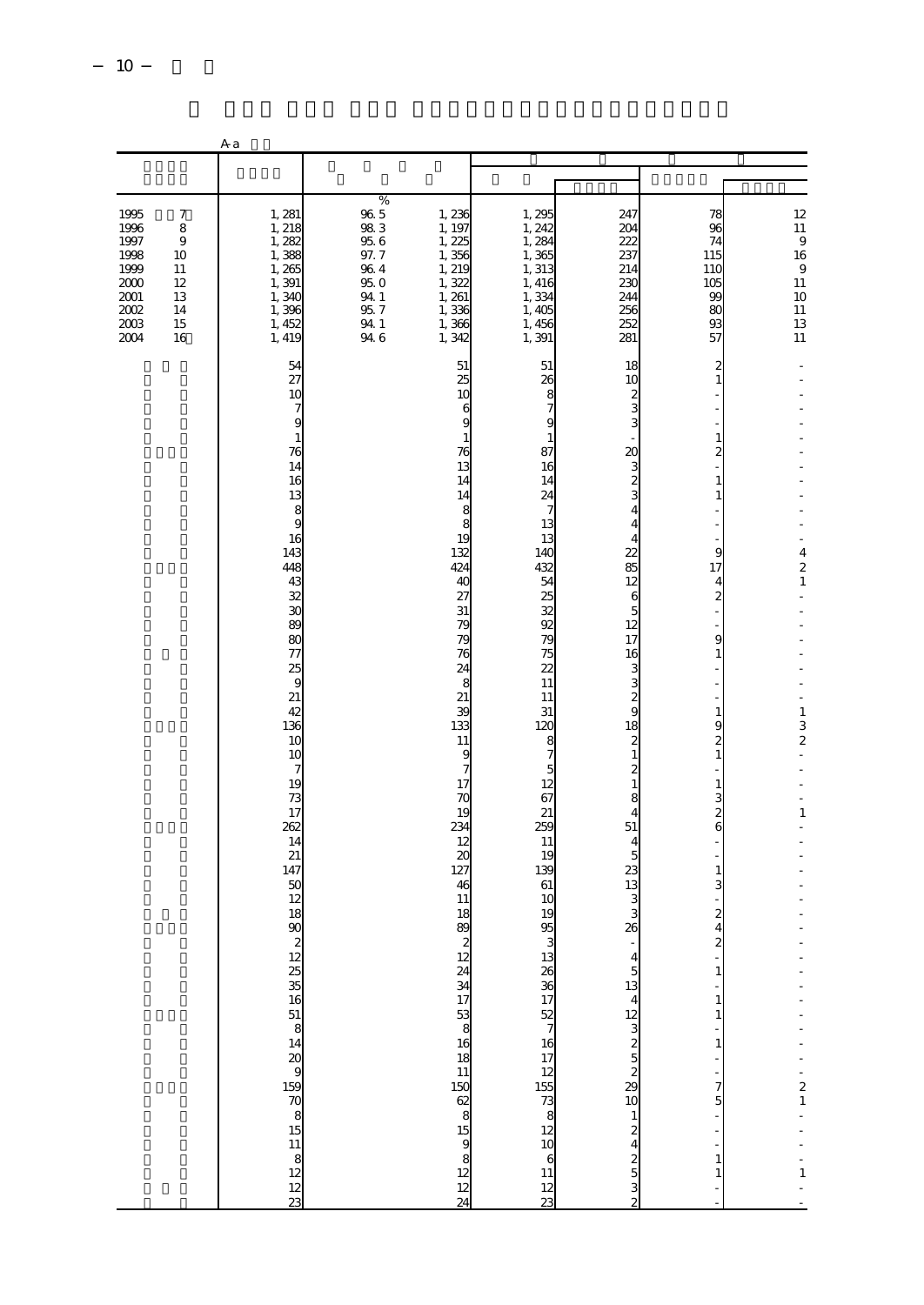|                                                                              |                                                               | $A - 1$                                                                                                                                                                                                                                                                                          |                                                                                                            |                                                                                                                                                                                                                                                                                                                                                                   |                                                                                                                                                                                                                                                                                     |                                                                                                                                                                                                                                                                                                                                                                           |                                                                                                                                                                                                                                                                                                                      |                                                                                                                                                |
|------------------------------------------------------------------------------|---------------------------------------------------------------|--------------------------------------------------------------------------------------------------------------------------------------------------------------------------------------------------------------------------------------------------------------------------------------------------|------------------------------------------------------------------------------------------------------------|-------------------------------------------------------------------------------------------------------------------------------------------------------------------------------------------------------------------------------------------------------------------------------------------------------------------------------------------------------------------|-------------------------------------------------------------------------------------------------------------------------------------------------------------------------------------------------------------------------------------------------------------------------------------|---------------------------------------------------------------------------------------------------------------------------------------------------------------------------------------------------------------------------------------------------------------------------------------------------------------------------------------------------------------------------|----------------------------------------------------------------------------------------------------------------------------------------------------------------------------------------------------------------------------------------------------------------------------------------------------------------------|------------------------------------------------------------------------------------------------------------------------------------------------|
|                                                                              |                                                               |                                                                                                                                                                                                                                                                                                  |                                                                                                            |                                                                                                                                                                                                                                                                                                                                                                   |                                                                                                                                                                                                                                                                                     |                                                                                                                                                                                                                                                                                                                                                                           |                                                                                                                                                                                                                                                                                                                      |                                                                                                                                                |
| 1995<br>1996<br>1997<br>1998<br>1999<br>2000<br>2001<br>2002<br>2003<br>2004 | 7<br>$\,8\,$<br>$9$<br>10<br>11<br>12<br>13<br>14<br>15<br>16 | 1,200<br>1, 139<br>1,210<br>1,308<br>1, 205<br>1,310<br>1, 259<br>1, 317<br>1,388<br>1,347                                                                                                                                                                                                       | $\%$<br>$95\,8$<br>$98\ 2$<br>$95\ 4$<br>$97.7$<br>$96.3$<br>$95.2$<br>$93.8$<br>$95\ 4$<br>$940$<br>$943$ | 1, 158<br>1, 119<br>1, 154<br>1, 278<br>1, 161<br>1, 247<br>1, 181<br>1, 257<br>1,305<br>1, 270                                                                                                                                                                                                                                                                   | 1, 228<br>1, 177<br>1,222<br>1,301<br>1,268<br>1,352<br>1,262<br>1,348<br>1,403<br>1,327                                                                                                                                                                                            | 208<br>167<br>183<br>204<br>191<br>196<br>202<br>232<br>233<br>249                                                                                                                                                                                                                                                                                                        | 74<br>89<br>68<br>109<br>107<br>98<br>94<br>76<br>90<br>54                                                                                                                                                                                                                                                           | $\begin{array}{c} 8 \\ 8 \\ 4 \end{array}$<br>10<br>6<br>8<br>7<br>7<br>$11\,$<br>8                                                            |
|                                                                              |                                                               | 51<br>26<br>9<br>$\overline{7}$<br>8<br>$\mathbf{1}$<br>69<br>14<br>14<br>12<br>$\begin{array}{c} 6 \\ 8 \\ 15 \end{array}$<br>138<br>425<br>42<br>30<br>29<br>86<br>73<br>74<br>23<br>9<br>19<br>40<br>129<br>10<br>10<br>5<br>19<br>71<br>14<br>250<br>12<br>20<br>141<br>49<br>11<br>17<br>89 |                                                                                                            | 48<br>24<br>9<br>6<br>8<br>$\mathbf{1}$<br>68<br>13<br>12<br>13<br>6<br>$\overline{7}$<br>17<br>127<br>401<br>39<br>25<br>$\mathfrak{X}$<br>76<br>73<br>73<br>21<br>8<br>19<br>37<br>126<br>11<br>9<br>5<br>17<br>68<br>16<br>222<br>10<br>19<br>121<br>45<br>10<br>17<br>88<br>$rac{2}{12}$<br>24 33 17 49 7 14<br>$\begin{array}{c} 18 \\ 10 \end{array}$<br>24 | 48<br>25<br>$\overline{7}$<br>7<br>8<br>$\mathbf{1}$<br>81<br>16<br>12<br>23<br>6<br>12<br>12<br>137<br>409<br>53<br>23<br>31<br>89<br>73<br>72<br>19<br>11<br>9<br>29<br>113<br>8<br>$\overline{7}$<br>3<br>12<br>65<br>18<br>248<br>10<br>18<br>132<br>60<br>10<br>18<br>94<br>23 | 15<br>S<br>1<br>2<br>16<br>3<br>3<br>4<br>22<br>77<br>11<br>5<br>5<br>11<br>15<br>16<br>1<br>3<br>2<br>8<br>14<br>2<br>1<br>1<br>8<br>1<br>46<br>3<br>5<br>21<br>12<br>3<br>$\boldsymbol{z}$<br>25<br>4<br>$\frac{5}{12}$<br>9<br>$\begin{smallmatrix}2\\1\end{smallmatrix}$<br>5<br>$\mathbf{1}$<br>$\frac{25}{9}$<br>$\,1\,$<br>$\mathbf{1}$<br>4<br>$\frac{2}{3}$<br>2 | 2<br>$\mathbf{1}$<br>1<br>$\overline{\mathbf{c}}$<br>$1\,$<br>$\mathbf{1}$<br>9<br>16<br>4<br>$\boldsymbol{z}$<br>$\overline{9}$<br>1<br>8<br>$\boldsymbol{z}$<br>$\mathbf{1}$<br>$\mathbf{1}$<br>3<br>$1\,$<br>6<br>1<br>3<br>$\boldsymbol{2}$<br>4<br>$\mathbf{1}$<br>$1\,$<br>1<br>1<br>6 <sub>5</sub><br>$\,1\,$ | 4<br>$\mathbf{1}$<br>$\,1\,$<br>$\overline{a}$<br>$\overline{\mathbf{c}}$<br>$\overline{\mathcal{L}}$<br>$\begin{array}{c} 1 \\ 1 \end{array}$ |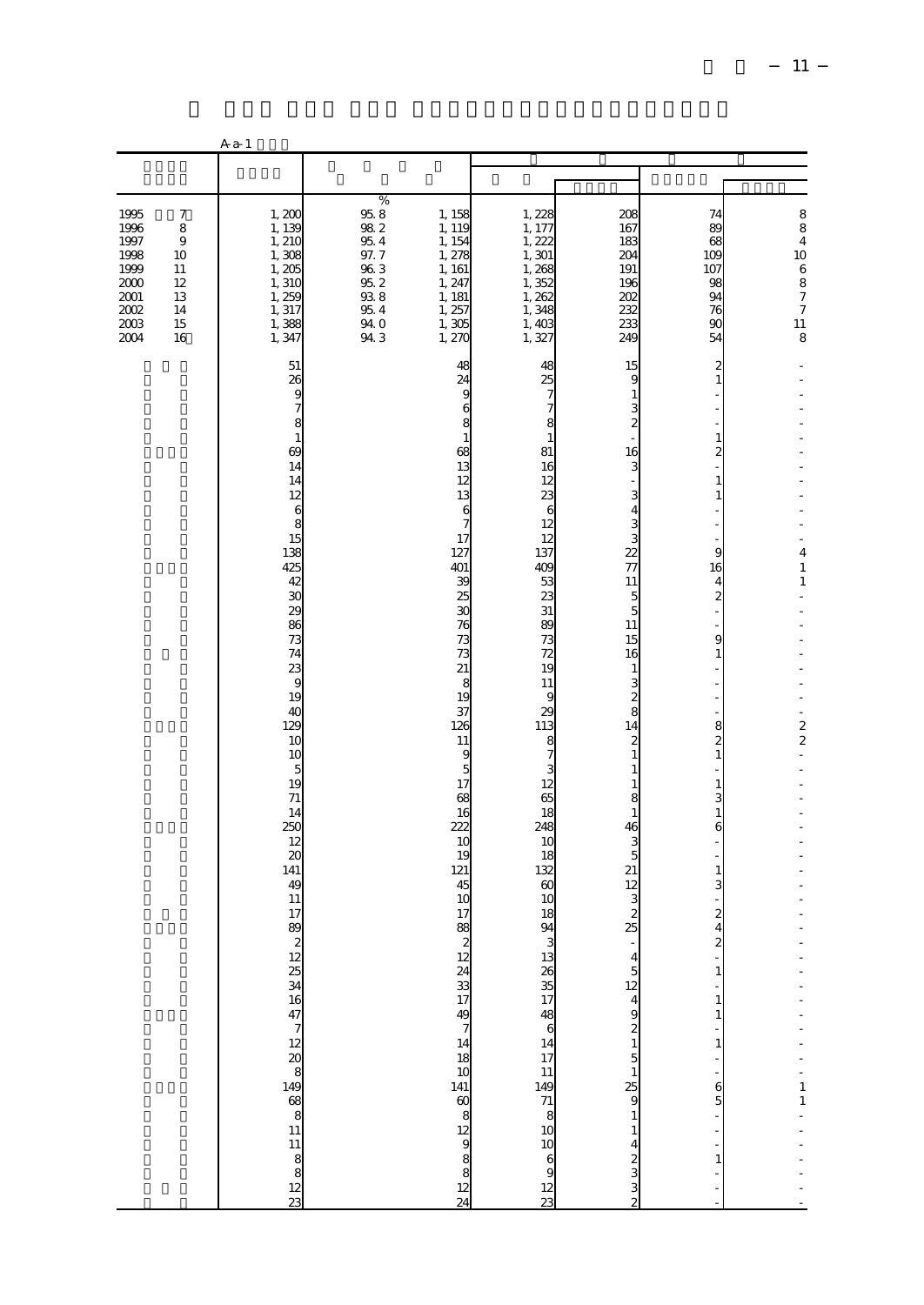|                      |                             | $Aa-2$                                                    |                                                |                      |                                             |                                               |                                                                    |                    |
|----------------------|-----------------------------|-----------------------------------------------------------|------------------------------------------------|----------------------|---------------------------------------------|-----------------------------------------------|--------------------------------------------------------------------|--------------------|
|                      |                             |                                                           |                                                |                      |                                             |                                               |                                                                    |                    |
|                      |                             |                                                           | $\%$                                           |                      |                                             |                                               |                                                                    |                    |
| 1995<br>1996<br>1997 | $\boldsymbol{7}$<br>$\bf 8$ | $\frac{52}{52}$                                           | $94\overline{2}$<br>$98\overline{1}$<br>$97.6$ | 49<br>51             | 38                                          | 34<br>33                                      | 34563444                                                           | 3356323423         |
| 1998                 | $\,9$<br>$10$               | $\begin{array}{c} 41 \\ 38 \\ 26 \\ 33 \\ 40 \end{array}$ | $97.4\,$                                       | 40<br>37             | 38 38 39                                    | 35<br>28                                      |                                                                    |                    |
| 1999<br>$2000\,$     | $11\,$<br>$12\,$            |                                                           | $\frac{92}{93}$ 3                              | 24<br>31             | $\frac{29}{35}$                             | 19<br>$\begin{array}{c} 25 \\ 31 \end{array}$ |                                                                    |                    |
| $2001\,$<br>$2002\,$ | 13<br>$14\,$                | 29                                                        | $90\;0$                                        | 36<br>29             | 21                                          | 20                                            |                                                                    |                    |
| $2003\,$<br>2004     | $15\,$<br>16                | $\overline{27}$<br>24                                     | $\frac{10000}{963}$                            | 26<br>23             | 18<br>21                                    | 12<br>20                                      | $\frac{4}{2}$                                                      |                    |
|                      |                             | $\mathbf{1}$                                              |                                                | $\mathbf{1}$         | 1                                           | 1                                             |                                                                    |                    |
|                      |                             | $\mathbf{1}$                                              |                                                | 1                    | 1                                           | $\mathbf{1}$                                  |                                                                    |                    |
|                      |                             |                                                           |                                                |                      |                                             |                                               |                                                                    |                    |
|                      |                             | 5                                                         |                                                | 6                    | 4                                           | 3                                             |                                                                    |                    |
|                      |                             | $\mathbf{1}$                                              |                                                | 1                    | 1                                           | 1                                             |                                                                    |                    |
|                      |                             | $\mathbf{1}$                                              |                                                | 1                    | 1                                           |                                               |                                                                    |                    |
|                      |                             | $\mathbf{1}$<br>$\mathbf{1}$                              |                                                | 1<br>1               | 1                                           | 1                                             |                                                                    |                    |
|                      |                             | 1                                                         |                                                | 2                    | $\mathbf{1}$                                | $\mathbf{1}$                                  |                                                                    |                    |
|                      |                             | 4                                                         |                                                | 3                    | 4                                           | 4                                             | 1                                                                  | 1                  |
|                      |                             | $\mathbf{1}$                                              |                                                | 1                    | $\mathbf{1}$                                | $\mathbf{1}$                                  |                                                                    |                    |
|                      |                             | 3                                                         |                                                | $\boldsymbol{z}$     | $\boldsymbol{z}$                            | 2                                             |                                                                    |                    |
|                      |                             |                                                           |                                                |                      |                                             |                                               |                                                                    |                    |
|                      |                             |                                                           |                                                |                      |                                             |                                               |                                                                    |                    |
|                      |                             |                                                           |                                                |                      | $\mathbf{1}$                                | 1                                             | $\mathbf{1}$                                                       | $\mathbf{1}$       |
|                      |                             | 3                                                         |                                                | 3                    | 3                                           | 3                                             | 1                                                                  | 1                  |
|                      |                             |                                                           |                                                |                      |                                             |                                               |                                                                    |                    |
|                      |                             |                                                           |                                                |                      |                                             |                                               |                                                                    |                    |
|                      |                             | 3                                                         |                                                | 3                    | 3                                           | 3                                             | $1\,$                                                              | $\,1\,$            |
|                      |                             | 4                                                         |                                                | 4                    | 3                                           | 3                                             |                                                                    |                    |
|                      |                             | $\mathbf{1}$                                              |                                                | 1                    | $1\,$                                       | $\mathbf{1}$                                  |                                                                    |                    |
|                      |                             | 1<br>1                                                    |                                                | 1<br>1               | 1                                           | $\mathbf{1}$                                  |                                                                    |                    |
|                      |                             | $\,1\,$<br>$\mathbf{1}$                                   |                                                | 1<br>1               | $\mathbf{1}$<br>$\mathbf{1}$                | $\mathbf{1}$<br>$\mathbf{1}$                  |                                                                    |                    |
|                      |                             |                                                           |                                                |                      |                                             |                                               |                                                                    |                    |
|                      |                             |                                                           |                                                |                      | f<br>÷                                      |                                               | $\qquad \qquad \blacksquare$                                       |                    |
|                      |                             |                                                           |                                                | $\,1\,$<br>÷         | $\,1$<br>÷                                  | $1\,$<br>÷.                                   | ÷                                                                  |                    |
|                      |                             |                                                           |                                                | $\mathbf{1}$         | $\mathbf{1}$                                | $\mathbf{1}$                                  | $\overline{\phantom{a}}$                                           |                    |
|                      |                             |                                                           |                                                | $\frac{1}{1}$        | $\begin{bmatrix} 1 \\ 1 \\ 1 \end{bmatrix}$ | $\ddot{\phantom{a}}$<br>$\overline{a}$        |                                                                    |                    |
|                      |                             | $-1 - 1 - 1 - 1 = -1$                                     |                                                | $\,1\,$              |                                             |                                               | $\begin{array}{c} \n\cdot \\ \cdot \\ \cdot \\ \cdot\n\end{array}$ | エイティー・エイティブ エイエイエイ |
|                      |                             |                                                           |                                                | 4<br>$\,1$           | $\frac{4}{1}$                               | $\begin{array}{c} 1 \\ 4 \\ 1 \end{array}$    |                                                                    |                    |
|                      |                             |                                                           |                                                | $\frac{1}{1}$        | $\frac{1}{1}$                               | $\overline{a}$<br>$\mathbf{1}$                | $\frac{1}{2}$                                                      |                    |
|                      |                             |                                                           |                                                |                      |                                             | ł,                                            | $\frac{1}{2}$                                                      |                    |
|                      |                             |                                                           |                                                | $\sim$ $\sim$ $\sim$ | $\sim$ $\sim$ $\sim$                        | $\overline{c}$                                | $\,1$                                                              |                    |
|                      |                             |                                                           |                                                |                      |                                             | ÷,                                            |                                                                    |                    |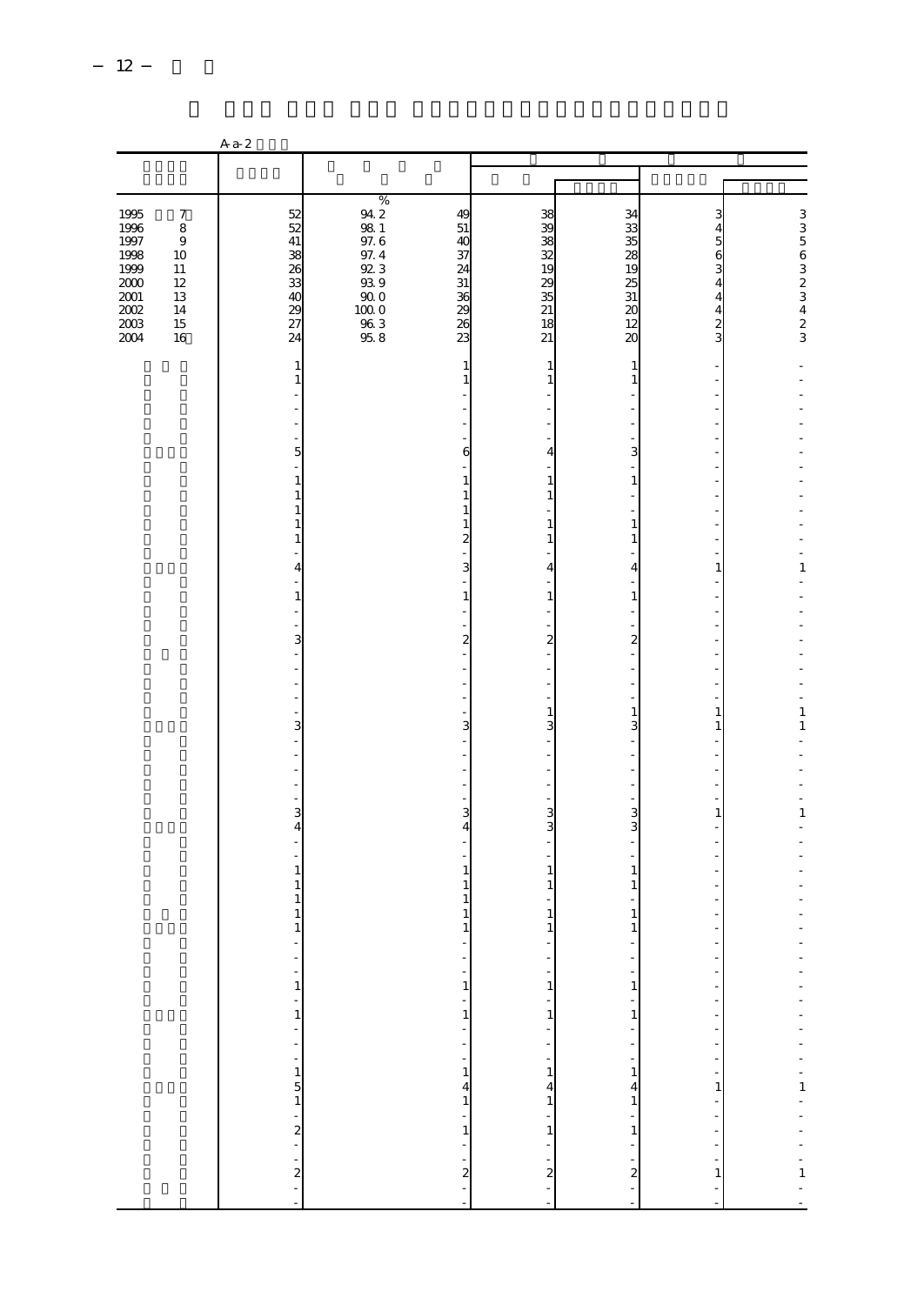|                                                  |                                          | $Aa-3$                                                                            |                                                        |                                                                                       |                                                            |                                                |                                                                 |         |
|--------------------------------------------------|------------------------------------------|-----------------------------------------------------------------------------------|--------------------------------------------------------|---------------------------------------------------------------------------------------|------------------------------------------------------------|------------------------------------------------|-----------------------------------------------------------------|---------|
|                                                  |                                          |                                                                                   |                                                        |                                                                                       |                                                            |                                                |                                                                 |         |
|                                                  |                                          |                                                                                   |                                                        |                                                                                       |                                                            |                                                |                                                                 |         |
| 1995<br>1996<br>1997                             | $\boldsymbol{7}$<br>$\,$ 8 $\,$<br>$\,9$ | 15<br>17<br>8                                                                     | %<br>$100\;0$<br>$100\;0$<br>$100\;0$                  | 15<br>17<br>8                                                                         | 14<br>16<br>$\overline{4}$                                 | $\mathbf{1}$<br>$\mathbf{1}$                   | $\begin{array}{c} 1 \\ 3 \\ 1 \end{array}$                      | $\,1\,$ |
| 1998<br>1999<br>$2000\,$<br>$2001\,$<br>$2002\,$ | 10<br>11<br>$12\,$<br>13<br>14           | 11<br>13<br>$\overline{22}$<br>21<br>24                                           | $100\;0$<br>$100\;0$<br>$100\ 0$<br>$100\ 0$<br>$95.8$ | $11\,$<br>13<br>$\overline{22}$<br>21                                                 | 10<br>1 <sup>C</sup><br>16<br>19<br>16                     | $\mathbf{1}$<br>$\mathbf{1}$<br>$\overline{4}$ | $\begin{smallmatrix}2\\1\end{smallmatrix}$                      | $\,1\,$ |
| $2003$<br>2004                                   | 15<br>16                                 | $\overline{22}$<br>18<br>1                                                        | $\frac{95}{100}$ 5                                     | $\frac{23}{21}$<br>18<br>$\mathbf{1}$                                                 | 21<br>16<br>1                                              | 3<br>$\overline{a}$<br>$\mathbf{1}$            | $1\,$                                                           |         |
|                                                  |                                          | $\mathbf{1}$                                                                      |                                                        | $\mathbf{1}$                                                                          | 1                                                          | $\mathbf{1}$                                   |                                                                 |         |
|                                                  |                                          |                                                                                   |                                                        | ÷,                                                                                    | $\overline{\phantom{a}}$                                   |                                                |                                                                 |         |
|                                                  |                                          | $\overline{\phantom{a}}$<br>$\sim$                                                |                                                        | L,                                                                                    | $\overline{\phantom{a}}$                                   |                                                |                                                                 |         |
|                                                  |                                          | $\begin{array}{c} 3 \\ 10 \end{array}$<br>$\sim$<br>$\frac{1}{2}$                 |                                                        | 3<br>10<br>÷,<br>٠                                                                    | $\frac{2}{9}$<br>÷                                         |                                                |                                                                 |         |
|                                                  |                                          | $\,1\,$<br>$\,1\,$<br>$\overline{4}$<br>$\overline{\mathbf{c}}$<br>$\overline{a}$ |                                                        | $1\,$<br>$\mathbf{1}$<br>$\overline{4}$<br>$\overline{\mathcal{L}}$<br>$\overline{a}$ | $1\,$<br>$\mathbf{1}$<br>3<br>$\boldsymbol{z}$             |                                                |                                                                 |         |
|                                                  |                                          | $\overline{\phantom{a}}$<br>$\overline{c}$<br>1                                   |                                                        | L,<br>$\boldsymbol{2}$<br>$\mathbf{1}$                                                | $\overline{\phantom{a}}$<br>$\overline{c}$<br>$\mathbf{1}$ |                                                | ٠                                                               |         |
|                                                  |                                          | $\,1\,$                                                                           |                                                        | $\,1\,$<br>L.                                                                         | $\mathbf{1}$                                               |                                                |                                                                 |         |
|                                                  |                                          | $\overline{a}$<br>3<br>$\mathbf{1}$                                               |                                                        | L<br>÷,<br>3<br>$\,1\,$                                                               | 3<br>$\mathbf{1}$                                          | $\mathbf{1}$<br>$\mathbf{1}$                   |                                                                 |         |
|                                                  |                                          | $\overline{\mathbf{c}}$                                                           |                                                        | $\overline{a}$<br>$\overline{\mathcal{Z}}$                                            | $\overline{c}$                                             |                                                |                                                                 |         |
|                                                  |                                          | $\overline{\phantom{a}}$                                                          |                                                        | $\overline{a}$                                                                        | ł,<br>÷,                                                   | $\frac{1}{2}$                                  | $\overline{\phantom{a}}$                                        |         |
|                                                  |                                          |                                                                                   |                                                        |                                                                                       | ÷,                                                         |                                                | $\overline{\phantom{a}}$<br>ł,<br>f<br>$\overline{\phantom{a}}$ |         |
|                                                  |                                          |                                                                                   |                                                        |                                                                                       |                                                            |                                                | $\frac{1}{2}$<br>$\frac{1}{2}$                                  |         |
|                                                  |                                          |                                                                                   |                                                        |                                                                                       |                                                            |                                                | $\overline{\phantom{a}}$<br>$\frac{1}{2}$                       |         |
|                                                  |                                          |                                                                                   |                                                        |                                                                                       | - - - - - - - - - - - - - - - - - - -                      |                                                | $\overline{\phantom{a}}$<br>$\frac{1}{2}$                       |         |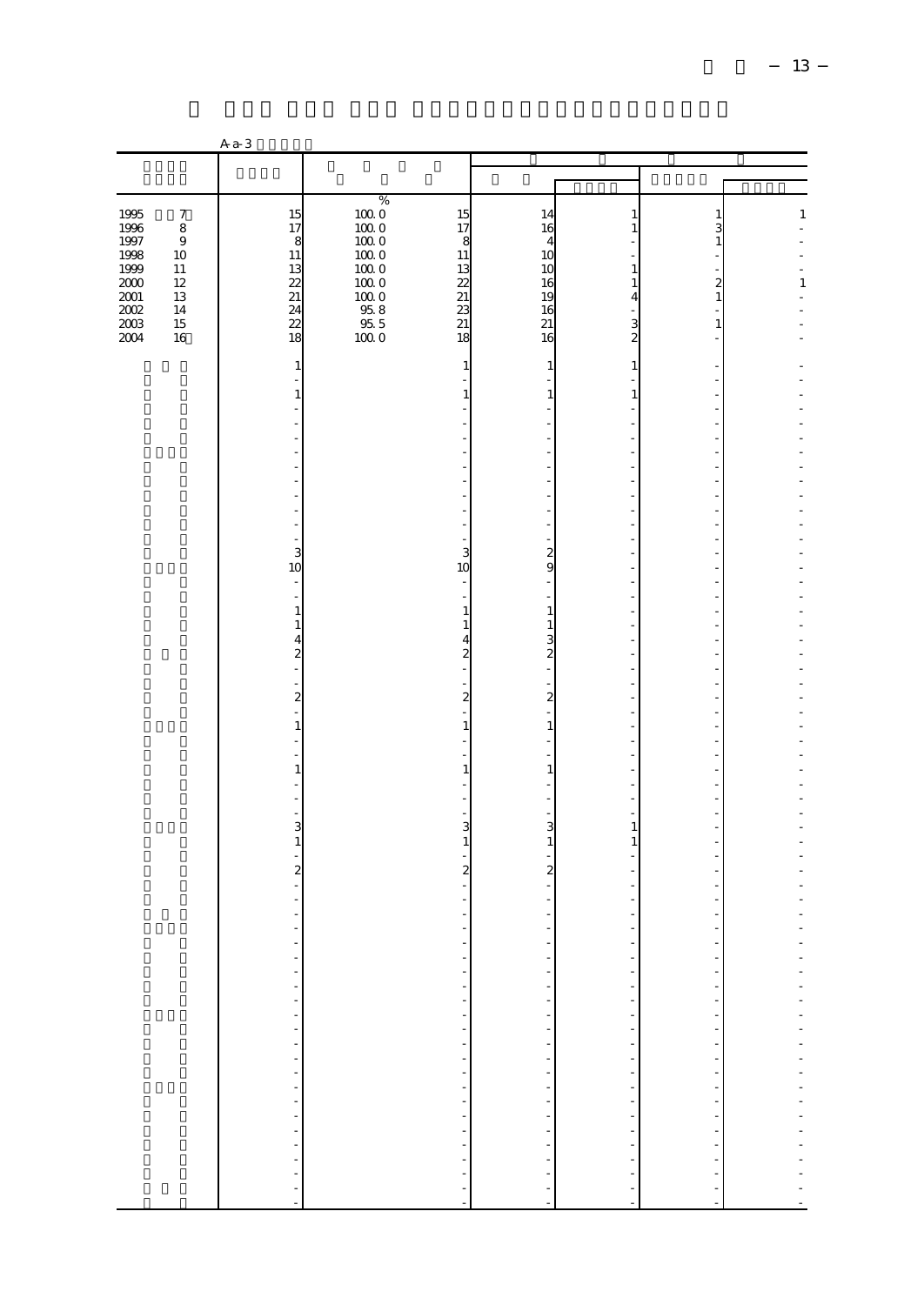|                                      |                                          | $A$ a-4                                  |                                             |                                          |                                                  |                                                                                         |                |                          |
|--------------------------------------|------------------------------------------|------------------------------------------|---------------------------------------------|------------------------------------------|--------------------------------------------------|-----------------------------------------------------------------------------------------|----------------|--------------------------|
|                                      |                                          |                                          |                                             |                                          |                                                  |                                                                                         |                |                          |
|                                      |                                          |                                          |                                             |                                          |                                                  |                                                                                         |                |                          |
| 1995<br>1996<br>1997<br>1998         | $\boldsymbol{7}$<br>$\,8\,$<br>$9$<br>10 | 14<br>10<br>23<br>31                     | $\%$<br>1000<br>1000<br>$100\;0$<br>$96\;8$ | 14<br>10<br>23<br>$\mathfrak{A}$         | 15<br>10<br>$\infty$<br>22                       | 4                                                                                       |                |                          |
| 1999<br>$2000\,$<br>$2001\,$<br>2002 | $11\,$<br>$12\,$<br>13<br>14             | 21<br>$\frac{26}{20}$<br>26              | $100\;0$<br>84 6<br>$115.0\,$<br>$103.8$    | 21<br>$\overline{22}$<br>23<br>27        | 16<br>19<br>18<br>20                             | $\begin{array}{c}\n 3 \\  4 \\  5 \\  3 \\  8\n \end{array}$<br>$\overline{\mathbf{4}}$ | $\,1\,$        |                          |
| 2003<br>2004                         | $15\,$<br>16                             | 15<br>30<br>1                            | $\frac{93}{3}$<br>103 3                     | 14<br>31<br>$\mathbf{1}$                 | 14<br>27<br>1                                    | $\overline{4}$<br>10<br>$\mathbf{1}$                                                    |                |                          |
|                                      |                                          | $\,1\,$                                  |                                             | 1                                        | ÷<br>$\mathbf{1}$                                | $\mathbf{1}$                                                                            |                |                          |
|                                      |                                          | $\overline{\mathbf{c}}$                  |                                             | 2                                        | $\overline{\mathbf{z}}$                          | $\mathbf{1}$                                                                            |                |                          |
|                                      |                                          | $\mathbf{1}$<br>$1\,$                    |                                             | 1<br>1                                   | $\mathbf{1}$<br>$\mathbf{1}$                     | $\mathbf{1}$                                                                            |                |                          |
|                                      |                                          | $\frac{2}{9}$<br>$\mathbf{1}$            |                                             | $\overline{a}$<br>10<br>1                | 1<br>10<br>1                                     | $\overline{4}$<br>$1\,$                                                                 |                |                          |
|                                      |                                          | $\mathbf{1}$<br>$\overline{\mathcal{Z}}$ |                                             | $\mathbf{1}$<br>$\boldsymbol{z}$         | $\mathbf{1}$<br>$\boldsymbol{z}$<br>$\mathbf{1}$ | $\mathbf{1}$                                                                            |                |                          |
|                                      |                                          | $\,1\,$<br>$\overline{\mathbf{c}}$       |                                             | 1<br>3                                   | $\mathbf{1}$<br>3                                | $\boldsymbol{z}$                                                                        |                |                          |
|                                      |                                          | $\frac{2}{3}$                            |                                             | $\boldsymbol{z}$<br>3                    | $\mathbf{1}$<br>3                                | 1                                                                                       |                |                          |
|                                      |                                          | $\,1\,$<br>$\boldsymbol{z}$              |                                             | $\mathbf{1}$<br>$\overline{\mathcal{Z}}$ | $\mathbf{1}$<br>$\boldsymbol{z}$                 | $\mathbf{1}$                                                                            |                |                          |
|                                      |                                          | 5<br>$\,1\,$<br>$\mathbf{1}$             |                                             | 5<br>$\mathbf{1}$<br>1                   | 5<br>$1\,$                                       | 1                                                                                       |                |                          |
|                                      |                                          | 3                                        |                                             | 3                                        | $\overline{4}$                                   | $\mathbf{1}$                                                                            |                |                          |
|                                      |                                          |                                          |                                             | $\qquad \qquad \blacksquare$             |                                                  | f,                                                                                      | Ξ.             |                          |
|                                      |                                          |                                          |                                             |                                          |                                                  | $\frac{1}{2}$<br>$\bar{\mathcal{A}}$                                                    | $\frac{1}{2}$  |                          |
|                                      |                                          |                                          |                                             |                                          | $-1$ $-1$ $-2$ $-1$ $-1$ $-1$                    | $211 - 7$                                                                               | 医单位的 医单位的 医单位的 | 医单位的 医单位的 医单位的 医单位的 医单位的 |
|                                      |                                          |                                          |                                             |                                          |                                                  |                                                                                         |                |                          |
|                                      |                                          |                                          |                                             |                                          |                                                  |                                                                                         | $\frac{1}{2}$  |                          |
|                                      |                                          |                                          |                                             |                                          |                                                  |                                                                                         | ÷              |                          |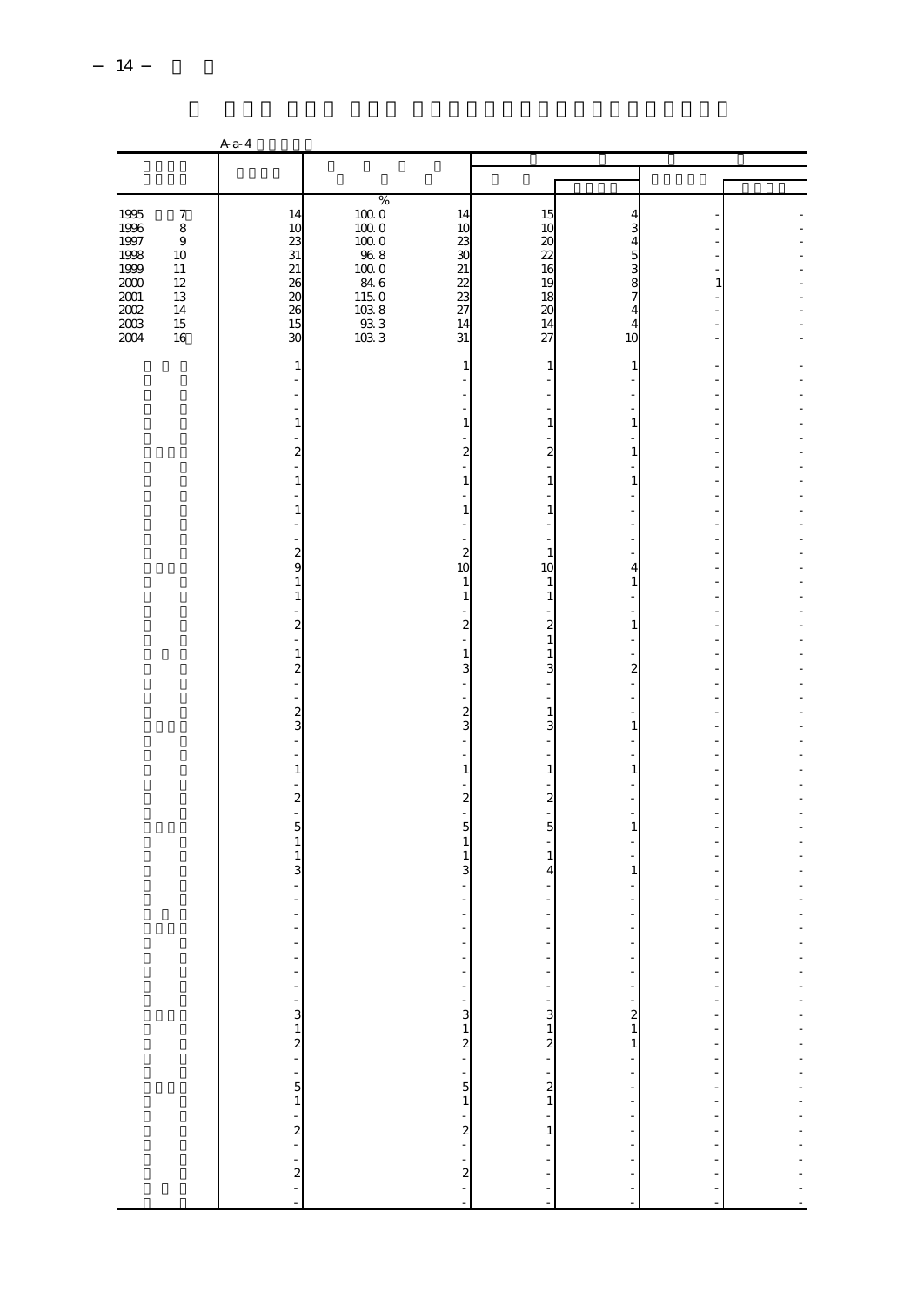|                                                                              |                                                       | A <sub>b</sub>                                                                                                                                                                                                                                                                                                                                                                                                                                                                                              |                                                                                                           |                                                                                                                                                                                                                                                                                                                                                                                                                      |                                                                                                                                                                                                                                                                                                                                                                                                     |                                                                                                                                                                                                                                                                                                                                                                                                                                       |                                                                                                                                                                                                                                                                                                                                                                                                                                        |                                                                                                                                                                                                                                                                                                                                                                                                                                                                                                                                                                                                                                                                                    |
|------------------------------------------------------------------------------|-------------------------------------------------------|-------------------------------------------------------------------------------------------------------------------------------------------------------------------------------------------------------------------------------------------------------------------------------------------------------------------------------------------------------------------------------------------------------------------------------------------------------------------------------------------------------------|-----------------------------------------------------------------------------------------------------------|----------------------------------------------------------------------------------------------------------------------------------------------------------------------------------------------------------------------------------------------------------------------------------------------------------------------------------------------------------------------------------------------------------------------|-----------------------------------------------------------------------------------------------------------------------------------------------------------------------------------------------------------------------------------------------------------------------------------------------------------------------------------------------------------------------------------------------------|---------------------------------------------------------------------------------------------------------------------------------------------------------------------------------------------------------------------------------------------------------------------------------------------------------------------------------------------------------------------------------------------------------------------------------------|----------------------------------------------------------------------------------------------------------------------------------------------------------------------------------------------------------------------------------------------------------------------------------------------------------------------------------------------------------------------------------------------------------------------------------------|------------------------------------------------------------------------------------------------------------------------------------------------------------------------------------------------------------------------------------------------------------------------------------------------------------------------------------------------------------------------------------------------------------------------------------------------------------------------------------------------------------------------------------------------------------------------------------------------------------------------------------------------------------------------------------|
|                                                                              |                                                       |                                                                                                                                                                                                                                                                                                                                                                                                                                                                                                             |                                                                                                           |                                                                                                                                                                                                                                                                                                                                                                                                                      |                                                                                                                                                                                                                                                                                                                                                                                                     |                                                                                                                                                                                                                                                                                                                                                                                                                                       |                                                                                                                                                                                                                                                                                                                                                                                                                                        |                                                                                                                                                                                                                                                                                                                                                                                                                                                                                                                                                                                                                                                                                    |
| 1995<br>1996<br>1997<br>1998<br>1999<br>2000<br>2001<br>2002<br>2003<br>2004 | 7<br>8<br>9<br>10<br>11<br>12<br>13<br>14<br>15<br>16 | 2, 277<br>2,463<br>2809<br>3,426<br>4, 237<br>5, 173<br>6,393<br>6,984<br>7,664<br>7,295<br>243                                                                                                                                                                                                                                                                                                                                                                                                             | $\%$<br>82.7<br>$\frac{1}{20}$<br>79.5<br>76.3<br>$66\ 4$<br>$56\ 9$<br>48.7<br>51.1<br>$\frac{50}{50}$ 3 | 1,882<br>1,974<br>2, 232<br>2,614<br>2,813<br>2,941<br>3, 115<br>3,566<br>3,855<br>3,666<br>139                                                                                                                                                                                                                                                                                                                      | 2,169<br>2,390<br>3, 152<br>3,379<br>3,762<br>3,797<br>4,096<br>4, 151<br>4,698<br>4, 154<br>14C                                                                                                                                                                                                                                                                                                    | 96<br>97<br>147<br>156<br>171<br>214<br>254<br>27 <sub>C</sub><br>304<br>239<br>8                                                                                                                                                                                                                                                                                                                                                     | 856<br>1,068<br>1,675<br>1,538<br>1,611<br>1,638<br>1,670<br>1,586<br>1, 771<br>1, 273<br>43                                                                                                                                                                                                                                                                                                                                           | 47<br>$\overline{48}$<br>$^{74}_{76}$<br>94<br>115<br>139<br>149<br>148<br>91<br>4                                                                                                                                                                                                                                                                                                                                                                                                                                                                                                                                                                                                 |
|                                                                              |                                                       | 160<br>24<br>29<br>27<br>3<br>208<br>31<br>36<br>85<br>12<br>16<br>28<br>870<br>2,786<br>207<br>101<br>115<br>856<br>507<br>724<br>37<br>24<br>51<br>164<br>775<br>16<br>18<br>19<br>79<br>575<br>68<br>1,704<br>40<br>149<br>1, 117<br>302<br>52<br>44<br>163<br>16<br>${\mathbb R} \otimes {\mathbb S} \otimes {\mathbb R} \times {\mathbb R} \otimes \overline{{\mathbb S}} \otimes {\mathbb S} \otimes {\mathbb S} \otimes {\mathbb S} \otimes {\mathbb S} \otimes {\mathbb S} \cong {\mathbb C}$<br>34 |                                                                                                           | 93<br>g<br>22<br>14<br>1<br>12C<br>22<br>21<br>34<br>13<br>9<br>21<br>555<br>1,289<br>10 <sup>2</sup><br>58<br>78<br>309<br>256<br>301<br>26<br>16<br>42<br>100<br>372<br>8<br>14<br>12<br>39<br>250<br>49<br>692<br>29<br>86<br>396<br>134<br>26<br>21<br>135<br>15<br>10<br>31<br>57<br>$\frac{22}{70}$<br>$\frac{12}{19}$<br>$\frac{23}{16}$<br>294<br>145<br>15<br>17<br>$\frac{24}{20}$<br>17<br>$\infty$<br>26 | 91<br>11<br>15<br>22<br>-1<br>142<br>21<br>ЗC<br>41<br>11<br>10<br>2c<br>628<br>1,405<br>115<br>63<br>64<br>304<br>24C<br>390<br>35<br>15<br>5C<br>12 <sup>C</sup><br>438<br>15<br>19<br>13<br>46<br>269<br>76<br>813<br>52<br>97<br>437<br>154<br>41<br>32<br>155<br>$\begin{array}{c} 21 \\ 12 \end{array}$<br>40<br>53 29 77 18 21 20 18<br>356<br>175<br>19<br>27<br>28<br>25<br>21<br>34<br>27 | 5<br>$\overline{\mathcal{Z}}$<br>$\mathbf{1}$<br>12<br>3<br>$\frac{2}{5}$<br>$\mathbf{1}$<br>$\mathbf{1}$<br>31<br>69<br>5<br>3<br>6<br>21<br>14<br>8<br>$\overline{\mathbf{c}}$<br>5<br>5<br>38<br>$\overline{\mathcal{Z}}$<br>3<br>4<br>24<br>5<br>55<br>4<br>5<br>26<br>7<br>11<br>$\boldsymbol{z}$<br>10<br>3<br>4<br>$\overline{\mathcal{Z}}$<br>5<br>$\mathbf{1}$<br>1<br>$\frac{2}{1}$<br>11<br>$\overline{7}$<br>$\mathbf{1}$ | 31<br>4<br>4<br>4<br>23<br>$\frac{2}{6}$<br>g<br>3<br>1<br>126<br>513<br>$\mathcal{R}$<br>15<br>18<br>121<br>68<br>176<br>11<br>$\mathbf{1}$<br>20<br>44<br>134<br>1<br>4<br>8<br>102<br>19<br>299<br>19<br>29<br>178<br>49<br>$\overline{2}$<br>$\boldsymbol{z}$<br>28<br>3<br>$\begin{array}{c} 12 \\ 9 \end{array}$<br>3<br>12<br>$\overline{\mathbf{r}}$<br>$\overline{5}$<br>3839<br>3<br>$\overline{\mathbf{4}}$<br>7<br>11<br>4 | $\overline{\mathcal{L}}$<br>$\,1\,$<br>$\,1\,$<br>$\overline{\phantom{a}}$<br>÷,<br>$\overline{\mathbf{c}}$<br>$\bar{z}$<br>÷,<br>$\,1\,$<br>$\frac{1}{2}$<br>$\,1\,$<br>4<br>32<br>3<br>$\,1\,$<br>$\overline{\mathcal{L}}$<br>13<br>$\,6\,$<br>3<br>$\blacksquare$<br>$\begin{array}{c} 2 \\ 2 \\ 2 \\ 19 \end{array}$<br>$\ddot{\phantom{1}}$<br>$\Box$<br>$\overline{\phantom{a}}$<br>$\overline{\mathcal{L}}$<br>13<br>$\overline{4}$<br>24<br>$\boldsymbol{2}$<br>$\,1\,$<br>12<br>$\,1\,$<br>8<br>÷,<br>$\mathbf 1$<br>$\frac{1}{1}$<br>$\mathbf{1}$<br>$\overline{\mathbf{4}}$<br>$\begin{smallmatrix}1\\1\end{smallmatrix}$<br>$\begin{smallmatrix}1\\1\end{smallmatrix}$ |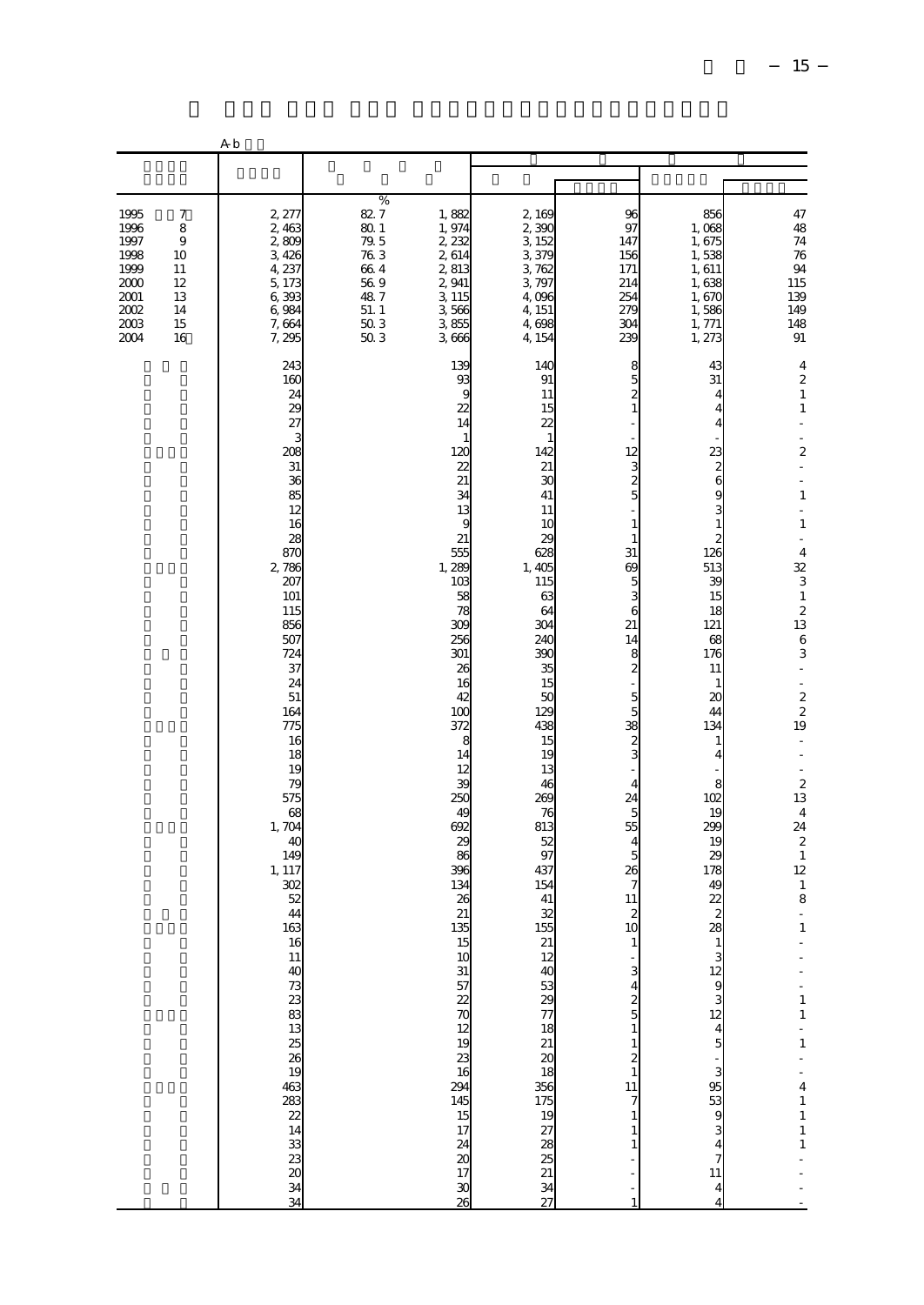|                                                                                                                 |                                                                                                | A b 1                                                            |                                                                                                                                                                                                                                                                                                                                                                     |                                                          |                                                               |                                                                       |                                                                         |                                                                                                             |
|-----------------------------------------------------------------------------------------------------------------|------------------------------------------------------------------------------------------------|------------------------------------------------------------------|---------------------------------------------------------------------------------------------------------------------------------------------------------------------------------------------------------------------------------------------------------------------------------------------------------------------------------------------------------------------|----------------------------------------------------------|---------------------------------------------------------------|-----------------------------------------------------------------------|-------------------------------------------------------------------------|-------------------------------------------------------------------------------------------------------------|
|                                                                                                                 |                                                                                                |                                                                  |                                                                                                                                                                                                                                                                                                                                                                     |                                                          |                                                               |                                                                       |                                                                         |                                                                                                             |
|                                                                                                                 |                                                                                                |                                                                  |                                                                                                                                                                                                                                                                                                                                                                     |                                                          |                                                               |                                                                       |                                                                         |                                                                                                             |
| $\begin{array}{c} 1995 \\ 1996 \end{array}$<br>1997<br>1998<br>1999<br>2000<br>$2001\,$<br>2002<br>2003<br>2004 | $\boldsymbol{7}$<br>$\,8\,$<br>$\,9$<br>$10\,$<br>$11\,$<br>$12\,$<br>13<br>14<br>$15\,$<br>16 | $\frac{31}{39}$<br>41<br>78<br>$\frac{73}{71}$<br>93<br>78<br>89 | $\begin{array}{r} 87.1 \times 100 \\ 87.1 \times 100 \\ 87.1 \times 100 \\ 87.1 \times 100 \\ 88.1 \times 100 \\ 89.1 \times 100 \\ 89.1 \times 100 \\ 89.1 \times 100 \\ 89.1 \times 100 \\ 89.1 \times 100 \\ 89.1 \times 100 \\ 89.1 \times 100 \\ 89.1 \times 100 \\ 89.1 \times 100 \\ 89.1 \times 100 \\ 89.1 \times 100 \\ 89.1 \times 100 \\ 89.1 \times 1$ | 27<br>41<br>36<br>73<br>55<br>56<br>74<br>83<br>67<br>83 | 39<br>52<br>51<br>118<br>96<br>109<br>114<br>141<br>90<br>120 | $\frac{1}{2}$<br>11<br>11<br>$\mathbf{6}$<br>6<br>12<br>$\frac{7}{3}$ | 3<br>4<br>4<br>26<br>10<br>18<br>$\infty$<br>16<br>5<br>$\overline{22}$ | ÷,<br>$\begin{array}{c} 4 \\ 3 \end{array}$<br>$\begin{array}{c} 1 \\ 2 \\ 1 \end{array}$<br>$\overline{a}$ |
|                                                                                                                 |                                                                                                |                                                                  |                                                                                                                                                                                                                                                                                                                                                                     | 1<br>1                                                   | 1<br>1                                                        |                                                                       |                                                                         |                                                                                                             |
|                                                                                                                 |                                                                                                |                                                                  |                                                                                                                                                                                                                                                                                                                                                                     |                                                          |                                                               |                                                                       |                                                                         |                                                                                                             |
|                                                                                                                 |                                                                                                | 5<br>$\mathbf{1}$                                                |                                                                                                                                                                                                                                                                                                                                                                     | 4                                                        | 10<br>1                                                       |                                                                       |                                                                         |                                                                                                             |
|                                                                                                                 |                                                                                                | 3<br>$\,1\,$                                                     |                                                                                                                                                                                                                                                                                                                                                                     | 3<br>1                                                   | 3<br>$\mathbf{1}$                                             |                                                                       |                                                                         |                                                                                                             |
|                                                                                                                 |                                                                                                | 5<br>25                                                          |                                                                                                                                                                                                                                                                                                                                                                     | 5<br>21                                                  | $\frac{5}{5}$<br>28                                           | $\mathbf{1}$                                                          | 8                                                                       |                                                                                                             |
|                                                                                                                 |                                                                                                | $\,1\,$                                                          |                                                                                                                                                                                                                                                                                                                                                                     | 1                                                        | $\mathbf{1}$<br>$\frac{2}{7}$                                 | $\mathbf{1}$                                                          | $\,1\,$                                                                 |                                                                                                             |
|                                                                                                                 |                                                                                                | $\frac{5}{9}$                                                    |                                                                                                                                                                                                                                                                                                                                                                     | 3<br>4<br>8                                              | 6<br>10                                                       |                                                                       | $\frac{3}{1}$<br>3                                                      |                                                                                                             |
|                                                                                                                 |                                                                                                | $\frac{2}{12}$ $\frac{2}{12}$                                    |                                                                                                                                                                                                                                                                                                                                                                     | $\overline{c}$<br>$\overline{c}$<br>$\mathbf{1}$         | $\mathbf{1}$                                                  |                                                                       |                                                                         |                                                                                                             |
|                                                                                                                 |                                                                                                | $\overline{a}$<br>$\,1\,$                                        |                                                                                                                                                                                                                                                                                                                                                                     | 13<br>1                                                  | 1<br>33<br>$1\,$                                              | 1                                                                     | 13<br>$\,1\,$                                                           |                                                                                                             |
|                                                                                                                 |                                                                                                |                                                                  |                                                                                                                                                                                                                                                                                                                                                                     | $\boldsymbol{z}$<br>8                                    | $\boldsymbol{z}$<br>$\overline{22}$                           | $1\,$                                                                 | 12                                                                      |                                                                                                             |
|                                                                                                                 |                                                                                                | 8 დ დ <sub>12</sub><br>$\overline{a}$                            |                                                                                                                                                                                                                                                                                                                                                                     | $\boldsymbol{z}$<br>29                                   | 8<br>28                                                       | $\mathbf{1}$                                                          | $\mathbf{1}$                                                            |                                                                                                             |
|                                                                                                                 |                                                                                                | $\begin{array}{c} 3 \\ 19 \end{array}$<br>$\frac{5}{1}$          |                                                                                                                                                                                                                                                                                                                                                                     | $\boldsymbol{z}$<br>21<br>5                              | $\boldsymbol{z}$<br>16<br>9                                   | $1\,$                                                                 | $\,1\,$                                                                 |                                                                                                             |
|                                                                                                                 |                                                                                                | $\frac{2}{4}$                                                    |                                                                                                                                                                                                                                                                                                                                                                     | 1<br>$\overline{a}$                                      | $\mathbf{1}$<br>3                                             |                                                                       |                                                                         |                                                                                                             |
|                                                                                                                 |                                                                                                |                                                                  |                                                                                                                                                                                                                                                                                                                                                                     | $\frac{1}{1}$<br>$\,1\,$                                 | $\frac{1}{3}$                                                 | ÷,<br>Ĭ.                                                              | $\overline{a}$                                                          |                                                                                                             |
|                                                                                                                 |                                                                                                |                                                                  |                                                                                                                                                                                                                                                                                                                                                                     | $\frac{1}{1}$                                            | $\frac{1}{1}$                                                 | f<br>$\frac{1}{2}$                                                    | $\frac{1}{2}$                                                           |                                                                                                             |
|                                                                                                                 |                                                                                                | $121 - 175 = 1775$                                               |                                                                                                                                                                                                                                                                                                                                                                     | $\frac{1}{7}$ = $\frac{1}{7}$ 5                          |                                                               | <b>- - - - - - - - - -</b>                                            | ÷,<br>$\frac{1}{2}$                                                     |                                                                                                             |
|                                                                                                                 |                                                                                                |                                                                  |                                                                                                                                                                                                                                                                                                                                                                     | $\frac{1}{1}$                                            |                                                               |                                                                       | $\overline{\phantom{a}}$                                                |                                                                                                             |
|                                                                                                                 |                                                                                                |                                                                  |                                                                                                                                                                                                                                                                                                                                                                     | $\,1\,$                                                  | $\frac{1}{5}$                                                 |                                                                       |                                                                         |                                                                                                             |
|                                                                                                                 |                                                                                                |                                                                  |                                                                                                                                                                                                                                                                                                                                                                     | $\frac{1}{2}$                                            |                                                               | $\frac{1}{2}$<br>J                                                    | $\frac{1}{1}$                                                           |                                                                                                             |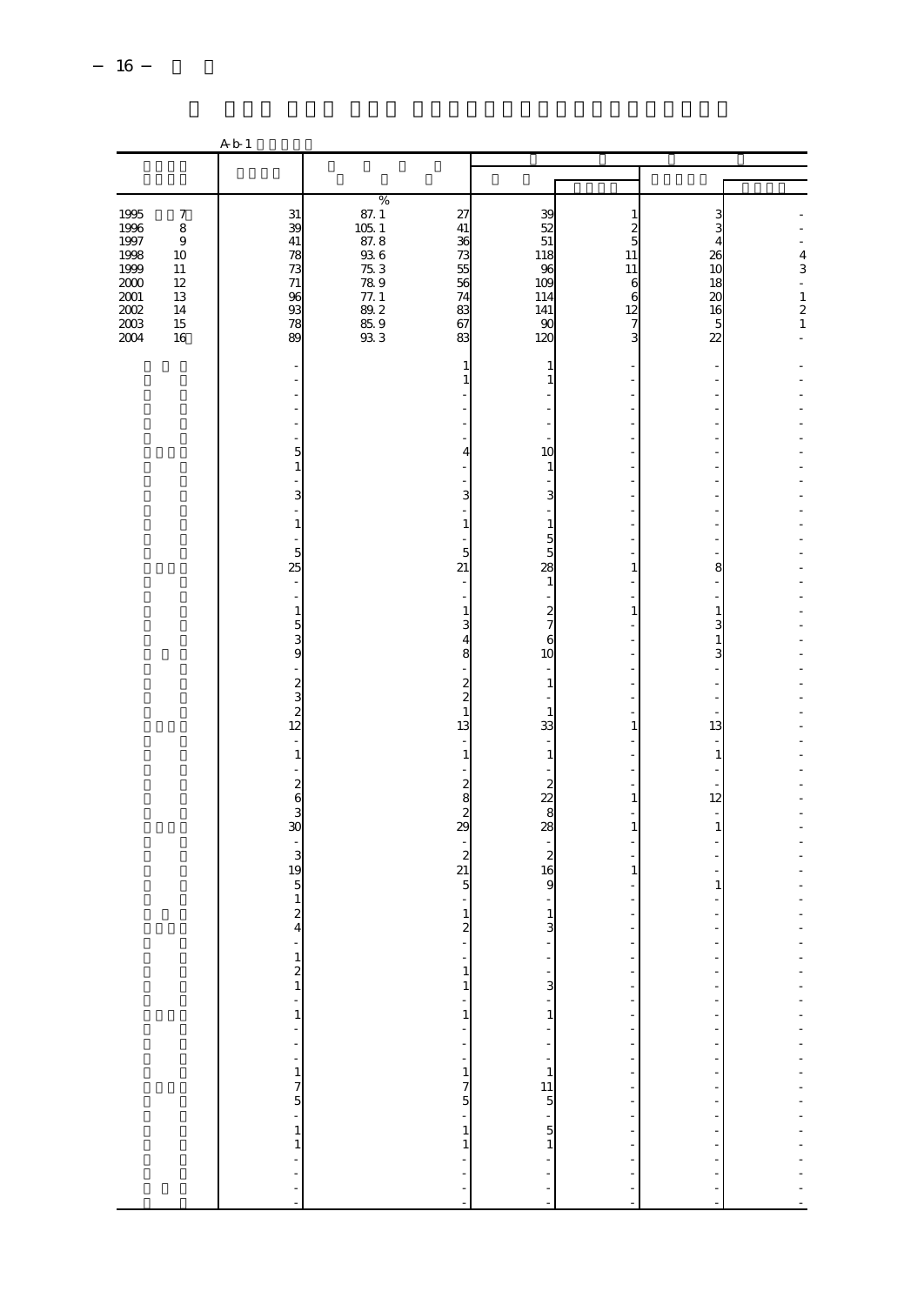|                                                                              |                                                                      | A b 2                                                                                                                                                                                                                                                                                                                                                                    |                                                                                                                      |                                                                                                                                                                                                                                                                        |                                                                                                                                                                                                                                                                              |                                                                                                                                                                                                                                                                                                                                                                                                                          |                                                                                                                                                                                                                                                                                                                                                                                      |                                                                                                                                                                                                                                                                                                                                                                                                                                                                                                                                                                                                                                                                             |
|------------------------------------------------------------------------------|----------------------------------------------------------------------|--------------------------------------------------------------------------------------------------------------------------------------------------------------------------------------------------------------------------------------------------------------------------------------------------------------------------------------------------------------------------|----------------------------------------------------------------------------------------------------------------------|------------------------------------------------------------------------------------------------------------------------------------------------------------------------------------------------------------------------------------------------------------------------|------------------------------------------------------------------------------------------------------------------------------------------------------------------------------------------------------------------------------------------------------------------------------|--------------------------------------------------------------------------------------------------------------------------------------------------------------------------------------------------------------------------------------------------------------------------------------------------------------------------------------------------------------------------------------------------------------------------|--------------------------------------------------------------------------------------------------------------------------------------------------------------------------------------------------------------------------------------------------------------------------------------------------------------------------------------------------------------------------------------|-----------------------------------------------------------------------------------------------------------------------------------------------------------------------------------------------------------------------------------------------------------------------------------------------------------------------------------------------------------------------------------------------------------------------------------------------------------------------------------------------------------------------------------------------------------------------------------------------------------------------------------------------------------------------------|
|                                                                              |                                                                      |                                                                                                                                                                                                                                                                                                                                                                          |                                                                                                                      |                                                                                                                                                                                                                                                                        |                                                                                                                                                                                                                                                                              |                                                                                                                                                                                                                                                                                                                                                                                                                          |                                                                                                                                                                                                                                                                                                                                                                                      |                                                                                                                                                                                                                                                                                                                                                                                                                                                                                                                                                                                                                                                                             |
| 1995<br>1996<br>1997<br>1998<br>1999<br>2000<br>2001<br>2002<br>2003<br>2004 | 7<br>8<br>$\boldsymbol{9}$<br>10<br>11<br>12<br>13<br>14<br>15<br>16 | 926<br>1,044<br>1,262<br>1,411<br>1,815<br>2,280<br>2,755<br>3,038<br>3, 119<br>2958                                                                                                                                                                                                                                                                                     | $\frac{\%}{87.6}$<br>82.9<br>$85\ 6$<br>82.4<br>700<br>$\frac{58}{52}$ 52 7<br>$\frac{50}{55}$ $\frac{1}{4}$<br>50.7 | 811<br>865<br>1,080<br>1, 163<br>1, 271<br>1,333<br>1, 453<br>1,521<br>1,728<br>1,501                                                                                                                                                                                  | 1, 219<br>1, 422<br>2,015<br>1,957<br>2, 224<br>2, 215<br>2,539<br>2,391<br>2,710<br>2, 269                                                                                                                                                                                  | 64<br>62<br>88<br>105<br>120<br>138<br>183<br>180<br>203<br>158                                                                                                                                                                                                                                                                                                                                                          | 616<br>802<br>1, 282<br>1,099<br>1,186<br>1, 196<br>1, 331<br>1, 123<br>1,264<br>891                                                                                                                                                                                                                                                                                                 | $\frac{33}{36}$<br>$\frac{50}{57}$<br>$\frac{74}{81}$<br>114<br>107<br>113<br><b>70</b>                                                                                                                                                                                                                                                                                                                                                                                                                                                                                                                                                                                     |
|                                                                              |                                                                      | 76<br>48<br>6<br>8<br>14<br>$\frac{1}{\sqrt{2}}$<br>94<br>12<br>$\infty$<br>35<br>$\frac{7}{7}$<br>13<br>302<br>1, 205<br>67<br>22<br>39<br>413<br>238<br>310<br>19<br>9<br>24<br>64<br>257<br>$\overline{7}$<br>9<br>$\frac{8}{18}$<br>191<br>24<br>718<br>22<br>46<br>492<br>125<br>$\infty$<br>13<br>71<br>8 2 19 33 9 45 4 16 12 13 12 12 12 12 12 12 12 12 17<br>11 |                                                                                                                      | 48<br>28<br>5<br>6<br>9<br>$\omega$<br>10<br>12<br>16<br>8<br>4<br>10<br>183<br>542<br>32<br>14<br>28<br>136<br>120<br>135<br>14<br>7<br>19<br>37<br>144<br>4<br>$\mathbf{g}$<br>6<br>11<br>95<br>19<br>296<br>16<br>32<br>171<br>55<br>12<br>10<br>58<br>8<br>14<br>8 | 78<br>49<br>7<br>5<br>17<br>72<br>11<br>16<br>24<br>5<br>5<br>11<br>294<br>803<br>57<br>21<br>33<br>182<br>159<br>221<br>21<br>7<br>26<br>76<br>236<br>11<br>14<br>$\overline{\phantom{a}}$<br>13<br>144<br>47<br>467<br>33<br>41<br>272<br>76<br>25<br>20<br>72<br>10<br>12 | 3<br>1<br>$\overline{c}$<br>10<br>3<br>$\overline{c}$<br>3<br>1<br>1<br>16<br>44<br>$\overline{\mathcal{Z}}$<br>3<br>15<br>12<br>6<br>$\overline{\mathbf{c}}$<br>$\overline{4}$<br>31<br>$\mathbf{1}$<br>3<br>3<br>19<br>5<br>36<br>4<br>3<br>21<br>3<br>1<br>6<br>$\,1\,$<br>3<br>$1\,$<br>5<br>$\mathbf 1$<br>$\,1\,$<br>$\begin{matrix}2\\1\end{matrix}$<br>7<br>$\overline{4}$<br>$\mathbf{1}$<br>$\,1\,$<br>$\,1\,$ | 32<br>24<br>3<br>$\boldsymbol{z}$<br>3<br>14<br>5<br>6<br>$\mathbf{1}$<br>$\boldsymbol{z}$<br>77<br>353<br>23<br>3<br>12<br>89<br>58<br>115<br>8<br>$\mathbf{1}$<br>12<br>32<br>87<br>$\boldsymbol{z}$<br>5<br>63<br>17<br>233<br>12<br>18<br>150<br>35<br>16<br>$\begin{array}{c} 2 \\ 18 \end{array}$<br>$\frac{1}{9}$<br>$\overline{7}$<br>293<br>.<br>மலல அஜே வ<br>$\frac{2}{2}$ | $\mathbf{1}$<br>÷,<br>$\,1\,$<br>٠<br>$\overline{\mathbf{c}}$<br>$\overline{a}$<br>$\overline{\phantom{a}}$<br>$\,1\,$<br>$\blacksquare$<br>$\,1\,$<br>$\frac{1}{2}$<br>24<br>$\overline{\mathbf{c}}$<br>$\bar{\phantom{a}}$<br>$\,1\,$<br>12<br>$\,$ 6 $\,$<br>$\overline{\mathcal{L}}$<br>$\bar{\phantom{a}}$<br>$\overline{\phantom{a}}$<br>$\mathbf{1}$<br>17<br>L.<br>$\overline{\phantom{m}}$<br>÷<br>$\overline{\mathcal{L}}$<br>$11\,$<br>$\overline{4}$<br>18<br>$\boldsymbol{2}$<br>$\,$ 1<br>$12\,$<br>$\,1\,$<br>$\boldsymbol{2}$<br>$\overline{\phantom{a}}$<br>$\mathbf{1}$<br>$\begin{array}{c} 1 \\ 1 \\ 1 \end{array}$<br>$\frac{1}{1}$<br>$-411$<br>$111$ |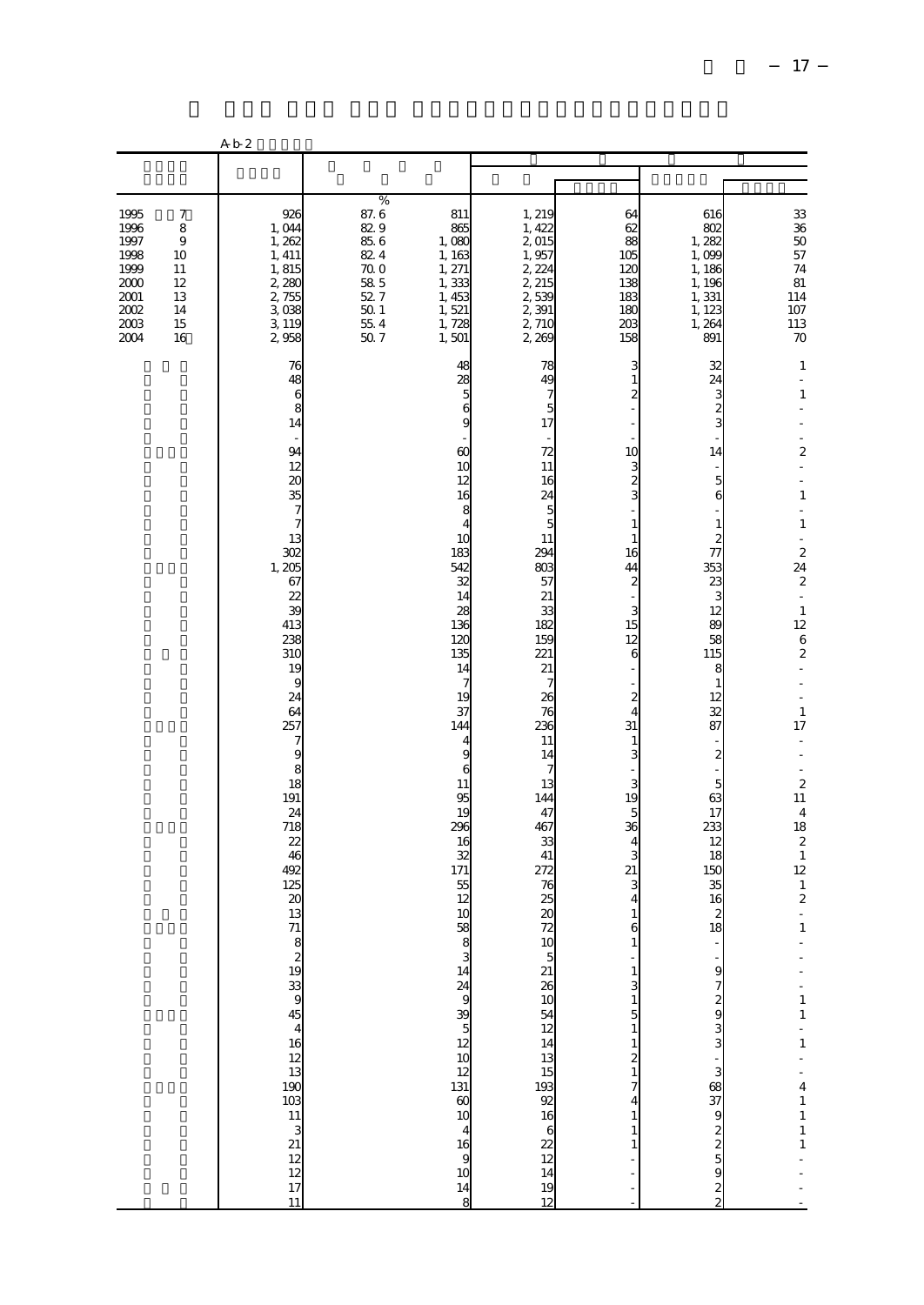|                                                                                                                                                                                                                                                                                                                                                                                                                                                                                                                                                                                        | A b 3                                                                                                                                                                                         |                                                                                                        |                                                                                                                                                                                                                                                                                                            |                                                                                                                                                  |                                                                                                                                        |                                                                                                                                                                                                                                                              |                                                        |
|----------------------------------------------------------------------------------------------------------------------------------------------------------------------------------------------------------------------------------------------------------------------------------------------------------------------------------------------------------------------------------------------------------------------------------------------------------------------------------------------------------------------------------------------------------------------------------------|-----------------------------------------------------------------------------------------------------------------------------------------------------------------------------------------------|--------------------------------------------------------------------------------------------------------|------------------------------------------------------------------------------------------------------------------------------------------------------------------------------------------------------------------------------------------------------------------------------------------------------------|--------------------------------------------------------------------------------------------------------------------------------------------------|----------------------------------------------------------------------------------------------------------------------------------------|--------------------------------------------------------------------------------------------------------------------------------------------------------------------------------------------------------------------------------------------------------------|--------------------------------------------------------|
|                                                                                                                                                                                                                                                                                                                                                                                                                                                                                                                                                                                        |                                                                                                                                                                                               |                                                                                                        |                                                                                                                                                                                                                                                                                                            |                                                                                                                                                  |                                                                                                                                        |                                                                                                                                                                                                                                                              |                                                        |
| $\boldsymbol{7}$<br>1995<br>1996<br>$\,$ 8 $\,$<br>1997<br>$\boldsymbol{9}$<br>1998<br>10<br>$\begin{array}{c}\n 1999 \\  200 \\  200 \\  200 \\  \hline\n 200 \\  \hline\n 200 \\  \hline\n 200 \\  \hline\n 200 \\  \hline\n 200 \\  \hline\n 200 \\  \hline\n 200 \\  \hline\n 200 \\  \hline\n 200 \\  \hline\n 200 \\  \hline\n 200 \\  \hline\n 200 \\  \hline\n 200 \\  \hline\n 200 \\  \hline\n 200 \\  \hline\n 200 \\  \hline\n 200 \\  \hline\n 200 \\  \hline\n 200 \\  \hline\n 200 \\  \hline\n 200 \\  \h$<br>11<br>12<br>13<br>14<br>$2003\,$<br>$15\,$<br>2004<br>16 | 63<br>84<br>98<br>109<br>128<br>137<br>171<br>154<br>203<br>201<br>19<br>18<br>$\mathbf{1}$<br>3<br>$\mathbf{1}$<br>$1\,$<br>$\mathbf{1}$                                                     | $\%$<br>$81.0$<br>$81.0$<br>69.4<br>$80\ 7$<br>$\frac{79.7}{66.4}$<br>$620$<br>$636$<br>$49.3$<br>77.6 | $51\,$<br>68<br>68<br>88<br>102<br>91<br>106<br>98<br>100<br>156<br>18<br>16<br>$\boldsymbol{z}$<br>1<br>1                                                                                                                                                                                                 | 26<br>43<br>70<br>50<br>73<br>89<br>72<br>67<br>78<br>91<br>11<br>8<br>3<br>4<br>$\,1\,$<br>$\mathbf{1}$<br>$\mathbf{z}$                         | $\,1$<br>$\overline{4}$<br>$\overline{4}$                                                                                              | 5<br>11<br>17<br>6<br>16<br>12<br>10<br>15<br>16<br>11<br>$\overline{a}$                                                                                                                                                                                     | $\,1\,$<br>$\overline{4}$<br>$\overline{a}$<br>3<br>÷, |
|                                                                                                                                                                                                                                                                                                                                                                                                                                                                                                                                                                                        | 16<br>36<br>$\overline{4}$<br>$\frac{2}{1}$<br>8<br>$\overline{4}$<br>15<br>3<br>$\overline{26}$<br>$\frac{1}{2}$<br>$\begin{array}{c}\n2 \\ 21\n\end{array}$<br>3<br>77<br>$\mathbf{1}$<br>4 |                                                                                                        | 26<br>35<br>4<br>4<br>4<br>$\overline{7}$<br>13<br>1<br>$\boldsymbol{z}$<br>6<br>$\overline{4}$<br>$\mathbf{z}$<br>46<br>$\mathbf{1}$                                                                                                                                                                      | 13<br>20<br>$\mathbf{1}$<br>3<br>$\,1\,$<br>$\frac{5}{1}$<br>6<br>3<br>7<br>$\mathbf{1}$<br>5<br>$\mathbf{1}$<br>23<br>$\boldsymbol{z}$          |                                                                                                                                        | 1<br>$\overline{a}$<br>$\,1\,$<br>$\,1\,$<br>4<br>$\overline{\mathcal{L}}$                                                                                                                                                                                   |                                                        |
|                                                                                                                                                                                                                                                                                                                                                                                                                                                                                                                                                                                        | 63<br>$\overline{\phantom{a}}$<br>$\overline{\mathbf{c}}$<br>$\overline{a}$<br>÷,                                                                                                             |                                                                                                        | 40<br>4<br>1<br>$\overline{2}$<br>÷<br>÷<br>$\begin{array}{c} 2 \\ -10 \\ -1 \end{array}$<br>$\begin{array}{c} 7 \\ 2 \\ 12 \\ 12 \end{array}$<br>$\begin{aligned} \mathcal{L}_{\mathcal{A}}(\mathcal{A}) & = \mathcal{L}_{\mathcal{A}}(\mathcal{A}) \mathcal{L}_{\mathcal{A}}(\mathcal{A}) \end{aligned}$ | 17<br>4<br>$\overline{a}$<br>$\frac{1}{2}$<br>$\overline{\phantom{a}}$<br>$\mathbf{1}$<br>$\begin{array}{c} 1 \\ 3 \\ 1 \end{array}$<br>$\omega$ | ł,<br>$\frac{1}{2}$<br>$\overline{a}$<br>$\frac{1}{2}$<br>$\frac{1}{2}$<br>$\frac{1}{2}$<br>$\frac{1}{2}$<br>÷<br>$\ddot{\phantom{a}}$ | $\mathbf{1}$<br>$\mathbf{1}$<br>÷<br>$\frac{1}{\sqrt{2}}$<br>÷,<br>$\overline{\phantom{a}}$<br>-<br>$\overline{\phantom{a}}$<br>÷,<br>$\bar{\phantom{a}}$<br>$\ddot{\phantom{0}}$<br>$\frac{4}{4}$<br>$\ddot{\phantom{0}}$<br>÷,<br>$\overline{a}$<br>÷<br>÷ | --------------------                                   |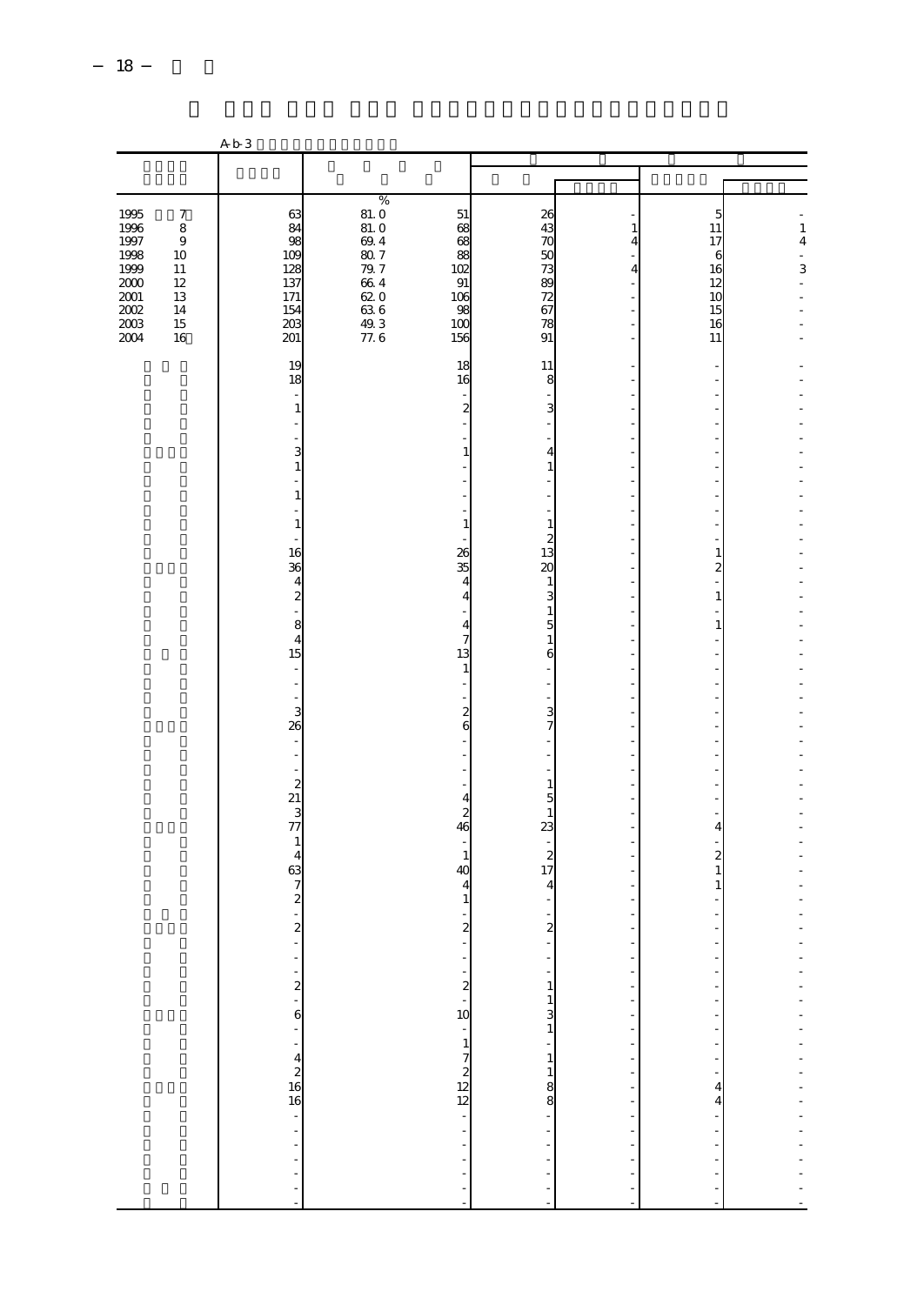|                                                                              |                                                                    | A b 4                                                                                                                                                                                                                                                                                                                                                                                                                                                                                                                                                                                                                                                                                                                                                                       |                                                                                                           |                                                                                                                                                                                                                                                                                                                                                                              |                                                                                                                                                                                                                                                                                                                    |                                                                                                                                                                                                                                                                                                                                                                                                                                                |                                                                                                                                                                                                                                                                                                                                                                           |                                                                                                                                                                                                                                                                                                                                                                                                                        |
|------------------------------------------------------------------------------|--------------------------------------------------------------------|-----------------------------------------------------------------------------------------------------------------------------------------------------------------------------------------------------------------------------------------------------------------------------------------------------------------------------------------------------------------------------------------------------------------------------------------------------------------------------------------------------------------------------------------------------------------------------------------------------------------------------------------------------------------------------------------------------------------------------------------------------------------------------|-----------------------------------------------------------------------------------------------------------|------------------------------------------------------------------------------------------------------------------------------------------------------------------------------------------------------------------------------------------------------------------------------------------------------------------------------------------------------------------------------|--------------------------------------------------------------------------------------------------------------------------------------------------------------------------------------------------------------------------------------------------------------------------------------------------------------------|------------------------------------------------------------------------------------------------------------------------------------------------------------------------------------------------------------------------------------------------------------------------------------------------------------------------------------------------------------------------------------------------------------------------------------------------|---------------------------------------------------------------------------------------------------------------------------------------------------------------------------------------------------------------------------------------------------------------------------------------------------------------------------------------------------------------------------|------------------------------------------------------------------------------------------------------------------------------------------------------------------------------------------------------------------------------------------------------------------------------------------------------------------------------------------------------------------------------------------------------------------------|
|                                                                              |                                                                    |                                                                                                                                                                                                                                                                                                                                                                                                                                                                                                                                                                                                                                                                                                                                                                             |                                                                                                           |                                                                                                                                                                                                                                                                                                                                                                              |                                                                                                                                                                                                                                                                                                                    |                                                                                                                                                                                                                                                                                                                                                                                                                                                |                                                                                                                                                                                                                                                                                                                                                                           |                                                                                                                                                                                                                                                                                                                                                                                                                        |
| 1995<br>1996<br>1997<br>1998<br>1999<br>2000<br>2001<br>2002<br>2003<br>2004 | 7<br>8<br>$\overline{9}$<br>10<br>11<br>12<br>13<br>14<br>15<br>16 | $1, 257$<br>$1, 296$<br>1,408<br>1,828<br>2, 221<br>2,685<br>3,371<br>3,699<br>4, 264<br>4,047                                                                                                                                                                                                                                                                                                                                                                                                                                                                                                                                                                                                                                                                              | $\%$<br><b>79.0</b><br>$77.2$<br>$74.4$<br>706<br>62 4<br>$54\ 4$<br>44.0<br>$50\ 4$<br>$\frac{46}{46}$ 0 | 993<br>1,000<br>1,048<br>1, 290<br>1,385<br>1, 461<br>1,482<br>1,864<br>1,960<br>1,926                                                                                                                                                                                                                                                                                       | 885<br>873<br>1,016<br>1,254<br>1,369<br>1,384<br>1,371<br>1,552<br>1,820<br>1,674                                                                                                                                                                                                                                 | 31<br>32<br>50<br>40<br>36<br>70<br>65<br>87<br>94<br>78                                                                                                                                                                                                                                                                                                                                                                                       | 232<br>252<br>372<br>407<br>399<br>412<br>309<br>432<br>486<br>349                                                                                                                                                                                                                                                                                                        | 14<br>$\frac{11}{20}$<br>$\frac{15}{14}$<br>$\begin{array}{c} 34 \\ 24 \end{array}$<br>40<br>34<br>21                                                                                                                                                                                                                                                                                                                  |
|                                                                              |                                                                    | 148<br>94<br>18<br>20<br>13<br>3<br>106<br>17<br>16<br>46<br>$\frac{5}{7}$<br>15<br>547<br>1,520<br>136<br>77<br>75<br>430<br>262<br>390<br>18<br>13<br>24<br>95<br>480<br>9<br>8<br>$11\,$<br>57<br>357<br>38<br>879<br>17<br>96<br>543<br>165<br>29<br>29<br>86<br>$83\overline{4} \approx \overline{1} \approx 1\overline{1} \approx 1\overline{1} \approx 1\overline{1} \approx 1\overline{1} \approx 1\overline{1} \approx 1\overline{1} \approx 1\overline{1} \approx 1\overline{1} \approx 1\overline{1} \approx 1\overline{1} \approx 1\overline{1} \approx 1\overline{1} \approx 1\overline{1} \approx 1\overline{1} \approx 1\overline{1} \approx 1\overline{1} \approx 1\overline{1} \approx 1\overline{1} \approx 1\overline{1} \approx 1\overline{1} \approx $ |                                                                                                           | 72<br>48<br>$\overline{4}$<br>14<br>5<br>$1\,$<br>55<br>12<br>9<br>15<br>$\frac{5}{3}$<br>11<br>341<br>691<br>67<br>40<br>49<br>166<br>125<br>145<br>11<br>$\overline{7}$<br>$21\,$<br>$\infty$<br>209<br>4<br>$\overline{4}$<br>6<br>26<br>143<br>26<br>321<br>13<br>51<br>164<br>70<br>13<br>10<br>73<br>7 7 16 30 13 30 2 7 6 8 14 88 5 12 7 13 7 13 7 13 7 13 7 16<br>18 | 50<br>33<br>4<br>7<br>5<br>$\mathbf{1}$<br>56<br>8<br>14<br>14<br>6<br>3<br>11<br>316<br>554<br>56<br>$\overline{\mathcal{X}}$<br>28<br>110<br>74<br>153<br>14<br>$\overline{\phantom{a}}$<br>24<br>49<br>162<br>4<br>4<br>6<br>$\mathfrak{A}$<br>98<br>$\alpha$<br>295<br>19<br>52<br>132<br>65<br>16<br>11<br>78 | 5<br>$\overline{4}$<br>$\mathbf{1}$<br>$\overline{a}$<br>$\boldsymbol{z}$<br>15<br>24<br>3<br>3<br>$\boldsymbol{z}$<br>6<br>$\frac{2}{2}$<br>$\overline{\mathcal{Z}}$<br>3<br>$\mathbf{1}$<br>6<br>$\mathbf{1}$<br>$\mathbf{1}$<br>$\overline{4}$<br>18<br>$\overline{\mathcal{Z}}$<br>$\overline{4}$<br>4<br>$\overline{7}$<br>1<br>$\overline{4}$<br>$\begin{smallmatrix}2\\1\end{smallmatrix}$<br>$\,1\,$<br>$\frac{4}{3}$<br>$\frac{1}{2}$ | 11<br>$\overline{7}$<br>1<br>$\boldsymbol{2}$<br>$1\,$<br>9<br>$\boldsymbol{2}$<br>$\,1\,$<br>3<br>3<br>48<br>150<br>16<br>11<br>5<br>28<br>9<br>58<br>3<br>8<br>12<br>34<br>1<br>$\mathbf{1}$<br>3<br>27<br>$\boldsymbol{z}$<br>61<br>7<br>9<br>27<br>12<br>6<br>10<br>3<br>$\begin{array}{c} 3 \\ 2 \\ 1 \end{array}$<br>3<br>$\frac{1}{2}$<br>$\frac{23}{12}$<br>22222 | 3<br>$\overline{\mathcal{L}}$<br>ä,<br>$\,1\,$<br>$\blacksquare$<br>Ĭ.<br>÷<br>$\begin{array}{c} 2 \\ 8 \end{array}$<br>$\,1\,$<br>$\,1\,$<br>$\,1\,$<br>$\,1$<br>$\overline{a}$<br>$\,1\,$<br>$\blacksquare$<br>$\begin{array}{c} 2 \\ 2 \\ 1 \end{array}$<br>$\overline{\phantom{a}}$<br>÷<br>$\overline{a}$<br>$\boldsymbol{z}$<br>$\overline{\phantom{a}}$<br>6<br>÷,<br>ä,<br>÷,<br>$\,$ 6 $\,$<br>$\overline{a}$ |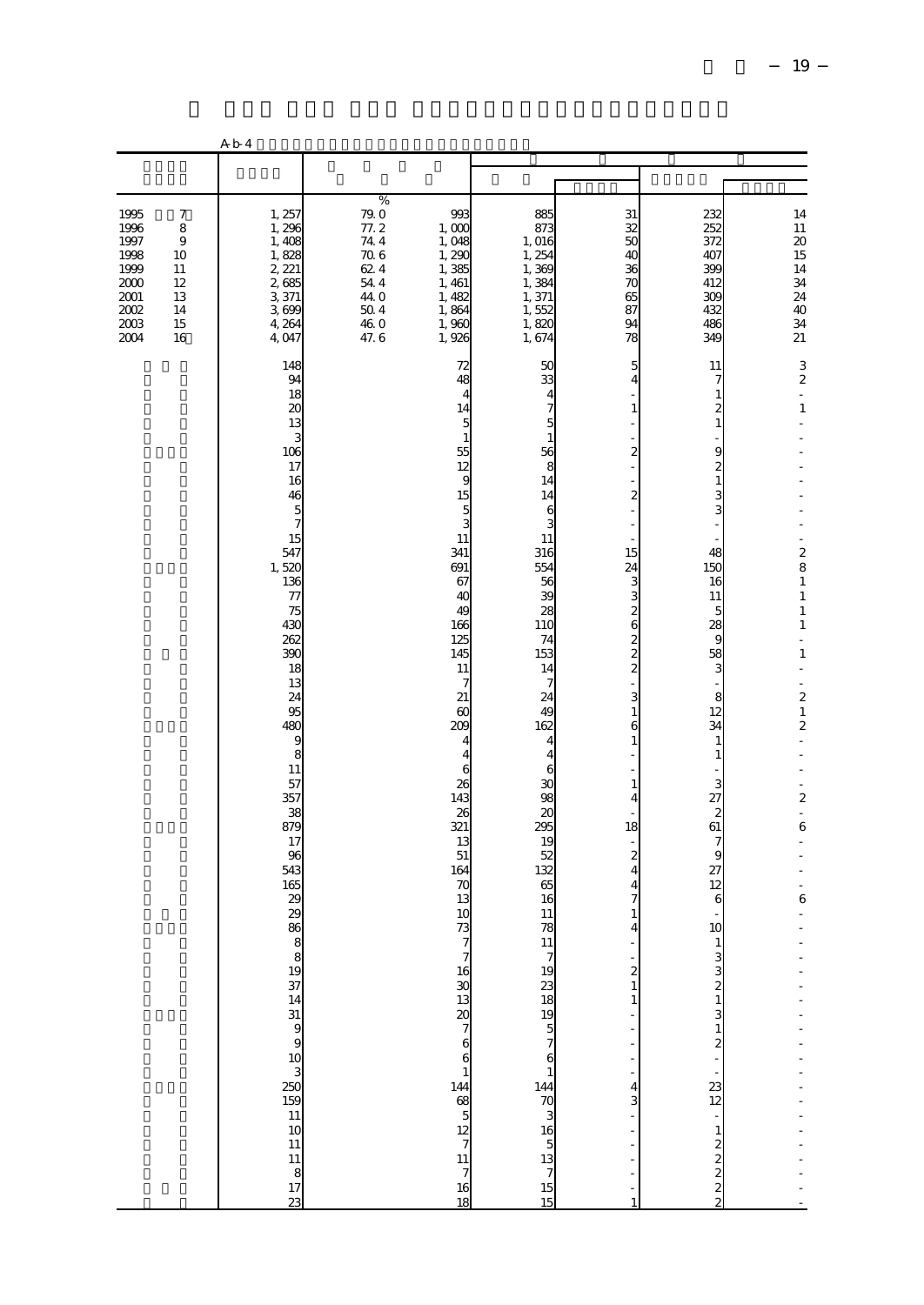|                                      |                                                       | A <sub>c</sub>                                    |                                                                                             |                                                                                                                                                                     |                                                                                                    |                                                                                                   |                                                                                                            |
|--------------------------------------|-------------------------------------------------------|---------------------------------------------------|---------------------------------------------------------------------------------------------|---------------------------------------------------------------------------------------------------------------------------------------------------------------------|----------------------------------------------------------------------------------------------------|---------------------------------------------------------------------------------------------------|------------------------------------------------------------------------------------------------------------|
|                                      |                                                       |                                                   |                                                                                             |                                                                                                                                                                     |                                                                                                    |                                                                                                   |                                                                                                            |
| 1995<br>1996<br>1997<br>1998<br>1999 | $\boldsymbol{7}$<br>8<br>$\boldsymbol{9}$<br>10<br>11 | 1,710<br>1,846<br>1,936<br>1,566<br>1,728         | $\%$<br>$96\ 2$<br>1,645<br>94.7<br>1,749<br>932<br>1,804<br>87.4<br>1,369<br>84.4<br>1,458 | 685<br>710<br><b>749</b><br>693<br><b>750</b>                                                                                                                       | 117<br>105<br>119<br>115<br>136                                                                    | 93<br>111<br>113<br>89<br>90                                                                      | $\begin{array}{c} 10 \\ 16 \\ 10 \\ 10 \end{array}$<br>11                                                  |
| 2000<br>2001<br>2002<br>2003<br>2004 | 12<br>13<br>14<br>15<br>16                            | 1, 743<br>2,006<br>1,830<br>2,070<br>2, 174<br>81 | $78\ 7$<br>1,372<br>$76\ 8$<br>1,540<br>67.4<br>1,234<br>$70\;0$<br>1, 448<br>69.6<br>1,513 | 789<br>783<br>815<br>866<br>867<br>27<br>67                                                                                                                         | 144<br>132<br>131<br>171<br>177<br>8                                                               | 81<br>10 <sup>3</sup><br>90<br>106<br>103<br>4                                                    | $\begin{array}{c} 6 \\ 16 \end{array}$<br>$\frac{10}{13}$<br>13                                            |
|                                      |                                                       | 37<br>3<br>10<br>25<br>6<br>165                   |                                                                                             | 31<br>11<br>$\boldsymbol{z}$<br>$\boldsymbol{2}$<br>3<br>5<br>24<br>8<br>3<br>5<br>102<br>69                                                                        | 4<br>$\overline{c}$<br>$\overline{c}$<br>14                                                        | 1<br>3<br>4                                                                                       | $\frac{1}{2}$<br>$\overline{\mathbf{c}}$                                                                   |
|                                      |                                                       | 37<br>17<br>$31\,$<br>16<br>36<br>28              |                                                                                             | 11<br>20<br>$\overline{7}$<br>7<br>20<br>10<br>14<br>13<br>27<br>18<br>14<br>10                                                                                     | 4<br>$\overline{c}$<br>1<br>5<br>$\overline{\mathbf{c}}$                                           | 1<br>$\mathbf{1}$<br>$\boldsymbol{z}$                                                             | $\,1\,$<br>$\,1\,$<br>÷,                                                                                   |
|                                      |                                                       | 206<br>752<br>89<br>46<br>29<br>120<br>106        |                                                                                             | 105<br>64<br>543<br>259<br>47<br>22<br>17<br>19<br>23<br>26<br>85<br>43<br>70<br>32                                                                                 | 12<br>50<br>4<br>4<br>8<br>8<br>4                                                                  | 4<br>29<br>1<br>6<br>5                                                                            | $\mathbf{1}$<br>5<br>$\blacksquare$<br>$\overline{\phantom{a}}$<br>$\boldsymbol{z}$<br>$\hat{\phantom{a}}$ |
|                                      |                                                       | 122<br>43<br>31<br>36<br>130<br>160               |                                                                                             | 77<br>53<br>26<br>19<br>12<br>3<br>22<br>14<br>162<br>ЗC<br>107<br>59                                                                                               | 10<br>3<br>1<br>2<br>6<br>16                                                                       | $8\overline{0}$<br>$\boldsymbol{z}$<br>13                                                         | $\mathbf{1}$<br>$\,1\,$<br>÷<br>$\,1\,$<br>3                                                               |
|                                      |                                                       | 12<br>13<br>6<br>46<br>72<br>11                   |                                                                                             | 11<br>9<br>8<br>6<br>6<br>4<br>33<br>14<br>43<br>20<br>6<br>6                                                                                                       | $\boldsymbol{2}$<br>1<br>9<br>4                                                                    | 2<br>$\,1$<br>4<br>3<br>3                                                                         | $\overline{a}$<br>$\,1\,$<br>÷<br>$\overline{\mathcal{L}}$<br>÷,<br>÷                                      |
|                                      |                                                       | 365<br>18<br>35<br>194<br>71<br>33<br>14          |                                                                                             | 135<br>237<br>12<br>8<br>30<br>11<br>107<br>57<br>37<br>54<br>25<br>15<br>9<br>7                                                                                    | 36<br>4<br>$\boldsymbol{z}$<br>17<br>10<br>$\overline{c}$<br>1                                     | 13<br>$\mathbf{1}$<br>4<br>7<br>$\mathbf{1}$                                                      | $\overline{\mathbf{c}}$<br>$\overline{\phantom{a}}$<br>$\,1\,$<br>$\,1\,$                                  |
|                                      |                                                       | 121                                               |                                                                                             | 95<br>65<br>8<br>$\frac{5}{18}$<br>$rac{40}{22}$                                                                                                                    | 14<br>$\frac{2}{8}$                                                                                | 4<br>1                                                                                            | $\mathbf{1}$<br>$\,1\,$                                                                                    |
|                                      |                                                       |                                                   |                                                                                             | 18<br>79<br>7<br>3<br>3<br>3<br>20<br>$\frac{15}{67}$<br>$\frac{10}{24}$<br>17<br>178                                                                               | $\frac{1}{10}$<br>÷,<br>$1\,$<br>$\mathbf{1}$<br>$\begin{array}{c}\n 8 \\  17 \\  5\n \end{array}$ | $\frac{1}{2}$ $\frac{1}{2}$ $\frac{1}{2}$ $\frac{1}{2}$ $\frac{1}{2}$ $\frac{1}{2}$ $\frac{1}{2}$ | $\frac{1}{4}$<br>$\overline{a}$<br>$\overline{a}$                                                          |
|                                      |                                                       | $1288832724288$                                   |                                                                                             | $\frac{16}{12}$<br>$\frac{41}{5}$<br>$\frac{5}{15}$<br>49<br>$\frac{8}{33}$<br>13<br>$\begin{array}{c} 11 \\ 5 \\ 11 \end{array}$<br>$\mathbf{6}$<br>$\mathfrak{D}$ | $\overline{4}$<br>$\,$ 6 $\,$                                                                      | $\blacksquare$<br>3<br>$\,$ 1 $\,$<br>$\,1$                                                       | $-4$ 1 $ -1$                                                                                               |
|                                      |                                                       | 12<br>$\overline{28}$                             |                                                                                             | 13<br>8<br>26<br>26                                                                                                                                                 | $\frac{1}{2}$                                                                                      | $\overline{2}$                                                                                    |                                                                                                            |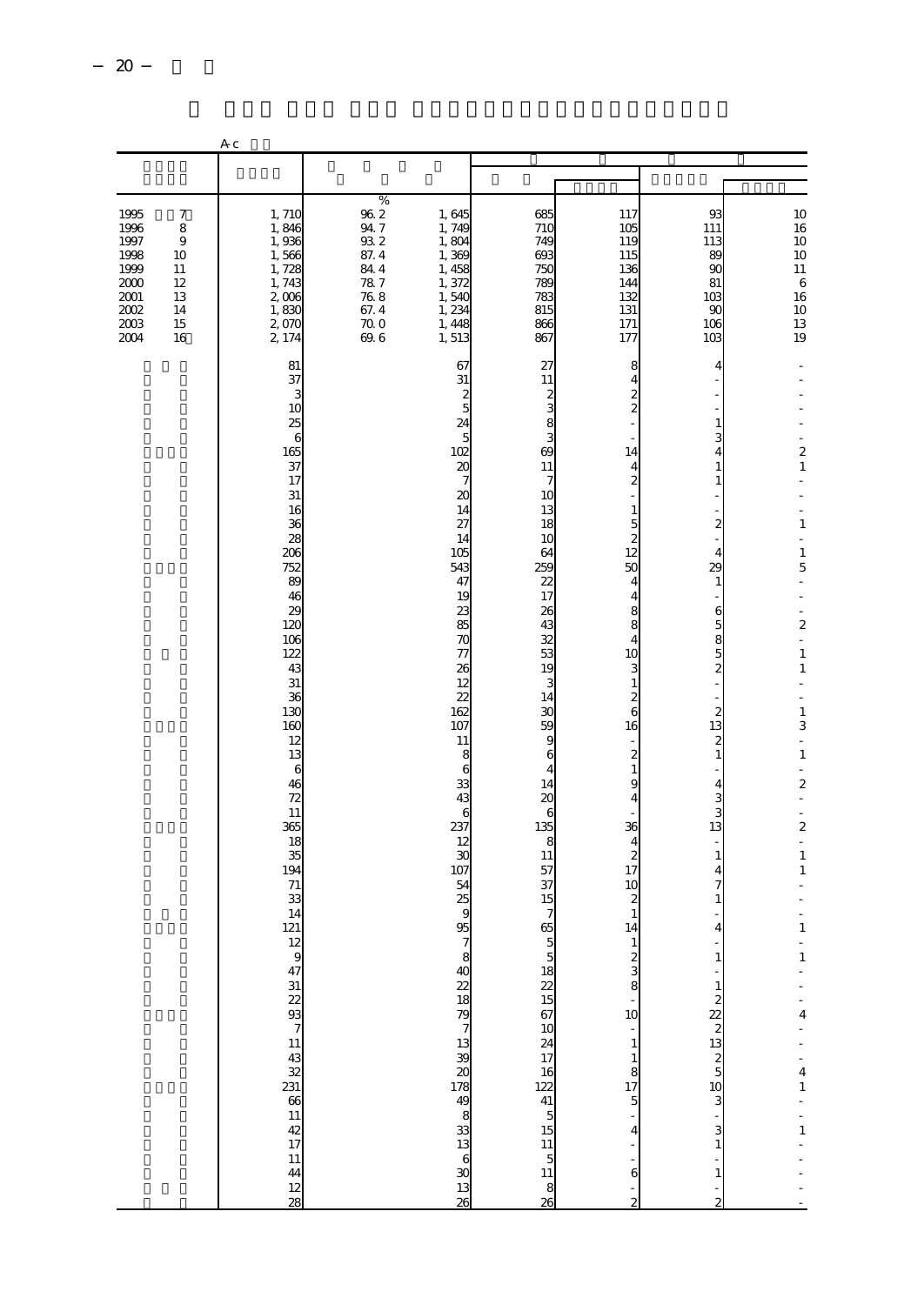|                                                                              |                                                                                         | A d                                                                                                                                                                                                                                                                                                                       |                                                                                                                  |                                                                                                                                                                                                                                                                                                                                                                                                                        |                                                                                                                                                                                                                                                                                                                                                                                                                                       |                                                                                                         |                                                                                                                                                                                                                                                                                                                                                   |                                                                                                                       |
|------------------------------------------------------------------------------|-----------------------------------------------------------------------------------------|---------------------------------------------------------------------------------------------------------------------------------------------------------------------------------------------------------------------------------------------------------------------------------------------------------------------------|------------------------------------------------------------------------------------------------------------------|------------------------------------------------------------------------------------------------------------------------------------------------------------------------------------------------------------------------------------------------------------------------------------------------------------------------------------------------------------------------------------------------------------------------|---------------------------------------------------------------------------------------------------------------------------------------------------------------------------------------------------------------------------------------------------------------------------------------------------------------------------------------------------------------------------------------------------------------------------------------|---------------------------------------------------------------------------------------------------------|---------------------------------------------------------------------------------------------------------------------------------------------------------------------------------------------------------------------------------------------------------------------------------------------------------------------------------------------------|-----------------------------------------------------------------------------------------------------------------------|
|                                                                              |                                                                                         |                                                                                                                                                                                                                                                                                                                           |                                                                                                                  |                                                                                                                                                                                                                                                                                                                                                                                                                        |                                                                                                                                                                                                                                                                                                                                                                                                                                       |                                                                                                         |                                                                                                                                                                                                                                                                                                                                                   |                                                                                                                       |
| 1995<br>1996<br>1997<br>1998<br>1999<br>2000<br>2001<br>2002<br>2003<br>2004 | $\boldsymbol{7}$<br>$\,8\,$<br>$\overline{9}$<br>10<br>11<br>12<br>13<br>14<br>15<br>16 | 1,500<br>1,483<br>1,657<br>1,873<br>1,857<br>2, 260<br>2,228<br>2,357<br>2, 472<br>2,176                                                                                                                                                                                                                                  | $\%$<br>94.0<br>$88\;8$<br>$88\;8$<br>$\frac{88}{73}$ $\frac{2}{7}$<br>$681$<br>$680$<br>$623$<br>$625$<br>$645$ | 1, 410<br>1, 317<br>1, 472<br>1,652<br>1,369<br>1,540<br>1,404<br>1,468<br>1,569<br>1,403                                                                                                                                                                                                                                                                                                                              | 1,160<br>1, 117<br>1,448<br>1,512<br>1,392<br>1,486<br>1, 277<br>1,355<br>1,342<br>1, 107                                                                                                                                                                                                                                                                                                                                             | 16<br>17<br>16<br>18<br>12<br>15<br>15<br>11<br>8<br>8                                                  | 264<br>221<br>401<br>455<br>426<br>296<br>255<br>23C<br>242<br>151                                                                                                                                                                                                                                                                                | 10<br>$11\,$<br>$\begin{array}{c} 13 \\ 13 \\ 8 \\ 9 \end{array}$<br>14<br>$\begin{array}{c} 3 \\ 3 \\ 3 \end{array}$ |
|                                                                              |                                                                                         | 78<br>46<br>6<br>16<br>$\overline{7}$<br>3<br>102<br>19<br>6<br>37<br>10<br>8<br>$\overline{22}$<br>263<br>690<br>58<br>35<br>$\overline{32}$<br>166<br>105<br>169<br>25<br>11<br>28<br>61<br>229<br>16<br>9<br>$\frac{3}{15}$<br>160<br>26<br>430<br>8<br>48<br>272<br>70<br>23<br>$\mathbf{9}$<br>84<br>$\overline{36}$ |                                                                                                                  | 48<br>24<br>$\boldsymbol{z}$<br>13<br>7<br>$\overline{\mathcal{Z}}$<br>75<br>15<br>6<br>19<br>9<br>$\overline{7}$<br>19<br>171<br>400<br>$\mathfrak{X}$<br>18<br>17<br>92<br>64<br>92<br>21<br>7<br>20<br>39<br>135<br>10<br>8<br>3<br>12<br>87<br>15<br>275<br>13<br>41<br>141<br>58<br>17<br>5<br>69<br>$\overline{7}$<br>$\begin{array}{c} 18 \\ 28 \\ 13 \\ 52 \\ 8 \\ 14 \end{array}$<br>16<br>19<br>$rac{9}{33}$ | 46<br>22<br>$\mathbf{1}$<br>14<br>8<br>1<br>69<br>5<br>10<br>21<br>9<br>6<br>18<br>124<br>293<br>26<br>17<br>13<br>61<br>46<br>57<br>25<br>6<br>12<br>$\mathfrak{X}$<br>108<br>12<br>6<br>3<br>11<br>66<br>10<br>212<br>13<br>27<br>111<br>43<br>13<br>5<br>67<br>$\frac{2}{6}$<br>25 38 88 89 11<br>16<br>$\frac{1}{6}$<br>$\frac{1}{6}$<br>$\frac{6}{6}$<br>$\frac{6}{6}$<br>$\frac{6}{6}$<br>$\frac{6}{6}$<br>$\frac{15}{7}$<br>22 | 1<br>3<br>$\mathbf{1}$<br>$\overline{c}$<br>1<br>1<br>$\overline{\mathbf{c}}$<br>1<br>1<br>$\mathbf{1}$ | 8<br>6<br>1<br>1<br>11<br>1<br>8<br>1<br>1<br>12<br>42<br>3<br>1<br>10<br>$\boldsymbol{z}$<br>$\overline{9}$<br>9<br>$\mathbf{1}$<br>7<br>20<br>1<br>$\boldsymbol{2}$<br>17<br>26<br>11<br>7<br>7<br>1<br>6<br>1<br>$\frac{2}{2}$<br>8<br>$\frac{2}{5}$<br>$\,1\,$<br>18<br>14<br>$\overline{\phantom{a}}$<br>$\overline{\mathcal{L}}$<br>$\,1\,$ | $\overline{\mathbf{c}}$<br>L.<br>L.<br>$\boldsymbol{z}$<br>$\frac{1}{2}$<br>$\mathbf{1}$<br>$\,$ 1 $\,$               |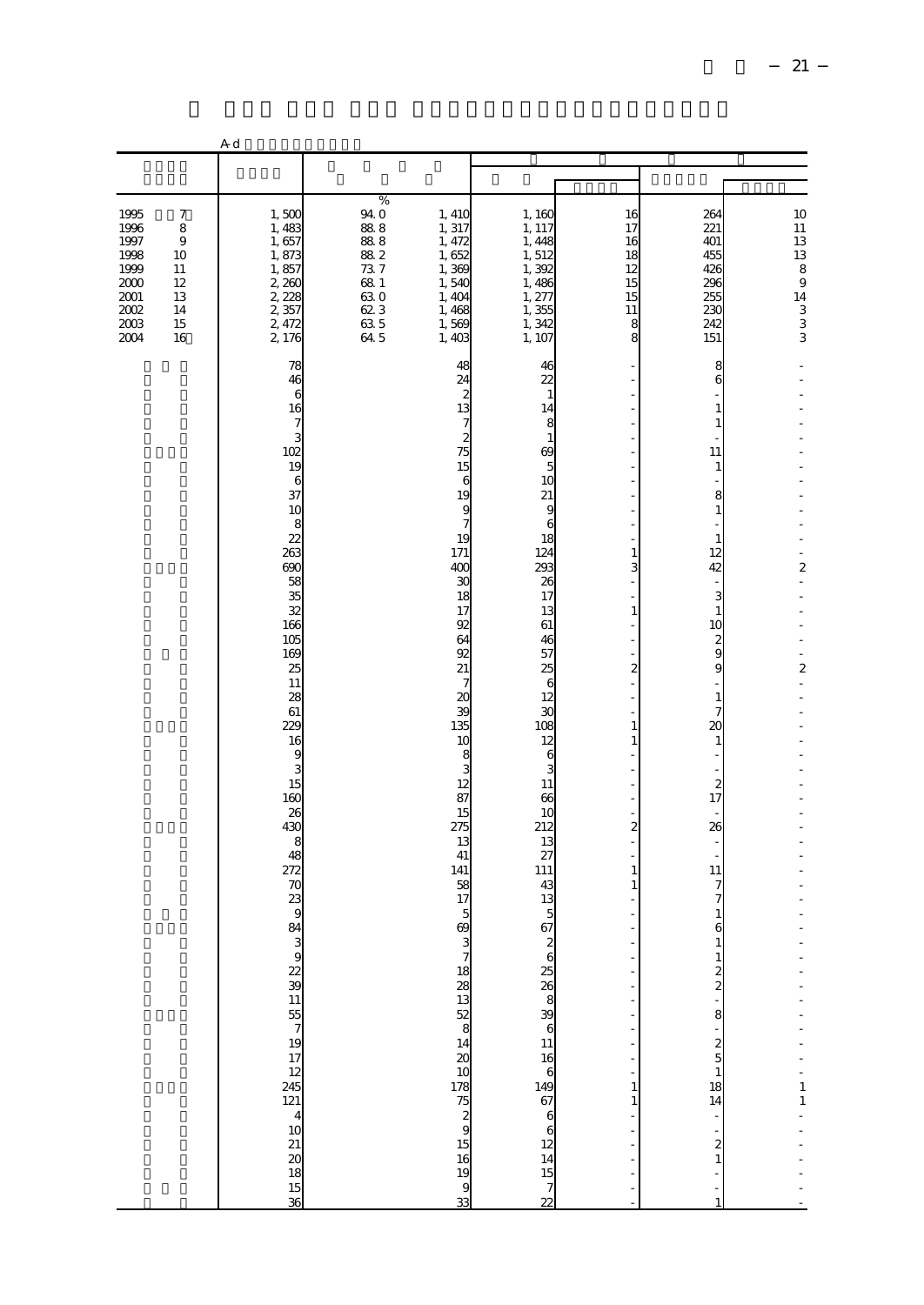|                                                                              |                                                       | B                                                                                                                                                                                                                                                                                                                                                                                                                                                                                                |                                                                                                                                                                                                                                                                                                                                                                                                                                                                  |                                                                                                                                                                                                                                                                                                                                                                                                                                                                                 |                                                                                                                                                                                                                                                                                                                                                                               |                                                                                                                                                                                                                                                                                                                                                                                                                |                                                                                                                                                                                                                                                                                                                                                                                                                                          |
|------------------------------------------------------------------------------|-------------------------------------------------------|--------------------------------------------------------------------------------------------------------------------------------------------------------------------------------------------------------------------------------------------------------------------------------------------------------------------------------------------------------------------------------------------------------------------------------------------------------------------------------------------------|------------------------------------------------------------------------------------------------------------------------------------------------------------------------------------------------------------------------------------------------------------------------------------------------------------------------------------------------------------------------------------------------------------------------------------------------------------------|---------------------------------------------------------------------------------------------------------------------------------------------------------------------------------------------------------------------------------------------------------------------------------------------------------------------------------------------------------------------------------------------------------------------------------------------------------------------------------|-------------------------------------------------------------------------------------------------------------------------------------------------------------------------------------------------------------------------------------------------------------------------------------------------------------------------------------------------------------------------------|----------------------------------------------------------------------------------------------------------------------------------------------------------------------------------------------------------------------------------------------------------------------------------------------------------------------------------------------------------------------------------------------------------------|------------------------------------------------------------------------------------------------------------------------------------------------------------------------------------------------------------------------------------------------------------------------------------------------------------------------------------------------------------------------------------------------------------------------------------------|
|                                                                              |                                                       |                                                                                                                                                                                                                                                                                                                                                                                                                                                                                                  |                                                                                                                                                                                                                                                                                                                                                                                                                                                                  |                                                                                                                                                                                                                                                                                                                                                                                                                                                                                 |                                                                                                                                                                                                                                                                                                                                                                               |                                                                                                                                                                                                                                                                                                                                                                                                                |                                                                                                                                                                                                                                                                                                                                                                                                                                          |
| 1995<br>1996<br>1997<br>1998<br>1999<br>2000<br>2001<br>2002<br>2003<br>2004 | 7<br>8<br>9<br>10<br>11<br>12<br>13<br>14<br>15<br>16 | 35,860<br>37,506<br>40,570<br>41, 751<br>43, 822<br>64, 418<br>72, 801<br>76, 573<br>78, 759<br>76, 616                                                                                                                                                                                                                                                                                                                                                                                          | %<br>79.4<br>28, 486<br>748<br>28,046<br>739<br>29, 967<br>71.0<br>29, 638<br>65.0<br>28, 488<br>60.9<br>39, 211<br>54.8<br>39, 924<br>52.8<br>40, 425<br>537<br>42, 296<br>53.7<br>41, 128                                                                                                                                                                                                                                                                      | 37, 370<br>37, 11C<br>40, 432<br>39, 755<br>37, 874<br>50, 419<br>50, 428<br>49, 615<br>49,530<br>46,801                                                                                                                                                                                                                                                                                                                                                                        | 2,348<br>2,094<br>2,495<br>2,936<br>2,589<br>3,666<br>3,991<br>3,837<br>3,629<br>3,402                                                                                                                                                                                                                                                                                        | 15, 449<br>15,568<br>17, 981<br>17, 321<br>15,930<br>19,691<br>18, 416<br>15, 954<br>14,356<br>11, 439                                                                                                                                                                                                                                                                                                         | 1,761<br>1,463<br>1,871<br>2,315<br>1,894<br>2,432<br>2,646<br>2,350<br>2,017<br>1,653                                                                                                                                                                                                                                                                                                                                                   |
|                                                                              |                                                       | 2, 221<br>1, 447<br>186<br>253<br>228<br>107<br>3,588<br>67C<br>284<br>91 <sub>C</sub><br>321<br>380<br>1,023<br>10,082<br>23,990<br>1,488<br>1, 275<br>1,078<br>5, 474<br>4, 133<br>7,341<br>812<br>312<br>488<br>1,589<br>7, 212<br>335<br>455<br>183<br>787<br>4,590<br>862<br>15,806<br>578<br>2,043<br>8,038<br>3,887<br>643<br>617<br>4,378<br>233<br>237<br>1,306<br>1,841<br>761<br>1,673<br>276<br>434<br>553<br>410<br>7,666<br>3,477<br>235<br>794<br>749<br>449<br>269<br>400<br>293 | 1, 487<br>925<br>137<br>159<br>177<br>2,058<br>248<br>227<br>43C<br>26C<br>281<br>612<br>6,020<br>11, 766<br>765<br>653<br>467<br>2,435<br>1,850<br>3, 423<br>540<br>236<br>375<br>1,022<br>2,927<br>200<br>299<br>111<br>387<br>1,506<br>415<br>7, 979<br>289<br>1, 275<br>3, 264<br>2,314<br>441<br>396<br>2,808<br>198<br>168<br>824<br>1, 148<br>470<br>1,282<br>238<br>295<br>460<br>289<br>4,801<br>1,874<br>196<br>562<br>460<br>307<br>226<br>360<br>816 | 1, 751<br>1, 118<br>163<br>178<br>199<br>89<br>93<br>2 2 19<br>252<br>248<br>474<br>260<br>323<br>662<br>7, 273<br>12,932<br>836<br>770<br>547<br>2,601<br>1,953<br>3,715<br>625<br>292<br>408<br>1, 185<br>3,525<br>262<br>349<br>118<br>437<br>1,867<br>492<br>9, 122<br>308<br>1,365<br>3,901<br>2,604<br>493<br>451<br>3,150<br>252<br>216<br>930<br>1, 224<br>528<br>1,403<br>253<br>306<br>535<br>309<br>5,426<br>2, 121<br>190<br>655<br>525<br>326<br>271<br>447<br>891 | 141<br>91<br>17<br>13<br>16<br>4<br>160<br>12<br>15<br>37<br>12<br>33<br>51<br>367<br>868<br>71<br>60<br>34<br>165<br>164<br>228<br>23<br>16<br>25<br>82<br>332<br>32<br>34<br>9<br>36<br>186<br>35<br>723<br>34<br>106<br>322<br>180<br>41<br>40<br>280<br>17<br>11<br>85<br>131<br>36<br>138<br>27<br>29<br>40<br>42<br>393<br>160<br>8<br>60<br>29<br>30<br>19<br>29<br>58 | 426<br>290<br>30<br>44<br>41<br>21<br>686<br>83<br>72<br>179<br>71<br>69<br>212<br>1,086<br>3,375<br>245<br>222<br>174<br>775<br>488<br>811<br>180<br>56<br>124<br>300<br>1, 170<br>97<br>74<br>32<br>169<br>660<br>138<br>1,994<br>121<br>239<br>867<br>588<br>88<br>91<br>911<br>65<br>84<br>299<br>326<br>137<br>433<br>74<br>95<br>165<br>99<br>1,358<br>562<br>52<br>130<br>123<br>97<br>77<br>117<br>200 | 81<br>57<br>10<br>$\,$ 6 $\,$<br>6<br>$\boldsymbol{2}$<br>91<br>6<br>12<br>28<br>$\boldsymbol{z}$<br>20<br>23<br>134<br>399<br>36<br>26<br>12<br>75<br>95<br>88<br>8<br>6<br>12<br>41<br>222<br>28<br>15<br>$\tau$<br>24<br>125<br>23<br>297<br>20<br>22<br>150<br>75<br>12<br>18<br>165<br>$11\,$<br>$\mathbf 5$<br>53<br>81<br>15<br>82<br>11<br>13<br>29<br>29<br>182<br>$71\,$<br>$\sim$<br>25<br>14<br>$13\,$<br>$10\,$<br>18<br>31 |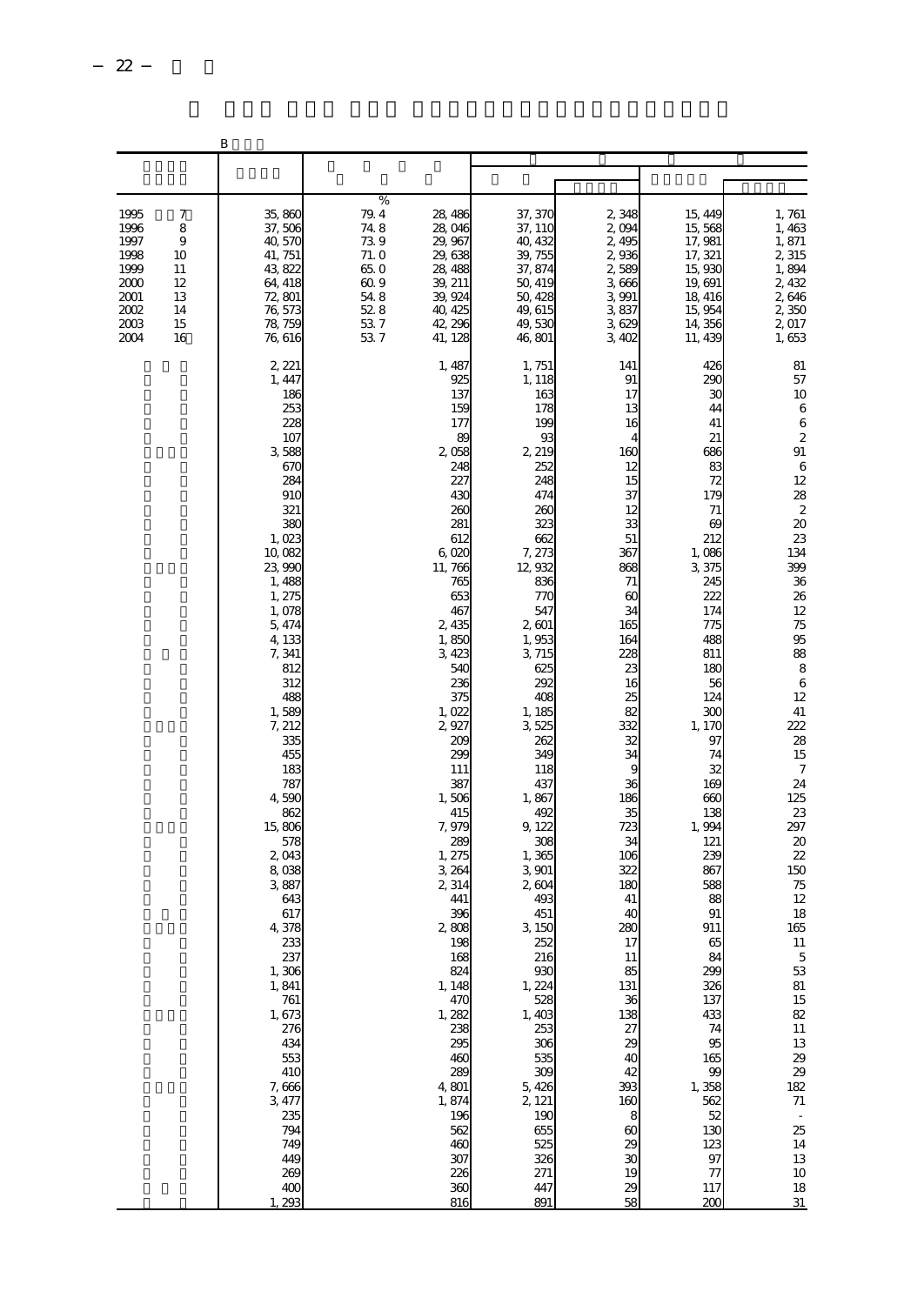|                                                              |                                                 | B <sub>a</sub>                                                           |                                                                                    |                                                                 |                                                      |                                               |                                                      |                                                                                                                     |
|--------------------------------------------------------------|-------------------------------------------------|--------------------------------------------------------------------------|------------------------------------------------------------------------------------|-----------------------------------------------------------------|------------------------------------------------------|-----------------------------------------------|------------------------------------------------------|---------------------------------------------------------------------------------------------------------------------|
|                                                              |                                                 |                                                                          |                                                                                    |                                                                 |                                                      |                                               |                                                      |                                                                                                                     |
|                                                              |                                                 |                                                                          |                                                                                    |                                                                 |                                                      |                                               |                                                      |                                                                                                                     |
| 1995<br>1996<br>1997<br>1998<br>1999<br>2000<br>2001<br>2002 | 7<br>$\,8\,$<br>9<br>10<br>11<br>12<br>13<br>14 | 38<br>31<br>41<br>37<br>34<br>36<br>$\overline{42}$<br>$\mathfrak{A}$    | $\%$<br>105.3<br>1000<br>$100\;0$<br>97.3<br>97.1<br>$100\;0$<br>102.4<br>$100\;0$ | 40<br>$31\,$<br>41<br>36<br>33<br>36<br>43<br>$\boldsymbol{30}$ | 394<br>259<br>384<br>193<br>180<br>222<br>497<br>283 | 1<br>8<br>1<br>4<br>14<br>$\overline{c}$<br>9 | 349<br>248<br>356<br>16C<br>138<br>126<br>408<br>250 | $\begin{array}{c} 1 \\ 8 \end{array}$<br>$\,1\,$<br>÷,<br>÷<br>$\overline{\mathcal{L}}$<br>$\,1\,$<br>$6\atop{5}$ 2 |
| 2003<br>2004                                                 | 15<br>16                                        | 34<br>27                                                                 | 85.3<br>1037                                                                       | 29<br>28                                                        | 419<br>279                                           | 5<br>$\overline{a}$                           | 34C<br>239                                           |                                                                                                                     |
|                                                              |                                                 | 1<br>$\mathbf{1}$                                                        |                                                                                    | 1<br>$\mathbf{1}$                                               | 3<br>3                                               |                                               |                                                      |                                                                                                                     |
|                                                              |                                                 |                                                                          |                                                                                    |                                                                 |                                                      |                                               |                                                      |                                                                                                                     |
|                                                              |                                                 |                                                                          |                                                                                    |                                                                 |                                                      |                                               |                                                      |                                                                                                                     |
|                                                              |                                                 |                                                                          |                                                                                    |                                                                 |                                                      |                                               |                                                      |                                                                                                                     |
|                                                              |                                                 |                                                                          |                                                                                    |                                                                 |                                                      |                                               |                                                      |                                                                                                                     |
|                                                              |                                                 | 4                                                                        |                                                                                    | 4                                                               | 30                                                   |                                               | 25                                                   |                                                                                                                     |
|                                                              |                                                 | 3                                                                        |                                                                                    | 3                                                               | 72                                                   |                                               | 70                                                   |                                                                                                                     |
|                                                              |                                                 |                                                                          |                                                                                    |                                                                 |                                                      |                                               |                                                      |                                                                                                                     |
|                                                              |                                                 |                                                                          |                                                                                    |                                                                 |                                                      |                                               |                                                      |                                                                                                                     |
|                                                              |                                                 | $\overline{\mathbf{c}}$                                                  |                                                                                    | $\overline{\mathcal{Z}}$                                        | 68                                                   |                                               | 66                                                   |                                                                                                                     |
|                                                              |                                                 | $\,1\,$                                                                  |                                                                                    | $1\,$                                                           | $\overline{4}$                                       |                                               | $\overline{4}$                                       |                                                                                                                     |
|                                                              |                                                 |                                                                          |                                                                                    |                                                                 | ÷                                                    |                                               |                                                      |                                                                                                                     |
|                                                              |                                                 |                                                                          |                                                                                    |                                                                 |                                                      |                                               |                                                      |                                                                                                                     |
|                                                              |                                                 |                                                                          |                                                                                    |                                                                 |                                                      |                                               |                                                      |                                                                                                                     |
|                                                              |                                                 | 8                                                                        |                                                                                    | 8                                                               | 83<br>$\overline{\phantom{a}}$                       |                                               | 64                                                   |                                                                                                                     |
|                                                              |                                                 |                                                                          |                                                                                    |                                                                 | $\overline{a}$                                       |                                               |                                                      |                                                                                                                     |
|                                                              |                                                 | $\mathbf{1}$                                                             |                                                                                    | $\mathbf{1}$                                                    | 6                                                    |                                               | 6                                                    |                                                                                                                     |
|                                                              |                                                 | $\overline{7}$                                                           |                                                                                    | $\overline{7}$                                                  | 77                                                   |                                               | 58                                                   |                                                                                                                     |
|                                                              |                                                 |                                                                          |                                                                                    |                                                                 | ÷<br>11                                              |                                               | $\overline{\phantom{a}}$                             |                                                                                                                     |
|                                                              |                                                 | 3                                                                        |                                                                                    | 4                                                               |                                                      | ×,                                            | 5                                                    |                                                                                                                     |
|                                                              |                                                 | $1\,$                                                                    |                                                                                    | $\mathbf{1}$                                                    | 3                                                    |                                               | ÷,                                                   |                                                                                                                     |
|                                                              |                                                 | $\mathbf{1}$<br>1                                                        |                                                                                    | $\overline{\mathcal{Z}}$<br>$\,1\,$                             | $\overline{5}$<br>3                                  |                                               | $\overline{5}$                                       |                                                                                                                     |
|                                                              |                                                 |                                                                          |                                                                                    |                                                                 |                                                      |                                               |                                                      |                                                                                                                     |
|                                                              |                                                 | $\overline{\mathbf{c}}$                                                  |                                                                                    | 3                                                               | 31                                                   |                                               | 31                                                   |                                                                                                                     |
|                                                              |                                                 |                                                                          |                                                                                    |                                                                 |                                                      |                                               |                                                      |                                                                                                                     |
|                                                              |                                                 | $\frac{2}{1}$                                                            |                                                                                    | $\frac{2}{1}$                                                   |                                                      |                                               | $\infty$                                             |                                                                                                                     |
|                                                              |                                                 |                                                                          |                                                                                    |                                                                 | $\frac{20}{11}$                                      |                                               | $\frac{1}{2}$                                        |                                                                                                                     |
|                                                              |                                                 | ÷                                                                        |                                                                                    | $\,$ 1 $\,$                                                     |                                                      |                                               | $\overline{11}$                                      |                                                                                                                     |
|                                                              |                                                 | $\frac{1}{2}$                                                            |                                                                                    |                                                                 |                                                      |                                               | $\frac{1}{2}$                                        | $\overline{a}$                                                                                                      |
|                                                              |                                                 | ÷                                                                        |                                                                                    |                                                                 |                                                      |                                               | f                                                    |                                                                                                                     |
|                                                              |                                                 |                                                                          |                                                                                    | .                                                               |                                                      |                                               | $\frac{1}{1}$                                        | $\frac{1}{2}$ $\frac{1}{2}$                                                                                         |
|                                                              |                                                 | $\begin{array}{c} \frac{1}{2} \\ \frac{1}{2} \\ \frac{1}{2} \end{array}$ |                                                                                    |                                                                 |                                                      | $\begin{bmatrix} 2 \\ 2 \end{bmatrix}$        | 44                                                   |                                                                                                                     |
|                                                              |                                                 |                                                                          |                                                                                    |                                                                 |                                                      |                                               |                                                      |                                                                                                                     |
|                                                              |                                                 | $\frac{1}{2}$ $\frac{1}{5}$                                              |                                                                                    | $\frac{1}{1}$                                                   |                                                      | $\frac{1}{2}$                                 | $\frac{2}{8}$                                        | $\frac{1}{2}$ 2 $\frac{1}{2}$                                                                                       |
|                                                              |                                                 |                                                                          |                                                                                    |                                                                 |                                                      | $\overline{\mathbf{c}}$                       |                                                      |                                                                                                                     |
|                                                              |                                                 | $\frac{1}{1}$                                                            |                                                                                    | $\mathbf{1}$                                                    |                                                      |                                               | 7                                                    |                                                                                                                     |
|                                                              |                                                 |                                                                          |                                                                                    |                                                                 |                                                      |                                               |                                                      |                                                                                                                     |
|                                                              |                                                 |                                                                          |                                                                                    |                                                                 |                                                      |                                               |                                                      |                                                                                                                     |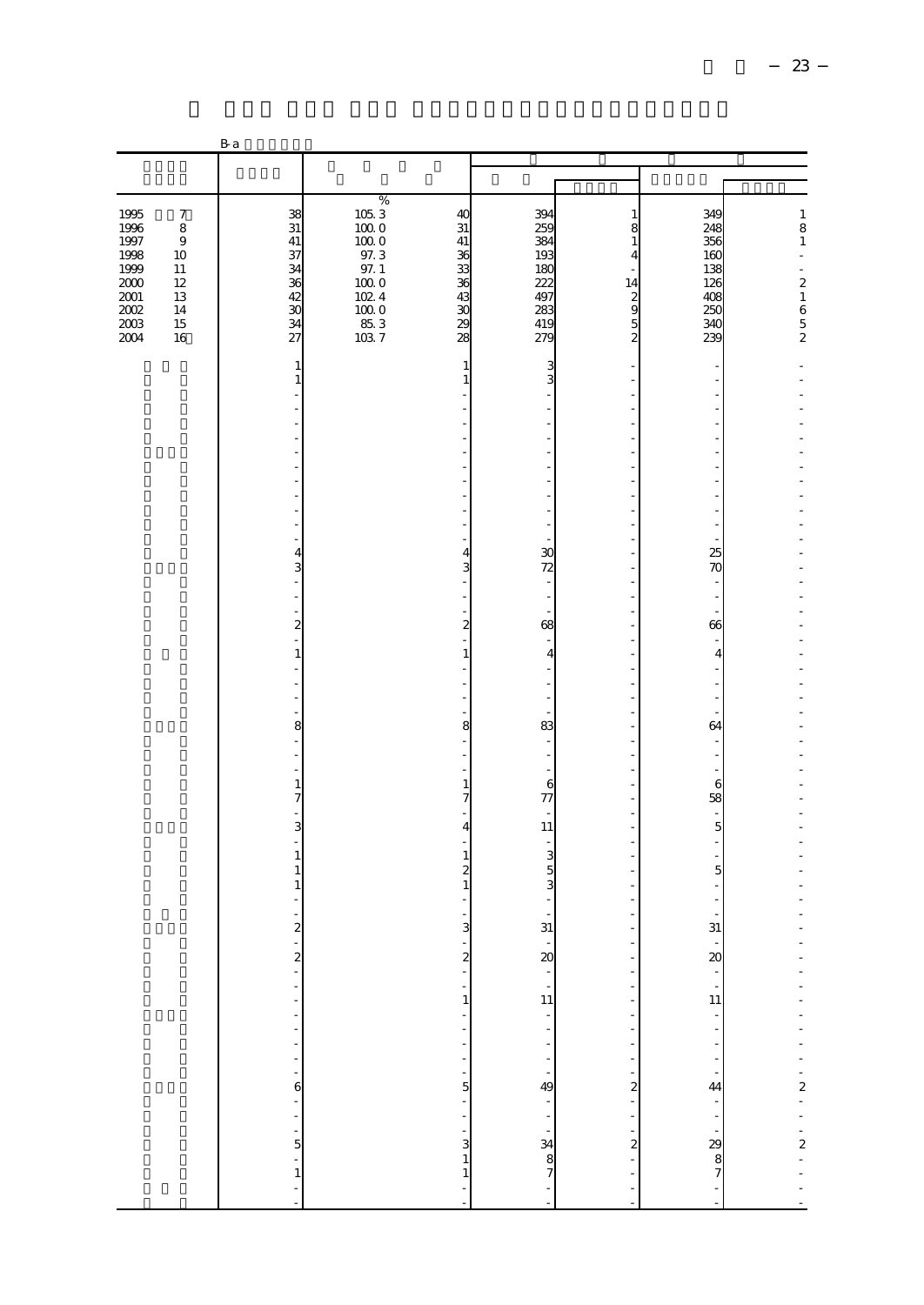|                                                                              |                                                       | B b                                                                                                                                                                                                                                                                                                                                                                                                                                                                                                   |                                                                                     |                                                                                                                                                                                                                                                                                                                                                                                                                         |                                                                                                                                                                                                                                                                                                                                                                                                                                                        |                                                                                                                                                                                                                                                                                                                                                                                                                |                                                                                                                                                                                                                                                                                                                                                                                                                   |                                                                                                                                                                                                                                                                                                                                                                                                                                                                            |
|------------------------------------------------------------------------------|-------------------------------------------------------|-------------------------------------------------------------------------------------------------------------------------------------------------------------------------------------------------------------------------------------------------------------------------------------------------------------------------------------------------------------------------------------------------------------------------------------------------------------------------------------------------------|-------------------------------------------------------------------------------------|-------------------------------------------------------------------------------------------------------------------------------------------------------------------------------------------------------------------------------------------------------------------------------------------------------------------------------------------------------------------------------------------------------------------------|--------------------------------------------------------------------------------------------------------------------------------------------------------------------------------------------------------------------------------------------------------------------------------------------------------------------------------------------------------------------------------------------------------------------------------------------------------|----------------------------------------------------------------------------------------------------------------------------------------------------------------------------------------------------------------------------------------------------------------------------------------------------------------------------------------------------------------------------------------------------------------|-------------------------------------------------------------------------------------------------------------------------------------------------------------------------------------------------------------------------------------------------------------------------------------------------------------------------------------------------------------------------------------------------------------------|----------------------------------------------------------------------------------------------------------------------------------------------------------------------------------------------------------------------------------------------------------------------------------------------------------------------------------------------------------------------------------------------------------------------------------------------------------------------------|
|                                                                              |                                                       |                                                                                                                                                                                                                                                                                                                                                                                                                                                                                                       |                                                                                     |                                                                                                                                                                                                                                                                                                                                                                                                                         |                                                                                                                                                                                                                                                                                                                                                                                                                                                        |                                                                                                                                                                                                                                                                                                                                                                                                                |                                                                                                                                                                                                                                                                                                                                                                                                                   |                                                                                                                                                                                                                                                                                                                                                                                                                                                                            |
| 1995<br>1996<br>1997<br>1998<br>1999<br>2000<br>2001<br>2002<br>2003<br>2004 | 7<br>8<br>9<br>10<br>11<br>12<br>13<br>14<br>15<br>16 | 6,190<br>6,469<br>7,254<br>7,367<br>7,792<br>13, 225<br>16,928<br>19, 442<br>21, 937<br>23, 691                                                                                                                                                                                                                                                                                                                                                                                                       | %<br>81.3<br>77.2<br>72.7<br>683<br>61.0<br>54.4<br>46.4<br>42.9<br>$43\ 5$<br>45.O | 5,034<br>4,993<br>5, 274<br>5,035<br>4,751<br>7,195<br>7,852<br>8,348<br>9,539<br>10,666                                                                                                                                                                                                                                                                                                                                | 5,976<br>5,877<br>6,492<br>5,885<br>5,505<br>8,119<br>8,636<br>9, 132<br>10, 124<br>11,002                                                                                                                                                                                                                                                                                                                                                             | 275<br>230<br>293<br>276<br>24 <sup>C</sup><br>459<br>538<br>581<br>573<br>727                                                                                                                                                                                                                                                                                                                                 | 1,710<br>1,699<br>2,095<br>1,650<br>1, 418<br>2,009<br>1,915<br>1,794<br>1, 714<br>1,608                                                                                                                                                                                                                                                                                                                          | 170<br>116<br>189<br>168<br>129<br>210<br>261<br>241<br>206<br>229                                                                                                                                                                                                                                                                                                                                                                                                         |
|                                                                              |                                                       | 642<br>443<br>37<br>65<br>68<br>$\infty$<br>1,065<br>184<br>58<br>301<br>82<br>11C<br>33C<br>3,683<br>7, 491<br>376<br>443<br>243<br>1,849<br>1,052<br>2,878<br>212<br>54<br>87<br>297<br>2, 139<br>105<br>153<br>35<br>184<br>1,448<br>214<br>4,855<br>137<br>749<br>2, 254<br>1,368<br>168<br>179<br>1,314<br>34<br>58<br>40 <sub>4</sub><br>563<br>255<br>255<br>308<br>53<br>81<br>69<br>$\begin{array}{c} 105 \\ 2,194 \end{array}$<br>1,122<br>$\frac{31}{309}$<br>204<br>82<br>42<br>70<br>334 |                                                                                     | 398<br>258<br>26<br>36<br>54<br>24<br>463<br>29<br>41<br>$90^{\circ}$<br>62<br>85<br>147<br>2, 119<br>2,662<br>143<br>181<br>$\alpha$<br>603<br>332<br>955<br>126<br>35<br>69<br>158<br>643<br>53<br>94<br>18<br>86<br>312<br>80<br>2, 235<br>56<br>379<br>905<br>694<br>105<br>96<br>713<br>25<br>36<br>213<br>309<br>130<br>201<br>36<br>41<br>65<br>59<br>1, 232<br>529<br>26<br>204<br>117<br>52<br>32<br>62<br>210 | 412<br>268<br>ЗС<br>38<br>53<br>23<br>443<br>33<br>4C<br>$_{90}$<br>54<br>76<br>150<br>2, 499<br>2,502<br>130<br>183<br>59<br>557<br>299<br>902<br>140<br>38<br>46<br>148<br>650<br>63<br>115<br>16<br>84<br>288<br>84<br>2,323<br>57<br>362<br>955<br>745<br>109<br>95<br>721<br>35<br>35<br>200<br>302<br>140<br>$\begin{array}{c}\n 186 \\  34 \\  32\n \end{array}$<br>69<br>$\frac{51}{1,266}$<br>26<br>216<br>112<br>49<br>33<br>$\infty$<br>196 | 24<br>18<br>3<br>1<br>33<br>$\frac{2}{2}$<br>8<br>$\overline{\mathcal{L}}$<br>8<br>11<br>101<br>162<br>14<br>17<br>3<br>36<br>24<br>49<br>6<br>4<br>$\overline{\mathcal{Z}}$<br>50<br>3<br>13<br>1<br>4<br>25<br>$\overline{4}$<br>187<br>8<br>31<br>69<br>50<br>16<br>13<br>53<br>$\overline{\mathcal{Z}}$<br>19<br>20<br>10<br>24<br>9<br>7<br>5<br>93<br>40<br>$\mathbf{1}$<br>18<br>8<br>3<br>5<br>8<br>10 | 71<br>46<br>4<br>8<br>5<br>8<br>119<br>16<br>6<br>27<br>11<br>11<br>48<br>147<br>414<br>14<br>35<br>22<br>119<br>50<br>109<br>27<br>1<br>10<br>27<br>123<br>21<br>12<br>3<br>25<br>57<br>5<br>312<br>24<br>34<br>107<br>116<br>19<br>12<br>145<br>8<br>49<br>44<br>39<br>45<br>10<br>$\overline{9}$<br>17<br>$\overline{9}$<br>232<br>106<br>$\boldsymbol{z}$<br>41<br>19<br>12<br>$\overline{9}$<br>$21\,$<br>22 | 10<br>$\overline{7}$<br>3<br>$\bar{\phantom{a}}$<br>$\frac{23}{2}$<br>$\,1\,$<br>6257<br>19<br>54<br>3<br>9<br>$\,1\,$<br>14<br>8<br>12<br>$\,1\,$<br>$\mathbf{1}$<br>$\,1\,$<br>$\overline{4}$<br>29<br>$\frac{3}{5}$<br>$\,1\,$<br>$\boldsymbol{z}$<br>17<br>$\,1\,$<br>46<br>$\boldsymbol{7}$<br>$\boldsymbol{z}$<br>12<br>14<br>$\boldsymbol{7}$<br>$\overline{4}$<br>18<br>$2862942217$<br>$7$<br>$\overline{\mathbf{4}}$<br>$\frac{1}{5}$<br>$\overline{\mathbf{4}}$ |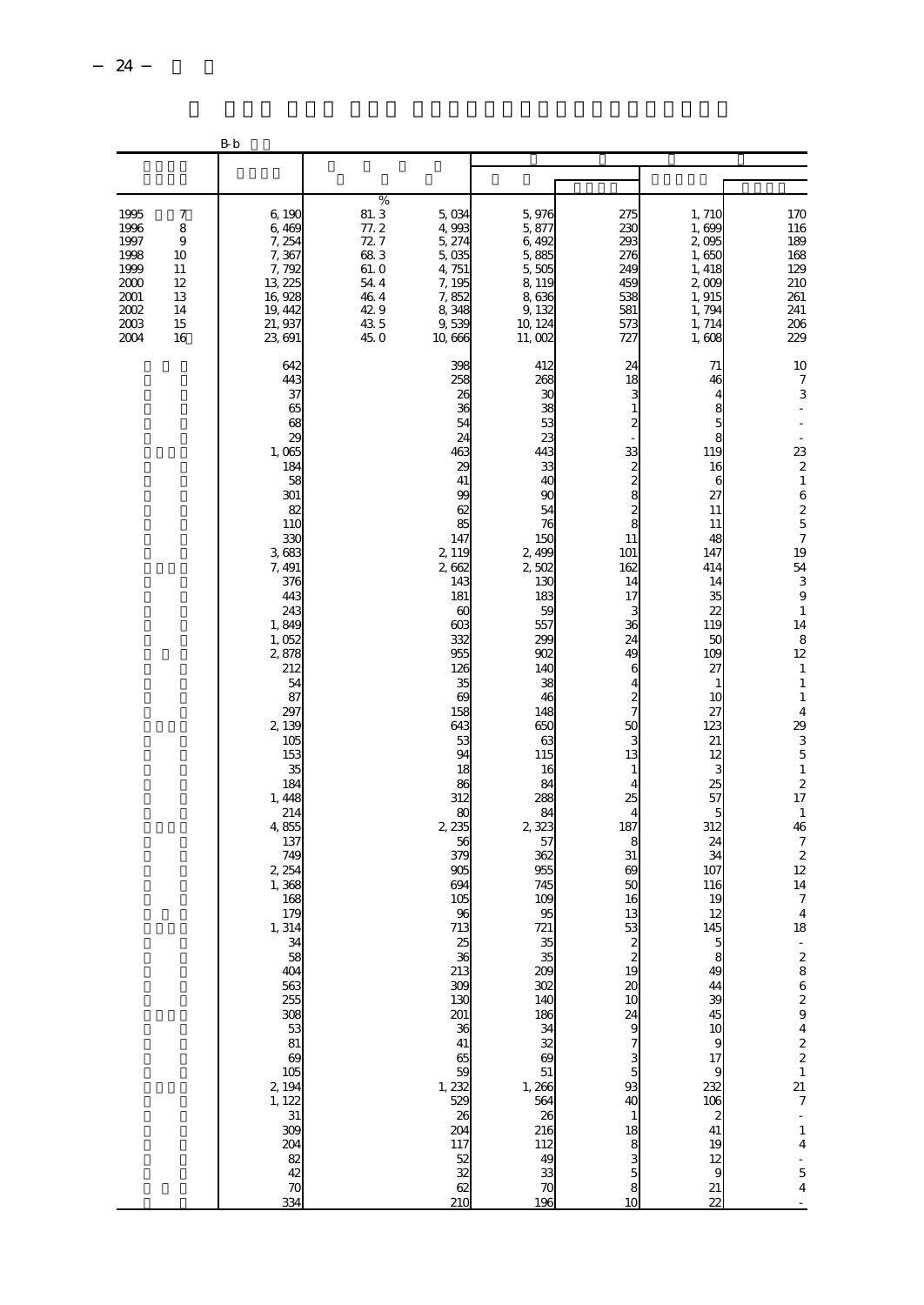|                                                                              |                                                       | Вc                                                                                                                                                                                                                                                                                                                                                                                                                                                           |                                                                                    |                                                                                                                                                                                                                                                                                                                                                                                                                                                             |                                                                                                                                                                                                                                                                                                                                                                                                                                                         |                                                                                                                                                                                                                                                                                                                                                                            |                                                                                                                                                                                                                                                                                                                                                                                                         |                                                                                                                                                                                                                                                                                                                                                                                                                                                                                                                                                                                                                 |
|------------------------------------------------------------------------------|-------------------------------------------------------|--------------------------------------------------------------------------------------------------------------------------------------------------------------------------------------------------------------------------------------------------------------------------------------------------------------------------------------------------------------------------------------------------------------------------------------------------------------|------------------------------------------------------------------------------------|-------------------------------------------------------------------------------------------------------------------------------------------------------------------------------------------------------------------------------------------------------------------------------------------------------------------------------------------------------------------------------------------------------------------------------------------------------------|---------------------------------------------------------------------------------------------------------------------------------------------------------------------------------------------------------------------------------------------------------------------------------------------------------------------------------------------------------------------------------------------------------------------------------------------------------|----------------------------------------------------------------------------------------------------------------------------------------------------------------------------------------------------------------------------------------------------------------------------------------------------------------------------------------------------------------------------|---------------------------------------------------------------------------------------------------------------------------------------------------------------------------------------------------------------------------------------------------------------------------------------------------------------------------------------------------------------------------------------------------------|-----------------------------------------------------------------------------------------------------------------------------------------------------------------------------------------------------------------------------------------------------------------------------------------------------------------------------------------------------------------------------------------------------------------------------------------------------------------------------------------------------------------------------------------------------------------------------------------------------------------|
|                                                                              |                                                       |                                                                                                                                                                                                                                                                                                                                                                                                                                                              |                                                                                    |                                                                                                                                                                                                                                                                                                                                                                                                                                                             |                                                                                                                                                                                                                                                                                                                                                                                                                                                         |                                                                                                                                                                                                                                                                                                                                                                            |                                                                                                                                                                                                                                                                                                                                                                                                         |                                                                                                                                                                                                                                                                                                                                                                                                                                                                                                                                                                                                                 |
| 1995<br>1996<br>1997<br>1998<br>1999<br>2000<br>2001<br>2002<br>2003<br>2004 | 7<br>8<br>9<br>10<br>11<br>12<br>13<br>14<br>15<br>16 | 17, 482<br>17,876<br>19, 288<br>19, 476<br>20, 233<br>30, 184<br>33,965<br>36, 324<br>36, 568<br>35, 937                                                                                                                                                                                                                                                                                                                                                     | $\%$<br>87.0<br>84.3<br>835<br>81.6<br>77.3<br>72.0<br>664<br>64 6<br>64.7<br>63.8 | 15,200<br>15,078<br>16,098<br>15,892<br>15, 644<br>21, 731<br>22, 544<br>23, 453<br>23,659<br>22, 938                                                                                                                                                                                                                                                                                                                                                       | 20, 972<br>21,076<br>22,826<br>22, 795<br>21, 952<br>29, 359<br>29,584<br>29,862<br>28,999<br>27,069                                                                                                                                                                                                                                                                                                                                                    | 1,378<br>1, 233<br>1,404<br>1, 791<br>1,600<br>2, 184<br>2,398<br>2, 411<br>2, 216<br>2023                                                                                                                                                                                                                                                                                 | 7,675<br>7,869<br>9,092<br>9,306<br>8,596<br>10,687<br>10, 102<br>9, 14C<br>8,110<br>6,408                                                                                                                                                                                                                                                                                                              | 1,050<br>864<br>1,049<br>1, 442<br>1,196<br>1, 445<br>1,621<br>1, 478<br>1,228<br>1,032                                                                                                                                                                                                                                                                                                                                                                                                                                                                                                                         |
|                                                                              |                                                       | 1, 133<br>739<br>107<br>121<br>110<br>56<br>1,77C<br>352<br>152<br>434<br>170<br>193<br>469<br>4, 119<br>11,078<br>677<br>531<br>465<br>2 3 45<br>2, 121<br>3,220<br>395<br>206<br>283<br>835<br>2,991<br>145<br>216<br>106<br>388<br>1,708<br>428<br>7,963<br>282<br>996<br>4, 173<br>1,808<br>362<br>342<br>1,980<br>131<br>126<br>503<br>869<br>351<br>948<br>163<br>241<br>325<br>219<br>3,955<br>1,566<br>137<br>390<br>389<br>289<br>174<br>258<br>752 |                                                                                    | 834<br>516<br>86<br>œ<br>89<br>48<br>1, 132<br>147<br>121<br>249<br>138<br>14 <sup>C</sup><br>328<br>2,861<br>6,827<br>466<br>344<br>251<br>1,344<br>1, 171<br>1,967<br>290<br>168<br>215<br>611<br>1,623<br>105<br>163<br>76<br>221<br>808<br>250<br>4,565<br>158<br>711<br>1,845<br>1,33C<br>277<br>244<br>1, 470<br>117<br>97<br>396<br>611<br>249<br>783<br>148<br>177<br>288<br>170<br>2,843<br>1,031<br>118<br>287<br>280<br>203<br>153<br>247<br>524 | 1,010<br>648<br>98<br>112<br>98<br>54<br>1, 292<br>14C<br>134<br>292<br>158<br>187<br>381<br>3,535<br>7,926<br>531<br>418<br>296<br>1,575<br>1,293<br>2, 265<br>349<br>21C<br>27C<br>719<br>1,992<br>124<br>19C<br>84<br>248<br>1,045<br>301<br>5,377<br>186<br>790<br>2,284<br>1,508<br>317<br>292<br>1,758<br>156<br>125<br>470<br>710<br>297<br>923<br>175<br>198<br>336<br>214<br>3, 256<br>1, 193<br>120<br>354<br>304<br>216<br>177<br>307<br>585 | 87<br>55<br>S<br>12<br>8<br>100<br>6<br>11<br>27<br>g<br>16<br>31<br>200<br>516<br>44<br>24<br>18<br>97<br>109<br>142<br>10<br>11<br>14<br>47<br>184<br>17<br>12<br>3<br>21<br>105<br>26<br>451<br>21<br>59<br>218<br>107<br>19<br>27<br>166<br>11<br>$\overline{4}$<br>42<br>92<br>17<br>85<br>16<br>15<br>22<br>32<br>234<br>93<br>6<br>35<br>15<br>24<br>12<br>15<br>34 | 237<br>168<br>17<br>25<br>16<br>11<br>352<br>31<br>34<br>104<br>39<br>4C<br>104<br>624<br>1,871<br>151<br>116<br>93<br>393<br>291<br>468<br>83<br>46<br>72<br>158<br>619<br>43<br>33<br>$\alpha$<br>æ<br>347<br>87<br>1,222<br>80<br>144<br>563<br>312<br>63<br>$\alpha$<br>470<br>æ<br>44<br>134<br>193<br>60<br>284<br>55<br>49<br>102<br>78<br>729<br>303<br>35<br>62<br>47<br>65<br>46<br>63<br>108 | 51<br>39<br>$\overline{4}$<br>6<br>$\Box$<br>$\boldsymbol{z}$<br>51<br>$\boldsymbol{2}$<br>10<br>21<br>$\ddot{\phantom{1}}$<br>$\overline{7}$<br>11<br>78<br>229<br>25<br>$\mathbf 5$<br>$\,$ 6 $\,$<br>43<br>67<br>54<br>$\overline{\mathcal{L}}$<br>$\overline{5}$<br>$\overline{4}$<br>18<br>122<br>13<br>$\boldsymbol{2}$<br>$\boldsymbol{2}$<br>17<br>$71\,$<br>17<br>211<br>11<br>15<br>122<br>44<br>$\overline{5}$<br>14<br>107<br>$^{10}_{\phantom{1}2}$<br>27<br>62<br>$\,6\,$<br>55<br>$\boldsymbol{7}$<br>8<br>16<br>24<br>128<br>$51\,$<br>$\sim$<br>24<br>8<br>13<br>$\overline{4}$<br>$\,9$<br>19 |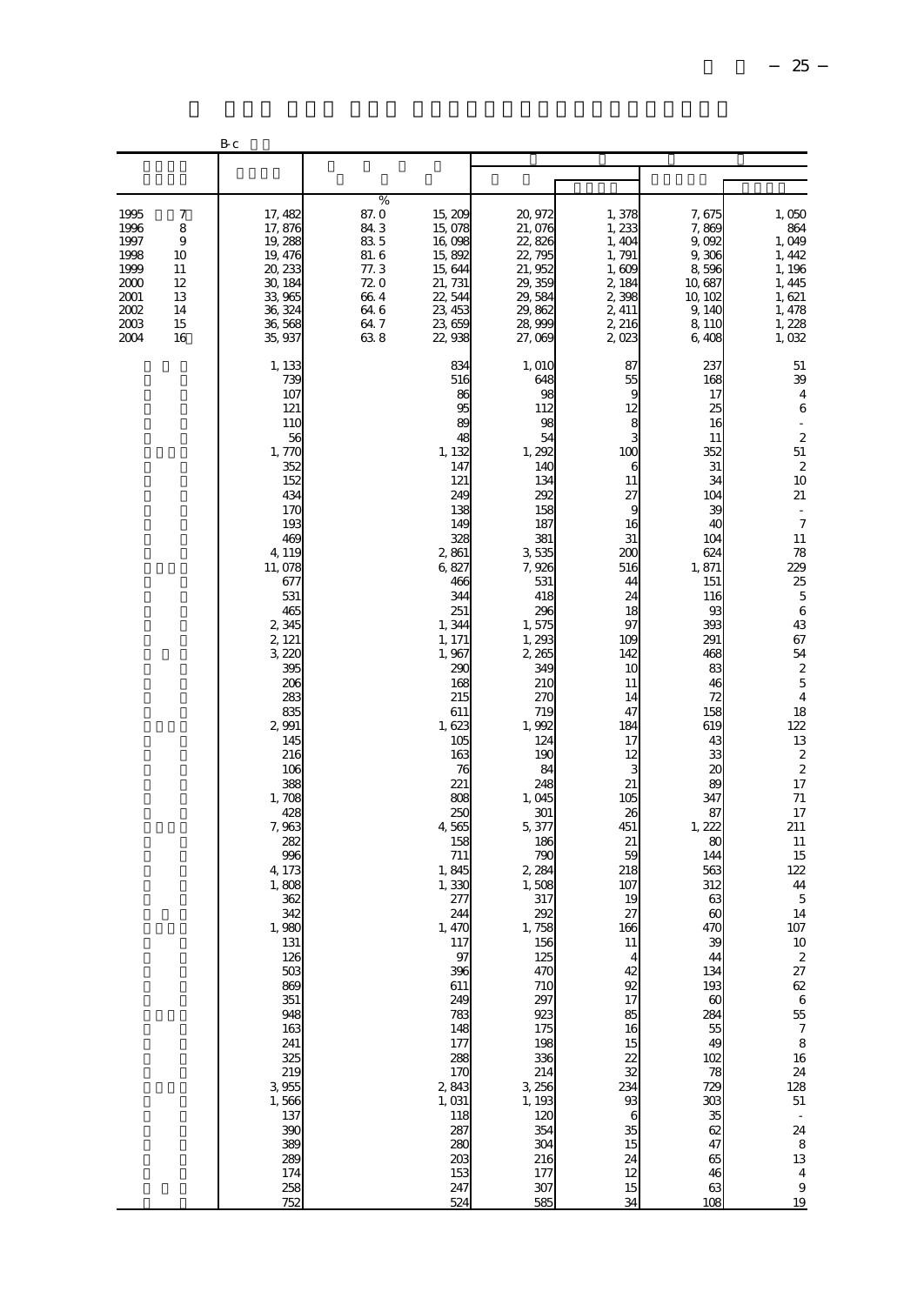|                                                                      |                                                 | $B_{c-1}$                                                                                                                                                                                                                                                                                                                                                                                                                                                              |                                                                            |                                                                                                                                                                                                                                                                                                                                                                                                                                                            |                                                                                                                                                                                                                                                                                                                                                                                                                                                                            |                                                                                                                                                                                                                                                                                                                                                                                             |                                                                                                                                                                                                                                                                                                                                                                                                                               |                                                                                                                                                                                                                                                                                                                                                                                                                                                                                                                                                                                                                                        |
|----------------------------------------------------------------------|-------------------------------------------------|------------------------------------------------------------------------------------------------------------------------------------------------------------------------------------------------------------------------------------------------------------------------------------------------------------------------------------------------------------------------------------------------------------------------------------------------------------------------|----------------------------------------------------------------------------|------------------------------------------------------------------------------------------------------------------------------------------------------------------------------------------------------------------------------------------------------------------------------------------------------------------------------------------------------------------------------------------------------------------------------------------------------------|----------------------------------------------------------------------------------------------------------------------------------------------------------------------------------------------------------------------------------------------------------------------------------------------------------------------------------------------------------------------------------------------------------------------------------------------------------------------------|---------------------------------------------------------------------------------------------------------------------------------------------------------------------------------------------------------------------------------------------------------------------------------------------------------------------------------------------------------------------------------------------|-------------------------------------------------------------------------------------------------------------------------------------------------------------------------------------------------------------------------------------------------------------------------------------------------------------------------------------------------------------------------------------------------------------------------------|----------------------------------------------------------------------------------------------------------------------------------------------------------------------------------------------------------------------------------------------------------------------------------------------------------------------------------------------------------------------------------------------------------------------------------------------------------------------------------------------------------------------------------------------------------------------------------------------------------------------------------------|
|                                                                      |                                                 |                                                                                                                                                                                                                                                                                                                                                                                                                                                                        |                                                                            |                                                                                                                                                                                                                                                                                                                                                                                                                                                            |                                                                                                                                                                                                                                                                                                                                                                                                                                                                            |                                                                                                                                                                                                                                                                                                                                                                                             |                                                                                                                                                                                                                                                                                                                                                                                                                               |                                                                                                                                                                                                                                                                                                                                                                                                                                                                                                                                                                                                                                        |
| 1995<br>1996<br>1997<br>1998<br>1999<br>2000<br>2001<br>2002<br>2003 | 7<br>8<br>9<br>10<br>11<br>12<br>13<br>14<br>15 | 17, 299<br>17,695<br>19, 108<br>19, 289<br>20, 034<br>30,004<br>33, 763<br>36, 131<br>36, 390                                                                                                                                                                                                                                                                                                                                                                          | $\%$<br>86.9<br>842<br>833<br>81.5<br>77.1<br>71.9<br>66.2<br>64 4<br>64 5 | 15,031<br>14,899<br>15, 922<br>15, 714<br>15, 451<br>21, 561<br>22, 352<br>23, 271<br>23, 486                                                                                                                                                                                                                                                                                                                                                              | 20, 703<br>20,802<br>22, 538<br>22, 457<br>21,652<br>29,063<br>29, 265<br>29,585<br>28, 722                                                                                                                                                                                                                                                                                                                                                                                | 1,367<br>1, 219<br>1,386<br>1,763<br>1,587<br>2, 158<br>2,366<br>2,387<br>2,193                                                                                                                                                                                                                                                                                                             | 7,602<br>7, 772<br>8,997<br>9, 163<br>8,509<br>10,609<br>10,032<br>9,083<br>8,040                                                                                                                                                                                                                                                                                                                                             | 1,049<br>863<br>1,047<br>1, 425<br>1, 193<br>1, 441<br>1,619<br>1, 475<br>1, 227                                                                                                                                                                                                                                                                                                                                                                                                                                                                                                                                                       |
| 2004                                                                 | 16                                              | 35, 792<br>1, 129<br>736<br>106<br>121<br>110<br>56<br>1,762<br>352<br>149<br>432<br>170<br>193<br>466<br>4, 108<br>11,026<br>672<br>528<br>463<br>2,333<br>2,109<br>3, 212<br>392<br>203<br>283<br>831<br>2,975<br>144<br>216<br>105<br>386<br>1,698<br>426<br>7,939<br>281<br>991<br>4, 162<br>1,802<br>362<br>341<br>1,972<br>130<br>125<br>501<br>865<br>351<br>944<br>162<br>240<br>325<br>217<br>3,937<br>1,557<br>137<br>390<br>388<br>286<br>174<br>255<br>750 | 63.7                                                                       | 22,802<br>830<br>513<br>85<br>95<br>89<br>48<br>1, 124<br>147<br>118<br>247<br>138<br>149<br>325<br>2,851<br>6,780<br>463<br>341<br>249<br>1,333<br>1, 160<br>1,959<br>287<br>165<br>215<br>608<br>1,610<br>104<br>163<br>76<br>220<br>798<br>249<br>4,541<br>157<br>707<br>1,834<br>1,323<br>277<br>243<br>1, 461<br>116<br>96<br>394<br>606<br>249<br>780<br>147<br>176<br>288<br>169<br>2,825<br>1,022<br>118<br>287<br>279<br>200<br>153<br>244<br>522 | 26,883<br>1,001<br>640<br>97<br>112<br>98<br>54<br>1, 284<br>14C<br>131<br>29C<br>158<br>187<br>378<br>3,519<br>7,874<br>528<br>416<br>295<br>1,563<br>1,283<br>2, 253<br>341<br>208<br>27C<br>717<br>1,962<br>123<br>19C<br>84<br>242<br>1,023<br>300<br>5,343<br>185<br><b>779</b><br>2, 273<br>1,500<br>317<br>289<br>1, 747<br>155<br>124<br>468<br>703<br>297<br>920<br>174<br>197<br>336<br>213<br>3, 233<br>1, 181<br>120<br>354<br>303<br>212<br>177<br>303<br>583 | $2 \text{ cm}$<br>85<br>54<br>8<br>12<br>8<br>100<br>6<br>11<br>27<br>9<br>16<br>31<br>197<br>511<br>44<br>24<br>18<br>97<br>107<br>139<br>10<br>11<br>14<br>47<br>181<br>16<br>12<br>3<br>21<br>10 <sub>3</sub><br>26<br>445<br>21<br>59<br>215<br>105<br>19<br>26<br>164<br>11<br>3<br>41<br>92<br>17<br>85<br>16<br>15<br>22<br>32<br>233<br>93<br>6<br>35<br>15<br>23<br>12<br>15<br>34 | 6,391<br>235<br>166<br>17<br>25<br>16<br>11<br>352<br>31<br>34<br>104<br>39<br>40<br>104<br>623<br>1,869<br>151<br>116<br>93<br>393<br>290<br>467<br>83<br>46<br>72<br>158<br>610<br>43<br>33<br>$\infty$<br>89<br>338<br>87<br>1, 221<br>8C<br>143<br>563<br>312<br>63<br>$_{60}$<br>469<br>$\mathcal{X}$<br>44<br>134<br>192<br>60<br>284<br>55<br>49<br>102<br>78<br>728<br>303<br>35<br>62<br>47<br>65<br>46<br>62<br>108 | 1,030<br>50<br>38<br>$\overline{4}$<br>6<br>$\overline{a}$<br>$\boldsymbol{2}$<br>51<br>$\boldsymbol{z}$<br>10<br>$21\,$<br>÷<br>$\overline{7}$<br>11<br>77<br>229<br>25<br>5<br>$\,$ 6 $\,$<br>43<br>67<br>54<br>$\boldsymbol{z}$<br>$\overline{5}$<br>$\overline{4}$<br>18<br>122<br>13<br>$\boldsymbol{z}$<br>$\boldsymbol{z}$<br>17<br>71<br>17<br>211<br>11<br>15<br>122<br>44<br>$\mathbf 5$<br>14<br>107<br>$10\,$<br>$\boldsymbol{2}$<br>27<br>62<br>$\boldsymbol{6}$<br>55<br>$\boldsymbol{7}$<br>$\,$ 8 $\,$<br>16<br>$24\,$<br>128<br>$51\,$<br>$\bar{\phantom{a}}$<br>24<br>$\,8\,$<br>$13\,$<br>$\sqrt{4}$<br>$\,9$<br>19 |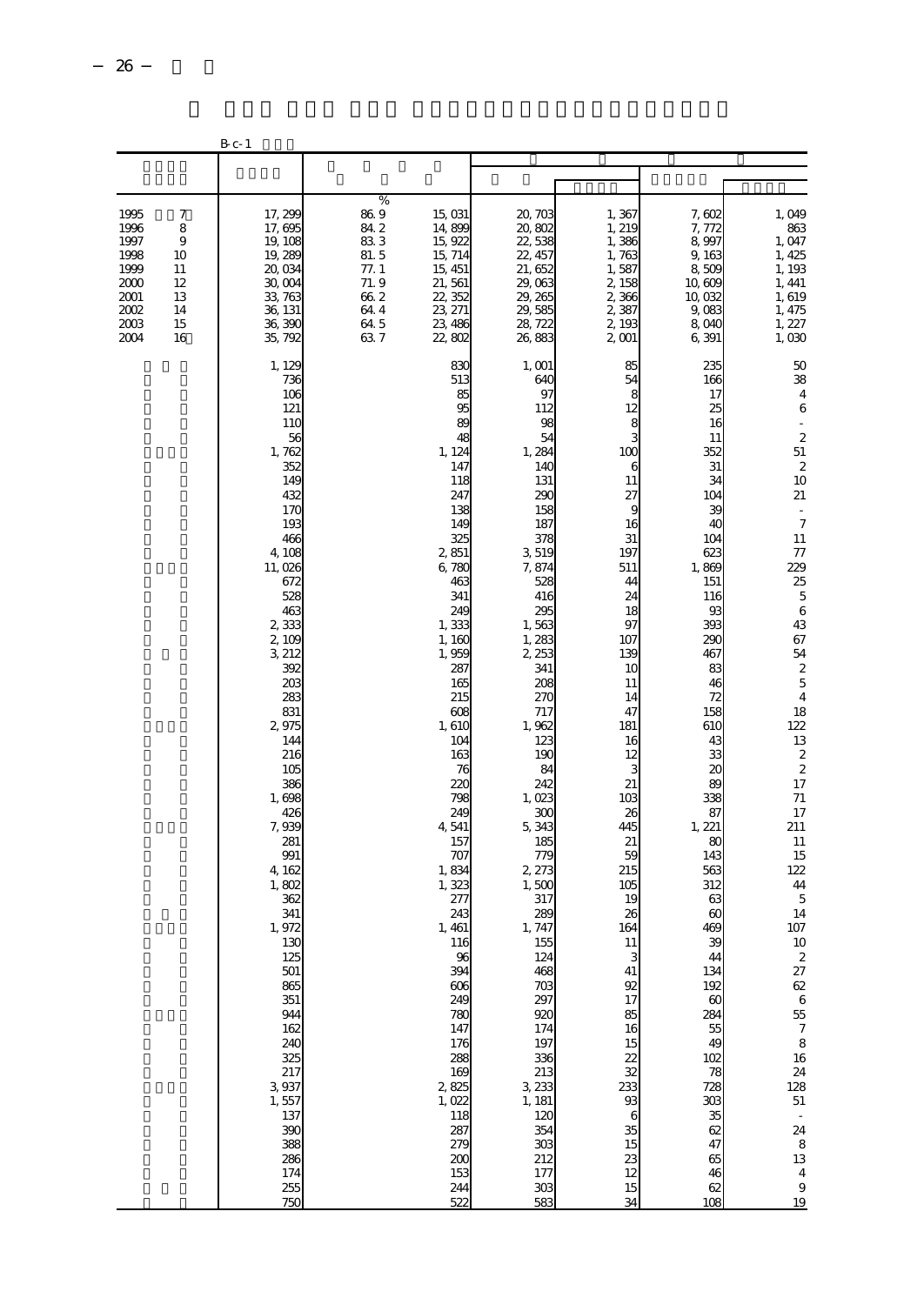|                                                                                |                                                                   | $B$ c- $2$                                                                                                                                                                                                                                                                                                                               |                                                                             |                                                                                                                                                                                                                                                          |                                                                                                                                                                                                                                                                                                                                                                                                 |                                                                                                                                                                                                                                                                        |                                                                                                                                                                                                                                                                      |                                                                                                             |
|--------------------------------------------------------------------------------|-------------------------------------------------------------------|------------------------------------------------------------------------------------------------------------------------------------------------------------------------------------------------------------------------------------------------------------------------------------------------------------------------------------------|-----------------------------------------------------------------------------|----------------------------------------------------------------------------------------------------------------------------------------------------------------------------------------------------------------------------------------------------------|-------------------------------------------------------------------------------------------------------------------------------------------------------------------------------------------------------------------------------------------------------------------------------------------------------------------------------------------------------------------------------------------------|------------------------------------------------------------------------------------------------------------------------------------------------------------------------------------------------------------------------------------------------------------------------|----------------------------------------------------------------------------------------------------------------------------------------------------------------------------------------------------------------------------------------------------------------------|-------------------------------------------------------------------------------------------------------------|
|                                                                                |                                                                   |                                                                                                                                                                                                                                                                                                                                          |                                                                             |                                                                                                                                                                                                                                                          |                                                                                                                                                                                                                                                                                                                                                                                                 |                                                                                                                                                                                                                                                                        |                                                                                                                                                                                                                                                                      |                                                                                                             |
|                                                                                |                                                                   |                                                                                                                                                                                                                                                                                                                                          |                                                                             |                                                                                                                                                                                                                                                          |                                                                                                                                                                                                                                                                                                                                                                                                 |                                                                                                                                                                                                                                                                        |                                                                                                                                                                                                                                                                      |                                                                                                             |
| 1995<br>1996<br>1997<br>1998<br>1999<br>$2000$<br>2001<br>2002<br>2003<br>2004 | 7<br>$\,$ 8 $\,$<br>$9$<br>10<br>11<br>12<br>13<br>14<br>15<br>16 | 183<br>181<br>180<br>187<br>199<br>180<br>202<br>193<br>178<br>145                                                                                                                                                                                                                                                                       | $\%$<br>97.3<br>989<br>97.820<br>97.9440<br>97.9440<br>94 3<br>97.2<br>93 8 | 178<br>179<br>176<br>178<br>193<br>170<br>192<br>182<br>173<br>136                                                                                                                                                                                       | 269<br>274<br>288<br>338<br>300<br>296<br>319<br>277<br>277<br>186                                                                                                                                                                                                                                                                                                                              | 11<br>14<br>18<br>28<br>22<br>26<br>32<br>24<br>23<br>$\overline{22}$                                                                                                                                                                                                  | 73<br>97<br>95<br>143<br>87<br>78<br>70<br>57<br>70<br>17                                                                                                                                                                                                            | $\,1\,$<br>$\,1\,$<br>$\begin{array}{c} 2 \\ 17 \\ 3 \\ 4 \\ 2 \\ 3 \end{array}$<br>$\,1$<br>$\overline{a}$ |
|                                                                                |                                                                   | 4<br>3<br>$\,1\,$<br>8<br>$\frac{3}{2}$<br>3<br>11<br>52<br>5<br>$\frac{3}{2}$<br>12<br>12<br>$\frac{8}{3}$<br>3<br>$\overline{4}$<br>16<br>$\mathbf{1}$<br>$\mathbf{1}$<br>$\overline{\mathcal{Z}}$<br>10<br>$\overline{\mathcal{Z}}$<br>24<br>$\mathbf{1}$<br>5<br>11<br>6<br>$\,1\,$<br>8<br>$\frac{1}{2}$<br>$-13$ $-15$ $-15$ $-15$ |                                                                             | 4<br>3<br>1<br>8<br>$\frac{3}{2}$<br>3<br>10<br>47<br>3<br>3<br>$\boldsymbol{2}$<br>11<br>$11\,$<br>8<br>3<br>3<br>3<br>13<br>$1\,$<br>$\mathbf{1}$<br>10<br>1<br>24<br>$\mathbf{1}$<br>4<br>11<br>7<br>$\mathbf{1}$<br>9<br>$\frac{1}{2}$ $\frac{1}{5}$ | 9<br>8<br>$\mathbf{1}$<br>8<br>$\frac{3}{2}$<br>3<br>16<br>52<br>3<br>$\boldsymbol{z}$<br>$\mathbf{1}$<br>12<br>10<br>12<br>8<br>$\boldsymbol{z}$<br>$\boldsymbol{z}$<br>30<br>$\mathbf{1}$<br>6<br>22<br>$\mathbf{1}$<br>34<br>$\mathbf{1}$<br>11<br>11<br>8<br>3<br>11<br>T<br>$\frac{1}{2}$<br>$\begin{array}{c} 2 \\ 3 \\ 1 \end{array}$<br>$\frac{1}{2}$<br>$\frac{1}{2}$<br>$\frac{1}{4}$ | $\overline{\mathbf{c}}$<br>$\mathbf{1}$<br>1<br>3<br>5<br>$\mathbf{z}$<br>3<br>3<br>1<br>$\boldsymbol{2}$<br>6<br>3<br>$\overline{\mathbf{c}}$<br>1<br>$\overline{a}$<br>$\mathbf{1}$<br>$\mathbf{1}$<br>÷<br>$\frac{1}{2}$<br>f<br>$\frac{1}{2}$<br>$\mathbf{1}$<br>f | $\frac{2}{2}$<br>l,<br>÷,<br>1<br>$\overline{\mathbf{c}}$<br>÷,<br>$\mathbf{1}$<br>$\mathbf{1}$<br>9<br>$\overline{9}$<br>$\overline{\phantom{a}}$<br>1<br>$\mathbf{1}$<br>1<br>$\ddot{\phantom{0}}$<br>$\,1$<br>$\frac{1}{2}$<br>ŀ<br>$\frac{1}{2}$<br>$\mathbf{1}$ | $\mathbf{1}$<br>$\,1\,$<br>$\mathbf{1}$<br>-------------------                                              |
|                                                                                |                                                                   | $\frac{1}{2}$                                                                                                                                                                                                                                                                                                                            |                                                                             |                                                                                                                                                                                                                                                          | $\frac{1}{2}$                                                                                                                                                                                                                                                                                                                                                                                   | $\frac{1}{2}$<br>$\,1\,$<br>$\frac{1}{2}$                                                                                                                                                                                                                              | - - - - - - -<br>$\,1$                                                                                                                                                                                                                                               |                                                                                                             |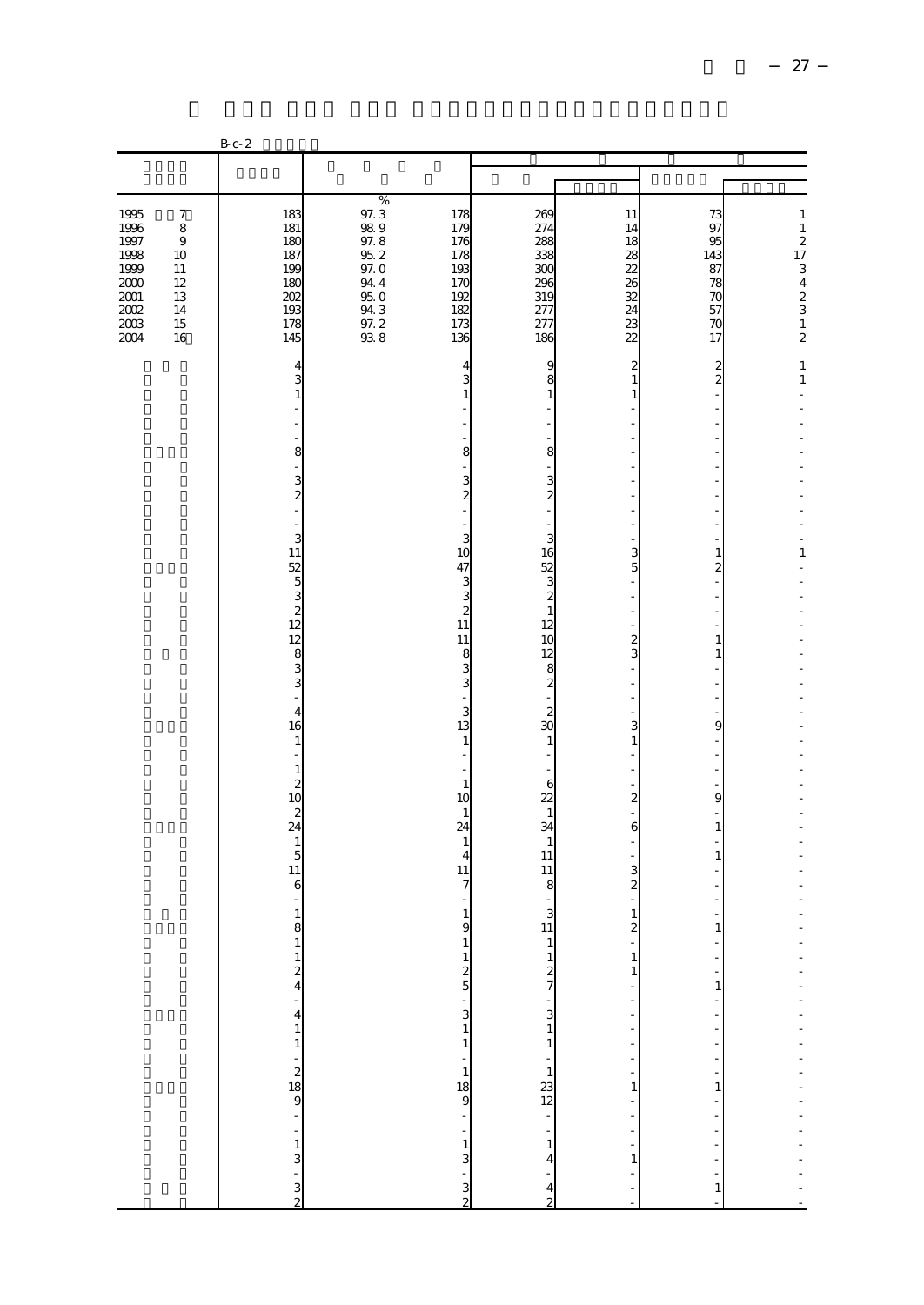|                                                                                  |                                                                          | B-d                                                                                                                                                                                                                                                                                                                                                                                                                                                                                                                                                                                                                                                                                 |                                                                                                                                            |                                                                                                                                                                                                                                                                                                                                                                                          |                                                                                                                                                                                                                                                                                                                                                                                                             |                                                                                                                                                                                                                                                                                                                                                                |                                                                                                                                                                                                                                                                                                                                                                                                                |                                                                                                                                                                                                                                                                                                                                                                                             |
|----------------------------------------------------------------------------------|--------------------------------------------------------------------------|-------------------------------------------------------------------------------------------------------------------------------------------------------------------------------------------------------------------------------------------------------------------------------------------------------------------------------------------------------------------------------------------------------------------------------------------------------------------------------------------------------------------------------------------------------------------------------------------------------------------------------------------------------------------------------------|--------------------------------------------------------------------------------------------------------------------------------------------|------------------------------------------------------------------------------------------------------------------------------------------------------------------------------------------------------------------------------------------------------------------------------------------------------------------------------------------------------------------------------------------|-------------------------------------------------------------------------------------------------------------------------------------------------------------------------------------------------------------------------------------------------------------------------------------------------------------------------------------------------------------------------------------------------------------|----------------------------------------------------------------------------------------------------------------------------------------------------------------------------------------------------------------------------------------------------------------------------------------------------------------------------------------------------------------|----------------------------------------------------------------------------------------------------------------------------------------------------------------------------------------------------------------------------------------------------------------------------------------------------------------------------------------------------------------------------------------------------------------|---------------------------------------------------------------------------------------------------------------------------------------------------------------------------------------------------------------------------------------------------------------------------------------------------------------------------------------------------------------------------------------------|
|                                                                                  |                                                                          |                                                                                                                                                                                                                                                                                                                                                                                                                                                                                                                                                                                                                                                                                     |                                                                                                                                            |                                                                                                                                                                                                                                                                                                                                                                                          |                                                                                                                                                                                                                                                                                                                                                                                                             |                                                                                                                                                                                                                                                                                                                                                                |                                                                                                                                                                                                                                                                                                                                                                                                                |                                                                                                                                                                                                                                                                                                                                                                                             |
| 1995<br>1996<br>1997<br>1998<br>1999<br>2000<br>$2001\,$<br>2002<br>2003<br>2004 | $\boldsymbol{7}$<br>8<br>$\,9$<br>10<br>11<br>12<br>13<br>14<br>15<br>16 | 943<br>904<br>1,040<br>971<br>995<br>2,047<br>2,300<br>2,374<br>2,625<br>2,537                                                                                                                                                                                                                                                                                                                                                                                                                                                                                                                                                                                                      | $\%$<br>$\frac{96}{94}$ $\frac{3}{2}$<br>$90\,7$<br>$93\ 7$<br>87.3<br>74 5<br>69.1<br>$\begin{array}{r} 66.2 \\ 59.7 \\ 62.3 \end{array}$ | 908<br>852<br>943<br>910<br>869<br>1,524<br>1,590<br>1,572<br>1,567<br>1,581                                                                                                                                                                                                                                                                                                             | 892<br>844<br>974<br>961<br>896<br>1,458<br>1,525<br>1,527<br>1, 457<br>1,388                                                                                                                                                                                                                                                                                                                               | 14<br>12<br>24<br>25<br>20<br>55<br>91<br>57<br>79<br>81                                                                                                                                                                                                                                                                                                       | 57<br>40<br>77<br>78<br>68<br>157<br>149<br>154<br>127<br>111                                                                                                                                                                                                                                                                                                                                                  | 5<br>$\bar{\phantom{a}}$<br>12<br>$\overline{7}$<br>$\overline{\mathcal{L}}$<br>13<br>28<br>$\overline{17}$<br>$\overline{24}$<br>$\overline{27}$                                                                                                                                                                                                                                           |
|                                                                                  |                                                                          | 87<br>5C<br>10<br>10<br>7<br>10<br>128<br>28<br>14<br>16<br>2C<br>21<br>2S<br>315<br>749<br>54<br>59<br>53<br>142<br>110<br>185<br>44<br>$\overline{7}$<br>18<br>$\overline{\tau}$<br>194<br>13<br>14<br>12<br>23<br>100<br>32<br>503<br>27<br>57<br>270<br>98<br>32<br>19<br>243<br>19<br>$17.38 \times 13.38 \times 13.38 \times 13.38 \times 13.38 \times 13.38 \times 13.38 \times 13.38 \times 13.38 \times 13.38 \times 13.38 \times 13.38 \times 13.38 \times 13.38 \times 13.38 \times 13.38 \times 13.38 \times 13.38 \times 13.38 \times 13.38 \times 13.38 \times 13.38 \times 13.38 \times 13.38 \times 13.38 \times 13.38 \times 13.38 \times 13.3$<br>$\overline{30}$ |                                                                                                                                            | 69<br>39<br>6<br>8<br>7<br>g<br>80<br>11<br>14<br>7<br>15<br>15<br>18<br>227<br>420<br>30<br>32<br>25<br>67<br>53<br>116<br>29<br>5<br>13<br>50<br>89<br>7<br>10<br>7<br>11<br>37<br>17<br>273<br>14<br>41<br>113<br>72<br>19<br>14<br>171<br>1S<br>13<br>$\frac{53}{67}$<br>19<br>93<br>$\frac{22}{14}$<br>$\frac{35}{22}$<br>$159$<br>$62$<br>$9$<br>$15$<br>15<br>19<br>9<br>10<br>20 | 56<br>ЗС<br>5<br>4<br>ç<br>8<br>65<br>8<br>14<br>5<br>12<br>16<br>10<br>193<br>341<br>24<br>2S<br>21<br>46<br>39<br>104<br>26<br>5<br>13<br>34<br>78<br>6<br>6<br>6<br>g<br>35<br>16<br>280<br>14<br>42<br>128<br>69<br>17<br>10<br>152<br>15<br>11<br>46<br>$\frac{58}{22}$ 76<br>18<br>5<br>$\begin{array}{c}\n 39 \\  14 \\  \hline\n 59 \\  10\n \end{array}$<br>16<br>$\frac{15}{12}$<br>10<br>7<br>18 | 3<br>$\overline{c}$<br>1<br>5<br>1<br>$\overline{4}$<br>4<br>27<br>1<br>3<br>1<br>3<br>4<br>7<br>3<br>1<br>4<br>6<br>$\mathbf{1}$<br>1<br>1<br>2<br>1<br>11<br>$\boldsymbol{2}$<br>4<br>4<br>1<br>13<br>$\begin{array}{c}\n1 \\ 5 \\ 2 \\ 3\n\end{array}$<br>7<br>$\mathbf{1}$<br>$\mathbf{1}$<br>4<br>$\mathbf{1}$<br>$\frac{5}{3}$<br>$1\,$<br>$\,1\,$<br>Î, | 3<br>3<br>8<br>$1\,$<br>$1\,$<br>6<br>19<br>27<br>$\mathbf{1}$<br>4<br>$\overline{\mathcal{Z}}$<br>$\,1$<br>3<br>$\overline{7}$<br>4<br>5<br>7<br>3<br>$\,1\,$<br>$\boldsymbol{z}$<br>$\,1$<br>17<br>$\mathbf{1}$<br>$\overline{\mathcal{Z}}$<br>6<br>7<br>$\mathbf{1}$<br>14<br>1<br>$\frac{7}{4}$<br>$\frac{2}{4}$<br>$\overline{\mathcal{Z}}$<br>$\,1$<br>$\,1$<br>$\frac{12}{7}$<br>$\,1$<br>$\frac{1}{2}$ | $\mathbf{1}$<br>$1\,$<br>4<br>$\overline{4}$<br>÷<br>$\mathbf{1}$<br>9<br>$\,1\,$<br>$\,1\,$<br>$\overline{\phantom{a}}$<br>3<br>$\overline{\phantom{a}}$<br>$\,1\,$<br>$\frac{3}{2}$<br>$\,1\,$<br>$\,1\,$<br>4<br>÷,<br>÷<br>$\overline{\mathcal{L}}$<br>$\overline{\mathcal{L}}$<br>$\overline{\phantom{a}}$<br>4<br>$\begin{array}{c}\n2 \\ 2 \\ 1\n\end{array}$<br>$-1$<br>$-1$<br>$1$ |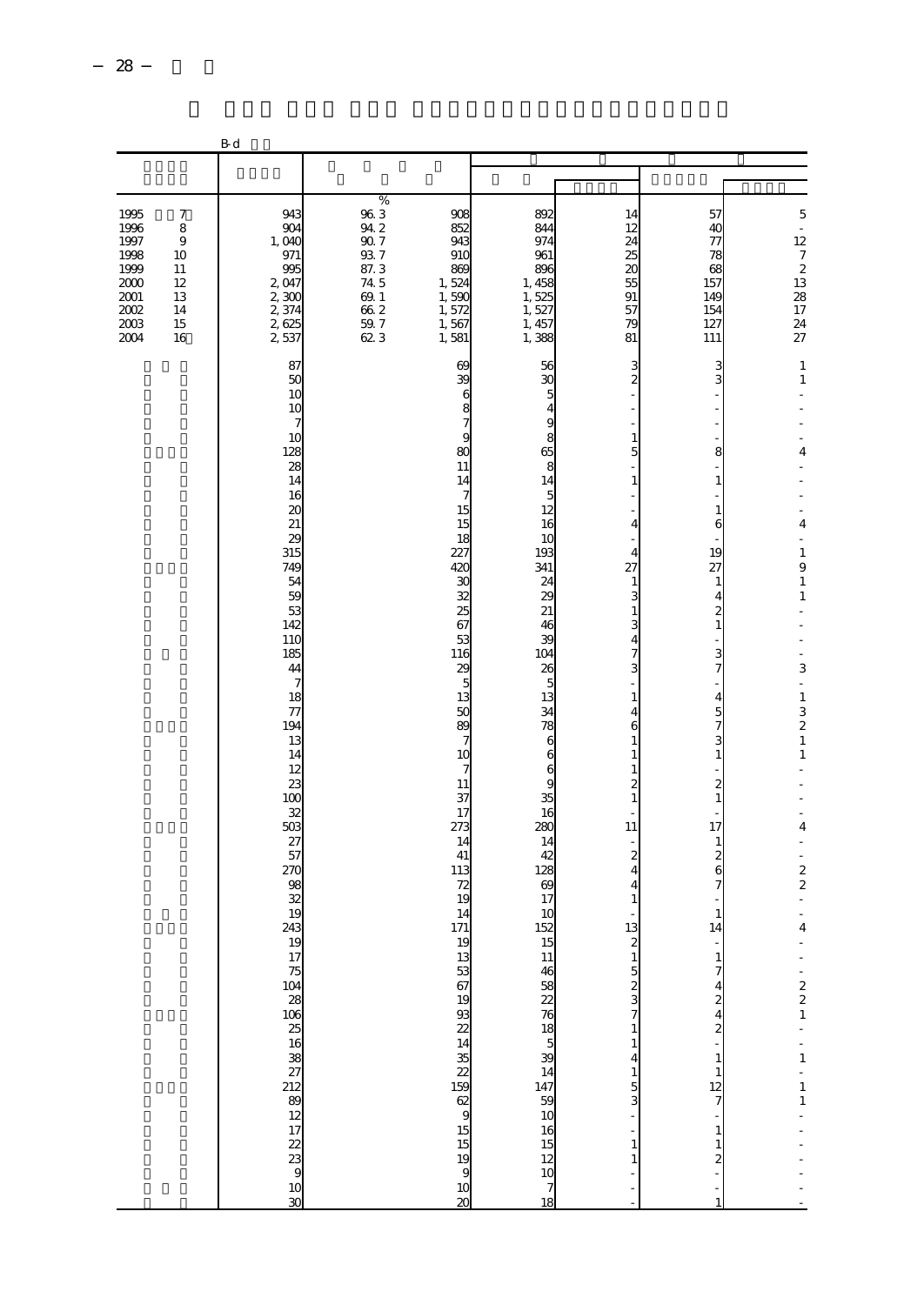|                                                                              |                                                       | B-e                                                                                                                                                                                                                                                                                                                                                               |                                                                                   |                                                                                                                                                                                                                                                                                                                                                                                                                                                               |                                                                                                                                                                                                                                                                                                                                                                                          |                                                                                                                                                                                                                                                                                                                                                                                                                            |                                                                                                                                                                                                                                                                                                                                                                                                                                                     |                                                                                                                                                                                                                                                                                                                                                                                                                                                                                                                                                                                                                                                                                                                      |
|------------------------------------------------------------------------------|-------------------------------------------------------|-------------------------------------------------------------------------------------------------------------------------------------------------------------------------------------------------------------------------------------------------------------------------------------------------------------------------------------------------------------------|-----------------------------------------------------------------------------------|---------------------------------------------------------------------------------------------------------------------------------------------------------------------------------------------------------------------------------------------------------------------------------------------------------------------------------------------------------------------------------------------------------------------------------------------------------------|------------------------------------------------------------------------------------------------------------------------------------------------------------------------------------------------------------------------------------------------------------------------------------------------------------------------------------------------------------------------------------------|----------------------------------------------------------------------------------------------------------------------------------------------------------------------------------------------------------------------------------------------------------------------------------------------------------------------------------------------------------------------------------------------------------------------------|-----------------------------------------------------------------------------------------------------------------------------------------------------------------------------------------------------------------------------------------------------------------------------------------------------------------------------------------------------------------------------------------------------------------------------------------------------|----------------------------------------------------------------------------------------------------------------------------------------------------------------------------------------------------------------------------------------------------------------------------------------------------------------------------------------------------------------------------------------------------------------------------------------------------------------------------------------------------------------------------------------------------------------------------------------------------------------------------------------------------------------------------------------------------------------------|
|                                                                              |                                                       |                                                                                                                                                                                                                                                                                                                                                                   |                                                                                   |                                                                                                                                                                                                                                                                                                                                                                                                                                                               |                                                                                                                                                                                                                                                                                                                                                                                          |                                                                                                                                                                                                                                                                                                                                                                                                                            |                                                                                                                                                                                                                                                                                                                                                                                                                                                     |                                                                                                                                                                                                                                                                                                                                                                                                                                                                                                                                                                                                                                                                                                                      |
| 1995<br>1996<br>1997<br>1998<br>1999<br>2000<br>2001<br>2002<br>2003<br>2004 | 7<br>8<br>9<br>10<br>11<br>12<br>13<br>14<br>15<br>16 | 11, 207<br>12, 226<br>12, 947<br>13, 90C<br>14,768<br>18,926<br>19,566<br>18,403<br>17,595<br>14, 424                                                                                                                                                                                                                                                             | %<br>65.1<br>58.0<br>588<br>55.9<br>48.7<br>46.1<br>40.4<br>38 2<br>42.6<br>41. O | 7, 295<br>7,092<br>7,611<br>7,765<br>7, 191<br>8,725<br>7,895<br>7,022<br>7,502<br>5,915                                                                                                                                                                                                                                                                                                                                                                      | 9, 136<br>9,054<br>9,756<br>9, 921<br>9,341<br>11, 261<br>10, 186<br>8,811<br>8,531<br>7,063                                                                                                                                                                                                                                                                                             | 680<br>611<br>773<br>840<br>711<br>954<br>962<br>779<br>756<br>569                                                                                                                                                                                                                                                                                                                                                         | 5,658<br>5, 712<br>6,361<br>6, 127<br>5, 71C<br>6, 712<br>5,842<br>4,616<br>4,065<br>3,073                                                                                                                                                                                                                                                                                                                                                          | 535<br>475<br>620<br>698<br>567<br>762<br>735<br>608<br>554<br>363                                                                                                                                                                                                                                                                                                                                                                                                                                                                                                                                                                                                                                                   |
|                                                                              |                                                       | 358<br>214<br>32<br>57<br>43<br>12<br>625<br>106<br>6C<br>159<br>4 <sup>C</sup><br>56<br>195<br>1,961<br>4,669<br>381<br>242<br>317<br>1,136<br>850<br>1,057<br>161<br>45<br>10C<br>380<br>1,880<br>72<br>72<br>$\mathfrak{X}$<br>191<br>1,327<br>188<br>2,482<br>132<br>24C<br>1,340<br>612<br>81<br>77<br>839<br>49<br>$303 + 324$<br>$127$<br>$\frac{311}{35}$ |                                                                                   | 185<br>111<br>19<br>$\alpha$<br>27<br>8<br>383<br>61<br>51<br>75<br>45<br>32<br>119<br>809<br>1,854<br>126<br>96<br>131<br>419<br>294<br>384<br>95<br>28<br>78<br>203<br>564<br>44<br>32<br>1 <sup>C</sup><br>68<br>342<br>68<br>902<br>61<br>143<br>399<br>217<br>40<br>42<br>451<br>$\frac{37}{20}$<br>162<br>$\frac{161}{71}$<br>205<br>$\begin{array}{c} 32 \\ 63 \end{array}$<br>$\frac{72}{38}$<br>562<br>252<br>43<br>56<br>45<br>32<br>31<br>41<br>62 | 27C<br>169<br>ЗС<br>24<br>39<br>8<br>419<br>71<br>6C<br>87<br>36<br>44<br>121<br>1,016<br>2,091<br>151<br>140<br>171<br>355<br>322<br>44C<br>11C<br>æ<br>79<br>284<br>722<br>$_{\rm \alpha}$<br>38<br>12<br>$\alpha$<br>422<br>91<br>1, 131<br>51<br>168<br>529<br>279<br>50<br>54<br>488<br>$\frac{46}{25}$<br>205<br>1388888888888888<br>$\infty$<br>41<br>$\overline{44}$<br>63<br>92 | 27<br>16<br>5<br>6<br>22<br>4<br>1<br>$\overline{\mathcal{Z}}$<br>$\mathbf{1}$<br>5<br>9<br>62<br>163<br>12<br>16<br>12<br>29<br>27<br>30<br>$\overline{4}$<br>$\mathbf{1}$<br>8<br>24<br>92<br>11<br>8<br>4<br>9<br>55<br>5<br>74<br>5<br>14<br>31<br>19<br>5<br>48<br>$\overline{4}$<br>19<br>17<br>$\epsilon$<br>$\overline{2}$<br>$\,1\,$<br>6<br>11<br>4<br>59<br>24<br>$\mathbf{1}$<br>7<br>$\frac{2}{2}$<br>6<br>14 | 115<br>73<br>g<br>11<br>$\alpha$<br>٤<br>207<br>36<br>31<br>48<br>$\alpha$<br>12<br>$\alpha$<br>271<br>993<br>79<br>67<br>57<br>196<br>147<br>227<br>63<br>S<br>38<br>11C<br>357<br>$\mathcal{X}$<br>28<br>S<br>47<br>197<br>46<br>438<br>16<br>59<br>186<br>153<br>6<br>18<br>251<br>$\begin{array}{c} 21 \\ 11 \end{array}$<br>109<br>85<br>25<br>100<br>$\overline{7}$<br>37<br>45<br>11<br>341<br>146<br>15<br>26<br>27<br>10<br>15<br>33<br>69 | 19<br>10<br>3<br>$\bar{\phantom{a}}$<br>6<br>÷,<br>13<br>$\boldsymbol{z}$<br>$\,1\,$<br>$\mathbf{1}$<br>$\overline{\phantom{a}}$<br>$\overline{\mathbf{4}}$<br>$\mathbf 5$<br>36<br>107<br>$\boldsymbol{7}$<br>11<br>$\mathbf 5$<br>18<br>20<br>22<br>$\boldsymbol{2}$<br>$\frac{1}{2}$<br>$\,$ 6 $\,$<br>16<br>69<br>11<br>7<br>$\overline{\mathbf{4}}$<br>$\overline{5}$<br>$\frac{37}{5}$<br>$\begin{array}{c}\n 36 \\  2 \\  5\n \end{array}$<br>14<br>15<br>$\sim$<br>36<br>$\begin{smallmatrix}1\\1\end{smallmatrix}$<br>$\begin{array}{c} 18 \\ 11 \\ 5 \\ 17 \end{array}$<br>$\frac{1}{3}$<br>10 <sub>1</sub><br>$\overline{4}$<br>$\frac{30}{12}$<br>$\frac{1}{2}$<br>$\frac{1}{1}$<br>$\overline{5}$<br>12 |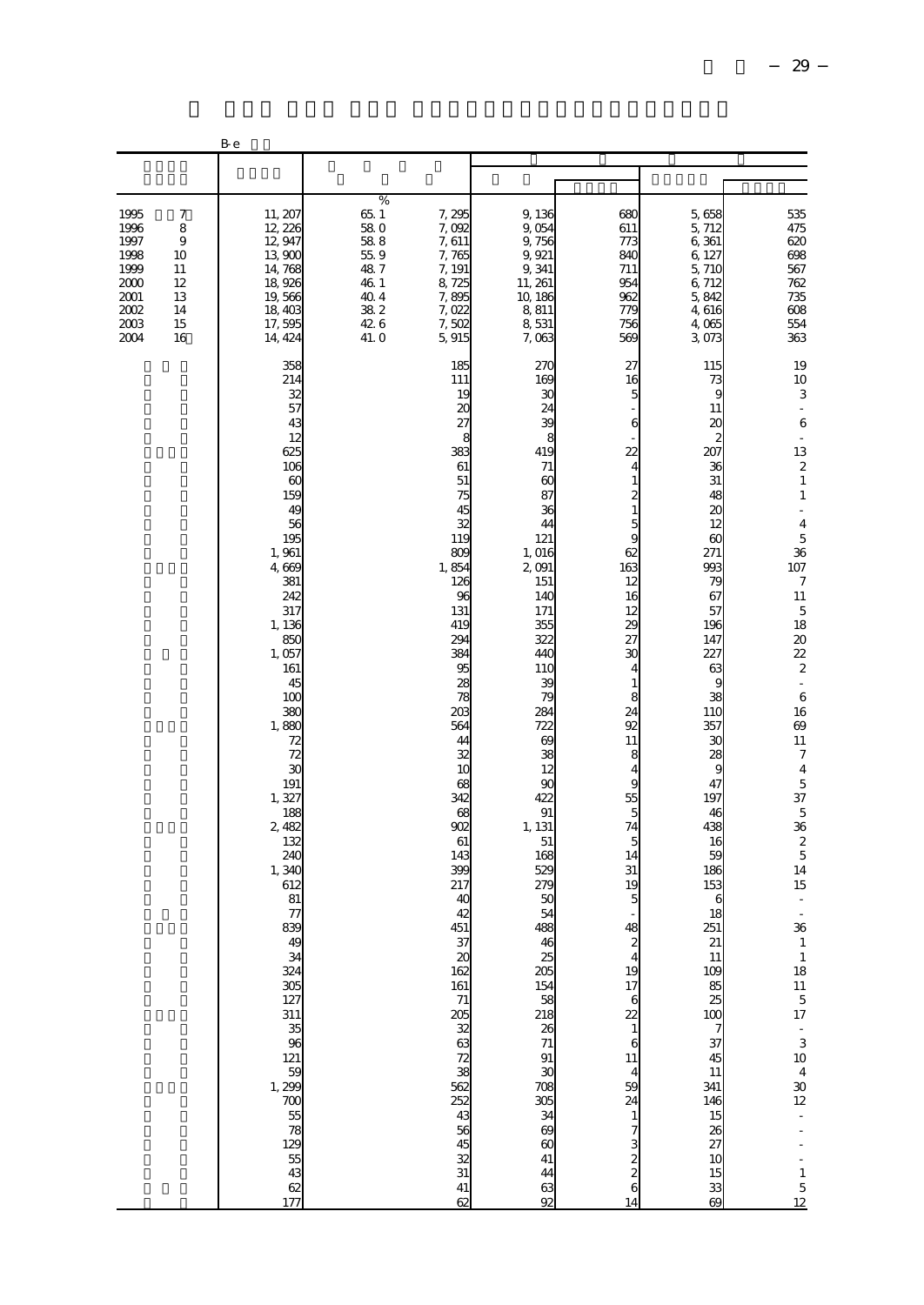|                                                                                                                                       | С                                                                                                                                                                                                                                                                                                                                                                                                                                                                                                                                                                                                                                            |                                                                                                                                                                                                                                                                                                                                                                                                                                                                                                                                                                                         |                                                                                                                                                                                                                                                                                                                                                                                                                                                                                                                                                                   |                                                                                                                                                                                                                                                                                                                                                                                                                                                                                                 |                                                                                                                                                                                                                                                                                                                                                                                                                                                                                                                  |                                                                                                                                                                                                                                                                                                                                                                                                                                                        |
|---------------------------------------------------------------------------------------------------------------------------------------|----------------------------------------------------------------------------------------------------------------------------------------------------------------------------------------------------------------------------------------------------------------------------------------------------------------------------------------------------------------------------------------------------------------------------------------------------------------------------------------------------------------------------------------------------------------------------------------------------------------------------------------------|-----------------------------------------------------------------------------------------------------------------------------------------------------------------------------------------------------------------------------------------------------------------------------------------------------------------------------------------------------------------------------------------------------------------------------------------------------------------------------------------------------------------------------------------------------------------------------------------|-------------------------------------------------------------------------------------------------------------------------------------------------------------------------------------------------------------------------------------------------------------------------------------------------------------------------------------------------------------------------------------------------------------------------------------------------------------------------------------------------------------------------------------------------------------------|-------------------------------------------------------------------------------------------------------------------------------------------------------------------------------------------------------------------------------------------------------------------------------------------------------------------------------------------------------------------------------------------------------------------------------------------------------------------------------------------------|------------------------------------------------------------------------------------------------------------------------------------------------------------------------------------------------------------------------------------------------------------------------------------------------------------------------------------------------------------------------------------------------------------------------------------------------------------------------------------------------------------------|--------------------------------------------------------------------------------------------------------------------------------------------------------------------------------------------------------------------------------------------------------------------------------------------------------------------------------------------------------------------------------------------------------------------------------------------------------|
|                                                                                                                                       |                                                                                                                                                                                                                                                                                                                                                                                                                                                                                                                                                                                                                                              |                                                                                                                                                                                                                                                                                                                                                                                                                                                                                                                                                                                         |                                                                                                                                                                                                                                                                                                                                                                                                                                                                                                                                                                   |                                                                                                                                                                                                                                                                                                                                                                                                                                                                                                 |                                                                                                                                                                                                                                                                                                                                                                                                                                                                                                                  |                                                                                                                                                                                                                                                                                                                                                                                                                                                        |
|                                                                                                                                       |                                                                                                                                                                                                                                                                                                                                                                                                                                                                                                                                                                                                                                              |                                                                                                                                                                                                                                                                                                                                                                                                                                                                                                                                                                                         |                                                                                                                                                                                                                                                                                                                                                                                                                                                                                                                                                                   |                                                                                                                                                                                                                                                                                                                                                                                                                                                                                                 |                                                                                                                                                                                                                                                                                                                                                                                                                                                                                                                  |                                                                                                                                                                                                                                                                                                                                                                                                                                                        |
| 1995<br>7<br>1996<br>8<br>9<br>1997<br>1998<br>10<br>1999<br>11<br>2000<br>12<br>2001<br>13<br>2002<br>14<br>2003<br>15<br>2004<br>16 | 1, 570, 492<br>1,588,698<br>1, 665, 543<br>1, 789, 049<br>1, 910, 393<br>2, 131, 164<br>2, 340, 511<br>2, 377, 488<br>2, 235, 844<br>1, 981, 574                                                                                                                                                                                                                                                                                                                                                                                                                                                                                             | %<br>37.4<br>587, 266<br>35.6<br>566, 207<br>35.2<br>586, 648<br>33 4<br>597, 283<br>29.4<br>561, 148<br>19.1<br>407, 246<br>15.7<br>367, 643<br>17.0<br>403, 872<br>19.4<br>433, 918<br>226<br>447, 950                                                                                                                                                                                                                                                                                                                                                                                | 159, 453<br>162, 675<br>175, 632<br>181, 329<br>172, 147<br>162, 610<br>168, 919<br>180, 725<br>191, 403<br>195, 151                                                                                                                                                                                                                                                                                                                                                                                                                                              | 43 584<br>46, 542<br>55, 290<br>56, 126<br>48, 442<br>47, 377<br>50, 612<br>54, 974<br>56,892<br>60, 128                                                                                                                                                                                                                                                                                                                                                                                        | 81,060<br>85, 306<br>97,836<br>99, 768<br>86, 561<br>77,903<br>81,260<br>83, 300<br>81, 512<br>76, 637                                                                                                                                                                                                                                                                                                                                                                                                           | 20, 501<br>22, 961<br>30, 821<br>30, 962<br>23, 225<br>21,640<br>23, 556<br>24, 487<br>23,800<br>22, 577                                                                                                                                                                                                                                                                                                                                               |
|                                                                                                                                       | 69, 410<br>46, 430<br>6,490<br>7,055<br>7, 245<br>2,190<br>89, 441<br>12,694<br>9,852<br>29, 938<br>6,955<br>8, 164<br>21,838<br>208,680<br>611, 547<br>44, 158<br>28,836<br>33, 118<br>140, 341<br>117, 518<br>143,092<br>23, 480<br>10,539<br>23, 615<br>46,850<br>257, 801<br>10, 732<br>11,055<br>7,872<br>33, 845<br>164, 344<br>29, 953<br>404, 984<br>18, 282<br>47, 572<br>204, 337<br>103, 283<br>17,895<br>13, 615<br>88,025<br>6,263<br>6,409<br>28, 263<br>32,646<br>14, 444<br>54, 547<br>7,739<br>16, 174<br>20,386<br>10, 248<br>197, 139<br>102, 765<br>9,986<br>9,999<br>20, 221<br>11, 410<br>11, 430<br>14, 475<br>16,853 | 13, 717<br>8,654<br>1,564<br>1,563<br>1, 314<br>622<br>25, 635<br>3,56<br>3,063<br>6,044<br>3, 136<br>2, 742<br>7,087<br>53, 324<br>131, 403<br>13, 438<br>6,921<br>11, 295<br>20,368<br>23, 461<br>29, 488<br>6,302<br>2,22<br>6,781<br>11, 126<br>56, 743<br>3,052<br>4,930<br>2,649<br>5,846<br>33, 484<br>6,782<br>63, 107<br>6, 159<br>9,923<br>19, 284<br>19,007<br>6,050<br>2,684<br>27, 185<br>2,280<br>2, 173<br>6,685<br>10, 112<br>5,935<br>15, 212<br>2,786<br>4, 217<br>5,539<br>2,670<br>61, 624<br>27, 254<br>2,943<br>6,571<br>9,501<br>3,831<br>2,987<br>4,649<br>3888 | 7,308<br>4,379<br>833<br>788<br>897<br>411<br>15, 292<br>2,560<br>1,851<br>3, 755<br>1,802<br>1,535<br>3,789<br>22, 262<br>53, 355<br>4,340<br>2,505<br>2,981<br>7, 714<br>8,467<br>13,395<br>3,503<br>1, 218<br>3, 401<br>5,831<br>19,550<br>1,801<br>1,733<br>1,328<br>3,289<br>8,470<br>2,929<br>31, 185<br>2,080<br>4, 279<br>12, 321<br>8,494<br>2, 204<br>1,807<br>13, 467<br>1, 212<br>1, 164<br>3,747<br>4,670<br>2,674<br>8,095<br>1,366<br>2,339<br>2,767<br>1,623<br>24, 637<br>9,695<br>1,379<br>2, 442<br>2,857<br>1,981<br>1,695<br>2,372<br>2, 216 | 2, 167<br>1,209<br>345<br>217<br>248<br>148<br>5, 235<br>980<br>591<br>1,222<br>639<br>560<br>1, 243<br>5,869<br>16, 975<br>1,323<br>691<br>1,019<br>2,456<br>3,048<br>3,944<br>1, 188<br>403<br>1,088<br>1,815<br>6, 187<br>671<br>599<br>473<br>1, 193<br>2,164<br>1,087<br>8,338<br>723<br>1,169<br>2,495<br>2,777<br>634<br>540<br>4,514<br>381<br>357<br>1,292<br>1,596<br>888<br>3, 119<br>544<br>948<br>1,001<br>626<br>7, 724<br>3,037<br>480<br>839<br>883<br>682<br>604<br>704<br>495 | 2,852<br>1, 727<br>291<br>314<br>405<br>115<br>5, 737<br>984<br>709<br>1, 433<br>510<br>535<br>1,566<br>6,391<br>21, 495<br>1,625<br>1,010<br>1, 107<br>3,523<br>4,066<br>5,074<br>1, 291<br>363<br>1, 245<br>2, 191<br>7, 150<br>606<br>634<br>492<br>1, 224<br>2,981<br>1, 213<br>13,520<br>955<br>1, 723<br>5,463<br>3,778<br>822<br>779<br>5,360<br>522<br>523<br>1, 452<br>1,766<br>1,097<br>3, 217<br>533<br>945<br>1,062<br>677<br>10,915<br>4,146<br>656<br>1,067<br>1,361<br>917<br>717<br>1,081<br>970 | 726<br>383<br>111<br>86<br>101<br>45<br>1, 929<br>366<br>243<br>445<br>171<br>185<br>519<br>1,782<br>7,009<br>509<br>236<br>385<br>1, 111<br>1,683<br>1, 422<br>452<br>92<br>391<br>728<br>2,166<br>241<br>253<br>175<br>403<br>632<br>462<br>3, 153<br>310<br>401<br>1, 110<br>989<br>156<br>187<br>1,608<br>181<br>150<br>467<br>465<br>345<br>1, 125<br>188<br>320<br>356<br>261<br>3,079<br>1,091<br>235<br>356<br>404<br>290<br>245<br>281<br>177 |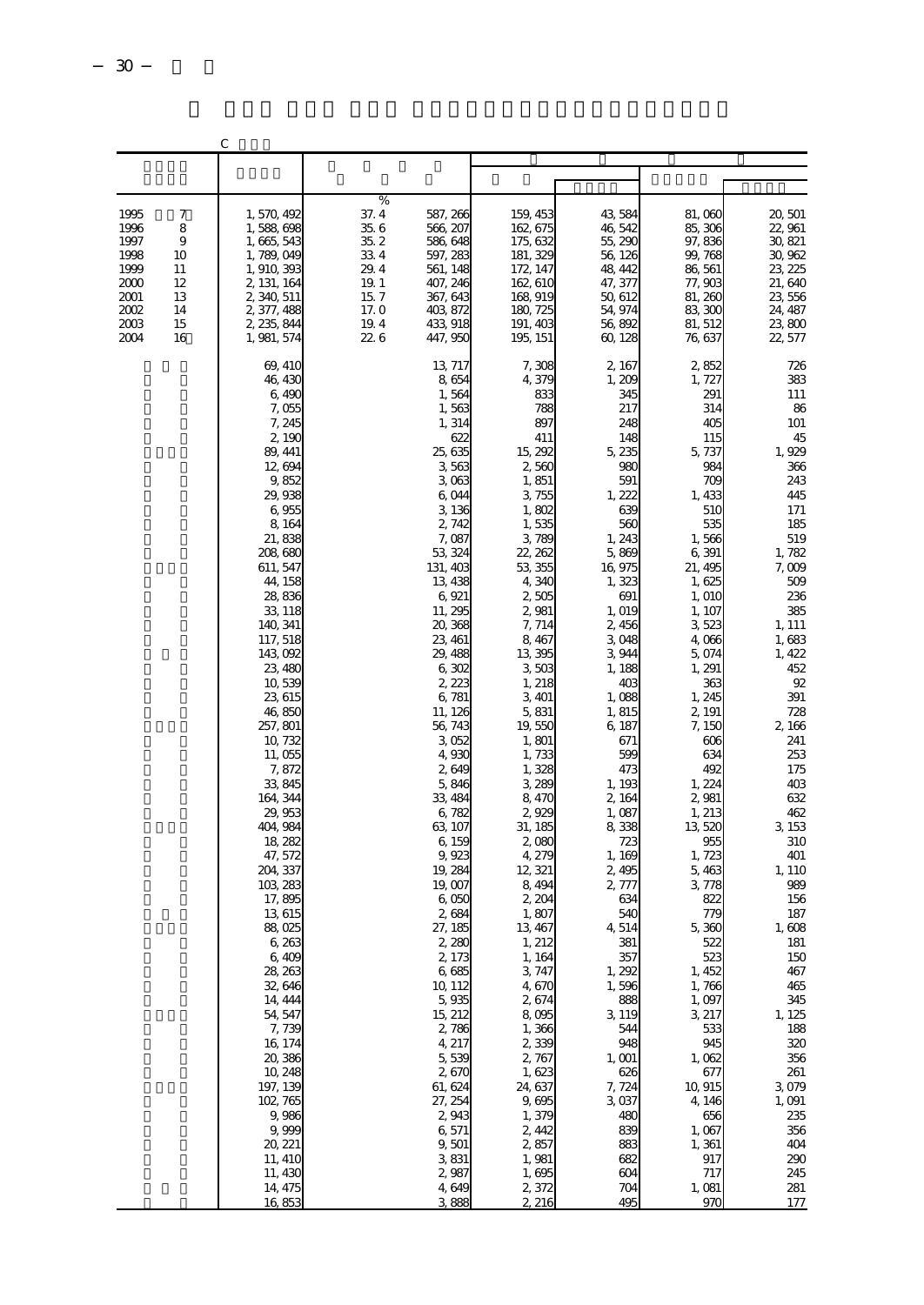|                                                                              |                                                                      | D                                                                                                                                                                                                                                                                                                                                                                                                                                                                                                                  |                                                                                      |                                                                                                                                                                                                                                                                                                                                                                                                                                                         |                                                                                                                                                                                                                                                                                                                                                                                                                                       |                                                                                                                                                                                                                                                                                                                                                                      |                                                                                                                                                                                                                                                                                                                                                                              |                                                                                                                                                                                                                                                                                                                                                                                                                                                                                                                                                                                                                                                                                                                      |
|------------------------------------------------------------------------------|----------------------------------------------------------------------|--------------------------------------------------------------------------------------------------------------------------------------------------------------------------------------------------------------------------------------------------------------------------------------------------------------------------------------------------------------------------------------------------------------------------------------------------------------------------------------------------------------------|--------------------------------------------------------------------------------------|---------------------------------------------------------------------------------------------------------------------------------------------------------------------------------------------------------------------------------------------------------------------------------------------------------------------------------------------------------------------------------------------------------------------------------------------------------|---------------------------------------------------------------------------------------------------------------------------------------------------------------------------------------------------------------------------------------------------------------------------------------------------------------------------------------------------------------------------------------------------------------------------------------|----------------------------------------------------------------------------------------------------------------------------------------------------------------------------------------------------------------------------------------------------------------------------------------------------------------------------------------------------------------------|------------------------------------------------------------------------------------------------------------------------------------------------------------------------------------------------------------------------------------------------------------------------------------------------------------------------------------------------------------------------------|----------------------------------------------------------------------------------------------------------------------------------------------------------------------------------------------------------------------------------------------------------------------------------------------------------------------------------------------------------------------------------------------------------------------------------------------------------------------------------------------------------------------------------------------------------------------------------------------------------------------------------------------------------------------------------------------------------------------|
|                                                                              |                                                                      |                                                                                                                                                                                                                                                                                                                                                                                                                                                                                                                    |                                                                                      |                                                                                                                                                                                                                                                                                                                                                                                                                                                         |                                                                                                                                                                                                                                                                                                                                                                                                                                       |                                                                                                                                                                                                                                                                                                                                                                      |                                                                                                                                                                                                                                                                                                                                                                              |                                                                                                                                                                                                                                                                                                                                                                                                                                                                                                                                                                                                                                                                                                                      |
| 1995<br>1996<br>1997<br>1998<br>1999<br>2000<br>2001<br>2002<br>2003<br>2004 | $\boldsymbol{7}$<br>8<br>9<br>10<br>11<br>12<br>13<br>14<br>15<br>16 | 56, 928<br>61, 187<br>61, 316<br>59, 271<br>53, 528<br>55, 184<br>53,007<br>62, 751<br>74, 754<br>99, 258                                                                                                                                                                                                                                                                                                                                                                                                          | $\%$<br>94.4<br>95.1<br>943<br>930<br>89.3<br>80.3<br>71.3<br>636<br>$54\;3$<br>36.6 | 53, 742<br>58, 178<br>57, 811<br>55, 118<br>47, 827<br>44, 322<br>37, 80C<br>39, 884<br>40, 574<br>36, 299                                                                                                                                                                                                                                                                                                                                              | 11, 738<br>11, 478<br>11,639<br>11,286<br>10,562<br>11, 341<br>11,539<br>13, 173<br>13,653<br>14,850                                                                                                                                                                                                                                                                                                                                  | 1,598<br>1,484<br>1,604<br>1,456<br>1,360<br>1,616<br>1,545<br>1,886<br>2,000<br>2,327                                                                                                                                                                                                                                                                               | 505<br>532<br>628<br>715<br>561<br>584<br>526<br>632<br>784<br>1, 240                                                                                                                                                                                                                                                                                                        | 161<br>153<br>226<br>245<br>154<br>186<br>156<br>180<br>238<br>350                                                                                                                                                                                                                                                                                                                                                                                                                                                                                                                                                                                                                                                   |
|                                                                              |                                                                      | 2,160<br>1,358<br>120<br>355<br>219<br>108<br>6,876<br>1,109<br>820<br>1,943<br>862<br>768<br>1,374<br>13,863<br>26, 454<br>1,887<br>2, 102<br>1,834<br>4,324<br>4,592<br>5,864<br>1,609<br>438<br>1, 248<br>2,556<br>10, 952<br>695<br>721<br>433<br>1, 453<br>6,002<br>1,648<br>19, 408<br>1,055<br>2,000<br>9,869<br>4,359<br>1,341<br>784<br>6, 673<br>517<br>640<br>1,637<br>2,483<br>1,396<br>3, 176<br>561<br>909<br>1, 150<br>556<br>9,696<br>3,770<br>738<br>1, 210<br>1, 243<br>738<br>548<br>525<br>924 |                                                                                      | 835<br>461<br>74<br>154<br>111<br>35<br>3, 711<br>605<br>464<br>989<br>668<br>317<br>668<br>4, 145<br>8,851<br>791<br>1,004<br>714<br>914<br>1,525<br>1,850<br>626<br>142<br>445<br>84C<br>4, 143<br>174<br>237<br>233<br>350<br>2,504<br>645<br>6,925<br>258<br>754<br>3,857<br>1,283<br>588<br>185<br>2,950<br>534<br>356<br>531<br>757<br>772<br>1, 112<br>269<br>406<br>285<br>152<br>3,627<br>947<br>363<br>634<br>332<br>383<br>315<br>318<br>335 | 555<br>331<br>æ<br>134<br>32<br>19<br>1, 175<br>159<br>188<br>290<br>156<br>18C<br>193<br>2 313<br>3,835<br>248<br>807<br>205<br>451<br>416<br>758<br>224<br>79<br>184<br>463<br>1, 287<br>104<br>111<br>106<br>151<br>542<br>273<br>2, 240<br>117<br>361<br>819<br>613<br>203<br>127<br>1,333<br>12C<br>131<br>274<br>443<br>365<br>501<br>107<br>115<br>167<br>112<br>1,611<br>512<br>102<br>231<br>141<br>125<br>141<br>159<br>200 | 78<br>55<br>18<br>2<br>166<br>21<br>24<br>39<br>19<br>$\mathfrak{A}$<br>33<br>273<br>622<br>46<br>208<br>$\chi$<br>61<br>50<br>106<br>22<br>13<br>36<br>51<br>220<br>16<br>13<br>47<br>33<br>68<br>43<br>348<br>9<br>44<br>119<br>119<br>34<br>23<br>270<br>23<br>41<br>98<br>94<br>96<br>28<br>21<br>31<br>16<br>254<br>86<br>8<br>32<br>30<br>25<br>14<br>28<br>31 | 23<br>11<br>5<br>5<br>$\boldsymbol{z}$<br>56<br>13<br>10<br>10<br>12<br>$\boldsymbol{z}$<br>g<br>155<br>33C<br>28<br>122<br>18<br>45<br>33<br>45<br>11<br>21<br>126<br>6<br>15<br>17<br>17<br>27<br>44<br>194<br>З<br>19<br>35<br>108<br>21<br>٤<br>206<br>9<br>13<br>43<br>137<br>27<br>3<br>6<br>15<br>3<br>123<br>57<br>3<br>19<br>16<br>13<br>$\boldsymbol{z}$<br>6<br>7 | 5<br>$\,1\,$<br>$\,1\,$<br>$\boldsymbol{2}$<br>$\,1\,$<br>÷,<br>21<br>$\begin{array}{c} 3 \\ 3 \\ 5 \\ 3 \end{array}$<br>$\,1\,$<br>$\,$ 6 $\,$<br>34<br>88<br>10<br>45<br>$\overline{4}$<br>$\,$ 6 $\,$<br>8<br>$\,6$<br>$\overline{\phantom{a}}$<br>÷,<br>$\overline{5}$<br>$\overline{\mathbf{4}}$<br>24<br>$\,1\,$<br>$\overline{4}$<br>$\begin{array}{c}\n8 \\ 2 \\ 2 \\ 7\n\end{array}$<br>65<br>$\overline{\phantom{a}}$<br>3<br>13<br>41<br>8<br>$\bar{\phantom{a}}$<br>76<br>3<br>$\overline{\mathcal{L}}$<br>14<br>$\begin{array}{c} 57 \\ 8 \end{array}$<br>$\frac{1}{3}$<br>$\overline{\mathbf{4}}$<br>$\blacksquare$<br>29<br>15<br>÷<br>8<br>3<br>$\,1\,$<br>$\blacksquare$<br>$\,1\,$<br>$\mathbf{1}$ |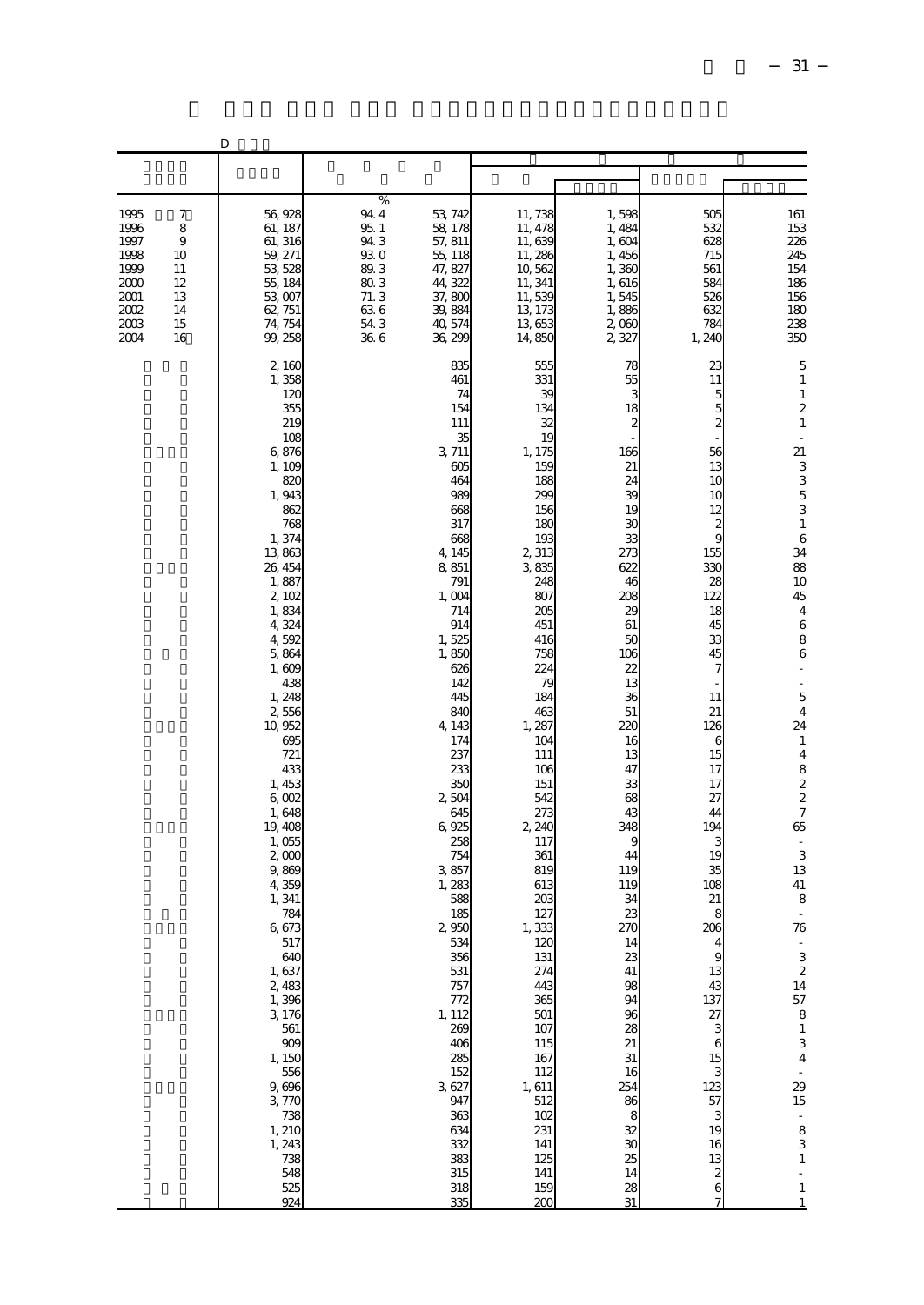|                                                                              |                                                       | D a                                                                                                                                                                                                                                                                                                                                                                                                                                                                                                       |                                                                                  |                                                                                                                                                                                                                                                                                                                                                                                                                                                 |                                                                                                                                                                                                                                                                                                                                                                                                                                                   |                                                                                                                                                                                                                                                                                                                                                             |                                                                                                                                                                                                                                                                                                                                                                                                                                                           |                                                                                                                                                                                                                                                                                                                                                                                                                                                                                                                                                                                                                                                                     |
|------------------------------------------------------------------------------|-------------------------------------------------------|-----------------------------------------------------------------------------------------------------------------------------------------------------------------------------------------------------------------------------------------------------------------------------------------------------------------------------------------------------------------------------------------------------------------------------------------------------------------------------------------------------------|----------------------------------------------------------------------------------|-------------------------------------------------------------------------------------------------------------------------------------------------------------------------------------------------------------------------------------------------------------------------------------------------------------------------------------------------------------------------------------------------------------------------------------------------|---------------------------------------------------------------------------------------------------------------------------------------------------------------------------------------------------------------------------------------------------------------------------------------------------------------------------------------------------------------------------------------------------------------------------------------------------|-------------------------------------------------------------------------------------------------------------------------------------------------------------------------------------------------------------------------------------------------------------------------------------------------------------------------------------------------------------|-----------------------------------------------------------------------------------------------------------------------------------------------------------------------------------------------------------------------------------------------------------------------------------------------------------------------------------------------------------------------------------------------------------------------------------------------------------|---------------------------------------------------------------------------------------------------------------------------------------------------------------------------------------------------------------------------------------------------------------------------------------------------------------------------------------------------------------------------------------------------------------------------------------------------------------------------------------------------------------------------------------------------------------------------------------------------------------------------------------------------------------------|
|                                                                              |                                                       |                                                                                                                                                                                                                                                                                                                                                                                                                                                                                                           |                                                                                  |                                                                                                                                                                                                                                                                                                                                                                                                                                                 |                                                                                                                                                                                                                                                                                                                                                                                                                                                   |                                                                                                                                                                                                                                                                                                                                                             |                                                                                                                                                                                                                                                                                                                                                                                                                                                           |                                                                                                                                                                                                                                                                                                                                                                                                                                                                                                                                                                                                                                                                     |
| 1995<br>1996<br>1997<br>1998<br>1999<br>2000<br>2001<br>2002<br>2003<br>2004 | 7<br>8<br>9<br>10<br>11<br>12<br>13<br>14<br>15<br>16 | 45, 923<br>49, 394<br>49, 426<br>48, 279<br>43, 431<br>44,384<br>43, 104<br>49, 482<br>60, 298<br>83,015                                                                                                                                                                                                                                                                                                                                                                                                  | %<br>93 5<br>943<br>93.5<br>92.0<br>883<br>79.4<br>69.6<br>638<br>$50.4$<br>32 1 | 42, 940<br>46,582<br>46, 233<br>44, 405<br>38, 340<br>35, 255<br>30, 017<br>31, 547<br>30, 364<br>26, 617                                                                                                                                                                                                                                                                                                                                       | 8,846<br>8, 256<br>8,748<br>8,651<br>8,178<br>8,492<br>8,495<br>9,507<br>10, 194<br>11, 238                                                                                                                                                                                                                                                                                                                                                       | 1, 216<br>1,030<br>1,264<br>1, 124<br>1,068<br>1, 186<br>1, 120<br>1, 315<br>1,523<br>1,695                                                                                                                                                                                                                                                                 | 431<br>437<br>555<br>641<br>492<br>51C<br>449<br>559<br>672<br>1,077                                                                                                                                                                                                                                                                                                                                                                                      | 147<br>128<br>211<br>223<br>138<br>165<br>134<br>163<br>217<br>290                                                                                                                                                                                                                                                                                                                                                                                                                                                                                                                                                                                                  |
|                                                                              |                                                       | 1,896<br>1,226<br>98<br>29C<br>187<br>95<br>6,059<br>966<br>727<br>1,729<br>762<br>698<br>1, 177<br>10,706<br>22, 765<br>1,677<br>1,938<br>1,590<br>3,571<br>3,613<br>4,971<br>1,485<br>362<br>1, 189<br>2,369<br>9,863<br>626<br>671<br>363<br>1,367<br>5,339<br>1, 497<br>14, 989<br>938<br>1,659<br>7, 176<br>3,449<br>1,081<br>686<br>5,958<br>441<br>575<br>1,460<br>2, 197<br>1, 285<br>2,770<br>455<br>767<br>1,065<br>483<br>8,009<br>2,975<br>682<br>1, 103<br>1,058<br>573<br>410<br>387<br>821 |                                                                                  | 668<br>375<br>55<br>125<br>83<br>$\chi$<br>3,094<br>509<br>362<br>813<br>576<br>272<br>562<br>2,547<br>7,002<br>671<br>895<br>499<br>671<br>1, 146<br>1,368<br>536<br>œ<br>404<br>713<br>3,320<br>136<br>207<br>187<br>295<br>1,938<br>557<br>4,041<br>214<br>523<br>1,703<br>991<br>474<br>136<br>2,358<br>453<br>294<br>373<br>543<br>695<br>887<br>229<br>303<br>238<br>117<br>2,700<br>618<br>338<br>561<br>217<br>244<br>252<br>208<br>262 | 457<br>275<br>28<br>117<br>25<br>12<br>998<br>139<br>163<br>257<br>134<br>153<br>152<br>1,435<br>3, 114<br>200<br>767<br>136<br>325<br>305<br>618<br>165<br>56<br>158<br>384<br>1,006<br>73<br>96<br>94<br>119<br>418<br>200<br>1,564<br>88<br>24 <sup>C</sup><br>555<br>435<br>144<br>9 <sup>c</sup><br>1,029<br>86<br>103<br>186<br>327<br>327<br>384<br>85<br>80<br>134<br>85<br>1, 251<br>379<br>89<br>206<br>105<br>101<br>101<br>113<br>157 | 61<br>39<br>3<br>17<br>2<br>137<br>20<br>20<br>29<br>15<br>26<br>27<br>121<br>510<br>36<br>201<br>21<br>43<br>35<br>79<br>15<br>7<br>33<br>40<br>169<br>11<br>11<br>46<br>26<br>42<br>33<br>229<br>8<br>26<br>71<br>82<br>25<br>17<br>210<br>14<br>30<br>72<br>87<br>72<br>25<br>14<br>23<br>10<br>186<br>62<br>6<br>29<br>$\infty$<br>22<br>10<br>18<br>19 | 17<br>8<br>$\boldsymbol{z}$<br>5<br>$\overline{\mathcal{Z}}$<br>54<br>13<br>10<br>9<br>12<br>$\overline{\mathbf{c}}$<br>8<br>113<br>303<br>26<br>120<br>11<br>45<br>29<br>37<br>6<br>9<br>$\infty$<br>117<br>6<br>15<br>16<br>17<br>20<br>43<br>163<br>3<br>17<br>27<br>96<br>13<br>7<br>190<br>$\boldsymbol{z}$<br>10<br>37<br>137<br>21<br>$\boldsymbol{z}$<br>$\,1\,$<br>15<br>3<br>99<br>44<br>$\boldsymbol{z}$<br>16<br>13<br>12<br>$rac{2}{5}$<br>5 | 4<br>$\,1\,$<br>$\boldsymbol{2}$<br>$\mathbf{1}$<br>$\overline{\phantom{a}}$<br>$\infty$<br>$\begin{array}{c} 3 \\ 3 \\ 4 \end{array}$<br>3<br>$\,1\,$<br>6<br>11<br>79<br>10<br>45<br>$\,1\,$<br>6<br>$\overline{5}$<br>$\overline{5}$<br>÷,<br>$\overline{\mathbf{4}}$<br>3<br>21<br>$\mathbf{1}$<br>$\overline{4}$<br>$\overline{7}$<br>$\boldsymbol{z}$<br>$\bar{\phantom{a}}$<br>$\boldsymbol{7}$<br>53<br>$\bar{\phantom{a}}$<br>3<br>10<br>35<br>$\overline{5}$<br>72<br>$\frac{1}{2}$<br>13<br>$\frac{57}{5}$<br>$\,1\,$<br>÷<br>$\overline{4}$<br>$\frac{1}{\sqrt{2}}$<br>$\frac{25}{12}$<br>$\frac{1}{7}$<br>3<br>$\,1\,$<br>÷<br>$\,1\,$<br>$\mathbf{1}$ |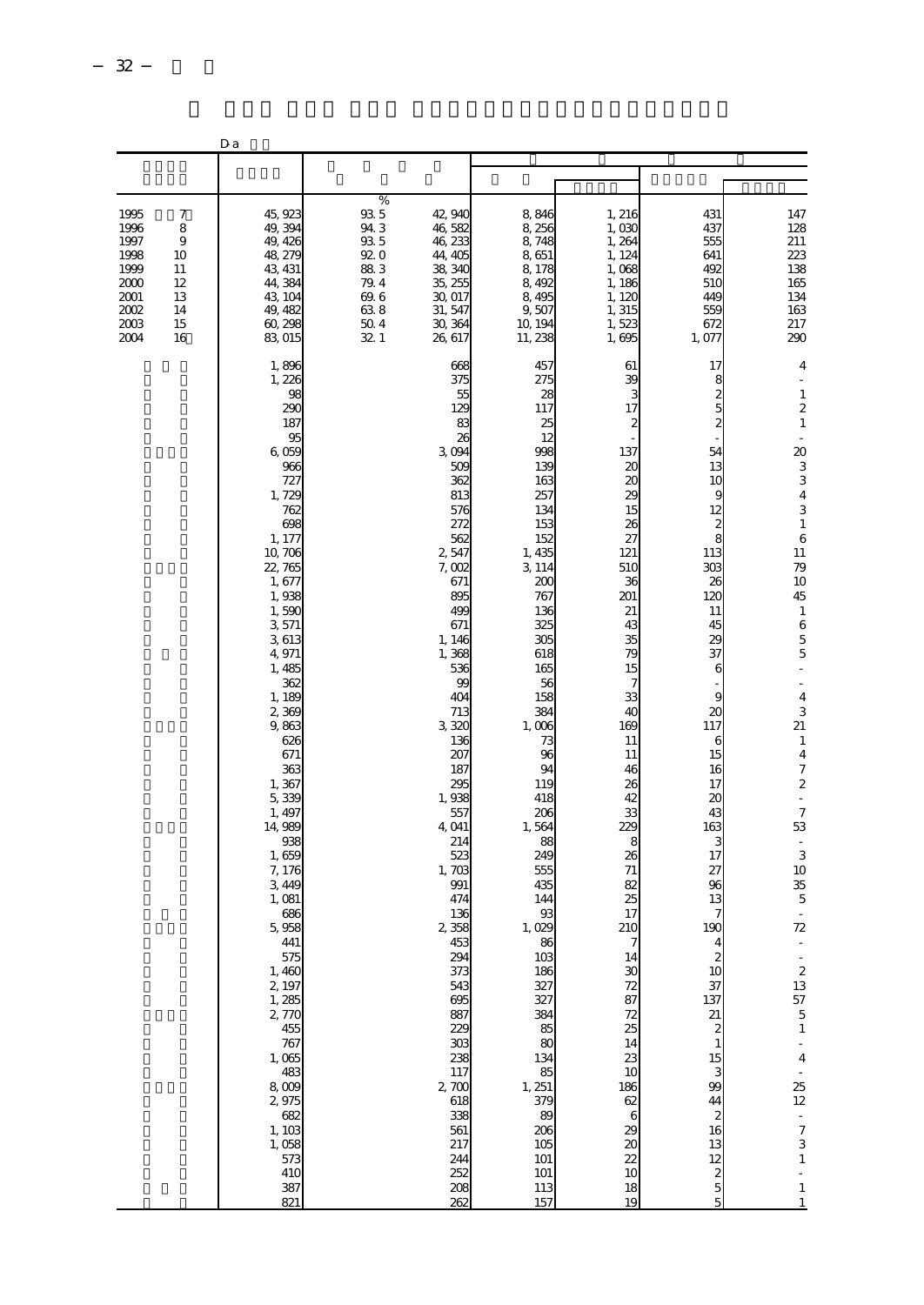|                                                                              |                                                           | Db                                                                                                                                                                                                                                                                      |                                                                                                |                                                                                                                                                                                                                                                                                                                                                                                 |                                                                                                                                                                                                                                                                                                                                                                                                                                                                                                                                                                                                                                                                             |                                                                                                                                                                                                                                                                                                                                                                                                    |                                                                                                                                                                                                                                                                                                                                                            |                                                                                                                                                                                                                                      |
|------------------------------------------------------------------------------|-----------------------------------------------------------|-------------------------------------------------------------------------------------------------------------------------------------------------------------------------------------------------------------------------------------------------------------------------|------------------------------------------------------------------------------------------------|---------------------------------------------------------------------------------------------------------------------------------------------------------------------------------------------------------------------------------------------------------------------------------------------------------------------------------------------------------------------------------|-----------------------------------------------------------------------------------------------------------------------------------------------------------------------------------------------------------------------------------------------------------------------------------------------------------------------------------------------------------------------------------------------------------------------------------------------------------------------------------------------------------------------------------------------------------------------------------------------------------------------------------------------------------------------------|----------------------------------------------------------------------------------------------------------------------------------------------------------------------------------------------------------------------------------------------------------------------------------------------------------------------------------------------------------------------------------------------------|------------------------------------------------------------------------------------------------------------------------------------------------------------------------------------------------------------------------------------------------------------------------------------------------------------------------------------------------------------|--------------------------------------------------------------------------------------------------------------------------------------------------------------------------------------------------------------------------------------|
|                                                                              |                                                           |                                                                                                                                                                                                                                                                         |                                                                                                |                                                                                                                                                                                                                                                                                                                                                                                 |                                                                                                                                                                                                                                                                                                                                                                                                                                                                                                                                                                                                                                                                             |                                                                                                                                                                                                                                                                                                                                                                                                    |                                                                                                                                                                                                                                                                                                                                                            |                                                                                                                                                                                                                                      |
| 1995<br>1996<br>1997<br>1998<br>1999<br>2000<br>2001<br>2002<br>2003<br>2004 | 7<br>8<br>$\,9$<br>10<br>11<br>12<br>13<br>14<br>15<br>16 | $1,632$<br>$1,621$<br>1,569<br>1,355<br>1,229<br>1,553<br>1,995<br>2, 151<br>2, 183<br>2543                                                                                                                                                                             | %<br>939<br>$93\ 6$<br>$94\,5$<br>$91.7\,$<br>$90\,5$<br>79.1<br>75.4<br>69.9<br>$630$<br>59.7 | $1, 533$<br>$1, 518$<br>1,483<br>1, 242<br>1, 112<br>1, 229<br>1,505<br>1,503<br>1,375<br>1,517                                                                                                                                                                                                                                                                                 | 878<br>913<br>930<br>882<br>759<br>971<br>1,067<br>1, 184<br>1,088<br>1, 210                                                                                                                                                                                                                                                                                                                                                                                                                                                                                                                                                                                                | 109<br>109<br>118<br>91<br>97<br>129<br>158<br>186<br>147<br>205                                                                                                                                                                                                                                                                                                                                   | 11<br>7<br>11<br>7<br>14<br>10<br>11<br>16<br>16<br>54                                                                                                                                                                                                                                                                                                     | 3<br>$\,1\,$<br>$\overline{a}$<br>3<br>$\,1\,$<br>$\blacksquare$<br>$\begin{array}{c}\n2 \\ 3 \\ 2 \\ 14\n\end{array}$                                                                                                               |
|                                                                              |                                                           | 72<br>37<br>8<br>17<br>$\overline{4}$<br>6<br>174<br>32<br>24<br>34<br>15<br>33<br>36<br>283<br>674<br>46<br>74<br>51<br>126<br>117<br>135<br>33<br>23<br>25<br>44<br>215<br>26<br>17<br>14<br>23<br>97<br>38<br>598<br>29<br>62<br>290<br>119<br>57<br>41<br>161<br>42 |                                                                                                | 52<br>27<br>5<br>12<br>3<br>5<br>132<br>24<br>22<br>26<br>15<br>23<br>22<br>158<br>358<br>38<br>55<br>29<br>50<br>44<br>$71\,$<br>13<br>10<br>15<br>33<br>126<br>14<br>10<br>8<br>14<br>61<br>19<br>311<br>13<br>43<br>127<br>81<br>30<br>17<br>125<br>13<br>14<br>33<br>43<br>$\frac{22}{54}$<br>$\frac{16}{14}$<br>$\frac{12}{12}$<br>$\frac{201}{56}$ 7 12 13 21 35 31<br>26 | 52<br>$\infty$<br>7<br>8<br>3<br>5<br>76<br>11<br>10<br>19<br>12<br>11<br>13<br>145<br>272<br>24<br>20<br>34<br>45<br>34<br>58<br>14<br>4<br>10<br>29<br>107<br>14<br>8<br>5<br>14<br>48<br>18<br>264<br>10<br>45<br>118<br>56<br>22<br>13<br>120<br>10<br>17<br>32<br>40<br>$21.44 \times 10.13 \times 10.13 \times 10.13 \times 10.13 \times 10.13 \times 10.13 \times 10.13 \times 10.13 \times 10.13 \times 10.13 \times 10.13 \times 10.13 \times 10.13 \times 10.13 \times 10.13 \times 10.13 \times 10.13 \times 10.13 \times 10.13 \times 10.13 \times 10.13 \times 10.13 \times 10.13 \times 10.13 \times 10.13 \times 10.13 \times 10.1$<br>17<br>$\overline{24}$ | 8<br>8<br>14<br>$\mathbf{1}$<br>3<br>5<br>2<br>1<br>2<br>19<br>38<br>6<br>2<br>6<br>5<br>10<br>1<br>1<br>4<br>19<br>3<br>$\mathbf{1}$<br>3<br>10<br>2<br>46<br>$\mathbf{1}$<br>8<br>21<br>12<br>З<br>-1<br>28<br>$rac{2}{5}$<br>6<br>$\begin{array}{c} 12 \\ 3 \\ 8 \end{array}$<br>$\frac{2}{3}$<br>$\frac{25}{8}$<br>$1\,$<br>$\mathbf{1}$<br>$\boldsymbol{z}$<br>$\overline{4}$<br>$\mathbf{Q}$ | 3<br>3<br>÷<br>-<br>÷<br>$\overline{\mathbf{c}}$<br>13<br>$\boldsymbol{z}$<br>$\mathbf{1}$<br>7<br>$1\,$<br>÷<br>$\mathbf{1}$<br>$1\,$<br>$\overline{\mathbf{c}}$<br>$\boldsymbol{z}$<br>L,<br>13<br>$\boldsymbol{z}$<br>$\overline{4}$<br>6<br>1<br>8<br>$\overline{7}$<br>$\mathbf{1}$<br>$\mathbf{1}$<br>$\mathbf{1}$<br>$\frac{1}{12}$<br>3<br>$\,1\,$ | $\mathbf{1}$<br>4<br>÷<br>÷,<br>3<br>÷,<br>L,<br>$\,1\,$<br>÷<br>÷<br>4<br>÷,<br>$\overline{a}$<br>$\overline{\mathcal{L}}$<br>$\overline{\mathcal{Z}}$<br>$\sim$<br>$\overline{\phantom{a}}$<br>3<br>$3 - 7$<br>$1 - 7$<br>$-1 - 1$ |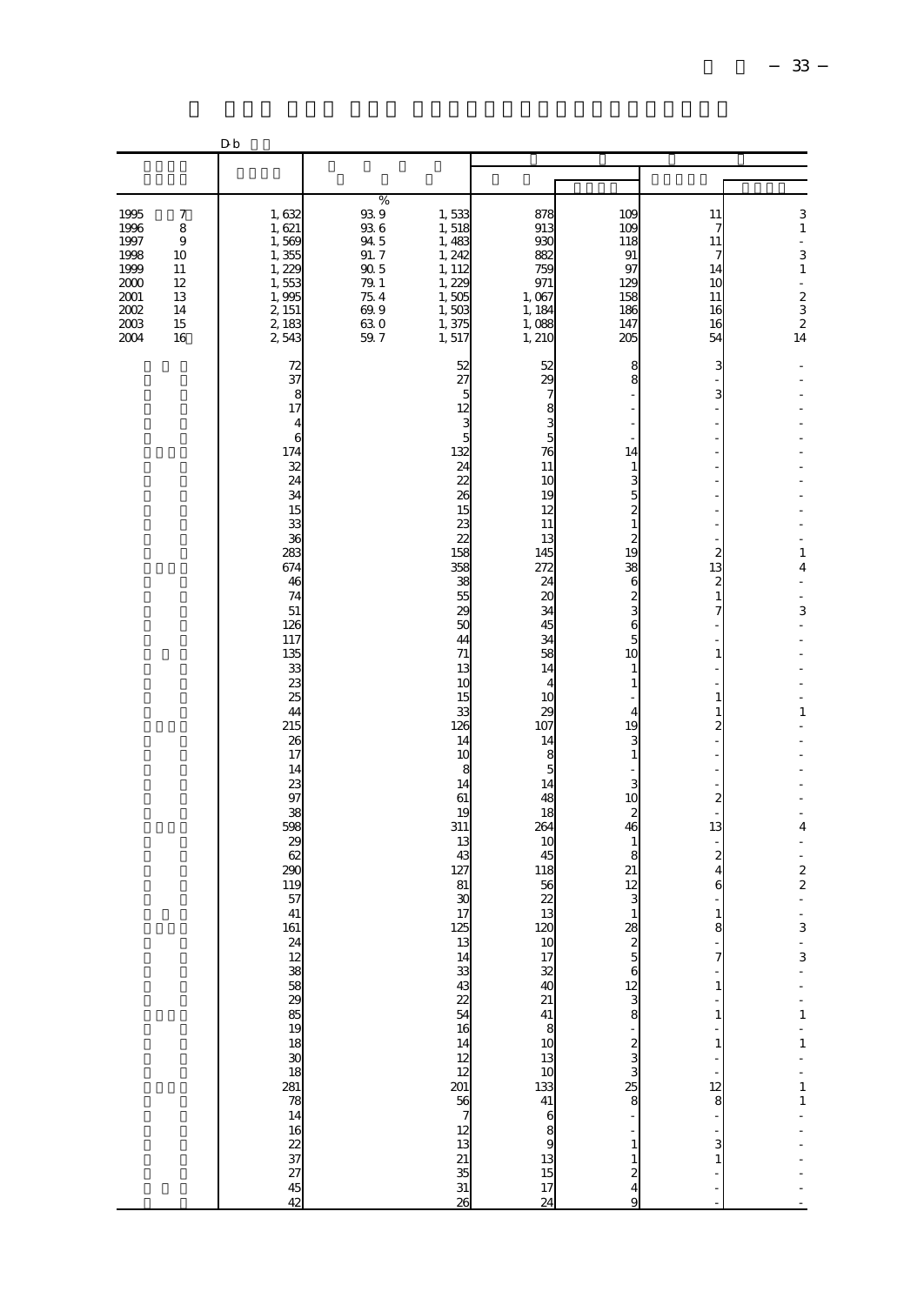|                                                                                          |                                                                          | D b 1                                                                                                                                                                                                                                                                                                                                                              |                                                                                              |                                                                                                                                                                                                                                                                    |                                                                                                                                                                                                                                                                                                                                            |                                                                                                                                                                                                                                                                                                                                                                   |                                                                                                                                                                                                                                                                  |                                                                                                                                                                                 |
|------------------------------------------------------------------------------------------|--------------------------------------------------------------------------|--------------------------------------------------------------------------------------------------------------------------------------------------------------------------------------------------------------------------------------------------------------------------------------------------------------------------------------------------------------------|----------------------------------------------------------------------------------------------|--------------------------------------------------------------------------------------------------------------------------------------------------------------------------------------------------------------------------------------------------------------------|--------------------------------------------------------------------------------------------------------------------------------------------------------------------------------------------------------------------------------------------------------------------------------------------------------------------------------------------|-------------------------------------------------------------------------------------------------------------------------------------------------------------------------------------------------------------------------------------------------------------------------------------------------------------------------------------------------------------------|------------------------------------------------------------------------------------------------------------------------------------------------------------------------------------------------------------------------------------------------------------------|---------------------------------------------------------------------------------------------------------------------------------------------------------------------------------|
|                                                                                          |                                                                          |                                                                                                                                                                                                                                                                                                                                                                    |                                                                                              |                                                                                                                                                                                                                                                                    |                                                                                                                                                                                                                                                                                                                                            |                                                                                                                                                                                                                                                                                                                                                                   |                                                                                                                                                                                                                                                                  |                                                                                                                                                                                 |
| 1995<br>1996<br>1997<br>1998<br>1999<br>2000<br>$2001\,$<br>$2002\,$<br>$2003\,$<br>2004 | $\boldsymbol{7}$<br>8<br>$\,9$<br>10<br>11<br>12<br>13<br>14<br>15<br>16 | 673<br>646<br>601<br>473<br>432<br>608<br>806<br>859<br>849<br>1,077                                                                                                                                                                                                                                                                                               | %<br>929<br>92.9<br>$93\ 8$<br>89.4<br>84 5<br>$68\ 4$<br>$65.8\,$<br>$58\ 6$<br>534<br>47.6 | 625<br>600<br>564<br>423<br>365<br>416<br>530<br>503<br>453<br>513                                                                                                                                                                                                 | 292<br>330<br>302<br>286<br>216<br>284<br>340<br>365<br>331<br>417                                                                                                                                                                                                                                                                         | 30<br>28<br>38<br>27<br>20<br>28<br>45<br>42<br>37<br>72                                                                                                                                                                                                                                                                                                          | 9<br>6<br>$\frac{8}{5}$<br>$1\,1$<br>7<br>10<br>11<br>9<br>51                                                                                                                                                                                                    | $\boldsymbol{2}$<br>$\overline{\phantom{a}}$<br>÷<br>$\boldsymbol{z}$<br>$\blacksquare$<br>$\blacksquare$<br>$\boldsymbol{z}$<br>$\,1\,$<br>$\,1\,$<br>14                       |
|                                                                                          |                                                                          | $\overline{2}$<br>14<br>$\mathbf{1}$<br>5<br>$\boldsymbol{z}$<br>68<br>14<br>12<br>15<br>$\mathbf{1}$<br>6<br>20<br>94<br>280<br>23<br>24<br>21<br>53<br>58<br>56<br>18<br>6<br>9<br>12<br>116<br>18<br>$\overline{7}$<br>$\overline{5}$<br>13<br>49<br>24<br>269<br>18<br>32<br>114<br>53<br>33<br>19<br>59<br>а ® с Кла х В <mark>й ч д ч ч н в В ю в ю ю</mark> |                                                                                              | 11<br>7<br>3<br>$\mathbf{1}$<br>45<br>11<br>11<br>10<br>3<br>3<br>$\overline{7}$<br>39<br>116<br>17<br>13<br>12<br>17<br>15<br>24<br>5<br>$\mathbf{1}$<br>4<br>8<br>50<br>6<br>3<br>3<br>$\overline{4}$<br>23<br>11<br>102<br>6<br>21<br>34<br>25<br>10<br>6<br>41 | 13<br>6<br>3<br>3<br>$\mathbf{1}$<br>19<br>3<br>3<br>6<br>3<br>1<br>3<br>31<br>102<br>11<br>11<br>18<br>13<br>14<br>19<br>5<br>3<br>8<br>41<br>5<br>3<br>$\mathbf{1}$<br>3<br>18<br>11<br>92<br>5<br>20<br>38<br>18<br>5<br>$\boldsymbol{6}$<br>42<br>$rac{3}{12}$<br>11 & 20 <b>12 12 12 12 13 46 21 46 11 12 12 12 13 8</b><br>963<br>16 | 4<br>$\overline{c}$<br>$\overline{c}$<br>3<br>18<br>4<br>3<br>$\overline{c}$<br>$\overline{c}$<br>5<br>$\boldsymbol{2}$<br>7<br>1<br>1<br>4<br>1<br>16<br>1<br>1<br>7<br>5<br>1<br>10<br>$\overline{\mathcal{L}}$<br>3<br>$\boldsymbol{z}$<br>$1\,$<br>3<br>$\,$ 1 $\,$<br>$\,1\,$<br>$\,1$<br>$\begin{array}{c} 11 \\ 3 \end{array}$<br>$\,1\,$<br>$\frac{1}{2}$ | 3<br>3<br>$\overline{\mathbf{c}}$<br>13<br>$\boldsymbol{z}$<br>$\,1$<br>7<br>$\mathbf{1}$<br>$\mathbf{1}$<br>$1\,$<br>$\overline{c}$<br>$\boldsymbol{z}$<br>12<br>$\frac{2}{3}$<br>6<br>$\,1$<br>8<br>7<br>$\,1$<br>1<br>$\,1$<br>$\frac{10}{6}$<br>3<br>$\,1\,$ | $\mathbf{1}$<br>4<br>$\overline{a}$<br>3<br>$\,1\,$<br>4<br>÷,<br>$\boldsymbol{z}$<br>$\overline{\mathcal{L}}$<br>÷,<br>$\overline{\phantom{a}}$<br>3<br>$-3 - - 1 - 1 - - 1 -$ |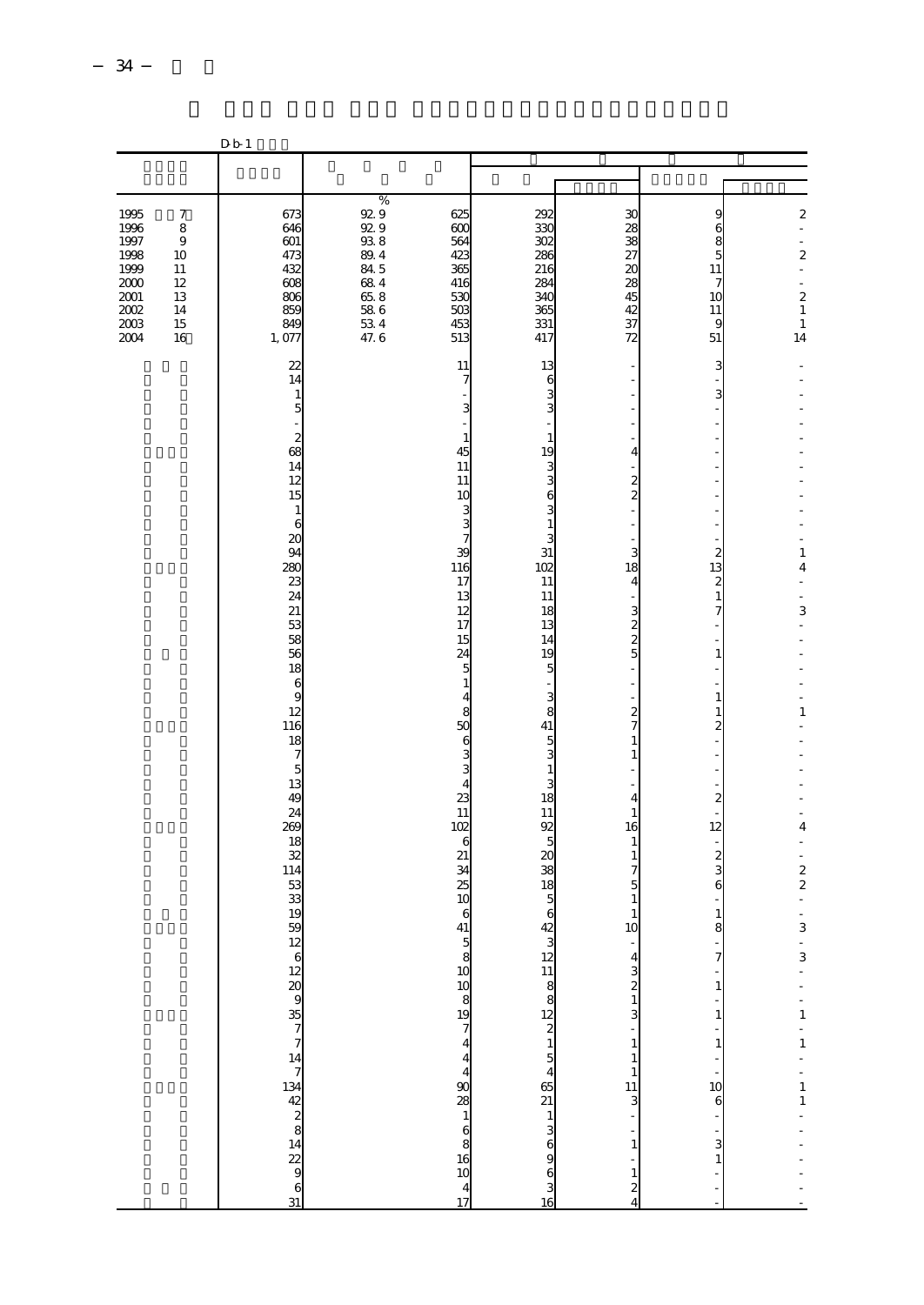|                                                                              |                                                                                     | D b 2                                                                                                                                                                                                                                                                                                  |                                                                                       |                                                                                                                                                                                                                                                                                                        |                                                                                                                                                                                                                                                                                                                                                 |                                                                                                                                                                                                                                                                                                                                                                                                                                             |                                                                                                                                                                                                   |                                                                                             |
|------------------------------------------------------------------------------|-------------------------------------------------------------------------------------|--------------------------------------------------------------------------------------------------------------------------------------------------------------------------------------------------------------------------------------------------------------------------------------------------------|---------------------------------------------------------------------------------------|--------------------------------------------------------------------------------------------------------------------------------------------------------------------------------------------------------------------------------------------------------------------------------------------------------|-------------------------------------------------------------------------------------------------------------------------------------------------------------------------------------------------------------------------------------------------------------------------------------------------------------------------------------------------|---------------------------------------------------------------------------------------------------------------------------------------------------------------------------------------------------------------------------------------------------------------------------------------------------------------------------------------------------------------------------------------------------------------------------------------------|---------------------------------------------------------------------------------------------------------------------------------------------------------------------------------------------------|---------------------------------------------------------------------------------------------|
|                                                                              |                                                                                     |                                                                                                                                                                                                                                                                                                        |                                                                                       |                                                                                                                                                                                                                                                                                                        |                                                                                                                                                                                                                                                                                                                                                 |                                                                                                                                                                                                                                                                                                                                                                                                                                             |                                                                                                                                                                                                   |                                                                                             |
|                                                                              |                                                                                     |                                                                                                                                                                                                                                                                                                        |                                                                                       |                                                                                                                                                                                                                                                                                                        |                                                                                                                                                                                                                                                                                                                                                 |                                                                                                                                                                                                                                                                                                                                                                                                                                             |                                                                                                                                                                                                   |                                                                                             |
| 1995<br>1996<br>1997<br>1998<br>1999<br>2000<br>2001<br>2002<br>2003<br>2004 | $\boldsymbol{7}$<br>8<br>$\boldsymbol{9}$<br>10<br>11<br>12<br>13<br>14<br>15<br>16 | 959<br>975<br>968<br>882<br>797<br>945<br>1,189<br>1,292<br>1,334<br>1,466                                                                                                                                                                                                                             | $\%$<br>94.7<br>942<br>949<br>929<br>937<br>86.0<br>82.0<br>77.4<br>$69. \;1$<br>68 5 | 908<br>918<br>919<br>819<br>747<br>813<br>975<br>1,000<br>922<br>1,004                                                                                                                                                                                                                                 | 586<br>583<br>628<br>596<br>543<br>687<br>727<br>819<br>757<br>793                                                                                                                                                                                                                                                                              | 79<br>81<br>80<br>64<br>77<br>101<br>113<br>144<br>110<br>133                                                                                                                                                                                                                                                                                                                                                                               | $\boldsymbol{z}$<br>$\,1\,$<br>3<br>$\overline{\mathcal{Z}}$<br>3<br>3<br>$\,1\,$<br>$\frac{5}{7}$<br>3                                                                                           | $\,$ 1 $\,$<br>$\,1\,$<br>÷,<br>$\,1\,$<br>$\,1\,$<br>L,<br>$\frac{2}{1}$<br>$\overline{a}$ |
|                                                                              |                                                                                     | 50<br>23<br>$\overline{7}$<br>12<br>$\overline{4}$<br>$\overline{4}$<br>106<br>18<br>12<br>19<br>14<br>27<br>16<br>189<br>394<br>23<br>50<br>$\mathfrak{A}$<br>73<br>59<br>79<br>15<br>17<br>16<br>32<br>99<br>8<br>10<br>9<br>10<br>48<br>14<br>329<br>11<br>30<br>176<br>66<br>24<br>22<br>102<br>11 |                                                                                       | 41<br>$\alpha$<br>5<br>9<br>3<br>4<br>87<br>13<br>11<br>16<br>12<br>$\infty$<br>15<br>119<br>242<br>21<br>42<br>17<br>33<br>29<br>47<br>8<br>9<br>11<br>25<br>76<br>8<br>$\overline{7}$<br>5<br>1 <sup>C</sup><br>38<br>8<br>209<br>$\overline{\phantom{a}}$<br>22<br>93<br>56<br>$\infty$<br>11<br>84 | 39<br>23<br>$\overline{4}$<br>5<br>3<br>4<br>57<br>8<br>$\overline{7}$<br>13<br>9<br>10<br>10<br>114<br>170<br>13<br>9<br>16<br>32<br>20<br>39<br>9<br>$\overline{4}$<br>$\overline{7}$<br>21<br>66<br>9<br>5<br>$\overline{4}$<br>11<br>30<br>7<br>172<br>5<br>25<br>80<br>38<br>17<br>$\overline{7}$<br>78<br>75213221329698632055534914<br>8 | 8<br>8<br>10<br>1<br>1<br>3<br>$\overline{\mathbf{c}}$<br>1<br>2<br>16<br>20<br>$\boldsymbol{z}$<br>$\overline{\mathcal{Z}}$<br>4<br>3<br>5<br>1<br>1<br>$\overline{\mathbf{c}}$<br>12<br>$\mathbf{z}$<br>3<br>6<br>1<br>30<br>$\overline{7}$<br>14<br>7<br>$\boldsymbol{z}$<br>18<br>$\begin{array}{c} 2 \\ 1 \\ 3 \\ 10 \end{array}$<br>$\frac{2}{5}$<br>$\frac{1}{2}$<br>$\frac{2}{14}$<br>5<br>$\mathbf{1}$<br>$\,1\,$<br>$\frac{2}{5}$ | $\overline{\phantom{a}}$<br>÷,<br>÷<br>÷,<br>f,<br>J.<br>÷<br>L.<br>÷,<br>÷<br>Ĭ.<br>J.<br>1<br>J.<br>$1\,$<br>ł,<br>Î,<br>f<br>f<br>$\frac{1}{2}$<br>$\frac{1}{2}$<br>$\ddot{\phantom{a}}$<br>Î, |                                                                                             |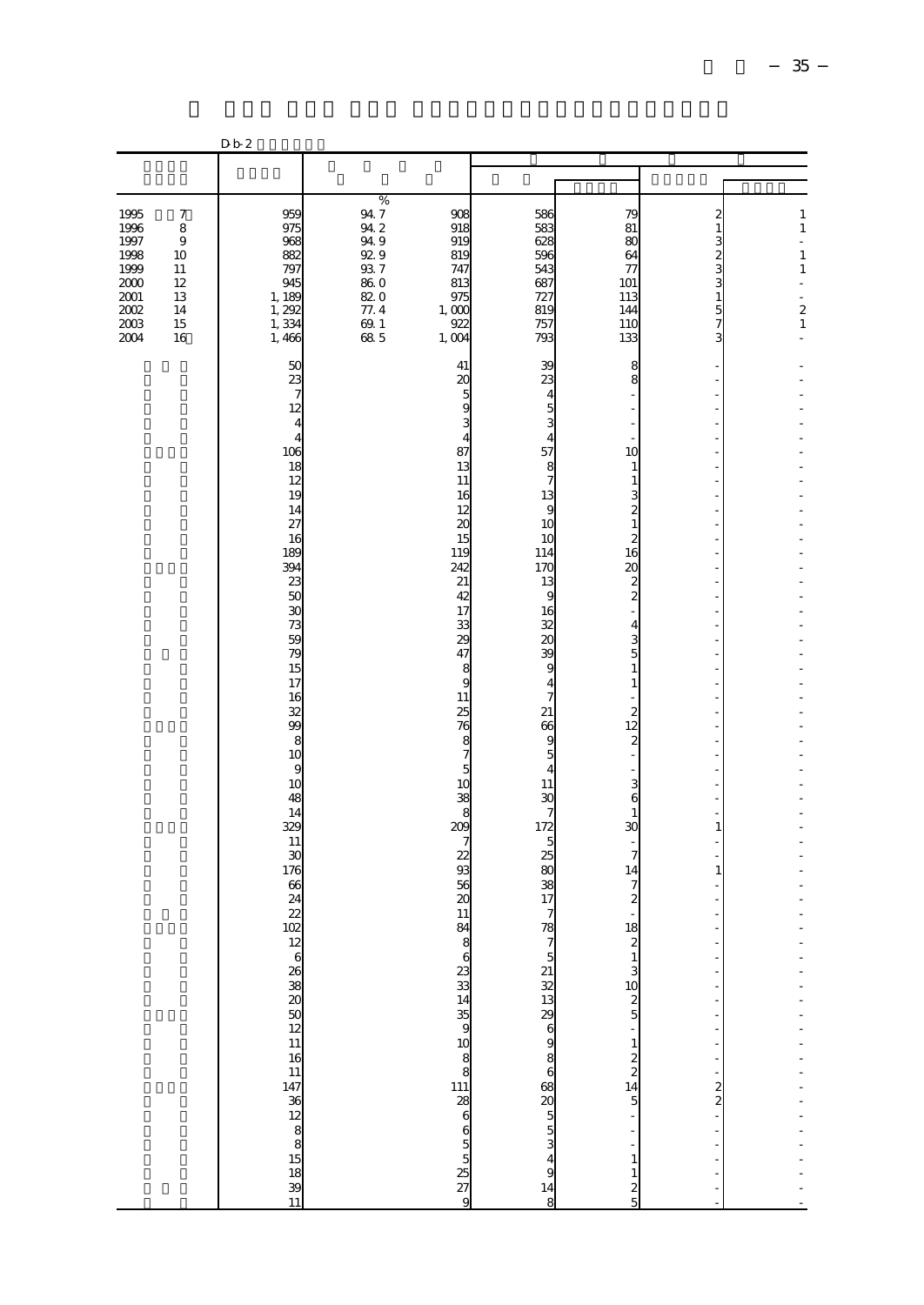|                                                                              |                                                       | D c                                                                                                                                                                                                                                                                                                                                                                                                                 |                                                                                                                     |                                                                                                                                                                                                                                                                                                                                                                                                                                                          |                                                                                                                                                                                                                                                                                                                                                                                      |                                                                                                                                                                                                                                                                                                                                                   |                                                                                                                                                                                                                                                                                         |                                                                                                                                                                                                                                                                                                                                                                                                                                   |
|------------------------------------------------------------------------------|-------------------------------------------------------|---------------------------------------------------------------------------------------------------------------------------------------------------------------------------------------------------------------------------------------------------------------------------------------------------------------------------------------------------------------------------------------------------------------------|---------------------------------------------------------------------------------------------------------------------|----------------------------------------------------------------------------------------------------------------------------------------------------------------------------------------------------------------------------------------------------------------------------------------------------------------------------------------------------------------------------------------------------------------------------------------------------------|--------------------------------------------------------------------------------------------------------------------------------------------------------------------------------------------------------------------------------------------------------------------------------------------------------------------------------------------------------------------------------------|---------------------------------------------------------------------------------------------------------------------------------------------------------------------------------------------------------------------------------------------------------------------------------------------------------------------------------------------------|-----------------------------------------------------------------------------------------------------------------------------------------------------------------------------------------------------------------------------------------------------------------------------------------|-----------------------------------------------------------------------------------------------------------------------------------------------------------------------------------------------------------------------------------------------------------------------------------------------------------------------------------------------------------------------------------------------------------------------------------|
|                                                                              |                                                       |                                                                                                                                                                                                                                                                                                                                                                                                                     |                                                                                                                     |                                                                                                                                                                                                                                                                                                                                                                                                                                                          |                                                                                                                                                                                                                                                                                                                                                                                      |                                                                                                                                                                                                                                                                                                                                                   |                                                                                                                                                                                                                                                                                         |                                                                                                                                                                                                                                                                                                                                                                                                                                   |
| 1995<br>1996<br>1997<br>1998<br>1999<br>2000<br>2001<br>2002<br>2003<br>2004 | 7<br>8<br>9<br>10<br>11<br>12<br>13<br>14<br>15<br>16 | 9, 159<br>9,973<br>10, 100<br>9,458<br>8,737<br>9,091<br>7,671<br>10,883<br>12, 103<br>13, 547                                                                                                                                                                                                                                                                                                                      | %<br>989<br>$99. \;1$<br>97.8<br>983<br>94.4<br>84 6<br>78.9<br>$\begin{array}{c} 60.7 \\ 71.7 \end{array}$<br>59.3 | 9,054<br>9,879<br>9,873<br>9,293<br>8, 245<br>7,690<br>6,050<br>6,608<br>8,675<br>8,032                                                                                                                                                                                                                                                                                                                                                                  | 1,702<br>1,999<br>1,598<br>1, 474<br>1,388<br>1,631<br>1,634<br>2, 112<br>2, 124<br>2, 236                                                                                                                                                                                                                                                                                           | 257<br>323<br>206<br>234<br>190<br>287<br>251<br>373<br>378<br>417                                                                                                                                                                                                                                                                                | 63<br>88<br>62<br>67<br>55<br>64<br>65<br>56<br>96<br>108                                                                                                                                                                                                                               | 11<br>24<br>15<br>19<br>15<br>$21\,$<br>$20\,$<br>14<br>19<br>45                                                                                                                                                                                                                                                                                                                                                                  |
|                                                                              |                                                       | 186<br>91<br>14<br>46<br>28<br>$\overline{7}$<br>631<br>111<br>67<br>177<br>83<br>33<br>160<br>2,850<br>2971<br>159<br>88<br>189<br>622<br>860<br>751<br>90<br>37<br>33<br>142<br>867<br>43<br>33<br>55<br>63<br>563<br>110<br>3,795<br>86<br>27C<br>2,395<br>789<br>201<br>54<br>546<br>ា<br>2 និង មាន ដូច ស្រុក អូន និង មាន អូន<br>2 និង មាន អូន អូន អូន អូន អូន អូន<br>$\begin{array}{c}\n90 \\ 59\n\end{array}$ |                                                                                                                     | 111<br>56<br>14<br>12<br>25<br>4<br>476<br>72<br>78<br>149<br>76<br>$\infty$<br>81<br>1,420<br>1, 457<br>79<br>52<br>182<br>192<br>334<br>406<br>77<br>17<br>25<br>93<br>690<br>24<br>$\infty$<br>37<br>41<br>501<br>67<br>2544<br>29<br>177<br>2,020<br>207<br>82<br>$\chi$<br>459<br>68<br>46<br>122<br>169<br>$\frac{54}{163}$<br>20<br>87<br>35<br>21<br>712<br>268<br>18<br>$\infty$<br>100<br>118<br>$\begin{array}{c} 27 \\ 76 \end{array}$<br>45 | 41<br>24<br>88<br>g<br>11<br>21<br>8<br>13<br>26<br>715<br>410<br>15<br>19<br>ЗС<br>81<br>74<br>71<br>45<br>12<br>14<br>4 <sup>C</sup><br>164<br>17<br>7<br>7<br>18<br>73<br>42<br>372<br>14<br>50<br>139<br>118<br>33<br>18<br>174<br>$\overline{2}$<br>9<br>$\frac{52}{74}$<br>$\frac{15}{62}$<br>18<br>$\boldsymbol{\alpha}$<br>$rac{15}{8}$<br>15<br>$\frac{25}{11}$<br>25<br>17 | 9<br>8<br>1<br>14<br>1<br>5<br>3<br>4<br>132<br>72<br>4<br>5<br>5<br>12<br>10<br>16<br>6<br>4<br>3<br>7<br>30<br>2<br>1<br>4<br>15<br>7<br>71<br>10<br>27<br>24<br>6<br>32<br>4<br>$\overline{5}$<br>14<br>$\overline{4}$<br>14<br>$\frac{2}{4}$<br>$\begin{array}{c} 5 \\ 3 \\ 43 \end{array}$<br>16<br>$rac{2}{3}$<br>9<br>$\frac{2}{2}$ 6<br>3 | 3<br>3<br>2<br>$\mathbf{1}$<br>1<br>40<br>14<br>1<br>4<br>7<br>$\mathbf{1}$<br>$\mathbf{1}$<br>7<br>1<br>5<br>1<br>17<br>4<br>5<br>8<br>8<br>$\frac{3}{5}$<br>5<br>$\,1$<br>$\overline{4}$<br>$\begin{array}{c}\n12 \\ 5 \\ 1 \\ 3\n\end{array}$<br>÷,<br>$\mathbf 1$<br>$\overline{2}$ | 1<br>$1\,$<br>$\overline{a}$<br>$\mathbf{1}$<br>$\overline{\phantom{a}}$<br>$\,1\,$<br>$\overline{\phantom{a}}$<br>22<br>5<br>÷,<br>3<br>$\,1\,$<br>$\mathbf{1}$<br>$\overline{\phantom{a}}$<br>3<br>L.<br>$\overline{\phantom{a}}$<br>$\,1\,$<br>$\overline{\phantom{a}}$<br>$\boldsymbol{z}$<br>÷<br>$\overline{7}$<br>÷,<br>÷,<br>$\,1\,$<br>$\frac{3}{3}$<br>$\overline{\phantom{a}}$<br>$\mathbf{1}$<br>$1 - 2 - 2 - 32 - 1$ |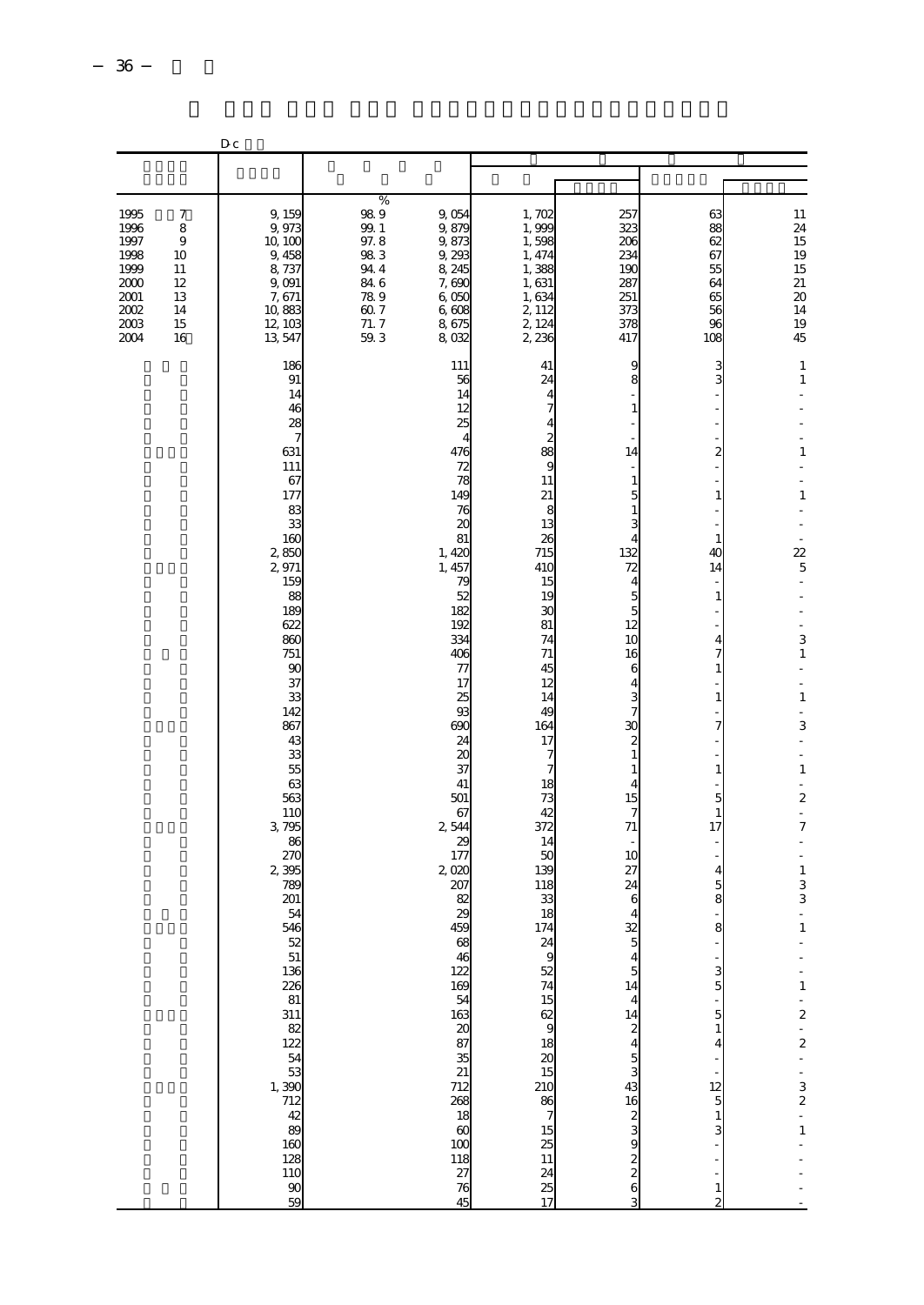|                                                                                                                                                                  | $D_{c-1}$                                                                                                                                                                                                                                                                                                                                                                |                                                                                                                                       |                                                                                                                                                                                                                                                                                                                                                                                                                      |                                                                                                                                                                                                                                                                                                                                                 |                                                                                                                                                                                                               |                                                                                                                                                                                |                                                                                                                                                                                                                        |
|------------------------------------------------------------------------------------------------------------------------------------------------------------------|--------------------------------------------------------------------------------------------------------------------------------------------------------------------------------------------------------------------------------------------------------------------------------------------------------------------------------------------------------------------------|---------------------------------------------------------------------------------------------------------------------------------------|----------------------------------------------------------------------------------------------------------------------------------------------------------------------------------------------------------------------------------------------------------------------------------------------------------------------------------------------------------------------------------------------------------------------|-------------------------------------------------------------------------------------------------------------------------------------------------------------------------------------------------------------------------------------------------------------------------------------------------------------------------------------------------|---------------------------------------------------------------------------------------------------------------------------------------------------------------------------------------------------------------|--------------------------------------------------------------------------------------------------------------------------------------------------------------------------------|------------------------------------------------------------------------------------------------------------------------------------------------------------------------------------------------------------------------|
|                                                                                                                                                                  |                                                                                                                                                                                                                                                                                                                                                                          |                                                                                                                                       |                                                                                                                                                                                                                                                                                                                                                                                                                      |                                                                                                                                                                                                                                                                                                                                                 |                                                                                                                                                                                                               |                                                                                                                                                                                |                                                                                                                                                                                                                        |
| 1995<br>$\boldsymbol{7}$<br>1996<br>8<br>1997<br>$\,9$<br>1998<br>10<br>1999<br>11<br>2000<br>12<br>$2001\,$<br>13<br>2002<br>14<br>$2003\,$<br>15<br>2004<br>16 | 116<br>141<br>165<br>373<br>467<br>1,498<br>1,645<br>4, 783<br>7,675                                                                                                                                                                                                                                                                                                     | $\%$<br>$\begin{array}{c} 50.0 \\ 70.2 \\ 20.6 \\ 67.0 \\ 15.8 \end{array}$<br>$\frac{15}{27}$ , 9<br>21.1<br>$201$<br>$507$<br>$385$ | 58<br>99<br>34<br>25C<br>73<br>418<br>347<br>959<br>2,937<br>2957                                                                                                                                                                                                                                                                                                                                                    | 9<br>$\overline{4}$<br>32<br>23<br>31<br>45<br>53<br>91<br>$\frac{127}{152}$                                                                                                                                                                                                                                                                    | 2<br>$\overline{\mathcal{Z}}$<br>6<br>$\begin{array}{c} 16 \\ 10 \end{array}$<br>27                                                                                                                           | 3<br>1<br>1<br>10<br>5<br>12<br>5<br>30<br>24                                                                                                                                  | $\mathbf 1$<br>÷,<br>$\,1\,$<br>÷,<br>$\begin{array}{c}\n2 \\ 3 \\ 1 \\ 9\n\end{array}$                                                                                                                                |
|                                                                                                                                                                  | 59<br>29<br>29<br>$\,1\,$<br>173<br>18<br>36<br>6<br>12<br>14<br>87<br>1, 717<br>1,684<br>88<br>39<br>117<br>384<br>521<br>454<br>13<br>18<br>8<br>42<br>413<br>14<br>14<br>21<br>11<br>321<br>32<br>2,336<br>64<br>106<br>1, 455<br>579<br>108<br>24<br>155<br>$\frac{14}{8}$ 8 33 64 36 38 69 31<br>11 27<br>1, 000 17<br>19<br>29<br>11<br>68<br>88<br>33<br>33<br>13 |                                                                                                                                       | 3<br>3<br>33<br>$\mathbf{1}$<br>22<br>$\mathbf 1$<br>$\frac{2}{7}$<br>461<br>476<br>39<br>16<br>134<br>$\infty$<br>$\infty$<br>146<br>g<br>3<br>305<br>1<br>10<br>1<br>291<br>$\overline{\mathbf{z}}$<br>1, 198<br>$\boldsymbol{z}$<br>41<br>1, 146<br>5<br>3<br>1<br>85<br>$\frac{31}{1}$<br>$15/13$<br>$16/11$<br>$\overline{4}$<br>$\overline{\phantom{a}}$<br>385<br>184<br>$\frac{1}{7}$<br>69<br>33<br>33<br>3 | 1<br>1<br>4<br>1<br>1<br>$\boldsymbol{z}$<br>27<br>31<br>$\mathbf{1}$<br>3<br>$\frac{2}{6}$<br>11<br>$\boldsymbol{z}$<br>3<br>15<br>$\mathbf{1}$<br>$\mathbf{1}$<br>11<br>$\overline{\mathcal{Z}}$<br>27<br>$\mathbf{1}$<br>3<br>17<br>$\frac{3}{3}$<br>12<br>$\overline{a}$<br>$\frac{4}{8}$<br>1<br>$\mathbf{1}$<br>34<br>18<br>$\frac{5}{7}$ | 1<br>1<br>$\mathbf{1}$<br>$\overline{a}$<br>8<br>1<br>1<br>1<br>2<br>3<br>$\overline{\mathbf{c}}$<br>$\overline{\mathcal{Z}}$<br>6<br>5<br>7<br>3<br>$\mathbf{1}$<br>$\mathbf{1}$<br>$\overline{\mathcal{Z}}$ | ÷,<br>$\mathbf{1}$<br>1<br>3<br>5<br>$1\,$<br>$\boldsymbol{z}$<br>$\boldsymbol{z}$<br>6<br>5<br>1<br>3<br>3<br>$\overline{\mathbf{c}}$<br>÷<br>$\boldsymbol{z}$<br>4<br>1<br>3 | 1<br>$\,1\,$<br>-<br>3<br>÷,<br>$\overline{\mathcal{L}}$<br>$\,1\,$<br>÷,<br>$\overline{c}$<br>$\overline{a}$<br>$\blacksquare$<br>$\boldsymbol{z}$<br>$\frac{1}{2}$<br>1<br>$\,1\,$<br>$\frac{1}{2}$<br>$\frac{1}{1}$ |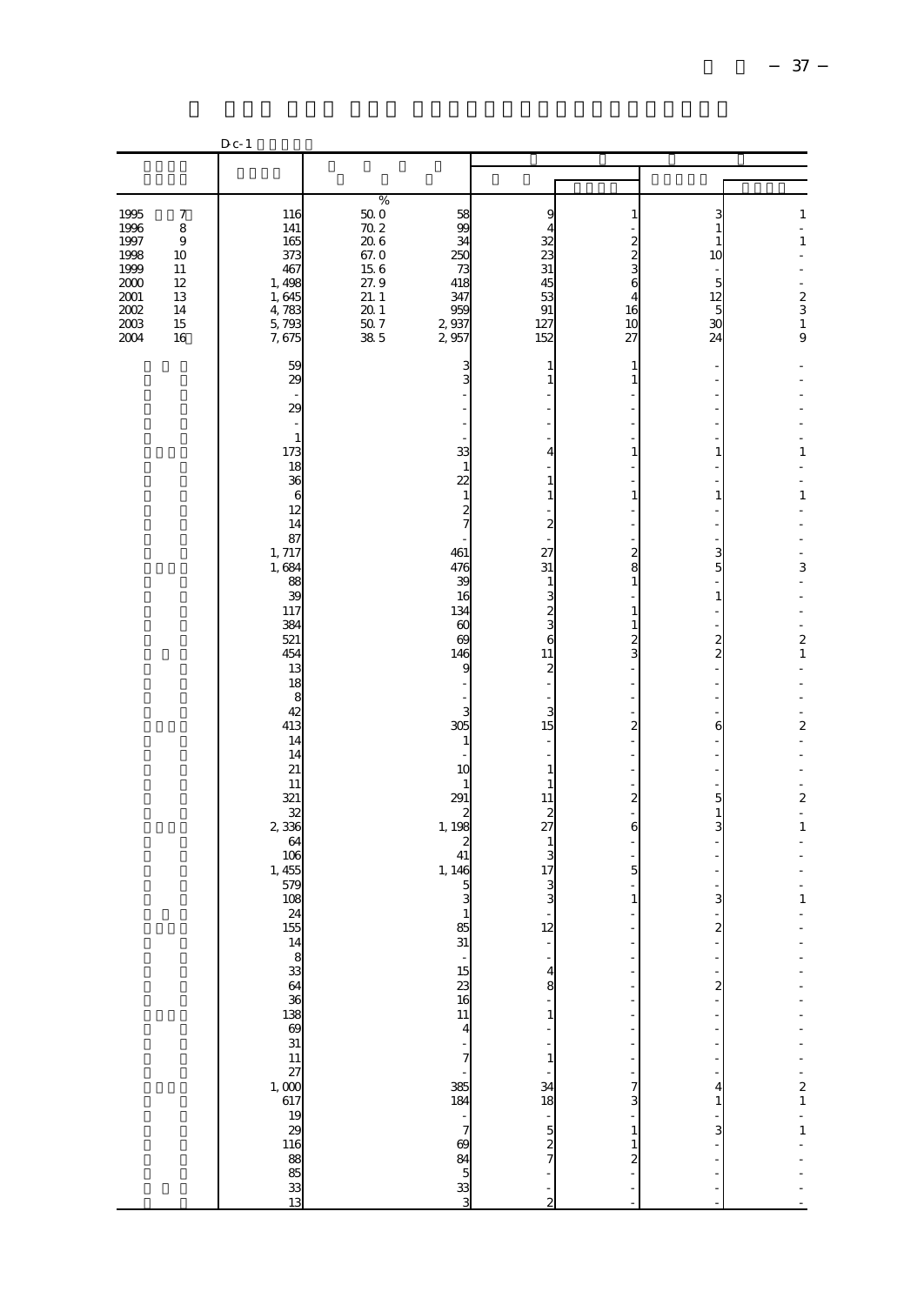|                                                                              |                                                           | $D_{c-2}$                                                                                                                                                                                                                                                                                                                                |                                                                                                                                |                                                                                                                                                                                                                                                                                                                                                                                                                                                                         |                                                                                                                                                                                                                                                                                                                                                                                                                                                                                           |                                                                                                                                                                                                                                                                                                                             |                                                                                                                                                                                                             |                                                                                                                                                                                                                                                                                                                    |
|------------------------------------------------------------------------------|-----------------------------------------------------------|------------------------------------------------------------------------------------------------------------------------------------------------------------------------------------------------------------------------------------------------------------------------------------------------------------------------------------------|--------------------------------------------------------------------------------------------------------------------------------|-------------------------------------------------------------------------------------------------------------------------------------------------------------------------------------------------------------------------------------------------------------------------------------------------------------------------------------------------------------------------------------------------------------------------------------------------------------------------|-------------------------------------------------------------------------------------------------------------------------------------------------------------------------------------------------------------------------------------------------------------------------------------------------------------------------------------------------------------------------------------------------------------------------------------------------------------------------------------------|-----------------------------------------------------------------------------------------------------------------------------------------------------------------------------------------------------------------------------------------------------------------------------------------------------------------------------|-------------------------------------------------------------------------------------------------------------------------------------------------------------------------------------------------------------|--------------------------------------------------------------------------------------------------------------------------------------------------------------------------------------------------------------------------------------------------------------------------------------------------------------------|
|                                                                              |                                                           |                                                                                                                                                                                                                                                                                                                                          |                                                                                                                                |                                                                                                                                                                                                                                                                                                                                                                                                                                                                         |                                                                                                                                                                                                                                                                                                                                                                                                                                                                                           |                                                                                                                                                                                                                                                                                                                             |                                                                                                                                                                                                             |                                                                                                                                                                                                                                                                                                                    |
| 1995<br>1996<br>1997<br>1998<br>1999<br>2000<br>2001<br>2002<br>2003<br>2004 | 7<br>8<br>$\,9$<br>10<br>11<br>12<br>13<br>14<br>15<br>16 | 7,914<br>7,813<br>9, 127<br>8,476<br>7,846<br>7,011<br>5,560<br>5,506<br>5,388<br>4,841                                                                                                                                                                                                                                                  | %<br>$\frac{99.6}{99.5}$<br>$99.5\,$<br>$99.5\,$<br>$99.1\,$<br>$98\ 2$<br>$96\ 1$<br>$93\ 6$<br>$\frac{93}{88}$ $\frac{1}{2}$ | 7,886<br>7,775<br>9,083<br>8, 437<br>7, 774<br>6,888<br>5,343<br>5, 151<br>5,015<br>4, 272                                                                                                                                                                                                                                                                                                                                                                              | 1,166<br>1,180<br>1,263<br>1, 272<br>1, 217<br>1, 474<br>1,485<br>1,780<br>1,648<br>1,589                                                                                                                                                                                                                                                                                                                                                                                                 | 201<br>200<br>161<br>207<br>175<br>265<br>234<br>323<br>307<br>307                                                                                                                                                                                                                                                          | 39<br>45<br>51<br>34<br>50<br>42<br>45<br>41<br>47<br>65                                                                                                                                                    | 9<br>$15\,$<br>10<br>$\begin{array}{c} 6 \\ 15 \\ 13 \\ 17 \end{array}$<br>$\frac{9}{8}$<br>31                                                                                                                                                                                                                     |
|                                                                              |                                                           | 113<br>56<br>13<br>14<br>25<br>5<br>360<br>81<br>25<br>121<br>4 <sup>C</sup><br>16<br>68<br>739<br>1, 108<br>59<br>41<br>70<br>192<br><b>289</b><br>269<br>62<br>13<br>23<br>$\alpha$<br>398<br>27<br>14<br>30<br>37<br>215<br>75<br>1, 274<br>19<br>123<br>852<br>186<br>7C<br>24<br>354<br>$\mathcal{E}$<br>$rac{37}{140}$<br>44<br>42 |                                                                                                                                | 106<br>51<br>14<br>12<br>25<br>4<br>344<br>71<br>33<br>102<br>53<br>12<br>73<br>618<br>887<br>38<br>32<br>44<br>116<br>241<br>250<br>55<br>11<br>23<br>77<br>349<br>23<br>18<br>24<br>30<br>189<br>65<br>1, 186<br>24<br>10 <sub>3</sub><br>781<br>183<br>70<br>25<br>353<br>$\begin{array}{c} 35 \\ 45 \end{array}$<br>104<br>134<br>$\frac{35}{138}$<br>$\begin{array}{c} 12 \\ 81 \end{array}$<br>25<br>$\infty$<br>291<br>79<br>$1752$<br>$323$<br>$16$<br>34<br>38 | 37<br>20<br>73<br>ç<br>10<br>11<br>11<br>25<br>375<br>335<br>14<br>14<br>27<br>64<br>53<br>55<br>41<br>11<br>12<br>44<br>133<br>17<br>7<br>3<br>14<br>53<br>$\mathcal{R}$<br>291<br>10<br>42<br>93<br>104<br>27<br>15<br>144<br>$\alpha$<br>$\overline{7}$<br>$\overline{44}$<br>55<br>$\begin{array}{c} 15 \\ 53 \\ 8 \\ 13 \end{array}$<br>18<br>$\frac{14}{6}$<br>$\frac{14}{6}$<br>$\frac{6}{6}$<br>10<br>$\begin{array}{c} 15 \\ 2 \\ 18 \end{array}$<br>$\boldsymbol{\alpha}$<br>12 | 6<br>5<br>$\mathbf{1}$<br>10<br>$\mathbf{1}$<br>$\overline{c}$<br>3<br>4<br>80<br>57<br>3<br>4<br>4<br>9<br>6<br>12<br>6<br>4<br>3<br>6<br>24<br>2<br>$\mathbf{1}$<br>З<br>11<br>7<br>58<br>10<br>19<br>20<br>5<br>4<br>31<br>، د، <del>10 14 م <mark>1</mark>0</del> م م م م م <mark>20 15</mark> م م م م<br>$\frac{2}{3}$ | $\frac{3}{3}$<br>33<br>8<br>$\boldsymbol{z}$<br>$\overline{4}$<br>$\,1\,$<br>$1\,$<br>10<br>$\begin{array}{c} 3 \\ 2 \\ 5 \end{array}$<br>6<br>$\frac{3}{3}$<br>1<br>$\,1$<br>$\frac{4}{3}$<br>$\mathbf{1}$ | $\mathbf{1}$<br>$\,1\,$<br>$\overline{\phantom{a}}$<br>21<br>$\overline{\mathbf{c}}$<br>$\frac{1}{2}$<br>÷,<br>$\,1\,$<br>L,<br>$\mathbf{1}$<br>÷<br>5<br>$\overline{a}$<br>$\overline{\phantom{a}}$<br>$\mathbf{1}$<br>$\frac{2}{2}$<br>$\overline{\phantom{a}}$<br>$\mathbf{1}$<br>$\mathbf{1}$<br>$\frac{1}{1}$ |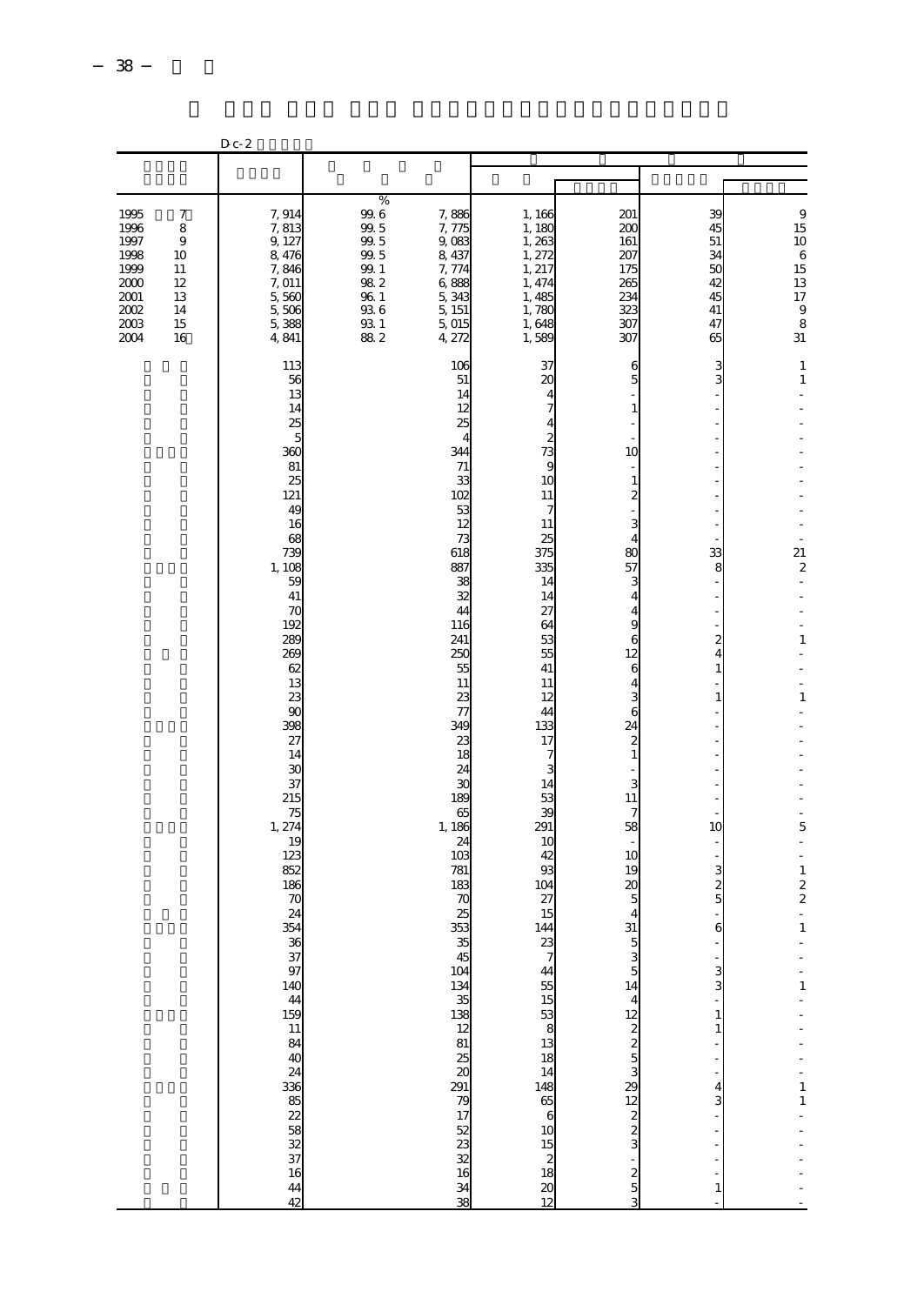|                                                                                                   |                                                                       | $D_{c-}3$                                         |                                        |                                                      |                                 |                                               |                          |                   |
|---------------------------------------------------------------------------------------------------|-----------------------------------------------------------------------|---------------------------------------------------|----------------------------------------|------------------------------------------------------|---------------------------------|-----------------------------------------------|--------------------------|-------------------|
|                                                                                                   |                                                                       |                                                   |                                        |                                                      |                                 |                                               |                          |                   |
|                                                                                                   |                                                                       |                                                   |                                        |                                                      |                                 |                                               |                          |                   |
| $\begin{array}{c} 1995 \\ 1996 \end{array}$<br>1997<br>$\frac{1998}{1999}$<br>$\frac{1999}{2000}$ | $\boldsymbol{7}$<br>$\,$ 8 $\,$<br>$\boldsymbol{9}$<br>10<br>11<br>12 |                                                   | $\%$                                   |                                                      |                                 |                                               |                          |                   |
| $\begin{array}{l} 2002 \\ 2003 \end{array}$<br>2004                                               | 13<br>14<br>$15\,$<br>16                                              | $\frac{287}{515}$<br>620                          | $\frac{96}{89}$ 1<br>$\frac{89}{89}$ 5 | 277<br>459<br>555                                    | 148<br>237<br>384               | $\begin{array}{c} 20 \\ 39 \end{array}$<br>65 | $\frac{3}{4}$<br>5       | $\mathbf{1}$<br>1 |
|                                                                                                   |                                                                       | $\frac{2}{2}$                                     |                                        | 1                                                    | 1                               |                                               |                          |                   |
|                                                                                                   |                                                                       |                                                   |                                        | 1                                                    | 1                               |                                               |                          |                   |
|                                                                                                   |                                                                       |                                                   |                                        |                                                      |                                 |                                               |                          |                   |
|                                                                                                   |                                                                       | $\overline{\phantom{a}}$                          |                                        | ÷                                                    |                                 |                                               |                          |                   |
|                                                                                                   |                                                                       | $68$<br>$11$                                      |                                        | 77                                                   | 9                               | $\overline{\mathbf{c}}$                       |                          |                   |
|                                                                                                   |                                                                       | $\mathbf 6$<br>47                                 |                                        | 23<br>45                                             | 9                               | 2                                             |                          |                   |
|                                                                                                   |                                                                       | $\mathbf{1}$                                      |                                        | 1                                                    |                                 |                                               |                          |                   |
|                                                                                                   |                                                                       | $\overline{\mathcal{L}}$<br>$\mathbf{1}$          |                                        | 1<br>7                                               |                                 |                                               |                          |                   |
|                                                                                                   |                                                                       | 314<br>80                                         |                                        | 308<br>56                                            | 286<br>25                       | 49<br>$\overline{4}$                          | 4                        | 1                 |
|                                                                                                   |                                                                       | $\boldsymbol{6}$                                  |                                        | $\mathbf{1}$                                         |                                 |                                               |                          |                   |
|                                                                                                   |                                                                       | $\frac{4}{2}$<br>$\frac{2}{16}$                   |                                        | 3<br>$\mathbf{g}$                                    | 1<br>7                          |                                               |                          |                   |
|                                                                                                   |                                                                       |                                                   |                                        | 11                                                   | 10                              | 1<br>$\overline{c}$                           |                          |                   |
|                                                                                                   |                                                                       | $\overline{7}$<br>10                              |                                        | $\overline{5}$<br>10                                 | $\mathbf{z}$<br>1               |                                               |                          |                   |
|                                                                                                   |                                                                       | $\overline{4}$<br>$\,1\,$                         |                                        | 4<br>$\mathbf{1}$                                    | 1                               |                                               |                          |                   |
|                                                                                                   |                                                                       | 8                                                 |                                        | 12<br>24                                             | 2                               | 1<br>1                                        | ٠                        |                   |
|                                                                                                   |                                                                       | $\frac{32}{1}$                                    |                                        |                                                      | 10                              |                                               |                          |                   |
|                                                                                                   |                                                                       | $\overline{4}$                                    |                                        | $\overline{\mathcal{Z}}$<br>$\overline{\mathcal{Z}}$ | $\boldsymbol{z}$                |                                               |                          |                   |
|                                                                                                   |                                                                       | $\begin{array}{c} 2 \\ 2 \\ 5 \\ 19 \end{array}$  |                                        | $\,1\,$<br>19                                        | 7                               | 1                                             |                          |                   |
|                                                                                                   |                                                                       | $\frac{1}{80}$                                    |                                        | ÷,<br>67                                             | 1<br>33                         | 4                                             | 1                        |                   |
|                                                                                                   |                                                                       | $\,1\,$                                           |                                        | 3                                                    | 3                               |                                               |                          |                   |
|                                                                                                   |                                                                       | $\begin{array}{c} 31 \\ 33 \\ 8 \\ 7 \end{array}$ |                                        | 32<br>21                                             | 5<br>21                         | 3                                             | $\,1\,$                  |                   |
|                                                                                                   |                                                                       |                                                   |                                        | 5<br>6                                               | 3<br>$\mathbf{1}$               | $\mathbf{1}$                                  |                          |                   |
|                                                                                                   |                                                                       | $\frac{1}{21}$                                    |                                        | 7                                                    | 7                               |                                               |                          |                   |
|                                                                                                   |                                                                       |                                                   |                                        |                                                      |                                 |                                               |                          |                   |
|                                                                                                   |                                                                       |                                                   |                                        |                                                      | $\frac{1}{7}$                   | ł,<br>$\frac{1}{2}$                           | f                        |                   |
|                                                                                                   |                                                                       |                                                   |                                        |                                                      |                                 |                                               | $\frac{1}{2}$<br>f       |                   |
|                                                                                                   |                                                                       |                                                   |                                        |                                                      | $\frac{1}{1}$                   |                                               | $\overline{\phantom{0}}$ |                   |
|                                                                                                   |                                                                       |                                                   |                                        |                                                      |                                 |                                               |                          |                   |
|                                                                                                   |                                                                       |                                                   |                                        |                                                      |                                 |                                               |                          |                   |
|                                                                                                   |                                                                       |                                                   |                                        |                                                      |                                 |                                               |                          |                   |
|                                                                                                   |                                                                       |                                                   |                                        | $-7 - 2$<br>$-7 - 7 - 2$                             | $1 - 1$<br>12 - - 12 - 12 - 8 - |                                               | 医皮肤的 医血管性血清              |                   |
|                                                                                                   |                                                                       |                                                   |                                        |                                                      |                                 |                                               |                          |                   |
|                                                                                                   |                                                                       |                                                   |                                        |                                                      | $\frac{4}{1}$                   |                                               |                          |                   |
|                                                                                                   |                                                                       |                                                   |                                        |                                                      |                                 |                                               | $\frac{1}{2}$            |                   |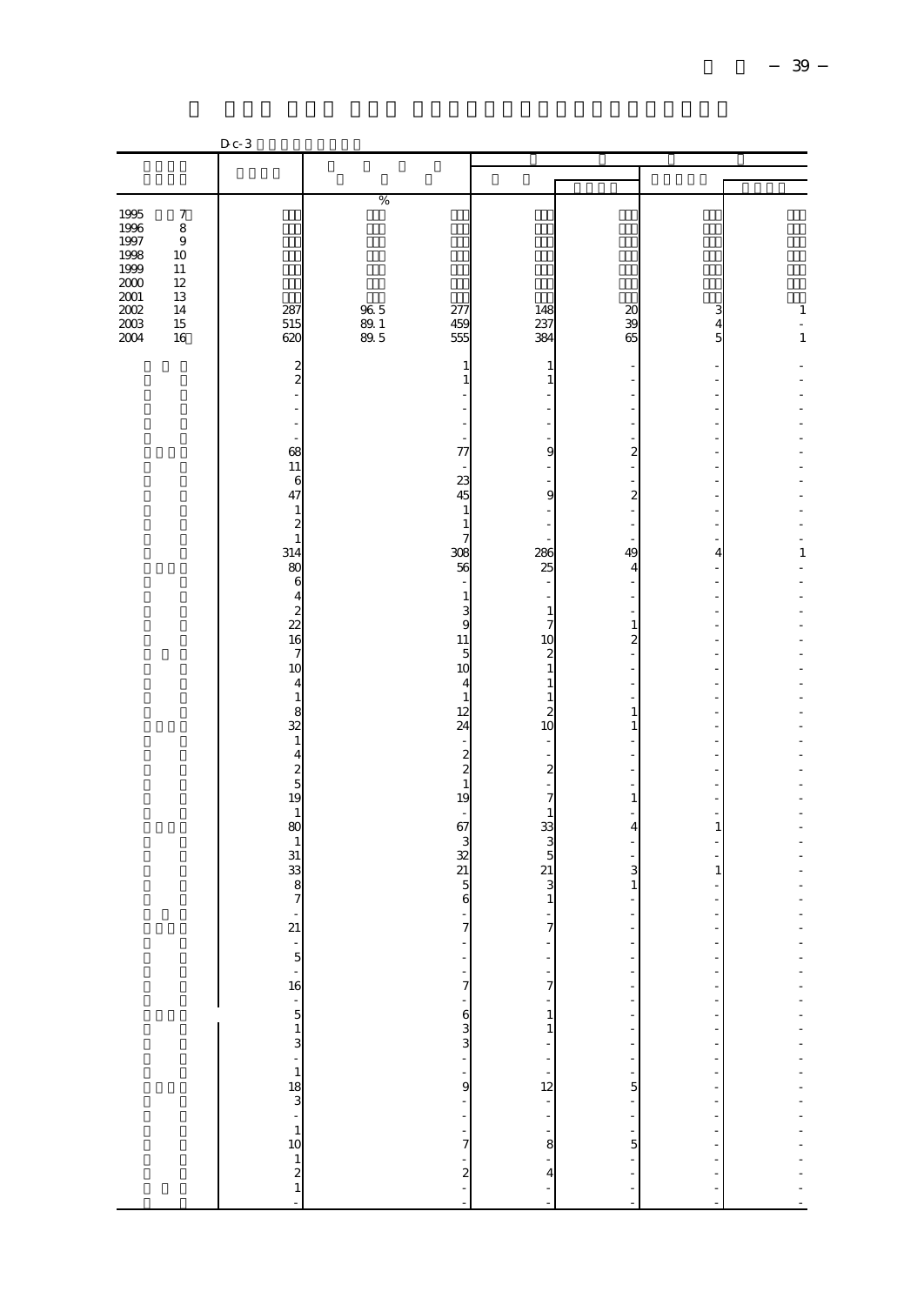|                                                                                          |                                                                                | $D_{c-4}$                                                                                                                                                                                                                                                                                             |                                                                                                       |                                                                                                                                                                                                                                                                                                                                                                                                  |                                                                                                                                                                                                                   |                                                                                                                                                       |                                                                                                                                                      |                                                                                                                                                                  |
|------------------------------------------------------------------------------------------|--------------------------------------------------------------------------------|-------------------------------------------------------------------------------------------------------------------------------------------------------------------------------------------------------------------------------------------------------------------------------------------------------|-------------------------------------------------------------------------------------------------------|--------------------------------------------------------------------------------------------------------------------------------------------------------------------------------------------------------------------------------------------------------------------------------------------------------------------------------------------------------------------------------------------------|-------------------------------------------------------------------------------------------------------------------------------------------------------------------------------------------------------------------|-------------------------------------------------------------------------------------------------------------------------------------------------------|------------------------------------------------------------------------------------------------------------------------------------------------------|------------------------------------------------------------------------------------------------------------------------------------------------------------------|
|                                                                                          |                                                                                |                                                                                                                                                                                                                                                                                                       |                                                                                                       |                                                                                                                                                                                                                                                                                                                                                                                                  |                                                                                                                                                                                                                   |                                                                                                                                                       |                                                                                                                                                      |                                                                                                                                                                  |
| 1995<br>1996<br>1997<br>1998<br>1999<br>2000<br>$2001\,$<br>$2002\,$<br>$2003\,$<br>2004 | $\boldsymbol{7}$<br>$\,8\,$<br>$\,9$<br>10<br>11<br>12<br>13<br>14<br>15<br>16 | $\frac{1}{1}$ , 109<br>1, 998<br>780<br>557<br>406<br>547<br>420<br>239<br>366<br>368                                                                                                                                                                                                                 | $\%$<br>$\frac{98}{99}$ 3<br>$93\ 3$<br>$99.5\,$<br>$93\ 6$<br>64 O<br>74 5<br>$66\ 1$<br>61.7<br>560 | $1,090$<br>$1,985$<br>728<br>554<br>380<br>350<br>313<br>158<br>226<br>206                                                                                                                                                                                                                                                                                                                       | 513<br>805<br>286<br>155<br>127<br>88<br>73<br>68<br>88<br>79                                                                                                                                                     | 51<br>121<br>40<br>23<br>10<br>12<br>9<br>11<br>21<br>15                                                                                              | 20<br>42<br>10<br>22<br>$\overline{4}$<br>14<br>5<br>5<br>11<br>11                                                                                   | $\,1\,$<br>$\overline{9}$<br>$\overline{4}$<br>12<br>$\overline{\phantom{a}}$<br>$\boldsymbol{7}$<br>٠<br>$\frac{1}{2}$<br>$\begin{array}{c} 9 \\ 4 \end{array}$ |
|                                                                                          |                                                                                | 12<br>4<br>1<br>3<br>3<br>$\mathbf{1}$<br>29<br>$\mathbf{1}$<br>$\boldsymbol{2}$<br>21<br>$\mathbf{1}$<br>$\overline{4}$<br>66<br>94<br>$\overline{6}$<br>$\overline{4}$<br>22<br>33<br>19<br>$\overline{5}$<br>$\overline{\mathcal{L}}$<br>$\,$ 1 $\,$<br>$\boldsymbol{z}$<br>23<br>$1\,$<br>$\,1\,$ |                                                                                                       | 1<br>$\mathbf{1}$<br>21<br>20<br>$\mathbf{1}$<br>19<br>33<br>$\boldsymbol{z}$<br>$\boldsymbol{z}$<br>$\mathbf{1}$<br>5<br>13<br>3<br>3<br>$\overline{c}$<br>$\mathbf{1}$<br>$\mathbf{1}$<br>11                                                                                                                                                                                                   | $\overline{\mathbf{c}}$<br>$\overline{\mathcal{Z}}$<br>$\overline{\mathbf{c}}$<br>$\mathbf{1}$<br>$\mathbf{1}$<br>16<br>13<br>ä,<br>$\mathbf{1}$<br>$\overline{4}$<br>5<br>$\mathbf{1}$<br>1<br>$\mathbf{1}$<br>5 | 2<br>$\overline{c}$<br>1<br>1<br>1<br>2<br>1<br>1<br>2                                                                                                | 1<br>$\mathbf{1}$<br>1                                                                                                                               | 1                                                                                                                                                                |
|                                                                                          |                                                                                | $\overline{\mathcal{Z}}$<br>10<br>$\begin{array}{c} 7 \\ 2 \\ 97 \end{array}$<br>$\frac{2}{9}$<br>$\frac{52}{13}$<br>16<br>5<br>11<br>1<br>4<br>4<br>4<br>4<br>5<br>5<br>4<br>5<br>4<br>5<br>1<br>5<br>2<br>5<br>1<br>2<br>1<br>5<br>3                                                                |                                                                                                       | $\mathbf{1}$<br>9<br>$\mathbf{1}$<br>86<br>70<br>11<br>3<br>$\frac{2}{9}$<br>$\frac{1}{2}$ $\frac{1}{2}$ $\frac{1}{2}$ $\frac{1}{2}$ $\frac{1}{2}$ $\frac{1}{2}$ $\frac{1}{2}$ $\frac{1}{2}$ $\frac{1}{2}$ $\frac{1}{2}$ $\frac{1}{2}$ $\frac{1}{2}$ $\frac{1}{2}$ $\frac{1}{2}$ $\frac{1}{2}$ $\frac{1}{2}$ $\frac{1}{2}$ $\frac{1}{2}$ $\frac{1}{2}$ $\frac{1}{2}$ $\frac{1}{2}$ $\frac{1}{2}$ | $\mathbf{1}$<br>3<br>$\mathbf{1}$<br>17<br>$\overline{7}$<br>6<br>$\frac{2}{2}$<br>8<br>$\begin{array}{c} 2 \ 3 \ 3 \end{array}$<br>$-4$<br>$12$<br>$12$<br>$1$<br>$\frac{1}{2}$ $\frac{1}{2}$                    | 1<br>1<br>2<br>$\boldsymbol{z}$<br>$\mathbf{1}$<br>$\mathbf{1}$<br>÷<br>÷<br>$2 - 2 - 2$<br>2 - 2 1<br>$\frac{1}{2}$<br>$\frac{1}{2}$<br>$\mathbf{1}$ | $\mathbf{1}$<br>3<br>3<br>f<br>$\ddot{\phantom{1}}$<br>4<br>$\overline{4}$<br>$\begin{bmatrix} 1 \\ 2 \\ 1 \\ 1 \end{bmatrix}$<br>$\frac{1}{2}$<br>÷ | $\,1\,$<br>1<br>$\,1\,$<br>- - - - - 2 - 2 - - - - - - - - - -                                                                                                   |

40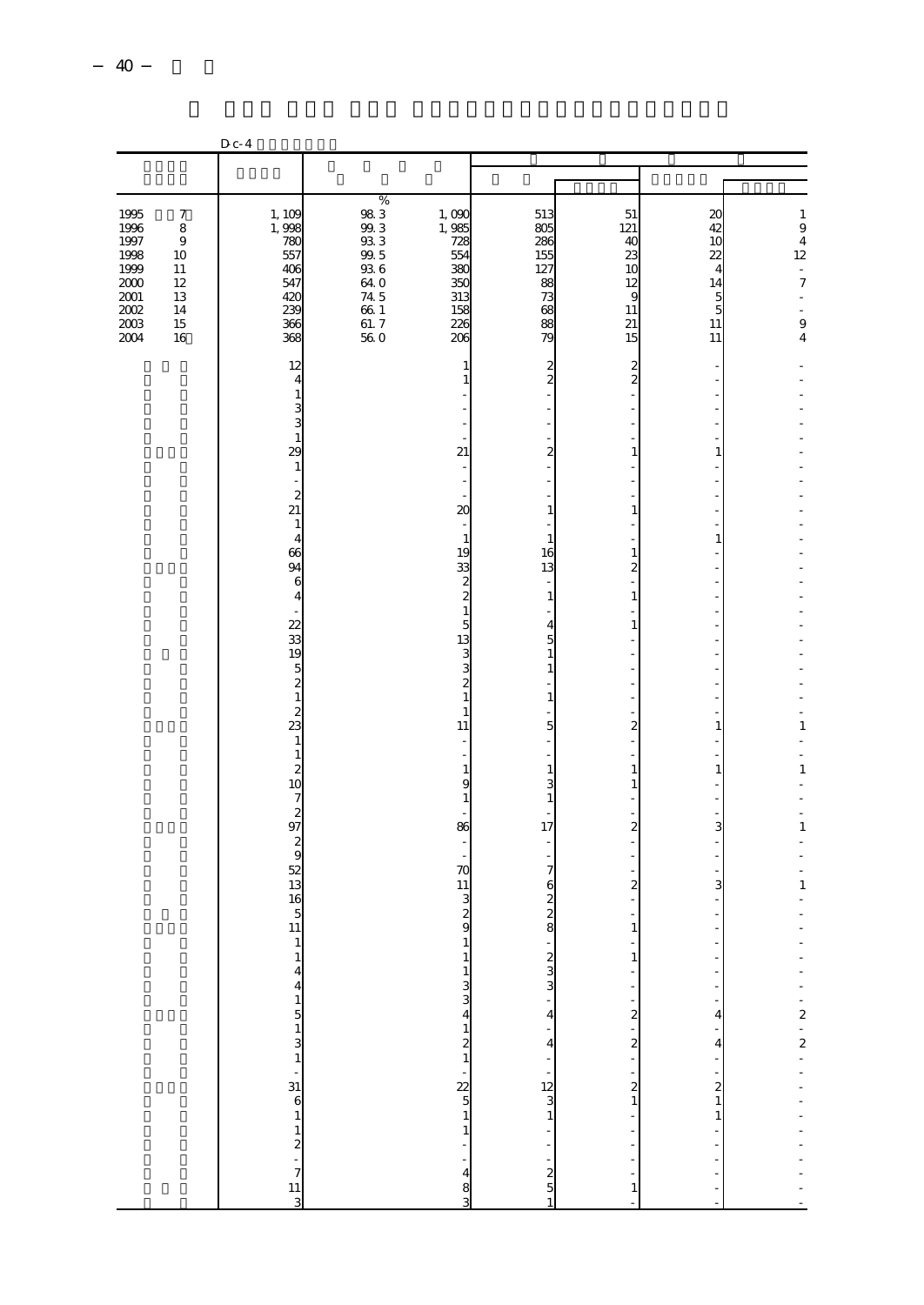|                  |                  | $D_{c-5}$                                     |                                              |                               |                              |                                  |                                     |                              |
|------------------|------------------|-----------------------------------------------|----------------------------------------------|-------------------------------|------------------------------|----------------------------------|-------------------------------------|------------------------------|
|                  |                  |                                               |                                              |                               |                              |                                  |                                     |                              |
|                  |                  |                                               |                                              |                               |                              |                                  |                                     |                              |
| 1995             | $\boldsymbol{7}$ | 20                                            | $\%$                                         | $\boldsymbol{\chi}$           | 14                           | $\overline{4}$                   | 1                                   |                              |
| 1996             | $\,$ 8 $\,$      | 21                                            | $\begin{array}{c} 100.0 \\ 95.2 \end{array}$ | $20\,$                        | 10                           |                                  |                                     |                              |
| 1997<br>1998     | $\,9$<br>10      | $rac{28}{52}$                                 | $100\;0$<br>$100\;0$                         | 28<br>52                      | 17<br>24                     | $\frac{2}{2}$ $\frac{2}{2}$      | $\,1\,$                             | $\,1\,$                      |
| 1999             | 11               | 18                                            | $100\ 0$                                     | 18                            | 13                           |                                  | $\mathbf{1}$                        |                              |
| 2000<br>$2001\,$ | 12<br>13         | 35<br>46                                      | 97.1<br>102.2                                | 34<br>47                      | 24<br>23                     | $\overline{4}$<br>$\overline{4}$ | 3300                                | $\mathbf{1}$<br>$\mathbf{1}$ |
| $2002\,$         | 14               | 68                                            | $\frac{92}{92}$ $\frac{6}{7}$                | 63                            | $\frac{25}{24}$              | 3                                |                                     | $\,1\,$                      |
| $2003$<br>2004   | 15<br>16         | 41<br>43                                      | 97.7                                         | 38<br>42                      | 32                           | $\,1\,$<br>3                     |                                     | $\,1\,$                      |
|                  |                  |                                               |                                              |                               |                              |                                  |                                     |                              |
|                  |                  | -                                             |                                              | -                             |                              |                                  | $\overline{\phantom{a}}$            |                              |
|                  |                  |                                               |                                              |                               |                              |                                  |                                     |                              |
|                  |                  |                                               |                                              | ÷                             |                              |                                  |                                     |                              |
|                  |                  |                                               |                                              |                               |                              |                                  |                                     |                              |
|                  |                  | 1                                             |                                              | $\mathbf{1}$                  |                              |                                  | $\overline{\phantom{a}}$            |                              |
|                  |                  |                                               |                                              |                               |                              |                                  |                                     |                              |
|                  |                  | $\,1\,$                                       |                                              | $\,1\,$                       |                              |                                  |                                     |                              |
|                  |                  | $\overline{\phantom{a}}$                      |                                              |                               |                              |                                  |                                     |                              |
|                  |                  |                                               |                                              |                               |                              |                                  |                                     |                              |
|                  |                  | 14<br>5                                       |                                              | 14<br>5                       | 11<br>6                      | 1                                | $\qquad \qquad \blacksquare$<br>1   |                              |
|                  |                  | $\frac{1}{2}$                                 |                                              |                               |                              |                                  |                                     |                              |
|                  |                  | $\qquad \qquad =$                             |                                              | $\mathbf{1}$                  | $\mathbf{1}$                 |                                  |                                     |                              |
|                  |                  |                                               |                                              | $\boldsymbol{z}$              | 3                            |                                  |                                     |                              |
|                  |                  | $\begin{smallmatrix}2\\1\\2\end{smallmatrix}$ |                                              | ÷<br>$\overline{\mathcal{L}}$ | $\boldsymbol{z}$             |                                  | $\overline{\phantom{a}}$<br>$\,1\,$ |                              |
|                  |                  |                                               |                                              |                               |                              | $\mathbf{1}$                     |                                     |                              |
|                  |                  | $\overline{\phantom{a}}$                      |                                              |                               |                              |                                  |                                     |                              |
|                  |                  |                                               |                                              |                               |                              |                                  |                                     |                              |
|                  |                  | 1                                             |                                              | $\mathbf{1}$                  | 1                            | 1                                | $\overline{\phantom{a}}$            |                              |
|                  |                  |                                               |                                              |                               |                              |                                  |                                     |                              |
|                  |                  |                                               |                                              |                               |                              |                                  |                                     |                              |
|                  |                  | $\,1$                                         |                                              | ÷,<br>$\,1\,$                 | $\mathbf{1}$                 | $\mathbf{1}$                     |                                     |                              |
|                  |                  | ÷,                                            |                                              | ÷                             |                              |                                  |                                     |                              |
|                  |                  | 8                                             |                                              | $\overline{7}$                | 4                            | 1                                | $\overline{\phantom{a}}$            |                              |
|                  |                  | $\,1\,$                                       |                                              | $\,1\,$                       |                              |                                  |                                     |                              |
|                  |                  | $\frac{3}{3}$                                 |                                              | $\overline{\mathcal{Z}}$<br>3 | $\mathbf{1}$<br>2            | 1                                |                                     |                              |
|                  |                  |                                               |                                              |                               |                              |                                  |                                     |                              |
|                  |                  | $\,1$<br>5                                    |                                              | $1\,$<br>5                    | 1<br>3                       |                                  | $\overline{\phantom{a}}$            |                              |
|                  |                  |                                               |                                              | $\mathbf{1}$                  | $\mathbf{1}$                 |                                  |                                     |                              |
|                  |                  |                                               |                                              |                               |                              | l,                               | ÷,                                  |                              |
|                  |                  |                                               |                                              |                               | $\mathbf{1}$<br>$\mathbf{1}$ | ł<br>ł,                          | ÷                                   |                              |
|                  |                  |                                               |                                              |                               | ÷                            | $\frac{1}{2}$                    | $\frac{1}{2}$                       |                              |
|                  |                  |                                               |                                              |                               | 3                            |                                  |                                     |                              |
|                  |                  |                                               |                                              |                               | $\frac{1}{1}$                | $\frac{1}{1}$                    | $\frac{1}{2}$                       |                              |
|                  |                  |                                               |                                              | $-12 - 12 - 12 - 5$           | $\mathbf{1}$<br>$\mathbf{1}$ |                                  |                                     | ----------------------       |
|                  |                  |                                               |                                              |                               | 4                            | $\frac{1}{2}$                    | $\frac{1}{2}$                       |                              |
|                  |                  |                                               |                                              |                               | f                            | f                                |                                     |                              |
|                  |                  |                                               |                                              |                               |                              | $\frac{1}{2}$                    | $\frac{1}{2}$                       |                              |
|                  |                  |                                               |                                              |                               |                              | ÷,                               | $\frac{1}{2}$                       |                              |
|                  |                  |                                               |                                              |                               | $-2$ $-2$                    | j                                |                                     |                              |
|                  |                  |                                               |                                              |                               |                              | $\frac{1}{2}$                    | $\frac{1}{2}$                       |                              |
|                  |                  |                                               |                                              |                               |                              |                                  |                                     |                              |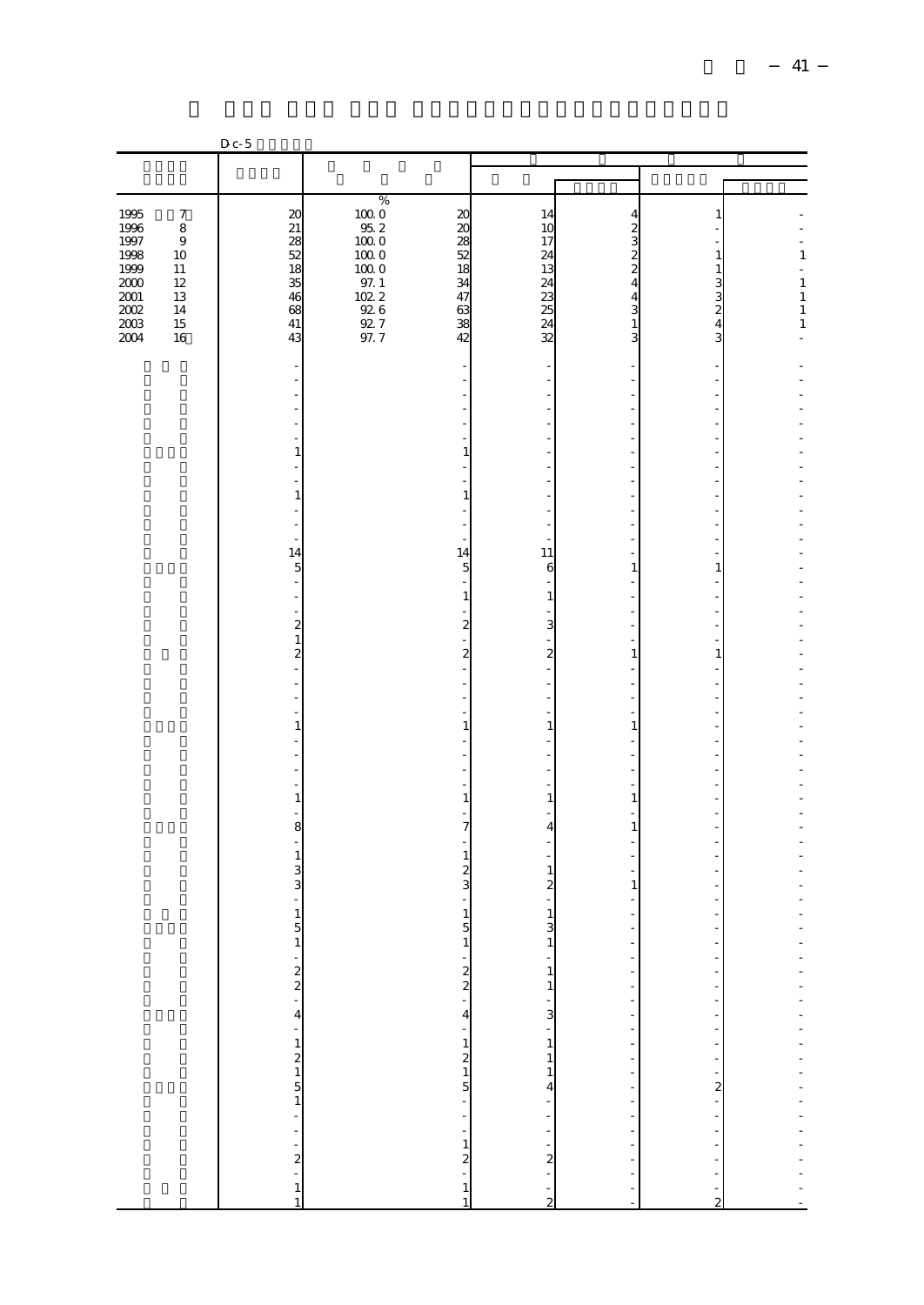|                                                             |                                          | D d                                                        |                                              |                                                           |                                                  |                                                                         |                                                      |  |
|-------------------------------------------------------------|------------------------------------------|------------------------------------------------------------|----------------------------------------------|-----------------------------------------------------------|--------------------------------------------------|-------------------------------------------------------------------------|------------------------------------------------------|--|
|                                                             |                                          |                                                            |                                              |                                                           |                                                  |                                                                         |                                                      |  |
|                                                             |                                          |                                                            |                                              |                                                           |                                                  |                                                                         |                                                      |  |
| $\begin{array}{c} 1995 \\ 1996 \end{array}$<br>1997<br>1998 | $\boldsymbol{7}$<br>$\,8\,$<br>$9$<br>10 | 176<br>147<br>173<br>147                                   | $\%$<br>1006<br>1000<br>$99.4\,$<br>$99.3\,$ | 177<br>147<br>172<br>146                                  | 259<br><b>240</b><br>282<br>228                  | 13<br>15<br>13<br>5                                                     |                                                      |  |
| 1999<br>$2000\,$<br>$2001\,$<br>$2002\,$<br>$2003\,$        | 11<br>12<br>13<br>14<br>15               | 100<br>115<br>171<br>178<br>13C                            | 99.0<br>97.4<br>99.4<br>97.8<br>97.7         | 99<br>112<br>170<br>174<br>127                            | 172<br>188<br>255<br>283<br>195                  | $\overline{4}$<br>12<br>9<br>$\begin{array}{c} 8 \\ 5 \\ 7 \end{array}$ |                                                      |  |
| 2004                                                        | 16                                       | 111<br>4                                                   | 96.4                                         | 107<br>4                                                  | 139<br>5                                         |                                                                         |                                                      |  |
|                                                             |                                          | 3<br>1                                                     |                                              | 3<br>1                                                    | 3<br>$\overline{\mathbf{c}}$                     |                                                                         |                                                      |  |
|                                                             |                                          | 8                                                          |                                              | 7                                                         | 13                                               | 1                                                                       |                                                      |  |
|                                                             |                                          | $\boldsymbol{2}$<br>$\mathbf{1}$<br>1                      |                                              | $\overline{\mathbf{c}}$<br>1<br>1                         | 4<br>202                                         | $\,1\,$                                                                 |                                                      |  |
|                                                             |                                          | 3<br>$\mathbf{1}$<br>18                                    |                                              | 2<br>1<br>17<br>30                                        | $\begin{array}{c} 2 \\ 15 \end{array}$<br>33     | $\overline{\mathbf{c}}$                                                 |                                                      |  |
|                                                             |                                          | 33 N S &                                                   |                                              | 3<br>$\overline{c}$<br>3                                  | 9<br>$\mathbf{1}$<br>4                           | L                                                                       |                                                      |  |
|                                                             |                                          | $\,1\,$<br>5<br>L,                                         |                                              | 5                                                         | 11                                               | $\mathbf{1}$                                                            |                                                      |  |
|                                                             |                                          | 16<br>$\ddot{\phantom{1}}$<br>$\,1\,$                      |                                              | 16<br>1                                                   | $\overline{7}$<br>$\mathbf{1}$                   | $\,1\,$                                                                 |                                                      |  |
|                                                             |                                          | 4<br>$\mathbf{1}$                                          |                                              | 4<br>1                                                    | 8                                                | 2                                                                       |                                                      |  |
|                                                             |                                          | $\mathbf{1}$<br>$\overline{\mathcal{L}}$                   |                                              | $\boldsymbol{z}$<br>$\mathbf{1}$                          | $\frac{3}{5}$                                    | $\mathbf{1}$<br>$\,1\,$                                                 |                                                      |  |
|                                                             |                                          | 16<br>$\frac{2}{8}$<br>$\mathbf{1}$                        |                                              | 19<br>$\boldsymbol{z}$<br>10<br>1                         | 32<br>$\overline{5}$<br>16                       |                                                                         |                                                      |  |
|                                                             |                                          | $\mathbf{1}$<br>$\begin{array}{c} 2 \\ 2 \\ 7 \end{array}$ |                                              | 2<br>$\overline{c}$<br>$\boldsymbol{2}$<br>$\overline{7}$ | $\frac{2}{3}$<br>$\overline{4}$<br>$\frac{2}{8}$ |                                                                         |                                                      |  |
|                                                             |                                          |                                                            |                                              | $\begin{smallmatrix} 2 \\ 3 \\ 1 \end{smallmatrix}$       | $\frac{2}{4}$                                    | f                                                                       | $\overline{\phantom{a}}$                             |  |
|                                                             |                                          |                                                            |                                              |                                                           | $rac{1}{7}$<br>$rac{2}{7}$                       | $\frac{1}{2}$<br>$\bar{\phantom{a}}$                                    | $\overline{\phantom{a}}$<br>$\overline{\phantom{a}}$ |  |
|                                                             |                                          |                                                            |                                              |                                                           |                                                  |                                                                         | f<br>÷<br>÷                                          |  |
|                                                             |                                          |                                                            |                                              |                                                           | . מ <b>ה</b> היא יש יש                           |                                                                         | ÷,<br>÷,<br>f                                        |  |
|                                                             |                                          |                                                            |                                              |                                                           |                                                  | $\frac{1}{2}$<br>l,                                                     | ÷<br>$\overline{a}$                                  |  |
|                                                             |                                          |                                                            |                                              | $\mathbf{1}$                                              |                                                  | Ĭ.                                                                      |                                                      |  |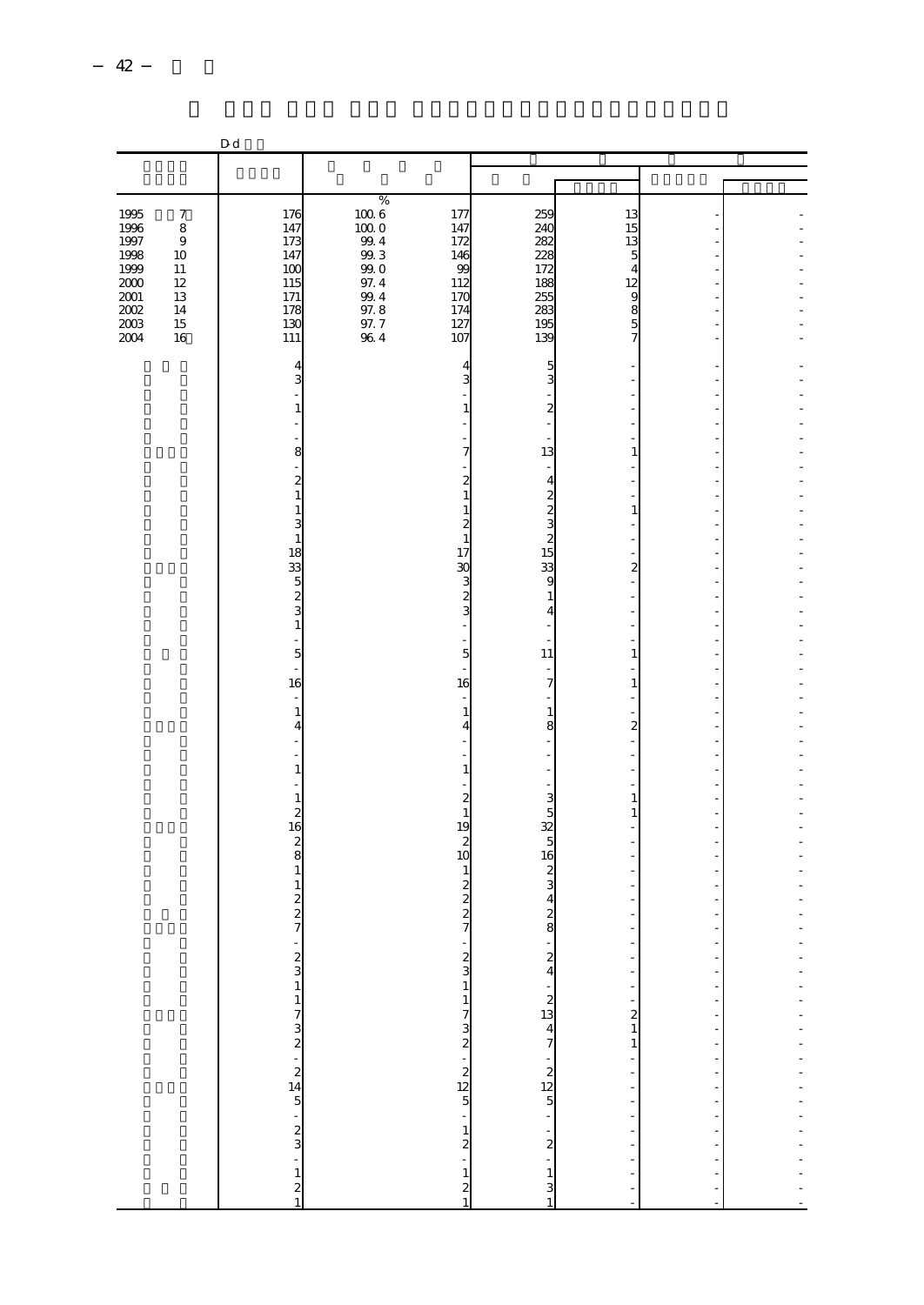|                                                                                    | $D d - 1$                                                                                                                                   |                                        |                                                                                         |                                                      |                                                             |                                          |  |
|------------------------------------------------------------------------------------|---------------------------------------------------------------------------------------------------------------------------------------------|----------------------------------------|-----------------------------------------------------------------------------------------|------------------------------------------------------|-------------------------------------------------------------|------------------------------------------|--|
|                                                                                    |                                                                                                                                             |                                        |                                                                                         |                                                      |                                                             |                                          |  |
|                                                                                    |                                                                                                                                             |                                        |                                                                                         |                                                      |                                                             |                                          |  |
| 1995<br>$\boldsymbol{7}$<br>1996<br>$\,$ 8 $\,$<br>1997<br>$\,9$                   | 175<br>144<br>167                                                                                                                           | %<br>$100\ 6$<br>$100\;0$<br>$100\;0$  | 176<br>144<br>167                                                                       | 258<br>234<br>273                                    | 13<br>15<br>13                                              |                                          |  |
| 1998<br>10<br>1999<br>$11\,$<br>2000<br>$12\,$<br>$2001\,$<br>13<br>$2002\,$<br>14 | 145<br>97<br>100<br>158<br>164                                                                                                              | $98\ 6$<br>99.0<br>97.0<br>99.4<br>988 | 143<br>96<br>97<br>157<br>162                                                           | 226<br>169<br>163<br>223<br>252                      | 5<br>4<br>11<br>9<br>7                                      |                                          |  |
| 2003<br>15<br>2004<br>16                                                           | 114<br>100<br>4                                                                                                                             | $10000$<br>94.0                        | 114<br>94<br>4                                                                          | 151<br>113<br>5                                      | 5<br>7                                                      |                                          |  |
|                                                                                    | 3<br>1                                                                                                                                      |                                        | 3<br>$\mathbf{1}$                                                                       | 3<br>$\boldsymbol{2}$                                |                                                             |                                          |  |
|                                                                                    | 7<br>$\boldsymbol{z}$                                                                                                                       |                                        | 6<br>$\boldsymbol{z}$                                                                   | 11<br>4                                              | 1                                                           |                                          |  |
|                                                                                    | $\mathbf{1}$<br>$\mathbf{1}$<br>3                                                                                                           |                                        | $\mathbf{1}$<br>$\mathbf{1}$<br>$\boldsymbol{z}$                                        | $\overline{\mathbf{c}}$<br>$\overline{c}$<br>3       | $\mathbf{1}$                                                |                                          |  |
|                                                                                    | 18<br>28<br>$\frac{3}{2}$                                                                                                                   |                                        | 17<br>26<br>$\boldsymbol{z}$<br>$\overline{\mathcal{L}}$                                | 15<br>23<br>4<br>1                                   | $\overline{a}$                                              |                                          |  |
|                                                                                    | $\mathbf{1}$<br>$\overline{4}$                                                                                                              |                                        | $\overline{\mathcal{L}}$<br>$\overline{4}$                                              | 3<br>8                                               | $\mathbf{1}$                                                |                                          |  |
|                                                                                    | 16<br>4                                                                                                                                     |                                        | 16<br>$\overline{4}$                                                                    | 7<br>8                                               | $\mathbf{1}$<br>$\overline{a}$                              |                                          |  |
|                                                                                    | $1\,$                                                                                                                                       |                                        | $1\,$                                                                                   |                                                      |                                                             |                                          |  |
|                                                                                    | $\mathbf{1}$<br>$\begin{array}{c} 2 \\ 13 \end{array}$<br>$\,1\,$                                                                           |                                        | $\boldsymbol{z}$<br>$\mathbf{1}$<br>13<br>$\,1\,$                                       | 3<br>5<br>19<br>4                                    | $\mathbf{1}$<br>$\mathbf{1}$                                |                                          |  |
|                                                                                    | $\overline{7}$<br>1<br>1<br>1                                                                                                               |                                        | $\overline{7}$<br>1<br>$\mathbf{1}$<br>$\mathbf{1}$                                     | 5<br>$\overline{\mathcal{Z}}$<br>$\overline{c}$<br>4 |                                                             |                                          |  |
|                                                                                    | $\frac{2}{6}$                                                                                                                               |                                        | $\boldsymbol{2}$<br>$\epsilon$                                                          | $\boldsymbol{z}$<br>8<br>$\frac{2}{4}$               | Ĭ.                                                          | ÷,                                       |  |
|                                                                                    |                                                                                                                                             |                                        | $\begin{array}{c} 1 \\ 3 \\ 1 \end{array}$                                              | $\begin{array}{c} 2 \\ 2 \\ 4 \\ 7 \end{array}$      | Ĭ.<br>÷<br>l,<br>$\frac{2}{1}$                              | ÷<br>f<br>$\overline{\phantom{a}}$       |  |
|                                                                                    |                                                                                                                                             |                                        | $\frac{1}{7}$ $\frac{1}{5}$ $\frac{1}{15}$ $\frac{1}{15}$ $\frac{1}{15}$ $\frac{1}{15}$ |                                                      | $\,1$<br>$\frac{1}{1}$                                      | $\frac{1}{2}$<br>$\frac{1}{2}$           |  |
|                                                                                    |                                                                                                                                             |                                        |                                                                                         | $\begin{array}{c}\n 2 \\  11 \\  5\n \end{array}$    | $\overline{a}$<br>$\overline{\phantom{a}}$<br>$\frac{1}{2}$ | $\overline{\phantom{a}}$<br>÷<br>÷<br>l, |  |
|                                                                                    | $\frac{1}{3}$ $\frac{3}{1}$ $\frac{1}{7}$ $\frac{7}{3}$ $\frac{2}{2}$ $\frac{1}{2}$ $\frac{2}{3}$ $\frac{2}{5}$ $\frac{2}{2}$ $\frac{2}{1}$ |                                        | $\begin{array}{c} 1 \\ -1 \\ 2 \\ 1 \end{array}$                                        | $\,1\,$<br>$\,1\,$<br>3<br>$\mathbf{1}$              | $\ddot{\phantom{a}}$<br>ŕ<br>$\frac{1}{2}$                  | f<br>÷<br>$\frac{1}{2}$                  |  |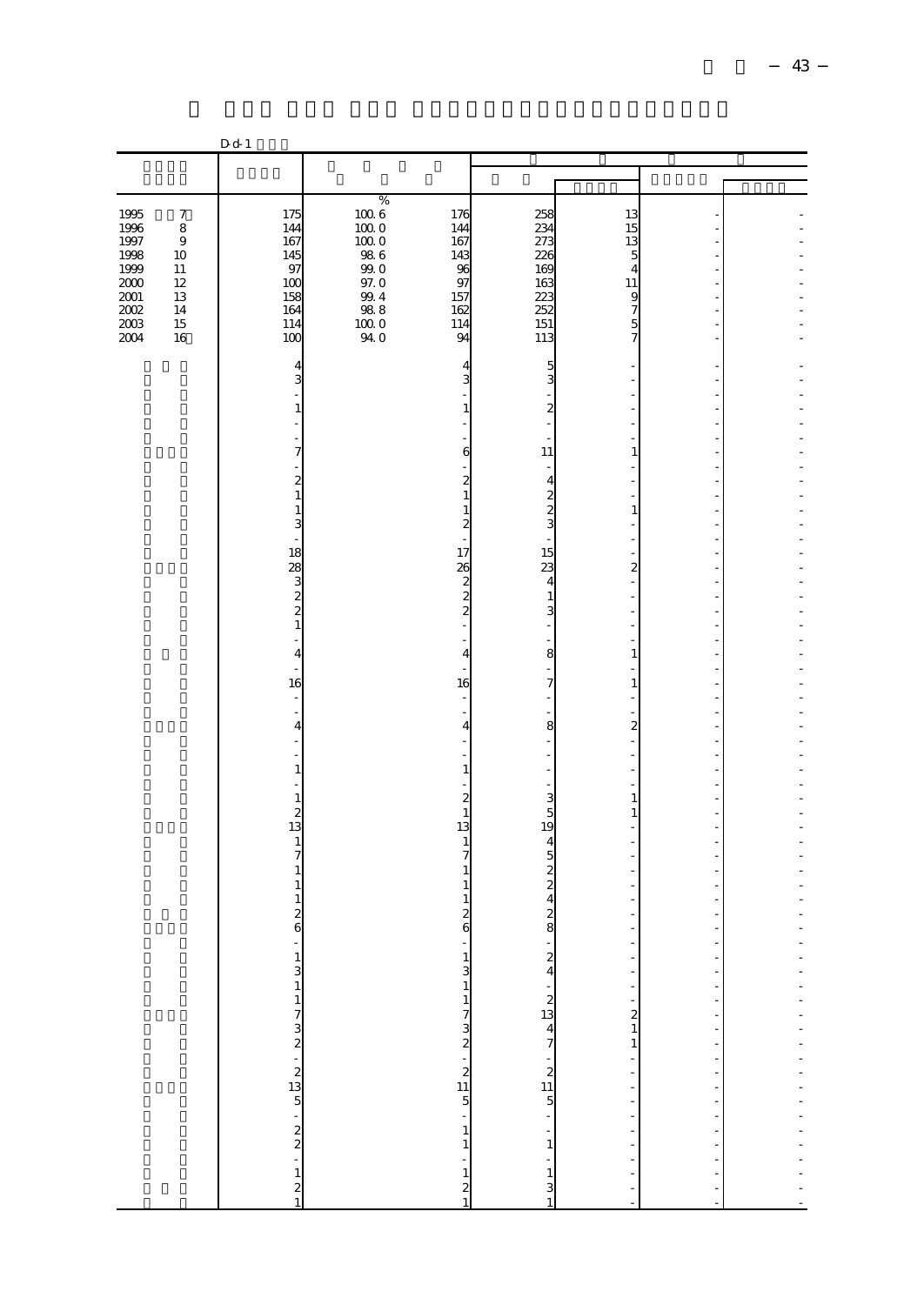|                                                  |                                                           | D d 2                                        |                                                         |                                                                                                                   |                                                                                                                                  |                                                      |                                                                              |  |
|--------------------------------------------------|-----------------------------------------------------------|----------------------------------------------|---------------------------------------------------------|-------------------------------------------------------------------------------------------------------------------|----------------------------------------------------------------------------------------------------------------------------------|------------------------------------------------------|------------------------------------------------------------------------------|--|
|                                                  |                                                           |                                              |                                                         |                                                                                                                   |                                                                                                                                  |                                                      |                                                                              |  |
|                                                  |                                                           |                                              |                                                         |                                                                                                                   |                                                                                                                                  |                                                      |                                                                              |  |
| 1995<br>1996<br>1997<br>1998<br>1999             | $\boldsymbol{7}$<br>$\overline{8}$<br>$9$<br>10<br>$11\,$ | $\mathbf{1}$                                 | $\%$<br>$10000$<br>$833$<br>$1500$<br>$100$<br>$100\;0$ | 1<br>3<br>5<br>3<br>3                                                                                             | 1<br>6<br>$\frac{9}{3}$                                                                                                          |                                                      |                                                                              |  |
| $\frac{2000}{2001}$<br>2002<br>$\frac{200}{200}$ | $12\,$<br>13<br>$14\,$<br>$15\,$<br>16                    | 14<br>16<br>11                               | $100\;0$<br>$100\;0$<br>85.7<br>$81.3$<br>118 2         | 15<br>13<br>12<br>13<br>13                                                                                        | 25<br>32<br>31<br>44<br>26                                                                                                       | $\mathbf{1}$<br>$\mathbf{1}$                         |                                                                              |  |
|                                                  |                                                           |                                              |                                                         |                                                                                                                   |                                                                                                                                  |                                                      |                                                                              |  |
|                                                  |                                                           | 1                                            |                                                         | 1                                                                                                                 | $\overline{\mathbf{z}}$                                                                                                          |                                                      |                                                                              |  |
|                                                  |                                                           | $\,1\,$<br>$\frac{5}{2}$                     |                                                         | 1<br>4<br>1                                                                                                       | $\boldsymbol{z}$<br>10<br>$\mathbf 5$                                                                                            |                                                      |                                                                              |  |
|                                                  |                                                           | $\mathbf{1}$<br>$\,1\,$                      |                                                         | 1<br>1                                                                                                            | $\mathbf{1}$<br>3                                                                                                                |                                                      |                                                                              |  |
|                                                  |                                                           | $\mathbf{1}$                                 |                                                         | 1                                                                                                                 | $\mathbf{1}$                                                                                                                     |                                                      |                                                                              |  |
|                                                  |                                                           | 3                                            |                                                         | 6                                                                                                                 | 13                                                                                                                               |                                                      |                                                                              |  |
|                                                  |                                                           | $\mathbf{1}$<br>$\mathbf{1}$<br>$\mathbf{1}$ |                                                         | $\mathbf{1}$<br>3<br>1                                                                                            | 1<br>11<br>1                                                                                                                     |                                                      |                                                                              |  |
|                                                  |                                                           | $\mathbf{1}$                                 |                                                         | 1<br>$\,1\,$<br>Î,                                                                                                | $\overline{a}$<br>$\frac{1}{2}$                                                                                                  | $\overline{a}$<br>$\overline{a}$<br>$\overline{a}$   | $\overline{\phantom{a}}$<br>÷,<br>÷                                          |  |
|                                                  |                                                           | <b>.</b>                                     |                                                         | f<br>$\overline{\phantom{a}}$<br>$\begin{array}{c} \n\cdot \\ \cdot \\ \cdot \\ \cdot \\ \cdot \\ 1\n\end{array}$ | ÷,<br>$\overline{\phantom{a}}$<br>$\begin{array}{c} \frac{1}{2} & \frac{1}{2} \\ \frac{1}{2} & \frac{1}{2} \\ 1 & 1 \end{array}$ | $\overline{\phantom{a}}$<br>$\overline{\phantom{a}}$ | $\overline{\phantom{a}}$<br>$\overline{\phantom{0}}$<br>Ť.<br>÷,<br>÷,<br>÷, |  |
|                                                  |                                                           |                                              |                                                         | $\frac{1}{2}$<br>$\mathbf{1}$                                                                                     | $\frac{1}{2}$<br>$\,1\,$                                                                                                         | $\frac{1}{2}$                                        | $\frac{1}{2}$<br>$\overline{\phantom{a}}$<br>$\frac{1}{2}$                   |  |
|                                                  |                                                           |                                              |                                                         | $\frac{1}{2}$                                                                                                     |                                                                                                                                  | $\overline{a}$<br>$\overline{\phantom{a}}$           | $\overline{\phantom{a}}$                                                     |  |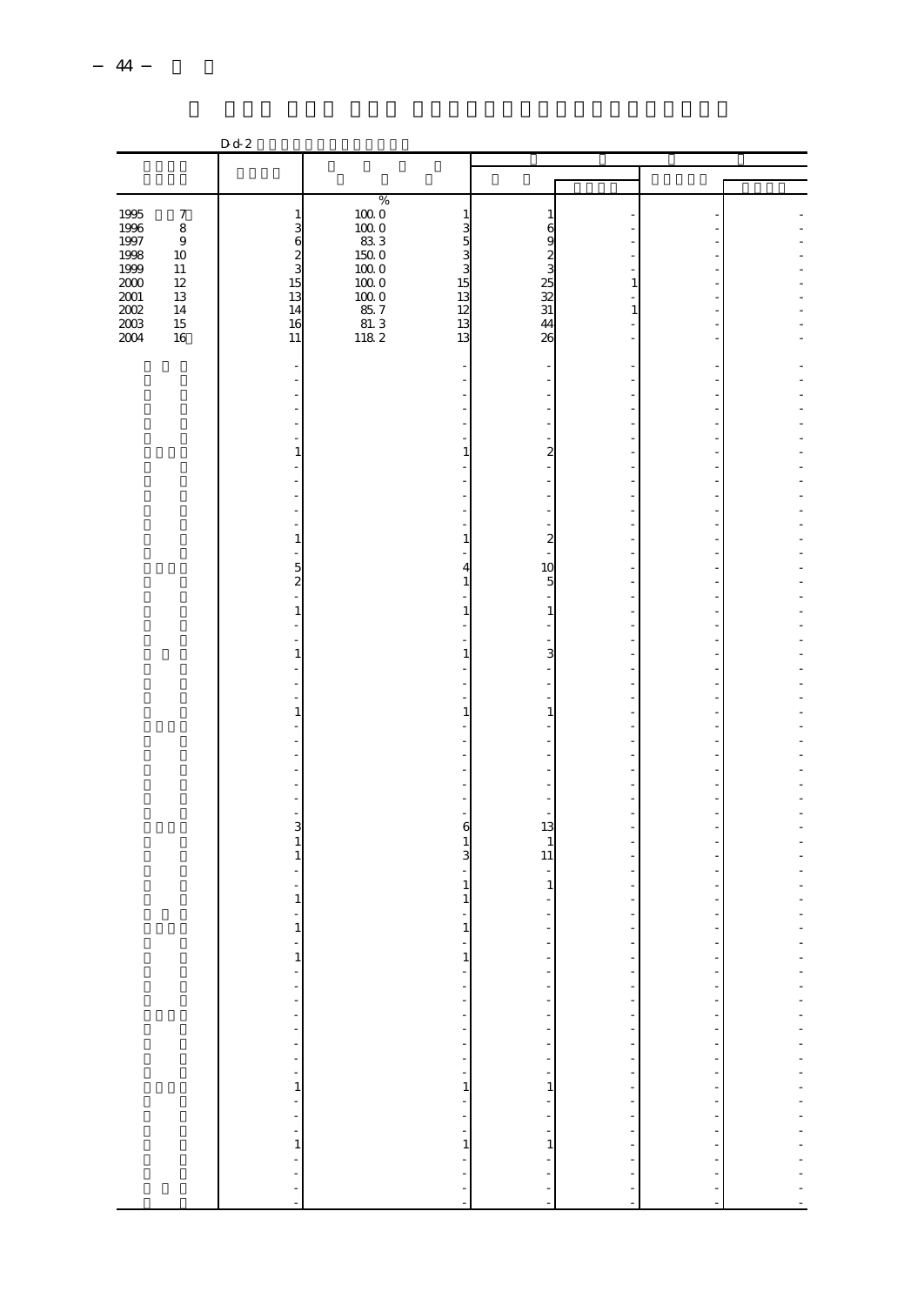|                                                                      |                                                         | ${\bf D}$ e                  |                                |                         |                                                   |                                                                              |  |
|----------------------------------------------------------------------|---------------------------------------------------------|------------------------------|--------------------------------|-------------------------|---------------------------------------------------|------------------------------------------------------------------------------|--|
|                                                                      |                                                         |                              |                                |                         |                                                   |                                                                              |  |
|                                                                      |                                                         |                              |                                |                         |                                                   |                                                                              |  |
|                                                                      |                                                         |                              | $\%$                           |                         |                                                   |                                                                              |  |
| 1995<br>1996<br>1997<br>1998<br>1999<br>2000<br>2002<br>2002<br>2003 | $^7_{\ 8}$<br>$\,9$<br>$10\,$<br>$11\,$<br>$12\,$<br>13 |                              |                                |                         |                                                   |                                                                              |  |
|                                                                      | $14\,$                                                  | $\mathbf{1}$                 | $100\;0$<br>1                  | $\boldsymbol{z}$        | 1                                                 |                                                                              |  |
|                                                                      | 15                                                      |                              |                                |                         |                                                   |                                                                              |  |
|                                                                      | 16                                                      | $\mathbf{1}$                 | 1000<br>1                      |                         |                                                   |                                                                              |  |
|                                                                      |                                                         |                              |                                |                         |                                                   |                                                                              |  |
|                                                                      |                                                         |                              |                                |                         |                                                   |                                                                              |  |
|                                                                      |                                                         |                              |                                |                         |                                                   |                                                                              |  |
|                                                                      |                                                         |                              |                                |                         |                                                   |                                                                              |  |
|                                                                      |                                                         |                              |                                |                         |                                                   |                                                                              |  |
|                                                                      |                                                         |                              |                                |                         |                                                   |                                                                              |  |
|                                                                      |                                                         |                              |                                |                         |                                                   |                                                                              |  |
|                                                                      |                                                         |                              |                                |                         |                                                   |                                                                              |  |
|                                                                      |                                                         |                              |                                |                         |                                                   |                                                                              |  |
|                                                                      |                                                         |                              |                                |                         |                                                   |                                                                              |  |
|                                                                      |                                                         |                              |                                |                         |                                                   |                                                                              |  |
|                                                                      |                                                         |                              |                                |                         |                                                   |                                                                              |  |
|                                                                      |                                                         |                              |                                |                         |                                                   |                                                                              |  |
|                                                                      |                                                         |                              |                                |                         |                                                   |                                                                              |  |
|                                                                      |                                                         |                              |                                |                         |                                                   |                                                                              |  |
|                                                                      |                                                         |                              |                                |                         |                                                   |                                                                              |  |
|                                                                      |                                                         |                              |                                |                         |                                                   |                                                                              |  |
|                                                                      |                                                         |                              |                                |                         |                                                   |                                                                              |  |
|                                                                      |                                                         |                              |                                |                         |                                                   |                                                                              |  |
|                                                                      |                                                         |                              |                                |                         |                                                   |                                                                              |  |
|                                                                      |                                                         |                              |                                |                         |                                                   |                                                                              |  |
|                                                                      |                                                         | 1                            | 1                              |                         |                                                   | $\overline{\phantom{a}}$                                                     |  |
|                                                                      |                                                         |                              |                                |                         |                                                   |                                                                              |  |
|                                                                      |                                                         |                              |                                |                         |                                                   |                                                                              |  |
|                                                                      |                                                         |                              |                                |                         |                                                   |                                                                              |  |
|                                                                      |                                                         | $\,1\,$                      | 1                              |                         |                                                   |                                                                              |  |
|                                                                      |                                                         |                              |                                |                         |                                                   |                                                                              |  |
|                                                                      |                                                         |                              |                                |                         |                                                   |                                                                              |  |
|                                                                      |                                                         |                              |                                |                         |                                                   |                                                                              |  |
|                                                                      |                                                         |                              |                                |                         |                                                   |                                                                              |  |
|                                                                      |                                                         |                              |                                |                         |                                                   |                                                                              |  |
|                                                                      |                                                         |                              |                                |                         |                                                   |                                                                              |  |
|                                                                      |                                                         |                              |                                |                         |                                                   |                                                                              |  |
|                                                                      |                                                         |                              |                                | f                       |                                                   |                                                                              |  |
|                                                                      |                                                         |                              | ÷,<br>$\overline{\phantom{0}}$ | $\frac{1}{2}$           | $\frac{1}{2}$                                     | f<br>$\overline{\phantom{a}}$                                                |  |
|                                                                      |                                                         |                              |                                |                         |                                                   | Ť,                                                                           |  |
|                                                                      |                                                         |                              |                                |                         |                                                   | $\frac{1}{2}$                                                                |  |
|                                                                      |                                                         |                              |                                |                         |                                                   |                                                                              |  |
|                                                                      |                                                         |                              |                                |                         |                                                   | $\label{eq:3.1} \begin{array}{cccccccccc} 1 & 1 & 1 & 1 & 1 & 1 \end{array}$ |  |
|                                                                      |                                                         |                              |                                |                         |                                                   |                                                                              |  |
|                                                                      |                                                         |                              |                                |                         |                                                   |                                                                              |  |
|                                                                      |                                                         |                              |                                |                         |                                                   |                                                                              |  |
|                                                                      |                                                         |                              |                                |                         |                                                   |                                                                              |  |
|                                                                      |                                                         |                              |                                |                         |                                                   |                                                                              |  |
|                                                                      |                                                         |                              |                                |                         |                                                   |                                                                              |  |
|                                                                      |                                                         |                              |                                |                         |                                                   |                                                                              |  |
|                                                                      |                                                         | 医单位的 医单位的 医单位的 医单位的 医单位的 医单位 | 医单位的 医单位的 医单位的 医单位的 医血         | 医单位分支 医单位 医单位的 医单位的 医血管 | a componente de la componente de la componente de |                                                                              |  |
|                                                                      |                                                         |                              |                                |                         |                                                   |                                                                              |  |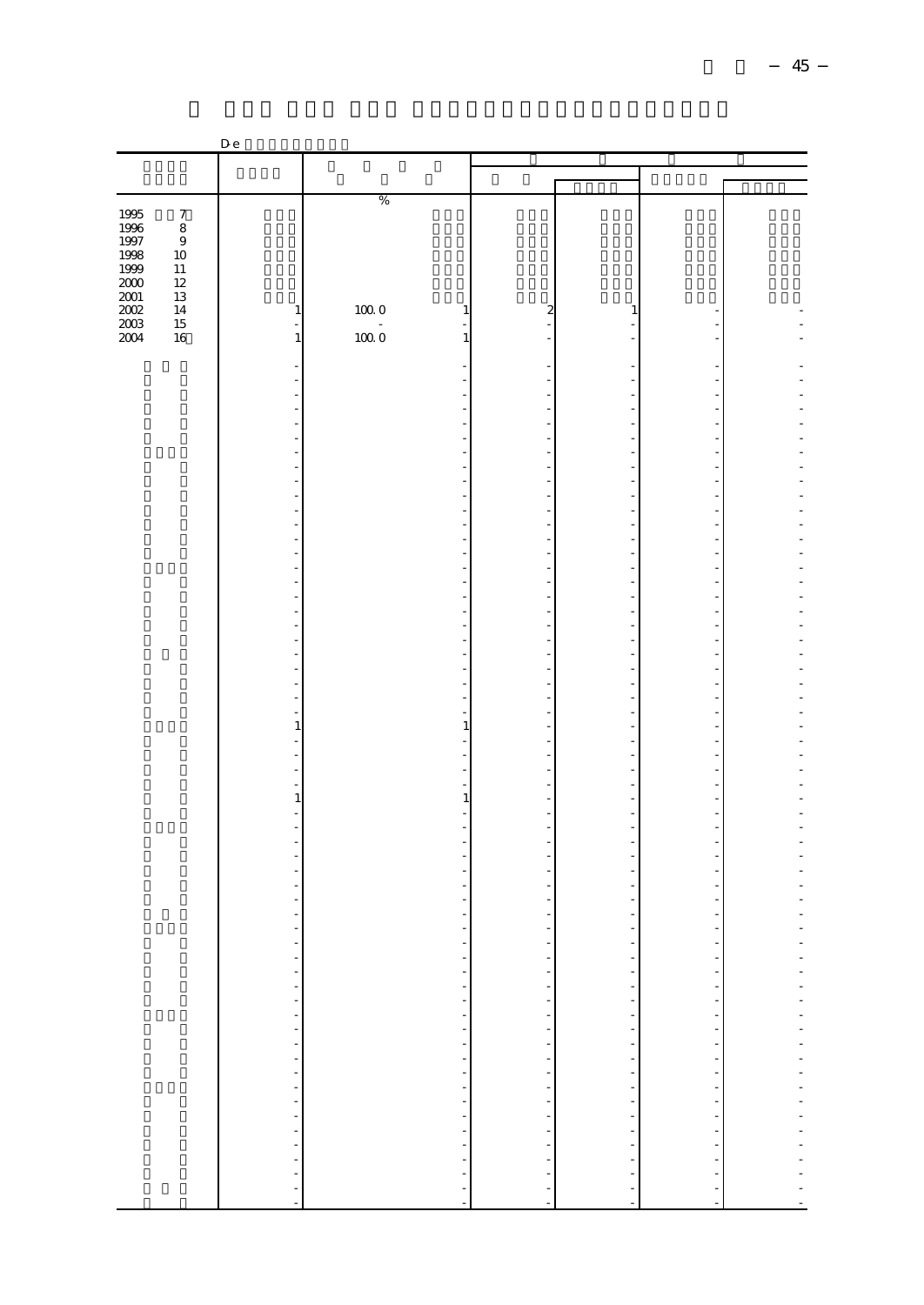| $\%$<br>$10000$<br>$1000$<br>$1042$<br>1995<br>1996<br>1997<br>$\boldsymbol{7}$<br>$\begin{array}{c} 38 \\ 52 \end{array}$<br>38<br>$\frac{53}{70}$<br>$\begin{array}{c}\n 3 \\  7 \\  2 \\  1\n \end{array}$<br>$\bf 8$<br>52<br>$rac{48}{32}$<br>31<br>$\frac{50}{32}$<br>$9$<br>1998<br>$100\;0$<br>$51\,$<br>10<br>$100\;0$<br>31<br>1999<br>65<br>$11\,$<br>87.8<br>$\frac{2}{7}$<br>$\frac{200}{200}$<br>41<br>36<br>59<br>88<br>$12\,$<br>13<br>66<br>87.9<br>58<br>$\,1\,$<br>$2002\,$<br>56<br>51<br>85<br>52<br>$\overline{\mathbf{4}}$<br>$91. \ 1$<br>14<br>$\,1$<br>$2003\,$<br>40<br>$\frac{82}{61}$ . 0<br>33<br>$\frac{7}{3}$<br>$15\,$<br>2004<br>16<br>41<br>27<br>1<br>25<br>1<br>2<br>$\mathbf{1}$<br>$\mathbf{1}$<br>$\overline{2}$<br>$\overline{4}$<br>$\boldsymbol{z}$<br>$\mathbf{1}$<br>$\mathbf{1}$<br>$\boldsymbol{2}$<br>Ē,<br>6<br>3<br>3<br>1<br>11<br>6<br>4<br>$\overline{\phantom{a}}$<br>$\,1\,$<br>$\mathbf{1}$<br>1<br>4<br>1<br>$\begin{array}{c} 2 \\ 2 \\ 1 \end{array}$<br>3<br>1<br>$\overline{\mathbf{c}}$<br>$\mathbf{1}$<br>$\mathbf{1}$<br>$\overline{\mathbf{c}}$<br>$\overline{a}$<br>$\overline{\mathbf{c}}$<br>$\,1\,$<br>$\mathbf{1}$<br>$\overline{\mathcal{Z}}$<br>$\mathbf{1}$<br>1<br>8<br>1<br>10<br>10<br>$\overline{a}$<br>1<br>$\frac{1}{7}$<br>$\mathbf{1}$<br>$\mathbf{1}$<br>5<br>6<br>$\mathbf 1$<br>$1\,$<br>2<br>$\,1$<br>1<br>$\mathbf{1}$<br>$\,1\,$<br>$\mathbf{1}$<br>$\mathbf{1}$<br>$\mathbf{1}$<br>$\mathbf{1}$<br>$\overline{a}$<br>$\mathbf{1}$<br>-----------------------<br>$\frac{1}{2}$<br>$\overline{\phantom{m}}$<br>f<br>$\overline{\phantom{a}}$<br>$\frac{1}{2}$<br>÷<br>÷<br>$\,1\,$<br>÷,<br>l,<br>÷,<br>÷,<br>$\frac{1}{\sqrt{2}}$<br>$\mathbf{1}$<br>$\mathbf{1}$<br>f,<br>$\overline{\phantom{a}}$<br>$\,1$<br>$\,1\,$<br>医单位 医单位的<br>$\frac{1}{1}$<br>$\frac{1}{2}$<br>$\frac{1}{2}$<br>$\overline{a}$<br>$\mathbf 1$<br>f<br>$\overline{\phantom{a}}$<br>$\mathbf{1}$ |  | $\mathbf D$ f |  |  |  |
|-----------------------------------------------------------------------------------------------------------------------------------------------------------------------------------------------------------------------------------------------------------------------------------------------------------------------------------------------------------------------------------------------------------------------------------------------------------------------------------------------------------------------------------------------------------------------------------------------------------------------------------------------------------------------------------------------------------------------------------------------------------------------------------------------------------------------------------------------------------------------------------------------------------------------------------------------------------------------------------------------------------------------------------------------------------------------------------------------------------------------------------------------------------------------------------------------------------------------------------------------------------------------------------------------------------------------------------------------------------------------------------------------------------------------------------------------------------------------------------------------------------------------------------------------------------------------------------------------------------------------------------------------------------------------------------------------------------------------------------------------------------------------------------------------------------------------------------------------------------------------------------------------------------------------------------------------------------------|--|---------------|--|--|--|
|                                                                                                                                                                                                                                                                                                                                                                                                                                                                                                                                                                                                                                                                                                                                                                                                                                                                                                                                                                                                                                                                                                                                                                                                                                                                                                                                                                                                                                                                                                                                                                                                                                                                                                                                                                                                                                                                                                                                                                 |  |               |  |  |  |
|                                                                                                                                                                                                                                                                                                                                                                                                                                                                                                                                                                                                                                                                                                                                                                                                                                                                                                                                                                                                                                                                                                                                                                                                                                                                                                                                                                                                                                                                                                                                                                                                                                                                                                                                                                                                                                                                                                                                                                 |  |               |  |  |  |
|                                                                                                                                                                                                                                                                                                                                                                                                                                                                                                                                                                                                                                                                                                                                                                                                                                                                                                                                                                                                                                                                                                                                                                                                                                                                                                                                                                                                                                                                                                                                                                                                                                                                                                                                                                                                                                                                                                                                                                 |  |               |  |  |  |
|                                                                                                                                                                                                                                                                                                                                                                                                                                                                                                                                                                                                                                                                                                                                                                                                                                                                                                                                                                                                                                                                                                                                                                                                                                                                                                                                                                                                                                                                                                                                                                                                                                                                                                                                                                                                                                                                                                                                                                 |  |               |  |  |  |
|                                                                                                                                                                                                                                                                                                                                                                                                                                                                                                                                                                                                                                                                                                                                                                                                                                                                                                                                                                                                                                                                                                                                                                                                                                                                                                                                                                                                                                                                                                                                                                                                                                                                                                                                                                                                                                                                                                                                                                 |  |               |  |  |  |
|                                                                                                                                                                                                                                                                                                                                                                                                                                                                                                                                                                                                                                                                                                                                                                                                                                                                                                                                                                                                                                                                                                                                                                                                                                                                                                                                                                                                                                                                                                                                                                                                                                                                                                                                                                                                                                                                                                                                                                 |  |               |  |  |  |
|                                                                                                                                                                                                                                                                                                                                                                                                                                                                                                                                                                                                                                                                                                                                                                                                                                                                                                                                                                                                                                                                                                                                                                                                                                                                                                                                                                                                                                                                                                                                                                                                                                                                                                                                                                                                                                                                                                                                                                 |  |               |  |  |  |
|                                                                                                                                                                                                                                                                                                                                                                                                                                                                                                                                                                                                                                                                                                                                                                                                                                                                                                                                                                                                                                                                                                                                                                                                                                                                                                                                                                                                                                                                                                                                                                                                                                                                                                                                                                                                                                                                                                                                                                 |  |               |  |  |  |
|                                                                                                                                                                                                                                                                                                                                                                                                                                                                                                                                                                                                                                                                                                                                                                                                                                                                                                                                                                                                                                                                                                                                                                                                                                                                                                                                                                                                                                                                                                                                                                                                                                                                                                                                                                                                                                                                                                                                                                 |  |               |  |  |  |
|                                                                                                                                                                                                                                                                                                                                                                                                                                                                                                                                                                                                                                                                                                                                                                                                                                                                                                                                                                                                                                                                                                                                                                                                                                                                                                                                                                                                                                                                                                                                                                                                                                                                                                                                                                                                                                                                                                                                                                 |  |               |  |  |  |
|                                                                                                                                                                                                                                                                                                                                                                                                                                                                                                                                                                                                                                                                                                                                                                                                                                                                                                                                                                                                                                                                                                                                                                                                                                                                                                                                                                                                                                                                                                                                                                                                                                                                                                                                                                                                                                                                                                                                                                 |  |               |  |  |  |
|                                                                                                                                                                                                                                                                                                                                                                                                                                                                                                                                                                                                                                                                                                                                                                                                                                                                                                                                                                                                                                                                                                                                                                                                                                                                                                                                                                                                                                                                                                                                                                                                                                                                                                                                                                                                                                                                                                                                                                 |  |               |  |  |  |
|                                                                                                                                                                                                                                                                                                                                                                                                                                                                                                                                                                                                                                                                                                                                                                                                                                                                                                                                                                                                                                                                                                                                                                                                                                                                                                                                                                                                                                                                                                                                                                                                                                                                                                                                                                                                                                                                                                                                                                 |  |               |  |  |  |
|                                                                                                                                                                                                                                                                                                                                                                                                                                                                                                                                                                                                                                                                                                                                                                                                                                                                                                                                                                                                                                                                                                                                                                                                                                                                                                                                                                                                                                                                                                                                                                                                                                                                                                                                                                                                                                                                                                                                                                 |  |               |  |  |  |
|                                                                                                                                                                                                                                                                                                                                                                                                                                                                                                                                                                                                                                                                                                                                                                                                                                                                                                                                                                                                                                                                                                                                                                                                                                                                                                                                                                                                                                                                                                                                                                                                                                                                                                                                                                                                                                                                                                                                                                 |  |               |  |  |  |
|                                                                                                                                                                                                                                                                                                                                                                                                                                                                                                                                                                                                                                                                                                                                                                                                                                                                                                                                                                                                                                                                                                                                                                                                                                                                                                                                                                                                                                                                                                                                                                                                                                                                                                                                                                                                                                                                                                                                                                 |  |               |  |  |  |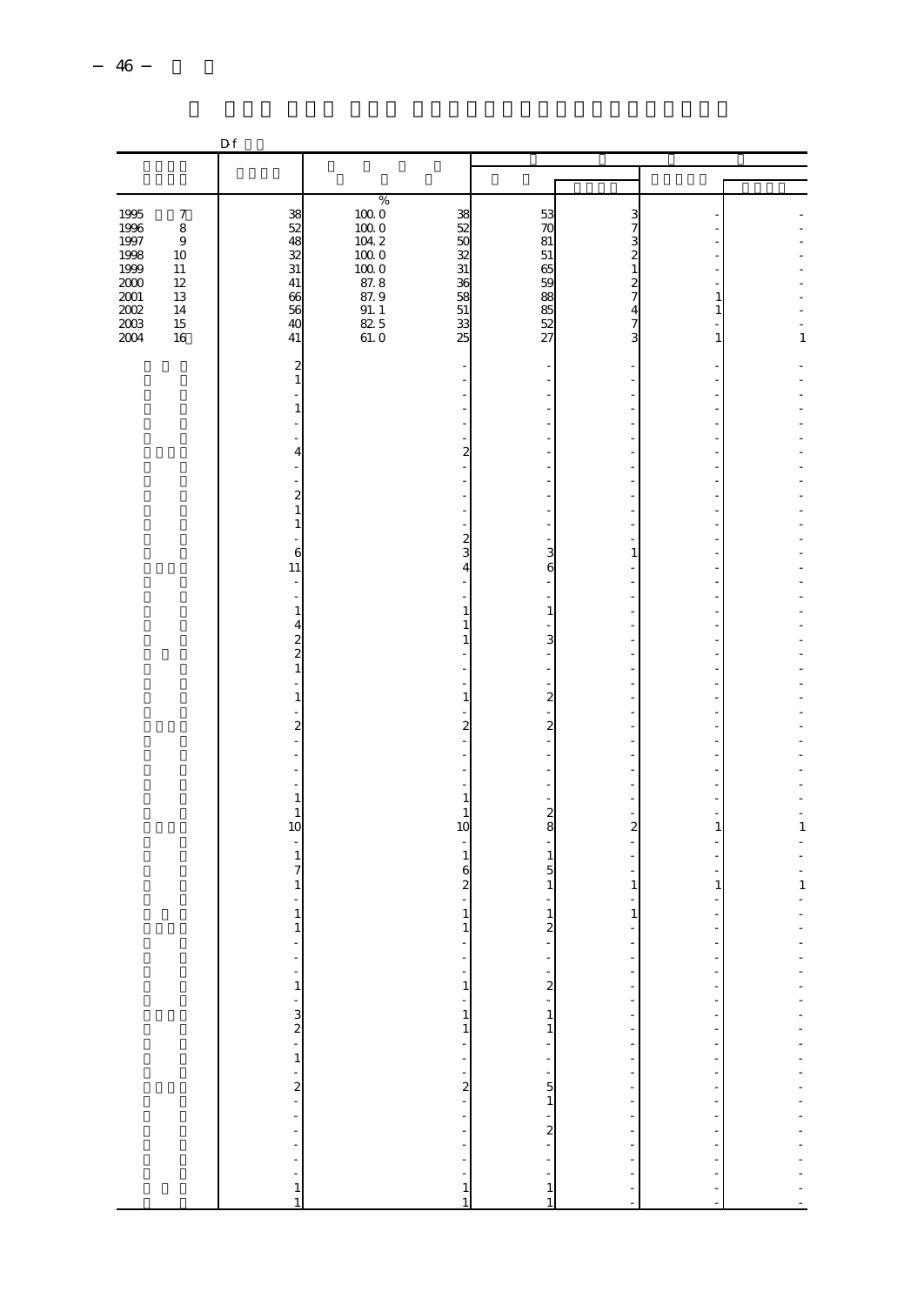|                                                                              |                                                                      | Ε                                                                                                                                                                                                                                                                                                                                                                                               |                                                                                       |                                                                                                                                                                                                                                                                                                                                                                                                                                                             |                                                                                                                                                                                                                                                                                                                                                                                                 |                                                                                                                                                                                                                                                                                                                                                                      |                                                                                                                                                                                                                                                                                                                                                                                               |                                                                                                                                                                                                                                                                                                                          |
|------------------------------------------------------------------------------|----------------------------------------------------------------------|-------------------------------------------------------------------------------------------------------------------------------------------------------------------------------------------------------------------------------------------------------------------------------------------------------------------------------------------------------------------------------------------------|---------------------------------------------------------------------------------------|-------------------------------------------------------------------------------------------------------------------------------------------------------------------------------------------------------------------------------------------------------------------------------------------------------------------------------------------------------------------------------------------------------------------------------------------------------------|-------------------------------------------------------------------------------------------------------------------------------------------------------------------------------------------------------------------------------------------------------------------------------------------------------------------------------------------------------------------------------------------------|----------------------------------------------------------------------------------------------------------------------------------------------------------------------------------------------------------------------------------------------------------------------------------------------------------------------------------------------------------------------|-----------------------------------------------------------------------------------------------------------------------------------------------------------------------------------------------------------------------------------------------------------------------------------------------------------------------------------------------------------------------------------------------|--------------------------------------------------------------------------------------------------------------------------------------------------------------------------------------------------------------------------------------------------------------------------------------------------------------------------|
|                                                                              |                                                                      |                                                                                                                                                                                                                                                                                                                                                                                                 |                                                                                       |                                                                                                                                                                                                                                                                                                                                                                                                                                                             |                                                                                                                                                                                                                                                                                                                                                                                                 |                                                                                                                                                                                                                                                                                                                                                                      |                                                                                                                                                                                                                                                                                                                                                                                               |                                                                                                                                                                                                                                                                                                                          |
| 1995<br>1996<br>1997<br>1998<br>1999<br>2000<br>2001<br>2002<br>2003<br>2004 | $\boldsymbol{7}$<br>8<br>9<br>10<br>11<br>12<br>13<br>14<br>15<br>16 | 6, 157<br>6,439<br>6,763<br>6,686<br>7,448<br>9,801<br>11, 841<br>12, 220<br>13,034<br>12, 346                                                                                                                                                                                                                                                                                                  | $\%$<br>92.9<br>$90.7\,$<br>906<br>882<br>730<br>59.3<br>51.2<br>46.1<br>47.3<br>49.2 | 5, 717<br>5,841<br>6, 124<br>5,899<br>5,438<br>5,809<br>6,066<br>5,633<br>6,165<br>6,070                                                                                                                                                                                                                                                                                                                                                                    | 8,473<br>7,655<br>6,923<br>7,239<br>6, 11C<br>6, 112<br>6,166<br>5,912<br>5,886<br>5,688                                                                                                                                                                                                                                                                                                        | 1,006<br>751<br>580<br>815<br>535<br>422<br>368<br>327<br>395<br>323                                                                                                                                                                                                                                                                                                 | 492<br>458<br>486<br>434<br>40 <sup>c</sup><br>429<br>41C<br>347<br>425<br>344                                                                                                                                                                                                                                                                                                                | 47<br>$27\,$<br>19<br>30<br>$\frac{22}{18}$<br>17<br>11<br>20<br>20                                                                                                                                                                                                                                                      |
|                                                                              |                                                                      | 457<br>305<br>27<br>61<br>47<br>17<br>633<br>157<br>55<br>163<br>60<br>68<br>130<br>1,844<br>3,537<br>263<br>183<br>147<br>800<br>492<br>914<br>168<br>96<br>149<br>325<br>1, 278<br>93<br>161<br>41<br>134<br>660<br>189<br>2,405<br>137<br>294<br>1,288<br>461<br>144<br>81<br>723<br>$\frac{71}{48}$<br>169<br>$\begin{array}{c}\n 137 \\  81\n \end{array}$<br>95<br>$\overline{55}$<br>114 |                                                                                       | 211<br>136<br>13<br>26<br>26<br>1 <sup>C</sup><br>268<br>55<br>36<br>77<br>26<br>35<br>39<br>1, 164<br>1,544<br>105<br>70<br>69<br>305<br>226<br>428<br>75<br>$\infty$<br>65<br>172<br>536<br>39<br>67<br>37<br>45<br>288<br>$\alpha$<br>1,065<br>59<br>179<br>535<br>200<br>64<br>28<br>415<br>$4\tilde{ }$<br>33<br>99<br>172<br>64<br>206<br>43<br>75<br>54<br>34<br>661<br>245<br>$\begin{array}{c} 23 \\ 60 \end{array}$<br>88<br>52<br>71<br>39<br>83 | 171<br>119<br>11<br>13<br>22<br>6<br>183<br>32<br>25<br>52<br>15<br>27<br>32<br>1,593<br>1, 190<br>107<br>5C<br>51<br>184<br>152<br>379<br>40<br>26<br>æ<br>162<br>480<br>29<br>81<br>21<br>34<br>266<br>49<br>1,084<br>27<br>145<br>664<br>167<br>43<br>38<br>334<br>$\mathfrak{X}$<br>16<br>127<br>$\frac{11}{30}$<br>33<br>21<br>21<br>14<br>535<br>212<br>23<br>24<br>$\frac{41}{39}$<br>72 | 11<br>9<br>$\boldsymbol{2}$<br>1<br>1<br>128<br>46<br>9<br>$\mathbf{1}$<br>$\overline{\mathbf{c}}$<br>$\overline{4}$<br>11<br>$\mathbf{1}$<br>$\mathbf{1}$<br>17<br>29<br>5<br>23<br>$\mathbf{1}$<br>58<br>3<br>47<br>4<br>4<br>18<br>$\frac{2}{9}$<br>4<br>$\frac{2}{7}$<br>4<br>3<br>25<br>10<br>$\mathbf{1}$<br>5<br>$\begin{array}{c}\n2 \\ 2 \\ 2\n\end{array}$ | 12<br>10<br>1<br>1<br>19<br>4<br>4<br>$\boldsymbol{z}$<br>$\boldsymbol{z}$<br>$\mathbf{1}$<br>6<br>42<br>83<br>6<br>2<br>6<br>15<br>7<br>27<br>3<br>1<br>5<br>11<br>46<br>3<br>9<br>$\mathbf{1}$<br>3<br>27<br>3<br>73<br>$\mathbf{1}$<br>10<br>47<br>6<br>7<br>2<br>19<br>4<br>9<br>4<br>10<br>$\overline{\mathbf{c}}$<br>$\,1\,$<br>$rac{2}{5}$<br>40<br>16<br>$\frac{2}{5}$<br>6<br>1<br>1 | $\overline{\mathbf{c}}$<br>$\boldsymbol{2}$<br>$\blacksquare$<br>÷,<br>÷,<br>3<br>6<br>÷,<br>L,<br>$\,1\,$<br>$\mathbf{1}$<br>$\blacksquare$<br>÷,<br>$\,1\,$<br>$\frac{3}{2}$<br>$\overline{a}$<br>$\,1$<br>L,<br>$\mathbf{1}$<br>÷,<br>6<br>÷,<br>$\,1\,$<br>$\overline{4}$<br>$\,1\,$<br>÷<br>$\mathbf{1}$<br>$\,1\,$ |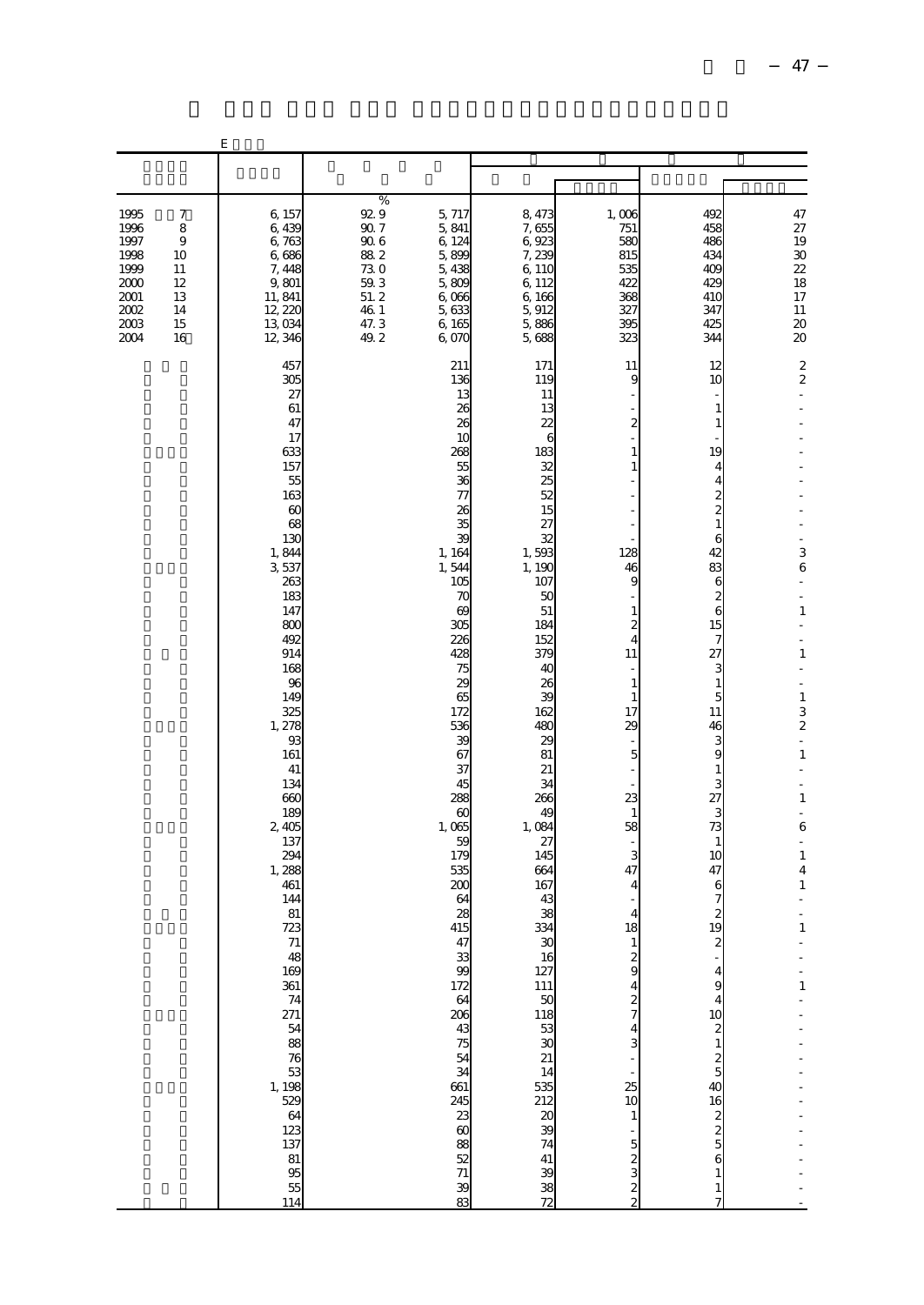|                                                                                          |                                                                                | E-a                                                                |                                                                                                         |                                                                    |                                                                                           |                                                                    |                                                                            |                                                                                                           |
|------------------------------------------------------------------------------------------|--------------------------------------------------------------------------------|--------------------------------------------------------------------|---------------------------------------------------------------------------------------------------------|--------------------------------------------------------------------|-------------------------------------------------------------------------------------------|--------------------------------------------------------------------|----------------------------------------------------------------------------|-----------------------------------------------------------------------------------------------------------|
|                                                                                          |                                                                                |                                                                    |                                                                                                         |                                                                    |                                                                                           |                                                                    |                                                                            |                                                                                                           |
|                                                                                          |                                                                                |                                                                    | $\%$                                                                                                    |                                                                    |                                                                                           |                                                                    |                                                                            |                                                                                                           |
| 1995<br>1996<br>1997<br>1998<br>1999<br>2000<br>$2001\,$<br>$2002\,$<br>$2003\,$<br>2004 | $\boldsymbol{7}$<br>$\,8\,$<br>$\,9$<br>10<br>11<br>12<br>13<br>14<br>15<br>16 | 702<br>590<br>604<br>515<br>293<br>278<br>290<br>300<br>208<br>249 | $100\,$ $1$<br>$99.7\,$<br>$100\;0$<br>$100\;0$<br>99.3<br>$1000$<br>1000<br>$\frac{100}{97.1}$<br>97.6 | 703<br>588<br>604<br>515<br>291<br>278<br>290<br>ЗΟС<br>202<br>243 | 5, 270<br>4,100<br>3, 253<br>3,372<br>2,327<br>1,905<br>2,077<br>1,928<br>1,725<br>1, 422 | 828<br>614<br>433<br>664<br>405<br>343<br>293<br>271<br>325<br>248 | 109<br>59<br>78<br>71<br>40<br>22<br>$\boldsymbol{\chi}$<br>36<br>33<br>18 | $\begin{array}{c} 28 \\ 15 \end{array}$<br>$\begin{array}{c} 11 \\ 15 \end{array}$<br>$12\ 5\ 3\ 6\ 8\ 2$ |
|                                                                                          |                                                                                | 4<br>4                                                             |                                                                                                         |                                                                    | 40<br>40                                                                                  | 7<br>7                                                             |                                                                            |                                                                                                           |
|                                                                                          |                                                                                |                                                                    |                                                                                                         |                                                                    |                                                                                           |                                                                    |                                                                            |                                                                                                           |
|                                                                                          |                                                                                |                                                                    |                                                                                                         |                                                                    |                                                                                           |                                                                    |                                                                            |                                                                                                           |
|                                                                                          |                                                                                |                                                                    |                                                                                                         |                                                                    |                                                                                           |                                                                    |                                                                            |                                                                                                           |
|                                                                                          |                                                                                |                                                                    |                                                                                                         |                                                                    |                                                                                           |                                                                    |                                                                            |                                                                                                           |
|                                                                                          |                                                                                |                                                                    |                                                                                                         |                                                                    |                                                                                           |                                                                    |                                                                            |                                                                                                           |
|                                                                                          |                                                                                |                                                                    |                                                                                                         |                                                                    |                                                                                           |                                                                    |                                                                            | ÷                                                                                                         |
|                                                                                          |                                                                                | 85<br>40                                                           |                                                                                                         | 84<br>33                                                           | 583<br>163                                                                                | 119<br>25                                                          | $\frac{6}{2}$                                                              | 1                                                                                                         |
|                                                                                          |                                                                                | 3                                                                  |                                                                                                         | S                                                                  | 45                                                                                        |                                                                    |                                                                            |                                                                                                           |
|                                                                                          |                                                                                |                                                                    |                                                                                                         |                                                                    |                                                                                           |                                                                    |                                                                            |                                                                                                           |
|                                                                                          |                                                                                | $\boldsymbol{z}$<br>18                                             |                                                                                                         | 2<br>12                                                            | 20<br>64                                                                                  | 3<br>9                                                             | $\boldsymbol{z}$                                                           |                                                                                                           |
|                                                                                          |                                                                                |                                                                    |                                                                                                         |                                                                    |                                                                                           |                                                                    |                                                                            |                                                                                                           |
|                                                                                          |                                                                                | $\mathbf{1}$<br>16<br>16                                           |                                                                                                         | 16<br>16                                                           | 34<br>129                                                                                 | 6<br>24                                                            | 3                                                                          | ÷<br>1                                                                                                    |
|                                                                                          |                                                                                | 10                                                                 |                                                                                                         | 11                                                                 | 52                                                                                        | 5                                                                  | 3                                                                          | $\overline{a}$<br>$\mathbf{1}$                                                                            |
|                                                                                          |                                                                                | $\mathbf{1}$                                                       |                                                                                                         | 1                                                                  | 3                                                                                         |                                                                    |                                                                            |                                                                                                           |
|                                                                                          |                                                                                | 3<br>$\overline{\mathcal{L}}$                                      |                                                                                                         | $\boldsymbol{z}$<br>$\overline{2}$                                 | 62<br>12                                                                                  | 19                                                                 |                                                                            |                                                                                                           |
|                                                                                          |                                                                                | 38<br>$\ddot{\phantom{1}}$                                         |                                                                                                         | 38                                                                 | 286                                                                                       | 38                                                                 | 6<br>÷,                                                                    |                                                                                                           |
|                                                                                          |                                                                                | $\overline{7}$<br>27                                               |                                                                                                         | 7<br>27                                                            | 37<br>219                                                                                 | $\mathbf{1}$<br>32                                                 | $\epsilon$                                                                 |                                                                                                           |
|                                                                                          |                                                                                | $\mathbf{1}$                                                       |                                                                                                         | 1                                                                  | 12                                                                                        | 2                                                                  |                                                                            |                                                                                                           |
|                                                                                          |                                                                                | 3<br>44                                                            |                                                                                                         | З<br>44                                                            | 18<br>102                                                                                 | 3<br>14                                                            |                                                                            |                                                                                                           |
|                                                                                          |                                                                                |                                                                    |                                                                                                         | $12 \text{ }$                                                      | $\frac{11}{7}$ $\frac{19}{2}$                                                             |                                                                    |                                                                            |                                                                                                           |
|                                                                                          |                                                                                |                                                                    |                                                                                                         | $\frac{1}{25}$                                                     |                                                                                           | 9<br>3                                                             |                                                                            |                                                                                                           |
|                                                                                          |                                                                                |                                                                    |                                                                                                         | $\frac{2}{4}$                                                      |                                                                                           | $\frac{1}{6}$<br>42                                                |                                                                            |                                                                                                           |
|                                                                                          |                                                                                |                                                                    |                                                                                                         | $\frac{2}{2}$                                                      |                                                                                           |                                                                    |                                                                            |                                                                                                           |
|                                                                                          |                                                                                |                                                                    |                                                                                                         |                                                                    |                                                                                           | $\overline{a}$                                                     |                                                                            |                                                                                                           |
|                                                                                          |                                                                                | 12 - 13 10 12 12 13 14 15 16 17                                    |                                                                                                         | $\frac{20}{13}$                                                    | .<br>88                                                                                   | $\frac{15}{10}$                                                    | 1                                                                          |                                                                                                           |
|                                                                                          |                                                                                | $\frac{1}{2}$                                                      |                                                                                                         |                                                                    |                                                                                           |                                                                    |                                                                            |                                                                                                           |
|                                                                                          |                                                                                | $\begin{smallmatrix}1\\1\end{smallmatrix}$                         |                                                                                                         | $\mathbf{1}$<br>1                                                  | $\frac{1}{2}$ or $\frac{1}{2}$                                                            | $\frac{1}{2}$                                                      |                                                                            |                                                                                                           |
|                                                                                          |                                                                                | -<br>$\,1\,$                                                       |                                                                                                         | $\mathbf{1}$                                                       | $\,1\,$                                                                                   |                                                                    |                                                                            |                                                                                                           |
|                                                                                          |                                                                                | $\overline{4}$                                                     |                                                                                                         | 4                                                                  | 10                                                                                        | $\overline{2}$                                                     | $\mathbf{1}$                                                               |                                                                                                           |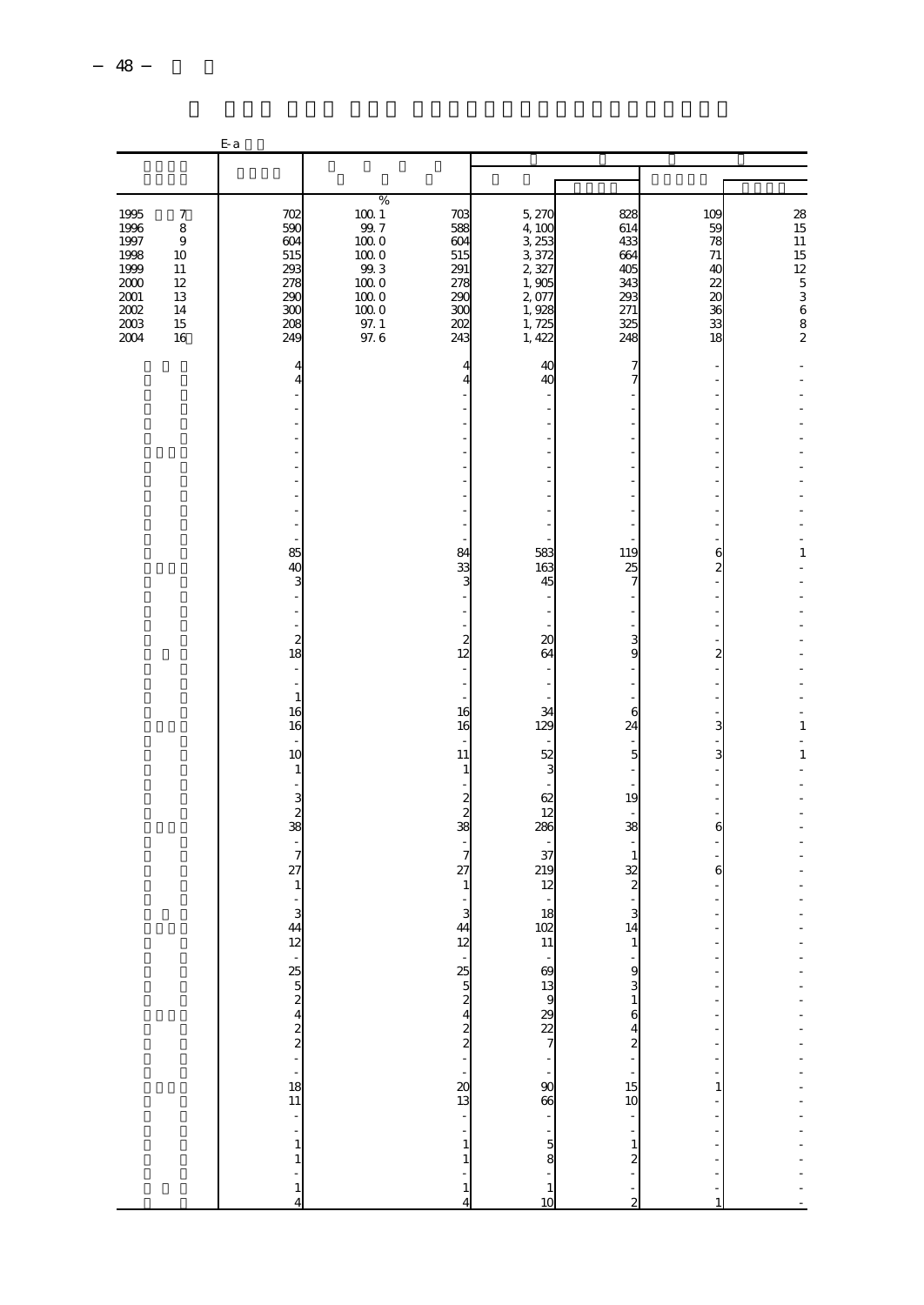|                                                                                  |                                                                          | $E-a-1$                                                                                                               |                                                                                                                                           |                                                                                                 |                                                                                      |                                                                                          |                                                         |                                                                                         |
|----------------------------------------------------------------------------------|--------------------------------------------------------------------------|-----------------------------------------------------------------------------------------------------------------------|-------------------------------------------------------------------------------------------------------------------------------------------|-------------------------------------------------------------------------------------------------|--------------------------------------------------------------------------------------|------------------------------------------------------------------------------------------|---------------------------------------------------------|-----------------------------------------------------------------------------------------|
|                                                                                  |                                                                          |                                                                                                                       |                                                                                                                                           |                                                                                                 |                                                                                      |                                                                                          |                                                         |                                                                                         |
| 1995<br>1996<br>1997<br>1998<br>1999<br>2000<br>$2001\,$<br>2002<br>2003<br>2004 | 7<br>$\,8\,$<br>$\overline{9}$<br>10<br>11<br>12<br>13<br>14<br>15<br>16 | 241<br>220<br>231<br>205<br>127<br>94<br>92<br>96<br>69<br>116                                                        | $\%$<br>$\frac{99.2}{98.6}$<br>$\begin{array}{c} 100.0 \\ 99.5 \end{array}$<br>$98\ 4$<br>$101.1$<br>1000<br>$100\;0$<br>$94.2$<br>$94.0$ | 239<br>217<br>231<br>204<br>125<br>95<br>92<br>96<br>65<br>109                                  | 3,289<br>2,673<br>1,890<br>1,838<br>1,465<br>966<br>1, 123<br>1, 118<br>1,053<br>603 | 439<br>318<br>201<br>305<br>226<br>157<br>152<br>145<br>186<br>109                       | 49<br>23<br>43<br>34<br>17<br>14<br>8<br>20<br>21<br>5  | $\begin{array}{c} 10 \\ 1 \\ 2 \\ 2 \\ 1 \end{array}$<br>3<br>$\blacksquare$<br>$\,1\,$ |
|                                                                                  |                                                                          | 1<br>$\mathbf{1}$                                                                                                     |                                                                                                                                           | 1<br>$\mathbf{1}$                                                                               | 10<br>10<br>-                                                                        | З<br>3<br>÷,                                                                             | ÷<br>÷                                                  |                                                                                         |
|                                                                                  |                                                                          | 28<br>26<br>3<br>10<br>$\mathbf{1}$<br>12<br>10                                                                       |                                                                                                                                           | 27<br>19<br>3<br>4<br>12<br>10                                                                  | 199<br>107<br>45<br>$\overline{7}$<br>$\infty$<br>J.<br>26<br>48                     | 51<br>20<br>$\overline{7}$<br>$\mathbf{1}$<br>6<br>6<br>3                                | $\mathbf{1}$<br>$\mathbf{1}$<br>ł,<br>$\mathbf{1}$<br>- |                                                                                         |
|                                                                                  |                                                                          | 7<br>$\mathbf{1}$<br>$\,1\,$<br>$\,1\,$<br>13<br>3<br>9                                                               |                                                                                                                                           | $\overline{7}$<br>$\mathbf{1}$<br>1<br>$\mathbf{1}$<br>13<br>$\overline{\phantom{a}}$<br>3<br>9 | 23<br>3<br>13<br>g<br>123<br>18<br>86<br>$11\,$                                      | $\mathbf{1}$<br>$\boldsymbol{z}$<br>L,<br>18<br>14<br>$\boldsymbol{z}$                   | ÷<br>÷,<br>3<br>÷<br>3                                  |                                                                                         |
|                                                                                  |                                                                          | $1\,$<br>31<br>ŏ<br>$\frac{1}{2}$ $\frac{1}{1}$<br>$\frac{1}{1}$<br>÷,<br>$\begin{array}{c} -1 \\ 6 \\ 4 \end{array}$ |                                                                                                                                           | $\mathbf{1}$<br>31<br>ŏ<br>÷<br>$22 - 1$ 1 - 1 - - 7 5 - - - -                                  | 8<br>68<br>8 5 $420$<br>$173$ $-32$<br>$27$<br>$-32$<br>$17$<br>$-32$                | $\boldsymbol{z}$<br>9<br>1<br>$\frac{1}{8}$<br>$-431$<br>$-1$                            | f<br>÷,<br>-<br>$\frac{1}{2}$                           | -------------------                                                                     |
|                                                                                  |                                                                          | $\frac{1}{1}$<br>$\frac{1}{1}$<br>$\frac{1}{2}$                                                                       |                                                                                                                                           | $\frac{1}{2}$                                                                                   |                                                                                      | $\begin{array}{c} \n\cdot \\ \cdot \\ \cdot \\ \cdot \\ 1\n\end{array}$<br>$\frac{1}{2}$ | $\frac{1}{1}$<br>$\frac{1}{2}$                          |                                                                                         |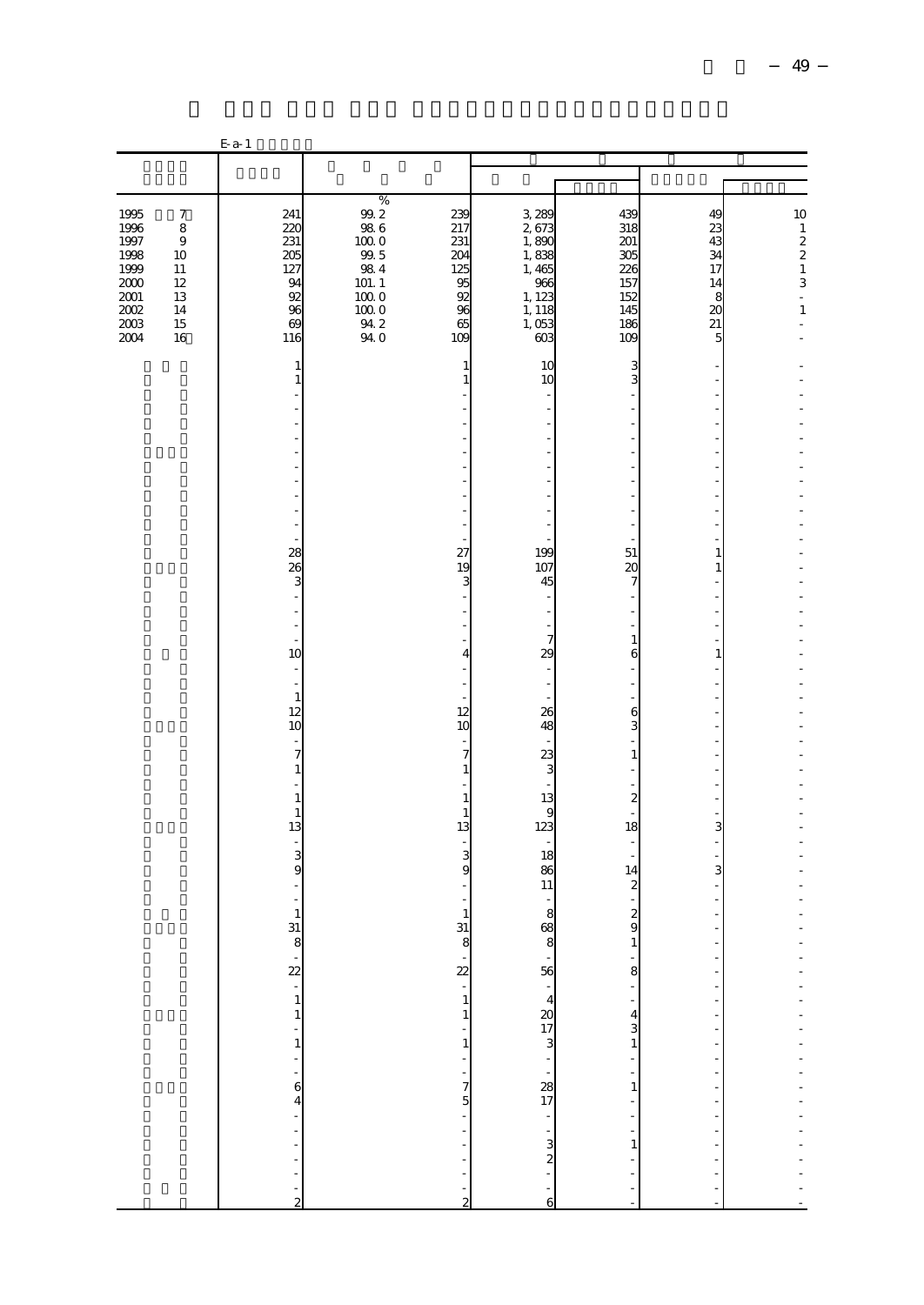|                                                                                              |                                                                        | $E-a-2$                                                                                                                                                                                                                                                                                                             |                                                                                                      |                                                               |                                                                    |                                                                   |                                                                               |                                                                                                                                                       |
|----------------------------------------------------------------------------------------------|------------------------------------------------------------------------|---------------------------------------------------------------------------------------------------------------------------------------------------------------------------------------------------------------------------------------------------------------------------------------------------------------------|------------------------------------------------------------------------------------------------------|---------------------------------------------------------------|--------------------------------------------------------------------|-------------------------------------------------------------------|-------------------------------------------------------------------------------|-------------------------------------------------------------------------------------------------------------------------------------------------------|
|                                                                                              |                                                                        |                                                                                                                                                                                                                                                                                                                     |                                                                                                      |                                                               |                                                                    |                                                                   |                                                                               |                                                                                                                                                       |
|                                                                                              |                                                                        |                                                                                                                                                                                                                                                                                                                     | $\%$                                                                                                 |                                                               |                                                                    |                                                                   |                                                                               |                                                                                                                                                       |
| 1995<br>1996<br>1997<br>1998<br>1999<br>$2000\,$<br>$2001\,$<br>$2002\,$<br>$2003\,$<br>2004 | $\boldsymbol{7}$<br>8<br>$9$<br>10<br>11<br>12<br>13<br>14<br>15<br>16 | 243<br>198<br>209<br>172<br>$77\,$<br>97<br>98<br>137<br>85<br>62                                                                                                                                                                                                                                                   | $100\ 8$<br>101.0<br>$100\ 5$<br>$100\ 6$<br>$100\;0$<br>$100\;0$<br>99.0<br>$100\ 0$<br>988<br>1000 | 245<br>200<br>210<br>173<br>77<br>97<br>97<br>137<br>84<br>62 | 929<br>587<br>596<br>668<br>319<br>332<br>347<br>309<br>237<br>248 | 223<br>170<br>136<br>221<br>92<br>69<br>54<br>42<br>46<br>29      | 26<br>13<br>15<br>16<br>13<br>$\mathbf{1}$<br>$6\n3\n3\n3\n$                  | $\begin{array}{c} 12 \\ 8 \\ 9 \\ 7 \end{array}$<br>$\,$ 6 $\,$<br>$\,$ 1 $\,$<br>$\boldsymbol{z}$<br>$\overline{\phantom{a}}$<br>3<br>$\overline{a}$ |
|                                                                                              |                                                                        | 1<br>$\mathbf{1}$                                                                                                                                                                                                                                                                                                   |                                                                                                      | 1<br>1                                                        | 11<br>11                                                           | $\overline{\mathbf{c}}$<br>$\overline{c}$                         |                                                                               |                                                                                                                                                       |
|                                                                                              |                                                                        | $\ddot{\phantom{1}}$                                                                                                                                                                                                                                                                                                |                                                                                                      | ÷                                                             |                                                                    |                                                                   | ÷                                                                             |                                                                                                                                                       |
|                                                                                              |                                                                        | 34<br>$\overline{7}$<br>$\overline{\phantom{a}}$                                                                                                                                                                                                                                                                    |                                                                                                      | 34<br>7                                                       | 124<br>22                                                          | 8<br>$\overline{a}$                                               | 1                                                                             |                                                                                                                                                       |
|                                                                                              |                                                                        | $\,1\,$<br>$\overline{5}$<br>$\,1\,$                                                                                                                                                                                                                                                                                |                                                                                                      | $\mathbf{1}$<br>5<br>$\mathbf{1}$                             | $\mathbf{1}$<br>17<br>4                                            | 2                                                                 |                                                                               |                                                                                                                                                       |
|                                                                                              |                                                                        |                                                                                                                                                                                                                                                                                                                     |                                                                                                      |                                                               |                                                                    |                                                                   |                                                                               |                                                                                                                                                       |
|                                                                                              |                                                                        | $\overline{a}$<br>10<br>$\overline{\phantom{a}}$<br>3<br>6                                                                                                                                                                                                                                                          |                                                                                                      | ÷<br>10<br>3<br>6                                             | 40<br>5<br>$31\,$                                                  | 6<br>1<br>5                                                       |                                                                               |                                                                                                                                                       |
|                                                                                              |                                                                        | $\,1\,$<br>$\overline{\mathbf{A}}$                                                                                                                                                                                                                                                                                  |                                                                                                      | $1\,$<br>$\overline{4}$<br>f                                  | $\overline{4}$<br>18                                               | $\overline{4}$                                                    | ÷                                                                             |                                                                                                                                                       |
|                                                                                              |                                                                        |                                                                                                                                                                                                                                                                                                                     |                                                                                                      | $\begin{array}{c} -1 \\ 3 \\ 1 \end{array}$<br>$\,1\,$        | $\begin{array}{c}\n2 \\ 11 \\ 5\n\end{array}$<br>$\mathbf{1}$      | ł,<br>$\frac{3}{1}$<br>$\overline{\phantom{a}}$<br>$\frac{1}{2}$  | $\overline{\phantom{a}}$<br>$\overline{\phantom{a}}$<br>$\overline{a}$        |                                                                                                                                                       |
|                                                                                              |                                                                        | $\frac{1}{2}$ $\frac{1}{2}$ $\frac{1}{2}$ $\frac{1}{2}$ $\frac{1}{2}$ $\frac{1}{2}$ $\frac{1}{2}$ $\frac{1}{2}$ $\frac{1}{2}$ $\frac{1}{2}$ $\frac{1}{2}$ $\frac{1}{2}$ $\frac{1}{2}$ $\frac{1}{2}$ $\frac{1}{2}$ $\frac{1}{2}$ $\frac{1}{2}$ $\frac{1}{2}$ $\frac{1}{2}$ $\frac{1}{2}$ $\frac{1}{2}$ $\frac{1}{2}$ |                                                                                                      | $= 52 - 1$                                                    | $\begin{array}{c} 32 \\ 23 \\ 2 \end{array}$                       | $\begin{bmatrix} 1 \\ 2 \\ 3 \\ 4 \end{bmatrix}$<br>$\frac{1}{2}$ | f<br>$\overline{a}$<br>$\mathbf{1}$<br>ł,<br>$\overline{a}$<br>$\overline{a}$ | --------------------                                                                                                                                  |
|                                                                                              |                                                                        | $\overline{1}$                                                                                                                                                                                                                                                                                                      |                                                                                                      |                                                               | $\,$ 1 $\,$<br>Ź                                                   | $\mathbf{1}$<br>$\frac{1}{2}$                                     | ÷<br>l,<br>$\overline{a}$                                                     |                                                                                                                                                       |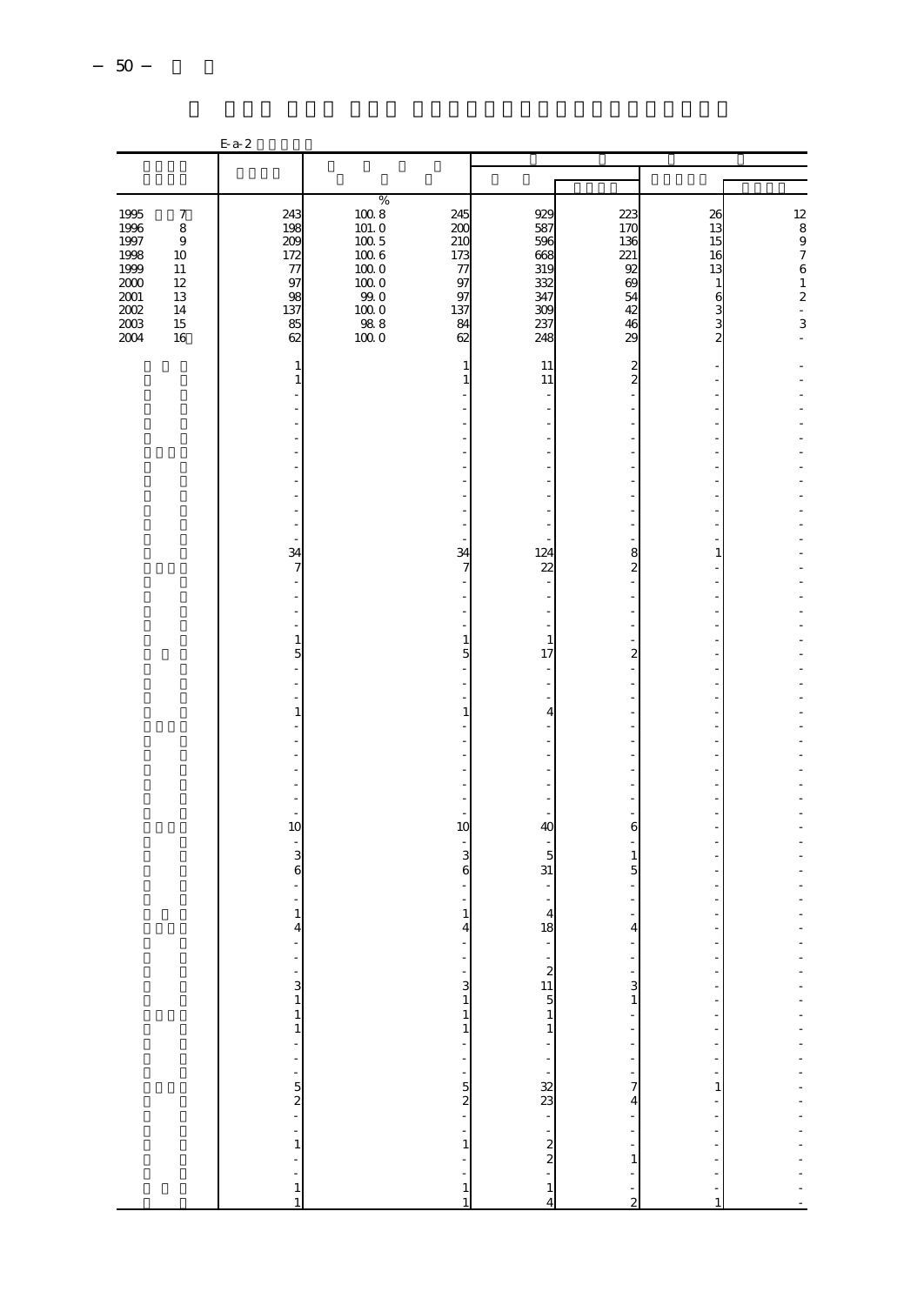|                                                                                  |                                                               | $E-a-3$                                                       |                                                                                                 |                                                               |                                                                      |                                                                                                                 |                                                       |                                                 |
|----------------------------------------------------------------------------------|---------------------------------------------------------------|---------------------------------------------------------------|-------------------------------------------------------------------------------------------------|---------------------------------------------------------------|----------------------------------------------------------------------|-----------------------------------------------------------------------------------------------------------------|-------------------------------------------------------|-------------------------------------------------|
|                                                                                  |                                                               |                                                               |                                                                                                 |                                                               |                                                                      |                                                                                                                 |                                                       |                                                 |
| 1995<br>1996<br>1997<br>1998<br>1999<br>2000<br>2001<br>$2002\,$<br>2003<br>2004 | 7<br>$\,8\,$<br>$9$<br>10<br>11<br>12<br>13<br>14<br>15<br>16 | 218<br>172<br>164<br>138<br>89<br>87<br>100<br>67<br>54<br>71 | %<br>1005<br>99.4<br>99.4<br>$1000$<br>1000<br>$98\ 9$<br>101.0<br>$100\;0$<br>$98\ 1$<br>101.4 | 219<br>171<br>163<br>138<br>89<br>86<br>101<br>67<br>53<br>72 | 1,052<br>840<br>767<br>866<br>543<br>607<br>607<br>501<br>435<br>571 | 166<br>126<br>96<br>138<br>87<br>117<br>87<br>84<br>93<br>110                                                   | 34<br>23<br>20<br>21<br>10<br>7<br>6<br>13<br>9<br>11 | $^6_6$<br>L,<br>$6\over 5$<br>$\frac{1}{5}$ 5 2 |
|                                                                                  |                                                               | $\frac{2}{2}$                                                 |                                                                                                 | 2<br>$\overline{\mathcal{Z}}$                                 | 19<br>19                                                             | $\overline{\mathbf{c}}$<br>$\overline{c}$                                                                       | ,                                                     |                                                 |
|                                                                                  |                                                               | 23<br>$\overline{7}$<br>$\,1\,$<br>3                          |                                                                                                 | 23<br>$\overline{7}$<br>$\,1\,$<br>3                          | 260<br>34<br>Ĭ.<br>12<br>18                                          | 60<br>3<br>$\boldsymbol{2}$<br>$\mathbf{1}$                                                                     | ä,<br>4<br>$\mathbf{1}$<br>ä,<br>$\mathbf{1}$         | 1                                               |
|                                                                                  |                                                               | 3<br>6<br>3<br>$\boldsymbol{z}$<br>$\,1\,$                    |                                                                                                 | 3<br>6<br>4<br>$\mathbf{1}$<br>$\mathbf{1}$                   | 4<br>81<br>29<br>$\overline{\phantom{a}}$<br>49<br>3                 | 21<br>$\overline{4}$<br>17<br>÷,                                                                                | 3<br>3<br>÷,<br>÷,                                    | 1<br>$\,1\,$                                    |
|                                                                                  |                                                               | 15<br>÷<br>$\,1\,$<br>12<br>$\,1\,$<br>$\,1\,$<br>9<br>4      |                                                                                                 | 15<br>$\,1\,$<br>12<br>$\mathbf{1}$<br>1<br>9<br>4            | 123<br>14<br>102<br>$\mathbf{1}$<br>6<br>16                          | 14<br>13<br>1<br>$\mathbf{1}$<br>÷,<br>$\mathbf{1}$                                                             | 3<br>Î,<br>3<br>$\frac{1}{2}$                         |                                                 |
|                                                                                  |                                                               | $324 - 75 = 75$                                               |                                                                                                 |                                                               | ن 11 م م 4 م 38<br>4 م - 20 م 4 م - 30                               | $\begin{array}{c} \n\cdot \\ 2 \\ 1\n\end{array}$<br>$\,1$<br>$\begin{array}{c} -1 \\ -1 \\ 7 \\ 6 \end{array}$ | $\frac{1}{2}$<br>- - - - - - - - - - - - - - -        | - - - - - - - - - - - - - - - - - - -           |
|                                                                                  |                                                               | $\frac{1}{1}$                                                 |                                                                                                 |                                                               | $\ddot{\phantom{a}}$                                                 | $\frac{1}{2}$<br>$\,1\,$<br>$\ddot{\phantom{0}}$                                                                |                                                       |                                                 |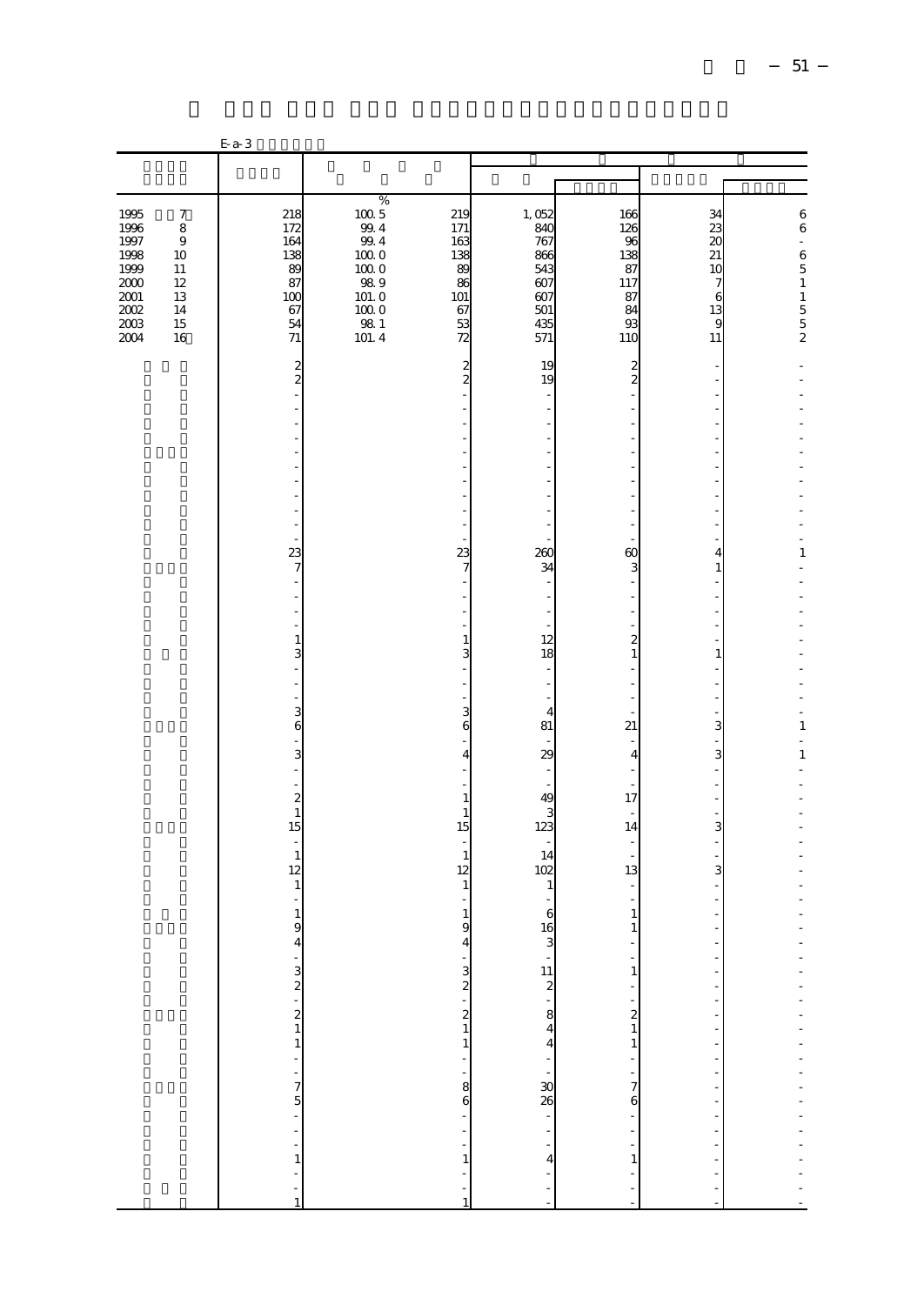|                                                                              |                                                       | E-b                                                                                                                                                                                                                                                                                                                          |                                                                                                   |                                                                                                                                                                                                                                                                                                                                                                                                                              |                                                                                                                                                                                                                                                                                                                                                                                                                |                                                                                                                                                                                                                                          |                                                                                                                                                                                                                                                                                                                                                                                                                                                                                  |                                                                                                                                                                                                                                                                                                                           |
|------------------------------------------------------------------------------|-------------------------------------------------------|------------------------------------------------------------------------------------------------------------------------------------------------------------------------------------------------------------------------------------------------------------------------------------------------------------------------------|---------------------------------------------------------------------------------------------------|------------------------------------------------------------------------------------------------------------------------------------------------------------------------------------------------------------------------------------------------------------------------------------------------------------------------------------------------------------------------------------------------------------------------------|----------------------------------------------------------------------------------------------------------------------------------------------------------------------------------------------------------------------------------------------------------------------------------------------------------------------------------------------------------------------------------------------------------------|------------------------------------------------------------------------------------------------------------------------------------------------------------------------------------------------------------------------------------------|----------------------------------------------------------------------------------------------------------------------------------------------------------------------------------------------------------------------------------------------------------------------------------------------------------------------------------------------------------------------------------------------------------------------------------------------------------------------------------|---------------------------------------------------------------------------------------------------------------------------------------------------------------------------------------------------------------------------------------------------------------------------------------------------------------------------|
|                                                                              |                                                       |                                                                                                                                                                                                                                                                                                                              |                                                                                                   |                                                                                                                                                                                                                                                                                                                                                                                                                              |                                                                                                                                                                                                                                                                                                                                                                                                                |                                                                                                                                                                                                                                          |                                                                                                                                                                                                                                                                                                                                                                                                                                                                                  |                                                                                                                                                                                                                                                                                                                           |
| 1995<br>1996<br>1997<br>1998<br>1999<br>2000<br>2001<br>2002<br>2003<br>2004 | 7<br>8<br>9<br>10<br>11<br>12<br>13<br>14<br>15<br>16 | 5, 455<br>5,849<br>6,159<br>6, 171<br>7,155<br>9,523<br>11, 551<br>11,920<br>12,826<br>12,097                                                                                                                                                                                                                                | $\%$<br>91.9<br>$89.8\,$<br>$89\,6$<br>87.2<br>71.9<br>58 1<br>$500$<br>44.7<br>$\frac{46}{48}$ 5 | 5,014<br>5, 253<br>5,520<br>5,384<br>5, 147<br>5,531<br>5,776<br>5,333<br>5,963<br>5,827                                                                                                                                                                                                                                                                                                                                     | 3,203<br>3,555<br>3,670<br>3,867<br>3,783<br>4, 207<br>4,089<br>3,984<br>4, 161<br>4,266                                                                                                                                                                                                                                                                                                                       | 178<br>137<br>147<br>151<br>130<br>79<br>75<br>56<br>70<br>75                                                                                                                                                                            | 383<br>39C<br>408<br>363<br>369<br>407<br>390<br>311<br>392<br>326                                                                                                                                                                                                                                                                                                                                                                                                               | 19<br>$12\,$<br>$\,$ 8 $\,$<br>15<br>10<br>13<br>14<br>$\overline{5}$<br>12<br>18                                                                                                                                                                                                                                         |
|                                                                              |                                                       | 453<br>301<br>27<br>61<br>47<br>17<br>633<br>157<br>55<br>163<br>60<br>68<br>130<br>1,759<br>3, 497<br>260<br>183<br>147<br>800<br>490<br>896<br>168<br>96<br>148<br>309<br>1, 262<br>93<br>151<br>40<br>134<br>657<br>187<br>2,367<br>137<br>287<br>1, 261<br>460<br>144<br>78<br>679<br>5S<br>48<br>$\overline{54}$<br>110 |                                                                                                   | 207<br>132<br>13<br>26<br>26<br>1 <sup>C</sup><br>268<br>55<br>36<br>77<br>26<br>35<br>39<br>1,080<br>1,511<br>102<br>70<br>69<br>305<br>224<br>416<br>75<br>29<br>65<br>156<br>520<br>39<br>56<br>36<br>45<br>286<br>58<br>1,027<br>59<br>172<br>508<br>199<br>64<br>25<br>371<br>35<br>33<br>$\overline{74}$<br>167<br>$rac{62}{202}$<br>41<br>73<br>54<br>34<br>641<br>232<br>23<br>60<br>87<br>$rac{51}{71}$<br>38<br>79 | 131<br>79<br>11<br>13<br>22<br>6<br>183<br>32<br>25<br>52<br>15<br>27<br>32<br>1,010<br>1,027<br>62<br>5C<br>51<br>184<br>132<br>315<br>40<br>26<br>æ<br>128<br>351<br>29<br>$\chi$<br>18<br>34<br>204<br>37<br>798<br>27<br>108<br>445<br>155<br>43<br>2C<br>232<br>1S<br>16<br>58<br>98<br>41<br>89<br>$\begin{array}{c} 31 \\ 23 \\ 21 \end{array}$<br>14<br>445<br>146<br>20<br>39<br>39<br>39<br>37<br>62 | 4<br>2<br>$\overline{c}$<br>1<br>1<br>9<br>21<br>2<br>1<br>2<br>1<br>2<br>1<br>1<br>11<br>5<br>4<br>1<br>20<br>$\mathbf{2}$<br>15<br>2<br>1<br>4<br>2<br>1<br>1<br>1<br>$\mathbf{1}$<br>10<br>$\mathbf{1}$<br>4<br>3<br>$\boldsymbol{z}$ | 12<br>10<br>$\mathbf{1}$<br>1<br>19<br>4<br>4<br>$\overline{\mathcal{Z}}$<br>$\overline{\mathcal{Z}}$<br>$\,1\,$<br>6<br>36<br>81<br>6<br>$\overline{\mathcal{Z}}$<br>6<br>15<br>7<br>25<br>3<br>$1\,$<br>5<br>11<br>43<br>3<br>6<br>1<br>3<br>27<br>3<br>67<br>1<br>10<br>41<br>6<br>7<br>2<br>19<br>$\overline{\mathcal{L}}$<br>$\mathbf{9}$<br>$\frac{4}{39}$ $\frac{1}{2}$ $\frac{1}{2}$ $\frac{1}{2}$ $\frac{1}{2}$<br>$\frac{16}{2}$ 2 2 5 6<br>$\,1$<br>$\mathbf{1}$<br>6 | $\overline{\mathbf{c}}$<br>$\overline{\mathcal{L}}$<br>$\blacksquare$<br>$\frac{1}{2}$<br>6<br>÷,<br>$\,1\,$<br>$\,1\,$<br>÷,<br>$\mathbf{1}$<br>3<br>$\mathbf{1}$<br>L,<br>÷,<br>$\,1\,$<br>$\blacksquare$<br>6<br>$\overline{\phantom{a}}$<br>$\,1\,$<br>$\overline{4}$<br>$\mathbf{1}$<br>$\mathbf{1}$<br>$\mathbf{1}$ |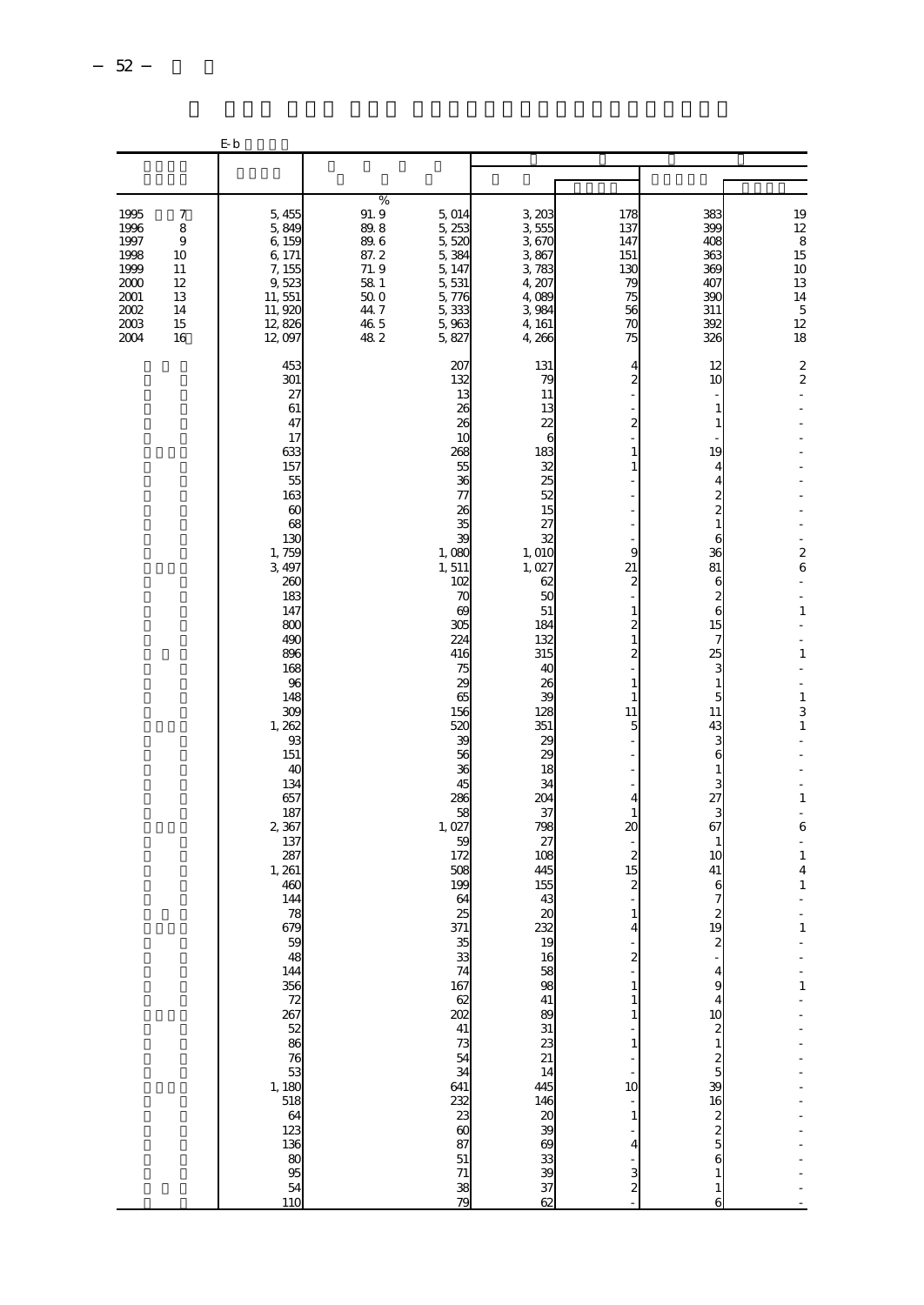|                                                                              |                                                       | $E-b-1$                                                                                                                                                                                                                                                                                                                                                                                         |                                                                                                                                                                                           |                                                                                                                                                                                                                                                                                                                                                                                                                                                                                                                                                                                                                                                                                |                                                                                                                                                                                    |                                                                                                                                                                                                                                                                                                                                                                                                                                                                                         |                                                                                                                                                                                                             |
|------------------------------------------------------------------------------|-------------------------------------------------------|-------------------------------------------------------------------------------------------------------------------------------------------------------------------------------------------------------------------------------------------------------------------------------------------------------------------------------------------------------------------------------------------------|-------------------------------------------------------------------------------------------------------------------------------------------------------------------------------------------|--------------------------------------------------------------------------------------------------------------------------------------------------------------------------------------------------------------------------------------------------------------------------------------------------------------------------------------------------------------------------------------------------------------------------------------------------------------------------------------------------------------------------------------------------------------------------------------------------------------------------------------------------------------------------------|------------------------------------------------------------------------------------------------------------------------------------------------------------------------------------|-----------------------------------------------------------------------------------------------------------------------------------------------------------------------------------------------------------------------------------------------------------------------------------------------------------------------------------------------------------------------------------------------------------------------------------------------------------------------------------------|-------------------------------------------------------------------------------------------------------------------------------------------------------------------------------------------------------------|
|                                                                              |                                                       |                                                                                                                                                                                                                                                                                                                                                                                                 |                                                                                                                                                                                           |                                                                                                                                                                                                                                                                                                                                                                                                                                                                                                                                                                                                                                                                                |                                                                                                                                                                                    |                                                                                                                                                                                                                                                                                                                                                                                                                                                                                         |                                                                                                                                                                                                             |
| 1995<br>1996<br>1997<br>1998<br>1999<br>2000<br>2001<br>2002<br>2003<br>2004 | 7<br>8<br>9<br>10<br>11<br>12<br>13<br>14<br>15<br>16 | 3,644<br>4,025<br>4,398<br>4, 251<br>5,346<br>7, 412<br>9,326<br>9,476<br>10,029<br>9,184                                                                                                                                                                                                                                                                                                       | $\%$<br>88.7<br>3, 232<br>3,438<br>85.4<br>86 1<br>3,786<br>82 3<br>3,498<br>634<br>3,388<br>$48\ 6$<br>3,602<br>41.7<br>3,887<br>$35\,$ $5\,$<br>3,367<br>38.8<br>3,893<br>39.8<br>3,656 | 1,464<br>1,675<br>1,854<br>1,890<br>1,926<br>2,286<br>2, 236<br>2,130<br>2, 273<br>2, 225                                                                                                                                                                                                                                                                                                                                                                                                                                                                                                                                                                                      | 13<br>17<br>11<br>17<br>10<br>15<br>16<br>10<br>12<br>15                                                                                                                           | 321<br>330<br>353<br>301<br>314<br>344<br>321<br>256<br>331<br>253                                                                                                                                                                                                                                                                                                                                                                                                                      | $\begin{array}{c} 10 \\ 9 \\ 2 \\ 9 \end{array}$<br>$\overline{4}$<br>11<br>10<br>$\frac{3}{7}$<br>8                                                                                                        |
|                                                                              |                                                       | 352<br>249<br>15<br>46<br>34<br>8<br>370<br>48<br>33<br>130<br>41<br>31<br>87<br>1, 261<br>2830<br>217<br>125<br>105<br>690<br>425<br>743<br>143<br>62<br>104<br>216<br>917<br>57<br>57<br>35<br>101<br>515<br>152<br>1,833<br>110<br>234<br>1,001<br>337<br>98<br>53<br>473<br>g ga da ci da ci ga ci ga ci ga ci ga ci ga ci ga ci ga ci ga ci ga ci ga ci ga ci ga ci ga ci ga ci ga ci ga c | 146<br>150<br>597<br>1,047<br>226<br>176<br>278<br>279<br>154<br>615<br>123<br>280<br>105<br>210<br>នៃស្ថិន និង និង ក្នុង និង មាន                                                         | 79<br>94<br>47<br>5<br>6<br>$\overline{7}$<br>$\alpha$<br>$\alpha$<br>17<br>6<br>3<br>100<br>31<br>18<br>19<br>11<br>26<br>46<br>16<br>11<br>14<br>14<br>24<br>$\alpha$<br>482<br>593<br>æ<br>76<br>33<br>25<br>31<br>44<br>106<br>91<br>176<br>31<br>64<br>21<br>18<br>37<br>18<br>92<br>58<br>177<br>14<br>15<br>26<br>16<br>30<br>13<br>22<br>14<br>102<br>32<br>18<br>338<br>46<br>17<br>57<br>159<br>67<br>44<br>26<br>17<br>12<br>141<br>$\begin{array}{c} 17 \\ 5 \end{array}$<br>$25$<br>$72$<br>$22$<br>$54$<br>$18$<br>$12$<br>$\frac{14}{10}$<br>261<br>99 14 22 25<br>20 26 20 26 12<br>$14 \cancel{38} \cancel{60}$<br>$34 \cancel{49} \cancel{23}$<br>$38$<br>43 | 3<br>1<br>$\overline{c}$<br>1<br>1<br>$\frac{2}{5}$<br>$\mathbf{1}$<br>$\mathbf{1}$<br>3<br>$\overline{\mathbf{c}}$<br>1<br>1<br>$\mathbf{1}$<br>$\mathbf{1}$<br>1<br>$\mathbf{1}$ | 8<br>6<br>$\mathbf{1}$<br>1<br>13<br>4<br>$\boldsymbol{z}$<br>$\mathbf{1}$<br>2<br>$\overline{4}$<br>31<br>67<br>6<br>3<br>13<br>6<br>21<br>3<br>$\mathbf{1}$<br>4<br>1 <sup>C</sup><br>35<br>$\boldsymbol{z}$<br>6<br>$\boldsymbol{2}$<br>22<br>3<br>49<br>$\mathbf{1}$<br>7<br>31<br>3<br>6<br>1<br>12<br>$\frac{1}{8}$<br>$\frac{2}{7}$<br>$\boldsymbol{z}$<br>$\mathbf{1}$<br>$\mathbf{1}$<br>$\frac{3}{2}$ $\frac{3}{2}$ $\frac{3}{2}$<br>$\overline{4}$<br>4<br>$\mathbf{1}$<br>6 | $\mathbf{1}$<br>$\,1\,$<br>$\qquad \qquad \blacksquare$<br>$\overline{\mathbf{c}}$<br>4<br>$\overline{\phantom{a}}$<br>÷,<br>$\,1\,$<br>3<br>$\overline{\phantom{0}}$<br>÷,<br>$\mathbf{1}$<br>$\mathbf{1}$ |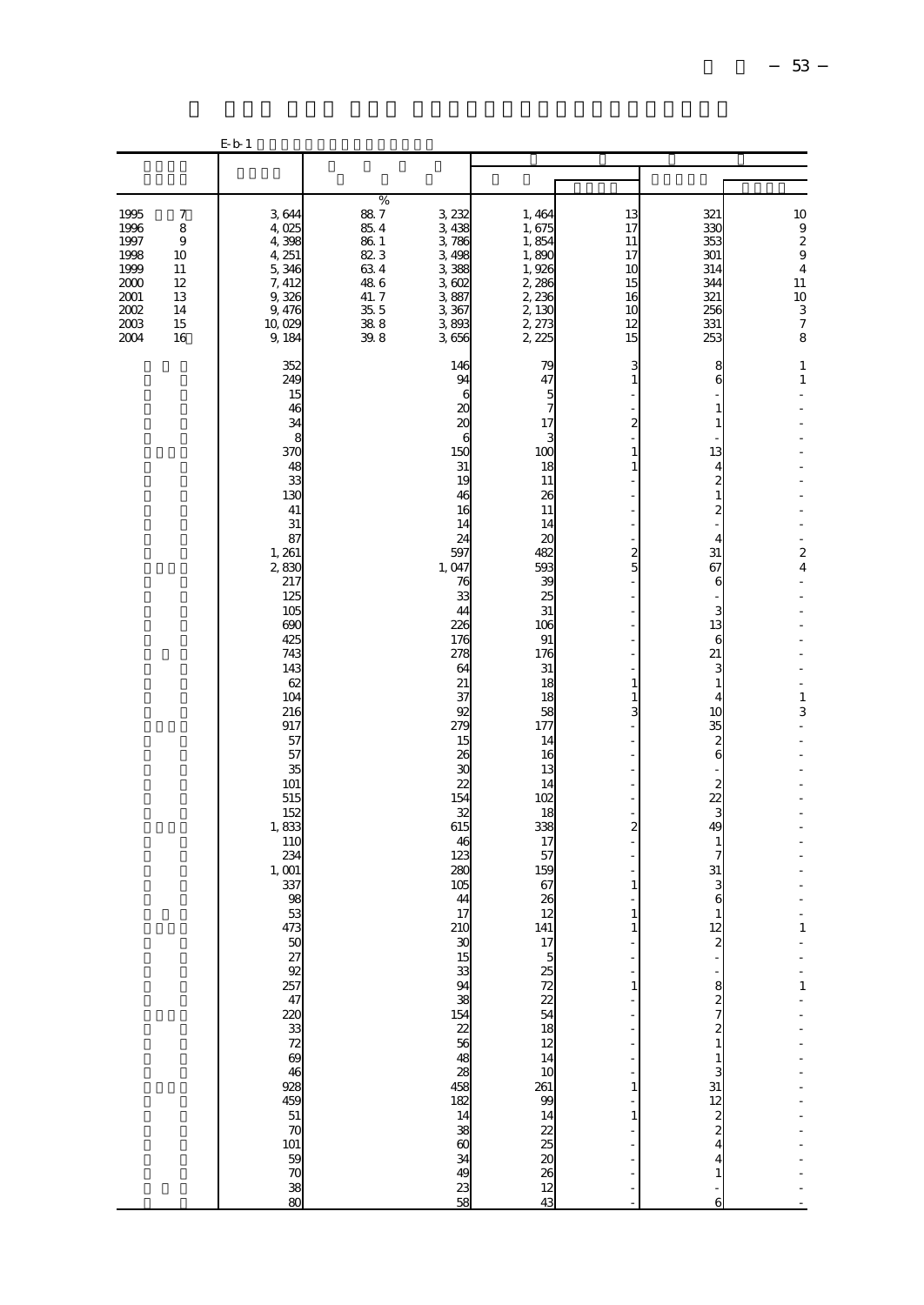|                                                                              |                                                                                     | $E-b2$                                                                                                                                                                                                                                                                                                               |                                                                                                             |                                                                                                                                                                                                                                                                                                                                                                                                                                     |                                                                                                                                                                                                                                                                                                                                                                                                                                               |                                                                                                                                                             |                                                                                                                                                                                                                                                                                                                                                                    |                                                                                                                                                            |
|------------------------------------------------------------------------------|-------------------------------------------------------------------------------------|----------------------------------------------------------------------------------------------------------------------------------------------------------------------------------------------------------------------------------------------------------------------------------------------------------------------|-------------------------------------------------------------------------------------------------------------|-------------------------------------------------------------------------------------------------------------------------------------------------------------------------------------------------------------------------------------------------------------------------------------------------------------------------------------------------------------------------------------------------------------------------------------|-----------------------------------------------------------------------------------------------------------------------------------------------------------------------------------------------------------------------------------------------------------------------------------------------------------------------------------------------------------------------------------------------------------------------------------------------|-------------------------------------------------------------------------------------------------------------------------------------------------------------|--------------------------------------------------------------------------------------------------------------------------------------------------------------------------------------------------------------------------------------------------------------------------------------------------------------------------------------------------------------------|------------------------------------------------------------------------------------------------------------------------------------------------------------|
|                                                                              |                                                                                     |                                                                                                                                                                                                                                                                                                                      |                                                                                                             |                                                                                                                                                                                                                                                                                                                                                                                                                                     |                                                                                                                                                                                                                                                                                                                                                                                                                                               |                                                                                                                                                             |                                                                                                                                                                                                                                                                                                                                                                    |                                                                                                                                                            |
|                                                                              |                                                                                     |                                                                                                                                                                                                                                                                                                                      | $\%$                                                                                                        |                                                                                                                                                                                                                                                                                                                                                                                                                                     |                                                                                                                                                                                                                                                                                                                                                                                                                                               |                                                                                                                                                             |                                                                                                                                                                                                                                                                                                                                                                    |                                                                                                                                                            |
| 1995<br>1996<br>1997<br>1998<br>1999<br>2000<br>2001<br>2002<br>2003<br>2004 | $\boldsymbol{7}$<br>8<br>$\boldsymbol{9}$<br>10<br>11<br>12<br>13<br>14<br>15<br>16 | 1, 108<br>1,203<br>1, 290<br>1, 250<br>1, 212<br>1,554<br>1, 771<br>2,052<br>2, 422<br>2,391                                                                                                                                                                                                                         | 97.5<br>$99.2\,$<br>97.8<br>$97.4\,$<br>$96\ 0$<br>$\frac{88}{81}$ 6<br>81. 2<br>$76.7$<br>$70.4$<br>$69.8$ | 1,080<br>1, 193<br>1, 261<br>1, 217<br>1,163<br>1,377<br>1,438<br>1,573<br>1,706<br>1,669                                                                                                                                                                                                                                                                                                                                           | 882<br>1, 114<br>1, 143<br>1,096<br>1, 102<br>1, 179<br>1, 261<br>1,371<br>1,456<br>1, 451                                                                                                                                                                                                                                                                                                                                                    | 59<br>51<br>54<br>55<br>56<br>11<br>33<br>20<br>29<br>29                                                                                                    | 42<br>49<br>42<br>50<br>46<br>56<br>54<br>$\begin{array}{c} 53 \\ 56 \end{array}$<br>66                                                                                                                                                                                                                                                                            | $\begin{array}{c} 8 \\ 2 \\ 6 \end{array}$<br>$\overline{4}$<br>$\overline{5}$<br>÷,<br>$\overline{4}$<br>$\begin{array}{c} 1 \\ 5 \\ 9 \end{array}$       |
|                                                                              |                                                                                     | 88<br>45<br>11<br>13<br>10<br>9<br>244<br>107<br>21<br>29<br>12<br>35<br>40<br>294<br>551<br>36<br>49<br>41<br>84<br>50<br>122<br>24<br>33<br>36<br>76<br>288<br>35<br>90<br>$\overline{4}$<br>33<br>98<br>28<br>466<br>27<br>47<br>211<br>113<br>44<br>24<br>194<br>19<br>$154$ $154$ $154$ $154$ $154$<br>11<br>29 |                                                                                                             | 53<br>32<br>$\overline{7}$<br>4<br>6<br>4<br>101<br>23<br>16<br>28<br>4<br>16<br>14<br>282<br>370<br>21<br>27<br>24<br>59<br>40<br>112<br>11<br>8<br>$\infty$<br>48<br>160<br>22<br>25<br>5<br>23<br>66<br>19<br>358<br>13<br>42<br>190<br>87<br>18<br>8<br>147<br>15<br>$\frac{35}{72}$<br>20<br>35<br>13<br>10<br>$\boldsymbol{6}$<br>6<br>$\begin{array}{c} 163 \\ 50 \end{array}$<br>$rac{8}{21}$<br>22<br>13<br>19<br>10<br>20 | 42<br>24<br>6<br>4<br>5<br>3<br>75<br>13<br>14<br>21<br>3<br>12<br>12<br>278<br>321<br>17<br>21<br>19<br>55<br>33<br>107<br>9<br>8<br>13<br>$\mathcal{R}$<br>128<br>15<br>10<br>4<br>19<br>65<br>15<br>364<br>10<br>43<br>209<br>79<br>15<br>8<br>77<br>$\frac{8}{24}$<br>$\begin{array}{c} 15 \\ 27 \\ 7 \\ 9 \end{array}$<br>$\overline{7}$<br>$\overline{4}$<br>139<br>47<br>$\mathbf{6}$<br>16<br>$\frac{24}{11}$<br>$\overline{7}$<br>1S | $\mathbf{1}$<br>1<br>4<br>7<br>1<br>1<br>$\overline{c}$<br>1<br>$\overline{c}$<br>1<br>1<br>14<br>$\boldsymbol{z}$<br>11<br>1<br>2<br>$\mathbf{1}$<br>$\,1$ | 4<br>4<br>6<br>$\overline{\mathcal{Z}}$<br>$\,1\,$<br>$\mathbf{1}$<br>$\overline{\mathcal{Z}}$<br>4<br>12<br>$\frac{2}{3}$<br>$\overline{\mathcal{Z}}$<br>$\,1$<br>4<br>6<br>$\mathbf{1}$<br>1<br>1<br>3<br>18<br>3<br>10<br>3<br>$1\,$<br>$\mathbf{1}$<br>7<br>4<br>$\,1$<br>$\frac{2}{3}$<br>$\mathbf{1}$<br>$\frac{2}{6}$<br>$\overline{4}$<br>$\boldsymbol{z}$ | $\mathbf{1}$<br>$\mathbf{1}$<br>$\overline{\mathbf{c}}$<br>÷,<br>$\,1\,$<br>$\,1\,$<br>6<br>$\overline{\phantom{a}}$<br>$\,1\,$<br>$\overline{4}$<br>$1\,$ |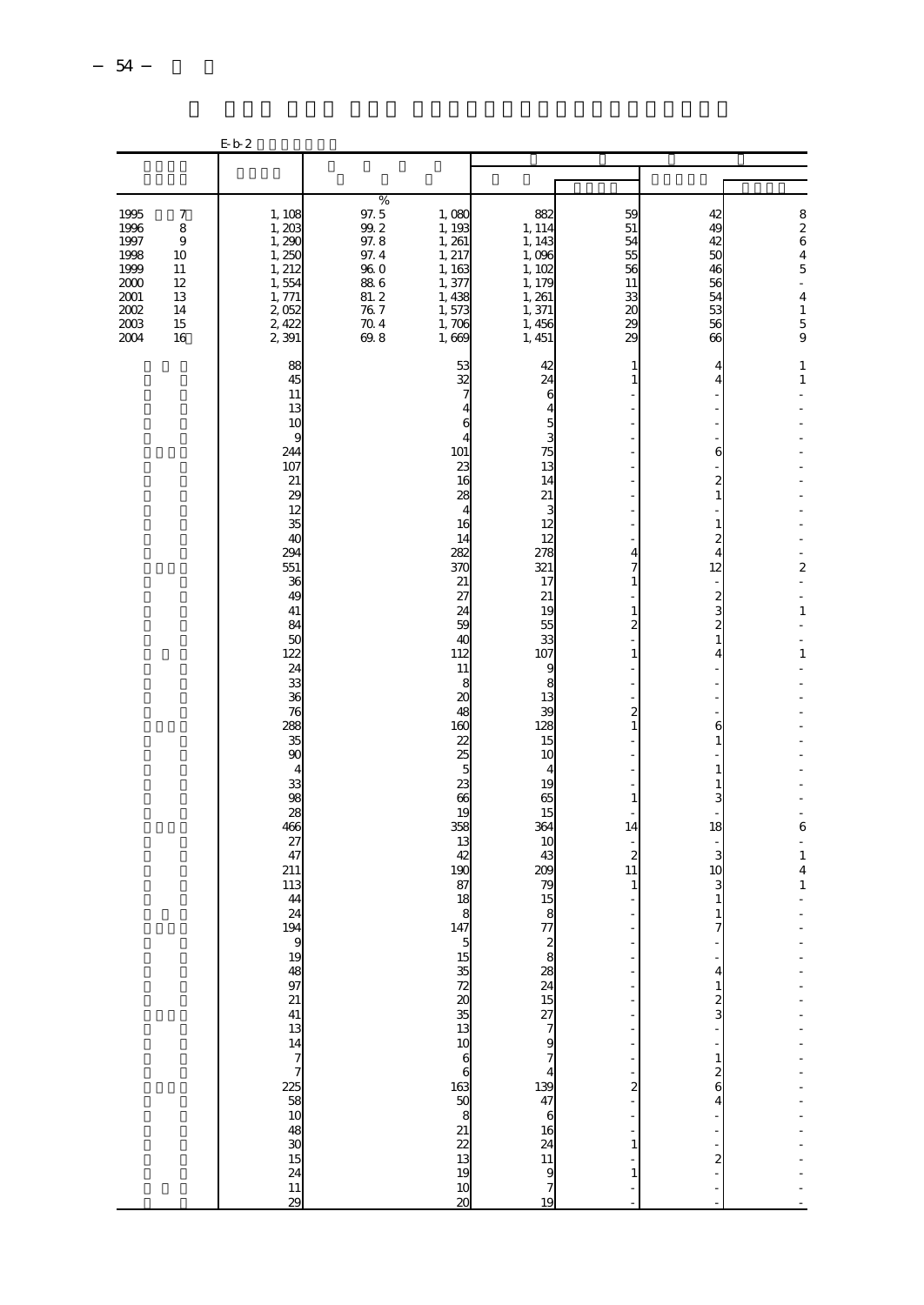|                                                                                      |                                                                    | E b 3                                                                                                         |                                                                                                                  |                                                                                                                |                                                                    |                                                                        |                                                                                                                                                                                                                               |                                                                                                                                                 |
|--------------------------------------------------------------------------------------|--------------------------------------------------------------------|---------------------------------------------------------------------------------------------------------------|------------------------------------------------------------------------------------------------------------------|----------------------------------------------------------------------------------------------------------------|--------------------------------------------------------------------|------------------------------------------------------------------------|-------------------------------------------------------------------------------------------------------------------------------------------------------------------------------------------------------------------------------|-------------------------------------------------------------------------------------------------------------------------------------------------|
|                                                                                      |                                                                    |                                                                                                               |                                                                                                                  |                                                                                                                |                                                                    |                                                                        |                                                                                                                                                                                                                               |                                                                                                                                                 |
|                                                                                      |                                                                    |                                                                                                               |                                                                                                                  |                                                                                                                |                                                                    |                                                                        |                                                                                                                                                                                                                               |                                                                                                                                                 |
| 1995<br>1996<br>1997<br>1998<br>1999<br>2000<br>$2001\,$<br>$2002\,$<br>2003<br>2004 | 7<br>8<br>$\overline{9}$<br>10<br>11<br>12<br>13<br>14<br>15<br>16 | 703<br>621<br>471<br>670<br>597<br>557<br>454<br>392<br>375<br>522                                            | %<br>$99.9\,$<br>1002<br>$100\ 4$<br>$99\,9$<br>$99.8\,$<br>$99. \;1$<br>$99.3\,$<br>1003<br>$\frac{97.1}{96.2}$ | 702<br>622<br>473<br>669<br>596<br>552<br>451<br>393<br>364<br>502                                             | 857<br>766<br>673<br>881<br>755<br>742<br>592<br>483<br>432<br>590 | 106<br>69<br>82<br>79<br>64<br>53<br>26<br>26<br>$\overline{29}$<br>31 | 20<br>20<br>13<br>12<br>9<br>$\overline{7}$<br>15<br>$^2$ 5<br>$\overline{7}$                                                                                                                                                 | $\,1$<br>$\,1\,$<br>÷,<br>$\overline{\mathcal{L}}$<br>$\,1\,$<br>$\boldsymbol{2}$<br>$\blacksquare$<br>$\,1\,$<br>$\frac{1}{2}$<br>$\mathbf{1}$ |
|                                                                                      |                                                                    | 13<br>$\overline{7}$<br>$\,1$<br>$\frac{2}{3}$<br>19<br>$\begin{smallmatrix}2\\1\end{smallmatrix}$            |                                                                                                                  | 8<br>6<br>$\boldsymbol{z}$<br>$\overline{a}$<br>17<br>$\mathbf{1}$                                             | 10<br>8<br>$\boldsymbol{z}$<br>÷,<br>8<br>$\mathbf{1}$             |                                                                        | ł,                                                                                                                                                                                                                            |                                                                                                                                                 |
|                                                                                      |                                                                    | $\overline{4}$<br>$\begin{array}{c} 7 \\ 2 \\ 3 \end{array}$<br>204<br>116<br>7                               |                                                                                                                  | $\mathbf{1}$<br>3<br>6<br>5<br>$\mathbf{1}$<br>201<br>94<br>5                                                  | 5<br>$\mathbf{1}$<br>$\mathbf{1}$<br>250<br>113<br>6               | 3<br>9<br>1                                                            | ÷<br>÷,<br>1<br>$\overline{\mathbf{c}}$<br>ł,                                                                                                                                                                                 |                                                                                                                                                 |
|                                                                                      |                                                                    | 9<br>$\mathbf{1}$<br>26<br>15<br>31<br>$\mathbf{1}$<br>$\,1\,$<br>8                                           |                                                                                                                  | 1 <sub>C</sub><br>$\mathbf{1}$<br>$\infty$<br>8<br>26<br>J.<br>٠<br>8                                          | $\overline{4}$<br>1<br>23<br>8<br>32<br>L.<br>8                    | 1<br>1                                                                 | J.<br>÷<br>$\mathbf{1}$                                                                                                                                                                                                       |                                                                                                                                                 |
|                                                                                      |                                                                    | 17<br>57<br>$\mathbf{1}$<br>$\overline{4}$<br>$\,1\,$<br>44                                                   |                                                                                                                  | 16<br>81<br>$\boldsymbol{z}$<br>5<br>$\mathbf{1}$<br>66                                                        | 31<br>46<br>3<br>$\mathbf{1}$<br>$\mathbf{1}$<br>37                | 6<br>4<br>3                                                            | $1\,$<br>$\overline{\mathbf{c}}$<br>÷,<br>$\boldsymbol{z}$                                                                                                                                                                    | 1<br>$\,1\,$                                                                                                                                    |
|                                                                                      |                                                                    | $\overline{7}$<br>68<br>$\overline{\phantom{a}}$<br>$\overline{6}$<br>49<br>10<br>$\boldsymbol{z}$<br>$\,1\,$ |                                                                                                                  | $\overline{\phantom{a}}$<br>54<br>$\overline{7}$<br>38<br>$\overline{7}$<br>$\boldsymbol{z}$<br>$\overline{a}$ | $\overline{4}$<br>96<br>8<br>77<br>9<br>$\boldsymbol{z}$           | 1<br>4<br>4                                                            | Ĭ.<br>f,                                                                                                                                                                                                                      |                                                                                                                                                 |
|                                                                                      |                                                                    | 12                                                                                                            |                                                                                                                  | 14                                                                                                             | 14                                                                 | 3<br>$\frac{2}{1}$<br>$\mathbf{1}$<br>$\mathbf{1}$                     |                                                                                                                                                                                                                               |                                                                                                                                                 |
|                                                                                      |                                                                    | _ и д д д д д д д н и д д д д д д н с д д н с д д н с д н с д н с д н с д н с т                               |                                                                                                                  |                                                                                                                | $3524862 - 4862$<br>$4848$                                         | $\frac{1}{1}$<br>$\frac{1}{7}$                                         | 1999 - 1999 - 1999 - 1999 - 1999 - 1999 - 1999 - 1999 - 1999 - 1999 - 1999 - 1999 - 1999 - 1999 - 1999 - 1999 - 1999 - 1999 - 1999 - 1999 - 1999 - 1999 - 1999 - 1999 - 1999 - 1999 - 1999 - 1999 - 1999 - 1999 - 1999 - 1999 | -----------------------                                                                                                                         |
|                                                                                      |                                                                    |                                                                                                               |                                                                                                                  |                                                                                                                |                                                                    |                                                                        | $\mathbf 1$                                                                                                                                                                                                                   |                                                                                                                                                 |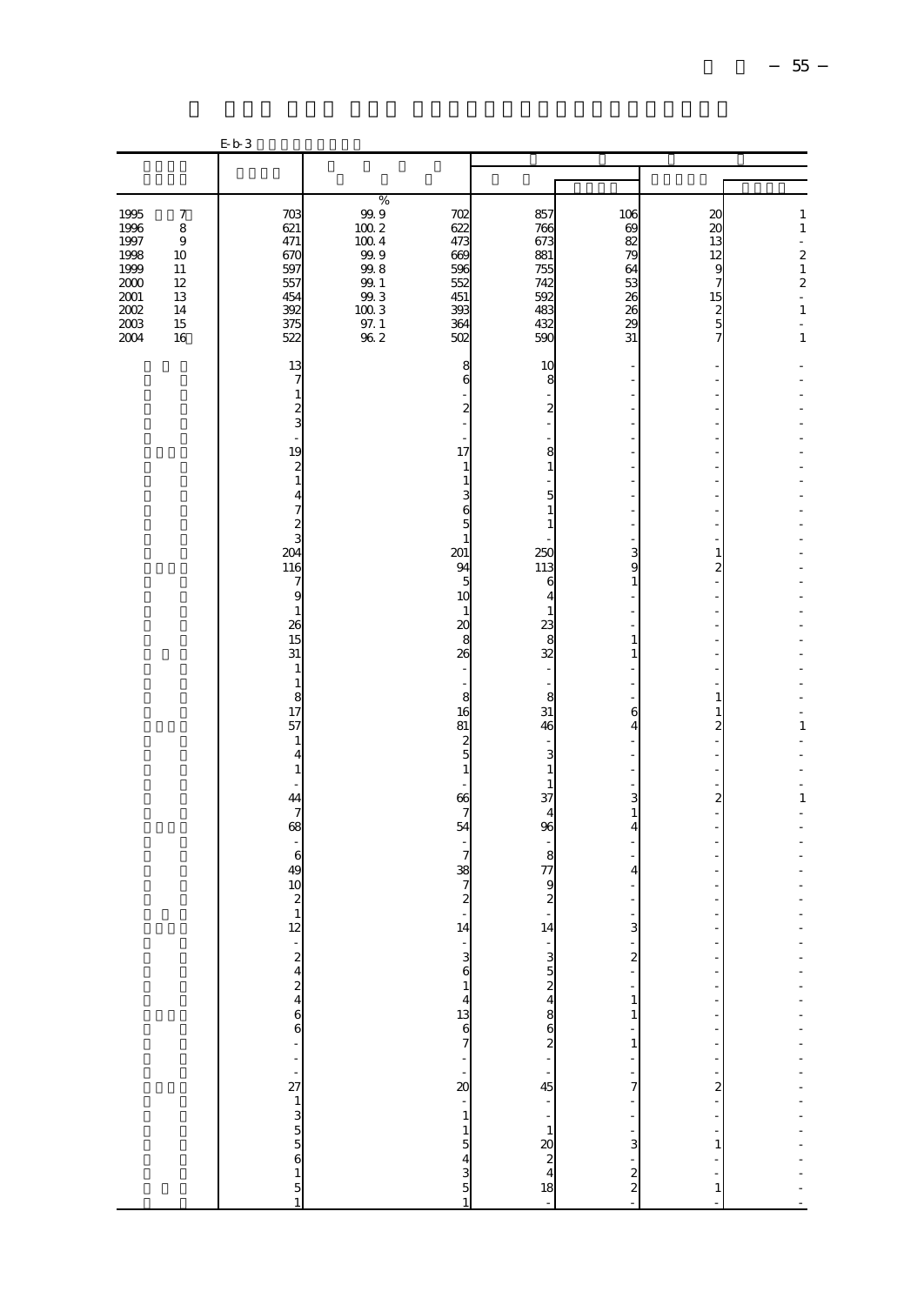|                                                                                                                                       | F                                                                                                                                                                                                                                                                                                                                                                                                                                                                                                                                                                                |                                                                                                                                                                                                                                                                                                                                                                                                                                                                                                                           |                                                                                                                                                                                                                                                                                                                                                                                                                                                                                                       |                                                                                                                                                                                                                                                                                                                                                                                                                        |                                                                                                                                                                                                                                                                                                                                                                                                                                                                    |                                                                                                                                                                                                                                                                                                                                                                                                                       |
|---------------------------------------------------------------------------------------------------------------------------------------|----------------------------------------------------------------------------------------------------------------------------------------------------------------------------------------------------------------------------------------------------------------------------------------------------------------------------------------------------------------------------------------------------------------------------------------------------------------------------------------------------------------------------------------------------------------------------------|---------------------------------------------------------------------------------------------------------------------------------------------------------------------------------------------------------------------------------------------------------------------------------------------------------------------------------------------------------------------------------------------------------------------------------------------------------------------------------------------------------------------------|-------------------------------------------------------------------------------------------------------------------------------------------------------------------------------------------------------------------------------------------------------------------------------------------------------------------------------------------------------------------------------------------------------------------------------------------------------------------------------------------------------|------------------------------------------------------------------------------------------------------------------------------------------------------------------------------------------------------------------------------------------------------------------------------------------------------------------------------------------------------------------------------------------------------------------------|--------------------------------------------------------------------------------------------------------------------------------------------------------------------------------------------------------------------------------------------------------------------------------------------------------------------------------------------------------------------------------------------------------------------------------------------------------------------|-----------------------------------------------------------------------------------------------------------------------------------------------------------------------------------------------------------------------------------------------------------------------------------------------------------------------------------------------------------------------------------------------------------------------|
|                                                                                                                                       |                                                                                                                                                                                                                                                                                                                                                                                                                                                                                                                                                                                  |                                                                                                                                                                                                                                                                                                                                                                                                                                                                                                                           |                                                                                                                                                                                                                                                                                                                                                                                                                                                                                                       |                                                                                                                                                                                                                                                                                                                                                                                                                        |                                                                                                                                                                                                                                                                                                                                                                                                                                                                    |                                                                                                                                                                                                                                                                                                                                                                                                                       |
|                                                                                                                                       |                                                                                                                                                                                                                                                                                                                                                                                                                                                                                                                                                                                  |                                                                                                                                                                                                                                                                                                                                                                                                                                                                                                                           |                                                                                                                                                                                                                                                                                                                                                                                                                                                                                                       |                                                                                                                                                                                                                                                                                                                                                                                                                        |                                                                                                                                                                                                                                                                                                                                                                                                                                                                    |                                                                                                                                                                                                                                                                                                                                                                                                                       |
| 1995<br>7<br>1996<br>8<br>9<br>1997<br>1998<br>10<br>1999<br>11<br>2000<br>12<br>2001<br>13<br>2002<br>14<br>2003<br>15<br>2004<br>16 | 106,739<br>111, 279<br>117,688<br>128, 536<br>141, 348<br>172, 336<br>245, 485<br>312, 14C<br>374, 087<br>379, 909                                                                                                                                                                                                                                                                                                                                                                                                                                                               | $\%$<br>67.3<br>71, 790<br>64 1<br>71, 372<br>72, 326<br>61.5<br>60.2<br>77, 353<br>57.7<br>81, 524<br>42.4<br>73,008<br>34.0<br>83, 362<br>30.4<br>94, 941<br>31.3<br>117, 128<br>33.8<br>128, 249                                                                                                                                                                                                                                                                                                                       | 70,909<br>71, 207<br>72, 314<br>77, 705<br>81, 445<br>71, 679<br>80, 750<br>90, 407<br>110, 768<br>119,018                                                                                                                                                                                                                                                                                                                                                                                            | 9,769<br>9,372<br>9,908<br>10,864<br>11, 463<br>9,694<br>11, 262<br>12, 873<br>15,878<br>17, 237                                                                                                                                                                                                                                                                                                                       | 27, 452<br>30, 221<br>33, 631<br>36,950<br>36,023<br>31,609<br>35, 915<br>39, 556<br>45, 115<br>43, 603                                                                                                                                                                                                                                                                                                                                                            | 3,997<br>4,373<br>5,379<br>6, 447<br>6, 181<br>5,286<br>6,489<br>7,426<br>8,481<br>8,372                                                                                                                                                                                                                                                                                                                              |
|                                                                                                                                       | 13,545<br>9,603<br>1,054<br>1,256<br>1, 105<br>527<br>19, 492<br>2,629<br>1,799<br>7,091<br>1,321<br>1,974<br>4,678<br>47, 375<br>112, 720<br>7,440<br>5,333<br>6,260<br>29, 180<br>20,054<br>24, 845<br>5, 192<br>1,507<br>4,186<br>8,723<br>50, 156<br>2, 297<br>2,206<br>1,496<br>6,782<br>31,694<br>5,681<br>75, 532<br>3,709<br>11, 431<br>30, 435<br>22,636<br>3,799<br>3,522<br>19, 126<br>1,571<br>1,489<br>5,686<br>6,816<br>3,564<br>9,539<br>1,887<br>3, 126<br>2,383<br>2, 143<br>32, 424<br>17, 464<br>1,965<br>1,704<br>3,196<br>2,742<br>1, 174<br>1,600<br>2,579 | 4,658<br>3,692<br>275<br>296<br>257<br>138<br>6, 681<br>694<br>614<br>2,889<br>455<br>699<br>1,330<br>23, 636<br>33, 606<br>1,343<br>1,498<br>1,373<br>7,826<br>5,371<br>10, 723<br>1, 487<br>389<br>1,199<br>2,397<br>11, 190<br>571<br>834<br>462<br>1,555<br>6,863<br>90 <sup>5</sup><br>25, 206<br>734<br>3, 781<br>13,630<br>5, 721<br>580<br>760<br>5,692<br>488<br>399<br>1, 461<br>2, 238<br>1, 106<br>2,637<br>528<br>736<br>712<br>661<br>14, 943<br>9,501<br>579<br>564<br>1,289<br>1,093<br>735<br>653<br>529 | 4,334<br>3,493<br>232<br>242<br>252<br>115<br>5, 739<br>481<br>513<br>2,737<br>379<br>523<br>1, 106<br>23, 215<br>30, 230<br>1,200<br>1,426<br>951<br>6,983<br>4,923<br>9,995<br>1, 246<br>284<br>1,006<br>2, 207<br>10, 189<br>551<br>652<br>367<br>1, 455<br>6,491<br>673<br>24, 487<br>536<br>3,480<br>13, 752<br>5,570<br>417<br>732<br>4, 948<br>436<br>331<br>1,289<br>2,001<br>891<br>2,296<br>455<br>594<br>665<br>582<br>13,580<br>9,016<br>471<br>467<br>1, 154<br>994<br>487<br>492<br>499 | 568<br>453<br>27<br>45<br>29<br>14<br>886<br>84<br>70<br>451<br>57<br>96<br>128<br>2674<br>4,389<br>16C<br>267<br>153<br>1, 242<br>835<br>1, 102<br>181<br>44<br>172<br>233<br>1,420<br>89<br>88<br>42<br>213<br>900<br>88<br>4,094<br>83<br>587<br>2,234<br>988<br>49<br>153<br>839<br>85<br>62<br>223<br>340<br>129<br>425<br>89<br>126<br>110<br>100<br>1, 942<br>1,293<br>72<br>31<br>205<br>164<br>89<br>63<br>25 | 2, 199<br>1, 727<br>145<br>143<br>139<br>45<br>2, 194<br>236<br>241<br>706<br>168<br>192<br>651<br>5,459<br>12,810<br>793<br>848<br>468<br>3, 107<br>2,394<br>3, 144<br>555<br>147<br>536<br>818<br>3,851<br>257<br>247<br>14C<br>524<br>2,346<br>337<br>7, 389<br>299<br>1,206<br>2,974<br>2,383<br>152<br>375<br>2, 290<br>197<br>201<br>639<br>835<br>418<br>993<br>145<br>301<br>279<br>268<br>6,418<br>4, 119<br>266<br>232<br>634<br>491<br>331<br>250<br>95 | 263<br>192<br>$\infty$<br>28<br>17<br>6<br>388<br>48<br>44<br>126<br>35<br>46<br>89<br>935<br>2,510<br>121<br>193<br>104<br>723<br>486<br>487<br>116<br>28<br>116<br>136<br>768<br>65<br>55<br>18<br>110<br>457<br>63<br>1,661<br>58<br>227<br>725<br>524<br>22<br>105<br>500<br>${\bf 38}$<br>45<br>148<br>186<br>83<br>251<br>$41\,$<br>77<br>69<br>64<br>1,096<br>683<br>55<br>13<br>134<br>97<br>$70$<br>34<br>10 |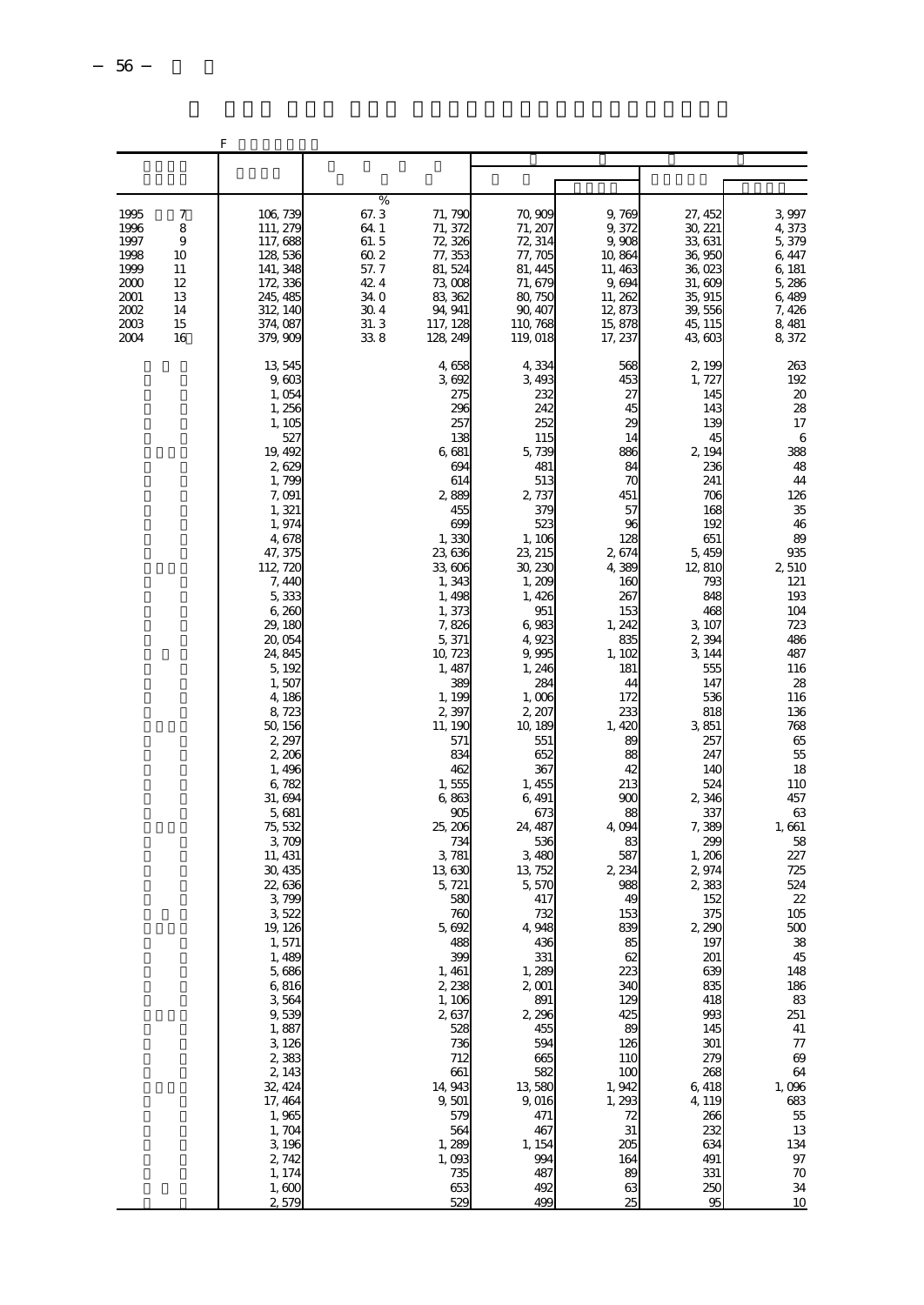|                                                                              |                                                                    | $F-4$                                                                                                                                                                                                                                                                                                                                                                                                                                         |                                                                                                           |                                                                                                                                                                                                                                                                                                                                                                                                                   |                                                                                                                                                                                                                                                                                                                                                                                                                                                                              |                                                                                                                                                                                                                                                 |                                                                                                                                                                                                                                                                                                                                                                                                                                  |                                                                                                       |
|------------------------------------------------------------------------------|--------------------------------------------------------------------|-----------------------------------------------------------------------------------------------------------------------------------------------------------------------------------------------------------------------------------------------------------------------------------------------------------------------------------------------------------------------------------------------------------------------------------------------|-----------------------------------------------------------------------------------------------------------|-------------------------------------------------------------------------------------------------------------------------------------------------------------------------------------------------------------------------------------------------------------------------------------------------------------------------------------------------------------------------------------------------------------------|------------------------------------------------------------------------------------------------------------------------------------------------------------------------------------------------------------------------------------------------------------------------------------------------------------------------------------------------------------------------------------------------------------------------------------------------------------------------------|-------------------------------------------------------------------------------------------------------------------------------------------------------------------------------------------------------------------------------------------------|----------------------------------------------------------------------------------------------------------------------------------------------------------------------------------------------------------------------------------------------------------------------------------------------------------------------------------------------------------------------------------------------------------------------------------|-------------------------------------------------------------------------------------------------------|
|                                                                              |                                                                    |                                                                                                                                                                                                                                                                                                                                                                                                                                               |                                                                                                           |                                                                                                                                                                                                                                                                                                                                                                                                                   |                                                                                                                                                                                                                                                                                                                                                                                                                                                                              |                                                                                                                                                                                                                                                 |                                                                                                                                                                                                                                                                                                                                                                                                                                  |                                                                                                       |
| 1995<br>1996<br>1997<br>1998<br>1999<br>2000<br>2001<br>2002<br>2003<br>2004 | 7<br>8<br>$\overline{9}$<br>10<br>11<br>12<br>13<br>14<br>15<br>16 | 1,188<br>1,268<br>1,434<br>1,395<br>1,531<br>2,082<br>2,354<br>2,621<br>3,007<br>3, 129                                                                                                                                                                                                                                                                                                                                                       | %<br>99.7<br>$99. \;1$<br>$99.2\,$<br>$99.2\,$<br>$98\ 5$<br>$98\ 4$<br>97.8<br>97.1<br>$\frac{96}{94}$ 7 | 1, 184<br>1, 256<br>1,423<br>1,384<br>1,508<br>2,049<br>2,302<br>2,544<br>2,909<br>2,957                                                                                                                                                                                                                                                                                                                          | 1, 147<br>1,379<br>1,567<br>1, 492<br>1,569<br>1,997<br>2,057<br>2, 194<br>2,508<br>2705                                                                                                                                                                                                                                                                                                                                                                                     | 28<br>4C<br>37<br>27<br>28<br>38<br>58<br>61<br>75<br>88                                                                                                                                                                                        | 197<br>189<br>222<br>286<br>362<br>42C<br>37C<br>342<br>307<br>270                                                                                                                                                                                                                                                                                                                                                               | 973366<br>$\overline{9}$<br>13<br>$\frac{9}{7}$                                                       |
|                                                                              |                                                                    | 159<br>113<br>9<br>15<br>12<br>10<br>117<br>13<br>17<br>27<br>16<br>17<br>27<br>824<br>775<br>22<br>30<br>36<br>168<br>170<br>227<br>25<br>9<br>22<br>66<br>187<br>11<br>22<br>$\overline{4}$<br>32<br>105<br>13<br>544<br>31<br>80<br>217<br>150<br>42<br>24<br>175<br>$\begin{array}{c} 13 \\ 19 \end{array}$<br>56<br>63<br>24<br>51<br>$\begin{array}{c}\n10 \\ 34 \\ 129\n\end{array}$<br>$\frac{15}{23}$<br>16<br>$\frac{15}{18}$<br>58 |                                                                                                           | 154<br>111<br>9<br>13<br>12<br>g<br>113<br>14<br>16<br>25<br>16<br>15<br>27<br>804<br>697<br>19<br>25<br>31<br>149<br>138<br>221<br>23<br>8<br>22<br>61<br>181<br>11<br>22<br>$\overline{4}$<br>35<br>98<br>11<br>502<br>26<br>79<br>190<br>144<br>40<br>23<br>170<br>13<br>17<br>55<br>61<br>24<br>53<br>10<br>$\epsilon$<br>26<br>11<br><b>283</b><br>121<br>15<br>$\overline{2}$<br>24<br>15<br>15<br>18<br>53 | 139<br>102<br>8<br>11<br>12<br>6<br>98<br>13<br>13<br>21<br>15<br>12<br>24<br>786<br>559<br>16<br>23<br>37<br>118<br>93<br>18C<br>19<br>5<br>17<br>51<br>200<br>g<br>19<br>$\overline{\mathcal{Z}}$<br>41<br>96<br>33<br>431<br>23<br>72<br>144<br>128<br>37<br>27<br>144<br>$\frac{10}{12}$<br>$\begin{array}{c} 51 \\ 51 \end{array}$<br>20<br>47<br>$\frac{14}{3}$<br>$rac{22}{8}$<br>301<br>140<br>$\begin{array}{c} 18 \\ 27 \\ 20 \end{array}$<br>14<br>15<br>18<br>49 | 2<br>$\overline{c}$<br>2<br>1<br>1<br>$\alpha$<br>14<br>$\mathbf{1}$<br>1<br>3<br>$\overline{c}$<br>6<br>$\mathbf{1}$<br>11<br>6<br>3<br>$\overline{c}$<br>23<br>$\boldsymbol{z}$<br>5<br>6<br>5<br>1<br>3<br>11<br>8<br>1<br>1<br>$\mathbf{1}$ | 5<br>4<br>$\mathbf{1}$<br>11<br>1<br>1<br>5<br>$\overline{4}$<br>57<br>52<br>$\boldsymbol{z}$<br>$\mathbf{z}$<br>$1\,$<br>8<br>13<br>19<br>$\overline{\phantom{a}}$<br>3<br>$\overline{4}$<br>27<br>1<br>4<br>1<br>3<br>18<br>54<br>5<br>11<br>9<br>17<br>5<br>$\overline{7}$<br>17<br>$\mathbf{1}$<br>7<br>5<br>3<br>4<br>3<br>$1\,$<br>43<br>27<br>$\mathbf{1}$<br>$\boldsymbol{z}$<br>$\boldsymbol{z}$<br>$\overline{4}$<br>7 | $\frac{1}{2}$<br>3<br>$\blacksquare$<br>$\,1\,$<br>$\,1\,$<br>$\,1\,$<br>4<br>$\overline{\mathbf{4}}$ |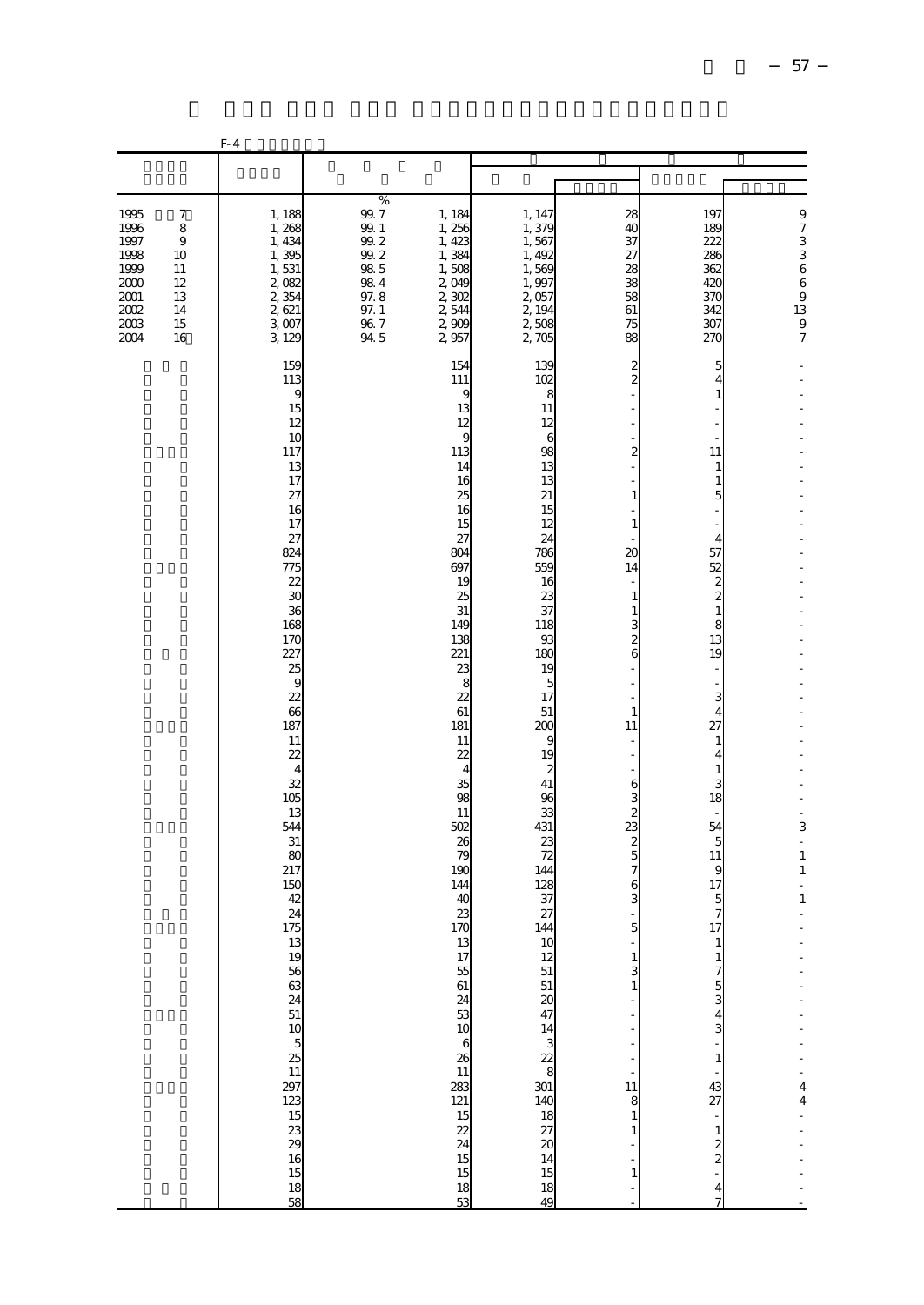|                                             |                  | $F-5$        |                                  |                                                                                                                                                                                                                                                                                                                                                                                                    |                            |                          |               |
|---------------------------------------------|------------------|--------------|----------------------------------|----------------------------------------------------------------------------------------------------------------------------------------------------------------------------------------------------------------------------------------------------------------------------------------------------------------------------------------------------------------------------------------------------|----------------------------|--------------------------|---------------|
|                                             |                  |              |                                  |                                                                                                                                                                                                                                                                                                                                                                                                    |                            |                          |               |
|                                             |                  |              |                                  |                                                                                                                                                                                                                                                                                                                                                                                                    |                            |                          |               |
|                                             |                  |              | $\%$                             |                                                                                                                                                                                                                                                                                                                                                                                                    |                            |                          |               |
|                                             | $\boldsymbol{7}$ |              | $125\ 0$<br>5                    | 7                                                                                                                                                                                                                                                                                                                                                                                                  | $\boldsymbol{z}$           |                          |               |
| $\begin{array}{c} 1995 \\ 1996 \end{array}$ | $\,8\,$          |              | $100\;0$<br>5                    | 10                                                                                                                                                                                                                                                                                                                                                                                                 |                            |                          |               |
| 1997                                        | $\,9$            |              | 1000<br>5                        | $\frac{4}{3}$                                                                                                                                                                                                                                                                                                                                                                                      |                            |                          |               |
| 1998                                        | $10\,$           |              | 1000<br>3                        |                                                                                                                                                                                                                                                                                                                                                                                                    | $\mathbf{1}$               |                          |               |
| 1999<br>$2000\,$                            | $11\,$<br>$12\,$ |              | 1000<br>5<br>$1000$<br>5         | 28000                                                                                                                                                                                                                                                                                                                                                                                              |                            |                          |               |
| $2001\,$                                    | 13               |              | 87.5<br>7                        |                                                                                                                                                                                                                                                                                                                                                                                                    |                            | $\frac{5}{1}$            |               |
|                                             | 14               |              | $\frac{120}{85}$ 7<br>100 0<br>6 |                                                                                                                                                                                                                                                                                                                                                                                                    | $\,1\,$                    | $\,1\,$                  |               |
| $\frac{2002}{2003}$                         | 15               |              | 6                                |                                                                                                                                                                                                                                                                                                                                                                                                    | $\mathbf{1}$               | $\,1\,$                  | $\frac{1}{1}$ |
| 2004                                        | 16               |              | 5                                | 3                                                                                                                                                                                                                                                                                                                                                                                                  |                            |                          |               |
|                                             |                  |              |                                  |                                                                                                                                                                                                                                                                                                                                                                                                    |                            |                          |               |
|                                             |                  |              |                                  |                                                                                                                                                                                                                                                                                                                                                                                                    |                            |                          |               |
|                                             |                  |              |                                  |                                                                                                                                                                                                                                                                                                                                                                                                    |                            |                          |               |
|                                             |                  |              |                                  |                                                                                                                                                                                                                                                                                                                                                                                                    |                            |                          |               |
|                                             |                  |              |                                  |                                                                                                                                                                                                                                                                                                                                                                                                    |                            |                          |               |
|                                             |                  |              |                                  |                                                                                                                                                                                                                                                                                                                                                                                                    |                            |                          |               |
|                                             |                  |              |                                  |                                                                                                                                                                                                                                                                                                                                                                                                    |                            |                          |               |
|                                             |                  |              |                                  |                                                                                                                                                                                                                                                                                                                                                                                                    |                            |                          |               |
|                                             |                  |              |                                  |                                                                                                                                                                                                                                                                                                                                                                                                    |                            |                          |               |
|                                             |                  |              |                                  |                                                                                                                                                                                                                                                                                                                                                                                                    |                            |                          |               |
|                                             |                  |              |                                  |                                                                                                                                                                                                                                                                                                                                                                                                    |                            |                          |               |
|                                             |                  |              |                                  |                                                                                                                                                                                                                                                                                                                                                                                                    |                            |                          |               |
|                                             |                  |              |                                  |                                                                                                                                                                                                                                                                                                                                                                                                    |                            |                          |               |
|                                             |                  | 3            | 3                                | $\overline{\mathbf{c}}$                                                                                                                                                                                                                                                                                                                                                                            |                            |                          |               |
|                                             |                  |              |                                  |                                                                                                                                                                                                                                                                                                                                                                                                    |                            |                          |               |
|                                             |                  | 1            | 1                                | $\mathbf{1}$                                                                                                                                                                                                                                                                                                                                                                                       |                            |                          |               |
|                                             |                  |              |                                  |                                                                                                                                                                                                                                                                                                                                                                                                    |                            |                          |               |
|                                             |                  | $\mathbf{1}$ | 1                                | $\mathbf{1}$                                                                                                                                                                                                                                                                                                                                                                                       |                            |                          |               |
|                                             |                  |              |                                  |                                                                                                                                                                                                                                                                                                                                                                                                    |                            |                          |               |
|                                             |                  | $\,1\,$      | 1                                |                                                                                                                                                                                                                                                                                                                                                                                                    |                            |                          |               |
|                                             |                  |              |                                  |                                                                                                                                                                                                                                                                                                                                                                                                    |                            |                          |               |
|                                             |                  |              |                                  |                                                                                                                                                                                                                                                                                                                                                                                                    |                            |                          |               |
|                                             |                  |              |                                  |                                                                                                                                                                                                                                                                                                                                                                                                    |                            |                          |               |
|                                             |                  |              |                                  |                                                                                                                                                                                                                                                                                                                                                                                                    |                            |                          |               |
|                                             |                  |              |                                  |                                                                                                                                                                                                                                                                                                                                                                                                    |                            |                          |               |
|                                             |                  |              |                                  |                                                                                                                                                                                                                                                                                                                                                                                                    |                            |                          |               |
|                                             |                  |              |                                  |                                                                                                                                                                                                                                                                                                                                                                                                    |                            |                          |               |
|                                             |                  |              |                                  |                                                                                                                                                                                                                                                                                                                                                                                                    |                            |                          |               |
|                                             |                  |              |                                  |                                                                                                                                                                                                                                                                                                                                                                                                    |                            |                          |               |
|                                             |                  |              |                                  |                                                                                                                                                                                                                                                                                                                                                                                                    |                            |                          |               |
|                                             |                  |              |                                  |                                                                                                                                                                                                                                                                                                                                                                                                    |                            |                          |               |
|                                             |                  |              |                                  |                                                                                                                                                                                                                                                                                                                                                                                                    |                            |                          |               |
|                                             |                  |              |                                  |                                                                                                                                                                                                                                                                                                                                                                                                    |                            |                          |               |
|                                             |                  |              |                                  |                                                                                                                                                                                                                                                                                                                                                                                                    |                            |                          |               |
|                                             |                  |              |                                  |                                                                                                                                                                                                                                                                                                                                                                                                    |                            |                          |               |
|                                             |                  |              |                                  |                                                                                                                                                                                                                                                                                                                                                                                                    |                            |                          |               |
|                                             |                  |              |                                  |                                                                                                                                                                                                                                                                                                                                                                                                    |                            |                          |               |
|                                             |                  |              |                                  |                                                                                                                                                                                                                                                                                                                                                                                                    |                            |                          |               |
|                                             |                  |              | f                                | $\frac{1}{2}$                                                                                                                                                                                                                                                                                                                                                                                      | ÷<br>$\ddot{\phantom{a}}$  | f                        |               |
|                                             |                  |              | f                                |                                                                                                                                                                                                                                                                                                                                                                                                    |                            | $\overline{\phantom{a}}$ |               |
|                                             |                  |              |                                  |                                                                                                                                                                                                                                                                                                                                                                                                    |                            | Ť,                       |               |
|                                             |                  |              |                                  |                                                                                                                                                                                                                                                                                                                                                                                                    | 医水中性 医水中性 医血管性血管 医血管中枢 医血管 |                          |               |
|                                             |                  |              |                                  |                                                                                                                                                                                                                                                                                                                                                                                                    |                            |                          |               |
|                                             |                  |              |                                  |                                                                                                                                                                                                                                                                                                                                                                                                    |                            |                          |               |
|                                             |                  |              |                                  |                                                                                                                                                                                                                                                                                                                                                                                                    |                            |                          |               |
|                                             |                  |              |                                  |                                                                                                                                                                                                                                                                                                                                                                                                    |                            |                          |               |
|                                             |                  |              |                                  |                                                                                                                                                                                                                                                                                                                                                                                                    |                            |                          |               |
|                                             |                  |              |                                  | $\begin{array}{c} \n\frac{1}{2} & \frac{1}{2} & \frac{1}{2} & \frac{1}{2} \\ \n\frac{1}{2} & \frac{1}{2} & \frac{1}{2} & \frac{1}{2} \\ \n\frac{1}{2} & \frac{1}{2} & \frac{1}{2} & \frac{1}{2} \\ \n\frac{1}{2} & \frac{1}{2} & \frac{1}{2} & \frac{1}{2} \\ \n\frac{1}{2} & \frac{1}{2} & \frac{1}{2} & \frac{1}{2} \\ \n\frac{1}{2} & \frac{1}{2} & \frac{1}{2} & \frac{1}{2} \\ \n\frac{1}{2}$ |                            |                          |               |
|                                             |                  |              |                                  |                                                                                                                                                                                                                                                                                                                                                                                                    |                            |                          |               |
|                                             |                  |              |                                  |                                                                                                                                                                                                                                                                                                                                                                                                    |                            |                          |               |
|                                             |                  |              |                                  |                                                                                                                                                                                                                                                                                                                                                                                                    |                            |                          |               |
|                                             |                  |              |                                  |                                                                                                                                                                                                                                                                                                                                                                                                    |                            |                          |               |
|                                             |                  |              |                                  |                                                                                                                                                                                                                                                                                                                                                                                                    |                            |                          |               |
|                                             |                  |              | $\overline{a}$                   | ÷,                                                                                                                                                                                                                                                                                                                                                                                                 |                            |                          |               |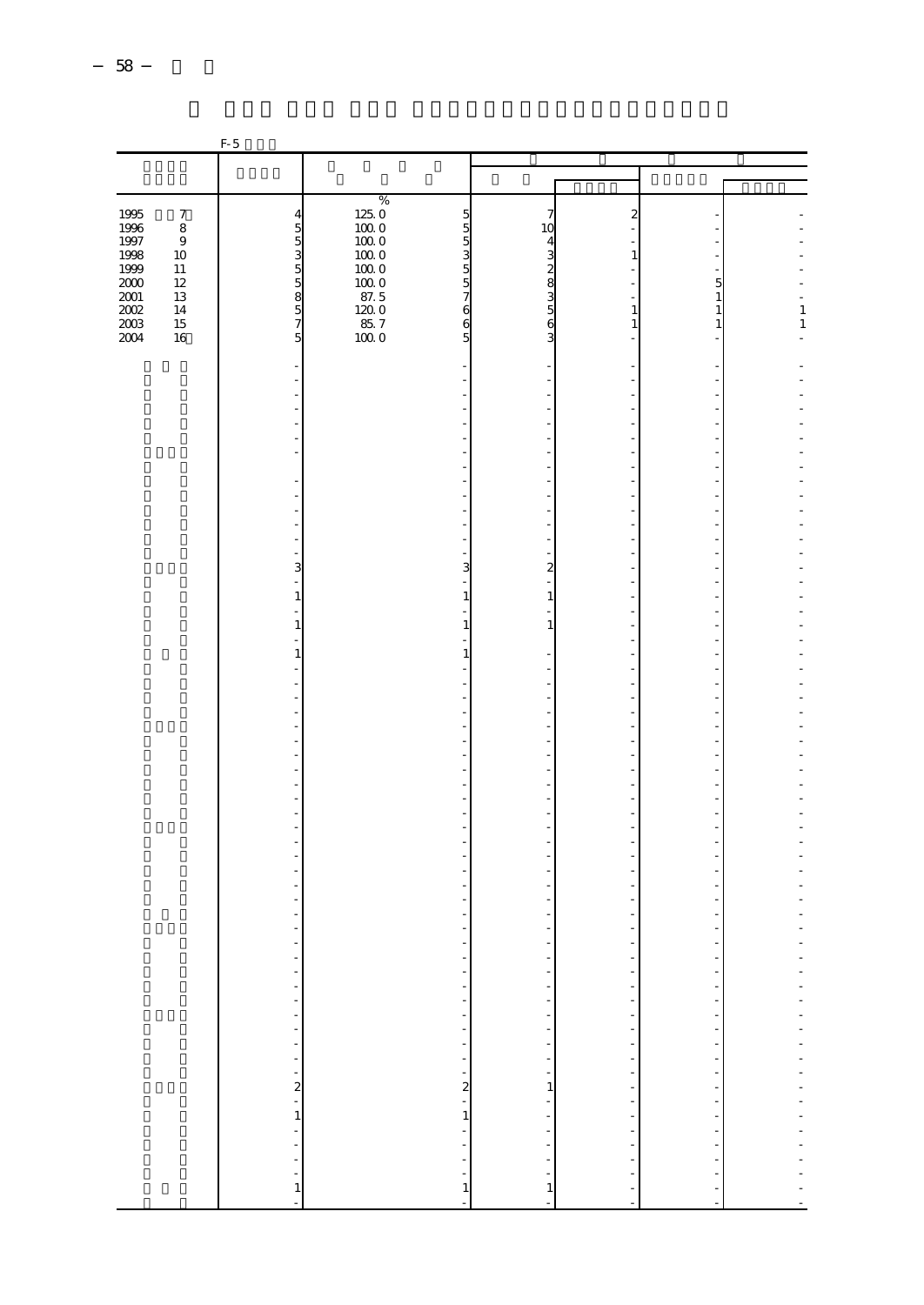|                                                                              |                                                                                     | $F-6$                                                                                                                                         |                                                                                                                  |                                                                                                                                                                            |                                                                                                                                                  |                                                                                                                                                                                          |                                                                                                                                                           |                                                                                                                                                                |
|------------------------------------------------------------------------------|-------------------------------------------------------------------------------------|-----------------------------------------------------------------------------------------------------------------------------------------------|------------------------------------------------------------------------------------------------------------------|----------------------------------------------------------------------------------------------------------------------------------------------------------------------------|--------------------------------------------------------------------------------------------------------------------------------------------------|------------------------------------------------------------------------------------------------------------------------------------------------------------------------------------------|-----------------------------------------------------------------------------------------------------------------------------------------------------------|----------------------------------------------------------------------------------------------------------------------------------------------------------------|
|                                                                              |                                                                                     |                                                                                                                                               |                                                                                                                  |                                                                                                                                                                            |                                                                                                                                                  |                                                                                                                                                                                          |                                                                                                                                                           |                                                                                                                                                                |
| 1995<br>1996<br>1997<br>1998<br>1999<br>2000<br>2001<br>2002<br>2003<br>2004 | $\boldsymbol{7}$<br>8<br>$\boldsymbol{9}$<br>10<br>11<br>12<br>13<br>14<br>15<br>16 | 236<br>222<br>265<br>210<br>224<br>259<br>287<br>318<br>364<br>344<br>13                                                                      | $\%$<br>$100\;0$<br>1000<br>$100\ 4$<br>$99\,$ $5$<br>$\frac{99.6}{98.8}$<br>97.9<br>99.4<br>$\frac{97.5}{95.1}$ | 236<br>222<br>266<br>200<br>223<br>256<br>281<br>316<br>355<br>327<br>11                                                                                                   | 356<br>313<br>428<br>300<br>356<br>380<br>407<br>459<br>504<br>449<br>19                                                                         | 75<br>52<br>75<br>66<br>61<br>56<br>100<br>94<br>73<br>100<br>4                                                                                                                          | 67<br>67<br>83<br>72<br>104<br>79<br>104<br>113<br>12C<br>102<br>5                                                                                        | 14<br>$\begin{array}{c} 12 \\ 8 \end{array}$<br>14<br>$11\,$<br>$\,9$<br>26<br>$\begin{array}{c} 17 \\ 14 \end{array}$<br>18<br>$\mathbf{1}$                   |
|                                                                              |                                                                                     | $\overline{7}$<br>$\frac{2}{3}$<br>$\,1\,$<br>24<br>$\overline{4}$<br>$\,1\,$<br>$\frac{5}{7}$<br>42<br>51<br>$\overline{4}$<br>$\frac{2}{4}$ |                                                                                                                  | 4<br>3<br>3<br>$\mathbf 1$<br>24<br>4<br>$\,1\,$<br>5<br>$\frac{2}{7}$<br>43<br>46<br>3<br>$\mathbf 1$                                                                     | 8<br>$\overline{\mathcal{Z}}$<br>$\overline{4}$<br>5<br>31<br>$\overline{4}$<br>1<br>4<br>5<br>$\epsilon$<br>11<br>68<br>65<br>3<br>$\mathbf{1}$ | 3<br>1<br>8<br>$\mathbf{1}$<br>$1\,$<br>$\mathbf{1}$<br>1<br>$\overline{4}$<br>11<br>14<br>$\mathbf{1}$                                                                                  | 3<br>$\boldsymbol{z}$<br>11<br>$\mathbf{1}$<br>$\boldsymbol{z}$<br>3<br>5<br>9<br>22<br>$\mathbf{1}$<br>$\mathbf{1}$                                      | L,<br>÷<br>$\,1\,$<br>3<br>L,<br>÷,<br>$\,1\,$<br>$\overline{\mathcal{L}}$<br>÷,<br>3<br>$\overline{a}$                                                        |
|                                                                              |                                                                                     | $\frac{12}{2}$ 3 9 8 2 1<br>6<br>34<br>$\,1\,$<br>$\overline{\mathbf{4}}$<br>$\frac{2}{5}$<br>14<br>8<br>71<br>10                             |                                                                                                                  | 4<br>10<br>$\boldsymbol{z}$<br>9<br>8<br>$\overline{\mathcal{Z}}$<br>$\mathbf{1}$<br>6<br>32<br>$\mathbf{1}$<br>4<br>$\mathbf{1}$<br>$\overline{5}$<br>13<br>8<br>70<br>10 | 4<br>13<br>3<br>15<br>10<br>4<br>$\mathbf{1}$<br>11<br>47<br>$\mathbf{1}$<br>6<br>$\mathbf{1}$<br>6<br>22<br>11<br>90<br>10                      | $\mathbf{1}$<br>$\overline{\mathbf{c}}$<br>$\mathbf{1}$<br>3<br>$\mathbf{1}$<br>5<br>12<br>$\mathbf{1}$<br>$\mathbf{z}$<br>1<br>$\overline{7}$<br>$\mathbf{1}$<br>26<br>$\boldsymbol{z}$ | 8<br>$\boldsymbol{z}$<br>5<br>$\mathbf{1}$<br>$\mathbf{1}$<br>3<br>10<br>$\mathbf{1}$<br>$\mathbf{1}$<br>$\mathbf{1}$<br>7<br>10                          | L,<br>$\,$ 1 $\,$<br>$\frac{2}{3}$<br>$\,1$<br>÷,<br>÷,<br>$\boldsymbol{2}$<br>$\overline{\phantom{a}}$<br>$\overline{\mathbf{c}}$<br>$\overline{\phantom{a}}$ |
|                                                                              |                                                                                     | $\overline{7}$<br>27<br>17<br>$\overline{7}$<br>3<br>39<br>8401162283474892865-62                                                             |                                                                                                                  | $\overline{7}$<br>27<br>17<br>6<br>3<br>37                                                                                                                                 | 8<br>38<br>25<br>$\overline{7}$<br>$\boldsymbol{z}$<br>58<br>ο που ναφ Α 23 Αν 4 Αν προστους του σ                                               | $\mathbf{1}$<br>9<br>11<br>$\mathbf{1}$<br>$\boldsymbol{z}$<br>15<br>$\frac{5}{1}$<br>433421<br>÷<br>$\,1$<br>$\frac{6}{4}$                                                              | $\frac{2}{3}$<br>$\frac{2}{3}$<br>17<br>5<br>$\frac{1}{4}$<br>$\begin{array}{c}\n6 \\ 6\n\end{array}$<br>$\begin{array}{c} 1 \\ 1 \\ 12 \\ 7 \end{array}$ | $\,1\,$<br>$\,1\,$<br>ä,<br>4<br>$3 - 1 - 22 - - - - - - - - - - - -$                                                                                          |
|                                                                              |                                                                                     |                                                                                                                                               |                                                                                                                  |                                                                                                                                                                            |                                                                                                                                                  |                                                                                                                                                                                          | $-2$ $2$ $2$                                                                                                                                              |                                                                                                                                                                |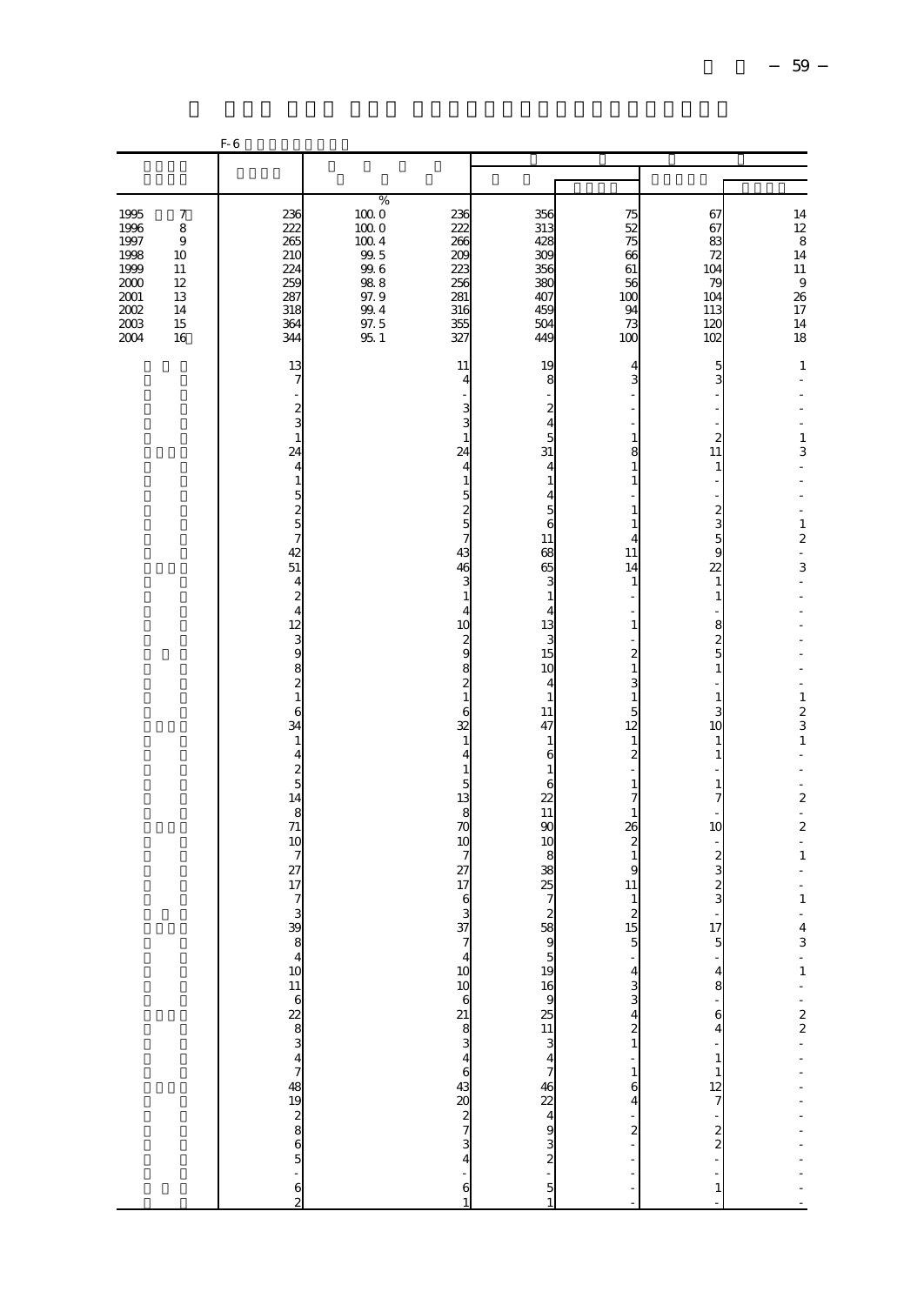|                          |                  | $\mbox{F-}8$                                    |                                                              |                                                          |                                            |                                |                              |                     |
|--------------------------|------------------|-------------------------------------------------|--------------------------------------------------------------|----------------------------------------------------------|--------------------------------------------|--------------------------------|------------------------------|---------------------|
|                          |                  |                                                 |                                                              |                                                          |                                            |                                |                              |                     |
|                          | $\boldsymbol{7}$ | 287                                             | $\%$                                                         | 163                                                      | 101                                        | 32                             | 34                           | $\frac{4}{2}$       |
| 1995<br>1996<br>1997     | $\,8\,$<br>$9$   | 288<br>307                                      | $\begin{array}{c} 568 \\ 61.5 \\ 44.3 \\ \hline \end{array}$ | 177<br>136                                               | 85<br>63                                   | 19<br>15                       | 21<br>8<br>24                | ÷<br>$\overline{7}$ |
| 1998<br>1999<br>$2000\,$ | 10<br>11<br>12   | 229<br>211<br>325                               | 41.9<br>$\begin{array}{c} 36.0 \\ 25.8 \end{array}$          | 96<br>76<br>84                                           | 69<br>54<br>65                             | 22<br>16<br>16                 | 10<br>15                     | $\,1\,$<br>3        |
| $2001\,$<br>$2002\,$     | 13<br>14         | 425<br>329                                      | 238<br>24 6                                                  | 102<br>81                                                | 84<br>84                                   | 17<br>14                       | 15<br>18                     | $\,$ 1 $\,$<br>L,   |
| $2003\,$<br>2004         | 15<br>16         | 300<br>323                                      | $\frac{35}{42}$ 0                                            | 105<br>136                                               | 77<br>86                                   | 18<br>14                       | 16<br>24                     | $\frac{3}{1}$       |
|                          |                  | 6<br>$\mathbf{1}$                               |                                                              | 3<br>2                                                   | 7<br>5                                     | 1<br>1                         | 2                            |                     |
|                          |                  |                                                 |                                                              |                                                          |                                            |                                |                              |                     |
|                          |                  | 3<br>$\overline{\mathcal{L}}$<br>$\overline{2}$ |                                                              | 1<br>11                                                  | $\overline{\mathcal{Z}}$<br>5              | 2                              | $\mathbf{z}$<br>$\mathbf{1}$ |                     |
|                          |                  | $\frac{3}{3}$                                   |                                                              | $\boldsymbol{z}$                                         | 1                                          |                                |                              |                     |
|                          |                  | $\,1\,$                                         |                                                              | 1                                                        | 1                                          |                                |                              |                     |
|                          |                  | $\overline{5}$<br>10                            |                                                              | 4<br>4                                                   | 1<br>2                                     | 1<br>1                         | $\mathbf{1}$                 |                     |
|                          |                  | 5<br>153<br>$\overline{7}$                      |                                                              | 2<br>69<br>1                                             | 2<br>23<br>1                               | $\mathbf{1}$<br>$\overline{a}$ | 11                           |                     |
|                          |                  | $\overline{7}$<br>4                             |                                                              | $\overline{\mathbf{z}}$<br>4                             | 7<br>3                                     |                                | 4                            |                     |
|                          |                  | $\overline{4}$<br>69                            |                                                              | 10                                                       | 4<br>1                                     |                                | $\overline{4}$               |                     |
|                          |                  | 3<br>8                                          |                                                              | 3<br>$\boldsymbol{z}$                                    | 4                                          |                                | 3                            |                     |
|                          |                  | $\overline{7}$<br>41                            |                                                              | 3<br>40                                                  | $\overline{c}$<br>1                        | 1<br>$\mathbf{1}$              |                              |                     |
|                          |                  | 3<br>36<br>$\,1\,$                              |                                                              | $\mathbf{1}$<br>7<br>1                                   | 8<br>$\mathbf{1}$                          | 2<br>$\mathbf{1}$              | $\overline{\mathbf{c}}$      |                     |
|                          |                  | 8<br>$\mathbf{1}$                               |                                                              | 4                                                        | 4                                          | $\mathbf{1}$                   | $\overline{\mathbf{c}}$      |                     |
|                          |                  | $\overline{\mathcal{L}}$<br>23                  |                                                              | 1                                                        | 1                                          |                                |                              |                     |
|                          |                  | $\mathbf{1}$<br>10                              |                                                              | $\mathbf{1}$<br>7                                        | $\overline{c}$<br>8                        | 1                              | 5                            | 1                   |
|                          |                  | $\mathbf{1}$                                    |                                                              | 1<br>$\boldsymbol{z}$                                    | 1<br>$\overline{c}$                        | 1                              | $\mathbf{1}$                 | $\mathbf{1}$        |
|                          |                  | $\begin{array}{c}\n2 \\ 2 \\ 3\n\end{array}$    |                                                              | $\overline{\mathbf{c}}$                                  | $\overline{c}$                             |                                | 2                            |                     |
|                          |                  | 33                                              |                                                              | $\boldsymbol{z}$<br>19                                   | З<br>24                                    | 3                              | $\frac{2}{3}$                |                     |
|                          |                  |                                                 |                                                              | $\begin{smallmatrix}2\\1\end{smallmatrix}$               | $\begin{smallmatrix}2\\1\end{smallmatrix}$ | ÷                              |                              |                     |
|                          |                  |                                                 |                                                              | $\overline{7}$<br>$\overline{4}$                         | 11<br>6<br>$\overline{4}$                  | $\frac{1}{2}$                  | 3                            |                     |
|                          |                  |                                                 |                                                              | $\frac{5}{1}$<br>$\,1\,$                                 |                                            | Î,<br>-                        |                              | $\overline{a}$      |
|                          |                  |                                                 |                                                              | ÷,                                                       |                                            |                                |                              |                     |
|                          |                  |                                                 |                                                              | $\frac{17}{3}$ $\frac{2}{4}$ $\frac{2}{3}$ $\frac{1}{1}$ | ۔<br>9                                     |                                |                              |                     |
|                          |                  |                                                 |                                                              |                                                          | $\,1\,$<br>$\,1$                           |                                |                              | $\frac{1}{2}$       |
|                          |                  |                                                 |                                                              |                                                          | $\overline{\mathcal{Z}}$<br>4              | $\,1\,$<br>$\,1\,$             |                              | $\frac{1}{2}$       |
|                          |                  |                                                 |                                                              |                                                          |                                            | l,                             |                              |                     |
|                          |                  |                                                 |                                                              | 2                                                        | 1                                          |                                |                              |                     |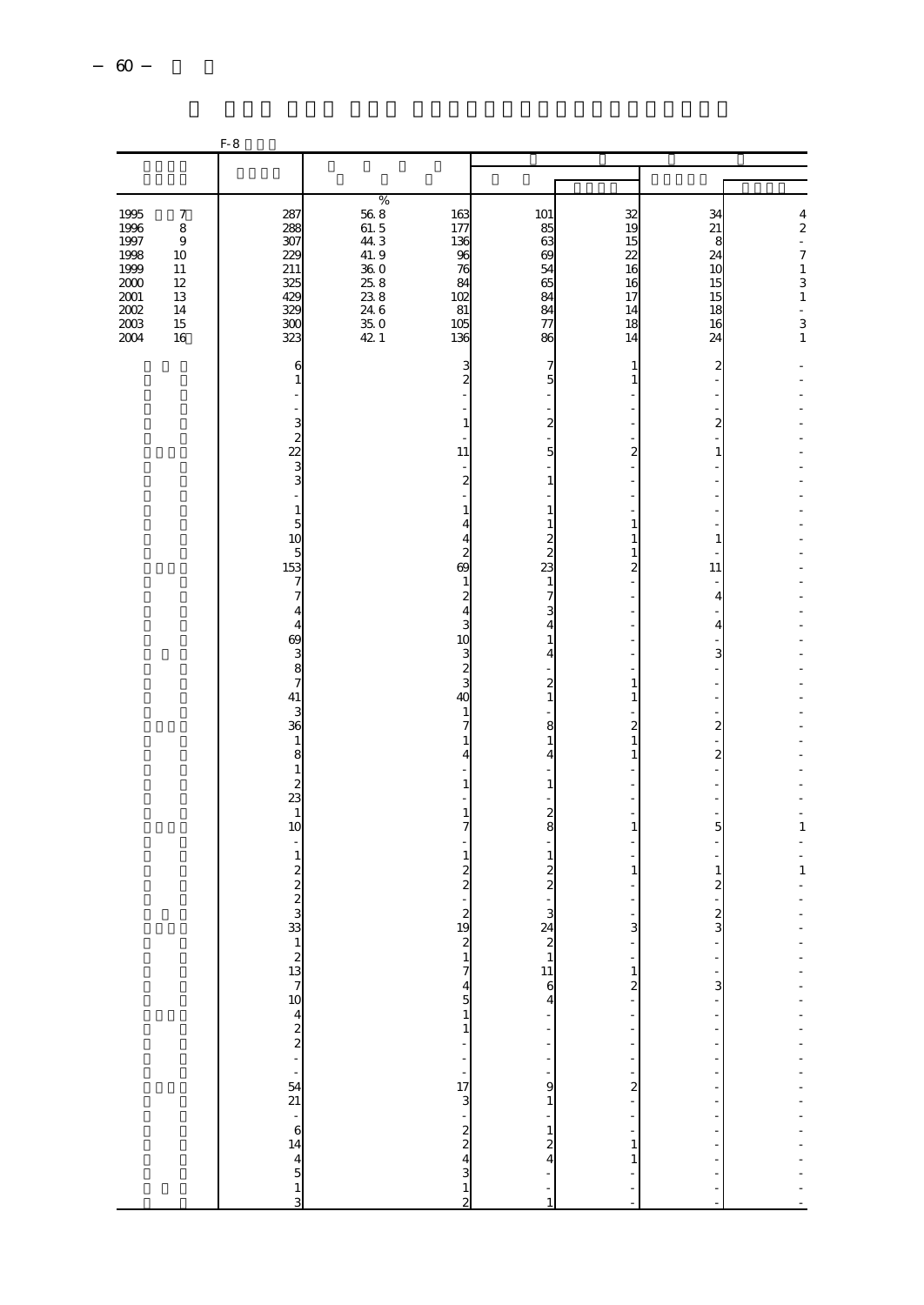|                      |                             | $F-9$                        |                                                                                                                        |                         |                          |                                             |                          |
|----------------------|-----------------------------|------------------------------|------------------------------------------------------------------------------------------------------------------------|-------------------------|--------------------------|---------------------------------------------|--------------------------|
|                      |                             |                              |                                                                                                                        |                         |                          |                                             |                          |
|                      |                             |                              | $\%$                                                                                                                   |                         |                          |                                             |                          |
| 1995<br>1996         | $\boldsymbol{7}$<br>$\,8\,$ |                              | $\begin{array}{c} 1000 \\ 10000 \\ 5000 \\ 7500 \\ 77.8 \\ 4000 \\ 5000 \\ 5000 \\ \textbf{600} \end{array}$<br>3<br>3 | 1<br>6                  | $\boldsymbol{z}$         | $\mathbf{1}$<br>3                           | $\overline{\mathcal{L}}$ |
| 1997<br>1998         | $\,9$                       |                              | $\frac{2}{6}$                                                                                                          | $\overline{\mathbf{c}}$ |                          |                                             | L,                       |
| 1999                 | $10\,$<br>11                |                              | 4                                                                                                                      | $\overline{4}$          |                          |                                             |                          |
| $2000\,$<br>$2001\,$ | 12<br>13                    |                              | $\overline{7}$<br>6                                                                                                    | $\frac{3}{7}$           |                          | $\,1\,$                                     |                          |
| $2002\,$             | 14                          |                              | $\overline{5}$                                                                                                         |                         | $\mathbf{1}$             | $\overline{\mathbf{c}}$                     |                          |
| $2003\,$<br>2004     | $15\,$<br>$16\,$            | 15                           | $\overline{5}$<br>9                                                                                                    | 10                      | $\mathbf{1}$             | -<br>3                                      |                          |
|                      |                             | -                            |                                                                                                                        |                         |                          |                                             |                          |
|                      |                             | $\qquad \qquad \blacksquare$ |                                                                                                                        |                         |                          |                                             |                          |
|                      |                             |                              |                                                                                                                        |                         |                          |                                             |                          |
|                      |                             | $\frac{1}{\sqrt{2}}$         |                                                                                                                        |                         |                          |                                             |                          |
|                      |                             | $\frac{1}{2}$                | $\mathbf{1}$                                                                                                           | 1                       |                          |                                             |                          |
|                      |                             |                              |                                                                                                                        |                         |                          |                                             |                          |
|                      |                             |                              |                                                                                                                        |                         |                          |                                             |                          |
|                      |                             | $\,1\,$                      |                                                                                                                        |                         |                          |                                             |                          |
|                      |                             | $\mathbf 1$<br>1             | $\mathbf{1}$<br>1                                                                                                      | 1<br>1                  |                          | 1                                           |                          |
|                      |                             | 4                            | $\overline{2}$                                                                                                         | $\overline{\mathbf{c}}$ |                          |                                             |                          |
|                      |                             | $\,1\,$                      | $\,1\,$                                                                                                                | $1\,$                   |                          |                                             |                          |
|                      |                             |                              |                                                                                                                        |                         |                          |                                             |                          |
|                      |                             | $\overline{a}$               | ÷,                                                                                                                     |                         |                          |                                             |                          |
|                      |                             | $\frac{2}{1}$                | $\mathbf{1}$<br>÷,                                                                                                     | $\mathbf{1}$            |                          |                                             |                          |
|                      |                             | $\mathbf{1}$                 |                                                                                                                        |                         |                          |                                             |                          |
|                      |                             |                              |                                                                                                                        |                         |                          |                                             |                          |
|                      |                             | $\frac{3}{2}$                | 3<br>$\overline{\mathcal{Z}}$                                                                                          | 4<br>$\mathbf{1}$       |                          | $\mathbf{1}$                                |                          |
|                      |                             |                              | $\overline{a}$                                                                                                         |                         |                          |                                             |                          |
|                      |                             |                              | L,                                                                                                                     |                         |                          |                                             |                          |
|                      |                             | ÷,<br>$\,1\,$                | $\,1\,$                                                                                                                | 3                       |                          | $\,1$                                       |                          |
|                      |                             | 1                            | 1                                                                                                                      | 1                       |                          |                                             |                          |
|                      |                             | $\,1\,$                      | $\,1\,$                                                                                                                | $\mathbf{1}$            |                          |                                             |                          |
|                      |                             |                              |                                                                                                                        |                         |                          |                                             |                          |
|                      |                             |                              |                                                                                                                        |                         |                          |                                             |                          |
|                      |                             | $\mathbf{1}$                 | $\overline{\phantom{0}}$                                                                                               |                         |                          |                                             |                          |
|                      |                             |                              |                                                                                                                        |                         | l,                       |                                             |                          |
|                      |                             |                              |                                                                                                                        | ÷,<br>÷,                | $\overline{\phantom{a}}$ | ÷,<br>÷,                                    |                          |
|                      |                             |                              |                                                                                                                        | $\frac{1}{1}$           |                          |                                             |                          |
|                      |                             |                              |                                                                                                                        |                         |                          | $\begin{bmatrix} 1 \\ 1 \\ 1 \end{bmatrix}$ |                          |
|                      |                             |                              |                                                                                                                        | $\mathbf{1}$            |                          |                                             |                          |
|                      |                             |                              |                                                                                                                        |                         | 医单位 医单位的 医单位             |                                             | ---------------------    |
|                      |                             |                              |                                                                                                                        |                         |                          |                                             |                          |
|                      |                             |                              |                                                                                                                        |                         |                          |                                             |                          |
|                      |                             |                              |                                                                                                                        | - - - - - - - - -       | $\frac{1}{2}$            | $\frac{1}{2}$                               |                          |
|                      |                             |                              |                                                                                                                        |                         |                          |                                             |                          |
|                      |                             |                              |                                                                                                                        |                         | $\frac{1}{2}$            |                                             |                          |
|                      |                             |                              |                                                                                                                        |                         |                          |                                             |                          |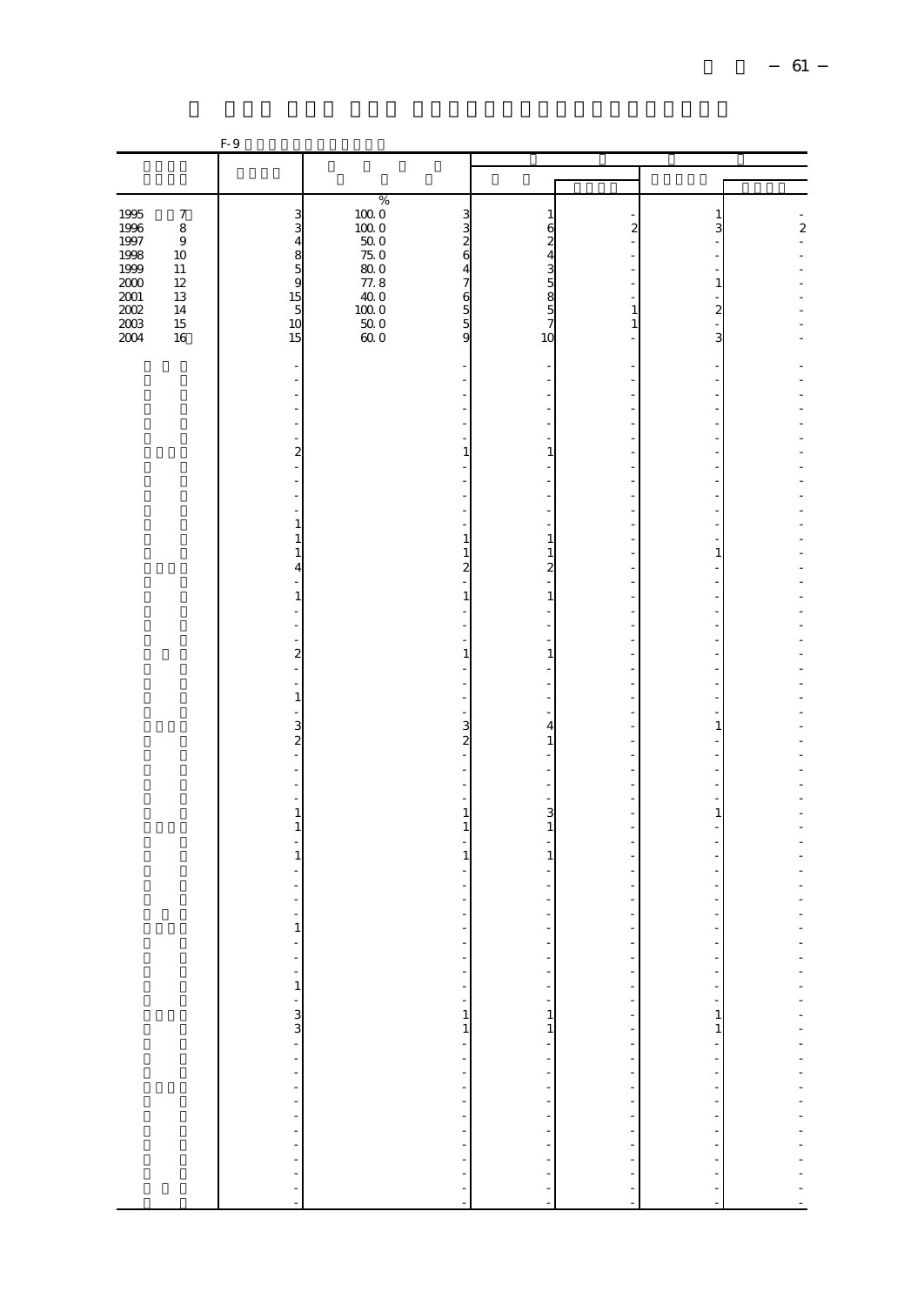|                                              |                  | $F-10$                                       |                                                                        |                                     |                           |                          |  |
|----------------------------------------------|------------------|----------------------------------------------|------------------------------------------------------------------------|-------------------------------------|---------------------------|--------------------------|--|
|                                              |                  |                                              |                                                                        |                                     |                           |                          |  |
|                                              |                  |                                              |                                                                        |                                     |                           |                          |  |
|                                              |                  |                                              |                                                                        |                                     |                           |                          |  |
| 1995<br>1996<br>1997<br>1998                 | $\boldsymbol{7}$ | $\frac{4}{3}$                                | $\begin{array}{c} \% \\ 50.0 \\ 133.3 \end{array}$<br>$\boldsymbol{2}$ | 4                                   |                           |                          |  |
|                                              | $\,$ 8 $\,$      |                                              |                                                                        | 4                                   |                           |                          |  |
|                                              | $\,9$<br>$10\,$  | $\,1\,$                                      | $50\;0$<br>1                                                           |                                     |                           |                          |  |
| 1999<br>1999<br>2000<br>2002<br>2003<br>2004 | $11\,$           | $\begin{smallmatrix}2\\1\end{smallmatrix}$   | $\sim$                                                                 | $\mathbf{1}$                        |                           | $\,1\,$                  |  |
|                                              | $12\,$           |                                              | $\begin{array}{c} 33\ 3 \\ 50\ 0 \end{array}$<br>1                     | $\mathbf{1}$                        |                           |                          |  |
|                                              | 13               |                                              | 1                                                                      | 3                                   |                           |                          |  |
|                                              | 14<br>$15\,$     |                                              | $\frac{33}{80}$ 3<br>1<br>4                                            | 1<br>1                              |                           |                          |  |
|                                              | 16               | $\begin{array}{c}\n3 \\ 3 \\ 5\n\end{array}$ | $\overline{a}$                                                         |                                     |                           |                          |  |
|                                              |                  |                                              |                                                                        |                                     |                           |                          |  |
|                                              |                  |                                              |                                                                        |                                     |                           |                          |  |
|                                              |                  |                                              |                                                                        |                                     |                           |                          |  |
|                                              |                  |                                              |                                                                        |                                     |                           |                          |  |
|                                              |                  |                                              |                                                                        |                                     |                           |                          |  |
|                                              |                  |                                              |                                                                        |                                     |                           |                          |  |
|                                              |                  | 1                                            |                                                                        |                                     |                           |                          |  |
|                                              |                  |                                              |                                                                        |                                     |                           |                          |  |
|                                              |                  | $\mathbf{1}$                                 |                                                                        |                                     |                           |                          |  |
|                                              |                  |                                              |                                                                        |                                     |                           |                          |  |
|                                              |                  |                                              |                                                                        |                                     |                           |                          |  |
|                                              |                  |                                              |                                                                        |                                     |                           |                          |  |
|                                              |                  | 1                                            |                                                                        |                                     |                           |                          |  |
|                                              |                  | 1                                            |                                                                        |                                     |                           |                          |  |
|                                              |                  |                                              |                                                                        |                                     |                           |                          |  |
|                                              |                  |                                              |                                                                        |                                     |                           |                          |  |
|                                              |                  |                                              |                                                                        |                                     |                           |                          |  |
|                                              |                  |                                              |                                                                        |                                     |                           |                          |  |
|                                              |                  |                                              |                                                                        |                                     |                           |                          |  |
|                                              |                  |                                              |                                                                        |                                     |                           |                          |  |
|                                              |                  | $\,1\,$                                      |                                                                        |                                     |                           |                          |  |
|                                              |                  |                                              |                                                                        |                                     |                           |                          |  |
|                                              |                  |                                              |                                                                        |                                     |                           |                          |  |
|                                              |                  |                                              |                                                                        |                                     |                           |                          |  |
|                                              |                  |                                              |                                                                        |                                     |                           |                          |  |
|                                              |                  |                                              |                                                                        |                                     |                           |                          |  |
|                                              |                  |                                              |                                                                        |                                     |                           |                          |  |
|                                              |                  |                                              |                                                                        |                                     |                           |                          |  |
|                                              |                  | $\mathbf{1}$                                 |                                                                        |                                     |                           |                          |  |
|                                              |                  |                                              |                                                                        |                                     |                           |                          |  |
|                                              |                  |                                              |                                                                        |                                     |                           |                          |  |
|                                              |                  |                                              |                                                                        |                                     |                           |                          |  |
|                                              |                  |                                              |                                                                        |                                     |                           |                          |  |
|                                              |                  | $\mathbf{1}$                                 |                                                                        |                                     |                           |                          |  |
|                                              |                  |                                              |                                                                        |                                     |                           |                          |  |
|                                              |                  |                                              | f                                                                      |                                     | ÷,                        | f                        |  |
|                                              |                  |                                              | f                                                                      | $\frac{1}{2}$                       | $\ddot{\phantom{a}}$      | $\overline{\phantom{a}}$ |  |
|                                              |                  |                                              |                                                                        |                                     |                           | Ť,                       |  |
|                                              |                  |                                              |                                                                        |                                     |                           |                          |  |
|                                              |                  |                                              |                                                                        |                                     |                           |                          |  |
|                                              |                  |                                              |                                                                        |                                     |                           |                          |  |
|                                              |                  |                                              | 化亚甲基苯甲基苯甲基苯甲基苯甲基苯甲基                                                    | - - - - - - - - - - - - - - - - - - | 医水中性 医水中性 医血管中枢 医血管中枢 医血管 |                          |  |
|                                              |                  |                                              |                                                                        |                                     |                           |                          |  |
|                                              |                  |                                              |                                                                        |                                     |                           |                          |  |
|                                              |                  |                                              |                                                                        |                                     |                           |                          |  |
|                                              |                  |                                              |                                                                        |                                     |                           |                          |  |
|                                              |                  |                                              |                                                                        |                                     |                           |                          |  |
|                                              |                  |                                              |                                                                        |                                     |                           |                          |  |
|                                              |                  |                                              |                                                                        |                                     |                           |                          |  |
|                                              |                  |                                              |                                                                        |                                     |                           |                          |  |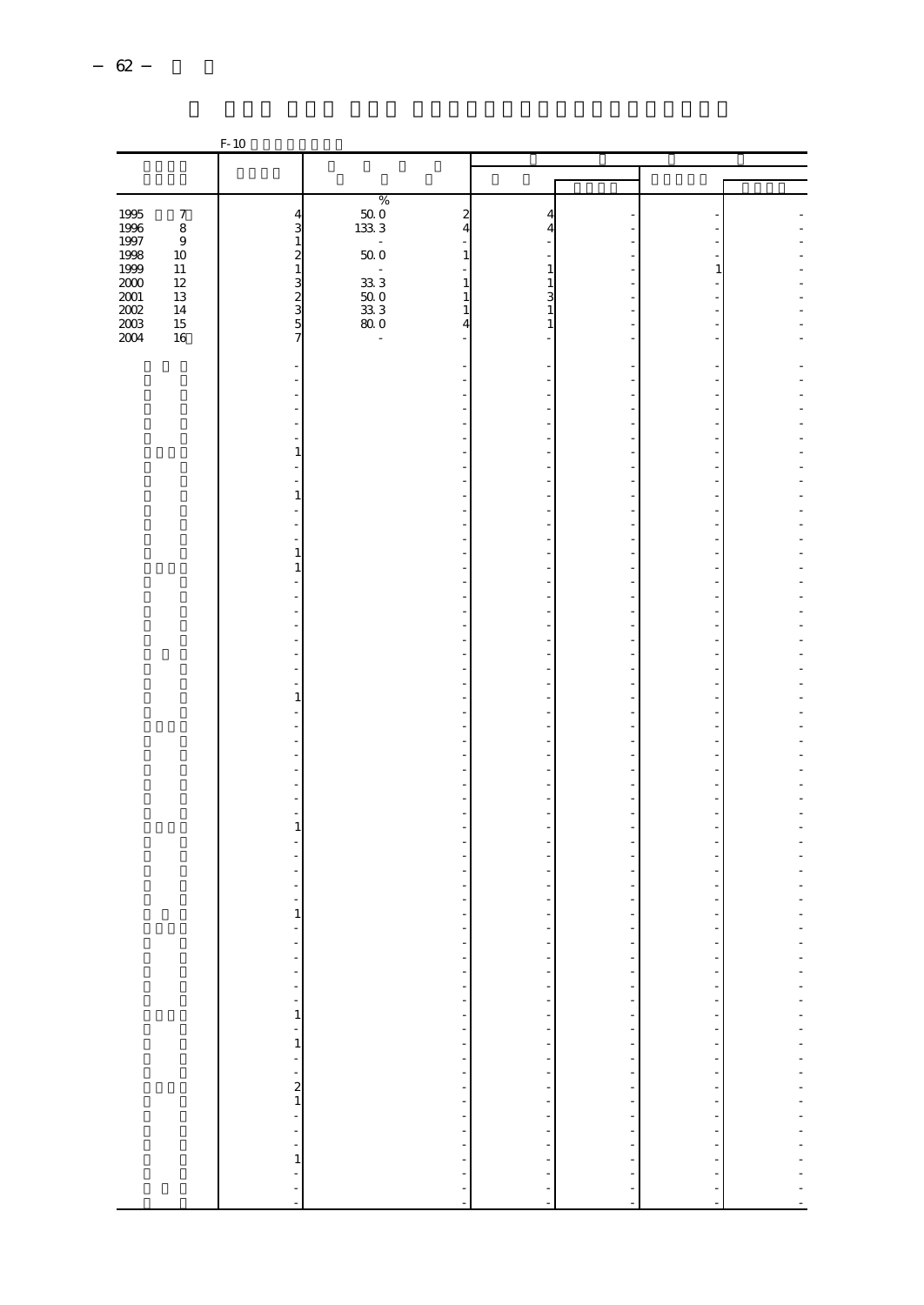|                                                                                      |                                                                                  | $F-11$                                                                                                          |                                                                                                      |                                                         |                                                                                   |                                             |                                                       |                                              |
|--------------------------------------------------------------------------------------|----------------------------------------------------------------------------------|-----------------------------------------------------------------------------------------------------------------|------------------------------------------------------------------------------------------------------|---------------------------------------------------------|-----------------------------------------------------------------------------------|---------------------------------------------|-------------------------------------------------------|----------------------------------------------|
|                                                                                      |                                                                                  |                                                                                                                 |                                                                                                      |                                                         |                                                                                   |                                             |                                                       |                                              |
|                                                                                      |                                                                                  |                                                                                                                 |                                                                                                      |                                                         |                                                                                   |                                             |                                                       |                                              |
| 1995<br>1996<br>1997<br>1998<br>1999<br>$2000\,$<br>$2001\,$<br>$2002\,$<br>$2003\,$ | $\boldsymbol{7}$<br>$\,$ 8 $\,$<br>$\,9$<br>10<br>11<br>$12\,$<br>13<br>14<br>15 | $\frac{77}{125}$<br>75<br>75<br>$\overline{77}$<br>107<br>105<br>163<br>169                                     | %<br>$83\ 1$<br>$91.\;2$<br>$90\ 7$<br>92.0<br>$\frac{83}{66}$ 4<br>$724$<br>$497$<br>$444$<br>$434$ | 64<br>114<br>68<br>69<br>64<br>$71\,$<br>76<br>81<br>75 | $\begin{array}{c} 55 \\ 85 \end{array}$<br>66<br>51<br>51<br>54<br>62<br>66<br>63 | 7<br>5<br>8<br>6<br>6<br>4<br>4<br>6<br>11  | 6<br>24<br>$\frac{6}{7}$<br>13<br>7<br>16<br>18<br>11 | $\mathbf{1}$<br>$\mathbf{1}$<br>$\mathbf{1}$ |
| 2004                                                                                 | 16                                                                               | 159                                                                                                             |                                                                                                      | 69                                                      | 63                                                                                | 8                                           | 17                                                    |                                              |
|                                                                                      |                                                                                  | 1                                                                                                               |                                                                                                      | $\overline{\mathbf{c}}$                                 | 2                                                                                 | 1                                           |                                                       |                                              |
|                                                                                      |                                                                                  |                                                                                                                 |                                                                                                      | $\mathbf{1}$                                            | 1                                                                                 |                                             |                                                       |                                              |
|                                                                                      |                                                                                  | $\,1\,$                                                                                                         |                                                                                                      | $1\,$                                                   | 1                                                                                 | $\mathbf{1}$                                |                                                       |                                              |
|                                                                                      |                                                                                  | 9<br>$\mathbf{1}$                                                                                               |                                                                                                      | 5                                                       | 3                                                                                 |                                             | 1                                                     |                                              |
|                                                                                      |                                                                                  | $\mathbf{1}$                                                                                                    |                                                                                                      | $\mathbf{1}$                                            |                                                                                   |                                             |                                                       |                                              |
|                                                                                      |                                                                                  | $\,1\,$<br>$\begin{array}{c} 4 \\ 2 \\ 11 \end{array}$                                                          |                                                                                                      | $\mathbf{1}$<br>3                                       | 1<br>$\mathbf{z}$                                                                 |                                             | $\mathbf{1}$                                          |                                              |
|                                                                                      |                                                                                  |                                                                                                                 |                                                                                                      | 9                                                       | 8                                                                                 |                                             | $\frac{3}{4}$                                         |                                              |
|                                                                                      |                                                                                  | $\frac{49}{11}$ and $\frac{49}{11}$                                                                             |                                                                                                      | 12<br>$\mathbf{1}$                                      | 13<br>1                                                                           | 2<br>$\mathbf{1}$                           |                                                       |                                              |
|                                                                                      |                                                                                  |                                                                                                                 |                                                                                                      |                                                         |                                                                                   |                                             |                                                       |                                              |
|                                                                                      |                                                                                  |                                                                                                                 |                                                                                                      | 3<br>$\,1\,$                                            | 4<br>1                                                                            | $\mathbf{1}$                                |                                                       |                                              |
|                                                                                      |                                                                                  | $\frac{6}{9}$                                                                                                   |                                                                                                      | $\frac{2}{2}$                                           | 4                                                                                 |                                             | $\overline{4}$                                        |                                              |
|                                                                                      |                                                                                  | $\overline{\mathbf{4}}$                                                                                         |                                                                                                      | $\overline{a}$                                          | $\overline{\mathbf{c}}$                                                           |                                             |                                                       |                                              |
|                                                                                      |                                                                                  | $\frac{a}{2}$                                                                                                   |                                                                                                      | $\overline{\mathcal{Z}}$<br>$\mathbf{1}$                | 1                                                                                 |                                             |                                                       |                                              |
|                                                                                      |                                                                                  | $\overline{\phantom{a}}$                                                                                        |                                                                                                      | 12<br>÷,                                                | 10                                                                                |                                             | 5                                                     |                                              |
|                                                                                      |                                                                                  |                                                                                                                 |                                                                                                      |                                                         | 3                                                                                 |                                             | $\,1\,$                                               |                                              |
|                                                                                      |                                                                                  | $\begin{array}{c}\n3 \\ 8 \\ 27\n\end{array}$                                                                   |                                                                                                      | $\frac{3}{3}$                                           | 3                                                                                 |                                             |                                                       |                                              |
|                                                                                      |                                                                                  | $\overline{6}$                                                                                                  |                                                                                                      | 3<br>3                                                  | $\overline{4}$                                                                    |                                             | $\overline{4}$                                        |                                              |
|                                                                                      |                                                                                  | $\overline{20}$<br>$\,1\,$                                                                                      |                                                                                                      | 13<br>$\frac{1}{2}$                                     | 14                                                                                | 1                                           | $\overline{\mathbf{c}}$                               |                                              |
|                                                                                      |                                                                                  | $\frac{3}{7}$                                                                                                   |                                                                                                      | 3<br>3                                                  | 4<br>$\overline{c}$                                                               |                                             | $\,1\,$                                               |                                              |
|                                                                                      |                                                                                  | $\frac{6}{3}$                                                                                                   |                                                                                                      | $\overline{4}$<br>$\boldsymbol{z}$                      | 4<br>3                                                                            |                                             | $\,1\,$                                               |                                              |
|                                                                                      |                                                                                  | $\overline{\phantom{a}}$                                                                                        |                                                                                                      | $\mathbf{1}$                                            | 1                                                                                 | 1                                           |                                                       |                                              |
|                                                                                      |                                                                                  | 12                                                                                                              |                                                                                                      | 10                                                      | 9<br>$\mathbf{1}$                                                                 | 3<br>$\left  \right $                       | $\mathbf{1}$                                          |                                              |
|                                                                                      |                                                                                  |                                                                                                                 |                                                                                                      |                                                         |                                                                                   | j,<br>$\overline{\mathcal{L}}$              | ÷,<br>÷                                               |                                              |
|                                                                                      |                                                                                  |                                                                                                                 |                                                                                                      |                                                         | $\frac{5}{1}$                                                                     | $\frac{1}{2}$                               | ÷<br>$\mathbf{1}$                                     |                                              |
|                                                                                      |                                                                                  |                                                                                                                 |                                                                                                      |                                                         | $\frac{2}{1}$                                                                     |                                             | $\overline{\phantom{a}}$                              |                                              |
|                                                                                      |                                                                                  |                                                                                                                 |                                                                                                      |                                                         | $\frac{1}{2}$                                                                     | $\frac{1}{2}$                               | $\frac{1}{2}$                                         |                                              |
|                                                                                      |                                                                                  |                                                                                                                 |                                                                                                      |                                                         | $\frac{1}{2}$                                                                     | $\begin{bmatrix} 1 \\ 1 \\ 1 \end{bmatrix}$ | $\frac{1}{1}$                                         |                                              |
|                                                                                      |                                                                                  |                                                                                                                 |                                                                                                      |                                                         | 4<br>÷                                                                            |                                             |                                                       |                                              |
|                                                                                      |                                                                                  | $\frac{1}{1}$ $\frac{1}{2}$ $\frac{1}{2}$ $\frac{1}{2}$ $\frac{1}{2}$ $\frac{1}{2}$ $\frac{1}{2}$ $\frac{1}{2}$ |                                                                                                      |                                                         |                                                                                   | $\begin{bmatrix} 1 \\ 1 \\ 1 \end{bmatrix}$ | $\frac{1}{1}$                                         | ----------------------                       |
|                                                                                      |                                                                                  |                                                                                                                 |                                                                                                      |                                                         | $\frac{1}{2}$                                                                     |                                             | $\mathbf{1}$                                          |                                              |
|                                                                                      |                                                                                  |                                                                                                                 |                                                                                                      |                                                         | $\begin{array}{c} \begin{array}{c} \hline \end{array} \\ \hline \end{array}$      |                                             |                                                       |                                              |
|                                                                                      |                                                                                  |                                                                                                                 |                                                                                                      |                                                         |                                                                                   |                                             |                                                       |                                              |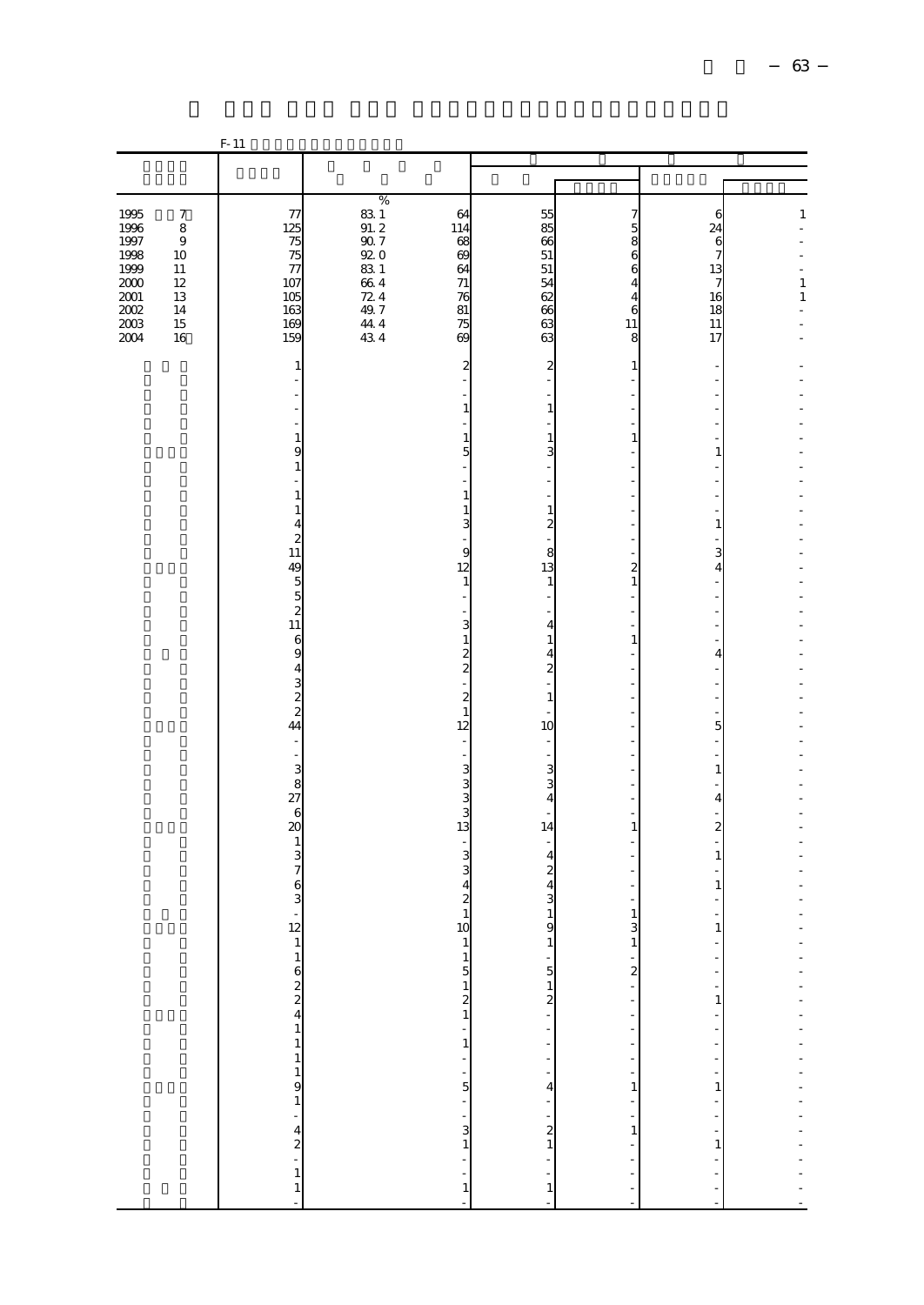|                                                                              |                                                       | $F-12$                                                                                                                                                                                                                                                                                                                                                                                                                                                                 |                                                                                            |                                                                                                                                                                                                                                                                                                                                                                                                                     |                                                                                                                                                                                                                                                                                                                                                                                                                        |                                                                                                                                                                                                                                                                                     |                                                                                                                                                                                                                                                                                                                                                        |                                                                                                                                                                                                                                                                                                                                                                                                                                                                                                                                                                                                          |
|------------------------------------------------------------------------------|-------------------------------------------------------|------------------------------------------------------------------------------------------------------------------------------------------------------------------------------------------------------------------------------------------------------------------------------------------------------------------------------------------------------------------------------------------------------------------------------------------------------------------------|--------------------------------------------------------------------------------------------|---------------------------------------------------------------------------------------------------------------------------------------------------------------------------------------------------------------------------------------------------------------------------------------------------------------------------------------------------------------------------------------------------------------------|------------------------------------------------------------------------------------------------------------------------------------------------------------------------------------------------------------------------------------------------------------------------------------------------------------------------------------------------------------------------------------------------------------------------|-------------------------------------------------------------------------------------------------------------------------------------------------------------------------------------------------------------------------------------------------------------------------------------|--------------------------------------------------------------------------------------------------------------------------------------------------------------------------------------------------------------------------------------------------------------------------------------------------------------------------------------------------------|----------------------------------------------------------------------------------------------------------------------------------------------------------------------------------------------------------------------------------------------------------------------------------------------------------------------------------------------------------------------------------------------------------------------------------------------------------------------------------------------------------------------------------------------------------------------------------------------------------|
|                                                                              |                                                       |                                                                                                                                                                                                                                                                                                                                                                                                                                                                        |                                                                                            |                                                                                                                                                                                                                                                                                                                                                                                                                     |                                                                                                                                                                                                                                                                                                                                                                                                                        |                                                                                                                                                                                                                                                                                     |                                                                                                                                                                                                                                                                                                                                                        |                                                                                                                                                                                                                                                                                                                                                                                                                                                                                                                                                                                                          |
| 1995<br>1996<br>1997<br>1998<br>1999<br>2000<br>2001<br>2002<br>2003<br>2004 | 7<br>8<br>9<br>10<br>11<br>12<br>13<br>14<br>15<br>16 | 11,009<br>11, 246<br>12, 281<br>13,308<br>14,549<br>20, 976<br>26,686<br>33, 872<br>40, 348<br>37, 857                                                                                                                                                                                                                                                                                                                                                                 | %<br>338<br>32.6<br>32.6<br>$30\,2$<br>28 1<br>230<br>19.7<br>$19\!\!.$ $1$<br>19.4<br>226 | 3,724<br>3,666<br>3,999<br>4,013<br>4,094<br>4,818<br>5, 245<br>6,461<br>7,820<br>8,566                                                                                                                                                                                                                                                                                                                             | 2,324<br>2,336<br>2,489<br>2,679<br>2,868<br>3, 445<br>3,856<br>4, 214<br>5,361<br>5,993                                                                                                                                                                                                                                                                                                                               | 125<br>138<br>153<br>192<br>227<br>245<br>260<br>358<br>484<br>575                                                                                                                                                                                                                  | 971<br>900<br>998<br>1, 178<br>1, 178<br>1,337<br>1,665<br>1,796<br>2,519<br>2,844                                                                                                                                                                                                                                                                     | 95<br>105<br>129<br>160<br>177<br>166<br>176<br>245<br>350<br>442                                                                                                                                                                                                                                                                                                                                                                                                                                                                                                                                        |
|                                                                              |                                                       | 1, 491<br>882<br>184<br>179<br>182<br>64<br>2,545<br>289<br>243<br>882<br>18C<br>201<br>750<br>2,463<br>14,866<br>1, 115<br>1,094<br>798<br>1,546<br>2,490<br>5, 219<br>536<br>248<br>503<br>1, 317<br>4, 274<br>210<br>221<br>167<br>689<br>2, 134<br>853<br>5, 747<br>502<br>583<br>2,959<br>1, 176<br>303<br>224<br>2,035<br>198<br>139<br>659<br>596<br>443<br>963<br>197<br>264<br>291<br>211<br>3, 473<br>1,534<br>343<br>346<br>311<br>253<br>144<br>258<br>284 |                                                                                            | 286<br>173<br>45<br>16<br>27<br>25<br>605<br>81<br>68<br>115<br>80<br>79<br>182<br>1,079<br>2620<br>163<br>181<br>175<br>324<br>310<br>808<br>165<br>69<br>128<br>297<br>843<br>74<br>102<br>57<br>12C<br>372<br>118<br>1, 172<br>132<br>250<br>304<br>358<br>81<br>47<br>633<br>48<br>$\infty$<br>162<br>201<br>162<br>236<br>$71\,$<br>44<br>55<br>66<br>1,092<br>440<br>96<br>127<br>92<br>65<br>58<br>92<br>122 | 131<br>73<br>10<br>8<br>25<br>15<br>241<br>27<br>32<br>45<br>40<br>26<br>71<br>925<br>1,824<br>14C<br>75<br>48<br>227<br>232<br>661<br>10 <sup>c</sup><br>27<br>75<br>23C<br>440<br>92<br>52<br>17<br>83<br>167<br>$\infty$<br>1,103<br>22<br>285<br>229<br>473<br>58<br>36<br>439<br>39<br>45<br>96<br>171<br>88<br>163<br>26<br>$\overline{27}$<br>24<br>86<br>727<br>313<br>47<br>92<br>58<br>31<br>34<br>27<br>125 | 16<br>Ç<br>14<br>57<br>178<br>16<br>1<br>11<br>30<br>57<br>14<br>3<br>13<br>ЗC<br>38<br>12<br>5<br>1<br>11<br>2<br>154<br>5<br>35<br>27<br>77<br>8<br>2<br>47<br>7<br>17<br>11<br>24<br>$\boldsymbol{z}$<br>4<br>3<br>15<br>47<br>18<br>5<br>3<br>10<br>4<br>$\mathbf{1}$<br>1<br>5 | 46<br>27<br>4<br>11<br>4<br>89<br>7<br>20<br>21<br>9<br>4<br>28<br>238<br>946<br>86<br>17<br>6<br>87<br>129<br>372<br>49<br>10<br>53<br>137<br>222<br>66<br>24<br>4<br>49<br>68<br>11<br>648<br>160<br>117<br>320<br>25<br>22<br>221<br>22<br>26<br>44<br>73<br>56<br>104<br>12<br>10<br>9<br>73<br>330<br>172<br>29<br>48<br>29<br>15<br>9<br>3<br>25 | 8<br>$\overline{5}$<br>$\frac{1}{2}$<br>÷,<br>$\overline{\mathcal{L}}$<br>$\,1\,$<br>9<br>$\frac{1}{2}$<br>$\,1\,$<br>$\frac{2}{2}$<br>$\overline{\phantom{a}}$<br>$\overline{4}$<br>37<br>138<br>12<br>$\overline{\phantom{a}}$<br>$\bar{z}$<br>8<br>22<br>48<br>8<br>$\overline{\mathcal{L}}$<br>13<br>25<br>34<br>12<br>5<br>÷<br>$\boldsymbol{7}$<br>$\begin{array}{c} 8 \\ 2 \end{array}$<br>120<br>$\mathbf{1}$<br>26<br>17<br>68<br>8<br>37<br>$\begin{array}{c} 5 \\ 3 \\ 5 \\ 13 \end{array}$<br>$122223$<br>$2331651$<br>$1651$<br>$\begin{array}{c} 8 \\ 2 \\ 1 \end{array}$<br>$\frac{1}{4}$ |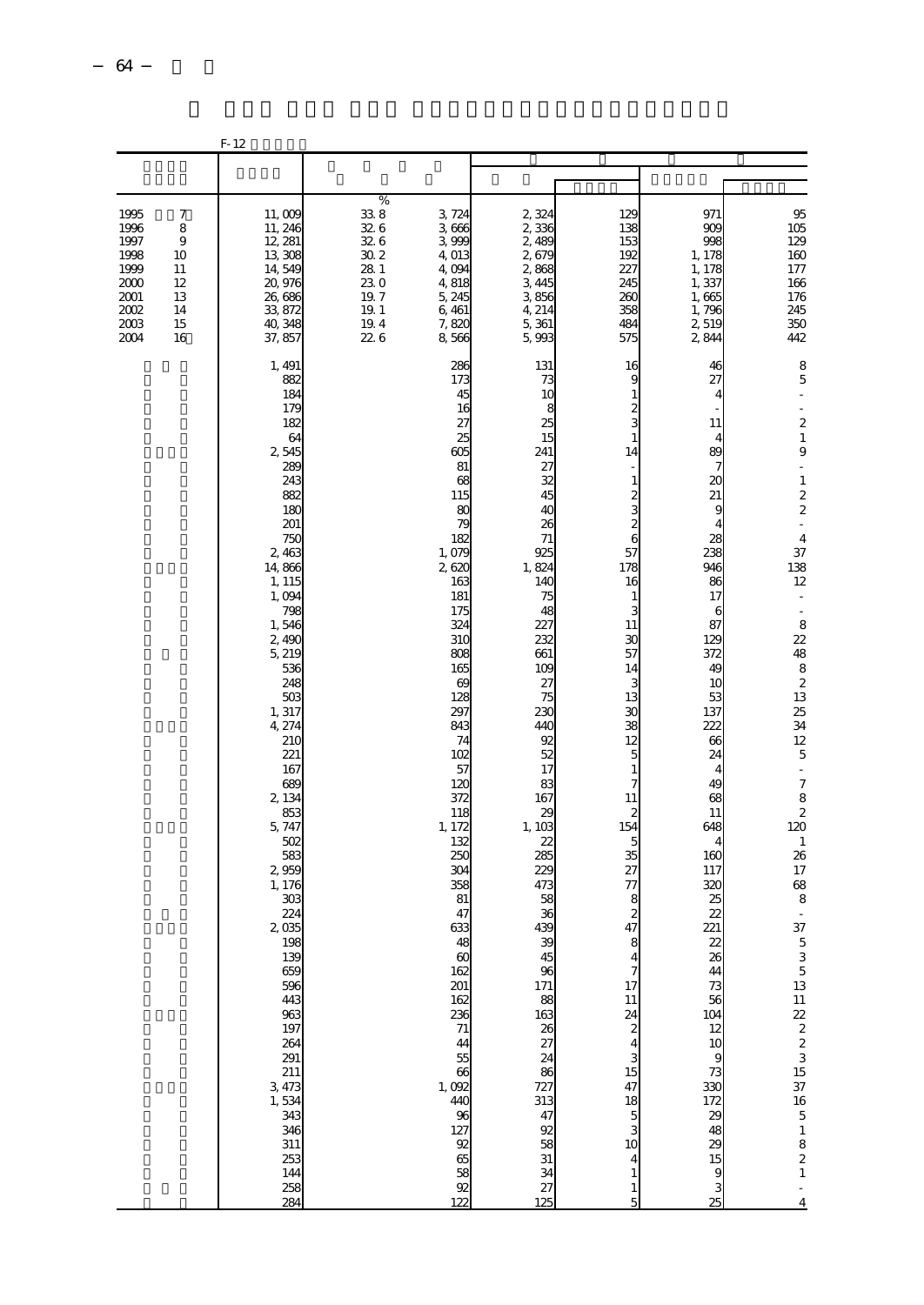|                                             |                  | $F-13$                                        |                                                       |                               |                |                          |              |
|---------------------------------------------|------------------|-----------------------------------------------|-------------------------------------------------------|-------------------------------|----------------|--------------------------|--------------|
|                                             |                  |                                               |                                                       |                               |                |                          |              |
|                                             |                  |                                               |                                                       |                               |                |                          |              |
|                                             |                  |                                               | $\%$                                                  |                               |                |                          |              |
| $\begin{array}{c} 1995 \\ 1996 \end{array}$ | $\boldsymbol{7}$ | $\overline{7}$                                | $\frac{28}{75}$ 0<br>$\frac{2}{3}$                    |                               | $\mathbf{1}$   | 1                        | $\mathbf{1}$ |
|                                             | $\,$ 8 $\,$      | $\frac{4}{21}$<br>21<br>21                    |                                                       |                               |                |                          |              |
| $1997\,$<br>1998                            | $\,9$<br>10      |                                               | $\frac{200}{182}$<br>$\mathbf{1}$<br>$\boldsymbol{z}$ | 1<br>1                        |                |                          |              |
| 1999                                        | $11\,$           |                                               | $\overline{7}$                                        | 12                            | $\mathbf{1}$   | $\overline{\mathbf{c}}$  |              |
| $2000\,$                                    | $12\,$           |                                               | $\frac{150}{350}$<br>$\frac{0}{188}$<br>$_{9}^2$      | $\frac{2}{3}$                 |                | $\,1\,$                  |              |
| $\frac{2001}{2002}$                         | $13\,$           | 48                                            |                                                       |                               | $\overline{c}$ |                          |              |
|                                             | $14\,$<br>15     | 66<br>$\overline{79}$                         | $\frac{91}{63}$<br>50<br>6<br>5                       | 3<br>1                        | $\mathbf{1}$   | $\,1\,$                  |              |
| 2004                                        | 16               | 80                                            | $\overline{a}$                                        | 2                             |                |                          |              |
|                                             |                  |                                               |                                                       |                               |                |                          |              |
|                                             |                  |                                               |                                                       |                               |                |                          |              |
|                                             |                  |                                               |                                                       |                               |                |                          |              |
|                                             |                  |                                               |                                                       |                               |                |                          |              |
|                                             |                  |                                               |                                                       |                               |                |                          |              |
|                                             |                  |                                               |                                                       |                               |                |                          |              |
|                                             |                  | 4                                             |                                                       |                               |                |                          |              |
|                                             |                  | 1                                             |                                                       |                               |                |                          |              |
|                                             |                  | 1                                             |                                                       |                               |                |                          |              |
|                                             |                  |                                               |                                                       |                               |                |                          |              |
|                                             |                  |                                               |                                                       |                               |                |                          |              |
|                                             |                  | $\begin{array}{c}\n2 \\ 6 \\ 23\n\end{array}$ |                                                       |                               |                |                          |              |
|                                             |                  |                                               | $\mathbf{1}$                                          | 1                             |                |                          |              |
|                                             |                  | $\overline{4}$                                | $\overline{\mathbf{c}}$                               |                               |                |                          |              |
|                                             |                  | $\,1\,$                                       |                                                       |                               |                |                          |              |
|                                             |                  |                                               |                                                       |                               |                |                          |              |
|                                             |                  |                                               |                                                       |                               |                |                          |              |
|                                             |                  | $\begin{array}{c} 7 \\ 3 \\ 5 \end{array}$    | $1\,$                                                 |                               |                |                          |              |
|                                             |                  | $\,1\,$                                       | $\mathbf{1}$                                          |                               |                |                          |              |
|                                             |                  | $\,1\,$                                       |                                                       |                               |                |                          |              |
|                                             |                  |                                               |                                                       |                               |                |                          |              |
|                                             |                  | $1\,$                                         |                                                       |                               |                |                          |              |
|                                             |                  | 14                                            |                                                       |                               |                |                          |              |
|                                             |                  | $\boldsymbol{z}$                              |                                                       |                               |                |                          |              |
|                                             |                  |                                               |                                                       |                               |                |                          |              |
|                                             |                  |                                               |                                                       |                               |                |                          |              |
|                                             |                  | $\frac{2}{9}$                                 |                                                       |                               |                |                          |              |
|                                             |                  | $\mathbf{1}$                                  | ä,                                                    |                               |                |                          |              |
|                                             |                  | 21                                            | $\mathbf{1}$                                          | 1                             |                |                          |              |
|                                             |                  | $\frac{1}{2}$<br>10                           | $\mathbf{1}$                                          | 1                             |                |                          |              |
|                                             |                  |                                               |                                                       |                               |                |                          |              |
|                                             |                  | $\overline{\mathbf{4}}$                       |                                                       |                               |                |                          |              |
|                                             |                  |                                               |                                                       |                               |                |                          |              |
|                                             |                  | 9                                             |                                                       |                               |                |                          |              |
|                                             |                  |                                               | $\overline{a}$                                        |                               |                |                          |              |
|                                             |                  |                                               |                                                       |                               | ÷,             | f                        |              |
|                                             |                  |                                               |                                                       |                               | ł,             | ÷                        |              |
|                                             |                  |                                               |                                                       |                               | ÷,             | ÷                        |              |
|                                             |                  |                                               |                                                       | $\overline{a}$                | $\frac{1}{2}$  | f                        |              |
|                                             |                  |                                               |                                                       | -<br>$\overline{\phantom{a}}$ |                | $\overline{\phantom{a}}$ |              |
|                                             |                  |                                               |                                                       | ÷                             | $\frac{1}{2}$  | $\frac{1}{2}$            |              |
|                                             |                  |                                               |                                                       | ÷,                            |                |                          |              |
|                                             |                  |                                               |                                                       | f                             | $\frac{1}{2}$  | $\frac{1}{2}$            |              |
|                                             |                  |                                               |                                                       | $\overline{\phantom{a}}$      |                |                          |              |
|                                             |                  |                                               |                                                       | $\overline{\phantom{a}}$      | f              | $\overline{\phantom{a}}$ |              |
|                                             |                  |                                               |                                                       | $\frac{1}{1}$                 | $\frac{1}{2}$  | $\frac{1}{1}$            |              |
|                                             |                  |                                               |                                                       | f                             | ÷,             | f                        |              |
|                                             |                  | $\frac{1}{1}$                                 |                                                       |                               |                | f                        |              |
|                                             |                  |                                               |                                                       |                               |                |                          |              |
|                                             |                  |                                               |                                                       |                               |                | $\frac{1}{2}$            |              |
|                                             |                  |                                               |                                                       |                               |                |                          |              |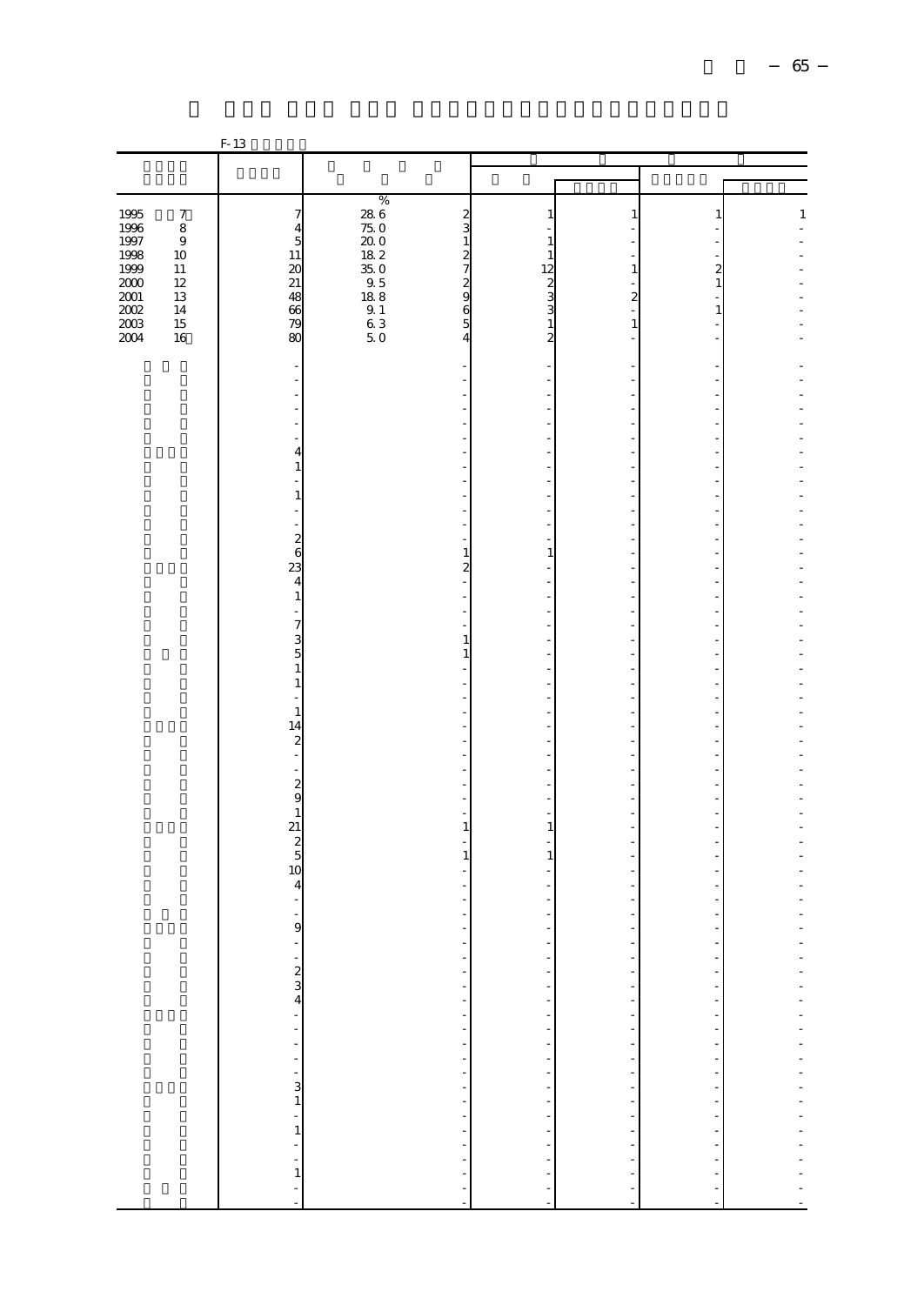|                                             |                  | F-15                                                                                                           |                                                                                    |                     |                                                                                                                                                                                                                                |               |  |
|---------------------------------------------|------------------|----------------------------------------------------------------------------------------------------------------|------------------------------------------------------------------------------------|---------------------|--------------------------------------------------------------------------------------------------------------------------------------------------------------------------------------------------------------------------------|---------------|--|
|                                             |                  |                                                                                                                |                                                                                    |                     |                                                                                                                                                                                                                                |               |  |
|                                             |                  |                                                                                                                |                                                                                    |                     |                                                                                                                                                                                                                                |               |  |
|                                             |                  |                                                                                                                |                                                                                    |                     |                                                                                                                                                                                                                                |               |  |
|                                             | $\boldsymbol{7}$ | $\boldsymbol{z}$                                                                                               | $\begin{smallmatrix} & \mathcal{U} \\ 100 & 0 \end{smallmatrix}$<br>$\overline{c}$ | 1                   |                                                                                                                                                                                                                                |               |  |
| $\begin{array}{c} 1995 \\ 1996 \end{array}$ | $\,$ 8 $\,$      |                                                                                                                |                                                                                    |                     |                                                                                                                                                                                                                                |               |  |
| 1997<br>1998                                | $\,9$            |                                                                                                                | ÷,                                                                                 | 1                   |                                                                                                                                                                                                                                |               |  |
|                                             | $10\,$           | 5                                                                                                              | 40. O<br>$\overline{\mathbf{c}}$                                                   | $\boldsymbol{z}$    |                                                                                                                                                                                                                                |               |  |
| 1999                                        | $11\,$           | $\begin{array}{c}\n 4 \\  2 \\  0\n \end{array}$                                                               | $\begin{array}{c} 10000 \\ 8000 \\ 5000 \end{array}$<br>$\overline{4}$             | 3                   |                                                                                                                                                                                                                                |               |  |
| $2000\,$                                    | $12\,$           |                                                                                                                | 4                                                                                  | 4                   |                                                                                                                                                                                                                                |               |  |
| $2001\,$                                    | $13\,$<br>14     |                                                                                                                | 1<br>$\overline{c}$                                                                | 1<br>3              |                                                                                                                                                                                                                                |               |  |
| $\frac{2002}{2003}$                         | $15\,$           |                                                                                                                | $\frac{33}{50}$ 3<br>$\mathbf{1}$                                                  | 1                   | $\mathbf{1}$                                                                                                                                                                                                                   |               |  |
| 2004                                        | 16               | $\overline{4}$                                                                                                 | $\blacksquare$                                                                     |                     |                                                                                                                                                                                                                                |               |  |
|                                             |                  |                                                                                                                |                                                                                    |                     |                                                                                                                                                                                                                                |               |  |
|                                             |                  | 1                                                                                                              |                                                                                    |                     |                                                                                                                                                                                                                                |               |  |
|                                             |                  |                                                                                                                |                                                                                    |                     |                                                                                                                                                                                                                                |               |  |
|                                             |                  |                                                                                                                |                                                                                    |                     |                                                                                                                                                                                                                                |               |  |
|                                             |                  | $\mathbf{1}$                                                                                                   |                                                                                    |                     |                                                                                                                                                                                                                                |               |  |
|                                             |                  |                                                                                                                |                                                                                    |                     |                                                                                                                                                                                                                                |               |  |
|                                             |                  | 1                                                                                                              |                                                                                    |                     |                                                                                                                                                                                                                                |               |  |
|                                             |                  |                                                                                                                |                                                                                    |                     |                                                                                                                                                                                                                                |               |  |
|                                             |                  |                                                                                                                |                                                                                    |                     |                                                                                                                                                                                                                                |               |  |
|                                             |                  |                                                                                                                |                                                                                    |                     |                                                                                                                                                                                                                                |               |  |
|                                             |                  | 1                                                                                                              |                                                                                    |                     |                                                                                                                                                                                                                                |               |  |
|                                             |                  |                                                                                                                |                                                                                    |                     |                                                                                                                                                                                                                                |               |  |
|                                             |                  |                                                                                                                |                                                                                    |                     |                                                                                                                                                                                                                                |               |  |
|                                             |                  |                                                                                                                |                                                                                    |                     |                                                                                                                                                                                                                                |               |  |
|                                             |                  |                                                                                                                |                                                                                    |                     |                                                                                                                                                                                                                                |               |  |
|                                             |                  |                                                                                                                |                                                                                    |                     |                                                                                                                                                                                                                                |               |  |
|                                             |                  |                                                                                                                |                                                                                    |                     |                                                                                                                                                                                                                                |               |  |
|                                             |                  |                                                                                                                |                                                                                    |                     |                                                                                                                                                                                                                                |               |  |
|                                             |                  |                                                                                                                |                                                                                    |                     |                                                                                                                                                                                                                                |               |  |
|                                             |                  |                                                                                                                |                                                                                    |                     |                                                                                                                                                                                                                                |               |  |
|                                             |                  |                                                                                                                |                                                                                    |                     |                                                                                                                                                                                                                                |               |  |
|                                             |                  |                                                                                                                |                                                                                    |                     |                                                                                                                                                                                                                                |               |  |
|                                             |                  |                                                                                                                |                                                                                    |                     |                                                                                                                                                                                                                                |               |  |
|                                             |                  |                                                                                                                |                                                                                    |                     |                                                                                                                                                                                                                                |               |  |
|                                             |                  |                                                                                                                |                                                                                    |                     |                                                                                                                                                                                                                                |               |  |
|                                             |                  |                                                                                                                |                                                                                    |                     |                                                                                                                                                                                                                                |               |  |
|                                             |                  |                                                                                                                |                                                                                    |                     |                                                                                                                                                                                                                                |               |  |
|                                             |                  |                                                                                                                |                                                                                    |                     |                                                                                                                                                                                                                                |               |  |
|                                             |                  |                                                                                                                |                                                                                    |                     |                                                                                                                                                                                                                                |               |  |
|                                             |                  |                                                                                                                |                                                                                    |                     |                                                                                                                                                                                                                                |               |  |
|                                             |                  | 1                                                                                                              |                                                                                    |                     |                                                                                                                                                                                                                                |               |  |
|                                             |                  |                                                                                                                |                                                                                    |                     |                                                                                                                                                                                                                                |               |  |
|                                             |                  |                                                                                                                |                                                                                    |                     |                                                                                                                                                                                                                                |               |  |
|                                             |                  |                                                                                                                |                                                                                    |                     |                                                                                                                                                                                                                                |               |  |
|                                             |                  |                                                                                                                |                                                                                    |                     |                                                                                                                                                                                                                                |               |  |
|                                             |                  |                                                                                                                |                                                                                    |                     |                                                                                                                                                                                                                                |               |  |
|                                             |                  | $1\,$                                                                                                          |                                                                                    |                     |                                                                                                                                                                                                                                |               |  |
|                                             |                  |                                                                                                                |                                                                                    |                     |                                                                                                                                                                                                                                |               |  |
|                                             |                  |                                                                                                                |                                                                                    | f                   | ÷,                                                                                                                                                                                                                             | ÷,            |  |
|                                             |                  |                                                                                                                | ÷                                                                                  | ÷,                  | ÷,                                                                                                                                                                                                                             | ÷             |  |
|                                             |                  |                                                                                                                |                                                                                    |                     | $\overline{\phantom{a}}$                                                                                                                                                                                                       | ÷             |  |
|                                             |                  |                                                                                                                |                                                                                    |                     | $\frac{1}{2}$                                                                                                                                                                                                                  |               |  |
|                                             |                  |                                                                                                                |                                                                                    |                     |                                                                                                                                                                                                                                | $\frac{1}{2}$ |  |
|                                             |                  |                                                                                                                |                                                                                    |                     |                                                                                                                                                                                                                                |               |  |
|                                             |                  | 1989 - Paris Paris Paris Paris Paris Paris Paris Paris Paris Paris Paris Paris Paris Paris Paris Paris Paris P | - - - - - - - - - - - - - - - - - - -                                              | ナイナ ディー・ディー・ディー・ディー | and the company of the company of the company of the company of the company of the company of the company of the company of the company of the company of the company of the company of the company of the company of the comp |               |  |
|                                             |                  |                                                                                                                |                                                                                    |                     |                                                                                                                                                                                                                                |               |  |
|                                             |                  |                                                                                                                |                                                                                    |                     |                                                                                                                                                                                                                                |               |  |
|                                             |                  |                                                                                                                |                                                                                    |                     |                                                                                                                                                                                                                                |               |  |
|                                             |                  |                                                                                                                |                                                                                    |                     |                                                                                                                                                                                                                                |               |  |
|                                             |                  |                                                                                                                |                                                                                    |                     |                                                                                                                                                                                                                                |               |  |
|                                             |                  |                                                                                                                |                                                                                    |                     |                                                                                                                                                                                                                                |               |  |
|                                             |                  |                                                                                                                |                                                                                    |                     |                                                                                                                                                                                                                                |               |  |
|                                             |                  |                                                                                                                |                                                                                    |                     |                                                                                                                                                                                                                                |               |  |
|                                             |                  |                                                                                                                |                                                                                    |                     |                                                                                                                                                                                                                                |               |  |
|                                             |                  |                                                                                                                |                                                                                    |                     |                                                                                                                                                                                                                                |               |  |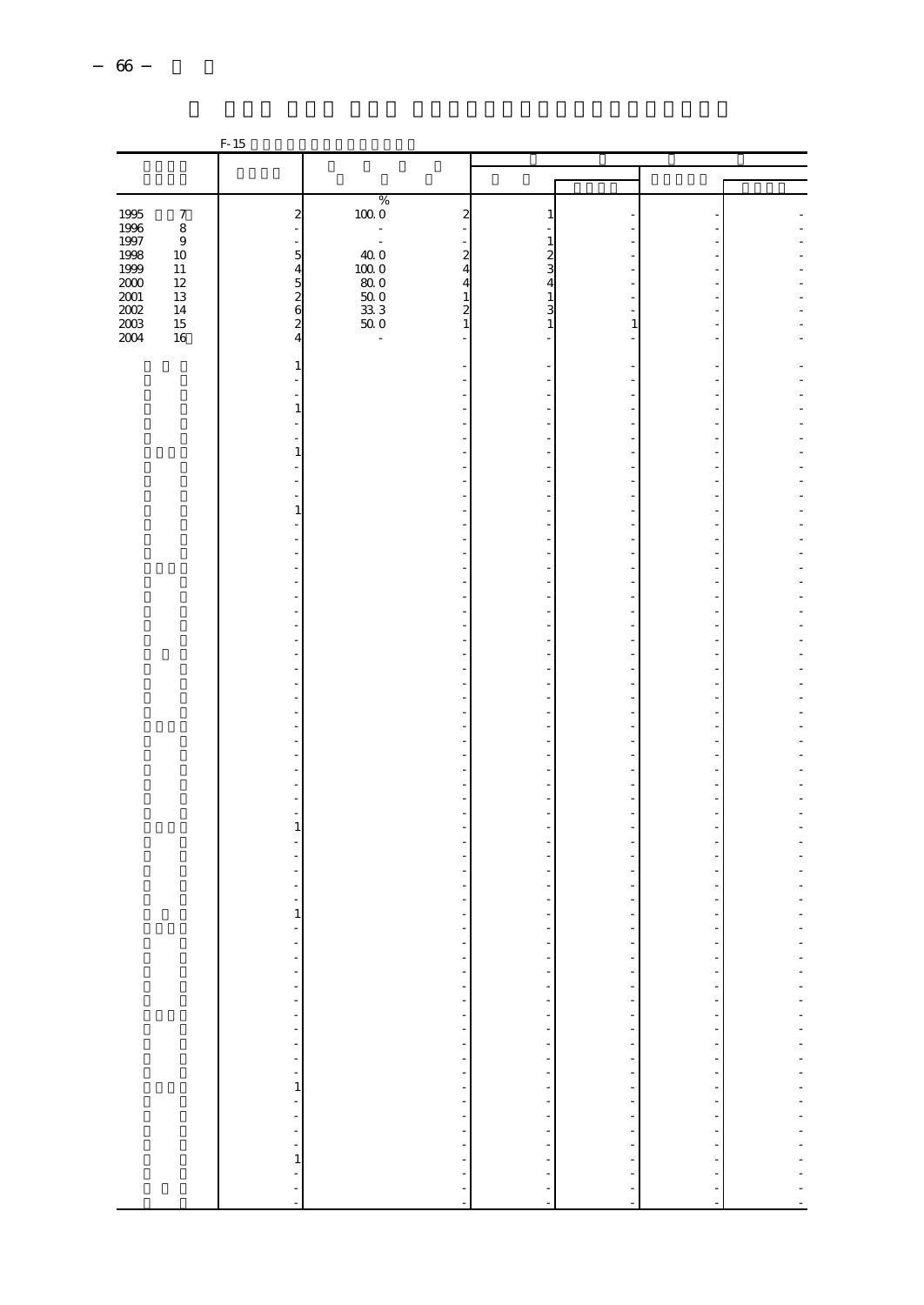|                                                     |                                               | $F-16$                                               |                                              |                                                                       |                                                                                 |                                                   |                              |             |
|-----------------------------------------------------|-----------------------------------------------|------------------------------------------------------|----------------------------------------------|-----------------------------------------------------------------------|---------------------------------------------------------------------------------|---------------------------------------------------|------------------------------|-------------|
|                                                     |                                               |                                                      |                                              |                                                                       |                                                                                 |                                                   |                              |             |
|                                                     |                                               |                                                      |                                              |                                                                       |                                                                                 |                                                   |                              |             |
| $\begin{array}{c} 1995 \\ 1996 \end{array}$<br>1997 | $\boldsymbol{7}$<br>$\,8\,$<br>$\overline{9}$ | 68764                                                | $\%$<br>$10000$<br>$1000$<br>$1000$<br>$667$ | 6<br>8<br>7                                                           | 8<br>5<br>11                                                                    | $\boldsymbol{2}$<br>$\,1\,$<br>6                  | $\,1\,$                      | $\,$ 1 $\,$ |
| 1998<br>1999<br>$2000\,$                            | $10\,$<br>$11\,$<br>$12\,$                    | $\infty$                                             | $10000$<br>$900$<br>$556$                    | 4<br>4<br>18                                                          | $\mathbf{6}$<br>5<br>18                                                         | $\mathbf{1}$<br>3                                 | $\mathbf{1}$<br>$\mathbf{1}$ |             |
| $2001\,$<br>2002<br>2003<br>2004                    | 13<br>14<br>$15\,$<br>16                      | $\begin{array}{c}\n9 \\ 18\n\end{array}$<br>16<br>17 | $\frac{889}{625}$<br>1000                    | $\overline{5}$<br>16<br>10<br>17                                      | 8<br>18<br>13<br>$\overline{2}$                                                 | $\mathbf{1}$<br>$\overline{\mathbf{c}}$<br>3<br>3 |                              |             |
|                                                     |                                               |                                                      |                                              |                                                                       |                                                                                 |                                                   |                              |             |
|                                                     |                                               |                                                      |                                              |                                                                       |                                                                                 |                                                   |                              |             |
|                                                     |                                               | $\overline{\phantom{a}}$<br>1                        |                                              | $\mathbf{1}$                                                          | 1                                                                               |                                                   |                              |             |
|                                                     |                                               | $\,1\,$                                              |                                              | $\mathbf{1}$                                                          | $\mathbf{1}$                                                                    |                                                   |                              |             |
|                                                     |                                               |                                                      |                                              |                                                                       |                                                                                 |                                                   |                              |             |
|                                                     |                                               | $\frac{1}{2}$                                        |                                              | $\overline{\phantom{0}}$<br>$\overline{\mathbf{c}}$<br>$\overline{a}$ | $\overline{\mathbf{c}}$                                                         |                                                   |                              |             |
|                                                     |                                               | $\,1\,$                                              |                                              | L.<br>$\mathbf{1}$                                                    | $\,1\,$                                                                         |                                                   |                              |             |
|                                                     |                                               | $\,1\,$                                              |                                              | $1\,$                                                                 | $\mathbf{1}$                                                                    |                                                   |                              |             |
|                                                     |                                               |                                                      |                                              | L,                                                                    |                                                                                 |                                                   |                              |             |
|                                                     |                                               | $\overline{\mathbf{c}}$                              |                                              | $\overline{\mathbf{c}}$                                               | 4                                                                               | $\mathbf{1}$                                      |                              |             |
|                                                     |                                               | $\,1$<br>$\,1$                                       |                                              | $\,1\,$<br>$\mathbf{1}$                                               | 3<br>$\mathbf{1}$                                                               | $\mathbf{1}$                                      |                              |             |
|                                                     |                                               | 7                                                    |                                              | $\overline{7}$                                                        | 10                                                                              | $\overline{\mathbf{c}}$                           |                              |             |
|                                                     |                                               | $\overline{4}$                                       |                                              | ÷<br>$\overline{4}$<br>$\boldsymbol{z}$                               | 5<br>4                                                                          | $\overline{\mathbf{c}}$                           |                              |             |
|                                                     |                                               | $\frac{2}{1}$                                        |                                              | $\,1\,$                                                               | 1                                                                               |                                                   |                              |             |
|                                                     |                                               | $\overline{\phantom{a}}$                             |                                              | $\overline{a}$<br>÷                                                   |                                                                                 |                                                   | $\overline{\phantom{a}}$     |             |
|                                                     |                                               |                                                      |                                              |                                                                       | f<br>f                                                                          | f<br>÷,                                           | ÷,<br>÷,<br>$\frac{1}{2}$    |             |
|                                                     |                                               |                                                      |                                              |                                                                       | $\frac{1}{2}$                                                                   |                                                   | ÷,                           |             |
|                                                     |                                               |                                                      |                                              |                                                                       | $\begin{array}{c} \n\cdot \\ \cdot \\ \cdot \\ \cdot \\ \hline\n1\n\end{array}$ | $\frac{1}{2}$                                     | $\frac{1}{2}$                |             |
|                                                     |                                               |                                                      |                                              |                                                                       |                                                                                 | 医单位的 医单位的 医单位                                     | 医皮肤 医血管中枢                    |             |
|                                                     |                                               |                                                      |                                              |                                                                       | $\frac{1}{3}$                                                                   |                                                   |                              |             |
|                                                     |                                               |                                                      |                                              |                                                                       | $\frac{1}{1}$                                                                   |                                                   |                              |             |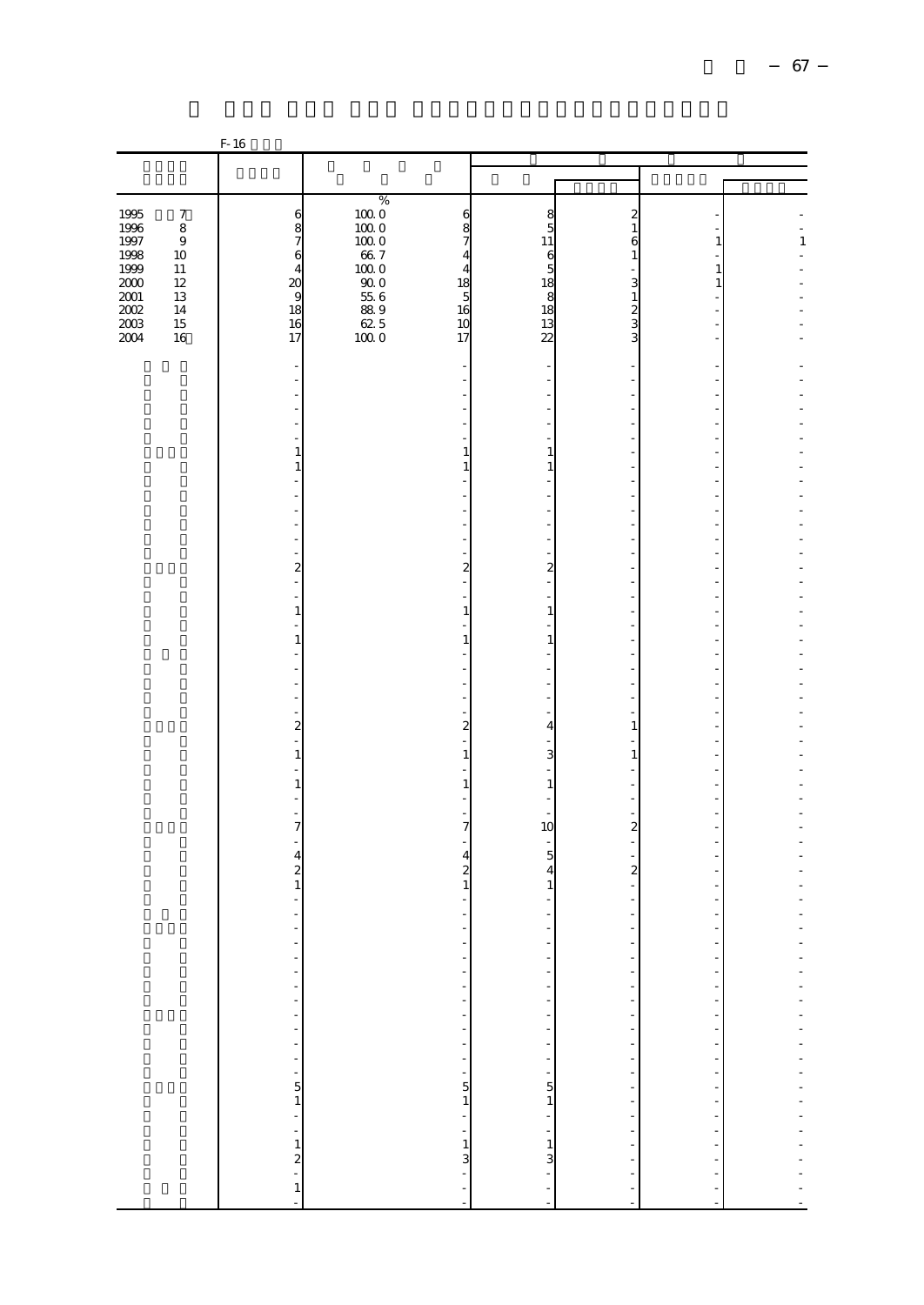|                                                                                                                            |                                                                                            | F-17                                                                                                            |                                                                                                                                                                |                                                                                                                                             |                                                                                                                                                                                |                                                                                                                                                                                                                              |                                                                                                           |                                                                                                                        |
|----------------------------------------------------------------------------------------------------------------------------|--------------------------------------------------------------------------------------------|-----------------------------------------------------------------------------------------------------------------|----------------------------------------------------------------------------------------------------------------------------------------------------------------|---------------------------------------------------------------------------------------------------------------------------------------------|--------------------------------------------------------------------------------------------------------------------------------------------------------------------------------|------------------------------------------------------------------------------------------------------------------------------------------------------------------------------------------------------------------------------|-----------------------------------------------------------------------------------------------------------|------------------------------------------------------------------------------------------------------------------------|
|                                                                                                                            |                                                                                            |                                                                                                                 |                                                                                                                                                                |                                                                                                                                             |                                                                                                                                                                                |                                                                                                                                                                                                                              |                                                                                                           |                                                                                                                        |
|                                                                                                                            |                                                                                            |                                                                                                                 |                                                                                                                                                                |                                                                                                                                             |                                                                                                                                                                                |                                                                                                                                                                                                                              |                                                                                                           |                                                                                                                        |
| $\begin{array}{c} 1995 \\ 1996 \end{array}$<br>1997<br>1998<br>1999<br>$2000\,$<br>$2001\,$<br>$\frac{2002}{2003}$<br>2004 | $\boldsymbol{7}$<br>$\,8\,$<br>$\,9$<br>10<br>$11\,$<br>$12\,$<br>13<br>14<br>$15\,$<br>16 | 14<br>19<br>$11\,$<br>14<br>15<br>17<br>23<br>37<br>25<br>37                                                    | $\begin{array}{c} 96 \\ 1000 \\ 947 \\ 1000 \\ 1000 \end{array}$<br>$1000$<br>$933$<br>$941$<br>$1043$<br>$\begin{array}{c} 81.1 \\ 100.0 \\ 81.1 \end{array}$ | 14<br>18<br>11<br>14<br>14<br>16<br>24<br>30<br>$\overline{25}$<br>30                                                                       | $\frac{36}{29}$<br>74<br>11<br>19<br>17<br>28<br>45<br>$\overline{33}$<br>38                                                                                                   | 4<br>$\overline{8}$<br>14<br>$\overline{5}$<br>$\overline{4}$<br>10<br>13<br>6<br>17<br>15                                                                                                                                   | $\mathbf{1}$<br>$\begin{smallmatrix}2\\1\end{smallmatrix}$<br>$\frac{3}{5}$<br>$\mathbf{1}$<br>$\,1$<br>1 | $\begin{smallmatrix}2\\1\end{smallmatrix}$<br>$\overline{a}$<br>$\begin{array}{c} 3 \\ 1 \end{array}$<br>$\frac{1}{1}$ |
|                                                                                                                            |                                                                                            | 1<br>$\mathbf{1}$<br>1<br>$\mathbf{1}$<br>$\frac{2}{7}$<br>1                                                    |                                                                                                                                                                | $\mathbf{1}$<br>$\mathbf{1}$<br>1<br>6<br>1                                                                                                 | 1<br>$\mathbf{1}$<br>1<br>7<br>$\mathbf{1}$                                                                                                                                    | $\mathbf{1}$<br>$\mathbf{1}$<br>$\overline{\mathbf{c}}$<br>$\mathbf{1}$                                                                                                                                                      |                                                                                                           |                                                                                                                        |
|                                                                                                                            |                                                                                            | $\mathbf{1}$<br>$\mathbf{1}$<br>1<br>$\mathbf{1}$<br>$\boldsymbol{z}$<br>5                                      |                                                                                                                                                                | 1<br>1<br>1<br>$\overline{\mathbf{c}}$<br>4<br>$\boldsymbol{z}$                                                                             | $\mathbf{1}$<br>$\overline{\mathcal{Z}}$<br>$\,1\,$<br>$\overline{c}$<br>6<br>$\boldsymbol{z}$                                                                                 | $\mathbf{1}$<br>3<br>$\boldsymbol{z}$                                                                                                                                                                                        | ۰<br>1<br>$\,1$                                                                                           | 1<br>$\mathbf 1$                                                                                                       |
|                                                                                                                            |                                                                                            | $\frac{2}{2}$<br>$\mathbf{1}$<br>8<br>$\,1\,$<br>$\begin{array}{c}\n2 \\ 3 \\ 2\n\end{array}$<br>$\overline{3}$ |                                                                                                                                                                | $\mathbf{1}$<br>1<br>7<br>1<br>2<br>$\overline{\mathcal{Z}}$<br>$\overline{c}$<br>$\overline{a}$<br>$\mathbf 1$                             | $\,1$<br>3<br>7<br>$\,1\,$<br>3<br>$\overline{\mathcal{Z}}$<br>$\,1$<br>$\overline{c}$                                                                                         | $\,1\,$<br>÷<br>J.                                                                                                                                                                                                           |                                                                                                           |                                                                                                                        |
|                                                                                                                            |                                                                                            |                                                                                                                 |                                                                                                                                                                | $\,1$<br>$\frac{1}{2}$<br>$\,1\,$<br>$\,1\,$<br>$\begin{array}{c} -1 \\ 7 \\ 1 \end{array}$<br>$\frac{1}{2}$<br>÷<br>$\,$ 1 $\,$<br>$\,1\,$ | $\begin{smallmatrix}1\1\1\end{smallmatrix}$<br>$\frac{1}{2}$<br>÷,<br>$\begin{array}{c} 1 \\ 1 \end{array}$<br>$\frac{1}{12}$<br>$\frac{1}{2}$<br>÷<br>$\overline{6}$<br>$\,1$ | $\overline{a}$<br>$\overline{a}$<br>$\mathbf{1}$<br>$\omega$<br>$\,1$<br>$\frac{1}{2}$<br>$\begin{array}{c}\n8 \\ 1\n\end{array}$<br>$\frac{1}{2}$<br>$1\,$<br>÷<br>$\overline{5}$<br>$\begin{bmatrix} 1 \\ 1 \end{bmatrix}$ | ٠<br>$\frac{1}{2}$<br>÷,<br>$\overline{\phantom{a}}$<br>$\frac{1}{2}$<br>-<br>$\frac{1}{2}$               |                                                                                                                        |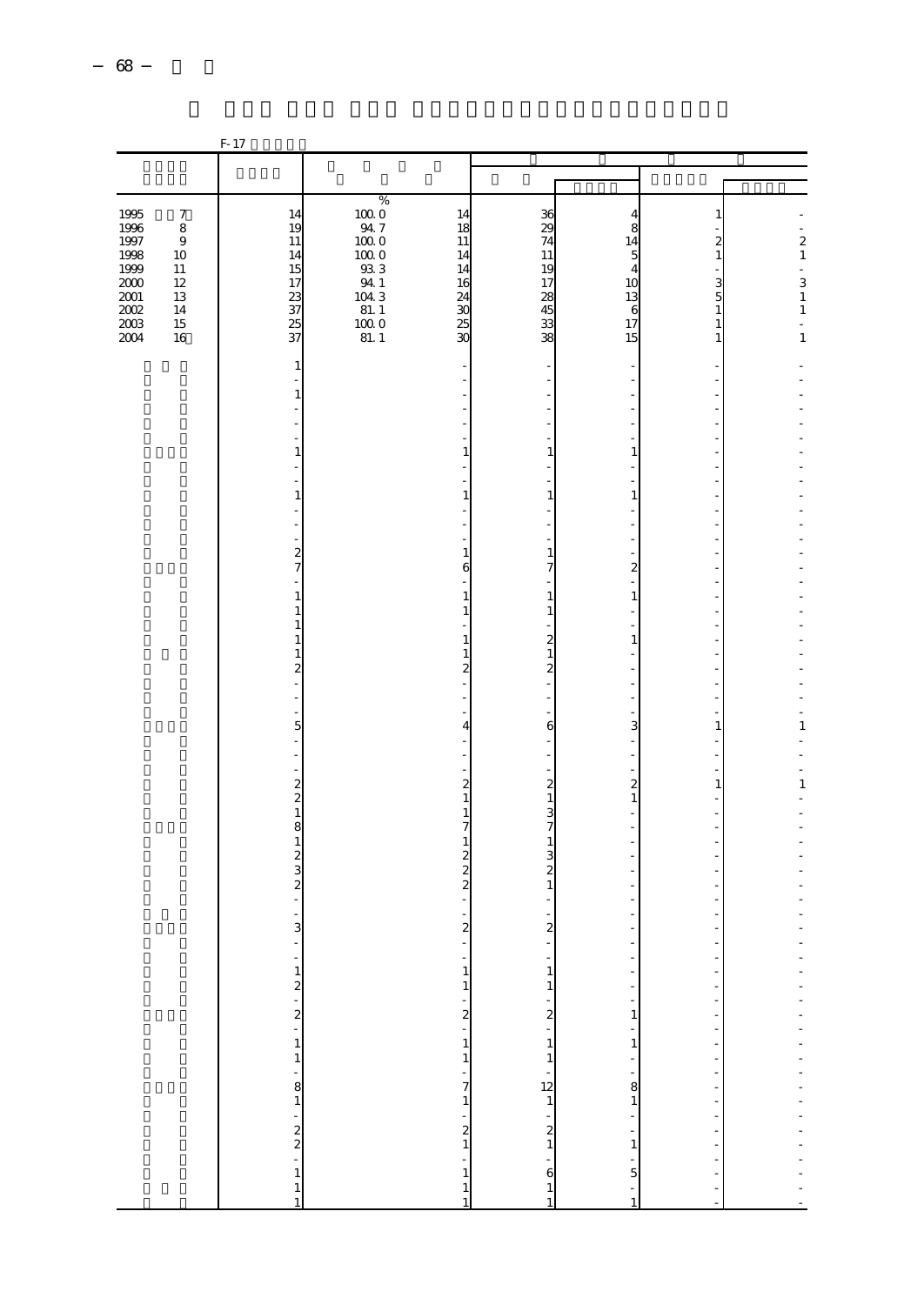|                |                  | $F-18$                                    |                                              |                                         |                                                                                                                                                                                                                                                                                                                                                                                                                                    |                           |  |
|----------------|------------------|-------------------------------------------|----------------------------------------------|-----------------------------------------|------------------------------------------------------------------------------------------------------------------------------------------------------------------------------------------------------------------------------------------------------------------------------------------------------------------------------------------------------------------------------------------------------------------------------------|---------------------------|--|
|                |                  |                                           |                                              |                                         |                                                                                                                                                                                                                                                                                                                                                                                                                                    |                           |  |
|                |                  |                                           |                                              |                                         |                                                                                                                                                                                                                                                                                                                                                                                                                                    |                           |  |
| 1995           | $\boldsymbol{7}$ |                                           | $\%$<br>$100\;0$<br>$\overline{\mathcal{Z}}$ | 1                                       |                                                                                                                                                                                                                                                                                                                                                                                                                                    |                           |  |
| 1996           | $\,8\,$          | $\frac{2}{1}$                             | $\mathbf{1}$                                 |                                         |                                                                                                                                                                                                                                                                                                                                                                                                                                    |                           |  |
| 1997<br>1998   | $\,9$<br>$10\,$  | $\,1\,$                                   | $100\;0$<br>$\mathbf{1}$                     |                                         |                                                                                                                                                                                                                                                                                                                                                                                                                                    |                           |  |
| 1999           | 11               | $\,1\,$                                   | 1000<br>$\mathbf{1}$                         |                                         |                                                                                                                                                                                                                                                                                                                                                                                                                                    |                           |  |
| $2000$<br>2001 | 12<br>13         | $\begin{array}{c}\n1 \\ 3 \\ \end{array}$ | $\frac{10000}{10000}$<br>$\mathbf{1}$<br>8   | 2                                       |                                                                                                                                                                                                                                                                                                                                                                                                                                    |                           |  |
| $2002\,$       | 14               |                                           | $80\,0$<br>4                                 | $\overline{c}$                          | 1                                                                                                                                                                                                                                                                                                                                                                                                                                  |                           |  |
| 2003<br>2004   | 15<br>$16\,$     |                                           | $100\;0$<br>3<br>1000<br>3                   | $\mathbf{1}$<br>$\overline{\mathbf{c}}$ | $\mathbf{1}$<br>$\mathbf{1}$                                                                                                                                                                                                                                                                                                                                                                                                       |                           |  |
|                |                  |                                           |                                              |                                         |                                                                                                                                                                                                                                                                                                                                                                                                                                    |                           |  |
|                |                  |                                           |                                              |                                         |                                                                                                                                                                                                                                                                                                                                                                                                                                    |                           |  |
|                |                  |                                           |                                              |                                         |                                                                                                                                                                                                                                                                                                                                                                                                                                    |                           |  |
|                |                  |                                           |                                              |                                         |                                                                                                                                                                                                                                                                                                                                                                                                                                    |                           |  |
|                |                  |                                           | ÷,                                           |                                         |                                                                                                                                                                                                                                                                                                                                                                                                                                    |                           |  |
|                |                  | 1                                         | $\mathbf{1}$                                 |                                         |                                                                                                                                                                                                                                                                                                                                                                                                                                    |                           |  |
|                |                  |                                           | L,                                           |                                         |                                                                                                                                                                                                                                                                                                                                                                                                                                    |                           |  |
|                |                  |                                           |                                              |                                         |                                                                                                                                                                                                                                                                                                                                                                                                                                    |                           |  |
|                |                  | $\,1\,$                                   | $\,1\,$                                      |                                         |                                                                                                                                                                                                                                                                                                                                                                                                                                    |                           |  |
|                |                  |                                           |                                              |                                         |                                                                                                                                                                                                                                                                                                                                                                                                                                    |                           |  |
|                |                  |                                           |                                              |                                         |                                                                                                                                                                                                                                                                                                                                                                                                                                    |                           |  |
|                |                  |                                           |                                              |                                         |                                                                                                                                                                                                                                                                                                                                                                                                                                    |                           |  |
|                |                  |                                           |                                              |                                         |                                                                                                                                                                                                                                                                                                                                                                                                                                    |                           |  |
|                |                  |                                           |                                              |                                         |                                                                                                                                                                                                                                                                                                                                                                                                                                    |                           |  |
|                |                  |                                           |                                              |                                         |                                                                                                                                                                                                                                                                                                                                                                                                                                    |                           |  |
|                |                  |                                           |                                              |                                         |                                                                                                                                                                                                                                                                                                                                                                                                                                    |                           |  |
|                |                  |                                           |                                              |                                         |                                                                                                                                                                                                                                                                                                                                                                                                                                    |                           |  |
|                |                  |                                           |                                              |                                         |                                                                                                                                                                                                                                                                                                                                                                                                                                    |                           |  |
|                |                  | ÷,<br>1                                   | ÷,<br>$\mathbf{1}$                           | $\overline{\mathbf{c}}$                 | 1                                                                                                                                                                                                                                                                                                                                                                                                                                  |                           |  |
|                |                  |                                           |                                              |                                         |                                                                                                                                                                                                                                                                                                                                                                                                                                    |                           |  |
|                |                  |                                           |                                              |                                         |                                                                                                                                                                                                                                                                                                                                                                                                                                    |                           |  |
|                |                  |                                           |                                              |                                         |                                                                                                                                                                                                                                                                                                                                                                                                                                    |                           |  |
|                |                  | $\,1\,$                                   | $\mathbf{1}$                                 | $\mathbf{z}$                            | $\mathbf{1}$                                                                                                                                                                                                                                                                                                                                                                                                                       |                           |  |
|                |                  | 1                                         | $\mathbf{1}$                                 |                                         |                                                                                                                                                                                                                                                                                                                                                                                                                                    |                           |  |
|                |                  |                                           |                                              |                                         |                                                                                                                                                                                                                                                                                                                                                                                                                                    |                           |  |
|                |                  | $1\,$                                     | $\mathbf{1}$                                 |                                         |                                                                                                                                                                                                                                                                                                                                                                                                                                    |                           |  |
|                |                  |                                           |                                              |                                         |                                                                                                                                                                                                                                                                                                                                                                                                                                    |                           |  |
|                |                  |                                           |                                              |                                         |                                                                                                                                                                                                                                                                                                                                                                                                                                    |                           |  |
|                |                  |                                           |                                              |                                         |                                                                                                                                                                                                                                                                                                                                                                                                                                    |                           |  |
|                |                  |                                           |                                              | $\ddot{\phantom{1}}$                    |                                                                                                                                                                                                                                                                                                                                                                                                                                    | $\overline{\phantom{a}}$  |  |
|                |                  |                                           |                                              | $\overline{a}$                          | ł<br>f                                                                                                                                                                                                                                                                                                                                                                                                                             | $\frac{1}{\sqrt{2}}$<br>f |  |
|                |                  |                                           |                                              |                                         | $\bar{\phantom{a}}$                                                                                                                                                                                                                                                                                                                                                                                                                | $\frac{1}{2}$             |  |
|                |                  |                                           |                                              |                                         | Ġ,                                                                                                                                                                                                                                                                                                                                                                                                                                 |                           |  |
|                |                  |                                           |                                              |                                         |                                                                                                                                                                                                                                                                                                                                                                                                                                    | ÷,                        |  |
|                |                  |                                           |                                              |                                         |                                                                                                                                                                                                                                                                                                                                                                                                                                    |                           |  |
|                |                  |                                           |                                              |                                         |                                                                                                                                                                                                                                                                                                                                                                                                                                    |                           |  |
|                |                  |                                           |                                              |                                         |                                                                                                                                                                                                                                                                                                                                                                                                                                    |                           |  |
|                |                  |                                           |                                              | $\frac{1}{2}$                           |                                                                                                                                                                                                                                                                                                                                                                                                                                    | $\frac{1}{2}$             |  |
|                |                  |                                           |                                              |                                         | $\begin{aligned} \mathbf{r} & = \mathbf{r} - \mathbf{r} - \mathbf{r} - \mathbf{r} - \mathbf{r} - \mathbf{r} - \mathbf{r} - \mathbf{r} - \mathbf{r} - \mathbf{r} - \mathbf{r} - \mathbf{r} - \mathbf{r} - \mathbf{r} - \mathbf{r} - \mathbf{r} - \mathbf{r} - \mathbf{r} - \mathbf{r} - \mathbf{r} - \mathbf{r} - \mathbf{r} - \mathbf{r} - \mathbf{r} - \mathbf{r} - \mathbf{r} - \mathbf{r} - \mathbf{r} - \mathbf{r} - \mathbf{$ |                           |  |
|                |                  |                                           |                                              |                                         |                                                                                                                                                                                                                                                                                                                                                                                                                                    | $\frac{1}{2}$             |  |
|                |                  | 医单位的 医单位的 医单位的 医单位的 医单位的                  | --------------------                         |                                         |                                                                                                                                                                                                                                                                                                                                                                                                                                    |                           |  |
|                |                  |                                           |                                              |                                         | $\frac{1}{2}$                                                                                                                                                                                                                                                                                                                                                                                                                      | $\frac{1}{2}$             |  |
|                |                  |                                           |                                              |                                         |                                                                                                                                                                                                                                                                                                                                                                                                                                    |                           |  |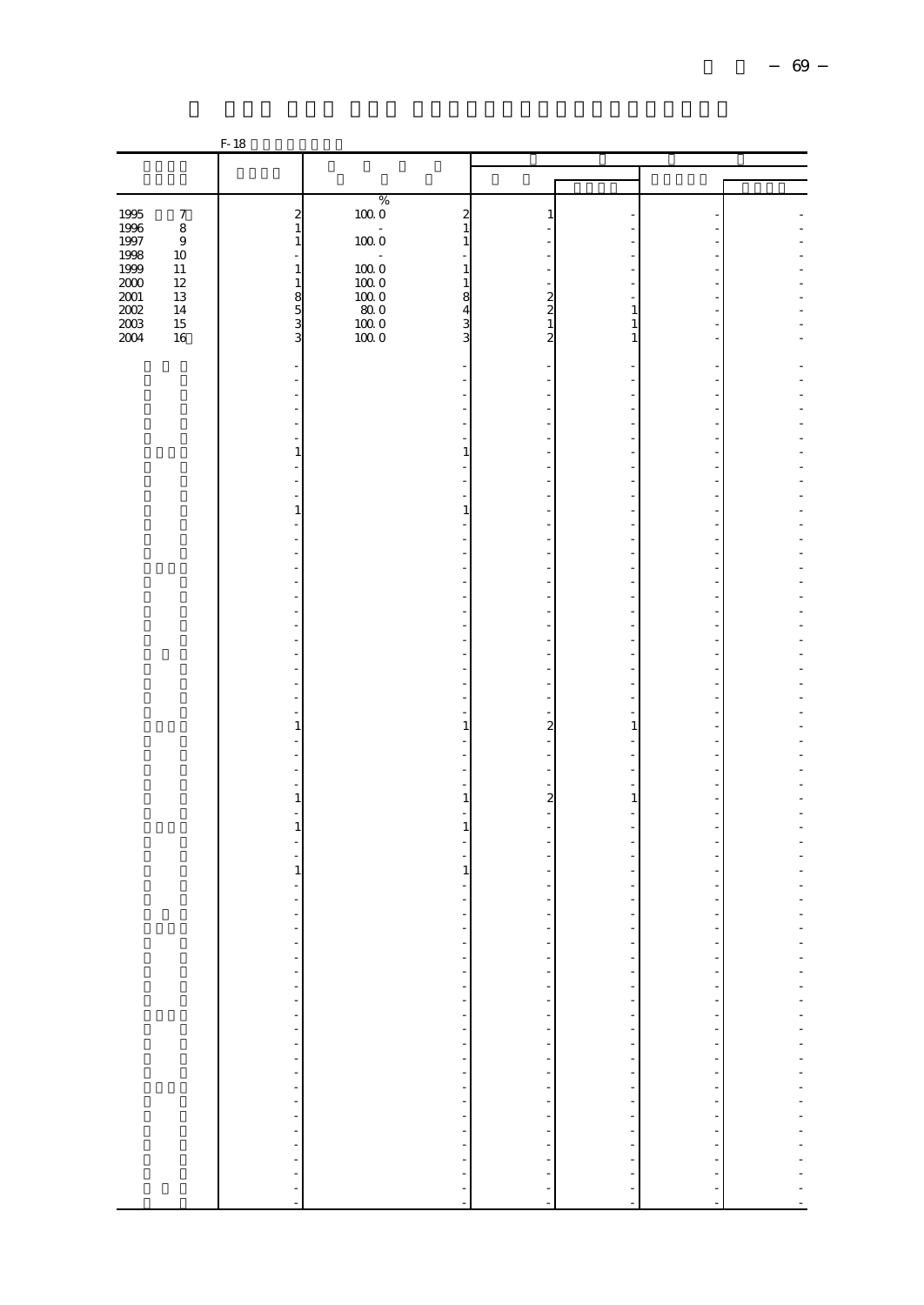|                                      |                  | F-19                     |                |                        |                    |                                                   |                                                     |  |
|--------------------------------------|------------------|--------------------------|----------------|------------------------|--------------------|---------------------------------------------------|-----------------------------------------------------|--|
|                                      |                  |                          |                |                        |                    |                                                   |                                                     |  |
|                                      |                  |                          |                |                        |                    |                                                   |                                                     |  |
|                                      |                  |                          | $\%$           |                        |                    |                                                   |                                                     |  |
| 1995<br>1996<br>1997<br>1998         | $\boldsymbol{7}$ |                          | ÷,             |                        |                    |                                                   |                                                     |  |
|                                      | $\,$ 8 $\,$      | $\frac{26}{22}$          | $\overline{a}$ | $\frac{26}{23}$        | 32                 | 3                                                 |                                                     |  |
|                                      | $\,9$            |                          | 104.5          |                        | $\infty$           | 6                                                 |                                                     |  |
|                                      | $10\,$           | $\frac{1}{2}$            |                | $\overline{a}$         |                    |                                                   |                                                     |  |
| 1999                                 | $11\,$<br>$12\,$ | $\ddot{\phantom{a}}$     | ÷,             | Ĭ.                     |                    |                                                   |                                                     |  |
| 2000<br>2001<br>2002<br>2003<br>2004 | $13\,$           | $\mathbf{1}$             | $100\;0$       | $\,1\,$                | 3                  |                                                   |                                                     |  |
|                                      | 14               |                          | ÷,             |                        |                    |                                                   |                                                     |  |
|                                      | $15\,$           |                          | ÷,             |                        |                    |                                                   |                                                     |  |
|                                      | 16               |                          |                |                        |                    |                                                   |                                                     |  |
|                                      |                  |                          |                |                        |                    |                                                   |                                                     |  |
|                                      |                  |                          |                |                        |                    |                                                   |                                                     |  |
|                                      |                  |                          |                |                        |                    |                                                   |                                                     |  |
|                                      |                  |                          |                |                        |                    |                                                   |                                                     |  |
|                                      |                  |                          |                |                        |                    |                                                   |                                                     |  |
|                                      |                  |                          |                |                        |                    |                                                   |                                                     |  |
|                                      |                  |                          |                |                        |                    |                                                   |                                                     |  |
|                                      |                  |                          |                |                        |                    |                                                   |                                                     |  |
|                                      |                  |                          |                |                        |                    |                                                   |                                                     |  |
|                                      |                  |                          |                |                        |                    |                                                   |                                                     |  |
|                                      |                  |                          |                |                        |                    |                                                   |                                                     |  |
|                                      |                  |                          |                |                        |                    |                                                   |                                                     |  |
|                                      |                  |                          |                |                        |                    |                                                   |                                                     |  |
|                                      |                  |                          |                |                        |                    |                                                   |                                                     |  |
|                                      |                  |                          |                |                        |                    |                                                   |                                                     |  |
|                                      |                  |                          |                |                        |                    |                                                   |                                                     |  |
|                                      |                  |                          |                |                        |                    |                                                   |                                                     |  |
|                                      |                  |                          |                |                        |                    |                                                   |                                                     |  |
|                                      |                  |                          |                |                        |                    |                                                   |                                                     |  |
|                                      |                  |                          |                |                        |                    |                                                   |                                                     |  |
|                                      |                  |                          |                |                        |                    |                                                   |                                                     |  |
|                                      |                  |                          |                |                        |                    |                                                   |                                                     |  |
|                                      |                  |                          |                |                        |                    |                                                   |                                                     |  |
|                                      |                  |                          |                |                        |                    |                                                   |                                                     |  |
|                                      |                  |                          |                |                        |                    |                                                   |                                                     |  |
|                                      |                  |                          |                |                        |                    |                                                   |                                                     |  |
|                                      |                  |                          |                |                        |                    |                                                   |                                                     |  |
|                                      |                  |                          |                |                        |                    |                                                   |                                                     |  |
|                                      |                  |                          |                |                        |                    |                                                   |                                                     |  |
|                                      |                  |                          |                |                        |                    |                                                   |                                                     |  |
|                                      |                  |                          |                |                        |                    |                                                   |                                                     |  |
|                                      |                  |                          |                |                        |                    |                                                   |                                                     |  |
|                                      |                  |                          |                |                        |                    |                                                   |                                                     |  |
|                                      |                  |                          |                |                        |                    |                                                   |                                                     |  |
|                                      |                  |                          |                |                        |                    |                                                   |                                                     |  |
|                                      |                  |                          |                |                        |                    |                                                   |                                                     |  |
|                                      |                  |                          |                |                        |                    |                                                   |                                                     |  |
|                                      |                  |                          |                |                        |                    | ÷                                                 | $\overline{a}$                                      |  |
|                                      |                  |                          |                |                        |                    | $\overline{a}$                                    | ÷                                                   |  |
|                                      |                  |                          |                |                        | f                  |                                                   | f                                                   |  |
|                                      |                  |                          |                |                        | $\frac{1}{2}$      |                                                   | $\frac{1}{2}$                                       |  |
|                                      |                  |                          |                |                        |                    |                                                   |                                                     |  |
|                                      |                  | 医单位的 医中间的 医中间的 医中间的 医中间的 |                | ---------------------- | 医单位的 医单位的 医单位的 医单位 | a componente de la componente de la componente de | <b>The contract of the contract of the contract</b> |  |
|                                      |                  |                          |                |                        |                    |                                                   |                                                     |  |
|                                      |                  |                          |                |                        |                    |                                                   |                                                     |  |
|                                      |                  |                          |                |                        |                    |                                                   |                                                     |  |
|                                      |                  |                          |                |                        |                    |                                                   |                                                     |  |
|                                      |                  |                          |                |                        |                    |                                                   |                                                     |  |
|                                      |                  |                          |                |                        |                    |                                                   |                                                     |  |
|                                      |                  |                          |                |                        |                    |                                                   |                                                     |  |
|                                      |                  |                          |                |                        |                    |                                                   |                                                     |  |
|                                      |                  |                          |                |                        |                    |                                                   |                                                     |  |
|                                      |                  |                          |                |                        |                    |                                                   |                                                     |  |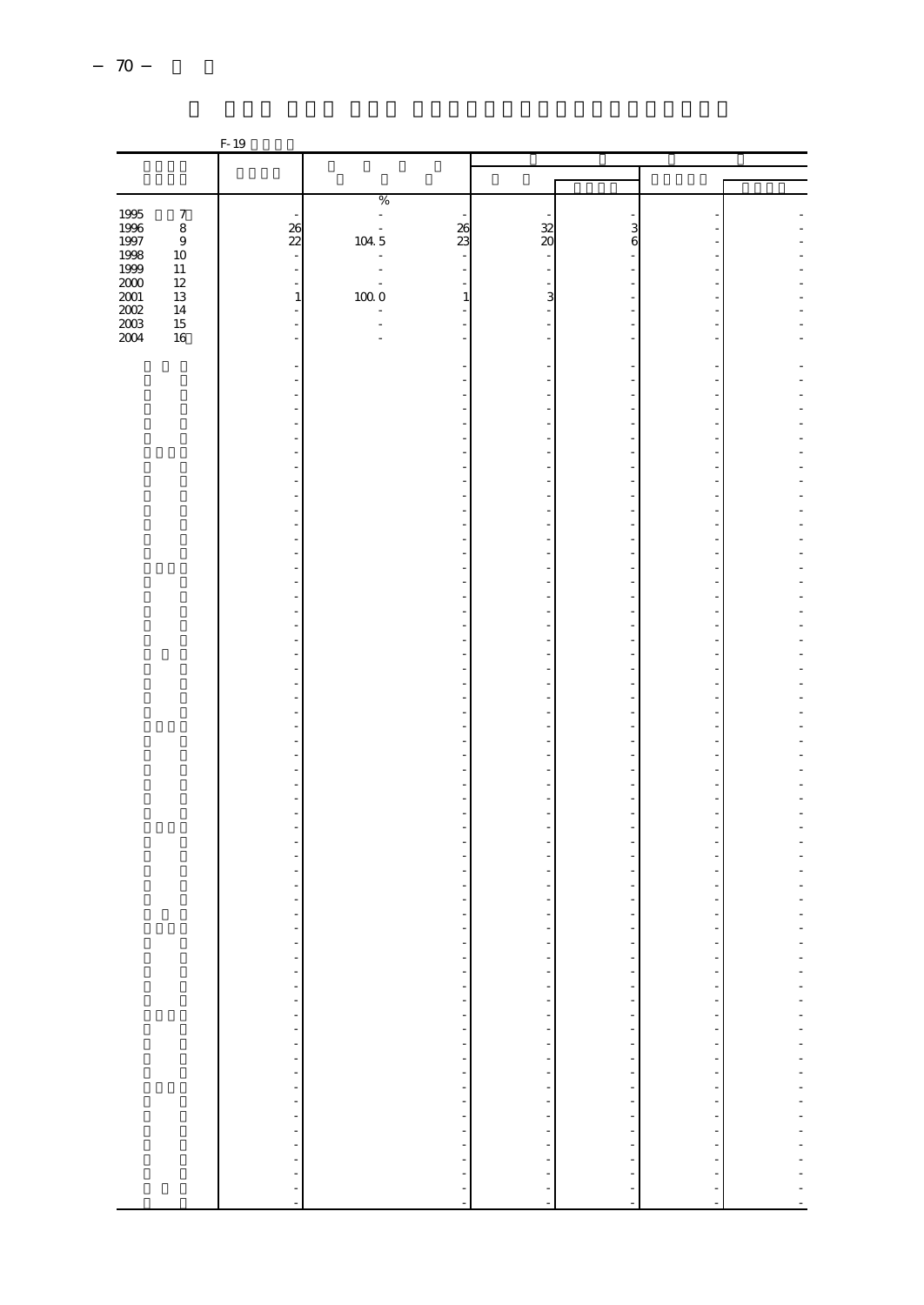|                                                              |                                                                         | $F-20$                                                                                     |                                                                               |                                                                                                                               |                                                         |                                                                                                                                                                                                                                                               |                                                                                                                                                     |                                                                                                           |
|--------------------------------------------------------------|-------------------------------------------------------------------------|--------------------------------------------------------------------------------------------|-------------------------------------------------------------------------------|-------------------------------------------------------------------------------------------------------------------------------|---------------------------------------------------------|---------------------------------------------------------------------------------------------------------------------------------------------------------------------------------------------------------------------------------------------------------------|-----------------------------------------------------------------------------------------------------------------------------------------------------|-----------------------------------------------------------------------------------------------------------|
|                                                              |                                                                         |                                                                                            |                                                                               |                                                                                                                               |                                                         |                                                                                                                                                                                                                                                               |                                                                                                                                                     |                                                                                                           |
|                                                              |                                                                         |                                                                                            | $\%$                                                                          |                                                                                                                               |                                                         |                                                                                                                                                                                                                                                               |                                                                                                                                                     |                                                                                                           |
| 1995<br>1996<br>1997<br>1998<br>1999<br>2000<br>2001<br>2002 | $\boldsymbol{7}$<br>8<br>$\boldsymbol{9}$<br>10<br>11<br>12<br>13<br>14 | 102<br>99<br>88<br>107<br>84<br>117<br>117<br>161                                          | 89.2<br>92.9<br>$\frac{84}{92}$ 5<br>$\frac{85}{79}$ 7<br>79.5<br>889<br>57.8 | 91<br>92<br>74<br>99<br>72<br>93<br>104<br>93                                                                                 | 54<br>49<br>21<br>40<br>31<br>62<br>50<br>51            | 15<br>15<br>10<br>18<br>14<br>19<br>25<br>13                                                                                                                                                                                                                  | $\frac{5}{2}$<br>$\,1\,$<br>32332333                                                                                                                | $\,$ 1 $\,$<br>$\boldsymbol{z}$<br>$\begin{array}{c} 1 \\ 3 \\ 2 \\ 1 \\ 6 \end{array}$<br>$\overline{a}$ |
| 2003<br>2004                                                 | 15<br>16                                                                | 114<br>138                                                                                 | $649$<br>$732$                                                                | 74<br>101                                                                                                                     | 49<br>54                                                | 18<br>23                                                                                                                                                                                                                                                      |                                                                                                                                                     | $\overline{\mathbf{4}}$<br>$\overline{\mathbf{4}}$                                                        |
|                                                              |                                                                         | 7<br>3                                                                                     |                                                                               | 6<br>$\overline{\mathcal{Z}}$                                                                                                 | $\overline{\mathbf{c}}$                                 | $\overline{\mathbf{c}}$                                                                                                                                                                                                                                       | ٠                                                                                                                                                   |                                                                                                           |
|                                                              |                                                                         | $\,1\,$<br>$\mathbf{1}$                                                                    |                                                                               | $\mathbf{1}$<br>$\mathbf{1}$                                                                                                  | $\mathbf{1}$                                            | 1                                                                                                                                                                                                                                                             |                                                                                                                                                     |                                                                                                           |
|                                                              |                                                                         | $\frac{2}{9}$                                                                              |                                                                               | $\frac{2}{7}$                                                                                                                 | $\mathbf{1}$<br>4                                       | 1<br>2                                                                                                                                                                                                                                                        | 1                                                                                                                                                   | $\mathbf{1}$                                                                                              |
|                                                              |                                                                         | $\mathbf 1$<br>$\,1\,$<br>$\overline{\mathbf{c}}$                                          |                                                                               | $\,1\,$<br>$\overline{\mathcal{Z}}$                                                                                           |                                                         |                                                                                                                                                                                                                                                               |                                                                                                                                                     |                                                                                                           |
|                                                              |                                                                         | $\mathbf{1}$                                                                               |                                                                               | $\overline{\mathcal{Z}}$<br>$\,1\,$                                                                                           | 3                                                       | $\boldsymbol{2}$                                                                                                                                                                                                                                              | $\mathbf{1}$                                                                                                                                        | $\,1\,$                                                                                                   |
|                                                              |                                                                         | $\begin{array}{c} 2 \\ 1 \\ 7 \end{array}$<br>35                                           |                                                                               | $\mathbf{1}$<br>9                                                                                                             | $\mathbf{1}$<br>$\overline{2}$<br>14                    | -<br>3                                                                                                                                                                                                                                                        | $\overline{\phantom{a}}$<br>1                                                                                                                       | $\mathbf{1}$                                                                                              |
|                                                              |                                                                         | $\boldsymbol{z}$<br>$\omega$                                                               |                                                                               | 20<br>$\boldsymbol{z}$<br>÷,                                                                                                  | $\boldsymbol{z}$<br>$\frac{1}{2}$                       |                                                                                                                                                                                                                                                               |                                                                                                                                                     |                                                                                                           |
|                                                              |                                                                         | $\,1\,$<br>$\overline{\mathbf{4}}$<br>9                                                    |                                                                               | $\mathbf{1}$<br>$\,1\,$<br>$\overline{5}$                                                                                     | $2 \times 2$                                            | 1                                                                                                                                                                                                                                                             | ÷,                                                                                                                                                  |                                                                                                           |
|                                                              |                                                                         | 5                                                                                          |                                                                               | $\overline{5}$<br>$\mathbf 1$                                                                                                 | $\mathbf{1}$                                            | $\mathbf{1}$                                                                                                                                                                                                                                                  | $\mathbf{1}$                                                                                                                                        | $\,1\,$                                                                                                   |
|                                                              |                                                                         | $\begin{array}{c} 1 \\ 5 \\ 5 \end{array}$<br>3                                            |                                                                               | 3<br>$\mathbf{1}$<br>$\mathbf{1}$                                                                                             | 3<br>$\mathbf{1}$                                       | 1                                                                                                                                                                                                                                                             |                                                                                                                                                     |                                                                                                           |
|                                                              |                                                                         | 20<br>$\,1\,$                                                                              |                                                                               | 15                                                                                                                            | 7                                                       | 3                                                                                                                                                                                                                                                             | 1                                                                                                                                                   |                                                                                                           |
|                                                              |                                                                         | $\frac{2}{3}$                                                                              |                                                                               | $\,1\,$<br>$\mathbf{1}$<br>1                                                                                                  | $\mathbf{1}$<br>$\mathbf{1}$                            | 1                                                                                                                                                                                                                                                             |                                                                                                                                                     |                                                                                                           |
|                                                              |                                                                         | 10<br>3                                                                                    |                                                                               | 9<br>3                                                                                                                        | 3<br>$\boldsymbol{z}$                                   | 1<br>1                                                                                                                                                                                                                                                        | $\mathbf{1}$                                                                                                                                        |                                                                                                           |
|                                                              |                                                                         | $\overline{21}$<br>$\mathbf{1}$                                                            |                                                                               | 16<br>÷<br>$\overline{5}$                                                                                                     | 8                                                       | 3                                                                                                                                                                                                                                                             | 1                                                                                                                                                   | 1                                                                                                         |
|                                                              |                                                                         | $\frac{5}{5}$<br>$\frac{5}{3}$                                                             |                                                                               | $\overline{4}$<br>4                                                                                                           | $\frac{2}{3}$                                           | 1<br>1                                                                                                                                                                                                                                                        | $\mathbf{1}$                                                                                                                                        | $\,1\,$                                                                                                   |
|                                                              |                                                                         | $\overline{\mathcal{L}}$<br>16                                                             |                                                                               | $\mathbf{1}$<br>$\overline{\mathbf{z}}$<br>11                                                                                 | $\mathbf{1}$<br>8                                       | 1<br>7                                                                                                                                                                                                                                                        |                                                                                                                                                     |                                                                                                           |
|                                                              |                                                                         |                                                                                            |                                                                               |                                                                                                                               | $\overline{\mathbf{r}}$                                 | $\overline{\mathbf{4}}$                                                                                                                                                                                                                                       | $\frac{1}{2}$                                                                                                                                       |                                                                                                           |
|                                                              |                                                                         |                                                                                            |                                                                               |                                                                                                                               | $\begin{array}{c} 1 \\ 3 \\ 1 \end{array}$              | $\frac{1}{2}$                                                                                                                                                                                                                                                 | $\frac{1}{2}$                                                                                                                                       |                                                                                                           |
|                                                              |                                                                         |                                                                                            |                                                                               |                                                                                                                               |                                                         |                                                                                                                                                                                                                                                               |                                                                                                                                                     |                                                                                                           |
|                                                              |                                                                         | 1<br>1<br>2<br>2<br>2<br>2<br>2<br>2<br>2<br>2<br>2<br>2<br>2<br>2<br>2<br>1<br>2<br>1<br> |                                                                               | $\frac{1}{2}$ $\frac{2}{1} - \frac{7}{2}$ $\frac{1}{2} - \frac{1}{2}$ $\frac{1}{2} - \frac{1}{2}$ $\frac{1}{2} - \frac{1}{2}$ | $  1$ $ 1$ $ 1$ $ 1$ $ 1$ $ 1$ $ 1$ $ 1$ $ 1$ $ 1$ $ 2$ | $\begin{array}{c c c c c c} \hline \textbf{1} & \textbf{1} & \textbf{1} & \textbf{1} \\ \hline \textbf{2} & \textbf{1} & \textbf{1} & \textbf{1} & \textbf{1} \\ \hline \textbf{3} & \textbf{1} & \textbf{1} & \textbf{1} & \textbf{1} \\ \hline \end{array}$ | $\begin{bmatrix} 1 & 1 \\ 1 & 1 \\ 1 & 1 \end{bmatrix}$                                                                                             | ---------------------                                                                                     |
|                                                              |                                                                         |                                                                                            |                                                                               |                                                                                                                               |                                                         | $\ddot{\phantom{0}}$                                                                                                                                                                                                                                          | $\frac{1}{2}$                                                                                                                                       |                                                                                                           |
|                                                              |                                                                         |                                                                                            |                                                                               |                                                                                                                               |                                                         | $\,1$<br>÷,                                                                                                                                                                                                                                                   | $\,1\,$                                                                                                                                             |                                                                                                           |
|                                                              |                                                                         |                                                                                            |                                                                               |                                                                                                                               |                                                         | $\,1\,$<br>$\frac{1}{1}$                                                                                                                                                                                                                                      | $\begin{array}{c} \mathbf{1} & \mathbf{1} & \mathbf{1} \\ \mathbf{1} & \mathbf{1} & \mathbf{1} \\ \mathbf{1} & \mathbf{1} & \mathbf{1} \end{array}$ |                                                                                                           |
|                                                              |                                                                         |                                                                                            |                                                                               |                                                                                                                               |                                                         | $\mathbf{1}$                                                                                                                                                                                                                                                  |                                                                                                                                                     |                                                                                                           |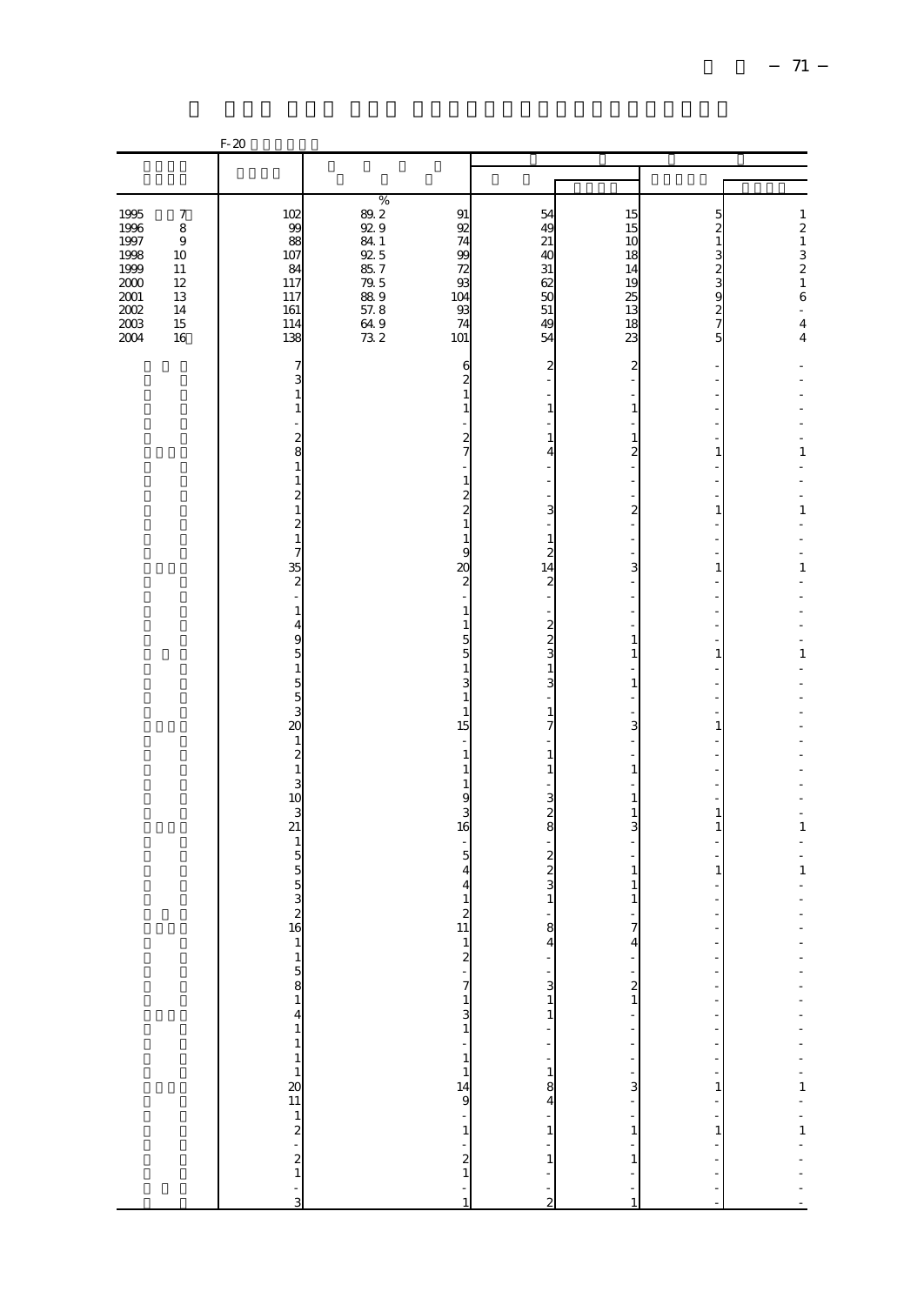|                                                                                                                     |                                                                                      | $F-22$                                                           |                                                                                                                                                                                                                                                                                             |                                                                  |                                                     |                                                                                |                                                                                   |                                                       |
|---------------------------------------------------------------------------------------------------------------------|--------------------------------------------------------------------------------------|------------------------------------------------------------------|---------------------------------------------------------------------------------------------------------------------------------------------------------------------------------------------------------------------------------------------------------------------------------------------|------------------------------------------------------------------|-----------------------------------------------------|--------------------------------------------------------------------------------|-----------------------------------------------------------------------------------|-------------------------------------------------------|
|                                                                                                                     |                                                                                      |                                                                  |                                                                                                                                                                                                                                                                                             |                                                                  |                                                     |                                                                                |                                                                                   |                                                       |
|                                                                                                                     |                                                                                      |                                                                  |                                                                                                                                                                                                                                                                                             |                                                                  |                                                     |                                                                                |                                                                                   |                                                       |
| $\begin{array}{c} 1995 \\ 1996 \end{array}$<br>1997<br>1998<br>1999<br>$2000\,$<br>$2001\,$<br>2002<br>2003<br>2004 | $\boldsymbol{7}$<br>$\,$ 8 $\,$<br>$\,9$<br>10<br>11<br>$12\,$<br>13<br>14<br>$15\,$ | $\frac{21}{31}$ $\frac{27}{38}$<br>40<br>89<br>117<br>151<br>188 | $\begin{array}{r} 0.0333 \\ 0.02334 \\ 0.01334 \\ 0.02334 \\ 0.0334 \\ 0.0334 \\ 0.0334 \\ 0.0334 \\ 0.0334 \\ 0.0334 \\ 0.0334 \\ 0.0334 \\ 0.0334 \\ 0.0334 \\ 0.0334 \\ 0.0334 \\ 0.0334 \\ 0.0334 \\ 0.0334 \\ 0.0334 \\ 0.0334 \\ 0.0334 \\ 0.0334 \\ 0.0334 \\ 0.0334 \\ 0.0334 \\ 0$ | 20<br>29<br>$\overline{22}$<br>31<br>33<br>62<br>74<br>98<br>119 | 18<br>27<br>19<br>27<br>28<br>64<br>73<br>93<br>115 | $\frac{2}{8}$<br>$\overline{4}$<br>$\overline{4}$<br>6<br>16<br>18<br>22<br>27 | 4<br>$\mathbf{1}$<br>$\begin{array}{c} 7 \\ 5 \end{array}$<br>11<br>$\frac{8}{7}$ | $\,1\,$<br>$\begin{array}{c} 1 \\ 2 \\ 1 \end{array}$ |
|                                                                                                                     | 16                                                                                   | 192                                                              |                                                                                                                                                                                                                                                                                             | 118                                                              | 110                                                 | 24                                                                             | 12                                                                                |                                                       |
|                                                                                                                     |                                                                                      | 6<br>4<br>1                                                      |                                                                                                                                                                                                                                                                                             | 6<br>5<br>1                                                      | 7<br>6<br>1                                         | $\frac{2}{2}$                                                                  | $\mathbf{1}$<br>$\,1$                                                             |                                                       |
|                                                                                                                     |                                                                                      |                                                                  |                                                                                                                                                                                                                                                                                             |                                                                  |                                                     |                                                                                |                                                                                   |                                                       |
|                                                                                                                     |                                                                                      | 1<br>9<br>1                                                      |                                                                                                                                                                                                                                                                                             | 6<br>1                                                           | 4                                                   |                                                                                | 1                                                                                 |                                                       |
|                                                                                                                     |                                                                                      | 1<br>4                                                           |                                                                                                                                                                                                                                                                                             | 4                                                                | 3                                                   |                                                                                |                                                                                   |                                                       |
|                                                                                                                     |                                                                                      | 1<br>1<br>$\mathbf{1}$                                           |                                                                                                                                                                                                                                                                                             | 1                                                                | $\mathbf{1}$                                        |                                                                                | $\,1\,$                                                                           |                                                       |
|                                                                                                                     |                                                                                      | 26<br>59                                                         |                                                                                                                                                                                                                                                                                             | 23<br>30                                                         | 23<br>29                                            | 4<br>8                                                                         | 1<br>3                                                                            |                                                       |
|                                                                                                                     |                                                                                      | $\overline{\mathcal{L}}$                                         |                                                                                                                                                                                                                                                                                             | $\mathbf{1}$                                                     |                                                     | $\mathbf 1$                                                                    |                                                                                   |                                                       |
|                                                                                                                     |                                                                                      | $\frac{2}{5}$                                                    |                                                                                                                                                                                                                                                                                             |                                                                  |                                                     |                                                                                |                                                                                   |                                                       |
|                                                                                                                     |                                                                                      | 13                                                               |                                                                                                                                                                                                                                                                                             | 4<br>7                                                           | 4<br>7                                              | $\overline{\mathbf{c}}$                                                        | $\,1$<br>$\,1$                                                                    |                                                       |
|                                                                                                                     |                                                                                      | $\frac{33}{3}$                                                   |                                                                                                                                                                                                                                                                                             | 16<br>1                                                          | 15<br>1                                             | $\overline{4}$                                                                 | $\,1$                                                                             |                                                       |
|                                                                                                                     |                                                                                      |                                                                  |                                                                                                                                                                                                                                                                                             |                                                                  |                                                     |                                                                                |                                                                                   |                                                       |
|                                                                                                                     |                                                                                      | $\mathbf{1}$                                                     |                                                                                                                                                                                                                                                                                             | 1                                                                | $\mathbf{1}$                                        | $\,1\,$                                                                        |                                                                                   |                                                       |
|                                                                                                                     |                                                                                      | 5                                                                |                                                                                                                                                                                                                                                                                             | 5                                                                | 3                                                   |                                                                                | 1                                                                                 |                                                       |
|                                                                                                                     |                                                                                      | $\,1\,$                                                          |                                                                                                                                                                                                                                                                                             | $\overline{c}$                                                   | $\mathbf{1}$                                        |                                                                                |                                                                                   |                                                       |
|                                                                                                                     |                                                                                      | $\frac{2}{2}$                                                    |                                                                                                                                                                                                                                                                                             | $\overline{\mathcal{Z}}$<br>1                                    | $\mathbf{1}$                                        |                                                                                | $\,1$                                                                             |                                                       |
|                                                                                                                     |                                                                                      |                                                                  |                                                                                                                                                                                                                                                                                             |                                                                  | $\mathbf{1}$                                        |                                                                                |                                                                                   |                                                       |
|                                                                                                                     |                                                                                      | 47<br>$rac{2}{3}$                                                |                                                                                                                                                                                                                                                                                             | 28                                                               | 26                                                  | 5                                                                              | $\overline{\mathbf{c}}$                                                           |                                                       |
|                                                                                                                     |                                                                                      | 24                                                               |                                                                                                                                                                                                                                                                                             | 3<br>9                                                           | $\boldsymbol{z}$<br>$\overline{7}$                  | $\mathbf{1}$                                                                   | $\,1$                                                                             |                                                       |
|                                                                                                                     |                                                                                      | 13<br>$\mathbf{1}$                                               |                                                                                                                                                                                                                                                                                             | 12<br>$\mathbf{1}$                                               | 12                                                  | 3                                                                              |                                                                                   |                                                       |
|                                                                                                                     |                                                                                      | $\overline{4}$                                                   |                                                                                                                                                                                                                                                                                             | 3                                                                | $\frac{2}{9}$                                       | $\mathbf{1}$                                                                   | $\mathbf 1$                                                                       |                                                       |
|                                                                                                                     |                                                                                      | 16                                                               |                                                                                                                                                                                                                                                                                             | 12                                                               |                                                     | 3<br>Ŧ                                                                         | $\overline{\mathbf{c}}$                                                           | $\mathbf{1}$                                          |
|                                                                                                                     |                                                                                      |                                                                  |                                                                                                                                                                                                                                                                                             | $\frac{2}{1}$<br>$\overline{\mathbf{4}}$                         |                                                     | $\overline{a}$<br>L,                                                           | $\overline{\phantom{a}}$                                                          |                                                       |
|                                                                                                                     |                                                                                      |                                                                  |                                                                                                                                                                                                                                                                                             | $\overline{\mathbf{4}}$                                          |                                                     |                                                                                |                                                                                   |                                                       |
|                                                                                                                     |                                                                                      |                                                                  |                                                                                                                                                                                                                                                                                             | $231$ $231$                                                      |                                                     |                                                                                | $\begin{array}{c} 2 \\ 1 \\ 1 \end{array}$                                        |                                                       |
|                                                                                                                     |                                                                                      |                                                                  |                                                                                                                                                                                                                                                                                             |                                                                  |                                                     |                                                                                |                                                                                   |                                                       |
|                                                                                                                     |                                                                                      |                                                                  |                                                                                                                                                                                                                                                                                             |                                                                  | $-2$ $-2$ $-2$ $-1$ $-3$ $-2$ $-1$                  | $12 - 2 - 2 = -1$                                                              | $\frac{1}{2}$                                                                     |                                                       |
|                                                                                                                     |                                                                                      |                                                                  |                                                                                                                                                                                                                                                                                             | $\frac{1}{5}$                                                    |                                                     |                                                                                | $\overline{\phantom{a}}$                                                          |                                                       |
|                                                                                                                     |                                                                                      |                                                                  |                                                                                                                                                                                                                                                                                             |                                                                  |                                                     |                                                                                | $\frac{1}{1}$                                                                     |                                                       |
|                                                                                                                     |                                                                                      |                                                                  |                                                                                                                                                                                                                                                                                             | $\begin{array}{c} -1 \\ 1 \end{array}$                           | $\begin{bmatrix} 1 \\ 2 \\ 1 \end{bmatrix}$         |                                                                                | $\frac{1}{1}$                                                                     |                                                       |
|                                                                                                                     |                                                                                      |                                                                  |                                                                                                                                                                                                                                                                                             |                                                                  | $\,$ 1 $\,$                                         |                                                                                |                                                                                   | エンターエンティー エイエンティーエン                                   |
|                                                                                                                     |                                                                                      |                                                                  |                                                                                                                                                                                                                                                                                             | $\frac{1}{1}$                                                    | $\frac{1}{2}$                                       | $\ddot{\phantom{0}}$<br>$\overline{a}$                                         | $\frac{1}{2}$                                                                     |                                                       |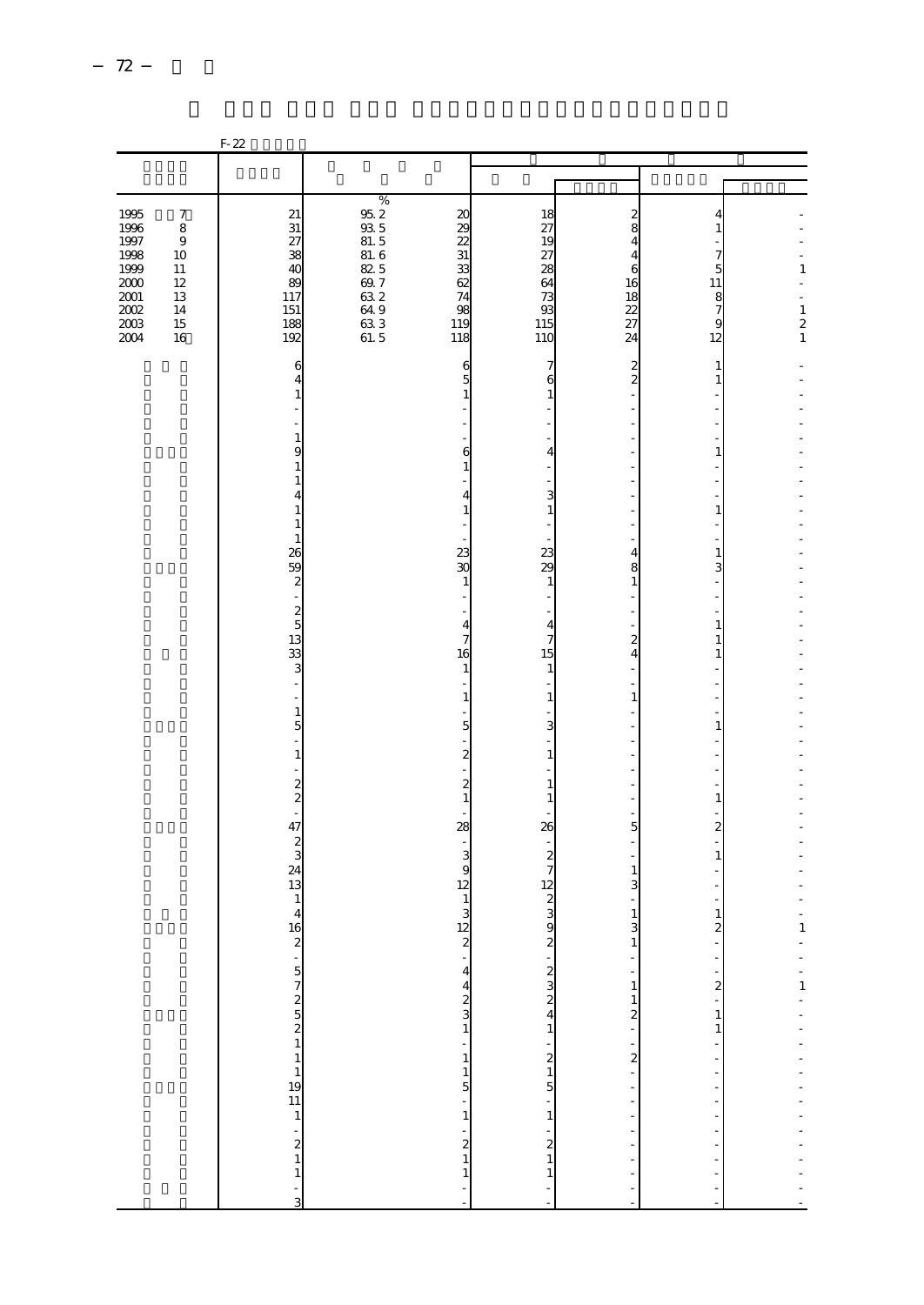|                     |                           | F-23                                         |                                             |                                                                                                                                                                                                                                                                                                           |                         |                                                                                                                                                                                                                                                                                                                                                                                                                                    |                                                       |                         |
|---------------------|---------------------------|----------------------------------------------|---------------------------------------------|-----------------------------------------------------------------------------------------------------------------------------------------------------------------------------------------------------------------------------------------------------------------------------------------------------------|-------------------------|------------------------------------------------------------------------------------------------------------------------------------------------------------------------------------------------------------------------------------------------------------------------------------------------------------------------------------------------------------------------------------------------------------------------------------|-------------------------------------------------------|-------------------------|
|                     |                           |                                              |                                             |                                                                                                                                                                                                                                                                                                           |                         |                                                                                                                                                                                                                                                                                                                                                                                                                                    |                                                       |                         |
|                     |                           |                                              | $\%$                                        |                                                                                                                                                                                                                                                                                                           |                         |                                                                                                                                                                                                                                                                                                                                                                                                                                    |                                                       |                         |
| 1995<br>1996        | $\boldsymbol{7}$          | 11                                           | $\begin{array}{c} 90.9 \\ 86.7 \end{array}$ | 10                                                                                                                                                                                                                                                                                                        | 12                      | 6                                                                                                                                                                                                                                                                                                                                                                                                                                  |                                                       |                         |
| 1997<br>1998        | $\,8\,$<br>$\overline{9}$ | 15<br>17                                     |                                             | 13<br>18                                                                                                                                                                                                                                                                                                  | 14<br>32                | $\overline{5}$<br>$\frac{9}{5}$                                                                                                                                                                                                                                                                                                                                                                                                    | $\,1\,$<br>$\begin{smallmatrix}2\\1\end{smallmatrix}$ | $\mathbf{1}$            |
| 1999                | 10<br>11                  | 12                                           | $1059$<br>$91.7$<br>$950$<br>$1000$         | 11<br>19                                                                                                                                                                                                                                                                                                  | 11                      | 10                                                                                                                                                                                                                                                                                                                                                                                                                                 |                                                       |                         |
| $2000\,$            | 12                        | $\begin{array}{c}\n 20 \\  18\n \end{array}$ |                                             | 23                                                                                                                                                                                                                                                                                                        | 25<br>38                | 11                                                                                                                                                                                                                                                                                                                                                                                                                                 |                                                       |                         |
| $2001\,$<br>$200\,$ | 13<br>14                  | 21                                           | $94\ 4$                                     | 17<br>19                                                                                                                                                                                                                                                                                                  | 15<br>$\overline{22}$   | 7<br>7                                                                                                                                                                                                                                                                                                                                                                                                                             | $\begin{array}{c} 6 \\ 3 \\ 4 \end{array}$            | $\mathbf{1}$<br>$\,1\,$ |
| $2003\,$<br>2004    | 15<br>16                  | 25<br>16                                     | $\frac{90}{76}$<br>76 0<br>81 3             | 19<br>13                                                                                                                                                                                                                                                                                                  | 19<br>16                | 6<br>$\overline{7}$                                                                                                                                                                                                                                                                                                                                                                                                                | $\overline{\phantom{a}}$                              |                         |
|                     |                           | $\mathbf{1}$                                 |                                             |                                                                                                                                                                                                                                                                                                           |                         |                                                                                                                                                                                                                                                                                                                                                                                                                                    |                                                       |                         |
|                     |                           | $\qquad \qquad \blacksquare$                 |                                             | -<br>÷                                                                                                                                                                                                                                                                                                    |                         |                                                                                                                                                                                                                                                                                                                                                                                                                                    |                                                       |                         |
|                     |                           | $\,1\,$                                      |                                             |                                                                                                                                                                                                                                                                                                           |                         |                                                                                                                                                                                                                                                                                                                                                                                                                                    |                                                       |                         |
|                     |                           | $\qquad \qquad \blacksquare$                 |                                             |                                                                                                                                                                                                                                                                                                           |                         |                                                                                                                                                                                                                                                                                                                                                                                                                                    |                                                       |                         |
|                     |                           | 1                                            |                                             |                                                                                                                                                                                                                                                                                                           |                         |                                                                                                                                                                                                                                                                                                                                                                                                                                    |                                                       |                         |
|                     |                           |                                              |                                             | ÷                                                                                                                                                                                                                                                                                                         |                         |                                                                                                                                                                                                                                                                                                                                                                                                                                    |                                                       |                         |
|                     |                           |                                              |                                             |                                                                                                                                                                                                                                                                                                           |                         |                                                                                                                                                                                                                                                                                                                                                                                                                                    |                                                       |                         |
|                     |                           | $\,1\,$                                      |                                             | ÷                                                                                                                                                                                                                                                                                                         |                         |                                                                                                                                                                                                                                                                                                                                                                                                                                    |                                                       |                         |
|                     |                           |                                              |                                             |                                                                                                                                                                                                                                                                                                           |                         |                                                                                                                                                                                                                                                                                                                                                                                                                                    |                                                       |                         |
|                     |                           | 1<br>4                                       |                                             | $\frac{2}{3}$                                                                                                                                                                                                                                                                                             | $\frac{2}{6}$           | 1<br>3                                                                                                                                                                                                                                                                                                                                                                                                                             | $\overline{\phantom{a}}$                              |                         |
|                     |                           |                                              |                                             |                                                                                                                                                                                                                                                                                                           |                         |                                                                                                                                                                                                                                                                                                                                                                                                                                    |                                                       |                         |
|                     |                           |                                              |                                             |                                                                                                                                                                                                                                                                                                           |                         |                                                                                                                                                                                                                                                                                                                                                                                                                                    |                                                       |                         |
|                     |                           | $\,1\,$<br>$\,1\,$                           |                                             | $\,1\,$                                                                                                                                                                                                                                                                                                   | $\mathbf{1}$            |                                                                                                                                                                                                                                                                                                                                                                                                                                    |                                                       |                         |
|                     |                           | $\,1\,$                                      |                                             | $\mathbf{1}$                                                                                                                                                                                                                                                                                              | $\mathbf{1}$            | $\mathbf{1}$                                                                                                                                                                                                                                                                                                                                                                                                                       |                                                       |                         |
|                     |                           |                                              |                                             |                                                                                                                                                                                                                                                                                                           |                         |                                                                                                                                                                                                                                                                                                                                                                                                                                    |                                                       |                         |
|                     |                           | $\,1$                                        |                                             | $\mathbf{1}$                                                                                                                                                                                                                                                                                              | $\mathbf{1}$<br>3       | $\boldsymbol{2}$                                                                                                                                                                                                                                                                                                                                                                                                                   |                                                       |                         |
|                     |                           | 1                                            |                                             | $\overline{\mathbf{c}}$                                                                                                                                                                                                                                                                                   | $\overline{\mathbf{c}}$ |                                                                                                                                                                                                                                                                                                                                                                                                                                    |                                                       |                         |
|                     |                           | $\,1\,$                                      |                                             | L,<br>$\,1\,$                                                                                                                                                                                                                                                                                             | $\mathbf{1}$            |                                                                                                                                                                                                                                                                                                                                                                                                                                    | $\overline{a}$                                        |                         |
|                     |                           |                                              |                                             | $\,1\,$                                                                                                                                                                                                                                                                                                   | $\mathbf{1}$            |                                                                                                                                                                                                                                                                                                                                                                                                                                    |                                                       |                         |
|                     |                           |                                              |                                             |                                                                                                                                                                                                                                                                                                           |                         |                                                                                                                                                                                                                                                                                                                                                                                                                                    | $\overline{a}$                                        |                         |
|                     |                           | 4                                            |                                             | 3                                                                                                                                                                                                                                                                                                         | 3                       | $\overline{\mathbf{c}}$                                                                                                                                                                                                                                                                                                                                                                                                            |                                                       |                         |
|                     |                           |                                              |                                             | $\overline{a}$                                                                                                                                                                                                                                                                                            |                         | L.                                                                                                                                                                                                                                                                                                                                                                                                                                 |                                                       |                         |
|                     |                           | $\frac{1}{2}$ $\frac{1}{2}$                  |                                             | L,<br>$\mathbf{1}$                                                                                                                                                                                                                                                                                        | $\mathbf{1}$            | $\mathbf{1}$                                                                                                                                                                                                                                                                                                                                                                                                                       |                                                       |                         |
|                     |                           |                                              |                                             | $\boldsymbol{z}$                                                                                                                                                                                                                                                                                          | $\boldsymbol{z}$        | $\mathbf{1}$                                                                                                                                                                                                                                                                                                                                                                                                                       |                                                       |                         |
|                     |                           |                                              |                                             |                                                                                                                                                                                                                                                                                                           |                         |                                                                                                                                                                                                                                                                                                                                                                                                                                    |                                                       |                         |
|                     |                           | $\overline{a}$                               |                                             | $\overline{a}$                                                                                                                                                                                                                                                                                            | $\overline{a}$          |                                                                                                                                                                                                                                                                                                                                                                                                                                    |                                                       |                         |
|                     |                           |                                              |                                             | $\frac{1}{1}$                                                                                                                                                                                                                                                                                             | $\,1\,$                 | l,                                                                                                                                                                                                                                                                                                                                                                                                                                 |                                                       |                         |
|                     |                           |                                              |                                             |                                                                                                                                                                                                                                                                                                           | ÷<br>$\mathbf{1}$       | $\overline{\phantom{a}}$<br>$\overline{a}$                                                                                                                                                                                                                                                                                                                                                                                         | $\overline{\phantom{a}}$<br>f                         |                         |
|                     |                           |                                              |                                             | $\frac{1}{1}$ = $\frac{1}{1}$ = $\frac{1}{1}$ = $\frac{1}{1}$ = $\frac{1}{1}$ = $\frac{1}{1}$ = $\frac{1}{1}$ = $\frac{1}{1}$ = $\frac{1}{1}$ = $\frac{1}{1}$ = $\frac{1}{1}$ = $\frac{1}{1}$ = $\frac{1}{1}$ = $\frac{1}{1}$ = $\frac{1}{1}$ = $\frac{1}{1}$ = $\frac{1}{1}$ = $\frac{1}{1}$ = $\frac{1$ | $\frac{1}{2}$           | $\begin{aligned} \mathbf{u} & = \mathbf{u} + \mathbf{u} + \mathbf{u} + \mathbf{u} + \mathbf{u} + \mathbf{u} + \mathbf{u} + \mathbf{u} + \mathbf{u} + \mathbf{u} + \mathbf{u} + \mathbf{u} + \mathbf{u} + \mathbf{u} + \mathbf{u} + \mathbf{u} + \mathbf{u} + \mathbf{u} + \mathbf{u} + \mathbf{u} + \mathbf{u} + \mathbf{u} + \mathbf{u} + \mathbf{u} + \mathbf{u} + \mathbf{u} + \mathbf{u} + \mathbf{u} + \mathbf{u} + \mathbf{$ | ÷,                                                    |                         |
|                     |                           |                                              |                                             |                                                                                                                                                                                                                                                                                                           |                         |                                                                                                                                                                                                                                                                                                                                                                                                                                    | $\overline{\phantom{a}}$                              |                         |
|                     |                           |                                              |                                             |                                                                                                                                                                                                                                                                                                           |                         |                                                                                                                                                                                                                                                                                                                                                                                                                                    |                                                       |                         |
|                     |                           |                                              |                                             |                                                                                                                                                                                                                                                                                                           |                         |                                                                                                                                                                                                                                                                                                                                                                                                                                    |                                                       |                         |
|                     |                           |                                              |                                             | $\mathbf{1}$                                                                                                                                                                                                                                                                                              | $\mathbf{1}$<br>÷       | $\mathbf{1}$<br>$\blacksquare$                                                                                                                                                                                                                                                                                                                                                                                                     |                                                       |                         |
|                     |                           |                                              |                                             |                                                                                                                                                                                                                                                                                                           | $\,1$                   | $\,1$                                                                                                                                                                                                                                                                                                                                                                                                                              |                                                       |                         |
|                     |                           |                                              |                                             |                                                                                                                                                                                                                                                                                                           | $\frac{1}{2}$           | $\frac{1}{2}$                                                                                                                                                                                                                                                                                                                                                                                                                      | $\frac{1}{2}$                                         |                         |
|                     |                           |                                              |                                             |                                                                                                                                                                                                                                                                                                           |                         |                                                                                                                                                                                                                                                                                                                                                                                                                                    | $\frac{1}{2}$                                         |                         |
|                     |                           |                                              |                                             | $\frac{1}{2}$                                                                                                                                                                                                                                                                                             |                         |                                                                                                                                                                                                                                                                                                                                                                                                                                    |                                                       | ---------------------   |
|                     |                           |                                              |                                             |                                                                                                                                                                                                                                                                                                           |                         |                                                                                                                                                                                                                                                                                                                                                                                                                                    |                                                       |                         |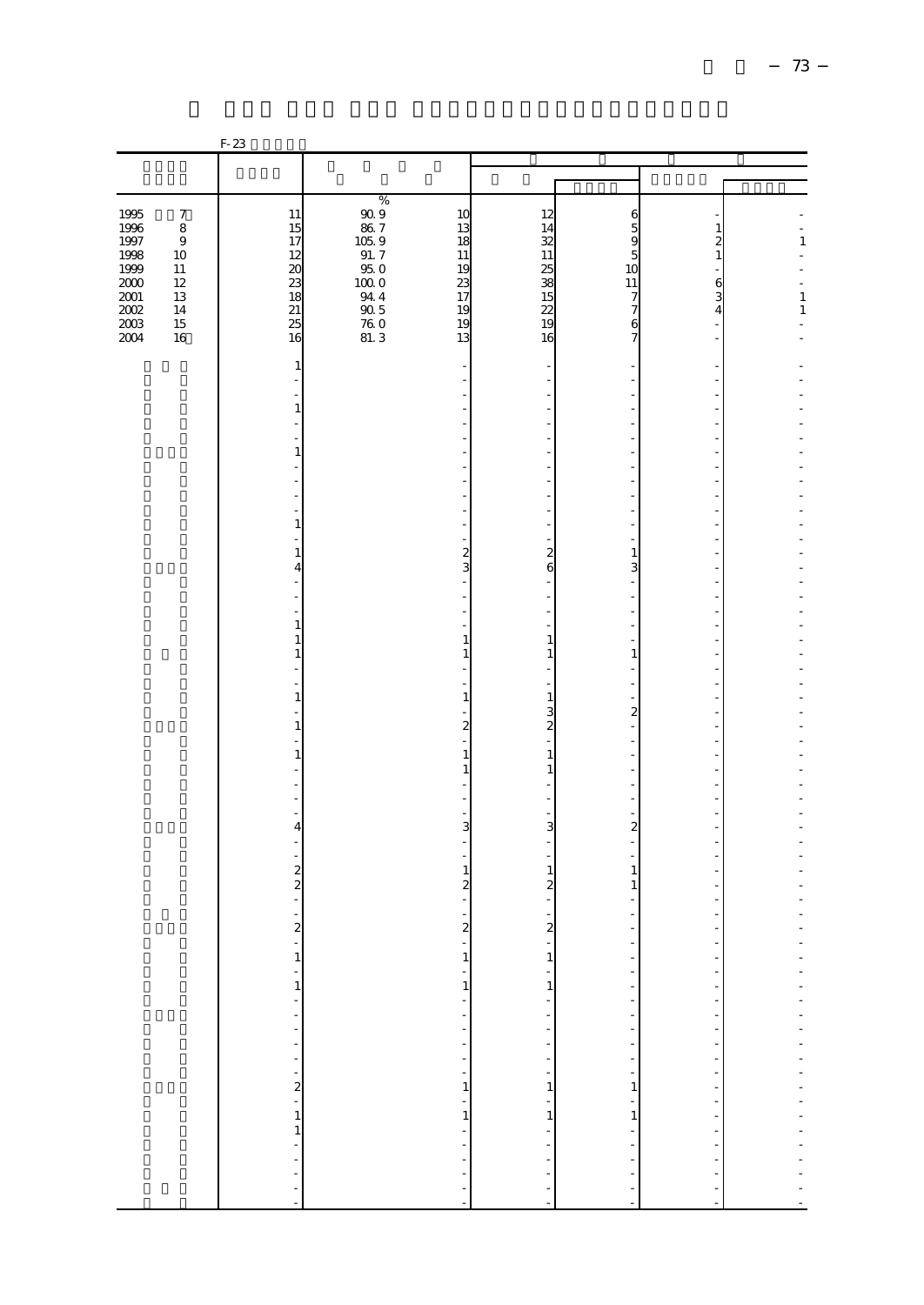|                                                                                          |                                                                              | $F-24$                                                                                                                                                                                                                                                                                                                                                                  |                                                                                                                                |                                                                                                                                                                                                                                                                                                                                        |                                                                                                                                                                                                                                                                                                                                       |                                                                                                                                                                                                                                                                                                                                                                                                                                                                                                                                         |                                                                                                                                                                                                                  |                                                                                                                                                                                  |
|------------------------------------------------------------------------------------------|------------------------------------------------------------------------------|-------------------------------------------------------------------------------------------------------------------------------------------------------------------------------------------------------------------------------------------------------------------------------------------------------------------------------------------------------------------------|--------------------------------------------------------------------------------------------------------------------------------|----------------------------------------------------------------------------------------------------------------------------------------------------------------------------------------------------------------------------------------------------------------------------------------------------------------------------------------|---------------------------------------------------------------------------------------------------------------------------------------------------------------------------------------------------------------------------------------------------------------------------------------------------------------------------------------|-----------------------------------------------------------------------------------------------------------------------------------------------------------------------------------------------------------------------------------------------------------------------------------------------------------------------------------------------------------------------------------------------------------------------------------------------------------------------------------------------------------------------------------------|------------------------------------------------------------------------------------------------------------------------------------------------------------------------------------------------------------------|----------------------------------------------------------------------------------------------------------------------------------------------------------------------------------|
|                                                                                          |                                                                              |                                                                                                                                                                                                                                                                                                                                                                         |                                                                                                                                |                                                                                                                                                                                                                                                                                                                                        |                                                                                                                                                                                                                                                                                                                                       |                                                                                                                                                                                                                                                                                                                                                                                                                                                                                                                                         |                                                                                                                                                                                                                  |                                                                                                                                                                                  |
| 1995<br>1996<br>1997<br>1998<br>1999<br>2000<br>$2001\,$<br>$2002\,$<br>$2003\,$<br>2004 | $\boldsymbol{7}$<br>$\,8\,$<br>$9$<br>10<br>11<br>12<br>13<br>14<br>15<br>16 | 369<br>398<br>381<br>378<br>339<br>481<br>546<br>586<br>626<br>643                                                                                                                                                                                                                                                                                                      | $\%$<br>$\begin{array}{c} 95.9 \\ 94.2 \end{array}$<br>$96\ 6$<br>94 7<br>$885$<br>$852$<br>$839$<br>$\frac{848}{764}$<br>76.4 | 354<br>375<br>368<br>358<br>300<br>410<br>458<br>497<br>478<br>497                                                                                                                                                                                                                                                                     | 433<br>505<br>507<br>494<br>415<br>611<br>674<br>711<br>714<br>686                                                                                                                                                                                                                                                                    | 24<br>26<br>32<br>24<br>33<br>72<br>72<br>77<br>108<br>94                                                                                                                                                                                                                                                                                                                                                                                                                                                                               | 11<br>12<br>18<br>10<br>12<br>13<br>12<br>15<br>14<br>15                                                                                                                                                         | $\mathbf{1}$<br>$\overline{4}$<br>$\,1\,$<br>$\,1\,$<br>5<br>÷,<br>÷.<br>$\overline{\mathcal{Z}}$<br>4                                                                           |
|                                                                                          |                                                                              | 36<br>16<br>$\overline{4}$<br>6<br>$\frac{8}{2}$<br>$\frac{73}{13}$<br>9<br>9<br>19<br>15<br>47<br>181<br>11<br>16<br>11<br>23<br>41<br>17<br>18<br>5<br>19<br>$\alpha$<br>49<br>6<br>3<br>$\overline{4}$<br>13<br>12<br>11<br>89<br>3<br>12<br>40<br>$\overline{22}$<br>$\overline{5}$<br>$\overline{7}$<br>44<br>ಹ ∞ – 5 ದ ಸ ⊲ ∞ <del>ks</del> (5 ದ ∞ ∞ 4 ks) ಸ ∞ ∞ ಗ |                                                                                                                                | 29<br>10<br>4<br>5<br>7<br>3<br>59<br>5<br>13<br>9<br>8<br>10<br>14<br>34<br>130<br>$\overline{\mathbf{z}}$<br>14<br>10<br>14<br>21<br>16<br>14<br>5<br>14<br>20<br>41<br>4<br>4<br>3<br>12<br>10<br>8<br>69<br>$\boldsymbol{z}$<br>11<br>28<br>$\infty$<br>3<br>5<br>42<br>0.80000<br>$45718$<br>$259$<br>$10$<br>$\frac{1}{8}$<br>18 | 49<br>17<br>4<br>12<br>12<br>4<br>84<br>6<br>14<br>17<br>14<br>10<br>23<br>38<br>169<br>3<br>17<br>13<br>15<br>24<br>19<br>31<br>8<br>13<br>26<br>67<br>10<br>4<br>4<br>16<br>20<br>13<br>94<br>$\overline{c}$<br>20<br>33<br>26<br>3<br>10<br>59<br>$\boxtimes$ ដែល គ្ល ១ ស ក្ល គ្ល $\Delta$ ។ គ្ល គ្ល គ្ល អ ដ្ឋ គ្ល $\boxtimes$ ក្ល | 6<br>1<br>$\frac{3}{2}$<br>11<br>$\,1\,$<br>6<br>3<br>$\,1\,$<br>$\overline{a}$<br>24<br>$\overline{\mathcal{Z}}$<br>$\mathbf{1}$<br>$\frac{2}{2}$<br>6<br>7<br>3<br>$\,1\,$<br>12<br>$\overline{4}$<br>$\mathbf{1}$<br>$\frac{2}{3}$<br>15<br>L,<br>6<br>$\overline{7}$<br>$\overline{\mathbf{c}}$<br>5<br>$\mathbf{1}$<br>$\mathbf{1}$<br>$\mathbf{1}$<br>$\begin{array}{c} 1 \\ 6 \end{array}$<br>÷<br>$\frac{3}{3}$<br>$\begin{array}{c} \n\cdot \\ 13 \\ 4\n\end{array}$<br>$\ddot{\phantom{0}}$<br>$\frac{1}{2}$<br>$\frac{1}{2}$ | $\overline{\phantom{a}}$<br>1<br>$\mathbf{1}$<br>1<br>1<br>$\,1$<br>۰<br>$\overline{\mathbf{c}}$<br>$\,1$<br>$\,1$<br>6<br>÷,<br>$\frac{3}{3}$<br>3<br>$\begin{array}{c} 1 \\ 2 \\ 1 \end{array}$<br>$\mathbf 1$ | $\overline{a}$<br>÷,<br>$\overline{\mathbf{c}}$<br>L.<br>$\,1\,$<br>L,<br>L,<br>$\mathbf{1}$<br>$\overline{\mathbf{c}}$<br>L,<br>L,<br>$\,1\,$<br>$\mathbf{1}$<br>$\overline{a}$ |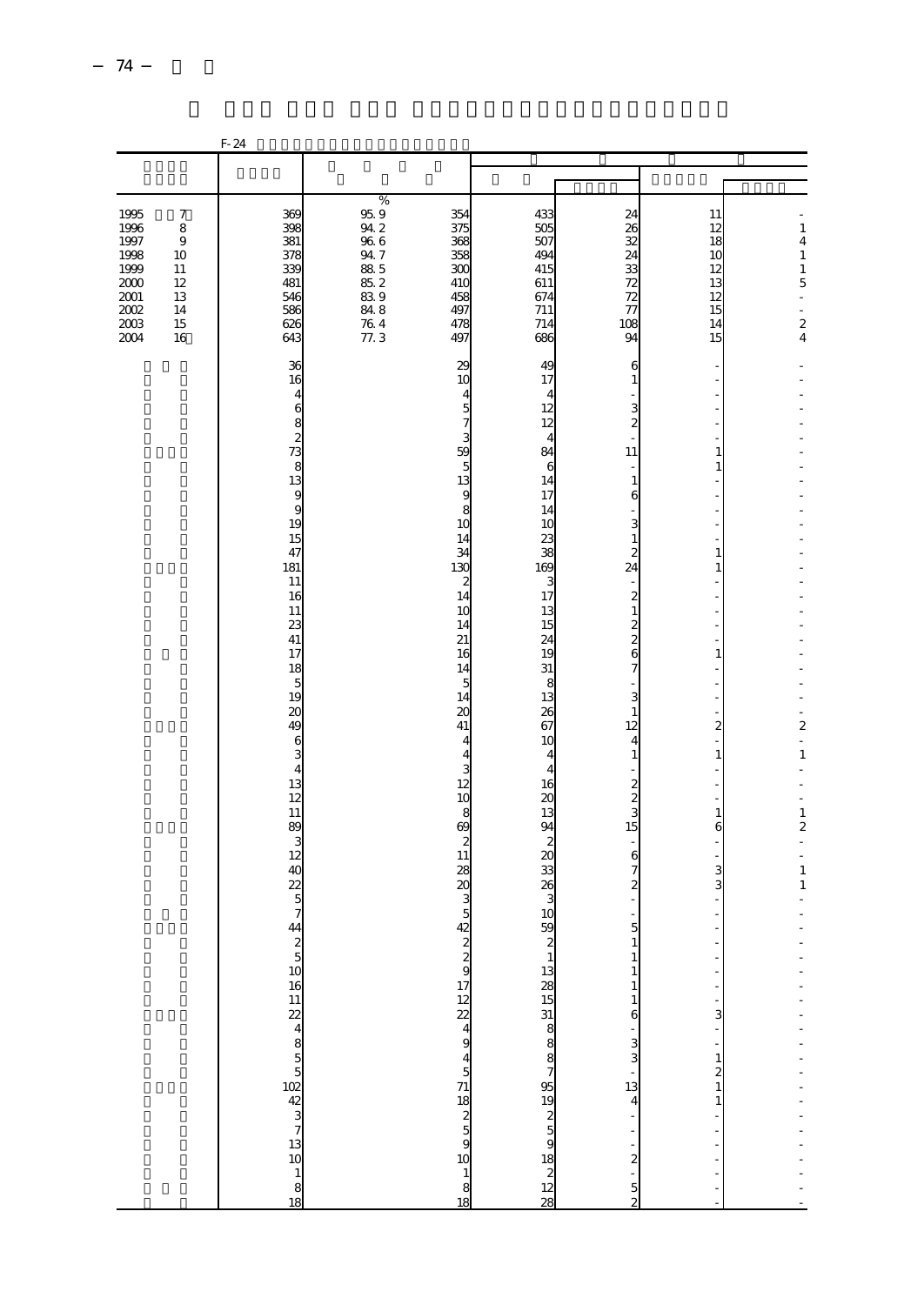|                |                  | $F-25$                             |                                                             |                                                                                                                   |                                                                                                                                                                                                                                                                                                           |                                                                                             |  |
|----------------|------------------|------------------------------------|-------------------------------------------------------------|-------------------------------------------------------------------------------------------------------------------|-----------------------------------------------------------------------------------------------------------------------------------------------------------------------------------------------------------------------------------------------------------------------------------------------------------|---------------------------------------------------------------------------------------------|--|
|                |                  |                                    |                                                             |                                                                                                                   |                                                                                                                                                                                                                                                                                                           |                                                                                             |  |
|                |                  |                                    |                                                             |                                                                                                                   |                                                                                                                                                                                                                                                                                                           |                                                                                             |  |
| 1995           | $\boldsymbol{7}$ | $\,1$                              | $\%$<br>$100\;0$<br>1                                       |                                                                                                                   |                                                                                                                                                                                                                                                                                                           |                                                                                             |  |
| 1996           | $\,8\,$          |                                    | $\qquad \qquad \blacksquare$                                |                                                                                                                   |                                                                                                                                                                                                                                                                                                           |                                                                                             |  |
| 1997<br>1998   | $\,9$<br>10      | $\,1\,$                            | $\bar{z}$<br>$100\;0$<br>$\mathbf{1}$                       | 1                                                                                                                 |                                                                                                                                                                                                                                                                                                           |                                                                                             |  |
| 1999           | 11               | $\,1\,$                            | $100\;0$<br>$\mathbf{1}$                                    |                                                                                                                   |                                                                                                                                                                                                                                                                                                           |                                                                                             |  |
| $2000$<br>2001 | 12<br>13         | $\overline{a}$<br>$\,1\,$          | $\overline{\phantom{a}}$<br>$100\;0$<br>$\mathbf{1}$        |                                                                                                                   |                                                                                                                                                                                                                                                                                                           |                                                                                             |  |
| $200\!$        | 14               | $\,1\,$                            | $100\;0$<br>$\mathbf{1}$                                    | 2                                                                                                                 |                                                                                                                                                                                                                                                                                                           |                                                                                             |  |
| 2003<br>2004   | $15\,$<br>$16\,$ | $\,1\,$<br>$\overline{\mathbf{c}}$ | $100\;0$<br>$\mathbf{1}$<br>1000<br>$\overline{\mathbf{c}}$ | $\mathbf{1}$<br>$\overline{\mathbf{c}}$                                                                           | $\mathbf{1}$<br>$\mathbf{1}$                                                                                                                                                                                                                                                                              |                                                                                             |  |
|                |                  |                                    |                                                             |                                                                                                                   |                                                                                                                                                                                                                                                                                                           |                                                                                             |  |
|                |                  |                                    |                                                             |                                                                                                                   |                                                                                                                                                                                                                                                                                                           |                                                                                             |  |
|                |                  |                                    |                                                             |                                                                                                                   |                                                                                                                                                                                                                                                                                                           |                                                                                             |  |
|                |                  |                                    |                                                             |                                                                                                                   |                                                                                                                                                                                                                                                                                                           |                                                                                             |  |
|                |                  |                                    |                                                             |                                                                                                                   |                                                                                                                                                                                                                                                                                                           |                                                                                             |  |
|                |                  |                                    |                                                             |                                                                                                                   |                                                                                                                                                                                                                                                                                                           |                                                                                             |  |
|                |                  |                                    |                                                             |                                                                                                                   |                                                                                                                                                                                                                                                                                                           |                                                                                             |  |
|                |                  |                                    |                                                             |                                                                                                                   |                                                                                                                                                                                                                                                                                                           |                                                                                             |  |
|                |                  |                                    |                                                             |                                                                                                                   |                                                                                                                                                                                                                                                                                                           |                                                                                             |  |
|                |                  |                                    |                                                             |                                                                                                                   |                                                                                                                                                                                                                                                                                                           |                                                                                             |  |
|                |                  |                                    |                                                             |                                                                                                                   |                                                                                                                                                                                                                                                                                                           |                                                                                             |  |
|                |                  |                                    |                                                             |                                                                                                                   |                                                                                                                                                                                                                                                                                                           |                                                                                             |  |
|                |                  |                                    |                                                             |                                                                                                                   |                                                                                                                                                                                                                                                                                                           |                                                                                             |  |
|                |                  |                                    |                                                             |                                                                                                                   |                                                                                                                                                                                                                                                                                                           |                                                                                             |  |
|                |                  |                                    |                                                             |                                                                                                                   |                                                                                                                                                                                                                                                                                                           |                                                                                             |  |
|                |                  |                                    |                                                             |                                                                                                                   |                                                                                                                                                                                                                                                                                                           |                                                                                             |  |
|                |                  |                                    |                                                             |                                                                                                                   |                                                                                                                                                                                                                                                                                                           |                                                                                             |  |
|                |                  |                                    |                                                             |                                                                                                                   |                                                                                                                                                                                                                                                                                                           |                                                                                             |  |
|                |                  |                                    | ÷                                                           |                                                                                                                   |                                                                                                                                                                                                                                                                                                           |                                                                                             |  |
|                |                  |                                    |                                                             |                                                                                                                   |                                                                                                                                                                                                                                                                                                           |                                                                                             |  |
|                |                  |                                    | L,                                                          |                                                                                                                   |                                                                                                                                                                                                                                                                                                           |                                                                                             |  |
|                |                  |                                    |                                                             |                                                                                                                   |                                                                                                                                                                                                                                                                                                           |                                                                                             |  |
|                |                  |                                    | L.                                                          |                                                                                                                   |                                                                                                                                                                                                                                                                                                           |                                                                                             |  |
|                |                  |                                    |                                                             |                                                                                                                   |                                                                                                                                                                                                                                                                                                           |                                                                                             |  |
|                |                  |                                    |                                                             |                                                                                                                   |                                                                                                                                                                                                                                                                                                           |                                                                                             |  |
|                |                  |                                    |                                                             |                                                                                                                   |                                                                                                                                                                                                                                                                                                           |                                                                                             |  |
|                |                  |                                    |                                                             |                                                                                                                   |                                                                                                                                                                                                                                                                                                           |                                                                                             |  |
|                |                  |                                    |                                                             |                                                                                                                   |                                                                                                                                                                                                                                                                                                           |                                                                                             |  |
|                |                  | $\mathbf{1}$                       | $\mathbf{1}$                                                | $\mathbf{1}$                                                                                                      | $\mathbf{1}$                                                                                                                                                                                                                                                                                              |                                                                                             |  |
|                |                  |                                    |                                                             | $\mathbf{1}$<br>÷                                                                                                 |                                                                                                                                                                                                                                                                                                           | $\overline{\phantom{a}}$<br>÷,                                                              |  |
|                |                  |                                    |                                                             |                                                                                                                   |                                                                                                                                                                                                                                                                                                           |                                                                                             |  |
|                |                  |                                    |                                                             |                                                                                                                   |                                                                                                                                                                                                                                                                                                           | $\frac{1}{2}$                                                                               |  |
|                |                  |                                    |                                                             |                                                                                                                   |                                                                                                                                                                                                                                                                                                           |                                                                                             |  |
|                |                  |                                    |                                                             |                                                                                                                   | $\frac{1}{1}$ = $\frac{1}{1}$ = $\frac{1}{1}$ = $\frac{1}{1}$ = $\frac{1}{1}$ = $\frac{1}{1}$ = $\frac{1}{1}$ = $\frac{1}{1}$ = $\frac{1}{1}$ = $\frac{1}{1}$ = $\frac{1}{1}$ = $\frac{1}{1}$ = $\frac{1}{1}$ = $\frac{1}{1}$ = $\frac{1}{1}$ = $\frac{1}{1}$ = $\frac{1}{1}$ = $\frac{1}{1}$ = $\frac{1$ | $\begin{aligned} \mathbf{u} &= \mathbf{u} \mathbf{u} + \mathbf{u} \mathbf{u} \end{aligned}$ |  |
|                |                  |                                    |                                                             |                                                                                                                   |                                                                                                                                                                                                                                                                                                           |                                                                                             |  |
|                |                  |                                    |                                                             | $\begin{array}{cccccccc}\n1 & 1 & 1 & 1 & 1 & 1 \\ -1 & 1 & 1 & 1 & 1 & 1 \\ -1 & 1 & 1 & 1 & 1 & 1\n\end{array}$ |                                                                                                                                                                                                                                                                                                           |                                                                                             |  |
|                |                  |                                    |                                                             |                                                                                                                   |                                                                                                                                                                                                                                                                                                           | $\frac{1}{2}$                                                                               |  |
|                |                  |                                    |                                                             | $\frac{1}{2}$                                                                                                     |                                                                                                                                                                                                                                                                                                           |                                                                                             |  |
|                |                  |                                    |                                                             | $\,1\,$                                                                                                           |                                                                                                                                                                                                                                                                                                           |                                                                                             |  |
|                |                  |                                    |                                                             |                                                                                                                   |                                                                                                                                                                                                                                                                                                           |                                                                                             |  |
|                |                  |                                    |                                                             |                                                                                                                   | $\frac{1}{2}$                                                                                                                                                                                                                                                                                             | $\frac{1}{2}$                                                                               |  |
|                |                  |                                    |                                                             |                                                                                                                   |                                                                                                                                                                                                                                                                                                           |                                                                                             |  |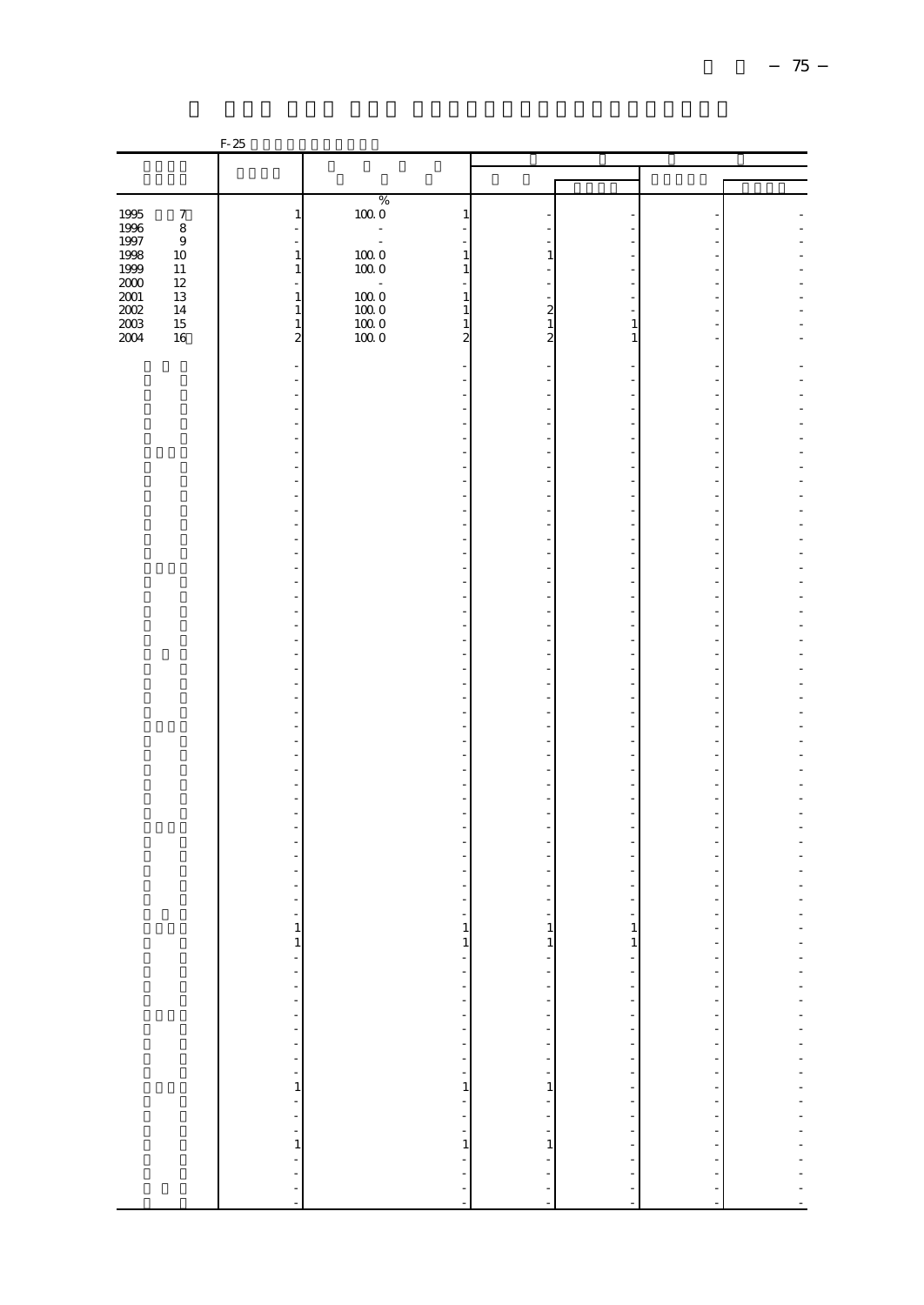|                                                                                                                     |                                                                                  | F-26                                                               |                                                                                                                                                |                                                                                    |                                                                                                |                                                                                                                                                                                                                                                                                                                                                                                                                                    |                                                           |                   |
|---------------------------------------------------------------------------------------------------------------------|----------------------------------------------------------------------------------|--------------------------------------------------------------------|------------------------------------------------------------------------------------------------------------------------------------------------|------------------------------------------------------------------------------------|------------------------------------------------------------------------------------------------|------------------------------------------------------------------------------------------------------------------------------------------------------------------------------------------------------------------------------------------------------------------------------------------------------------------------------------------------------------------------------------------------------------------------------------|-----------------------------------------------------------|-------------------|
|                                                                                                                     |                                                                                  |                                                                    |                                                                                                                                                |                                                                                    |                                                                                                |                                                                                                                                                                                                                                                                                                                                                                                                                                    |                                                           |                   |
|                                                                                                                     |                                                                                  |                                                                    |                                                                                                                                                |                                                                                    |                                                                                                |                                                                                                                                                                                                                                                                                                                                                                                                                                    |                                                           |                   |
| $\begin{array}{c} 1995 \\ 1996 \end{array}$<br>1997<br>1998<br>1999<br>$2000\,$<br>$2001\,$<br>2002<br>2003<br>2004 | $\boldsymbol{7}$<br>8<br>$\,9$<br>10<br>11<br>$12\,$<br>13<br>14<br>$15\,$<br>16 | $\frac{33}{27}$<br>42<br>48<br>$5\bar{1}$<br>$\frac{56}{51}$<br>49 | $\begin{array}{r} \n 81.8 \\  100.0 \\  81.5 \\  \therefore \n \end{array}$<br>$84\ 4$<br>81.0<br>$\frac{729}{667}$<br>$625$<br>$647$<br>$796$ | 27<br>21<br>$\overline{22}$<br>27<br>34<br>35<br>34<br>35<br>$\overline{33}$<br>39 | $\begin{array}{c} 23 \\ 24 \end{array}$<br>29<br>31<br>$\frac{33}{59}$<br>44<br>40<br>38<br>40 | 16<br>15<br>16<br>20<br>24<br>29<br>$\overline{22}$<br>26<br>$\overline{20}$<br>27                                                                                                                                                                                                                                                                                                                                                 | 4<br>$\overline{4}$<br>$4424$<br>$454$<br>$\mathbf{1}$    | 3343242541        |
|                                                                                                                     |                                                                                  | $\overline{\mathbf{c}}$                                            |                                                                                                                                                | $\overline{a}$                                                                     | 1                                                                                              |                                                                                                                                                                                                                                                                                                                                                                                                                                    |                                                           |                   |
|                                                                                                                     |                                                                                  |                                                                    |                                                                                                                                                |                                                                                    |                                                                                                |                                                                                                                                                                                                                                                                                                                                                                                                                                    |                                                           |                   |
|                                                                                                                     |                                                                                  | $\mathbf{1}$<br>$\mathbf{1}$                                       |                                                                                                                                                | 1<br>1                                                                             | $\mathbf{1}$                                                                                   |                                                                                                                                                                                                                                                                                                                                                                                                                                    |                                                           |                   |
|                                                                                                                     |                                                                                  | $\overline{\mathbf{c}}$<br>$\mathbf{1}$                            |                                                                                                                                                | $\overline{a}$<br>$\mathbf{1}$                                                     | 3<br>$\mathbf{1}$                                                                              | $\overline{\mathbf{c}}$<br>$\mathbf{1}$                                                                                                                                                                                                                                                                                                                                                                                            | ۰<br>1<br>$\,1$                                           | 1<br>$\mathbf{1}$ |
|                                                                                                                     |                                                                                  | $\mathbf{1}$                                                       |                                                                                                                                                | 1                                                                                  | $\mathbf{1}$<br>$\mathbf{1}$                                                                   | $\mathbf{1}$                                                                                                                                                                                                                                                                                                                                                                                                                       |                                                           |                   |
|                                                                                                                     |                                                                                  |                                                                    |                                                                                                                                                |                                                                                    |                                                                                                |                                                                                                                                                                                                                                                                                                                                                                                                                                    |                                                           |                   |
|                                                                                                                     |                                                                                  | 5<br>15                                                            |                                                                                                                                                | 5<br>14                                                                            | 5<br>16                                                                                        | 4<br>11                                                                                                                                                                                                                                                                                                                                                                                                                            | $\overline{\phantom{0}}$                                  |                   |
|                                                                                                                     |                                                                                  | $\mathbf{1}$                                                       |                                                                                                                                                | 1<br>2                                                                             | $\frac{2}{3}$                                                                                  | $1\,$<br>$\overline{\mathcal{Z}}$                                                                                                                                                                                                                                                                                                                                                                                                  |                                                           |                   |
|                                                                                                                     |                                                                                  | $\frac{3}{3}$                                                      |                                                                                                                                                | 3<br>3                                                                             | 3<br>3                                                                                         | $\frac{2}{2}$                                                                                                                                                                                                                                                                                                                                                                                                                      |                                                           |                   |
|                                                                                                                     |                                                                                  | $\frac{3}{2}$<br>$\mathbf{1}$                                      |                                                                                                                                                | $\overline{c}$                                                                     | $\mathbf{1}$                                                                                   | $\mathbf{1}$                                                                                                                                                                                                                                                                                                                                                                                                                       |                                                           |                   |
|                                                                                                                     |                                                                                  |                                                                    |                                                                                                                                                |                                                                                    |                                                                                                |                                                                                                                                                                                                                                                                                                                                                                                                                                    |                                                           |                   |
|                                                                                                                     |                                                                                  | $\mathbf{1}$                                                       |                                                                                                                                                | $\overline{c}$                                                                     | 3                                                                                              | $\overline{\mathbf{c}}$                                                                                                                                                                                                                                                                                                                                                                                                            |                                                           |                   |
|                                                                                                                     |                                                                                  | 1<br>7                                                             |                                                                                                                                                | 1<br>4                                                                             | $\mathbf{1}$<br>$\overline{\mathbf{c}}$                                                        | $\mathbf{1}$<br>1                                                                                                                                                                                                                                                                                                                                                                                                                  | -                                                         |                   |
|                                                                                                                     |                                                                                  | 3                                                                  |                                                                                                                                                | $\mathbf{1}$                                                                       | $\mathbf{1}$                                                                                   |                                                                                                                                                                                                                                                                                                                                                                                                                                    |                                                           |                   |
|                                                                                                                     |                                                                                  | $\,1\,$                                                            |                                                                                                                                                | $\mathbf{1}$                                                                       | $\mathbf{1}$                                                                                   | $\mathbf{1}$                                                                                                                                                                                                                                                                                                                                                                                                                       |                                                           |                   |
|                                                                                                                     |                                                                                  | $\overline{\mathcal{L}}$<br>$\mathbf{1}$                           |                                                                                                                                                | 1<br>1                                                                             |                                                                                                |                                                                                                                                                                                                                                                                                                                                                                                                                                    |                                                           |                   |
|                                                                                                                     |                                                                                  | 11<br>$1\,$                                                        |                                                                                                                                                | 7<br>1                                                                             | 9<br>$\,1\,$                                                                                   | 7<br>$\mathbf{1}$                                                                                                                                                                                                                                                                                                                                                                                                                  |                                                           |                   |
|                                                                                                                     |                                                                                  | $1\,$<br>6                                                         |                                                                                                                                                | 1<br>4                                                                             | $\mathbf{1}$<br>6                                                                              | $\mathbf{1}$<br>$\overline{5}$                                                                                                                                                                                                                                                                                                                                                                                                     |                                                           |                   |
|                                                                                                                     |                                                                                  | $\overline{\mathcal{Z}}$<br>$\mathbf{1}$                           |                                                                                                                                                | 1                                                                                  | 1                                                                                              |                                                                                                                                                                                                                                                                                                                                                                                                                                    |                                                           |                   |
|                                                                                                                     |                                                                                  | 3                                                                  |                                                                                                                                                | $\overline{a}$                                                                     | $\overline{\mathbf{c}}$                                                                        | 1                                                                                                                                                                                                                                                                                                                                                                                                                                  |                                                           |                   |
|                                                                                                                     |                                                                                  |                                                                    |                                                                                                                                                |                                                                                    |                                                                                                | ÷,                                                                                                                                                                                                                                                                                                                                                                                                                                 |                                                           |                   |
|                                                                                                                     |                                                                                  |                                                                    |                                                                                                                                                | ÷<br>$\,1$                                                                         | $\mathbf{1}$                                                                                   | ÷,                                                                                                                                                                                                                                                                                                                                                                                                                                 | Ĭ.                                                        |                   |
|                                                                                                                     |                                                                                  |                                                                    |                                                                                                                                                | $\,1\,$<br>$\frac{1}{1}$                                                           | $\,1$<br>$\begin{bmatrix} 1 \\ 1 \end{bmatrix}$                                                | $\mathbf{1}$<br>÷                                                                                                                                                                                                                                                                                                                                                                                                                  | $\qquad \qquad \blacksquare$<br>$\frac{1}{2}$             |                   |
|                                                                                                                     |                                                                                  |                                                                    |                                                                                                                                                | $\,1$                                                                              | $\,1$                                                                                          | $\mathbf{1}$<br>$\mathbf{1}$                                                                                                                                                                                                                                                                                                                                                                                                       | ÷                                                         |                   |
|                                                                                                                     |                                                                                  |                                                                    |                                                                                                                                                |                                                                                    | $\frac{1}{2}$                                                                                  |                                                                                                                                                                                                                                                                                                                                                                                                                                    | f                                                         |                   |
|                                                                                                                     |                                                                                  |                                                                    |                                                                                                                                                | $\begin{bmatrix} 1 \\ 1 \\ 2 \\ 1 \end{bmatrix}$                                   | $\mathbf{1}$                                                                                   |                                                                                                                                                                                                                                                                                                                                                                                                                                    | $\frac{1}{2}$<br>-                                        |                   |
|                                                                                                                     |                                                                                  |                                                                    |                                                                                                                                                |                                                                                    | $\,1\,$                                                                                        | $\begin{aligned} \mathbf{u} & = \mathbf{u} + \mathbf{u} + \mathbf{u} + \mathbf{u} + \mathbf{u} + \mathbf{u} + \mathbf{u} + \mathbf{u} + \mathbf{u} + \mathbf{u} + \mathbf{u} + \mathbf{u} + \mathbf{u} + \mathbf{u} + \mathbf{u} + \mathbf{u} + \mathbf{u} + \mathbf{u} + \mathbf{u} + \mathbf{u} + \mathbf{u} + \mathbf{u} + \mathbf{u} + \mathbf{u} + \mathbf{u} + \mathbf{u} + \mathbf{u} + \mathbf{u} + \mathbf{u} + \mathbf{$ | ÷,                                                        |                   |
|                                                                                                                     |                                                                                  |                                                                    |                                                                                                                                                | $\frac{1}{2}$                                                                      |                                                                                                |                                                                                                                                                                                                                                                                                                                                                                                                                                    | $\begin{array}{ccc}\n1 & 1 & 1 \\ 1 & 1 & 1\n\end{array}$ |                   |
|                                                                                                                     |                                                                                  |                                                                    |                                                                                                                                                |                                                                                    |                                                                                                |                                                                                                                                                                                                                                                                                                                                                                                                                                    |                                                           |                   |
|                                                                                                                     |                                                                                  | $12 - 11 - 31 - 31 - 31 - 1$                                       |                                                                                                                                                | $\frac{1}{\cdot}$<br>$\overline{a}$                                                |                                                                                                | $\frac{1}{2}$<br>L                                                                                                                                                                                                                                                                                                                                                                                                                 | $\frac{1}{2}$                                             |                   |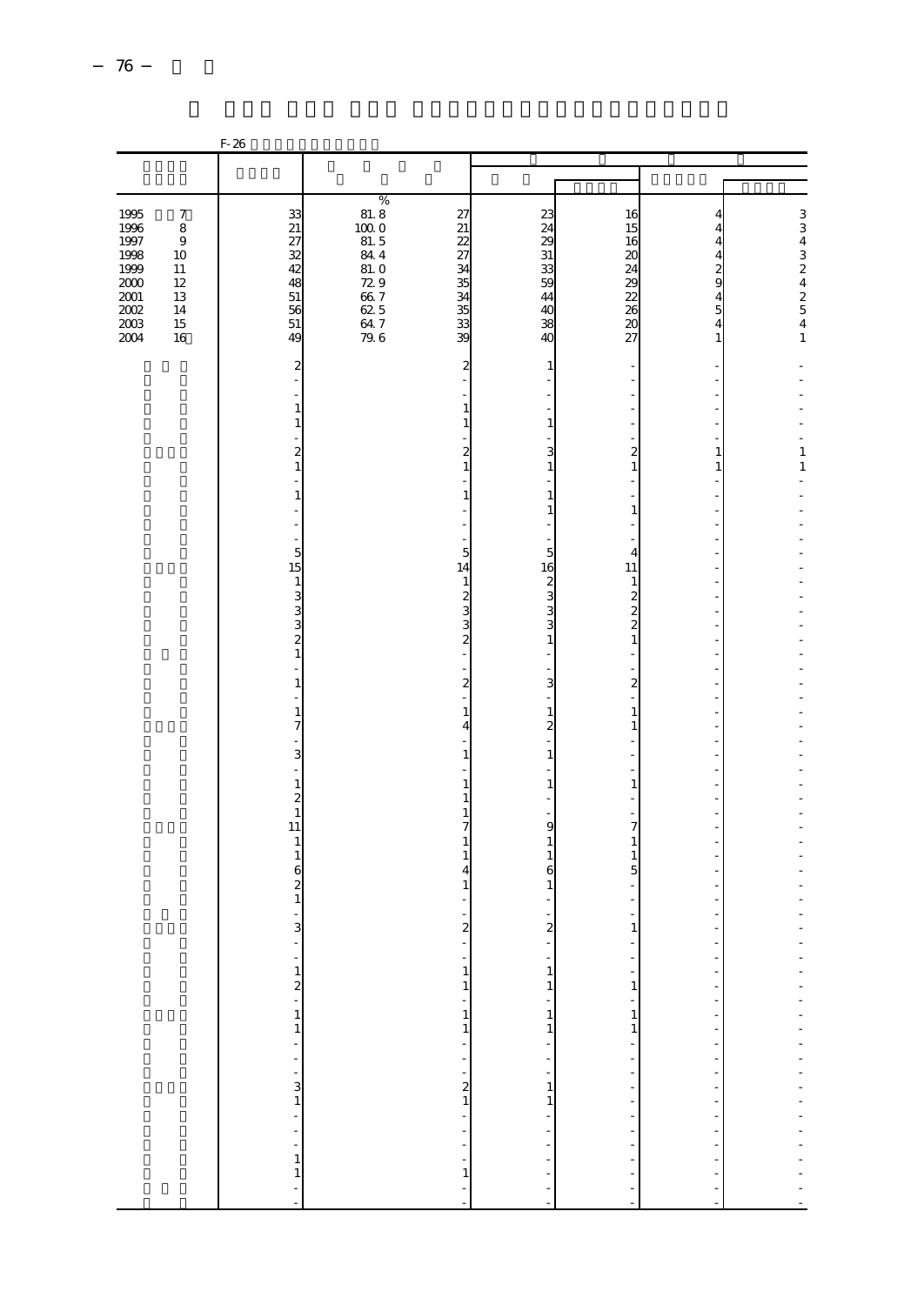|                                                                              |                                                                                    | $F-27$                                                                                                                                                                                                                                                                                    |                                                                                                           |                                                                                                                                                                                                                                                                         |                                                                                                                                                                                                                                    |                                                                                                                                                                                          |                                                                                                                                                                                                                                                        |                                                                                                     |
|------------------------------------------------------------------------------|------------------------------------------------------------------------------------|-------------------------------------------------------------------------------------------------------------------------------------------------------------------------------------------------------------------------------------------------------------------------------------------|-----------------------------------------------------------------------------------------------------------|-------------------------------------------------------------------------------------------------------------------------------------------------------------------------------------------------------------------------------------------------------------------------|------------------------------------------------------------------------------------------------------------------------------------------------------------------------------------------------------------------------------------|------------------------------------------------------------------------------------------------------------------------------------------------------------------------------------------|--------------------------------------------------------------------------------------------------------------------------------------------------------------------------------------------------------------------------------------------------------|-----------------------------------------------------------------------------------------------------|
|                                                                              |                                                                                    |                                                                                                                                                                                                                                                                                           |                                                                                                           |                                                                                                                                                                                                                                                                         |                                                                                                                                                                                                                                    |                                                                                                                                                                                          |                                                                                                                                                                                                                                                        |                                                                                                     |
| 1995<br>1996<br>1997<br>1998<br>1999<br>2000<br>2001<br>2002<br>2003<br>2004 | $\boldsymbol{7}$<br>$\,$ 8 $\,$<br>$\,9$<br>10<br>11<br>12<br>13<br>14<br>15<br>16 | 357<br>366<br>437<br>429<br>417<br>564<br>586<br>630<br>643<br>639                                                                                                                                                                                                                        | %<br>$95.2\,$<br>$98\ 1$<br>95.7<br>944<br>$\frac{91.6}{90.2}$<br><b>84 O</b><br>$83.0$<br>$81.2$<br>75.1 | 34C<br>359<br>418<br>405<br>382<br>509<br>492<br>523<br>522<br>480                                                                                                                                                                                                      | 506<br>587<br>658<br>663<br>64C<br>754<br>847<br>887<br>822<br>762                                                                                                                                                                 | 32<br>29<br>22<br>34<br>32<br>$\overline{32}$<br>53<br>51<br>30<br>45                                                                                                                    | 68<br>115<br>128<br>171<br>147<br>176<br>149<br>207<br>165<br>86                                                                                                                                                                                       | $\,$ 6 $\,$<br>$\mathbf{9}$<br>$\overline{\mathcal{L}}$<br>15<br>$813$<br>$22$<br>$22$<br>$7$<br>10 |
|                                                                              |                                                                                    | 26<br>15<br>3<br>$\frac{2}{5}$<br>$\mathbf{1}$<br>24<br>$rac{2}{5}$<br>6<br>$\mathbf{1}$<br>$\,1\,$<br>9<br>100<br>211<br>19<br>12<br>5<br>57<br>54<br>33<br>$\mathbf{1}$<br>$\overline{4}$<br>$\epsilon$<br>20<br>55<br>$\begin{array}{c} 3 \\ 5 \\ 2 \\ 6 \end{array}$<br>32<br>7<br>98 |                                                                                                           | 23<br>14<br>3<br>4<br>$\overline{\mathcal{Z}}$<br>23<br>$\frac{2}{5}$<br>$\overline{7}$<br>$\overline{\mathcal{Z}}$<br>$\overline{7}$<br>83<br>136<br>16<br>3<br>5<br>36<br>30<br>19<br>1<br>4<br>5<br>17<br>41<br>4<br>3<br>$\mathbf{1}$<br>4<br>23<br>6<br>${\bf 71}$ | 45<br>19<br>15<br>$\overline{4}$<br>7<br>37<br>$\boldsymbol{z}$<br>$\overline{4}$<br>8<br>4<br>19<br>162<br>167<br>18<br>5<br>$\overline{4}$<br>46<br>13<br>34<br>5<br>11<br>8<br>23<br>67<br>8<br>$\frac{2}{2}$<br>47<br>6<br>134 | 3<br>1<br>1<br>1<br>12<br>8<br>$\mathbf{1}$<br>$\overline{c}$<br>$\mathbf{1}$<br>4<br>3<br>$\boldsymbol{2}$<br>$\mathbf{1}$<br>13                                                        | 6<br>$\,1\,$<br>3<br>$\boldsymbol{z}$<br>4<br>$\mathbf{1}$<br>$\mathbf{1}$<br>$\overline{c}$<br>12<br>22<br>$\overline{5}$<br>$\,1\,$<br>6<br>3<br>$\overline{5}$<br>$\,1$<br>$\mathbf{1}$<br>7<br>$\mathbf{1}$<br>$\mathbf{1}$<br>5<br>$\overline{2}$ | $\mathbf{1}$<br>$\,1\,$<br>5<br>$\overline{a}$<br>ä,<br>3                                           |
|                                                                              |                                                                                    | ÷,<br>16<br>51<br>23<br>6<br>$\overline{\mathcal{L}}$<br>$\overline{38}$                                                                                                                                                                                                                  |                                                                                                           | 11<br>38<br>17<br>$\overline{4}$<br>$\mathbf{1}$<br>28<br>1699343533627364649                                                                                                                                                                                           | 24<br>85<br>19<br>5<br>$\mathbf{1}$<br>41<br>- 1 14 12 13 14 14 14 14 14 15 14 15 14 15 14 15 16 17 17 18 19 1                                                                                                                     | $\mathbf{1}$<br>11<br>1<br>$\overline{a}$<br>$\mathbf{1}$<br>$\,1\,$<br>$\mathbf{1}$<br>$\,1\,$<br>$\ddot{\phantom{a}}$<br>$\begin{bmatrix} 3 \\ 2 \\ -1 \end{bmatrix}$<br>$\frac{1}{2}$ | 5<br>12<br>$\frac{2}{3}$<br>$\overline{\mathbf{c}}$<br>l,<br>$\boldsymbol{z}$<br>÷,<br>$\overline{\mathbf{r}}$<br>$\overline{4}$<br>ł,<br>$\begin{bmatrix} 7 \\ 7 \\ 4 \end{bmatrix}$<br>$\frac{1}{2}$<br>$\mathbf 1$<br>$\frac{1}{2}$                 | ÷,<br>$\overline{a}$<br>3<br>$\frac{1}{2}$<br>$-1 - 1 - - - - - - - -$<br>$\frac{1}{2}$             |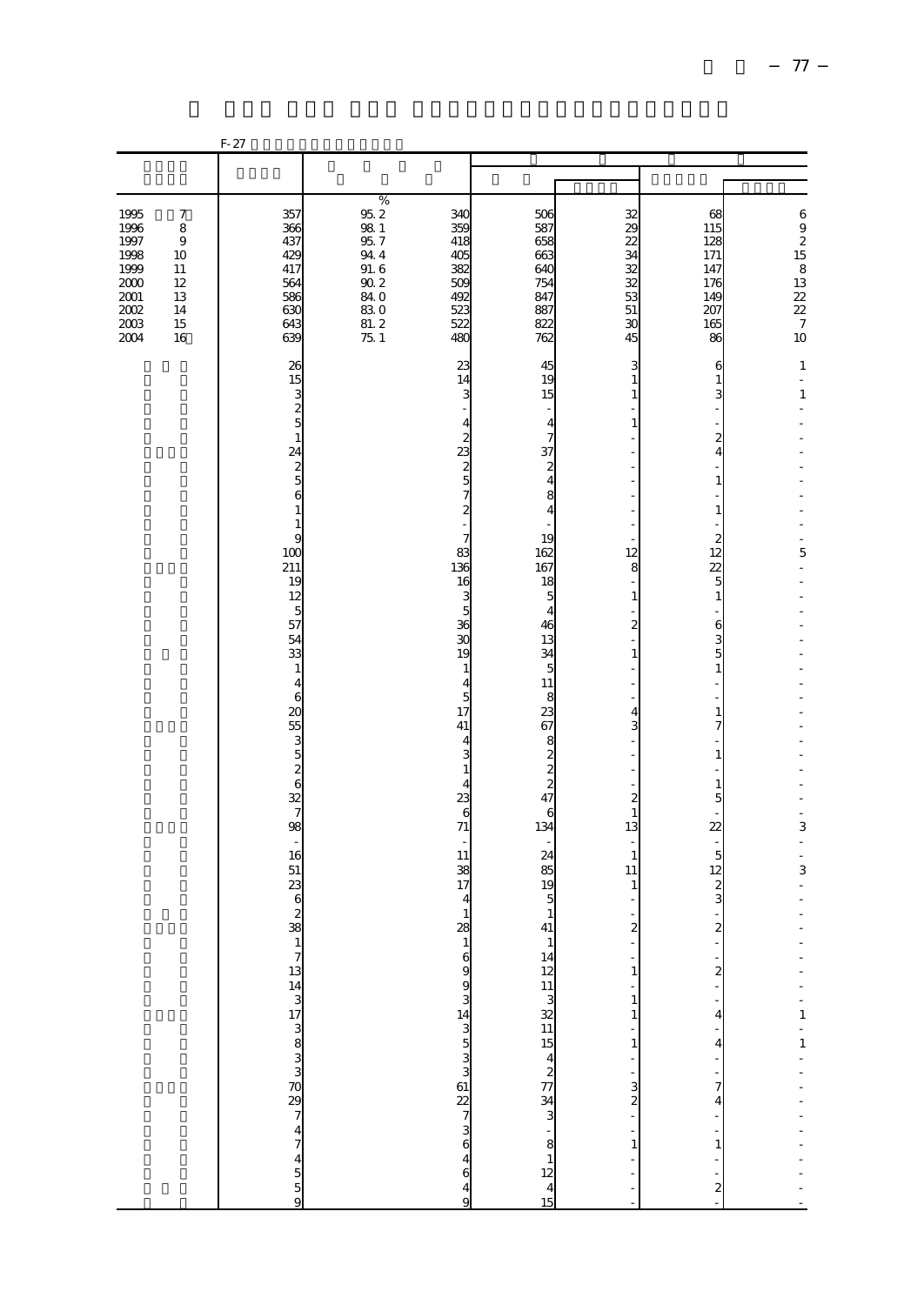|                                                      |                                                 | $F-28$                                                 |                                                                         |                                              |                                                    |                                                    |                                 |                                                                                 |
|------------------------------------------------------|-------------------------------------------------|--------------------------------------------------------|-------------------------------------------------------------------------|----------------------------------------------|----------------------------------------------------|----------------------------------------------------|---------------------------------|---------------------------------------------------------------------------------|
|                                                      |                                                 |                                                        |                                                                         |                                              |                                                    |                                                    |                                 |                                                                                 |
| 1995<br>1996<br>1997                                 | $\boldsymbol{7}$<br>$\,8\,$<br>$\boldsymbol{9}$ | 240<br>251<br>284                                      | $\%$<br>$99. \, 2$<br>$99\,6$<br>$98\ 2$                                | 238<br>250<br>279                            | 196<br>189<br>167                                  | 21<br>4<br>13                                      | 26<br>17<br>15                  |                                                                                 |
| 1998<br>1999<br>2000<br>2001<br>$2002\,$<br>$2003\,$ | 10<br>11<br>12<br>13<br>14<br>15                | 221<br><b>249</b><br>302<br>237<br>251<br>284          | $95\,$ $5\,$<br><b>980</b><br>$\frac{90}{89}$ 1<br>85 7<br>81 3<br>72 5 | 211<br>244<br>272<br>211<br>215<br>231       | 141<br>164<br>18C<br>179<br>173<br>151             | 11<br>4<br>13<br>18<br>18<br>11                    | 25<br>31<br>12<br>11<br>16<br>7 | $\,1\,$<br>$\,1\,$<br>÷,<br>$\begin{smallmatrix} 2\\ 2\\ 1\\ \end{smallmatrix}$ |
| 2004                                                 | 16                                              | 320<br>4                                               |                                                                         | 232<br>3                                     | 187<br>$\overline{\mathbf{c}}$                     | 19<br>$\mathbf{1}$                                 | 11                              | $\overline{\mathbf{c}}$                                                         |
|                                                      |                                                 | 1<br>$\boldsymbol{z}$                                  |                                                                         | 1                                            | $\mathbf{1}$                                       | 1                                                  |                                 |                                                                                 |
|                                                      |                                                 | $\mathbf{1}$<br>21                                     |                                                                         | 1<br>9                                       | $\mathbf{1}$<br>8                                  | 1                                                  |                                 |                                                                                 |
|                                                      |                                                 | 7<br>9<br>1                                            |                                                                         | 5<br>1                                       | 4<br>$1\,$                                         |                                                    |                                 |                                                                                 |
|                                                      |                                                 | $\mathbf{1}$<br>3                                      |                                                                         | 3                                            | 3                                                  | $\,1\,$                                            |                                 |                                                                                 |
|                                                      |                                                 | 20<br>94<br>6                                          |                                                                         | 17<br>63<br>5                                | 30<br>52<br>4                                      | 5<br>4<br>$\,1\,$                                  | 1                               |                                                                                 |
|                                                      |                                                 | 5<br>$\overline{\mathcal{L}}$<br>$\overline{30}$<br>22 |                                                                         | 3<br>2<br>17<br>16                           | 9<br>$1\,$<br>8<br>13                              |                                                    | $\,1$                           |                                                                                 |
|                                                      |                                                 | 8<br>$\mathbf{1}$                                      |                                                                         | 6<br>2<br>$\overline{c}$                     | 6                                                  |                                                    |                                 |                                                                                 |
|                                                      |                                                 | $\frac{2}{2}$<br>16<br>44                              |                                                                         | $\overline{c}$<br>8<br>30                    | $\mathbf{1}$<br>6<br>4<br>14                       | $\overline{\mathbf{c}}$<br>$\mathbf{1}$<br>1       | ۰<br>1                          | -<br>1                                                                          |
|                                                      |                                                 | $\frac{3}{3}$                                          |                                                                         | $\overline{\mathbf{c}}$<br>1                 | 1<br>$\mathbf{1}$                                  |                                                    |                                 |                                                                                 |
|                                                      |                                                 | $\frac{2}{1}$<br>31<br>$\overline{4}$                  |                                                                         | 1<br>24<br>2                                 | $\mathbf{1}$<br>10<br>1                            | $\mathbf{1}$                                       | $\,1\,$                         | L,<br>$\mathbf{1}$<br>$\overline{a}$                                            |
|                                                      |                                                 | 62<br>$\mathbf{1}$                                     |                                                                         | 44<br>2<br>5                                 | 40<br>2<br>$\overline{c}$                          | $\overline{4}$                                     | 6                               | 1                                                                               |
|                                                      |                                                 | $\begin{array}{c} 5 \\ 30 \end{array}$<br>13<br>10     |                                                                         | 16<br>10<br>9                                | 17<br>9<br>8                                       | $\overline{\mathbf{c}}$<br>$\overline{\mathbf{c}}$ | 5<br>$\,1$                      | $\,1\,$                                                                         |
|                                                      |                                                 | $\frac{3}{22}$                                         |                                                                         | 2<br>16                                      | $\frac{2}{9}$                                      |                                                    | 1                               |                                                                                 |
|                                                      |                                                 |                                                        |                                                                         | $\mathbf 1$<br>$\overline{\mathcal{L}}$<br>8 | 6                                                  |                                                    | $\mathbf 1$                     |                                                                                 |
|                                                      |                                                 |                                                        |                                                                         | 3921                                         | $\begin{array}{c} 1 \\ 1 \\ 5 \\ 1 \end{array}$    | ł,<br>÷,                                           | 1                               |                                                                                 |
|                                                      |                                                 |                                                        |                                                                         | $\overline{6}$                               | 3<br>l,                                            | ł,<br>$\frac{1}{1}$                                | $\,1$                           |                                                                                 |
|                                                      |                                                 |                                                        |                                                                         | $412563$<br>$2563$<br>$2 - 2$<br>$13$        | $\begin{bmatrix} 28 \\ 10 \\ 1 \\ 9 \end{bmatrix}$ | 3<br>$\frac{1}{1}$                                 | 1                               |                                                                                 |
|                                                      |                                                 |                                                        |                                                                         |                                              | $\frac{1}{1}$                                      | $\frac{2}{1}$                                      | $\mathbf 1$                     |                                                                                 |
|                                                      |                                                 |                                                        |                                                                         |                                              | $\,1$<br>$\frac{1}{7}$                             | ł,<br>$\overline{a}$<br>1                          |                                 |                                                                                 |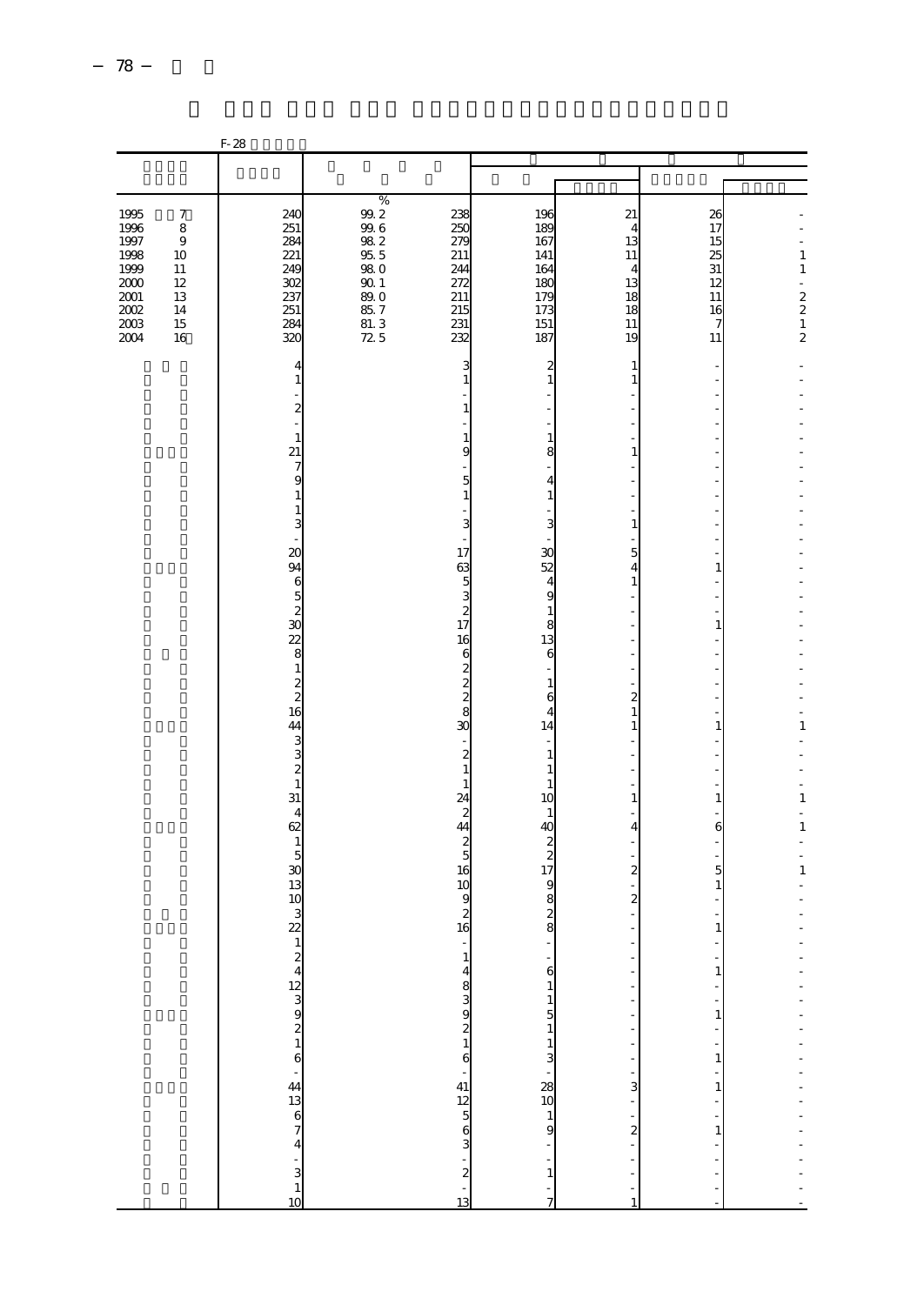|                                                                                  |                                                                          | $F-29$                                                                                                                |                                                                                                           |                                                                       |                                                                     |                                                                       |                                                                                                    |                                    |
|----------------------------------------------------------------------------------|--------------------------------------------------------------------------|-----------------------------------------------------------------------------------------------------------------------|-----------------------------------------------------------------------------------------------------------|-----------------------------------------------------------------------|---------------------------------------------------------------------|-----------------------------------------------------------------------|----------------------------------------------------------------------------------------------------|------------------------------------|
|                                                                                  |                                                                          |                                                                                                                       |                                                                                                           |                                                                       |                                                                     |                                                                       |                                                                                                    |                                    |
| 1995<br>1996<br>1997<br>1998<br>1999<br>2000<br>2001<br>$2002\,$<br>2003<br>2004 | $\boldsymbol{7}$<br>8<br>$\,9$<br>10<br>11<br>12<br>13<br>14<br>15<br>16 | 105<br>98<br>109<br>84<br>107<br>266<br>351<br>440<br>488<br>415                                                      | %<br>943<br><b>980</b><br>$\frac{97.2}{94.0}$<br>87.9<br>$\frac{77.1}{72.4}$<br>61.4<br>$\frac{59}{52}$ 6 | 99<br>96<br>106<br>79<br>94<br>205<br>254<br><b>27C</b><br>291<br>219 | 126<br>97<br>123<br>99<br>112<br>23F<br>312<br>285<br>286<br>236    | 14<br>20<br>13<br>6<br>25<br>39<br>58<br>62<br>40<br>37               | 3<br>3<br>$\overline{4}$<br>10<br>7<br>13<br>11<br>11                                              | $\frac{3}{1}$<br>$\frac{1}{8}$ 6 7 |
|                                                                                  |                                                                          | 6<br>4<br>1<br>$\mathbf{1}$                                                                                           |                                                                                                           | 5<br>3<br>$\boldsymbol{2}$                                            | 5<br>3<br>$\boldsymbol{z}$                                          |                                                                       |                                                                                                    |                                    |
|                                                                                  |                                                                          | 21<br>$\boldsymbol{z}$<br>$\,1\,$<br>$\overline{4}$<br>$\frac{5}{6}$                                                  |                                                                                                           | 8<br>$1\,$<br>3<br>$\mathbf{1}$                                       | 19<br>4<br>1<br>$\mathbf{1}$                                        | 2<br>2                                                                |                                                                                                    |                                    |
|                                                                                  |                                                                          | 3<br>37<br>102<br>$\begin{smallmatrix}2\\7\\6\end{smallmatrix}$                                                       |                                                                                                           | $1\,$<br>$\boldsymbol{z}$<br>24<br>51<br>$\mathbf{1}$<br>1<br>3       | 13<br>31<br>47<br>1<br>3                                            | 4<br>8<br>$\mathbf{1}$                                                | 1<br>4<br>$\overline{\phantom{a}}$<br>$\,1\,$                                                      | 1<br>3<br>L,<br>l,<br>$\,1\,$      |
|                                                                                  |                                                                          | $\boldsymbol{\chi}$<br>21<br>21<br>10<br>$\frac{5}{2}$                                                                |                                                                                                           | 13<br>9<br>16<br>3<br>3<br>$\mathbf{1}$                               | 8<br>10<br>16<br>$\boldsymbol{z}$<br>5<br>1                         | $\mathbf{1}$<br>6                                                     | $\,1\,$<br>$\overline{c}$                                                                          | L,<br>$\boldsymbol{z}$             |
|                                                                                  |                                                                          | 56<br>$\overline{4}$<br>$\begin{array}{c} 3 \\ 4 \\ 5 \end{array}$                                                    |                                                                                                           | 1<br>$\overline{2}$<br>$\mathbf{1}$<br>$\boldsymbol{z}$<br>3          | 1<br>26<br>1<br>1<br>$\overline{\mathbf{c}}$                        | 6<br>1<br>$\overline{c}$                                              | 1                                                                                                  |                                    |
|                                                                                  |                                                                          | $\frac{30}{10}$<br>89<br>$\overline{5}$<br>$11\,$<br>41                                                               |                                                                                                           | 11<br>5<br>45<br>$\boldsymbol{z}$<br>$\overline{7}$<br>17             | 17<br>5<br>40<br>1<br>7<br>15                                       | $\overline{c}$<br>$\mathbf{1}$<br>6<br>$\mathbf{1}$<br>$\overline{c}$ | $\,1\,$                                                                                            |                                    |
|                                                                                  |                                                                          | 16<br>10<br>6<br>53                                                                                                   |                                                                                                           | 8<br>6<br>5<br>27                                                     | $\overline{7}$<br>5<br>5<br>21<br>$\mathbf{1}$                      | 2<br>$\mathbf{1}$<br>$\mathbf{1}$                                     | 3                                                                                                  | $\mathbf{1}$                       |
|                                                                                  |                                                                          |                                                                                                                       |                                                                                                           |                                                                       | $\frac{2}{9}$<br>99<br>$\frac{1}{3}$                                | $1\,$<br>-<br>Ĭ.                                                      | $\overline{\phantom{a}}$<br>$\begin{smallmatrix}2\\1\end{smallmatrix}$<br>$\overline{\phantom{a}}$ |                                    |
|                                                                                  |                                                                          | $\frac{1}{4}$ $\frac{15}{21}$ $\frac{2}{12}$ $\frac{10}{24}$ $\frac{2}{4}$ $\frac{2}{2}$ $\frac{2}{5}$ $\frac{1}{10}$ |                                                                                                           | $17127828888813777777$                                                | $\begin{smallmatrix} 38 \\ 1 \end{smallmatrix}$<br>3                | $\ddot{\phantom{0}}$<br>10<br>$1\,$<br>Ĭ.<br>$1\,$                    | f<br>f<br>$\overline{\mathbf{c}}$<br>$\frac{1}{\sqrt{2}}$<br>÷<br>÷                                | - - - 1 - - - - - 2 - - - - 2 - -  |
|                                                                                  |                                                                          |                                                                                                                       |                                                                                                           | $\begin{array}{c}\n4 \\ 1 \\ 7\n\end{array}$                          | $\begin{array}{c} 4 \\ 14 \end{array}$<br>$\overline{4}$<br>$\,1\,$ | $\frac{1}{6}$                                                         | $\overline{\mathcal{L}}$<br>$\frac{1}{1}$                                                          |                                    |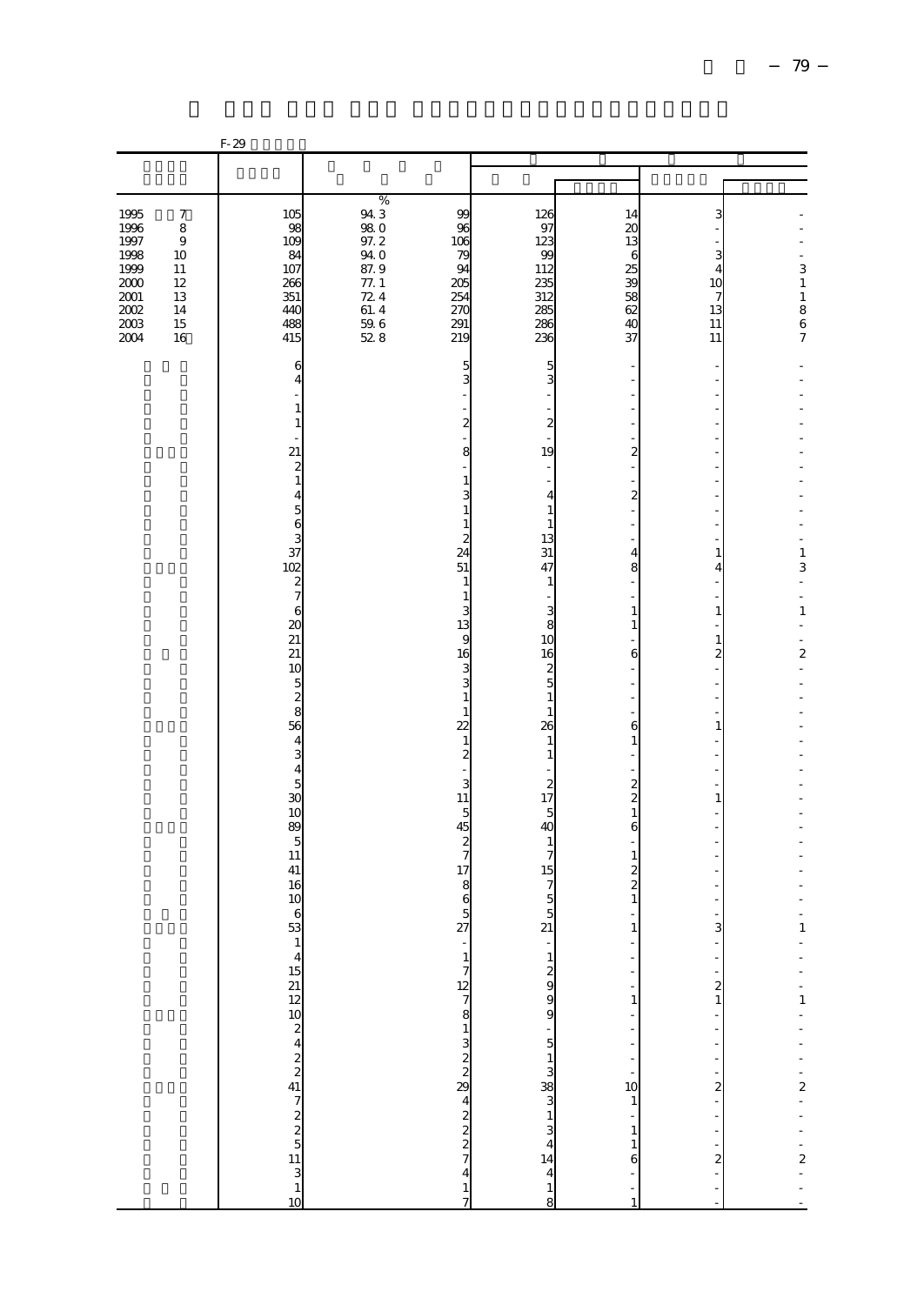|                                                                                                   |                                                                                           | $F-30$                                                                                      |                                                                                                        |                                                                        |                                                                              |                                                                               |                                                                      |                                                                                                                                                                               |
|---------------------------------------------------------------------------------------------------|-------------------------------------------------------------------------------------------|---------------------------------------------------------------------------------------------|--------------------------------------------------------------------------------------------------------|------------------------------------------------------------------------|------------------------------------------------------------------------------|-------------------------------------------------------------------------------|----------------------------------------------------------------------|-------------------------------------------------------------------------------------------------------------------------------------------------------------------------------|
|                                                                                                   |                                                                                           |                                                                                             |                                                                                                        |                                                                        |                                                                              |                                                                               |                                                                      |                                                                                                                                                                               |
|                                                                                                   |                                                                                           |                                                                                             |                                                                                                        |                                                                        |                                                                              |                                                                               |                                                                      |                                                                                                                                                                               |
| 1995<br>1996<br>1997<br>1998<br>1999<br>$2000$<br>2001<br>$2002\,$<br>$\frac{2003}{2003}$<br>2004 | $\boldsymbol{7}$<br>$\,8\,$<br>$\boldsymbol{9}$<br>10<br>11<br>12<br>13<br>14<br>15<br>16 | 147<br>18C<br>213<br>192<br>315<br>526<br>646<br>724<br>832<br>957                          | $\%$<br>$93\ 9$<br>$86\ 1$<br>87.3<br>$90\;6$<br>$67.9$<br>$63.3$<br>$60.1$<br>$446$<br>$382$<br>$354$ | 138<br>155<br>186<br>174<br>214<br>333<br>388<br>323<br>318<br>339     | 157<br>119<br>201<br>281<br>267<br>332<br>361<br>341<br>338<br>361           | 8<br>10<br>19<br>10<br>29<br>24<br>23<br>26<br>19<br>25                       | 19<br>11<br>8<br>63<br>46<br>58<br>$\overline{90}$<br>37<br>50<br>45 | $\overline{\mathcal{L}}$<br>÷,<br>$\overline{\mathcal{L}}$<br>$\overline{\mathcal{L}}$<br>$\bar{\phantom{a}}$<br>$\overline{a}$<br>$\begin{array}{c} 2 \\ 1 \\ 1 \end{array}$ |
|                                                                                                   |                                                                                           | 22<br>15<br>3<br>$\mathbf{1}$<br>3<br>68<br>13<br>$11\,$                                    |                                                                                                        | 10<br>5<br>1<br>1<br>19<br>5<br>3                                      | 8<br>3<br>$\mathbf{1}$<br>$\mathbf{1}$<br>3<br>16<br>$\frac{3}{5}$           | $\mathbf{1}$<br>$\mathbf{1}$<br>1                                             | 4<br>$\overline{4}$                                                  |                                                                                                                                                                               |
|                                                                                                   |                                                                                           | $\boldsymbol{7}$<br>9<br>$\epsilon$<br>19<br>102<br>220<br>14<br>16                         |                                                                                                        | 1<br>4<br>3<br>54<br>63<br>$\boldsymbol{z}$<br>3                       | $\,1\,$<br>3<br>$\frac{2}{2}$<br>51<br>83<br>3<br>3                          | $\mathbf{1}$<br>4<br>$\overline{\mathbf{c}}$                                  | 12<br>10<br>$\,1\,$                                                  | ÷<br>1<br>$\overline{a}$                                                                                                                                                      |
|                                                                                                   |                                                                                           | 19<br>35<br>40<br>49<br>10<br>5<br>11                                                       |                                                                                                        | 5<br>10<br>14<br>14<br>3<br>1<br>1                                     | 4<br>11<br>12<br>12<br>4<br>$\mathbf{1}$                                     | 1<br>$\,1\,$                                                                  | $\,1$<br>4<br>3                                                      |                                                                                                                                                                               |
|                                                                                                   |                                                                                           | 21<br>144<br>14<br>$\overline{4}$<br>5<br>27<br>76                                          |                                                                                                        | 10<br>38<br>5<br>$\overline{c}$<br>28                                  | 33<br>70<br>16<br>2<br>24                                                    | 3<br>$\mathbf 1$<br>$\overline{\mathcal{Z}}$                                  | $\,1$<br>5<br>$\overline{4}$                                         |                                                                                                                                                                               |
|                                                                                                   |                                                                                           | 18<br>193<br>10<br>17<br>98<br>$\frac{35}{25}$                                              |                                                                                                        | 3<br>62<br>$\boldsymbol{z}$<br>6<br>23<br>13<br>16<br>$\boldsymbol{z}$ | 28<br>54<br>$\overline{7}$<br>$21\,$<br>15<br>10<br>1                        | 5<br>$\mathbf{1}$<br>$\overline{\mathcal{Z}}$<br>$\mathbf{1}$<br>$\mathbf{1}$ | $\,1$<br>8<br>÷,<br>$\begin{array}{c} 1 \\ 5 \\ 2 \end{array}$       |                                                                                                                                                                               |
|                                                                                                   |                                                                                           | $\frac{8}{92}$<br>ç                                                                         |                                                                                                        | 49<br>Ŧ<br>$\frac{2}{34}$<br>11<br>$\,1\,$<br>7                        | 30<br>$\begin{array}{c} 1 \\ 15 \end{array}$<br>14<br>$\frac{1}{18}$         | 4<br>$\overline{4}$                                                           | 1<br>$\,1$<br>4                                                      | $\overline{a}$                                                                                                                                                                |
|                                                                                                   |                                                                                           | 6<br>6<br>5<br>1 7 5<br>9<br>6<br>9<br>5<br>9<br>5<br>9<br>5<br>9<br>5<br>9<br>5<br>1 7<br> |                                                                                                        | 5<br>$\,1\,$<br>$\frac{1}{37}$ 32                                      | $15$ $\frac{15}{3}$ $\frac{1}{4}$ $\frac{3}{16}$ $\frac{1}{3}$ $\frac{1}{4}$ | Ĩ.<br>$\overline{a}$<br>$\frac{5}{2}$<br>ł,                                   | $\overline{4}$<br>1<br>$\,1\,$                                       | $\frac{1}{2}$                                                                                                                                                                 |
|                                                                                                   |                                                                                           |                                                                                             |                                                                                                        | 3<br>$\,1\,$<br>3<br>2                                                 | $\frac{2}{1}$<br>3<br>$\overline{c}$                                         | $\mathbf{1}$<br>$\mathbf{1}$                                                  |                                                                      |                                                                                                                                                                               |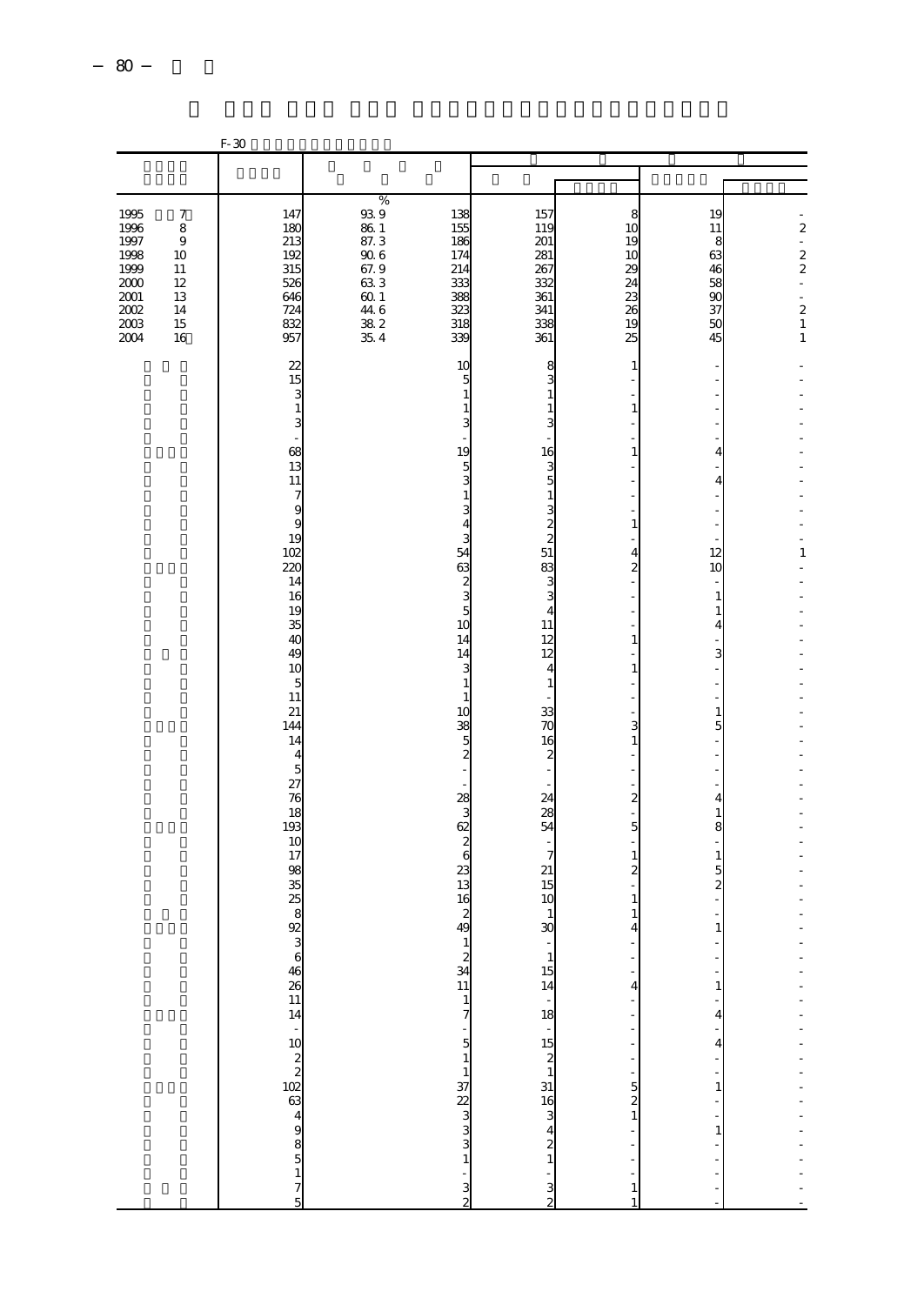|                     |                                 | $F-31$                   |                              |                                         |                      |                                        |                          |                         |
|---------------------|---------------------------------|--------------------------|------------------------------|-----------------------------------------|----------------------|----------------------------------------|--------------------------|-------------------------|
|                     |                                 |                          |                              |                                         |                      |                                        |                          |                         |
|                     |                                 |                          |                              |                                         |                      |                                        |                          |                         |
|                     |                                 |                          | $\%$                         |                                         |                      |                                        |                          |                         |
| 1995<br>1996        | $\boldsymbol{7}$<br>$\,$ 8 $\,$ | 30<br>34                 | $90\;0$<br>$100\;0$          | 27<br>34                                | 48<br>64             | $\overline{4}$<br>7                    |                          |                         |
| 1997                | $\,9$                           | $\overline{44}$          | 97.7                         | 43                                      | 76                   |                                        |                          |                         |
| 1998                | 10                              |                          | 97.4                         | 38                                      | 69                   | $\frac{3}{3}$                          |                          |                         |
| $\frac{1999}{2000}$ | 11<br>12                        | \$\$\$898                | $\frac{96}{88}$ 7            | 29<br>44                                | 48                   |                                        |                          |                         |
| $2001\,$            | 13                              |                          |                              | 49                                      | 59<br>63<br>56<br>52 | $\frac{5}{6}$                          |                          |                         |
| $2002\,$            | 14                              |                          | 89.1<br>89.3<br>75.0<br>73.7 | $\begin{array}{c} 50 \\ 36 \end{array}$ |                      | 6                                      |                          |                         |
| $2003\,$            | 15                              |                          |                              |                                         |                      | $\frac{6}{3}$                          |                          |                         |
| 2004                | 16                              | 38                       |                              | 28                                      | 36                   |                                        |                          |                         |
|                     |                                 | 1                        |                              | $\mathbf{1}$                            | 1                    |                                        |                          |                         |
|                     |                                 | $\mathbf 1$              |                              | $\mathbf{1}$                            | $\mathbf{1}$         |                                        |                          |                         |
|                     |                                 |                          |                              |                                         |                      |                                        |                          |                         |
|                     |                                 |                          |                              |                                         |                      |                                        |                          |                         |
|                     |                                 |                          |                              |                                         |                      |                                        |                          |                         |
|                     |                                 | 1                        |                              | $\mathbf{1}$                            |                      |                                        |                          |                         |
|                     |                                 |                          |                              | $\mathbf{1}$                            |                      |                                        |                          |                         |
|                     |                                 |                          |                              |                                         |                      |                                        |                          |                         |
|                     |                                 | $\frac{1}{2}$            |                              |                                         |                      |                                        |                          |                         |
|                     |                                 | $\,1\,$                  |                              |                                         |                      |                                        |                          |                         |
|                     |                                 | 3                        |                              | 3                                       | 4                    | 1                                      |                          |                         |
|                     |                                 | 13                       |                              | 9                                       | 9                    |                                        |                          |                         |
|                     |                                 | $\,1\,$                  |                              | $\mathbf{1}$                            | $\mathbf{1}$         |                                        |                          |                         |
|                     |                                 | $\overline{\phantom{a}}$ |                              |                                         |                      |                                        |                          |                         |
|                     |                                 | $\frac{1}{2}$            |                              | $\overline{\mathcal{Z}}$                | $\boldsymbol{z}$     |                                        |                          |                         |
|                     |                                 | $\frac{3}{4}$            |                              | $\frac{2}{2}$                           | $\mathbf{1}$         |                                        |                          |                         |
|                     |                                 |                          |                              |                                         | 3                    |                                        |                          |                         |
|                     |                                 | $\,1$                    |                              | $1\,$                                   | $\mathbf{1}$         |                                        |                          |                         |
|                     |                                 |                          |                              |                                         |                      |                                        |                          |                         |
|                     |                                 | $\,1\,$                  |                              | $1\,$                                   | $\mathbf{1}$         |                                        |                          |                         |
|                     |                                 | $\frac{2}{1}$            |                              | 1<br>$\mathbf{1}$                       | 4<br>3               |                                        |                          |                         |
|                     |                                 |                          |                              |                                         |                      |                                        |                          |                         |
|                     |                                 |                          |                              |                                         |                      |                                        |                          |                         |
|                     |                                 |                          |                              |                                         | $\mathbf{1}$         |                                        |                          |                         |
|                     |                                 | $1\,$                    |                              |                                         |                      |                                        |                          |                         |
|                     |                                 | 6                        |                              | 4                                       | 6                    |                                        | $\overline{\phantom{a}}$ |                         |
|                     |                                 |                          |                              |                                         |                      |                                        |                          |                         |
|                     |                                 | $\frac{1}{2}$            |                              | $\mathbf{1}$                            | 3                    |                                        |                          |                         |
|                     |                                 | $\mathbf{1}$             |                              | 1<br>$\mathbf{1}$                       |                      |                                        |                          |                         |
|                     |                                 | $\overline{\mathcal{L}}$ |                              | 1                                       | 3                    |                                        |                          |                         |
|                     |                                 |                          |                              |                                         |                      |                                        |                          |                         |
|                     |                                 | 6<br>$\frac{1}{2}$       |                              | 3                                       | 3                    | $\mathbf{1}$<br>÷,                     |                          |                         |
|                     |                                 |                          |                              | $-2$ $-3$ $-1$                          | $\frac{1}{2}$        | l,                                     | f                        |                         |
|                     |                                 |                          |                              |                                         |                      | $\blacksquare$                         |                          |                         |
|                     |                                 |                          |                              |                                         |                      | $\,1$                                  | $\frac{1}{2}$            |                         |
|                     |                                 |                          |                              |                                         |                      | ŕ                                      | $\overline{\phantom{0}}$ |                         |
|                     |                                 |                          |                              |                                         |                      |                                        |                          |                         |
|                     |                                 |                          |                              |                                         |                      |                                        | 医单位性 医血管中枢 医血管中枢         |                         |
|                     |                                 |                          |                              |                                         |                      |                                        |                          |                         |
|                     |                                 |                          |                              |                                         |                      |                                        |                          |                         |
|                     |                                 |                          |                              |                                         |                      | $\begin{bmatrix} 1 \\ 1 \end{bmatrix}$ |                          |                         |
|                     |                                 |                          |                              |                                         |                      |                                        |                          |                         |
|                     |                                 |                          |                              |                                         |                      |                                        |                          |                         |
|                     |                                 |                          |                              |                                         | $\mathbf{1}$         |                                        |                          |                         |
|                     |                                 |                          |                              |                                         | $\frac{1}{1}$        |                                        |                          |                         |
|                     |                                 |                          |                              |                                         |                      |                                        |                          | ----------------------- |
|                     |                                 |                          |                              |                                         |                      |                                        |                          |                         |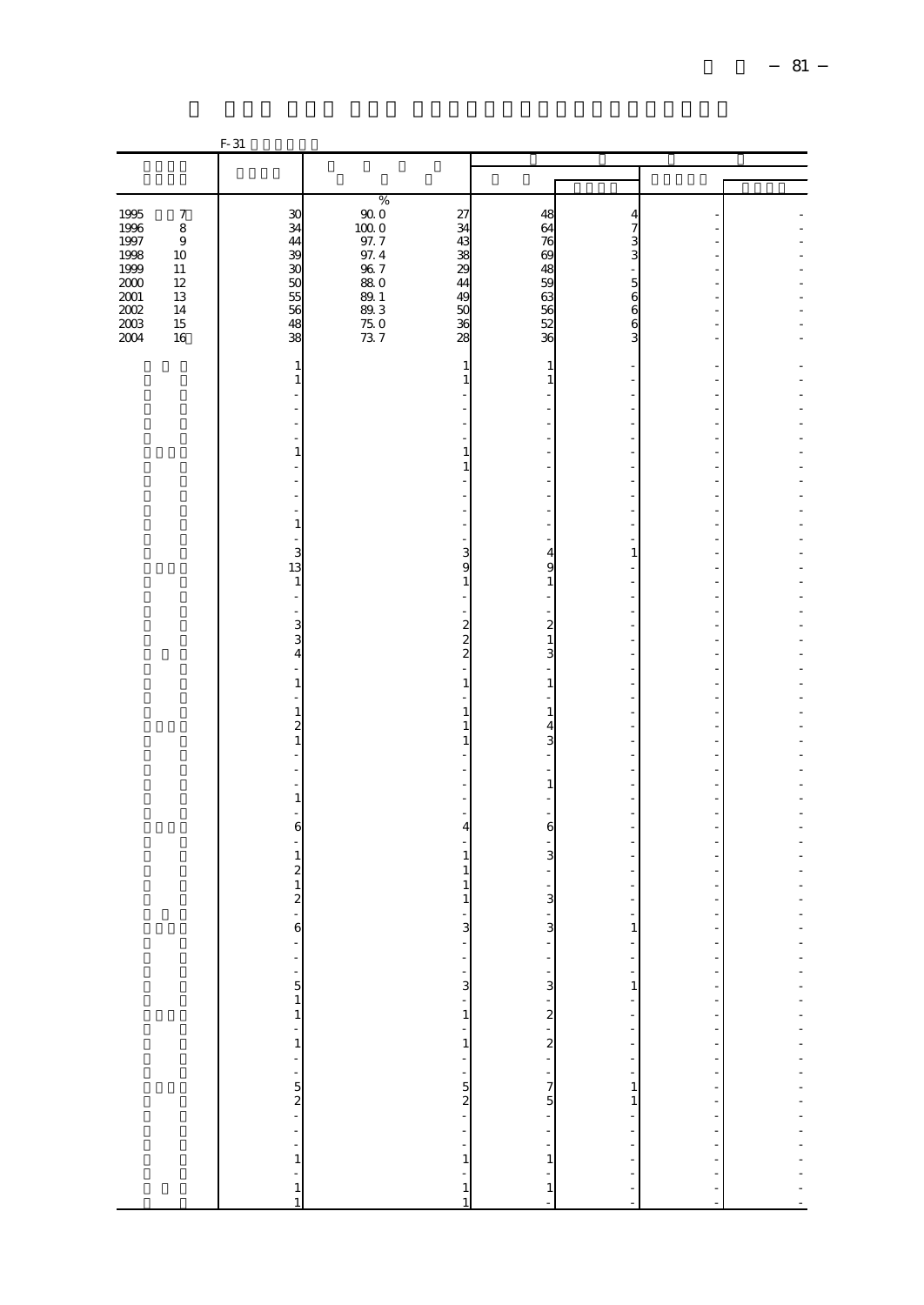|                                                                              |                                                       | $F-32$                                                                                                                                                                                                                                                                                                                                                                                                                                                                              |                                                                                     |                                                                                                                                                                                                                                                                                                                                                                                                                                                                                                |                                                                                                                                                                                                                                                                                                                                                                                                                                                                                     |                                                                                                                                                                                                                                                                                                                                                                                                                                              |                                                                                                                                                                                                                                                                                                                                                                                                                                                                                 |                                                                                                                                                                                                                                                                                                                                                                                                                                             |
|------------------------------------------------------------------------------|-------------------------------------------------------|-------------------------------------------------------------------------------------------------------------------------------------------------------------------------------------------------------------------------------------------------------------------------------------------------------------------------------------------------------------------------------------------------------------------------------------------------------------------------------------|-------------------------------------------------------------------------------------|------------------------------------------------------------------------------------------------------------------------------------------------------------------------------------------------------------------------------------------------------------------------------------------------------------------------------------------------------------------------------------------------------------------------------------------------------------------------------------------------|-------------------------------------------------------------------------------------------------------------------------------------------------------------------------------------------------------------------------------------------------------------------------------------------------------------------------------------------------------------------------------------------------------------------------------------------------------------------------------------|----------------------------------------------------------------------------------------------------------------------------------------------------------------------------------------------------------------------------------------------------------------------------------------------------------------------------------------------------------------------------------------------------------------------------------------------|---------------------------------------------------------------------------------------------------------------------------------------------------------------------------------------------------------------------------------------------------------------------------------------------------------------------------------------------------------------------------------------------------------------------------------------------------------------------------------|---------------------------------------------------------------------------------------------------------------------------------------------------------------------------------------------------------------------------------------------------------------------------------------------------------------------------------------------------------------------------------------------------------------------------------------------|
|                                                                              |                                                       |                                                                                                                                                                                                                                                                                                                                                                                                                                                                                     |                                                                                     |                                                                                                                                                                                                                                                                                                                                                                                                                                                                                                |                                                                                                                                                                                                                                                                                                                                                                                                                                                                                     |                                                                                                                                                                                                                                                                                                                                                                                                                                              |                                                                                                                                                                                                                                                                                                                                                                                                                                                                                 |                                                                                                                                                                                                                                                                                                                                                                                                                                             |
| 1995<br>1996<br>1997<br>1998<br>1999<br>2000<br>2001<br>2002<br>2003<br>2004 | 7<br>8<br>9<br>10<br>11<br>12<br>13<br>14<br>15<br>16 | 59, 512<br>58, 592<br>58,955<br>64,025<br>67, 635<br>55,850<br>63, 775<br>71, 782<br>90, 163<br>101,869                                                                                                                                                                                                                                                                                                                                                                             | $\%$<br>99.7<br>99.6<br>99.6<br>99.6<br>99.6<br>99.0<br>984<br>97.9<br>97.1<br>94.1 | 59, 348<br>58, 361<br>58, 726<br>63 783<br>67, 383<br>55, 271<br>62, 773<br>70, 240<br>87, 587<br>95, 845                                                                                                                                                                                                                                                                                                                                                                                      | 61, 127<br>61, 107<br>61, 372<br>66, 687<br>70,053<br>57, 138<br>64, 628<br>72, 283<br>89, 358<br>96,083                                                                                                                                                                                                                                                                                                                                                                            | 9,027<br>8 654<br>9, 176<br>10,095<br>10, 552<br>8,607<br>9,806<br>11, 372<br>13,930<br>14, 984                                                                                                                                                                                                                                                                                                                                              | 24, 413<br>27, 217<br>30, 349<br>33, 212<br>32,072<br>27, 110<br>30,965<br>34, 263<br>38, 547<br>37, 194                                                                                                                                                                                                                                                                                                                                                                        | 3,695<br>4,056<br>5,080<br>6,044<br>5,731<br>4,863<br>5,977<br>6,808<br>7,645<br>7, 464                                                                                                                                                                                                                                                                                                                                                     |
|                                                                              |                                                       | 3,895<br>3,256<br>211<br>189<br>170<br>69<br>5, 131<br>434<br>435<br>2,593<br>305<br>413<br>951<br>19,044<br>28, 494<br>898<br>1,049<br>774<br>7,935<br>5,494<br>8,693<br>1,058<br>234<br>767<br>1,592<br>8,835<br>433<br>499<br>358<br>1, 270<br>5,794<br>481<br>19, 769<br>537<br>2,867<br>11,023<br>4,592<br>213<br>537<br>3, 741<br>366<br>254<br>926<br>1,527<br>668<br>1,896<br>354<br>497<br>594<br>451<br>11,064<br>7,679<br>390<br>261<br>1,043<br>885<br>372<br>375<br>59 |                                                                                     | 3, 607<br>3,059<br>176<br>169<br>149<br>54<br>4, 774<br>387<br>412<br>2, 471<br>269<br>388<br>847<br>19,829<br>24, 453<br>797<br>990<br>681<br>6,267<br>4, 130<br>8, 167<br>924<br>191<br>749<br>1,557<br>8,325<br>367<br>45 <sup>C</sup><br>310<br>1, 132<br>5,627<br>430<br>19, 162<br>415<br>2,726<br>11,035<br>4,359<br>161<br>46€<br>3, 442<br>316<br>216<br>861<br>1, 422<br>627<br>1,708<br>340<br>452<br>508<br>408<br>10,545<br>7,538<br>356<br>192<br>902<br>828<br>353<br>343<br>33 | 3,577<br>3,048<br>164<br>165<br>149<br>51<br>4, 672<br>372<br>396<br>2,426<br>259<br>387<br>832<br>19, 987<br>24, 303<br>800<br>1,090<br>688<br>6,025<br>4, 143<br>8, 113<br>915<br>186<br>758<br>1,579<br>8,392<br>364<br>461<br>307<br>1, 154<br>5,655<br>451<br>19,503<br>41C<br>2, 725<br>11, 315<br>4,389<br>156<br>508<br>3,508<br>32,<br>199<br>873<br>1,459<br>655<br>1,743<br>339<br>452<br>540<br>412<br>10, 398<br>7,340<br>344<br>220<br>926<br>829<br>353<br>354<br>32 | 496<br>411<br>22<br>36<br>19<br>8<br>775<br>76<br>62<br>402<br>47<br>79<br>10 <sup>c</sup><br>2,459<br>3,864<br>114<br>239<br>138<br>1, 182<br>759<br>950<br>15C<br>$\chi$<br>133<br>17C<br>1,238<br>63<br>68<br>38<br>173<br>827<br>69<br>3,478<br>69<br>494<br>1,926<br>839<br>24<br>126<br>678<br>5 <sub>l</sub><br>50<br>187<br>284<br>100<br>358<br>76<br>108<br>98<br>76<br>1,638<br>1, 120<br>58<br>11<br>180<br>142<br>77<br>47<br>3 | 2 <sub>0</sub><br>1,609<br>12C<br>129<br>10 <sup>c</sup><br>33<br>1,898<br>208<br>199<br>635<br>14C<br>149<br>567<br>4,902<br>10,866<br>616<br>756<br>410<br>2,845<br>2, 147<br>2,514<br>435<br>124<br>420<br>599<br>3, 271<br>165<br>186<br>123<br>400<br>2, 115<br>282<br>6, 137<br>258<br>943<br>2647<br>1,918<br>79<br>292<br>1,811<br>147<br>139<br>515<br>674<br>336<br>779<br>111<br>253<br>247<br>168<br>5,530<br>3,655<br>212<br>145<br>539<br>448<br>294<br>212<br>25 | 235<br>175<br>17<br>26<br>13<br>$\overline{4}$<br>354<br>44<br>39<br>121<br>31<br>39<br>80<br>858<br>2, 243<br>95<br>181<br>101<br>702<br>447<br>400<br>102<br>22<br>90<br>10 <sub>3</sub><br>678<br>46<br>45<br>17<br>92<br>425<br>53<br>1,454<br>54<br>179<br>679<br>436<br>12<br>94<br>434<br>26<br>$40$<br>134<br>164<br>$70\,$<br>218<br>$35\,$<br>$7\!3$<br>66<br>44<br>990<br>624<br>45<br>$\,8\,$<br>121<br>$90\,$<br>68<br>31<br>3 |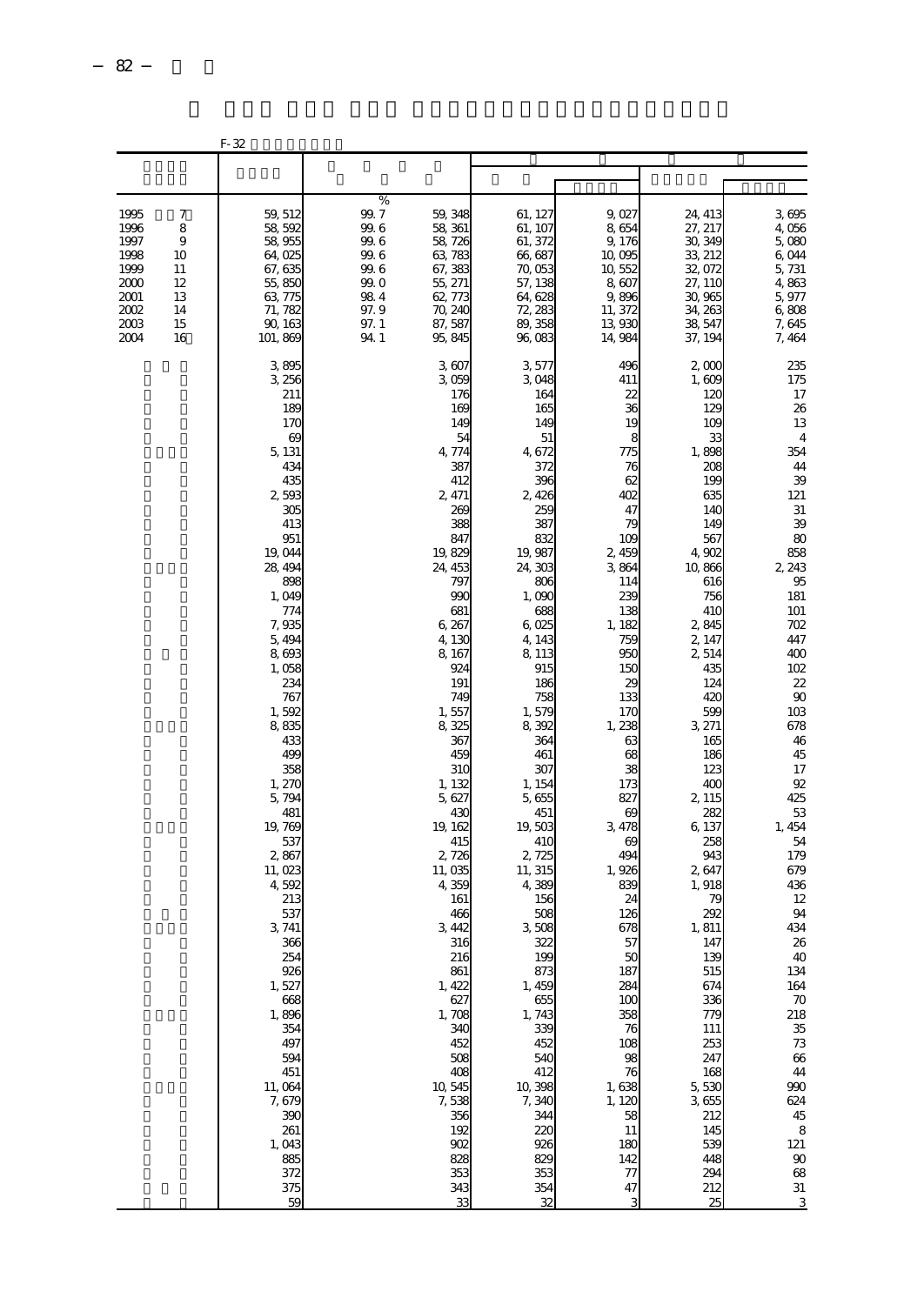|                                                                              |                                                       | F-33                                                                                                                                                                                                                                                                                                                                                                                                                                              |                                                                                                                                  |                                                                                                                                                                                                                                                                                                                                                                                                                        |                                                                                                                                                                                                                                                                                                                                                                               |                                                                                                                                                                                                                                                                                                                                                                                                                                               |                                                                                                                                                                                                                                                                                                                                                                                                                       |                                                                                                                                                                                                                                                                                                                                                                                                                                                                                                                                                                                                                 |
|------------------------------------------------------------------------------|-------------------------------------------------------|---------------------------------------------------------------------------------------------------------------------------------------------------------------------------------------------------------------------------------------------------------------------------------------------------------------------------------------------------------------------------------------------------------------------------------------------------|----------------------------------------------------------------------------------------------------------------------------------|------------------------------------------------------------------------------------------------------------------------------------------------------------------------------------------------------------------------------------------------------------------------------------------------------------------------------------------------------------------------------------------------------------------------|-------------------------------------------------------------------------------------------------------------------------------------------------------------------------------------------------------------------------------------------------------------------------------------------------------------------------------------------------------------------------------|-----------------------------------------------------------------------------------------------------------------------------------------------------------------------------------------------------------------------------------------------------------------------------------------------------------------------------------------------------------------------------------------------------------------------------------------------|-----------------------------------------------------------------------------------------------------------------------------------------------------------------------------------------------------------------------------------------------------------------------------------------------------------------------------------------------------------------------------------------------------------------------|-----------------------------------------------------------------------------------------------------------------------------------------------------------------------------------------------------------------------------------------------------------------------------------------------------------------------------------------------------------------------------------------------------------------------------------------------------------------------------------------------------------------------------------------------------------------------------------------------------------------|
|                                                                              |                                                       |                                                                                                                                                                                                                                                                                                                                                                                                                                                   |                                                                                                                                  |                                                                                                                                                                                                                                                                                                                                                                                                                        |                                                                                                                                                                                                                                                                                                                                                                               |                                                                                                                                                                                                                                                                                                                                                                                                                                               |                                                                                                                                                                                                                                                                                                                                                                                                                       |                                                                                                                                                                                                                                                                                                                                                                                                                                                                                                                                                                                                                 |
| 1995<br>1996<br>1997<br>1998<br>1999<br>2000<br>2001<br>2002<br>2003<br>2004 | 7<br>8<br>9<br>10<br>11<br>12<br>13<br>14<br>15<br>16 | 1,353<br>1, 188<br>1, 258<br>1,382<br>1,502<br>1,731<br>2,388<br>2,987<br>4,519<br>5,547                                                                                                                                                                                                                                                                                                                                                          | %<br>99.2<br>$100.4$<br>$\begin{array}{c} 99.2 \\ 99.3 \end{array}$<br>$99.5\,$<br>$99.7\,$<br>99.3<br>99.3<br>$\frac{98}{95}$ 6 | 1,342<br>1, 193<br>1, 248<br>1,373<br>1,495<br>1,725<br>2,372<br>2,967<br>4, 457<br>5,310                                                                                                                                                                                                                                                                                                                              | $1, 294$<br>$1, 197$<br>1, 197<br>1,373<br>1,486<br>1,688<br>2,322<br>2,916<br>4,345<br>4,935                                                                                                                                                                                                                                                                                 | 192<br>180<br>168<br>181<br>223<br>222<br>339<br>364<br>652<br>764                                                                                                                                                                                                                                                                                                                                                                            | 933<br>863<br>887<br>969<br>1,051<br>1,044<br>1,226<br>1,354<br>1,813<br>1,597                                                                                                                                                                                                                                                                                                                                        | $\frac{120}{122}$<br>117<br>137<br>162<br>148<br>197<br>221<br>353<br>322                                                                                                                                                                                                                                                                                                                                                                                                                                                                                                                                       |
|                                                                              |                                                       | 160<br>94<br>17<br>17<br>27<br>5<br>248<br>13<br>12<br>157<br>14<br>21<br>31<br>326<br>1, 162<br>102<br>55<br>38<br>119<br>138<br>559<br>33<br>23<br>44<br>51<br>410<br>13<br>53<br>9<br>69<br>216<br>50<br>1,819<br>18<br>76<br>1,502<br>147<br>23<br>53<br>164<br>11<br>21<br>39<br>$\overline{84}$<br>$\mathbf{g}$<br>$\frac{56}{14}$<br>$1.4$<br>15<br>9<br>18<br>1.202<br>959<br>$\frac{35}{28}$<br>$\overline{86}$<br>31<br>$\frac{26}{29}$ |                                                                                                                                  | 144<br>95<br>16<br>16<br>12<br>5<br>235<br>8<br>16<br>145<br>13<br>21<br>32<br>335<br>1,061<br>86<br>51<br>36<br>90<br>104<br>509<br>68<br>17<br>45<br>55<br>400<br>13<br>50<br>$\overline{7}$<br>65<br>224<br>41<br>1, 777<br>16<br>77<br>1,489<br>121<br>23<br>51<br>154<br>16<br>21<br>40<br>65<br>12<br>55<br>14<br>14<br>9<br>18<br>1, 149<br>916<br>$\frac{36}{26}$<br>80<br>28<br>$\overline{\mathbf{3}}$<br>26 | 123<br>78<br>13<br>14<br>14<br>4<br>221<br>6<br>14<br>144<br>8<br>22<br>27<br>308<br>923<br>81<br>42<br>29<br>69<br>71<br>487<br>32<br>16<br>46<br>5C<br>356<br>12<br>48<br>8<br>6C<br>193<br>35<br>1, 742<br>12<br>7C<br>1, 477<br>106<br>21<br>56<br>135<br>11<br>19<br>4C<br>56<br>$\mathbf{9}$<br>49<br>12<br>11<br>11<br>15<br>1,078<br>28<br>25<br>68<br>23<br>17<br>25 | 21<br>15<br>$\overline{\mathcal{Z}}$<br>$\overline{\mathcal{Z}}$<br>$\overline{\mathbf{c}}$<br>49<br>3<br>5<br>35<br>$\,1\,$<br>3<br>$\overline{c}$<br>54<br>130<br>14<br>10<br>3<br>15<br>15<br>51<br>6<br>4<br>9<br>3<br>55<br>6<br>6<br>$\mathbf{1}$<br>11<br>24<br>7<br>278<br>1<br>23<br>215<br>21<br>18<br>21<br>$\epsilon$<br>11<br>$\begin{array}{c} 2 \\ 14 \end{array}$<br>5<br>4<br>5<br>142<br>120<br>$\mathbf{1}$<br>3<br>6<br>4 | 84<br>50<br>13<br>11<br>10<br>82<br>6<br>10<br>26<br>6<br>11<br>23<br>123<br>416<br>53<br>26<br>12<br>4 <sup>C</sup><br>41<br>144<br>19<br>13<br>32<br>27<br>153<br>10<br>20<br>3<br>32<br>66<br>$\overline{2}$<br>266<br>5<br>45<br>98<br>71<br>17<br>30<br>92<br>14<br>31<br>37<br>5<br>29<br>$\overline{5}$<br>$\overline{5}$<br>$\overline{7}$<br>12<br>352<br>215<br>16<br>$\alpha$<br>53<br>10<br>14<br>19<br>5 | 15<br>10<br>$\frac{2}{2}$<br>$\,1\,$<br>$\ddot{\phantom{1}}$<br>15<br>$\frac{3}{4}$<br>3<br>$-324$<br>95<br>11<br>$\,9$<br>$\boldsymbol{2}$<br>11<br>12<br>$30\,$<br>$\,6\,$<br>$\overline{4}$<br>$\begin{array}{c} 8 \\ 2 \\ 39 \end{array}$<br>$\,$ 6 $\,$<br>$\overline{4}$<br>$\mathbf{1}$<br>$\boldsymbol{7}$<br>14<br>$\boldsymbol{7}$<br>64<br>$\,1\,$<br>17<br>$21\,$<br>14<br>$\overline{\phantom{a}}$<br>$11\,$<br>13<br>$\frac{1}{7}$<br>$\,1\,$<br>$\begin{array}{c} 6 \\ 2 \end{array}$<br>$\frac{1}{4}$<br>51<br>39<br>$\frac{1}{2}$<br>$\begin{smallmatrix}2\\1\end{smallmatrix}$<br>$\,$ 3 $\,$ |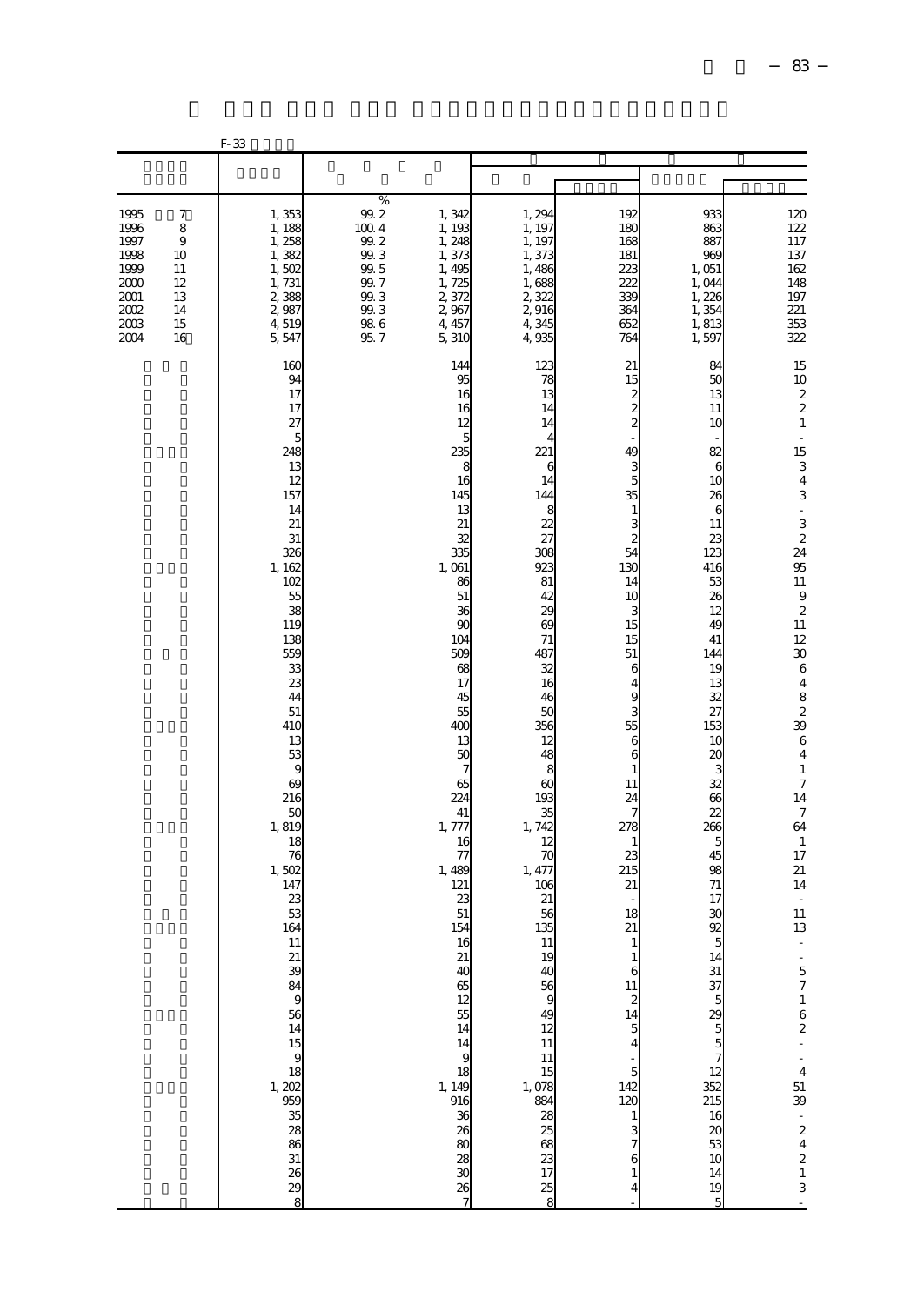|                                                                                                                  |                                                                                      | F-34                                                                                            |                                                                                                                                                                                                                                                                                                                                                                 |                                                                                         |                                                                                                           |                                                                                             |                                                                       |                                                                                                            |
|------------------------------------------------------------------------------------------------------------------|--------------------------------------------------------------------------------------|-------------------------------------------------------------------------------------------------|-----------------------------------------------------------------------------------------------------------------------------------------------------------------------------------------------------------------------------------------------------------------------------------------------------------------------------------------------------------------|-----------------------------------------------------------------------------------------|-----------------------------------------------------------------------------------------------------------|---------------------------------------------------------------------------------------------|-----------------------------------------------------------------------|------------------------------------------------------------------------------------------------------------|
|                                                                                                                  |                                                                                      |                                                                                                 |                                                                                                                                                                                                                                                                                                                                                                 |                                                                                         |                                                                                                           |                                                                                             |                                                                       |                                                                                                            |
|                                                                                                                  |                                                                                      |                                                                                                 |                                                                                                                                                                                                                                                                                                                                                                 |                                                                                         |                                                                                                           |                                                                                             |                                                                       |                                                                                                            |
| $\begin{array}{c} 1995 \\ 1996 \end{array}$<br>1997<br>1998<br>1999<br>$\frac{200}{200}$<br>2002<br>2003<br>2004 | $\boldsymbol{7}$<br>8<br>$\,9$<br>10<br>$11\,$<br>$12\,$<br>13<br>14<br>$15\,$<br>16 | 31<br>33<br>33<br>35<br>$\frac{44}{54}$<br>$\infty$<br>65<br>70<br>80                           | $\begin{array}{r} \n% & 0.0000 & 0.0000 & 0.0000 & 0.0000 & 0.0000 & 0.0000 & 0.0000 & 0.0000 & 0.0000 & 0.0000 & 0.0000 & 0.0000 & 0.0000 & 0.0000 & 0.0000 & 0.0000 & 0.0000 & 0.0000 & 0.0000 & 0.0000 & 0.0000 & 0.0000 & 0.0000 & 0.0000 & 0.0000 & 0.0000 & $<br>$\begin{bmatrix} 100 & 0 \\ 92 & 6 \\ 90 & 0 \end{bmatrix}$<br>$\frac{938}{929}$<br>86.3 | $\begin{array}{c} 29 \\ 31 \end{array}$<br>33<br>25<br>44<br>50<br>54<br>61<br>65<br>69 | 24<br>$\frac{25}{25}$<br>18<br>$\frac{38}{43}$<br>$\frac{43}{52}$                                         | 4<br>3<br>$\overline{\mathbf{c}}$<br>$\overline{4}$<br>$\overline{4}$<br>3<br>$\frac{4}{3}$ | $2525$<br>$151$<br>1                                                  | $\overline{\mathcal{L}}$<br>$\overline{a}$<br>$\overline{a}$<br>$\overline{\mathcal{L}}$<br>$\overline{a}$ |
|                                                                                                                  |                                                                                      | 3<br>$\mathbf{1}$<br>$\mathbf{1}$<br>$\mathbf{1}$<br>$\overline{\mathbf{c}}$<br>$\mathbf{1}$    |                                                                                                                                                                                                                                                                                                                                                                 | $\overline{\mathbf{c}}$<br>$\mathbf{1}$<br>1<br>$\overline{a}$<br>$\mathbf{1}$          | $\overline{\mathbf{c}}$<br>$\,1\,$<br>$\mathbf{1}$                                                        |                                                                                             |                                                                       |                                                                                                            |
|                                                                                                                  |                                                                                      | $\mathbf{1}$<br>9<br>28<br>$\overline{4}$                                                       |                                                                                                                                                                                                                                                                                                                                                                 | 1<br>9<br>21<br>3                                                                       | 6<br>13<br>2                                                                                              | $\frac{2}{1}$                                                                               | $\overline{\phantom{0}}$                                              |                                                                                                            |
|                                                                                                                  |                                                                                      | $\mathbf{1}$<br>7572<br>$\overline{a}$<br>$\frac{2}{3}$                                         |                                                                                                                                                                                                                                                                                                                                                                 | $\mathbf{1}$<br>5<br>3<br>6<br>$\overline{\mathbf{c}}$<br>$\mathbf{1}$                  | $\mathbf{1}$<br>$\,1\,$<br>$\overline{\mathcal{Z}}$<br>$\overline{\mathbf{4}}$<br>$\overline{c}$<br>$\,1$ | $\,1\,$                                                                                     |                                                                       |                                                                                                            |
|                                                                                                                  |                                                                                      | $\overline{a}$<br>$\overline{\mathcal{L}}$<br>$\overline{a}$<br>L.<br>$\,1\,$<br>$\overline{2}$ |                                                                                                                                                                                                                                                                                                                                                                 | 3<br>$\overline{c}$<br>$\mathbf{1}$<br>$\infty$                                         | $\overline{a}$<br>$1\,$<br>1<br>22                                                                        | 1                                                                                           | 1                                                                     |                                                                                                            |
|                                                                                                                  |                                                                                      | $\bar{z}$<br>$\overline{a}$<br>10<br>ი ო ო                                                      |                                                                                                                                                                                                                                                                                                                                                                 | 8<br>6<br>3<br>3<br>$\overline{c}$                                                      | $\overline{7}$<br>$\overline{7}$<br>$\overline{\mathcal{Z}}$<br>6<br>$\overline{\mathbf{c}}$              | $\mathbf{1}$                                                                                | $\,1$                                                                 |                                                                                                            |
|                                                                                                                  |                                                                                      |                                                                                                 |                                                                                                                                                                                                                                                                                                                                                                 | $\frac{1}{1}$<br>$\,1$<br>$\frac{1}{5}$                                                 | $\begin{smallmatrix}1\\1\end{smallmatrix}$<br>$\frac{1}{3}$<br>$\overline{a}$                             | ÷,<br>Ĭ.<br>$\overline{\phantom{0}}$<br>$\frac{1}{2}$                                       | ÷,<br>-<br>$\frac{1}{2}$<br>$\overline{\phantom{a}}$<br>$\frac{1}{2}$ |                                                                                                            |
|                                                                                                                  |                                                                                      | $12 - 2 = 11$<br>$12 - 12 = 11$<br>$13 - 12 = 12$                                               |                                                                                                                                                                                                                                                                                                                                                                 | $\begin{array}{c} 1 \\ 3 \\ 1 \end{array}$<br>$\,1$<br>$\frac{1}{2}$ $\frac{1}{2}$      | $\frac{1}{2}$ 2 2<br>$\mathbf{1}$<br>$\frac{1}{1}$<br>$\frac{1}{2}$                                       | <b>- - - - - - - - - - - -</b><br>$\frac{1}{2}$                                             | -<br>÷,<br>$\frac{1}{2}$                                              |                                                                                                            |
|                                                                                                                  |                                                                                      |                                                                                                 |                                                                                                                                                                                                                                                                                                                                                                 | $\overline{a}$                                                                          |                                                                                                           | $\overline{a}$                                                                              |                                                                       |                                                                                                            |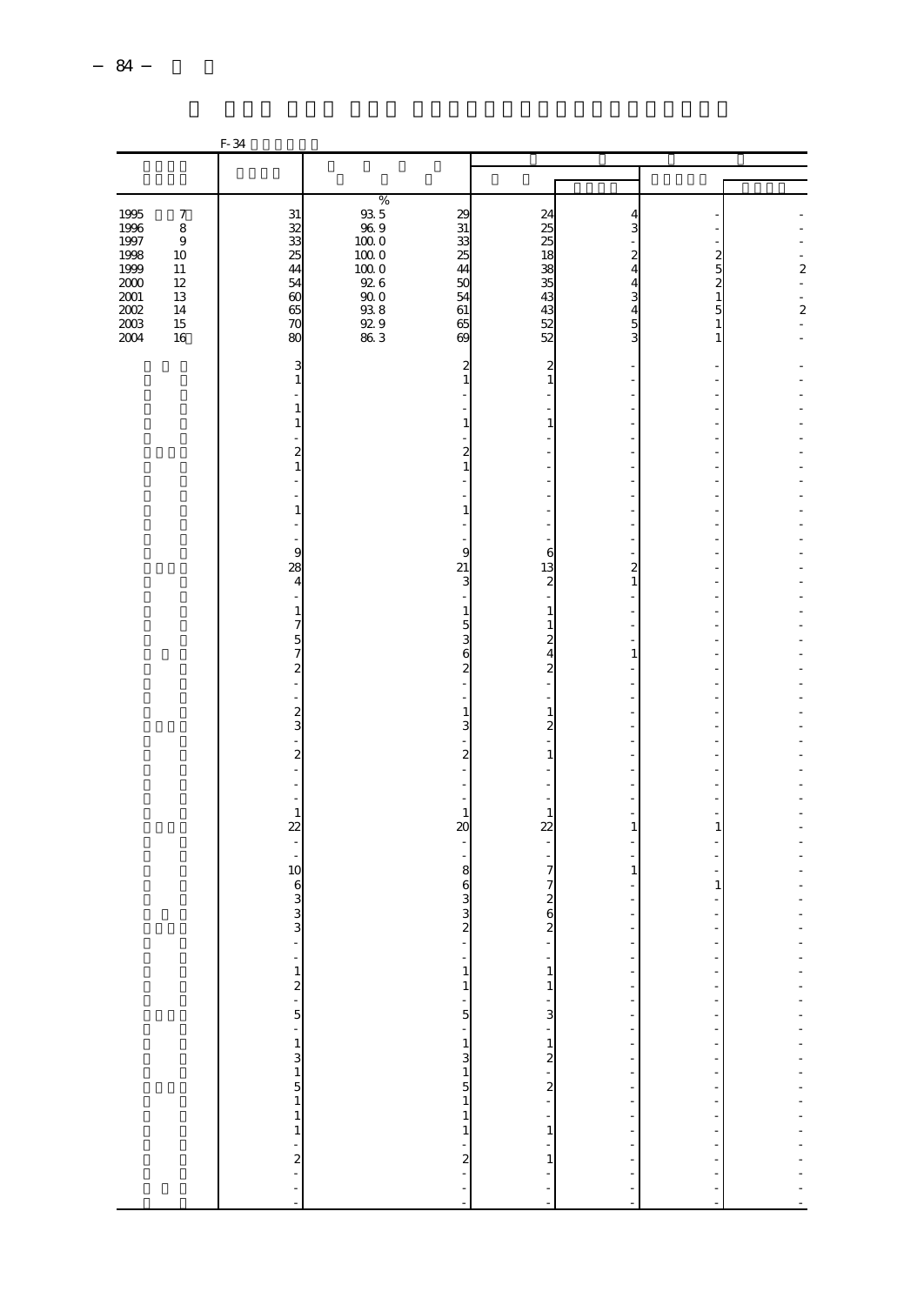|                                                                      |                                                                    | $F-35$                                                                                                                                                                                                                                    |                                                                                                                                                                           |                                                                                                                                                                                                                                                 |                                                                                                                                                                         |                                                                                                                      |                                                                                                                                                  |                                                                                                                       |
|----------------------------------------------------------------------|--------------------------------------------------------------------|-------------------------------------------------------------------------------------------------------------------------------------------------------------------------------------------------------------------------------------------|---------------------------------------------------------------------------------------------------------------------------------------------------------------------------|-------------------------------------------------------------------------------------------------------------------------------------------------------------------------------------------------------------------------------------------------|-------------------------------------------------------------------------------------------------------------------------------------------------------------------------|----------------------------------------------------------------------------------------------------------------------|--------------------------------------------------------------------------------------------------------------------------------------------------|-----------------------------------------------------------------------------------------------------------------------|
|                                                                      |                                                                    |                                                                                                                                                                                                                                           |                                                                                                                                                                           |                                                                                                                                                                                                                                                 |                                                                                                                                                                         |                                                                                                                      |                                                                                                                                                  |                                                                                                                       |
| 1995<br>1996<br>1997<br>1998<br>1999<br>2000<br>2001<br>2002<br>2003 | $\boldsymbol{7}$<br>8<br>$\,9$<br>10<br>11<br>12<br>13<br>14<br>15 | 167<br>153<br>171<br>147<br>162<br>297<br>407<br>503<br>624                                                                                                                                                                               | %<br>$\begin{array}{c} 67.1 \\ 64.7 \end{array}$<br>$\begin{array}{c} 70.2 \\ 66.7 \end{array}$<br>$\frac{53}{50}$ 1<br>50 5<br>49.4<br>$\frac{43}{36}$ 5<br>36 9<br>33 2 | 112<br>99<br>12C<br>98<br>86<br>150<br>201<br>219<br>23C                                                                                                                                                                                        | 138<br>88<br>120<br>100<br>91<br>152<br>188<br>238<br>239                                                                                                               | 7<br>3<br>5<br>$\overline{2}$<br>18<br>12<br>$\overline{4}$<br>8                                                     | 48<br>15<br>32<br>21<br>16<br>48<br>73<br>93<br>72                                                                                               | $\,1\,$<br>$\blacksquare$<br>$\overline{\mathcal{L}}$<br>$\frac{1}{2}$<br>$\frac{11}{5}$<br>$\frac{2}{3}$<br>4        |
| 2004                                                                 | 16                                                                 | 602<br>57<br>46<br>$\mathbf{1}$<br>$\overline{4}$<br>3<br>3<br>105<br>$\boldsymbol{6}$<br>16<br>23<br>$\overline{4}$<br>11<br>45<br>21<br>164<br>6<br>$\overline{5}$<br>10<br>$\frac{32}{14}$<br>15                                       |                                                                                                                                                                           | 200<br>16<br>12<br>$\overline{\mathcal{Z}}$<br>$\mathbf{1}$<br>$\mathbf{1}$<br>28<br>$\overline{5}$<br>$\frac{2}{8}$<br>$\overline{\mathcal{L}}$<br>$\overline{\mathbf{4}}$<br>$\overline{7}$<br>14<br>56<br>$\frac{2}{3}$<br>5<br>10<br>8<br>6 | 205<br>10<br>7<br>$\overline{\mathcal{L}}$<br>$\mathbf{1}$<br>25<br>$\mathbf{1}$<br>4<br>9<br>4<br>4<br>3<br>23<br>46<br>3<br>3<br>$\frac{2}{7}$<br>8<br>$\overline{7}$ | 13<br>$\overline{\phantom{a}}$<br>$\overline{a}$<br>$\mathbf{1}$<br>1                                                | 69<br>Ξ<br>14<br>$\boldsymbol{z}$<br>$\epsilon$<br>3<br>$\overline{\mathcal{Z}}$<br>$1\,$<br>14<br>12<br>$\boldsymbol{z}$<br>$\overline{c}$<br>÷ | $\overline{\mathbf{c}}$<br>$\overline{a}$                                                                             |
|                                                                      |                                                                    | 39<br>$\,1\,$<br>19<br>23<br>41<br>$\begin{array}{c}\n 2 \\  3 \\  2 \\  14\n \end{array}$<br>$\begin{array}{c} 18 \\ 2 \\ 72 \end{array}$<br>$\overline{\mathbf{4}}$<br>$\frac{6}{40}$<br>$\begin{array}{c}\n12 \\ 5 \\ 62\n\end{array}$ |                                                                                                                                                                           | 6<br>L,<br>8<br>8<br>11<br>$\overline{\phantom{a}}$<br>L,<br>6<br>$\overline{4}$<br>$\mathbf{1}$<br>22<br>3<br>$\boldsymbol{z}$<br>13<br>$\mathbf{1}$<br>$\mathbf{1}$<br>$\boldsymbol{2}$<br>$\overline{2}$                                     | 6<br>$\frac{2}{8}$<br>16<br>14<br>$\boldsymbol{z}$<br>29<br>$\mathbf{1}$<br>$\boldsymbol{z}$<br>23<br>$\mathbf{1}$<br>$\boldsymbol{2}$<br>20                            | 6<br>6<br>$\overline{\mathbf{c}}$<br>$\mathbf{1}$<br>1<br>$\mathbf{1}$                                               | 5<br>$\mathbf{1}$<br>$\overline{\mathcal{Z}}$<br>8<br>8<br>6<br>6<br>÷,<br>7                                                                     | $\overline{\mathbf{c}}$<br>L,<br>÷<br>$\overline{\mathcal{L}}$                                                        |
|                                                                      |                                                                    |                                                                                                                                                                                                                                           |                                                                                                                                                                           | $1210851$<br>$431$<br>$431$<br>$\begin{array}{c} 1 \\ 3 \\ 6 \end{array}$                                                                                                                                                                       |                                                                                                                                                                         | ÷,<br>$\,1\,$<br>f,<br>$\frac{1}{2}$<br>$\begin{bmatrix} 1 \\ 1 \\ 1 \end{bmatrix}$<br>$\,1\,$<br>f<br>$\frac{1}{2}$ | $\begin{array}{c} 1 \\ 2 \\ 1 \end{array}$<br>$\frac{3}{4}$<br>$\frac{1}{3}$<br>$\frac{1}{1}$<br>4<br>$\overline{\mathbf{4}}$                    | $\frac{1}{2}$<br>$\frac{1}{2}$<br>$\frac{1}{2}$<br>$\overline{a}$<br>$\overline{a}$<br>$\frac{1}{2}$<br>$\frac{1}{2}$ |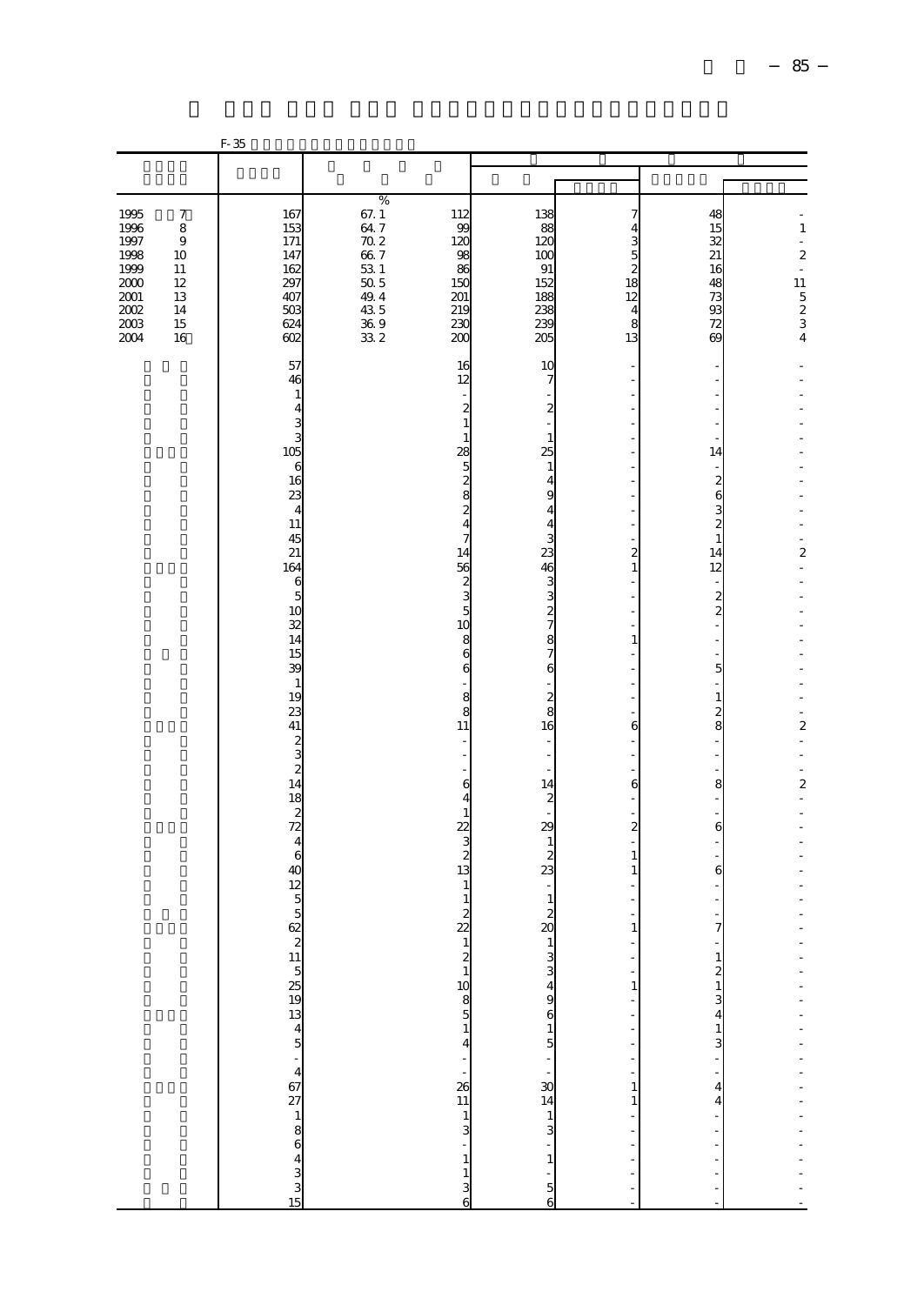|                                              |                                     | F-36                                    |                                                        |                                |                                             |                                                                                                                                                                                                                                                                                                                                                                                                                                    |                                                                                           |   |
|----------------------------------------------|-------------------------------------|-----------------------------------------|--------------------------------------------------------|--------------------------------|---------------------------------------------|------------------------------------------------------------------------------------------------------------------------------------------------------------------------------------------------------------------------------------------------------------------------------------------------------------------------------------------------------------------------------------------------------------------------------------|-------------------------------------------------------------------------------------------|---|
|                                              |                                     |                                         |                                                        |                                |                                             |                                                                                                                                                                                                                                                                                                                                                                                                                                    |                                                                                           |   |
|                                              |                                     |                                         |                                                        |                                |                                             |                                                                                                                                                                                                                                                                                                                                                                                                                                    |                                                                                           |   |
| 1995<br>1996<br>1997<br>1998                 | $\boldsymbol{7}$<br>$\,$ 8 $\,$     | $\begin{array}{c} 29 \\ 18 \end{array}$ | $\frac{96}{17.2}$<br>27.8<br>44.4                      | $\frac{5}{5}$                  | 4<br>8<br>9                                 | $\mathbf{1}$                                                                                                                                                                                                                                                                                                                                                                                                                       | $\boldsymbol{z}$                                                                          |   |
|                                              | $\,9$<br>$10\,$<br>$11\,$<br>$12\,$ | $\frac{18}{29}$<br>26<br>63<br>65       | $24\,$ $1\,$                                           | 8<br>7<br>$\overline{4}$<br>10 | $\begin{array}{c} 7 \\ 7 \\ 15 \end{array}$ | 3                                                                                                                                                                                                                                                                                                                                                                                                                                  | ۰<br>$\overline{\mathbf{4}}$<br>$\mathbf{1}% _{T}=\mathbf{1}_{T}\left  \mathbf{1}\right $ | 3 |
| 1338<br>1999<br>2000<br>2002<br>2002<br>2003 | $13\,$<br>14<br>$15\,$<br>16        | $\frac{67}{24}$                         | $27.8$<br>15.4<br>27.8<br>16.9<br>13.4<br>11.1<br>35.0 | 11<br>9<br>6<br>7              | 9<br>14<br>8<br>6                           | $\frac{3}{3}$                                                                                                                                                                                                                                                                                                                                                                                                                      |                                                                                           |   |
|                                              |                                     | $\frac{2}{2}$                           |                                                        | 1<br>1                         | 1<br>$\,1\,$                                |                                                                                                                                                                                                                                                                                                                                                                                                                                    |                                                                                           |   |
|                                              |                                     |                                         |                                                        |                                |                                             |                                                                                                                                                                                                                                                                                                                                                                                                                                    |                                                                                           |   |
|                                              |                                     |                                         |                                                        |                                |                                             |                                                                                                                                                                                                                                                                                                                                                                                                                                    |                                                                                           |   |
|                                              |                                     |                                         |                                                        |                                |                                             |                                                                                                                                                                                                                                                                                                                                                                                                                                    |                                                                                           |   |
|                                              |                                     | 4<br>7                                  |                                                        | 1<br>3                         | 1<br>3                                      |                                                                                                                                                                                                                                                                                                                                                                                                                                    | $\overline{a}$                                                                            |   |
|                                              |                                     | $\mathbf{1}$<br>$\overline{\mathbf{c}}$ |                                                        |                                |                                             | Ē,                                                                                                                                                                                                                                                                                                                                                                                                                                 |                                                                                           |   |
|                                              |                                     | 3                                       |                                                        | 3                              | 3                                           |                                                                                                                                                                                                                                                                                                                                                                                                                                    |                                                                                           |   |
|                                              |                                     | $\,1\,$<br>1                            |                                                        |                                |                                             |                                                                                                                                                                                                                                                                                                                                                                                                                                    |                                                                                           |   |
|                                              |                                     |                                         |                                                        |                                |                                             |                                                                                                                                                                                                                                                                                                                                                                                                                                    |                                                                                           |   |
|                                              |                                     | $\,1\,$<br>4                            |                                                        | 1                              |                                             |                                                                                                                                                                                                                                                                                                                                                                                                                                    |                                                                                           |   |
|                                              |                                     | 3<br>$\mathbf{1}$                       |                                                        | $\mathbf{1}$                   |                                             |                                                                                                                                                                                                                                                                                                                                                                                                                                    |                                                                                           |   |
|                                              |                                     | $\mathbf{1}$                            |                                                        | 1                              | 1                                           |                                                                                                                                                                                                                                                                                                                                                                                                                                    |                                                                                           |   |
|                                              |                                     |                                         |                                                        | $\frac{1}{1}$<br>$\,1$         | ÷,<br>$\,1$                                 | ÷<br>÷,<br>$\overline{\phantom{a}}$                                                                                                                                                                                                                                                                                                                                                                                                | ۰                                                                                         |   |
|                                              |                                     |                                         |                                                        |                                | $\frac{1}{2}$                               | $\frac{1}{2}$                                                                                                                                                                                                                                                                                                                                                                                                                      | $\frac{1}{2}$<br>÷,                                                                       |   |
|                                              |                                     |                                         |                                                        | - - - - - - - - - - - - - -    |                                             |                                                                                                                                                                                                                                                                                                                                                                                                                                    | ÷,<br>$\frac{1}{2}$<br>$\overline{\phantom{a}}$                                           |   |
|                                              |                                     |                                         |                                                        |                                |                                             | $\begin{aligned} \mathbf{u} & = \mathbf{u} + \mathbf{u} + \mathbf{u} + \mathbf{u} + \mathbf{u} + \mathbf{u} + \mathbf{u} + \mathbf{u} + \mathbf{u} + \mathbf{u} + \mathbf{u} + \mathbf{u} + \mathbf{u} + \mathbf{u} + \mathbf{u} + \mathbf{u} + \mathbf{u} + \mathbf{u} + \mathbf{u} + \mathbf{u} + \mathbf{u} + \mathbf{u} + \mathbf{u} + \mathbf{u} + \mathbf{u} + \mathbf{u} + \mathbf{u} + \mathbf{u} + \mathbf{u} + \mathbf{$ | ÷,                                                                                        |   |
|                                              |                                     |                                         |                                                        | $\frac{1}{2}$                  | 医单位的 医单位的                                   | $\frac{1}{2}$                                                                                                                                                                                                                                                                                                                                                                                                                      | $\frac{1}{2}$                                                                             |   |
|                                              |                                     |                                         |                                                        |                                |                                             |                                                                                                                                                                                                                                                                                                                                                                                                                                    |                                                                                           |   |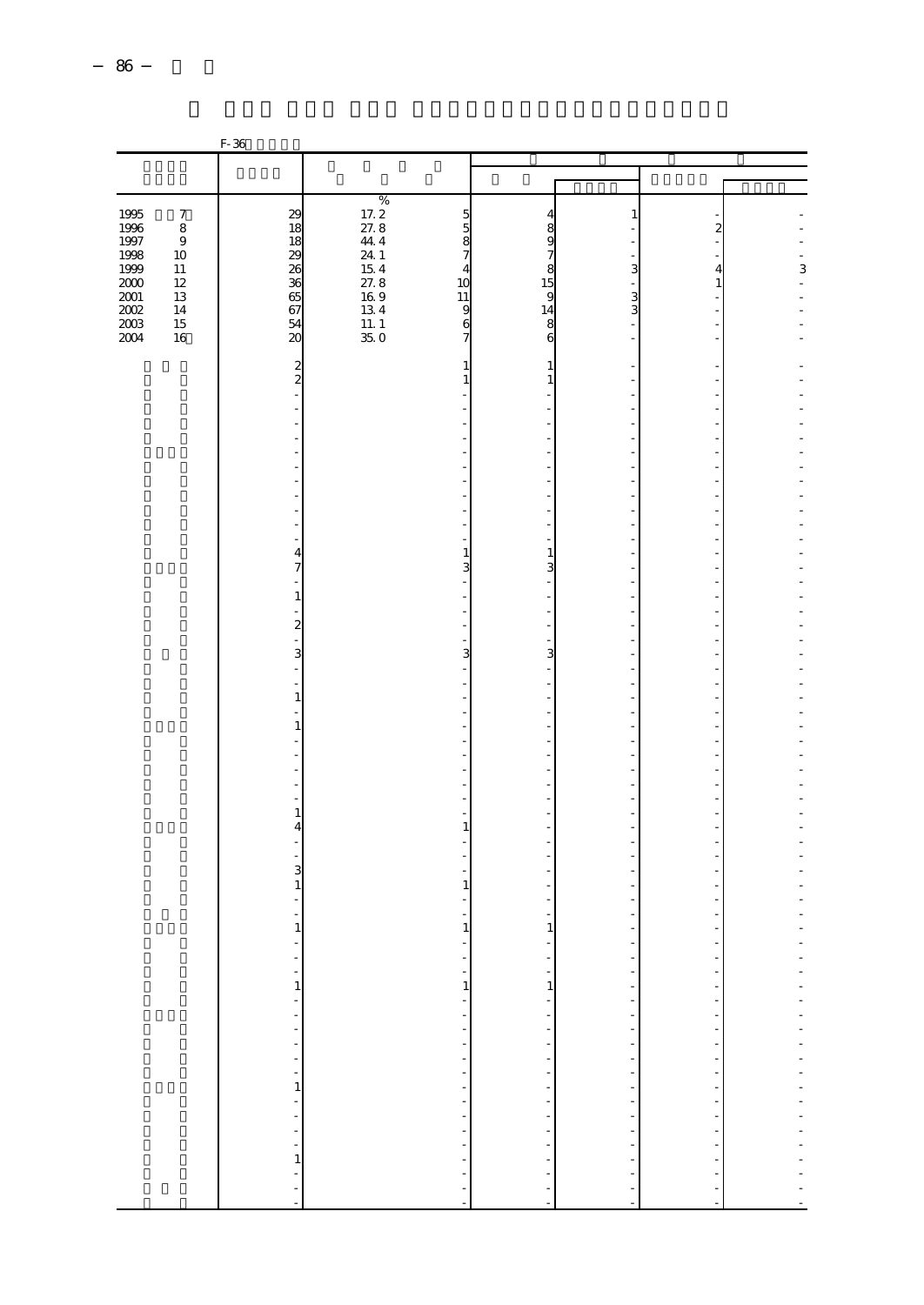|                                                                              |                                                       | F-37                                                                                                                                                                                                                                                                                                                                                                                                                                                                                                                                                   |                                                                                        |                                                                                                                                                                                                                                                                                                                                                                                                                        |                                                                                                                                                                                                                                                                                                                                                                                             |                                                                                                                                                                                                                                                                                                                                                                                                                                                                                                                   |                                                                                                                                                                                                                                                                                                                                                                      |                                                                                                                                                                                                                                                                                                                                                                                                                                                                                                                                                                                                                                                                                                                                       |
|------------------------------------------------------------------------------|-------------------------------------------------------|--------------------------------------------------------------------------------------------------------------------------------------------------------------------------------------------------------------------------------------------------------------------------------------------------------------------------------------------------------------------------------------------------------------------------------------------------------------------------------------------------------------------------------------------------------|----------------------------------------------------------------------------------------|------------------------------------------------------------------------------------------------------------------------------------------------------------------------------------------------------------------------------------------------------------------------------------------------------------------------------------------------------------------------------------------------------------------------|---------------------------------------------------------------------------------------------------------------------------------------------------------------------------------------------------------------------------------------------------------------------------------------------------------------------------------------------------------------------------------------------|-------------------------------------------------------------------------------------------------------------------------------------------------------------------------------------------------------------------------------------------------------------------------------------------------------------------------------------------------------------------------------------------------------------------------------------------------------------------------------------------------------------------|----------------------------------------------------------------------------------------------------------------------------------------------------------------------------------------------------------------------------------------------------------------------------------------------------------------------------------------------------------------------|---------------------------------------------------------------------------------------------------------------------------------------------------------------------------------------------------------------------------------------------------------------------------------------------------------------------------------------------------------------------------------------------------------------------------------------------------------------------------------------------------------------------------------------------------------------------------------------------------------------------------------------------------------------------------------------------------------------------------------------|
|                                                                              |                                                       |                                                                                                                                                                                                                                                                                                                                                                                                                                                                                                                                                        |                                                                                        |                                                                                                                                                                                                                                                                                                                                                                                                                        |                                                                                                                                                                                                                                                                                                                                                                                             |                                                                                                                                                                                                                                                                                                                                                                                                                                                                                                                   |                                                                                                                                                                                                                                                                                                                                                                      |                                                                                                                                                                                                                                                                                                                                                                                                                                                                                                                                                                                                                                                                                                                                       |
| 1995<br>1996<br>1997<br>1998<br>1999<br>2000<br>2001<br>2002<br>2003<br>2004 | 7<br>8<br>9<br>10<br>11<br>12<br>13<br>14<br>15<br>16 | 31, 231<br>36, 406<br>41,064<br>46,009<br>53, 552<br>87, 943<br>145, 936<br>196, 018<br>230, 743<br>226,059                                                                                                                                                                                                                                                                                                                                                                                                                                            | $\%$<br>129<br>126<br>11.1<br>10.2<br>$\frac{93}{7.2}$<br>$5\;3$<br>49<br>$4\;8$<br>55 | 4,041<br>4,585<br>4,574<br>4, 714<br>4,958<br>6,364<br>7,662<br>9,607<br>11, 100<br>12, 332                                                                                                                                                                                                                                                                                                                            | 2, 418<br>2,494<br>2, 773<br>2,850<br>2,861<br>4,062<br>4,222<br>4,931<br>5,331<br>5,522                                                                                                                                                                                                                                                                                                    | 95<br>110<br>98<br>115<br>142<br>208<br>238<br>269<br>298<br>341                                                                                                                                                                                                                                                                                                                                                                                                                                                  | 534<br>605<br>777<br>825<br>861<br>1, 174<br>1, 123<br>1, 174<br>1,363<br>1, 239                                                                                                                                                                                                                                                                                     | $31\,$<br>38<br>21<br>43<br>$\frac{51}{52}$<br>73<br>$71\,$<br>74                                                                                                                                                                                                                                                                                                                                                                                                                                                                                                                                                                                                                                                                     |
|                                                                              |                                                       | 7,644<br>5, 142<br>618<br>833<br>686<br>365<br>11,037<br>1,826<br>1,029<br>3,365<br>768<br>1,250<br>2,799<br>24, 174<br>65, 929<br>5, 212<br>3,011<br>4,541<br>19, 130<br>11, 440<br>9,913<br>3, 432<br>949<br>2,736<br>5,565<br>35,858<br>1,590<br>1,356<br>929<br>4,626<br>23, 149<br>4,208<br>46, 730<br>2,572<br>7,723<br>14, 312<br>16,360<br>3,133<br>2,630<br>12,542<br>959<br>1, 011<br>3,866<br>4,371<br>2,335<br>6,422<br>1, 279<br>2, 294<br>1, 432<br>1, 417<br>15, 723<br>6,911<br>1, 151<br>972<br>1,650<br>1,501<br>587<br>880<br>2,071 |                                                                                        | 346<br>193<br>18<br>67<br>34<br>34<br>723<br>176<br>67<br>89<br>52<br>147<br>192<br>1, 179<br>3,974<br>231<br>208<br>404<br>844<br>544<br>885<br>260<br>76<br>175<br>347<br>1, 149<br>87<br>166<br>71<br>157<br>407<br>261<br>2 041<br>115<br>577<br>398<br>594<br>220<br>137<br>997<br>75<br>62<br>247<br>382<br>231<br>468<br>69<br>183<br>85<br>131<br>1,455<br>355<br>49<br>150<br>151<br>116<br>256<br>141<br>237 | 201<br>12C<br>14<br>25<br>23<br>19<br>252<br>42<br>24<br>51<br>19<br>45<br>71<br>658<br>1,768<br>108<br>137<br>108<br>382<br>270<br>402<br>101<br>g<br>73<br>178<br>417<br>33<br>34<br>17<br>63<br>220<br>50<br>1,056<br>5C<br>233<br>306<br>31C<br>93<br>64<br>414<br>31<br>29<br>136<br>154<br>64<br>136<br>29<br>40<br>38<br>29<br>620<br>203<br>11<br>52<br>40<br>48<br>39<br>30<br>197 | 12<br>7<br>1<br>$\boldsymbol{2}$<br>$\overline{\mathbf{c}}$<br>16<br>3<br>$\overline{\mathcal{Z}}$<br>$\overline{c}$<br>4<br>5<br>28<br>106<br>10<br>10<br>4<br>20<br>19<br>16<br>$\boldsymbol{z}$<br>$\mathbf{1}$<br>9<br>15<br>22<br>$\overline{4}$<br>$\boldsymbol{z}$<br>15<br>$\mathbf{1}$<br>63<br>3<br>18<br>12<br>20<br>8<br>2<br>41<br>$6$<br>$5$<br>11<br>$11\,$<br>8<br>13<br>3<br>3<br>$\overline{4}$<br>3<br>40<br>10<br>6<br>4<br>$\overline{\mathcal{L}}$<br>$\overline{4}$<br>$\overline{5}$<br>9 | 50<br>32<br>75<br>11<br>4<br>13<br>5<br>22<br>$\infty$<br>æ<br>432<br>$\mathfrak{X}$<br>38<br>35<br>91<br>57<br>70<br>44<br>26<br>41<br>126<br>14<br>$\mathbf{1}$<br>8<br>29<br>56<br>18<br>206<br>27<br>35<br>65<br>39<br>19<br>21<br>111<br>17<br>20<br>32<br>29<br>13<br>45<br>$\overline{7}$<br>20<br>11<br>7<br>114<br>34<br>3<br>7<br>3<br>14<br>13<br>9<br>31 | 3<br>$\boldsymbol{2}$<br>$\blacksquare$<br>$\overline{\phantom{a}}$<br>$1\,$<br>5<br>$\overline{\phantom{a}}$<br>$\overline{a}$<br>$\overline{\phantom{a}}$<br>$\,1\,$<br>3<br>$\,1$<br>$\overline{7}$<br>27<br>$\frac{3}{3}$<br>$\begin{array}{c} 2 \\ 2 \\ 5 \end{array}$<br>6<br>$\blacksquare$<br>$\blacksquare$<br>$\overline{4}$<br>$\overline{\mathbf{4}}$<br>8<br>$\overline{\phantom{a}}$<br>÷,<br>$\,1\,$<br>$\boldsymbol{7}$<br>$\ddot{\phantom{1}}$<br>$\overline{7}$<br>$\frac{2}{3}$<br>÷,<br>$\boldsymbol{2}$<br>10<br>$\frac{4}{2}$<br>$\,1\,$<br>$\frac{1}{2}$<br>$\frac{1}{1}$<br>÷,<br>$\frac{1}{5}$<br>÷,<br>$\ddot{\phantom{0}}$<br>$\,1\,$<br>$\begin{smallmatrix}1\\1\end{smallmatrix}$<br>÷<br>$\overline{2}$ |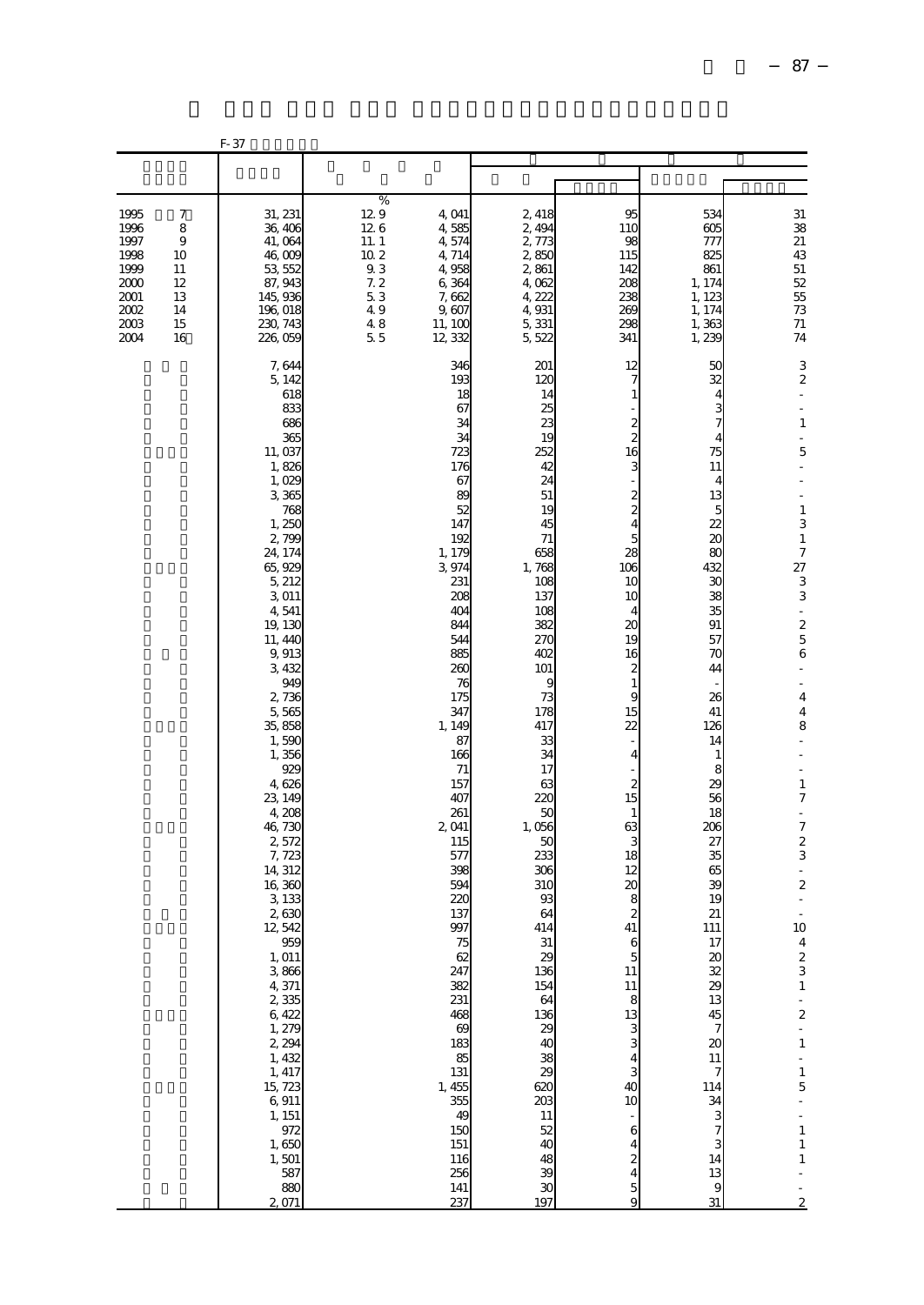|                                                     |                             | F-38                                                                              |                                                                 |                                  |                                                        |                         |                              |                                                    |
|-----------------------------------------------------|-----------------------------|-----------------------------------------------------------------------------------|-----------------------------------------------------------------|----------------------------------|--------------------------------------------------------|-------------------------|------------------------------|----------------------------------------------------|
|                                                     |                             |                                                                                   |                                                                 |                                  |                                                        |                         |                              |                                                    |
|                                                     | $\boldsymbol{7}$            |                                                                                   |                                                                 | 139                              | 240                                                    | 21                      | 86                           |                                                    |
| $\begin{array}{c} 1995 \\ 1996 \end{array}$<br>1997 | $\,8\,$<br>$\boldsymbol{9}$ | 139<br>153<br>114                                                                 | $\begin{array}{c} 96 \\ 1000 \\ 95.4 \\ \end{array}$<br>$96\ 5$ | 146<br>110                       | 307<br>211                                             | 14<br>8                 | 132<br>63                    | $\begin{array}{c} 17 \\ 11 \\ 6 \\ 11 \end{array}$ |
| 1998<br>1999                                        | 10<br>11                    | 95<br>103                                                                         | $98\ 9$<br>$96\ 1$                                              | 94<br>99                         | 14C<br>16C                                             | 11<br>16                | 40<br>65                     | 16                                                 |
| 2000<br>$2001$                                      | 12<br>13                    | 107<br>111                                                                        | 31 6<br>92 8<br>79 5 79 5<br>85 2                               | 98<br>103                        | 181<br>148                                             | 3<br>13                 | 59                           | $\bar{\phantom{a}}$                                |
| $2002\,$<br>$\frac{2003}{2003}$                     | 14                          | 132                                                                               |                                                                 | 105                              | 147                                                    | 3                       | 8888                         | $\begin{array}{c} 7 \\ 2 \\ 5 \\ 9 \end{array}$    |
| 2004                                                | 15<br>16                    | 156<br>230                                                                        |                                                                 | 124<br>196                       | 199<br>291                                             | 7<br>18                 |                              |                                                    |
|                                                     |                             | 1                                                                                 |                                                                 | 1                                | 2                                                      |                         |                              |                                                    |
|                                                     |                             | 1                                                                                 |                                                                 | $\mathbf{1}$                     | $\overline{c}$                                         |                         |                              |                                                    |
|                                                     |                             |                                                                                   |                                                                 |                                  |                                                        |                         |                              |                                                    |
|                                                     |                             | 8                                                                                 |                                                                 | 8<br>$\mathbf{1}$                | 11                                                     |                         |                              |                                                    |
|                                                     |                             | 1                                                                                 |                                                                 | 1                                | 3<br>1                                                 |                         |                              |                                                    |
|                                                     |                             |                                                                                   |                                                                 |                                  |                                                        |                         |                              |                                                    |
|                                                     |                             | 3<br>3                                                                            |                                                                 | 3<br>3                           | 1<br>6                                                 |                         |                              |                                                    |
|                                                     |                             | ය සි ග                                                                            |                                                                 | 55<br>40                         | 81<br>73                                               | 4<br>$\overline{a}$     | 5<br>7                       |                                                    |
|                                                     |                             | $11\,$                                                                            |                                                                 | 3<br>8                           | 12<br>8                                                |                         |                              |                                                    |
|                                                     |                             | $\,1\,$<br>18                                                                     |                                                                 | $\mathbf{1}$<br>15               | 1<br>31                                                | $\overline{\mathbf{c}}$ | 3                            |                                                    |
|                                                     |                             | $\frac{8}{3}$                                                                     |                                                                 | 6<br>3                           | 6<br>4                                                 |                         |                              |                                                    |
|                                                     |                             |                                                                                   |                                                                 |                                  | 4                                                      |                         | $1\,$                        |                                                    |
|                                                     |                             | $\mathbf{1}$<br>$\overline{\mathcal{Z}}$                                          |                                                                 | $\mathbf{1}$<br>$\boldsymbol{z}$ | $\mathbf{1}$<br>2                                      |                         |                              |                                                    |
|                                                     |                             | $\mathbf{1}$<br>17                                                                |                                                                 | $\mathbf{1}$<br>13               | 4<br>17                                                | 1                       | 3<br>7                       |                                                    |
|                                                     |                             | 10                                                                                |                                                                 | 6                                | 10                                                     |                         | 7                            |                                                    |
|                                                     |                             | 3                                                                                 |                                                                 | 3                                | $\boldsymbol{z}$                                       |                         |                              |                                                    |
|                                                     |                             | $\overline{4}$                                                                    |                                                                 | 4                                | 5                                                      | 1                       |                              |                                                    |
|                                                     |                             | $\frac{38}{2}$                                                                    |                                                                 | 32<br>$\overline{\mathcal{Z}}$   | 42<br>1                                                | 5                       | 9                            | 3                                                  |
|                                                     |                             | $\mathbf{1}$<br>$\overline{9}$                                                    |                                                                 | $\mathbf{1}$<br>$\overline{7}$   | $\boldsymbol{z}$                                       | $\mathbf{1}$            | $\frac{2}{2}$                |                                                    |
|                                                     |                             | 21                                                                                |                                                                 | 17                               | 26                                                     | $\overline{4}$          | 4                            | 3                                                  |
|                                                     |                             | $\mathbf 1$<br>$\overline{4}$                                                     |                                                                 | $\mathbf{1}$<br>4                | $\boldsymbol{z}$<br>$\overline{4}$                     |                         | $\mathbf{1}$                 |                                                    |
|                                                     |                             | 12                                                                                |                                                                 | 8                                | 8                                                      |                         | 1                            |                                                    |
|                                                     |                             |                                                                                   |                                                                 |                                  |                                                        | f<br>ŕ                  | $\,1$                        |                                                    |
|                                                     |                             |                                                                                   |                                                                 |                                  |                                                        | f                       |                              |                                                    |
|                                                     |                             |                                                                                   |                                                                 |                                  |                                                        | $\frac{1}{2}$           | $\frac{1}{8}$                |                                                    |
|                                                     |                             |                                                                                   |                                                                 |                                  |                                                        | $\frac{1}{2}$           |                              |                                                    |
|                                                     |                             |                                                                                   |                                                                 |                                  |                                                        |                         |                              |                                                    |
|                                                     |                             | 1<br>2<br>3<br>3<br>3<br>3<br>3<br>3<br>3<br>3<br>3<br>3<br>3<br>3<br>3<br>3<br>5 |                                                                 |                                  | . م 6 . <mark>نت ب</mark> مدم 4 . م 1 . مدم 1 . مدم 17 | $6 - 5 - 5$             | $-215$<br>15<br>15<br>6<br>6 | - - - - - - - - - 6 - 5 - - - - - - 1              |
|                                                     |                             |                                                                                   |                                                                 |                                  |                                                        |                         |                              |                                                    |
|                                                     |                             |                                                                                   |                                                                 |                                  |                                                        |                         | Ĭ.<br>$\overline{a}$         |                                                    |
|                                                     |                             |                                                                                   |                                                                 |                                  |                                                        |                         | $\,1$                        |                                                    |
|                                                     |                             |                                                                                   |                                                                 |                                  |                                                        |                         | $\frac{1}{2}$                |                                                    |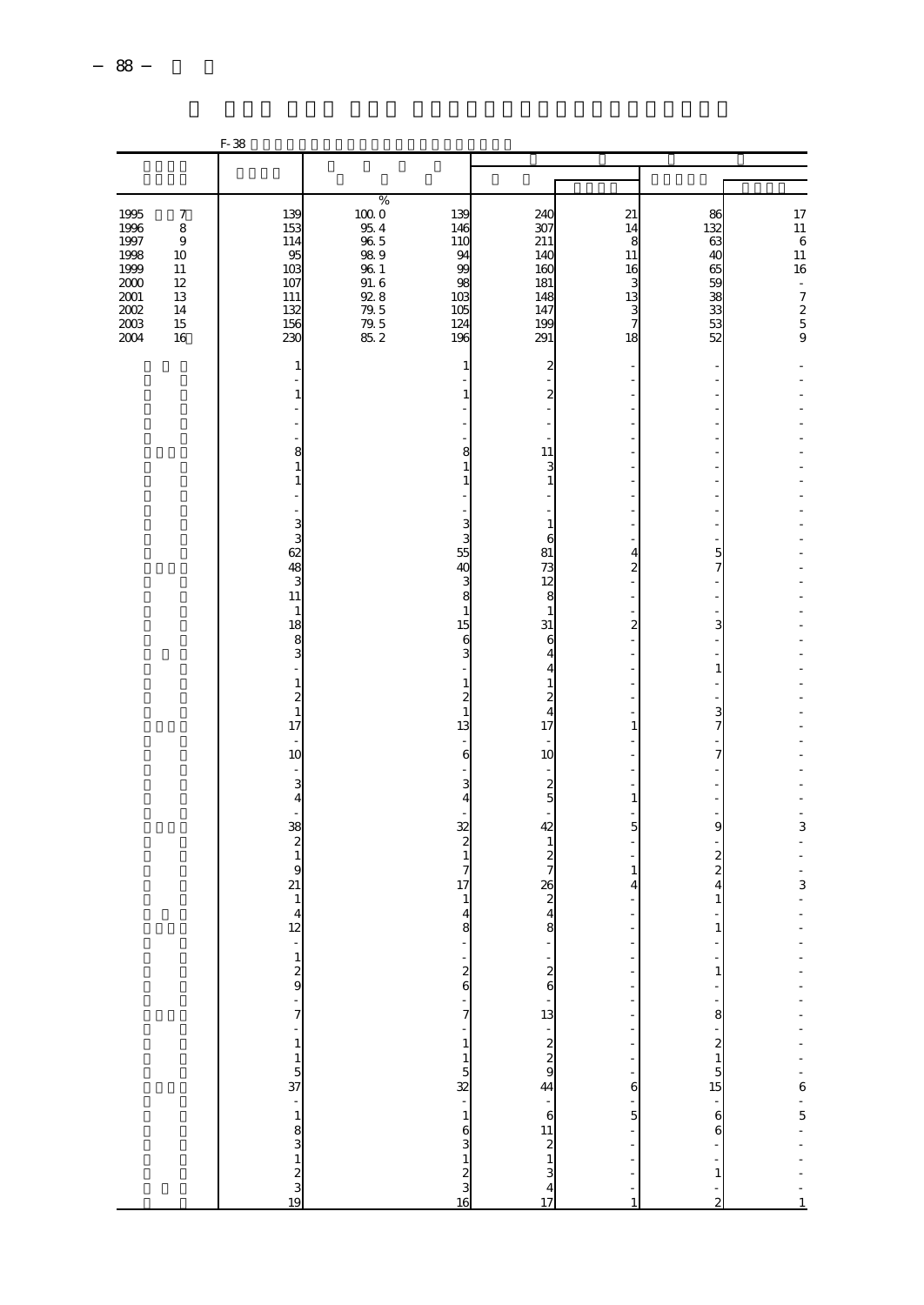|                                                             |                                                    | F-39                                |                                                                                                                         |                                         |                        |                          |  |
|-------------------------------------------------------------|----------------------------------------------------|-------------------------------------|-------------------------------------------------------------------------------------------------------------------------|-----------------------------------------|------------------------|--------------------------|--|
|                                                             |                                                    |                                     |                                                                                                                         |                                         |                        |                          |  |
|                                                             |                                                    |                                     |                                                                                                                         |                                         |                        |                          |  |
| $\begin{array}{c} 1995 \\ 1996 \end{array}$<br>1997<br>1998 | $\boldsymbol{7}$<br>$\,$ 8 $\,$<br>$\,9$<br>$10\,$ |                                     | $\%$<br>$\frac{1}{2}$<br>$\begin{matrix} 100.0 \\[-4pt] 100.0 \end{matrix}$<br>$\mathbf{1}$<br>$\overline{\mathcal{L}}$ | $\begin{array}{c} 26 \\ 15 \end{array}$ |                        | 26<br>15                 |  |
| 1999<br>$2000\,$<br>$2001\,$<br>$2002\,$                    | $11\,$<br>$12\,$<br>13<br>14                       | $\frac{1}{2}$<br>÷,<br>$\mathbf{3}$ | $100\;0$<br>3<br>$\overline{a}$<br>÷,<br>$\bar{\phantom{a}}$<br>3<br>1000                                               | $\infty$<br>36                          |                        | 17<br>$\sim$<br>32       |  |
| $2003$<br>2004                                              | $15\,$<br>16                                       | ÷<br>$\overline{a}$                 | $\overline{a}$                                                                                                          |                                         |                        |                          |  |
|                                                             |                                                    |                                     |                                                                                                                         |                                         |                        |                          |  |
|                                                             |                                                    |                                     |                                                                                                                         |                                         |                        |                          |  |
|                                                             |                                                    |                                     |                                                                                                                         |                                         |                        |                          |  |
|                                                             |                                                    |                                     |                                                                                                                         |                                         |                        | $\overline{\phantom{a}}$ |  |
|                                                             |                                                    |                                     | L,                                                                                                                      |                                         |                        |                          |  |
|                                                             |                                                    |                                     |                                                                                                                         |                                         |                        |                          |  |
|                                                             |                                                    |                                     |                                                                                                                         |                                         |                        |                          |  |
|                                                             |                                                    |                                     |                                                                                                                         |                                         |                        |                          |  |
|                                                             |                                                    |                                     | ÷,                                                                                                                      |                                         |                        |                          |  |
|                                                             |                                                    |                                     | ÷                                                                                                                       |                                         |                        |                          |  |
|                                                             |                                                    | $\overline{\phantom{a}}$            | ÷,                                                                                                                      |                                         |                        |                          |  |
|                                                             |                                                    |                                     |                                                                                                                         | $\frac{1}{2}$                           | ÷,<br>$\frac{1}{2}$    | ÷<br>$\frac{1}{2}$       |  |
|                                                             |                                                    |                                     |                                                                                                                         |                                         |                        |                          |  |
|                                                             |                                                    |                                     | 化四氯化四氯四氯化四氯 化四氯化四氯化四氯化四氯                                                                                                | 医单位的 医单位的 医单位的 医单位的                     | 医水中毒 医血管中枢 医血管中枢 医血管中枢 | 医单位性 医单位性 医单位性皮炎 医单位性    |  |
|                                                             |                                                    |                                     |                                                                                                                         |                                         |                        |                          |  |
|                                                             |                                                    |                                     |                                                                                                                         |                                         |                        |                          |  |
|                                                             |                                                    |                                     |                                                                                                                         |                                         |                        |                          |  |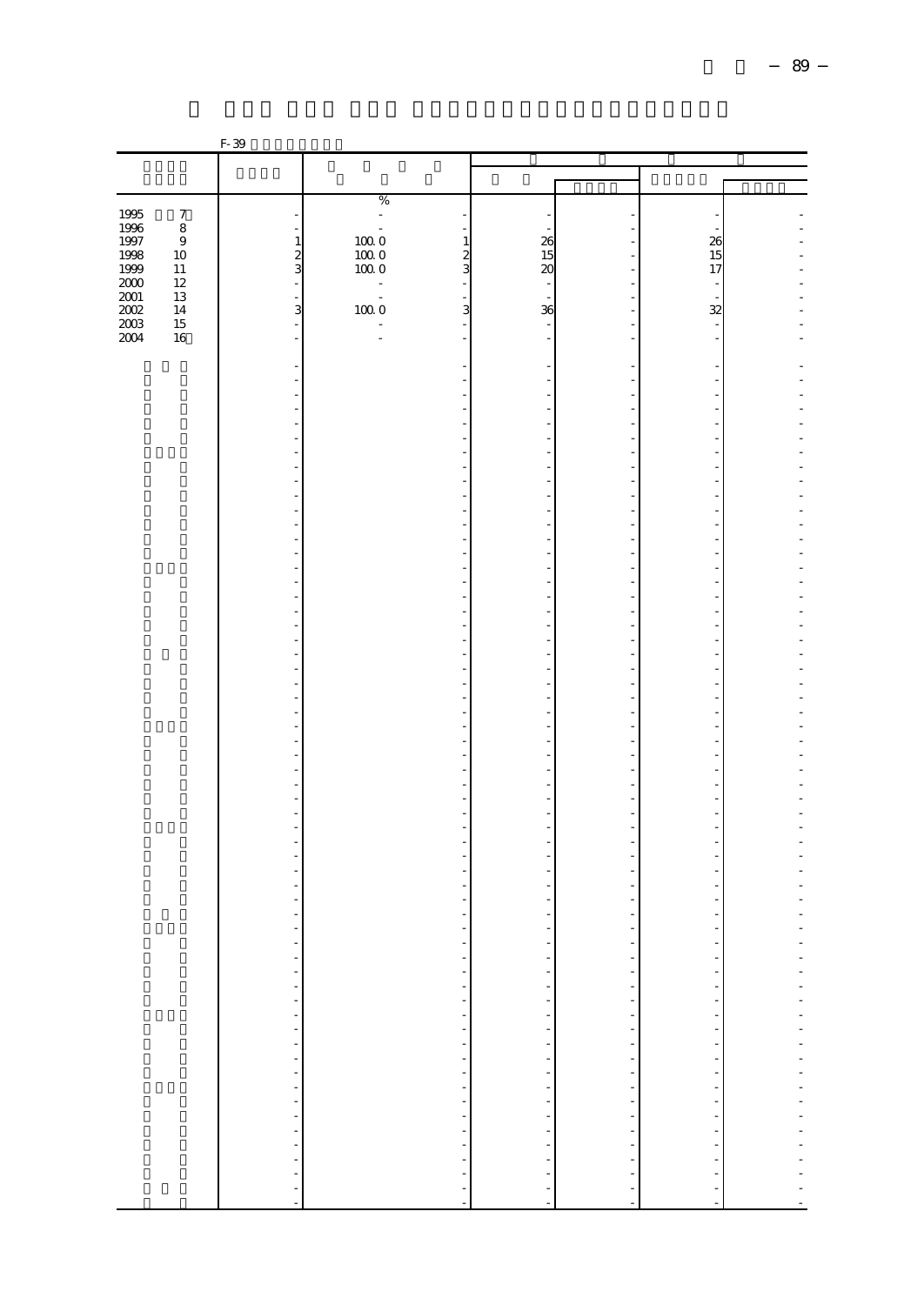|                                             |                               | $F-40$                   |                                     |                                                                                    |                                                     |                     |                                          |                         |
|---------------------------------------------|-------------------------------|--------------------------|-------------------------------------|------------------------------------------------------------------------------------|-----------------------------------------------------|---------------------|------------------------------------------|-------------------------|
|                                             |                               |                          |                                     |                                                                                    |                                                     |                     |                                          |                         |
|                                             |                               |                          |                                     |                                                                                    |                                                     |                     |                                          |                         |
| 1995<br>1996<br>1997                        | $\boldsymbol{7}$<br>$\,8\,$   | $\frac{3}{2}$<br>$\,1\,$ | $\%$<br>$10000$<br>$1000$<br>$1000$ | 3<br>2                                                                             | 12<br>$\overline{4}$<br>$\overline{c}$              |                     | 3                                        |                         |
| 1998<br>1999                                | $9$<br>10<br>$11\,$<br>$12\,$ | 5555                     | $60\;0$<br>$100\;0$<br>$100\;0$     | 1<br>3<br>5                                                                        | 10<br>$\begin{smallmatrix}2\\2\\1\end{smallmatrix}$ |                     | $\,1$                                    |                         |
| $\frac{2000}{2001}$<br>$2002\,$<br>$2003\,$ | 13<br>14<br>$15\,$            | $\frac{9}{8}$            | $66\ 7$<br>889<br>75.0              | $\frac{5}{2}$<br>8<br>6                                                            | 627                                                 | ÷,                  | $\mathbf{1}$<br>$\overline{\mathcal{Z}}$ |                         |
| 2004                                        | 16                            | 10                       | 800                                 | 8                                                                                  |                                                     | 1                   |                                          |                         |
|                                             |                               |                          |                                     |                                                                                    |                                                     |                     |                                          |                         |
|                                             |                               |                          |                                     |                                                                                    |                                                     |                     |                                          |                         |
|                                             |                               |                          |                                     |                                                                                    |                                                     |                     |                                          |                         |
|                                             |                               | 4                        |                                     | 4                                                                                  | $\overline{\mathbf{c}}$                             | 1                   |                                          |                         |
|                                             |                               | 3                        |                                     | 3                                                                                  | $\mathbf{1}$                                        | $1\,$               |                                          |                         |
|                                             |                               |                          |                                     |                                                                                    |                                                     |                     |                                          |                         |
|                                             |                               | $\mathbf{1}$             |                                     | 1                                                                                  | $\mathbf{1}$                                        |                     |                                          |                         |
|                                             |                               |                          |                                     |                                                                                    |                                                     |                     |                                          |                         |
|                                             |                               |                          |                                     |                                                                                    |                                                     |                     |                                          |                         |
|                                             |                               | $\mathbf{1}$             |                                     | 1                                                                                  | $\overline{\mathbf{c}}$                             |                     |                                          |                         |
|                                             |                               | $\mathbf{1}$             |                                     | $\mathbf{1}$                                                                       | $\overline{c}$                                      |                     |                                          |                         |
|                                             |                               |                          |                                     | $\overline{\phantom{0}}$                                                           | j                                                   | $\overline{a}$      | $\overline{\phantom{a}}$                 |                         |
|                                             |                               |                          |                                     |                                                                                    | $\frac{1}{2}$                                       | $\frac{1}{2}$       | ÷,<br>÷,<br>$\overline{\phantom{a}}$     |                         |
|                                             |                               |                          |                                     | $\begin{array}{c} \n\cdot & \cdot \\ \cdot & \cdot \\ 1 & \cdot \\ 1\n\end{array}$ | $\mathbf{1}$                                        | 医单位的 医单位的 医单位的      | ÷,                                       |                         |
|                                             |                               |                          |                                     | $\mathbf{1}$                                                                       | $-1$ $-2$ $-2$ $-1$ $-1$                            |                     |                                          |                         |
|                                             |                               |                          |                                     | $\begin{bmatrix} 1 \\ -1 \end{bmatrix}$                                            |                                                     |                     | $\frac{1}{2}$                            |                         |
|                                             |                               |                          |                                     |                                                                                    |                                                     | $\frac{1}{2}$<br>÷, | ÷                                        | ----------------------- |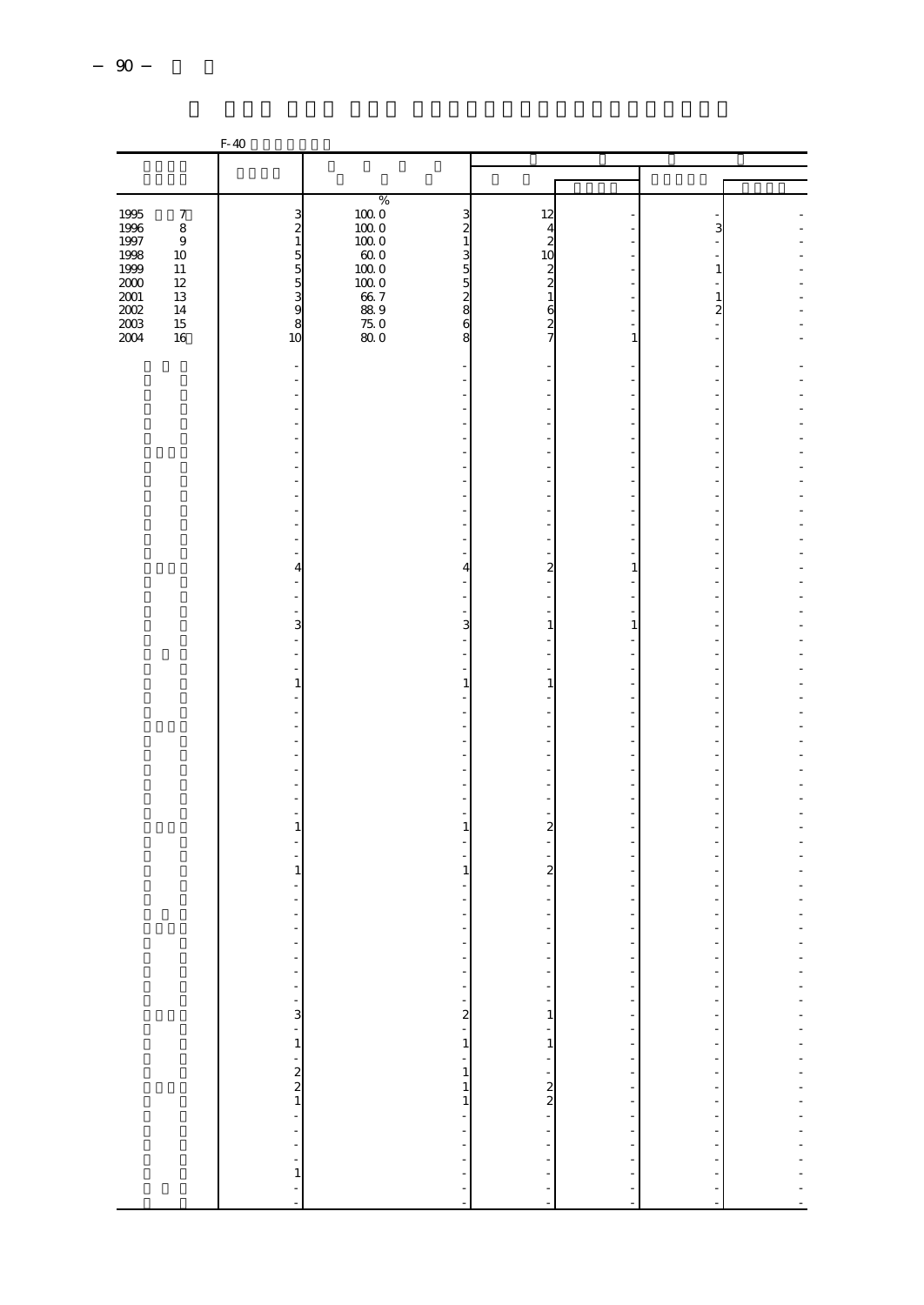|                              |                  | $F-41$                    |                                  |                           |                          |                          |  |
|------------------------------|------------------|---------------------------|----------------------------------|---------------------------|--------------------------|--------------------------|--|
|                              |                  |                           |                                  |                           |                          |                          |  |
|                              |                  |                           |                                  |                           |                          |                          |  |
|                              | $\boldsymbol{7}$ | $\,1\,$                   | $\%$<br>1000<br>$\mathbf{1}$     | 1                         |                          |                          |  |
|                              | $\overline{8}$   |                           |                                  |                           |                          |                          |  |
| 1995<br>1996<br>1997<br>1998 | $\,9$<br>10      | $\mathbf{1}$<br>$\bar{z}$ | 1000<br>$\mathbf{1}$             | $\boldsymbol{z}$          |                          |                          |  |
| 1999                         | $11\,$           | $\mathbf{1}$              | 1000<br>$\,1\,$                  | $\mathbf{1}$              |                          |                          |  |
| $2000\,$                     | $12\,$<br>$13\,$ | ÷                         | $\blacksquare$                   |                           |                          |                          |  |
| $\frac{2001}{2002}$          | $14\,$           |                           |                                  |                           |                          |                          |  |
| $2003\,$<br>2004             | 15<br>16         | $\overline{a}$            | $\overline{a}$<br>$\overline{a}$ |                           | ÷,                       |                          |  |
|                              |                  |                           |                                  |                           |                          |                          |  |
|                              |                  |                           | l,                               |                           |                          |                          |  |
|                              |                  |                           |                                  |                           |                          |                          |  |
|                              |                  |                           |                                  |                           |                          |                          |  |
|                              |                  |                           | L,<br>L.                         |                           |                          |                          |  |
|                              |                  |                           |                                  |                           |                          |                          |  |
|                              |                  |                           | L.                               |                           |                          |                          |  |
|                              |                  |                           |                                  |                           |                          |                          |  |
|                              |                  |                           | L.                               |                           |                          |                          |  |
|                              |                  |                           |                                  |                           |                          |                          |  |
|                              |                  | Ĭ.                        | ÷                                |                           |                          |                          |  |
|                              |                  |                           | $\overline{a}$                   |                           |                          |                          |  |
|                              |                  |                           | $\overline{a}$                   |                           |                          |                          |  |
|                              |                  |                           | ÷,<br>ä,                         |                           |                          |                          |  |
|                              |                  |                           | L                                |                           |                          |                          |  |
|                              |                  |                           | $\overline{a}$<br>ä,             |                           |                          |                          |  |
|                              |                  |                           | ÷,                               |                           |                          |                          |  |
|                              |                  |                           | L<br>L,                          |                           |                          |                          |  |
|                              |                  |                           | $\overline{\phantom{a}}$         |                           |                          |                          |  |
|                              |                  |                           | L,                               |                           |                          |                          |  |
|                              |                  |                           | L,                               |                           |                          |                          |  |
|                              |                  |                           | ä,                               |                           |                          |                          |  |
|                              |                  |                           | ÷<br>$\overline{a}$              |                           |                          |                          |  |
|                              |                  |                           |                                  |                           |                          |                          |  |
|                              |                  |                           | ÷,                               |                           |                          |                          |  |
|                              |                  |                           |                                  |                           |                          |                          |  |
|                              |                  |                           |                                  |                           |                          |                          |  |
|                              |                  |                           |                                  |                           |                          |                          |  |
|                              |                  |                           |                                  |                           |                          |                          |  |
|                              |                  | f                         |                                  |                           |                          |                          |  |
|                              |                  |                           |                                  |                           |                          |                          |  |
|                              |                  |                           |                                  |                           |                          |                          |  |
|                              |                  |                           |                                  |                           |                          |                          |  |
|                              |                  |                           |                                  |                           |                          |                          |  |
|                              |                  | 医单位的 医单位的 医单位的 医单位的 医单位的  | 化亚硝基苯甲基苯甲基苯甲基苯甲基苯甲基苯甲基           | 医单位性骨折 医单位的 医单位的 医单位的 医单位 | 医单位的 医单位的 医单位的 医单位的 医单位的 | 医单位的 医中央性 医单位的 医单位的 医单位的 |  |
|                              |                  |                           |                                  |                           |                          |                          |  |
|                              |                  |                           |                                  |                           |                          |                          |  |
|                              |                  |                           |                                  |                           |                          |                          |  |
|                              |                  |                           |                                  |                           |                          |                          |  |
|                              |                  |                           |                                  |                           |                          |                          |  |
|                              |                  |                           |                                  |                           |                          |                          |  |
|                              |                  |                           |                                  |                           |                          |                          |  |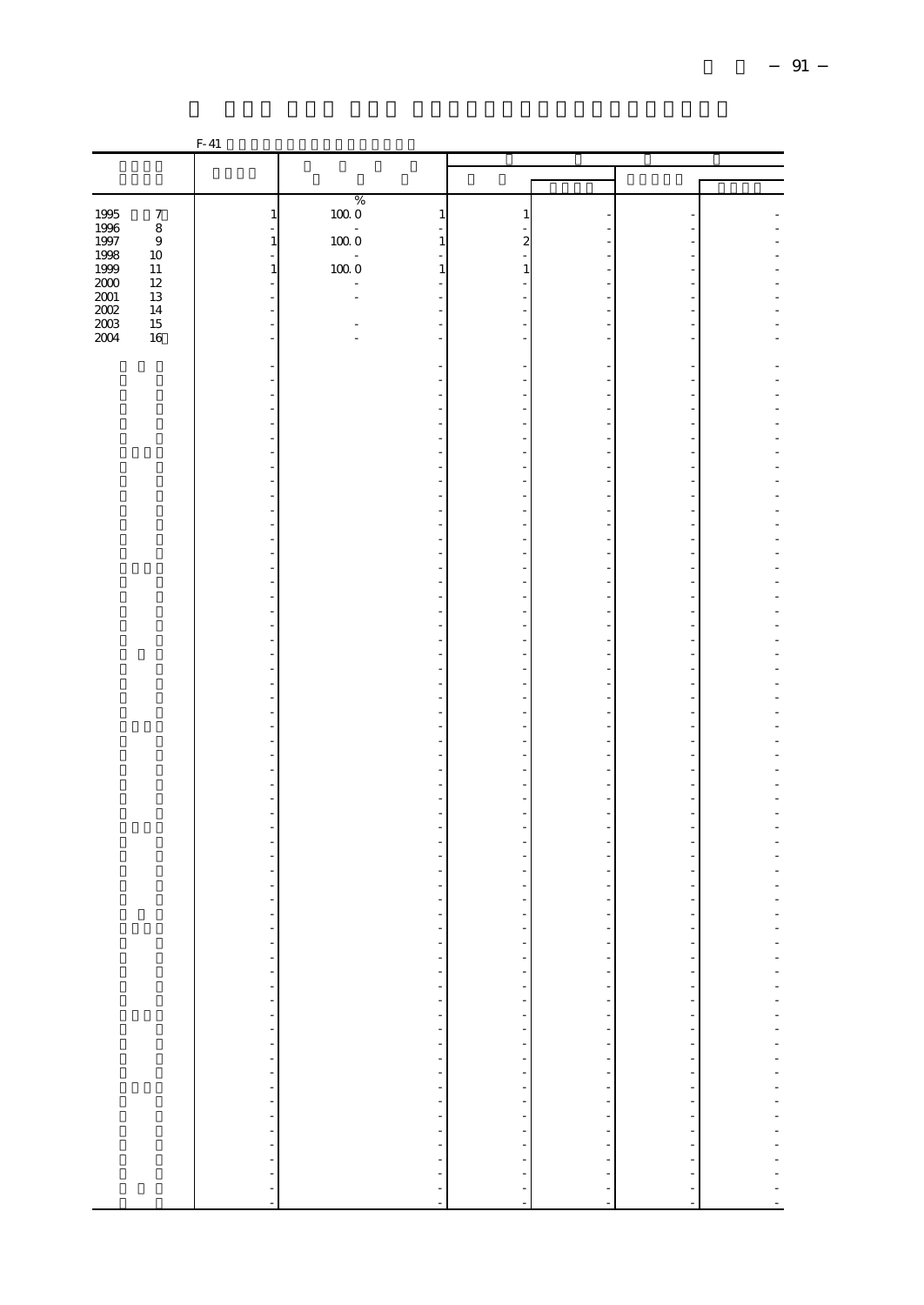|                                             |                                 | $F-42$                          |                                                                                  |                                              |                                                       |                                |                                       |              |
|---------------------------------------------|---------------------------------|---------------------------------|----------------------------------------------------------------------------------|----------------------------------------------|-------------------------------------------------------|--------------------------------|---------------------------------------|--------------|
|                                             |                                 |                                 |                                                                                  |                                              |                                                       |                                |                                       |              |
|                                             |                                 |                                 |                                                                                  |                                              |                                                       |                                |                                       |              |
| $\begin{array}{c} 1995 \\ 1996 \end{array}$ | $\boldsymbol{7}$<br>$\,$ 8 $\,$ | 13<br>18                        | $\begin{array}{c} 96 \\ 1000 \\ 1000 \\ \hline 1000 \end{array}$                 | 13<br>18                                     | 32<br>14                                              |                                | $20\,$<br>8                           |              |
| $1997\,$<br>1998<br>1999<br>$2000\,$        | $\,9$<br>$10$<br>11<br>$12\,$   | 22<br>14<br>10<br>12            | $\begin{array}{c} 100.0 \\ 92.9 \end{array}$<br>$100\;0$<br>$\frac{10000}{77.8}$ | $\overline{22}$<br>13<br>10<br>12            | 9<br>19<br>15<br>12                                   | $\,1\,$                        | $\mathbf{1}$<br>11<br>10<br>3         | $\mathbf{1}$ |
| $2001\,$<br>$\frac{2002}{2003}$<br>2004     | 13<br>14<br>$15\,$<br>16        | 18<br>9<br>$\overline{20}$<br>9 | $667$<br>$650$<br>$667$                                                          | 14<br>6<br>13<br>6                           | 30<br>7<br>25<br>7                                    |                                | 19<br>$\mathbf{1}$<br>22<br>4         |              |
|                                             |                                 |                                 |                                                                                  |                                              |                                                       |                                |                                       |              |
|                                             |                                 |                                 |                                                                                  |                                              |                                                       |                                |                                       |              |
|                                             |                                 | 1                               |                                                                                  | 1                                            | $\mathbf{1}$                                          |                                |                                       |              |
|                                             |                                 | $\mathbf{1}$                    |                                                                                  | 1                                            |                                                       |                                |                                       |              |
|                                             |                                 |                                 |                                                                                  |                                              | $\mathbf{1}$                                          |                                |                                       |              |
|                                             |                                 | $\overline{\mathbf{c}}$         |                                                                                  | 2                                            | $\overline{\mathbf{c}}$                               |                                |                                       |              |
|                                             |                                 |                                 |                                                                                  |                                              |                                                       |                                |                                       |              |
|                                             |                                 | $\overline{\mathbf{c}}$         |                                                                                  | $\overline{c}$                               | $\overline{c}$                                        |                                |                                       |              |
|                                             |                                 |                                 |                                                                                  |                                              |                                                       |                                |                                       |              |
|                                             |                                 |                                 |                                                                                  |                                              |                                                       |                                |                                       |              |
|                                             |                                 | 1<br>1                          |                                                                                  |                                              |                                                       |                                |                                       |              |
|                                             |                                 |                                 |                                                                                  |                                              |                                                       |                                |                                       |              |
|                                             |                                 | $\overline{\mathbf{c}}$         |                                                                                  | 1                                            |                                                       |                                |                                       |              |
|                                             |                                 | $\mathbf{1}$                    |                                                                                  | $\mathbf{1}$                                 |                                                       |                                |                                       |              |
|                                             |                                 | 1                               |                                                                                  |                                              |                                                       |                                |                                       |              |
|                                             |                                 |                                 |                                                                                  |                                              |                                                       |                                |                                       |              |
|                                             |                                 |                                 |                                                                                  | ÷,                                           | ٠                                                     | ÷,<br>$\overline{\phantom{a}}$ | ÷                                     |              |
|                                             |                                 |                                 |                                                                                  | $\frac{1}{1}$                                | ÷,<br>$\overline{\phantom{a}}$<br>$\bar{\phantom{a}}$ | $\frac{1}{2}$                  | ÷<br>$\frac{1}{2}$                    |              |
|                                             |                                 |                                 |                                                                                  | $\begin{bmatrix} 1 \\ 1 \end{bmatrix}$<br>÷, | ÷<br>$\frac{1}{2}$                                    |                                | $\frac{1}{2}$                         |              |
|                                             |                                 |                                 |                                                                                  | $\mathbf{1}$                                 | $\overline{4}$<br>۰                                   |                                | $\overline{4}$                        |              |
|                                             |                                 |                                 |                                                                                  | $\frac{1}{2}$<br>$\,1\,$                     | $\frac{1}{2}$<br>$\overline{4}$                       |                                | $\overline{4}$                        |              |
|                                             |                                 |                                 |                                                                                  | $\frac{1}{2}$                                | ł,<br>$\frac{1}{2}$                                   | $\frac{1}{2}$                  | $\ddot{\phantom{0}}$<br>$\frac{1}{2}$ |              |
|                                             |                                 |                                 |                                                                                  |                                              | l,                                                    |                                |                                       |              |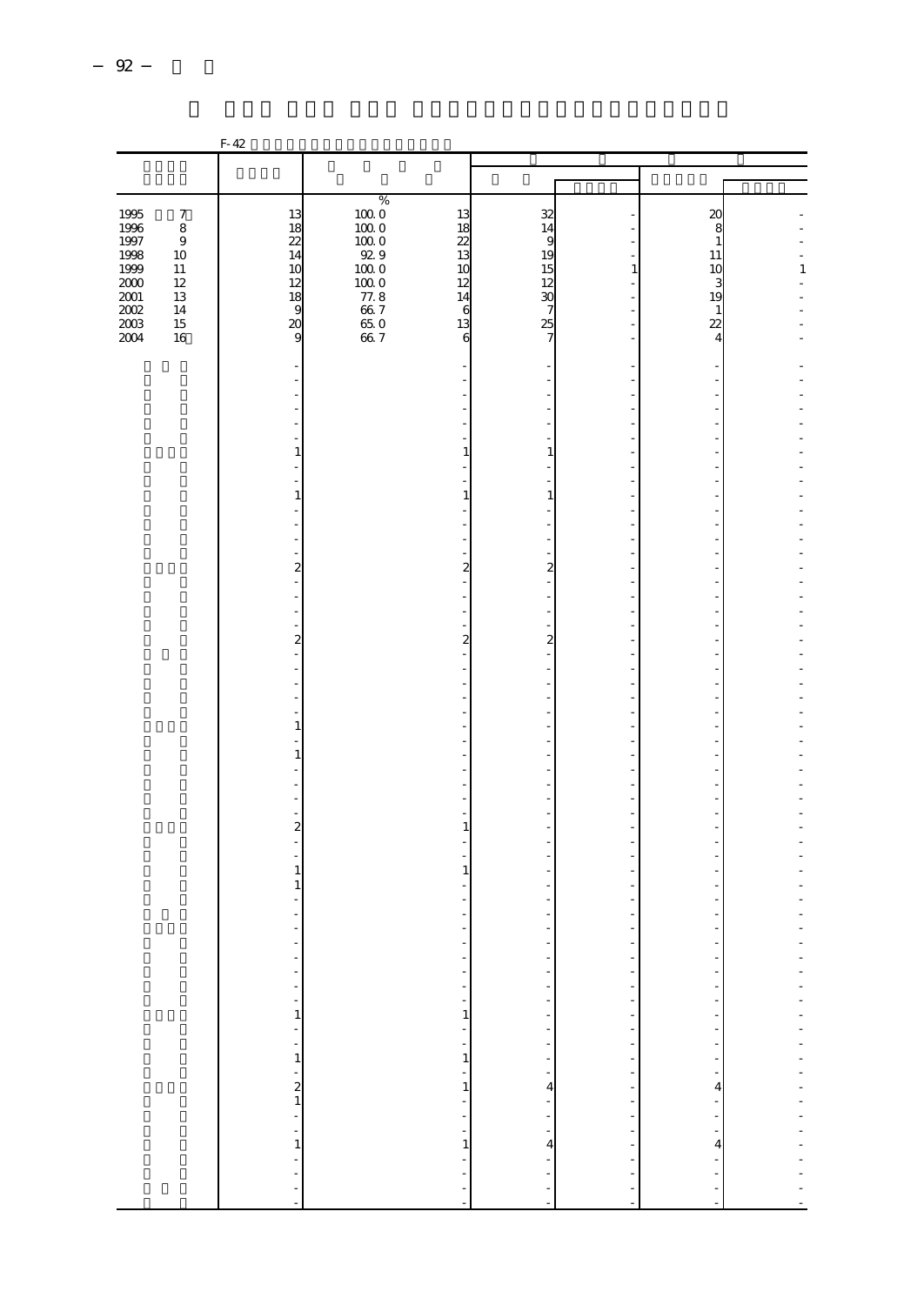|                      |                             | F-43                                                                                                                                                                                                                           |                                                                            |                                        |                          |                                                           |  |
|----------------------|-----------------------------|--------------------------------------------------------------------------------------------------------------------------------------------------------------------------------------------------------------------------------|----------------------------------------------------------------------------|----------------------------------------|--------------------------|-----------------------------------------------------------|--|
|                      |                             |                                                                                                                                                                                                                                |                                                                            |                                        |                          |                                                           |  |
|                      |                             |                                                                                                                                                                                                                                |                                                                            |                                        |                          |                                                           |  |
|                      |                             |                                                                                                                                                                                                                                | $\%$                                                                       |                                        |                          |                                                           |  |
| 1995<br>1996         | $\boldsymbol{7}$<br>$\,8\,$ | $\frac{3}{4}$                                                                                                                                                                                                                  | $\begin{matrix}100.0 \\ 66.7\end{matrix}$<br>3<br>$\overline{\mathcal{Z}}$ | 2<br>$\mathbf{1}$                      |                          |                                                           |  |
| 1997<br>1998         | $\overline{9}$              |                                                                                                                                                                                                                                | $\frac{75}{100}$<br>3                                                      | 3                                      |                          |                                                           |  |
| 1999                 | $10\,$<br>11                | $\,1\,$                                                                                                                                                                                                                        | $\mathbf{1}$<br>$100\;0$<br>5                                              | 2                                      |                          |                                                           |  |
| 2000                 | 12                          | $\frac{5}{1}$                                                                                                                                                                                                                  | $100\;0$<br>$\mathbf{1}$                                                   | $\mathbf{1}$                           |                          |                                                           |  |
| $2001\,$<br>$2002\,$ | 13<br>14                    | $\mathbf{1}$                                                                                                                                                                                                                   | $100\;0$<br>$\mathbf{1}$<br>$100\;0$<br>5                                  | $\mathbf{1}$<br>4                      |                          |                                                           |  |
| $2003\,$             | $15\,$                      | $\frac{5}{2}$                                                                                                                                                                                                                  | $100\;0$<br>$\overline{\mathcal{Z}}$                                       | 1                                      |                          |                                                           |  |
| 2004                 | $16\,$                      |                                                                                                                                                                                                                                | 1000<br>$\mathbf{1}$                                                       | 1                                      |                          |                                                           |  |
|                      |                             |                                                                                                                                                                                                                                |                                                                            |                                        |                          |                                                           |  |
|                      |                             |                                                                                                                                                                                                                                |                                                                            |                                        |                          |                                                           |  |
|                      |                             |                                                                                                                                                                                                                                |                                                                            |                                        |                          |                                                           |  |
|                      |                             |                                                                                                                                                                                                                                |                                                                            |                                        |                          |                                                           |  |
|                      |                             |                                                                                                                                                                                                                                |                                                                            |                                        |                          |                                                           |  |
|                      |                             |                                                                                                                                                                                                                                |                                                                            |                                        |                          |                                                           |  |
|                      |                             |                                                                                                                                                                                                                                |                                                                            |                                        |                          |                                                           |  |
|                      |                             |                                                                                                                                                                                                                                |                                                                            |                                        |                          |                                                           |  |
|                      |                             |                                                                                                                                                                                                                                |                                                                            |                                        |                          |                                                           |  |
|                      |                             |                                                                                                                                                                                                                                |                                                                            |                                        |                          |                                                           |  |
|                      |                             |                                                                                                                                                                                                                                | -                                                                          |                                        |                          | $\overline{\phantom{a}}$                                  |  |
|                      |                             |                                                                                                                                                                                                                                | Ĭ,                                                                         |                                        |                          |                                                           |  |
|                      |                             |                                                                                                                                                                                                                                |                                                                            |                                        |                          |                                                           |  |
|                      |                             |                                                                                                                                                                                                                                | L,                                                                         |                                        |                          |                                                           |  |
|                      |                             |                                                                                                                                                                                                                                | ÷                                                                          |                                        |                          |                                                           |  |
|                      |                             |                                                                                                                                                                                                                                |                                                                            |                                        |                          |                                                           |  |
|                      |                             |                                                                                                                                                                                                                                | L,                                                                         |                                        |                          |                                                           |  |
|                      |                             |                                                                                                                                                                                                                                | ÷                                                                          |                                        |                          |                                                           |  |
|                      |                             |                                                                                                                                                                                                                                |                                                                            |                                        |                          |                                                           |  |
|                      |                             | -                                                                                                                                                                                                                              | Ĭ,                                                                         |                                        |                          |                                                           |  |
|                      |                             |                                                                                                                                                                                                                                | ÷                                                                          |                                        |                          |                                                           |  |
|                      |                             |                                                                                                                                                                                                                                |                                                                            |                                        |                          |                                                           |  |
|                      |                             |                                                                                                                                                                                                                                | L,                                                                         |                                        |                          |                                                           |  |
|                      |                             |                                                                                                                                                                                                                                |                                                                            |                                        |                          |                                                           |  |
|                      |                             |                                                                                                                                                                                                                                | $\overline{a}$                                                             |                                        |                          |                                                           |  |
|                      |                             |                                                                                                                                                                                                                                | ÷,                                                                         |                                        |                          |                                                           |  |
|                      |                             |                                                                                                                                                                                                                                |                                                                            |                                        |                          |                                                           |  |
|                      |                             |                                                                                                                                                                                                                                |                                                                            |                                        |                          |                                                           |  |
|                      |                             |                                                                                                                                                                                                                                |                                                                            |                                        |                          |                                                           |  |
|                      |                             |                                                                                                                                                                                                                                | $\overline{\phantom{0}}$                                                   |                                        |                          |                                                           |  |
|                      |                             | ۳                                                                                                                                                                                                                              |                                                                            | ÷,                                     | l,                       | ÷,                                                        |  |
|                      |                             |                                                                                                                                                                                                                                |                                                                            | ÷,                                     | $\overline{\phantom{a}}$ | ÷,                                                        |  |
|                      |                             |                                                                                                                                                                                                                                |                                                                            |                                        |                          | f                                                         |  |
|                      |                             |                                                                                                                                                                                                                                |                                                                            |                                        |                          |                                                           |  |
|                      |                             |                                                                                                                                                                                                                                |                                                                            |                                        |                          |                                                           |  |
|                      |                             | 1991 - Paris Paris Paris Paris Paris Paris Paris Paris Paris Paris Paris Paris Paris Paris Paris Paris Paris Paris Paris Paris Paris Paris Paris Paris Paris Paris Paris Paris Paris Paris Paris Paris Paris Paris Paris Paris |                                                                            | <b>The Secretary</b>                   | 医三甲基二甲基二甲基二甲基二甲基三甲基二甲基二  | 医单位的 医单位的                                                 |  |
|                      |                             |                                                                                                                                                                                                                                |                                                                            |                                        |                          |                                                           |  |
|                      |                             |                                                                                                                                                                                                                                |                                                                            | $\mathbf{1}$                           |                          |                                                           |  |
|                      |                             |                                                                                                                                                                                                                                |                                                                            | f                                      |                          |                                                           |  |
|                      |                             |                                                                                                                                                                                                                                |                                                                            | $\begin{bmatrix} 1 \\ 1 \end{bmatrix}$ |                          | $\frac{1}{2}$                                             |  |
|                      |                             |                                                                                                                                                                                                                                |                                                                            |                                        |                          |                                                           |  |
|                      |                             |                                                                                                                                                                                                                                |                                                                            |                                        |                          |                                                           |  |
|                      |                             |                                                                                                                                                                                                                                |                                                                            |                                        |                          | $\begin{array}{ccc}\n1 & 1 & 1 \\ 1 & 1 & 1\n\end{array}$ |  |
|                      |                             |                                                                                                                                                                                                                                |                                                                            |                                        |                          |                                                           |  |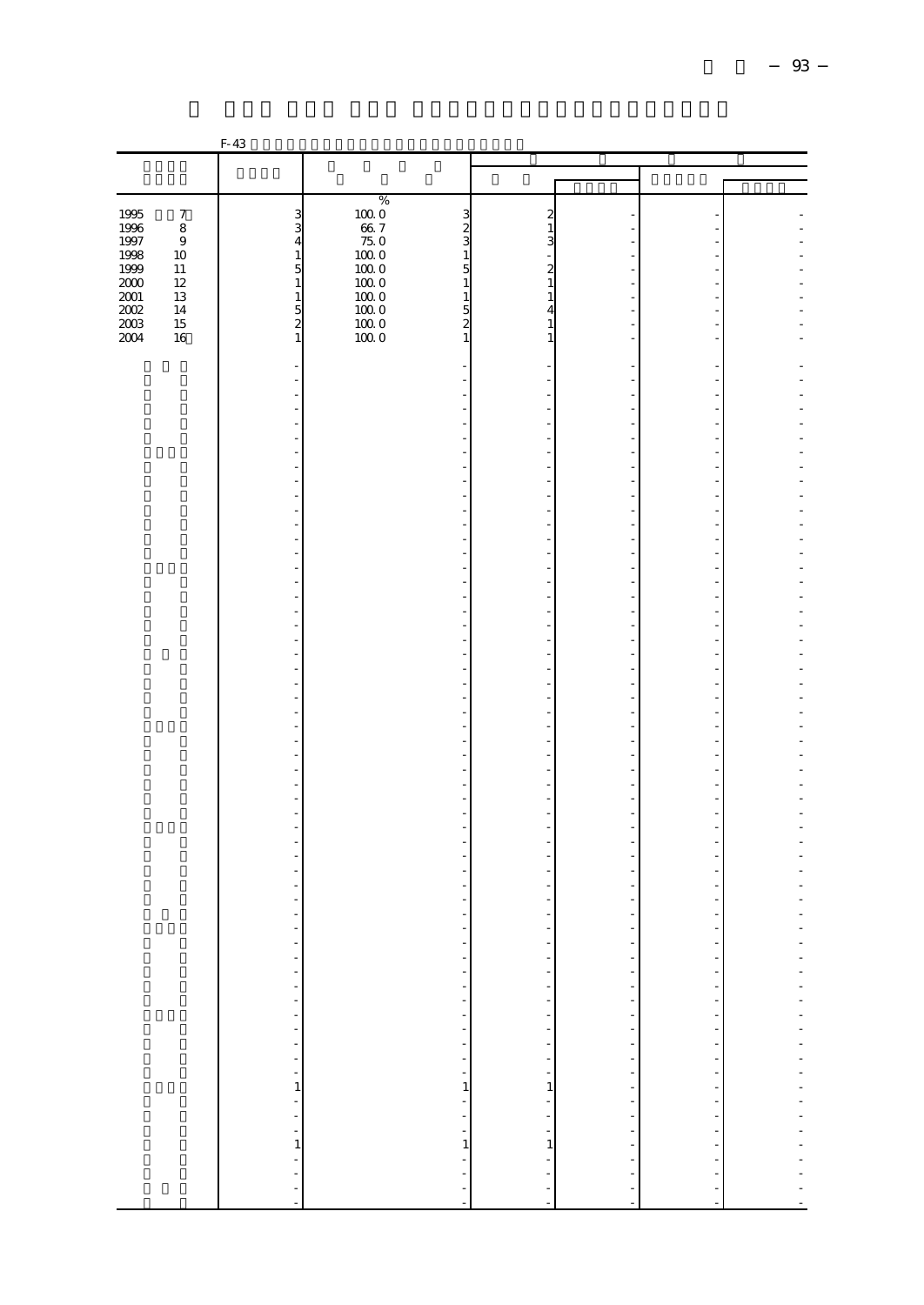|                                             |                  | F-44                                                            |                                                                         |                                              |                          |                      |  |
|---------------------------------------------|------------------|-----------------------------------------------------------------|-------------------------------------------------------------------------|----------------------------------------------|--------------------------|----------------------|--|
|                                             |                  |                                                                 |                                                                         |                                              |                          |                      |  |
|                                             |                  |                                                                 |                                                                         |                                              |                          |                      |  |
|                                             |                  |                                                                 | $\begin{array}{c} 96 \\ 1000 \\ 1000 \\ \hline 1000 \end{array}$        |                                              |                          |                      |  |
| $\begin{array}{c} 1995 \\ 1996 \end{array}$ | $\boldsymbol{7}$ | $\frac{2}{3}$                                                   | 2                                                                       |                                              |                          |                      |  |
|                                             | $\,8\,$          | $\,1\,$                                                         | 3                                                                       |                                              |                          |                      |  |
| 1997<br>1998                                | $\,9$<br>$10\,$  | 3                                                               | $100\;0$<br>1<br>$100\;0$<br>3                                          |                                              |                          |                      |  |
| 1999                                        | $11\,$           | $\overline{4}$                                                  | $100\;0$<br>4                                                           |                                              |                          | $\,1$                |  |
| $2000\,$                                    | $12\,$           | $\overline{4}$                                                  | $100\;0$<br>4                                                           |                                              |                          | $\,1\,$              |  |
| $2001\,$                                    | $13\,$           | $\frac{7}{7}$                                                   | $100\;0$<br>7                                                           |                                              | $\mathbf{1}$             |                      |  |
| $\frac{2002}{2003}$                         | 14<br>$15\,$     | $\mathbf 6$                                                     | $\begin{array}{r} 133.0 \\ 85.7 \\ 116.7 \\ 75.0 \end{array}$<br>6<br>7 |                                              |                          | $\frac{1}{2}$        |  |
| 2004                                        | 16               | 8                                                               | 6                                                                       |                                              |                          |                      |  |
|                                             |                  |                                                                 |                                                                         |                                              |                          |                      |  |
|                                             |                  |                                                                 |                                                                         |                                              |                          |                      |  |
|                                             |                  |                                                                 |                                                                         |                                              |                          |                      |  |
|                                             |                  |                                                                 |                                                                         |                                              |                          |                      |  |
|                                             |                  |                                                                 |                                                                         |                                              |                          |                      |  |
|                                             |                  |                                                                 |                                                                         |                                              |                          |                      |  |
|                                             |                  | 1                                                               | $\mathbf{1}$                                                            |                                              |                          |                      |  |
|                                             |                  | $\mathbf{1}$                                                    | 1                                                                       |                                              |                          |                      |  |
|                                             |                  |                                                                 |                                                                         |                                              |                          |                      |  |
|                                             |                  |                                                                 |                                                                         |                                              |                          |                      |  |
|                                             |                  |                                                                 |                                                                         |                                              |                          |                      |  |
|                                             |                  |                                                                 |                                                                         |                                              |                          |                      |  |
|                                             |                  | 1                                                               |                                                                         |                                              |                          |                      |  |
|                                             |                  | 3                                                               | 3                                                                       | 3                                            |                          |                      |  |
|                                             |                  |                                                                 |                                                                         |                                              |                          |                      |  |
|                                             |                  |                                                                 |                                                                         |                                              |                          |                      |  |
|                                             |                  | $\mathbf{1}$                                                    | $1\,$                                                                   | $\mathbf{1}$                                 |                          |                      |  |
|                                             |                  | 1                                                               | 1                                                                       | 1                                            |                          |                      |  |
|                                             |                  |                                                                 |                                                                         |                                              |                          |                      |  |
|                                             |                  |                                                                 |                                                                         |                                              |                          |                      |  |
|                                             |                  |                                                                 |                                                                         |                                              |                          |                      |  |
|                                             |                  | $\mathbf{1}$                                                    | 1                                                                       | $\mathbf{1}$                                 |                          |                      |  |
|                                             |                  |                                                                 |                                                                         |                                              |                          |                      |  |
|                                             |                  |                                                                 |                                                                         |                                              |                          |                      |  |
|                                             |                  |                                                                 |                                                                         |                                              |                          |                      |  |
|                                             |                  |                                                                 |                                                                         |                                              |                          |                      |  |
|                                             |                  |                                                                 |                                                                         |                                              |                          |                      |  |
|                                             |                  |                                                                 |                                                                         |                                              |                          |                      |  |
|                                             |                  |                                                                 |                                                                         |                                              |                          |                      |  |
|                                             |                  |                                                                 |                                                                         |                                              |                          |                      |  |
|                                             |                  |                                                                 |                                                                         |                                              |                          |                      |  |
|                                             |                  |                                                                 |                                                                         |                                              |                          |                      |  |
|                                             |                  |                                                                 |                                                                         |                                              |                          |                      |  |
|                                             |                  |                                                                 |                                                                         |                                              |                          |                      |  |
|                                             |                  |                                                                 |                                                                         |                                              |                          |                      |  |
|                                             |                  |                                                                 | f                                                                       |                                              | ÷,                       | $\frac{1}{\sqrt{2}}$ |  |
|                                             |                  |                                                                 | ÷,                                                                      | Î,                                           | $\overline{\phantom{a}}$ | ÷                    |  |
|                                             |                  |                                                                 | $\frac{1}{1}$                                                           | $\begin{bmatrix} 1 \\ -1 \\ 1 \end{bmatrix}$ | $\frac{1}{2}$            | ۰,                   |  |
|                                             |                  |                                                                 |                                                                         |                                              |                          |                      |  |
|                                             |                  |                                                                 |                                                                         |                                              |                          |                      |  |
|                                             |                  | <u>.</u><br>.<br>.<br>.<br>.<br>.<br>.<br>.<br>.<br>.<br>.<br>. | $\begin{bmatrix} 1 \\ 1 \end{bmatrix}$                                  | $\begin{bmatrix} 1 \\ 1 \\ 1 \end{bmatrix}$  |                          |                      |  |
|                                             |                  |                                                                 |                                                                         |                                              |                          |                      |  |
|                                             |                  |                                                                 | $\frac{1}{1}$                                                           | $\frac{1}{1}$                                |                          |                      |  |
|                                             |                  |                                                                 |                                                                         |                                              |                          |                      |  |
|                                             |                  |                                                                 | $\frac{1}{2}$                                                           | $\begin{bmatrix} 1 \\ 1 \\ 1 \end{bmatrix}$  |                          |                      |  |
|                                             |                  |                                                                 |                                                                         |                                              |                          |                      |  |
|                                             |                  |                                                                 | $\,1\,$                                                                 |                                              |                          |                      |  |
|                                             |                  |                                                                 |                                                                         |                                              |                          |                      |  |
|                                             |                  |                                                                 |                                                                         |                                              |                          | $\frac{1}{2}$        |  |
|                                             |                  |                                                                 |                                                                         |                                              |                          |                      |  |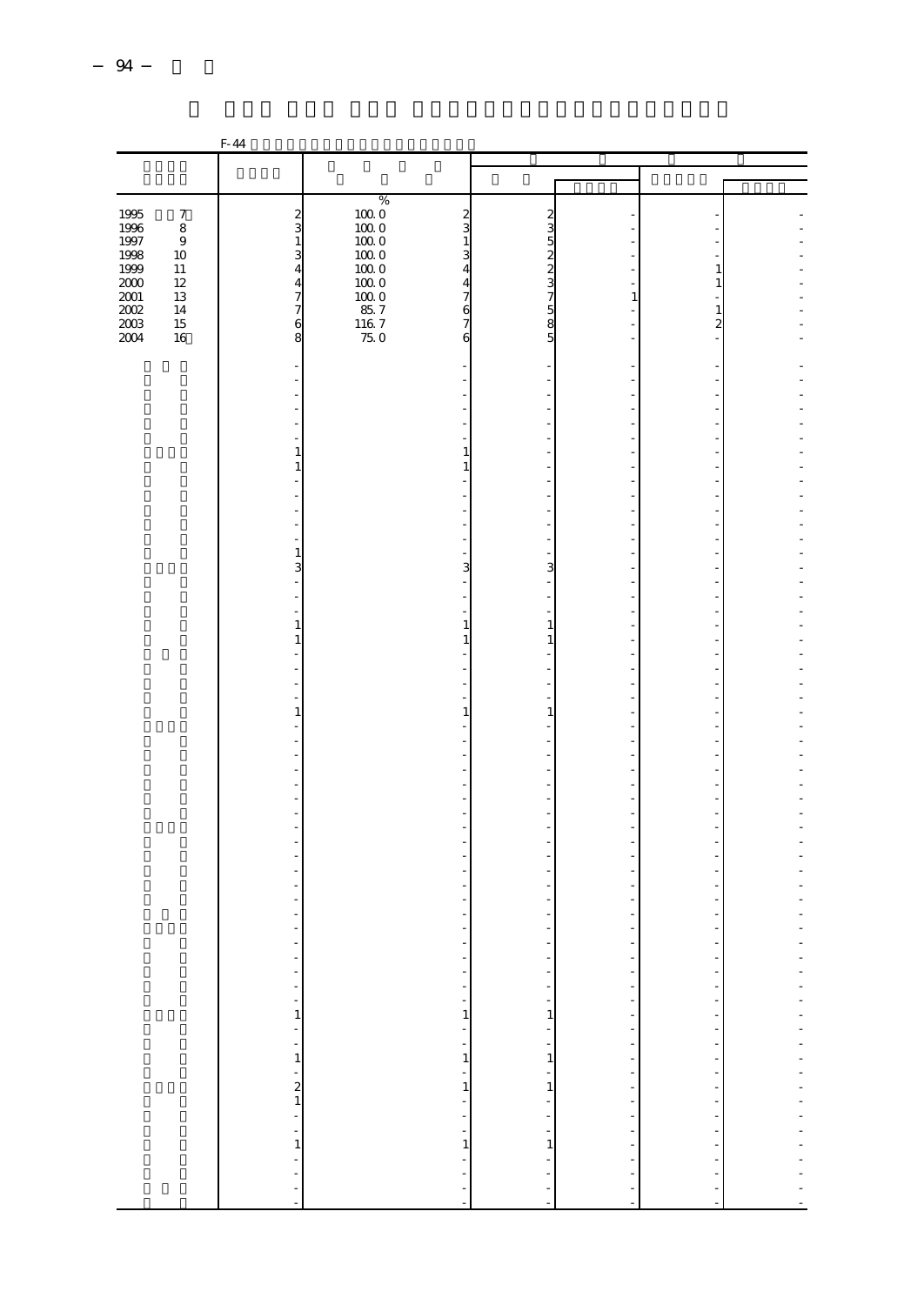|                                             |                                    | $F-45$                   |                                |                                                |                               |                                                                                                                                                                                                                               |  |
|---------------------------------------------|------------------------------------|--------------------------|--------------------------------|------------------------------------------------|-------------------------------|-------------------------------------------------------------------------------------------------------------------------------------------------------------------------------------------------------------------------------|--|
|                                             |                                    |                          |                                |                                                |                               |                                                                                                                                                                                                                               |  |
|                                             |                                    |                          |                                |                                                |                               |                                                                                                                                                                                                                               |  |
|                                             |                                    |                          | %                              |                                                |                               |                                                                                                                                                                                                                               |  |
| $\begin{array}{c} 1995 \\ 1996 \end{array}$ | $\boldsymbol{7}$<br>$\overline{8}$ |                          | $\overline{\phantom{a}}$<br>÷, |                                                |                               |                                                                                                                                                                                                                               |  |
| 1997                                        | $\,9$                              |                          | L.                             |                                                |                               |                                                                                                                                                                                                                               |  |
| 1998                                        | 10                                 | $\overline{\phantom{a}}$ | L,                             | Ĭ.                                             |                               |                                                                                                                                                                                                                               |  |
| 1999<br>$2000\,$                            | $11\,$<br>$12\,$                   | $\,1\,$<br>۰             | $100\;0$<br>÷                  | $\,1\,$<br>÷                                   |                               | -                                                                                                                                                                                                                             |  |
| $2001\,$                                    | $13\,$                             | ÷                        |                                |                                                |                               |                                                                                                                                                                                                                               |  |
| $200\,$<br>$2003\,$                         | $14\,$<br>$15\,$                   | $\frac{1}{2}$<br>÷,      |                                | Ĭ.<br>$\overline{a}$                           |                               | L.                                                                                                                                                                                                                            |  |
| 2004                                        | 16                                 | $\overline{\phantom{a}}$ |                                | $\overline{\phantom{a}}$                       |                               | $\overline{\phantom{a}}$                                                                                                                                                                                                      |  |
|                                             |                                    |                          |                                |                                                |                               |                                                                                                                                                                                                                               |  |
|                                             |                                    |                          |                                | ÷                                              | Ē,                            | ÷,                                                                                                                                                                                                                            |  |
|                                             |                                    |                          |                                |                                                |                               |                                                                                                                                                                                                                               |  |
|                                             |                                    |                          |                                |                                                |                               |                                                                                                                                                                                                                               |  |
|                                             |                                    |                          |                                | L,<br>÷,                                       | ÷,                            | ÷,<br>÷.                                                                                                                                                                                                                      |  |
|                                             |                                    |                          |                                |                                                |                               | $\overline{\phantom{0}}$                                                                                                                                                                                                      |  |
|                                             |                                    |                          |                                | ÷                                              |                               |                                                                                                                                                                                                                               |  |
|                                             |                                    |                          |                                | ÷,                                             | ż                             | L.                                                                                                                                                                                                                            |  |
|                                             |                                    |                          |                                | ÷                                              |                               |                                                                                                                                                                                                                               |  |
|                                             |                                    |                          |                                | Ĭ.                                             | ż                             | L.                                                                                                                                                                                                                            |  |
|                                             |                                    |                          |                                | ÷,                                             |                               |                                                                                                                                                                                                                               |  |
|                                             |                                    |                          |                                | -<br>f,                                        | $\overline{\phantom{a}}$<br>- | $\overline{\phantom{a}}$<br>$\qquad \qquad \blacksquare$                                                                                                                                                                      |  |
|                                             |                                    |                          |                                | L,                                             |                               |                                                                                                                                                                                                                               |  |
|                                             |                                    |                          |                                | L,                                             |                               | L                                                                                                                                                                                                                             |  |
|                                             |                                    |                          |                                | ÷<br>÷                                         |                               |                                                                                                                                                                                                                               |  |
|                                             |                                    |                          |                                | ÷                                              |                               |                                                                                                                                                                                                                               |  |
|                                             |                                    | ÷,                       |                                | $\ddot{\phantom{1}}$                           | ÷,                            |                                                                                                                                                                                                                               |  |
|                                             |                                    |                          |                                | ÷                                              |                               |                                                                                                                                                                                                                               |  |
|                                             |                                    | ÷                        |                                | f<br>$\overline{a}$                            | Î,                            |                                                                                                                                                                                                                               |  |
|                                             |                                    | ł,                       |                                | ÷                                              | L.                            | ä,                                                                                                                                                                                                                            |  |
|                                             |                                    |                          |                                | -<br>÷                                         |                               | $\overline{\phantom{0}}$                                                                                                                                                                                                      |  |
|                                             |                                    |                          |                                | ÷,                                             | L.                            | L.                                                                                                                                                                                                                            |  |
|                                             |                                    | ÷,                       |                                | L,                                             | J.                            |                                                                                                                                                                                                                               |  |
|                                             |                                    |                          |                                | ÷,                                             |                               |                                                                                                                                                                                                                               |  |
|                                             |                                    | $\overline{a}$<br>÷      |                                | -<br>÷<br>$\overline{a}$                       | J.                            |                                                                                                                                                                                                                               |  |
|                                             |                                    |                          |                                | Ĭ.                                             |                               | $\overline{a}$                                                                                                                                                                                                                |  |
|                                             |                                    |                          |                                | ÷                                              |                               |                                                                                                                                                                                                                               |  |
|                                             |                                    |                          |                                |                                                |                               |                                                                                                                                                                                                                               |  |
|                                             |                                    |                          |                                | ä,                                             |                               |                                                                                                                                                                                                                               |  |
|                                             |                                    |                          |                                |                                                |                               |                                                                                                                                                                                                                               |  |
|                                             |                                    | $\overline{\phantom{a}}$ |                                | $\overline{a}$<br>$\overline{\phantom{a}}$     | $\overline{a}$                |                                                                                                                                                                                                                               |  |
|                                             |                                    | ÷                        |                                | ÷<br>÷,                                        | ÷,                            | ٠                                                                                                                                                                                                                             |  |
|                                             |                                    |                          |                                | f                                              | ÷,                            | ÷,                                                                                                                                                                                                                            |  |
|                                             |                                    |                          |                                | $\frac{1}{2}$                                  |                               | $\frac{1}{2}$                                                                                                                                                                                                                 |  |
|                                             |                                    |                          |                                |                                                |                               |                                                                                                                                                                                                                               |  |
|                                             |                                    |                          |                                |                                                |                               |                                                                                                                                                                                                                               |  |
|                                             |                                    |                          |                                |                                                |                               |                                                                                                                                                                                                                               |  |
|                                             |                                    |                          |                                |                                                |                               |                                                                                                                                                                                                                               |  |
|                                             |                                    |                          |                                |                                                |                               |                                                                                                                                                                                                                               |  |
|                                             |                                    |                          |                                |                                                |                               |                                                                                                                                                                                                                               |  |
|                                             |                                    | 医单位的 医单位的 医单位的           |                                | ------------------------<br>医单位的 医单位的 医单位的 医单位 |                               | the company of the company of the company of the company of the company of the company of the company of the company of the company of the company of the company of the company of the company of the company of the company |  |
|                                             |                                    |                          |                                |                                                |                               |                                                                                                                                                                                                                               |  |
|                                             |                                    |                          |                                |                                                |                               |                                                                                                                                                                                                                               |  |
|                                             |                                    |                          |                                |                                                |                               | $\frac{1}{2}$                                                                                                                                                                                                                 |  |
|                                             |                                    |                          |                                |                                                |                               | ÷,                                                                                                                                                                                                                            |  |
|                                             |                                    |                          |                                |                                                |                               |                                                                                                                                                                                                                               |  |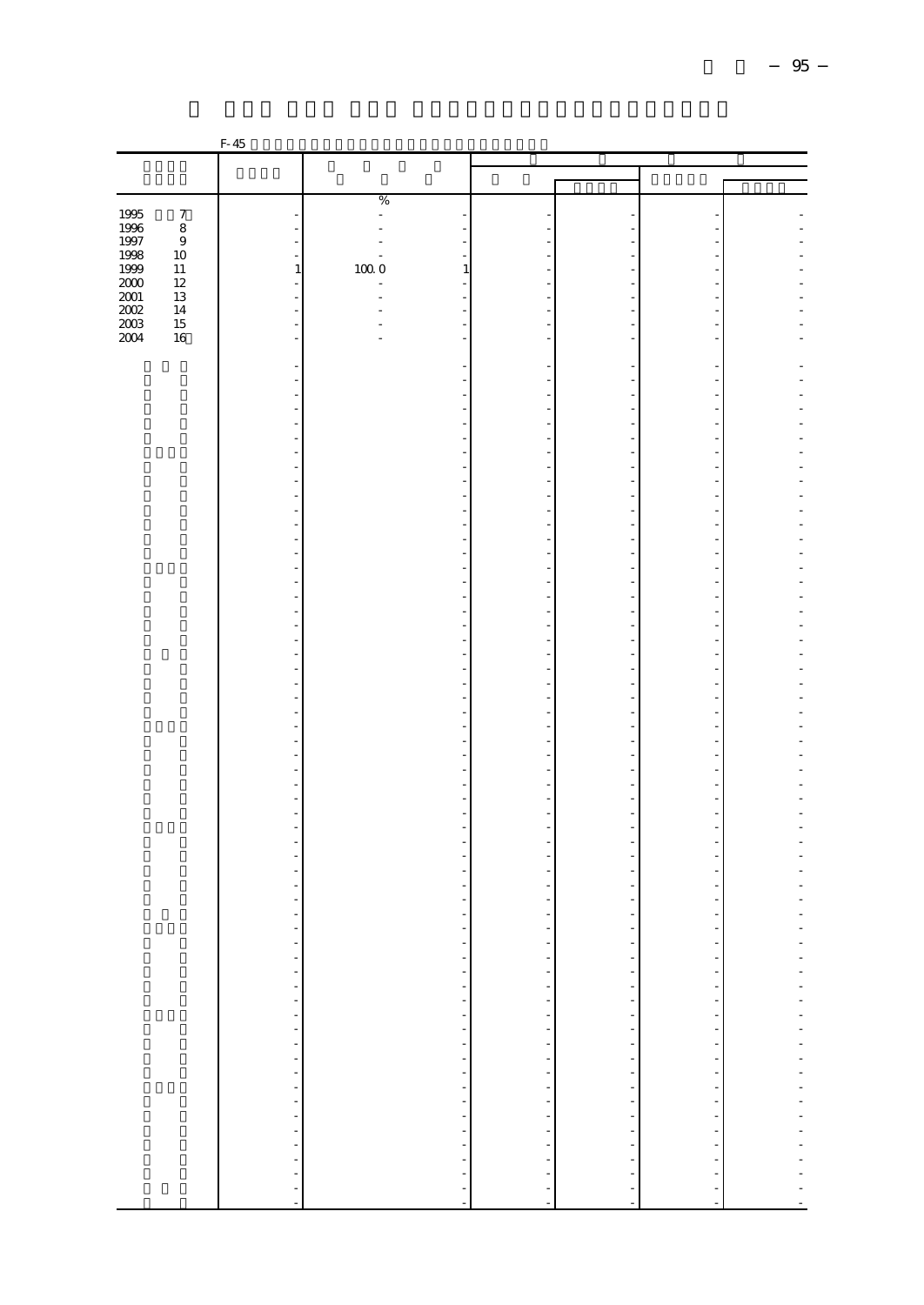|                              |                  | F-46                                                                                                              |                          |                          |    |   |  |
|------------------------------|------------------|-------------------------------------------------------------------------------------------------------------------|--------------------------|--------------------------|----|---|--|
|                              |                  |                                                                                                                   |                          |                          |    |   |  |
|                              |                  |                                                                                                                   |                          |                          |    |   |  |
|                              |                  |                                                                                                                   | $\%$                     |                          |    |   |  |
| 1995<br>1996<br>1997<br>1998 | $\boldsymbol{7}$ |                                                                                                                   |                          |                          |    |   |  |
|                              | $\,$ 8 $\,$      |                                                                                                                   |                          |                          |    |   |  |
|                              | $\,9$            |                                                                                                                   |                          |                          |    |   |  |
| 1999                         | $10\,$<br>$11\,$ | $\begin{array}{ccc}\n\bullet & \bullet & \bullet & \bullet \\ \bullet & \bullet & \bullet & \bullet\n\end{array}$ | Ĭ.                       |                          |    |   |  |
|                              | $12\,$           |                                                                                                                   | $\overline{a}$           |                          |    |   |  |
| $\frac{200}{200}$            | $13\,$           | $\frac{1}{\sqrt{2}}$                                                                                              |                          |                          |    |   |  |
| 2002<br>2003<br>2004         | 14               | $\frac{1}{2}$                                                                                                     |                          |                          |    |   |  |
|                              | $15\,$<br>16     |                                                                                                                   | ä,<br>$\blacksquare$     |                          |    |   |  |
|                              |                  | $\frac{1}{2}$                                                                                                     |                          |                          |    |   |  |
|                              |                  |                                                                                                                   | -                        |                          |    |   |  |
|                              |                  |                                                                                                                   | ä,                       |                          |    |   |  |
|                              |                  | ÷                                                                                                                 | Ĭ.                       |                          |    |   |  |
|                              |                  | $\overline{a}$<br>ä,                                                                                              | L,<br>L,                 |                          |    |   |  |
|                              |                  |                                                                                                                   | ÷                        |                          | ÷  |   |  |
|                              |                  | $\frac{1}{2}$                                                                                                     | Ĭ.                       |                          |    |   |  |
|                              |                  | $\overline{a}$                                                                                                    | L.                       |                          |    |   |  |
|                              |                  | $\frac{1}{2}$                                                                                                     | $\frac{1}{2}$            |                          | ÷, |   |  |
|                              |                  | $\overline{a}$                                                                                                    |                          |                          |    |   |  |
|                              |                  |                                                                                                                   | $\overline{a}$           |                          |    |   |  |
|                              |                  | $\frac{1}{2}$                                                                                                     | ÷,<br>ä,                 |                          | ÷  |   |  |
|                              |                  | -                                                                                                                 | Ĭ.                       |                          |    |   |  |
|                              |                  |                                                                                                                   | $\overline{\phantom{0}}$ |                          | ÷, |   |  |
|                              |                  | $\frac{1}{2}$                                                                                                     | L,                       |                          |    |   |  |
|                              |                  |                                                                                                                   |                          |                          |    |   |  |
|                              |                  |                                                                                                                   | $\overline{a}$           |                          | ÷, |   |  |
|                              |                  |                                                                                                                   | L,                       |                          |    |   |  |
|                              |                  |                                                                                                                   |                          |                          | Î, |   |  |
|                              |                  | $\frac{1}{2}$                                                                                                     | $\frac{1}{1}$            |                          | J. |   |  |
|                              |                  | $\frac{1}{2}$                                                                                                     | $\overline{a}$           |                          |    |   |  |
|                              |                  |                                                                                                                   | $\overline{a}$           |                          | Î, |   |  |
|                              |                  | ÷                                                                                                                 | ÷,                       |                          |    |   |  |
|                              |                  | $\frac{1}{2}$                                                                                                     | $\overline{a}$<br>L,     |                          |    |   |  |
|                              |                  | ÷,                                                                                                                | ÷,                       |                          |    |   |  |
|                              |                  |                                                                                                                   | Ĭ.                       |                          |    |   |  |
|                              |                  | $\frac{1}{2}$                                                                                                     | $\overline{a}$           |                          |    |   |  |
|                              |                  |                                                                                                                   | $\overline{a}$           |                          | ÷, |   |  |
|                              |                  | $\ddot{\phantom{0}}$                                                                                              | ÷,                       |                          |    |   |  |
|                              |                  | $\frac{1}{2}$                                                                                                     | $\frac{1}{2}$            |                          | ٠  |   |  |
|                              |                  | $\ddot{\phantom{0}}$                                                                                              | L,                       |                          |    |   |  |
|                              |                  | L,                                                                                                                |                          |                          |    |   |  |
|                              |                  |                                                                                                                   |                          |                          |    |   |  |
|                              |                  | ÷<br>$\overline{\phantom{a}}$                                                                                     |                          |                          |    |   |  |
|                              |                  | $\overline{\phantom{0}}$                                                                                          | ÷,                       | ÷,                       |    |   |  |
|                              |                  |                                                                                                                   |                          |                          |    |   |  |
|                              |                  |                                                                                                                   |                          |                          |    | f |  |
|                              |                  |                                                                                                                   |                          |                          |    | ŕ |  |
|                              |                  |                                                                                                                   |                          |                          |    |   |  |
|                              |                  |                                                                                                                   |                          |                          |    |   |  |
|                              |                  |                                                                                                                   |                          |                          |    |   |  |
|                              |                  |                                                                                                                   |                          |                          |    |   |  |
|                              |                  | 医单位的 医中央性 医中央性血管 医血管中枢                                                                                            |                          | 医单位的 医中央性 医单位的 医单位的 医单位的 |    |   |  |
|                              |                  |                                                                                                                   |                          |                          |    |   |  |
|                              |                  |                                                                                                                   |                          |                          |    |   |  |
|                              |                  |                                                                                                                   |                          |                          |    |   |  |
|                              |                  |                                                                                                                   |                          |                          |    |   |  |
|                              |                  |                                                                                                                   |                          |                          |    |   |  |
|                              |                  |                                                                                                                   |                          |                          |    |   |  |
|                              |                  |                                                                                                                   |                          |                          |    |   |  |
|                              |                  |                                                                                                                   |                          |                          |    |   |  |
|                              |                  |                                                                                                                   |                          |                          |    |   |  |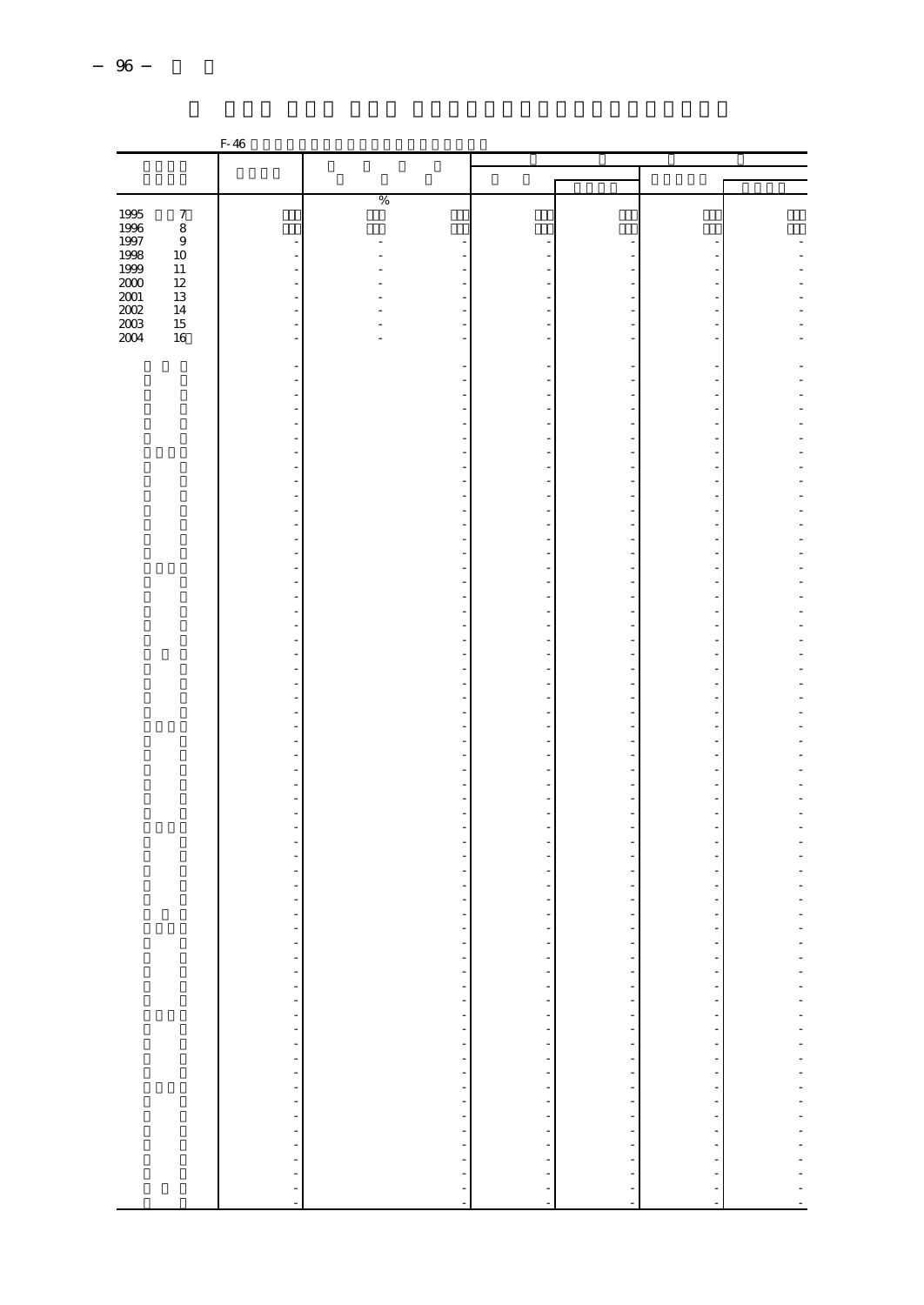|                                                  |                                                            | $F-47$                                               |                                                            |                                   |                                                 | $F-48$                   |                                      |                                                                                                                                                                                                                                      |    |                                             |                                                     |                                       |
|--------------------------------------------------|------------------------------------------------------------|------------------------------------------------------|------------------------------------------------------------|-----------------------------------|-------------------------------------------------|--------------------------|--------------------------------------|--------------------------------------------------------------------------------------------------------------------------------------------------------------------------------------------------------------------------------------|----|---------------------------------------------|-----------------------------------------------------|---------------------------------------|
|                                                  |                                                            |                                                      |                                                            |                                   |                                                 |                          |                                      |                                                                                                                                                                                                                                      |    |                                             |                                                     |                                       |
|                                                  |                                                            |                                                      |                                                            |                                   |                                                 |                          |                                      |                                                                                                                                                                                                                                      |    |                                             |                                                     |                                       |
|                                                  |                                                            |                                                      | $\%$                                                       |                                   |                                                 |                          |                                      | $\%$                                                                                                                                                                                                                                 |    |                                             |                                                     |                                       |
| 1995<br>1996<br>1997<br>1998<br>1999<br>$2000\,$ | $\boldsymbol{7}$<br>$\,8\,$<br>9<br>10<br>$11\,$<br>$12\,$ |                                                      |                                                            |                                   |                                                 |                          |                                      |                                                                                                                                                                                                                                      |    |                                             |                                                     |                                       |
| $2001\,$<br>$2002\,$<br>2003<br>2004             | $13\,$<br>14<br>15<br>16                                   | 12<br>28<br>87<br>85                                 | $100\;0$<br>12<br>$10000$<br>28<br>989<br>86<br>91.8<br>78 | $\frac{8}{17}$<br>$\frac{39}{41}$ | $\frac{2}{6}$<br>4                              |                          |                                      | ×,                                                                                                                                                                                                                                   |    |                                             |                                                     |                                       |
|                                                  |                                                            |                                                      |                                                            |                                   |                                                 |                          |                                      |                                                                                                                                                                                                                                      |    |                                             |                                                     |                                       |
|                                                  |                                                            |                                                      |                                                            |                                   |                                                 |                          |                                      |                                                                                                                                                                                                                                      |    |                                             |                                                     |                                       |
|                                                  |                                                            |                                                      |                                                            |                                   |                                                 |                          |                                      |                                                                                                                                                                                                                                      |    |                                             |                                                     |                                       |
|                                                  |                                                            |                                                      |                                                            |                                   |                                                 |                          |                                      |                                                                                                                                                                                                                                      |    |                                             |                                                     |                                       |
|                                                  |                                                            |                                                      |                                                            |                                   |                                                 |                          |                                      |                                                                                                                                                                                                                                      |    |                                             |                                                     |                                       |
|                                                  |                                                            | 3                                                    | 13                                                         | 1                                 |                                                 |                          |                                      |                                                                                                                                                                                                                                      |    |                                             |                                                     |                                       |
|                                                  |                                                            |                                                      |                                                            |                                   |                                                 |                          |                                      |                                                                                                                                                                                                                                      |    |                                             |                                                     |                                       |
|                                                  |                                                            | $\mathbf{1}$                                         | $\mathbf{1}$                                               |                                   |                                                 |                          |                                      |                                                                                                                                                                                                                                      |    |                                             |                                                     |                                       |
|                                                  |                                                            |                                                      |                                                            |                                   |                                                 |                          |                                      |                                                                                                                                                                                                                                      |    |                                             |                                                     |                                       |
|                                                  |                                                            |                                                      | 11                                                         | $1\,$                             |                                                 |                          |                                      |                                                                                                                                                                                                                                      |    |                                             |                                                     |                                       |
|                                                  |                                                            | $\frac{2}{31}$                                       | $\mathbf{1}$<br>20                                         | $\sim$<br>11                      | $\mathbf{1}$                                    |                          |                                      | ÷,                                                                                                                                                                                                                                   |    |                                             |                                                     |                                       |
|                                                  |                                                            | 11                                                   | 11                                                         | 5                                 |                                                 |                          |                                      |                                                                                                                                                                                                                                      |    |                                             |                                                     |                                       |
|                                                  |                                                            | ÷,                                                   | 3                                                          | $\,1\,$                           |                                                 |                          |                                      |                                                                                                                                                                                                                                      |    |                                             |                                                     |                                       |
|                                                  |                                                            |                                                      |                                                            |                                   |                                                 |                          |                                      | ł,                                                                                                                                                                                                                                   | l, |                                             |                                                     |                                       |
|                                                  |                                                            | $\frac{2}{3}$                                        | $\mathbf{1}$                                               |                                   |                                                 |                          |                                      |                                                                                                                                                                                                                                      |    |                                             |                                                     |                                       |
|                                                  |                                                            |                                                      | $\frac{2}{2}$                                              | 3                                 |                                                 |                          |                                      | ł,<br>l,                                                                                                                                                                                                                             | l, |                                             |                                                     |                                       |
|                                                  |                                                            | $\overline{4}$                                       |                                                            |                                   |                                                 |                          |                                      |                                                                                                                                                                                                                                      |    |                                             |                                                     |                                       |
|                                                  |                                                            |                                                      |                                                            | $\overline{\phantom{a}}$          |                                                 |                          |                                      | ÷,                                                                                                                                                                                                                                   |    |                                             |                                                     |                                       |
|                                                  |                                                            |                                                      | $\mathbf{1}$                                               | $1\,$                             |                                                 |                          |                                      |                                                                                                                                                                                                                                      |    |                                             |                                                     |                                       |
|                                                  |                                                            | $\frac{2}{7}$                                        | $\frac{2}{5}$                                              | 6                                 | 1                                               |                          |                                      | $\overline{\phantom{a}}$                                                                                                                                                                                                             |    |                                             |                                                     |                                       |
|                                                  |                                                            |                                                      |                                                            |                                   |                                                 |                          |                                      |                                                                                                                                                                                                                                      |    |                                             |                                                     |                                       |
|                                                  |                                                            | $\mathbf{1}$<br>3                                    |                                                            | 3                                 | $\mathbf 1$                                     |                          |                                      | Ĭ.                                                                                                                                                                                                                                   | Ĭ. |                                             |                                                     |                                       |
|                                                  |                                                            | $1\,$                                                | $\begin{matrix} 2 \\ 1 \end{matrix}$                       | $\,1\,$                           |                                                 |                          |                                      |                                                                                                                                                                                                                                      |    |                                             |                                                     |                                       |
|                                                  |                                                            | $\boldsymbol{z}$<br>L,                               | $\overline{\mathbf{c}}$<br>$\overline{\phantom{a}}$        | $\boldsymbol{z}$<br>$\sim$        |                                                 |                          |                                      | l,                                                                                                                                                                                                                                   | ł, |                                             |                                                     |                                       |
|                                                  |                                                            | 23                                                   | 19                                                         | 12                                |                                                 |                          |                                      |                                                                                                                                                                                                                                      |    |                                             |                                                     |                                       |
|                                                  |                                                            | 6                                                    | $\overline{5}$                                             |                                   |                                                 |                          |                                      |                                                                                                                                                                                                                                      |    |                                             |                                                     |                                       |
|                                                  |                                                            | $\mathbf{1}$<br>$\overline{7}$                       | 6                                                          | $\sim$<br>$\overline{7}$          |                                                 |                          |                                      |                                                                                                                                                                                                                                      |    |                                             |                                                     |                                       |
|                                                  |                                                            | 6                                                    | 6                                                          | $\overline{4}$                    |                                                 |                          |                                      |                                                                                                                                                                                                                                      |    |                                             |                                                     |                                       |
|                                                  |                                                            | $\mathbf{1}$                                         | $\mathbf{1}$                                               |                                   |                                                 |                          |                                      |                                                                                                                                                                                                                                      |    |                                             |                                                     |                                       |
|                                                  |                                                            | $\boldsymbol{z}$<br>$\mathbf{1}$                     | $\mathbf{1}$<br>$\overline{\mathbf{c}}$                    | $\,1\,$                           |                                                 |                          |                                      |                                                                                                                                                                                                                                      |    |                                             |                                                     |                                       |
|                                                  |                                                            |                                                      | $\mathbf{I}$                                               |                                   |                                                 |                          |                                      |                                                                                                                                                                                                                                      |    |                                             |                                                     |                                       |
|                                                  |                                                            | ÷                                                    | $\,1$                                                      |                                   |                                                 | Ĵ,                       |                                      |                                                                                                                                                                                                                                      |    |                                             |                                                     |                                       |
|                                                  |                                                            | $\,1$                                                | ÷,                                                         |                                   |                                                 | f<br>÷,                  |                                      |                                                                                                                                                                                                                                      |    |                                             |                                                     |                                       |
|                                                  |                                                            |                                                      |                                                            |                                   | ÷                                               | $\overline{\phantom{a}}$ |                                      |                                                                                                                                                                                                                                      |    |                                             |                                                     |                                       |
|                                                  |                                                            |                                                      |                                                            |                                   | $\mathbf{1}$                                    | F                        |                                      |                                                                                                                                                                                                                                      |    |                                             |                                                     |                                       |
|                                                  |                                                            | $-2$<br>$-1$<br>$-1$<br>$-1$<br>$-1$<br>$-1$<br>$-4$ |                                                            |                                   | $\frac{1}{1}$<br>$\frac{1}{1}$<br>$\frac{1}{1}$ | 医单位 医单位的                 | a componente de la campa de la campa |                                                                                                                                                                                                                                      |    | and a company of the company of the company |                                                     | - - - - - - - - - - - - - - - - - - - |
|                                                  |                                                            |                                                      |                                                            |                                   |                                                 |                          |                                      |                                                                                                                                                                                                                                      |    |                                             |                                                     |                                       |
|                                                  |                                                            |                                                      |                                                            |                                   |                                                 |                          |                                      |                                                                                                                                                                                                                                      |    |                                             |                                                     |                                       |
|                                                  |                                                            |                                                      |                                                            |                                   |                                                 |                          |                                      |                                                                                                                                                                                                                                      |    |                                             |                                                     |                                       |
|                                                  |                                                            |                                                      |                                                            |                                   |                                                 |                          |                                      |                                                                                                                                                                                                                                      |    |                                             |                                                     |                                       |
|                                                  |                                                            |                                                      |                                                            |                                   |                                                 |                          |                                      |                                                                                                                                                                                                                                      |    |                                             |                                                     |                                       |
|                                                  |                                                            |                                                      | $\frac{1}{2}$                                              | $\frac{1}{2}$                     |                                                 | $\frac{1}{2}$            | $\frac{1}{2}$                        |                                                                                                                                                                                                                                      |    | $\frac{1}{2}$                               |                                                     |                                       |
|                                                  |                                                            |                                                      |                                                            | ÷                                 |                                                 |                          |                                      | <b>The contract of the contract of the contract of the contract of the contract of the contract of the contract of the contract of the contract of the contract of the contract of the contract of the contract of the contract </b> |    |                                             | a component and a component of the component of the | $\frac{1}{2}$                         |
|                                                  |                                                            | Ĭ.                                                   | ÷                                                          | $\overline{\phantom{a}}$          |                                                 | ł,                       |                                      |                                                                                                                                                                                                                                      |    | ÷                                           |                                                     |                                       |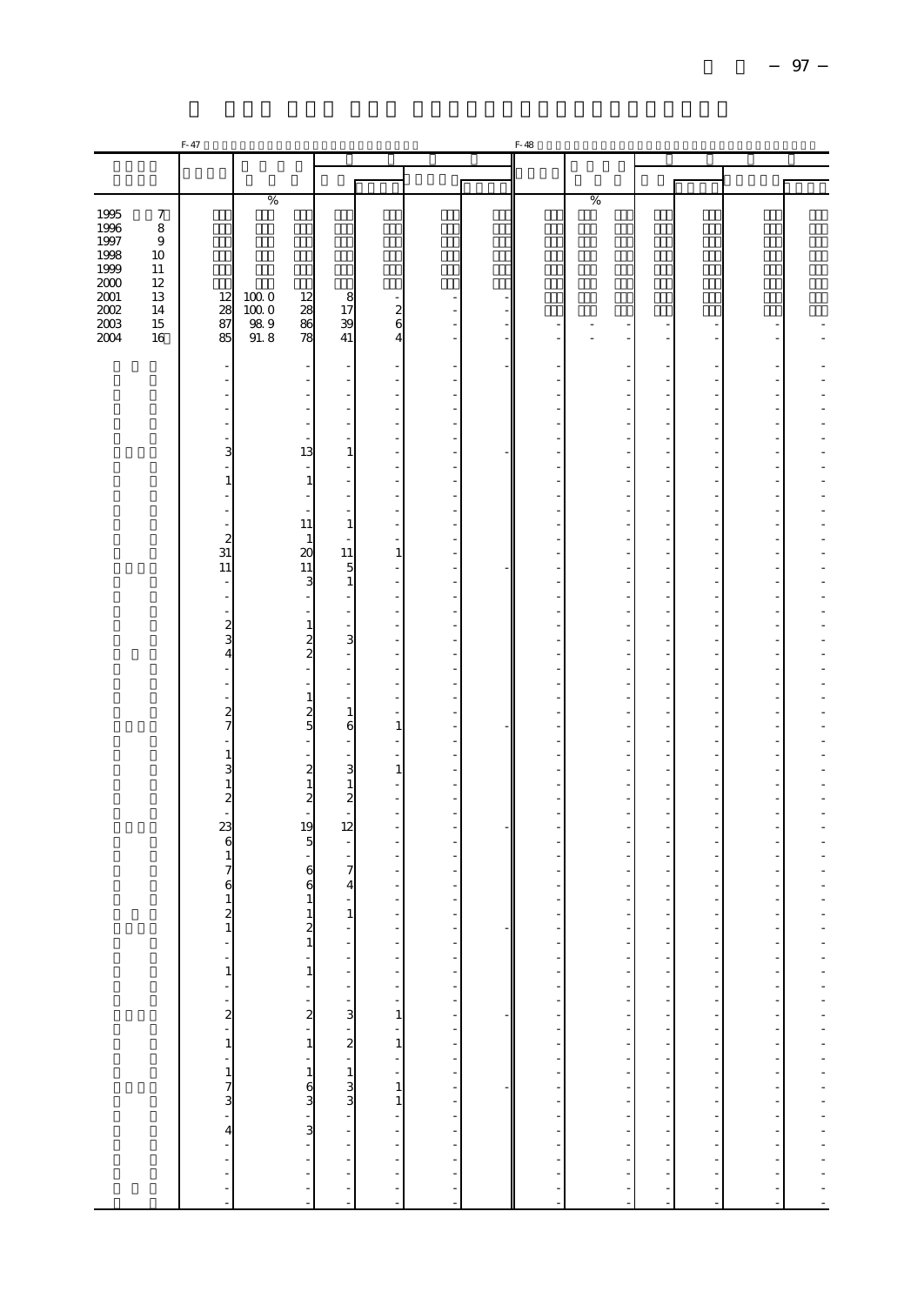| 7<br>1995<br>8<br>1996<br>9<br>1997<br>1998<br>10<br>1999<br>11<br>2000<br>12<br>2001<br>13<br>2002<br>14<br>2003<br>15<br>2004<br>16 | 2, 435, 983<br>2, 465, 503<br>2,518,074<br>2, 690, 267<br>2, 904, 051<br>3, 256, 109<br>3, 581, 521<br>3, 693, 928<br>3, 646, 253<br>3,427,606                                                                                                                                                                                                                                                                                                                                                                                                                                                                                                                      | 1, 406, 213<br>1, 389, 265<br>1, 378, 119<br>1, 429, 003<br>1, 469, 709<br>1, 389, 410<br>1,388,024<br>1, 432, 548<br>1, 504, 436<br>1, 532, 459                                                                                                                                                                                                                                                                                                                                                                                                                                                                                                | 970, 179<br>979, 275<br>957, 460<br>1,006,804<br>1, 080, 107<br>1, 160, 142<br>1, 195, 897<br>1, 219, 564<br>1, 269, 785<br>1, 289, 416                                                                                                                                                                                                                                                                                                                                                                                                                                                                                                    | 170, 420<br>173, 206<br>189, 504<br>194, 505<br>179, 323<br>172, 783<br>178, 872<br>181, 940<br>182, 145<br>172,885                                                                                                                                                                                                                                                                                                                                                                                                                                           |
|---------------------------------------------------------------------------------------------------------------------------------------|---------------------------------------------------------------------------------------------------------------------------------------------------------------------------------------------------------------------------------------------------------------------------------------------------------------------------------------------------------------------------------------------------------------------------------------------------------------------------------------------------------------------------------------------------------------------------------------------------------------------------------------------------------------------|-------------------------------------------------------------------------------------------------------------------------------------------------------------------------------------------------------------------------------------------------------------------------------------------------------------------------------------------------------------------------------------------------------------------------------------------------------------------------------------------------------------------------------------------------------------------------------------------------------------------------------------------------|--------------------------------------------------------------------------------------------------------------------------------------------------------------------------------------------------------------------------------------------------------------------------------------------------------------------------------------------------------------------------------------------------------------------------------------------------------------------------------------------------------------------------------------------------------------------------------------------------------------------------------------------|---------------------------------------------------------------------------------------------------------------------------------------------------------------------------------------------------------------------------------------------------------------------------------------------------------------------------------------------------------------------------------------------------------------------------------------------------------------------------------------------------------------------------------------------------------------|
|                                                                                                                                       | 114, 516<br>76,809<br>10,064<br>12,049<br>11,548<br>4,046<br>174, 737<br>25, 340<br>18,387<br>53, 569<br>14, 446<br>20, 071<br>42, 924<br>353, 964<br>1, 049, 651<br>76, 107<br>52, 763<br>63, 785<br>227, 684<br>183,868<br>241, 007<br>43, 959<br>20, 182<br>43, 422<br>96, 874<br>432, 139<br>21,709<br>22, 270<br>15,092<br>56, 816<br>265, 530<br>50, 722<br>665, 203<br>33, 436<br>82,080<br>317, 458<br>172, 895<br>33,059<br>26, 275<br>173, 857<br>11,623<br>11, 816<br>57, 223<br>64 508<br>28,687<br>102, 182<br>16,801<br>32, 632<br>34,658<br>18,091<br>361, 357<br>176, 741<br>22, 495<br>21, 843<br>38,021<br>22, 726<br>24,089<br>27,690<br>27, 752 | 47, 480<br>31, 437<br>4,230<br>5, 251<br>4,575<br>1,987<br>92,882<br>13, 215<br>9,954<br>23, 874<br>9, 470<br>12, 773<br>23,596<br>159, 890<br>456, 553<br>37, 136<br>25,088<br>35, 209<br>78, 747<br>69, 183<br>104, 317<br>21,695<br>10, 277<br>22,570<br>52, 331<br>179, 726<br>11,588<br>14,028<br>8,552<br>21, 940<br>102, 455<br>21, 163<br>250, 027<br>17, 160<br>34, 576<br>103, 102<br>66,593<br>16, 919<br>11, 677<br>93, 912<br>6,509<br>6, 118<br>29, 741<br>34, 751<br>16, 793<br>53, 397<br>10, 148<br>17,623<br>17, 154<br>8, 472<br>198, 592<br>88, 348<br>13,599<br>16, 397<br>24, 124<br>12,960<br>14,891<br>16,645<br>11,628 | 40, 919<br>27, 163<br>3, 467<br>4, 433<br>4, 112<br>1, 744<br>79,886<br>11,603<br>8,446<br>20, 897<br>7,568<br>11, 406<br>19,966<br>130, 769<br>380, 492<br>27,866<br>21, 276<br>26, 389<br>66,864<br>53, 566<br>88, 885<br>18, 922<br>9,723<br>19,526<br>47, 475<br>144, 471<br>10,680<br>10, 922<br>7,031<br>20, 337<br>77, 725<br>17, 776<br>221, 559<br>13, 310<br>29, 583<br>96, 241<br>57, 597<br>13, 405<br>11, 423<br>81, 155<br>5,049<br>4,936<br>27, 797<br>30,063<br>13, 310<br>47, 220<br>9,024<br>15, 904<br>14, 916<br>7,376<br>162, 945<br>71, 849<br>11, 724<br>11,833<br>17, 924<br>11, 436<br>13, 510<br>14,805<br>9,864 | 6,601<br>4, 438<br>565<br>637<br>716<br>245<br>11, 432<br>1,767<br>1, 261<br>2,939<br>972<br>1, 277<br>3, 216<br>15, 383<br>50,558<br>3,811<br>2,807<br>2,930<br>9,285<br>8, 271<br>12, 294<br>2,652<br>963<br>2,449<br>5,096<br>17, 158<br>1,352<br>1,330<br>923<br>2,696<br>8,500<br>2,357<br>29, 346<br>1,905<br>4, 107<br>12, 013<br>8, 241<br>1, 438<br>1,642<br>11, 269<br>927<br>958<br>3, 420<br>3,761<br>2, 203<br>6, 256<br>1, 143<br>1,909<br>1,985<br>1, 219<br>24,882<br>11, 180<br>1,600<br>1,864<br>2,832<br>1,916<br>1, 718<br>2,092<br>1,680 |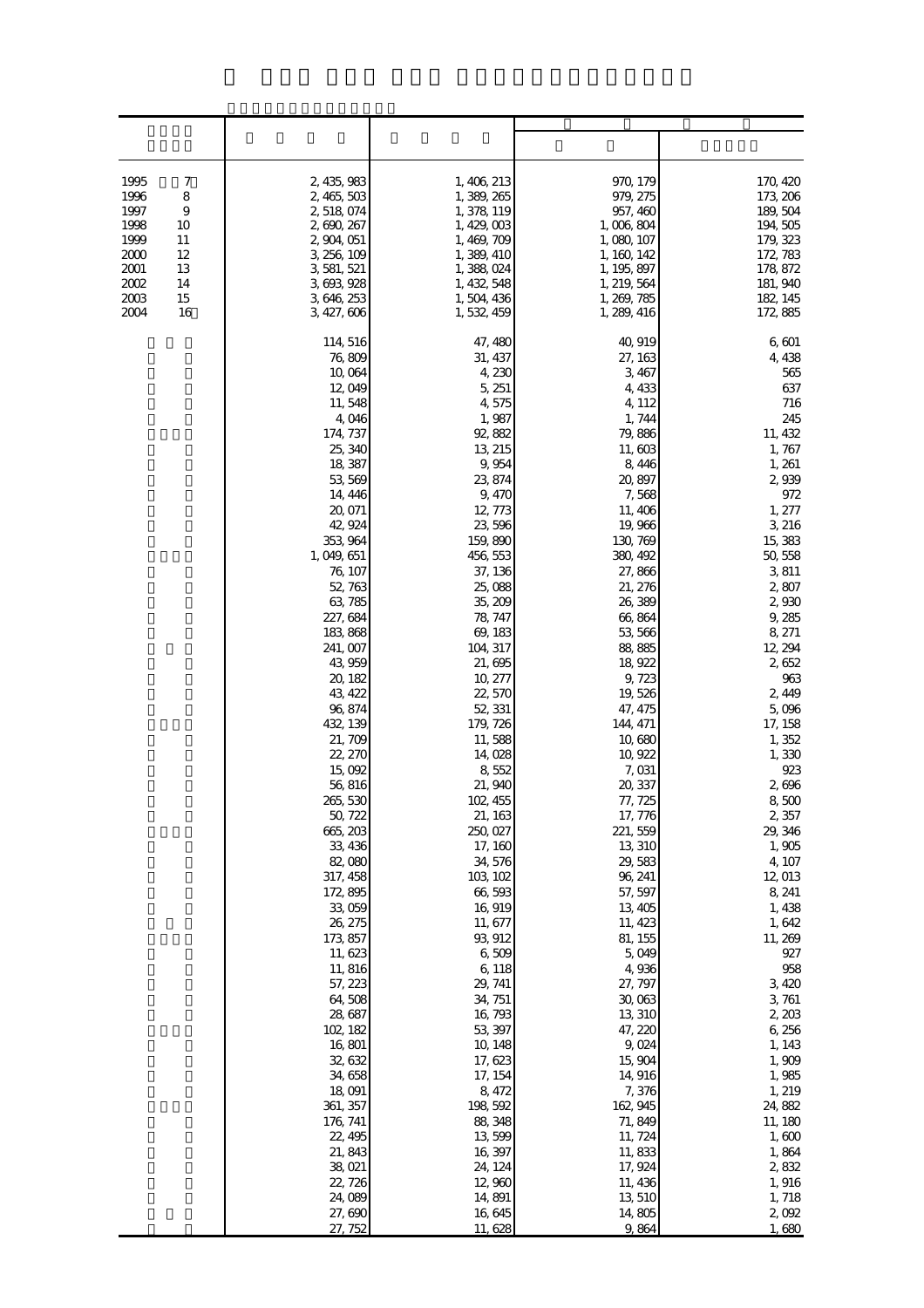| 1995<br>7<br>1996<br>8<br>1997<br>9<br>1998<br>10<br>1999<br>11<br>2000<br>12<br>2001<br>13<br>2002<br>14<br>2003<br>15<br>2004<br>16 | 653,039<br>653, 384<br>618, 510<br>656, 721<br>738, 425<br>812, 639<br>845, 909<br>840, 189<br>856, 117<br>864, 839                                                                                                                                                                                                                                                                                                                                                                                                                                                                                               | 653 039<br>653, 384<br>618, 510<br>656, 721<br>738, 425<br>812, 639<br>845, 909<br>840, 189<br>856, 117<br>864, 839                                                                                                                                                                                                                                                                                                                                                                                                                                                                                                   | 676, 927<br>683, 691<br>643, 887<br>682, 541<br>764, 752<br>850, 493<br>870, 605<br>872,006<br>890, 183<br>900, 389                                                                                                                                                                                                                                                                                                                                                                                                                                                                                                    | 44, 171<br>39, 625<br>36, 679<br>37, 120<br>37, 602<br>40, 447<br>40, 218<br>40, 165<br>37, 741<br>38,038                                                                                                                                                                                                                                                                                                                                                               |
|---------------------------------------------------------------------------------------------------------------------------------------|-------------------------------------------------------------------------------------------------------------------------------------------------------------------------------------------------------------------------------------------------------------------------------------------------------------------------------------------------------------------------------------------------------------------------------------------------------------------------------------------------------------------------------------------------------------------------------------------------------------------|-----------------------------------------------------------------------------------------------------------------------------------------------------------------------------------------------------------------------------------------------------------------------------------------------------------------------------------------------------------------------------------------------------------------------------------------------------------------------------------------------------------------------------------------------------------------------------------------------------------------------|------------------------------------------------------------------------------------------------------------------------------------------------------------------------------------------------------------------------------------------------------------------------------------------------------------------------------------------------------------------------------------------------------------------------------------------------------------------------------------------------------------------------------------------------------------------------------------------------------------------------|-------------------------------------------------------------------------------------------------------------------------------------------------------------------------------------------------------------------------------------------------------------------------------------------------------------------------------------------------------------------------------------------------------------------------------------------------------------------------|
|                                                                                                                                       | 26, 267<br>17, 396<br>2, 144<br>3.007<br>2,636<br>1,084<br>54, 156<br>7,980<br>5,502<br>13 358<br>4,881<br>8,648<br>13, 787<br>70,638<br>266 727<br>20, 474<br>14,820<br>21, 142<br>46, 334<br>36, 281<br>57,859<br>12,568<br>7, 215<br>13,600<br>36, 434<br>103, 440<br>7,503<br>7,622<br>5,032<br>13,656<br>57,360<br>12, 267<br>144, 307<br>9,595<br>18, 487<br>61, 761<br>37, 776<br>9, 117<br>7,571<br>54, 474<br>2,935<br>2,952<br>20,028<br>20, 183<br>8,376<br>32, 694<br>6, 249<br>11,832<br>10,004<br>4,609<br>112, 136<br>48, 196<br>9,462<br>7,932<br>12,393<br>7, 244<br>10, 479<br>10, 562<br>5,868 | 26, 267<br>17, 396<br>2, 144<br>3,007<br>2,636<br>1,084<br>54, 156<br>7,980<br>5,502<br>13,358<br>4,881<br>8,648<br>13, 787<br>70, 638<br>266, 727<br>20, 474<br>14,820<br>21, 142<br>46, 334<br>36, 281<br>57,859<br>12,568<br>7, 215<br>13,600<br>36, 434<br>103, 440<br>7,503<br>7,622<br>5,032<br>13,656<br>57,360<br>12, 267<br>144, 307<br>9,595<br>18, 487<br>61, 761<br>37, 776<br>9, 117<br>7,571<br>54, 474<br>2,935<br>2,952<br>20,028<br>20, 183<br>8,376<br>32, 694<br>6, 249<br>11, 832<br>10,004<br>4,609<br>112, 136<br>48, 196<br>9, 462<br>7,932<br>12, 393<br>7, 244<br>10, 479<br>10,562<br>5,868 | 26, 536<br>17,573<br>2, 167<br>3,039<br>2,663<br>1,094<br>54, 911<br>8,066<br>5,560<br>13, 484<br>4,916<br>8, 771<br>14, 114<br>73, 157<br>276, 561<br>20,900<br>15,596<br>21, 519<br>48, 431<br>37, 258<br>60,068<br>13, 183<br>7,789<br>14, 401<br>37, 407<br>108, 715<br>7,889<br>7,958<br>5,066<br>14,888<br>59,667<br>13, 247<br>152,022<br>10, 158<br>19, 799<br>64,040<br>39, 854<br>9,966<br>8,205<br>57, 541<br>2,968<br>3,042<br>21, 321<br>21, 477<br>8,733<br>34, 572<br>6,749<br>12, 448<br>10, 691<br>4,684<br>116, 374<br>49, 937<br>9,524<br>7,939<br>13, 112<br>7, 919<br>10, 819<br>11, 236<br>5,888 | 1,032<br>635<br>90<br>125<br>122<br>$60\,$<br>2,700<br>443<br>217<br>591<br>205<br>475<br>769<br>2,099<br>11,864<br>1,070<br>583<br>1, 132<br>1,684<br>1, 196<br>3,002<br>594<br>395<br>507<br>1,701<br>4, 639<br>377<br>345<br>241<br>744<br>2,334<br>598<br>5,832<br>507<br>880<br>2,433<br>1,312<br>318<br>382<br>2, 441<br>133<br>136<br>998<br>770<br>404<br>1,533<br>380<br>540<br>455<br>158<br>5,898<br>2, 205<br>612<br>408<br>686<br>383<br>577<br>633<br>394 |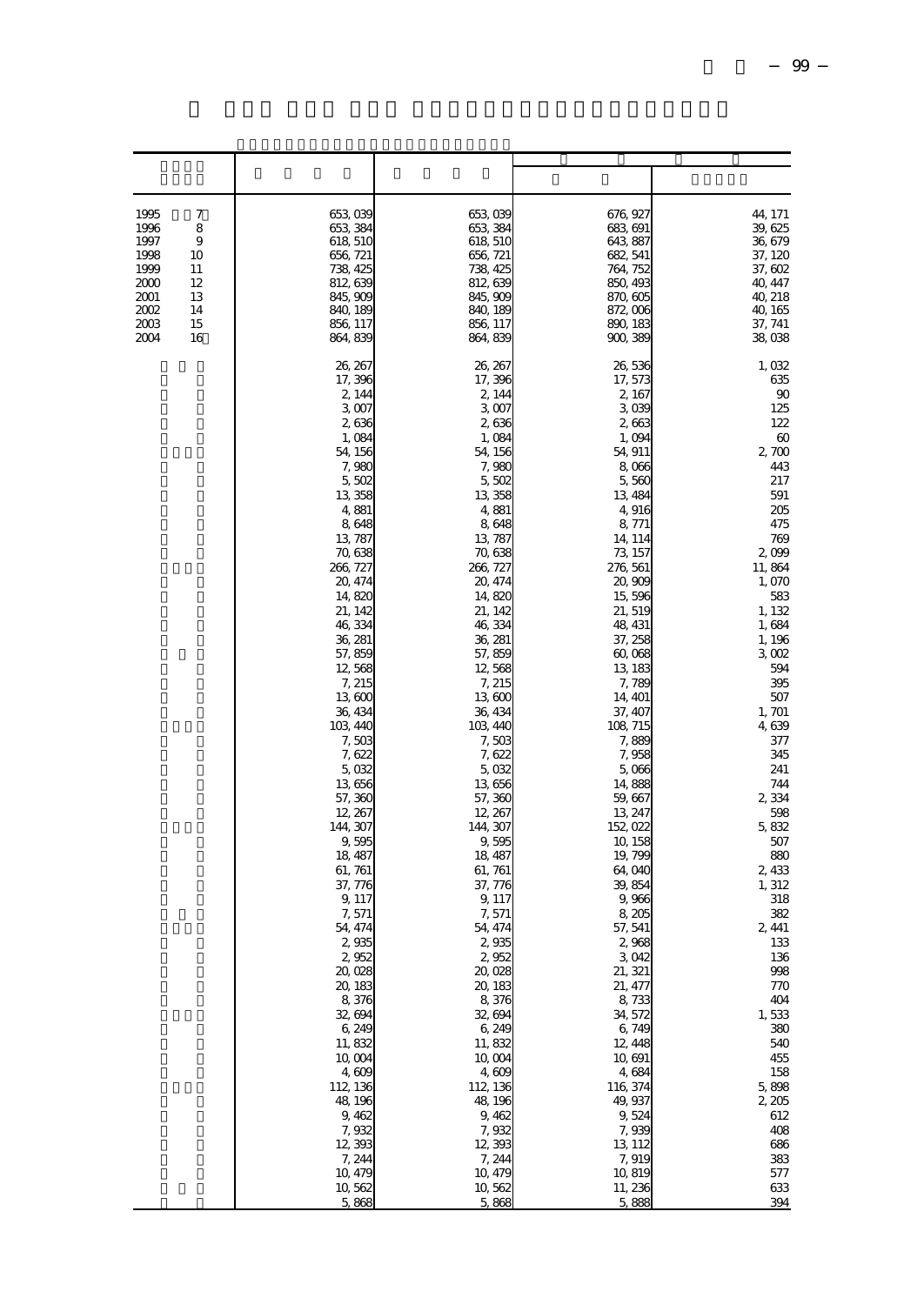|                                                                                      |                                                                                | A b (1)                                                                                                                                                                                                                                                                                                                                                                       |                                                                                                |                                                                                                                                                                                                                                                                                                                                                                                                                                                                                                                                            |                                                                                                                                                                                                                                                                                                                                                                                                                |                                                                                                                                                                                                                                                                                                                                                                                                                |                                                                                                                                                                                                                                                                                                                                                                    |                                                                                                                                                                                                                                                                  |
|--------------------------------------------------------------------------------------|--------------------------------------------------------------------------------|-------------------------------------------------------------------------------------------------------------------------------------------------------------------------------------------------------------------------------------------------------------------------------------------------------------------------------------------------------------------------------|------------------------------------------------------------------------------------------------|--------------------------------------------------------------------------------------------------------------------------------------------------------------------------------------------------------------------------------------------------------------------------------------------------------------------------------------------------------------------------------------------------------------------------------------------------------------------------------------------------------------------------------------------|----------------------------------------------------------------------------------------------------------------------------------------------------------------------------------------------------------------------------------------------------------------------------------------------------------------------------------------------------------------------------------------------------------------|----------------------------------------------------------------------------------------------------------------------------------------------------------------------------------------------------------------------------------------------------------------------------------------------------------------------------------------------------------------------------------------------------------------|--------------------------------------------------------------------------------------------------------------------------------------------------------------------------------------------------------------------------------------------------------------------------------------------------------------------------------------------------------------------|------------------------------------------------------------------------------------------------------------------------------------------------------------------------------------------------------------------------------------------------------------------|
|                                                                                      |                                                                                |                                                                                                                                                                                                                                                                                                                                                                               |                                                                                                |                                                                                                                                                                                                                                                                                                                                                                                                                                                                                                                                            |                                                                                                                                                                                                                                                                                                                                                                                                                |                                                                                                                                                                                                                                                                                                                                                                                                                |                                                                                                                                                                                                                                                                                                                                                                    |                                                                                                                                                                                                                                                                  |
| 1995<br>1996<br>1997<br>1998<br>1999<br>2000<br>$2001\,$<br>2002<br>$2003\,$<br>2004 | $\boldsymbol{7}$<br>$\,8\,$<br>$\,9$<br>10<br>11<br>12<br>13<br>14<br>15<br>16 | 1,032<br>1,004<br>$1,002$<br>$1,314$<br>1,649<br>$\frac{1}{2}$ , 786<br>2, 335<br>2,436<br>2,865<br>2,776                                                                                                                                                                                                                                                                     | $\frac{\%}{76.7}$<br>72.4<br>$733$<br>$683$<br>$61.9$<br>$57.3$<br>$47.8$<br>$\frac{539}{489}$ | 792<br>727<br>734<br>897<br>1,020<br>1,024<br>1, 116<br>1, 314<br>1,402<br>1,458                                                                                                                                                                                                                                                                                                                                                                                                                                                           | 679<br>610<br>719<br>854<br>993<br>982<br>1,094<br>1, 134<br>1,310<br>1,356                                                                                                                                                                                                                                                                                                                                    | 15<br>17<br>23<br>31<br>31<br>35<br>46<br>48<br>65<br>55                                                                                                                                                                                                                                                                                                                                                       | 50<br>43<br>92<br>94<br>89<br>124<br>105<br>121<br>106<br>130                                                                                                                                                                                                                                                                                                      | 334536715<br>6                                                                                                                                                                                                                                                   |
|                                                                                      |                                                                                | 114<br>$77\,$<br>15<br>9<br>10<br>3<br>87<br>17<br>15<br>27<br>$\overline{4}$<br>10<br>14<br>321<br>1,019<br>127<br>58<br>61<br>237<br>187<br>225<br>13<br>12<br>22<br>77<br>336<br>8<br>$\overline{7}$<br>9<br>46<br>233<br>33<br>591<br>15<br>68<br>358<br>106<br>20<br>24<br>69<br>8<br>5<br>$21.25$ 10 33 8 7 11 7<br>206<br>120<br>12 9<br>20<br>9<br>8<br>3<br>13<br>15 |                                                                                                | 49<br>39<br>2<br>4<br>3<br>$\mathbf{1}$<br>52<br>12<br>10<br>11<br>5<br>5<br>g<br>224<br>495<br>62<br>33<br>4C<br>10 <sup>2</sup><br>92<br>96<br>9<br>6<br>17<br>37<br>160<br>5<br>4<br>5<br>18<br>107<br>21<br>256<br>13<br>37<br>131<br>59<br>6<br>1 <sup>C</sup><br>58<br>$\overline{7}$<br>$\overline{\mathcal{L}}$<br>15<br>$\begin{array}{c}\n 24 \\  8 \\  \hline\n 7 \\  7\n \end{array}$<br>10<br>$\overline{6}$<br>$134$ 66<br>$\begin{array}{c}\n 12 \\  11 \\  8\n \end{array}$<br>$\overline{\phantom{a}}$<br>$\frac{12}{12}$ | 41<br>31<br>3<br>$\overline{\mathbf{c}}$<br>$\overline{4}$<br>$\,1\,$<br>61<br>9<br>19<br>10<br>3<br>$\overline{4}$<br>16<br>223<br>409<br>53<br>35<br>$\overline{22}$<br>69<br>60<br>96<br>$\frac{7}{5}$<br>23<br>39<br>158<br>10<br>6<br>6<br>18<br>74<br>44<br>242<br>$20\,$<br>36<br>102<br>65<br>6<br>13<br>63<br>14<br>4<br>16<br>19<br>$\begin{array}{c}\n10 \\ 12 \\ 13 \\ 14 \\ 15\n\end{array}$<br>9 | 4<br>3<br>$\mathbf{1}$<br>$\frac{5}{2}$<br>$\,1\,$<br>$\overline{c}$<br>12<br>10<br>$\frac{2}{1}$<br>$\frac{2}{2}$<br>$\mathbf 1$<br>$\frac{2}{2}$<br>$\mathbf{1}$<br>$\,1\,$<br>$\overline{\mathcal{Z}}$<br>$\frac{3}{8}$<br>$\overline{4}$<br>$\overline{\mathcal{Z}}$<br>$\,1\,$<br>$\mathbf{1}$<br>4<br>$1\,$<br>$\overline{\mathcal{Z}}$<br>$\,1\,$<br>$\frac{2}{1}$<br>$\mathbf{1}$<br>1<br>$\mathbf{1}$ | 5<br>$\overline{4}$<br>$\,1\,$<br>$\frac{3}{1}$<br>$\boldsymbol{z}$<br>11<br>$\,1\,$<br>$\frac{2}{9}$<br>22<br>$\mathbf{1}$<br>$\,1\,$<br>$\mathbf{1}$<br>13<br>6<br>35<br>$\begin{array}{c} 7 \\ 6 \end{array}$<br>11<br>11<br>3<br>÷.<br>$\mathbf{1}$<br>$\mathbf{1}$<br>$\mathbf 1$<br>1<br>$\,1$<br>$\frac{10}{2}$<br>$\,1\,$<br>$\frac{1}{2}$<br>$\mathbf{1}$ | 1<br>$\,1\,$<br>÷,<br>$\frac{1}{2}$<br>÷,<br>L,<br>$\ddot{\phantom{1}}$<br>$\mathbf{1}$<br>$\,1\,$<br>$\overline{\mathbf{c}}$<br>$\frac{1}{2}$<br>$\begin{array}{c} 2 \\ 2 \\ 1 \end{array}$<br>÷<br>÷,<br>$\mathbf{1}% _{T}=\mathbf{1}_{T}\times\mathbf{1}_{T}$ |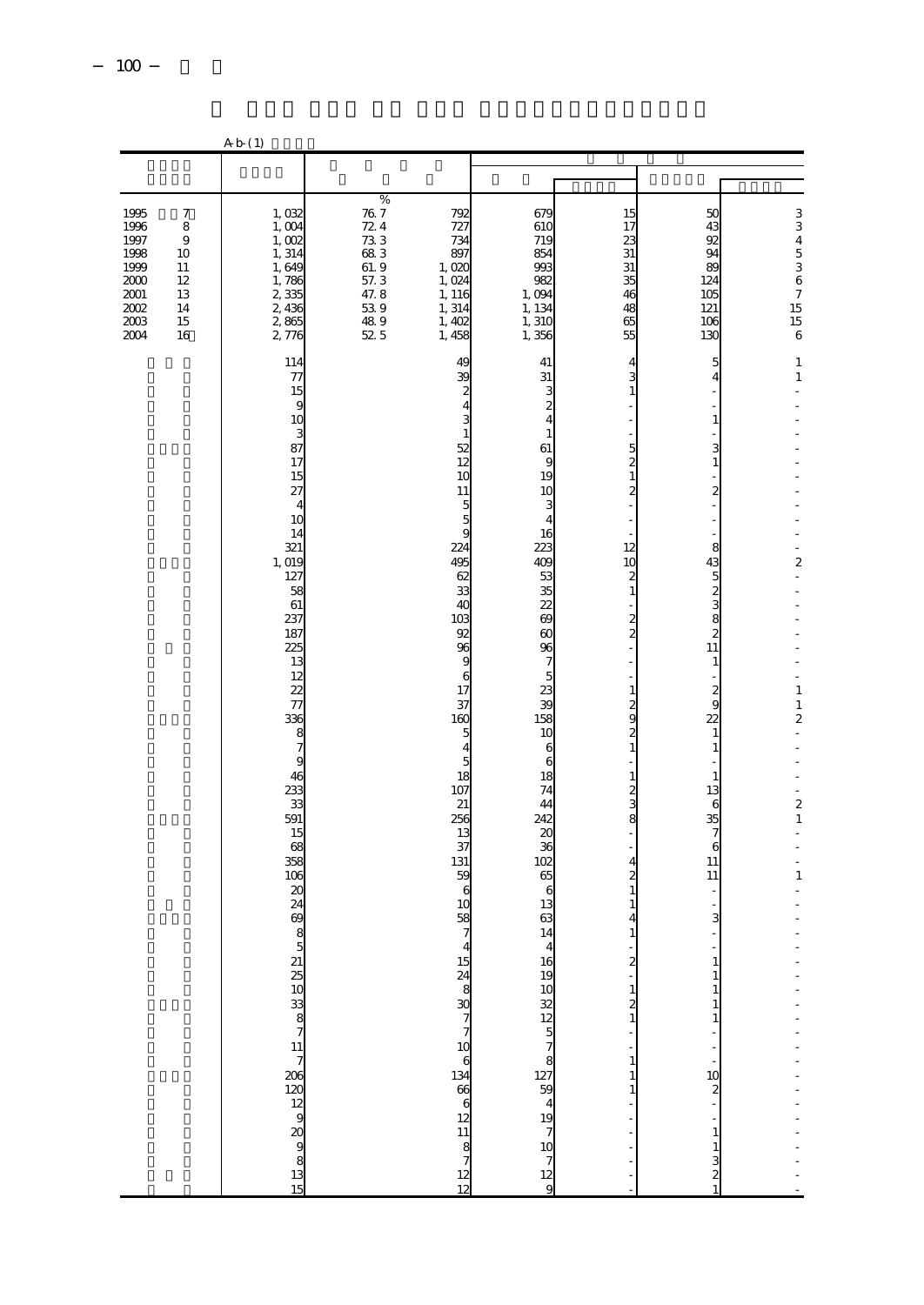|                      |                            | A b(2)                                 |              |                          |                                                                                     |                       |                                              |                               |
|----------------------|----------------------------|----------------------------------------|--------------|--------------------------|-------------------------------------------------------------------------------------|-----------------------|----------------------------------------------|-------------------------------|
|                      |                            |                                        |              |                          |                                                                                     |                       |                                              |                               |
|                      |                            |                                        |              |                          |                                                                                     |                       |                                              |                               |
|                      |                            |                                        | %            |                          |                                                                                     |                       |                                              |                               |
| 1995<br>1996<br>1997 | $\boldsymbol{7}$<br>$\bf8$ | $\ldots$                               |              | $\ldots$                 | $\ddotsc$                                                                           | $\ddotsc$             | $\ddotsc$                                    |                               |
|                      | $\boldsymbol{9}$           | $\ldots$<br>$\ddotsc$                  | $\cdots$<br> | $\ldots$<br>$\ldots$     | $\ddotsc$<br>.,                                                                     | $\ddotsc$<br>$\ldots$ | $\ddotsc$<br>$\cdot \cdot$                   | $\ddotsc$<br>$\ddotsc$        |
| 1998                 | 10                         | $\ddotsc$                              |              | $\ldots$                 | $\ddots$                                                                            | $\ddotsc$             | $\ddotsc$                                    | $\ddotsc$                     |
| 1999                 | 11                         | $\ddotsc$                              |              | $\ldots$                 | Ω,                                                                                  | $\ddot{\phantom{a}}$  | $\ddotsc$                                    | $\ddot{\phantom{a}}$          |
| $2000\,$<br>$2001\,$ | 12<br>13                   | $\cdots$                               |              | $\ldots$                 | $\ddotsc$                                                                           | $\ddot{\phantom{0}}$  | $\ddotsc$                                    | .                             |
| $2002\,$             | 14                         | $\ddotsc$<br>$\ddotsc$                 | .<br>.       | $\ldots$<br>$\ldots$     | $\ddotsc$<br>$\ddotsc$                                                              | $\ddotsc$<br>$\ldots$ | $\cdot$ .<br>$\ddot{\phantom{0}}$            | $\cdots$<br>$\cdots$          |
| $2003$               | $15\,$                     | $\ddotsc$                              |              | $\ddots$                 | $\ddot{\phantom{a}}$                                                                | $\ldots$              | $\cdot$                                      | .                             |
| 2004                 | 16                         | 882                                    | 385          | 340                      | 447                                                                                 | 17                    | 29                                           | $\overline{2}$                |
|                      |                            | 38                                     |              | 13                       | 16                                                                                  | $\mathbf{1}$          | $\overline{\mathbf{c}}$                      |                               |
|                      |                            | 24                                     |              | 11                       | 12                                                                                  |                       | $\mathbf{1}$                                 |                               |
|                      |                            | $\frac{5}{7}$                          |              | $\mathbf{1}$             | $\boldsymbol{z}$                                                                    | $1\vert$              |                                              |                               |
|                      |                            |                                        |              | $\mathbf{1}$             | $\boldsymbol{z}$                                                                    |                       | $\,1\,$                                      |                               |
|                      |                            |                                        |              |                          |                                                                                     |                       |                                              |                               |
|                      |                            |                                        |              | 21                       | 25                                                                                  | $\frac{2}{2}$         | $\mathbf{1}$                                 |                               |
|                      |                            |                                        |              | 5                        | $\overline{4}$                                                                      |                       | $\,1\,$                                      |                               |
|                      |                            |                                        |              | 6                        | 13                                                                                  |                       |                                              |                               |
|                      |                            |                                        |              | $\overline{\mathcal{Z}}$ | $\mathbf{1}$                                                                        |                       |                                              |                               |
|                      |                            |                                        |              |                          | 220                                                                                 |                       |                                              |                               |
|                      |                            | 113<br>113 യ യ യ യ യ <del>81</del>     |              | 9 33 ω <sub>22</sub> ω   |                                                                                     |                       |                                              |                               |
|                      |                            | 289                                    |              |                          | 53                                                                                  | 1                     | 3<br>4                                       |                               |
|                      |                            | 49                                     |              | 15                       | 110<br>8                                                                            | 3                     |                                              | ÷,                            |
|                      |                            | $\mathbf{g}$                           |              | $\boldsymbol{z}$         | 8                                                                                   | $\mathbf{1}$          | ÷                                            |                               |
|                      |                            | 13                                     |              | $\overline{4}$           | $\overline{4}$                                                                      |                       | $\mathbf{1}$                                 |                               |
|                      |                            | 65                                     |              | 15                       | 12                                                                                  |                       |                                              |                               |
|                      |                            | 48<br>64                               |              | 17<br>27                 | 18<br>32                                                                            | $\mathbf{1}$          | 3                                            |                               |
|                      |                            | 6                                      |              | $\overline{\mathcal{L}}$ |                                                                                     |                       |                                              |                               |
|                      |                            | $\boldsymbol{6}$                       |              | $\overline{4}$           | $\frac{2}{3}$                                                                       |                       |                                              |                               |
|                      |                            | $\overline{7}$                         |              | $\overline{4}$           | $\mathbf{6}$                                                                        |                       |                                              |                               |
|                      |                            | 22<br>87                               |              | $\frac{9}{27}$           | 17<br>61                                                                            | $\mathbf{1}$<br>4     | 8                                            | ÷,<br>$\overline{\mathbf{c}}$ |
|                      |                            |                                        |              | $\frac{2}{2}$            |                                                                                     | $\mathbf{1}$          | $\mathbf{1}$                                 | L,                            |
|                      |                            | $\frac{5}{2}$                          |              |                          |                                                                                     |                       | $\mathbf{1}$                                 |                               |
|                      |                            | $\mathbf{1}$                           |              |                          | $\begin{array}{c}\n 8 \\  2 \\  7\n \end{array}$                                    |                       |                                              |                               |
|                      |                            | $\overline{9}$                         |              | 4<br>14                  | 17                                                                                  | $\mathbf{1}$          |                                              | ÷                             |
|                      |                            | $\frac{59}{11}$                        |              | 5                        | 25                                                                                  | $\overline{c}$        | $\begin{array}{c}\n2 \\ 2 \\ 3\n\end{array}$ | $\overline{\mathcal{L}}$      |
|                      |                            |                                        |              | 62                       | 79                                                                                  | 3                     |                                              | $\overline{a}$                |
|                      |                            | $205$<br>$129$                         |              | $\frac{2}{9}$            | 12                                                                                  |                       |                                              |                               |
|                      |                            |                                        |              | 36                       | 11<br>27                                                                            | 2                     | ÷<br>3                                       |                               |
|                      |                            |                                        |              | 11                       | 21                                                                                  |                       |                                              |                               |
|                      |                            | $\begin{array}{c} 36 \\ 9 \end{array}$ |              | $\overline{\mathcal{Z}}$ | 3                                                                                   | 1                     |                                              |                               |
|                      |                            | $\epsilon$                             |              | $\overline{c}$           | $\overline{5}$                                                                      |                       |                                              |                               |
|                      |                            | $\frac{18}{5}$                         |              | 13<br>$\overline{4}$     | $\frac{20}{12}$                                                                     | 1<br>$\mathbf{1}$     |                                              |                               |
|                      |                            | $\mathbf{1}$                           |              |                          |                                                                                     |                       |                                              |                               |
|                      |                            | $\frac{4}{7}$                          |              | $\frac{2}{6}$            | $\mathbf{1}$                                                                        |                       |                                              |                               |
|                      |                            |                                        |              |                          | $\mathbf{6}$                                                                        |                       |                                              | $\overline{a}$                |
|                      |                            |                                        |              | $\mathbf{1}$<br>16       | $\,1\,$                                                                             |                       |                                              |                               |
|                      |                            |                                        |              |                          |                                                                                     | $\frac{2}{1}$         |                                              |                               |
|                      |                            |                                        |              | <u>ა თ თ ნ 8</u> თ თ ა — |                                                                                     |                       |                                              | - - - - - - - - - - - - - -   |
|                      |                            |                                        |              |                          |                                                                                     |                       | ÷                                            |                               |
|                      |                            |                                        |              |                          |                                                                                     | $\mathbf{1}$          |                                              |                               |
|                      |                            |                                        |              |                          |                                                                                     |                       | $\begin{array}{c} 6 \\ 1 \end{array}$        |                               |
|                      |                            |                                        |              |                          |                                                                                     |                       |                                              |                               |
|                      |                            |                                        |              |                          |                                                                                     |                       |                                              |                               |
|                      |                            |                                        |              |                          |                                                                                     |                       | $\mathbf{1}$                                 |                               |
|                      |                            |                                        |              | $\overline{\mathcal{L}}$ | 7<br>7<br>7<br>2<br>5<br>2<br>2<br>2<br>2<br>2<br>2<br>2<br>2<br><br>2<br><br><br>7 |                       |                                              |                               |
|                      |                            |                                        |              |                          |                                                                                     |                       | $\frac{2}{2}$                                |                               |
|                      |                            |                                        |              |                          |                                                                                     |                       |                                              |                               |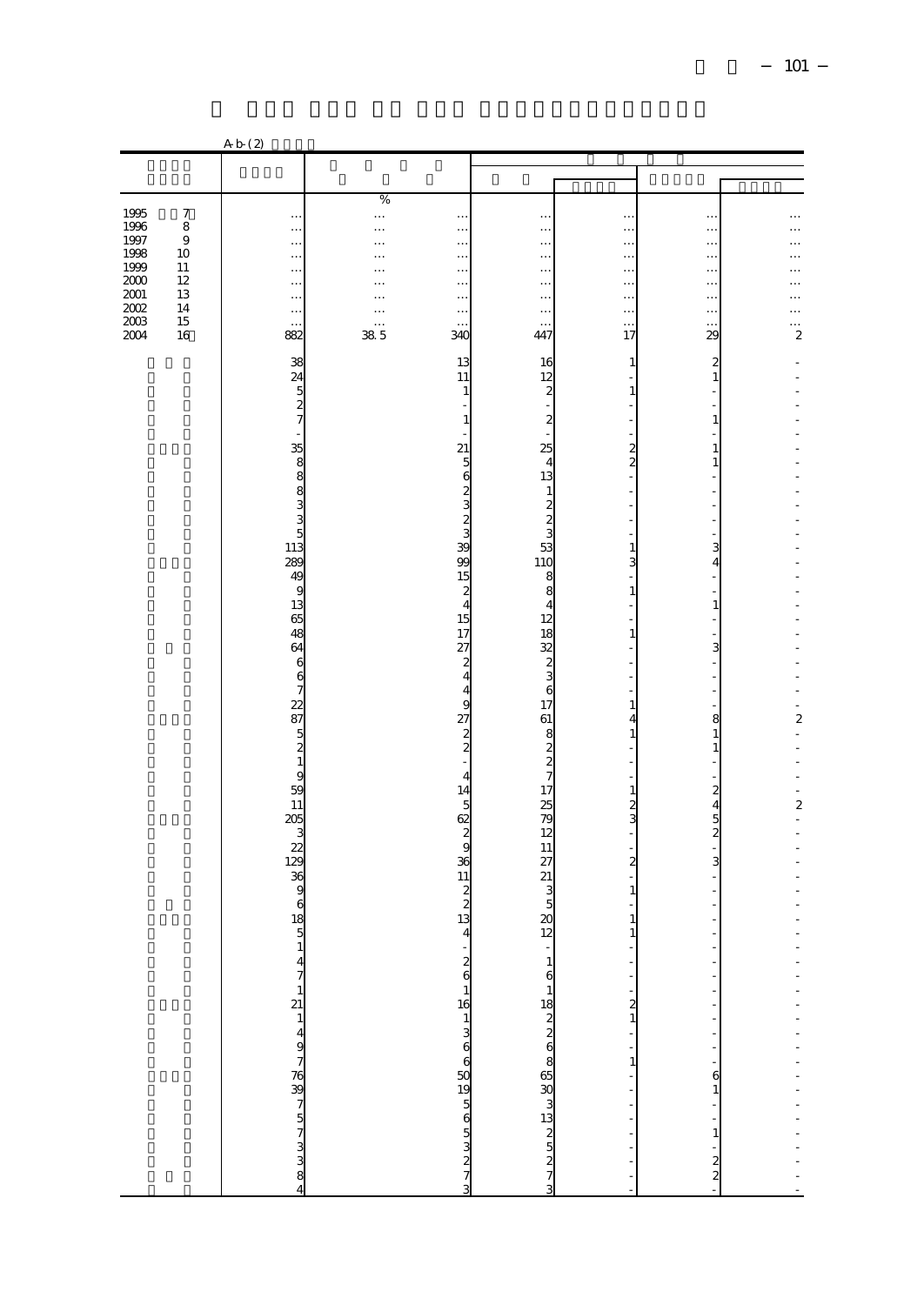|                                                              |                                                                                    | Ab(3)                                                      |                                                                                                                 |                                                               |                                                         |                                                                             |                                               |                                              |
|--------------------------------------------------------------|------------------------------------------------------------------------------------|------------------------------------------------------------|-----------------------------------------------------------------------------------------------------------------|---------------------------------------------------------------|---------------------------------------------------------|-----------------------------------------------------------------------------|-----------------------------------------------|----------------------------------------------|
|                                                              |                                                                                    |                                                            |                                                                                                                 |                                                               |                                                         |                                                                             |                                               |                                              |
|                                                              |                                                                                    |                                                            |                                                                                                                 |                                                               |                                                         |                                                                             |                                               |                                              |
| 1995<br>1996<br>1997<br>1998<br>1999<br>2000<br>2001<br>2002 | $\boldsymbol{7}$<br>$\,$ 8 $\,$<br>$\,9$<br>10<br>11<br>$12\,$<br>$13\,$<br>$14\,$ | 129<br>83<br>113<br>172<br>121<br>$\frac{136}{237}$<br>146 | $71.75$ 79 6 2 0 2 8 3 1 1 4 1 5 2 8 9 9 8 9 8 9 8 1 1 4 1 5 8 9 8 9 8 9 1 1 4 1 5 9 8 9 8 9 1 1 $\frac{64}{1}$ | 92<br>63<br>$\overline{90}$<br>131<br>98<br>102<br>157<br>118 | 90<br>$\frac{63}{87}$<br>121<br>93<br>105<br>150<br>108 | 1<br>$\,1$<br>$\begin{array}{c}\n2 \\ 2 \\ 5\n\end{array}$<br>$\frac{7}{3}$ | $\mathbf 1$<br>$\frac{4}{3}$<br>$\frac{1}{3}$ | $\mathbf{1}$<br>$\mathbf{1}$<br>$\mathbf{1}$ |
| $\frac{2003}{2004}$                                          | $15\,$<br>16                                                                       | 148<br>131<br>$\overline{\mathbf{c}}$                      |                                                                                                                 | 117<br>84<br>1                                                | $121\,$<br>80<br>$\mathbf{1}$                           | 3<br>3                                                                      | $\frac{6}{2}$<br>-                            |                                              |
|                                                              |                                                                                    | $\mathbf{1}$                                               |                                                                                                                 |                                                               |                                                         |                                                                             |                                               |                                              |
|                                                              |                                                                                    | $\mathbf{1}$<br>13<br>$\mathbf{1}$<br>$\frac{2}{5}$        |                                                                                                                 | 1<br>8<br>1<br>3                                              | $\mathbf{1}$<br>7<br>$\mathbf{1}$<br>$\mathbf{1}$<br>3  |                                                                             | 1<br>$\mathbf{1}$                             |                                              |
|                                                              |                                                                                    | $2^{3}$<br>$21^{2}$<br>42                                  |                                                                                                                 | 3<br>15                                                       | $\begin{array}{c} 2 \\ 15 \end{array}$                  | 1                                                                           |                                               |                                              |
|                                                              |                                                                                    | 6<br>4<br>5                                                |                                                                                                                 | 23<br>3<br>$\boldsymbol{z}$<br>5                              | <b>Nowwo</b> n                                          | 1                                                                           | 1<br>$\,1\,$                                  |                                              |
|                                                              |                                                                                    | 8<br>5<br>9<br>1                                           |                                                                                                                 | 6<br>$\overline{\mathbf{c}}$<br>3                             | $\overline{4}$                                          | $\,1\,$                                                                     |                                               |                                              |
|                                                              |                                                                                    | 3<br>$\mathbf{1}$<br>11<br>$\boldsymbol{z}$                |                                                                                                                 | $\overline{c}$<br>11<br>$\mathbf{z}$                          | $\mathbf{1}$<br>10<br>$\boldsymbol{z}$                  | 1<br>1                                                                      |                                               |                                              |
|                                                              |                                                                                    | $\overline{c}$                                             |                                                                                                                 | 2<br>5                                                        | $\overline{\mathbf{c}}$<br>$\boldsymbol{6}$             |                                                                             |                                               |                                              |
|                                                              |                                                                                    | $\frac{5}{26}$<br>$\mathbf{1}$<br>$\overline{4}$           |                                                                                                                 | $\overline{c}$<br>12<br>$\mathbf{1}$<br>$\overline{c}$        | 13<br>$\mathbf{1}$<br>$\frac{2}{6}$                     |                                                                             |                                               |                                              |
|                                                              |                                                                                    | 10<br>6<br>$\overline{c}$<br>6                             |                                                                                                                 | 6<br>5                                                        | $\overline{c}$<br>$\mathbf{1}$<br>$\mathbf{1}$          |                                                                             |                                               |                                              |
|                                                              |                                                                                    | $\frac{2}{2}$                                              |                                                                                                                 | $\frac{2}{1}$                                                 | $\begin{matrix} 2 \\ 1 \end{matrix}$                    | $\ddot{\phantom{0}}$                                                        |                                               |                                              |
|                                                              |                                                                                    | $\begin{array}{c}\n2 \\ 3 \\ 2 \\ 1\n\end{array}$          |                                                                                                                 | $2 \text{ }\alpha \text{ }\alpha$                             | $\frac{1}{2}$                                           | -<br>$\bar{\phantom{a}}$                                                    | -<br>$\blacksquare$                           |                                              |
|                                                              |                                                                                    | $-73$<br>$1 - 7$                                           |                                                                                                                 | l,<br>$\begin{array}{c} 6 \\ 2 \\ 1 \end{array}$              | $rac{1}{6}$                                             | ÷<br>-                                                                      | $\blacksquare$<br>-                           | 医中央性骨折 医单位 医单位医单位 医单位                        |
|                                                              |                                                                                    | $\,$ 1 $\,$<br>$\,1\,$                                     |                                                                                                                 | $\overline{a}$<br>$1\,$<br>$\,1$                              | ÷.<br>$\begin{array}{c} 1 \\ 1 \end{array}$             | $\overline{\phantom{a}}$<br>÷,<br>J.<br>÷                                   |                                               |                                              |
|                                                              |                                                                                    | 1                                                          |                                                                                                                 |                                                               |                                                         | ÷                                                                           |                                               |                                              |

 $\mathcal{L}(\mathcal{L}(\mathcal{L}(\mathcal{L}(\mathcal{L}(\mathcal{L}(\mathcal{L}(\mathcal{L}(\mathcal{L}(\mathcal{L}(\mathcal{L}(\mathcal{L}(\mathcal{L}(\mathcal{L}(\mathcal{L}(\mathcal{L}(\mathcal{L}(\mathcal{L}(\mathcal{L}(\mathcal{L}(\mathcal{L}(\mathcal{L}(\mathcal{L}(\mathcal{L}(\mathcal{L}(\mathcal{L}(\mathcal{L}(\mathcal{L}(\mathcal{L}(\mathcal{L}(\mathcal{L}(\mathcal{L}(\mathcal{L}(\mathcal{L}(\mathcal{L}(\mathcal{L}(\mathcal{$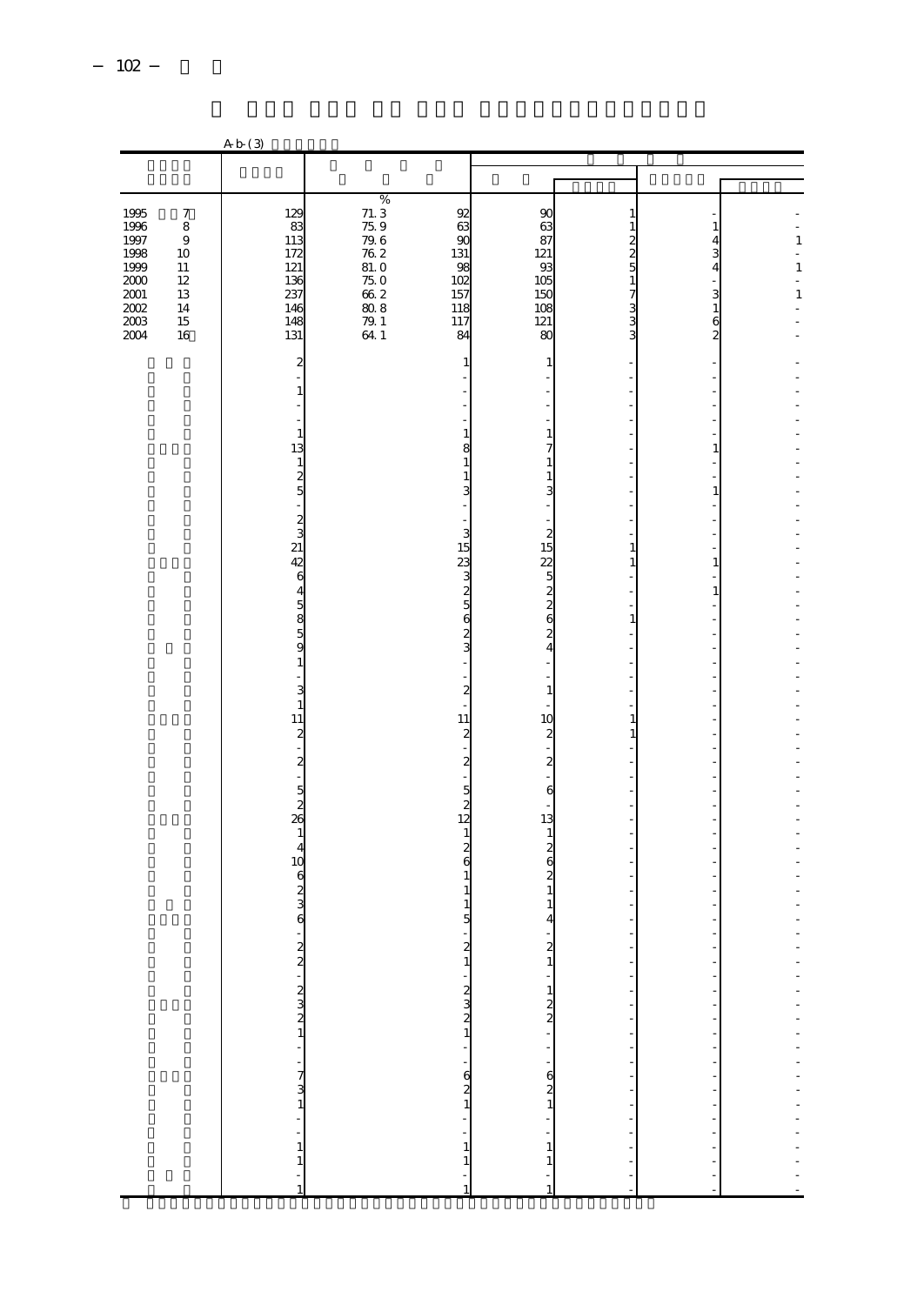|                  |                | Ab(4)                                                |               |                                                 |                                                      |               |                                |                         |
|------------------|----------------|------------------------------------------------------|---------------|-------------------------------------------------|------------------------------------------------------|---------------|--------------------------------|-------------------------|
|                  |                |                                                      |               |                                                 |                                                      |               |                                |                         |
|                  |                |                                                      |               |                                                 |                                                      |               |                                |                         |
| 1995             | 7              |                                                      | %             |                                                 |                                                      |               |                                |                         |
| 1996             | $\,$ 8 $\,$    | $\cdots$<br>$\ldots$                                 | <br>.         | $\ddotsc$<br>$\ddotsc$                          | $\ddotsc$<br>$\ddotsc$                               | <br>$\ldots$  | $\ldots$<br>$\ldots$           | $\cdot$ .<br>.          |
| 1997             | $\overline{9}$ | $\cdots$                                             | .             | $\ddotsc$                                       | $\cdots$                                             |               | $\ldots$                       | $\cdots$                |
| 1998<br>1999     | 10<br>11       | $\cdots$<br>$\cdots$                                 | $\cdots$<br>. | $\ldots$<br>$\ddotsc$                           | $\ldots$<br>$\cdots$                                 | <br>$\cdots$  | $\ddotsc$<br>$\ddotsc$         | $\ddotsc$<br>$\ddotsc$  |
| $2000\,$         | 12             | $\cdots$                                             | $\cdots$      | $\ldots$                                        | $\ddot{\phantom{0}}$                                 |               | $\ddotsc$                      | .                       |
| 2001<br>$2002\,$ | 13<br>14       | $\ldots$<br>$\cdots$                                 | .<br>$\cdots$ | $\ldots$<br>$\ldots$                            | $\ddotsc$<br>.,                                      | $\cdots$<br>  | $\ddotsc$<br>$\ldots$          | $\cdots$<br>$\cdots$    |
| $2003\,$         | $15\,$         | $\ddotsc$                                            | $\cdots$      | $\ldots$                                        | $\ddotsc$                                            | $\cdots$      | $\ddots$                       | .                       |
| 2004             | 16             | 812                                                  | 42 1          | 342                                             | 287                                                  | 11            | 43                             | $\overline{\mathbf{c}}$ |
|                  |                | 42                                                   |               | 16                                              | 14                                                   | 3             | $\frac{2}{2}$                  | 1                       |
|                  |                | 33<br>6                                              |               | 15                                              | 13                                                   | 3             |                                | $\,1\,$                 |
|                  |                | $\mathbf{1}$                                         |               | $1\,$                                           | $\mathbf{1}$                                         |               |                                |                         |
|                  |                | $\mathbf{1}$                                         |               |                                                 |                                                      |               |                                |                         |
|                  |                | $\mathbf{1}$<br>17                                   |               | 10                                              | 7                                                    | 1             | $\mathbf{1}$                   |                         |
|                  |                | $\overline{4}$                                       |               | 3                                               | $\overline{c}$                                       |               |                                |                         |
|                  |                | $\frac{2}{7}$                                        |               | $\mathbf{1}$<br>3                               | 3                                                    | $\mathbf{1}$  | $1\vert$                       |                         |
|                  |                | $\,1\,$                                              |               | $\mathbf{1}$                                    | $\mathbf{1}$                                         |               |                                |                         |
|                  |                | $\mathbf 1$                                          |               | $\mathbf{1}$<br>$\mathbf{1}$                    | $\mathbf{1}$                                         |               |                                |                         |
|                  |                | $\begin{array}{c}\n2 \\ 66\n\end{array}$             |               | 40                                              | 35                                                   | 1             | $\overline{a}$                 | ł,                      |
|                  |                | 301                                                  |               | 114                                             | 95                                                   | 2             | 14                             | $\mathbf{1}$            |
|                  |                | $rac{32}{17}$                                        |               | 14<br>6                                         | 12<br>6                                              | $\mathbf{1}$  | 3<br>$\mathbf{1}$              |                         |
|                  |                | 24                                                   |               | 17                                              | $\begin{array}{c} 2 \\ 16 \end{array}$               |               |                                |                         |
|                  |                | 62<br>59                                             |               | 18<br>14                                        | 15                                                   |               | $\mathbf{1}$<br>$\mathbf{1}$   |                         |
|                  |                | 81                                                   |               | 25                                              | 23                                                   |               | 3                              |                         |
|                  |                | $\overline{4}$                                       |               | $\overline{4}$                                  | 4                                                    |               | $\mathbf{1}$                   |                         |
|                  |                | $\begin{array}{c} 2 \\ 6 \end{array}$                |               | $\mathbf{1}$<br>6                               | $\mathbf{1}$<br>10                                   | $\mathbf{1}$  | $\mathbf{1}$                   | $\,1\,$                 |
|                  |                | 14                                                   |               | 9                                               | 6                                                    |               | 3                              |                         |
|                  |                | 147                                                  |               | 52                                              | 33                                                   | 2             | 10                             |                         |
|                  |                | $\boldsymbol{z}$                                     |               | L,                                              | L,                                                   |               |                                |                         |
|                  |                | $\mathbf{1}$<br>19                                   |               | $\mathbf 1$<br>6                                | 6                                                    | 1             | $\mathbf{1}$                   |                         |
|                  |                | 115                                                  |               | 40                                              | 25                                                   | $\mathbf{1}$  | 8                              |                         |
|                  |                | 10                                                   |               | $\overline{5}$                                  | $\overline{c}$                                       |               | $\,1\,$                        |                         |
|                  |                | 162<br>$\overline{7}$                                |               | 65<br>$\overline{4}$                            | 61<br>5                                              | 1             | 12<br>$\overline{5}$           |                         |
|                  |                | 18                                                   |               | 10                                              | $\overline{4}$                                       |               |                                |                         |
|                  |                | 98                                                   |               | 28<br>$\infty$                                  | 28<br>21                                             | $\mathbf{1}$  | 4<br>3                         |                         |
|                  |                |                                                      |               | $\mathbf{1}$                                    | $\mathbf{1}$                                         |               |                                |                         |
|                  |                | 28<br>5<br>6<br>17                                   |               | $\boldsymbol{z}$<br>13                          | $\boldsymbol{2}$<br>15                               | 1             |                                |                         |
|                  |                | $\,1\,$                                              |               | $1\,$                                           | $\mathbf{1}$                                         |               |                                |                         |
|                  |                |                                                      |               |                                                 | $\mathbf{1}$                                         |               |                                |                         |
|                  |                |                                                      |               |                                                 | 9                                                    |               |                                |                         |
|                  |                |                                                      |               |                                                 |                                                      | $\,1\,$       |                                |                         |
|                  |                |                                                      |               |                                                 |                                                      | -             | $\overline{\phantom{a}}$<br>l, |                         |
|                  |                |                                                      |               |                                                 |                                                      | ŀ             |                                |                         |
|                  |                | - ∞ ⊿ ∞ ∞ ∞ ⊿ ∞ ⊥ ⊡ ⊞<br>44 ∞ ∞ ∞ ∞ → ∞ ⊡            |               | $\frac{1}{7}$ $\frac{7}{2}$ $\frac{29}{17}$     | $22 \times 10$ $2 \times 10$ $2 \times 10$           | ÷,            |                                |                         |
|                  |                |                                                      |               |                                                 |                                                      | f<br>Î,       | L,                             |                         |
|                  |                |                                                      |               |                                                 |                                                      | Î,            | $\frac{2}{1}$                  |                         |
|                  |                |                                                      |               |                                                 |                                                      | $\frac{1}{2}$ |                                |                         |
|                  |                |                                                      |               |                                                 |                                                      |               |                                |                         |
|                  |                | $\begin{array}{c} 1 \\ 1 \\ 2 \\ 1 \\ 4 \end{array}$ |               | $\frac{1}{1}$<br>$\frac{1}{2}$<br>$\frac{1}{4}$ | $\begin{array}{c} 1 \\ 1 \\ 2 \\ 2 \\ 1 \end{array}$ |               | $\mathbf{1}$                   |                         |
|                  |                |                                                      |               |                                                 | $\overline{4}$                                       |               |                                |                         |
|                  |                | 2                                                    |               | 3                                               |                                                      |               |                                |                         |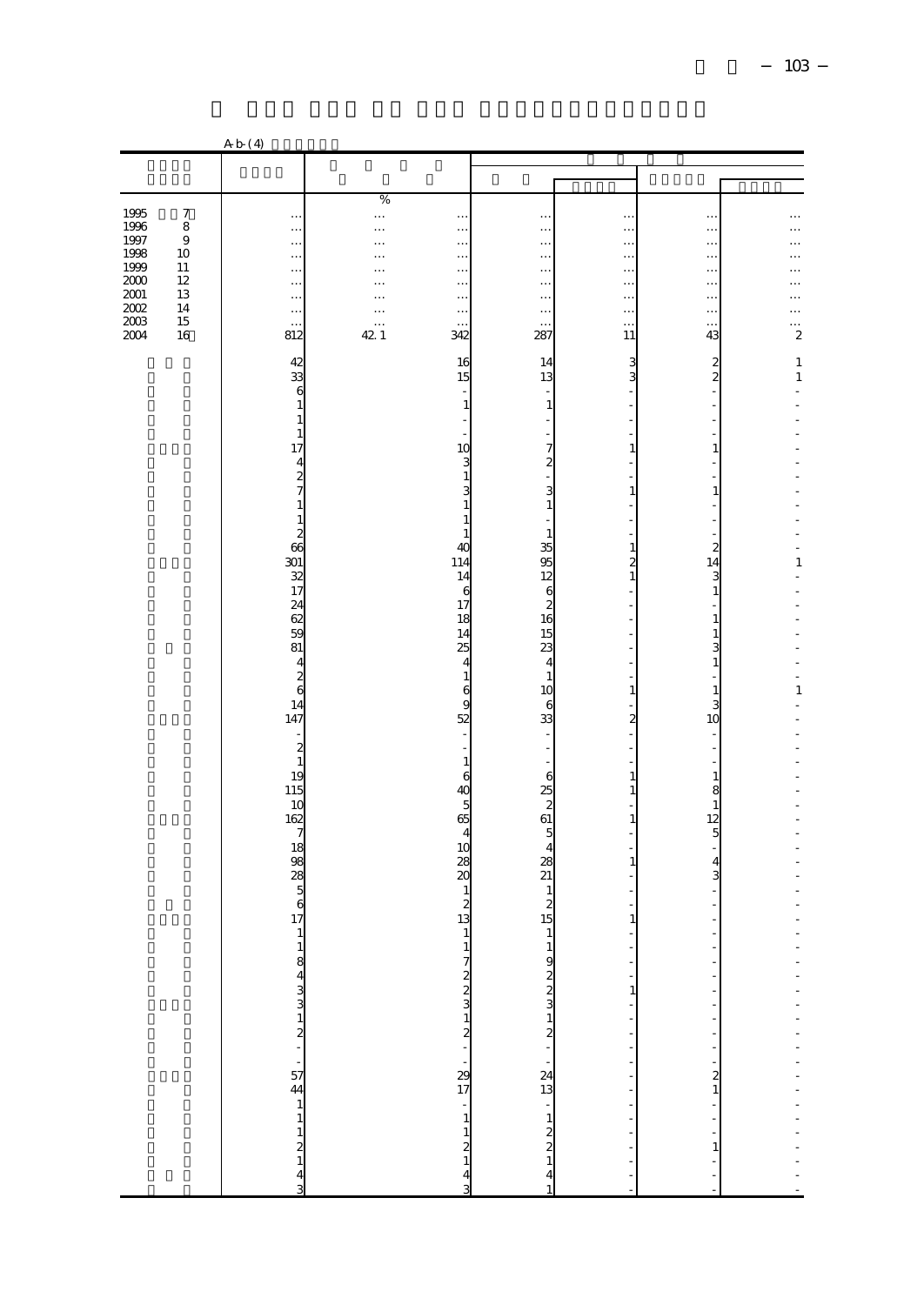|                                                                                                 |                                                                                | A b (5)                                                                                                                                                                                                                                                                                                                                                                                                                                        |                                                                                             |                                                                                                                                                                                                                                                                                                                                                                                                                                                                        |                                                                                                                                                                                                                                                                                                                                                                                                                                                                                           |                                                                                                                                                                                                                                                                                                     |                                                                                                                                                                                                                                                                                                         |                                                                                                                 |
|-------------------------------------------------------------------------------------------------|--------------------------------------------------------------------------------|------------------------------------------------------------------------------------------------------------------------------------------------------------------------------------------------------------------------------------------------------------------------------------------------------------------------------------------------------------------------------------------------------------------------------------------------|---------------------------------------------------------------------------------------------|------------------------------------------------------------------------------------------------------------------------------------------------------------------------------------------------------------------------------------------------------------------------------------------------------------------------------------------------------------------------------------------------------------------------------------------------------------------------|-------------------------------------------------------------------------------------------------------------------------------------------------------------------------------------------------------------------------------------------------------------------------------------------------------------------------------------------------------------------------------------------------------------------------------------------------------------------------------------------|-----------------------------------------------------------------------------------------------------------------------------------------------------------------------------------------------------------------------------------------------------------------------------------------------------|---------------------------------------------------------------------------------------------------------------------------------------------------------------------------------------------------------------------------------------------------------------------------------------------------------|-----------------------------------------------------------------------------------------------------------------|
|                                                                                                 |                                                                                |                                                                                                                                                                                                                                                                                                                                                                                                                                                |                                                                                             |                                                                                                                                                                                                                                                                                                                                                                                                                                                                        |                                                                                                                                                                                                                                                                                                                                                                                                                                                                                           |                                                                                                                                                                                                                                                                                                     |                                                                                                                                                                                                                                                                                                         |                                                                                                                 |
| 1995<br>1996<br>1997<br>1998<br>1999<br>$2000\,$<br>$2001\,$<br>$2002\,$<br>$\frac{2003}{2004}$ | $\boldsymbol{7}$<br>$\,$ 8 $\,$<br>9<br>10<br>11<br>12<br>13<br>14<br>15<br>16 | $\ddotsc$<br>$\ldots$<br>$\ldots$<br>$\ldots$<br>$\ldots$<br>$\ldots$<br>$\ldots$<br>$\ldots$<br>$\ddotsc$<br>747                                                                                                                                                                                                                                                                                                                              | $\%$<br>$\cdots$<br><br>$\cdots$<br>$\cdots$<br>.<br>.<br>$\cdots$<br>$\cdots$<br>.<br>33 1 | $\ddot{\phantom{0}}$<br>$\cdots$<br>$\cdots$<br>$\cdots$<br>$\cdots$<br>$\cdots$<br>$\cdots$<br>$\cdots$<br>$\ldots$<br>247                                                                                                                                                                                                                                                                                                                                            | $\ddot{\phantom{0}}$<br>$\ddotsc$<br>$\ddots$<br>$\ddotsc$<br>$\ldots$<br>$\ddotsc$<br>$\ddotsc$<br>$\ddotsc$<br>$\ddotsc$<br>355                                                                                                                                                                                                                                                                                                                                                         | $\ldots$<br>$\ldots$<br>$\ldots$<br>$\ddotsc$<br>$\ldots$<br>$\ddotsc$<br>$\ldots$<br>$\ddotsc$<br>$\ddot{\phantom{0}}$<br>17                                                                                                                                                                       | $\cdot$ .<br>$\ldots$<br>$\ddotsc$<br>$\ldots$<br>$\ddotsc$<br>.<br>$\ddotsc$<br>.<br>$\ddot{\phantom{0}}$<br>38                                                                                                                                                                                        | $\ddot{\phantom{0}}$<br>.<br>$\ddotsc$<br>.<br>$\cdot$ .<br>.<br>$\ddotsc$<br>.<br>.<br>$\overline{\mathbf{c}}$ |
|                                                                                                 |                                                                                | 27<br>18<br>3<br>3<br>$\boldsymbol{z}$<br>$\mathbf{1}$<br>19<br>$\overline{4}$<br>3<br>6<br>3<br>3<br>79<br>313<br>29<br>24<br>17<br>76<br>59<br>64<br>$\frac{2}{3}$<br>5<br>34<br>79<br>$\mathbf{1}$<br>$\mathbf{1}$<br>5<br>15<br>48<br>9<br>150<br>3<br>21<br>87<br>28<br>$\overline{4}$<br>$\overline{7}$<br>$\overline{22}$<br>1<br>- 1 10 12 12 14 14 14 14 15 16 16 17 18 19 18 19 18 19 18 19 18 19 18 19 18 19 18 19 18 19 18 19 18 1 |                                                                                             | 9<br>5<br>1<br>1<br>$\boldsymbol{z}$<br>10<br>3<br>1<br>3<br>$\overline{\mathbf{c}}$<br>$\mathbf{1}$<br>35<br>92<br>$\overline{4}$<br>12<br>$\mathbf{2}$<br>21<br>16<br>21<br>1<br>1<br>5<br>g<br>21<br>1<br>6<br>8<br>6<br>42<br>$_{\rm 2}^2$<br>$\overline{2}$<br>$\overline{7}$<br>3<br>15<br>$\mathbf{1}$<br>$\overline{\mathbf{4}}$<br>$\begin{array}{c} 7 \\ 2 \\ 1 \end{array}$<br>f<br>$\mathbf{1}$<br>f<br>$\frac{22}{8}$<br>$\frac{1}{2}$ $\frac{1}{2}$<br>5 | 10<br>6<br>$\mathbf{1}$<br>$\mathbf{1}$<br>$\boldsymbol{z}$<br>15<br>$\frac{2}{2}$<br>$\boldsymbol{z}$<br>$\overline{4}$<br>66<br>113<br>12<br>18<br>14<br>13<br>16<br>22<br>$\mathbf{1}$<br>$\mathbf{1}$<br>6<br>10<br>41<br>$\boldsymbol{z}$<br>$\overline{4}$<br>20<br>15<br>61<br>$\mathbf{1}$<br>15<br>30<br>11<br>$\mathbf{1}$<br>3<br>16<br>148276<br>l,<br>$\mathbf{1}$<br>f<br>$\frac{26}{12}$<br>$\begin{array}{c}\n -\phantom{0}4 \\  2 \\  2\n \end{array}$<br>$\overline{4}$ | $\mathbf{1}$<br>$\mathbf{1}$<br>6<br>4<br>$\mathbf{1}$<br>$\mathbf{1}$<br>$\,1\,$<br>$\mathbf{1}$<br>$\mathbf{1}$<br>$\mathbf{1}$<br>2<br>$\mathbf{1}$<br>1<br>$\overline{\mathbf{c}}$<br>$\overline{\mathbf{c}}$<br>÷,<br>ł<br>$\overline{\phantom{a}}$<br>$\mathbf{1}$<br>$\mathbf{1}$<br>÷,<br>ļ | 1<br>$\,1\,$<br>٠<br>$\begin{array}{c} 2 \\ 15 \end{array}$<br>$\ddot{\phantom{0}}$<br>$\begin{array}{c}\n 2 \\  2 \\  3\n \end{array}$<br>$\,1\,$<br>6<br>4<br>3<br>$\,1\,$<br>13<br>$\frac{5}{4}$<br>$\overline{4}$<br>$\overline{a}$<br>$\mathbf{1}$<br>$\mathbf{1}$<br>۰<br>1<br>L,<br>$\mathbf{1}$ | Ĭ.<br>$\mathbf{1}$<br>$\,1\,$<br>Ĭ.<br>÷,<br>$\mathbf{1}$<br>$\,1\,$<br>-------------------                     |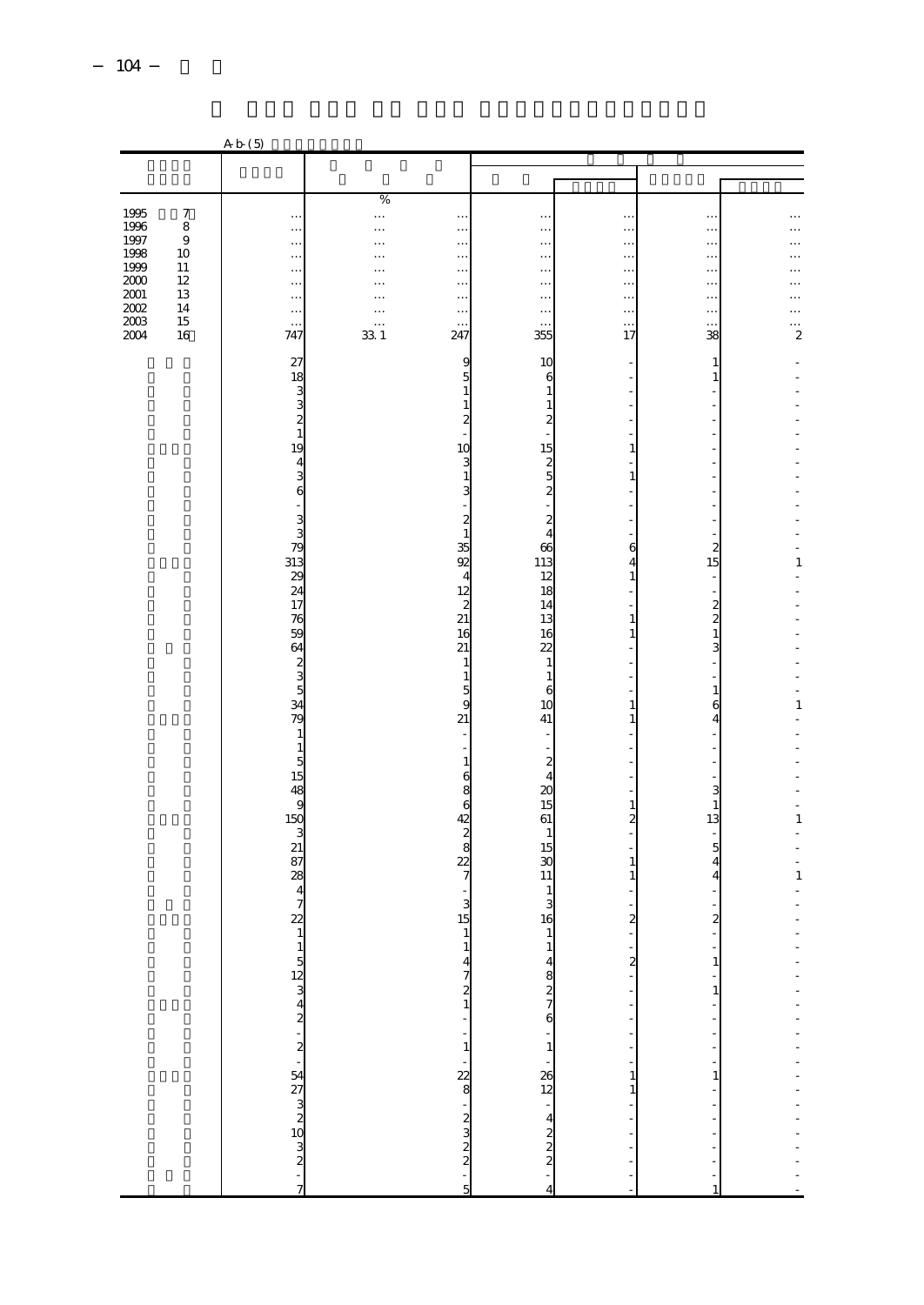|              |              | A b (6)                                                        |                      |                                                                         |                                  |                                     |                          |                      |
|--------------|--------------|----------------------------------------------------------------|----------------------|-------------------------------------------------------------------------|----------------------------------|-------------------------------------|--------------------------|----------------------|
|              |              |                                                                |                      |                                                                         |                                  |                                     |                          |                      |
|              |              |                                                                |                      |                                                                         |                                  |                                     |                          |                      |
|              |              |                                                                | $\%$                 |                                                                         |                                  |                                     |                          |                      |
| 1995         | 7            | $\ldots$                                                       | $\cdots$             | $\ldots$                                                                | $\ldots$                         | $\ddotsc$                           | $\ldots$                 |                      |
| 1996         | $\,$ 8 $\,$  | $\ldots$                                                       | $\cdots$             | $\ldots$                                                                | $\ddotsc$                        | $\ddotsc$                           | $\ddot{\phantom{0}}$     |                      |
| 1997         | $\,9$        | $\cdots$                                                       | $\cdots$             | $\cdots$                                                                | $\ldots$                         | $\ddots$                            | $\ldots$                 |                      |
| 1998<br>1999 | 10<br>$11\,$ | $\ldots$                                                       | $\cdots$             | $\ddotsc$                                                               | $\ddotsc$                        | $\cdots$<br>$\ddotsc$               | $\ldots$                 |                      |
| $2000\,$     | $12\,$       | $\ddotsc$<br>$\ddot{\phantom{0}}$                              | $\cdots$<br>$\cdots$ | $\cdots$<br>$\ddotsc$                                                   | $\ddotsc$<br>                    | $\cdots$                            | $\ldots$<br>$\ldots$     | $\ddot{\phantom{0}}$ |
| 2001         | 13           | $\ddotsc$                                                      | $\cdots$             | $\ldots$                                                                | $\ddots$                         | $\ldots$                            | $\ldots$                 | .                    |
| 2002         | 14           | $\ddotsc$                                                      | $\cdots$             | $\ddotsc$                                                               | $\ddots$                         | $\frac{1}{2}$                       | $\ldots$                 |                      |
| $2003\,$     | 15           | $\ddotsc$                                                      | $\ldots$             | $\ddotsc$                                                               | $\ddotsc$                        |                                     | $\ddotsc$                | .                    |
| 2004         | 16           | 204                                                            | 2181                 | 445                                                                     | 187                              |                                     | 18                       |                      |
|              |              |                                                                |                      | 10                                                                      | ۳                                |                                     |                          |                      |
|              |              | $\frac{5}{2}$                                                  |                      | 8                                                                       |                                  |                                     |                          |                      |
|              |              |                                                                |                      | l,                                                                      |                                  |                                     |                          |                      |
|              |              | 3                                                              |                      | $\overline{\mathbf{c}}$                                                 |                                  |                                     |                          |                      |
|              |              | $\frac{1}{1}$                                                  |                      |                                                                         |                                  |                                     |                          |                      |
|              |              |                                                                |                      |                                                                         | $\overline{a}$                   |                                     |                          |                      |
|              |              | 3<br>J.                                                        |                      | 3                                                                       | 7                                | 1                                   |                          |                      |
|              |              | $\overline{a}$                                                 |                      | $\mathbf{1}$                                                            | -                                |                                     |                          |                      |
|              |              | $\mathbf{1}$                                                   |                      |                                                                         | $\mathbf{1}$                     | $\mathbf{1}$                        |                          |                      |
|              |              | ä,                                                             |                      | $\,1\,$                                                                 | f                                |                                     |                          |                      |
|              |              | $\,1\,$                                                        |                      |                                                                         |                                  |                                     |                          |                      |
|              |              | $\,1\,$                                                        |                      | $\mathbf{1}$                                                            | 6                                |                                     |                          |                      |
|              |              | 42<br>74                                                       |                      | 95                                                                      | 54<br>69                         | 3                                   | 1                        |                      |
|              |              | 11                                                             |                      | 167<br>26                                                               | 16                               |                                     | $\frac{9}{2}$            | L,                   |
|              |              | $\overline{4}$                                                 |                      | 11                                                                      | $\,1\,$                          |                                     | $\overline{\phantom{m}}$ |                      |
|              |              | $\overline{\mathbf{c}}$                                        |                      | 12                                                                      |                                  |                                     |                          |                      |
|              |              | 26                                                             |                      | 43                                                                      | 22                               |                                     | $\overline{5}$           |                      |
|              |              | 16                                                             |                      | 43                                                                      | 9                                |                                     |                          |                      |
|              |              | $\boldsymbol{7}$                                               |                      | 20                                                                      | 15                               |                                     | $\boldsymbol{z}$         |                      |
|              |              | $\ddot{\phantom{1}}$                                           |                      | $\overline{\mathcal{Z}}$                                                | $\overline{\phantom{a}}$         |                                     |                          |                      |
|              |              | $\,1\,$<br>$\mathbf{1}$                                        |                      | ÷,                                                                      | $\frac{1}{2}$                    |                                     |                          |                      |
|              |              | $\epsilon$                                                     |                      | 10                                                                      | 6                                |                                     |                          |                      |
|              |              | 12                                                             |                      | 49                                                                      | 13                               | 1                                   |                          |                      |
|              |              |                                                                |                      | $\,1\,$                                                                 | ÷,                               |                                     |                          |                      |
|              |              |                                                                |                      | $\boldsymbol{z}$                                                        | $\overline{4}$                   | $\mathbf{1}$                        |                          |                      |
|              |              |                                                                |                      | $\,$ 1 $\,$                                                             | ÷                                |                                     |                          |                      |
|              |              | $\begin{array}{c} 2 \\ 2 \\ 3 \\ 6 \end{array}$                |                      | $\begin{array}{c}\n2 \\ 40 \\ 3\n\end{array}$                           | $\,1\,$<br>$\mathbf{6}$          |                                     | ÷,                       |                      |
|              |              | $\,1\,$                                                        |                      |                                                                         | $\overline{\mathcal{L}}$         |                                     |                          |                      |
|              |              | 48                                                             |                      | 75                                                                      | 28                               | $\overline{\mathbf{c}}$             | 5                        |                      |
|              |              | $\,1\,$                                                        |                      | $\overline{4}$                                                          | $\,1\,$                          |                                     |                          |                      |
|              |              | 3                                                              |                      | 8                                                                       | $\overline{4}$                   |                                     | $\,1\,$                  |                      |
|              |              | $\overline{34}$                                                |                      | 39                                                                      | 11                               |                                     |                          |                      |
|              |              | 8                                                              |                      | $\infty$                                                                | 10<br>$\blacksquare$             | $1\,$                               | $\overline{4}$<br>÷,     |                      |
|              |              | $\frac{1}{2}$                                                  |                      | $\begin{array}{c}\n2 \\ 2 \\ 12\n\end{array}$                           |                                  | $\mathbf{1}$                        |                          |                      |
|              |              |                                                                |                      |                                                                         | $\frac{2}{8}$                    |                                     | 1                        |                      |
|              |              | $\,1$                                                          |                      | $\,1\,$                                                                 | ÷                                |                                     |                          |                      |
|              |              |                                                                |                      |                                                                         |                                  |                                     |                          |                      |
|              |              |                                                                |                      |                                                                         |                                  |                                     |                          |                      |
|              |              |                                                                |                      |                                                                         |                                  |                                     | $\mathbf 1$              |                      |
|              |              |                                                                |                      |                                                                         |                                  |                                     | ÷<br>$\mathbf{1}$        |                      |
|              |              |                                                                |                      |                                                                         |                                  |                                     | $\mathbf{1}$             |                      |
|              |              |                                                                |                      | $\frac{1}{9}$<br>$\frac{1}{7}$<br>$\frac{3}{3}$<br>$\frac{1}{27}$<br>30 |                                  |                                     | ÷,                       |                      |
|              |              |                                                                |                      |                                                                         |                                  |                                     | $\ddot{\phantom{0}}$     |                      |
|              |              |                                                                |                      |                                                                         |                                  |                                     |                          |                      |
|              |              |                                                                |                      |                                                                         |                                  |                                     | $\mathbf{1}$             |                      |
|              |              |                                                                |                      |                                                                         |                                  |                                     | ÷                        |                      |
|              |              |                                                                |                      |                                                                         |                                  |                                     | $\frac{1}{2}$            |                      |
|              |              |                                                                |                      |                                                                         |                                  |                                     |                          |                      |
|              |              |                                                                |                      |                                                                         |                                  |                                     |                          |                      |
|              |              | $2 \times 10 = 10$<br>$2 \times 10 = 10$<br>$2 \times 10 = 10$ |                      | $3 \times 2 \times 1$<br>1 1 1                                          | $134211 - 111111$<br>$-11111111$ | - - - - - - - - - - - - - - - - - - | $\mathbf{1}$             |                      |
|              |              |                                                                |                      |                                                                         |                                  |                                     | L,                       |                      |
|              |              |                                                                |                      |                                                                         |                                  |                                     |                          |                      |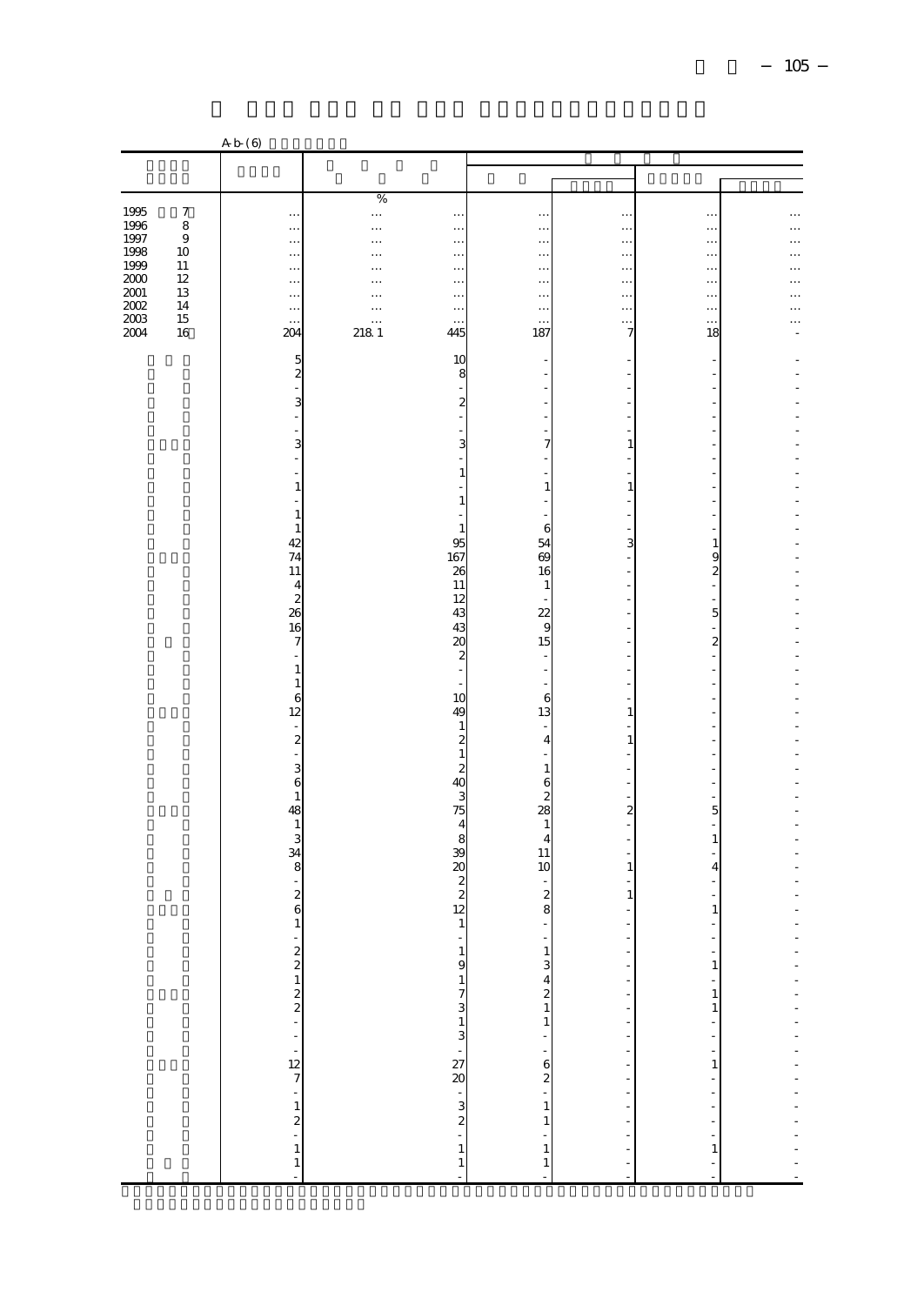|                                                                                    |                                                                      | A b (7)                                                                                                                                                                                                                                                                                                                                                                                                                                                            |                                                                                                             |                                                                                                                                                                                                                                                                                                                                                                                                                          |                                                                                                                                                                                                                                                                                                                                                                                                                |                                                                                                                                                                                                                                                                                                                                                                                                                                                           |                                                                                                                                                                                                                                                                                                                                                                                                                                         |                                                                                                                                                                                                                                                                                                                                                                                                                                                                                                                      |
|------------------------------------------------------------------------------------|----------------------------------------------------------------------|--------------------------------------------------------------------------------------------------------------------------------------------------------------------------------------------------------------------------------------------------------------------------------------------------------------------------------------------------------------------------------------------------------------------------------------------------------------------|-------------------------------------------------------------------------------------------------------------|--------------------------------------------------------------------------------------------------------------------------------------------------------------------------------------------------------------------------------------------------------------------------------------------------------------------------------------------------------------------------------------------------------------------------|----------------------------------------------------------------------------------------------------------------------------------------------------------------------------------------------------------------------------------------------------------------------------------------------------------------------------------------------------------------------------------------------------------------|-----------------------------------------------------------------------------------------------------------------------------------------------------------------------------------------------------------------------------------------------------------------------------------------------------------------------------------------------------------------------------------------------------------------------------------------------------------|-----------------------------------------------------------------------------------------------------------------------------------------------------------------------------------------------------------------------------------------------------------------------------------------------------------------------------------------------------------------------------------------------------------------------------------------|----------------------------------------------------------------------------------------------------------------------------------------------------------------------------------------------------------------------------------------------------------------------------------------------------------------------------------------------------------------------------------------------------------------------------------------------------------------------------------------------------------------------|
|                                                                                    |                                                                      |                                                                                                                                                                                                                                                                                                                                                                                                                                                                    |                                                                                                             |                                                                                                                                                                                                                                                                                                                                                                                                                          |                                                                                                                                                                                                                                                                                                                                                                                                                |                                                                                                                                                                                                                                                                                                                                                                                                                                                           |                                                                                                                                                                                                                                                                                                                                                                                                                                         |                                                                                                                                                                                                                                                                                                                                                                                                                                                                                                                      |
| 1995<br>1996<br>1997<br>1998<br>1999<br>2000<br>$2001$<br>2002<br>$2003\,$<br>2004 | $\boldsymbol{7}$<br>8<br>9<br>10<br>11<br>12<br>13<br>14<br>15<br>16 | 1, 245<br>1,459<br>1,807<br>2, 112<br>2,588<br>3,387<br>4,058<br>4,548<br>4,799<br>4,519                                                                                                                                                                                                                                                                                                                                                                           | %<br>$\frac{87.6}{85.5}$<br>829<br>$\frac{81.3}{69.3}$<br>$56\ 6$<br>$49.3\,$<br>49.5<br>$51. \; 1$<br>48.9 | 1,090<br>1, 247<br>1,498<br>1, 717<br>1,793<br>1, 917<br>1,999<br>2, 252<br>2, 453<br>2,208                                                                                                                                                                                                                                                                                                                              | 1,490<br>1,780<br>2,433<br>2,525<br>2,769<br>2,815<br>3002<br>3,017<br>3,388<br>2,798                                                                                                                                                                                                                                                                                                                          | 81<br>80<br>124<br>125<br>140<br>179<br>208<br>231<br>239<br>184                                                                                                                                                                                                                                                                                                                                                                                          | 806<br>1,025<br>1,583<br>1, 444<br>1,522<br>$1,514$<br>$1,565$<br>$1,465$<br>1,665<br>1, 143                                                                                                                                                                                                                                                                                                                                            | 44<br>45<br>$\frac{70}{71}$<br>$\frac{91}{109}$<br>$\begin{array}{c} 132 \\ 134 \end{array}$<br>133<br>85                                                                                                                                                                                                                                                                                                                                                                                                            |
|                                                                                    |                                                                      | 129<br>83<br>9<br>20<br>17<br>121<br>14<br>21<br>58<br>8<br>6<br>14<br>549<br>1, 767<br>80<br>43<br>54<br>619<br>320<br>499<br>24<br>12<br>2S<br>87<br>439<br>8<br>11<br>10<br>33<br>342<br>35<br>1, 113<br>25<br>81<br>759<br>196<br>32<br>20<br>94<br>8<br>6<br>19<br>$\begin{array}{c}\n 48 \\  \hline\n 13 \\  \hline\n 5\n \end{array}$<br>$\frac{15}{18}$<br>$\frac{12}{163}$<br>$\begin{array}{c} 10 \\ 5 \\ 13 \end{array}$<br>14<br>$\frac{12}{21}$<br>19 |                                                                                                             | ዎ<br>54<br>7<br>18<br>11<br>68<br>10<br>11<br>23<br>8<br>12<br>331<br>794<br>41<br>25<br>$\mathcal{E}$<br>206<br>164<br>205<br>17<br>1C<br>25<br>63<br>212<br>3<br>10<br>7<br>21<br>143<br>28<br>436<br>16<br>49<br>265<br>75<br>$\alpha$<br>11<br>77<br>8<br>$\begin{array}{c} 6 \\ 16 \end{array}$<br>33<br>14<br>$\frac{40}{5}$<br>12<br>13<br>10<br>$\frac{160}{79}$ $\frac{9}{13}$ $\frac{5}{12}$<br>10<br>18<br>14 | 99<br>60<br>8<br>13<br>18<br>81<br>12<br>11<br>31<br>8<br>6<br>13<br>405<br>996<br>62<br>28<br>42<br>235<br>18C<br>294<br>28<br>10<br>27<br>90<br>280<br>5<br>13<br>7<br>28<br>195<br>32<br>571<br>32<br>61<br>335<br>89<br>35<br>19<br>92<br>$\overline{7}$<br>8<br>24<br>34<br>19<br>$\frac{45}{6}$<br>13<br>$\frac{10}{229}$<br>$\begin{array}{c} 15 \\ 8 \\ 21 \\ 15 \end{array}$<br>14<br>$\frac{22}{18}$ | 4<br>$\boldsymbol{z}$<br>$\mathbf{1}$<br>$\mathbf{1}$<br>7<br>$\mathbf 1$<br>1<br>3<br>1<br>1<br>19<br>59<br>$\mathbf{3}$<br>$\frac{2}{6}$<br>19<br>12<br>$\frac{8}{2}$<br>4<br>3<br>29<br>$\overline{c}$<br>3<br>22<br>$\overline{\mathbf{c}}$<br>47<br>4<br>$\overline{5}$<br>22<br>5<br>10<br>1<br>6<br>$\mathbf{1}$<br>$\overline{4}$<br>$\mathbf{1}$<br>3<br>$\frac{1}{2}$<br>$\begin{array}{c} 10 \\ 6 \\ 1 \end{array}$<br>$\,1\,$<br>$\mathbf{1}$ | 38<br>27<br>4<br>$\overline{4}$<br>3<br>20<br>$\mathbf{1}$<br>$\begin{array}{c} 6 \\ 7 \\ 3 \end{array}$<br>$\mathbf{1}$<br>$\overline{\mathcal{Z}}$<br>118<br>470<br>34<br>13<br>15<br>113<br>66<br>165<br>1 <sup>C</sup><br>$\mathbf{1}$<br>18<br>35<br>112<br>3<br>$\overline{7}$<br>89<br>13<br>264<br>12<br>23<br>167<br>38<br>$\frac{2}{2}$<br>$1\,$<br>$\frac{3}{11}$<br>$\frac{11}{3}$<br>$\frac{3}{5}$<br>ധ ര ത ധ ധ ഗ ല 88 ധ - | 3<br>$\,1\,$<br>$\,1\,$<br>$1\,$<br>÷,<br>$\overline{\mathbf{c}}$<br>÷,<br>$\frac{1}{2}$<br>$\,1\,$<br>$\frac{1}{2}$<br>$\mathbf{1}$<br>4<br>$\frac{30}{3}$<br>$\,1\,$<br>$\overline{\mathcal{L}}$<br>13<br>$\boldsymbol{6}$<br>3<br>÷<br>$\overline{a}$<br>$\mathbf{1}$<br>$\mathbf{1}$<br>17<br>÷<br>$\overline{a}$<br>$\begin{array}{c} 2 \\ 13 \\ 2 \end{array}$<br>23<br>$\overline{2}$<br>1<br>12<br>$\frac{1}{8}$<br>$\mathbf{1}$<br>$\blacksquare$<br>$\frac{1}{2}$<br>$1 - 1 - 41$<br>$11$<br>$\frac{1}{2}$ |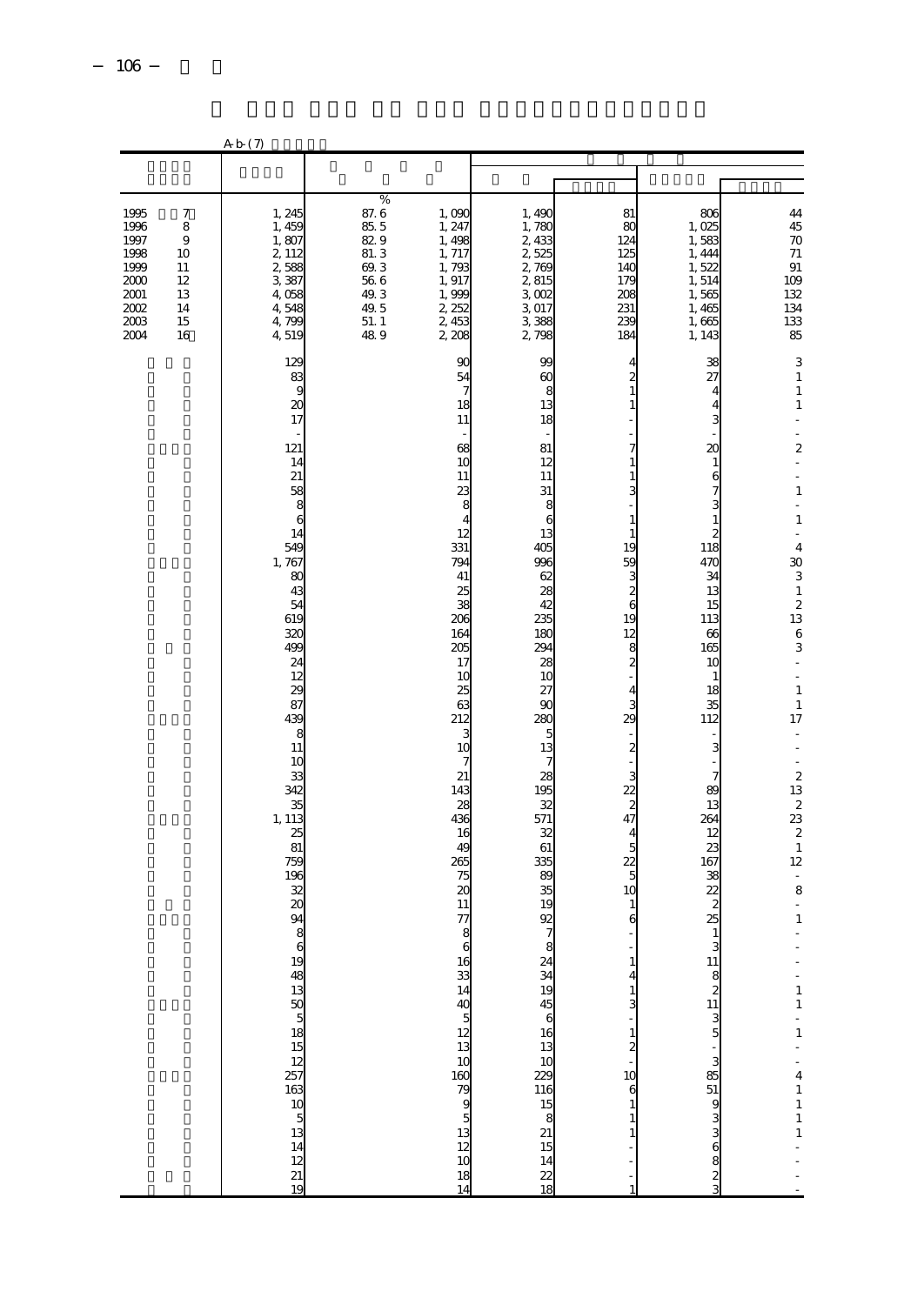|                  |                                 | Ab(8)                                                                    |                                             |                                     |                                    |                                  |                               |                                       |
|------------------|---------------------------------|--------------------------------------------------------------------------|---------------------------------------------|-------------------------------------|------------------------------------|----------------------------------|-------------------------------|---------------------------------------|
|                  |                                 |                                                                          |                                             |                                     |                                    |                                  |                               |                                       |
|                  |                                 |                                                                          | $\%$                                        |                                     |                                    |                                  |                               |                                       |
| 1995<br>1996     | $\boldsymbol{7}$<br>$\,$ 8 $\,$ | 26                                                                       | $65\,$ $4$<br>$68.8\,$                      | 17<br>22                            | 29<br>$\overline{22}$              | $\boldsymbol{z}$<br>$\mathbf{1}$ | 3<br>$\mathbf{1}$             |                                       |
| 1997             | $\,9$                           | $\frac{32}{47}$                                                          | 66. O                                       | 31                                  | 54                                 | $\mathbf{1}$                     | $\frac{5}{5}$                 |                                       |
| 1998<br>1999     | 10<br>11                        | $51\,$<br>48                                                             | $647$<br>$563$<br>$69.8$                    | 33<br>$\overline{27}$               | 48<br>52                           | $\overline{\mathcal{Z}}$         | 11                            | $\overline{\mathcal{L}}$              |
| 2000             | 12<br>13                        | $\frac{53}{70}$                                                          |                                             | 37<br>40                            | 41                                 |                                  |                               | $\,1\,$                               |
| $2001\,$<br>2002 | 14                              |                                                                          |                                             | 25                                  | 73<br>43                           |                                  |                               | ÷<br>$\overline{c}$                   |
| $2003\,$<br>2004 | 15<br>16                        | 54<br>87                                                                 | $\frac{57.1}{43.1}$<br>43.1<br>40.7<br>43.7 | $\overline{22}$<br>38               | 42<br>46                           | 480000                           | 64756                         | $\overline{a}$<br>$\mathbf{1}$        |
|                  |                                 |                                                                          |                                             |                                     |                                    |                                  |                               |                                       |
|                  |                                 | -                                                                        |                                             | -                                   |                                    |                                  | -                             |                                       |
|                  |                                 |                                                                          |                                             |                                     | J.                                 |                                  | ä,                            |                                       |
|                  |                                 |                                                                          |                                             |                                     |                                    |                                  |                               |                                       |
|                  |                                 |                                                                          |                                             |                                     | $\mathbf{1}$                       |                                  |                               |                                       |
|                  |                                 | $\frac{2}{1}$                                                            |                                             |                                     |                                    |                                  |                               |                                       |
|                  |                                 | $\qquad \qquad \blacksquare$                                             |                                             |                                     | $\mathbf{1}$                       |                                  | -                             |                                       |
|                  |                                 | ÷,<br>$\overline{\phantom{a}}$                                           |                                             | L,                                  |                                    |                                  |                               |                                       |
|                  |                                 | $\,1\,$                                                                  |                                             |                                     |                                    |                                  |                               |                                       |
|                  |                                 | 16                                                                       |                                             | 8<br>12                             | 9<br>19                            | 1                                | $\overline{\phantom{0}}$<br>5 | $\overline{a}$<br>1                   |
|                  |                                 |                                                                          |                                             | $\mathbf{1}$                        | 1                                  |                                  | $\overline{a}$                |                                       |
|                  |                                 | 30<br>4<br>3<br>3<br>4<br>3<br>4<br>3<br>4<br>3<br>4<br>3<br>4<br>3<br>1 |                                             | -<br>$\overline{\mathcal{Z}}$       | ÷<br>$\mathbf{1}$                  |                                  | ٠<br>4                        |                                       |
|                  |                                 |                                                                          |                                             | $\overline{4}$                      | $\overline{4}$<br>$\boldsymbol{z}$ | $\,1$                            | $\,1\,$<br>$\overline{a}$     | $\mathbf{1}$                          |
|                  |                                 |                                                                          |                                             | $\overline{\mathcal{Z}}$            | 10                                 |                                  | $\overline{\mathbf{4}}$       |                                       |
|                  |                                 | $\overline{a}$                                                           |                                             | $\mathbf{1}$                        | Ĭ.                                 |                                  |                               |                                       |
|                  |                                 | ÷                                                                        |                                             | $\boldsymbol{z}$                    | $\mathbf{1}$                       |                                  |                               |                                       |
|                  |                                 | $\begin{array}{c} 3 \\ 13 \end{array}$                                   |                                             | 6                                   | 3                                  | 1                                | $\overline{\phantom{0}}$      |                                       |
|                  |                                 | $\,1\,$<br>$\,1$                                                         |                                             | $\,1\,$                             | $\mathbf{1}$                       | $\,1$                            | ä,                            |                                       |
|                  |                                 | $\begin{array}{c}\n2 \\ 16 \\ 2\n\end{array}$                            |                                             | ÷                                   | Ĭ.<br>J.                           |                                  |                               |                                       |
|                  |                                 |                                                                          |                                             | 3                                   | ÷,                                 |                                  |                               |                                       |
|                  |                                 |                                                                          |                                             | $\boldsymbol{z}$<br>6               | $\frac{2}{3}$                      | 1                                | Ĭ.                            |                                       |
|                  |                                 | ÷                                                                        |                                             | $\mathbf{1}$<br>$\mathbf{1}$        | $\,1$                              | $\mathbf{1}$                     |                               |                                       |
|                  |                                 | $\begin{array}{c} 2 \\ 10 \end{array}$                                   |                                             | $\overline{\mathcal{Z}}$            | ÷                                  |                                  |                               |                                       |
|                  |                                 | $\begin{smallmatrix}2\\1\end{smallmatrix}$                               |                                             | $\mathbf{1}$                        | L,                                 |                                  |                               |                                       |
|                  |                                 | $\,1\,$                                                                  |                                             | $\mathbf{1}$                        | $\frac{2}{1}$                      |                                  |                               |                                       |
|                  |                                 | 1<br>$\mathbf{1}$                                                        |                                             | $\overline{a}$<br>$\mathbf{1}$      | $\mathbf{1}$                       |                                  |                               |                                       |
|                  |                                 | $\Box$                                                                   |                                             | ÷                                   | ÷,                                 |                                  |                               |                                       |
|                  |                                 |                                                                          |                                             |                                     |                                    | ÷                                | ÷,                            |                                       |
|                  |                                 |                                                                          |                                             |                                     |                                    | ÷,<br>$\overline{\phantom{a}}$   | $\frac{1}{2}$                 |                                       |
|                  |                                 |                                                                          |                                             |                                     |                                    | ÷                                |                               |                                       |
|                  |                                 |                                                                          |                                             |                                     |                                    | $\frac{1}{2}$                    | $\frac{1}{2}$                 |                                       |
|                  |                                 |                                                                          |                                             |                                     |                                    | $\overline{\phantom{a}}$         | $\frac{1}{1}$                 |                                       |
|                  |                                 |                                                                          |                                             |                                     |                                    |                                  | $\,1$                         |                                       |
|                  |                                 |                                                                          |                                             |                                     |                                    | $\frac{1}{2}$                    | $\frac{1}{2}$                 |                                       |
|                  |                                 |                                                                          |                                             |                                     |                                    | $\overline{a}$                   | $\overline{a}$                |                                       |
|                  |                                 |                                                                          |                                             | - - 1 - - - - - 4 1 - - - 1 - - 2 - |                                    | ł,                               | ÷                             | - - - - - - - - - - - - - - - - - - - |
|                  |                                 |                                                                          |                                             |                                     |                                    | $\overline{a}$                   | ÷,                            |                                       |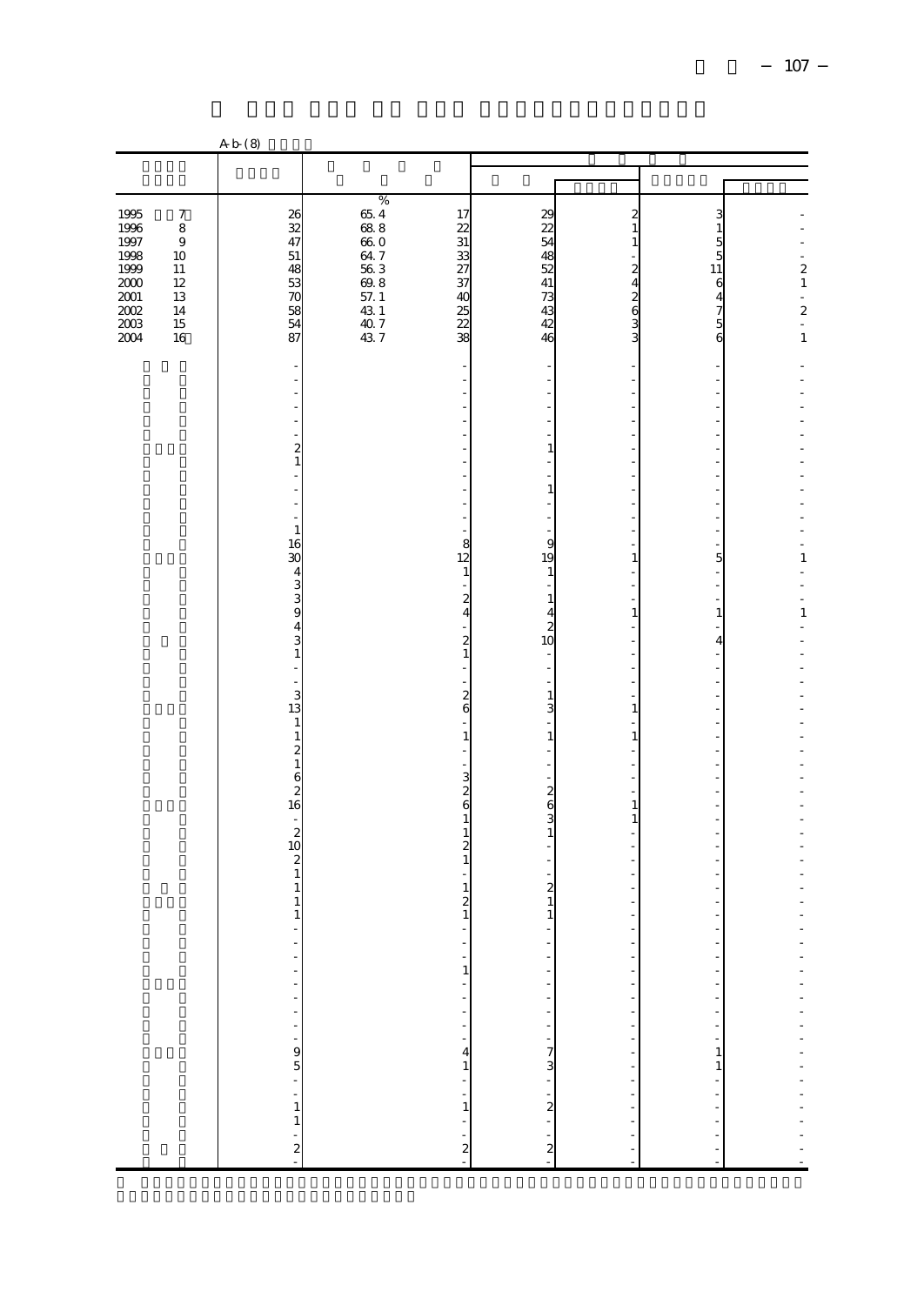|                                                                                  |                      | A b (9)                                  |                                          |                                       |                                                 |                              |                               |                                           |
|----------------------------------------------------------------------------------|----------------------|------------------------------------------|------------------------------------------|---------------------------------------|-------------------------------------------------|------------------------------|-------------------------------|-------------------------------------------|
|                                                                                  |                      |                                          |                                          |                                       |                                                 |                              |                               |                                           |
|                                                                                  | $\boldsymbol{7}$     | 132                                      | $\frac{\%}{83.3}$<br>$85.0$              | 110                                   | 126                                             | $\boldsymbol{z}$             | 19                            | 1                                         |
| $\begin{array}{c} 1995 \\ 1996 \end{array}$                                      | $\,$ 8 $\,$<br>$\,9$ | 113<br>107                               |                                          | 96<br>86                              | 115<br>104                                      | $\,1\,$                      |                               | $\,1\,$<br>÷,                             |
| $\frac{1997}{1998}$                                                              | 10                   | 159                                      | $3041$<br>$761931$<br>$68310$<br>$62530$ | 121                                   | 147                                             | 33339                        |                               |                                           |
| $\begin{array}{c}\n 1999 \\  200 \\  200 \\  200 \\  \hline\n 200\n \end{array}$ | 11<br>$12\,$         | 199<br>199                               |                                          | 145<br>136                            | 185<br>147                                      |                              |                               |                                           |
|                                                                                  | 13<br>14             | 240<br>232                               |                                          | 149<br>123                            | 154<br>117                                      | $\,1\,$                      |                               | $\frac{1}{2}$ $\frac{2}{4}$ $\frac{3}{4}$ |
| $\frac{2003}{2004}$                                                              | $15\,$<br>16         | 321<br>332                               | $\frac{56}{57}$ . 8                      | 180<br>192                            | $\frac{181}{197}$                               | $\overline{4}$<br>8          | 34<br>43                      |                                           |
|                                                                                  |                      | 16<br>10                                 |                                          | 9<br>6                                | 9<br>3                                          |                              | 1<br>1                        |                                           |
|                                                                                  |                      | $\mathbf{1}$<br>$\mathbf{1}$             |                                          |                                       |                                                 |                              |                               |                                           |
|                                                                                  |                      | 4                                        |                                          | 3                                     | $\epsilon$                                      |                              |                               |                                           |
|                                                                                  |                      | 10                                       |                                          |                                       |                                                 |                              | 1                             |                                           |
|                                                                                  |                      | $\frac{2}{2}$                            |                                          | 1<br>2                                | 9<br>1<br>1<br>1                                |                              |                               |                                           |
|                                                                                  |                      | $\mathbf{1}$                             |                                          | 1<br>1                                | $\mathbf{1}$                                    |                              | -                             |                                           |
|                                                                                  |                      |                                          |                                          | 2                                     |                                                 |                              | $\overline{\phantom{a}}$<br>1 |                                           |
|                                                                                  |                      | $\begin{array}{c}\n2 \\ 61\n\end{array}$ |                                          | 36<br>59                              | $\frac{2}{34}$                                  | $\overline{\mathbf{c}}$<br>1 | 1                             |                                           |
|                                                                                  |                      | $\frac{98}{3}$                           |                                          |                                       | $\begin{array}{c}\n46 \\ 2 \\ 5\n\end{array}$   |                              | 8<br>$\frac{1}{3}$            |                                           |
|                                                                                  |                      | $\mathbf{1}$<br>$\mathbf{1}$             |                                          | 1<br>1                                |                                                 | 1                            | $\overline{a}$                |                                           |
|                                                                                  |                      | 25<br>17                                 |                                          | 14<br>16                              | 10<br>7                                         |                              | 1<br>1                        |                                           |
|                                                                                  |                      | 32                                       |                                          | 13                                    | 11                                              |                              | 1                             |                                           |
|                                                                                  |                      | $\frac{2}{5}$                            |                                          | $\overline{\mathbf{c}}$               | . പ<br>ക                                        |                              |                               |                                           |
|                                                                                  |                      | 12                                       |                                          | 4<br>8                                |                                                 |                              | $\overline{a}$<br>÷           |                                           |
|                                                                                  |                      | 43                                       |                                          | 24                                    | -                                               | 4                            | 23<br>-                       | 4                                         |
|                                                                                  |                      | $\begin{array}{c} 2 \\ 1 \end{array}$    |                                          | $\overline{\mathbf{c}}$<br>1          | $\begin{array}{c}\n2 \\ 1\n\end{array}$         |                              | 1                             |                                           |
|                                                                                  |                      | 5<br>31                                  |                                          | 4                                     | $\overline{\mathbf{r}}$                         |                              | -                             | 4                                         |
|                                                                                  |                      | $\overline{4}$                           |                                          | 15<br>$\overline{\mathbf{c}}$         | $\begin{array}{c}\n30 \\ 2 \\ 30\n\end{array}$  | 4                            | 21<br>1                       |                                           |
|                                                                                  |                      | 66                                       |                                          | 25                                    |                                                 | 1                            | $\epsilon$                    |                                           |
|                                                                                  |                      | $\frac{2}{49}$                           |                                          | 3<br>18                               | $\frac{1}{5}$<br>16                             | 1                            | 4<br>1                        |                                           |
|                                                                                  |                      | 6<br>1                                   |                                          | 2<br>1                                | $\frac{2}{7}$                                   |                              |                               |                                           |
|                                                                                  |                      | 2                                        |                                          |                                       |                                                 |                              | 1                             |                                           |
|                                                                                  |                      | 8                                        |                                          | 8                                     | 7                                               |                              | 1                             |                                           |
|                                                                                  |                      | 1<br>2<br>4                              |                                          | $\overline{\mathbf{c}}$               | 1<br>2<br>1<br>1                                |                              |                               |                                           |
|                                                                                  |                      | 1                                        |                                          | 4<br>1                                |                                                 |                              |                               |                                           |
|                                                                                  |                      | 5                                        |                                          | 4                                     | 4                                               |                              |                               | $\frac{1}{1}$                             |
|                                                                                  |                      | $\mathbf{1}$                             |                                          | 1                                     |                                                 |                              |                               |                                           |
|                                                                                  |                      | $\frac{3}{1}$                            |                                          | $\begin{array}{c} 2 \\ 1 \end{array}$ |                                                 |                              |                               | $\frac{1}{1}$                             |
|                                                                                  |                      | 25<br>11                                 |                                          | зо<br>9                               | $\begin{array}{c}\n1 \\ 2 \\ 19 \\ \end{array}$ |                              | $\frac{2}{1}$                 |                                           |
|                                                                                  |                      | $\mathbf{1}$<br>$\mathbf{1}$             |                                          | $\mathbf{1}$                          | -                                               | $\overline{\phantom{m}}$     | -<br>-                        | $\frac{1}{1}$                             |
|                                                                                  |                      | 1                                        |                                          | 1                                     | $\begin{array}{c} 1 \\ 1 \end{array}$           |                              | 1                             |                                           |
|                                                                                  |                      | $\mathbf{1}$<br>$\frac{2}{1}$            |                                          | 1<br>$\overline{\mathbf{c}}$          | $\frac{1}{2}$                                   |                              |                               | $\overline{a}$                            |
|                                                                                  |                      |                                          |                                          |                                       | 6                                               |                              | 1                             |                                           |

注 「自動車強盗」とは、自動車に乗車中の者から自動車又は金品を強奪するものをいう。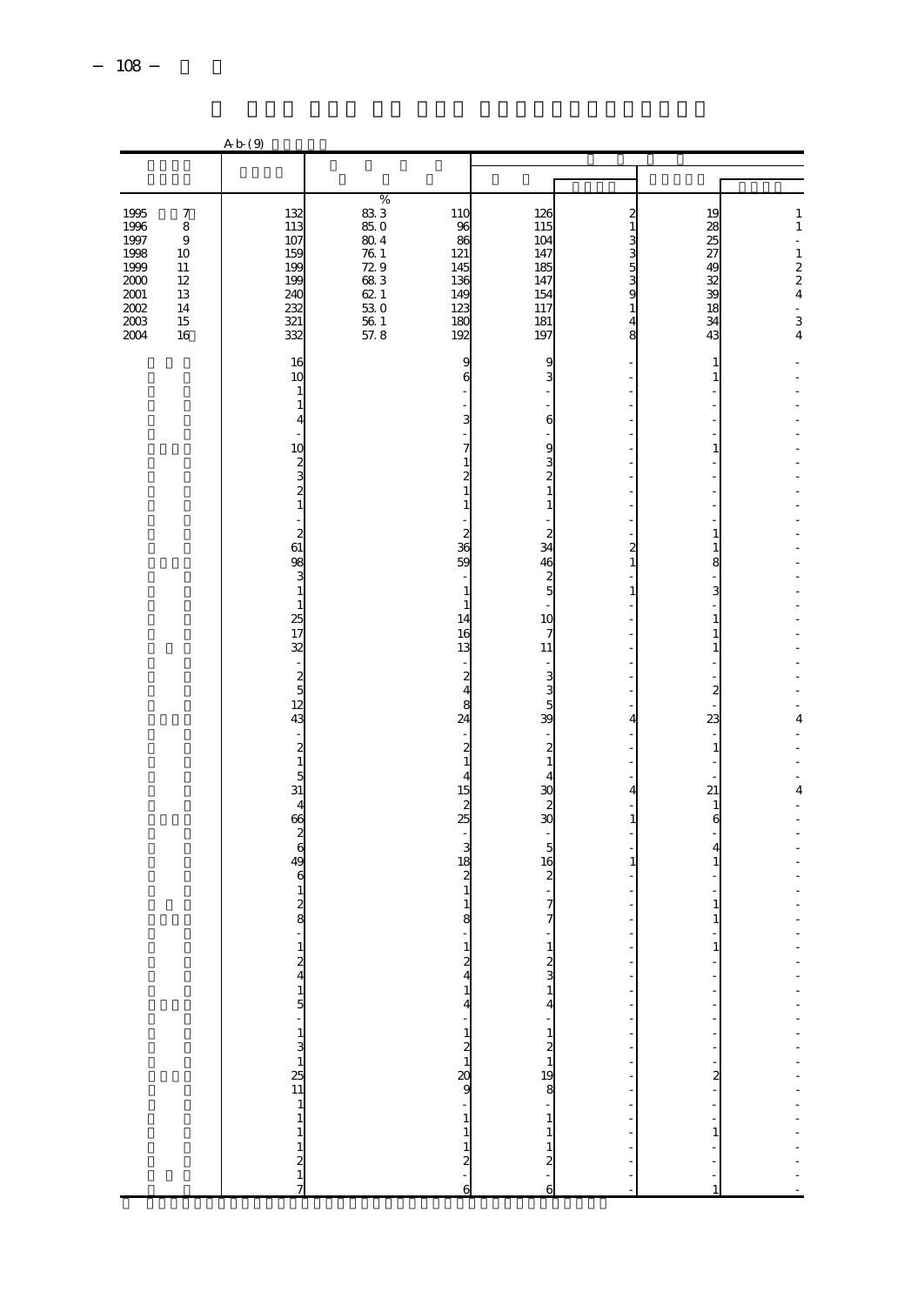|                                             |                    | $Ab(9-1)$                                   |                      |                                                     |                                                 |                          |                                   |                      |
|---------------------------------------------|--------------------|---------------------------------------------|----------------------|-----------------------------------------------------|-------------------------------------------------|--------------------------|-----------------------------------|----------------------|
|                                             |                    |                                             |                      |                                                     |                                                 |                          |                                   |                      |
|                                             |                    |                                             |                      |                                                     |                                                 |                          |                                   |                      |
|                                             |                    |                                             | %                    |                                                     |                                                 |                          |                                   |                      |
| $\frac{1995}{1996}$                         | $\boldsymbol{7}$   | $\cdots$                                    |                      | $\cdots$                                            | $\ddotsc$                                       | $\ddotsc$                | $\ddotsc$                         |                      |
| 1997                                        | $\,$ 8 $\,$<br>$9$ | $\ldots$                                    | $\cdots$             | $\ldots$                                            | $\ddotsc$                                       | $\ldots$                 | $\ldots$                          |                      |
|                                             | 10                 | $\cdots$<br>$\ddotsc$                       | .<br>$\cdots$        | $\cdots$<br>$\ldots$                                | $\ddotsc$<br>$\ddots$                           | $\ddotsc$<br>$\ddotsc$   | $\ddot{\phantom{0}}$<br>$\ddotsc$ | .                    |
| 1998<br>1999                                | 11                 | $\ddots$                                    | .                    | $\cdots$                                            | $\ddotsc$                                       | $\ddotsc$                | $\ldots$                          |                      |
| $\begin{array}{c} 2000 \\ 2001 \end{array}$ | 12                 | $\cdots$                                    | .                    | $\ldots$                                            | $\ddotsc$                                       | $\ldots$                 | $\ldots$                          |                      |
| $2002\,$                                    | 13<br>14           | $\ldots$                                    | .                    | $\ldots$                                            | $\ldots$                                        | $\ddotsc$                | $\cdots$                          | $\ddot{\phantom{a}}$ |
| $2003\,$                                    | $15\,$             | $\ldots$<br>$\cdots$                        | $\cdots$<br>$\cdots$ | $\ldots$<br>$\ddotsc$                               | $\ddots$<br>$\ldots$                            | $\ddotsc$<br>$\ddots$    | $\ldots$<br>$\ldots$              |                      |
| 2004                                        | 16                 | 206                                         | 58 3                 | 120                                                 | 106                                             | $\mathbf{1}$             | 10                                |                      |
|                                             |                    |                                             |                      |                                                     |                                                 |                          |                                   |                      |
|                                             |                    | 7<br>5                                      |                      | 4<br>3                                              | 3<br>$\overline{\mathbf{c}}$                    |                          | $\mathbf{1}$<br>$\,1$             |                      |
|                                             |                    | $\mathbf{1}$                                |                      |                                                     |                                                 |                          |                                   |                      |
|                                             |                    |                                             |                      |                                                     |                                                 |                          |                                   |                      |
|                                             |                    | $\,1$                                       |                      | $\mathbf{1}$                                        | $\mathbf{1}$                                    |                          |                                   |                      |
|                                             |                    |                                             |                      |                                                     |                                                 |                          |                                   |                      |
|                                             |                    | $\frac{5}{1}$                               |                      | 4<br>1                                              | 4<br>$\mathbf{1}$                               |                          |                                   |                      |
|                                             |                    |                                             |                      | $\mathbf{1}$                                        | $\mathbf{1}$                                    |                          |                                   |                      |
|                                             |                    | $\frac{2}{1}$                               |                      | $\mathbf{1}$                                        | $\mathbf{1}$                                    |                          |                                   |                      |
|                                             |                    |                                             |                      |                                                     |                                                 |                          |                                   |                      |
|                                             |                    |                                             |                      | $\mathbf{1}$                                        | $\mathbf{1}$                                    |                          |                                   |                      |
|                                             |                    | $\frac{1}{51}$                              |                      |                                                     | 29                                              |                          | 1                                 |                      |
|                                             |                    | 53                                          |                      | 28<br>32                                            | 20                                              |                          | 3                                 |                      |
|                                             |                    | $\overline{\phantom{a}}$                    |                      |                                                     |                                                 |                          |                                   |                      |
|                                             |                    | ÷                                           |                      |                                                     | ÷,                                              |                          |                                   |                      |
|                                             |                    |                                             |                      | $\overline{7}$                                      | 6                                               |                          | $\,1$                             |                      |
|                                             |                    | $\frac{1}{12}$                              |                      | 9                                                   | 3                                               |                          | $\mathbf{1}$                      |                      |
|                                             |                    | $\overline{22}$                             |                      | 9                                                   | 7                                               |                          |                                   |                      |
|                                             |                    |                                             |                      |                                                     |                                                 |                          |                                   |                      |
|                                             |                    | $\,1\,$                                     |                      | $\mathbf{1}$<br>$\overline{c}$                      | $\mathbf{1}$<br>$\boldsymbol{z}$                |                          | $\mathbf 1$                       |                      |
|                                             |                    | $\begin{array}{c} 2 \\ 6 \\ 18 \end{array}$ |                      | $\overline{4}$                                      | $\,1\,$                                         |                          |                                   |                      |
|                                             |                    |                                             |                      | 10                                                  | 10                                              |                          | 1                                 |                      |
|                                             |                    |                                             |                      |                                                     |                                                 |                          |                                   |                      |
|                                             |                    | $\frac{1}{2}$                               |                      | $\overline{\mathbf{c}}$<br>$\mathbf{1}$             | $\overline{\mathbf{c}}$<br>$\mathbf{1}$         |                          | $\,1$                             |                      |
|                                             |                    |                                             |                      | $\overline{c}$                                      | $\overline{\mathbf{c}}$                         |                          |                                   |                      |
|                                             |                    | $\begin{array}{c} 2 \\ 12 \\ 1 \end{array}$ |                      | $\overline{4}$                                      | $\overline{4}$                                  |                          |                                   |                      |
|                                             |                    |                                             |                      | $\mathbf{1}$                                        | $\mathbf{1}$                                    |                          |                                   |                      |
|                                             |                    | 45<br>$\frac{1}{\sqrt{2}}$                  |                      | 18                                                  | 17                                              | 1                        | 1                                 |                      |
|                                             |                    |                                             |                      | $\overline{\phantom{a}}$<br>$\overline{\mathbf{c}}$ | $\boldsymbol{z}$                                |                          | $\,1\,$                           |                      |
|                                             |                    | $\begin{array}{c} 5 \\ 36 \end{array}$      |                      | 14                                                  | 13                                              | $\mathbf{1}$             |                                   |                      |
|                                             |                    | $\overline{4}$                              |                      | $\boldsymbol{z}$                                    | $\overline{\mathbf{c}}$                         |                          |                                   |                      |
|                                             |                    |                                             |                      |                                                     |                                                 |                          |                                   |                      |
|                                             |                    | 7                                           |                      | 7                                                   | 7                                               |                          | 1                                 |                      |
|                                             |                    |                                             |                      |                                                     |                                                 |                          |                                   |                      |
|                                             |                    |                                             |                      |                                                     |                                                 |                          | $\mathbf{1}$                      |                      |
|                                             |                    |                                             |                      | $\frac{1}{2}$                                       | $\frac{1}{2}$<br>$\frac{2}{4}$                  |                          |                                   |                      |
|                                             |                    |                                             |                      | $\,1\,$                                             |                                                 | $\ddot{\phantom{0}}$     |                                   |                      |
|                                             |                    |                                             |                      | $\overline{\mathcal{A}}$                            |                                                 | $\overline{\phantom{a}}$ | -                                 |                      |
|                                             |                    |                                             |                      |                                                     |                                                 |                          | $\frac{1}{2}$                     |                      |
|                                             |                    |                                             |                      | $\frac{1}{2}$<br>13<br>13<br>7                      | $\begin{array}{c} 1 \\ 1 \\ 2 \\ 1 \end{array}$ | $\frac{1}{2}$            |                                   |                      |
|                                             |                    |                                             |                      |                                                     |                                                 |                          | ÷                                 |                      |
|                                             |                    |                                             |                      |                                                     |                                                 | f                        | $\frac{1}{2}$                     |                      |
|                                             |                    |                                             |                      |                                                     | $\begin{array}{c} 12 \\ 6 \end{array}$          | $\frac{1}{2}$            |                                   |                      |
|                                             |                    |                                             |                      |                                                     | $\frac{1}{2}$                                   | $\frac{1}{2}$            | ÷                                 |                      |
|                                             |                    |                                             |                      | $\begin{bmatrix} 1 \\ -1 \end{bmatrix}$             |                                                 |                          | ä,                                |                      |
|                                             |                    |                                             |                      |                                                     | $\mathbf{1}$                                    | f<br>f                   | $\mathbf{1}$                      |                      |
|                                             |                    |                                             |                      | $\frac{1}{1}$                                       | $\mathbf{1}$                                    | j.                       |                                   |                      |
|                                             |                    |                                             |                      | f                                                   |                                                 | ł                        |                                   |                      |
|                                             |                    |                                             |                      | 4                                                   | 4                                               |                          | 1                                 |                      |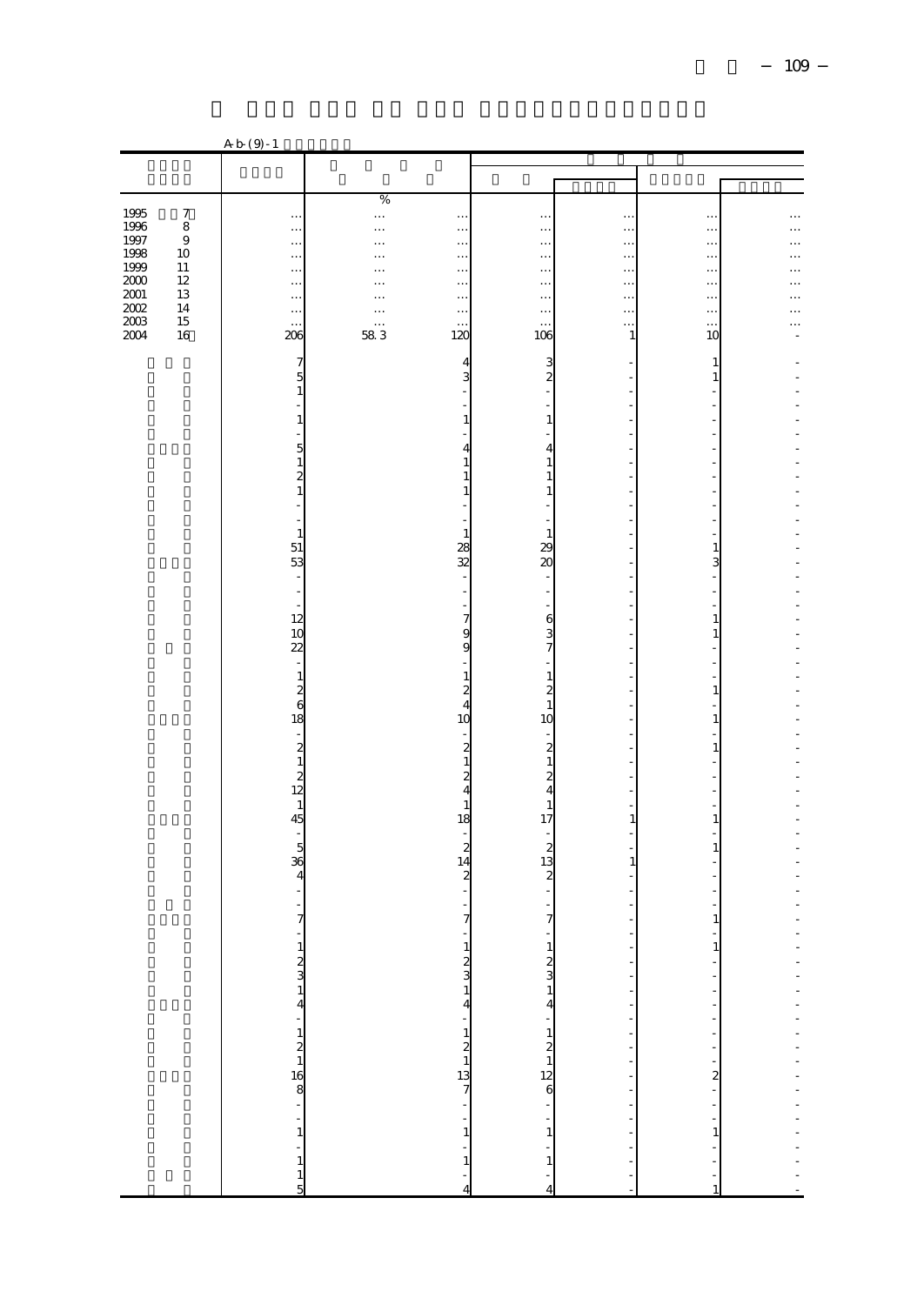|                                                                                   |                  | $A b (9 - 2)$                              |               |                                              |                                             |                                       |                          |                      |
|-----------------------------------------------------------------------------------|------------------|--------------------------------------------|---------------|----------------------------------------------|---------------------------------------------|---------------------------------------|--------------------------|----------------------|
|                                                                                   |                  |                                            |               |                                              |                                             |                                       |                          |                      |
|                                                                                   |                  |                                            |               |                                              |                                             |                                       |                          |                      |
|                                                                                   |                  |                                            | %             |                                              |                                             |                                       |                          |                      |
| $\begin{array}{c} 1995 \\ 1996 \end{array}$                                       | $\boldsymbol{7}$ |                                            | $\cdots$      |                                              | $\ddot{\phantom{0}}$                        | $\ddot{\phantom{0}}$                  | $\ddots$                 |                      |
|                                                                                   | $\,$ 8 $\,$      | $\mathbb{Z}$                               |               | $\mathbb{Z}$                                 | $\ddotsc$                                   | $\ddotsc$                             | $\ddot{\phantom{a}}$     | .                    |
| 1997<br>1998                                                                      | $\boldsymbol{9}$ | $\ldots$                                   | $\cdots$      | $\ldots$                                     | $\ddotsc$                                   | $\ldots$                              | $\ldots$                 | $\ddotsc$            |
|                                                                                   | $10$             | $\ldots$                                   | $\cdots$      | $\cdots$                                     | $\ddotsc$                                   | $\ddotsc$                             | $\ddotsc$                | $\ddotsc$            |
|                                                                                   | 11<br>$12\,$     | $\ldots$<br>$\ldots$                       | $\cdots$      | $\ldots$<br>$\cdots$                         | $\ddotsc$<br>$\ddotsc$                      | $\ddotsc$<br>$\ddotsc$                | $\ldots$<br>$\cdots$     | $\ddot{\phantom{0}}$ |
| $\begin{array}{c}\n 1999 \\  200 \\  200 \\  200 \\  \hline\n 2002\n \end{array}$ | 13               | $\cdots$                                   | $\cdots$<br>. | $\ldots$                                     | $\ddots$                                    | $\ldots$                              | $\ldots$                 | $\ddotsc$<br>.       |
|                                                                                   | 14               | $\ldots$                                   | $\cdots$      | $\ldots$                                     | $\ddotsc$                                   | $\ddotsc$                             | .                        | $\cdots$             |
| $\frac{2003}{2004}$                                                               | $15\,$           | $\ldots$                                   | $\cdots$      | $\ldots$                                     | $\ddotsc$                                   | $\cdots$                              | .                        | .                    |
|                                                                                   | 16               | 126                                        | 57.1          | 72                                           | 91                                          | 7                                     | 33                       | 4                    |
|                                                                                   |                  | 9                                          |               | 5                                            | 6                                           | -                                     |                          |                      |
|                                                                                   |                  | 5                                          |               | 3                                            | $\mathbf{1}$                                |                                       | ٠                        |                      |
|                                                                                   |                  |                                            |               |                                              |                                             |                                       |                          |                      |
|                                                                                   |                  | $\mathbf{1}$                               |               |                                              |                                             |                                       |                          |                      |
|                                                                                   |                  | 3                                          |               | $\overline{c}$                               | 5                                           |                                       |                          |                      |
|                                                                                   |                  |                                            |               |                                              |                                             |                                       |                          |                      |
|                                                                                   |                  | 5                                          |               | 3                                            | $\frac{5}{2}$                               |                                       | 1                        |                      |
|                                                                                   |                  | $\mathbf{1}$<br>$\mathbf{1}$               |               | 1                                            | $\mathbf{1}$                                |                                       |                          |                      |
|                                                                                   |                  | $\mathbf{1}$                               |               |                                              |                                             |                                       |                          |                      |
|                                                                                   |                  | $\mathbf{1}$                               |               | $\mathbf{1}$                                 | $\mathbf{1}$                                |                                       |                          |                      |
|                                                                                   |                  |                                            |               |                                              |                                             |                                       | ٠                        |                      |
|                                                                                   |                  | $\mathbf{1}$                               |               | 1                                            | $\begin{array}{c} 1 \\ 5 \\ 26 \end{array}$ |                                       | $\,1\,$                  |                      |
|                                                                                   |                  | 10                                         |               | 8                                            |                                             | $\begin{array}{c} 2 \\ 1 \end{array}$ | $\frac{1}{5}$            |                      |
|                                                                                   |                  | 45                                         |               | $\overline{27}$                              |                                             |                                       |                          |                      |
|                                                                                   |                  | 3<br>$\mathbf{1}$                          |               | $\mathbf{1}$                                 | $\frac{2}{5}$                               |                                       | 3                        |                      |
|                                                                                   |                  | $\mathbf{1}$                               |               | 1                                            |                                             | $\mathbf{1}$                          |                          |                      |
|                                                                                   |                  | 13                                         |               | 7                                            | $\overline{4}$                              |                                       |                          |                      |
|                                                                                   |                  | $\overline{7}$                             |               | 7                                            | $\overline{4}$                              |                                       |                          |                      |
|                                                                                   |                  | 10                                         |               | 4                                            | $\overline{4}$                              |                                       | $\,1\,$                  |                      |
|                                                                                   |                  |                                            |               |                                              |                                             |                                       |                          |                      |
|                                                                                   |                  | $\,1\,$                                    |               | 1                                            | $\begin{smallmatrix}2\\1\end{smallmatrix}$  |                                       |                          |                      |
|                                                                                   |                  | 3<br>6                                     |               | $\overline{c}$<br>$\overline{4}$             | $\overline{4}$                              |                                       | $\,1\,$                  |                      |
|                                                                                   |                  | 25                                         |               | 14                                           | 29                                          | 4                                     | 22                       | 4                    |
|                                                                                   |                  | ÷                                          |               |                                              |                                             |                                       |                          | -                    |
|                                                                                   |                  | L                                          |               |                                              |                                             |                                       |                          |                      |
|                                                                                   |                  |                                            |               |                                              |                                             |                                       |                          |                      |
|                                                                                   |                  | 3                                          |               | $\overline{2}$                               | $\boldsymbol{z}$                            |                                       |                          |                      |
|                                                                                   |                  | 19                                         |               | 11                                           | 26                                          | $\overline{4}$                        | 21                       | $\overline{4}$       |
|                                                                                   |                  | 3<br>$\overline{21}$                       |               | 1<br>7                                       | $\mathbf{1}$<br>13                          |                                       | $\frac{1}{5}$            |                      |
|                                                                                   |                  |                                            |               |                                              |                                             |                                       |                          |                      |
|                                                                                   |                  | $\begin{smallmatrix}2\\1\end{smallmatrix}$ |               | 1                                            |                                             |                                       | $\mathbf{3}$             |                      |
|                                                                                   |                  | 13                                         |               | 4                                            | 3                                           |                                       | $\mathbf{1}$             |                      |
|                                                                                   |                  | $\boldsymbol{z}$                           |               |                                              |                                             |                                       |                          |                      |
|                                                                                   |                  | $\mathbf{1}$                               |               |                                              |                                             |                                       |                          |                      |
|                                                                                   |                  | $\overline{\mathbf{z}}$<br>1               |               |                                              | 7                                           |                                       | $\,1\,$                  |                      |
|                                                                                   |                  |                                            |               |                                              |                                             |                                       |                          |                      |
|                                                                                   |                  |                                            |               |                                              |                                             |                                       |                          |                      |
|                                                                                   |                  |                                            |               |                                              |                                             |                                       |                          |                      |
|                                                                                   |                  | $\mathbf{1}$                               |               | $\,1\,$                                      |                                             |                                       |                          |                      |
|                                                                                   |                  |                                            |               |                                              |                                             |                                       |                          |                      |
|                                                                                   |                  | $\mathbf{1}$                               |               |                                              | ł,                                          | $\equiv$                              | $\overline{\phantom{a}}$ |                      |
|                                                                                   |                  |                                            |               | $\overline{\phantom{a}}$                     |                                             |                                       | $\blacksquare$           |                      |
|                                                                                   |                  | $\frac{1}{1}$                              |               | $\frac{1}{2}$                                | j.                                          | j,                                    | $\frac{1}{2}$            |                      |
|                                                                                   |                  |                                            |               | ÷,                                           | $\overline{\phantom{a}}$                    | ÷,                                    | $\blacksquare$           |                      |
|                                                                                   |                  | $-931$                                     |               | $\begin{bmatrix} 7 \\ 2 \\ -1 \end{bmatrix}$ | $\frac{7}{2}$                               | $\overline{\phantom{0}}$              | $\overline{\phantom{a}}$ |                      |
|                                                                                   |                  |                                            |               |                                              |                                             | $\overline{a}$                        |                          |                      |
|                                                                                   |                  |                                            |               |                                              | $\overline{\phantom{a}}$                    | $\frac{1}{2}$                         | $\overline{\phantom{a}}$ |                      |
|                                                                                   |                  |                                            |               | $\mathbf{1}$                                 | $\,1$                                       | l,                                    | $\ddot{\phantom{0}}$     |                      |
|                                                                                   |                  |                                            |               | $\,1$                                        |                                             | ÷                                     |                          |                      |
|                                                                                   |                  | $\begin{array}{c} 1 \\ 1 \end{array}$      |               | $\,1$                                        | $\begin{smallmatrix}1\\1\end{smallmatrix}$  | ł,                                    |                          |                      |
|                                                                                   |                  | ÷,                                         |               |                                              |                                             |                                       |                          |                      |
|                                                                                   |                  | $\overline{2}$                             |               |                                              | 2                                           |                                       |                          |                      |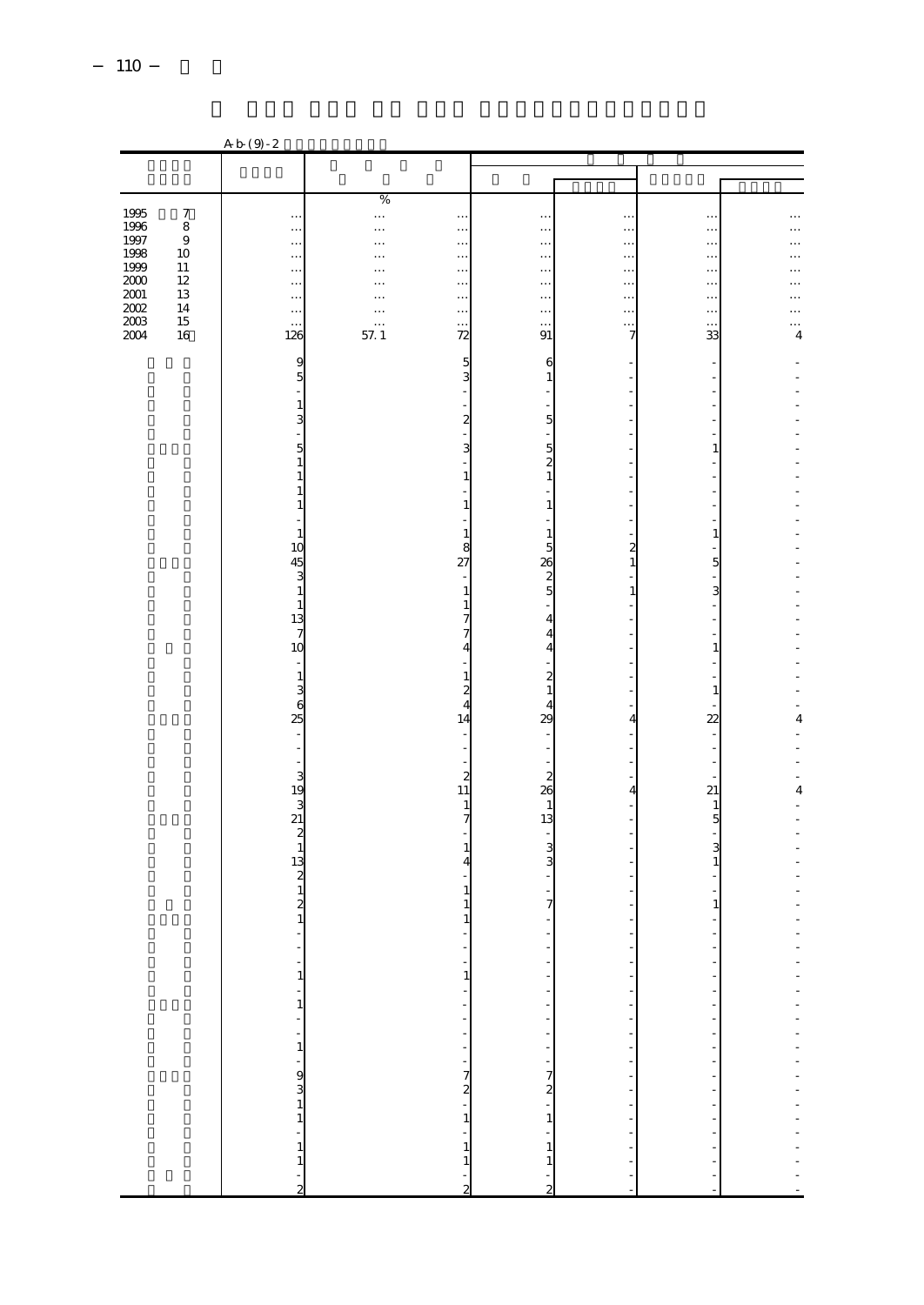|                                                                                      |                                                                                     | A b (10)                                                                                                                                                                                                                                                                                                                         |                                                                                            |                                                                                                                                                                                                                                                                                                                                                                                                                   |                                                                                                                                                                                                                                                                                                                              |                                                                                                                                                                                                                                                                                                           |                                                                                                                                                                                                                                                                                                                 |                                                                                                                                                                                                                                                                                                                                                                                                                        |
|--------------------------------------------------------------------------------------|-------------------------------------------------------------------------------------|----------------------------------------------------------------------------------------------------------------------------------------------------------------------------------------------------------------------------------------------------------------------------------------------------------------------------------|--------------------------------------------------------------------------------------------|-------------------------------------------------------------------------------------------------------------------------------------------------------------------------------------------------------------------------------------------------------------------------------------------------------------------------------------------------------------------------------------------------------------------|------------------------------------------------------------------------------------------------------------------------------------------------------------------------------------------------------------------------------------------------------------------------------------------------------------------------------|-----------------------------------------------------------------------------------------------------------------------------------------------------------------------------------------------------------------------------------------------------------------------------------------------------------|-----------------------------------------------------------------------------------------------------------------------------------------------------------------------------------------------------------------------------------------------------------------------------------------------------------------|------------------------------------------------------------------------------------------------------------------------------------------------------------------------------------------------------------------------------------------------------------------------------------------------------------------------------------------------------------------------------------------------------------------------|
|                                                                                      |                                                                                     |                                                                                                                                                                                                                                                                                                                                  |                                                                                            |                                                                                                                                                                                                                                                                                                                                                                                                                   |                                                                                                                                                                                                                                                                                                                              |                                                                                                                                                                                                                                                                                                           |                                                                                                                                                                                                                                                                                                                 |                                                                                                                                                                                                                                                                                                                                                                                                                        |
| 1995<br>1996<br>1997<br>1998<br>1999<br>$2000\,$<br>2001<br>2002<br>$2003\,$<br>2004 | $\boldsymbol{7}$<br>8<br>$\boldsymbol{9}$<br>10<br>11<br>12<br>13<br>14<br>15<br>16 | 620<br>826<br>1,034<br>1, 119<br>1, 495<br>2,070<br>2,509<br>2,888<br>2,955<br>2695                                                                                                                                                                                                                                              | $\frac{\%}{87.7}$<br>82.8<br>79.7<br>$780$<br>61.9<br>44 9<br>38 6<br>38 2<br>41.5<br>35.4 | 544<br>684<br>824<br>873<br>925<br>93C<br>968<br>1, 104<br>1, 226<br>955                                                                                                                                                                                                                                                                                                                                          | 850<br>1,058<br>1, 497<br>1,503<br>1,609<br>1,645<br>1,658<br>1,631<br>1,865<br>1, 377                                                                                                                                                                                                                                       | 38<br>22<br>34<br>45<br>47<br>71<br>70<br>87<br>65<br>63                                                                                                                                                                                                                                                  | 615<br>791<br>1, 178<br>1,098<br>1, 111<br>1, 122<br>1, 103<br>1,027<br>1, 227<br>763                                                                                                                                                                                                                           | 27 18 25 36 38 56 57<br>67<br>46<br>42                                                                                                                                                                                                                                                                                                                                                                                 |
|                                                                                      |                                                                                     | 60<br>40<br>$\boldsymbol{z}$<br>11<br>$\overline{7}$<br>64<br>8<br>11<br>39<br>$\overline{\mathcal{L}}$<br>$\,1\,$<br>3<br>267<br>1, 149<br>44<br>18<br>29<br>444<br>213<br>337<br>13<br>4<br>$\overline{7}$<br>40<br>255<br>$\mathbf{1}$<br>$\frac{2}{3}$<br>18<br>212<br>19<br>733<br>17<br>41<br>524<br>123<br>17<br>11<br>28 |                                                                                            | 32<br>$\alpha$<br>$\boldsymbol{z}$<br>8<br>$\overline{\mathcal{L}}$<br>25<br>5<br>$\overline{4}$<br>11<br>$\boldsymbol{z}$<br>3<br>125<br>384<br>21<br>11<br>17<br>101<br>85<br>104<br>8<br>3<br>5<br>29<br>86<br>$\mathbf{1}$<br>$\frac{2}{2}$<br>11<br>54<br>16<br>217<br>1 <sup>C</sup><br>14<br>153<br>25<br>g<br>$\epsilon$<br>18<br>$\overline{a}$<br>$\frac{3}{4}$<br>△ បាលលង់ 8 ស្រសសស <b>ុន ស្</b><br>ΓC | 34<br>24<br>$\frac{2}{5}$<br>3<br>35<br>6<br>5<br>16<br>4<br>4<br>172<br>515<br>43<br>6<br>$\alpha$<br>101<br>79<br>185<br>15<br>3<br>12<br>51<br>138<br>3<br>5<br>$\overline{\mathcal{Z}}$<br>14<br>94<br>20<br>350<br>22<br>19<br>245<br>38<br>$\infty$<br>6<br>21<br>യ ത യ യ ക് 3 ധ – ഗ ക <del>ധ</del> ത ഗ യ യ<br>12<br>8 | 1<br>$\mathbf{1}$<br>1<br>$\mathbf{1}$<br>4<br>19<br>$\boldsymbol{z}$<br>$\boldsymbol{z}$<br>6<br>1<br>4<br>1<br>3<br>12<br>10<br>$\boldsymbol{z}$<br>20<br>17<br>$\mathbf{1}$<br>$\boldsymbol{z}$<br>$\overline{\mathbf{c}}$<br>$\,1\,$<br>$\mathbf{1}$<br>4<br>$\overline{\mathcal{L}}$<br>$\mathbf{1}$ | 14<br>12<br>1<br>1<br>14<br>1<br>5<br>3<br>1<br>73<br>313<br>28<br>$\boldsymbol{z}$<br>13<br>64<br>30<br>131<br>8<br>11<br>26<br>73<br>$\overline{c}$<br>4<br>57<br>10<br>206<br>10<br>11<br>145<br>25<br>14<br>1<br>11<br>2<br>$\,1\,$<br>$\frac{5}{3}$<br>2<br>$\begin{array}{c}\n54 \\ 34 \\ 2\n\end{array}$ | $\mathbf{1}$<br>$\blacksquare$<br>$\,1\,$<br>٠<br>$\mathbf{1}$<br>$\frac{15}{2}$<br>$\bar{\phantom{a}}$<br>$\frac{2}{6}$<br>$\,1\,$<br>3<br>$\ddot{\phantom{0}}$<br>÷,<br>$\,1\,$<br>8<br>÷,<br>$\overline{a}$<br>$\begin{array}{c} 6 \\ 2 \end{array}$<br>14<br>÷<br>$\bar{\phantom{a}}$<br>12<br>÷<br>$\overline{\mathcal{L}}$<br>$\overline{\phantom{a}}$<br>$\mathbf{1}$<br>÷,<br>$-1 - - - - 21$<br>$\frac{1}{1}$ |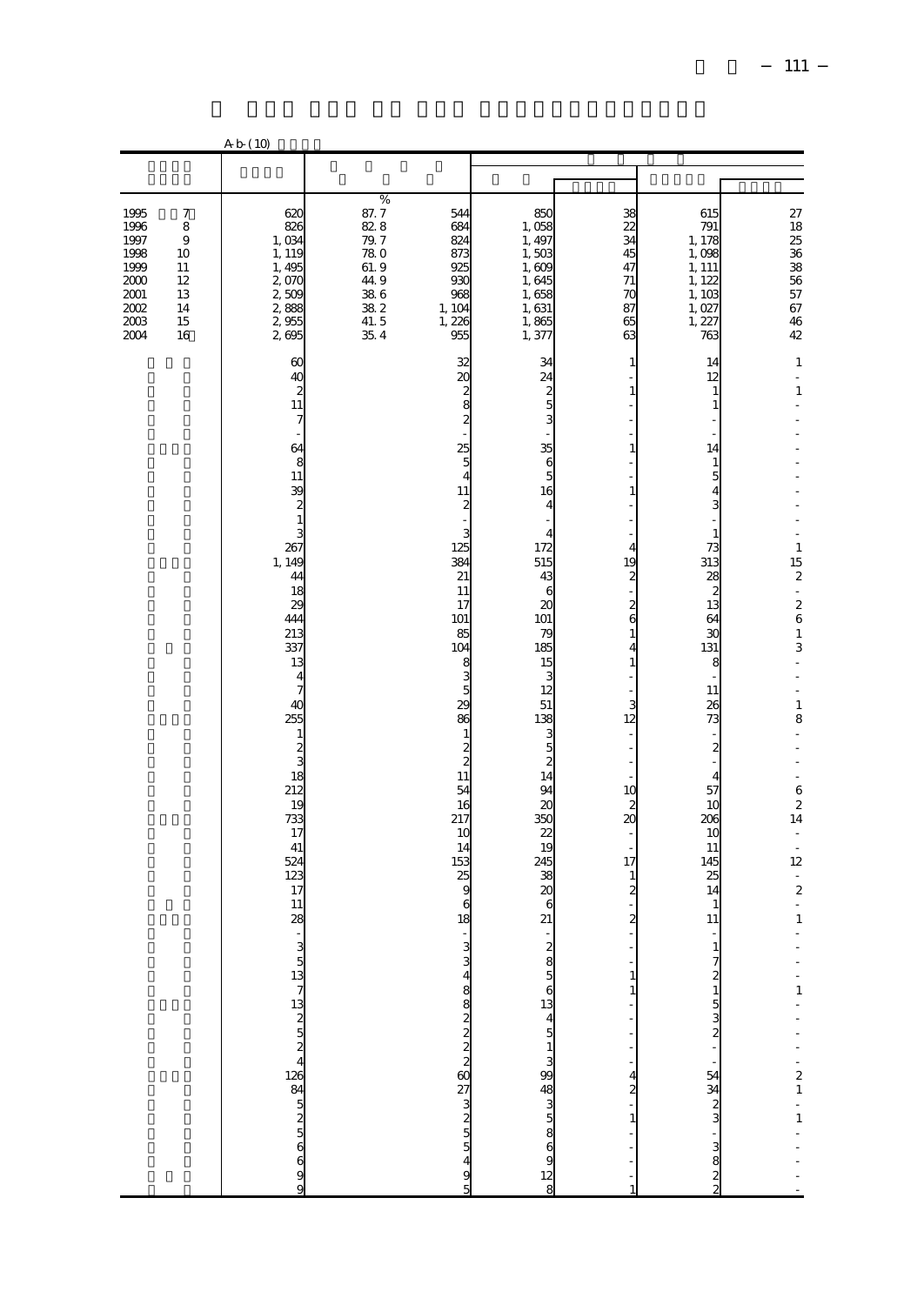|              |                  | A b (11)                                                      |          |                                                             |                                                                                                               |                                            |                                              |                                             |
|--------------|------------------|---------------------------------------------------------------|----------|-------------------------------------------------------------|---------------------------------------------------------------------------------------------------------------|--------------------------------------------|----------------------------------------------|---------------------------------------------|
|              |                  |                                                               |          |                                                             |                                                                                                               |                                            |                                              |                                             |
|              |                  |                                                               |          |                                                             |                                                                                                               |                                            |                                              |                                             |
|              |                  |                                                               | %        |                                                             |                                                                                                               |                                            |                                              |                                             |
| 1995         | $\boldsymbol{7}$ | $\ddotsc$                                                     |          | $\ddotsc$                                                   | $\ddot{\phantom{0}}$                                                                                          | $\ldots$                                   | $\ddotsc$                                    |                                             |
| 1996         | $\,$ 8 $\,$      | $\ldots$                                                      | .        | $\ddotsc$                                                   | $\ddotsc$                                                                                                     | $\ldots$                                   | $\ddot{\phantom{0}}$                         | .                                           |
| 1997<br>1998 | 9<br>10          | $\ddotsc$                                                     | $\cdots$ | $\ddotsc$                                                   | $\ddotsc$                                                                                                     | $\ldots$                                   | $\ddot{\phantom{0}}$                         |                                             |
| 1999         | 11               | $\ldots$<br>$\ddotsc$                                         | .        | $\cdots$<br>$\ddotsc$                                       | $\ddotsc$<br>$\ddotsc$                                                                                        | $\ldots$                                   | $\ddotsc$                                    | .<br>$\ddot{\phantom{0}}$                   |
| 2000         | 12               | $\cdots$                                                      | .<br>.   | $\cdots$                                                    | $\ddotsc$                                                                                                     | $\ldots$<br>$\ddot{\phantom{0}}$           | $\ddot{\phantom{0}}$<br>$\ddot{\phantom{0}}$ | .                                           |
| 2001         | 13               | $\ddotsc$                                                     |          | $\ddotsc$                                                   | $\ddot{\phantom{0}}$                                                                                          | $\cdot$ .                                  | $\cdot$ .                                    |                                             |
| 2002         | 14               | $\ldots$                                                      | .        | $\cdots$                                                    | $\ddotsc$                                                                                                     | $\ldots$                                   | $\ldots$                                     | .                                           |
| 2003         | 15               | Ω.                                                            | .        | $\ddotsc$                                                   | $\ddotsc$                                                                                                     | $\ddot{\phantom{0}}$                       | $\ddot{\phantom{0}}$                         | .                                           |
| 2004         | 16               | 1,405                                                         | 728      | 1,023                                                       | 1, 178                                                                                                        | 110                                        | 331                                          | 38                                          |
|              |                  | 53                                                            |          | 49                                                          | 56                                                                                                            | 3                                          | 23                                           | $\overline{\mathbf{c}}$                     |
|              |                  | 33                                                            |          | 28                                                          | 33                                                                                                            | $\overline{c}$                             | 14                                           | $\,1\,$                                     |
|              |                  | 6                                                             |          | 5                                                           | 6                                                                                                             |                                            |                                              | $\overline{\phantom{a}}$                    |
|              |                  | 8                                                             |          | 10                                                          | 8                                                                                                             | $\mathbf{1}$                               | $\frac{3}{3}$                                | $\,1\,$                                     |
|              |                  | 6                                                             |          | 6                                                           | 9                                                                                                             |                                            |                                              | Ĭ.                                          |
|              |                  | 45                                                            |          | 36                                                          | 36                                                                                                            |                                            | 5                                            | $\overline{a}$<br>$\overline{\mathbf{c}}$   |
|              |                  | 3                                                             |          | 4                                                           | 3                                                                                                             | 6<br>$\,1\,$                               |                                              | ÷,                                          |
|              |                  | $\overline{7}$                                                |          | 5                                                           | $\overline{4}$                                                                                                | 1                                          | $\,1\,$                                      | ÷,                                          |
|              |                  | 17                                                            |          | 11                                                          | 13                                                                                                            | 2                                          | 3                                            | $\,1\,$                                     |
|              |                  | 5                                                             |          | 5                                                           | 3                                                                                                             |                                            |                                              | L.                                          |
|              |                  | 5                                                             |          | 4                                                           | 6                                                                                                             | 1                                          | 1                                            | $\mathbf{1}$                                |
|              |                  | 8                                                             |          |                                                             | 7                                                                                                             | $\mathbf{1}$                               |                                              | $\begin{array}{c} 3 \\ 3 \\ 14 \end{array}$ |
|              |                  | 205<br>490                                                    |          | 162<br>339                                                  | 190<br>416                                                                                                    | 13<br>38                                   | 44<br>144                                    |                                             |
|              |                  | 29                                                            |          | 19                                                          | 16                                                                                                            | $\mathbf{1}$                               | 6                                            | $\,1\,$                                     |
|              |                  | 21                                                            |          | 13                                                          | 17                                                                                                            | $\,1\,$                                    |                                              | $\,1\,$                                     |
|              |                  | 21                                                            |          | 18                                                          | 21                                                                                                            | $\overline{4}$                             | $\frac{8}{2}$                                | $\blacksquare$                              |
|              |                  | 141                                                           |          | 87                                                          | 120                                                                                                           | 12                                         | 47                                           | $\begin{array}{c} 6 \\ 5 \end{array}$       |
|              |                  | 86                                                            |          | 63                                                          | 92                                                                                                            | 11                                         | 35                                           |                                             |
|              |                  | 127                                                           |          | 86                                                          | 88                                                                                                            | 4<br>1                                     | 29                                           | ÷<br>L,                                     |
|              |                  | 10<br>6                                                       |          | 8<br>5                                                      | 13<br>4                                                                                                       |                                            | $\boldsymbol{z}$                             | $\blacksquare$                              |
|              |                  | 17                                                            |          | 16                                                          | 12                                                                                                            | $\overline{4}$                             | $\begin{array}{c} 1 \\ 5 \\ 9 \end{array}$   | $\,1\,$                                     |
|              |                  | 32                                                            |          | 24                                                          | 33                                                                                                            |                                            |                                              |                                             |
|              |                  | 128                                                           |          | 96                                                          | 100                                                                                                           | 12                                         | 16                                           | $\frac{1}{5}$                               |
|              |                  | $\epsilon$                                                    |          | $\overline{\mathbf{z}}$                                     | $\frac{2}{5}$                                                                                                 |                                            |                                              | ÷                                           |
|              |                  | 6<br>4                                                        |          | 5<br>4                                                      | 4                                                                                                             | $\mathbf{1}$                               |                                              | ÷,                                          |
|              |                  | 9                                                             |          | 6                                                           | 10                                                                                                            | 3                                          | 3                                            |                                             |
|              |                  | 93                                                            |          | 71                                                          | 71                                                                                                            | 8                                          | 11                                           | $\frac{1}{2}$                               |
|              |                  | 10                                                            |          | 8                                                           | 8                                                                                                             |                                            | $\overline{z}$                               | $\ddot{\phantom{1}}$                        |
|              |                  | 298                                                           |          | 188                                                         | 185                                                                                                           | 25                                         | 52                                           | $\frac{9}{2}$                               |
|              |                  | 6                                                             |          | 5                                                           | 7                                                                                                             | $\begin{array}{c} 3 \\ 5 \\ 4 \end{array}$ | $\frac{2}{8}$                                |                                             |
|              |                  | 32<br>176                                                     |          | 31<br>92                                                    | 36<br>74                                                                                                      |                                            | 21                                           | $\,1\,$<br>$\blacksquare$                   |
|              |                  | 65                                                            |          | 47                                                          | 49                                                                                                            | 4                                          | 13                                           | ÷                                           |
|              |                  | 13                                                            |          | 10                                                          | 15                                                                                                            | 8                                          | 8                                            | $\overline{6}$                              |
|              |                  | 6                                                             |          |                                                             | $\overline{4}$                                                                                                | $\,1\,$                                    |                                              |                                             |
|              |                  | 57                                                            |          | 49                                                          | 63                                                                                                            |                                            | 13                                           |                                             |
|              |                  | $\boldsymbol{7}$                                              |          | $\tau$                                                      | $\mathbf 6$                                                                                                   |                                            | $\mathbf{1}$                                 |                                             |
|              |                  |                                                               |          | $\begin{smallmatrix} 2 \\ 11 \end{smallmatrix}$             |                                                                                                               |                                            |                                              |                                             |
|              |                  |                                                               |          |                                                             |                                                                                                               | $\frac{1}{3}$                              |                                              |                                             |
|              |                  |                                                               |          | $\begin{array}{c}\n 25 \\  \circ \circ \\  9\n \end{array}$ |                                                                                                               |                                            |                                              |                                             |
|              |                  |                                                               |          |                                                             |                                                                                                               | 3                                          |                                              |                                             |
|              |                  |                                                               |          |                                                             |                                                                                                               |                                            |                                              |                                             |
|              |                  | .<br>ದ ದ ದ ದ ದ ದ ದ ದ ದ ದ ದ ದ ದ ದ ದ ದ<br>6<br>6<br>6<br>6<br>6 |          |                                                             |                                                                                                               | $\frac{1}{2}$                              | $\frac{4}{6}$ $\frac{6}{3}$                  | $=$ $=$ $-1$ $=$ $-2$ $=$ $1$ $=$ $-1$      |
|              |                  |                                                               |          | 976288268                                                   |                                                                                                               |                                            |                                              |                                             |
|              |                  |                                                               |          |                                                             |                                                                                                               |                                            | $2816$<br>$7 - 23$                           |                                             |
|              |                  |                                                               |          |                                                             |                                                                                                               | $\frac{6}{4}$                              |                                              |                                             |
|              |                  |                                                               |          |                                                             |                                                                                                               | $\mathbf{1}$                               |                                              |                                             |
|              |                  |                                                               |          |                                                             |                                                                                                               |                                            |                                              |                                             |
|              |                  |                                                               |          |                                                             |                                                                                                               | $\,1\,$                                    |                                              |                                             |
|              |                  |                                                               |          |                                                             |                                                                                                               |                                            |                                              |                                             |
|              |                  | $\frac{4}{9}$                                                 |          | $\overline{\mathcal{L}}$                                    | 5<br>14<br>26<br>26<br>26<br>26<br>26<br>26<br>26<br>26<br>26<br>26<br>28<br>28<br>28<br>28<br>28<br>28<br>28 |                                            |                                              |                                             |
|              |                  | 2                                                             |          | $\overline{7}$                                              | $\overline{4}$                                                                                                |                                            |                                              |                                             |
|              |                  |                                                               |          |                                                             |                                                                                                               |                                            |                                              |                                             |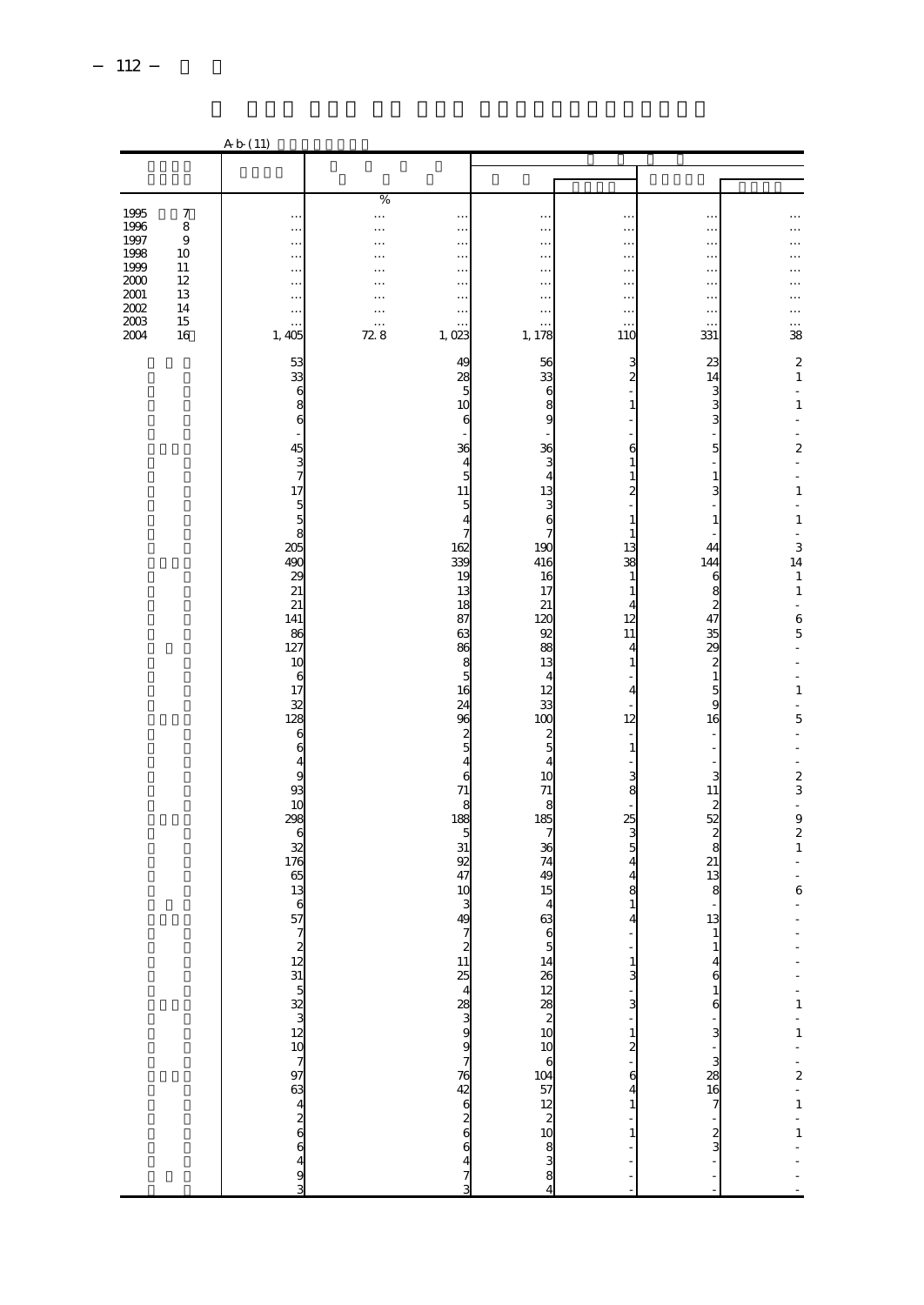|                                                                              |                                                       | C a                                                                                                                                                                                                                                                                                                                                                                                                                                                                                                                                                                                       |                                                                                   |                                                                                                                                                                                                                                                                                                                                                                                                                                                                                                                           |                                                                                                                                                                                                                                                                                                                                                                                                                                   |                                                                                                                                                                                                                                                                                                                                                                      |                                                                                                                                                                                                                                                                                                                                                                                                     |                                                                                                                                                                                                                                                                                                                                                                                                                                                                                                                                                                                                                                                                                                                                                                                                           |
|------------------------------------------------------------------------------|-------------------------------------------------------|-------------------------------------------------------------------------------------------------------------------------------------------------------------------------------------------------------------------------------------------------------------------------------------------------------------------------------------------------------------------------------------------------------------------------------------------------------------------------------------------------------------------------------------------------------------------------------------------|-----------------------------------------------------------------------------------|---------------------------------------------------------------------------------------------------------------------------------------------------------------------------------------------------------------------------------------------------------------------------------------------------------------------------------------------------------------------------------------------------------------------------------------------------------------------------------------------------------------------------|-----------------------------------------------------------------------------------------------------------------------------------------------------------------------------------------------------------------------------------------------------------------------------------------------------------------------------------------------------------------------------------------------------------------------------------|----------------------------------------------------------------------------------------------------------------------------------------------------------------------------------------------------------------------------------------------------------------------------------------------------------------------------------------------------------------------|-----------------------------------------------------------------------------------------------------------------------------------------------------------------------------------------------------------------------------------------------------------------------------------------------------------------------------------------------------------------------------------------------------|-----------------------------------------------------------------------------------------------------------------------------------------------------------------------------------------------------------------------------------------------------------------------------------------------------------------------------------------------------------------------------------------------------------------------------------------------------------------------------------------------------------------------------------------------------------------------------------------------------------------------------------------------------------------------------------------------------------------------------------------------------------------------------------------------------------|
|                                                                              |                                                       |                                                                                                                                                                                                                                                                                                                                                                                                                                                                                                                                                                                           |                                                                                   |                                                                                                                                                                                                                                                                                                                                                                                                                                                                                                                           |                                                                                                                                                                                                                                                                                                                                                                                                                                   |                                                                                                                                                                                                                                                                                                                                                                      |                                                                                                                                                                                                                                                                                                                                                                                                     |                                                                                                                                                                                                                                                                                                                                                                                                                                                                                                                                                                                                                                                                                                                                                                                                           |
| 1995<br>1996<br>1997<br>1998<br>1999<br>2000<br>2001<br>2002<br>2003<br>2004 | 7<br>8<br>9<br>10<br>11<br>12<br>13<br>14<br>15<br>16 | 234, 586<br>223, 590<br>221, 678<br>237, 703<br>260, 981<br>296, 486<br>303, 698<br>338, 294<br>333, 233<br>290, 595                                                                                                                                                                                                                                                                                                                                                                                                                                                                      | %<br>80.7<br>77.9<br>74.9<br>69.8<br>58.6<br>36.8<br>29.5<br>29.1<br>33.0<br>36.1 | 189, 368<br>174, 116<br>166, 119<br>165, 818<br>152, 984<br>109, 128<br>89, 456<br>98, 335<br>109, 920<br>104, 816                                                                                                                                                                                                                                                                                                                                                                                                        | 16, 275<br>15,866<br>15,859<br>15, 480<br>15, 234<br>13,651<br>13, 712<br>13,696<br>14, 208<br>13,548                                                                                                                                                                                                                                                                                                                             | 1, 437<br>1,445<br>1, 448<br>1,368<br>1, 270<br>1, 154<br>1, 152<br>1, 162<br>1, 183<br>1, 156                                                                                                                                                                                                                                                                       | 5,448<br>5,363<br>5, 129<br>4,588<br>4,283<br>3,696<br>3,807<br>3,807<br>3,827<br>3,669                                                                                                                                                                                                                                                                                                             | 383<br>417<br>424<br>369<br>295<br>266<br>287<br>286<br>260<br>213                                                                                                                                                                                                                                                                                                                                                                                                                                                                                                                                                                                                                                                                                                                                        |
|                                                                              |                                                       | 10,890<br>6,740<br>1, 123<br>1, 243<br>1,354<br>430<br>13,518<br>1, 416<br>1,505<br>5, 140<br>996<br>863<br>3,598<br>25, 651<br>104, 872<br>9, 109<br>5,462<br>6,764<br>22, 749<br>20, 634<br>24, 621<br>3, 420<br>1, 747<br>3, 417<br>6,949<br>38,033<br>1,521<br>1,658<br>1, 223<br>5,312<br>23, 811<br>4,508<br>45, 266<br>2522<br>4,080<br>19, 944<br>14,323<br>2, 457<br>1,940<br>12, 426<br>929<br>860<br>3,637<br>4,736<br>2, 264<br>7, 744<br>1, 256<br>1,938<br>3,336<br>$\frac{1}{1}$ , 214<br>32, 195<br>16,076<br>1,735<br>1,654<br>2,619<br>1,666<br>2,021<br>2,639<br>3,785 |                                                                                   | 3,029<br>1,782<br>474<br>263<br>353<br>157<br>5,997<br>641<br>883<br>1,786<br>706<br>511<br>1, 470<br>16,851<br>30, 491<br>2,863<br>2, 114<br>2,476<br>5,640<br>4,146<br>7,300<br>1,536<br>599<br>1,561<br>2,256<br>12,545<br>474<br>822<br>722<br>1,205<br>7,632<br>1,690<br>14,022<br>1,268<br>2,962<br>4,006<br>4, 193<br>1,088<br>505<br>5,518<br>470<br>450<br>1, 212<br>2, 119<br>1, 267<br>3,768<br>660<br>675<br>1,928<br>$\frac{505}{12}$<br>5, 178<br>$637$<br>1, 304<br>1,456<br>1,016<br>722<br>1, 411<br>871 | 739<br>411<br>58<br>107<br>125<br>38<br>1,089<br>221<br>189<br>277<br>114<br>81<br>207<br>1,321<br>3,032<br>195<br>182<br>201<br>518<br>551<br>555<br>224<br>68<br>200<br>338<br>1, 251<br>90<br>96<br>98<br>185<br>588<br>194<br>2,578<br>147<br>272<br>1,343<br>534<br>139<br>143<br>934<br>105<br>101<br>191<br>270<br>267<br>673<br>111<br>111<br>307<br>144<br>1,931<br>540<br>105<br>160<br>217<br>175<br>147<br>259<br>328 | 79<br>46<br>6<br>9<br>15<br>3<br>76<br>12<br>13<br>23<br>$\frac{8}{6}$<br>14<br>112<br>226<br>17<br>11<br>15<br>40<br>34<br>53<br>17<br>9<br>14<br>16<br>86<br>5<br>10<br>7<br>17<br>33<br>14<br>274<br>7<br>14<br>169<br>51<br>11<br>22<br>68<br>4<br>6<br>14<br>24<br>$\infty$<br>71<br>10<br>16<br>30<br>15<br>164<br>34<br>3<br>20<br>19<br>17<br>17<br>24<br>ЗС | 178<br>88<br>28<br>51<br>4<br>325<br>75<br>$\alpha$<br>80<br>33<br>16<br>61<br>166<br>753<br>46<br>54<br>34<br>136<br>124<br>119<br>73<br>21<br>54<br>92<br>380<br>34<br>$\frac{22}{25}$<br>59<br>170<br>70<br>587<br>46<br>67<br>266<br>130<br>41<br>37<br>303<br>42<br>33<br>64<br>91<br>73<br>226<br>39<br>$\mathfrak{A}$<br>106<br>51<br>751<br>183<br>41<br>69<br>77<br>49<br>65<br>111<br>156 | 13<br>8<br>$\boldsymbol{2}$<br>$\,1\,$<br>$\boldsymbol{2}$<br>$\overline{\phantom{a}}$<br>19<br>$\mathbf 1$<br>$\boldsymbol{7}$<br>$\mathbf 5$<br>$\begin{matrix} 2 \\ 2 \\ 2 \end{matrix}$<br>$14\,$<br>46<br>$\begin{array}{c} 9 \\ 3 \end{array}$<br>$\,1\,$<br>$\overline{9}$<br>$\,6$<br>11<br>$\overline{4}$<br>$\frac{1}{2}$<br>$\overline{a}$<br>$\ensuremath{\mathsf{3}}$<br>21<br>$\boldsymbol{2}$<br>$\boldsymbol{2}$<br>$\overline{\phantom{a}}$<br>$\mathbf{1}$<br>11<br>$\mathbf 5$<br>36<br>$\frac{2}{2}$<br>22<br>$\overline{5}$<br>$\sqrt{4}$<br>$\mathbf{1}$<br>18<br>$\mathbf{1}$<br>$\begin{array}{c} 2 \\ 5 \\ 6 \end{array}$<br>$\overline{\mathbf{4}}$<br>$\frac{9}{3}$<br>$\overline{\mathbf{4}}$<br>$\,1\,$<br>$\,$ 1 $\,$<br>37<br>10<br>12427<br>$\,$ 6 $\,$<br>$\overline{5}$ |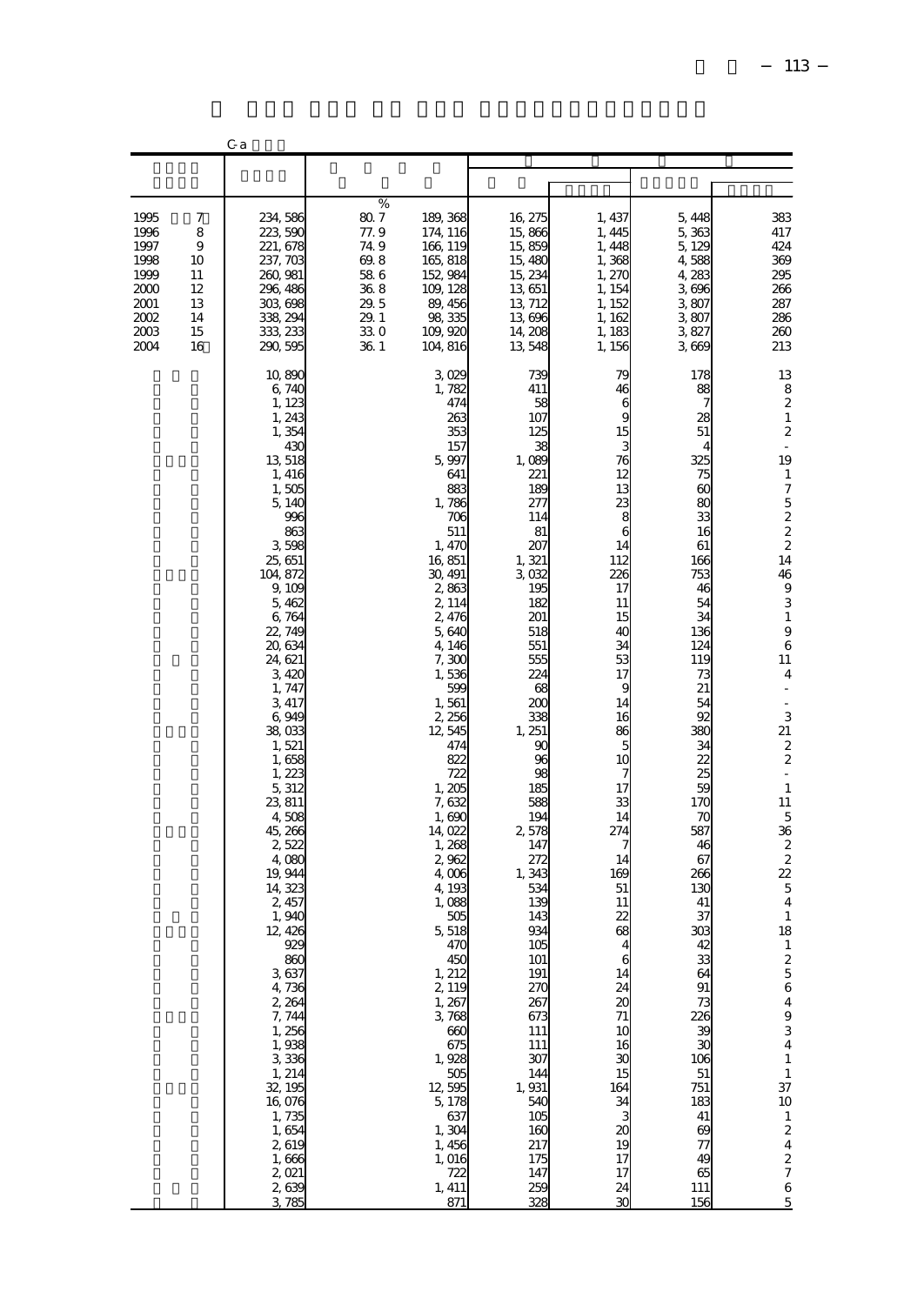|                                                                              |                                                       | $C_{a-} (1)$                                                                                                                                                                                                                                                                                                                                                                                                                                                                                               |                                                                                    |                                                                                                                                                                                                                                                                                                                                                                                                                                                                                           |                                                                                                                                                                                                                                                                                                                                                                                                          |                                                                                                                                                                                                                                                                                                                                                              |                                                                                                                                                                                                                                                                                                                                                      |                                                                                                                                                                                                                                                                                                                                                                                                                                                                                                                                                 |
|------------------------------------------------------------------------------|-------------------------------------------------------|------------------------------------------------------------------------------------------------------------------------------------------------------------------------------------------------------------------------------------------------------------------------------------------------------------------------------------------------------------------------------------------------------------------------------------------------------------------------------------------------------------|------------------------------------------------------------------------------------|-------------------------------------------------------------------------------------------------------------------------------------------------------------------------------------------------------------------------------------------------------------------------------------------------------------------------------------------------------------------------------------------------------------------------------------------------------------------------------------------|----------------------------------------------------------------------------------------------------------------------------------------------------------------------------------------------------------------------------------------------------------------------------------------------------------------------------------------------------------------------------------------------------------|--------------------------------------------------------------------------------------------------------------------------------------------------------------------------------------------------------------------------------------------------------------------------------------------------------------------------------------------------------------|------------------------------------------------------------------------------------------------------------------------------------------------------------------------------------------------------------------------------------------------------------------------------------------------------------------------------------------------------|-------------------------------------------------------------------------------------------------------------------------------------------------------------------------------------------------------------------------------------------------------------------------------------------------------------------------------------------------------------------------------------------------------------------------------------------------------------------------------------------------------------------------------------------------|
|                                                                              |                                                       |                                                                                                                                                                                                                                                                                                                                                                                                                                                                                                            |                                                                                    |                                                                                                                                                                                                                                                                                                                                                                                                                                                                                           |                                                                                                                                                                                                                                                                                                                                                                                                          |                                                                                                                                                                                                                                                                                                                                                              |                                                                                                                                                                                                                                                                                                                                                      |                                                                                                                                                                                                                                                                                                                                                                                                                                                                                                                                                 |
| 1995<br>1996<br>1997<br>1998<br>1999<br>2000<br>2001<br>2002<br>2003<br>2004 | 7<br>8<br>9<br>10<br>11<br>12<br>13<br>14<br>15<br>16 | 84, 224<br>80, 361<br>79, 746<br>87, 393<br>99, 174<br>117, 725<br>124, 387<br>147,500<br>146,808<br>133, 159                                                                                                                                                                                                                                                                                                                                                                                              | %<br>87.1<br>85.5<br>783<br>71.1<br>589<br>36.7<br>28.4<br>25.7<br>$30.2\,$<br>327 | 73, 378<br>68, 716<br>62, 427<br>62, 106<br>58, 433<br>43, 163<br>35, 319<br>37,950<br>44, 368<br>43, 521                                                                                                                                                                                                                                                                                                                                                                                 | 4,226<br>4,026<br>3,920<br>4,064<br>3,963<br>3,734<br>3,678<br>3, 721<br>3,776<br>3,686                                                                                                                                                                                                                                                                                                                  | 475<br>451<br>480<br>444<br>399<br>412<br>380<br>408<br>371<br>384                                                                                                                                                                                                                                                                                           | 1, 221<br>1,130<br>1,000<br>1,058<br>920<br>778<br>781<br>675<br>669<br>614                                                                                                                                                                                                                                                                          | 100<br>98<br>111<br>79<br>66<br>63<br>71<br>57<br>49<br>32                                                                                                                                                                                                                                                                                                                                                                                                                                                                                      |
|                                                                              |                                                       | 4,394<br>2,789<br>450<br>455<br>537<br>163<br>4,825<br>503<br>502<br>2,067<br>249<br>206<br>1,298<br>15,620<br>53, 620<br>3,580<br>2,396<br>2,881<br>11,635<br>11, 335<br>16,450<br>1, 001<br>714<br>1, 104<br>2,524<br>16,041<br>381<br>529<br>315<br>2,098<br>10,887<br>1,831<br>19,022<br>857<br>1,506<br>8,156<br>6,882<br>1,050<br>571<br>4,335<br>347<br>264<br>1, 301<br>1,649<br>$774$<br>2,653<br>326<br>783<br>1, 190<br>$12649$<br>6,530<br>669<br>681<br>970<br>622<br>783<br>1, 157<br>1, 237 |                                                                                    | 1, 422<br>1,031<br>156<br>92<br>128<br>15<br>2,336<br>205<br>297<br>646<br>27 <sub>C</sub><br>13C<br>779<br>10, 393<br>11,659<br>1,006<br>848<br>748<br>2,356<br>1, 274<br>3,681<br>276<br>268<br>361<br>841<br>4,839<br>153<br>175<br>152<br>388<br>3,376<br>595<br>5, 671<br>417<br>1,033<br>1,940<br>1,620<br>530<br>131<br>1, 424<br>186<br>127<br>42C<br>447<br>244<br>1,365<br>175<br>291<br>76C<br>139<br>4, 412<br>1, 791<br>253<br>339<br>628<br>379<br><b>270</b><br>495<br>257 | 163<br>91<br>9<br>21<br>31<br>11<br>267<br>49<br>36<br>75<br>23<br>19<br>65<br>506<br>832<br>52<br>43<br>55<br>127<br>146<br>186<br>53<br>23<br>53<br>94<br>349<br>16<br>34<br>16<br>41<br>192<br>50<br>655<br>28<br>61<br>346<br>146<br>37<br>37<br>222<br>22<br>$\frac{18}{50}$<br>80<br>52<br>175<br>$\frac{31}{31}$<br>87<br>$\frac{26}{517}$<br>137<br>$31$<br>$43$<br>$54$<br>43<br>43<br>79<br>87 | 25<br>14<br>$\boldsymbol{z}$<br>3<br>25<br>9<br>3<br>5<br>$\overline{\mathcal{Z}}$<br>6<br>44<br>87<br>4<br>6<br>11<br>10<br>23<br>8<br>6<br>9<br>31<br>4<br>5<br>13<br>6<br>70<br>$\frac{2}{2}$<br>40<br>15<br>9<br>23<br>$\frac{2}{6}$<br>10<br><u>ე გე</u><br>13<br>$\overline{4}$<br>54<br>9<br>6<br>$\begin{array}{c}\n3 \\ 8 \\ 10\n\end{array}$<br>11 | 19<br>9<br>1<br>$\frac{2}{7}$<br>31<br>6<br>3<br>5<br>4<br>$\overline{c}$<br>11<br>53<br>128<br>7<br>3<br>9<br>23<br>15<br>23<br>6<br>4<br>8<br>30<br>49<br>4<br>6<br>4<br>5<br>24<br>6<br>95<br>5<br>9<br>57<br>13<br>8<br>3<br>55<br>18<br>27<br>$\overline{5}$<br>$\frac{38}{8}$<br>19<br>4<br>146<br>33<br>6<br>12<br>13<br>10<br>15<br>23<br>34 | $\frac{3}{2}$<br>$\frac{1}{2}$<br>$\overline{\phantom{a}}$<br>$\,1\,$<br>$\overline{\phantom{a}}$<br>4<br>$\,1\,$<br>$\overline{\mathcal{L}}$<br>i,<br>$\,1\,$<br>1<br>9<br>$\overline{\mathcal{L}}$<br>$\overline{\phantom{a}}$<br>$\overline{a}$<br>$\begin{smallmatrix}2\\1\end{smallmatrix}$<br>$\overline{\mathcal{L}}$<br>i,<br>i,<br>$\frac{2}{2}$<br>$\overline{\phantom{0}}$<br>$\,1\,$<br>$\,1\,$<br>3<br>$\overline{a}$<br>i,<br>3<br>3<br>$\frac{1}{2}$<br>$\mathbf{1}$<br>7<br>$\mathbf{1}$<br>-<br>$\overline{5}$<br>$\mathbf{1}$ |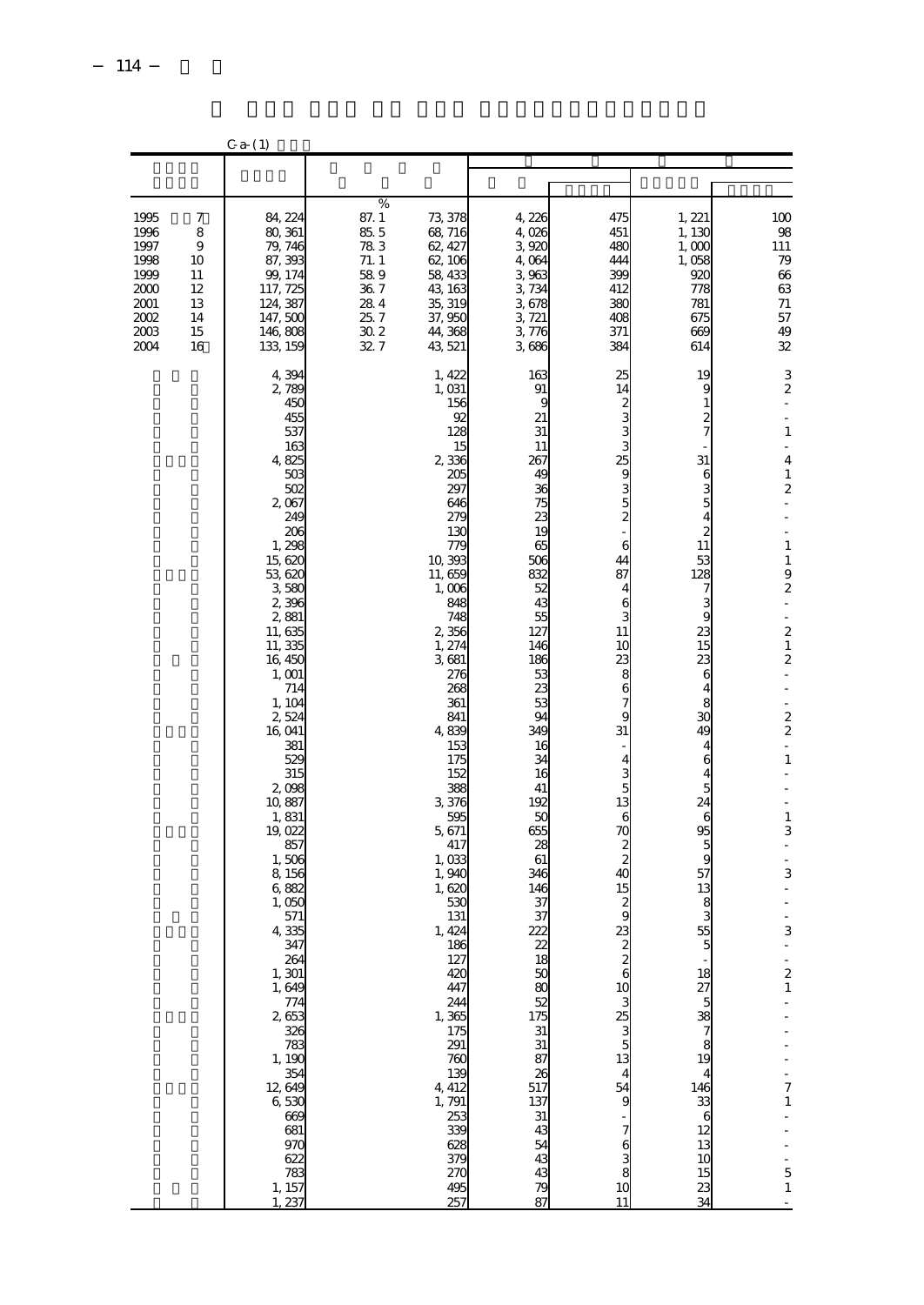|                                                                                  |                                                                      | $C - a - (2)$                                                                                                                                                                                                                                                                                                                                                                                                                                                          |                                                                                   |                                                                                                                                                                                                                                                                                                                                                                                                                                           |                                                                                                                                                                                                                                                                                                                                                                |                                                                                                                                                                                                                                                                                                                                                                                                                                                                                                                                                              |                                                                                                                                                                                                                                                                                                                                          |                                                                                                                                                                                                                                                                                                                                                                                                                                                                                   |
|----------------------------------------------------------------------------------|----------------------------------------------------------------------|------------------------------------------------------------------------------------------------------------------------------------------------------------------------------------------------------------------------------------------------------------------------------------------------------------------------------------------------------------------------------------------------------------------------------------------------------------------------|-----------------------------------------------------------------------------------|-------------------------------------------------------------------------------------------------------------------------------------------------------------------------------------------------------------------------------------------------------------------------------------------------------------------------------------------------------------------------------------------------------------------------------------------|----------------------------------------------------------------------------------------------------------------------------------------------------------------------------------------------------------------------------------------------------------------------------------------------------------------------------------------------------------------|--------------------------------------------------------------------------------------------------------------------------------------------------------------------------------------------------------------------------------------------------------------------------------------------------------------------------------------------------------------------------------------------------------------------------------------------------------------------------------------------------------------------------------------------------------------|------------------------------------------------------------------------------------------------------------------------------------------------------------------------------------------------------------------------------------------------------------------------------------------------------------------------------------------|-----------------------------------------------------------------------------------------------------------------------------------------------------------------------------------------------------------------------------------------------------------------------------------------------------------------------------------------------------------------------------------------------------------------------------------------------------------------------------------|
|                                                                                  |                                                                      |                                                                                                                                                                                                                                                                                                                                                                                                                                                                        |                                                                                   |                                                                                                                                                                                                                                                                                                                                                                                                                                           |                                                                                                                                                                                                                                                                                                                                                                |                                                                                                                                                                                                                                                                                                                                                                                                                                                                                                                                                              |                                                                                                                                                                                                                                                                                                                                          |                                                                                                                                                                                                                                                                                                                                                                                                                                                                                   |
| 1995<br>1996<br>1997<br>1998<br>1999<br>2000<br>2001<br>2002<br>$2003\,$<br>2004 | 7<br>8<br>$\boldsymbol{9}$<br>10<br>11<br>12<br>13<br>14<br>15<br>16 | 28,038<br>26,619<br>27, 335<br>28, 971<br>28, 268<br>28, 537<br>29,093<br>32,860<br>34,893<br>29, 456                                                                                                                                                                                                                                                                                                                                                                  | %<br>84.8<br>68.8<br>70.6<br>70.0<br>69.3<br>42.0<br>28.3<br>35.4<br>35.7<br>41.5 | 23, 765<br>18, 311<br>19, 307<br>20, 268<br>19,593<br>11, 972<br>8, 235<br>11, 642<br>12, 452<br>12, 211                                                                                                                                                                                                                                                                                                                                  | 1,020<br>993<br>1,002<br>959<br>1,039<br>867<br>796<br>832<br>863<br>889                                                                                                                                                                                                                                                                                       | 44<br>43<br>44<br>42<br>40<br>43<br>30<br>35<br>35<br>41                                                                                                                                                                                                                                                                                                                                                                                                                                                                                                     | 22C<br>303<br>289<br>292<br>259<br>256<br>232<br>261<br>243<br>246                                                                                                                                                                                                                                                                       | 8<br>14<br>16<br>25<br>12<br>13<br>$\boldsymbol{7}$<br>$12\,$<br>$\,$ 8 $\,$<br>8                                                                                                                                                                                                                                                                                                                                                                                                 |
|                                                                                  |                                                                      | 960<br>554<br>103<br>153<br>134<br>16<br>1,786<br>186<br>147<br>803<br>184<br>93<br>373<br>1,555<br>10,056<br>871<br>725<br>608<br>2,542<br>1,828<br>1,814<br>278<br>107<br>274<br>1,009<br>4, 211<br>198<br>219<br>153<br>631<br>2,650<br>36C<br>4,066<br>297<br>533<br>1,644<br>1,016<br>318<br>258<br>1,635<br>121<br>95<br>597<br>509<br>313<br>920<br>111<br>242<br>423<br>144<br>$\frac{4}{2}$ , $\frac{267}{2}$<br>320<br>92<br>335<br>239<br>206<br>238<br>524 |                                                                                   | 24C<br>82<br>98<br>19<br>4C<br>1<br>650<br>53<br>13C<br>253<br>55<br>æ<br>120<br>755<br>4,920<br>366<br>365<br>545<br>868<br>823<br>1, 470<br>44<br>94<br>66<br>276<br>1,768<br>$_{\rm sc}$<br>141<br>21<br>71<br>1,296<br>149<br>1,512<br>$_{\rm \alpha}$<br>553<br>300<br>485<br>37<br>59<br>484<br>49<br>75<br>97<br>172<br>$\frac{91}{310}$<br>63<br>84<br>113<br>50<br>$1,572$<br>$892$<br>72<br>50<br>115<br>82<br>82<br>176<br>103 | 44<br>20<br>$\frac{8}{7}$<br>8<br>$\mathbf{1}$<br>95<br>26<br>13<br>20<br>12<br>4<br>20<br>69<br>193<br>9<br>6<br>11<br>42<br>49<br>41<br>8<br>4<br>4<br>19<br>80<br>4<br>3<br>$\frac{5}{6}$<br>51<br>11<br>160<br>12<br>20<br>80<br>33<br>9<br>6<br>69<br>$\begin{array}{c} 15 \\ 8 \\ 15 \end{array}$<br>14<br>14<br>$\frac{19}{7}$<br>16<br>$\overline{28}$ | $\frac{2}{2}$<br>3<br>$\,1$<br>$\,1$<br>$\mathbf 1$<br>$\overline{a}$<br>$\frac{2}{9}$<br>$\overline{a}$<br>L,<br>$\mathbf{1}$<br>$\overline{4}$<br>$\,$ 1 $\,$<br>2<br>$\overline{a}$<br>Ĭ.<br>4<br>$\mathbf{1}$<br>$\overline{a}$<br>$\mathbf{1}$<br>2<br>9<br>$\mathbf 1$<br>$\mathbf{1}$<br>4<br>$\mathbf{1}$<br>$\overline{c}$<br>3<br>$\mathbf{1}$<br>$\overline{\phantom{0}}$<br>$\mathbf{1}$<br>$\begin{bmatrix} 1 \\ 2 \\ -1 \end{bmatrix}$<br>$\mathbf{1}$<br>$\frac{1}{2}$<br>$\frac{1}{2}$ 8<br>$\overline{a}$<br>$\frac{2}{1}$<br>$\frac{2}{2}$ | 10<br>4<br>$\mathbf{1}$<br>5<br>32<br>16<br>$\frac{3}{1}$<br>$\overline{\omega}$ $\approx$ $\overline{\omega}$ $\overline{\omega}$ $\omega$ $\approx$ $\overline{\omega}$<br>17<br>653<br>$\mathbf{1}$<br>$\frac{6}{2}$<br>4<br>$\mathbf{1}$<br>7<br>$\overline{4}$<br>39<br><b>⊿ س 8 ⊸ س م 8</b><br>15<br>$\frac{1}{3}$<br>3<br>3<br>12 | 1<br>$\mathbf{1}$<br>$\overline{a}$<br>$\overline{a}$<br>1<br>L,<br>$1\,$<br>$\overline{a}$<br>$\overline{a}$<br>1<br>L,<br>÷<br>$1\,$<br>$\frac{1}{2}$<br>$\overline{\mathbf{c}}$<br>$\overline{a}$<br>$\overline{a}$<br>$\overline{\phantom{a}}$<br>$\boldsymbol{z}$<br>$\overline{\phantom{a}}$<br>1<br>$\overline{a}$<br>i,<br>$\,1$<br>$\overline{a}$<br>$\overline{\phantom{a}}$<br>$\overline{a}$<br>$\overline{a}$<br>$\overline{\phantom{m}}$<br>$\,1\,$<br>$\mathbf{1}$ |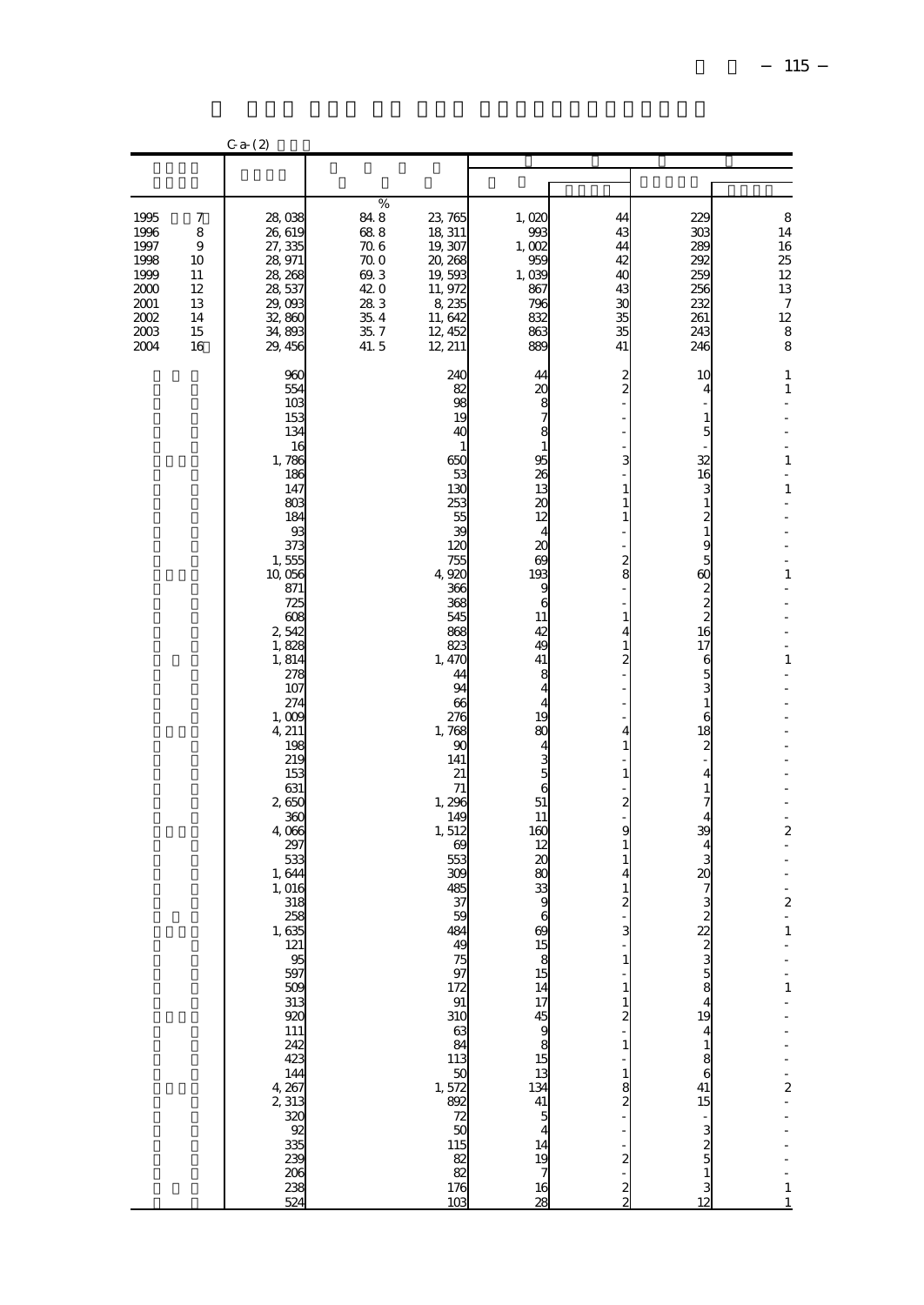|                                                                              |                                                                      | $C-a-$ (3)                                                                                                                                                                                                                                                                                                                                                             |                                                                                   |                                                                                                                                                                                                                                                                                                                                                                                   |                                                                                                                                                                                                                                                                                                                                                            |                                                                                                                                                                                                                                                                                                                                                                                                                                                |                                                                                                                                                                                                                                                                                                                                                                                                                            |                                                                                                                                                                                                                           |
|------------------------------------------------------------------------------|----------------------------------------------------------------------|------------------------------------------------------------------------------------------------------------------------------------------------------------------------------------------------------------------------------------------------------------------------------------------------------------------------------------------------------------------------|-----------------------------------------------------------------------------------|-----------------------------------------------------------------------------------------------------------------------------------------------------------------------------------------------------------------------------------------------------------------------------------------------------------------------------------------------------------------------------------|------------------------------------------------------------------------------------------------------------------------------------------------------------------------------------------------------------------------------------------------------------------------------------------------------------------------------------------------------------|------------------------------------------------------------------------------------------------------------------------------------------------------------------------------------------------------------------------------------------------------------------------------------------------------------------------------------------------------------------------------------------------------------------------------------------------|----------------------------------------------------------------------------------------------------------------------------------------------------------------------------------------------------------------------------------------------------------------------------------------------------------------------------------------------------------------------------------------------------------------------------|---------------------------------------------------------------------------------------------------------------------------------------------------------------------------------------------------------------------------|
|                                                                              |                                                                      |                                                                                                                                                                                                                                                                                                                                                                        |                                                                                   |                                                                                                                                                                                                                                                                                                                                                                                   |                                                                                                                                                                                                                                                                                                                                                            |                                                                                                                                                                                                                                                                                                                                                                                                                                                |                                                                                                                                                                                                                                                                                                                                                                                                                            |                                                                                                                                                                                                                           |
| 1995<br>1996<br>1997<br>1998<br>1999<br>2000<br>2001<br>2002<br>2003<br>2004 | $\boldsymbol{7}$<br>8<br>9<br>10<br>11<br>12<br>13<br>14<br>15<br>16 | 7,336<br>6,847<br>6,701<br>7, 499<br>7,050<br>7,812<br>8,403<br>8,976<br>8,772<br>8,376                                                                                                                                                                                                                                                                                | %<br>82 5<br>79.7<br>736<br>664<br>61.7<br>35.3<br>$26\ 2$<br>25.7<br>26.4<br>265 | 6,054<br>5,455<br>4,930<br>4,977<br>4,347<br>2,758<br>2, 198<br>2,305<br>2,313<br>2,216                                                                                                                                                                                                                                                                                           | 815<br>755<br>766<br>790<br>753<br>674<br>67C<br>688<br>679<br>634                                                                                                                                                                                                                                                                                         | 131<br>125<br>116<br>125<br>131<br>80<br>99<br>102<br>93<br>90                                                                                                                                                                                                                                                                                                                                                                                 | 204<br>173<br>18 <sup>c</sup><br>188<br>177<br>124<br>102<br>137<br>154<br>117                                                                                                                                                                                                                                                                                                                                             | 27<br>$\frac{17}{17}$<br>$\frac{17}{18}$<br>$\begin{array}{c} 17 \\ 10 \\ 7 \\ 10 \end{array}$<br>$\frac{10}{8}$                                                                                                          |
|                                                                              |                                                                      | 203<br>138<br>27<br>17<br>16<br>5<br>388<br>36<br>39<br>148<br>27<br>34<br>104<br>574<br>2,735<br>257<br>134<br>205<br>613<br>563<br>492<br>113<br>50<br>46<br>262<br>1,004<br>32<br>41<br>33<br>190<br>589<br>119<br>1, 439<br>89<br>187<br>619<br>383<br>71<br>90<br>379<br>ය සිරි පියි සිදු සි<br>$120$<br>$1,394$<br>$617$<br>$51$<br>$102$<br>$68$<br>$117$<br>71 |                                                                                   | 58<br>40<br>5<br>$\overline{\phantom{a}}$<br>3<br>3<br>145<br>17<br>18<br>35<br>17<br>14<br>44<br>242<br>571<br>$\mathfrak{X}$<br>15<br>38<br>158<br>98<br>128<br>17<br>15<br>18<br>54<br>253<br>6<br>15<br>15<br>36<br>159<br>22<br>436<br>13<br>64<br>183<br>130<br>13<br>33<br>99<br>12<br>24<br>19<br>$19.38$<br>289<br>$105$<br>$18$<br>$14$<br>$25$<br>$16$<br>$35$<br>$29$ | 31<br>18<br>3<br>6<br>$\frac{2}{2}$<br>44<br>$\frac{8}{7}$<br>8<br>5<br>5<br>11<br>61<br>107<br>5<br>5<br>10<br>13<br>18<br>25<br>11<br>3<br>3<br>14<br>46<br>3<br>4<br>$\overline{\mathcal{Z}}$<br>9<br>22<br>6<br>194<br>3<br>17<br>114<br>38<br>7<br>15<br>24<br>ی « ۵ ۵ ۵ ۵ ۵ ۵ ۵ ۵ ۳ م ۵ % ۵ ۵ ۵ م م ۶ ۳ م ⊗<br>© ۵ ۵ ۵ ۵ ۵ س ۵ % ۵ ۵ م م م ۶ ۲ م ۵ % | 7<br>5<br>$\mathbf{1}$<br>$\mathbf{1}$<br>4<br>$\mathbf{1}$<br>1<br>1<br>1<br>10<br>10<br>1<br>1<br>2<br>$\mathbf{1}$<br>1<br>3<br>$\mathbf{1}$<br>8<br>$\mathbf{1}$<br>4<br>3<br>29<br>$\mathbf{1}$<br>15<br>9<br>$\boldsymbol{z}$<br>$\overline{\mathcal{Z}}$<br>$\frac{1}{2}$<br>$\overline{\phantom{a}}$<br>10<br>$\overline{\phantom{a}}$<br>$\begin{array}{c}\n 2 \\  6 \\  2 \\  12\n \end{array}$<br>Ĭ.<br>$\frac{1}{2}$<br>Ĭ,<br>3233 | 6<br>4<br>$\mathbf{1}$<br>$\mathbf{1}$<br>17<br>3<br>4<br>$\overline{4}$<br>$\frac{1}{2}$<br>11<br>$\,1\,$<br>$\overline{\mathcal{Z}}$<br>$\,$ 1 $\,$<br>3<br>$\mathbf{1}$<br>3<br>12<br>$\frac{2}{1}$<br>$\overline{\phantom{a}}$<br>$\frac{2}{29}$<br>$\frac{1}{3}$<br>17<br>6<br>$\frac{2}{6}$<br>$\,$ 1 $\,$<br>$\mathbf{1}$<br>$\mathbf{1}$<br>$\frac{6}{3}$<br>28<br>10<br>2<br>1<br>3<br>5<br>1<br>3<br>5<br>1<br>5 | 1<br>$\overline{\phantom{0}}$<br>$\,1$<br>$\overline{a}$<br>1<br>$\mathbf{1}$<br>1<br>$\overline{a}$<br>1<br>$\frac{1}{2}$<br>$\,$ 1 $\,$<br>$\frac{1}{3}$ - 1<br>$\mathbf{1}$<br>$\mathbf{1}$<br>1<br>i,<br>$\mathbf{1}$ |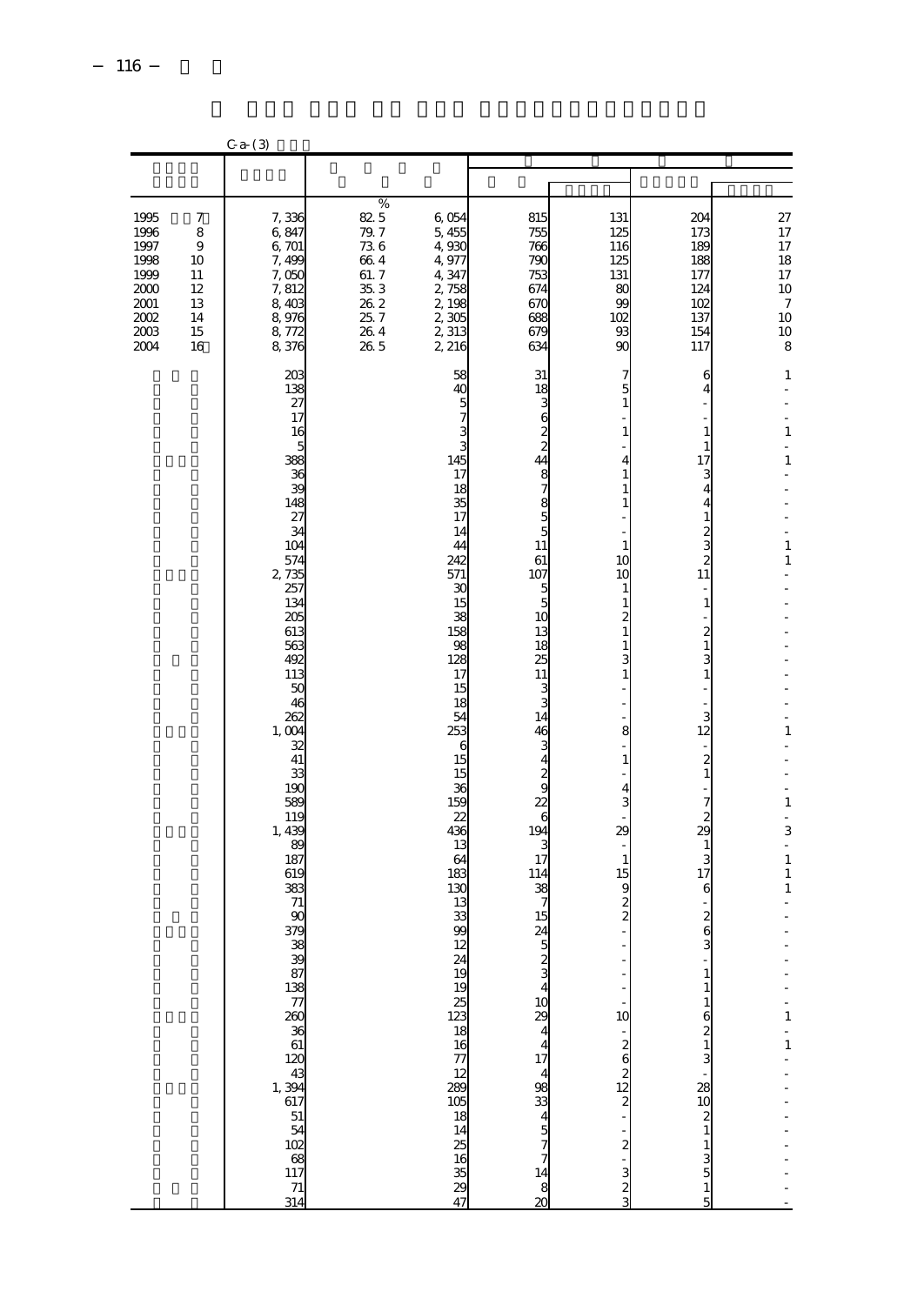|                                             |                  | $C - a - (4)$                                                                                                                         |                      |                                           |                                          |                              |                                                         |                 |
|---------------------------------------------|------------------|---------------------------------------------------------------------------------------------------------------------------------------|----------------------|-------------------------------------------|------------------------------------------|------------------------------|---------------------------------------------------------|-----------------|
|                                             |                  |                                                                                                                                       |                      |                                           |                                          |                              |                                                         |                 |
|                                             |                  |                                                                                                                                       |                      |                                           |                                          |                              |                                                         |                 |
|                                             |                  |                                                                                                                                       |                      |                                           |                                          |                              |                                                         |                 |
|                                             |                  |                                                                                                                                       | $\%$                 |                                           |                                          |                              |                                                         |                 |
| $\begin{array}{c} 1995 \\ 1996 \end{array}$ | $\boldsymbol{7}$ | $\cdot \cdot \cdot$                                                                                                                   | $\cdots$             | $\ddot{\phantom{0}}$                      | $\ddot{\cdot}$                           | $\ddot{\cdot}$               | $\ddot{\cdot}$                                          |                 |
|                                             | $\bf8$           | $\ldots$                                                                                                                              |                      | $\ddotsc$                                 | $\ddotsc$                                | $\ddotsc$                    | $\ddotsc$                                               |                 |
| 1997<br>1998                                | $\overline{9}$   | $\cdots$                                                                                                                              | $\cdots$             | $\ddotsc$                                 | $\ldots$                                 | .                            | $\cdots$                                                | .               |
| 1999                                        | $10\,$<br>$11\,$ | $\cdots$                                                                                                                              | .                    | $\ldots$                                  | $\cdots$                                 |                              | $\cdots$                                                | $\ddotsc$       |
| $2000\,$                                    | $12\,$           | $\ldots$                                                                                                                              | . .                  | $\ddotsc$                                 | $\ddotsc$                                | $\ldots$                     | $\ddot{\phantom{0}}$                                    | . .             |
|                                             | 13               | $\cdots$                                                                                                                              | $\cdots$             | $\ddotsc$                                 | $\ldots$                                 | $\cdots$                     | $\cdots$                                                | .               |
| $\frac{2001}{2002}$                         | 14               | $\cdots$                                                                                                                              | .                    | $\cdots$                                  | $\ddotsc$                                | $\ldots$                     | $\ldots$                                                | $\ddotsc$<br>.  |
| $2003\,$                                    | 15               | $\ddot{\phantom{0}}$<br>$\ldots$                                                                                                      | $\cdots$<br>$\cdots$ | $\ddotsc$<br>$\cdots$                     | $\cdots$<br>$\cdots$                     | $\ldots$<br>.                | <br>$\ddots$                                            | .               |
| 2004                                        | 16               | 166                                                                                                                                   | 19.3                 | 32                                        | 27                                       | $\mathbf{1}$                 | Ĭ.                                                      |                 |
|                                             |                  |                                                                                                                                       |                      |                                           |                                          |                              |                                                         |                 |
|                                             |                  | $\frac{5}{5}$                                                                                                                         |                      | $\frac{2}{2}$                             |                                          |                              |                                                         |                 |
|                                             |                  |                                                                                                                                       |                      |                                           | $\frac{2}{2}$                            | $\overline{a}$               |                                                         |                 |
|                                             |                  | $\frac{1}{2}$                                                                                                                         |                      | $\frac{1}{2}$                             |                                          |                              |                                                         |                 |
|                                             |                  | ÷                                                                                                                                     |                      | $\overline{a}$                            | ÷                                        |                              |                                                         |                 |
|                                             |                  | L,                                                                                                                                    |                      | $\overline{a}$                            | $\frac{1}{2}$                            | Ĭ.                           |                                                         |                 |
|                                             |                  | $\overline{a}$                                                                                                                        |                      | L,                                        | $\qquad \qquad \blacksquare$             | L,                           |                                                         |                 |
|                                             |                  |                                                                                                                                       |                      | $\mathbf{1}$                              | 1                                        |                              |                                                         |                 |
|                                             |                  |                                                                                                                                       |                      |                                           |                                          | $\overline{a}$               |                                                         |                 |
|                                             |                  |                                                                                                                                       |                      | Ĭ.<br>l,                                  | L,                                       | L,<br>Ĭ.                     |                                                         |                 |
|                                             |                  |                                                                                                                                       |                      |                                           | L,                                       | Ĭ.                           |                                                         |                 |
|                                             |                  | $1322$<br>$8 - 132$<br>$1 - 1$<br>$1 - 1$<br><br><br><br><br><br><br><br><br><br><br><br><br><br><br><br><br><br><br><br><br><br><br> |                      | L,<br>$\mathbf{1}$                        | $\overline{\phantom{0}}$<br>$\mathbf{1}$ | L,                           |                                                         |                 |
|                                             |                  |                                                                                                                                       |                      | L,                                        | $\overline{a}$                           | Ĭ.                           |                                                         |                 |
|                                             |                  |                                                                                                                                       |                      |                                           |                                          |                              |                                                         |                 |
|                                             |                  | 61                                                                                                                                    |                      | $\begin{array}{c} 2 \\ 11 \end{array}$    | ى مەن                                    |                              |                                                         |                 |
|                                             |                  |                                                                                                                                       |                      | $\overline{\phantom{a}}$                  |                                          |                              |                                                         |                 |
|                                             |                  | $\frac{12}{2}$<br>$\frac{4}{12}$                                                                                                      |                      | $\overline{\mathbf{c}}$                   | ÷                                        |                              |                                                         |                 |
|                                             |                  |                                                                                                                                       |                      | $\frac{1}{2}$                             |                                          |                              |                                                         |                 |
|                                             |                  |                                                                                                                                       |                      | $\overline{a}$                            | $\,1\,$                                  | Ĭ.                           |                                                         |                 |
|                                             |                  | 10                                                                                                                                    |                      | $\mathbf{3}$                              | $\mathbf{1}$                             |                              |                                                         |                 |
|                                             |                  | 10                                                                                                                                    |                      | $\frac{4}{1}$                             | 4                                        |                              |                                                         |                 |
|                                             |                  |                                                                                                                                       |                      |                                           | ÷                                        | Ĭ.                           |                                                         |                 |
|                                             |                  | $\frac{3}{7}$                                                                                                                         |                      | ÷,                                        | Ĭ,                                       |                              |                                                         |                 |
|                                             |                  |                                                                                                                                       |                      | $\mathbf{1}$                              |                                          |                              |                                                         |                 |
|                                             |                  | $\overline{a}$                                                                                                                        |                      | $\overline{\phantom{0}}$                  | $\overline{a}$                           | Ĭ.                           |                                                         |                 |
|                                             |                  |                                                                                                                                       |                      | $\overline{\mathbf{c}}$<br>$\overline{a}$ | <br> -                                   |                              |                                                         |                 |
|                                             |                  |                                                                                                                                       |                      | l,                                        | ÷                                        |                              |                                                         |                 |
|                                             |                  |                                                                                                                                       |                      | L,                                        | L,                                       |                              |                                                         |                 |
|                                             |                  |                                                                                                                                       |                      |                                           |                                          |                              |                                                         |                 |
|                                             |                  |                                                                                                                                       |                      | $\mathbf{1}$                              | $\,1$                                    |                              |                                                         |                 |
|                                             |                  | $28 - 16$<br>$-16$<br>$-25$<br>$-25$                                                                                                  |                      | $\mathbf{1}$                              | 1                                        |                              |                                                         |                 |
|                                             |                  |                                                                                                                                       |                      | 4                                         | 6                                        |                              |                                                         |                 |
|                                             |                  |                                                                                                                                       |                      | L,                                        | $\overline{\phantom{0}}$                 |                              |                                                         |                 |
|                                             |                  |                                                                                                                                       |                      | L,                                        | $\,1\,$                                  |                              |                                                         |                 |
|                                             |                  | 11                                                                                                                                    |                      | $\mathbf{1}$                              |                                          |                              |                                                         |                 |
|                                             |                  |                                                                                                                                       |                      | $\mathbf{1}$                              | $\frac{1}{2}$                            |                              |                                                         |                 |
|                                             |                  | $642$<br>14                                                                                                                           |                      | $\mathbf{1}$                              |                                          |                              |                                                         |                 |
|                                             |                  |                                                                                                                                       |                      | $\frac{1}{8}$                             | 1<br>1                                   |                              |                                                         |                 |
|                                             |                  |                                                                                                                                       |                      |                                           |                                          | $\qquad \qquad \blacksquare$ |                                                         |                 |
|                                             |                  |                                                                                                                                       |                      |                                           |                                          |                              |                                                         |                 |
|                                             |                  |                                                                                                                                       |                      |                                           |                                          |                              |                                                         | $\frac{1}{2}$   |
|                                             |                  |                                                                                                                                       |                      |                                           |                                          |                              |                                                         |                 |
|                                             |                  |                                                                                                                                       |                      |                                           |                                          |                              |                                                         |                 |
|                                             |                  |                                                                                                                                       |                      |                                           |                                          |                              | $\overline{\phantom{a}}$                                |                 |
|                                             |                  |                                                                                                                                       |                      |                                           |                                          |                              | ÷                                                       |                 |
|                                             |                  |                                                                                                                                       |                      |                                           |                                          |                              | $\overline{\phantom{a}}$                                | --------------- |
|                                             |                  |                                                                                                                                       |                      |                                           |                                          |                              | ÷                                                       |                 |
|                                             |                  |                                                                                                                                       |                      |                                           |                                          |                              | -                                                       |                 |
|                                             |                  |                                                                                                                                       |                      |                                           |                                          |                              | -                                                       |                 |
|                                             |                  |                                                                                                                                       |                      |                                           |                                          |                              | $\overline{\phantom{a}}$                                |                 |
|                                             |                  |                                                                                                                                       |                      |                                           |                                          |                              |                                                         |                 |
|                                             |                  |                                                                                                                                       |                      |                                           |                                          |                              | $\frac{1}{2}$                                           |                 |
|                                             |                  |                                                                                                                                       |                      |                                           |                                          |                              |                                                         |                 |
|                                             |                  |                                                                                                                                       |                      |                                           |                                          |                              |                                                         |                 |
|                                             |                  |                                                                                                                                       |                      |                                           |                                          |                              | $\begin{bmatrix} 1 & 1 \\ 1 & 1 \\ 1 & 1 \end{bmatrix}$ |                 |
|                                             |                  | $-6 - 82 - 1 - 15911 - 1 - 2$                                                                                                         |                      |                                           |                                          |                              |                                                         |                 |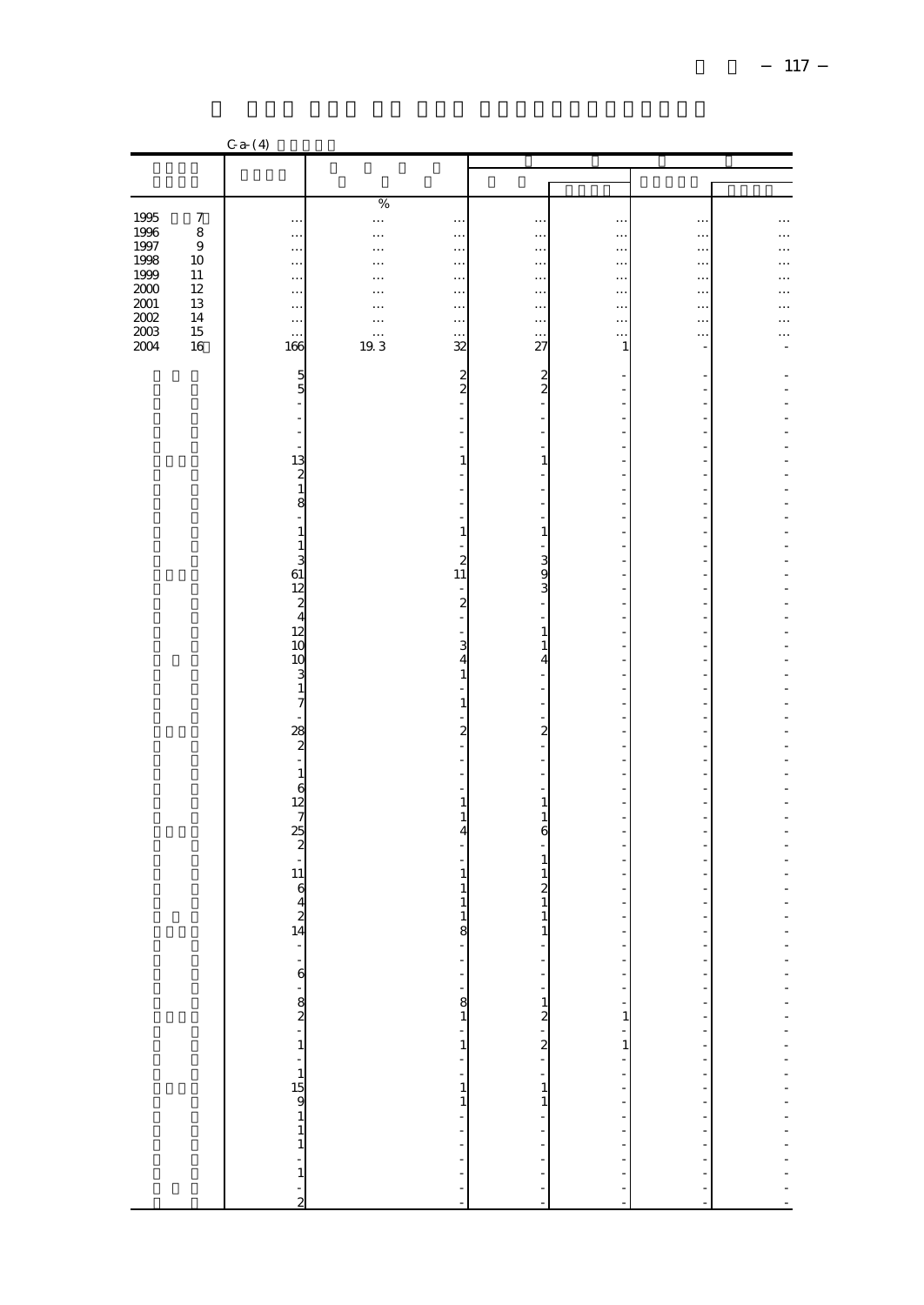|                                                                              |                                                                      | $C-a- (5)$                                                                                                                                                                                                                                                                                                                                |                                                                                            |                                                                                                                                                                                                                                                                                                                                                                               |                                                                                                                                                                                                                                                                                                                                                                                   |                                                                                                                                                                                                                                                                                                                                                                                                                                                 |                                                                                                                                                                                                                                                                                                                                                                      |                                                                                                      |
|------------------------------------------------------------------------------|----------------------------------------------------------------------|-------------------------------------------------------------------------------------------------------------------------------------------------------------------------------------------------------------------------------------------------------------------------------------------------------------------------------------------|--------------------------------------------------------------------------------------------|-------------------------------------------------------------------------------------------------------------------------------------------------------------------------------------------------------------------------------------------------------------------------------------------------------------------------------------------------------------------------------|-----------------------------------------------------------------------------------------------------------------------------------------------------------------------------------------------------------------------------------------------------------------------------------------------------------------------------------------------------------------------------------|-------------------------------------------------------------------------------------------------------------------------------------------------------------------------------------------------------------------------------------------------------------------------------------------------------------------------------------------------------------------------------------------------------------------------------------------------|----------------------------------------------------------------------------------------------------------------------------------------------------------------------------------------------------------------------------------------------------------------------------------------------------------------------------------------------------------------------|------------------------------------------------------------------------------------------------------|
|                                                                              |                                                                      |                                                                                                                                                                                                                                                                                                                                           |                                                                                            |                                                                                                                                                                                                                                                                                                                                                                               |                                                                                                                                                                                                                                                                                                                                                                                   |                                                                                                                                                                                                                                                                                                                                                                                                                                                 |                                                                                                                                                                                                                                                                                                                                                                      |                                                                                                      |
| 1995<br>1996<br>1997<br>1998<br>1999<br>2000<br>2001<br>2002<br>2003<br>2004 | $\boldsymbol{7}$<br>8<br>9<br>10<br>11<br>12<br>13<br>14<br>15<br>16 | 4,996<br>5, 474<br>5,885<br>6, 197<br>7,923<br>11, 942<br>10,643<br>10, 345<br>9, 262<br>7,844                                                                                                                                                                                                                                            | %<br>43 4<br>46.1<br>$50\;0$<br>$50\,3$<br>31.5<br>24 1<br>29.6<br>31.0<br>$35\,6$<br>40.2 | 2, 167<br>2,523<br>2,945<br>3,120<br>2,494<br>2,881<br>3, 154<br>3, 212<br>3, 294<br>3, 157                                                                                                                                                                                                                                                                                   | 315<br>335<br>420<br>369<br>376<br>472<br>577<br>615<br>678<br>509                                                                                                                                                                                                                                                                                                                | 16<br>13<br>22<br>14<br>15<br>17<br>17<br>24<br>31<br>24                                                                                                                                                                                                                                                                                                                                                                                        | 64<br>60<br>72<br>45<br>49<br>77<br>83<br>137<br>104<br>80                                                                                                                                                                                                                                                                                                           | $\frac{3}{5}$<br>÷,<br>$\overline{\mathcal{L}}$<br>$\begin{array}{c}\n4 \\ 4 \\ 3 \\ 2\n\end{array}$ |
|                                                                              |                                                                      | 348<br>182<br>30<br>40<br>75<br>21<br>419<br>34<br>44<br>169<br>18<br>32<br>122<br>741<br>2,601<br>251<br>135<br>181<br>520<br>495<br>351<br>209<br>97<br>133<br>229<br>1,311<br>71<br>72<br>44<br>197<br>711<br>216<br>987<br>82<br>97<br>356<br>359<br>57<br>36<br>457<br>នេះ នេះ ក្នុង ក្នុង ក្នុង ក្នុង ក្នុង ក្នុង ក្នុង ក្នុង<br>36 |                                                                                            | 83<br>42<br>7<br>16<br>16<br>2<br>203<br>6<br>46<br>$\alpha$<br>26<br>17<br>18<br>379<br>854<br>51<br>79<br>62<br>205<br>170<br>108<br>58<br>6<br>65<br>50<br>490<br>7<br>27<br>66<br>8C<br>256<br>54<br>452<br>49<br>142<br>99<br>104<br>12<br>46<br>276<br>17.25 70.06 20.27 20.28 20.29 20.29 20.29 20.29 20.29 20.29 20.29 20.29 20.29 20.29 20.29 20.29 20.2<br>44<br>16 | 41<br>23<br>4<br>4<br>9<br>$\mathbf{1}$<br>35<br>6<br>6<br>12<br>$\mathbf{1}$<br>6<br>4<br>49<br>116<br>4<br>11<br>11<br>23<br>15<br>23<br>8<br>3<br>9<br>9<br>41<br>$\boldsymbol{z}$<br>8<br>16<br>5<br>6<br>4<br>72<br>12<br>10<br>27<br>17<br>2<br>4<br>53<br>$\overline{11}$<br>10<br>14 15 26 1 - 1 - 1 - 5 19 26 27 3 28 28 29 20 20 20 20 20 20 20 21 22<br>$\overline{6}$ | $\overline{a}$<br>$\mathbf{1}$<br>$\mathbf{1}$<br>3<br>$\overline{a}$<br>$\overline{c}$<br>$\,$ 1 $\,$<br>$\overline{\mathbf{c}}$<br>4<br>$\overline{c}$<br>$\mathbf{1}$<br>$\mathbf{1}$<br>$\overline{a}$<br>$\,1\,$<br>$\mathbf{1}$<br>$\overline{a}$<br>$\overline{a}$<br>1<br>$\mathbf{1}$<br>$\overline{\mathbf{c}}$<br>$\mathbf{1}$<br>$\mathbf 1$<br>3<br>$\frac{3}{4}$<br>$\mathbf{1}$<br>į,<br>$\,1\,$<br>$\mathbf{1}$<br>÷<br>$\,1\,$ | 8<br>6<br>$\overline{\mathcal{Z}}$<br>12<br>$\frac{2}{7}$<br>$\overline{\mathcal{Z}}$<br>$\mathbf{1}$<br>7<br>12<br>$\mathbf{1}$<br>7<br>$\,1$<br>$\overline{\mathcal{Z}}$<br>$\mathbf{1}$<br>4<br>$\,1$<br>$\,1$<br>2<br>7<br>$\frac{2}{1}$<br>$\overline{4}$<br>$\frac{1}{5}$<br>$\frac{5}{13}$<br>$\mathbf{1}$<br>$\mathbf{1}$<br>$\frac{1}{4}$<br>$\overline{c}$ | $\overline{c}$<br>$\frac{1}{2}$<br>$\frac{1}{2}$<br>$\overline{\mathcal{L}}$<br>L,                   |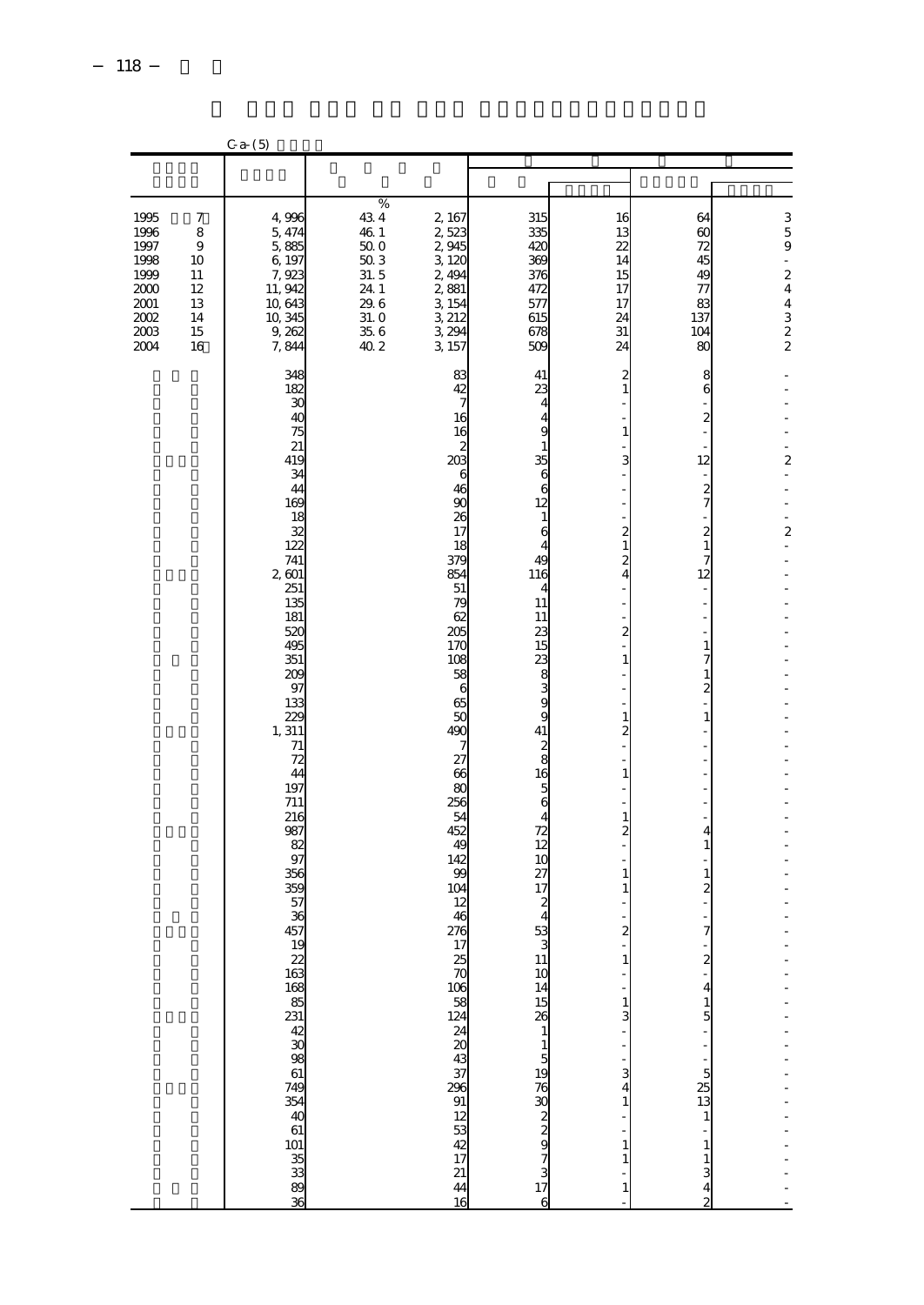|                                                                                          |                                                                                | $C - a - (6)$                                                                                                                                                                                                                                                                                                                      |                                                                                                                           |                                                                                                                                                                                                                                                                                                                                                            |                                                                                                                                                                                                                                                                                                               |                                                                                                                                                                                                                                                                                                           |                                                                                                                                                                                                                                                                                                                      |                                                                                           |
|------------------------------------------------------------------------------------------|--------------------------------------------------------------------------------|------------------------------------------------------------------------------------------------------------------------------------------------------------------------------------------------------------------------------------------------------------------------------------------------------------------------------------|---------------------------------------------------------------------------------------------------------------------------|------------------------------------------------------------------------------------------------------------------------------------------------------------------------------------------------------------------------------------------------------------------------------------------------------------------------------------------------------------|---------------------------------------------------------------------------------------------------------------------------------------------------------------------------------------------------------------------------------------------------------------------------------------------------------------|-----------------------------------------------------------------------------------------------------------------------------------------------------------------------------------------------------------------------------------------------------------------------------------------------------------|----------------------------------------------------------------------------------------------------------------------------------------------------------------------------------------------------------------------------------------------------------------------------------------------------------------------|-------------------------------------------------------------------------------------------|
|                                                                                          |                                                                                |                                                                                                                                                                                                                                                                                                                                    |                                                                                                                           |                                                                                                                                                                                                                                                                                                                                                            |                                                                                                                                                                                                                                                                                                               |                                                                                                                                                                                                                                                                                                           |                                                                                                                                                                                                                                                                                                                      |                                                                                           |
| 1995<br>1996<br>1997<br>1998<br>1999<br>$2000\,$<br>$2001\,$<br>$2002\,$<br>2003<br>2004 | $\boldsymbol{7}$<br>$\,$ 8 $\,$<br>9<br>10<br>11<br>12<br>13<br>14<br>15<br>16 | 1,200<br>1, 234<br>1, 143<br>1,061<br>1,024<br>857<br>794<br>745<br>745<br>668                                                                                                                                                                                                                                                     | $\%$<br>81.7<br>$\begin{array}{c} 85.9 \\ 74.5 \end{array}$<br>$69.1\,$<br>65.2<br>$65.2$<br>44.8<br>40.1<br>45.1<br>35.2 | 980<br>1,000<br>852<br>733<br>668<br>559<br>356<br>299<br>336<br>235                                                                                                                                                                                                                                                                                       | 278<br>277<br>314<br>224<br>227<br>178<br>150<br>150<br>130<br>105                                                                                                                                                                                                                                            | 58<br>63<br>69<br>42<br>50<br>37<br>40<br>26<br>26<br>27                                                                                                                                                                                                                                                  | 64<br>59<br>57<br>57<br>40<br>25<br>18<br>33<br>18<br>17                                                                                                                                                                                                                                                             | $\frac{15}{20}$<br>$11\,$<br>$\begin{array}{c} 10 \\ 5 \\ 4 \end{array}$<br>$\frac{5}{4}$ |
|                                                                                          |                                                                                | 80<br>40<br>$\overline{7}$<br>$\infty$<br>76026<br>26<br>$\begin{array}{c}\n5 \\ 4 \\ 17\n\end{array}$<br>17<br>189<br>18<br>$\overline{7}$<br>10<br>11<br>24<br>12<br>18<br>9<br>42<br>38<br>79<br>13<br>$\frac{30}{3}$<br>15<br>11<br>$\frac{7}{57}$<br>$\frac{2}{8}$<br>16<br>$\begin{array}{c} 19 \\ 3 \\ 9 \end{array}$<br>31 |                                                                                                                           | 18<br>9<br>÷<br>$\frac{5}{3}$<br>$\,1\,$<br>26<br>$\overline{4}$<br>$\overline{4}$<br>11<br>5<br>$\,1\,$<br>$\mathbf{1}$<br>14<br>64<br>8364<br>9<br>$\overline{4}$<br>$\,1\,$<br>24<br>$\frac{5}{17}$<br>$\overline{a}$<br>11<br>1<br>1<br>$\overline{4}$<br>$\overline{\phantom{0}}$<br>27<br>2680<br>$\begin{array}{c} \n\cdot \\ 2 \\ 16\n\end{array}$ | 17<br>8<br>$\begin{bmatrix} 7 \\ 2 \\ -1 \end{bmatrix}$<br>$9123$<br>$2321$<br>6<br>28<br>$\frac{1}{2}$<br>$\frac{1}{2}$ 3 4 5 4 5 4 5 4 5 2<br>$\frac{4}{4}$<br>$\overline{a}$<br>$\mathbf{1}$<br>$\mathbf{3}$<br>20<br>$\begin{array}{c}\n1 \\ 5 \\ 8\n\end{array}$<br>$\frac{3}{4}$<br>$-1212 - 21 - 2122$ | 9<br>4<br>$\frac{3}{2}$<br>$\overline{\mathbf{c}}$<br>$\overline{a}$<br>$\mathbf 1$<br>$\,1$<br>$\frac{2}{3}$<br>$\overline{\phantom{m}}$<br>$\overline{a}$<br>$\,1\,$<br>÷<br>5<br>$\overline{\phantom{m}}$<br>$\,1\,$<br>$\overline{c}$<br>$\frac{2}{1}$<br>$\begin{bmatrix} 1 \\ 1 \\ 1 \end{bmatrix}$ | 7<br>3<br>$\overline{a}$<br>$\overline{4}$<br>$\overline{a}$<br>$\overline{a}$<br>5<br>$\,1\,$<br>3<br>$\overline{a}$<br>$\overline{a}$<br>$\mathbf{1}$<br>$\overline{a}$<br>3<br>$\overline{a}$<br>$\frac{2}{1}$<br>$\frac{1}{2}$<br>$\frac{1}{2}$<br>$\frac{1}{2}$ $\frac{1}{2}$<br>$\frac{1}{1}$<br>$\frac{1}{1}$ | $\mathbf 2$<br>$\mathbf 1$<br>L,<br>$\,1\,$<br>$\frac{1}{1}$<br>$\overline{a}$            |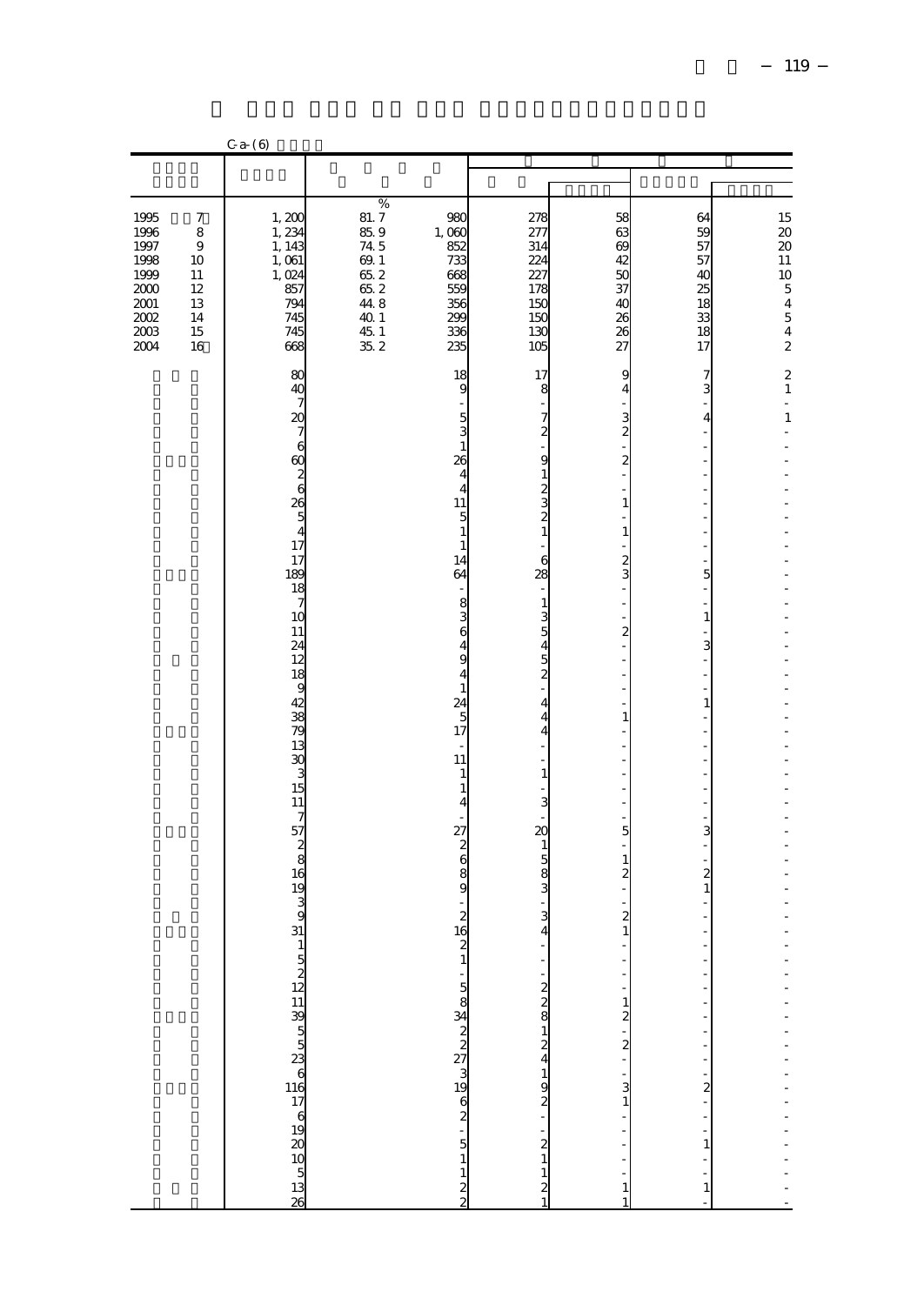| $\%$<br>77. 5<br>72. 7<br>1995<br>$\boldsymbol{7}$<br>1,067<br>827<br>160<br>50<br>9<br>8<br>869<br>138<br>1996<br>632<br>$\frac{8}{4}$<br>69<br>829<br>73 1<br>153<br>1997<br>$\,9$<br>606<br>63<br>$\overline{4}$<br>54.4<br>537<br>1998<br>10<br>987<br>137<br>51<br>71.9<br>898<br>1999<br>881<br>146<br>633<br>56<br>11<br>$\frac{40}{33}$ $\frac{5}{2}$<br>$2000\,$<br>818<br>331<br>39<br>12<br>115<br>$2001\,$<br>1,054<br>13<br>350<br>158<br>71<br>35.4<br>$2002\,$<br>1, 142<br>13<br>52<br>14<br>404<br>131<br>$2003\,$<br>34.4<br>$\mathbf{6}$<br>1, 126<br>387<br>143<br>15<br>61<br>991<br>53 1<br>135<br>2004<br>16<br>526<br>69<br>4<br>$\overline{a}$<br>52<br>8<br>4<br>$\frac{2}{2}$<br>$\overline{c}$<br>31<br>$\frac{8}{5}$<br>i,<br>$\overline{4}$<br>$\frac{1}{2}$<br>$\overline{4}$<br>4<br>54<br>29<br>5<br>-<br>$\begin{array}{c}\n6 \\ 7 \\ 18\n\end{array}$<br>$\mathbf{1}$<br>÷,<br>$\overline{\mathcal{Z}}$<br>$1\,$<br>$\,1$<br>$\overline{4}$<br>3<br>3<br>3<br>15                                                                                                                                                                                                                                  |  | $C-a-(7)$                                            |                |              |              |           |
|--------------------------------------------------------------------------------------------------------------------------------------------------------------------------------------------------------------------------------------------------------------------------------------------------------------------------------------------------------------------------------------------------------------------------------------------------------------------------------------------------------------------------------------------------------------------------------------------------------------------------------------------------------------------------------------------------------------------------------------------------------------------------------------------------------------------------------------------------------------------------------------------------------------------------------------------------------------------------------------------------------------------------------------------------------------------------------------------------------------------------------------------------------------------------------------------------------------------------------------|--|------------------------------------------------------|----------------|--------------|--------------|-----------|
|                                                                                                                                                                                                                                                                                                                                                                                                                                                                                                                                                                                                                                                                                                                                                                                                                                                                                                                                                                                                                                                                                                                                                                                                                                      |  |                                                      |                |              |              |           |
|                                                                                                                                                                                                                                                                                                                                                                                                                                                                                                                                                                                                                                                                                                                                                                                                                                                                                                                                                                                                                                                                                                                                                                                                                                      |  |                                                      |                |              |              | 343262543 |
| $\frac{2}{20}$<br>19<br>9<br>$\overline{a}$<br>74<br>36<br>9<br>9<br>9<br>25<br>$\frac{1}{8}$<br>12<br>$\mathbf{1}$<br>31<br>8<br>$\overline{\phantom{0}}$<br>$\overline{25}$<br>$\frac{5}{4}$<br>8<br>$\frac{3}{2}$<br>26<br>$\overline{7}$<br>96500<br>-<br>$\overline{a}$<br>14<br>3<br>$\frac{3}{7}$<br>$\frac{3}{2}$<br>$\overline{\mathcal{Z}}$<br>$\overline{\phantom{a}}$<br>$\overline{\mathbf{c}}$<br>151<br>7<br>19<br>1<br>$\epsilon$<br>$\frac{2}{2}$<br>$\overline{\phantom{0}}$<br>12<br>÷<br>$\overline{4}$<br>15<br>$\overline{\mathbf{c}}$<br>5<br>$\overline{\phantom{a}}$<br>98<br>9<br>$\overline{\mathcal{Z}}$<br>$\overline{4}$<br>16<br>$\,1\,$<br>$\mathbf{1}$<br>$\mathbf{1}$<br>89<br>7<br>27<br>17<br>1<br>$rac{2}{5}$<br>11<br>$\mathbf{1}$<br>$\epsilon$<br>$\frac{2}{7}$<br>17<br>$\frac{5}{2}$<br>5<br>$\frac{1}{36}$<br>13<br>$\mathbf{g}$<br>$\frac{5}{2}$<br>3<br>1<br>3<br>53<br>15<br>38<br>7<br><b>A H H &amp; w &amp; o w m &amp; W + m &amp; w &amp; m + m</b> o<br>4<br>$\mathbf{1}$<br>$\mathbf{1}$<br>$\frac{1}{2}$<br>$\mathbf{5}$<br>$\overline{4}$<br>5<br>-<br>1<br>$\begin{array}{c}\n1 \\ 3 \\ 1 \\ \end{array}$ 15<br>$\frac{1}{25}$<br>11<br>$-1251$<br>$\frac{1}{5}$ 1 2 5<br>Ĭ. |  | $\frac{1}{15}$<br>$\frac{15}{39}$<br>$\frac{39}{38}$ | $\overline{7}$ | $\mathbf{1}$ | $\mathbf{1}$ |           |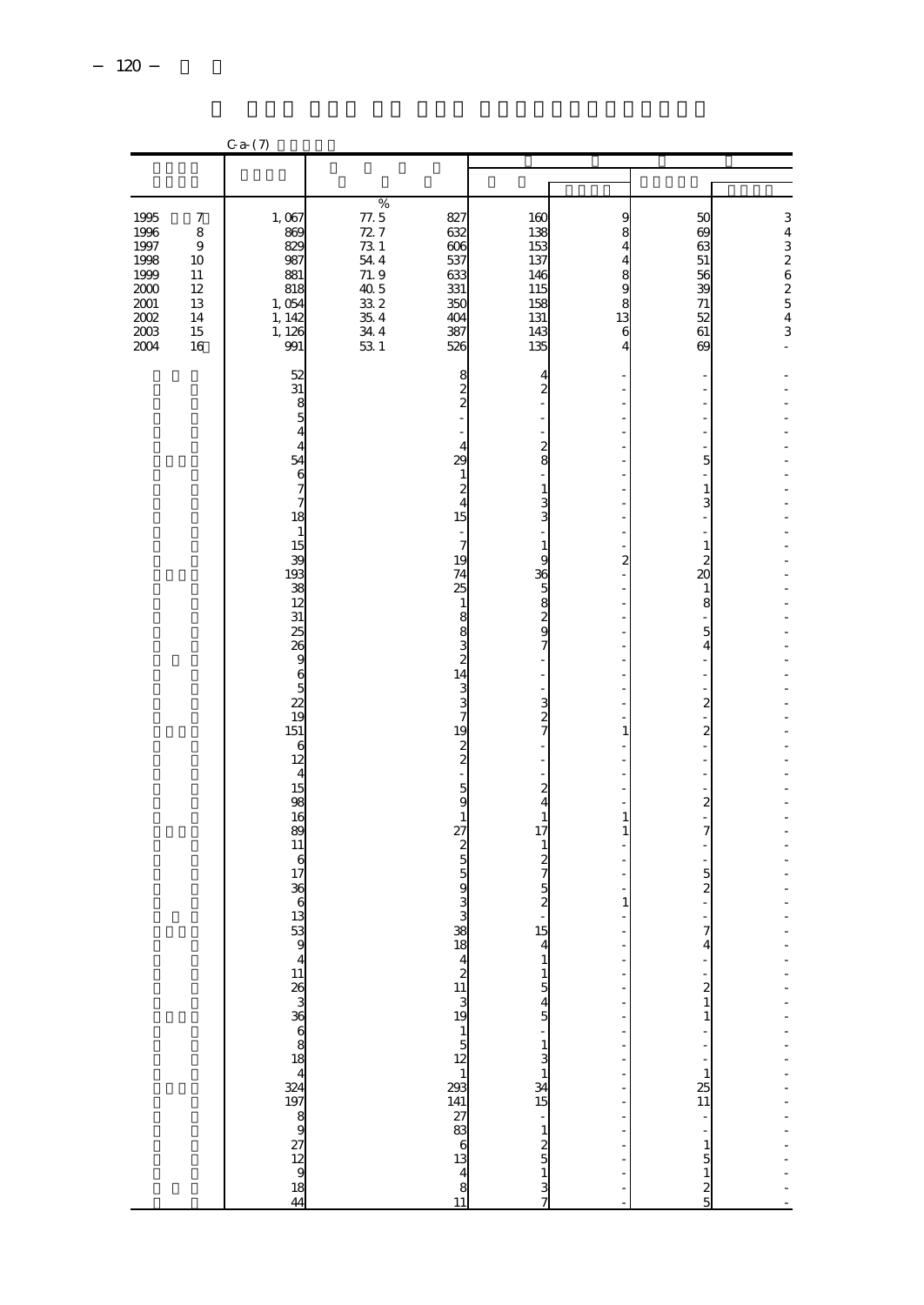|                                                                                        | $C-a- (8)$                                                                     |                                                                                                                                                                                                                                                                                                                                                                   |                                                                                      |                                                                                                                                                                                                                                                                                                                                                                                                     |                                                                                                                                                                                                                                                                                                                                                                                                                                                                                                                                                                                                                                                         |                                                                                                                                                                                                                                                                                                                                                                               |                                                                                                                                                                                                                                                             |                                                                                                                                                                                                                                                                                                                   |
|----------------------------------------------------------------------------------------|--------------------------------------------------------------------------------|-------------------------------------------------------------------------------------------------------------------------------------------------------------------------------------------------------------------------------------------------------------------------------------------------------------------------------------------------------------------|--------------------------------------------------------------------------------------|-----------------------------------------------------------------------------------------------------------------------------------------------------------------------------------------------------------------------------------------------------------------------------------------------------------------------------------------------------------------------------------------------------|---------------------------------------------------------------------------------------------------------------------------------------------------------------------------------------------------------------------------------------------------------------------------------------------------------------------------------------------------------------------------------------------------------------------------------------------------------------------------------------------------------------------------------------------------------------------------------------------------------------------------------------------------------|-------------------------------------------------------------------------------------------------------------------------------------------------------------------------------------------------------------------------------------------------------------------------------------------------------------------------------------------------------------------------------|-------------------------------------------------------------------------------------------------------------------------------------------------------------------------------------------------------------------------------------------------------------|-------------------------------------------------------------------------------------------------------------------------------------------------------------------------------------------------------------------------------------------------------------------------------------------------------------------|
|                                                                                        |                                                                                |                                                                                                                                                                                                                                                                                                                                                                   |                                                                                      |                                                                                                                                                                                                                                                                                                                                                                                                     |                                                                                                                                                                                                                                                                                                                                                                                                                                                                                                                                                                                                                                                         |                                                                                                                                                                                                                                                                                                                                                                               |                                                                                                                                                                                                                                                             |                                                                                                                                                                                                                                                                                                                   |
| 1995<br>1996<br>1997<br>1998<br>1999<br>$2000$<br>$2001\,$<br>2002<br>$2003\,$<br>2004 | 7<br>$\,$ 8 $\,$<br>$\boldsymbol{9}$<br>10<br>11<br>12<br>13<br>14<br>15<br>16 | 5,743<br>5,872<br>6,354<br>5,992<br>6,061<br>6,099<br>5,987<br>6,365<br>6,647<br>5,024                                                                                                                                                                                                                                                                            | %<br>$\frac{75}{75}$ 2<br>69.8<br>73 5<br>58 1<br>433<br>42.8<br>306<br>36.1<br>44.1 | 4,359<br>4,416<br>4,438<br>4, 402<br>3,522<br>2,642<br>2,564<br>1,949<br>2,400<br>2, 214                                                                                                                                                                                                                                                                                                            | 1, 120<br>1, 240<br>1,352<br>1, 163<br>1, 134<br>1, 012<br>1,067<br>1,001<br>1,239<br>1, 115                                                                                                                                                                                                                                                                                                                                                                                                                                                                                                                                                            | 61<br>73<br>100<br>82<br>59<br>58<br>72<br>85<br>89<br>67                                                                                                                                                                                                                                                                                                                     | 708<br>871<br>917<br>734<br>754<br>686<br>747<br>714<br>901<br>853                                                                                                                                                                                          | $44\,$<br>$55\,$<br>$\begin{array}{c} 75 \\ 60 \end{array}$<br>44<br>46<br>$57\,$<br>72<br>67<br>51                                                                                                                                                                                                               |
|                                                                                        |                                                                                | 167<br>77<br>19<br>16<br>39<br>16<br>235<br>8<br>44<br>97<br>17<br>19<br>50<br>242<br>1,635<br>175<br>91<br>89<br>408<br>319<br>211<br>$71\,$<br>35<br>98<br>138<br>668<br>35<br>$\infty$<br>25<br>123<br>290<br>126<br>652<br>58<br>53<br>212<br>249<br>43<br>37<br>305<br>$\frac{15}{88}$<br>$\frac{85}{112}$<br>83 x 32 x 33 x 33 x 38 x 38 x 38 x 38 x<br>173 |                                                                                      | 139<br>18<br>78<br>10<br>16<br>17<br>119<br>4<br>17<br>36<br>12<br>19<br>31<br>96<br>604<br>54<br>25<br>22<br>89<br>131<br>164<br>37<br>10<br>37<br>35<br>237<br>11<br>94<br>13<br>40<br>64<br>15<br>309<br>43<br>27<br>45<br>177<br>15<br>$\begin{array}{c} 2 \\ 136 \end{array}$<br><u>ន្ត</u><br>ន្ត្រី ន្ត្រី ន្ត្រី ន្ត្រី ន្ត្រី ន្ត្រី ន្ត្រី ន្ត្រី ន្ត្រី ន្ត្រី ត្រី ច<br>$\overline{46}$ | 91<br>43<br>$\frac{7}{3}$<br>30<br>30<br>16<br>11<br>3<br>11<br>57<br>268<br>20<br>15<br>9<br>$\infty$<br>638383838<br>136<br>$\begin{array}{c}\n6 \\ 7 \\ 10\n\end{array}$<br>$\overline{31}$<br>55<br>27<br>147<br>11<br>17<br>67<br>39<br>12<br>$\begin{array}{c} 1 \\ 101 \end{array}$<br>$\frac{11}{21} \frac{11}{24} \frac{11}{24} \frac{11}{24} \frac{11}{24} \frac{11}{24} \frac{11}{24} \frac{11}{24} \frac{11}{24} \frac{11}{24} \frac{11}{24} \frac{11}{24} \frac{11}{24} \frac{11}{24} \frac{11}{24} \frac{11}{24} \frac{11}{24} \frac{11}{24} \frac{11}{24} \frac{11}{24} \frac{11}{24} \frac{11}{24} \frac{11}{24} \frac{11}{24} \frac{1$ | $\epsilon$<br>$\frac{4}{2}$<br>$\overline{a}$<br>$\begin{array}{c}\n5 \\ 15 \\ 2 \\ 1\n\end{array}$<br>$\frac{2}{4}$<br>6<br>9<br>$\,1$<br>$\overline{\phantom{a}}$<br>$\mathbf{1}$<br>7<br>$\overline{4}$<br>$\overline{c}$<br>$\mathbf{1}$<br>7<br>' מממבט.<br>$\begin{array}{c} 1 \\ 15 \\ 5 \end{array}$<br>$\frac{1}{1}$<br>$\,$ 1 $\,$<br>$\mathbf{1}$<br>$\frac{1}{2}$ | 73<br>36<br>ឨៜ៰ៜ៷ៜ៰៲៷<br>10<br>9<br>28<br>196<br>16<br>10<br>7<br>18<br>44<br>34<br>12<br>5<br>24<br>26<br>110<br>$\frac{5}{5}$<br>$\frac{10}{25}$<br>$\frac{25}{112}$<br>8<br>13<br>54<br>$\infty$<br>$\tilde{ }$<br>$\mathbf{1}$<br>78<br>$\frac{10}{11}$ | 5<br>L,<br>4<br>$\,1\,$<br>$\overline{a}$<br>4<br>14<br>$\frac{2}{1}$<br>$\frac{2}{4}$<br>L,<br>$\overline{a}$<br>L,<br>8<br>$\overline{a}$<br>$\overline{a}$<br>$\,1\,$<br>$\,$ 6 $\,$<br>$\,1\,$<br>4<br>i,<br>$\frac{2}{2}$<br>$\frac{1}{2}$<br>$\overline{a}$<br>5<br>$-22 - 132 - 182 - 11$<br>$\frac{1}{2}$ |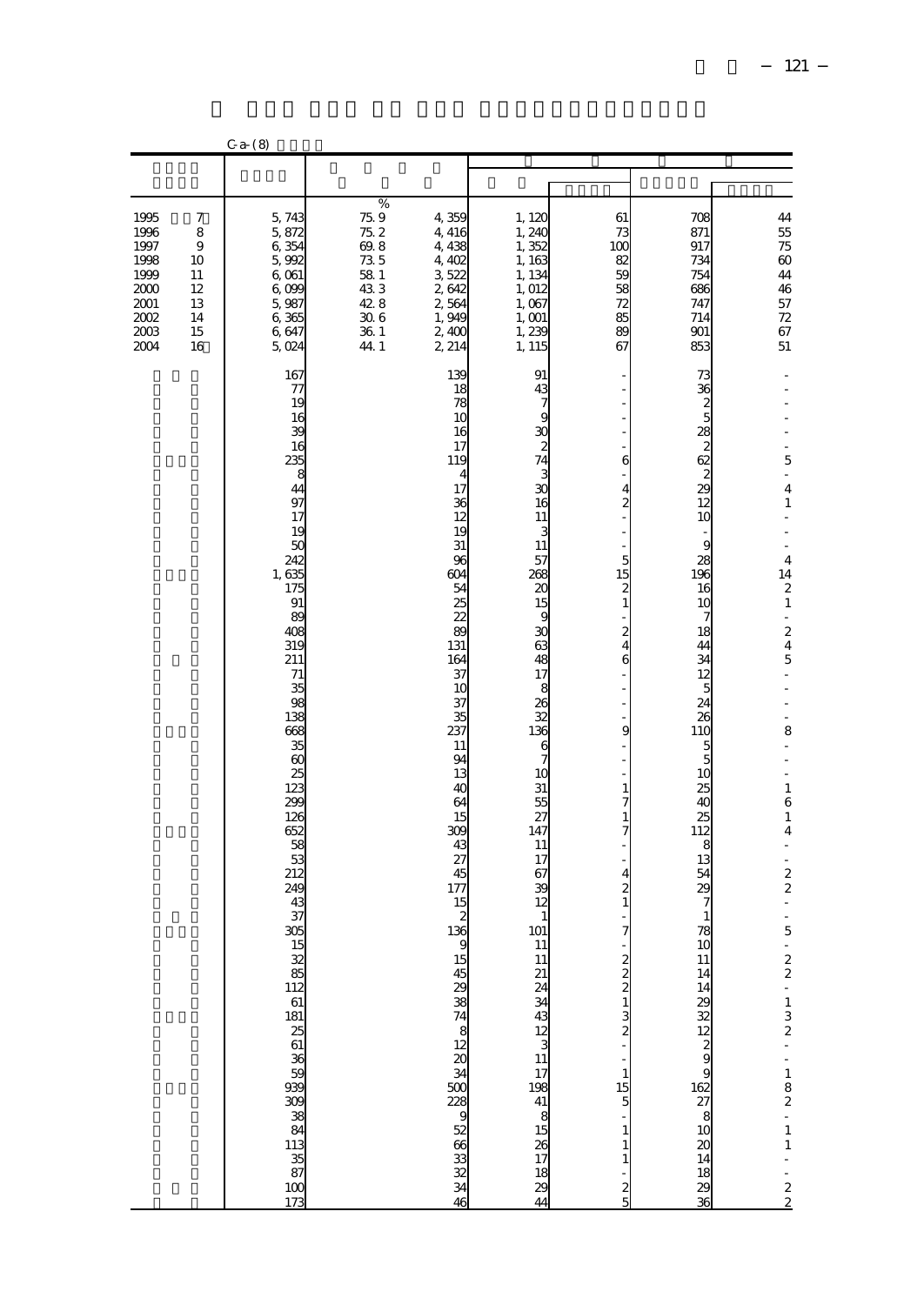|                                                                              |                                                                      | $C - a - (9)$                                                                                                                                                                                                                                                                             |                                                                                           |                                                                                                                                                                                                                                         |                                                                                                                                                                                                                                                                                                                           |                                                                                                                                                                                                                                                                                                                                                                             |                                                                                                                                                                                                                                                                                 |                                                                                              |
|------------------------------------------------------------------------------|----------------------------------------------------------------------|-------------------------------------------------------------------------------------------------------------------------------------------------------------------------------------------------------------------------------------------------------------------------------------------|-------------------------------------------------------------------------------------------|-----------------------------------------------------------------------------------------------------------------------------------------------------------------------------------------------------------------------------------------|---------------------------------------------------------------------------------------------------------------------------------------------------------------------------------------------------------------------------------------------------------------------------------------------------------------------------|-----------------------------------------------------------------------------------------------------------------------------------------------------------------------------------------------------------------------------------------------------------------------------------------------------------------------------------------------------------------------------|---------------------------------------------------------------------------------------------------------------------------------------------------------------------------------------------------------------------------------------------------------------------------------|----------------------------------------------------------------------------------------------|
|                                                                              |                                                                      |                                                                                                                                                                                                                                                                                           |                                                                                           |                                                                                                                                                                                                                                         |                                                                                                                                                                                                                                                                                                                           |                                                                                                                                                                                                                                                                                                                                                                             |                                                                                                                                                                                                                                                                                 |                                                                                              |
| 1995<br>1996<br>1997<br>1998<br>1999<br>2000<br>2001<br>2002<br>2003<br>2004 | $\boldsymbol{7}$<br>8<br>9<br>10<br>11<br>12<br>13<br>14<br>15<br>16 | 4,760<br>4, 210<br>4,611<br>5, 142<br>5,830<br>5, 924<br>5,940<br>6,555<br>6,505<br>4, 152                                                                                                                                                                                                | %<br>743<br>67.6<br>59.2<br>$60.9$<br>43.0<br>$\frac{35}{35}$ 5<br>$28\ 7$<br>32.7<br>530 | 3,538<br>2,844<br>2,732<br>3, 129<br>2,506<br>2, 101<br>2, 119<br>1,884<br>2, 127<br>2, 199                                                                                                                                             | 276<br>246<br>237<br>291<br>261<br>261<br>260<br>244<br>289<br>212                                                                                                                                                                                                                                                        | 97<br>72<br>73<br>73<br>69<br>64<br>73<br>71<br>76<br>44                                                                                                                                                                                                                                                                                                                    | 39<br>27<br>29<br>29<br>25<br>18<br>24<br>17<br>22<br>25                                                                                                                                                                                                                        | 12<br>66324<br>6<br>3<br>3<br>5                                                              |
|                                                                              |                                                                      | 118<br>96<br>7<br>10<br>$\frac{3}{10}$<br>$\frac{2}{15}$<br>10<br>32<br>6<br>10<br>37<br>411<br>1,284<br>150<br>41<br>57<br>305<br>347<br>237<br>17<br>15<br>$\mathfrak{X}$<br>85<br>357<br>36<br>32<br>15<br>47<br>186<br>41<br>1,024<br>24<br>60<br>559<br>299<br>40<br>42<br>237<br>61 |                                                                                           | 17<br>15<br>1<br>1<br>114<br>8C<br>$\frac{2}{6}$<br>$\mathbf{1}$<br>1<br>15<br>326<br>580<br>50<br>7<br>19<br>$\overline{32}$<br>$\overline{30}$<br>145<br>214<br>14<br>41<br>28<br>155<br>26<br>26<br>15<br>18<br>62<br>14<br>6<br>278 | 10<br>$\frac{8}{2}$<br>10<br>5<br>$\,1$<br>$\,1$<br>$\mathbf{1}$<br>$\overline{\mathcal{Z}}$<br>25<br>41<br>5<br>$\,1\,$<br>$\frac{2}{6}$<br>$\overline{7}$<br>$\frac{8}{5}$<br>$\overline{4}$<br>3<br>15<br>1<br>4<br>$\,1$<br>3<br>6<br>47<br>$\frac{2}{5}$<br>29<br>6<br>5<br>27<br>. a m w - w w - w is a w<br>631427 | 6<br>$\overline{4}$<br>$\overline{c}$<br>$\overline{a}$<br>$\mathbf{1}$<br>$\mathbf{1}$<br>4<br>4<br>$\mathbf{1}$<br>$\mathbf{1}$<br>$\mathbf{1}$<br>1<br>1<br>$\mathbf{1}$<br>9<br>$\mathbf{1}$<br>5<br>$\overline{c}$<br>1<br>$\epsilon$<br>$\frac{1}{3}$<br>$\mathbf{1}$<br>$\frac{2}{1}$<br>$\,1\,$<br>$\frac{1}{2}$<br>$\frac{1}{2}$<br>$\frac{1}{3}$<br>$\frac{1}{2}$ | 3<br>$\,1$<br>$\overline{c}$<br>1<br>$\mathbf{1}$<br>5<br>$\mathbf{1}$<br>4<br>5<br>$\overline{\mathcal{Z}}$<br>3<br>3<br>f<br>$\overline{a}$<br>$\boldsymbol{z}$<br>$\mathbf 1$<br>$\frac{8}{1}$<br>$\mathbf{1}$<br>$\,1$<br>$\mathbf{1}$<br>$\mathbf{1}$<br>$\mathbf{1}$<br>2 | 3<br>$\,1\,$<br>$\boldsymbol{z}$<br>$\overline{a}$<br>1<br>$\mathbf{1}$<br>1<br>$\mathbf{1}$ |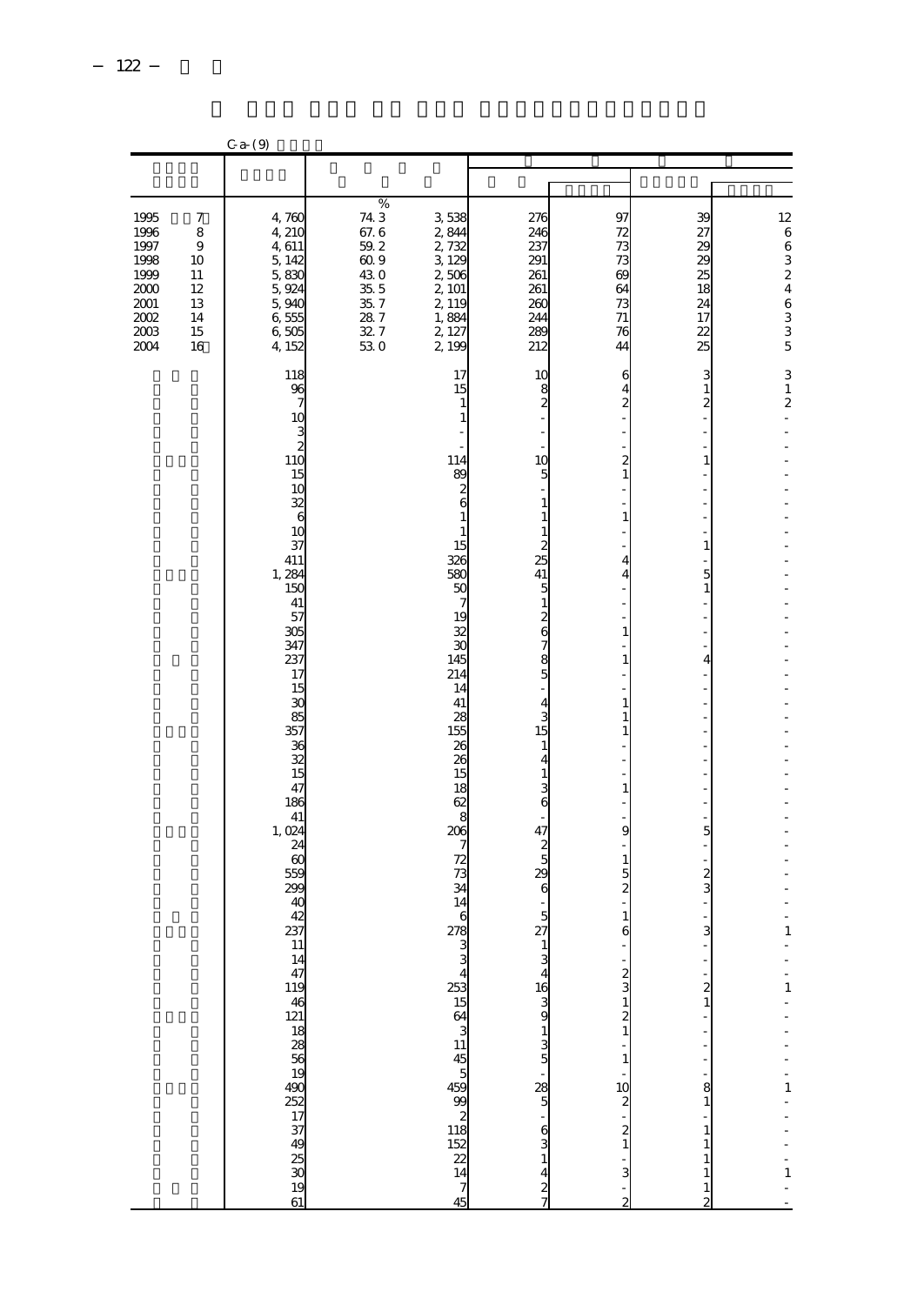|                                                                                         |                                                                                   | $C-a- (10)$                                                                                                                                                                                                                                                                                                     |                                                                                              |                                                                                                                                                                                                                                                                                                                            |                                                                                                                                                                                                                                                                                                                                                                                                                                                          |                                                                                                                                                                                                                                                                                                                                                                                            |                                                                                                                                                                                                                                                                                                 |                                                                                                                                                                                |
|-----------------------------------------------------------------------------------------|-----------------------------------------------------------------------------------|-----------------------------------------------------------------------------------------------------------------------------------------------------------------------------------------------------------------------------------------------------------------------------------------------------------------|----------------------------------------------------------------------------------------------|----------------------------------------------------------------------------------------------------------------------------------------------------------------------------------------------------------------------------------------------------------------------------------------------------------------------------|----------------------------------------------------------------------------------------------------------------------------------------------------------------------------------------------------------------------------------------------------------------------------------------------------------------------------------------------------------------------------------------------------------------------------------------------------------|--------------------------------------------------------------------------------------------------------------------------------------------------------------------------------------------------------------------------------------------------------------------------------------------------------------------------------------------------------------------------------------------|-------------------------------------------------------------------------------------------------------------------------------------------------------------------------------------------------------------------------------------------------------------------------------------------------|--------------------------------------------------------------------------------------------------------------------------------------------------------------------------------|
|                                                                                         |                                                                                   |                                                                                                                                                                                                                                                                                                                 |                                                                                              |                                                                                                                                                                                                                                                                                                                            |                                                                                                                                                                                                                                                                                                                                                                                                                                                          |                                                                                                                                                                                                                                                                                                                                                                                            |                                                                                                                                                                                                                                                                                                 |                                                                                                                                                                                |
| 1995<br>1996<br>1997<br>1998<br>1999<br>$2000\,$<br>$\frac{2001}{2002}$<br>2003<br>2004 | $\boldsymbol{7}$<br>8<br>$\overline{9}$<br>10<br>11<br>12<br>13<br>14<br>15<br>16 | 2, 556<br>2, 316<br>2, 404<br>2, 472<br>2,675<br>3,021<br>2,888<br>3488<br>3 519<br>2521                                                                                                                                                                                                                        | $\%$<br>$80\ 4$<br>70.8<br>68 6<br>$60\ 4$<br>$53\;2$<br>46.4<br>326<br>22 6<br>32.5<br>54.9 | 2,056<br>1,640<br>1,650<br>1, 492<br>1, 422<br>1,403<br>941<br>787<br>1, 142<br>1,383                                                                                                                                                                                                                                      | 173<br>140<br>155<br>107<br>137<br>143<br>$90$<br>101<br>$\frac{102}{132}$                                                                                                                                                                                                                                                                                                                                                                               | 822557623<br>7                                                                                                                                                                                                                                                                                                                                                                             | 59<br>44<br>53<br>$\overline{z}$<br>54<br>43<br>$\frac{28}{29}$<br>$\overline{31}$<br>46                                                                                                                                                                                                        | $\boldsymbol{2}$<br>$\frac{1}{2}$<br>$\,1$<br>$\overline{4}$<br>$\,1$<br>$\frac{1}{2}$                                                                                         |
|                                                                                         |                                                                                   | 155<br>86<br>1<br>34<br>17<br>17<br>164<br>8<br>15<br>88<br>6<br>9<br>$\overline{38}$<br>59<br>629<br>81<br>48<br>50<br>89<br>68<br>92<br>36<br>23<br>28<br>114<br>612<br>34<br>25<br>33<br>97<br>355<br>68<br>326<br>21<br>31<br>124<br>87<br>17<br>46<br>154<br>$\frac{12}{22}$ 53<br>ិននិងដូចនាង<br>ត្មាននិង |                                                                                              | 29<br>15<br>$\frac{1}{3}$<br>11<br>$\overline{\phantom{m}}$<br>72<br>$\,1\,$<br>$\frac{3}{2}$<br>30<br>22<br>34<br>342<br>21<br>29<br>21<br>166<br>19<br>41<br>16<br>3<br>26<br>270<br>33<br>34<br>25<br>$\overline{2}$<br>121<br>35<br>137<br>30<br>6<br>61<br>21<br>5<br>14<br>148<br>ត្ត<br>នាង និង និង និង និង និង និង | $\frac{8}{5}$<br>$\boldsymbol{z}$<br>$\mathbf{1}$<br>7<br>$\mathbf{1}$<br>$\mathbf{1}$<br>$\begin{array}{c} 1 \\ 1 \end{array}$<br>$\frac{2}{1}$<br>11<br>$232222$<br>$434$<br>$\mathbf{1}$<br>$\overline{2}$<br>$\frac{4}{4}$<br>14<br>19<br>$\overline{\phantom{a}}$<br>$\begin{array}{c}\n8 \\ 3 \\ 5\n\end{array}$<br>$rac{2}{7}$<br>ı - ادن 15 J - 20 G G G G - 20 J - 20 F - 20 F - 20 F - 20 F - 20 F - 20 F - 20 F - 20 F - 20 F - 20 F - 20 F - | Ĭ.<br>Ĭ.<br>L,<br>Ĭ.<br>Ĭ,<br>1<br>L,<br>$\overline{a}$<br>L,<br>$\overline{a}$<br>$\,1\,$<br>$\overline{a}$<br>$\overline{a}$<br>$\overline{\phantom{m}}$<br>3<br>$\mathbf 1$<br>$\overline{a}$<br>L,<br>$\overline{a}$<br>$\overline{c}$<br>$\overline{a}$<br>$\overline{a}$<br>$\overline{a}$<br>$\overline{a}$<br>L<br>$\frac{2}{2}$<br>1<br>L,<br>Ĭ.<br>$\overline{a}$<br>$\,$ 1 $\,$ | 1<br>$\mathbf{1}$<br>1<br>$\frac{1}{6}$ 7 2<br>$\frac{1}{2}$<br>$\frac{3}{1}$<br>$\frac{2}{1}$<br>$\frac{12}{2}$<br>8<br>$\frac{1}{9}$<br>$\ddot{\mathbf{6}}$<br>$\mathbf{1}$<br>$\frac{1}{2}$<br>$62 - 6$<br>$\frac{1}{3}$<br>$\frac{3}{4}$<br>$\frac{4}{2}$<br>$\frac{1}{2}$<br>$\frac{1}{2}$ | $\overline{a}$<br>L,<br>$\frac{3}{1}$<br>$\overline{a}$<br>$\overline{a}$<br>$\frac{1}{2}$<br>$\boldsymbol{2}$<br>$\overline{a}$<br>-<br>$\begin{array}{c} 1 \\ 1 \end{array}$ |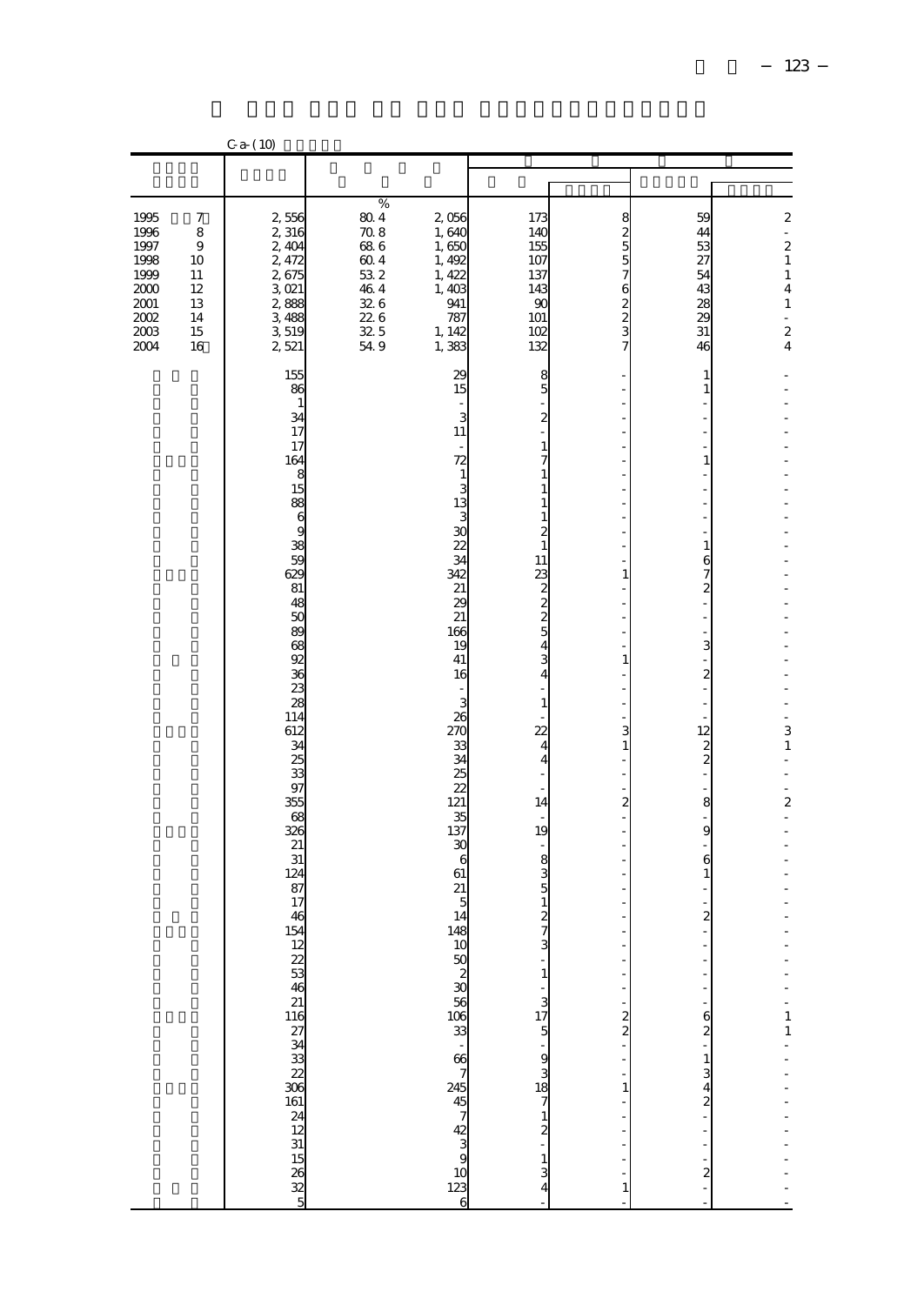|                                                                              |                                                       | $C-a- (11)$                                                                                                                                                                                                                                                                                                                                                                                                                                                                         |                                                                                   |                                                                                                                                                                                                                                                                                                                                                                                                           |                                                                                                                                                                                                                                                                                                                                     |                                                                                                                                                                                                                                                                                                                                  |                                                                                                                                                                                                                                                                                                                                                                                                                                                             |                                                                                                                                                                                               |
|------------------------------------------------------------------------------|-------------------------------------------------------|-------------------------------------------------------------------------------------------------------------------------------------------------------------------------------------------------------------------------------------------------------------------------------------------------------------------------------------------------------------------------------------------------------------------------------------------------------------------------------------|-----------------------------------------------------------------------------------|-----------------------------------------------------------------------------------------------------------------------------------------------------------------------------------------------------------------------------------------------------------------------------------------------------------------------------------------------------------------------------------------------------------|-------------------------------------------------------------------------------------------------------------------------------------------------------------------------------------------------------------------------------------------------------------------------------------------------------------------------------------|----------------------------------------------------------------------------------------------------------------------------------------------------------------------------------------------------------------------------------------------------------------------------------------------------------------------------------|-------------------------------------------------------------------------------------------------------------------------------------------------------------------------------------------------------------------------------------------------------------------------------------------------------------------------------------------------------------------------------------------------------------------------------------------------------------|-----------------------------------------------------------------------------------------------------------------------------------------------------------------------------------------------|
|                                                                              |                                                       |                                                                                                                                                                                                                                                                                                                                                                                                                                                                                     |                                                                                   |                                                                                                                                                                                                                                                                                                                                                                                                           |                                                                                                                                                                                                                                                                                                                                     |                                                                                                                                                                                                                                                                                                                                  |                                                                                                                                                                                                                                                                                                                                                                                                                                                             |                                                                                                                                                                                               |
| 1995<br>1996<br>1997<br>1998<br>1999<br>2000<br>2001<br>2002<br>2003<br>2004 | 7<br>8<br>9<br>10<br>11<br>12<br>13<br>14<br>15<br>16 | 37,603<br>36, 926<br>35, 921<br>38,668<br>43, 781<br>54, 483<br>51, 333<br>49, 411<br>43,686<br>36, 511                                                                                                                                                                                                                                                                                                                                                                             | %<br>70.3<br>73 5<br>73 5<br>71.8<br>55.3<br>32.4<br>29.7<br>34.2<br>37.7<br>35.6 | 26, 451<br>27, 150<br>26, 413<br>27, 771<br>24, 222<br>17,670<br>15, 235<br>16,897<br>16, 472<br>13,016                                                                                                                                                                                                                                                                                                   | 2,090<br>2,073<br>1,956<br>1,865<br>1,968<br>1,718<br>1, 774<br>1,648<br>1,588<br>1, 421                                                                                                                                                                                                                                            | 99<br>99<br>92<br>92<br>101<br>95<br>82<br>64<br>77<br>76                                                                                                                                                                                                                                                                        | 505<br>430<br>390<br>312<br>344<br>300<br>312<br>25C<br>201<br>203                                                                                                                                                                                                                                                                                                                                                                                          | 32<br>22<br>16<br>26<br>15<br>11<br>23<br>18<br>$\frac{8}{8}$                                                                                                                                 |
|                                                                              |                                                       | 1, 631<br>1,092<br>163<br>128<br>195<br>53<br>2,030<br>164<br>281<br>780<br>169<br>132<br>504<br>2,854<br>11, 248<br>950<br>621<br>1, 198<br>2,682<br>1,521<br>1,892<br>556<br>218<br>650<br>960<br>4,870<br>231<br>233<br>206<br>69C<br>2,786<br>724<br>7, 414<br>351<br>580<br>3,739<br>2, 110<br>290<br>335<br>1,758<br>73<br>77<br>552<br>732<br>324<br>841<br>$\frac{158}{215}$<br>317<br>$\frac{151}{3}$<br>3, 865<br>1, 984<br>164<br>202<br>321<br>193<br>212<br>291<br>498 |                                                                                   | 311<br>219<br>16<br>33<br>23<br>$\alpha$<br>925<br>56<br>169<br>378<br>122<br>106<br>94<br>1,907<br>3,388<br>345<br>234<br>423<br>530<br>454<br>366<br>252<br>25<br>359<br>40C<br>1,528<br>29<br>119<br>214<br>153<br>868<br>145<br>1,627<br>136<br>398<br>452<br>431<br>165<br>45<br>1, 199<br>75<br>16<br>සි.<br>සි. පෙස් සි. සි. සි. සි. සි. සි.<br>20<br>138<br>296<br>107<br>253<br>69<br>155<br>108 | 82<br>54<br>3<br>8<br>13<br>4<br>101<br>17<br>$\alpha$<br>40<br>8<br>$\overline{\mathcal{Z}}$<br>14<br>175<br>316<br>15<br>14<br>29<br>54<br>50<br>58<br>27<br>7<br>24<br>38<br>125<br>8<br>6<br>20<br>12<br>62<br>17<br>274<br>14<br>28<br>151<br>58<br>ĉ<br>14<br>105<br>$\frac{12}{5}$<br>$\frac{14}{13}$<br>$rac{26}{22}$<br>27 | 7<br>2<br>5<br>5<br>$\mathbf{1}$<br>3<br>1<br>11<br>$\infty$<br>$\overline{c}$<br>4<br>3<br>5<br>1<br>1<br>2<br>$\mathbf{1}$<br>$\mathbf{1}$<br>14<br>11<br>З<br>6<br>$\overline{c}$<br>3<br>4<br>$\mathbf{1}$<br>$\frac{2}{1}$<br>7<br>$\overline{\mathbf{z}}$<br>$\mathbf{1}$<br>$\mathbf{1}$<br>$\mathbf{1}$<br>$\frac{2}{1}$ | 9<br>6<br>2<br>$\mathbf{1}$<br>14<br>1<br>1<br>10<br>1<br>1<br>16<br>41<br>1<br>$rac{2}{5}$<br>$\overline{\phantom{a}}$<br>$\frac{2}{9}$<br>$\overline{\phantom{a}}$<br>3<br>$\mathbf{1}$<br>4<br>11<br>3<br>3<br>5<br>27<br>2<br>$\overline{c}$<br>14<br>5<br>4<br>15<br>$\frac{1}{3}$ $\frac{3}{7}$ $\frac{3}{17}$ $\frac{3}{5}$ $\frac{1}{5}$ $\frac{5}{53}$ $\frac{83}{11}$<br>$\frac{3}{5}$<br>$\overline{4}$<br>$\overline{4}$<br>$\frac{2}{9}$<br>15 | 1<br>$\overline{a}$<br>$\,1\,$<br>$\overline{\phantom{m}}$<br>$\frac{1}{2}$<br>3<br>$\overline{c}$<br>$\overline{\phantom{0}}$<br>$\,1\,$<br>$\,1\,$<br>1<br>$\mathbf 1$<br>1<br>$\mathbf{1}$ |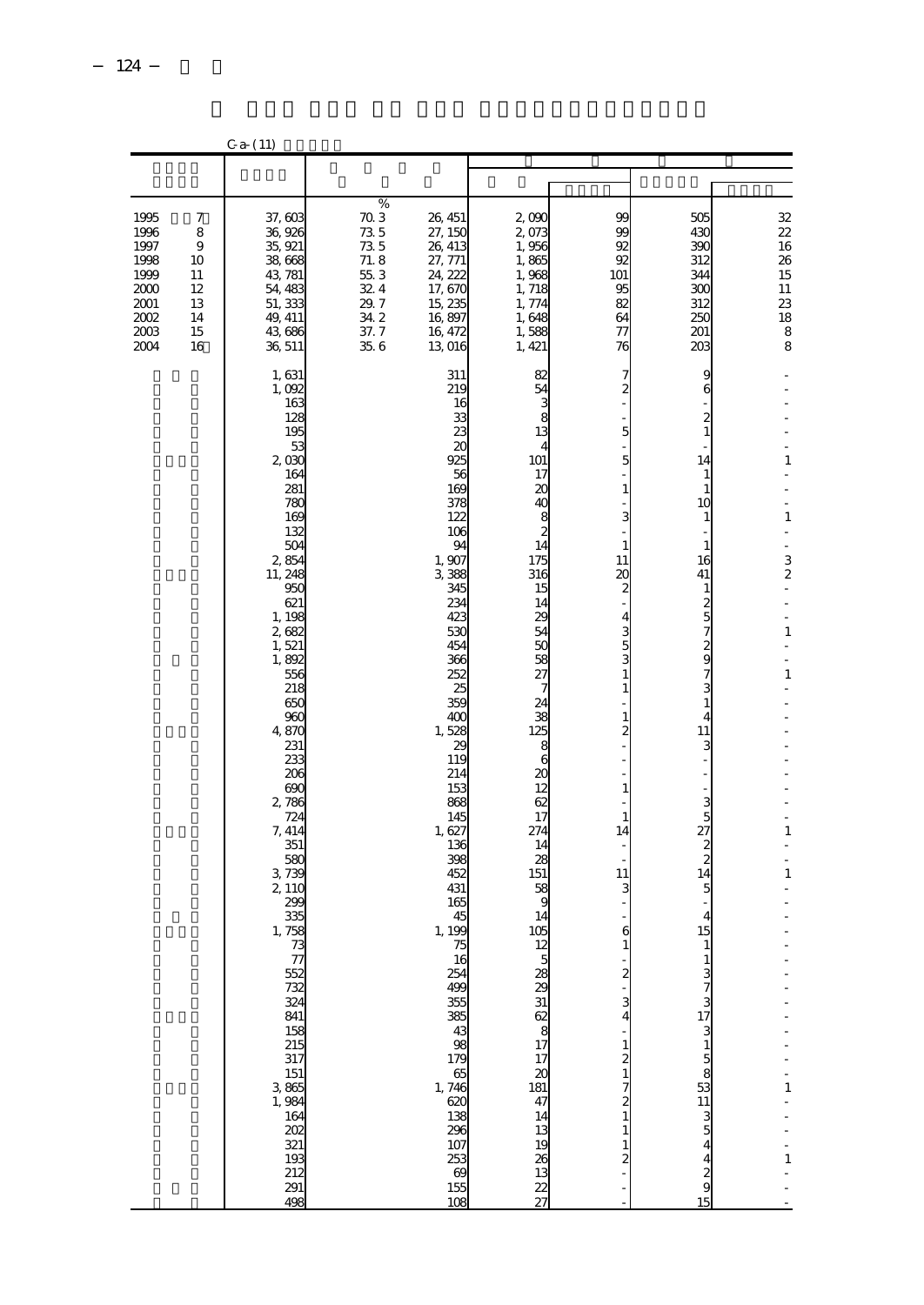|                                                                              |                                                       | $C-a- (12)$                                                                                                                                                                                                                                                                                                                                                                                                                                                                               |                                                                                 |                                                                                                                                                                                                                                                                                                                                                                                                                                                                                     |                                                                                                                                                                                                                                                                                                                                                                                          |                                                                                                                                                                                                                                                                                                                                                                                                                                                                                                                                  |                                                                                                                                                                                                                                                                                                                                                                                                                                                                     |                                                                                                                                                                                                                                                                                                                                                                                                                                                                                                                                                        |
|------------------------------------------------------------------------------|-------------------------------------------------------|-------------------------------------------------------------------------------------------------------------------------------------------------------------------------------------------------------------------------------------------------------------------------------------------------------------------------------------------------------------------------------------------------------------------------------------------------------------------------------------------|---------------------------------------------------------------------------------|-------------------------------------------------------------------------------------------------------------------------------------------------------------------------------------------------------------------------------------------------------------------------------------------------------------------------------------------------------------------------------------------------------------------------------------------------------------------------------------|------------------------------------------------------------------------------------------------------------------------------------------------------------------------------------------------------------------------------------------------------------------------------------------------------------------------------------------------------------------------------------------|----------------------------------------------------------------------------------------------------------------------------------------------------------------------------------------------------------------------------------------------------------------------------------------------------------------------------------------------------------------------------------------------------------------------------------------------------------------------------------------------------------------------------------|---------------------------------------------------------------------------------------------------------------------------------------------------------------------------------------------------------------------------------------------------------------------------------------------------------------------------------------------------------------------------------------------------------------------------------------------------------------------|--------------------------------------------------------------------------------------------------------------------------------------------------------------------------------------------------------------------------------------------------------------------------------------------------------------------------------------------------------------------------------------------------------------------------------------------------------------------------------------------------------------------------------------------------------|
|                                                                              |                                                       |                                                                                                                                                                                                                                                                                                                                                                                                                                                                                           |                                                                                 |                                                                                                                                                                                                                                                                                                                                                                                                                                                                                     |                                                                                                                                                                                                                                                                                                                                                                                          |                                                                                                                                                                                                                                                                                                                                                                                                                                                                                                                                  |                                                                                                                                                                                                                                                                                                                                                                                                                                                                     |                                                                                                                                                                                                                                                                                                                                                                                                                                                                                                                                                        |
| 1995<br>1996<br>1997<br>1998<br>1999<br>2000<br>2001<br>2002<br>2003<br>2004 | 7<br>8<br>9<br>10<br>11<br>12<br>13<br>14<br>15<br>16 | 40, 138<br>35, 716<br>33, 875<br>36, 728<br>41, 714<br>41, 613<br>43, 678<br>48, 719<br>48,526<br>39, 739                                                                                                                                                                                                                                                                                                                                                                                 | %<br>784<br>77.3<br>784<br>68.9<br>58 2<br>40.1<br>29.9<br>30.2<br>35.8<br>42 6 | 31, 473<br>27,609<br>26,568<br>25, 308<br>24, 262<br>16,677<br>13,068<br>14,700<br>17,385<br>16, 922                                                                                                                                                                                                                                                                                                                                                                                | 2,944<br>2,705<br>2, 715<br>2,612<br>2,400<br>2,085<br>2, 211<br>2, 213<br>2,311<br>2,055                                                                                                                                                                                                                                                                                                | 173<br>164<br>173<br>164<br>123<br>114<br>116<br>102<br>123<br>136                                                                                                                                                                                                                                                                                                                                                                                                                                                               | 1,265<br>1,093<br>1,054<br>855<br>796<br>666<br>773<br>839<br>786<br>705                                                                                                                                                                                                                                                                                                                                                                                            | 53<br>59<br>$\bf 44$<br>43<br>39<br>37<br>35<br>33<br>$30\,$<br>32                                                                                                                                                                                                                                                                                                                                                                                                                                                                                     |
|                                                                              |                                                       | 1,389<br>827<br>151<br>22C<br>108<br>74<br>1, 707<br>163<br>204<br>454<br>12 <sup>c</sup><br>223<br>534<br>2915<br>12,908<br>1, 727<br>576<br>939<br>2,516<br>2,544<br>2,375<br>569<br>244<br>479<br>939<br>6, 187<br>204<br>236<br>201<br>772<br>4, 184<br>590<br>7, 229<br>367<br>642<br>3,518<br>2070<br>335<br>297<br>1,801<br>120<br>110<br>494<br>805<br>$\frac{272}{1,106}$<br>189<br>278<br>441<br>$\frac{198}{4,497}$<br>2, 287<br>241<br>203<br>348<br>251<br>240<br>319<br>608 |                                                                                 | 367<br>179<br>55<br>35<br>22<br>76<br>613<br>87<br>100<br>133<br>75<br>91<br>127<br>2, 239<br>5,459<br>583<br>394<br>483<br>1, 015<br>677<br>1,004<br>428<br>37<br>477<br>361<br>2,348<br>42<br>11C<br>155<br>299<br>1, 191<br>551<br>2511<br>31C<br>40 <sup>c</sup><br>519<br>916<br>238<br>119<br>1,020<br>$\begin{array}{c} 53 \\ 69 \end{array}$<br>195<br>456<br>247<br>437<br>113<br>94<br>154<br>$76$<br>1, 928<br>892<br>$\frac{56}{160}$<br>251<br>93<br>101<br>213<br>162 | 85<br>54<br>11<br>7<br>7<br>6<br>157<br>28<br>25<br>45<br>15<br>21<br>23<br>165<br>497<br>38<br>28<br>24<br>99<br>82<br>94<br>42<br>8<br>25<br>57<br>227<br>16<br>12<br>18<br>37<br>110<br>34<br>372<br>26<br>49<br>181<br>76<br>24<br>16<br>139<br>6<br>14<br>23<br>42<br>54<br>89<br>$\frac{10}{17}$<br>47<br>$\frac{15}{324}$<br>$\frac{100}{12}$<br>35<br>53<br>18<br>18<br>41<br>47 | 4<br>3<br>$\,1$<br>L,<br>10<br>$\mathbf{1}$<br>5<br>3<br>$\,1\,$<br>10<br>26<br>5<br>$\mathbf{1}$<br>8<br>$\,1\,$<br>6<br>$\frac{2}{2}$<br>$\mathbf{1}$<br>11<br>$\overline{\mathbf{z}}$<br>$\,1\,$<br>$\,1\,$<br>$\frac{2}{5}$<br>43<br>$\frac{2}{3}$<br>28<br>4<br>$\mathbf{1}$<br>$\frac{5}{7}$<br>$\mathbf{1}$<br>$\mathbf{1}$<br>$\begin{array}{c} 5 \\ 5 \\ 1 \end{array}$<br>$\mathbf{1}$<br>$\frac{2}{1}$<br>20<br>$\overline{7}$<br>$\overline{a}$<br>$\overline{4}$<br>$\overline{4}$<br>$\mathbf{1}$<br>$\frac{2}{2}$ | 16<br>9<br>$\mathbf{1}$<br>ვ<br>ვ<br>66<br>14<br>4<br>26<br>6<br>$\begin{array}{c} 8 \\ 8 \\ 12 \end{array}$<br>142<br>11<br>14<br>2<br>36<br>19<br>17<br>22<br>$\overline{\mathcal{Z}}$<br>$\tilde{7}$<br>12<br>106<br>8<br>2<br>5<br>19<br>56<br>16<br>117<br>11<br>13<br>46<br>$\overline{\mathcal{Z}}$<br>12<br>6<br>48<br>$\begin{array}{c}\n2 \\ 5 \\ 10\n\end{array}$<br>$\frac{11}{20}$<br>$\frac{1}{5}$<br>$\frac{24}{7}$<br>161<br>40<br>6<br>ಜ ಜ ದ ಎ ಜ ಜ | $\mathbf{1}$<br>$\,1$<br>$\overline{a}$<br>$\overline{a}$<br>4<br>$\overline{a}$<br>4<br>$\overline{a}$<br>9<br>4<br>$\frac{1}{2}$<br>$\,1$<br>2<br>$\frac{1}{2}$<br>$\,1\,$<br>$\overline{a}$<br>-<br>$\,1\,$<br>1<br>$\overline{\phantom{m}}$<br>$\,1\,$<br>L,<br>3<br>$\overline{a}$<br>$\overline{\phantom{m}}$<br>3<br>$\overline{a}$<br>3<br>$\begin{array}{c} 1 \ 3 \ 1 \end{array}$<br>$\frac{1}{2}$<br>$\ddot{\phantom{0}}$<br>$\,$ 1 $\,$<br>$\frac{10}{6}$<br>$\,1$<br>÷,<br>$\overline{\phantom{a}}$<br>$\boldsymbol{2}$<br>$\overline{a}$ |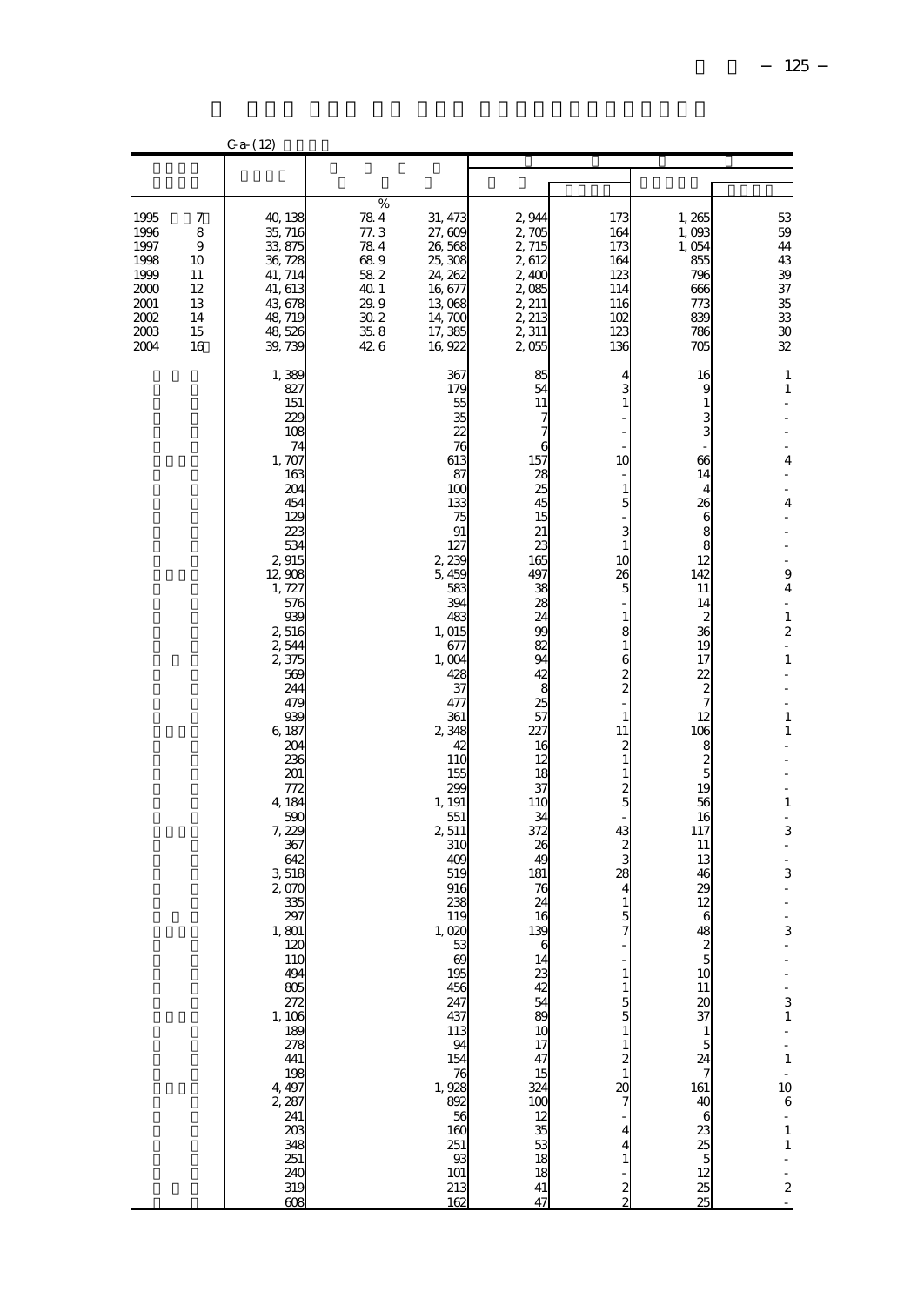|                                                                                  |                                                               | $C$ a- $(13)$                                                                                                                                                                                                                                                         |                                                                              |                                                                                                                                                                                                                        |                                                                                                                                                                                                                                                                                                                                                              |                                                                                        |                                                                                                                                   |                                                                                                                                                   |
|----------------------------------------------------------------------------------|---------------------------------------------------------------|-----------------------------------------------------------------------------------------------------------------------------------------------------------------------------------------------------------------------------------------------------------------------|------------------------------------------------------------------------------|------------------------------------------------------------------------------------------------------------------------------------------------------------------------------------------------------------------------|--------------------------------------------------------------------------------------------------------------------------------------------------------------------------------------------------------------------------------------------------------------------------------------------------------------------------------------------------------------|----------------------------------------------------------------------------------------|-----------------------------------------------------------------------------------------------------------------------------------|---------------------------------------------------------------------------------------------------------------------------------------------------|
|                                                                                  |                                                               |                                                                                                                                                                                                                                                                       |                                                                              |                                                                                                                                                                                                                        |                                                                                                                                                                                                                                                                                                                                                              |                                                                                        |                                                                                                                                   |                                                                                                                                                   |
| 1995<br>1996<br>1997<br>1998<br>1999<br>$2000\,$<br>2001<br>$2002\,$<br>$2003\,$ | 7<br>$\,$ 8 $\,$<br>$\,9$<br>10<br>11<br>12<br>13<br>14<br>15 | 1,667<br>1, 482<br>1,423<br>1,542<br>1,368<br>1,499<br>1,569<br>1,631<br>1,602                                                                                                                                                                                        | $\%$<br>91.6<br>87.7<br>76.0<br>71.0<br>61.3<br>37.0<br>27.7<br>27.0<br>25.8 | 1,527<br>1,300<br>1,082<br>1,095<br>838<br>554<br>435<br>441<br>413                                                                                                                                                    | 423<br>379<br>293<br>299<br>302<br>255<br>198<br>192<br>175                                                                                                                                                                                                                                                                                                  | 22<br>20<br>7<br>9<br>8975<br>$\overline{4}$                                           | 202<br>194<br>15C<br>133<br>123<br>82<br>49<br>53<br>36                                                                           | 15<br>$\begin{array}{c} 15 \\ 4 \end{array}$<br>$\overline{\phantom{a}}$<br>$\frac{5}{7}$<br>$\,1$<br>$\overline{\mathbf{4}}$<br>$\boldsymbol{z}$ |
| 2004                                                                             | 16                                                            | 1,503<br>91<br>52<br>16<br>8<br>11<br>$\overline{4}$<br>41<br>$\mathbf{1}$<br>6<br>14<br>$\mathbf{1}$<br>3<br>16<br>45<br>499<br>38<br>27<br>42<br>155<br>68<br>59<br>27<br>15<br>21<br>47<br>199<br>10<br>$\frac{8}{16}$<br>48<br>85<br>32<br>322<br>19<br>32<br>198 | 260                                                                          | 391<br>12<br>4<br>3<br>4<br>$\mathbf{1}$<br>17<br>4<br>5<br>$\frac{2}{6}$<br>20<br>101<br>10<br>13<br>12<br>17<br>8<br>10<br>4<br>3<br>$\mathbf{g}$<br>15<br>48<br>4<br>3<br>4<br>12<br>14<br>11<br>63<br>6<br>g<br>25 | 181<br>7<br>$\frac{2}{2}$<br>$\frac{1}{2}$<br>$\,1\,$<br>5<br>$\overline{a}$<br>$\mathbf{1}$<br>J.<br>4<br>5<br>34<br>$\overline{\mathbf{c}}$<br>$\frac{2}{9}$<br>$\overline{4}$<br>$\overline{5}$<br>$\mathbf{1}$<br>$\mathbf{1}$<br>$\frac{2}{8}$<br>26<br>1<br>$\mathbf{1}$<br>1<br>5<br>7<br>11<br>48<br>$\overline{4}$<br>$\overline{\mathbf{z}}$<br>27 | 7<br>1<br>$\mathbf{1}$<br>3<br>$\mathbf{1}$<br>$\overline{\mathbf{z}}$                 | 31<br>3<br>$\,1$<br>$\mathbf{1}$<br>$\mathbf{1}$<br>3<br>3<br>6<br>$\frac{2}{2}$                                                  | 1<br>1<br>$\mathbf{1}$                                                                                                                            |
|                                                                                  |                                                               | 60<br>$\frac{3}{10}$<br>100<br><u> % និន្និ ។ ។ ក្នុង ក្នុង ក្នុង ក្នុង ក្នុង ក្នុង ក</u>                                                                                                                                                                             |                                                                              | 14<br>7<br>$\boldsymbol{z}$<br>49<br>$\mathbf{1}$<br>യ കൈ പെ കെ മേ കെ മേ കെ മേ ക<br>1 <sup>C</sup>                                                                                                                     | 11<br>З<br>1<br>14<br>4<br>4<br>$\mathbf{1}$<br>13                                                                                                                                                                                                                                                                                                           | $\overline{\mathbf{c}}$<br>$\overline{c}$<br>Ĭ.<br>Ĭ.<br>1<br>Ĭ.<br>÷,<br>$\mathbf{1}$ | $\overline{\mathbf{c}}$<br>$\frac{2}{9}$<br>9<br>$\begin{smallmatrix}8\\1\end{smallmatrix}$<br>$\frac{1}{3}$<br>$\mathbf{1}$<br>3 |                                                                                                                                                   |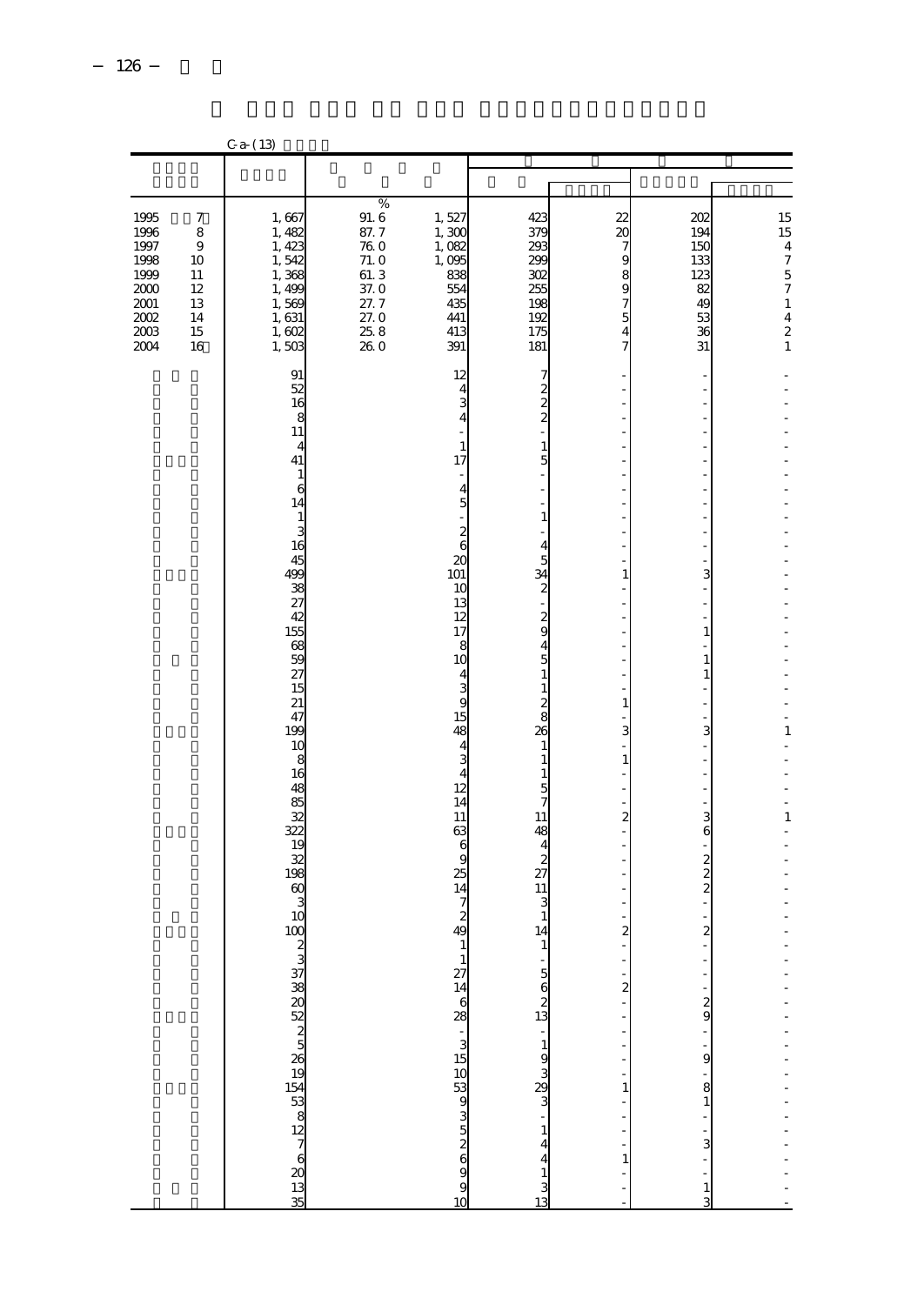|                                                                                |                                                                                          | $C - a - (14)$                                                                                                                       |                                                                                           |                                                                                                                                                      |                                                                                                                          |                                                                                                                                                                     |                                                                                                                                                                                                              |                                                                                                                                                                                                                                        |  |
|--------------------------------------------------------------------------------|------------------------------------------------------------------------------------------|--------------------------------------------------------------------------------------------------------------------------------------|-------------------------------------------------------------------------------------------|------------------------------------------------------------------------------------------------------------------------------------------------------|--------------------------------------------------------------------------------------------------------------------------|---------------------------------------------------------------------------------------------------------------------------------------------------------------------|--------------------------------------------------------------------------------------------------------------------------------------------------------------------------------------------------------------|----------------------------------------------------------------------------------------------------------------------------------------------------------------------------------------------------------------------------------------|--|
|                                                                                |                                                                                          |                                                                                                                                      |                                                                                           |                                                                                                                                                      |                                                                                                                          |                                                                                                                                                                     |                                                                                                                                                                                                              |                                                                                                                                                                                                                                        |  |
| 1995<br>1996<br>1997<br>1998<br>1999<br>2000<br>$2001$<br>2002<br>2003<br>2004 | $\boldsymbol{7}$<br>$\bf8$<br>$\boldsymbol{9}$<br>10<br>11<br>12<br>13<br>14<br>15<br>16 | 3,855<br>4, 117<br>3,744<br>3,843<br>3,977<br>4, 125<br>4,367<br>4,625<br>4,778<br>3,840<br>149<br>94<br>4<br>26<br>18               | %<br>79.0<br>$740$<br>68.5<br>65.9<br>$\frac{57.5}{36.8}$<br>28 1<br>21.3<br>29.4<br>29.3 | 3,047<br>3 045<br>2,566<br>2,534<br>2,286<br>1,518<br>1, 227<br>985<br>1,403<br>1, 124<br>32<br>13<br>$\overline{7}$<br>11                           | 511<br>552<br>530<br>529<br>565<br>488<br>466<br>464<br>492<br>451<br>21<br>11<br>$\frac{3}{7}$                          | 153<br>174<br>153<br>174<br>147<br>144<br>143<br>121<br>164<br>152<br>10<br>6<br>$\frac{2}{2}$                                                                      | 151<br>167<br>163<br>133<br>134<br>137<br>123<br>133<br>147<br>143<br>$\frac{5}{2}$<br>$\frac{1}{2}$                                                                                                         | $\frac{39}{49}$<br>57<br>36<br>38<br>$36\,$<br>31<br>56<br>41<br>$\frac{2}{2}$<br>$\overline{a}$                                                                                                                                       |  |
|                                                                                |                                                                                          | 7<br>254<br>11<br>38<br>87<br>12<br>22<br>84<br>156<br>1,43C<br>85<br>87<br>97<br>388<br>32C<br>176<br>61<br>33<br>101<br>82<br>308  |                                                                                           | $\mathbf{1}$<br>101<br>4<br>11<br>21<br>$\overline{5}$<br>6<br>54<br>125<br>286<br>18<br>8<br>21<br>48<br>53<br>84<br>$\alpha$<br>9<br>9<br>16<br>61 | 30<br>$\begin{array}{c} 1 \\ 8 \end{array}$<br>$\boldsymbol{z}$<br>11<br>53<br>100<br>7<br>7<br>8<br>21<br>17<br>19<br>8 | 11<br>$\overline{\phantom{a}}$<br>$\frac{2}{6}$<br>3<br>15<br>27<br>$\frac{2}{4}$ $\infty$ $\infty$ $\infty$<br>$\overline{4}$<br>$\mathbf{1}$<br>$\mathbf{1}$<br>8 | 7<br>$\overline{4}$<br>$\overline{a}$<br>$\mathbf{1}$<br>$rac{2}{11}$<br>29<br>$\frac{2}{4}$<br>$\mathbf{1}$<br>10<br>$\frac{2}{4}$<br>$\overline{\mathcal{L}}$<br>$\overline{\mathcal{Z}}$<br>$\frac{8}{1}$ | L,<br>$\begin{array}{c} 2 \\ 7 \\ 1 \\ 1 \end{array}$<br>$\frac{1}{2}$<br>$\,1\,$<br>$\overline{a}$<br>$\,1\,$<br>3<br>$\overline{a}$<br>$\frac{5}{1}$                                                                                 |  |
|                                                                                |                                                                                          | 55<br>39<br>16<br>71<br>89<br>38<br>529<br>93<br>73<br>138<br>170<br>12<br>43<br>248<br>28<br>21<br>35<br>36<br>36<br>36<br>37<br>38 |                                                                                           | 9<br>10<br>4<br>18<br>19<br>$\mathbf{1}$<br>262<br>60<br>47<br>64<br>84<br>$\mathbf{1}$<br>6<br>56                                                   | $4$<br>3 6 26 3 4 2 7 8 2 7 8 2 1 1 7<br>$\begin{array}{c} 11 \\ 8 \end{array}$<br>67<br>28<br>$\frac{3}{35}$            | $\mathbf{1}$<br>$\mathbf{1}$<br>$\mathbf 1$<br>$\begin{array}{c}\n2 \\ 1 \\ 2 \\ 46\n\end{array}$<br>$\frac{1}{3}$<br>$\overline{10}$<br>$\frac{1}{2}$<br>8<br>1    | $\mathbf{1}$<br>$\frac{3}{1}$<br>$rac{2}{31}$<br>$\tilde{ }$<br>$\mathbf{1}$<br>12<br>10<br>$\mathbf{1}$<br>24                                                                                               | $\,1\,$<br>$\overline{a}$<br>$\overline{a}$<br>$\,1\,$<br>$\begin{array}{c} 2 \\ 14 \end{array}$<br>$\,1\,$<br>$\,1\,$<br>10<br>$\boldsymbol{2}$<br>$\frac{1}{2}$<br>$\frac{1}{2}$<br>3<br>$\begin{array}{c} 1 \\ -1 \\ 1 \end{array}$ |  |
|                                                                                |                                                                                          | 83                                                                                                                                   |                                                                                           | 12                                                                                                                                                   | △ Бобобой и Фалий и Бобобобобобоб                                                                                        |                                                                                                                                                                     | a a a a a i 11 11 11 11 11 10 4 2 1<br>$\mathbf{1}$<br>$\mathbf{1}$<br>$\frac{2}{3}$                                                                                                                         | $-3 - 3 - 5$<br>$-1$<br>$1$<br>$1$<br>$-1$<br>$-1$                                                                                                                                                                                     |  |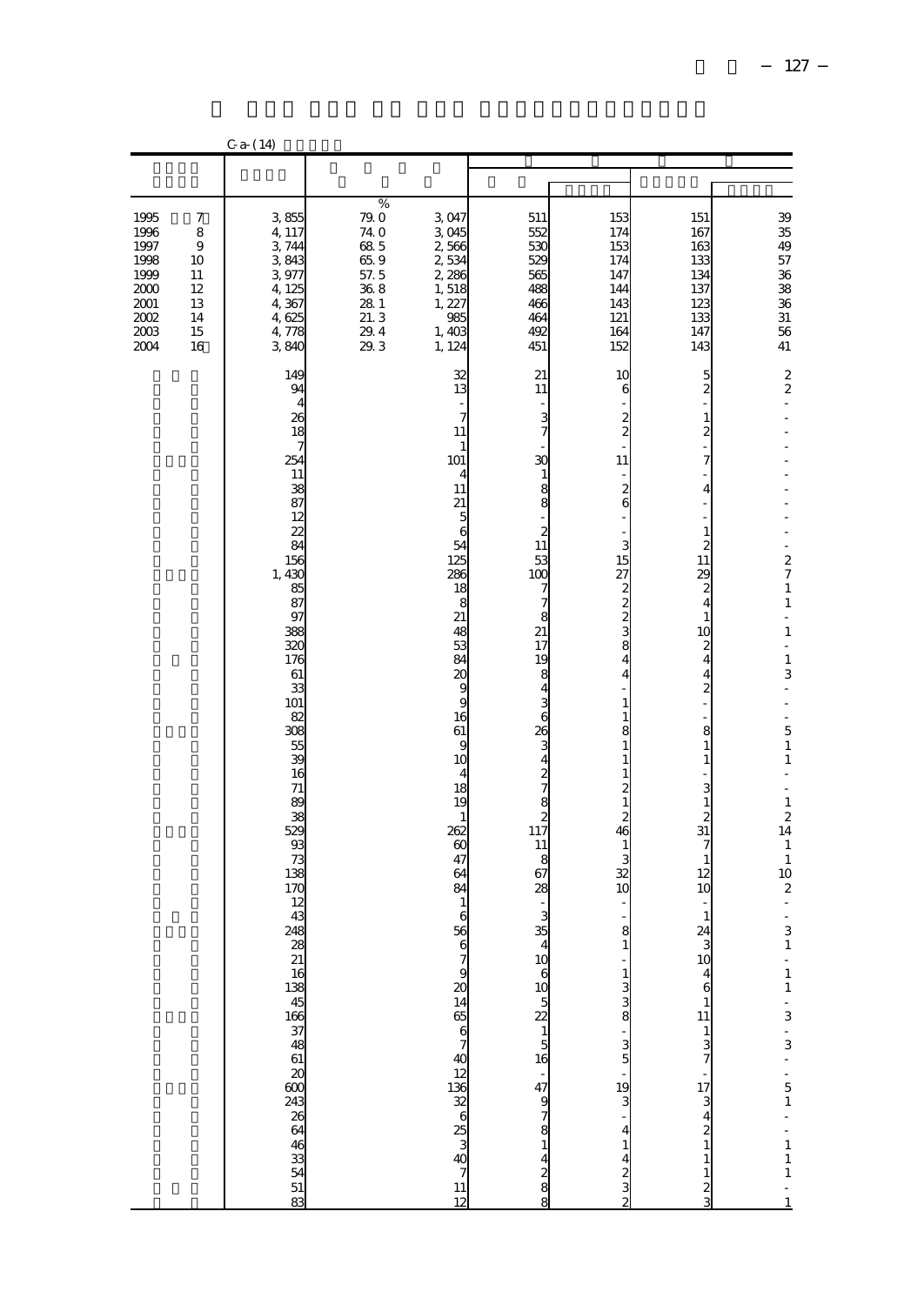|                                                                              | $C$ a- $(15)$                                         |                                                                                                                                                                                                                                                                                                                                                |                                                                                          |                                                                                                                                                                                                                                                                                                                |                                                                                                                                                                                                                                                                                           |                                                                                                                                                                                                                                                                                                                                                                                                                             |                                                                                                                                                                                                                                                                            |                                                                                                                                                                                                                                           |
|------------------------------------------------------------------------------|-------------------------------------------------------|------------------------------------------------------------------------------------------------------------------------------------------------------------------------------------------------------------------------------------------------------------------------------------------------------------------------------------------------|------------------------------------------------------------------------------------------|----------------------------------------------------------------------------------------------------------------------------------------------------------------------------------------------------------------------------------------------------------------------------------------------------------------|-------------------------------------------------------------------------------------------------------------------------------------------------------------------------------------------------------------------------------------------------------------------------------------------|-----------------------------------------------------------------------------------------------------------------------------------------------------------------------------------------------------------------------------------------------------------------------------------------------------------------------------------------------------------------------------------------------------------------------------|----------------------------------------------------------------------------------------------------------------------------------------------------------------------------------------------------------------------------------------------------------------------------|-------------------------------------------------------------------------------------------------------------------------------------------------------------------------------------------------------------------------------------------|
|                                                                              |                                                       |                                                                                                                                                                                                                                                                                                                                                |                                                                                          |                                                                                                                                                                                                                                                                                                                |                                                                                                                                                                                                                                                                                           |                                                                                                                                                                                                                                                                                                                                                                                                                             |                                                                                                                                                                                                                                                                            |                                                                                                                                                                                                                                           |
| 1995<br>1996<br>1997<br>1998<br>1999<br>2000<br>2001<br>2002<br>2003<br>2004 | 7<br>8<br>9<br>10<br>11<br>12<br>13<br>14<br>15<br>16 | 4,772<br>4,658<br>4,516<br>4,681<br>4,569<br>4,643<br>5,041<br>5,767<br>5,872<br>7,701                                                                                                                                                                                                                                                         | %<br>88.9<br>87.6<br>$\frac{85}{77}$ . 7<br>74.8<br>48.8<br>37.2<br>35.7<br>40.8<br>35.5 | 4,240<br>4,080<br>3,851<br>3,635<br>3,419<br>2,264<br>1,873<br>2,061<br>2,395<br>2,735                                                                                                                                                                                                                         | 1, 242<br>1,303<br>1,285<br>1,346<br>1, 241<br>975<br>962<br>992<br>976<br>1, 204                                                                                                                                                                                                         | 59<br>97<br>69<br>66<br>76<br>44<br>52<br>64<br>42<br>58                                                                                                                                                                                                                                                                                                                                                                    | 503<br>546<br>492<br>494<br>361<br>298<br>334<br>282<br>263<br>300                                                                                                                                                                                                         | 26<br>57<br>$\frac{36}{30}$<br>27<br>$\frac{16}{20}$<br>15<br>11<br>10                                                                                                                                                                    |
|                                                                              |                                                       | 652<br>388<br>92<br>57<br>92<br>23<br>851<br>114<br>103<br>260<br>99<br>45<br>230<br>214<br>2, 291<br>354<br>202<br>107<br>355<br>548<br>156<br>262<br>46<br>121<br>140<br>794<br>135<br>71<br>86<br>158<br>237<br>107<br>1, 195<br>125<br>135<br>435<br>337<br>77<br>86<br>395<br>ន ៩ ក្នុង ១ ក្នុង ក្នុង ក្នុង ក្នុង ក្នុង ក្នុង ក្នុង ក្នុង |                                                                                          | 190<br>68<br>41<br>21<br>46<br>14<br>408<br>31<br>59<br>137<br>63<br>38<br>8C<br>183<br>705<br>114<br>35<br>21<br>7C<br>238<br>38<br>100<br>13<br>$\chi$<br>47<br>174<br>43<br>18<br>8<br>26<br>56<br>$\alpha$<br>459<br>40<br>132<br>164<br>88<br>18<br>17<br>98<br>썷쑳푽쭹정벋드륞 <b>옄</b> 엁풒능쩒 <sup></sup> 궠≌혉북뉺뜒 | 87<br>43<br>26<br>7<br>4<br>160<br>40<br>$\overline{29}$<br>36<br>$\alpha$<br>g<br>26<br>85<br>218<br>16<br>22<br>14<br>26<br>$51\,$<br>22<br>$\infty$<br>$\mathbf{1}$<br>17<br>29<br>77<br>18<br>$\frac{5}{2}$<br>18<br>18<br>16<br>310<br>17<br>27<br>188<br>48<br>19<br>11<br>$\omega$ | 4<br>3<br>$\mathbf{1}$<br>4<br>$\mathbf{1}$<br>$\overline{c}$<br>$\mathbf{1}$<br>3<br>$\mathbf{1}$<br>$\mathbf{1}$<br>$\overline{\mathcal{Z}}$<br>$\mathbf{1}$<br>$\mathbf{1}$<br>$\mathbf{1}$<br>3<br>$\overline{c}$<br>$\mathbf{1}$<br>27<br>22<br>$\boldsymbol{z}$<br>$\mathbf{1}$<br>$\mathbf{z}$<br>$\mathbf{1}$<br>$\mathbf 1$<br>$\begin{bmatrix} 2 \\ -1 \end{bmatrix}$<br>$\frac{1}{2}$<br>$-222$<br>$\frac{1}{2}$ | 11<br>З<br>8<br>50<br>23<br>7<br>6<br>4<br>10<br>14<br>50<br>1<br>$\overline{\mathcal{Z}}$<br>6<br>$\frac{5}{7}$<br>7<br>7<br>7<br>22<br>5<br>6<br>5<br>6<br>71<br>6<br>13<br>27<br>17<br>7<br>1<br>21<br>12<br>.<br>- م م م م<br>$\overline{\mathbf{4}}$<br>$\frac{3}{2}$ | L,<br>$\frac{2}{2}$<br>L,<br>$\overline{a}$<br>$\,1\,$<br>$\overline{a}$<br>$\mathbf 1$<br>4<br>L,<br>$\overline{\phantom{0}}$<br>$\boldsymbol{z}$<br>$\overline{a}$<br>$\,1\,$<br>$\,1$<br>$\frac{1}{2}$<br>$\mathbf{1}$<br>$\mathbf{1}$ |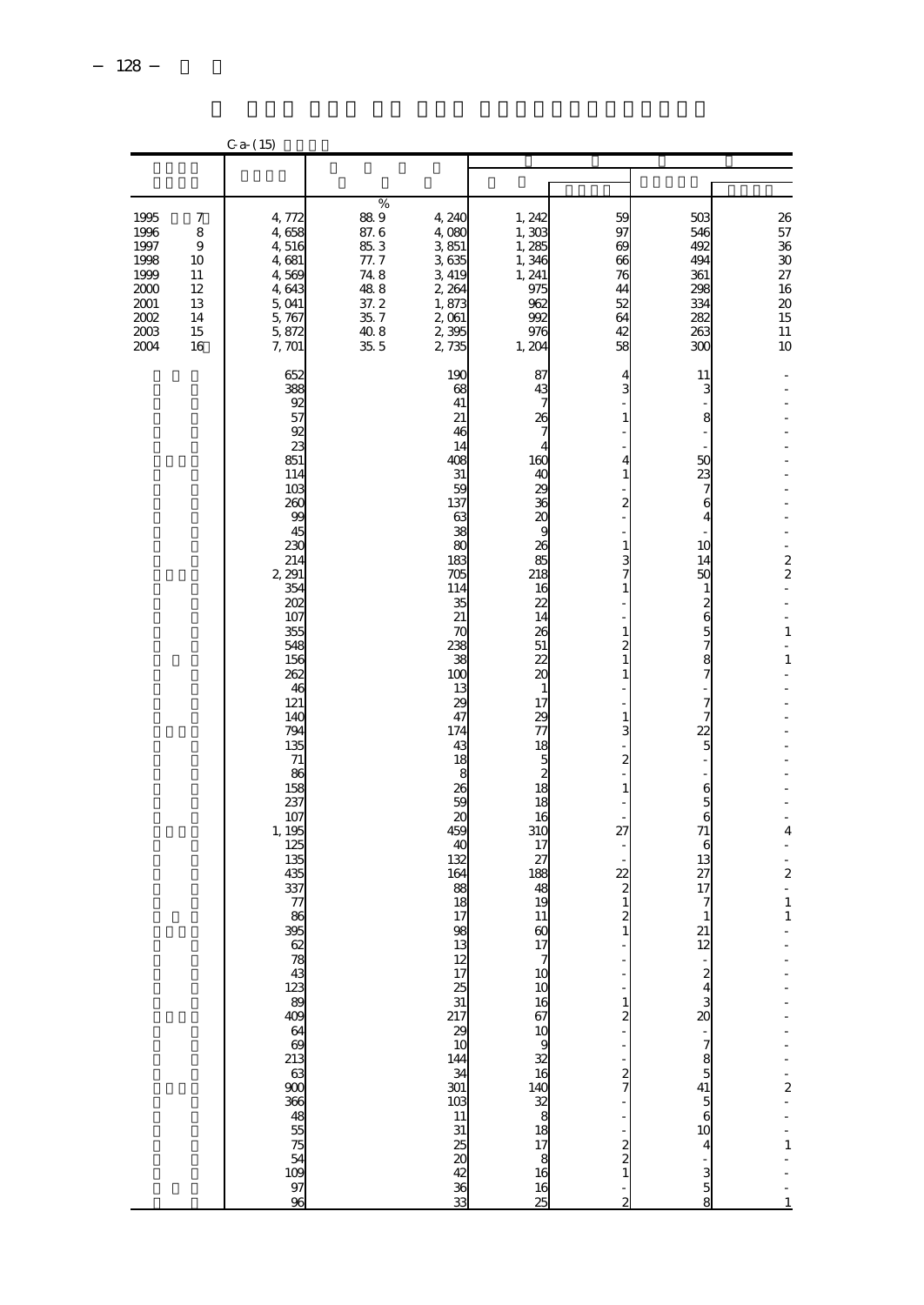|                                                                                      | $C-a- (16)$                                           |                                                                                                                                                                                                                                                                                                                                                                                                                             |                                                                                         |                                                                                                                                                                                                                                                                                                                                                                                                           |                                                                                                                                                                                                                                                 |                                                                                                                                                                                                                                                                                                                                                                                                                                                                                   |                                                                                                                                                                                                                                                                                                                                                                                                                                                                                 |                                                                                                                                                                                                                                                                                                                                                                                                                                                                                       |  |
|--------------------------------------------------------------------------------------|-------------------------------------------------------|-----------------------------------------------------------------------------------------------------------------------------------------------------------------------------------------------------------------------------------------------------------------------------------------------------------------------------------------------------------------------------------------------------------------------------|-----------------------------------------------------------------------------------------|-----------------------------------------------------------------------------------------------------------------------------------------------------------------------------------------------------------------------------------------------------------------------------------------------------------------------------------------------------------------------------------------------------------|-------------------------------------------------------------------------------------------------------------------------------------------------------------------------------------------------------------------------------------------------|-----------------------------------------------------------------------------------------------------------------------------------------------------------------------------------------------------------------------------------------------------------------------------------------------------------------------------------------------------------------------------------------------------------------------------------------------------------------------------------|---------------------------------------------------------------------------------------------------------------------------------------------------------------------------------------------------------------------------------------------------------------------------------------------------------------------------------------------------------------------------------------------------------------------------------------------------------------------------------|---------------------------------------------------------------------------------------------------------------------------------------------------------------------------------------------------------------------------------------------------------------------------------------------------------------------------------------------------------------------------------------------------------------------------------------------------------------------------------------|--|
|                                                                                      |                                                       |                                                                                                                                                                                                                                                                                                                                                                                                                             |                                                                                         |                                                                                                                                                                                                                                                                                                                                                                                                           |                                                                                                                                                                                                                                                 |                                                                                                                                                                                                                                                                                                                                                                                                                                                                                   |                                                                                                                                                                                                                                                                                                                                                                                                                                                                                 |                                                                                                                                                                                                                                                                                                                                                                                                                                                                                       |  |
| 1995<br>1996<br>1997<br>1998<br>1999<br>2000<br>$2001\,$<br>2002<br>$2003\,$<br>2004 | 7<br>8<br>9<br>10<br>11<br>12<br>13<br>14<br>15<br>16 | 6,631<br>6,889<br>7, 191<br>6,527<br>6,686<br>7,388<br>8,521<br>10, 165<br>10, 492<br>8,944                                                                                                                                                                                                                                                                                                                                 | $\%$<br>830<br>77.4<br>$8000$<br>72.2<br>64.9<br>35.7<br>28.0<br>27.7<br>$28\;9$<br>328 | 5,506<br>5,335<br>5,752<br>4,711<br>4,339<br>2,635<br>2,382<br>2,819<br>3,033<br>2,934                                                                                                                                                                                                                                                                                                                    | 682<br>704<br>761<br>725<br>722<br>674<br>655<br>704<br>767<br>792                                                                                                                                                                              | 32<br>41<br>41<br>32<br>37<br>22<br>31<br>40<br>43<br>38                                                                                                                                                                                                                                                                                                                                                                                                                          | 184<br>197<br>211<br>180<br>191<br>167<br>13C<br>195<br>191<br>220                                                                                                                                                                                                                                                                                                                                                                                                              | $\overline{4}$<br>$10\,$<br>$^{16}_{\phantom{1}7}$<br>13<br>$\,6\,$<br>$10$<br>19<br>$\frac{5}{9}$                                                                                                                                                                                                                                                                                                                                                                                    |  |
|                                                                                      |                                                       | 496<br>289<br>45<br>45<br>98<br>19<br>581<br>163<br>58<br>100<br>56<br>29<br>175<br>206<br>3,493<br>522<br>358<br>265<br>493<br>618<br>285<br>193<br>135<br>261<br>363<br>1,213<br>78<br>51<br>72<br>154<br>632<br>226<br>890<br>124<br>137<br>202<br>240<br>122<br>65<br>524<br>71<br>74<br>143<br>121<br>115<br>611<br>210<br>$\frac{70}{281}$<br>50<br>50<br>384<br>74<br>68<br>73<br>68<br>89<br>131<br>$\overline{43}$ |                                                                                         | 101<br>43<br>12<br>10<br>34<br>$\overline{\mathcal{Z}}$<br>238<br>83<br>21<br>18<br>28<br>16<br>72<br>117<br>873<br>190<br>48<br>50<br>72<br>161<br>46<br>51<br>101<br>59<br>95<br>336<br>19<br>37<br>$\chi$<br>36<br>133<br>82<br>319<br>84<br>59<br>58<br>70<br>$\chi$<br>19<br>189<br>16<br>21<br>51<br>33<br>68<br>416<br>142<br>21<br>233<br>$20$<br>$345$<br>$123$<br>21 36 38 38 38 38 38 38<br>13 | 46<br>27<br>88 දිය ග හ හ<br>11<br>9<br>11<br>5<br>14<br>42<br>214<br>12<br>19<br>19<br>48<br>33<br>14<br>18<br>6<br>22<br>ය <del>අප ග</del> හි හි<br>29<br>14<br>120<br>5<br>12<br>47<br>19<br>13<br>24<br>58<br>$\mathbf{1}$<br>11<br>14<br>14 | $\frac{3}{2}$<br>$\overline{a}$<br>$\,1\,$<br>$\overline{a}$<br>1<br>L,<br>Ĭ.<br>$\,1\,$<br>$\overline{a}$<br>Ĭ.<br>$\overline{\mathbf{c}}$<br>13<br>L.<br>$\,1\,$<br>$\frac{2}{2}$ $\frac{2}{2}$<br>$\overline{a}$<br>$\overline{a}$<br>4<br>L,<br>Ĭ.<br>Ĭ.<br>L,<br>÷,<br>12<br>$\,1\,$<br>$\frac{2}{1}$<br>$\mathbf{1}$<br>$\overline{\mathbf{c}}$<br>$\overline{\phantom{a}}$<br>$\overline{c}$<br>$\frac{2}{1}$<br>$\mathbf{1}$<br>3<br>-<br>$\frac{2}{1}$<br>$\overline{a}$ | 10<br>4<br>$\mathbf{1}$<br>$\overline{4}$<br>$\mathbf{1}$<br>27<br>10<br>$rac{2}{5}$<br>$\overline{4}$<br>10<br>44<br>$\frac{2}{8}$<br>$\mathbf{1}$<br>13<br>69<br>$\frac{3}{27}$<br>4<br>$\overline{4}$<br>$\mathbf{1}$<br>17<br>$\mathbf{1}$<br>32<br>$\mathbf{1}$<br>$\frac{2}{6}$<br>4<br>4<br>15<br>15<br>- 2 5 5 8 5 6 5 7 8 7 9 7 7 7 7 7 7 7 7 7 8 7 7 8 7 7 8 7 7 8 7 7 8 7 7 8 7 7 8 7 8 7 7 8 7 7 8 7 7 8 7 7 8 7<br>$\begin{array}{c} 1 \\ 1 \\ 5 \\ 6 \end{array}$ | $\overline{a}$<br>1<br>L,<br>$\overline{a}$<br>$\,1\,$<br>$\overline{a}$<br>$\overline{\phantom{m}}$<br>1<br>$\overline{\mathbf{c}}$<br>$\frac{1}{2}$<br>$\,1$<br>$\frac{1}{2}$<br>$\overline{a}$<br>$\,1\,$<br>$\overline{a}$<br>$\overline{a}$<br>÷,<br>$\overline{\mathbf{c}}$<br>$\,1$<br>$\overline{a}$<br>$\overline{\phantom{m}}$<br>$1\,$<br>$\overline{\phantom{a}}$<br>$\mathbf 2$<br>i,<br>$\frac{1}{2}$<br>L,<br>L,<br>$\mathbf{1}$<br>÷<br>$\,$ 1 $\,$<br>$\overline{a}$ |  |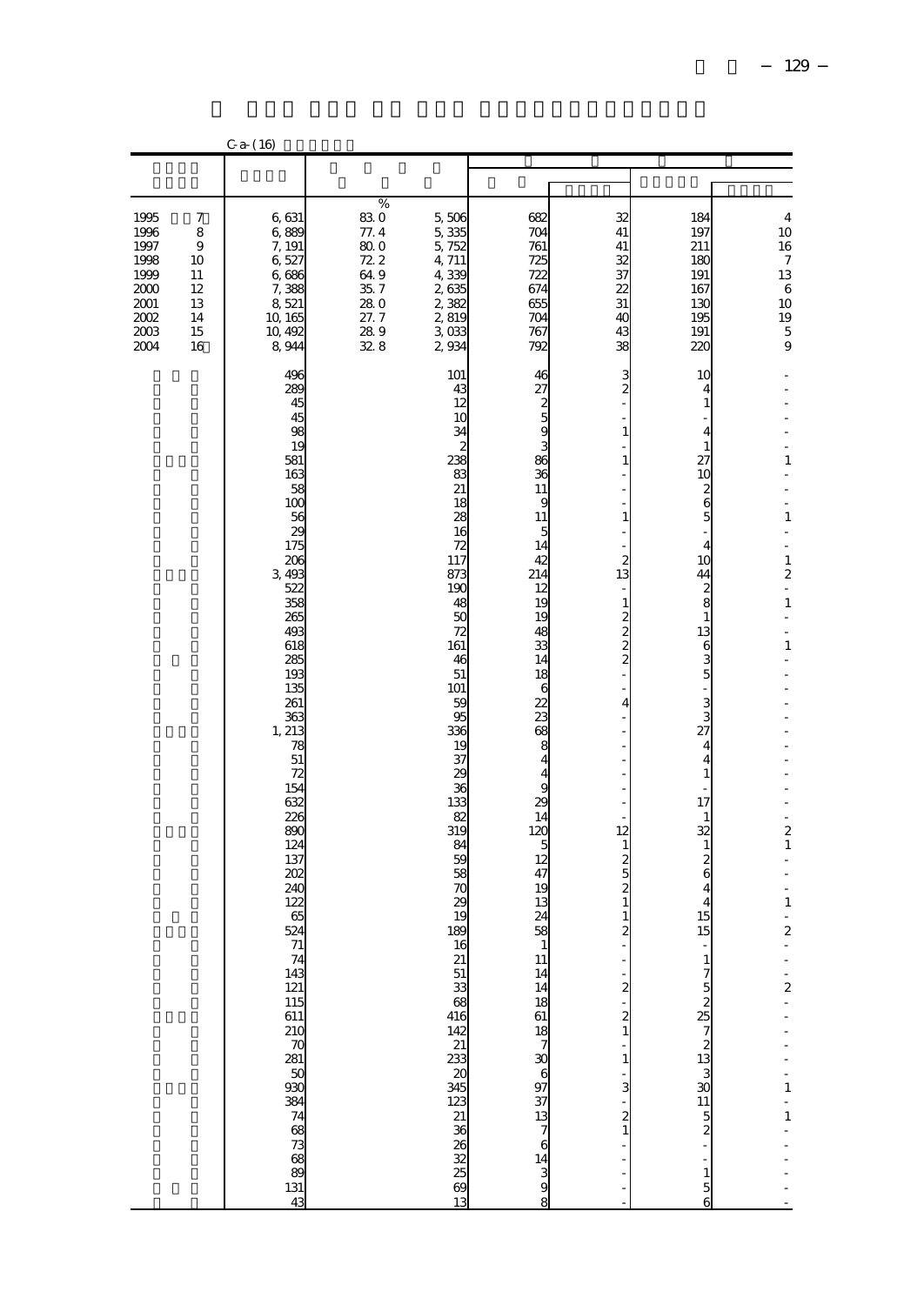|                                                                              |                                                       | C b                                                                                                                                                                                                                                                                                                                                                                                                                                                                                                                                                                                               |                                                                             |                                                                                                                                                                                                                                                                                                                                                                                                                                                                               |                                                                                                                                                                                                                                                                                                                                                                                                                                                                                     |                                                                                                                                                                                                                                                                                                                                                                                           |                                                                                                                                                                                                                                                                                                                                                                                                                                                                  |                                                                                                                                                                                                                                                                                                                                                                                     |
|------------------------------------------------------------------------------|-------------------------------------------------------|---------------------------------------------------------------------------------------------------------------------------------------------------------------------------------------------------------------------------------------------------------------------------------------------------------------------------------------------------------------------------------------------------------------------------------------------------------------------------------------------------------------------------------------------------------------------------------------------------|-----------------------------------------------------------------------------|-------------------------------------------------------------------------------------------------------------------------------------------------------------------------------------------------------------------------------------------------------------------------------------------------------------------------------------------------------------------------------------------------------------------------------------------------------------------------------|-------------------------------------------------------------------------------------------------------------------------------------------------------------------------------------------------------------------------------------------------------------------------------------------------------------------------------------------------------------------------------------------------------------------------------------------------------------------------------------|-------------------------------------------------------------------------------------------------------------------------------------------------------------------------------------------------------------------------------------------------------------------------------------------------------------------------------------------------------------------------------------------|------------------------------------------------------------------------------------------------------------------------------------------------------------------------------------------------------------------------------------------------------------------------------------------------------------------------------------------------------------------------------------------------------------------------------------------------------------------|-------------------------------------------------------------------------------------------------------------------------------------------------------------------------------------------------------------------------------------------------------------------------------------------------------------------------------------------------------------------------------------|
|                                                                              |                                                       |                                                                                                                                                                                                                                                                                                                                                                                                                                                                                                                                                                                                   |                                                                             |                                                                                                                                                                                                                                                                                                                                                                                                                                                                               |                                                                                                                                                                                                                                                                                                                                                                                                                                                                                     |                                                                                                                                                                                                                                                                                                                                                                                           |                                                                                                                                                                                                                                                                                                                                                                                                                                                                  |                                                                                                                                                                                                                                                                                                                                                                                     |
| 1995<br>1996<br>1997<br>1998<br>1999<br>2000<br>2001<br>2002<br>2003<br>2004 | 7<br>8<br>9<br>10<br>11<br>12<br>13<br>14<br>15<br>16 | 664, 508<br>687, 960<br>696, 370<br>705, 431<br>694, 375<br>754, 939<br>827, 593<br>775, 435<br>695, 791<br>629, 722                                                                                                                                                                                                                                                                                                                                                                                                                                                                              | %<br>206<br>18 2<br>18 3<br>17.2<br>15.6<br>9.2<br>7.9<br>7. 5<br>82<br>9.7 | 136, 893<br>125, 117<br>127, 704<br>121, 075<br>108, 657<br>69, 698<br>65, 435<br>57, 928<br>56, 867<br>61,308                                                                                                                                                                                                                                                                                                                                                                | 54, 042<br>51,920<br>50, 401<br>50, 426<br>48, 672<br>39, 469<br>39, 813<br>39,589<br>41, 265<br>38, 952                                                                                                                                                                                                                                                                                                                                                                            | 4.928<br>4,855<br>5,163<br>5,557<br>5,429<br>4,333<br>4,606<br>5,003<br>5,335<br>5, 113                                                                                                                                                                                                                                                                                                   | 36, 749<br>36,832<br>37, 331<br>36,968<br>34, 801<br>29, 268<br>29, 822<br>29,040<br>28, 527<br>25, 293                                                                                                                                                                                                                                                                                                                                                          | 3,547<br>3696<br>4, 258<br>4,634<br>4, 453<br>3,709<br>4,010<br>4,353<br>4, 473<br>4,069                                                                                                                                                                                                                                                                                            |
|                                                                              |                                                       | 17, 625<br>11,583<br>1,664<br>2, 140<br>1, 744<br>494<br>27, 295<br>4, 233<br>3,425<br>9, 410<br>1, 911<br>2,456<br>5,860<br>82,020<br>189, 175<br>9,773<br>7, 443<br>8 0 5 2<br>50, 737<br>37,669<br>46, 431<br>6,913<br>2,790<br>6,223<br>13, 144<br>69, 710<br>3, 235<br>2,883<br>1,967<br>7, 774<br>46, 576<br>7, 275<br>143, 282<br>5,716<br>19,034<br>68,655<br>39, 158<br>5,996<br>4, 723<br>29, 745<br>1, 742<br>2,206<br>10,766<br>10,930<br>4, 101<br>18, 299<br>2, 215<br>5,055<br>7,056<br>3,973<br>52, 571<br>24,895<br>2,819<br>2,166<br>6,843<br>3, 165<br>3,579<br>4,710<br>4,394 |                                                                             | 1,360<br>913<br>112<br>157<br>124<br>54<br>2, 142<br>276<br>277<br>560<br>157<br>222<br>650<br>12, 476<br>17,885<br>2, 201<br>769<br>644<br>2,866<br>3,335<br>5,400<br>524<br>218<br>696<br>1,232<br>5, 491<br>239<br>300<br>221<br>845<br>3, 425<br>461<br>11, 151<br>453<br>1,592<br>4,890<br>2,692<br>1, 041<br>483<br>2,984<br>244<br>207<br>886<br>1, 115<br>532<br>1,488<br>311<br>383<br>463<br>331<br>6,331<br>3,009<br>449<br>367<br>693<br>429<br>345<br>622<br>417 | 1,091<br>707<br>$\alpha$<br>137<br>116<br>41<br>1, 739<br>223<br>249<br>518<br>122<br>174<br>453<br>7, 215<br>9, 134<br>648<br>465<br>42C<br>1,651<br>1, 216<br>2,769<br>422<br>156<br>42 <sup>c</sup><br>955<br>3,618<br>204<br>276<br>185<br>421<br>2,138<br>394<br>8,540<br>343<br>1, 011<br>4,700<br>1,654<br>391<br>441<br>1, 927<br>171<br>190<br>562<br>598<br>406<br>1,281<br>262<br>346<br>426<br>247<br>4, 407<br>1, 721<br>262<br>331<br>628<br>384<br>312<br>408<br>361 | 97<br>45<br>17<br>20<br>9<br>6<br>206<br>35<br>27<br>53<br>14<br>23<br>54<br>830<br>1, 315<br>54<br>81<br>63<br>366<br>160<br>331<br>8C<br>20<br>42<br>118<br>526<br>38<br>46<br>37<br>55<br>293<br>57<br>1, 147<br>36<br>14C<br>657<br>202<br>32<br>8 <sup>c</sup><br>279<br>24<br>88<br>79<br>66<br>253<br>64<br>57<br>78<br>54<br>460<br>160<br>24<br>18<br>81<br>58<br>65<br>43<br>11 | 818<br>508<br>74<br>108<br>97<br>31<br>1, 256<br>174<br>168<br>358<br>87<br>12C<br>34 <sup>c</sup><br>2,695<br>6,420<br>517<br>386<br>303<br>1,295<br>889<br>1,700<br>286<br>118<br>293<br>633<br>2,503<br>143<br>178<br>141<br>301<br>1, 437<br>303<br>5, 754<br>258<br>667<br>2,935<br>1, 241<br>296<br>357<br>1, 443<br>117<br>142<br>426<br>446<br>312<br>936<br>173<br>272<br>318<br>173<br>3,468<br>1,370<br>201<br>264<br>482<br>291<br>257<br>329<br>274 | 80<br>35<br>15<br>18<br>6<br>6<br>173<br>32<br>19<br>42<br>11<br>21<br>48<br>454<br>1, 156<br>49<br>80<br>62<br>329<br>140<br>270<br>67<br>17<br>33<br>109<br>457<br>35<br>44<br>33<br>50<br>242<br>53<br>890<br>31<br>105<br>492<br>164<br>24<br>74<br>240<br>17<br>19<br>78<br>64<br>62<br>219<br>49<br>50<br>74<br>46<br>400<br>137<br>23<br>17<br>64<br>$51\,$<br>61<br>41<br>6 |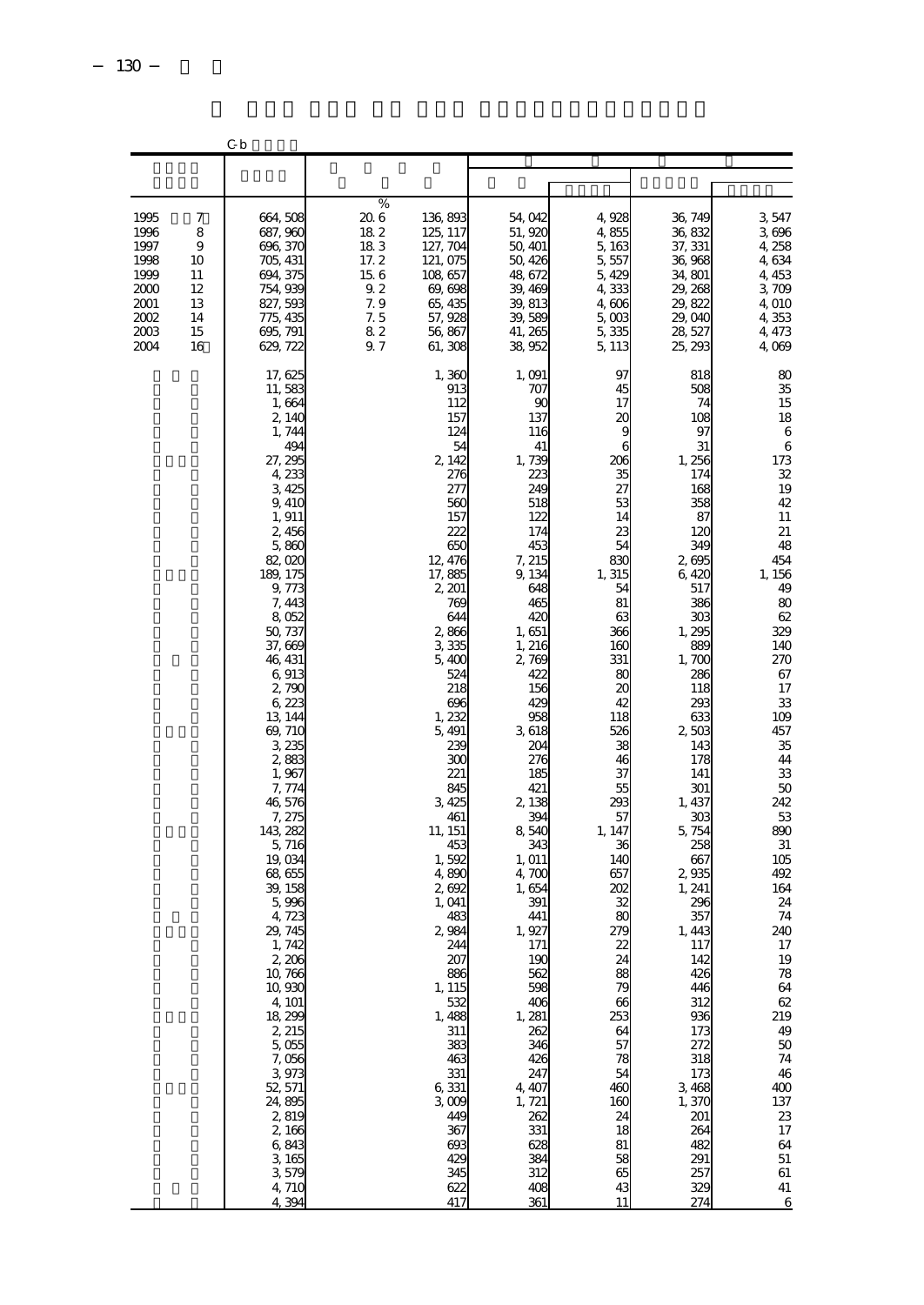|                                                                              | C b (1)                                               |                                                                                                                                                                                                                                                                                                                                                                                                                                                                                 |                                                                                    |                                                                                                                                                                                                                                                                                                                                                                                                                                                              |                                                                                                                                                                                                                                                                                                                                          |                                                                                                                                                                                                                                                                                                                                                                                                                                                                                                     |                                                                                                                                                                                                                                                                                                                                                                                              |                                                                                                                                                                                                                                                                                                                                                                                                                                                                                                                                                                                                                                                                                        |
|------------------------------------------------------------------------------|-------------------------------------------------------|---------------------------------------------------------------------------------------------------------------------------------------------------------------------------------------------------------------------------------------------------------------------------------------------------------------------------------------------------------------------------------------------------------------------------------------------------------------------------------|------------------------------------------------------------------------------------|--------------------------------------------------------------------------------------------------------------------------------------------------------------------------------------------------------------------------------------------------------------------------------------------------------------------------------------------------------------------------------------------------------------------------------------------------------------|------------------------------------------------------------------------------------------------------------------------------------------------------------------------------------------------------------------------------------------------------------------------------------------------------------------------------------------|-----------------------------------------------------------------------------------------------------------------------------------------------------------------------------------------------------------------------------------------------------------------------------------------------------------------------------------------------------------------------------------------------------------------------------------------------------------------------------------------------------|----------------------------------------------------------------------------------------------------------------------------------------------------------------------------------------------------------------------------------------------------------------------------------------------------------------------------------------------------------------------------------------------|----------------------------------------------------------------------------------------------------------------------------------------------------------------------------------------------------------------------------------------------------------------------------------------------------------------------------------------------------------------------------------------------------------------------------------------------------------------------------------------------------------------------------------------------------------------------------------------------------------------------------------------------------------------------------------------|
|                                                                              |                                                       |                                                                                                                                                                                                                                                                                                                                                                                                                                                                                 |                                                                                    |                                                                                                                                                                                                                                                                                                                                                                                                                                                              |                                                                                                                                                                                                                                                                                                                                          |                                                                                                                                                                                                                                                                                                                                                                                                                                                                                                     |                                                                                                                                                                                                                                                                                                                                                                                              |                                                                                                                                                                                                                                                                                                                                                                                                                                                                                                                                                                                                                                                                                        |
| 1995<br>1996<br>1997<br>1998<br>1999<br>2000<br>2001<br>2002<br>2003<br>2004 | 7<br>8<br>9<br>10<br>11<br>12<br>13<br>14<br>15<br>16 | 35, 730<br>33, 722<br>34, 489<br>35,884<br>43,092<br>56, 205<br>63, 275<br>62, 673<br>64, 223<br>58, 737                                                                                                                                                                                                                                                                                                                                                                        | $\%$<br>58 3<br>57.1<br>530<br>50.7<br>35.4<br>20.3<br>21.2<br>20.4<br>186<br>23 4 | 20, 821<br>19, 264<br>18, 291<br>18, 210<br>15, 241<br>11, 415<br>13,390<br>12, 791<br>11, 931<br>13, 765                                                                                                                                                                                                                                                                                                                                                    | 5,806<br>5,380<br>5,264<br>5,495<br>5,028<br>4,590<br>4,933<br>4,775<br>4,599<br>3,823                                                                                                                                                                                                                                                   | 323<br>222<br>217<br>233<br>212<br>143<br>169<br>179<br>159<br>152                                                                                                                                                                                                                                                                                                                                                                                                                                  | 2, 752<br>2, 257<br>2,106<br>2,091<br>1,658<br>1,531<br>1,691<br>1,680<br>1,542<br>1, 216                                                                                                                                                                                                                                                                                                    | 218<br>136<br>142<br>140<br>112<br>76<br>76<br>94<br>$66\,$<br>66                                                                                                                                                                                                                                                                                                                                                                                                                                                                                                                                                                                                                      |
|                                                                              |                                                       | 1,740<br>1,265<br>121<br>191<br>121<br>42<br>1,206<br>174<br>96<br>427<br>73<br>108<br>328<br>2,094<br>23, 257<br>1,883<br>1,071<br>1,281<br>6,178<br>4,512<br>6,163<br>315<br>318<br>589<br>948<br>11, 913<br>184<br>175<br>190<br>1, 423<br>8,891<br>1,050<br>12, 925<br>493<br>1, 240<br>7,846<br>2,696<br>438<br>212<br>985<br>104<br>45<br>361<br>349<br>126<br>506<br>67<br>142<br>186<br>111<br>$4, 111$<br>2, 945<br>111<br>83<br>253<br>101<br>$\frac{92}{182}$<br>344 |                                                                                    | 565<br>393<br>45<br>59<br>44<br>24<br>444<br>75<br>54<br>100<br>35<br>51<br>12 <sup>c</sup><br>942<br>5, 161<br>631<br>295<br>262<br>705<br>1,553<br>1,013<br>153<br>66<br>239<br>244<br>2, 108<br>50<br>51<br>54<br>511<br>1,256<br>186<br>2,475<br>116<br>547<br>988<br>558<br>215<br>51<br>435<br>89<br>29<br>79<br>113<br>$\frac{125}{208}$<br>$\infty$<br>46<br>86<br>$-36$<br>1, 427<br>764<br>204<br>$\frac{72}{111}$<br>$\frac{66}{42}$<br>66<br>102 | 280<br>173<br>$\alpha$<br>36<br>36<br>15<br>248<br>57<br>38<br>53<br>13<br>35<br>52<br>179<br>986<br>96<br>47<br>93<br>104<br>189<br>152<br>75<br>32<br>77<br>121<br>464<br>28<br>33<br>35<br>98<br>206<br>64<br>822<br>52<br>84<br>421<br>160<br>57<br>48<br>239<br>39<br>31<br>31<br>33<br>31<br>33<br>31<br>3<br>338888883<br>47.4288 | 19<br>7<br>$\frac{2}{1}$<br>5<br>$\overline{4}$<br>7<br>2<br>$\mathbf{1}$<br>4<br>÷<br>9<br>34<br>6<br>$\frac{2}{7}$<br>$\begin{array}{c} 8 \\ 2 \\ 5 \end{array}$<br>$\,1\,$<br>$\overline{\mathcal{Z}}$<br>$\,1\,$<br>15<br>3<br>L,<br>÷<br>$\overline{a}$<br>11<br>1<br>34<br>1<br>23<br>$\frac{8}{2}$<br>$\overline{a}$<br>5<br>$\,1$<br>$\,1$<br>$\begin{array}{c} 2 \\ 5 \\ 1 \end{array}$<br>$\begin{array}{c}\n2 \\ 2 \\ 24\n\end{array}$<br>9<br>$\,1\,$<br>$\frac{3}{4}$<br>$\frac{1}{2}$ | 113<br>56<br>11<br>15<br>24<br>7<br>104<br>35<br>18<br>14<br>1<br>21<br>15<br>27<br>289<br>41<br>13<br>26<br>28<br>46<br>31<br>27<br>10<br>32<br>35<br>162<br>$\frac{9}{7}$<br>17<br>36<br>73<br>$\infty$<br>213<br>$\alpha$<br>17<br>100<br>5C<br>12<br>14<br>102<br>$2314$<br>$7827$<br>$7837$<br>$77$<br>$\frac{15}{9}$<br>12<br>$\begin{array}{c} 15 \\ 20 \\ 8 \\ 19 \end{array}$<br>17 | 12<br>$\ensuremath{\mathsf{3}}$<br>$\mathbf 1$<br>$\,1\,$<br>$\frac{3}{4}$<br>6<br>$\overline{\mathcal{L}}$<br>$\frac{1}{2}$<br>$\overline{4}$<br>L,<br>$\overline{a}$<br>$\overline{a}$<br>3<br>18<br>$\bf 4$<br>$\overline{a}$<br>$\boldsymbol{2}$<br>$\,1$<br>$\bf 4$<br>$\,1$<br>3<br>$\,1$<br>$\,1$<br>$\,1\,$<br>6<br>$1\,$<br>$\overline{a}$<br>$\overline{a}$<br>÷<br>$\bf 4$<br>$\,1$<br>9<br>L,<br>$\frac{1}{2}$<br>3<br>$\overline{5}$<br>$\,1$<br>$\overline{\phantom{a}}$<br>1<br>$\frac{1}{2}$<br>$\overline{a}$<br>$\mathbf{1}$<br>L,<br>$\frac{1}{2}$<br>$\frac{1}{2}$<br>$\frac{1}{9}$ 6<br>$\frac{1}{2}$<br>$\begin{smallmatrix}1\\1\end{smallmatrix}$<br>÷<br>$\,1$ |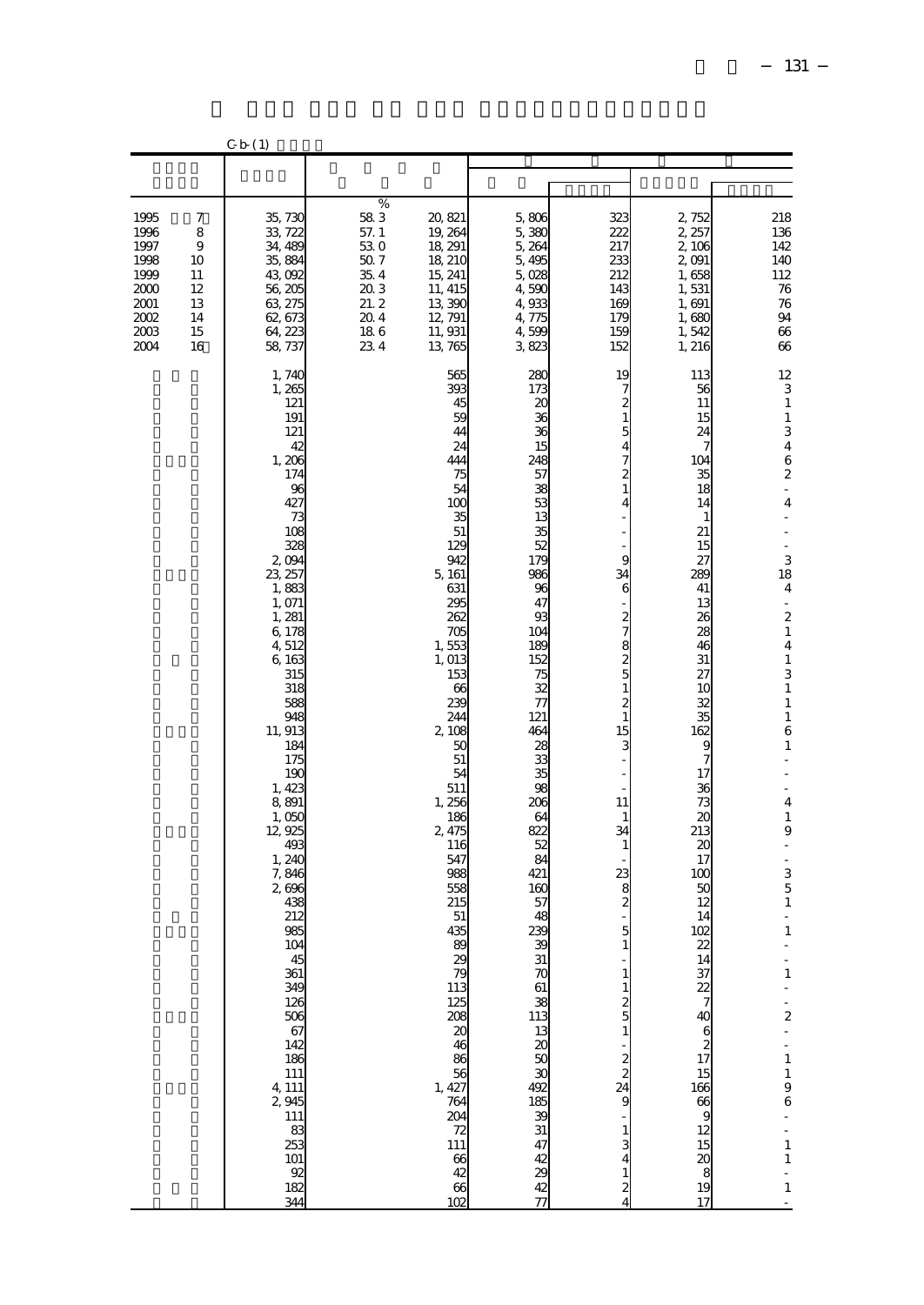|                                                                              |                                                       | C b (2)                                                                                                                                                                                                                                                                                                                                                                                                                                                                                                                  |                                                                            |                                                                                                                                                                                                                                                                                                                                                                                                         |                                                                                                                                                                                                                                                                                                                                                                                                                                     |                                                                                                                                                                                                                                                                                                                                                                     |                                                                                                                                                                                                                                                                                                                                                                                                      |                                                                                                                                                                                                                                                                                                                                                                                                                                                                                                                                    |
|------------------------------------------------------------------------------|-------------------------------------------------------|--------------------------------------------------------------------------------------------------------------------------------------------------------------------------------------------------------------------------------------------------------------------------------------------------------------------------------------------------------------------------------------------------------------------------------------------------------------------------------------------------------------------------|----------------------------------------------------------------------------|---------------------------------------------------------------------------------------------------------------------------------------------------------------------------------------------------------------------------------------------------------------------------------------------------------------------------------------------------------------------------------------------------------|-------------------------------------------------------------------------------------------------------------------------------------------------------------------------------------------------------------------------------------------------------------------------------------------------------------------------------------------------------------------------------------------------------------------------------------|---------------------------------------------------------------------------------------------------------------------------------------------------------------------------------------------------------------------------------------------------------------------------------------------------------------------------------------------------------------------|------------------------------------------------------------------------------------------------------------------------------------------------------------------------------------------------------------------------------------------------------------------------------------------------------------------------------------------------------------------------------------------------------|------------------------------------------------------------------------------------------------------------------------------------------------------------------------------------------------------------------------------------------------------------------------------------------------------------------------------------------------------------------------------------------------------------------------------------------------------------------------------------------------------------------------------------|
|                                                                              |                                                       |                                                                                                                                                                                                                                                                                                                                                                                                                                                                                                                          |                                                                            |                                                                                                                                                                                                                                                                                                                                                                                                         |                                                                                                                                                                                                                                                                                                                                                                                                                                     |                                                                                                                                                                                                                                                                                                                                                                     |                                                                                                                                                                                                                                                                                                                                                                                                      |                                                                                                                                                                                                                                                                                                                                                                                                                                                                                                                                    |
| 1995<br>1996<br>1997<br>1998<br>1999<br>2000<br>2001<br>2002<br>2003<br>2004 | 7<br>8<br>9<br>10<br>11<br>12<br>13<br>14<br>15<br>16 | 241,509<br>240, 400<br>234, 649<br>246, 364<br>242, 977<br>253, 433<br>242, 517<br>198, 642<br>154, 979<br>126, 717                                                                                                                                                                                                                                                                                                                                                                                                      | %<br>22.8<br>20.8<br>21.6<br>17.7<br>16 6<br>9.4<br>80<br>7.9<br>80<br>9.2 | 55, 141<br>49,883<br>50, 610<br>43, 678<br>40, 356<br>23, 708<br>19, 440<br>15, 725<br>12, 447<br>11, 715                                                                                                                                                                                                                                                                                               | 20, 249<br>19,669<br>19, 131<br>18,697<br>17, 296<br>15, 143<br>14, 707<br>13, 106<br>11, 213<br>9,203                                                                                                                                                                                                                                                                                                                              | 1, 226<br>1, 252<br>1, 137<br>1, 293<br>1, 146<br>1,034<br>1,028<br>948<br>714<br>525                                                                                                                                                                                                                                                                               | 19,770<br>19, 109<br>18, 749<br>18, 202<br>16,872<br>14, 746<br>14, 288<br>12,650<br>10,669<br>8,735                                                                                                                                                                                                                                                                                                 | 1,209<br>1,233<br>1, 131<br>1, 279<br>1, 137<br>1,028<br>1,024<br>937<br>707<br>515                                                                                                                                                                                                                                                                                                                                                                                                                                                |
|                                                                              |                                                       | 1, 184<br>810<br>224<br>66<br>64<br>20<br>3, 183<br>191<br>172<br>2, 108<br>32<br>153<br>527<br>12,508<br>36, 823<br>2,128<br>1,368<br>1,088<br>8,533<br>7,389<br>11, 916<br>380<br>843<br>715<br>2,463<br>10, 114<br>204<br>171<br>171<br>841<br>7,282<br>1, 445<br>39, 787<br>1,294<br>5,936<br>18,853<br>10,630<br>1,661<br>1, 413<br>4,690<br>121<br>167<br>$\frac{1}{2}$ , 501<br>2, 524<br>377<br>4,090<br>339<br>1,304<br>1,523<br>$924$<br>14, 338<br>7,850<br>378<br>512<br>1,692<br>443<br>337<br>790<br>2,336 |                                                                            | 99<br>7C<br>10<br>7<br>12<br>344<br>31<br>28<br>118<br>14<br>26<br>127<br>920<br>3,51C<br>341<br>148<br>101<br>428<br>492<br>1,488<br>46<br>83<br>123<br>260<br>775<br>37<br>41<br>36<br>95<br>455<br>111<br>3, 139<br>110<br>333<br>1, 150<br>985<br>343<br>218<br>630<br>34<br>33<br>164<br>288<br>111<br>460<br>88<br>148<br>157<br>67<br>1,838<br>927<br>82<br>130<br>166<br>79<br>70<br>209<br>175 | 138<br>98<br>14<br>12<br>14<br>300<br>22<br>31<br>140<br>13<br>14<br>80<br>596<br>2,230<br>257<br>101<br>70<br>354<br>297<br>688<br>39<br>66<br>97<br>261<br>816<br>29<br>40<br>29<br>88<br>480<br>150<br>2,775<br>119<br>291<br>1,436<br>598<br>171<br>16C<br>514<br>19<br>37<br>145<br>227<br>86<br>386<br>60<br>139<br>145<br>$42$<br>1, 448<br>638<br>66<br>130<br>175<br>$\begin{array}{c} 66 \\ 59 \end{array}$<br>141<br>173 | 5<br>5<br>10<br>$\mathbf{1}$<br>6<br>32<br>132<br>8<br>9<br>$\overline{c}$<br>26<br>12<br>48<br>6<br>$\overline{c}$<br>19<br>72<br>6<br>5<br>7<br>34<br>20<br>161<br>5<br>28<br>86<br>25<br>6<br>11<br>30<br>$\overline{c}$<br>11<br>11<br>6<br>30<br>$\overline{4}$<br>$\overline{\mathcal{U}}$<br>18<br>1<br>53<br>21<br>1<br>$\mathbf{z}$<br>$\frac{3}{3}$<br>16 | 134<br>94<br>14<br>$12 \,$<br>14<br>293<br>21<br>29<br>139<br>12<br>14<br>78<br>531<br>2,100<br>230<br>95<br>65<br>333<br>286<br>654<br>36<br>63<br>91<br>247<br>781<br>29<br>æ<br>29<br>87<br>456<br>141<br>2,648<br>108<br>279<br>1,380<br>566<br>161<br>154<br>499<br>17<br>37<br>141<br>218<br>86<br>372<br>56<br>138<br>139<br>39<br>1,377<br>62C<br>65<br>119<br>164<br>64<br>53<br>136<br>156 | 5<br>5<br>10<br>$\,1\,$<br>$\,6$<br>3<br>29<br>131<br>8<br>$\overline{9}$<br>$\overline{c}$<br>25<br>12<br>48<br>÷<br>$\mathbf 6$<br>$\boldsymbol{z}$<br>19<br>72<br>6<br>5<br>$\mathcal I$<br>34<br>$20\,$<br>156<br>5<br>27<br>86<br>24<br>$\ensuremath{\mathsf{3}}$<br>11<br>30<br>$\overline{\phantom{a}}$<br>$\boldsymbol{2}$<br>$11\,$<br>11<br>$\begin{array}{c} 6 \\ 30 \end{array}$<br>$\frac{4}{7}$<br>18<br>$\overline{1}$<br>52<br>21<br>$\begin{array}{c}\n1 \\ 2 \\ 3 \\ 3\n\end{array}$<br>$16\,$<br>$\overline{3}$ |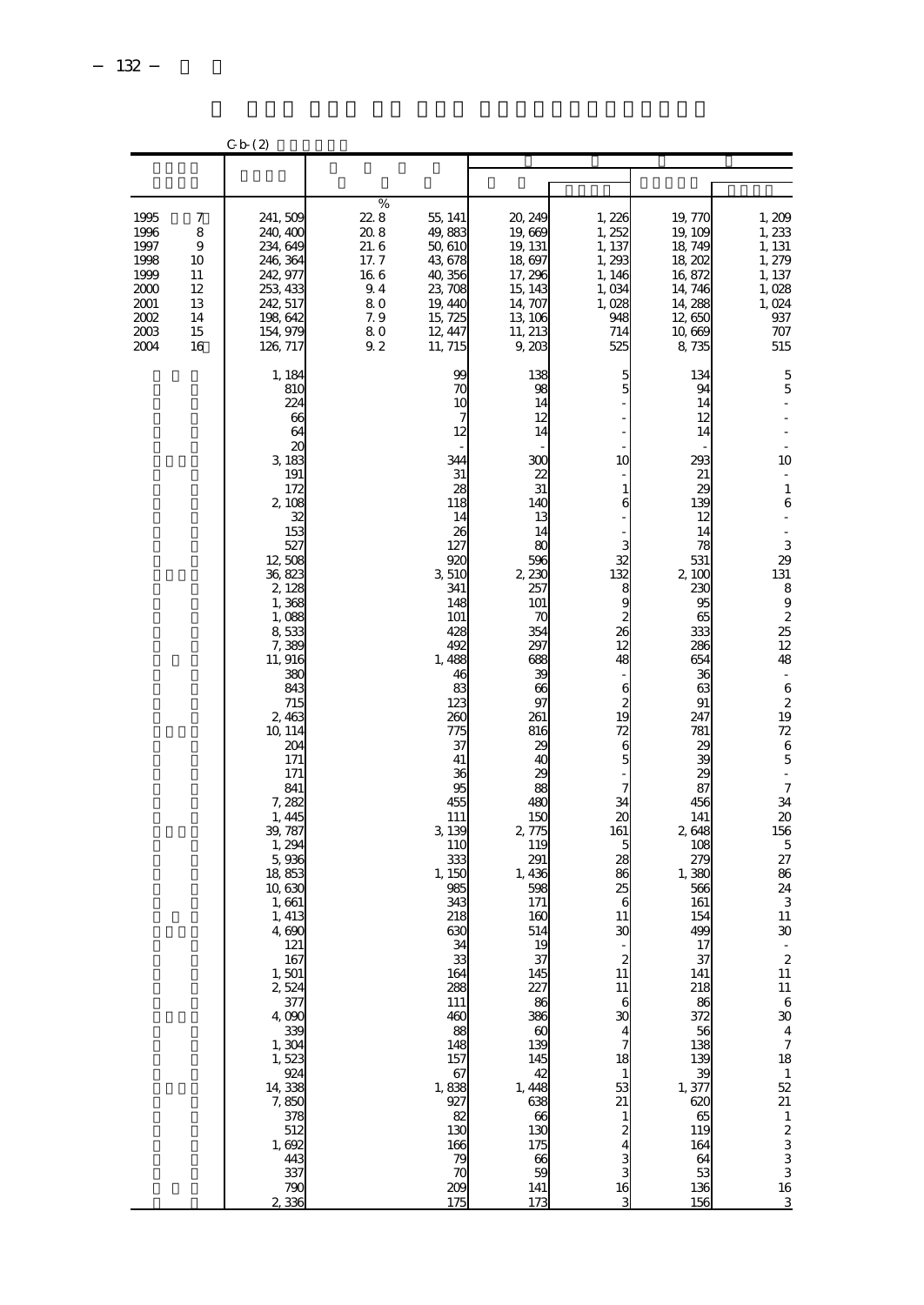|                                                                              |                                                       | C b (3)                                                                                                                                                                                                                                                                                                                                                                                                                                                                                                                                                                                 |                                                                         |                                                                                                                                                                                                                                                                                                                                                                                                                                                         |                                                                                                                                                                                                                                                                                                                                                                                                                                                       |                                                                                                                                                                                                                                                                                                                                                                                             |                                                                                                                                                                                                                                                                                                                                                                                                                                                                    |                                                                                                                                                                                                                                                                                                                                                                                                                                                        |
|------------------------------------------------------------------------------|-------------------------------------------------------|-----------------------------------------------------------------------------------------------------------------------------------------------------------------------------------------------------------------------------------------------------------------------------------------------------------------------------------------------------------------------------------------------------------------------------------------------------------------------------------------------------------------------------------------------------------------------------------------|-------------------------------------------------------------------------|---------------------------------------------------------------------------------------------------------------------------------------------------------------------------------------------------------------------------------------------------------------------------------------------------------------------------------------------------------------------------------------------------------------------------------------------------------|-------------------------------------------------------------------------------------------------------------------------------------------------------------------------------------------------------------------------------------------------------------------------------------------------------------------------------------------------------------------------------------------------------------------------------------------------------|---------------------------------------------------------------------------------------------------------------------------------------------------------------------------------------------------------------------------------------------------------------------------------------------------------------------------------------------------------------------------------------------|--------------------------------------------------------------------------------------------------------------------------------------------------------------------------------------------------------------------------------------------------------------------------------------------------------------------------------------------------------------------------------------------------------------------------------------------------------------------|--------------------------------------------------------------------------------------------------------------------------------------------------------------------------------------------------------------------------------------------------------------------------------------------------------------------------------------------------------------------------------------------------------------------------------------------------------|
|                                                                              |                                                       |                                                                                                                                                                                                                                                                                                                                                                                                                                                                                                                                                                                         |                                                                         |                                                                                                                                                                                                                                                                                                                                                                                                                                                         |                                                                                                                                                                                                                                                                                                                                                                                                                                                       |                                                                                                                                                                                                                                                                                                                                                                                             |                                                                                                                                                                                                                                                                                                                                                                                                                                                                    |                                                                                                                                                                                                                                                                                                                                                                                                                                                        |
| 1995<br>1996<br>1997<br>1998<br>1999<br>2000<br>2001<br>2002<br>2003<br>2004 | 7<br>8<br>9<br>10<br>11<br>12<br>13<br>14<br>15<br>16 | 387, 269<br>413, 838<br>427, 232<br>423, 183<br>408, 306<br>445, 301<br>521, 801<br>514, 120<br>476, 589<br>444, 268                                                                                                                                                                                                                                                                                                                                                                                                                                                                    | %<br>15.7<br>135<br>138<br>14 O<br>130<br>7.8<br>6.2<br>5.7<br>68<br>81 | 60, 931<br>55, 970<br>58,803<br>59, 187<br>53,060<br>34, 575<br>32,605<br>29, 412<br>32, 489<br>35, 828                                                                                                                                                                                                                                                                                                                                                 | 27, 987<br>26, 871<br>26,006<br>26, 234<br>26, 348<br>19, 736<br>20, 173<br>21, 708<br>25, 453<br>25, 926                                                                                                                                                                                                                                                                                                                                             | 3,379<br>3,381<br>3,809<br>4,031<br>4,071<br>3,156<br>3,409<br>3,876<br>4, 462<br>4, 436                                                                                                                                                                                                                                                                                                    | 14, 227<br>15,466<br>16, 476<br>16,675<br>16, 271<br>12,991<br>13,843<br>14, 71C<br>16, 316<br>15, 342                                                                                                                                                                                                                                                                                                                                                             | 2, 120<br>2,327<br>2,985<br>3, 215<br>3, 204<br>2,605<br>2,910<br>3,322<br>3,700<br>3,488                                                                                                                                                                                                                                                                                                                                                              |
|                                                                              |                                                       | 14, 701<br>9,508<br>1,319<br>1,883<br>1,559<br>432<br>22,906<br>3,868<br>3, 157<br>6,875<br>1,806<br>2, 195<br>5,005<br>67, 418<br>129,095<br>5,762<br>5,004<br>5,683<br>36,026<br>25, 768<br>28, 352<br>6, 218<br>1,625<br>4,920<br>9,733<br>47, 683<br>2,847<br>2,537<br>1,606<br>5,510<br>30, 403<br>4,780<br>90, 57C<br>3,925<br>11,858<br>41, 956<br>25,832<br>3897<br>3,098<br>24, 070<br>1, 517<br>1,994<br>8,904<br>8,057<br>3,598<br>13, 703<br>1,809<br>3,609<br>$5,347$<br>$2,938$<br>$34,122$<br>14, 100<br>2, 330<br>1, 571<br>4,898<br>2, 621<br>3,150<br>3,738<br>1, 714 |                                                                         | 696<br>450<br>57<br>91<br>68<br>ЗС<br>1,354<br>170<br>195<br>342<br>108<br>145<br>394<br>10, 614<br>9, 214<br>1,229<br>326<br>281<br>1,733<br>1,290<br>2,899<br>325<br>69<br>334<br>728<br>2,608<br>152<br>208<br>131<br>239<br>1, 714<br>164<br>5,537<br>227<br>712<br>2,752<br>1, 149<br>483<br>214<br>1,919<br>121<br>145<br>643<br>714<br>296<br>82C<br>203<br>189<br>220<br>208<br>3,066<br>1,318<br>163<br>165<br>416<br>284<br>233<br>347<br>140 | 673<br>436<br>56<br>8C<br>66<br>26<br>1, 191<br>144<br>180<br>325<br>96<br>125<br>321<br>6,440<br>5,918<br>295<br>317<br>257<br>1, 193<br>73C<br>1,929<br>308<br>58<br>255<br>576<br>2,338<br>147<br>203<br>121<br>235<br>1, 452<br>18C<br>4, 943<br>172<br>636<br>2,843<br>896<br>163<br>233<br>1, 174<br>113<br>122<br>347<br>310<br>282<br>782<br>189<br>187<br>231<br>$\frac{175}{2.467}$<br>898<br>157<br>170<br>406<br>276<br>224<br>225<br>111 | 73<br>33<br>15<br>19<br>4<br>$\overline{c}$<br>189<br>33<br>25<br>43<br>14<br>23<br>51<br>789<br>1, 149<br>40<br>72<br>59<br>333<br>140<br>281<br>75<br>13<br>38<br>98<br>439<br>29<br>41<br>37<br>48<br>248<br>36<br>952<br>30<br>112<br>548<br>169<br>24<br>69<br>244<br>21<br>22<br>76<br>67<br>58<br>218<br>59<br>50<br>58<br>51<br>383<br>130<br>23<br>15<br>74<br>51<br>61<br>25<br>4 | 571<br>358<br>4 <sup>c</sup><br>81<br>59<br>24<br>859<br>118<br>121<br>205<br>74<br>85<br>256<br>2, 137<br>4,031<br>246<br>278<br>212<br>934<br>557<br>1, 015<br>223<br>45<br>17C<br>351<br>1,560<br>105<br>132<br>95<br>178<br>908<br>142<br>2893<br>13C<br>371<br>1, 455<br>625<br>12 <sup>c</sup><br>189<br>842<br>$\frac{1}{8}$<br>91<br>248<br>206<br>219<br>524<br>111<br>132<br>162<br>119<br>1,925<br>684<br>127<br>133<br>303<br>207<br>196<br>174<br>101 | 63<br>27<br>14<br>17<br>$\ensuremath{\mathsf{3}}$<br>$\boldsymbol{2}$<br>157<br>30<br>18<br>$3\!2$<br>11<br>21<br>45<br>422<br>1,007<br>37<br>71<br>58<br>303<br>124<br>221<br>64<br>10<br>30<br>89<br>379<br>28<br>39<br>33<br>43<br>204<br>$3\!2$<br>725<br>26<br>78<br>403<br>135<br>20<br>63<br>209<br>17<br>17<br>66<br>53<br>$\frac{56}{187}$<br>$45\,$<br>43<br>55<br>$\bf 44$<br>339<br>110<br>22<br>15<br>$\infty$<br>47<br>$58\,$<br>24<br>3 |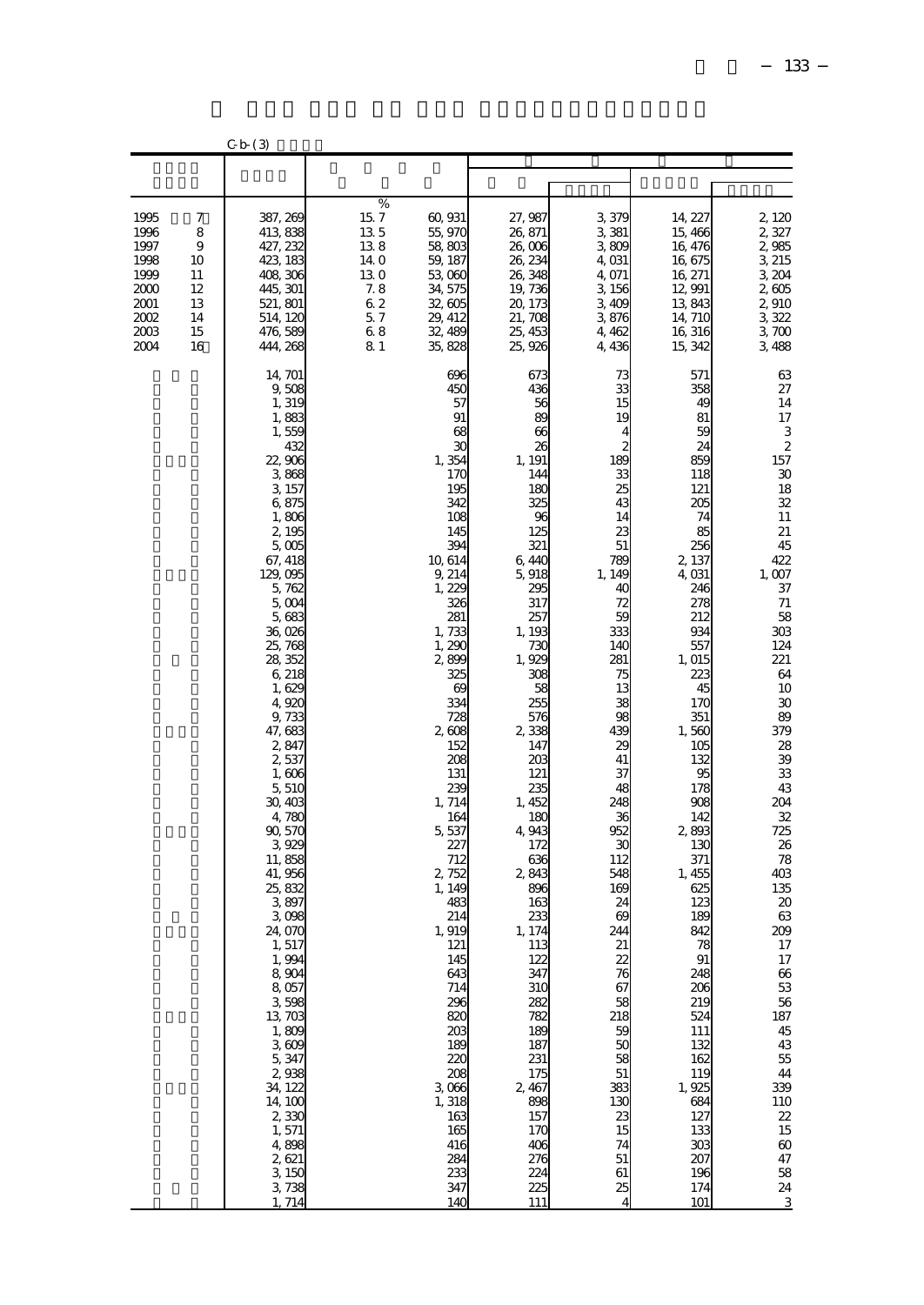|                                                                              |                                                       | Cс                                                                                                                                                                                                                                                                                                                                                                                                                                                                                                                                                                                                              |                                                                                 |                                                                                                                                                                                                                                                                                                                                                                                                                                                                                                                                                                        |                                                                                                                                                                                                                                                                                                                                                                                                                                                                                                                                                          |                                                                                                                                                                                                                                                                                                                                                                                                                                                                                                 |                                                                                                                                                                                                                                                                                                                                                                                                                                                                            |                                                                                                                                                                                                                                                                                                                                                                                                                                            |
|------------------------------------------------------------------------------|-------------------------------------------------------|-----------------------------------------------------------------------------------------------------------------------------------------------------------------------------------------------------------------------------------------------------------------------------------------------------------------------------------------------------------------------------------------------------------------------------------------------------------------------------------------------------------------------------------------------------------------------------------------------------------------|---------------------------------------------------------------------------------|------------------------------------------------------------------------------------------------------------------------------------------------------------------------------------------------------------------------------------------------------------------------------------------------------------------------------------------------------------------------------------------------------------------------------------------------------------------------------------------------------------------------------------------------------------------------|----------------------------------------------------------------------------------------------------------------------------------------------------------------------------------------------------------------------------------------------------------------------------------------------------------------------------------------------------------------------------------------------------------------------------------------------------------------------------------------------------------------------------------------------------------|-------------------------------------------------------------------------------------------------------------------------------------------------------------------------------------------------------------------------------------------------------------------------------------------------------------------------------------------------------------------------------------------------------------------------------------------------------------------------------------------------|----------------------------------------------------------------------------------------------------------------------------------------------------------------------------------------------------------------------------------------------------------------------------------------------------------------------------------------------------------------------------------------------------------------------------------------------------------------------------|--------------------------------------------------------------------------------------------------------------------------------------------------------------------------------------------------------------------------------------------------------------------------------------------------------------------------------------------------------------------------------------------------------------------------------------------|
|                                                                              |                                                       |                                                                                                                                                                                                                                                                                                                                                                                                                                                                                                                                                                                                                 |                                                                                 |                                                                                                                                                                                                                                                                                                                                                                                                                                                                                                                                                                        |                                                                                                                                                                                                                                                                                                                                                                                                                                                                                                                                                          |                                                                                                                                                                                                                                                                                                                                                                                                                                                                                                 |                                                                                                                                                                                                                                                                                                                                                                                                                                                                            |                                                                                                                                                                                                                                                                                                                                                                                                                                            |
| 1995<br>1996<br>1997<br>1998<br>1999<br>2000<br>2001<br>2002<br>2003<br>2004 | 7<br>8<br>9<br>10<br>11<br>12<br>13<br>14<br>15<br>16 | 671, 398<br>677, 148<br>747, 495<br>845, 915<br>955, 037<br>1, 079, 739<br>1, 209, 220<br>1, 263, 759<br>1, 206, 820<br>1, 061, 257                                                                                                                                                                                                                                                                                                                                                                                                                                                                             | %<br>389<br>39.4<br>39.2<br>36.7<br>31.4<br>21.2<br>17.6<br>19.6<br>221<br>26.6 | 261,005<br>266, 974<br>292, 825<br>310, 390<br>299, 507<br>228, 420<br>212, 752<br>247, 60E<br>267, 131<br>281, 826                                                                                                                                                                                                                                                                                                                                                                                                                                                    | 89, 136<br>94,889<br>109, 372<br>115, 423<br>108, 241<br>109, 490<br>115, 394<br>127, 440<br>135, 930<br>142 651                                                                                                                                                                                                                                                                                                                                                                                                                                         | 37, 219<br>40, 242<br>48, 679<br>49, 201<br>41, 743<br>41,890<br>44, 854<br>48,809<br>50, 374<br>53, 859                                                                                                                                                                                                                                                                                                                                                                                        | 38,863<br>43, 111<br>55, 376<br>58, 212<br>47, 477<br>44,939<br>47, 631<br>50, 453<br>49, 158<br>47, 675                                                                                                                                                                                                                                                                                                                                                                   | 16, 571<br>18,848<br>26, 139<br>25, 959<br>18, 477<br>17,665<br>19, 259<br>19,848<br>19,067<br>18, 295                                                                                                                                                                                                                                                                                                                                     |
|                                                                              |                                                       | 40, 895<br>28, 107<br>3,703<br>3,672<br>4, 147<br>1,266<br>48, 628<br>7,045<br>4,922<br>15,388<br>4,048<br>4,845<br>12,380<br>101,009<br>317,500<br>25, 276<br>15, 931<br>18, 302<br>66,855<br>59, 215<br>72, O4C<br>13, 147<br>6,002<br>13,975<br>26, 757<br>150,058<br>5,976<br>6,514<br>4,682<br>20, 759<br>93, 957<br>18, 170<br>216, 436<br>10,044<br>24, 458<br>115, 738<br>49,802<br>9, 442<br>6,952<br>45,854<br>3, 592<br>3,343<br>13,860<br>16,980<br>8,079<br>28,504<br>4,268<br>9, 181<br>9,994<br>5,061<br>112, 373<br>61, 794<br>5, 432<br>6, 179<br>10, 759<br>6,579<br>5,830<br>7, 126<br>8,674 |                                                                                 | 9,326<br>5,959<br>978<br>1, 143<br>837<br>411<br>17, 496<br>2,646<br>1,903<br>3,698<br>2, 273<br>2,000<br>4,967<br>23, 997<br>83,027<br>8,374<br>4,038<br>8, 175<br>11,862<br>15,980<br>16,788<br>4, 242<br>1,406<br>4,524<br>7,638<br>38, 707<br>2,339<br>3,808<br>1,706<br>3,796<br>22, 427<br>4,631<br>37, 934<br>4,438<br>5,369<br>10,388<br>12, 122<br>3,921<br>1,696<br>18, 683<br>1,566<br>1, 516<br>4,587<br>6,878<br>4, 136<br>9,956<br>1, 815<br>3,159<br>3,148<br>1,834<br>42, 698<br>19,067<br>1,857<br>4,900<br>7,352<br>2,386<br>1,920<br>2,616<br>2,600 | 5,478<br>3, 261<br>685<br>544<br>656<br>332<br>12, 464<br>2, 116<br>1, 413<br>2,960<br>1,566<br>1,280<br>3,129<br>13, 726<br>41, 189<br>3, 497<br>1,858<br>2,360<br>5,545<br>6,700<br>10,071<br>2,857<br>994<br>2, 772<br>4,535<br>14, 681<br>1,507<br>1,361<br>1,045<br>2,683<br>5, 744<br>2,341<br>20,067<br>1,590<br>2996<br>6, 278<br>6,306<br>1,674<br>1,223<br>10, 606<br>936<br>873<br>2,994<br>3,802<br>2,001<br>6, 141<br>993<br>1,882<br>2,034<br>1, 232<br>18, 299<br>7, 434<br>1, 012<br>1,951<br>2,012<br>1, 422<br>1,236<br>1,705<br>1,527 | 1,991<br>1, 118<br>322<br>188<br>224<br>139<br>4, 953<br>933<br>551<br>1, 146<br>617<br>531<br>1, 175<br>4,927<br>15, 434<br>1, 252<br>599<br>941<br>2,050<br>2,854<br>3,560<br>1,091<br>374<br>1,032<br>1,681<br>5, 575<br>628<br>543<br>429<br>1, 121<br>1,838<br>1, 016<br>6,917<br>680<br>1, 015<br>1,669<br>2,524<br>591<br>438<br>4, 167<br>355<br>327<br>1, 190<br>1,493<br>802<br>2, 795<br>47C<br>875<br>893<br>557<br>7,100<br>2,843<br>453<br>801<br>783<br>607<br>522<br>637<br>454 | 1,856<br>1, 131<br>21C<br>178<br>257<br>8C<br>4, 156<br>735<br>481<br>995<br>390<br>399<br>1, 156<br>3,530<br>14, 322<br>1,062<br>57C<br>77C<br>2,092<br>3,053<br>3, 255<br>932<br>224<br>898<br>1,466<br>4, 267<br>429<br>434<br>326<br>864<br>1,374<br>840<br>7, 179<br>651<br>989<br>2,262<br>2,407<br>485<br>385<br>3,614<br>36.<br>348<br>962<br>1,229<br>712<br>2,055<br>321<br>643<br>638<br>453<br>6,696<br>2,593<br>414<br>734<br>802<br>577<br>395<br>641<br>54C | 633<br>340<br>94<br>67<br>93<br>39<br>1, 737<br>333<br>217<br>398<br>158<br>162<br>469<br>1, 314<br>5,807<br>451<br>153<br>322<br>773<br>1,537<br>1, 141<br>381<br>75<br>358<br>616<br>1,688<br>204<br>207<br>142<br>352<br>379<br>404<br>2, 227<br>277<br>294<br>596<br>820<br>128<br>112<br>1,350<br>163<br>129<br>384<br>395<br>279<br>897<br>136<br>266<br>281<br>214<br>2,642<br>944<br>211<br>337<br>336<br>237<br>177<br>234<br>166 |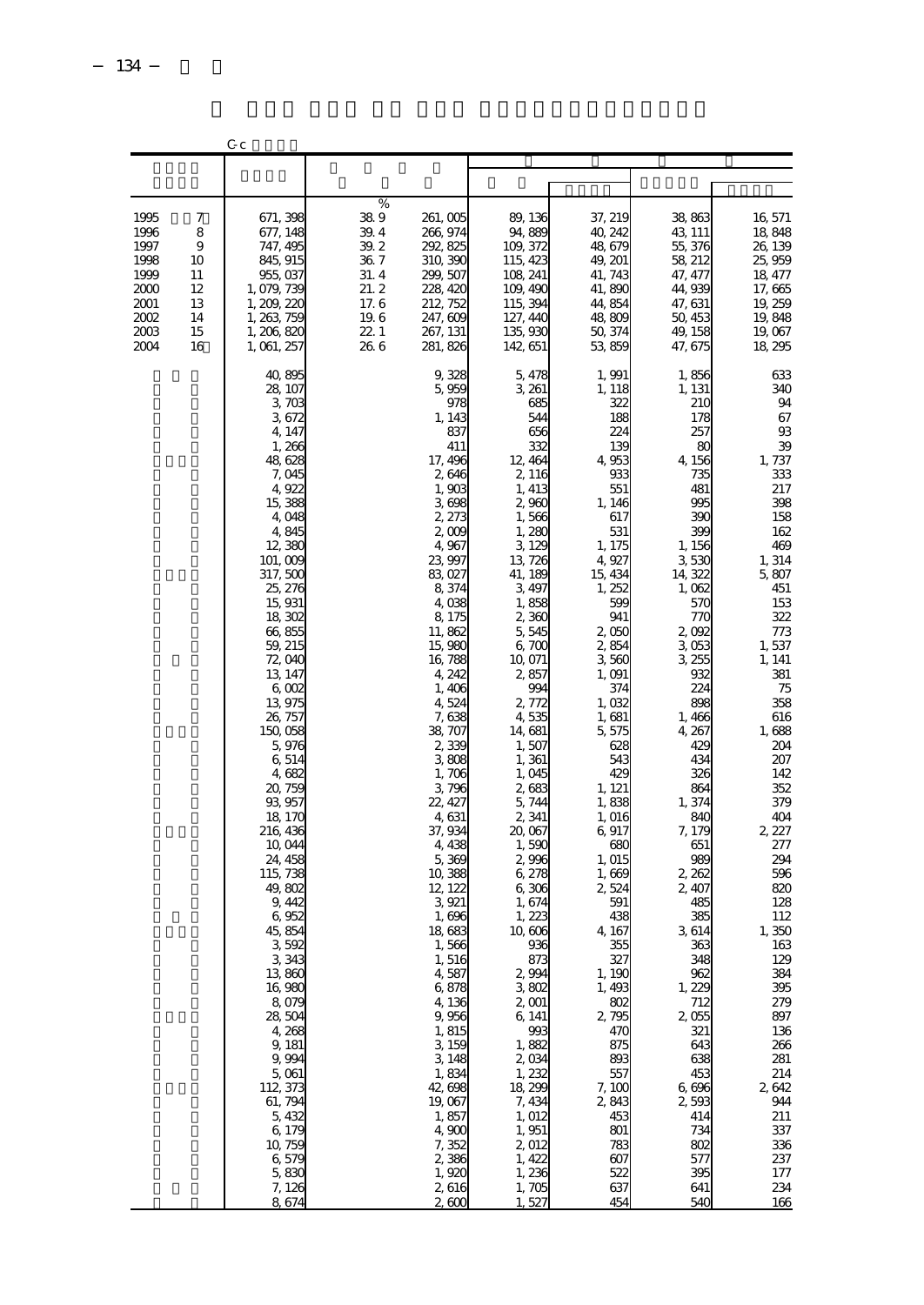|                                             | $C_{c}$ $(c - 1)$     |                                             |                    |                                              |                                                                                              |                                                       |                                  |                       |
|---------------------------------------------|-----------------------|---------------------------------------------|--------------------|----------------------------------------------|----------------------------------------------------------------------------------------------|-------------------------------------------------------|----------------------------------|-----------------------|
|                                             |                       |                                             |                    |                                              |                                                                                              |                                                       |                                  |                       |
|                                             |                       |                                             |                    |                                              |                                                                                              |                                                       |                                  |                       |
|                                             |                       |                                             | $\%$               |                                              |                                                                                              |                                                       |                                  |                       |
| $\begin{array}{c} 1995 \\ 1996 \end{array}$ | $\boldsymbol{7}$      | 109<br>$\frac{129}{2}$                      | $\frac{32}{7}$ .0  | $\frac{35}{9}$                               | 4                                                                                            |                                                       |                                  | $\,1\,$               |
| 1997                                        | 8<br>$\boldsymbol{9}$ | 95                                          | 43.2               | 41                                           | 0<br>0<br>0<br>0<br>0<br>0<br>0<br>0<br>0<br>0<br>0<br>0<br>0<br>0<br>0<br>0<br>0<br>00<br>0 | $\mathbf{1}$<br>$\mathbf{1}$                          | 1<br>$\mathbf{1}$                | $\overline{a}$        |
| 1998                                        | 10                    | 158                                         | 36.7               | 58                                           |                                                                                              | $\overline{c}$                                        | 1                                | $\,1\,$               |
| 1999                                        | 11                    | 119                                         | $\frac{27.7}{4.9}$ | 33                                           |                                                                                              | $\overline{a}$                                        |                                  |                       |
| $2000\,$                                    | 12<br>13              | 205<br>272                                  | 11.0               | 10<br>30                                     |                                                                                              | $\frac{1}{2}$                                         |                                  |                       |
| $\frac{2001}{2002}$                         | 14                    | 283                                         |                    | 47                                           |                                                                                              | $\overline{a}$                                        | L,                               |                       |
| $2003\,$                                    | 15                    | 290                                         | $\frac{166}{207}$  | 60                                           |                                                                                              | $\frac{2}{5}$                                         | $\overline{\mathcal{Z}}$         | $\,1\,$               |
| 2004                                        | 16                    | 377                                         | 10.6               | 40                                           | 16                                                                                           |                                                       |                                  |                       |
|                                             |                       |                                             |                    |                                              |                                                                                              |                                                       |                                  |                       |
|                                             |                       | $\frac{3}{3}$                               |                    | i,                                           |                                                                                              |                                                       |                                  |                       |
|                                             |                       | L.                                          |                    | J.                                           |                                                                                              |                                                       |                                  |                       |
|                                             |                       | $\overline{a}$<br>$\overline{\phantom{0}}$  |                    | L.<br>i,                                     | L.                                                                                           |                                                       |                                  |                       |
|                                             |                       |                                             |                    |                                              | Ĭ.                                                                                           |                                                       |                                  |                       |
|                                             |                       | 14                                          |                    | $\overline{a}$                               |                                                                                              |                                                       |                                  |                       |
|                                             |                       | $\,1$<br>$\,1$                              |                    | l,                                           |                                                                                              |                                                       |                                  |                       |
|                                             |                       |                                             |                    | ÷                                            | Ĭ.                                                                                           | L,                                                    | $\overline{a}$                   |                       |
|                                             |                       | $\begin{smallmatrix}1\1\1\end{smallmatrix}$ |                    | i,                                           |                                                                                              |                                                       |                                  |                       |
|                                             |                       |                                             |                    | $\overline{a}$                               | $\overline{a}$<br>Ĭ.                                                                         | $\overline{a}$                                        | $\overline{a}$                   |                       |
|                                             |                       | $\frac{2}{8}$ $\infty$                      |                    | $\frac{2}{9}$                                |                                                                                              | 1                                                     |                                  |                       |
|                                             |                       | 143                                         |                    | $\epsilon$                                   | $\frac{6}{3}$                                                                                | $\frac{2}{1}$                                         |                                  |                       |
|                                             |                       | 13                                          |                    | $\mathbf{1}$<br>$\,1$                        | $\overline{a}$<br>L.                                                                         | $\overline{a}$                                        | $\overline{a}$<br>$\overline{a}$ |                       |
|                                             |                       | 15<br>13                                    |                    |                                              |                                                                                              |                                                       |                                  |                       |
|                                             |                       | 18                                          |                    | $\mathbf{1}$                                 | $\overline{a}$                                                                               | $\frac{1}{2}$                                         | $\overline{a}$                   |                       |
|                                             |                       | 8<br>$\infty$                               |                    | $\,1$                                        | $\mathbf{1}$                                                                                 | $\mathbf{1}$                                          | Ĭ.                               |                       |
|                                             |                       | $\qquad \qquad \blacksquare$                |                    | $\mathbf{1}$<br>L,                           | $\mathbf{1}$<br>$\overline{\phantom{m}}$                                                     | $\mathbf{1}$<br>$\frac{1}{2}$                         | $\overline{a}$                   |                       |
|                                             |                       |                                             |                    | J.                                           | ÷,                                                                                           | L,                                                    | L,                               |                       |
|                                             |                       | $\begin{array}{c} 5 \\ 4 \\ 7 \end{array}$  |                    |                                              | $\mathbf{1}$<br>$\overline{a}$                                                               |                                                       | $\overline{a}$                   |                       |
|                                             |                       | 26                                          |                    | $\,1\,$<br>4                                 | 3                                                                                            | $\overline{\phantom{m}}$<br>1                         | -                                |                       |
|                                             |                       | $1\,$                                       |                    |                                              |                                                                                              |                                                       |                                  |                       |
|                                             |                       | $\overline{\phantom{a}}$                    |                    | $\overline{a}$                               | $\overline{a}$                                                                               | $\overline{\phantom{m}}$                              | $\overline{a}$                   |                       |
|                                             |                       | $\frac{1}{\sqrt{2}}$                        |                    |                                              | L,<br>3                                                                                      | ÷,<br>$\mathbf{1}$                                    | L,                               |                       |
|                                             |                       | $\begin{array}{c} 3 \\ 19 \end{array}$      |                    | $\frac{1}{15}$                               | $\overline{a}$                                                                               | $\overline{a}$                                        |                                  |                       |
|                                             |                       | $rac{3}{74}$                                |                    |                                              | ÷,                                                                                           | ÷                                                     | L,                               |                       |
|                                             |                       |                                             |                    | $\mathbf{1}$                                 | $\mathbf{1}$                                                                                 | 1                                                     |                                  |                       |
|                                             |                       | $\frac{3}{2}$<br>20                         |                    | $\overline{\phantom{a}}$                     | $\overline{a}$                                                                               |                                                       |                                  |                       |
|                                             |                       |                                             |                    | $\begin{array}{c} 12 \\ 2 \\ -1 \end{array}$ |                                                                                              |                                                       |                                  |                       |
|                                             |                       | 45                                          |                    |                                              |                                                                                              |                                                       |                                  |                       |
|                                             |                       | $\begin{array}{c} 4 \\ 8 \end{array}$       |                    | $\frac{1}{2}$                                | $\mathbf{1}$                                                                                 | $\mathbf{1}$                                          |                                  |                       |
|                                             |                       |                                             |                    | $\overline{a}$                               | $\mathbf{1}$                                                                                 | $\qquad \qquad \blacksquare$                          |                                  |                       |
|                                             |                       |                                             |                    |                                              |                                                                                              | $\begin{bmatrix} 1 \\ 1 \\ 2 \\ 3 \\ 4 \end{bmatrix}$ |                                  |                       |
|                                             |                       |                                             |                    |                                              | $\begin{bmatrix} 1 \\ 1 \end{bmatrix}$                                                       |                                                       |                                  |                       |
|                                             |                       |                                             |                    |                                              |                                                                                              |                                                       |                                  |                       |
|                                             |                       |                                             |                    |                                              |                                                                                              |                                                       |                                  |                       |
|                                             |                       |                                             |                    |                                              |                                                                                              |                                                       |                                  |                       |
|                                             |                       |                                             |                    |                                              |                                                                                              |                                                       |                                  |                       |
|                                             |                       |                                             |                    |                                              |                                                                                              |                                                       |                                  |                       |
|                                             |                       |                                             |                    |                                              |                                                                                              |                                                       |                                  |                       |
|                                             |                       |                                             |                    |                                              |                                                                                              |                                                       |                                  |                       |
|                                             |                       |                                             |                    |                                              |                                                                                              |                                                       |                                  |                       |
|                                             |                       |                                             |                    |                                              |                                                                                              |                                                       |                                  |                       |
|                                             |                       |                                             |                    |                                              |                                                                                              |                                                       |                                  |                       |
|                                             |                       | $-44$ $-44$ $-11$ $-151$ $-51122$           |                    |                                              | $\frac{1}{2}$                                                                                | - - - - - - - - - - - - - -                           |                                  | --------------------- |
|                                             |                       |                                             |                    | $\frac{1}{2}$                                |                                                                                              |                                                       |                                  |                       |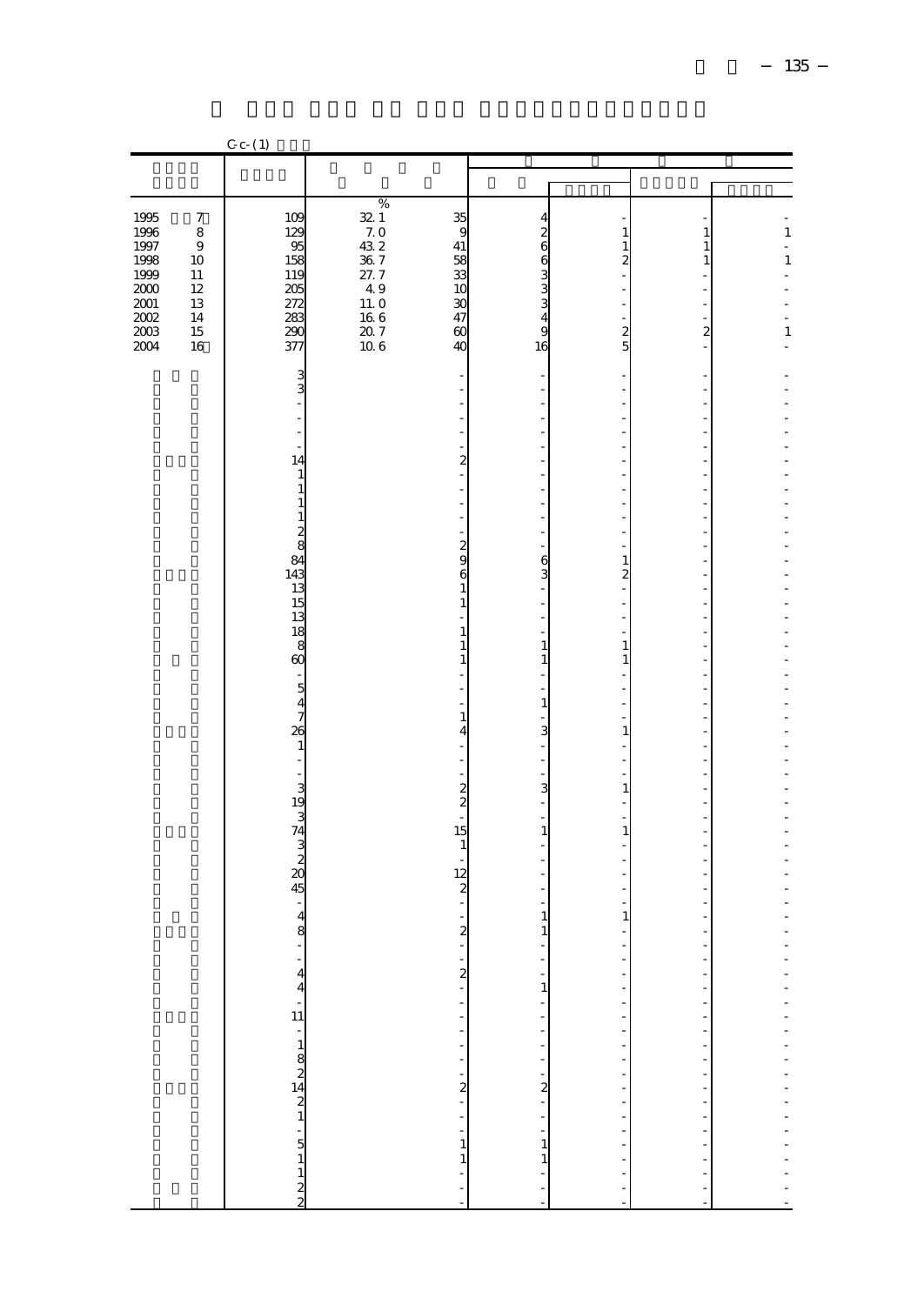|                                             |                  | $C - C - (2)$                                                                                                                                         |                 |                         |                                         |                                                      |                                                      |  |
|---------------------------------------------|------------------|-------------------------------------------------------------------------------------------------------------------------------------------------------|-----------------|-------------------------|-----------------------------------------|------------------------------------------------------|------------------------------------------------------|--|
|                                             |                  |                                                                                                                                                       |                 |                         |                                         |                                                      |                                                      |  |
|                                             |                  |                                                                                                                                                       |                 |                         |                                         |                                                      |                                                      |  |
|                                             | $\boldsymbol{7}$ |                                                                                                                                                       | $\%$            | 64                      |                                         | 1                                                    |                                                      |  |
| $\begin{array}{c} 1995 \\ 1996 \end{array}$ | 8                | $\begin{array}{c} 106 \\ 88 \\ 87 \end{array}$                                                                                                        | $604$<br>$432$  | $\overline{38}$         | $rac{2}{3}$                             | $\mathbf{1}$                                         |                                                      |  |
| $1997\,$<br>1998                            | $\,9$<br>10      | 69                                                                                                                                                    | $20\,7$<br>87   | 18<br>$\epsilon$        | $\overline{\mathbf{c}}$<br>$\mathbf{1}$ | 1                                                    |                                                      |  |
| 1999                                        | 11               | 93                                                                                                                                                    | 14.O            | 13                      | 3                                       | $\mathbf{1}$                                         |                                                      |  |
| $2000\,$<br>$2001\,$                        | 12<br>13         | 138<br>111                                                                                                                                            | $2\,9$<br>9.9   | $\overline{4}$<br>11    |                                         |                                                      |                                                      |  |
| $2002\,$                                    | 14               | 83                                                                                                                                                    | 27.7            | $\frac{23}{23}$         | $\frac{2}{3}$                           | L,                                                   |                                                      |  |
| $2003\,$                                    | 15               | $\overline{72}$                                                                                                                                       | 31.9            |                         |                                         | $\mathbf{1}$                                         |                                                      |  |
| 2004                                        | 16               | 66                                                                                                                                                    | 15 <sub>2</sub> | 10                      | $\overline{4}$                          | 1                                                    |                                                      |  |
|                                             |                  | 10                                                                                                                                                    |                 | 1                       | 1                                       | 1                                                    |                                                      |  |
|                                             |                  | $\overline{6}$<br>$\mathbf{1}$                                                                                                                        |                 |                         |                                         |                                                      |                                                      |  |
|                                             |                  |                                                                                                                                                       |                 |                         |                                         |                                                      |                                                      |  |
|                                             |                  | $\frac{1}{2}$<br>$\frac{1}{2}$                                                                                                                        |                 | $\mathbf{1}$            | $\mathbf{1}$                            | $\mathbf{1}$                                         |                                                      |  |
|                                             |                  | 3                                                                                                                                                     |                 |                         |                                         |                                                      |                                                      |  |
|                                             |                  | $\,1$                                                                                                                                                 |                 |                         |                                         |                                                      |                                                      |  |
|                                             |                  | $\mathbf{1}$                                                                                                                                          |                 |                         | Ĩ.                                      |                                                      |                                                      |  |
|                                             |                  |                                                                                                                                                       |                 |                         |                                         |                                                      |                                                      |  |
|                                             |                  | $1\,$                                                                                                                                                 |                 |                         | ÷                                       |                                                      |                                                      |  |
|                                             |                  |                                                                                                                                                       |                 | 2                       | 1                                       |                                                      |                                                      |  |
|                                             |                  | $\frac{5}{8}$                                                                                                                                         |                 | $\overline{2}$          |                                         |                                                      |                                                      |  |
|                                             |                  | $\,1$<br>÷,                                                                                                                                           |                 | $\overline{\mathbf{z}}$ | ÷<br>L,                                 |                                                      |                                                      |  |
|                                             |                  | $\overline{\mathcal{Z}}$                                                                                                                              |                 |                         |                                         |                                                      |                                                      |  |
|                                             |                  | ÷,<br>l,                                                                                                                                              |                 |                         | Ĭ.                                      |                                                      |                                                      |  |
|                                             |                  | $\overline{\mathcal{Z}}$                                                                                                                              |                 |                         |                                         |                                                      |                                                      |  |
|                                             |                  | $\,1$<br>$\overline{a}$                                                                                                                               |                 |                         | Ĭ.<br>Ĩ.                                | L,                                                   |                                                      |  |
|                                             |                  |                                                                                                                                                       |                 |                         |                                         |                                                      |                                                      |  |
|                                             |                  | $\frac{2}{5}$                                                                                                                                         |                 |                         | Ĭ.                                      |                                                      |                                                      |  |
|                                             |                  |                                                                                                                                                       |                 |                         | ٠                                       |                                                      |                                                      |  |
|                                             |                  | $\mathbf{1}$                                                                                                                                          |                 |                         | ÷,                                      |                                                      |                                                      |  |
|                                             |                  | Ĭ.<br>l,                                                                                                                                              |                 |                         | Ĩ.                                      | L,                                                   |                                                      |  |
|                                             |                  | $\overline{4}$                                                                                                                                        |                 |                         |                                         |                                                      |                                                      |  |
|                                             |                  | 9                                                                                                                                                     |                 | 1                       |                                         |                                                      |                                                      |  |
|                                             |                  | $\,1$                                                                                                                                                 |                 |                         |                                         |                                                      |                                                      |  |
|                                             |                  |                                                                                                                                                       |                 |                         |                                         |                                                      |                                                      |  |
|                                             |                  | $\begin{array}{c}\n3 \\ 2 \\ 1\n\end{array}$                                                                                                          |                 | 1                       |                                         |                                                      |                                                      |  |
|                                             |                  |                                                                                                                                                       |                 |                         |                                         |                                                      |                                                      |  |
|                                             |                  |                                                                                                                                                       |                 |                         | ÷,                                      |                                                      |                                                      |  |
|                                             |                  |                                                                                                                                                       |                 | ÷                       |                                         | ÷,                                                   | ÷                                                    |  |
|                                             |                  |                                                                                                                                                       |                 |                         | $\overline{\phantom{a}}$                | $\overline{\phantom{a}}$<br>$\overline{\phantom{a}}$ | $\overline{\phantom{a}}$<br>$\overline{\phantom{a}}$ |  |
|                                             |                  |                                                                                                                                                       |                 |                         | $\frac{1}{2}$                           | $\overline{a}$                                       | $\overline{\phantom{a}}$                             |  |
|                                             |                  |                                                                                                                                                       |                 |                         |                                         | $\frac{1}{2}$                                        | $\overline{\phantom{a}}$                             |  |
|                                             |                  |                                                                                                                                                       |                 |                         |                                         |                                                      | ÷,                                                   |  |
|                                             |                  |                                                                                                                                                       |                 |                         |                                         |                                                      | $\frac{1}{2}$                                        |  |
|                                             |                  | $\begin{array}{cccccccc}\n2 & - & - & 1 & - & - & 1 & - & 2 \\  & & - & 1 & - & 2 & - & 1 & 2 \\  & & & - & 1 & - & 5 & - & - & 1 & 2 \\ \end{array}$ |                 |                         |                                         | 医单位 医单位的                                             | $\frac{1}{\sqrt{2}}$                                 |  |
|                                             |                  |                                                                                                                                                       |                 |                         |                                         |                                                      | $\frac{1}{2}$                                        |  |
|                                             |                  |                                                                                                                                                       |                 |                         |                                         |                                                      | ÷,                                                   |  |
|                                             |                  |                                                                                                                                                       |                 |                         |                                         |                                                      | $\overline{\phantom{a}}$                             |  |
|                                             |                  |                                                                                                                                                       |                 |                         |                                         | $\frac{1}{2}$<br>$\overline{a}$                      | ÷                                                    |  |
|                                             |                  |                                                                                                                                                       |                 |                         |                                         |                                                      | Ĭ.<br>$\overline{\phantom{a}}$                       |  |
|                                             |                  |                                                                                                                                                       |                 |                         | $\frac{1}{1}$                           | $\frac{1}{2}$                                        | $\overline{\phantom{a}}$                             |  |
|                                             |                  |                                                                                                                                                       |                 |                         |                                         |                                                      |                                                      |  |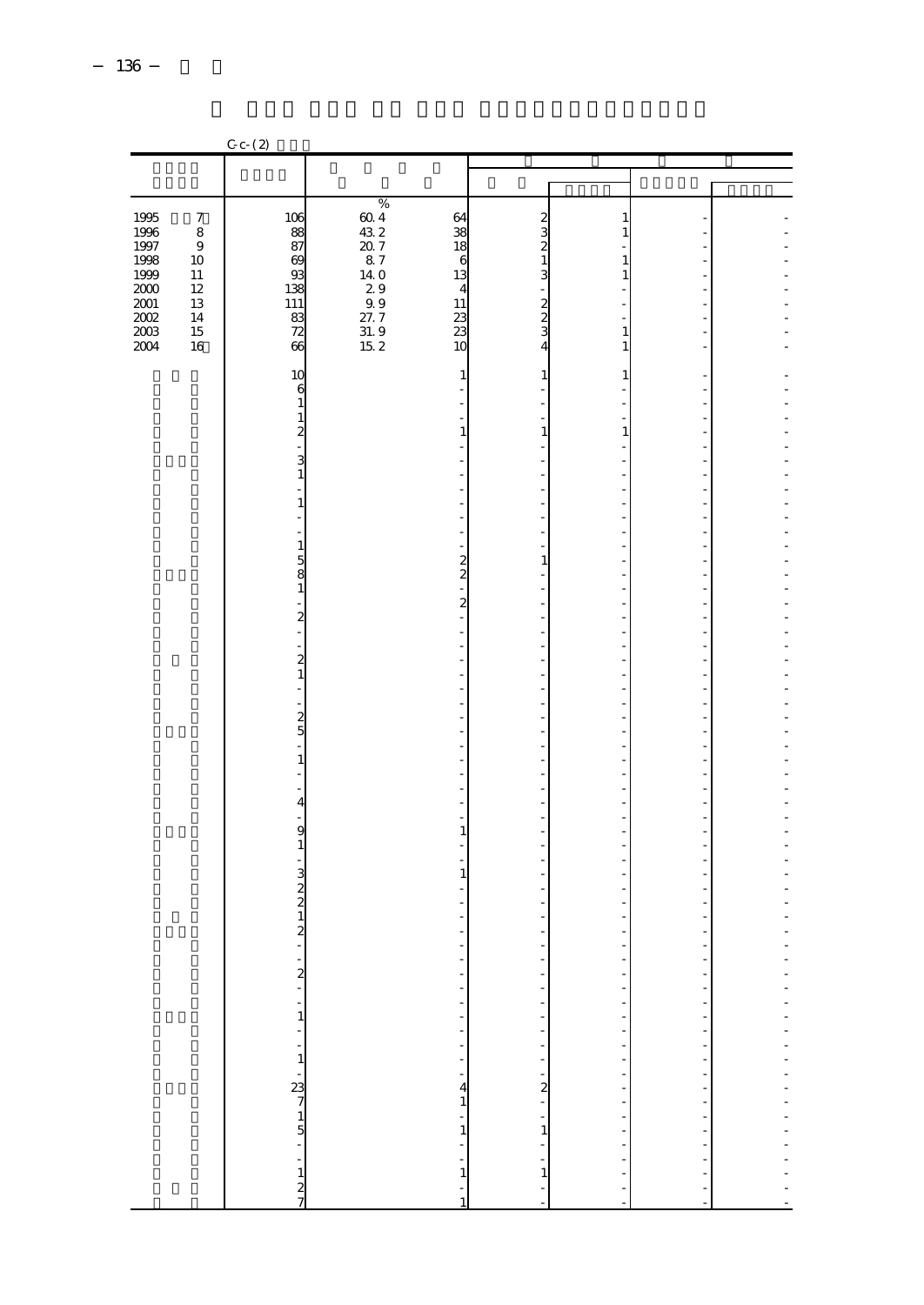|                                                                                                                                                                                                                              | $C - C - (3)$                                                                                                                                                                                                                                                                                                                                                                                 |                                                                                                                                                                                                                                                                                                                                                                                                                                                  |                                                                                                                                                                                                                                                                                                                                                                                                                                                                                                                                                                                                 |                                                                                                                                                                                                                                                                                                                                                                                                                                                                                        |                                                                                                                                                                                                                                                                                                                                                                                                                                                                                                                       |                                                                               |
|------------------------------------------------------------------------------------------------------------------------------------------------------------------------------------------------------------------------------|-----------------------------------------------------------------------------------------------------------------------------------------------------------------------------------------------------------------------------------------------------------------------------------------------------------------------------------------------------------------------------------------------|--------------------------------------------------------------------------------------------------------------------------------------------------------------------------------------------------------------------------------------------------------------------------------------------------------------------------------------------------------------------------------------------------------------------------------------------------|-------------------------------------------------------------------------------------------------------------------------------------------------------------------------------------------------------------------------------------------------------------------------------------------------------------------------------------------------------------------------------------------------------------------------------------------------------------------------------------------------------------------------------------------------------------------------------------------------|----------------------------------------------------------------------------------------------------------------------------------------------------------------------------------------------------------------------------------------------------------------------------------------------------------------------------------------------------------------------------------------------------------------------------------------------------------------------------------------|-----------------------------------------------------------------------------------------------------------------------------------------------------------------------------------------------------------------------------------------------------------------------------------------------------------------------------------------------------------------------------------------------------------------------------------------------------------------------------------------------------------------------|-------------------------------------------------------------------------------|
|                                                                                                                                                                                                                              |                                                                                                                                                                                                                                                                                                                                                                                               |                                                                                                                                                                                                                                                                                                                                                                                                                                                  |                                                                                                                                                                                                                                                                                                                                                                                                                                                                                                                                                                                                 |                                                                                                                                                                                                                                                                                                                                                                                                                                                                                        |                                                                                                                                                                                                                                                                                                                                                                                                                                                                                                                       |                                                                               |
|                                                                                                                                                                                                                              |                                                                                                                                                                                                                                                                                                                                                                                               |                                                                                                                                                                                                                                                                                                                                                                                                                                                  |                                                                                                                                                                                                                                                                                                                                                                                                                                                                                                                                                                                                 |                                                                                                                                                                                                                                                                                                                                                                                                                                                                                        |                                                                                                                                                                                                                                                                                                                                                                                                                                                                                                                       |                                                                               |
| $\begin{array}{c} 1995 \\ 1996 \end{array}$<br>$\boldsymbol{7}$<br>$\,$ 8 $\,$<br>1997<br>$\boldsymbol{9}$<br>1998<br>10<br>1999<br>11<br>$2000\,$<br>12<br>$2001\,$<br>13<br>$2002\,$<br>14<br>$2003\,$<br>15<br>2004<br>16 | 323<br>295<br>232<br>361<br>375<br>319<br>412<br>320<br>442<br>317                                                                                                                                                                                                                                                                                                                            | $\%$<br>$632$<br>$407$<br>204<br>120<br>43 5<br>101<br>260<br>94<br>35.2<br>132<br>40.4<br>129<br>228<br>94<br>23 1<br>74<br>29.4<br>130<br>29.0<br>92                                                                                                                                                                                                                                                                                           | 12<br>36<br>22<br>25<br>25<br>38<br>28<br>26<br>24<br>25                                                                                                                                                                                                                                                                                                                                                                                                                                                                                                                                        | $\mathbf{1}$<br>3800<br>$\overline{a}$<br>$\overline{4}$<br>$\frac{3}{1}$<br>1                                                                                                                                                                                                                                                                                                                                                                                                         | $\boldsymbol{z}$<br>12<br>$11\,$<br>14<br>14<br>17<br>8<br>6<br>12<br>7                                                                                                                                                                                                                                                                                                                                                                                                                                               | $\boldsymbol{2}$<br>$\,1\,$<br>$\,1\,$<br>3<br>$\frac{1}{2}$<br>L,<br>$\,1\,$ |
|                                                                                                                                                                                                                              | $\frac{3}{2}$<br>$\overline{a}$<br>$\overline{a}$<br>÷<br>$\mathbf{1}$<br>13<br>$\begin{array}{c}\n3 \\ 2 \\ 1\n\end{array}$<br>$\frac{1}{38}$<br>77<br>$\frac{5}{7}$<br>13<br>11<br>$21\,$<br>$\overline{\mathcal{Z}}$<br>$\frac{1}{7}$<br>8<br>41<br>$\mathbf{1}$<br>$\mathbf{1}$<br>10<br>5<br>24<br>96<br>$\overline{4}$<br>15<br>55<br>15<br>$\begin{array}{c} 5 \\ 2 \\ 16 \end{array}$ | $\overline{a}$<br>$\mathbf{1}$<br>$\,1$<br>L,<br>l,<br>$\overline{a}$<br>$\frac{2}{1}$<br>$\mathbf{1}$<br>L,<br>Ĭ.<br>i,<br>L,<br>4<br>8<br>i,<br>$\overline{a}$<br>l,<br>$\overline{a}$<br>$\frac{3}{3}$<br>$\overline{a}$<br>$\overline{a}$<br>$\mathbf{1}$<br>$\mathbf{1}$<br>18<br>J.<br>$\overline{a}$<br>11<br>4<br>3<br>Ĭ.<br>24<br>$\overline{\phantom{m}}$<br>8<br>14<br>$\overline{a}$<br>$\mathbf{1}$<br>$\mathbf{1}$<br>$\mathbf{1}$ | L,<br>$\overline{a}$<br>$\overline{a}$<br>$\overline{\phantom{0}}$<br>1<br>$\overline{a}$<br>$\,1\,$<br>L,<br>$\overline{a}$<br>$\frac{1}{2}$<br>$\overline{a}$<br>1<br>3<br>$\overline{a}$<br>$\overline{\phantom{m}}$<br>$\overline{a}$<br>$\frac{1}{2}$<br>$\,1\,$<br>$\overline{c}$<br>$\frac{1}{2}$<br>$\overline{a}$<br>$\overline{\phantom{m}}$<br>6<br>$\overline{a}$<br>$\frac{1}{2}$<br>$\begin{array}{c} 3 \\ 2 \\ 1 \end{array}$<br>$\overline{\phantom{m}}$<br>7<br>$\overline{\phantom{0}}$<br>$\frac{2}{2}$<br>L,<br>$\,1\,$<br>$\frac{2}{1}$<br>$\overline{a}$<br>$\frac{1}{1}$ | i,<br>L,<br>$\overline{a}$<br>$\overline{a}$<br>L.<br>$\overline{a}$<br>$\overline{a}$<br>$\overline{a}$<br>$\overline{a}$<br>L,<br>$\overline{a}$<br>L,<br>$\overline{a}$<br>$\overline{a}$<br>$\overline{a}$<br>$\overline{a}$<br>$\overline{a}$<br>$\overline{a}$<br>$\frac{1}{2}$<br>1<br>$\overline{a}$<br>$\frac{1}{2}$<br>$\,1\,$<br>$\overline{a}$<br>i,<br>$\overline{a}$<br>L<br>i,<br>$\overline{a}$<br>$\overline{\phantom{a}}$<br>$\overline{a}$<br>--------------------- | ÷<br>L,<br>$\frac{1}{2}$<br>$\overline{a}$<br>-<br>L<br>$\overline{a}$<br>$\overline{a}$<br>L,<br>$\overline{a}$<br>L,<br>-<br>1<br>L,<br>$\overline{a}$<br>$\frac{1}{2}$<br>$\overline{a}$<br>$\,1\,$<br>$\overline{a}$<br>L,<br>$\overline{a}$<br>-<br>$\overline{a}$<br>L,<br>L,<br>$\overline{a}$<br>3<br>$\,1\,$<br>$\boldsymbol{z}$<br>$\overline{a}$<br>.<br>$\begin{array}{c} 1 \\ -1 \end{array}$<br>$\frac{1}{2}$ $\frac{1}{2}$ $\frac{1}{2}$ $\frac{1}{2}$ $\frac{1}{2}$ $\frac{1}{2}$ $\frac{1}{2}$<br>i, | -------------------                                                           |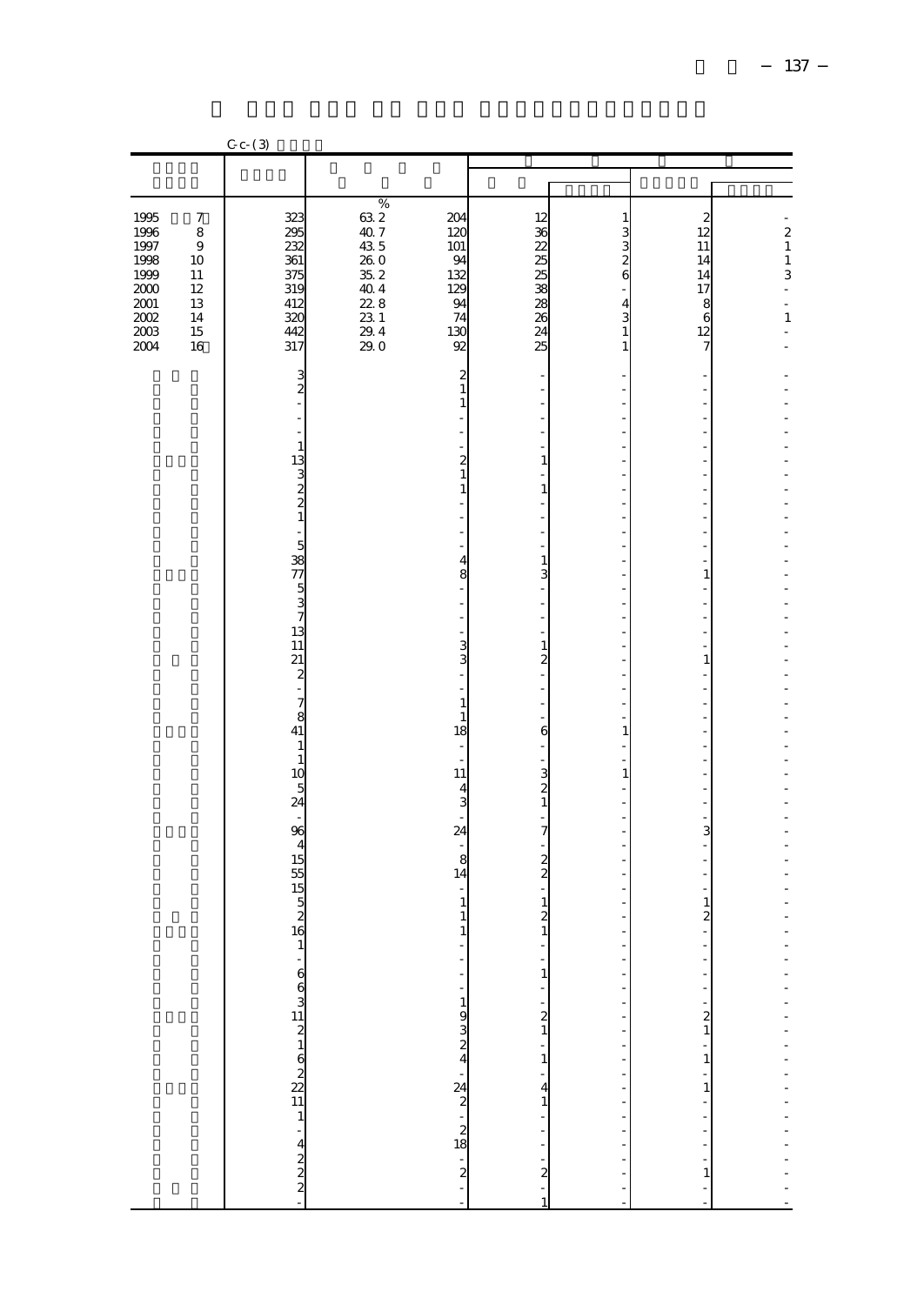|                                                                                      | $C - (4)$                                                                      |                                                                                                                                                                                                                                                                                                                                                 |                                                                                                            |                                                                                                                                                                                                                                                                                                                                                          |                                                                                                                                                                                                                                                                                                                                                                                                                                                                                                          |                                                                                                                                                                                          |                                                                                                                                                                                                                                                                                                                                                                               |                                                                                                         |
|--------------------------------------------------------------------------------------|--------------------------------------------------------------------------------|-------------------------------------------------------------------------------------------------------------------------------------------------------------------------------------------------------------------------------------------------------------------------------------------------------------------------------------------------|------------------------------------------------------------------------------------------------------------|----------------------------------------------------------------------------------------------------------------------------------------------------------------------------------------------------------------------------------------------------------------------------------------------------------------------------------------------------------|----------------------------------------------------------------------------------------------------------------------------------------------------------------------------------------------------------------------------------------------------------------------------------------------------------------------------------------------------------------------------------------------------------------------------------------------------------------------------------------------------------|------------------------------------------------------------------------------------------------------------------------------------------------------------------------------------------|-------------------------------------------------------------------------------------------------------------------------------------------------------------------------------------------------------------------------------------------------------------------------------------------------------------------------------------------------------------------------------|---------------------------------------------------------------------------------------------------------|
|                                                                                      |                                                                                |                                                                                                                                                                                                                                                                                                                                                 |                                                                                                            |                                                                                                                                                                                                                                                                                                                                                          |                                                                                                                                                                                                                                                                                                                                                                                                                                                                                                          |                                                                                                                                                                                          |                                                                                                                                                                                                                                                                                                                                                                               |                                                                                                         |
| 1995<br>1996<br>1997<br>1998<br>1999<br>$2000\,$<br>2001<br>2002<br>$2003\,$<br>2004 | 7<br>$\,$ 8 $\,$<br>$\boldsymbol{9}$<br>10<br>11<br>12<br>13<br>14<br>15<br>16 | 997<br>928<br>1,072<br>1, 134<br>2, 241<br>2, 269<br>2,616<br>1,784<br>1,264<br>1,304                                                                                                                                                                                                                                                           | $\%$<br>29.0<br>30 <sub>2</sub><br>44.7<br>31.8<br>19.5<br>24.6<br>$\frac{16}{16}$<br>15.8<br>26.1<br>24.0 | 289<br>280<br>479<br>361<br>436<br>559<br>421<br>281<br>330<br>313                                                                                                                                                                                                                                                                                       | 103<br>94<br>112<br>104<br>154<br>178<br>132<br>147<br>147<br>172                                                                                                                                                                                                                                                                                                                                                                                                                                        | 26<br>16<br>28<br>26<br>28<br>27<br>25<br>25<br>32<br>34                                                                                                                                 | 30<br>24<br>27<br>31<br>39<br>56<br>32<br>35<br>53<br>54                                                                                                                                                                                                                                                                                                                      | 538734<br>$\begin{array}{c} 4 \\ 2 \\ 4 \end{array}$<br>6                                               |
|                                                                                      |                                                                                | 43<br>37<br>$\frac{2}{2}$<br>$\overline{a}$<br>24<br>$\frac{2}{6}$<br>$\frac{8}{4}$<br>$\overline{a}$<br>$\overline{\mathbf{4}}$<br>139<br>309<br>25<br>5<br>$\overline{4}$<br>79<br>45<br>87<br>11<br>$\overline{4}$<br>15<br>34<br>206<br>3<br>$\frac{8}{9}$<br>40<br>127<br>19<br>383<br>18<br>81<br>208<br>59<br>12<br>$\overline{5}$<br>62 |                                                                                                            | 14<br>13<br>Ĭ.<br>$\mathbf{1}$<br>14<br>3<br>$\overline{\mathbf{z}}$<br>9<br>23<br>57<br>5<br>$\mathbf{1}$<br>1<br>4<br>4<br>30<br>$\overline{4}$<br>$\overline{\mathcal{Z}}$<br>6<br>52<br>$\mathbf{1}$<br>$\mathbf{1}$<br>14<br>31<br>5<br>65<br>3<br>33<br>17<br>8<br>4<br>$\overline{22}$<br>– ا ن ن ن ن ن ن م م م م ن ن ن ن ن م ن م م م ن م م<br>10 | 10<br>5<br>5<br>$\overline{a}$<br>11<br>$\overline{4}$<br>$\overline{\mathbf{z}}$<br>$\overline{a}$<br>5<br>20<br>33<br>3<br>$\mathbf{1}$<br>3<br>3<br>12<br>6<br>$\frac{2}{3}$<br>32<br>$\mathbf{1}$<br>$\overline{\phantom{a}}$<br>$\mathbf{1}$<br>8<br>21<br>$\mathbf{1}$<br>29<br>$\overline{4}$<br>8<br>9<br>$\frac{5}{3}$<br>14<br>$\mathbf{1}$<br>$\mathbf{1}$<br>$\begin{array}{c} 11 \\ 1 \\ 3 \end{array}$<br>$-2$<br>$-2$<br>$-2$<br>$-2$<br>$-2$<br><br>$-1$<br>$\,1\,$<br>$\,1\,$<br>4<br>4 | 5<br>1<br>4<br>2<br>1<br>1<br>3<br>5<br>$\mathbf{1}$<br>$\mathbf{1}$<br>3<br>3<br>3<br>8<br>1<br>1<br>4<br>6<br>6<br>$\mathbf{1}$<br>$\mathbf{1}$<br>$\overline{a}$<br>1<br>$\mathbf{1}$ | 2<br>L.<br>$\overline{a}$<br>$\boldsymbol{z}$<br>$\overline{a}$<br>$\overline{\mathbf{c}}$<br>L,<br>L<br>L<br>$\frac{2}{9}$<br>7<br>-<br>$\mathbf{1}$<br>3<br>$\overline{\mathcal{Z}}$<br>L<br>$\mathbf{1}$<br>12<br>J.<br>$\mathbf{1}$<br>11<br>11<br>$rac{2}{5}$<br>$\,1$<br>$\,1$<br>$\overline{\mathcal{Z}}$<br>4<br>$\overline{4}$<br>1<br>$\,1\,$<br>$\frac{6}{3}$<br>3 | 1<br>$\,1$<br>Ĭ.<br>1<br>L<br>Ĭ.<br>1<br>Ĭ.<br>$\,1$<br>÷,<br>$\overline{\mathbf{c}}$<br>$-2 - 1 - 1 -$ |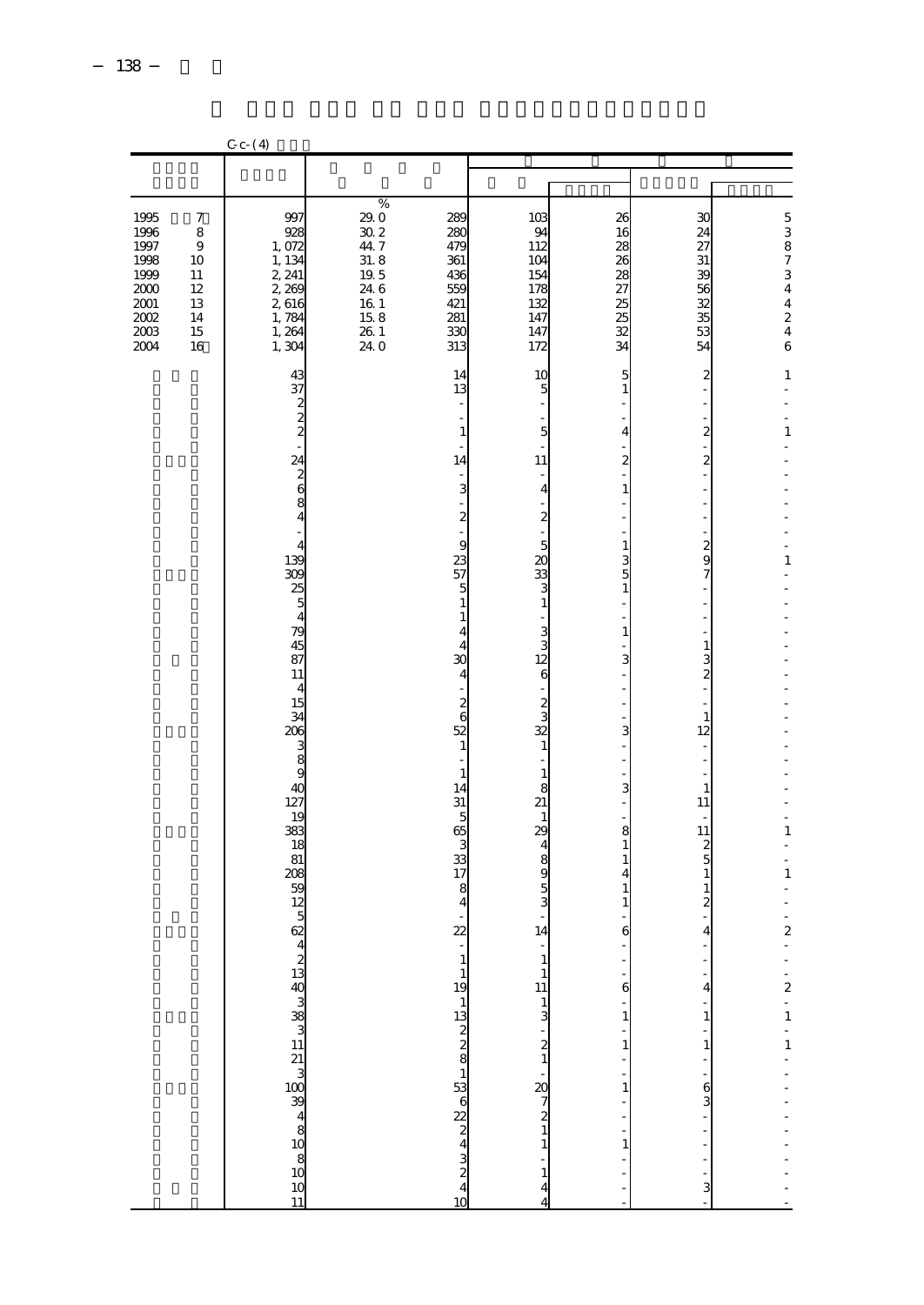|                                                                                             |                                                                                         | $C - C - (5)$                                                                                                                                                        |                                                                                                                 |                                                                                                                                                                                                             |                                                                                                        |                                                                                                                                                                                                        |                                                                                                                                                             |                                                                                                                                                                                                                                                         |
|---------------------------------------------------------------------------------------------|-----------------------------------------------------------------------------------------|----------------------------------------------------------------------------------------------------------------------------------------------------------------------|-----------------------------------------------------------------------------------------------------------------|-------------------------------------------------------------------------------------------------------------------------------------------------------------------------------------------------------------|--------------------------------------------------------------------------------------------------------|--------------------------------------------------------------------------------------------------------------------------------------------------------------------------------------------------------|-------------------------------------------------------------------------------------------------------------------------------------------------------------|---------------------------------------------------------------------------------------------------------------------------------------------------------------------------------------------------------------------------------------------------------|
|                                                                                             |                                                                                         |                                                                                                                                                                      |                                                                                                                 |                                                                                                                                                                                                             |                                                                                                        |                                                                                                                                                                                                        |                                                                                                                                                             |                                                                                                                                                                                                                                                         |
| 1995<br>1996<br>1997<br>1998<br>1999<br>$2000\,$<br>$\frac{2001}{2002}$<br>$2003\,$<br>2004 | $\boldsymbol{7}$<br>8<br>$\boldsymbol{9}$<br>10<br>$11\,$<br>12<br>13<br>14<br>15<br>16 | 731<br>902<br>796<br>784<br>831<br>1,095<br>1, 310<br>1, 461<br>1,550<br>2,267<br>86<br>51                                                                           | $\%$<br>$\frac{31.1}{28.2}$<br>54.1<br>33 2<br>268<br>24.2<br>$\frac{11}{19}$<br>$\frac{1}{16}$<br>27.6<br>24.4 | 227<br>254<br>431<br>260<br>223<br>265<br>250<br>240<br>428<br>553<br>22<br>11                                                                                                                              | 82<br>$\overline{62}$<br>79<br>$\overline{\text{SC}}$<br>81<br>84<br>94<br>90<br>113<br>299<br>10<br>6 | $\frac{32}{19}$<br>29<br>37<br>19<br>34<br>19<br>26<br>32<br>107<br>3<br>$\,$ 1 $\,$                                                                                                                   | 31<br>26<br>15<br>24<br>$\infty$<br>$\frac{15}{29}$<br>$\frac{28}{18}$<br>92<br>5<br>3                                                                      | $\theta$<br>$\frac{4}{7}$<br>$\overline{9}$<br>$\frac{4}{7}$ $\frac{4}{7}$ $\frac{7}{3}$<br>30<br>$\mathbf 2$<br>÷,                                                                                                                                     |
|                                                                                             |                                                                                         | $\frac{5}{9}$<br>14<br>$\overline{\phantom{a}}$<br>188<br>27<br>13<br>44<br>25<br>25<br>54<br>189<br>57C<br>23<br>37<br>64<br>98<br>42<br>160<br>40<br>6<br>35<br>65 |                                                                                                                 | $1\,$<br>$rac{2}{6}$<br>$rac{2}{67}$<br>$\epsilon$<br>$\frac{8}{15}$<br>14<br>11<br>13<br>31<br>122<br>$\begin{array}{c}\n 8 \\  8 \\  3 \\  16\n \end{array}$<br>12<br>38<br>11<br>$\mathbf{1}$<br>8<br>17 | $\mathbf{1}$<br>74<br>3<br>5<br>2<br>5<br>2<br>0<br>7<br>23                                            | L,<br>$\,1$<br>$\overline{a}$<br>$1\,$<br>$\begin{array}{c}\n 12 \\  3 \\  3\n \end{array}$<br>L,<br>$\overline{a}$<br>$\frac{3}{4}$<br>26<br>$\mathbf{1}$<br>$\,$ 1 $\,$<br>15292<br>L,<br>$\,1$<br>4 | $\mathbf{1}$<br>$\,1$<br>12<br>$\,1\,$<br>$\mathbf 1$<br>$\mathbf{1}$<br>ი სა სა<br>20<br>$\mathbf{1}$<br>$\,1$<br>3<br>$\overline{\phantom{a}}$<br>÷<br>÷, | $\overline{\phantom{a}}$<br>$\,1$<br>÷,<br>$\,1$<br>4<br>$\,1$<br>$\,1$<br>L,<br>$\overline{a}$<br>$\begin{array}{c} 2 \\ 2 \\ 3 \\ 4 \end{array}$<br>$\,1$<br>÷<br>$\overline{\phantom{a}}$<br>$\,$ 1 $\,$<br>÷,<br>$\,1$<br>L,<br>÷<br>$\overline{a}$ |
|                                                                                             |                                                                                         | 266<br>7<br>18<br>15<br>41<br>167<br>18<br>44C<br>9<br>67<br>182<br>116<br>44<br>22<br>134                                                                           |                                                                                                                 | 74<br>$\frac{2}{7}$<br>$\overline{4}$<br>23<br>35<br>37<br>3<br>13<br>44<br>$\overline{9}$<br>$\frac{13}{5}$                                                                                                | $\frac{9}{3}$<br>$\frac{4}{7}$                                                                         | 14<br>$\frac{3}{2}$<br>i,<br>$\mathbf{1}$<br>$\overline{7}$<br>$\,1$<br>19<br>$\frac{2}{3}$<br>$\overline{4}$<br>$\frac{4}{3}$<br>3<br>7                                                               | $\frac{3}{5}$<br>10<br>3<br>1<br>6<br>9<br>$\frac{2}{4}$<br>$\mathbf{1}$<br>$\begin{array}{c} 2 \\ 12 \end{array}$                                          | $\begin{array}{c} 1 \\ 5 \\ 1 \end{array}$<br>$\,1$<br>$\overline{\phantom{a}}$<br>$\overline{\phantom{a}}$<br>3<br>÷,<br>5<br>÷,<br>$\,1$<br>$\,1$<br>$\,1$<br>$\frac{1}{2}$<br>$\frac{1}{1}$ $\frac{1}{1}$ $\frac{1}{1}$ $\frac{1}{1}$ $\frac{1}{1}$  |
|                                                                                             |                                                                                         | <u>ដែលមាន ២០១</u> និង ២០០០ និង ២០០០ និង ២០០០ និង ២០០០ និង ២០០០ និង ២០០០ និង ២០០០ និង ២០០០ និង ២០០០ ដែ                                                                |                                                                                                                 | $\mathbf{1}$                                                                                                                                                                                                |                                                                                                        |                                                                                                                                                                                                        | @ ' دە دە ' <b>دە -- ' دە ' ה</b> دە دە « « -- " - « --                                                                                                     | $\overline{a}$<br>$\frac{4}{1}$<br>$\frac{1}{3}$<br>$\overline{a}$                                                                                                                                                                                      |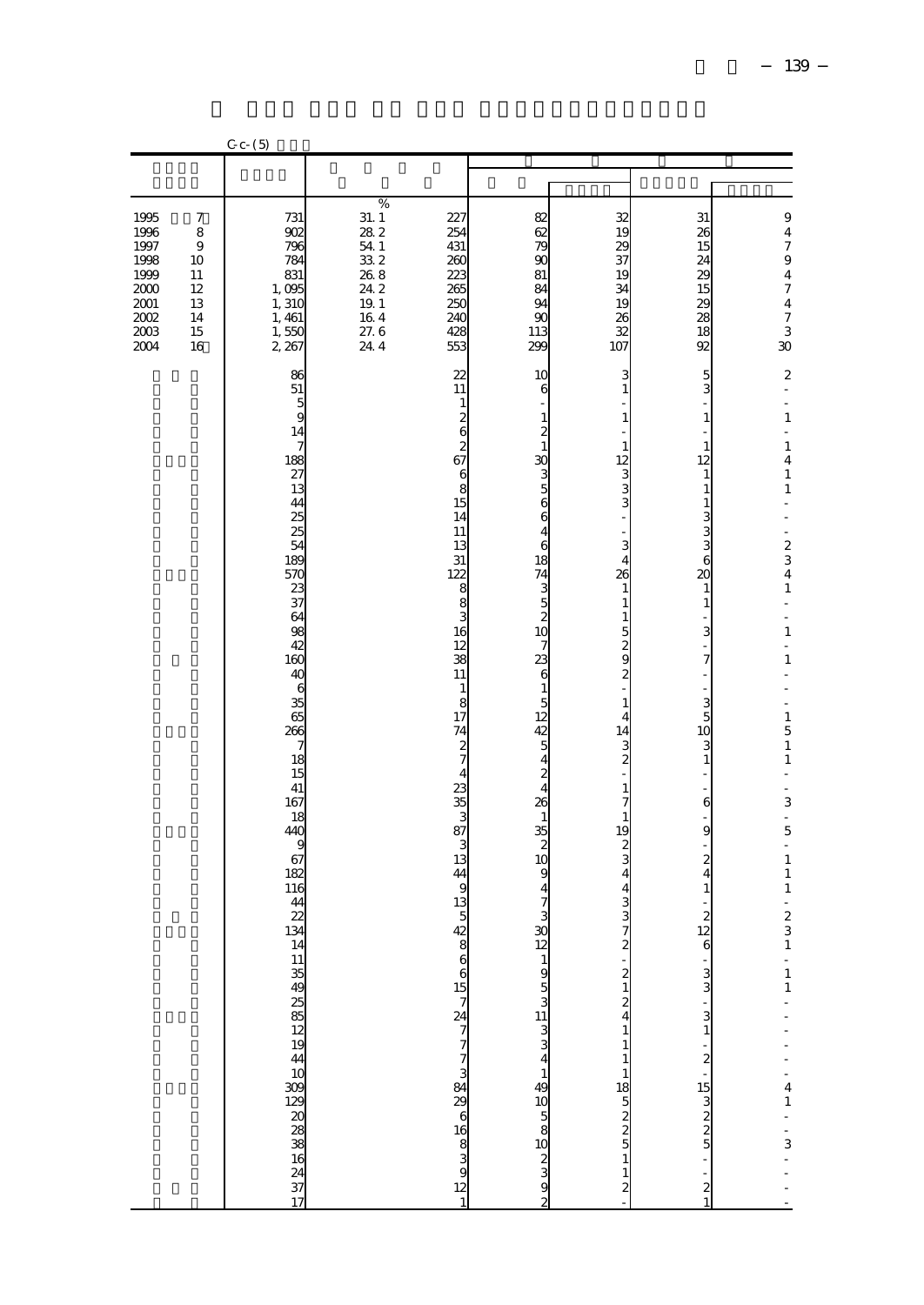|                                                                              |                                                                      | $C - C - (6)$                                                                                                                                                                                                                                                                                                                          |                                                                                 |                                                                                                                                                                                                                                                                                                                                                                   |                                                                                                                                                                                                                                                                                                                                         |                                                                                                                                                                                                                                                                                                                                                                                                                                                                  |                                                                                                                                                                                                                                                                                                                       |                                                                                                                                                                                                                                                                                                                                                                                                                                                                                                            |
|------------------------------------------------------------------------------|----------------------------------------------------------------------|----------------------------------------------------------------------------------------------------------------------------------------------------------------------------------------------------------------------------------------------------------------------------------------------------------------------------------------|---------------------------------------------------------------------------------|-------------------------------------------------------------------------------------------------------------------------------------------------------------------------------------------------------------------------------------------------------------------------------------------------------------------------------------------------------------------|-----------------------------------------------------------------------------------------------------------------------------------------------------------------------------------------------------------------------------------------------------------------------------------------------------------------------------------------|------------------------------------------------------------------------------------------------------------------------------------------------------------------------------------------------------------------------------------------------------------------------------------------------------------------------------------------------------------------------------------------------------------------------------------------------------------------|-----------------------------------------------------------------------------------------------------------------------------------------------------------------------------------------------------------------------------------------------------------------------------------------------------------------------|------------------------------------------------------------------------------------------------------------------------------------------------------------------------------------------------------------------------------------------------------------------------------------------------------------------------------------------------------------------------------------------------------------------------------------------------------------------------------------------------------------|
|                                                                              |                                                                      |                                                                                                                                                                                                                                                                                                                                        |                                                                                 |                                                                                                                                                                                                                                                                                                                                                                   |                                                                                                                                                                                                                                                                                                                                         |                                                                                                                                                                                                                                                                                                                                                                                                                                                                  |                                                                                                                                                                                                                                                                                                                       |                                                                                                                                                                                                                                                                                                                                                                                                                                                                                                            |
| 1995<br>1996<br>1997<br>1998<br>1999<br>2000<br>2001<br>2002<br>2003<br>2004 | $\boldsymbol{7}$<br>8<br>9<br>10<br>11<br>12<br>13<br>14<br>15<br>16 | 2,038<br>2,396<br>3005<br>2,769<br>2,990<br>3,789<br>4, 149<br>3,999<br>4,587<br>4,814                                                                                                                                                                                                                                                 | %<br>83 1<br>85.3<br>86.3<br>832<br>81.4<br>71.4<br>649<br>62.7<br>61.5<br>59.7 | 1,693<br>2,043<br>2,593<br>2,304<br>2,434<br>2,706<br>2,691<br>2,506<br>2,822<br>2,875                                                                                                                                                                                                                                                                            | 294<br>317<br>439<br>47C<br>501<br>582<br>598<br>546<br>609<br>525                                                                                                                                                                                                                                                                      | 88<br>99<br>104<br>114<br>119<br>129<br>128<br>125<br>111<br>137                                                                                                                                                                                                                                                                                                                                                                                                 | 94<br>114<br>161<br>178<br>125<br>174<br>152<br>131<br>173<br>97                                                                                                                                                                                                                                                      | $31\,$<br>$\frac{46}{50}$<br>$\begin{array}{c} 37 \\ 47 \end{array}$<br>32<br>36<br>36<br>32                                                                                                                                                                                                                                                                                                                                                                                                               |
|                                                                              |                                                                      | 183<br>139<br>13<br>16<br>13<br>$\boldsymbol{z}$<br>398<br>101<br>63<br>96<br>42<br>36<br>60<br>567<br>929<br>50<br>46<br>68<br>74<br>152<br>177<br>114<br>41<br>81<br>126<br>294<br>43<br>41<br>15<br>39<br>147<br>9<br>1, 262<br>39<br>93<br>914<br>138<br>48<br>30<br>394<br>¤ សនា សនា ដី មិន ខាន់ ខាន់ ខាន់ ដី ក្នុង ទ<br>64<br>51 |                                                                                 | 123<br>95<br>8<br>8<br>1 <sup>C</sup><br>2<br>280<br>43<br>47<br>51<br>35<br>40<br>64<br>351<br>639<br>39<br>27<br>69<br>42<br>101<br>125<br>63<br>32<br>62<br>79<br>196<br>33<br>$\overline{\mathbf{3}}$<br>13<br>24<br>92<br>4<br>389<br>27<br>50<br>137<br>109<br>44<br>22<br>307<br>32 53 83 93 93<br>$\frac{104}{116}$<br>$4844$<br>$444$<br>$\frac{16}{32}$ | 34<br>$\chi$<br>$\boldsymbol{z}$<br>$\,1\,$<br>$\,1\,$<br>$\mathbf{1}$<br>37<br>6<br>8<br>6<br>6<br>5<br>6<br>70<br>124<br>14<br>7<br>$\mathbf{1}$<br>8<br>19<br>31<br>13<br>5<br>$\boldsymbol{z}$<br>24<br>55<br>8<br>15<br>3<br>3<br>25<br>$\mathbf{1}$<br>61<br>8<br>9<br>$\overline{2}$<br>10<br>7<br>5<br>47<br>$\frac{4}{6}$<br>9 | 11<br>9<br>$\mathbf{1}$<br>1<br>8<br>$\frac{2}{1}$<br>1<br>$\frac{2}{2}$<br>13<br>31<br>4<br>3<br>$\mathbf{1}$<br>3<br>6<br>1<br>$\overline{\mathbf{z}}$<br>$\overline{1}$<br>10<br>13<br>4<br>4<br>$\overline{\mathbf{z}}$<br>3<br>17<br>280<br>$\frac{2}{1}$<br>$rac{2}{8}$<br>$\mathbf{1}$<br>6<br>$\frac{5}{2}$<br>$\frac{1}{2}$<br>$\frac{1}{2}$<br>$\frac{3}{5}$<br>$\frac{1}{5}$<br>$\frac{1}{5}$<br>$\frac{1}{5}$<br>$\frac{1}{5}$<br>$\frac{1}{5}$<br>4 | 9<br>8<br>$\mathbf{1}$<br>7<br>$\overline{\mathcal{Z}}$<br>$\frac{3}{2}$<br>23<br>3<br>4<br>$\overline{4}$<br>5<br>7<br>16<br><b>5000000</b><br>12<br>4<br>$\frac{3}{2}$<br>$\frac{2}{4}$<br>$\overline{\phantom{0}}$<br>$\frac{2}{2}$<br>$\frac{1}{1}$<br>$\frac{1}{3}$<br>$\overline{\mathbf{4}}$<br>$\overline{c}$ | 5<br>4<br>$\overline{\phantom{0}}$<br>$\frac{1}{2}$<br>$\overline{\phantom{a}}$<br>$\mathbf{1}$<br>$\frac{5}{2}$<br>Ĭ,<br>$\begin{bmatrix} 2 \\ 2 \\ 1 \end{bmatrix}$<br>$\frac{1}{3}$<br>÷<br>$\overline{a}$<br>$\overline{a}$<br>L<br>$\mathbf{1}$<br>$\overline{\phantom{0}}$<br>$-2521$<br>$\overline{\mathcal{L}}$<br>$\frac{1}{2}$<br>$\overline{a}$<br>į,<br>4<br>$\overline{\mathcal{Z}}$<br>$\frac{1}{2}$<br>$\overline{a}$<br>$\overline{\mathbf{c}}$<br>1<br>i,<br>$-1 - 21 - -17 - 2 - 1 - 31$ |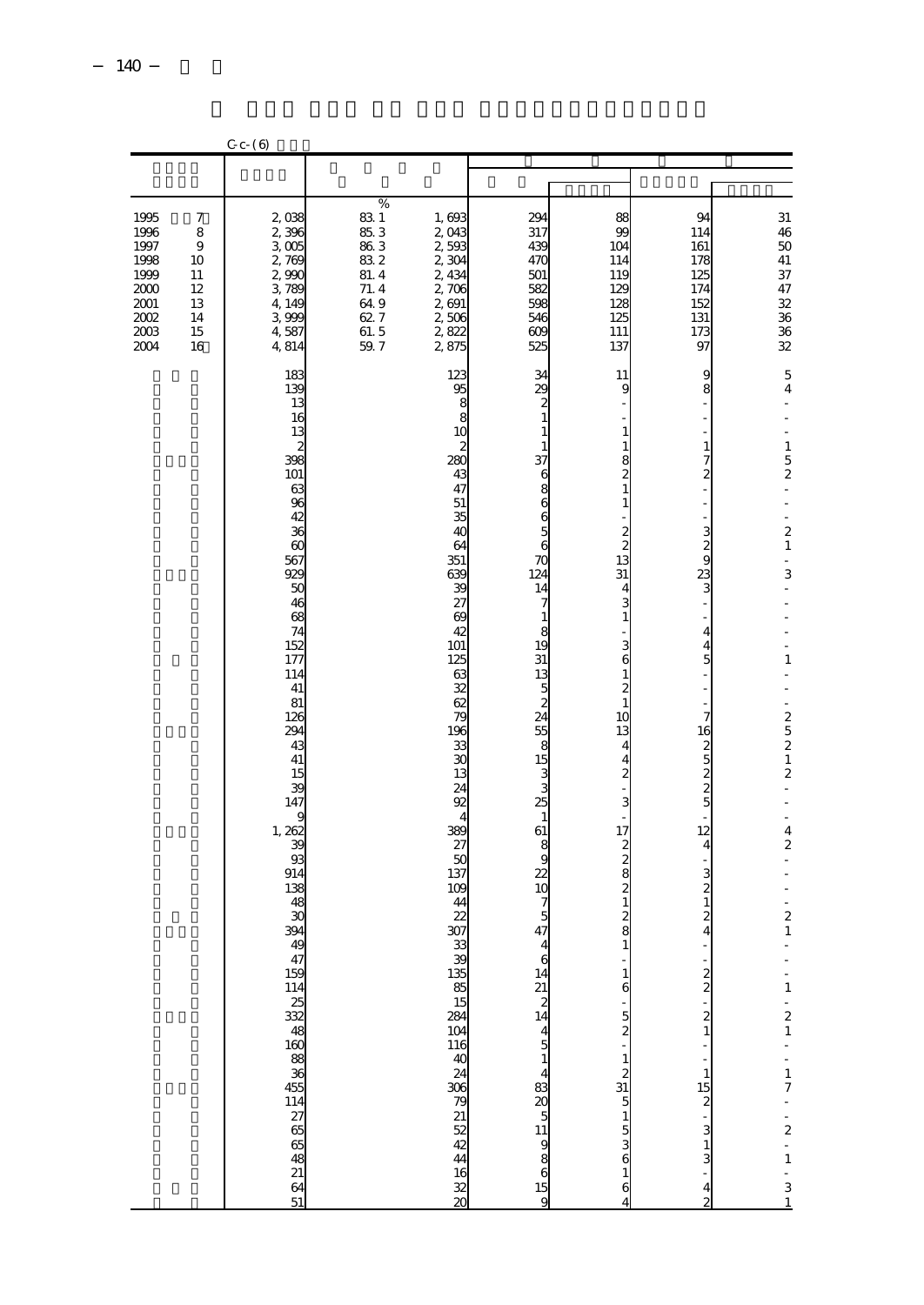|                                             |                  | $C-c-(7)$                                         |              |                                                     |                                          |                                   |                       |                  |
|---------------------------------------------|------------------|---------------------------------------------------|--------------|-----------------------------------------------------|------------------------------------------|-----------------------------------|-----------------------|------------------|
|                                             |                  |                                                   |              |                                                     |                                          |                                   |                       |                  |
|                                             |                  |                                                   |              |                                                     |                                          |                                   |                       |                  |
|                                             |                  |                                                   | $\%$         |                                                     |                                          |                                   |                       |                  |
|                                             | $\boldsymbol{7}$ |                                                   |              |                                                     |                                          |                                   |                       |                  |
| $\begin{array}{c} 1995 \\ 1996 \end{array}$ | $\,$ 8 $\,$      | $\cdot \cdot \cdot$<br>$\ldots$                   | $\cdots$<br> | $\ddot{\phantom{0}}$<br>$\ldots$                    | $\ddot{\phantom{0}}$<br>$\ldots$         | $\ddot{\phantom{0}}$<br>$\ddotsc$ | $\cdot \cdot$         |                  |
| 1997                                        | $\overline{9}$   | $\cdots$                                          | $\cdots$     | $\ddotsc$                                           | $\ddotsc$                                | .                                 | $\ddotsc$<br>$\cdots$ | .                |
| 1998                                        | $10\,$           | $\cdots$                                          | .            | $\ddotsc$                                           | $\cdots$                                 | $\cdots$                          | $\cdots$              | $\ddotsc$        |
| 1999                                        | $11\,$           | $\ldots$                                          | .            | $\ddotsc$                                           | $\ddotsc$                                | $\cdots$                          | $\ddot{\phantom{0}}$  | . .              |
| 2000                                        | 12               | $\cdots$                                          | .            | $\ddotsc$                                           | $\ddotsc$                                | $\cdots$                          | $\cdots$              | .                |
| $\frac{2001}{2002}$                         | 13               | $\ldots$                                          | .            | $\cdots$                                            | $\cdots$                                 |                                   |                       | $\ddotsc$        |
|                                             | 14               | $\ddotsc$                                         | $\cdots$     | $\ddotsc$                                           |                                          | $\ldots$                          | $\cdots$              | .                |
| 2003<br>2004                                | 15<br>16         | $\ddotsc$                                         | $\cdots$     | $\ddotsc$                                           | $\ddotsc$<br>31                          | .                                 |                       | .                |
|                                             |                  | 234                                               | 23 5         | 55                                                  |                                          | 7                                 | 4                     |                  |
|                                             |                  |                                                   |              |                                                     |                                          |                                   |                       |                  |
|                                             |                  | $2123 + 312$                                      |              | $\frac{6}{3}$                                       | $\frac{2}{1}$                            | $\overline{a}$                    |                       |                  |
|                                             |                  |                                                   |              |                                                     | L,                                       |                                   |                       |                  |
|                                             |                  |                                                   |              | $\begin{smallmatrix}1\\1\\1\end{smallmatrix}$       |                                          |                                   |                       |                  |
|                                             |                  |                                                   |              |                                                     | $\,1\,$                                  |                                   |                       |                  |
|                                             |                  |                                                   |              | L,                                                  | $\frac{1}{2}$                            | Ĭ.                                |                       |                  |
|                                             |                  |                                                   |              | $\frac{9}{6}$                                       | $\frac{2}{1}$                            |                                   |                       |                  |
|                                             |                  | 10                                                |              |                                                     |                                          | l,                                |                       |                  |
|                                             |                  |                                                   |              | Ĭ.<br>l,                                            | ÷<br>L,                                  | Ĭ.                                |                       |                  |
|                                             |                  |                                                   |              | $\mathbf{1}$                                        | $\frac{1}{2}$                            |                                   |                       |                  |
|                                             |                  |                                                   |              | $\overline{\phantom{a}}$                            |                                          | Ĭ.                                |                       |                  |
|                                             |                  |                                                   |              |                                                     |                                          |                                   |                       |                  |
|                                             |                  |                                                   |              | $\frac{2}{3}$                                       |                                          |                                   | 1                     |                  |
|                                             |                  |                                                   |              | $\frac{11}{3}$                                      | $-253$                                   |                                   |                       |                  |
|                                             |                  |                                                   |              |                                                     |                                          |                                   |                       |                  |
|                                             |                  | - 5 - 4 - 4 - 4 - 4 5 15 15 15 16 16 17           |              | $\overline{\phantom{a}}$                            |                                          |                                   |                       |                  |
|                                             |                  |                                                   |              | $\begin{smallmatrix} 2 \\ 1 \\ 1 \end{smallmatrix}$ | $\mathbf{1}$                             |                                   |                       |                  |
|                                             |                  |                                                   |              |                                                     | L,                                       | Ĭ.                                |                       |                  |
|                                             |                  |                                                   |              | $\mathbf{1}$                                        | $\overline{\phantom{0}}$<br>$\mathbf{1}$ |                                   |                       |                  |
|                                             |                  |                                                   |              | L,                                                  | L,                                       |                                   |                       |                  |
|                                             |                  |                                                   |              | $\mathbf{1}$                                        | L,                                       |                                   |                       |                  |
|                                             |                  |                                                   |              | $\mathbf{1}$                                        |                                          |                                   |                       |                  |
|                                             |                  |                                                   |              |                                                     | $\overline{a}$                           | L,                                |                       |                  |
|                                             |                  |                                                   |              | $\begin{array}{c} 1 \\ 5 \\ 1 \end{array}$          | $\frac{3}{1}$                            | 1                                 |                       |                  |
|                                             |                  |                                                   |              |                                                     |                                          | $\mathbf{1}$                      |                       |                  |
|                                             |                  | - ∞ ∞ ▲ ∞ ∞ ∞ → ∞ ∞ → ∞ ∞ + ™                     |              | $\mathbf{1}$                                        | L,                                       |                                   |                       |                  |
|                                             |                  |                                                   |              |                                                     | ÷<br>$\,1$                               |                                   |                       |                  |
|                                             |                  |                                                   |              | $\frac{2}{1}$                                       | $\,1\,$                                  | Ĭ.                                |                       |                  |
|                                             |                  |                                                   |              |                                                     |                                          |                                   |                       |                  |
|                                             |                  |                                                   |              | 7                                                   |                                          | 4                                 | 1                     |                  |
|                                             |                  |                                                   |              | $\mathbf{1}$                                        | $\frac{8}{1}$                            | i,                                |                       |                  |
|                                             |                  |                                                   |              | L                                                   |                                          |                                   |                       |                  |
|                                             |                  |                                                   |              | $\frac{2}{3}$                                       | $\frac{4}{3}$                            | $\frac{2}{2}$                     |                       |                  |
|                                             |                  | $\begin{array}{c} 11 \\ 3 \\ 2 \\ -1 \end{array}$ |              |                                                     |                                          |                                   | 1                     |                  |
|                                             |                  |                                                   |              |                                                     |                                          |                                   |                       |                  |
|                                             |                  |                                                   |              | $\mathbf{1}$<br>$\overline{\phantom{m}}$            |                                          | $\qquad \qquad \blacksquare$      |                       |                  |
|                                             |                  |                                                   |              | ÷                                                   |                                          |                                   |                       |                  |
|                                             |                  |                                                   |              |                                                     |                                          |                                   |                       |                  |
|                                             |                  |                                                   |              |                                                     |                                          |                                   |                       | $\frac{1}{2}$    |
|                                             |                  |                                                   |              | $        14$ 6 1 $ -$ 1 3 $-$ 3                     | $\frac{1}{1}$                            |                                   |                       | $\overline{a}$   |
|                                             |                  |                                                   |              |                                                     |                                          |                                   |                       |                  |
|                                             |                  |                                                   |              |                                                     | יייייי שטייי– מיל                        |                                   | f                     | ---------------- |
|                                             |                  |                                                   |              |                                                     |                                          |                                   |                       |                  |
|                                             |                  |                                                   |              |                                                     |                                          |                                   | ÷                     |                  |
|                                             |                  |                                                   |              |                                                     |                                          |                                   |                       |                  |
|                                             |                  |                                                   |              |                                                     |                                          |                                   | $\frac{1}{2}$         |                  |
|                                             |                  |                                                   |              |                                                     |                                          |                                   |                       |                  |
|                                             |                  |                                                   |              |                                                     |                                          |                                   |                       |                  |
|                                             |                  |                                                   |              |                                                     |                                          |                                   |                       |                  |
|                                             |                  |                                                   |              |                                                     |                                          |                                   |                       |                  |
|                                             |                  |                                                   |              |                                                     |                                          |                                   |                       |                  |
|                                             |                  |                                                   |              |                                                     |                                          |                                   |                       |                  |
|                                             |                  |                                                   |              |                                                     |                                          |                                   |                       |                  |
|                                             |                  |                                                   |              |                                                     |                                          |                                   | 1                     |                  |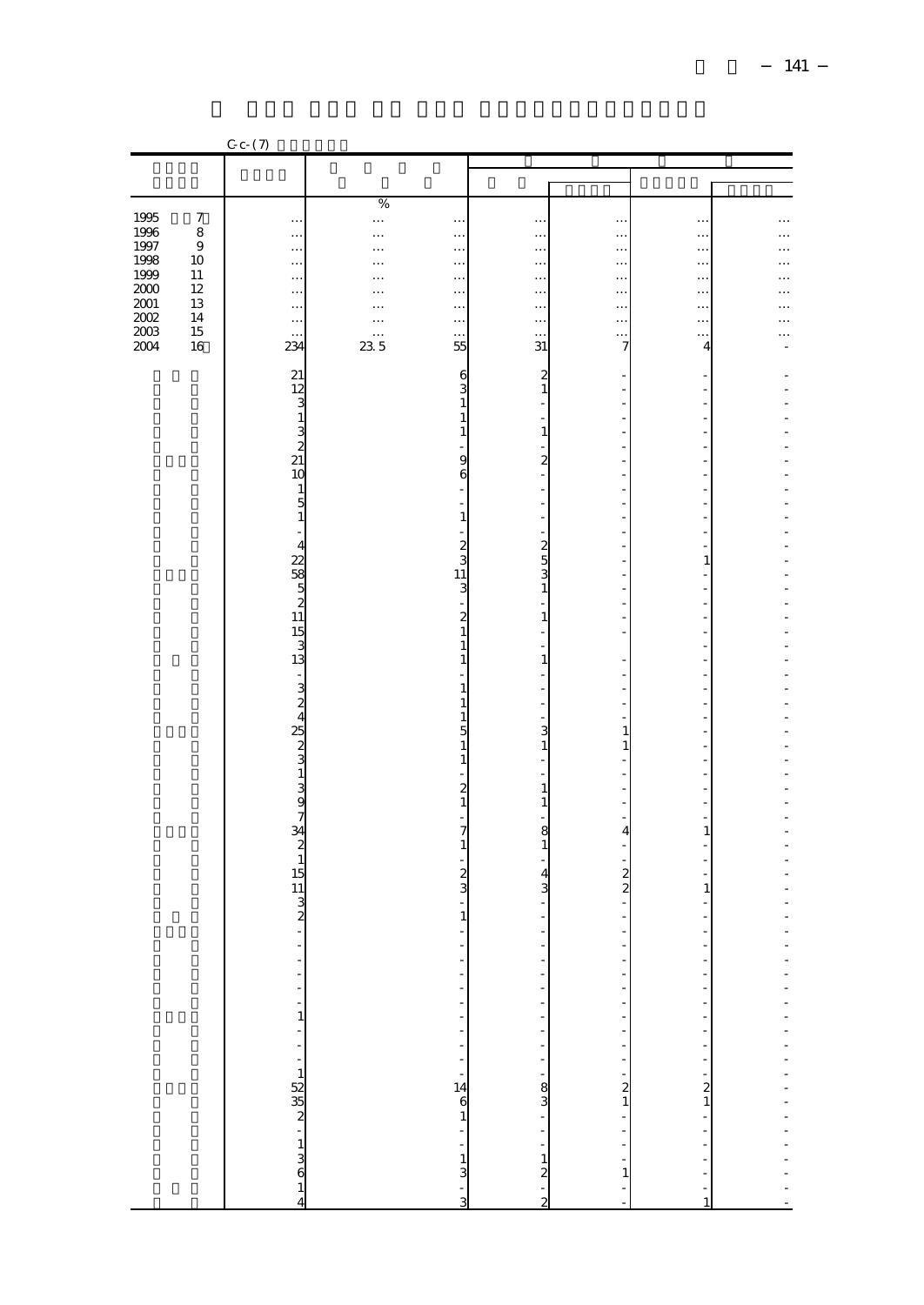|                      |                  | $C - C - (8)$                              |                                   |                                  |                                  |                                                      |                                                       |              |
|----------------------|------------------|--------------------------------------------|-----------------------------------|----------------------------------|----------------------------------|------------------------------------------------------|-------------------------------------------------------|--------------|
|                      |                  |                                            |                                   |                                  |                                  |                                                      |                                                       |              |
|                      |                  |                                            |                                   |                                  |                                  |                                                      |                                                       |              |
| 1995                 | $\boldsymbol{7}$ |                                            | $\%$<br>34.4                      | 11                               | 3                                |                                                      |                                                       |              |
| 1996                 | $\,$ 8 $\,$      | $\begin{array}{c} 32 \\ 40 \end{array}$    | 42 5                              | 17                               | 10                               | $\frac{1}{2}$                                        | $\frac{3}{1}$                                         |              |
| 1997<br>1998         | $\,9$<br>10      | 37<br>48                                   | 48.6<br>41.7                      | 18<br>$\boldsymbol{\chi}$        | $\theta$                         | $\mathbf{1}$                                         |                                                       |              |
| 1999                 | $11\,$           | 39                                         |                                   | 8                                |                                  | $\,$ 1 $\,$                                          |                                                       |              |
| $2000\,$             | $12\,$           | 79                                         |                                   | 12                               |                                  | $\frac{2}{1}$                                        | $\overline{a}$                                        |              |
| $2001\,$<br>$2002\,$ | 13<br>14         | 58<br>65                                   | $205$<br>$152$<br>$293$<br>$1648$ | 17<br>11                         | 82828                            | $\,1\,$                                              | $\,1\,$<br>$\mathbf{1}$                               | $\mathbf{1}$ |
| $2003\,$             | 15               | 45                                         |                                   | 22                               | 13                               | $\overline{\mathbf{c}}$                              | 3                                                     |              |
| 2004                 | 16               | 52                                         | 15.4                              | 8                                | 2                                | 1                                                    | 1                                                     | 1            |
|                      |                  | 3                                          |                                   |                                  | -                                |                                                      |                                                       |              |
|                      |                  | $\overline{a}$                             |                                   |                                  | l,                               |                                                      |                                                       |              |
|                      |                  | $\mathbf{1}$<br>$1\,$                      |                                   | -                                | ÷,<br>$\overline{a}$             |                                                      |                                                       |              |
|                      |                  | $\mathbf{1}$                               |                                   | $\overline{a}$                   | ÷                                |                                                      |                                                       |              |
|                      |                  | L,<br>1                                    |                                   | $\overline{a}$                   | ٠                                | ٠                                                    |                                                       |              |
|                      |                  | $\overline{a}$                             |                                   | $\overline{\mathbf{c}}$<br>i,    | ٠<br>÷                           |                                                      |                                                       |              |
|                      |                  |                                            |                                   | L,                               | $\overline{a}$                   | ٠                                                    |                                                       |              |
|                      |                  | J.<br>j.                                   |                                   | $\overline{a}$<br>$\overline{a}$ | $\overline{a}$<br>÷              |                                                      |                                                       |              |
|                      |                  | L,                                         |                                   | $\overline{a}$                   | ٠                                | L,                                                   |                                                       |              |
|                      |                  | $\mathbf{1}$<br>10                         |                                   | $\frac{2}{2}$                    | $\overline{a}$<br>$\mathbf{1}$   |                                                      |                                                       |              |
|                      |                  |                                            |                                   |                                  | ٠                                | 1                                                    | 1                                                     | 1            |
|                      |                  |                                            |                                   |                                  | ÷                                |                                                      |                                                       |              |
|                      |                  | 91121                                      |                                   |                                  | ÷                                | Ĭ.                                                   |                                                       |              |
|                      |                  |                                            |                                   |                                  | $\overline{a}$                   | L,                                                   |                                                       |              |
|                      |                  | L,                                         |                                   |                                  |                                  |                                                      |                                                       |              |
|                      |                  | $\overline{\mathcal{Z}}$<br>$\overline{a}$ |                                   | L,                               | ÷<br>÷                           | Ĭ.<br>Ĩ.                                             |                                                       |              |
|                      |                  | $\overline{a}$                             |                                   |                                  | J.                               |                                                      |                                                       |              |
|                      |                  | $\mathbf{1}$                               |                                   | L,                               | $\overline{a}$<br>$\overline{a}$ | Ĭ.<br>L,                                             |                                                       |              |
|                      |                  | $\frac{1}{4}$                              |                                   |                                  |                                  |                                                      |                                                       |              |
|                      |                  | $\mathbf{1}$<br>L,                         |                                   |                                  | $\overline{a}$<br>٠              | L,                                                   |                                                       |              |
|                      |                  | $\mathbf{1}$                               |                                   |                                  | Ĭ.                               |                                                      |                                                       |              |
|                      |                  | $\overline{\phantom{0}}$<br>$1\,$          |                                   |                                  | $\overline{a}$<br>÷              |                                                      |                                                       |              |
|                      |                  | $\mathbf{1}$                               |                                   | L,                               | L.                               |                                                      |                                                       |              |
|                      |                  | 10                                         |                                   | $\mathbf{1}$                     | $\mathbf{1}$                     |                                                      |                                                       |              |
|                      |                  | $1\,$<br>$\overline{a}$                    |                                   | L,                               | ÷<br>÷                           | L,                                                   |                                                       |              |
|                      |                  | 7                                          |                                   | $\mathbf{1}$                     | $\,1\,$                          |                                                      |                                                       |              |
|                      |                  | L,                                         |                                   |                                  |                                  |                                                      |                                                       |              |
|                      |                  | $\frac{2}{1}$                              |                                   |                                  |                                  |                                                      |                                                       |              |
|                      |                  |                                            |                                   | $\mathbf{1}$                     |                                  |                                                      |                                                       |              |
|                      |                  |                                            |                                   |                                  |                                  | -                                                    | $\overline{\phantom{m}}$                              |              |
|                      |                  | $\frac{1}{2}$                              |                                   | $\frac{1}{2}$                    | $\frac{1}{2}$                    | -                                                    | ÷,                                                    |              |
|                      |                  |                                            |                                   | $\mathbf{1}$                     |                                  | $\overline{\phantom{a}}$<br>$\overline{\phantom{a}}$ | $\overline{\phantom{a}}$<br>$\overline{\phantom{a}}$  |              |
|                      |                  |                                            |                                   |                                  |                                  |                                                      |                                                       |              |
|                      |                  |                                            |                                   |                                  |                                  | $\frac{1}{2}$                                        | $\frac{1}{2}$                                         |              |
|                      |                  |                                            |                                   |                                  |                                  |                                                      |                                                       |              |
|                      |                  |                                            |                                   |                                  |                                  |                                                      | $\begin{bmatrix} 1 \\ 1 \\ 2 \\ 3 \\ 4 \end{bmatrix}$ |              |
|                      |                  |                                            |                                   |                                  |                                  | $\frac{1}{2}$                                        |                                                       |              |
|                      |                  |                                            |                                   |                                  |                                  |                                                      | $\overline{\phantom{a}}$ ,                            |              |
|                      |                  |                                            |                                   |                                  |                                  | $\frac{1}{2}$                                        | ÷,<br>$\overline{a}$                                  |              |
|                      |                  |                                            |                                   |                                  |                                  | $\frac{1}{2}$                                        | $\overline{\phantom{a}}$                              |              |
|                      |                  |                                            |                                   |                                  | -----------------                | $\overline{a}$<br>$\overline{a}$                     | $\overline{a}$<br>l,                                  |              |
|                      |                  | $\overline{4}$                             |                                   | $\overline{c}$                   |                                  | $\frac{1}{2}$                                        | $\overline{\phantom{a}}$                              |              |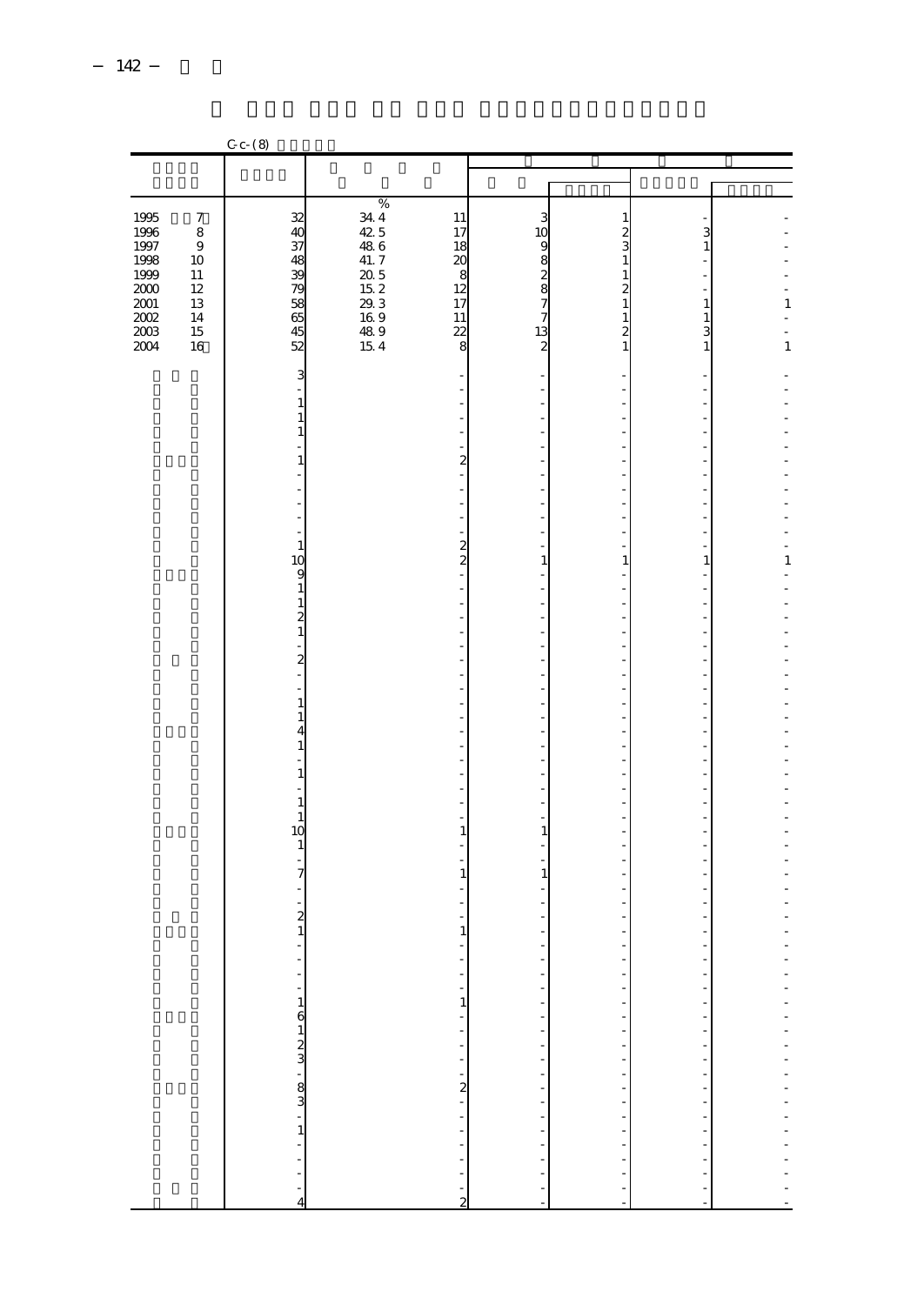|                                             |                       | $C - C - (9)$                                      |                                                          |                                                  |                                                          |                                                              |                                |                                 |
|---------------------------------------------|-----------------------|----------------------------------------------------|----------------------------------------------------------|--------------------------------------------------|----------------------------------------------------------|--------------------------------------------------------------|--------------------------------|---------------------------------|
|                                             |                       |                                                    |                                                          |                                                  |                                                          |                                                              |                                |                                 |
|                                             |                       |                                                    |                                                          |                                                  |                                                          |                                                              |                                |                                 |
| $\begin{array}{c} 1995 \\ 1996 \end{array}$ | $\boldsymbol{7}$<br>8 | 40<br>41                                           | $\%$<br>$\begin{array}{c} 125 \\ 268 \\ 182 \end{array}$ | $\begin{array}{c} 5 \\ 11 \end{array}$           | 4                                                        |                                                              | 1                              |                                 |
| 1997<br>1998<br>1999                        | $\,9$<br>10<br>11     | 33<br>30<br>52                                     | 13.3<br>58                                               | $\begin{array}{c} 6 \\ 4 \end{array}$            | 6<br>6<br>6<br>2<br>3<br>4<br>8<br>3<br>1<br>5<br>1<br>5 | $\begin{array}{c} 3 \\ 2 \\ 1 \end{array}$<br>$\mathbf{1}$   | $\frac{2}{1}$<br>1             | $\,1\,$                         |
| $2000\,$<br>$\frac{2001}{2002}$             | 12<br>13<br>14        | 66<br>93<br>226                                    | 19.7<br>7.5<br>21.7                                      | 33333                                            |                                                          | $\mathbf{1}$<br>$\begin{array}{c}\n2 \\ 2 \\ 2\n\end{array}$ | $\frac{2}{1}$<br>$\frac{2}{1}$ |                                 |
| 2003<br>2004                                | 15<br>16              | 295<br>270                                         | $\frac{1}{11}$ . 2<br>107                                |                                                  | 8                                                        |                                                              | $\overline{\mathbf{c}}$        |                                 |
|                                             |                       | L,                                                 |                                                          | i,<br>÷,                                         | Ĭ.                                                       |                                                              |                                |                                 |
|                                             |                       | $\overline{a}$<br>$\overline{a}$                   |                                                          | L.                                               | J.                                                       | L.                                                           |                                |                                 |
|                                             |                       | $\mathbf{1}$<br>$\,1\,$<br>$\overline{a}$<br>L,    |                                                          | J.                                               | J.                                                       | L,                                                           | L,                             |                                 |
|                                             |                       | $\overline{a}$<br>$\overline{a}$                   |                                                          | L,<br>J.                                         | Ĭ.                                                       | $\overline{a}$                                               | $\overline{a}$                 |                                 |
|                                             |                       | 94<br>27                                           |                                                          | 10<br>1<br>J.                                    | 4<br>$\overline{a}$                                      | 1<br>L,                                                      | 1<br>L,                        |                                 |
|                                             |                       | $\frac{2}{1}$<br>÷                                 |                                                          | ÷,<br>L,                                         | Ĭ.<br>L,                                                 | $\overline{a}$<br>$\overline{\phantom{0}}$                   | L,<br>$\overline{a}$           |                                 |
|                                             |                       | $\frac{5}{4}$<br>12<br>$\frac{1}{2}$               |                                                          | ÷,<br>L,                                         | J.<br>L,                                                 | L.<br>$\overline{\phantom{0}}$                               | L,<br>$\overline{a}$           |                                 |
|                                             |                       | $\overline{\phantom{a}}$<br>$\frac{3}{9}$          |                                                          | J.<br>$\,1\,$                                    | J.<br>L,                                                 | L,<br>$\overline{\phantom{0}}$                               | L,<br>$\overline{a}$           |                                 |
|                                             |                       | $\overline{a}$<br>$\mathbf{1}$                     |                                                          | 1<br>$\mathbf{1}$                                | $\mathbf{1}$<br>÷                                        | ٠<br>÷                                                       | -                              |                                 |
|                                             |                       | $\overline{\phantom{a}}$<br>L.<br>8                |                                                          | J.<br>÷                                          | Ĭ.<br>í.<br>$\overline{a}$                               | L,                                                           | L,                             |                                 |
|                                             |                       | 129                                                |                                                          | $\overline{a}$<br>12<br>$\overline{\phantom{0}}$ | $\mathbf{1}$<br>3<br>$\overline{\phantom{a}}$            | ÷<br>1                                                       | 1                              |                                 |
|                                             |                       | $\overline{4}$<br>112                              |                                                          | $\mathbf{1}$<br>4<br>$\mathbf{6}$                | $\frac{2}{1}$                                            | $\mathbf 1$                                                  | $\mathbf{1}$                   |                                 |
|                                             |                       | $\begin{array}{c}\n10 \\ 2 \\ 1 \\ 2\n\end{array}$ |                                                          | $\,1$                                            |                                                          | ÷,                                                           |                                |                                 |
|                                             |                       |                                                    |                                                          | f                                                | $\frac{1}{2}$                                            | $\frac{1}{2}$                                                |                                |                                 |
|                                             |                       |                                                    |                                                          |                                                  |                                                          |                                                              |                                |                                 |
|                                             |                       |                                                    |                                                          |                                                  | ----------------                                         | ----------------                                             |                                | ----------------                |
|                                             |                       |                                                    |                                                          |                                                  |                                                          |                                                              |                                |                                 |
|                                             |                       |                                                    |                                                          |                                                  |                                                          |                                                              |                                |                                 |
|                                             |                       |                                                    |                                                          | $\frac{1}{1}$<br>$\mathbf{1}$                    |                                                          |                                                              | -------------------            | $\frac{1}{2}$<br>$\overline{a}$ |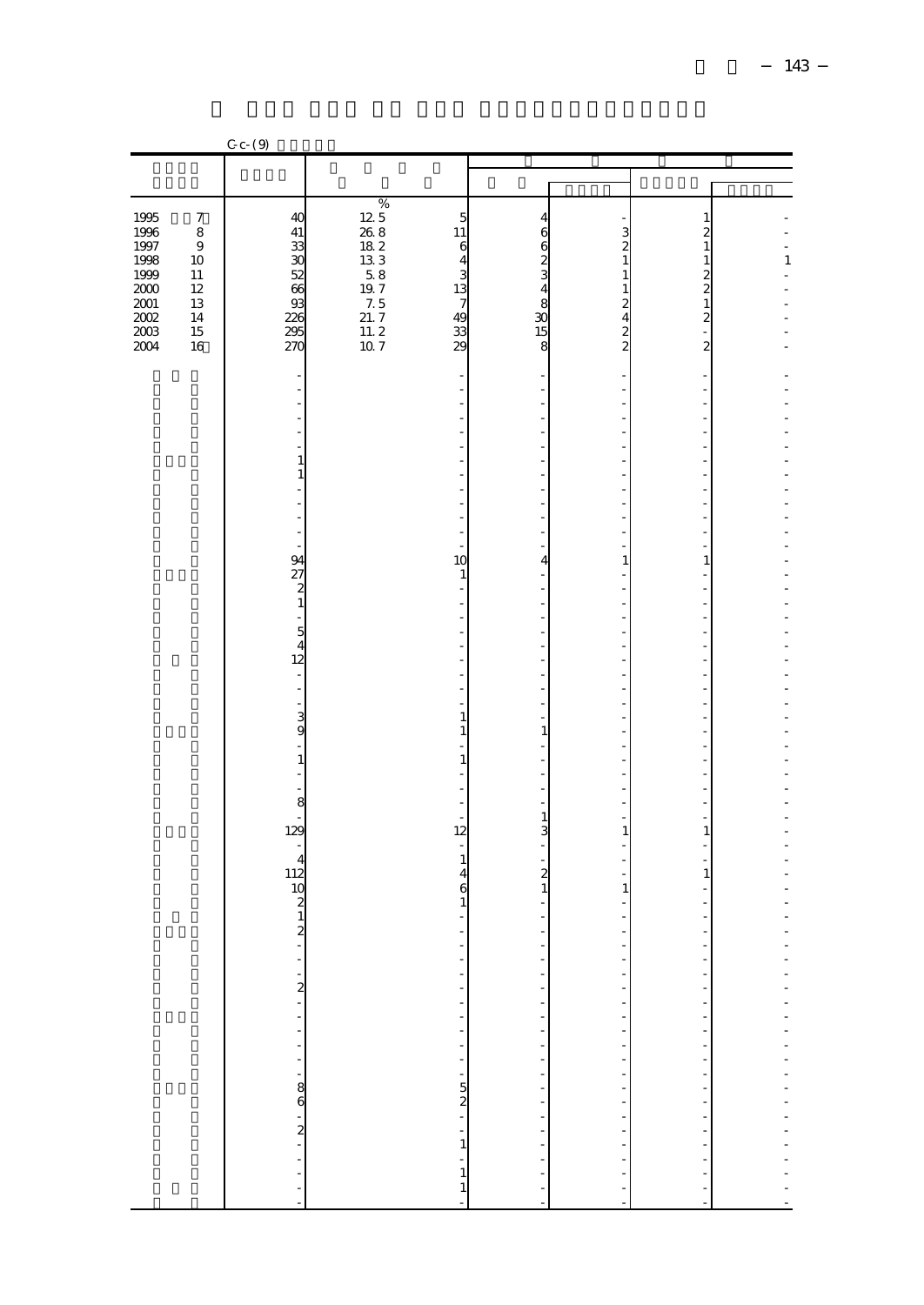|                  |                        | $C_{c}$ (10)                                         |              |                                                  |                                        |                         |                         |                                           |
|------------------|------------------------|------------------------------------------------------|--------------|--------------------------------------------------|----------------------------------------|-------------------------|-------------------------|-------------------------------------------|
|                  |                        |                                                      |              |                                                  |                                        |                         |                         |                                           |
|                  |                        |                                                      | $\%$         |                                                  |                                        |                         |                         |                                           |
| 1995<br>1996     | 7<br>$\,$ 8 $\,$       | 5,629<br>6,434                                       | 27.4<br>27.1 | 1,544<br>1,745                                   | 67<br>108                              | 8<br>8                  | 19<br>62                | $\mathbf{1}$<br>$\,1$                     |
| 1997<br>1998     | $\boldsymbol{9}$<br>10 | 6,735<br>5,783                                       | 24.5<br>25.3 | 1,649<br>1,465                                   | 160<br>59                              | 9<br>11                 | 116<br>22               | $\frac{1}{3}$ $\frac{1}{8}$ $\frac{1}{1}$ |
| 1999             | 11                     | 6,348                                                | 21.6         | 1,370                                            | 60                                     | 6                       | 15                      |                                           |
| $2000\,$<br>2001 | 12<br>13               | 7,176<br>7,678                                       | 11.6<br>$62$ | 834<br>474                                       | 67<br>55                               | 16<br>10                | 25<br>17                |                                           |
| 2002<br>$2003\,$ | 14<br>15               | 8,351<br>7,990                                       | 7.8<br>$6.4$ | 653<br>511                                       | 75<br>77                               | 5<br>11                 | 13<br>18                | L,<br>$\overline{\mathbf{4}}$             |
| 2004             | 16                     | 6,651                                                | 68           | 453                                              | 44                                     | 8                       | 7                       | 1                                         |
|                  |                        | 67<br>39                                             |              | 7<br>2                                           | 1                                      |                         |                         |                                           |
|                  |                        | 7                                                    |              | $\overline{c}$                                   | $\mathbf{1}$                           |                         |                         |                                           |
|                  |                        | $\overline{7}$<br>12                                 |              | $\mathbf{1}$<br>$\overline{\mathcal{Z}}$         |                                        |                         |                         |                                           |
|                  |                        | $\frac{2}{147}$                                      |              | 18                                               | ÷<br>6                                 | 2                       | 1                       | 1                                         |
|                  |                        | 13                                                   |              |                                                  | $\mathbf{1}$                           |                         |                         |                                           |
|                  |                        | 15<br>53                                             |              | $\frac{2}{2}$                                    | $\frac{2}{2}$                          | 1                       |                         |                                           |
|                  |                        | 17<br>11                                             |              | 6<br>1                                           |                                        |                         |                         |                                           |
|                  |                        | 38<br>812                                            |              | 7<br>43                                          | $\mathbf{1}$                           | 1                       | $\mathbf{1}$            | $\mathbf{1}$                              |
|                  |                        | 1, 213                                               |              | 102                                              | $\begin{array}{c} 2 \\ 13 \end{array}$ | 2                       | 3                       |                                           |
|                  |                        | 100<br>51                                            |              | 8<br>$\mathbf{1}$                                | ł,                                     |                         |                         |                                           |
|                  |                        | 48<br>179                                            |              | 6<br>13                                          |                                        |                         |                         |                                           |
|                  |                        | 130                                                  |              | 12                                               | $rac{2}{3}$                            |                         | $\boldsymbol{z}$        |                                           |
|                  |                        | 432<br>55                                            |              | 26<br>12                                         | $\,1\,$                                | 1                       | $\,1$                   |                                           |
|                  |                        | 18<br>42                                             |              | $\boldsymbol{z}$<br>$\epsilon$                   |                                        | $\mathbf{1}$            |                         |                                           |
|                  |                        | 158<br>1,057                                         |              | 16<br>74                                         | $rac{2}{6}$                            | $\overline{\mathbf{c}}$ |                         |                                           |
|                  |                        | 16                                                   |              | 4                                                | $\mathbf{1}$                           | $\mathbf{1}$            |                         |                                           |
|                  |                        | 28<br>11                                             |              | 4                                                |                                        |                         |                         |                                           |
|                  |                        | 79<br>858                                            |              | 17<br>49                                         | 5                                      | $\mathbf{1}$            |                         |                                           |
|                  |                        | $65$<br>2 415                                        |              |                                                  |                                        |                         |                         |                                           |
|                  |                        | 9                                                    |              | 100<br>4                                         | 1                                      |                         |                         |                                           |
|                  |                        | 97<br>1,957                                          |              | 5<br>69                                          | $\,1\,$                                |                         |                         |                                           |
|                  |                        | 253<br>38                                            |              | 10                                               |                                        |                         |                         |                                           |
|                  |                        | 61                                                   |              | 9                                                |                                        |                         |                         |                                           |
|                  |                        | 254                                                  |              | 35                                               | 4                                      | 1                       | 1                       |                                           |
|                  |                        |                                                      |              | $\begin{array}{c} 9 \\ 10 \\ 5 \\ 7 \end{array}$ | $\mathbf{1}$<br>$\mathbf{1}$           |                         | $\mathbf{1}$            |                                           |
|                  |                        |                                                      |              |                                                  | $\mathbf{1}$<br>$\mathbf{1}$           | 1                       |                         |                                           |
|                  |                        |                                                      |              |                                                  | 1                                      |                         |                         |                                           |
|                  |                        |                                                      |              |                                                  | $\mathbf{1}$                           |                         |                         |                                           |
|                  |                        |                                                      |              |                                                  |                                        |                         |                         |                                           |
|                  |                        | នន្ទន្ទ្រាន្ទន្ទ្រាន្ទ្រីម្សី និង មិន ដូច មិន មិន មា |              | 152524                                           | $\frac{1}{3}$ - $\frac{1}{3}$          | 1                       | $\overline{\mathbf{c}}$ |                                           |
|                  |                        |                                                      |              |                                                  |                                        |                         |                         |                                           |
|                  |                        |                                                      |              |                                                  |                                        | $\mathbf{1}$            |                         |                                           |
|                  |                        |                                                      |              |                                                  |                                        |                         |                         |                                           |
|                  |                        |                                                      |              | $\frac{4}{2}$<br>$\frac{1}{6}$<br>$\frac{1}{9}$  | $\frac{1}{3}$                          |                         | $\mathbf{z}$            |                                           |
|                  |                        |                                                      |              |                                                  | $\overline{c}$                         |                         |                         |                                           |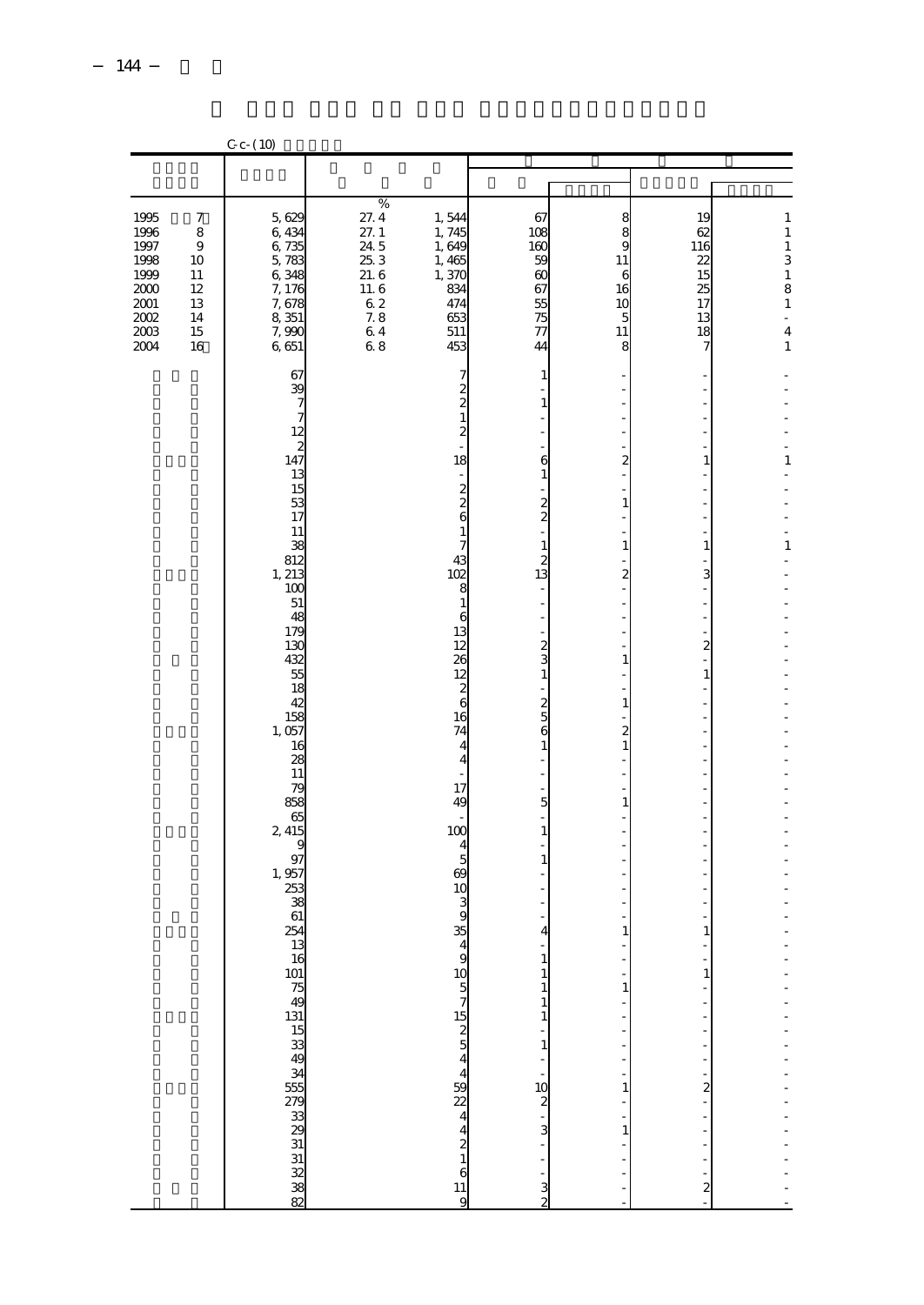|                                                                                  |                                                                                          | $C_{c}$ $C_{c}$ $(11)$                                                                                                                                                                                                                                            |                                                                                          |                                                                                                                                                                                                                                                                                                       |                                                                                                                                                                                                                                                                                                                                        |                                                                                                                                                                                                                                                                                                                                                              |                                                                                                                                                                                                                                                                                                                                               |                                                                                                                                                                                                         |
|----------------------------------------------------------------------------------|------------------------------------------------------------------------------------------|-------------------------------------------------------------------------------------------------------------------------------------------------------------------------------------------------------------------------------------------------------------------|------------------------------------------------------------------------------------------|-------------------------------------------------------------------------------------------------------------------------------------------------------------------------------------------------------------------------------------------------------------------------------------------------------|----------------------------------------------------------------------------------------------------------------------------------------------------------------------------------------------------------------------------------------------------------------------------------------------------------------------------------------|--------------------------------------------------------------------------------------------------------------------------------------------------------------------------------------------------------------------------------------------------------------------------------------------------------------------------------------------------------------|-----------------------------------------------------------------------------------------------------------------------------------------------------------------------------------------------------------------------------------------------------------------------------------------------------------------------------------------------|---------------------------------------------------------------------------------------------------------------------------------------------------------------------------------------------------------|
|                                                                                  |                                                                                          |                                                                                                                                                                                                                                                                   |                                                                                          |                                                                                                                                                                                                                                                                                                       |                                                                                                                                                                                                                                                                                                                                        |                                                                                                                                                                                                                                                                                                                                                              |                                                                                                                                                                                                                                                                                                                                               |                                                                                                                                                                                                         |
| 1995<br>1996<br>1997<br>1998<br>1999<br>$2000\,$<br>2001<br>2002<br>2003<br>2004 | $\boldsymbol{7}$<br>$\bf8$<br>$\boldsymbol{9}$<br>10<br>11<br>12<br>13<br>14<br>15<br>16 | 1,938<br>1,788<br>1,725<br>1,758<br>1,800<br>1,952<br>1, 974<br>2,029<br>1,872<br>1,642<br>142                                                                                                                                                                    | $\%$<br>$\frac{32}{42}$ 8<br>29.0<br>38.2<br>27.3<br>21.0<br>130<br>11.6<br>18.5<br>19.7 | 635<br>760<br>501<br>671<br>491<br>409<br>257<br>236<br>347<br>323<br>49                                                                                                                                                                                                                              | 140<br>125<br>94<br>115<br>115<br>94<br>115<br>102<br>127<br>140<br>3                                                                                                                                                                                                                                                                  | 43<br>33<br>28<br>28<br>35<br>31<br>32<br>28<br>41<br>48<br>1                                                                                                                                                                                                                                                                                                | 33<br>$\overline{28}$<br>24<br>19<br>21<br>14<br>21<br>14<br>37<br>31                                                                                                                                                                                                                                                                         | $\begin{array}{c} 17 \\ 8 \\ 6 \\ 4 \end{array}$<br>89659<br>15                                                                                                                                         |
|                                                                                  |                                                                                          | 90<br>9<br>18<br>12<br>13<br>157<br>g<br>15<br>53<br>1 <sup>C</sup><br>11<br>59<br>134<br>493<br>43<br>97<br>46<br>22<br>42<br>46<br>27<br>24<br>54<br>92<br>157<br>6<br>14<br>22<br>19<br>71<br>25<br>266<br>1 <sup>C</sup><br>23<br>151<br>42<br>16<br>24<br>79 |                                                                                          | 44<br>÷<br>$\overline{4}$<br>$\mathbf{1}$<br>51<br>$\frac{2}{8}$<br>14<br>$\mathbf{6}$<br>$\,1\,$<br>$\frac{20}{13}$<br>82<br>$\overline{25}$<br>19<br>$\frac{5}{1}$<br>$\overline{\mathbf{r}}$<br>7219<br>20<br>$\frac{1}{8}$ 8 2 3 6<br>$\frac{1}{19}$<br>9<br>$\frac{1}{6}$<br>$\frac{1}{2}$<br>37 | $\mathbf 1$<br>$\overline{\mathbf{z}}$<br>39<br>8671<br>$\frac{17}{9}$<br>$\begin{array}{c} 8 \\ 2 \\ 1 \end{array}$<br>$\frac{1}{2}$<br>$\frac{1}{3}$ $\frac{1}{2}$<br>$\frac{10}{9}$<br>7<br>2<br>$\overline{a}$<br>$\mathbf{1}$<br>$\overline{4}$<br>6<br>$\frac{1}{2}$<br>$\frac{3}{2}$<br>13<br>രധധയ - സ് <b>ത്</b> - ചിക - മഗധധയ | $\,1$<br>11<br>$\overline{\phantom{0}}$<br>$\,1\,$<br>$\mathbf{1}$<br>$\mathbf{1}$<br>$\begin{array}{c}\n8 \\ 2 \\ 14\n\end{array}$<br>$\mathbf{3}$<br>$\frac{1}{2}$<br>$\frac{1}{2}$<br>$\,1\,$<br>$\overline{\mathbf{c}}$<br>$\overline{a}$<br>$\overline{\phantom{a}}$<br>$\begin{array}{c} 5 \\ 3 \\ 1 \end{array}$<br>÷<br>$\,1$<br>$\ddot{\mathbf{6}}$ | $\overline{a}$<br>÷,<br>15<br>$\qquad \qquad \blacksquare$<br>$\overline{\mathcal{Z}}$<br>$\overline{a}$<br>$\frac{2}{1}$<br>$\begin{bmatrix} 11 \\ 2 \\ 8 \\ 2 \end{bmatrix}$<br>$\overline{a}$<br>L<br>$\overline{a}$<br>$\overline{a}$<br>3<br>$\overline{a}$<br>$\overline{a}$<br>$\overline{a}$<br>$\overline{a}$<br>$\overline{a}$<br>1 | 7<br>L<br>$\,1\,$<br>L<br>$\overline{a}$<br>$\,$ 6 $\,$<br>$\overline{a}$<br>4<br>$\boldsymbol{z}$<br>$\overline{a}$<br>$\overline{a}$<br>$\boldsymbol{2}$<br>$\overline{a}$<br>$-21 - 1 - 2 - 1 - 1 -$ |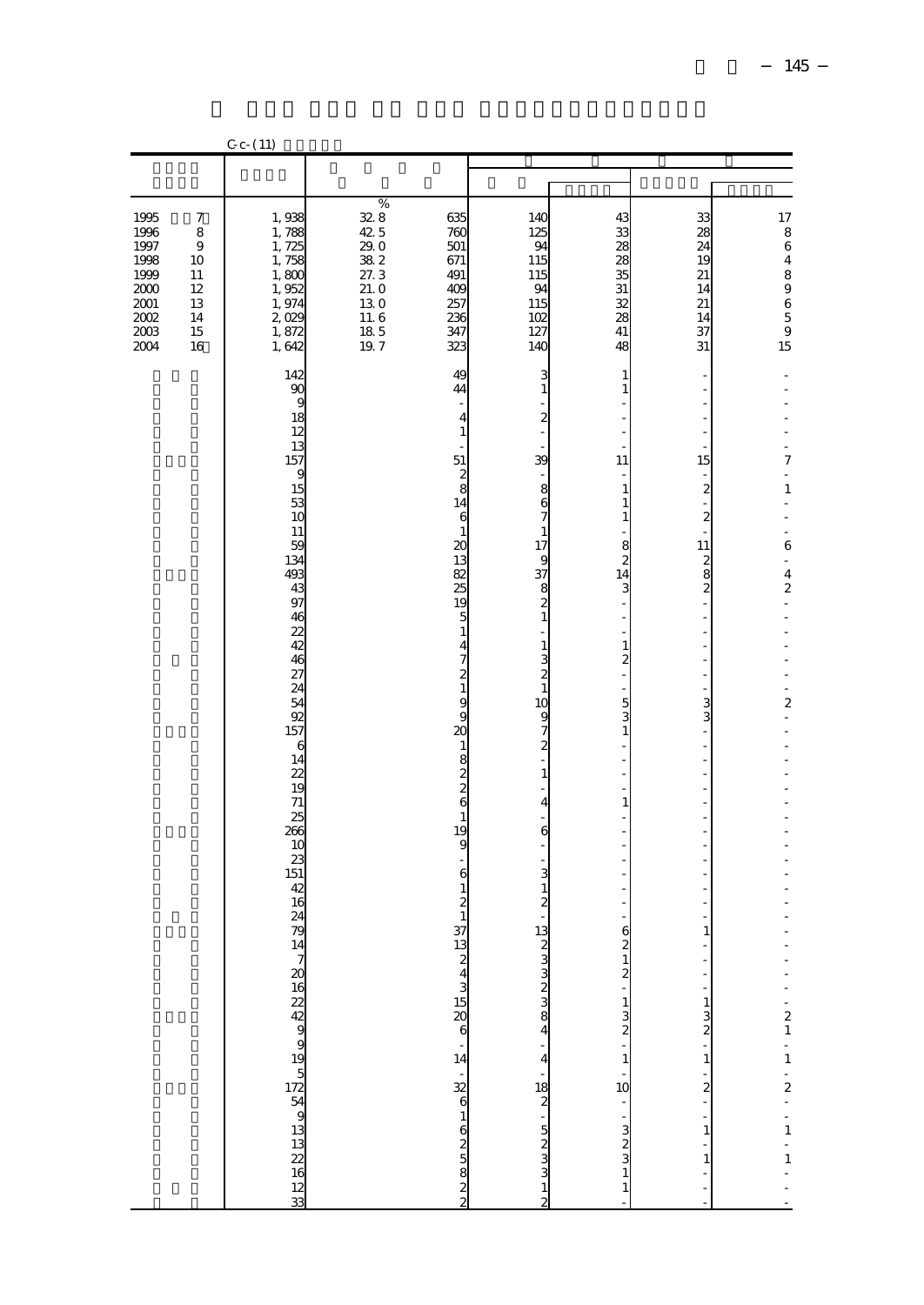| $C_{c}$ - $(12)$ |                                                                                                                                                                                                                                                                                                         |                                                    |                                                                                                                                                                                                                                                                                                                                                                                                                                                 |                                                                                                                                                                                                                                                                                                                                                                                      |                                                                                                                                                                                           |                                                                                                                                                                                                   |
|------------------|---------------------------------------------------------------------------------------------------------------------------------------------------------------------------------------------------------------------------------------------------------------------------------------------------------|----------------------------------------------------|-------------------------------------------------------------------------------------------------------------------------------------------------------------------------------------------------------------------------------------------------------------------------------------------------------------------------------------------------------------------------------------------------------------------------------------------------|--------------------------------------------------------------------------------------------------------------------------------------------------------------------------------------------------------------------------------------------------------------------------------------------------------------------------------------------------------------------------------------|-------------------------------------------------------------------------------------------------------------------------------------------------------------------------------------------|---------------------------------------------------------------------------------------------------------------------------------------------------------------------------------------------------|
|                  |                                                                                                                                                                                                                                                                                                         |                                                    |                                                                                                                                                                                                                                                                                                                                                                                                                                                 |                                                                                                                                                                                                                                                                                                                                                                                      |                                                                                                                                                                                           |                                                                                                                                                                                                   |
|                  |                                                                                                                                                                                                                                                                                                         |                                                    |                                                                                                                                                                                                                                                                                                                                                                                                                                                 |                                                                                                                                                                                                                                                                                                                                                                                      |                                                                                                                                                                                           |                                                                                                                                                                                                   |
|                  |                                                                                                                                                                                                                                                                                                         |                                                    |                                                                                                                                                                                                                                                                                                                                                                                                                                                 |                                                                                                                                                                                                                                                                                                                                                                                      |                                                                                                                                                                                           |                                                                                                                                                                                                   |
|                  |                                                                                                                                                                                                                                                                                                         |                                                    |                                                                                                                                                                                                                                                                                                                                                                                                                                                 |                                                                                                                                                                                                                                                                                                                                                                                      |                                                                                                                                                                                           |                                                                                                                                                                                                   |
|                  |                                                                                                                                                                                                                                                                                                         |                                                    |                                                                                                                                                                                                                                                                                                                                                                                                                                                 |                                                                                                                                                                                                                                                                                                                                                                                      |                                                                                                                                                                                           |                                                                                                                                                                                                   |
| $\ddotsc$        | $\cdots$                                                                                                                                                                                                                                                                                                | $\ddotsc$                                          | .                                                                                                                                                                                                                                                                                                                                                                                                                                               | $\ddotsc$                                                                                                                                                                                                                                                                                                                                                                            | $\ldots$                                                                                                                                                                                  |                                                                                                                                                                                                   |
| $\ddotsc$        | .                                                                                                                                                                                                                                                                                                       | $\ddotsc$                                          | $\ddotsc$                                                                                                                                                                                                                                                                                                                                                                                                                                       | $\ddotsc$                                                                                                                                                                                                                                                                                                                                                                            | $\ddotsc$                                                                                                                                                                                 |                                                                                                                                                                                                   |
| $\ddots$         | .                                                                                                                                                                                                                                                                                                       | $\cdots$                                           | .                                                                                                                                                                                                                                                                                                                                                                                                                                               | $\ddotsc$                                                                                                                                                                                                                                                                                                                                                                            | $\ddotsc$                                                                                                                                                                                 |                                                                                                                                                                                                   |
| $\ddotsc$        | .                                                                                                                                                                                                                                                                                                       |                                                    |                                                                                                                                                                                                                                                                                                                                                                                                                                                 |                                                                                                                                                                                                                                                                                                                                                                                      | $\ldots$                                                                                                                                                                                  |                                                                                                                                                                                                   |
|                  |                                                                                                                                                                                                                                                                                                         |                                                    |                                                                                                                                                                                                                                                                                                                                                                                                                                                 |                                                                                                                                                                                                                                                                                                                                                                                      |                                                                                                                                                                                           |                                                                                                                                                                                                   |
|                  |                                                                                                                                                                                                                                                                                                         |                                                    |                                                                                                                                                                                                                                                                                                                                                                                                                                                 |                                                                                                                                                                                                                                                                                                                                                                                      |                                                                                                                                                                                           |                                                                                                                                                                                                   |
| 3,850            | 86                                                                                                                                                                                                                                                                                                      | 333                                                | 52                                                                                                                                                                                                                                                                                                                                                                                                                                              |                                                                                                                                                                                                                                                                                                                                                                                      |                                                                                                                                                                                           |                                                                                                                                                                                                   |
|                  |                                                                                                                                                                                                                                                                                                         |                                                    |                                                                                                                                                                                                                                                                                                                                                                                                                                                 |                                                                                                                                                                                                                                                                                                                                                                                      |                                                                                                                                                                                           |                                                                                                                                                                                                   |
|                  |                                                                                                                                                                                                                                                                                                         |                                                    | -                                                                                                                                                                                                                                                                                                                                                                                                                                               |                                                                                                                                                                                                                                                                                                                                                                                      |                                                                                                                                                                                           |                                                                                                                                                                                                   |
|                  |                                                                                                                                                                                                                                                                                                         |                                                    |                                                                                                                                                                                                                                                                                                                                                                                                                                                 |                                                                                                                                                                                                                                                                                                                                                                                      |                                                                                                                                                                                           |                                                                                                                                                                                                   |
|                  |                                                                                                                                                                                                                                                                                                         |                                                    |                                                                                                                                                                                                                                                                                                                                                                                                                                                 |                                                                                                                                                                                                                                                                                                                                                                                      |                                                                                                                                                                                           |                                                                                                                                                                                                   |
|                  |                                                                                                                                                                                                                                                                                                         |                                                    |                                                                                                                                                                                                                                                                                                                                                                                                                                                 |                                                                                                                                                                                                                                                                                                                                                                                      |                                                                                                                                                                                           |                                                                                                                                                                                                   |
| 6                |                                                                                                                                                                                                                                                                                                         |                                                    | ÷,                                                                                                                                                                                                                                                                                                                                                                                                                                              |                                                                                                                                                                                                                                                                                                                                                                                      |                                                                                                                                                                                           |                                                                                                                                                                                                   |
|                  |                                                                                                                                                                                                                                                                                                         | 6                                                  | 4                                                                                                                                                                                                                                                                                                                                                                                                                                               | 1                                                                                                                                                                                                                                                                                                                                                                                    |                                                                                                                                                                                           |                                                                                                                                                                                                   |
|                  |                                                                                                                                                                                                                                                                                                         |                                                    | $\mathbf{1}$                                                                                                                                                                                                                                                                                                                                                                                                                                    |                                                                                                                                                                                                                                                                                                                                                                                      |                                                                                                                                                                                           |                                                                                                                                                                                                   |
|                  |                                                                                                                                                                                                                                                                                                         |                                                    | ÷,                                                                                                                                                                                                                                                                                                                                                                                                                                              |                                                                                                                                                                                                                                                                                                                                                                                      |                                                                                                                                                                                           |                                                                                                                                                                                                   |
|                  |                                                                                                                                                                                                                                                                                                         |                                                    |                                                                                                                                                                                                                                                                                                                                                                                                                                                 |                                                                                                                                                                                                                                                                                                                                                                                      |                                                                                                                                                                                           |                                                                                                                                                                                                   |
|                  |                                                                                                                                                                                                                                                                                                         | L,                                                 | ÷,                                                                                                                                                                                                                                                                                                                                                                                                                                              |                                                                                                                                                                                                                                                                                                                                                                                      |                                                                                                                                                                                           |                                                                                                                                                                                                   |
|                  |                                                                                                                                                                                                                                                                                                         |                                                    |                                                                                                                                                                                                                                                                                                                                                                                                                                                 | $\mathbf{1}$                                                                                                                                                                                                                                                                                                                                                                         |                                                                                                                                                                                           |                                                                                                                                                                                                   |
| 328              |                                                                                                                                                                                                                                                                                                         | 66                                                 |                                                                                                                                                                                                                                                                                                                                                                                                                                                 |                                                                                                                                                                                                                                                                                                                                                                                      |                                                                                                                                                                                           |                                                                                                                                                                                                   |
| 614              |                                                                                                                                                                                                                                                                                                         | 16                                                 |                                                                                                                                                                                                                                                                                                                                                                                                                                                 | 1                                                                                                                                                                                                                                                                                                                                                                                    |                                                                                                                                                                                           |                                                                                                                                                                                                   |
|                  |                                                                                                                                                                                                                                                                                                         |                                                    | i,                                                                                                                                                                                                                                                                                                                                                                                                                                              |                                                                                                                                                                                                                                                                                                                                                                                      |                                                                                                                                                                                           |                                                                                                                                                                                                   |
|                  |                                                                                                                                                                                                                                                                                                         |                                                    |                                                                                                                                                                                                                                                                                                                                                                                                                                                 |                                                                                                                                                                                                                                                                                                                                                                                      |                                                                                                                                                                                           |                                                                                                                                                                                                   |
|                  |                                                                                                                                                                                                                                                                                                         |                                                    | ÷,                                                                                                                                                                                                                                                                                                                                                                                                                                              |                                                                                                                                                                                                                                                                                                                                                                                      |                                                                                                                                                                                           |                                                                                                                                                                                                   |
|                  |                                                                                                                                                                                                                                                                                                         |                                                    |                                                                                                                                                                                                                                                                                                                                                                                                                                                 |                                                                                                                                                                                                                                                                                                                                                                                      |                                                                                                                                                                                           |                                                                                                                                                                                                   |
|                  |                                                                                                                                                                                                                                                                                                         | 5                                                  |                                                                                                                                                                                                                                                                                                                                                                                                                                                 |                                                                                                                                                                                                                                                                                                                                                                                      |                                                                                                                                                                                           |                                                                                                                                                                                                   |
|                  |                                                                                                                                                                                                                                                                                                         |                                                    |                                                                                                                                                                                                                                                                                                                                                                                                                                                 |                                                                                                                                                                                                                                                                                                                                                                                      |                                                                                                                                                                                           |                                                                                                                                                                                                   |
|                  |                                                                                                                                                                                                                                                                                                         |                                                    |                                                                                                                                                                                                                                                                                                                                                                                                                                                 |                                                                                                                                                                                                                                                                                                                                                                                      |                                                                                                                                                                                           |                                                                                                                                                                                                   |
|                  |                                                                                                                                                                                                                                                                                                         |                                                    |                                                                                                                                                                                                                                                                                                                                                                                                                                                 |                                                                                                                                                                                                                                                                                                                                                                                      |                                                                                                                                                                                           |                                                                                                                                                                                                   |
|                  |                                                                                                                                                                                                                                                                                                         |                                                    |                                                                                                                                                                                                                                                                                                                                                                                                                                                 |                                                                                                                                                                                                                                                                                                                                                                                      |                                                                                                                                                                                           |                                                                                                                                                                                                   |
| 14               |                                                                                                                                                                                                                                                                                                         | 1                                                  |                                                                                                                                                                                                                                                                                                                                                                                                                                                 |                                                                                                                                                                                                                                                                                                                                                                                      |                                                                                                                                                                                           |                                                                                                                                                                                                   |
| 20               |                                                                                                                                                                                                                                                                                                         | 6                                                  | $\mathbf{1}$                                                                                                                                                                                                                                                                                                                                                                                                                                    | $\mathbf{1}$                                                                                                                                                                                                                                                                                                                                                                         |                                                                                                                                                                                           |                                                                                                                                                                                                   |
|                  |                                                                                                                                                                                                                                                                                                         | 1                                                  |                                                                                                                                                                                                                                                                                                                                                                                                                                                 |                                                                                                                                                                                                                                                                                                                                                                                      |                                                                                                                                                                                           |                                                                                                                                                                                                   |
|                  |                                                                                                                                                                                                                                                                                                         |                                                    |                                                                                                                                                                                                                                                                                                                                                                                                                                                 |                                                                                                                                                                                                                                                                                                                                                                                      |                                                                                                                                                                                           |                                                                                                                                                                                                   |
|                  |                                                                                                                                                                                                                                                                                                         |                                                    |                                                                                                                                                                                                                                                                                                                                                                                                                                                 |                                                                                                                                                                                                                                                                                                                                                                                      |                                                                                                                                                                                           |                                                                                                                                                                                                   |
|                  |                                                                                                                                                                                                                                                                                                         |                                                    |                                                                                                                                                                                                                                                                                                                                                                                                                                                 |                                                                                                                                                                                                                                                                                                                                                                                      |                                                                                                                                                                                           |                                                                                                                                                                                                   |
| 30               |                                                                                                                                                                                                                                                                                                         | $\mathbf{1}$                                       | 1                                                                                                                                                                                                                                                                                                                                                                                                                                               |                                                                                                                                                                                                                                                                                                                                                                                      |                                                                                                                                                                                           |                                                                                                                                                                                                   |
|                  |                                                                                                                                                                                                                                                                                                         | $\mathbf{1}$                                       | $\mathbf{1}$                                                                                                                                                                                                                                                                                                                                                                                                                                    |                                                                                                                                                                                                                                                                                                                                                                                      |                                                                                                                                                                                           |                                                                                                                                                                                                   |
|                  |                                                                                                                                                                                                                                                                                                         |                                                    |                                                                                                                                                                                                                                                                                                                                                                                                                                                 |                                                                                                                                                                                                                                                                                                                                                                                      |                                                                                                                                                                                           |                                                                                                                                                                                                   |
|                  |                                                                                                                                                                                                                                                                                                         |                                                    |                                                                                                                                                                                                                                                                                                                                                                                                                                                 |                                                                                                                                                                                                                                                                                                                                                                                      |                                                                                                                                                                                           |                                                                                                                                                                                                   |
|                  |                                                                                                                                                                                                                                                                                                         |                                                    |                                                                                                                                                                                                                                                                                                                                                                                                                                                 |                                                                                                                                                                                                                                                                                                                                                                                      |                                                                                                                                                                                           |                                                                                                                                                                                                   |
|                  |                                                                                                                                                                                                                                                                                                         | 63                                                 | 12                                                                                                                                                                                                                                                                                                                                                                                                                                              |                                                                                                                                                                                                                                                                                                                                                                                      |                                                                                                                                                                                           |                                                                                                                                                                                                   |
|                  |                                                                                                                                                                                                                                                                                                         |                                                    | z                                                                                                                                                                                                                                                                                                                                                                                                                                               |                                                                                                                                                                                                                                                                                                                                                                                      |                                                                                                                                                                                           |                                                                                                                                                                                                   |
|                  |                                                                                                                                                                                                                                                                                                         |                                                    |                                                                                                                                                                                                                                                                                                                                                                                                                                                 |                                                                                                                                                                                                                                                                                                                                                                                      |                                                                                                                                                                                           |                                                                                                                                                                                                   |
|                  |                                                                                                                                                                                                                                                                                                         |                                                    |                                                                                                                                                                                                                                                                                                                                                                                                                                                 |                                                                                                                                                                                                                                                                                                                                                                                      |                                                                                                                                                                                           |                                                                                                                                                                                                   |
|                  |                                                                                                                                                                                                                                                                                                         |                                                    |                                                                                                                                                                                                                                                                                                                                                                                                                                                 |                                                                                                                                                                                                                                                                                                                                                                                      |                                                                                                                                                                                           |                                                                                                                                                                                                   |
|                  |                                                                                                                                                                                                                                                                                                         |                                                    |                                                                                                                                                                                                                                                                                                                                                                                                                                                 |                                                                                                                                                                                                                                                                                                                                                                                      |                                                                                                                                                                                           |                                                                                                                                                                                                   |
|                  |                                                                                                                                                                                                                                                                                                         |                                                    | $\mathbf{1}$                                                                                                                                                                                                                                                                                                                                                                                                                                    | $\,1\,$                                                                                                                                                                                                                                                                                                                                                                              |                                                                                                                                                                                           |                                                                                                                                                                                                   |
|                  |                                                                                                                                                                                                                                                                                                         |                                                    | Ĭ.                                                                                                                                                                                                                                                                                                                                                                                                                                              |                                                                                                                                                                                                                                                                                                                                                                                      |                                                                                                                                                                                           |                                                                                                                                                                                                   |
|                  |                                                                                                                                                                                                                                                                                                         |                                                    |                                                                                                                                                                                                                                                                                                                                                                                                                                                 |                                                                                                                                                                                                                                                                                                                                                                                      |                                                                                                                                                                                           |                                                                                                                                                                                                   |
|                  |                                                                                                                                                                                                                                                                                                         |                                                    |                                                                                                                                                                                                                                                                                                                                                                                                                                                 | ł,                                                                                                                                                                                                                                                                                                                                                                                   |                                                                                                                                                                                           |                                                                                                                                                                                                   |
|                  |                                                                                                                                                                                                                                                                                                         |                                                    |                                                                                                                                                                                                                                                                                                                                                                                                                                                 |                                                                                                                                                                                                                                                                                                                                                                                      |                                                                                                                                                                                           |                                                                                                                                                                                                   |
|                  |                                                                                                                                                                                                                                                                                                         |                                                    |                                                                                                                                                                                                                                                                                                                                                                                                                                                 |                                                                                                                                                                                                                                                                                                                                                                                      |                                                                                                                                                                                           |                                                                                                                                                                                                   |
|                  |                                                                                                                                                                                                                                                                                                         |                                                    | $\mathbf{1}$                                                                                                                                                                                                                                                                                                                                                                                                                                    |                                                                                                                                                                                                                                                                                                                                                                                      |                                                                                                                                                                                           |                                                                                                                                                                                                   |
|                  |                                                                                                                                                                                                                                                                                                         |                                                    |                                                                                                                                                                                                                                                                                                                                                                                                                                                 |                                                                                                                                                                                                                                                                                                                                                                                      |                                                                                                                                                                                           |                                                                                                                                                                                                   |
|                  |                                                                                                                                                                                                                                                                                                         | ÷                                                  | $\overline{\phantom{a}}$                                                                                                                                                                                                                                                                                                                                                                                                                        | ×,                                                                                                                                                                                                                                                                                                                                                                                   |                                                                                                                                                                                           |                                                                                                                                                                                                   |
|                  |                                                                                                                                                                                                                                                                                                         |                                                    |                                                                                                                                                                                                                                                                                                                                                                                                                                                 |                                                                                                                                                                                                                                                                                                                                                                                      |                                                                                                                                                                                           |                                                                                                                                                                                                   |
| 57               |                                                                                                                                                                                                                                                                                                         |                                                    | 1                                                                                                                                                                                                                                                                                                                                                                                                                                               | 1                                                                                                                                                                                                                                                                                                                                                                                    |                                                                                                                                                                                           |                                                                                                                                                                                                   |
|                  | $\ddotsc$<br>$\ddots$<br>$\ddotsc$<br>$\cdot \cdot \cdot$<br>. .<br>306<br>211<br>9<br>62<br>18<br>131<br>20<br>16<br>34<br>$\overline{7}$<br>11<br>43<br>39<br>41<br>108<br>103<br>73<br>140<br>35<br>16<br>33<br>26<br>449<br>11<br>130<br>209<br>65<br>1,080<br>134<br>522<br>271<br>86<br>37<br>316 | $\%$<br>$\cdots$<br>.<br>.<br>$\cdots$<br>$\cdots$ | $\ddotsc$<br>$\cdots$<br>$\ddots$<br>$\ldots$<br>$\ddotsc$<br>$\ddotsc$<br>$\overline{\mathbf{c}}$<br>$\overline{\mathbf{c}}$<br>$\mathbf{1}$<br>5<br>3<br>$\mathbf{1}$<br>$\overline{\mathcal{Z}}$<br>$\mathbf{1}$<br>$\overline{c}$<br>$\overline{\mathbf{c}}$<br>15<br>1<br>4<br>$\boldsymbol{z}$<br>53<br>9<br>20<br>10<br>12<br>$\mathbf{1}$<br>$840$<br>$10$<br>$7$<br>$2$<br>$5$<br>$105$<br>$48$<br>$16$<br>$17$<br>$\overline{4}$<br>2 | $\ddotsc$<br>.<br>$\cdots$<br><br>$\cdots$<br>$\ddotsc$<br>÷<br>$\overline{a}$<br>$\mathbf{1}$<br>$\mathbf{1}$<br>÷<br>$\overline{\mathbf{c}}$<br>$\mathbf{1}$<br>$\mathbf{1}$<br>$\mathbf{1}$<br>4<br>$\overline{\mathbf{c}}$<br>$\,1$<br>14<br>$\frac{2}{3}$<br>4<br>3<br>÷<br>3<br>$\overline{4}$<br>$\frac{3}{1}$<br>i,<br>$\begin{array}{c} 9 \\ 5 \\ 1 \end{array}$<br>$\,1\,$ | $\ddotsc$<br>$\ddotsc$<br>$\ddotsc$<br>$\ddotsc$<br>$\cdots$<br>$\ddot{\phantom{0}}$<br>$\begin{array}{c}\n2 \\ 2 \\ 6\n\end{array}$<br>$\mathbf{1}$<br>$\mathbf{1}$<br>1<br>$\mathbf{1}$ | $\cdot$ .<br>$\ldots$<br>$\ddotsc$<br>$\ddot{\cdot}$<br>$\ddot{\phantom{0}}$<br>15<br>1<br>$\mathbf{1}$<br>6<br>$\mathbf{1}$<br>2<br>2<br>2<br>$\mathbf{1}$<br>$\frac{3}{1}$<br>1<br>$\mathbf{1}$ |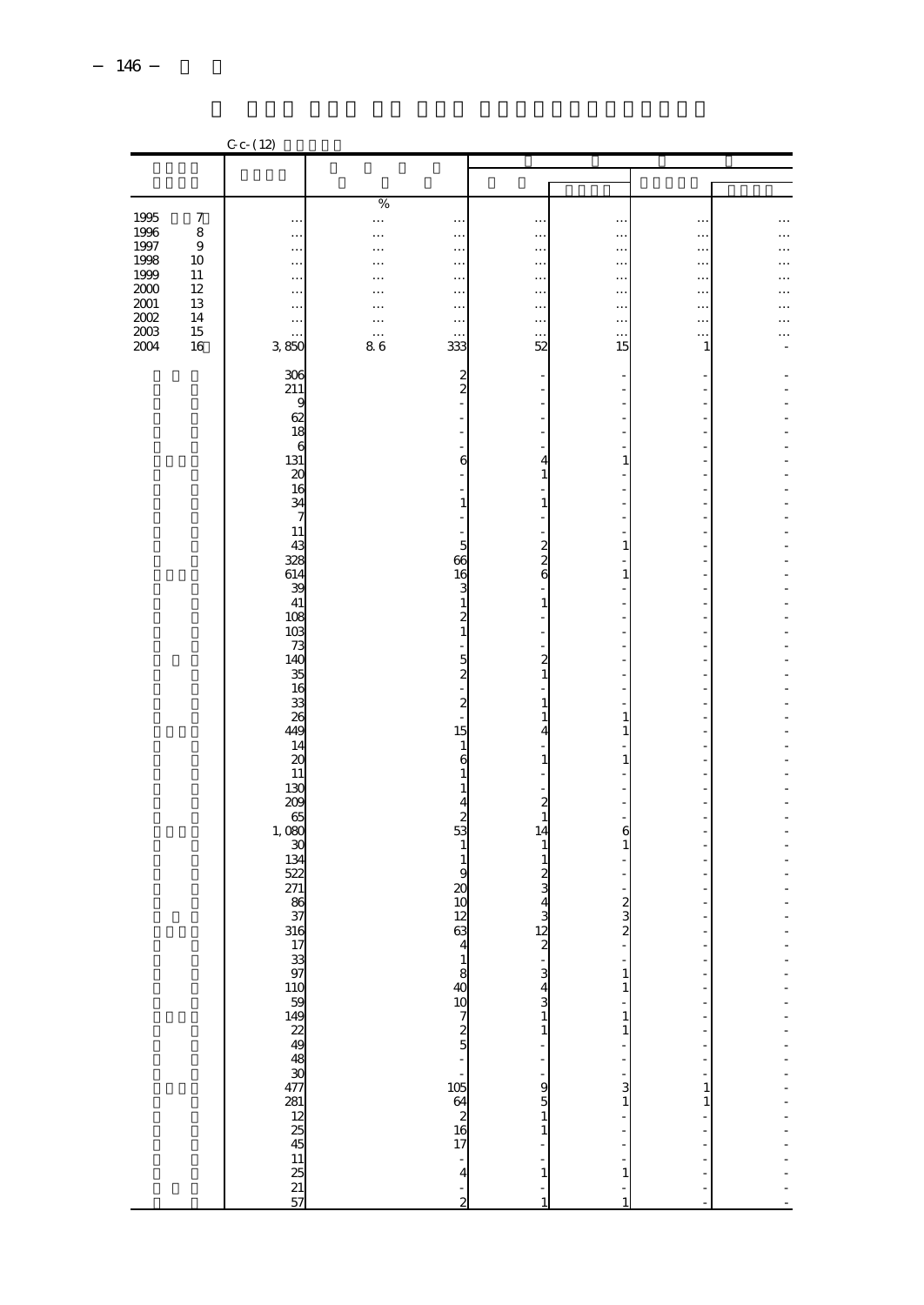|                                                                                                                                           | $C - (13)$                                                                                                                                                                                                                                                                                                                                                                                                                                                                  |                                                                                    |                                                                                                                                                                                                                                                                                                                                                                                                                       |                                                                                                                                                                                                                                                                                                                                                                                                                         |                                                                                                                                                                                                                                                                        |                                                                                                                                                                                                                                                                                                                                 |                                                                                                                                                                                                                                                                                                                                                                                                                                                                                                                                                                              |
|-------------------------------------------------------------------------------------------------------------------------------------------|-----------------------------------------------------------------------------------------------------------------------------------------------------------------------------------------------------------------------------------------------------------------------------------------------------------------------------------------------------------------------------------------------------------------------------------------------------------------------------|------------------------------------------------------------------------------------|-----------------------------------------------------------------------------------------------------------------------------------------------------------------------------------------------------------------------------------------------------------------------------------------------------------------------------------------------------------------------------------------------------------------------|-------------------------------------------------------------------------------------------------------------------------------------------------------------------------------------------------------------------------------------------------------------------------------------------------------------------------------------------------------------------------------------------------------------------------|------------------------------------------------------------------------------------------------------------------------------------------------------------------------------------------------------------------------------------------------------------------------|---------------------------------------------------------------------------------------------------------------------------------------------------------------------------------------------------------------------------------------------------------------------------------------------------------------------------------|------------------------------------------------------------------------------------------------------------------------------------------------------------------------------------------------------------------------------------------------------------------------------------------------------------------------------------------------------------------------------------------------------------------------------------------------------------------------------------------------------------------------------------------------------------------------------|
|                                                                                                                                           |                                                                                                                                                                                                                                                                                                                                                                                                                                                                             |                                                                                    |                                                                                                                                                                                                                                                                                                                                                                                                                       |                                                                                                                                                                                                                                                                                                                                                                                                                         |                                                                                                                                                                                                                                                                        |                                                                                                                                                                                                                                                                                                                                 |                                                                                                                                                                                                                                                                                                                                                                                                                                                                                                                                                                              |
| 1995<br>7<br>1996<br>8<br>1997<br>9<br>1998<br>10<br>1999<br>11<br>2000<br>12<br>2001<br>13<br>2002<br>14<br>$2003\,$<br>15<br>2004<br>16 | 19, 220<br>20, 515<br>26,980<br>35, 763<br>41, 173<br>46,064<br>50, 838<br>52, 919<br>46, 354<br>39, 399                                                                                                                                                                                                                                                                                                                                                                    | %<br>49.6<br>57.0<br>49.6<br>54.9<br>50. O<br>32.1<br>25.4<br>34.8<br>32.1<br>34.4 | 9,525<br>11,696<br>13, 373<br>19,636<br>20, 597<br>14,796<br>12, 925<br>18, 434<br>14,861<br>13,561                                                                                                                                                                                                                                                                                                                   | 1,408<br>1,845<br>2, 118<br>2,605<br>3,304<br>3,072<br>3,078<br>3, 158<br>2,953<br>2, 259                                                                                                                                                                                                                                                                                                                               | 83<br>94<br>129<br>164<br>176<br>119<br>196<br>172<br>157<br>100                                                                                                                                                                                                       | 973<br>1,331<br>1,568<br>1,871<br>2,420<br>2, 179<br>2, 190<br>2,166<br>1,957<br>1,352                                                                                                                                                                                                                                          | 63<br>69<br>102<br>134<br>120<br>92<br>151<br>123<br>109<br>64                                                                                                                                                                                                                                                                                                                                                                                                                                                                                                               |
|                                                                                                                                           | 429<br>306<br>17<br>70<br>28<br>8<br>317<br>50<br>$\alpha$<br>194<br>9<br>7<br>37<br>4,518<br>13, 935<br>355<br>254<br>176<br>4,289<br>3,680<br>4,603<br>44<br>139<br>œ<br>296<br>3,816<br>24<br>45<br>22<br>165<br>3, 233<br>327<br>10,680<br>83<br>1,077<br>6,403<br>2,614<br>351<br>152<br>1,007<br>$\frac{16}{6}$<br>273<br>655<br>57<br>566<br>16<br>294<br>161<br>$95$<br>4, 131<br>3, 615<br>$\begin{array}{c} 37 \\ 35 \\ 212 \end{array}$<br>$\frac{24}{62}$<br>63 |                                                                                    | 13C<br>62<br>8<br>37<br>$\alpha$<br>3<br>49<br>14<br>5<br>18<br>$\mathbf{1}$<br>11<br>2510<br>4,160<br>70<br>47<br>22<br>1,777<br>990<br>81C<br>11<br>94<br>28<br>311<br>994<br>ξ<br>15<br>6<br>59<br>833<br>72<br>3,031<br>21<br>217<br>1,594<br>1,077<br>83<br>39<br>359<br>$rac{3}{89}$<br>240<br>25<br>275<br>$\frac{5}{118}$<br>$\frac{116}{36}$<br>2, 053<br>1, 856<br>$\frac{5}{11}$<br>137<br>$\frac{10}{13}$ | 79<br>54<br>3<br>14<br>7<br>1<br>27<br>12<br>$\mathbf{1}$<br>12<br>$\overline{c}$<br>311<br>492<br>27<br>18<br>16<br>111<br>119<br>146<br>12<br>10<br>12<br>21<br>163<br>1<br>5<br>2<br>11<br>117<br>27<br>785<br>11<br>52<br>529<br>153<br>25<br>15<br>98<br>$\frac{3}{1}$<br>39<br>44<br>11<br>$rac{61}{61}$<br>$30$<br>$9$<br>$243$<br>$187$<br>$\frac{1}{8}$<br>24<br>$\begin{array}{c}\n1 \\ 3 \\ 10\n\end{array}$ | 4<br>3<br>$\,1\,$<br>3<br>20<br>3<br>i,<br>$\,1\,$<br>$\frac{2}{3}$<br>10<br>Ĭ.<br>$\mathbf{1}$<br>12<br>$\overline{a}$<br>$\mathbf{1}$<br>7<br>4<br>57<br>$\frac{2}{3}$<br>39<br>$\frac{9}{2}$<br>$\overline{\mathbf{c}}$<br>$\overline{\mathbf{z}}$<br>$\frac{2}{2}$ | 42<br>28<br>$\mathbf{1}$<br>11<br>$\overline{\mathcal{Z}}$<br>16<br>$\frac{8}{1}$<br>5<br>$\overline{\mathcal{Z}}$<br>173<br>311<br>14<br>17<br>12<br>69<br>77<br>84<br>10<br>7<br>1 <sup>C</sup><br>11<br>101<br>4<br>6<br>75<br>16<br>433<br>8<br>26<br>280<br>99<br>14<br>6<br>61<br>1378 ක හි ප ග හි ක හි ය<br>137<br>$-28$ | $\mathbf 2$<br>$\mathbf{1}$<br>$\frac{1}{2}$<br>$\,1\,$<br>$\overline{a}$<br>$\overline{\phantom{0}}$<br>3<br>9<br>$\boldsymbol{2}$<br>$\frac{1}{2}$<br>$\,1$<br>$\overline{\phantom{m}}$<br>$\,1$<br>4<br>$\overline{a}$<br>÷,<br>$1\,$<br>$\overline{\phantom{a}}$<br>10<br>$\overline{\phantom{a}}$<br>$\mathbf{1}$<br>$\qquad \qquad -$<br>$\frac{1}{2}$<br>$\boldsymbol{7}$<br>$\boldsymbol{z}$<br>37<br>$\,1$<br>$\boldsymbol{2}$<br>24<br>$\overline{9}$<br>$1\,$<br>$\frac{1}{2}$<br>$\overline{a}$<br>÷<br>$\overline{\mathcal{L}}$<br>$\frac{1}{1}$<br>$\,$ 1 $\,$ |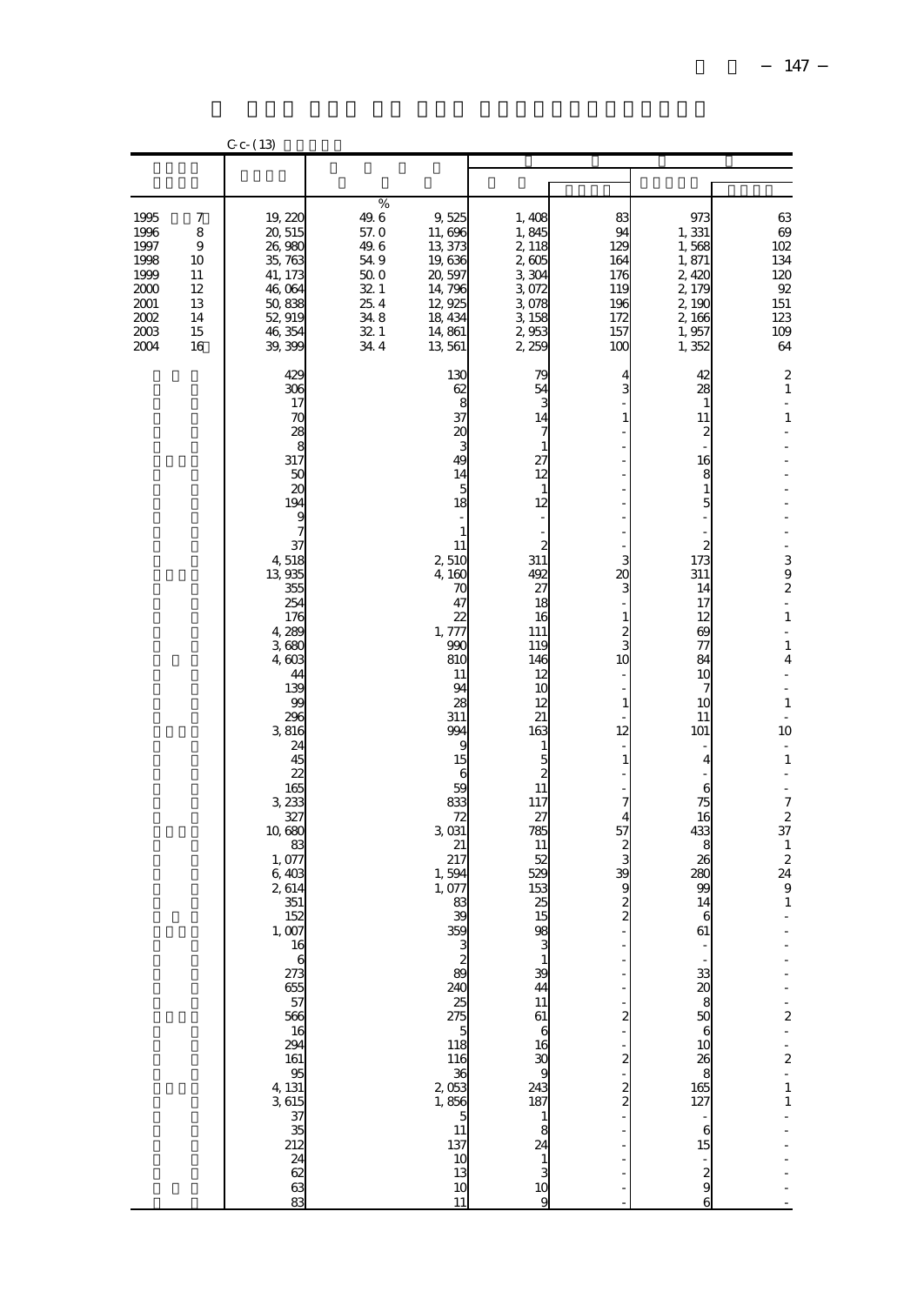|                                                                              |                                                                      | $C - (14)$                                                                                                                                                                                                                                                                                              |                                                                                      |                                                                                                                                                                                                                                                                                                                                                                              |                                                                                                                                                                                                                                                                                                                                                         |                                                                                                                                                                                                                                                                                                                                                                                                                                                        |                                                                                                                                                                                        |                                                                                                                                                                                                                                                                                                                       |
|------------------------------------------------------------------------------|----------------------------------------------------------------------|---------------------------------------------------------------------------------------------------------------------------------------------------------------------------------------------------------------------------------------------------------------------------------------------------------|--------------------------------------------------------------------------------------|------------------------------------------------------------------------------------------------------------------------------------------------------------------------------------------------------------------------------------------------------------------------------------------------------------------------------------------------------------------------------|---------------------------------------------------------------------------------------------------------------------------------------------------------------------------------------------------------------------------------------------------------------------------------------------------------------------------------------------------------|--------------------------------------------------------------------------------------------------------------------------------------------------------------------------------------------------------------------------------------------------------------------------------------------------------------------------------------------------------------------------------------------------------------------------------------------------------|----------------------------------------------------------------------------------------------------------------------------------------------------------------------------------------|-----------------------------------------------------------------------------------------------------------------------------------------------------------------------------------------------------------------------------------------------------------------------------------------------------------------------|
|                                                                              |                                                                      |                                                                                                                                                                                                                                                                                                         |                                                                                      |                                                                                                                                                                                                                                                                                                                                                                              |                                                                                                                                                                                                                                                                                                                                                         |                                                                                                                                                                                                                                                                                                                                                                                                                                                        |                                                                                                                                                                                        |                                                                                                                                                                                                                                                                                                                       |
| 1995<br>1996<br>1997<br>1998<br>1999<br>2000<br>2001<br>2002<br>2003<br>2004 | $\boldsymbol{7}$<br>8<br>9<br>10<br>11<br>12<br>13<br>14<br>15<br>16 | 24,386<br>23, 483<br>22, 181<br>21, 019<br>21, 928<br>24,526<br>25, 691<br>24,590<br>25, 338<br>19, 198                                                                                                                                                                                                 | %<br>47.2<br>49.9<br>49.9<br>45.7<br>37.3<br>$20\,4$<br>17.2<br>17.9<br>16.4<br>19.7 | 11, 512<br>11, 718<br>11,064<br>9,597<br>8,189<br>5, 012<br>4, 412<br>4,400<br>4,149<br>3,791                                                                                                                                                                                                                                                                                | 934<br>932<br>972<br>953<br>967<br>813<br>770<br>796<br>836<br>970                                                                                                                                                                                                                                                                                      | 150<br>155<br>160<br>173<br>163<br>123<br>117<br>148<br>197<br>184                                                                                                                                                                                                                                                                                                                                                                                     | 58<br>54<br>69<br>67<br>49<br>70<br>59<br>71<br>101<br>ዎ                                                                                                                               | 12<br>$\frac{19}{15}$<br>18<br>$\boldsymbol{7}$<br>$\frac{11}{20}$<br>23<br>46<br>32                                                                                                                                                                                                                                  |
|                                                                              |                                                                      | 195<br>159<br>8<br>14<br>9<br>5<br>345<br>61<br>41<br>154<br>23<br>14<br>52<br>8, 195<br>3,694<br>275<br>77<br>97<br>821<br>1,040<br>986<br>110<br>36<br>132<br>120<br>1, 125<br>42<br>95<br>65<br>159<br>700<br>64<br>4,265<br>73<br>317<br>3, 131<br>549<br>126<br>69<br>430<br>ຘຘຘຘຌຘຌຌຌຌຌຘຌຘຌຌຌຌຌຌຌ |                                                                                      | 36<br>23<br>$\frac{2}{1}$<br>$\frac{1}{15}$ as $\frac{1}{2}$<br>$\alpha$<br>$\overline{c}$<br>1<br>2,180<br>829<br>12<br>5<br>3<br>74<br>536<br>157<br>$\mathbf{g}$<br>$\overline{\mathcal{L}}$<br>19<br>12<br>133<br>4<br>24<br>11<br>92<br>$\overline{\mathcal{Z}}$<br>368<br>14<br>106<br>169<br>55<br>11<br>13<br>54<br>- ∞ ∞ 33 ∞ 3 ™ 5 ™ 5 ™ 5 ∞ 7 ™ 5 ∞ 7 ™ 6 ™ 5 ∞ 5 | 43<br>27<br>$\overline{\mathbf{z}}$<br>$\,1\,$<br>7<br>6<br>34<br>$\overline{\phantom{a}}$<br>12<br>12<br>$\mathbf{1}$<br>354<br>208<br>5<br>$\frac{2}{3}$<br>46<br>68<br>56<br>5<br>$\frac{2}{7}$<br>14<br>$\frac{35}{3}$<br>10<br>17<br>$\overline{\mathcal{Z}}$<br>198<br>4<br>42<br>106<br>37<br>$\boldsymbol{z}$<br>$\overline{\phantom{a}}$<br>22 | 8<br>4<br>1<br>$\mathbf{1}$<br>2<br>14<br>3<br>2<br>$\mathbf{1}$<br>1<br>44<br>36<br>$\overline{c}$<br>$\frac{2}{8}$<br>11<br>9<br>1<br>1<br>$\overline{\mathcal{Z}}$<br>12<br>1<br>3<br>$\overline{\mathcal{Z}}$<br>6<br>43<br>3<br>8<br>16<br>13<br>3<br>4<br>$\mathbf 1$<br>$\overline{c}$<br>$\mathbf{1}$<br>8<br>$\mathbf{1}$<br>$\mathbf{1}$<br>$\frac{5}{15}$<br>$\frac{1}{6}$<br>$\mathbf{1}$<br>$\mathbf{1}$<br>$\mathbf{1}$<br>$\frac{3}{3}$ | 6<br>5<br>1<br>12<br>4<br>4<br>3<br>1<br>20<br>23<br>$\frac{2}{9}$<br>6<br>5<br>1<br>1<br>$\mathbf{1}$<br>$\alpha$<br>1<br>11<br>7<br>$\mathbf{1}$<br>3<br>ł,<br>3<br>1<br>1<br>4<br>1 | 1<br>$\overline{\phantom{0}}$<br>$\,1$<br>$\begin{array}{c} 6 \\ 2 \\ 3 \end{array}$<br>÷<br>$\overline{a}$<br>$\,1\,$<br>4<br>12<br>$\overline{\phantom{a}}$<br>$-24$<br>$-31$<br>$\overline{a}$<br>i,<br>1<br>$\,1$<br>$\begin{array}{c} 6 \\ 1 \\ 4 \end{array}$<br>$\,$ 1 $\,$<br>$\frac{2}{1}$<br>$\overline{c}$ |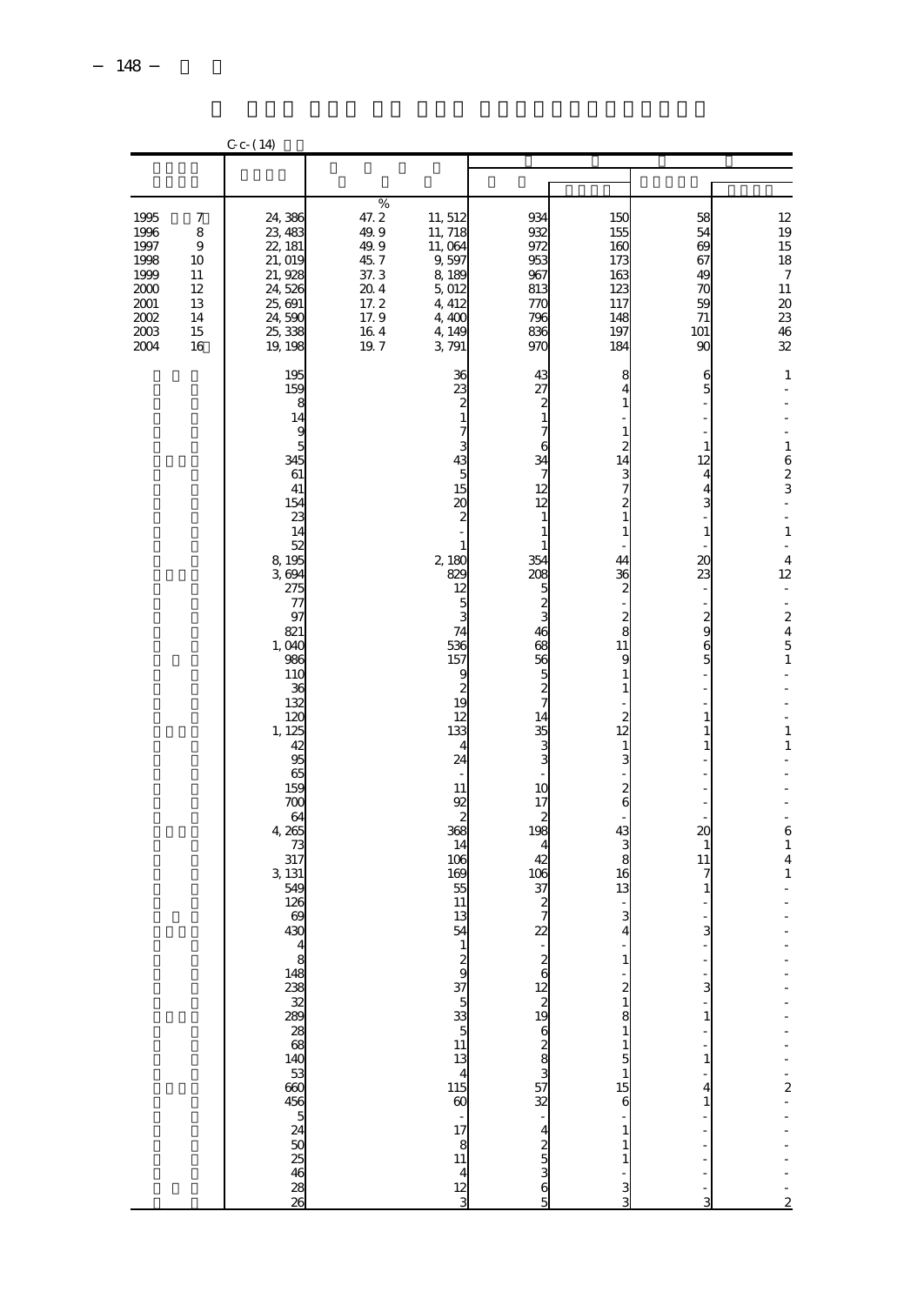|                                                                              |                                                       | $C - C - (15)$                                                                                                                                                                                                                                                                                                                                                                                                                                                                         |                                                                                           |                                                                                                                                                                                                                                                                                                                                                                                                          |                                                                                                                                                                                                                                                                                                                        |                                                                                                                                                                                                                                                                                                                                                                                                                                                                              |                                                                                                                                                                                                                                                                                                                                                                  |                                                                                                                                                                                                                                                                                                                                                                                                                                                                                                                                                                                                                                          |
|------------------------------------------------------------------------------|-------------------------------------------------------|----------------------------------------------------------------------------------------------------------------------------------------------------------------------------------------------------------------------------------------------------------------------------------------------------------------------------------------------------------------------------------------------------------------------------------------------------------------------------------------|-------------------------------------------------------------------------------------------|----------------------------------------------------------------------------------------------------------------------------------------------------------------------------------------------------------------------------------------------------------------------------------------------------------------------------------------------------------------------------------------------------------|------------------------------------------------------------------------------------------------------------------------------------------------------------------------------------------------------------------------------------------------------------------------------------------------------------------------|------------------------------------------------------------------------------------------------------------------------------------------------------------------------------------------------------------------------------------------------------------------------------------------------------------------------------------------------------------------------------------------------------------------------------------------------------------------------------|------------------------------------------------------------------------------------------------------------------------------------------------------------------------------------------------------------------------------------------------------------------------------------------------------------------------------------------------------------------|------------------------------------------------------------------------------------------------------------------------------------------------------------------------------------------------------------------------------------------------------------------------------------------------------------------------------------------------------------------------------------------------------------------------------------------------------------------------------------------------------------------------------------------------------------------------------------------------------------------------------------------|
|                                                                              |                                                       |                                                                                                                                                                                                                                                                                                                                                                                                                                                                                        |                                                                                           |                                                                                                                                                                                                                                                                                                                                                                                                          |                                                                                                                                                                                                                                                                                                                        |                                                                                                                                                                                                                                                                                                                                                                                                                                                                              |                                                                                                                                                                                                                                                                                                                                                                  |                                                                                                                                                                                                                                                                                                                                                                                                                                                                                                                                                                                                                                          |
| 1995<br>1996<br>1997<br>1998<br>1999<br>2000<br>2001<br>2002<br>2003<br>2004 | 7<br>8<br>9<br>10<br>11<br>12<br>13<br>14<br>15<br>16 | 45, 471<br>44,532<br>45,593<br>47,036<br>50,390<br>62, 746<br>70, 244<br>76, 170<br>74, 967<br>71,818                                                                                                                                                                                                                                                                                                                                                                                  | %<br>27.5<br>25.9<br>26.7<br>26.9<br>23 1<br>10.9<br>7.5<br>6.4<br>9.1<br>10 <sub>1</sub> | 12, 499<br>11,555<br>12, 172<br>12,655<br>11,648<br>6,820<br>5,268<br>4,884<br>6,791<br>7, 262                                                                                                                                                                                                                                                                                                           | 1, 199<br>1, 175<br>1, 129<br>1, 301<br>1,302<br>1,501<br>1,675<br>1,948<br>2, 184<br>2,536                                                                                                                                                                                                                            | 267<br>277<br>277<br>322<br>283<br>329<br>405<br>515<br>630<br>683                                                                                                                                                                                                                                                                                                                                                                                                           | 236<br>227<br>254<br>282<br>27 <sup>c</sup><br>365<br>37 <sub>C</sub><br>493<br>57C<br>555                                                                                                                                                                                                                                                                       | 45<br>$\bf 44$<br>52<br>$62\,$<br>52<br>89<br>86<br>152<br>227<br>184                                                                                                                                                                                                                                                                                                                                                                                                                                                                                                                                                                    |
|                                                                              |                                                       | 1,877<br>1,325<br>122<br>205<br>171<br>54<br>2,934<br>302<br>359<br>1,034<br>198<br>337<br>704<br>14,598<br>16,876<br>964<br>997<br>880<br>3,646<br>3,042<br>3,955<br>1, 138<br>286<br>51C<br>1,458<br>8,561<br>384<br>482<br>256<br>1,080<br>5,565<br>794<br>15, 657<br>664<br>2, 142<br>8 115<br>3,776<br>480<br>480<br>2,976<br>295<br>252<br>907<br>1, 011<br>511<br>1, 846<br>165<br>671<br>685<br>325<br>$6\frac{493}{2,719}$<br>300<br>327<br>610<br>547<br>532<br>372<br>1,086 |                                                                                           | 250<br>201<br>13<br>17<br>12<br>388<br>79<br>44<br>141<br>37<br>34<br>53<br>903<br>2,200<br>175<br>94<br>17C<br>234<br>805<br>413<br>119<br>18<br>42<br>130<br>1, 175<br>25<br>62<br>37<br>74<br>929<br>48<br>957<br>131<br>166<br>213<br>338<br>68<br>41<br>399<br>$\begin{array}{c} 56 \\ 61 \end{array}$<br>95<br>119<br>88888<br>53<br>35<br>822<br>$\frac{220}{35}$<br>141<br>56<br>79<br>68<br>176 | 79<br>47<br>6<br>9<br>16<br>1<br>191<br>29<br>36<br>54<br>21<br>20<br>31<br>333<br>625<br>47<br>34<br>38<br>117<br>64<br>138<br>65<br>14<br>22<br>86<br>323<br>12<br>39<br>21<br>44<br>187<br>20<br>351<br>24<br>68<br>139<br>72<br>31<br>17<br>182<br>43<br>18<br>41<br>338833<br>$\frac{38}{87}$<br>1633933938<br>72 | 30<br>18<br>$\mathbf{1}$<br>4<br>6<br>$\mathbf{1}$<br>49<br>12<br>14<br>13<br>$\frac{3}{79}$<br>174<br>16<br>10<br>16<br>30<br>12<br>41<br>16<br>4<br>6<br>23<br>68<br>$\frac{2}{9}$<br>6<br>12<br>38<br>$\,1\,$<br>112<br>5<br>17<br>37<br>28<br>16<br>9<br>53<br>$\begin{array}{c} 17 \\ 2 \\ 12 \end{array}$<br>$\frac{10}{12}$<br>$\frac{1}{5}$<br>12<br>$\frac{11}{88}$<br>$\begin{array}{c}\n1 \\ 9 \\ 6 \\ 13\n\end{array}$<br>$\begin{array}{c} 7 \\ 16 \end{array}$ | 17<br>15<br>$\mathbf{1}$<br>$\mathbf{1}$<br>42<br>9<br>9<br>15<br>$\frac{2}{1}$<br>6<br>71<br>131<br>9<br>$\overline{4}$<br>6<br>34<br>19<br>$\overline{2}$<br>19<br>$\mathbf{1}$<br>$\overline{\mathcal{Z}}$<br>15<br>51<br>ပ္ပ္လား တာ<br>$\mathfrak{A}$<br>3<br>91<br>8<br>16<br>43<br>15<br>6<br>3<br>31<br>$\begin{array}{c} 11 \\ 7 \\ 9 \end{array}$<br>26 | 12<br>$10\,$<br>$\overline{\phantom{a}}$<br>$\mathbf{1}$<br>$\mathbf{1}$<br>$\overline{\phantom{a}}$<br>19<br>$\frac{4}{7}$<br>8<br>$\overline{a}$<br>28<br>40<br>$\,1\,$<br>$\,1$<br>38397<br>$\mathbf{1}$<br>$\begin{array}{c} 2 \\ 5 \\ 7 \end{array}$<br>$\frac{1}{2}$<br>$\boldsymbol{z}$<br>$\frac{1}{2}$<br>$\overline{\phantom{a}}$<br>5<br>$\overline{\phantom{a}}$<br>27<br>$\mathbf{1}$<br>$\ensuremath{\mathsf{3}}$<br>11<br>$\begin{array}{c} 8 \\ 3 \end{array}$<br>$1\,$<br>12<br>$\begin{array}{c} 6 \\ 1 \\ 4 \\ 1 \end{array}$<br>$\frac{1}{13}$<br>$-4$ 3 6 26 8<br>$-2$<br>$-2$<br>$1$<br>$\bf{4}$<br>$\overline{9}$ |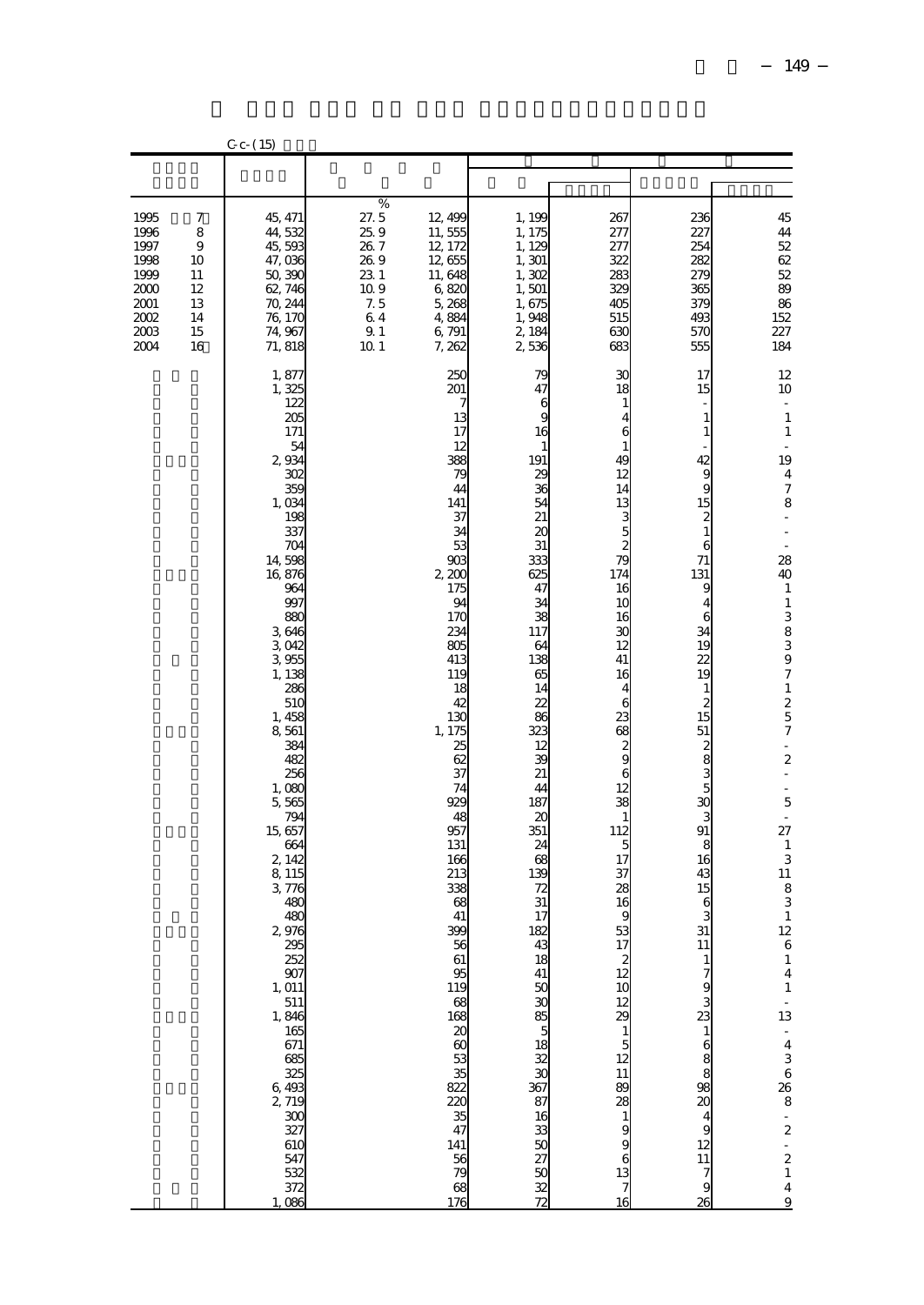|                                                                                          |                                                                                     | $C_{c}$ (16)                                                                                                                                                                                                                                                                                  |                                                                                                 |                                                                                                                                                                                                                                                   |                                                                                                                                                                                                                                    |                                                         |                                                                    |                                                                                                          |
|------------------------------------------------------------------------------------------|-------------------------------------------------------------------------------------|-----------------------------------------------------------------------------------------------------------------------------------------------------------------------------------------------------------------------------------------------------------------------------------------------|-------------------------------------------------------------------------------------------------|---------------------------------------------------------------------------------------------------------------------------------------------------------------------------------------------------------------------------------------------------|------------------------------------------------------------------------------------------------------------------------------------------------------------------------------------------------------------------------------------|---------------------------------------------------------|--------------------------------------------------------------------|----------------------------------------------------------------------------------------------------------|
|                                                                                          |                                                                                     |                                                                                                                                                                                                                                                                                               |                                                                                                 |                                                                                                                                                                                                                                                   |                                                                                                                                                                                                                                    |                                                         |                                                                    |                                                                                                          |
| 1995<br>1996<br>1997<br>1998<br>1999<br>$2000\,$<br>2001<br>$2002\,$<br>$2003\,$<br>2004 | $\boldsymbol{7}$<br>8<br>$\boldsymbol{9}$<br>10<br>11<br>12<br>13<br>14<br>15<br>16 | 2,352<br>2,832<br>3, 445<br>4,389<br>5, 264<br>6,611<br>6,948<br>8,005<br>8, 292<br>10,660                                                                                                                                                                                                    | $\%$<br>22 3<br>24.3<br>28.2<br>230<br>21.4<br>10 <sub>6</sub><br>$\frac{85}{57}$<br>133<br>7.7 | 524<br>688<br>971<br>1, 010<br>1, 126<br>704<br>592<br>455<br>1, 102<br>817                                                                                                                                                                       | 104<br>276<br>168<br>167<br>156<br>129<br>114<br>174<br>203<br>182                                                                                                                                                                 | 9<br>79<br>26<br>18<br>7<br>8<br>5<br>5<br>$21\,$<br>23 | 11<br>127<br>51<br>38<br>24<br>18<br>14<br>33<br>33<br>23          | 1<br>54<br>$\frac{19}{13}$<br>$\overline{\mathbf{4}}$<br>$\overline{5}$<br>÷,<br>$\mathbf{1}$<br>11<br>4 |
|                                                                                          |                                                                                     | 44<br>28<br>4<br>8<br>$1\,$<br>3<br>135<br>$\epsilon$<br>11<br>60<br>$\overline{\mathbf{c}}$<br>9<br>47<br>3,592<br>1,810<br>62<br>32<br>17<br>297<br>476<br>790<br>35<br>10<br>12<br>79<br>595<br>16<br>16<br>9<br>56<br>462<br>36<br>3,042<br>29<br>272<br>2, 163<br>524<br>34<br>20<br>169 |                                                                                                 | 3<br>$\overline{\mathcal{Z}}$<br>1<br>9<br>$\frac{2}{5}$<br>1<br>1<br>343<br>256<br>5<br>3<br>5<br>148<br>87<br>4<br>$\frac{2}{2}$<br>4C<br>$\mathbf{z}$<br>1<br>3<br>31<br>3<br>66<br>15<br>26<br>17<br>8<br>11<br>$\mathbf{1}$<br>$\frac{3}{4}$ | $\overline{\mathbf{c}}$<br>$\overline{\mathcal{Z}}$<br>48<br>32<br>$\mathbf{1}$<br>3<br>$\mathbf{1}$<br>5<br>19<br>3<br>12<br>$\overline{\mathcal{Z}}$<br>$\mathbf{1}$<br>1<br>8<br>36<br>3<br>$\alpha$<br>13<br>3<br>$\mathbf{1}$ | 6<br>3<br>3<br>2<br>1<br>1<br>2<br>$\overline{c}$<br>1  | 3<br>4<br>$\frac{2}{2}$<br>4<br>$\frac{2}{2}$<br>1<br>$\mathbf{1}$ |                                                                                                          |
|                                                                                          |                                                                                     | 10 6 39 77 149 18 33 29 69 24 23 86 27 60 25 19 32 41 7                                                                                                                                                                                                                                       |                                                                                                 | $\begin{bmatrix} 12 \\ 4 \\ -1 \end{bmatrix}$<br>$4477$<br>$151$<br>$332$<br>$826$<br>$4$<br>43                                                                                                                                                   | $\frac{2}{2}$<br>$\mathbf{1}$<br>$rac{2}{44}$<br>3<br>4<br>4<br>$\mathbf{1}$<br>26                                                                                                                                                 | 1<br>9<br>3<br>3<br>3                                   | 1<br>$\mathbf{1}$<br>10<br>$\overline{\mathcal{Z}}$<br>3<br>5      | 4<br>$\mathbf{1}$<br>$\frac{3}{1}$                                                                       |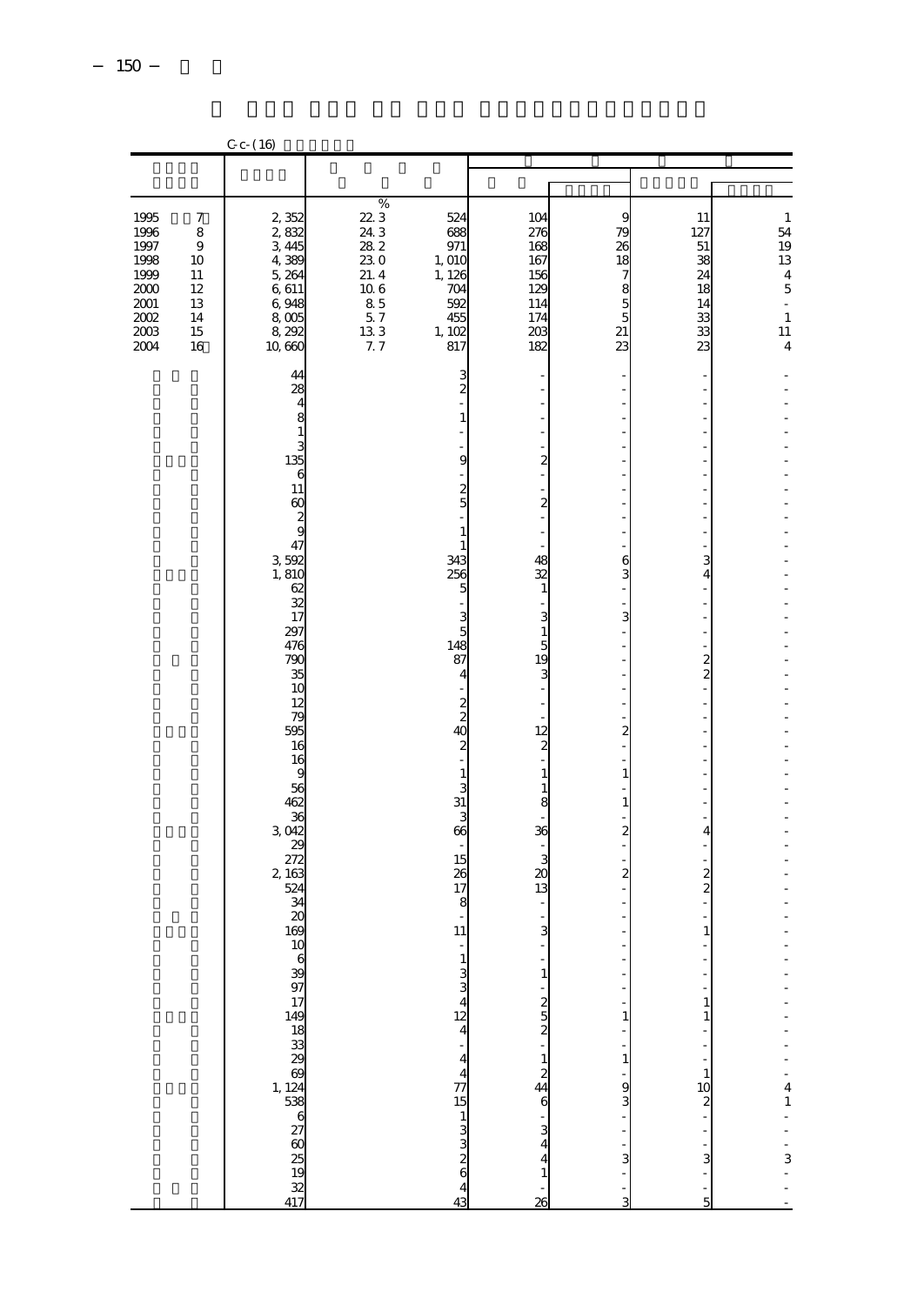|                                                                              |                                                       | $C - C - (17)$                                                                                                                                                                                                                                                                                                                                                                                                                                                                                                                                                                         |                                                                                  |                                                                                                                                                                                                                                                                                                                                                                                                                                                                                 |                                                                                                                                                                                                                                                                                                                                                                                                                      |                                                                                                                                                                                                                                                                                                                                                                                                                                                                                                                     |                                                                                                                                                                                                                                                                                                                                                                                                                                                         |                                                                                                                                                                                                                                                                                                                                                                                                                                                                                                                                                                                                                                                                                                                                            |
|------------------------------------------------------------------------------|-------------------------------------------------------|----------------------------------------------------------------------------------------------------------------------------------------------------------------------------------------------------------------------------------------------------------------------------------------------------------------------------------------------------------------------------------------------------------------------------------------------------------------------------------------------------------------------------------------------------------------------------------------|----------------------------------------------------------------------------------|---------------------------------------------------------------------------------------------------------------------------------------------------------------------------------------------------------------------------------------------------------------------------------------------------------------------------------------------------------------------------------------------------------------------------------------------------------------------------------|----------------------------------------------------------------------------------------------------------------------------------------------------------------------------------------------------------------------------------------------------------------------------------------------------------------------------------------------------------------------------------------------------------------------|---------------------------------------------------------------------------------------------------------------------------------------------------------------------------------------------------------------------------------------------------------------------------------------------------------------------------------------------------------------------------------------------------------------------------------------------------------------------------------------------------------------------|---------------------------------------------------------------------------------------------------------------------------------------------------------------------------------------------------------------------------------------------------------------------------------------------------------------------------------------------------------------------------------------------------------------------------------------------------------|--------------------------------------------------------------------------------------------------------------------------------------------------------------------------------------------------------------------------------------------------------------------------------------------------------------------------------------------------------------------------------------------------------------------------------------------------------------------------------------------------------------------------------------------------------------------------------------------------------------------------------------------------------------------------------------------------------------------------------------------|
|                                                                              |                                                       |                                                                                                                                                                                                                                                                                                                                                                                                                                                                                                                                                                                        |                                                                                  |                                                                                                                                                                                                                                                                                                                                                                                                                                                                                 |                                                                                                                                                                                                                                                                                                                                                                                                                      |                                                                                                                                                                                                                                                                                                                                                                                                                                                                                                                     |                                                                                                                                                                                                                                                                                                                                                                                                                                                         |                                                                                                                                                                                                                                                                                                                                                                                                                                                                                                                                                                                                                                                                                                                                            |
| 1995<br>1996<br>1997<br>1998<br>1999<br>2000<br>2001<br>2002<br>2003<br>2004 | 7<br>8<br>9<br>10<br>11<br>12<br>13<br>14<br>15<br>16 | 222, 473<br>210,080<br>217, 171<br>252,092<br>294, 635<br>362, 762<br>432, 140<br>443, 298<br>414, 819<br>328, 921                                                                                                                                                                                                                                                                                                                                                                                                                                                                     | %<br>32.4<br>334<br>32.7<br>29.5<br>25.0<br>126<br>10 0<br>11. O<br>14 6<br>19.2 | 72, 061<br>70, 207<br>71,028<br>74, 473<br>73, 715<br>45,666<br>43, 176<br>48, 881<br>60, 479<br>63, 171                                                                                                                                                                                                                                                                                                                                                                        | 3,069<br>2,772<br>2,639<br>2,857<br>2,892<br>2,933<br>3,027<br>3,322<br>3, 491<br>3,238                                                                                                                                                                                                                                                                                                                              | 150<br>144<br>112<br>134<br>129<br>124<br>134<br>139<br>167<br>177                                                                                                                                                                                                                                                                                                                                                                                                                                                  | 1,037<br>798<br>793<br>742<br>704<br>658<br>663<br>816<br>776<br>681                                                                                                                                                                                                                                                                                                                                                                                    | 66<br>$\bf 44$<br>29<br>43<br>44<br>33<br>39<br>42<br>55<br>47                                                                                                                                                                                                                                                                                                                                                                                                                                                                                                                                                                                                                                                                             |
|                                                                              |                                                       | 14, 259<br>9,766<br>1,362<br>1,169<br>1,637<br>325<br>13, 409<br>1,706<br>1, 247<br>4,656<br>897<br>1,379<br>3,524<br>20, 105<br>105, 324<br>9,577<br>6,166<br>7,103<br>23, 553<br>20, 319<br>20, 216<br>3, 197<br>1,875<br>4,329<br>8,989<br>49,590<br>1,926<br>2,328<br>1,720<br>6,237<br>32, 380<br>4,999<br>69,398<br>2,732<br>7,283<br>39,898<br>15, 173<br>2,346<br>1,966<br>11, 354<br>1,031<br>$764$<br>3,680<br>3,908<br>1,971<br>7, 478<br>$\frac{1}{2}$ , 057<br>2,598<br>$1,086$<br>38,004<br>24, 444<br>$1, 716$<br>$1, 288$<br>2,993<br>1,837<br>1,665<br>1,923<br>2,138 |                                                                                  | 2,339<br>1,625<br>210<br>378<br>100<br>26<br>2, 148<br>235<br>208<br>211<br>202<br>307<br>985<br>3, 136<br>17,522<br>2,753<br>517<br>2,825<br>974<br>4,541<br>3,041<br>343<br>109<br>980<br>1,439<br>13,051<br>227<br>1,209<br>226<br>34C<br>9,655<br>1,394<br>8,508<br>1, 257<br>1,203<br>1,925<br>3,031<br>830<br>262<br>2,565<br>247<br>163<br>467<br>859<br>829<br>979<br>280<br>186<br>206<br>$\frac{307}{12}$<br>6,490<br>386<br>482<br>3,757<br>540<br>276<br>398<br>594 | 118<br>63<br>9<br>24<br>18<br>4<br>275<br>48<br>27<br>58<br>36<br>45<br>61<br>251<br>873<br>77<br>51<br>56<br>105<br>145<br>176<br>72<br>21<br>57<br>113<br>369<br>32<br>$\mathcal{Z}\!\mathcal{E}$<br>28<br>37<br>202<br>42<br>533<br>43<br>58<br>222<br>139<br>50<br>21<br>231<br>35<br>14<br>50<br>$75$<br>$57$<br>102<br>$24$<br>$35$<br>$\overline{20}$<br>486<br>165<br>24<br>38<br>57<br>32<br>44<br>59<br>67 | 4<br>$\overline{c}$<br>$\overline{\mathcal{Z}}$<br>14<br>$\frac{3}{5}$<br>$\mathbf{1}$<br>$\frac{3}{2}$<br>8<br>48<br>5<br>$\overline{4}$<br>$\frac{3}{7}$<br>4<br>9<br>$\frac{2}{1}$<br>4<br>9<br>18<br>$\frac{3}{2}$<br>$\frac{2}{9}$<br>$\overline{\mathcal{Z}}$<br>$\begin{array}{c} 38 \\ 3 \\ 6 \end{array}$<br>14<br>$\boldsymbol{7}$<br>$\overline{4}$<br>4<br>8<br>$\mathbf{1}$<br>$\frac{2}{2}$<br>11<br>4<br>3<br>$\,1\,$<br>3<br>28<br>11<br>$\,1\,$<br>5<br>2<br>3<br>$\overline{4}$<br>$\overline{c}$ | 32<br>19<br>4<br>$\frac{6}{3}$<br>65<br>16<br>$\begin{array}{c} 6 \\ 5 \end{array}$<br>11<br>14<br>13<br>36<br>168<br>14<br>13<br>ĉ<br>22<br>25<br>38<br>19<br>17<br>11<br>71<br>11<br>$\frac{3}{9}$<br>7<br>35<br>6<br>109<br>11<br>13<br>43<br>25<br>6<br>11<br>53<br>$\frac{3}{9}$<br>$\frac{2}{2}$<br>17<br>$\begin{array}{c} 7 \\ 2 \\ 8 \end{array}$<br>130<br>47<br>$\boldsymbol{7}$<br>$\begin{array}{c} 15 \\ 8 \\ 17 \end{array}$<br>17<br>15 | 1<br>$\,1\,$<br>$\overline{a}$<br>÷<br>4<br>$\,1$<br>$\overline{\mathcal{L}}$<br>÷<br>$\,1$<br>$\frac{1}{2}$<br>$\overline{\phantom{a}}$<br>$\overline{\mathbf{c}}$<br>17<br>$\begin{array}{c}\n2 \\ 2 \\ 2 \\ 1\n\end{array}$<br>$\frac{2}{2}$<br>$\frac{1}{2}$<br>$\frac{1}{2}$<br>$\begin{array}{c} 3 \\ 3 \\ 5 \\ 2 \end{array}$<br>$\mathbf{1}$<br>L,<br>$\frac{1}{2}$<br>$\,1$<br>$\,1$<br>8<br>$\,1$<br>$\overline{\phantom{a}}$<br>$\boldsymbol{2}$<br>$1\,$<br>$\overline{a}$<br>$\sqrt{4}$<br>$\overline{\mathbf{c}}$<br>$\begin{array}{c} 1 \\ 1 \\ 2 \\ 1 \end{array}$<br>$\,1$<br>$\overline{\phantom{a}}$<br>$\overline{6}$<br>$\overline{\mathbf{4}}$<br>$\overline{a}$<br>$\qquad \qquad \blacksquare$<br>$\boldsymbol{2}$ |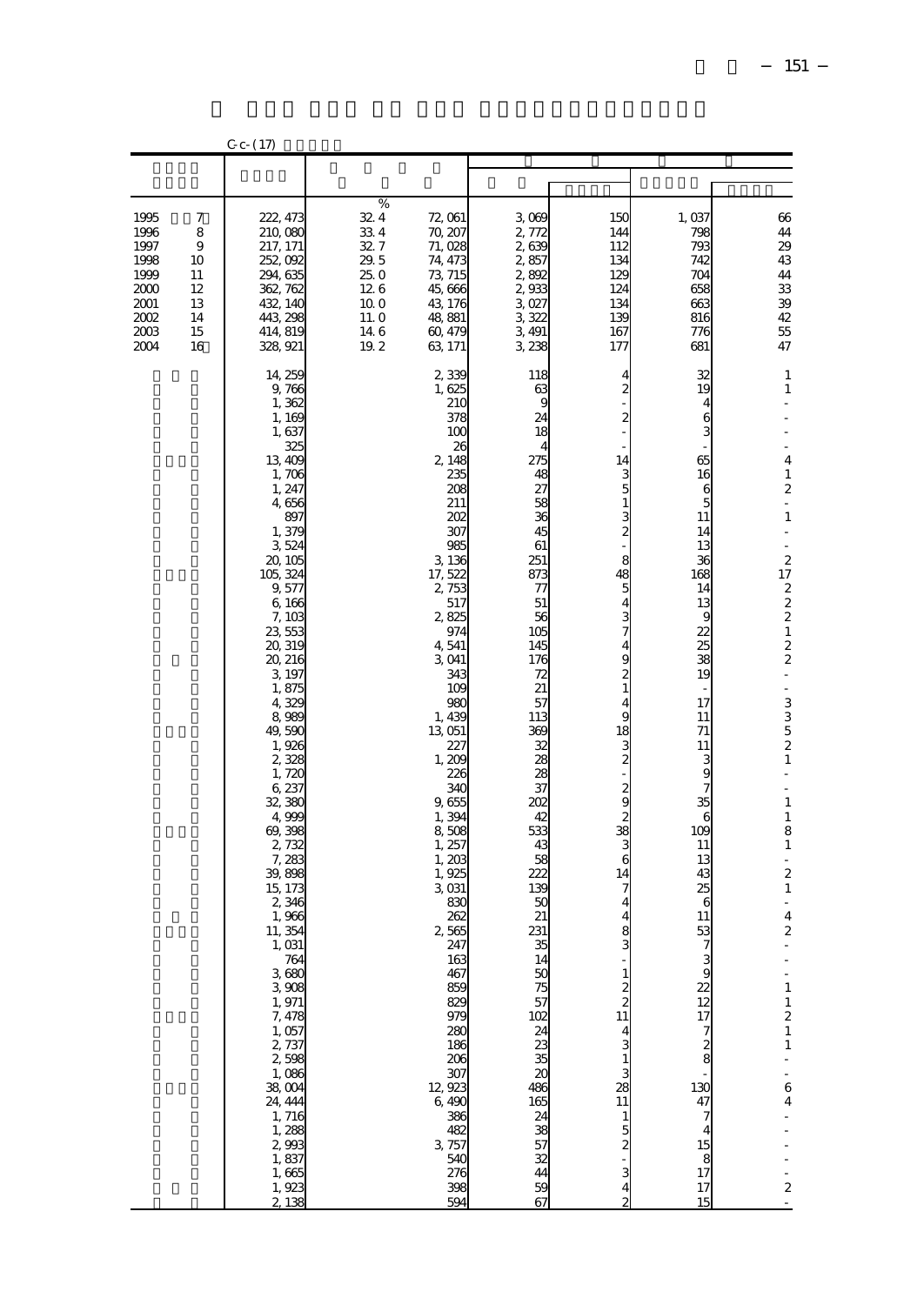|                                                                              |                                                       | $C - (18)$                                                                                                                                                                                                                                                                                                                                                                                                                                                                                                            |                                                                                    |                                                                                                                                                                                                                                                                                                                                                                                                               |                                                                                                                                                                                                                                                                                                                                                    |                                                                                                                                                                                                                                                                                                                                           |                                                                                                                                                                                                                                                                                                                                                                                                                                     |                                                                                                                                                                                                                                                                                                                                                                                                                                                                                                              |
|------------------------------------------------------------------------------|-------------------------------------------------------|-----------------------------------------------------------------------------------------------------------------------------------------------------------------------------------------------------------------------------------------------------------------------------------------------------------------------------------------------------------------------------------------------------------------------------------------------------------------------------------------------------------------------|------------------------------------------------------------------------------------|---------------------------------------------------------------------------------------------------------------------------------------------------------------------------------------------------------------------------------------------------------------------------------------------------------------------------------------------------------------------------------------------------------------|----------------------------------------------------------------------------------------------------------------------------------------------------------------------------------------------------------------------------------------------------------------------------------------------------------------------------------------------------|-------------------------------------------------------------------------------------------------------------------------------------------------------------------------------------------------------------------------------------------------------------------------------------------------------------------------------------------|-------------------------------------------------------------------------------------------------------------------------------------------------------------------------------------------------------------------------------------------------------------------------------------------------------------------------------------------------------------------------------------------------------------------------------------|--------------------------------------------------------------------------------------------------------------------------------------------------------------------------------------------------------------------------------------------------------------------------------------------------------------------------------------------------------------------------------------------------------------------------------------------------------------------------------------------------------------|
|                                                                              |                                                       |                                                                                                                                                                                                                                                                                                                                                                                                                                                                                                                       |                                                                                    |                                                                                                                                                                                                                                                                                                                                                                                                               |                                                                                                                                                                                                                                                                                                                                                    |                                                                                                                                                                                                                                                                                                                                           |                                                                                                                                                                                                                                                                                                                                                                                                                                     |                                                                                                                                                                                                                                                                                                                                                                                                                                                                                                              |
| 1995<br>1996<br>1997<br>1998<br>1999<br>2000<br>2001<br>2002<br>2003<br>2004 | 7<br>8<br>9<br>10<br>11<br>12<br>13<br>14<br>15<br>16 | 46,629<br>47, 348<br>52, 726<br>61, 192<br>73, 824<br>101, 338<br>129, 380<br>128, 539<br>120, 726<br>112, 161                                                                                                                                                                                                                                                                                                                                                                                                        | %<br>19.2<br>19.0<br>$16\ 5$<br>17.2<br>138<br>6.4<br>5.1<br>$5.6\,$<br>7.1<br>9.5 | 8,942<br>9,000<br>8,699<br>10, 548<br>10, 206<br>6,527<br>6,650<br>7,260<br>8,515<br>10,668                                                                                                                                                                                                                                                                                                                   | 1,982<br>1,875<br>1,716<br>1,745<br>1,965<br>2,006<br>2,082<br>2,429<br>2,345<br>2, 134                                                                                                                                                                                                                                                            | 48<br>34<br>33<br>40<br>55<br>41<br>48<br>73<br>68<br>65                                                                                                                                                                                                                                                                                  | 1, 241<br>1, 149<br>1,024<br>1,054<br>1,234<br>1,259<br>1,329<br>1,574<br>1,468<br>1,255                                                                                                                                                                                                                                                                                                                                            | 29<br>26<br>$20\,$<br>23<br>39<br>31<br>30<br>50<br>47<br>45                                                                                                                                                                                                                                                                                                                                                                                                                                                 |
|                                                                              |                                                       | 5,401<br>4,536<br>299<br>228<br>292<br>46<br>2,791<br>269<br>194<br>1,318<br>140<br>181<br>689<br>6,669<br>35, 233<br>2,482<br>1, 175<br>1, 428<br>7,357<br>7,753<br>10, 188<br>720<br>689<br>712<br>2,720<br>16, 738<br>330<br>288<br>282<br>1,600<br>12, 250<br>1,988<br>29, 633<br>1,276<br>3,671<br>15,954<br>6,513<br>1,373<br>846<br>3,315<br>179<br>175<br>1,043<br>1, 503<br>1, 503<br>1, 908<br>354<br>510<br>518<br>673<br>$\frac{363}{10}$<br>7,039<br>373<br>293<br>610<br>370<br>248<br>470<br>O7C<br>1. |                                                                                    | 275<br>216<br>28<br>$\alpha$<br>8<br>267<br>29<br>18<br>95<br>12<br>35<br>78<br>362<br>2972<br>484<br>8C<br>137<br>235<br>871<br>725<br>56<br>58<br>122<br>195<br>2,04C<br>28<br>50<br>27<br>16C<br>1, 453<br>322<br>1, 472<br>200<br>206<br>405<br>455<br>139<br>67<br>402<br>13<br>$\alpha$<br>41<br>173<br>155<br>$\frac{120}{31}$<br>34<br>$2780$<br>$1,503$<br>112<br>85<br>763<br>69<br>31<br>52<br>143 | 73<br>58<br>4<br>5<br>4<br>2<br>93<br>15<br>8<br>32<br>10<br>7<br>21<br>191<br>569<br>33<br>21<br>19<br>76<br>91<br>192<br>ЗС<br>26<br>32<br>49<br>222<br>5<br>10<br>g<br>22<br>152<br>24<br>557<br>33<br>56<br>301<br>98<br>27<br>42<br>121<br>$\frac{2}{7}$<br>$\frac{1}{2}$ 888882<br>14<br>252<br>83<br>17<br>15<br>26<br>20<br>10<br>25<br>56 | 3<br>$\mathbf{1}$<br>1<br>1<br>4<br>21<br>$\mathbf{1}$<br>1<br>3<br>3<br>8<br>3<br>$\mathbf{z}$<br>8<br>$\frac{2}{2}$<br>$\overline{4}$<br>19<br>$\mathbf{1}$<br>10<br>$\overline{\mathcal{Z}}$<br>$\overline{\mathbf{z}}$<br>4<br>$\mathbf{1}$<br>3<br>6<br>$\mathbf{1}$<br>$\mathbf{1}$<br>$\overline{\mathbf{z}}$<br>$\mathbf{1}$<br>1 | 34<br>27<br>З<br>$\frac{2}{2}$<br>47<br>12<br>3<br>14<br>4<br>1<br>13<br>87<br>354<br>13<br>6<br>8<br>58<br>55<br>144<br>11<br>14<br>16<br>29<br>132<br>$\mathbf{z}$<br>3<br>4<br>9<br>98<br>16<br>352<br>15<br>32<br>200<br>65<br>14<br>26<br>62<br>$\infty$<br>$\overline{32}$<br>10<br>34<br>6<br>16<br>6<br>6<br>$\begin{array}{c} 153 \\ 51 \end{array}$<br>$\begin{array}{c} 8 \\ 7 \\ 15 \end{array}$<br>14<br>4<br>18<br>36 | $\overline{\mathbf{c}}$<br>$\overline{a}$<br>$\frac{1}{2}$<br>$\,1\,$<br>$\mathbf{1}$<br>3<br>16<br>$\qquad \qquad \blacksquare$<br>i,<br>÷,<br>$\begin{array}{c} 3 \\ 2 \\ 7 \end{array}$<br>÷,<br>3<br>$\frac{1}{2}$<br>$\,1\,$<br>6<br>$\frac{1}{2}$<br>$\frac{1}{2}$<br>$\,1\,$<br>3<br>$\frac{1}{2}$<br>13<br>$\frac{1}{2}$<br>$\frac{1}{2}$<br>$\frac{8}{3}$<br>$\overline{a}$<br>$\overline{\mathcal{L}}$<br>1<br>$\mathbf{1}$<br>4<br>$\mathbf 1$<br>$\frac{1}{2}$<br>$\overline{a}$<br>$\mathbf{1}$ |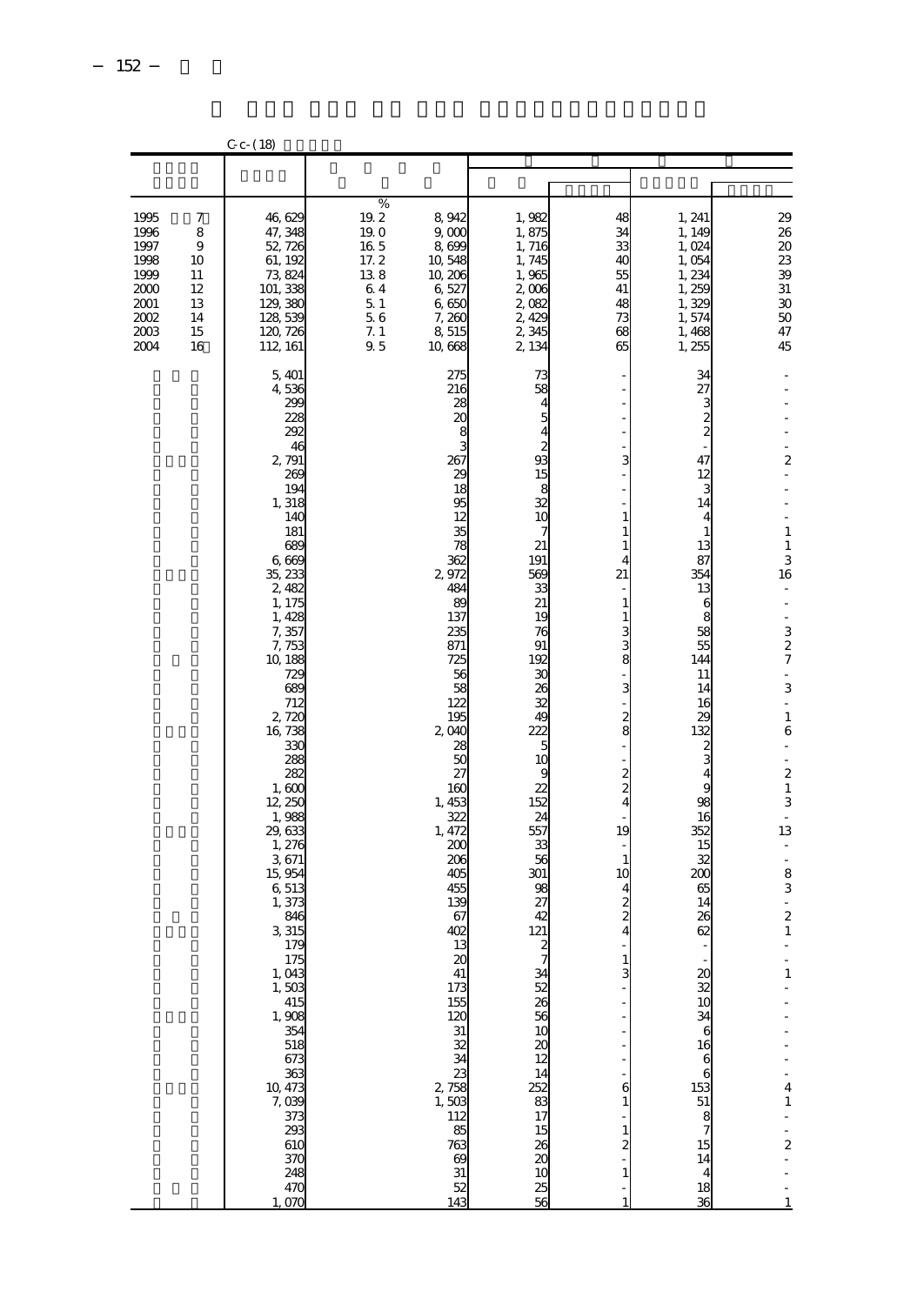|                                                                                             |                                                                      | $C - C - (19)$                                                                                                                                                                                                                                                                                                                                                                                                                                     |                                                                              |                                                                                                                                                                                                                                                                                                                                                               |                                                                                                                                                                                                                                                                                                                                                                                                |                                                                                                                                                                                                                                                                                                                                                                                                                                                                                                                 |                                                                                                                                                                                                                                                                                                                              |                                                                                                                                                                                                                                                                                                                                                                                                  |
|---------------------------------------------------------------------------------------------|----------------------------------------------------------------------|----------------------------------------------------------------------------------------------------------------------------------------------------------------------------------------------------------------------------------------------------------------------------------------------------------------------------------------------------------------------------------------------------------------------------------------------------|------------------------------------------------------------------------------|---------------------------------------------------------------------------------------------------------------------------------------------------------------------------------------------------------------------------------------------------------------------------------------------------------------------------------------------------------------|------------------------------------------------------------------------------------------------------------------------------------------------------------------------------------------------------------------------------------------------------------------------------------------------------------------------------------------------------------------------------------------------|-----------------------------------------------------------------------------------------------------------------------------------------------------------------------------------------------------------------------------------------------------------------------------------------------------------------------------------------------------------------------------------------------------------------------------------------------------------------------------------------------------------------|------------------------------------------------------------------------------------------------------------------------------------------------------------------------------------------------------------------------------------------------------------------------------------------------------------------------------|--------------------------------------------------------------------------------------------------------------------------------------------------------------------------------------------------------------------------------------------------------------------------------------------------------------------------------------------------------------------------------------------------|
|                                                                                             |                                                                      |                                                                                                                                                                                                                                                                                                                                                                                                                                                    |                                                                              |                                                                                                                                                                                                                                                                                                                                                               |                                                                                                                                                                                                                                                                                                                                                                                                |                                                                                                                                                                                                                                                                                                                                                                                                                                                                                                                 |                                                                                                                                                                                                                                                                                                                              |                                                                                                                                                                                                                                                                                                                                                                                                  |
| 1995<br>1996<br>1997<br>1998<br>1999<br>$2000\,$<br>$\frac{2001}{2002}$<br>$2003\,$<br>2004 | 7<br>8<br>$\boldsymbol{9}$<br>10<br>11<br>12<br>13<br>14<br>15<br>16 | 6, 752<br>6, 946<br>8, 188<br>8,722<br>9,337<br>10, 258<br>10, 327<br>11,502<br>11, 499<br>11,522                                                                                                                                                                                                                                                                                                                                                  | %<br>25.2<br>221<br>22 5<br>27.9<br>20 2<br>138<br>124<br>9.7<br>7.8<br>11.2 | $1, 702$<br>$1, 533$<br>1,844<br>2,436<br>1,890<br>1, 413<br>1,285<br>1, 118<br>892<br>1,285                                                                                                                                                                                                                                                                  | 138<br>131<br>123<br>154<br>173<br>180<br>191<br>155<br>197<br>257                                                                                                                                                                                                                                                                                                                             | 22<br>15<br>23<br>25<br>27<br>25<br>36<br>28<br>$31\,$<br>34                                                                                                                                                                                                                                                                                                                                                                                                                                                    | 47<br>28<br>36<br>36<br>58<br>47<br>54<br>24<br>29<br>69                                                                                                                                                                                                                                                                     | 11<br>$\bf{4}$<br>$\boldsymbol{7}$<br>$\mathbf 5$<br>$12\,$<br>$\bf 4$<br>$\frac{12}{5}$ 6 7                                                                                                                                                                                                                                                                                                     |
|                                                                                             |                                                                      | 866<br>572<br>51<br>110<br>76<br>57<br>968<br>278<br>103<br>172<br>146<br>96<br>173<br>1,581<br>3, 111<br>176<br>239<br><b>249</b><br>579<br>542<br>488<br>208<br>82<br>345<br>203<br>1, 207<br>105<br>173<br>42<br>188<br>605<br>94<br>1,733<br>45<br>186<br>84 <sup>C</sup><br>489<br>97<br>67<br>413<br>33<br>44<br>127<br>$\begin{array}{c}\n 125 \\  84 \\  317 \\  \end{array}$<br>$\frac{36}{124}$<br>$\frac{13}{13}$<br>328<br>1326<br>105 |                                                                              | 126<br>86<br>$\mathbf{1}$<br>6<br>$\overline{c}$<br>31<br>111<br>$\mathcal{X}$<br>7<br>7<br>38<br>13<br>16<br>254<br>208<br>12<br>23<br>28<br>10<br>20<br>21<br>11<br>10<br>48<br>25<br>112<br>16<br>44<br>5<br>6<br>35<br>6<br>131<br>4<br>67<br>35<br>8<br>13<br>4<br>81<br>3798338<br>$239$ 61<br>$32$ 61<br>$15$<br>$rac{20}{58}$<br>$\mathfrak{D}$<br>16 | 6<br>4<br>$\mathbf{1}$<br>$\mathbf{1}$<br>33<br>a m m m m m m m m m m m m m<br>11<br>$\overline{4}$<br>6<br>10<br>12<br>31<br>$\mathbf{1}$<br>10<br>$\begin{array}{c}\n2 \\ 2 \\ 14\n\end{array}$<br>$\begin{array}{c}\n2 \\ \circ \\ 3\n\end{array}$<br>$\mathbf{1}$<br>12<br>$1641$<br>$32$<br>$\mathbf{1}$<br>$\begin{array}{c}\n51 \\ 20 \\ 7\n\end{array}$<br>$\frac{1}{4}$ $\frac{4}{3}$ | 4<br>$\overline{c}$<br>$\overline{a}$<br>$\overline{a}$<br>$\overline{\mathbf{z}}$<br>$\overline{a}$<br>$\overline{a}$<br>4<br>11<br>L,<br>L,<br>$\,1\,$<br>$\mathbf{1}$<br>$\overline{a}$<br>$\begin{smallmatrix}2\\2\\1\end{smallmatrix}$<br>3<br>$\,$ 1 $\,$<br>4<br>$\mathbf{1}$<br>$\mathbf{1}$<br>$\overline{\mathbf{z}}$<br>$\overline{a}$<br>4<br>$\overline{a}$<br>$\overline{a}$<br>$\frac{2}{2}$<br>$\overline{a}$<br>÷<br>$\mathbf{1}$<br>$\,1\,$<br>$\frac{6}{1}$<br>$\frac{3}{1}$<br>$\mathbf{1}$ | 15<br>$\frac{2}{1}$<br>6<br>$\begin{array}{c} 1 \\ 5 \\ 2 \\ 19 \end{array}$<br>$\overline{a}$<br>$\overline{4}$<br>$\mathbf{1}$<br>4<br>$\frac{2}{2}$<br>$\mathbf{6}$<br>4<br>$\frac{2}{1}$<br>$\mathbf{1}$<br>4<br>$\overline{4}$<br>$\epsilon$<br>$\frac{5}{1}$<br>$\frac{19}{3}$<br>$\overline{4}$<br>4<br>$\frac{1}{3}$ | 3<br>$\overline{a}$<br>$\overline{a}$<br>$\overline{a}$<br>$\,1\,$<br>$\overline{a}$<br>$\overline{a}$<br>$\,1\,$<br>$\overline{a}$<br>$\overline{a}$<br>$\,1\,$<br>1<br>$\overline{\phantom{m}}$<br>$\frac{1}{2}$<br>$\,1$<br>$\overline{a}$<br>-<br>$\overline{a}$<br>L,<br>$\frac{1}{2}$<br>$\boldsymbol{z}$<br>$\overline{a}$<br>$\overline{a}$<br>$\overline{a}$<br>1<br>÷,<br>$\mathbf{1}$ |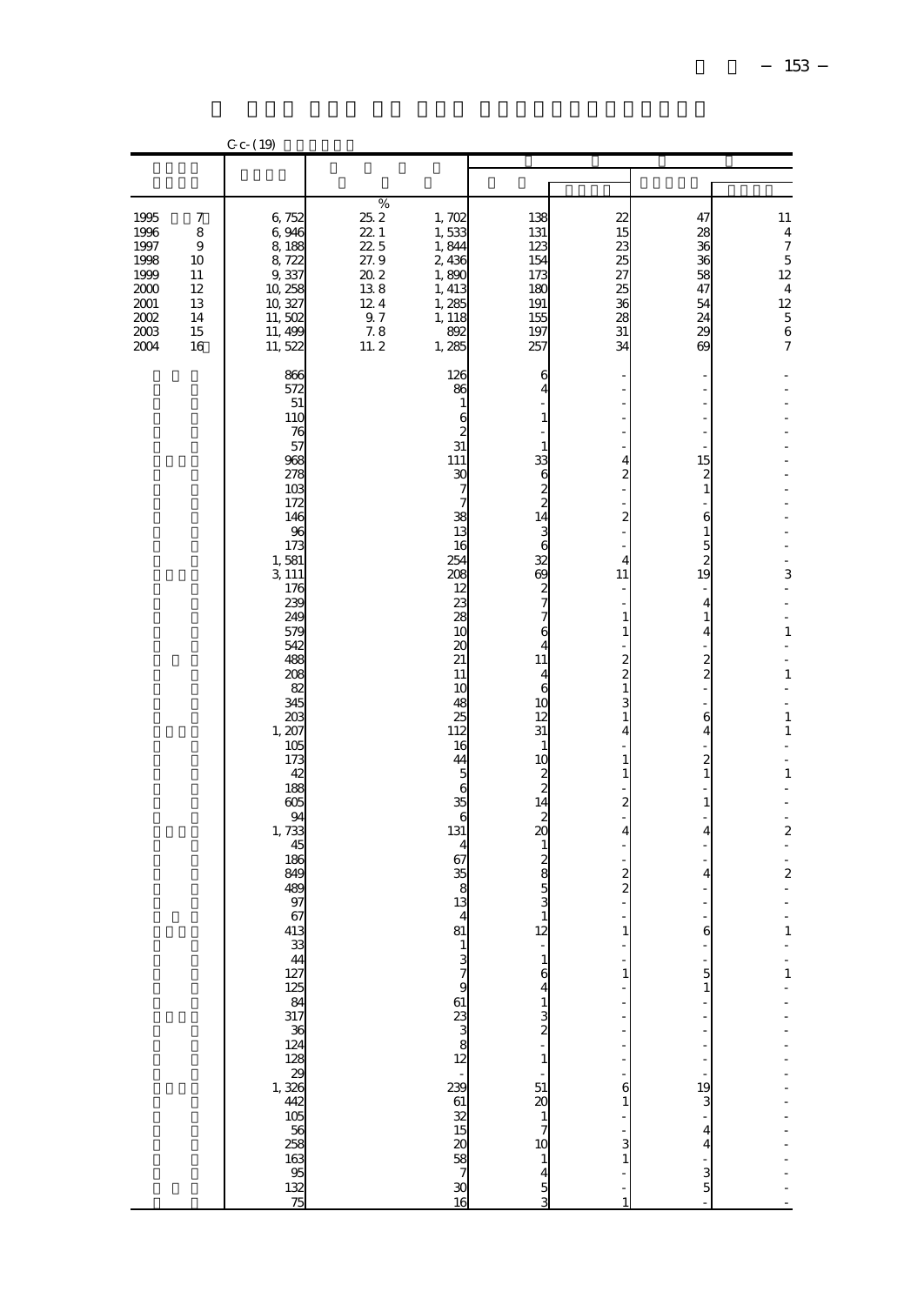|                                                                              |                                                       | $C - (20)$                                                                                                                                                                                                                                                                                                                                                                                                                                                                                             |                                                                                   |                                                                                                                                                                                                                                                                                                                                                                                                                                                                       |                                                                                                                                                                                                                                                                                                                                                                              |                                                                                                                                                                                                                                                                                                                                                               |                                                                                                                                                                                                                                                                                                                                                                         |                                                                                                                                                                                                                                                                                                                                                                                                                                                                                                                                                                                                                                                                                                    |
|------------------------------------------------------------------------------|-------------------------------------------------------|--------------------------------------------------------------------------------------------------------------------------------------------------------------------------------------------------------------------------------------------------------------------------------------------------------------------------------------------------------------------------------------------------------------------------------------------------------------------------------------------------------|-----------------------------------------------------------------------------------|-----------------------------------------------------------------------------------------------------------------------------------------------------------------------------------------------------------------------------------------------------------------------------------------------------------------------------------------------------------------------------------------------------------------------------------------------------------------------|------------------------------------------------------------------------------------------------------------------------------------------------------------------------------------------------------------------------------------------------------------------------------------------------------------------------------------------------------------------------------|---------------------------------------------------------------------------------------------------------------------------------------------------------------------------------------------------------------------------------------------------------------------------------------------------------------------------------------------------------------|-------------------------------------------------------------------------------------------------------------------------------------------------------------------------------------------------------------------------------------------------------------------------------------------------------------------------------------------------------------------------|----------------------------------------------------------------------------------------------------------------------------------------------------------------------------------------------------------------------------------------------------------------------------------------------------------------------------------------------------------------------------------------------------------------------------------------------------------------------------------------------------------------------------------------------------------------------------------------------------------------------------------------------------------------------------------------------------|
|                                                                              |                                                       |                                                                                                                                                                                                                                                                                                                                                                                                                                                                                                        |                                                                                   |                                                                                                                                                                                                                                                                                                                                                                                                                                                                       |                                                                                                                                                                                                                                                                                                                                                                              |                                                                                                                                                                                                                                                                                                                                                               |                                                                                                                                                                                                                                                                                                                                                                         |                                                                                                                                                                                                                                                                                                                                                                                                                                                                                                                                                                                                                                                                                                    |
| 1995<br>1996<br>1997<br>1998<br>1999<br>2000<br>2001<br>2002<br>2003<br>2004 | 7<br>8<br>9<br>10<br>11<br>12<br>13<br>14<br>15<br>16 | 108,075<br>116, 853<br>146, 674<br>181, 444<br>222, 328<br>190, 490<br>170, 470<br>174, 718<br>147, 878<br>112, 965                                                                                                                                                                                                                                                                                                                                                                                    | %<br>27.4<br>27.8<br>28 5<br>24.2<br>20.6<br>16 1<br>11.1<br>16 6<br>19.0<br>26 3 | 29, 581<br>32, 459<br>41, 746<br>43,906<br>45, 754<br>30, 707<br>18, 851<br>28,962<br>28, 152<br>29, 748                                                                                                                                                                                                                                                                                                                                                              | 2,025<br>1,803<br>1,781<br>2,010<br>2, 192<br>2,084<br>2,329<br>2,850<br>3, 231<br>2560                                                                                                                                                                                                                                                                                      | 107<br>109<br>87<br>103<br>109<br>94<br>99<br>126<br>116<br>81                                                                                                                                                                                                                                                                                                | 802<br>74C<br>821<br>789<br>1,044<br>1, 196<br>1,593<br>2,163<br>2,453<br>1,933                                                                                                                                                                                                                                                                                         | 30<br>38<br>40<br>31<br>40<br>35<br>59<br>89<br>80<br>61                                                                                                                                                                                                                                                                                                                                                                                                                                                                                                                                                                                                                                           |
|                                                                              |                                                       | 3,483<br>1,820<br>470<br>500<br>525<br>168<br>4,824<br>894<br>507<br>1,641<br>190<br>354<br>1,238<br>6,557<br>35, 167<br>2,646<br>1,752<br>1,984<br>8,756<br>5, 701<br>7, 718<br>1,199<br>886<br>1,618<br>2,907<br>27, 971<br>346<br>481<br>365<br>4,750<br>17,967<br>4,062<br>14,895<br>1, 418<br>1, 133<br>8,193<br>3,198<br>546<br>407<br>4,561<br>268<br>230<br>925<br>$2,139$<br>$999$<br>$2,619$<br>338<br>805<br>$1,084$<br>392<br>12,888<br>7, 231<br>705<br>1,618<br>940<br>793<br>511<br>544 |                                                                                   | 734<br>501<br>36<br>125<br>63<br>g<br>1,010<br>73<br>117<br>202<br>27 <sub>C</sub><br>173<br>166<br>664<br>10,028<br>438<br>1,100<br>2,301<br>2,988<br>735<br>1,265<br>272<br>11C<br>128<br>682<br>4, 749<br>393<br>707<br>218<br>299<br>2,822<br>31C<br>3, 407<br>989<br>132<br>841<br>612<br>762<br>71<br>3, 444<br>332<br>313<br>$\frac{557}{1,630}$<br>612<br>784<br>85<br>165<br>478<br>56<br>4,928<br>1,531<br>$2, \frac{133}{328}$<br>205<br>195<br>154<br>169 | 182<br>84<br>39<br>17<br>38<br>4<br>255<br>49<br>32<br>47<br>31<br>26<br>70<br>165<br>665<br>45<br>86<br>43<br>127<br>95<br>122<br>31<br>16<br>26<br>74<br>229<br>6<br>18<br>8<br>42<br>127<br>28<br>317<br>24<br>28<br>114<br>104<br>23<br>24<br>263<br>30<br>27<br>74<br>87<br>45<br>90<br>19<br>34<br>30<br>$\overline{\phantom{a}}$<br>394<br>140<br>2017552332330<br>57 | 3<br>$\mathbf{1}$<br>$\overline{c}$<br>3<br>$\overline{c}$<br>$\mathbf{1}$<br>7<br>22<br>$\overline{\mathbf{z}}$<br>$\overline{c}$<br>9<br>4<br>$\mathbf{1}$<br>1<br>6<br>1<br>3<br>$\mathbf{1}$<br>1<br>12<br>$\overline{c}$<br>$\mathbf{1}$<br>2<br>5<br>1<br>5<br>$\mathbf{1}$<br>$\mathbf{1}$<br>$\frac{10}{3}$<br>5<br>13<br>6<br>3<br>$\mathbf{1}$<br>3 | 158<br>72<br>37<br>11<br>37<br>1<br>211<br>44<br>25<br>38<br>22<br>17<br>65<br>115<br>53C<br>31<br>81<br>27<br>101<br>72<br>95<br>23<br>12<br>19<br>69<br>162<br>2<br>6<br>4<br>28<br>97<br>25<br>221<br>11<br>8<br>82<br>87<br>14<br>19<br>187<br>21<br>$\infty$<br>49<br>63<br>34<br>76<br>13<br>33<br>26<br>4<br>273<br>116<br>12<br>9<br>33<br>12<br>39<br>11<br>41 | $\overline{\mathbf{c}}$<br>L,<br>$\overline{\phantom{a}}$<br>$\mathbf{z}$<br>Ĭ,<br>3<br>$\frac{1}{2}$<br>L,<br>$\boldsymbol{z}$<br>$\overline{a}$<br>$\,1\,$<br>6<br>18<br>$\overline{\phantom{a}}$<br>$\overline{\mathcal{L}}$<br>$\overline{\phantom{a}}$<br>$\begin{array}{c} 8 \\ 3 \\ 3 \end{array}$<br>÷,<br>$\frac{1}{2}$<br>$\,1\,$<br>$\,1$<br>6<br>$\,1\,$<br>3<br>$\overline{\phantom{a}}$<br>$\,$ 1 $\,$<br>$\,1$<br>$\overline{\phantom{a}}$<br>8<br>$\frac{1}{2}$<br>$\frac{1}{2}$<br>$\,1\,$<br>$\overline{5}$<br>$1\,$<br>$\mathbf{1}$<br>$\overline{\mathbf{c}}$<br>$\begin{array}{c} 1 \\ 1 \end{array}$<br>$-9225 - 7$<br>$\overline{4}$<br>$\frac{1}{2}$<br>Ĩ,<br>$\mathbf{1}$ |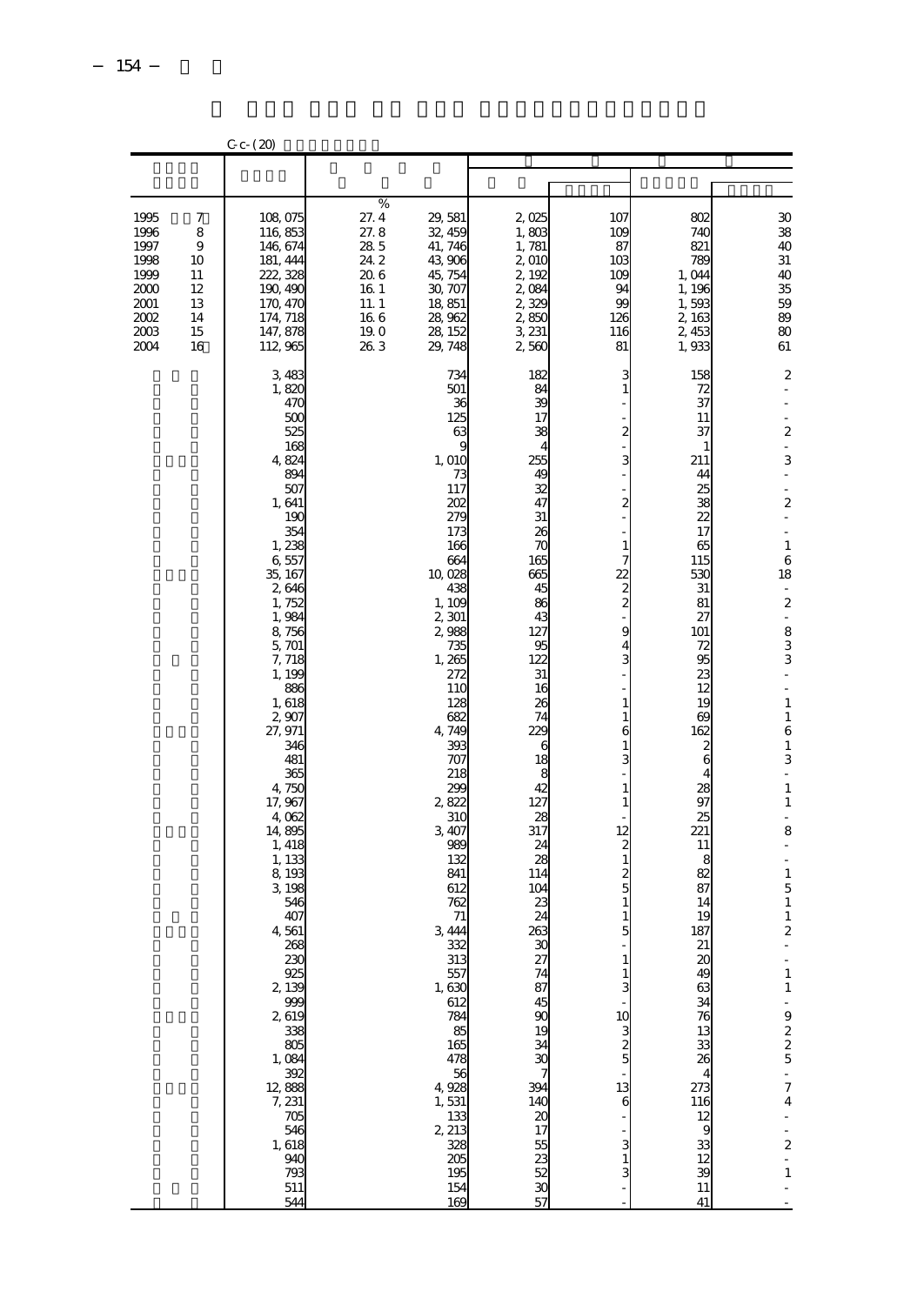|                                                                                |                                                                                     | $C_{c}$ - $(21)$                                                                                                                                                                                                                                                                                                                                                                                                                    |                                                                                   |                                                                                                                                                                                                                                                                                                                                                                                                                                                                         |                                                                                                                                                                                                                                                                                                                                                                                                                                                                        |                                                                                    |                                                                                                                                                                                                                                                                                                                                                                                                                                                                                       |              |
|--------------------------------------------------------------------------------|-------------------------------------------------------------------------------------|-------------------------------------------------------------------------------------------------------------------------------------------------------------------------------------------------------------------------------------------------------------------------------------------------------------------------------------------------------------------------------------------------------------------------------------|-----------------------------------------------------------------------------------|-------------------------------------------------------------------------------------------------------------------------------------------------------------------------------------------------------------------------------------------------------------------------------------------------------------------------------------------------------------------------------------------------------------------------------------------------------------------------|------------------------------------------------------------------------------------------------------------------------------------------------------------------------------------------------------------------------------------------------------------------------------------------------------------------------------------------------------------------------------------------------------------------------------------------------------------------------|------------------------------------------------------------------------------------|---------------------------------------------------------------------------------------------------------------------------------------------------------------------------------------------------------------------------------------------------------------------------------------------------------------------------------------------------------------------------------------------------------------------------------------------------------------------------------------|--------------|
|                                                                                |                                                                                     |                                                                                                                                                                                                                                                                                                                                                                                                                                     |                                                                                   |                                                                                                                                                                                                                                                                                                                                                                                                                                                                         |                                                                                                                                                                                                                                                                                                                                                                                                                                                                        |                                                                                    |                                                                                                                                                                                                                                                                                                                                                                                                                                                                                       |              |
| 1995<br>1996<br>1997<br>1998<br>1999<br>2000<br>$2001$<br>2002<br>2003<br>2004 | $\boldsymbol{7}$<br>8<br>$\boldsymbol{9}$<br>10<br>11<br>12<br>13<br>14<br>15<br>16 | 9,835<br>10, 243<br>11,286<br>12, 203<br>12,569<br>15, 531<br>17,965<br>20, 269<br>20, 541<br>18, 423                                                                                                                                                                                                                                                                                                                               | %<br>63.0<br>53 2<br>57.8<br>49. O<br>48.5<br>29.8<br>23 5<br>320<br>30 1<br>27.4 | 6,199<br>5, 448<br>6,525<br>5,975<br>6,098<br>4,622<br>4, 219<br>6,495<br>6,176<br>5,052                                                                                                                                                                                                                                                                                                                                                                                | 632<br>609<br>666<br>641<br>652<br>712<br>759<br>877<br>948<br>915                                                                                                                                                                                                                                                                                                                                                                                                     | 3<br>$\frac{2}{5}$<br>$\mathbf{1}$<br>1<br>1<br>$\mathbf{1}$<br>$\frac{2}{5}$<br>3 | 91<br>96<br>69<br>87<br>71<br>97<br>81<br>78<br>98<br>89                                                                                                                                                                                                                                                                                                                                                                                                                              | $\,1\,$<br>1 |
|                                                                                |                                                                                     | 104<br>54<br>15<br>15<br>15<br>5<br>1,079<br>70<br>109<br>309<br>39<br>144<br>408<br>1,341<br>6,018<br>644<br>501<br>475<br>1, 435<br>602<br>892<br>227<br>134<br>297<br>811<br>2665<br>127<br>194<br>103<br>471<br>1, 445<br>325<br>2,993<br>238<br>380<br>863<br>988<br>311<br>213<br>1,354<br>¥.<br>113<br>528<br>337<br>283<br>987<br>204<br>236<br>434<br>$\frac{113}{1,882}$<br>151<br>279<br>224<br>159<br>185<br>235<br>123 |                                                                                   | 44<br>16<br>7<br>12<br>6<br>3<br>359<br>15<br>59<br>75<br>17<br>62<br>131<br>318<br>1, 475<br>244<br>257<br>$_{\rm sc}$<br>157<br>116<br>203<br>52<br>23<br>115<br>218<br>891<br>40<br>136<br>34<br>81<br>509<br>91<br>775<br>160<br>141<br>55<br>198<br>186<br>35<br>452<br>$\mathcal{Z}/$<br>54<br>187<br>$\frac{56}{128}$<br>220<br>$\frac{49}{20}$<br>128<br>$\frac{23}{518}$<br>98<br>38<br>$\begin{array}{c} 70 \\ 66 \end{array}$<br>$\frac{68}{39}$<br>87<br>52 | $\frac{5}{2}$<br>$\frac{1}{2}$<br>$\overline{a}$<br>$\mathbf{1}$<br>56<br>6<br>$\overline{7}$<br>16<br>$\begin{array}{c}\n3 \\ 5 \\ 19\n\end{array}$<br>95<br>269<br>30<br>25<br>15<br>46<br>29<br>54<br>11<br>5<br>17<br>37<br>113<br>$\overline{5}$<br>$\overline{5}$<br>12<br>16<br>56<br>19<br>120<br>14<br>19<br>28<br>33<br>16<br>10<br>72<br>$\begin{array}{c}\n6 \\ 6 \\ 31\n\end{array}$<br><u>ളു</u><br>തെട്ടി പാരയിലെ<br>$\frac{20}{12}$<br>$\frac{12}{13}$ | 1<br>$\mathbf{1}$<br>1<br>$\mathbf{1}$<br>÷<br>1<br>$\mathbf{1}$<br>$\frac{1}{2}$  | 8<br>$\,1\,$<br>$\mathbf{1}$<br>$\mathbf{1}$<br>$\mathbf{1}$<br>4<br>7<br>22<br>$\,1\,$<br>$\begin{smallmatrix} 2 \\ 2 \\ 1 \end{smallmatrix}$<br>8<br>$\mathbf{1}$<br>$\frac{1}{2}$ 8 $\frac{1}{2}$<br>$\overline{a}$<br>$\frac{2}{1}$<br>$\frac{2}{1}$<br>12<br>$\frac{1}{2}$<br>6<br>$\mathbf{1}$<br>1<br>1<br>10<br>1<br>$\frac{4}{3}$ $\frac{3}{4}$<br>$\mathbf{1}$<br>$\frac{3}{1}$<br>$\begin{array}{c}\n18 \\ 2\n\end{array}$<br>$\begin{array}{c}\n1 \\ 3 \\ 3\n\end{array}$ | 1<br>$\,1\,$ |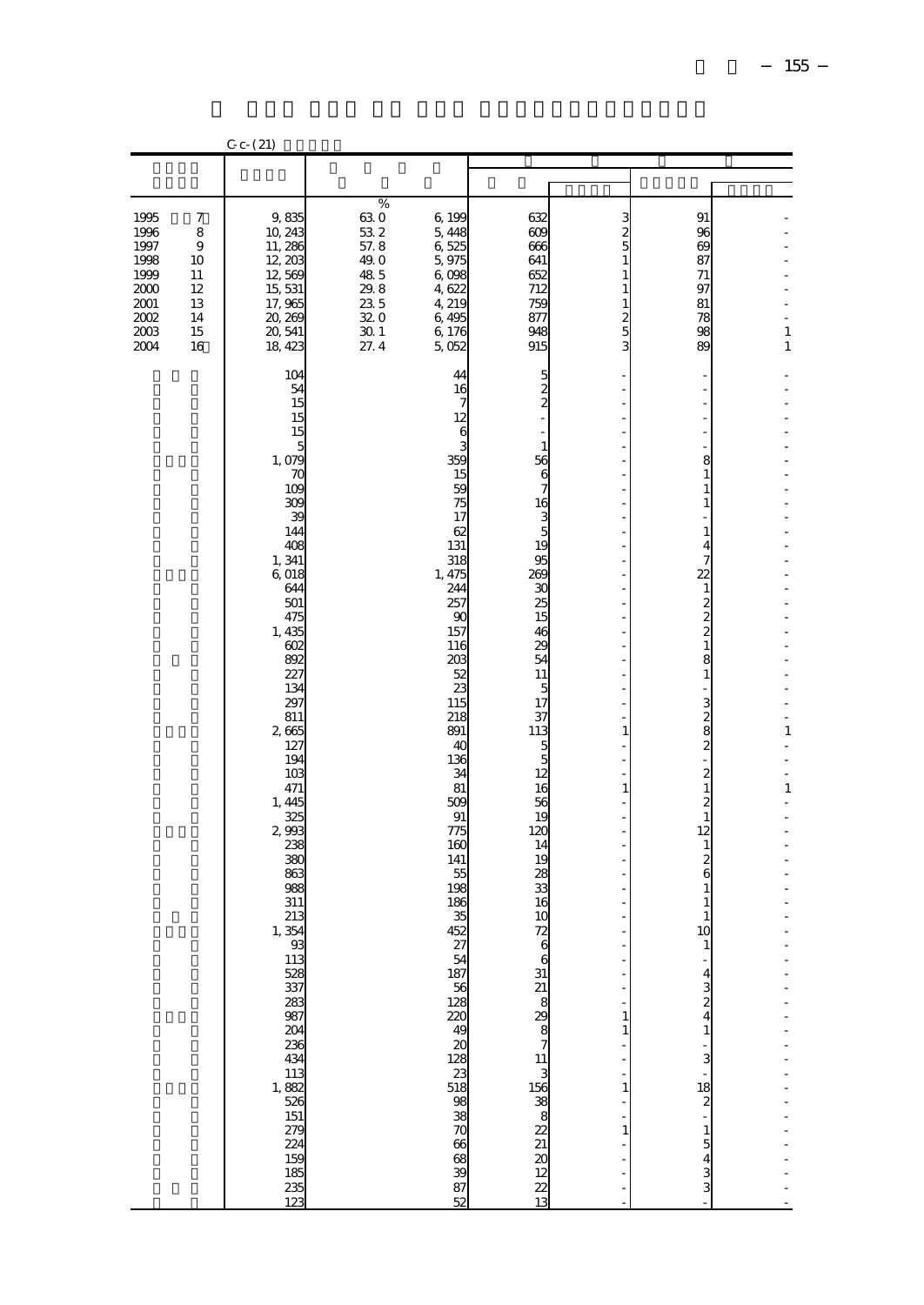|                                                                                  |                                                       | $C - (22)$                                                                                                                                                                                                                                                                                                                         |                                                                                |                                                                                                                                                                                                                                                                                                                                                               |                                                                                                                                                                                                                                                                                                                                                                                                        |                                                                                                                      |                                                                                                                                                                                                                                                              |                                                                            |
|----------------------------------------------------------------------------------|-------------------------------------------------------|------------------------------------------------------------------------------------------------------------------------------------------------------------------------------------------------------------------------------------------------------------------------------------------------------------------------------------|--------------------------------------------------------------------------------|---------------------------------------------------------------------------------------------------------------------------------------------------------------------------------------------------------------------------------------------------------------------------------------------------------------------------------------------------------------|--------------------------------------------------------------------------------------------------------------------------------------------------------------------------------------------------------------------------------------------------------------------------------------------------------------------------------------------------------------------------------------------------------|----------------------------------------------------------------------------------------------------------------------|--------------------------------------------------------------------------------------------------------------------------------------------------------------------------------------------------------------------------------------------------------------|----------------------------------------------------------------------------|
|                                                                                  |                                                       |                                                                                                                                                                                                                                                                                                                                    |                                                                                |                                                                                                                                                                                                                                                                                                                                                               |                                                                                                                                                                                                                                                                                                                                                                                                        |                                                                                                                      |                                                                                                                                                                                                                                                              |                                                                            |
| 1995<br>1996<br>1997<br>1998<br>1999<br>2000<br>2001<br>2002<br>$2003\,$<br>2004 | 7<br>8<br>9<br>10<br>11<br>12<br>13<br>14<br>15<br>16 | 4,910<br>5, 321<br>6,269<br>6,547<br>6,875<br>8,891<br>10,358<br>11, 112<br>10,788<br>9,091                                                                                                                                                                                                                                        | %<br>26 3<br>23 3<br>239<br>26.0<br>18.9<br>11.2<br>9.8<br>106<br>11.7<br>14.7 | 1, 291<br>1,238<br>1,499<br>1, 701<br>1,296<br>996<br>1, 010<br>1, 177<br>1, 262<br>1,332                                                                                                                                                                                                                                                                     | 273<br>211<br>243<br>232<br>267<br>242<br>237<br>269<br>319<br>292                                                                                                                                                                                                                                                                                                                                     | 13<br>9<br>11<br>7<br>11<br>7<br>12<br>6<br>11<br>8                                                                  | 107<br>69<br>64<br>75<br>84<br>63<br>53<br>43<br>56<br>31                                                                                                                                                                                                    | 6352435152                                                                 |
|                                                                                  |                                                       | 346<br>241<br>33<br>34<br>33<br>5<br>277<br>19<br>28<br>105<br>31<br>27<br>67<br>904<br>2 965<br>351<br>168<br>121<br>728<br>520<br>676<br>79<br>53<br>105<br>164<br>1,063<br>31<br>26<br>40<br>124<br>708<br>134<br>2,004<br>115<br>178<br>1,067<br>473<br>118<br>53<br>442<br>នេ ១ នេ ៩ ៧ ៥ ៥ ៥ ៥ ១ ១ ១ ៥ ៥ <u>៩ ៥ ១ ១ ១</u> ៥ ៥ |                                                                                | 34<br>18<br>4<br>10<br>1<br>$\mathbf{1}$<br>73<br>4<br>4<br>16<br>$\overline{\mathcal{Z}}$<br>4<br>43<br>12C<br>443<br>89<br>16<br>$\alpha$<br>36<br>162<br>50<br>25<br>8<br>17<br>2C<br>191<br>6<br>2C<br>42<br>109<br>7<br>167<br>15<br>31<br>28<br>82<br>4<br>7<br>93<br>រ<br>របាយ ស្រុក មិន មិន មិន មិន មិន មិន មិន<br>របាយ ស្រុក មិន មិន មិន មិន មិន មិន | 4<br>4<br>J.<br>16<br>1<br>$\overline{a}$<br>8<br>$\overline{\mathbf{z}}$<br>5<br>16<br>92<br>10<br>7<br>7<br>14<br>14<br>16<br>5<br>6<br>4<br>9<br>58<br>4<br>$\mathbf{1}$<br>4<br>3<br>41<br>5<br>45<br>5<br>10<br>12<br>12<br>$\mathbf{z}$<br>4<br>15<br>$\overline{5}$<br>$\begin{array}{c} 4 \\ 2 \\ 4 \\ 0 \\ 8 \\ 1 \end{array}$<br>$\mathbf{1}$<br>$-36$<br>15<br>5<br>12<br>2<br>2<br>2<br>10 | 2<br>1<br>$\mathbf{1}$<br>1<br>3<br>$\mathbf{1}$<br>1<br>$\,1$<br>$\overline{\mathbf{c}}$<br>$\overline{\mathbf{z}}$ | $\frac{2}{2}$<br>1<br>$\mathbf{1}$<br>1<br>5<br>$\mathbf{1}$<br>3<br>$\mathbf{1}$<br>$\overline{\mathbf{c}}$<br>$\frac{2}{5}$<br>$\overline{4}$<br>$\mathbf{1}$<br>5<br>3<br>$\overline{\mathcal{Z}}$<br>$\frac{5}{4}$<br>$\mathbf{1}$<br>$\frac{5}{2}$<br>3 | $\overline{a}$<br>1<br>$\overline{a}$<br>$\mathbf{1}$<br>1<br>$\mathbf{1}$ |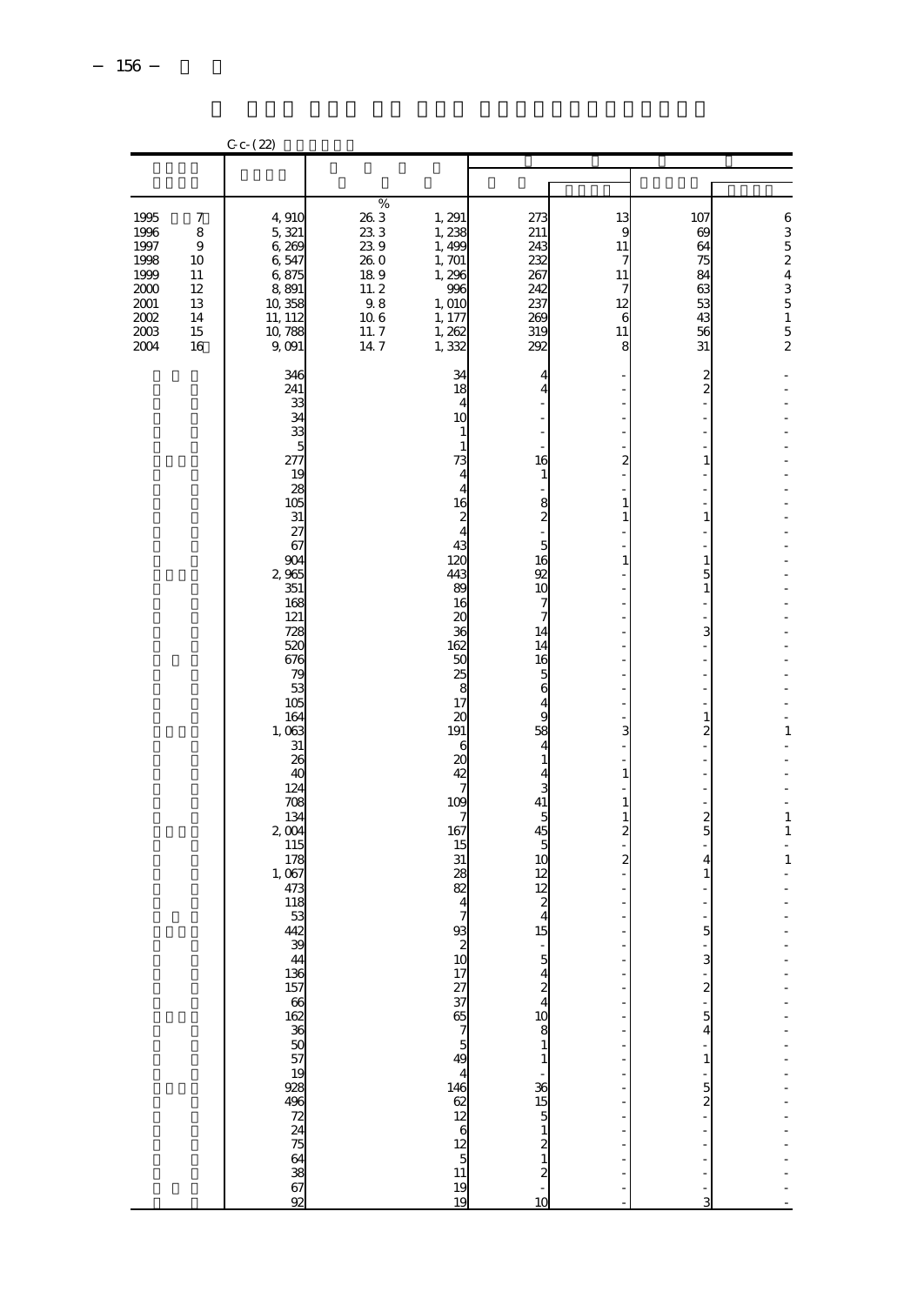| $C - C - (23)$                                                               |                                                       |                                                                                                                                                                                                                                                                                                                                                                                                                                                                                                                                                                  |                                                                                       |                                                                                                                                                                                                                                                                                                                                                                                                                                                                                                                                                    |                                                                                                                                                                                                                                                                                                                                                                                                                                                                                                                                                        |                                                                                                                                                                                                                                                                                                                                                                                                                                                                                                |                                                                                                                                                                                                                                                                                                                                                                                                                                                                              |                                                                                                                                                                                                                                                                                                                                                                                                                                            |
|------------------------------------------------------------------------------|-------------------------------------------------------|------------------------------------------------------------------------------------------------------------------------------------------------------------------------------------------------------------------------------------------------------------------------------------------------------------------------------------------------------------------------------------------------------------------------------------------------------------------------------------------------------------------------------------------------------------------|---------------------------------------------------------------------------------------|----------------------------------------------------------------------------------------------------------------------------------------------------------------------------------------------------------------------------------------------------------------------------------------------------------------------------------------------------------------------------------------------------------------------------------------------------------------------------------------------------------------------------------------------------|--------------------------------------------------------------------------------------------------------------------------------------------------------------------------------------------------------------------------------------------------------------------------------------------------------------------------------------------------------------------------------------------------------------------------------------------------------------------------------------------------------------------------------------------------------|------------------------------------------------------------------------------------------------------------------------------------------------------------------------------------------------------------------------------------------------------------------------------------------------------------------------------------------------------------------------------------------------------------------------------------------------------------------------------------------------|------------------------------------------------------------------------------------------------------------------------------------------------------------------------------------------------------------------------------------------------------------------------------------------------------------------------------------------------------------------------------------------------------------------------------------------------------------------------------|--------------------------------------------------------------------------------------------------------------------------------------------------------------------------------------------------------------------------------------------------------------------------------------------------------------------------------------------------------------------------------------------------------------------------------------------|
|                                                                              |                                                       |                                                                                                                                                                                                                                                                                                                                                                                                                                                                                                                                                                  |                                                                                       |                                                                                                                                                                                                                                                                                                                                                                                                                                                                                                                                                    |                                                                                                                                                                                                                                                                                                                                                                                                                                                                                                                                                        |                                                                                                                                                                                                                                                                                                                                                                                                                                                                                                |                                                                                                                                                                                                                                                                                                                                                                                                                                                                              |                                                                                                                                                                                                                                                                                                                                                                                                                                            |
| 1995<br>1996<br>1997<br>1998<br>1999<br>2000<br>2001<br>2002<br>2003<br>2004 | 7<br>8<br>9<br>10<br>11<br>12<br>13<br>14<br>15<br>16 | 84, 131<br>90, 496<br>106, 181<br>112, 237<br>105, 227<br>112, 559<br>126, 110<br>140,002<br>146, 308<br>158,020                                                                                                                                                                                                                                                                                                                                                                                                                                                 | $\%$<br>86. 7<br>86 1<br>86.5<br>86.3<br>84 1<br>77. 6<br>73.2<br>72.5<br>73 1<br>724 | 72, 927<br>77,940<br>91, 870<br>96, 828<br>88, 532<br>87, 366<br>92, 319<br>101, 445<br>106, 925<br>114, 465                                                                                                                                                                                                                                                                                                                                                                                                                                       | 68,932<br>74, 723<br>89, 333<br>94,656<br>85, 832<br>86, 643<br>91, 816<br>100, 849<br>105, 792<br>112, 783                                                                                                                                                                                                                                                                                                                                                                                                                                            | 34, 780<br>37, 709<br>46, 207<br>46,780<br>39, 346<br>39, 453<br>42, 183<br>45,808<br>46,840<br>49,852                                                                                                                                                                                                                                                                                                                                                                                         | 32, 176<br>36, 264<br>48, 313<br>50, 944<br>39, 429<br>36, 779<br>38,804<br>40, 511<br>38,648<br>38,865                                                                                                                                                                                                                                                                                                                                                                      | 15,983<br>18, 181<br>25, 420<br>25, 206<br>17,820<br>16,982<br>18, 513<br>18,998<br>18,035<br>17, 365                                                                                                                                                                                                                                                                                                                                      |
|                                                                              |                                                       | 5, 727<br>3,566<br>639<br>585<br>61 <sub>C</sub><br>327<br>12,653<br>2, 176<br>1, 417<br>3, 148<br>1,570<br>1,335<br>3,007<br>15, 386<br>49, 572<br>3898<br>2, 192<br>3,055<br>7,903<br>9,054<br>11, 314<br>3,331<br>1,008<br>3,082<br>4,735<br>16, 609<br>1,588<br>1,463<br>1, 124<br>2,885<br>6,777<br>2,772<br>22, 787<br>1,614<br>3,438<br>7,189<br>7,535<br>1,844<br>1, 167<br>10,906<br>8W<br>915<br>3,060<br>4,059<br>2,002<br>6,294<br>969<br>2,054<br>2,052<br>1, 219<br>18,086<br>7,955<br>1,045<br>1,625<br>1,989<br>1,403<br>1,091<br>1,433<br>1,545 |                                                                                       | 4, 241<br>2,504<br>541<br>428<br>488<br>28C<br>10, 677<br>1,883<br>1,169<br>2, 431<br>1,399<br>1, 106<br>2,689<br>10,572<br>34,865<br>3,093<br>1, 441<br>1,980<br>4,672<br>6,023<br>8, 174<br>2,611<br>815<br>2,489<br>3,567<br>11, 897<br>1, 357<br>1,268<br>923<br>2, 215<br>4, 130<br>2,004<br>14, 207<br>1, 201<br>2, 291<br>3,283<br>5, 242<br>1, 267<br>923<br>8,568<br>654<br>663<br>2,436<br>3,163<br>1,652<br>5,335<br>827<br>1,739<br>1, 714<br>1,055<br>14, 103<br>6, 188<br>833<br>1, 277<br>1, 454<br>1, 141<br>917<br>1,208<br>1,085 | 4, 35C<br>2,585<br>557<br>428<br>499<br>281<br>10, 301<br>1, 812<br>1, 133<br>2, 427<br>1, 247<br>1,062<br>2,620<br>10, 411<br>33, 758<br>2,949<br>1, 449<br>1,946<br>4, 479<br>5,692<br>8, 173<br>2,355<br>811<br>2,367<br>3,537<br>11, 496<br>1, 314<br>1,088<br>855<br>2, 151<br>4,090<br>1,998<br>14, 497<br>1,302<br>2, 231<br>3,558<br>5, 190<br>1, 279<br>937<br>8,585<br>686<br>677<br>2,437<br>3, 194<br>1,591<br>5, 167<br>766<br>1,658<br>1, 710<br>1,033<br>14, 218<br>6, 201<br>812<br>1,388<br>1,507<br>1, 194<br>895<br>1, 215<br>1,006 | 1,831<br>1, 017<br>315<br>170<br>199<br>130<br>4,635<br>884<br>501<br>1,076<br>563<br>506<br>1, 105<br>4,551<br>14,520<br>1, 183<br>566<br>872<br>1,916<br>2, 755<br>3,346<br>1,025<br>35C<br>971<br>1,536<br>5,094<br>596<br>484<br>385<br>989<br>1,654<br>986<br>6, 176<br>644<br>915<br>1, 331<br>2,373<br>529<br>384<br>3,905<br>309<br>300<br>1, 125<br>1, 422<br>749<br>2,620<br>428<br>839<br>837<br>516<br>6,520<br>2,724<br>436<br>672<br>700<br>568<br>470<br>561<br>38 <sup>C</sup> | 1, 439<br>891<br>152<br>13C<br>194<br>72<br>3,539<br>608<br>40G<br>864<br>325<br>346<br>987<br>2, 783<br>12,062<br>930<br>40 <sub>€</sub><br>659<br>1,687<br>2,737<br>2,655<br>806<br>178<br>784<br>1,220<br>3, 452<br>383<br>381<br>296<br>727<br>934<br>731<br>5, 467<br>555<br>800<br>1, 477<br>1,989<br>379<br>267<br>2,978<br>30I<br>306<br>785<br>998<br>588<br>1,718<br>250<br>546<br>531<br>391<br>5, 427<br>2, 115<br>366<br>631<br>652<br>497<br>302<br>501<br>363 | 586<br>307<br>93<br>61<br>89<br>36<br>1,660<br>316<br>202<br>383<br>152<br>156<br>451<br>1, 218<br>5,578<br>435<br>148<br>306<br>727<br>1,512<br>1,088<br>364<br>69<br>342<br>587<br>1, 594<br>191<br>191<br>135<br>336<br>343<br>398<br>2059<br>265<br>271<br>538<br>780<br>114<br>91<br>1, 299<br>154<br>126<br>373<br>379<br>267<br>843<br>121<br>252<br>267<br>$203\,$<br>2528<br>919<br>208<br>325<br>319<br>225<br>173<br>217<br>142 |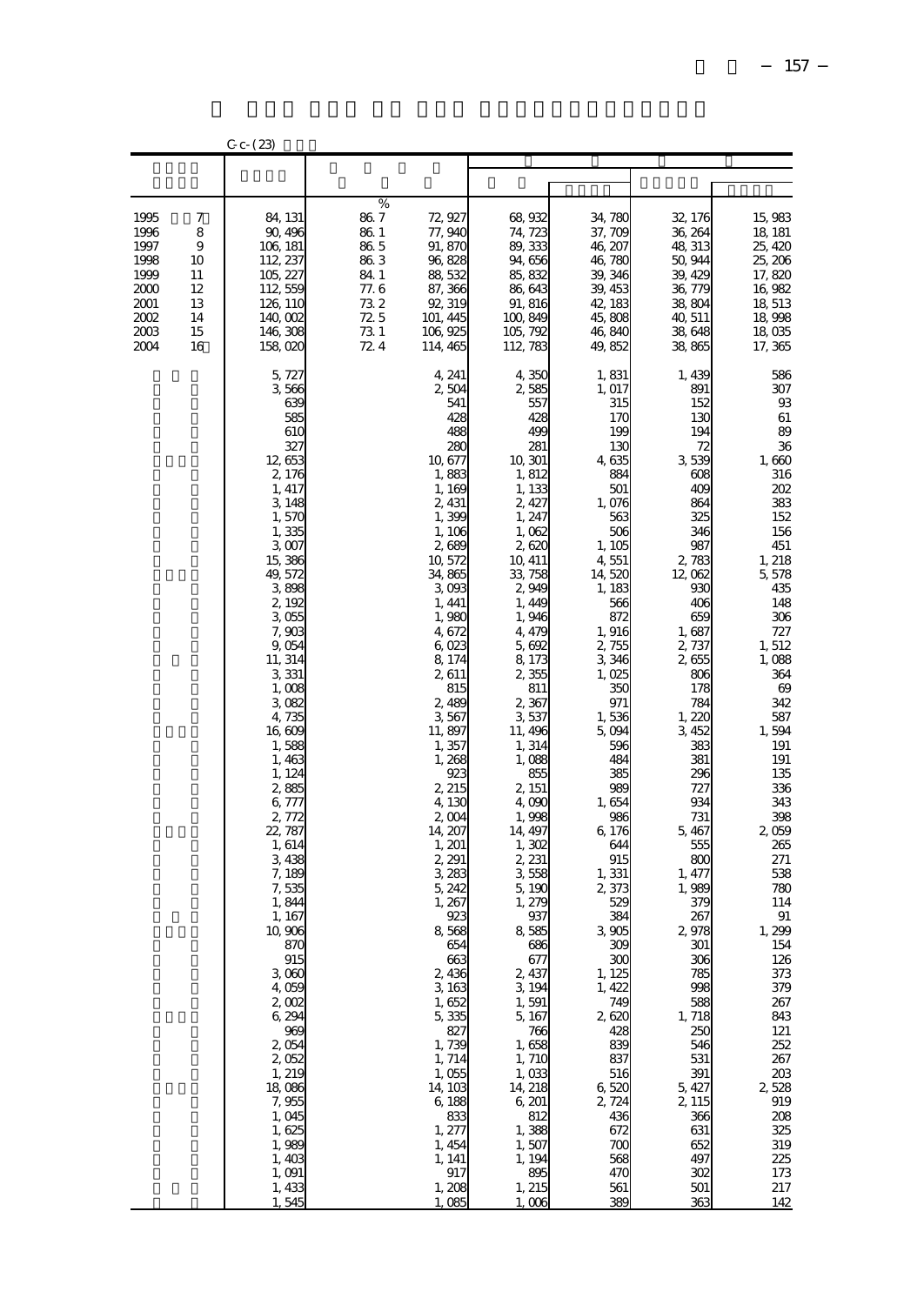| $C - (24)$                                                                   |                                                       |                                                                                                                                                                                                                                                                                                                                                                                                                                                                                                                                                                                                  |                                                                                                     |                                                                                                                                                                                                                                                                                                                                                     |                                                                                                                                                                                                                                                                                  |                                                                                                                                                                                                                                                                                                         |                                                                                                                                                                                                                                                                                                                                                                                                                                     |                                                                                                                                                                                                                                                                                                                                                                                                                                                                                                                                                                                                                    |
|------------------------------------------------------------------------------|-------------------------------------------------------|--------------------------------------------------------------------------------------------------------------------------------------------------------------------------------------------------------------------------------------------------------------------------------------------------------------------------------------------------------------------------------------------------------------------------------------------------------------------------------------------------------------------------------------------------------------------------------------------------|-----------------------------------------------------------------------------------------------------|-----------------------------------------------------------------------------------------------------------------------------------------------------------------------------------------------------------------------------------------------------------------------------------------------------------------------------------------------------|----------------------------------------------------------------------------------------------------------------------------------------------------------------------------------------------------------------------------------------------------------------------------------|---------------------------------------------------------------------------------------------------------------------------------------------------------------------------------------------------------------------------------------------------------------------------------------------------------|-------------------------------------------------------------------------------------------------------------------------------------------------------------------------------------------------------------------------------------------------------------------------------------------------------------------------------------------------------------------------------------------------------------------------------------|--------------------------------------------------------------------------------------------------------------------------------------------------------------------------------------------------------------------------------------------------------------------------------------------------------------------------------------------------------------------------------------------------------------------------------------------------------------------------------------------------------------------------------------------------------------------------------------------------------------------|
|                                                                              |                                                       |                                                                                                                                                                                                                                                                                                                                                                                                                                                                                                                                                                                                  |                                                                                                     |                                                                                                                                                                                                                                                                                                                                                     |                                                                                                                                                                                                                                                                                  |                                                                                                                                                                                                                                                                                                         |                                                                                                                                                                                                                                                                                                                                                                                                                                     |                                                                                                                                                                                                                                                                                                                                                                                                                                                                                                                                                                                                                    |
| 1995<br>1996<br>1997<br>1998<br>1999<br>2000<br>2001<br>2002<br>2003<br>2004 | 7<br>8<br>9<br>10<br>11<br>12<br>13<br>14<br>15<br>16 | 5,892<br>6,166<br>6,695<br>7,198<br>7,669<br>9,915<br>10,932<br>12, 159<br>13,083<br>14, 529                                                                                                                                                                                                                                                                                                                                                                                                                                                                                                     | %<br>23.4<br>24.1<br>20.6<br>220<br>18 <sub>0</sub><br>13.8<br>120<br>125<br>127<br>13 <sub>1</sub> | 1,378<br>1,484<br>1,377<br>1,583<br>1,382<br>1,369<br>1,308<br>1,521<br>1,668<br>1,899                                                                                                                                                                                                                                                              | 414<br>469<br>497<br>539<br>537<br>697<br>710<br>849<br>966<br>971                                                                                                                                                                                                               | 171<br>194<br>232<br>229<br>222<br>304<br>312<br>323<br>374<br>385                                                                                                                                                                                                                                      | 104<br>102<br>134<br>146<br>123<br>155<br>174<br>200<br>222<br>188                                                                                                                                                                                                                                                                                                                                                                  | 47<br>47<br>66<br>$68$<br>55<br>72<br>68<br>80<br>$97\,$<br>78                                                                                                                                                                                                                                                                                                                                                                                                                                                                                                                                                     |
|                                                                              |                                                       | 474<br>307<br>36<br>66<br>48<br>17<br>856<br>125<br>10C<br>225<br>95<br>127<br>184<br>1,959<br>3,050<br>224<br>152<br>190<br>485<br>270<br>831<br>214<br>68<br>214<br>402<br>1,622<br>85<br>98<br>52<br>134<br>974<br>279<br>3,678<br>183<br>597<br>1,933<br>600<br>227<br>138<br>859<br>ಿ ಜು ಸಂಖ್ಯೆಯ ಸಂಖ್ಯೆಯ ಸಂಖ್ಯೆಯ ಸಂಖ್ಯೆಯ ಸಂಖ್ಯೆಯ ಸಂಖ್ಯೆಯ ಸಂಖ್ಯೆಯ ಸಂಖ್ಯೆಯ ಸಂಖ್ಯೆಯ ಸಂಖ್ಯೆಯ ಸಂಖ್ಯೆಯ ಸಂಖ್ಯೆಯ ಸಂಖ್ಯೆಯ ಸ<br>ಸಂಖ್ಯೆಯ ಸಂಖ್ಯೆಯ ಸಂಖ್ಯೆಯ ಸಂಖ್ಯೆಯ ಸಂಖ್ಯೆಯ ಸಂಖ್ಯೆಯ ಸಂಖ್ಯೆಯ ಸಂಖ್ಯೆಯ ಸಂಖ್ಯೆಯ ಸಂಖ್ಯೆಯ ಸಂಖ್ಯೆಯ ಸಂಖ್ಯೆಯ ಸಂಖ್ಯೆಯ ಸಂಖ್ಯೆ<br>$\begin{array}{c} 141 \\ 205 \\ 137 \\ 93 \\ 161 \end{array}$<br>65 |                                                                                                     | 64<br>43<br>$\frac{5}{9}$<br>$\begin{array}{c}\n5 \\ 2 \\ 163\n\end{array}$<br>28<br>17<br>17<br>35<br>27<br>39<br>212<br>492<br>28<br>21<br>33<br>34<br>44<br>145<br>52<br>$\alpha$<br>32<br>83<br>192<br>16<br>25<br>g<br>19<br>98<br>25<br>284<br>$\alpha$<br>54<br>84<br>58<br>49<br>19<br>163<br>$14$ 33 17 25 24 63 8 34 36 21 21<br>43<br>14 | 35<br>29<br>$\mathbf{1}$<br>3<br>$\overline{\mathcal{Z}}$<br>93<br>16<br>12<br>15<br>20<br>11<br>19<br>87<br>261<br>12<br>14<br>$\infty$<br>21<br>32<br>67<br>26<br>9<br>12<br>48<br>119<br>9<br>15<br>7<br>12<br>64<br>12<br>121<br>6<br>22<br>33<br>29<br>21<br>10<br>98<br>11 | 18<br>13<br>3<br>$\overline{c}$<br>43<br>9<br>4<br>8<br>13<br>$\frac{3}{6}$<br>24<br>77<br>7<br>$\frac{2}{3}$<br>10<br>19<br>15<br>$\boldsymbol{z}$<br>5<br>9<br>41<br>1<br>3<br>4<br>3<br>21<br>9<br>51<br>$\boldsymbol{z}$<br>12<br>13<br>12<br>10<br>$\overline{\mathbf{c}}$<br>49<br>$\overline{7}$ | 10<br>9<br>$\mathbf{1}$<br>15<br>$\frac{5}{1}$<br>$\frac{2}{1}$<br>$\frac{2}{4}$<br>12<br>48<br>$\frac{2}{1}$<br>$\frac{2}{3}$<br>14<br>6<br>$\mathbf{1}$<br>4<br>7<br>29<br>$\overline{\mathcal{Z}}$<br>$\mathbf{6}$<br>7<br>14<br>25<br>$\mathbf{1}$<br>$\frac{8}{8}$<br>$\mathbf{6}$<br>$\mathbf 1$<br>$\mathbf{1}$<br>20<br>21845843<br>$\,1\,$<br>$\begin{array}{c}\n 21 \\  6 \\  1 \\  3 \\  4\n \end{array}$<br>$rac{2}{5}$ | 5<br>$\overline{4}$<br>$\overline{\phantom{m}}$<br>$\,1\,$<br>$\overline{\phantom{0}}$<br>÷<br>$\begin{array}{c} 7 \\ 5 \end{array}$<br>$\overline{\phantom{a}}$<br>$1\,$<br>$\overline{a}$<br>$1\,$<br>4<br>19<br>$\overline{\mathcal{L}}$<br>$\overline{\phantom{a}}$<br>$\,$ 1 $\,$<br>$\overline{\mathcal{L}}$<br>$\,1\,$<br>$\,$ 6 $\,$<br>$\overline{4}$<br>$\overline{\phantom{a}}$<br>$\overline{\mathcal{L}}$<br>$\,1\,$<br>9<br>$\,1\,$<br>$\,1\,$<br>$\frac{1}{2}$<br>$rac{2}{5}$<br>$\frac{1}{2}$<br>10<br>i,<br>$\frac{5}{2}$<br>$\overline{\phantom{a}}$<br>$1\,$<br>8<br>$2 - 213633 - 101123 - 12$ |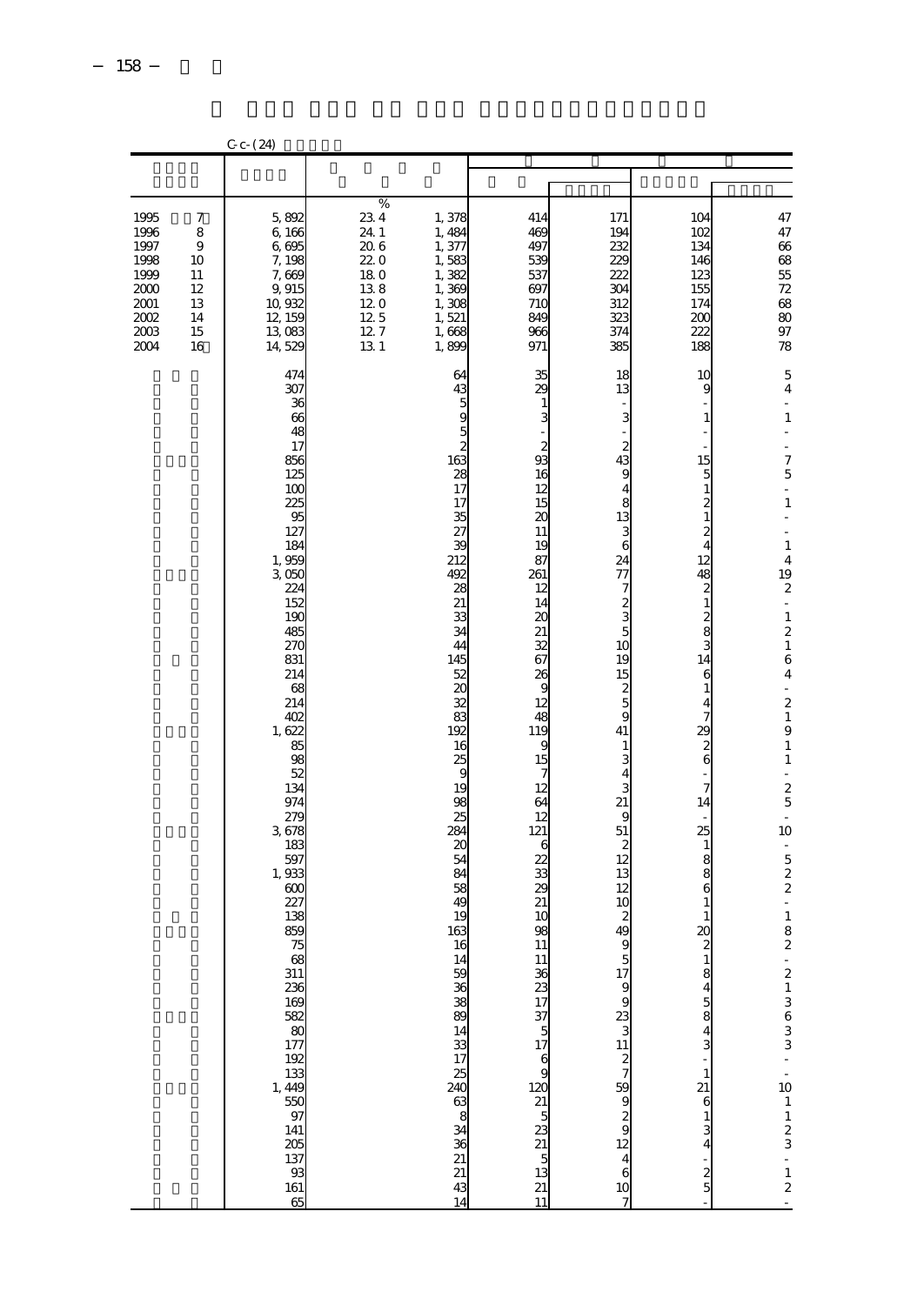|                                                                                                                     |                                                                                               | $C - C - (25)$                                                                                                                                              |                                                                                      |                                                                                                                                                                                                                                                           |                                                                                 |                                                                                                                                                                                                         |                                                                                                                                                                                                                                                                                            |                                                                                 |
|---------------------------------------------------------------------------------------------------------------------|-----------------------------------------------------------------------------------------------|-------------------------------------------------------------------------------------------------------------------------------------------------------------|--------------------------------------------------------------------------------------|-----------------------------------------------------------------------------------------------------------------------------------------------------------------------------------------------------------------------------------------------------------|---------------------------------------------------------------------------------|---------------------------------------------------------------------------------------------------------------------------------------------------------------------------------------------------------|--------------------------------------------------------------------------------------------------------------------------------------------------------------------------------------------------------------------------------------------------------------------------------------------|---------------------------------------------------------------------------------|
|                                                                                                                     |                                                                                               |                                                                                                                                                             |                                                                                      |                                                                                                                                                                                                                                                           |                                                                                 |                                                                                                                                                                                                         |                                                                                                                                                                                                                                                                                            |                                                                                 |
| $\begin{array}{c} 1995 \\ 1996 \end{array}$<br>1997<br>1998<br>1999<br>2000<br>$2001\,$<br>2002<br>$2003\,$<br>2004 | $\boldsymbol{7}$<br>$\,$ 8 $\,$<br>$\boldsymbol{9}$<br>10<br>11<br>12<br>13<br>14<br>15<br>16 | 815<br>784<br>883<br>878<br>937<br>1, 156<br>$1, 381$<br>$1, 552$<br>$1, 560$<br>1, 714<br>49<br>30                                                         | $\%$<br>36.2<br>34.4<br>27.6<br>30.3<br>30.0<br>19.6<br>18 2<br>17.8<br>19.4<br>21.1 | 295<br>270<br>244<br>266<br>281<br>227<br>252<br>277<br>303<br>362<br>16<br>14                                                                                                                                                                            | 89<br>90<br>92<br>109<br>128<br>106<br>150<br>148<br>195<br>209<br>12<br>11     | 10<br>14<br>10<br>19<br>29<br>19<br>27<br>40<br>40<br>32<br>1<br>$\mathbf{1}$                                                                                                                           | 14<br>17<br>15<br>24<br>19<br>15<br>24<br>15<br>26<br>$\overline{22}$<br>$\overline{a}$                                                                                                                                                                                                    | 3439645511<br>$\mathsf 3$                                                       |
|                                                                                                                     |                                                                                               | $\begin{array}{c} 7 \\ 8 \\ 1 \end{array}$<br>3<br>78<br>13<br>12<br>20<br>7<br>8<br>18<br>235<br>371<br>21<br>21<br>23<br>56<br>34<br>121<br>14<br>7<br>35 |                                                                                      | $\mathbf{1}$<br>$\mathbf{1}$<br>$\overline{a}$<br>25<br>$\begin{array}{c} 4 \\ 6 \\ 6 \end{array}$<br>$\overline{4}$<br>$\mathbf{1}$<br>$\overline{4}$<br>48<br>100<br>$\begin{array}{c}\n5 \\ 13\n\end{array}$<br>28<br>$\frac{8}{2}$<br>$\overline{11}$ | $\mathbf{1}$<br>21<br>4<br>$\overline{4}$                                       | $\overline{\mathbf{c}}$<br>$\mathbf{1}$<br>$\overline{a}$<br>$\mathbf 1$<br>$\overline{a}$<br>$\frac{2}{7}$<br>$\,1\,$<br>$\,1\,$<br>$\mathbf 1$<br>$\overline{\mathbf{c}}$<br>$\frac{1}{2}$<br>$\,1\,$ | $\overline{a}$<br>$\frac{1}{2}$<br>$\overline{a}$<br>$\frac{3}{1}$<br>$\mathbf{1}$<br>$\overline{\phantom{a}}$<br>÷,<br>$\frac{1}{2}$<br>$\frac{5}{1}$<br>$\mathbf{1}$<br>$\frac{1}{2}$<br>$\overline{a}$<br>$\overline{\mathbf{4}}$<br>$\overline{a}$<br>$\overline{a}$<br>$\overline{a}$ | 1<br>$\overline{a}$<br>$\,1\,$                                                  |
|                                                                                                                     |                                                                                               | 39<br>393<br>g<br>11<br>7<br>22<br>309<br>35<br>287<br>24<br>46<br>157<br>39<br>12<br>9<br>119                                                              |                                                                                      | 15<br>62<br>3<br>÷,<br>$\frac{2}{4}$<br>$\overline{48}$<br>$rac{5}{40}$<br>$\overline{7}$<br>11<br>$\begin{matrix}8\\5\end{matrix}$<br>$\,1\,$<br>30                                                                                                      | $\overline{a}$<br>$\overline{a}$<br>— <sub>دی 88</sub> ہ 85 ہ دی دی م ہ د<br>17 | $\,1\,$<br>6<br>$\frac{1}{2}$<br>$\overline{\phantom{a}}$<br>$\frac{2}{4}$<br>$\frac{1}{2}$<br>$\frac{1}{2}$<br>$\mathbf{1}$<br>$\overline{\mathbf{c}}$<br>5                                            | $\overline{a}$<br>4<br>$\overline{a}$<br>$\overline{a}$<br>$\,1\,$<br>$\,1\,$<br>÷,<br>$\frac{2}{1}$<br>$\mathbf{1}$<br>$\overline{a}$<br>$\overline{a}$<br>$\frac{1}{1}$<br>$\overline{a}$<br>$\mathbf{1}$                                                                                | $\overline{a}$<br>1<br>$\overline{a}$<br>$1\,$<br>i,<br>$\mathbf{1}$<br>$\,1\,$ |
|                                                                                                                     |                                                                                               | ដដ ២ ។ ២ ១ ៥ ៥ ៥ ៥ ៥ ៥ ៥ ៥ ៥ ៥ ៥ ៥ ៥ ៥ ៥                                                                                                                    |                                                                                      | 4                                                                                                                                                                                                                                                         | $52451 - 7$<br>$245 - 7521$<br>$\frac{1}{4}$                                    |                                                                                                                                                                                                         |                                                                                                                                                                                                                                                                                            |                                                                                 |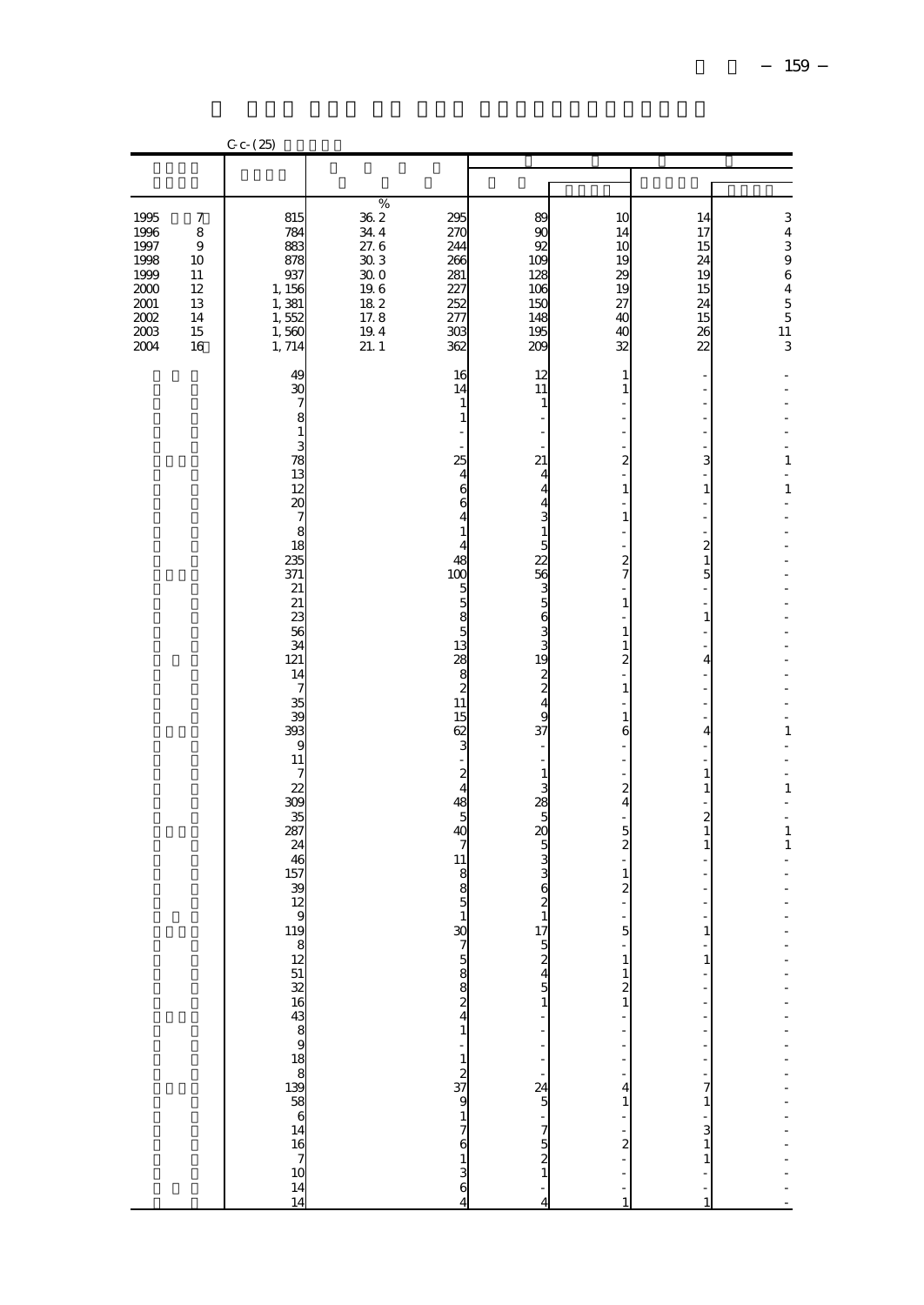|                                                                              |                                                       | $C - C - (26)$                                                                                                                                                                                                                                                                                                                                                                                                                                                                                                                                |                                                                                  |                                                                                                                                                                                                                                                                                                                                                                                                                                                              |                                                                                                                                                                                                                                                                                                                                                                                                                                                                                 |                                                                                                                                                                                                                                                                                                                                                                                    |                                                                                                                                                                                                                                                                                                                                                                         |                                                                                                                                                                                                                                                                                                                                                                                                                                                                                                                               |
|------------------------------------------------------------------------------|-------------------------------------------------------|-----------------------------------------------------------------------------------------------------------------------------------------------------------------------------------------------------------------------------------------------------------------------------------------------------------------------------------------------------------------------------------------------------------------------------------------------------------------------------------------------------------------------------------------------|----------------------------------------------------------------------------------|--------------------------------------------------------------------------------------------------------------------------------------------------------------------------------------------------------------------------------------------------------------------------------------------------------------------------------------------------------------------------------------------------------------------------------------------------------------|---------------------------------------------------------------------------------------------------------------------------------------------------------------------------------------------------------------------------------------------------------------------------------------------------------------------------------------------------------------------------------------------------------------------------------------------------------------------------------|------------------------------------------------------------------------------------------------------------------------------------------------------------------------------------------------------------------------------------------------------------------------------------------------------------------------------------------------------------------------------------|-------------------------------------------------------------------------------------------------------------------------------------------------------------------------------------------------------------------------------------------------------------------------------------------------------------------------------------------------------------------------|-------------------------------------------------------------------------------------------------------------------------------------------------------------------------------------------------------------------------------------------------------------------------------------------------------------------------------------------------------------------------------------------------------------------------------------------------------------------------------------------------------------------------------|
|                                                                              |                                                       |                                                                                                                                                                                                                                                                                                                                                                                                                                                                                                                                               |                                                                                  |                                                                                                                                                                                                                                                                                                                                                                                                                                                              |                                                                                                                                                                                                                                                                                                                                                                                                                                                                                 |                                                                                                                                                                                                                                                                                                                                                                                    |                                                                                                                                                                                                                                                                                                                                                                         |                                                                                                                                                                                                                                                                                                                                                                                                                                                                                                                               |
| 1995<br>1996<br>1997<br>1998<br>1999<br>2000<br>2001<br>2002<br>2003<br>2004 | 7<br>8<br>9<br>10<br>11<br>12<br>13<br>14<br>15<br>16 | 78, 514<br>78,508<br>79, 406<br>82, 301<br>87,993<br>109,804<br>127, 763<br>140, 323<br>146, 260<br>130, 992                                                                                                                                                                                                                                                                                                                                                                                                                                  | %<br>35.5<br>33.7<br>30.9<br>29.8<br>26.9<br>15.7<br>127<br>13.0<br>14.5<br>17.8 | 27,862<br>26, 461<br>24, 576<br>24, 533<br>23,650<br>17, 254<br>16, 233<br>18, 180<br>21, 150<br>23, 329                                                                                                                                                                                                                                                                                                                                                     | 7,226<br>7, 215<br>6,966<br>6,574<br>6,927<br>7, 314<br>7, 414<br>8,587<br>11, 133<br>12,027                                                                                                                                                                                                                                                                                                                                                                                    | 1,206<br>1,222<br>1,16C<br>963<br>969<br>1,000<br>1,058<br>1, 207<br>1,482<br>1,866                                                                                                                                                                                                                                                                                                | 1,756<br>1,837<br>1,808<br>1,767<br>1,694<br>1,735<br>1,953<br>2,036<br>2,405<br>2,226                                                                                                                                                                                                                                                                                  | 212<br>250<br>288<br>278<br>218<br>229<br>223<br>228<br>280<br>317                                                                                                                                                                                                                                                                                                                                                                                                                                                            |
|                                                                              |                                                       | 6, 774<br>4,807<br>590<br>543<br>624<br>210<br>6,864<br>888<br>642<br>2,055<br>593<br>731<br>1,955<br>12, 947<br>35, 924<br>3,294<br>1,906<br>2, 131<br>6,343<br>5,672<br>8,110<br>2,337<br>612<br>2, 211<br>3,308<br>15,564<br>869<br>679<br>500<br>2,529<br>8,938<br>2,049<br>29, 186<br>1, 424<br>3, 221<br>15, 677<br>6,369<br>1,321<br>1, 174<br>6,681<br>559<br>590<br>2, 195<br>2,067<br>1, 270<br>4, 457<br>847<br>1, 120<br>1,456<br>1,034<br>12,595<br>4,765<br>704<br>1,324<br>1,627<br>736<br>815<br>1,496<br>128<br>$\mathbf{1}$ |                                                                                  | 810<br>477<br>115<br>86<br>98<br>34<br>1,723<br>189<br>163<br>371<br>182<br>192<br>626<br>1, 818<br>6, 431<br>874<br>354<br>467<br>582<br>838<br>1,433<br>575<br>100<br>40C<br>808<br>2, 721<br>170<br>191<br>144<br>42 <sup>c</sup><br>1,46C<br>327<br>3,748<br>37C<br>618<br>1,406<br>773<br>418<br>163<br>1,552<br>145<br>147<br>446<br>351<br>463<br>1, 477<br>358<br>645<br>246<br>228<br>3,049<br>694<br>204<br>534<br>526<br>141<br>266<br>463<br>221 | 431<br>251<br>58<br>$\mathcal{R}$<br>57<br>27<br>937<br>100<br>113<br>25C<br>155<br>8C<br>230<br>1, 271<br>2,924<br>227<br>123<br>176<br>372<br>305<br>804<br>207<br>59<br>179<br>472<br>1, 315<br>95<br>119<br>85<br>308<br>556<br>152<br>2,301<br>102<br>371<br>1, 151<br>388<br>169<br>12C<br>765<br>9b<br>$90\,$<br>199<br>188<br>193<br>437<br>$\begin{array}{c} 119 \\ 75 \end{array}$<br>146<br>97<br>1, 646<br>384<br>$\infty$<br>355<br>205<br>72<br>127<br>248<br>165 | 71<br>47<br>5<br>10<br>2<br>148<br>15<br>13<br>37<br>28<br>11<br>44<br>169<br>414<br>25<br>S<br>37<br>62<br>44<br>89<br>27<br>g<br>33<br>79<br>263<br>15<br>$_{\rm 30}$<br>26<br>102<br>78<br>12<br>34C<br>11<br>44<br>184<br>59<br>20<br>22<br>103<br>12<br>15<br>23<br>28<br>25<br>76<br>23<br>12<br>25<br>16<br>282<br>39<br>1 <sup>C</sup><br>92<br>38<br>13<br>21<br>43<br>26 | 100<br>52<br>13<br>15<br>16<br>4<br>145<br>23<br>17<br>47<br>13<br>9<br>36<br>190<br>578<br>41<br>35<br>41<br>88<br>51<br>166<br>30<br>11<br>37<br>78<br>212<br>19<br>15<br>4<br>70<br>66<br>38<br>398<br>33<br>62<br>100<br>112<br>46<br>45<br>174<br>14<br>13<br>36<br>63<br>48<br>107<br>24<br>26<br>24<br>33<br>322<br>90<br>14<br>51<br>40<br>23<br>15<br>52<br>37 | 16<br>13<br>$\mathbf{1}$<br>$\boldsymbol{z}$<br>$\overline{a}$<br>$\frac{18}{2}$<br>$\overline{\phantom{a}}$<br>$\overline{4}$<br>$\begin{array}{c} 5 \\ 2 \\ 5 \end{array}$<br>41<br>84<br>6<br>$\overline{\phantom{a}}$<br>$\overline{7}$<br>18<br>8<br>19<br>$\frac{5}{2}$<br>14<br>36<br>$\overline{5}$<br>$\,6$<br>$\boldsymbol{z}$<br>10<br>11<br>$\begin{array}{c}\n2 \\ 45 \\ 5 \\ 7\n\end{array}$<br>$\overline{5}$<br>11<br>9<br>8<br>19<br>21887733441<br>$\overline{\mathbf{4}}$<br>25751<br>$\overline{6}$<br>11 |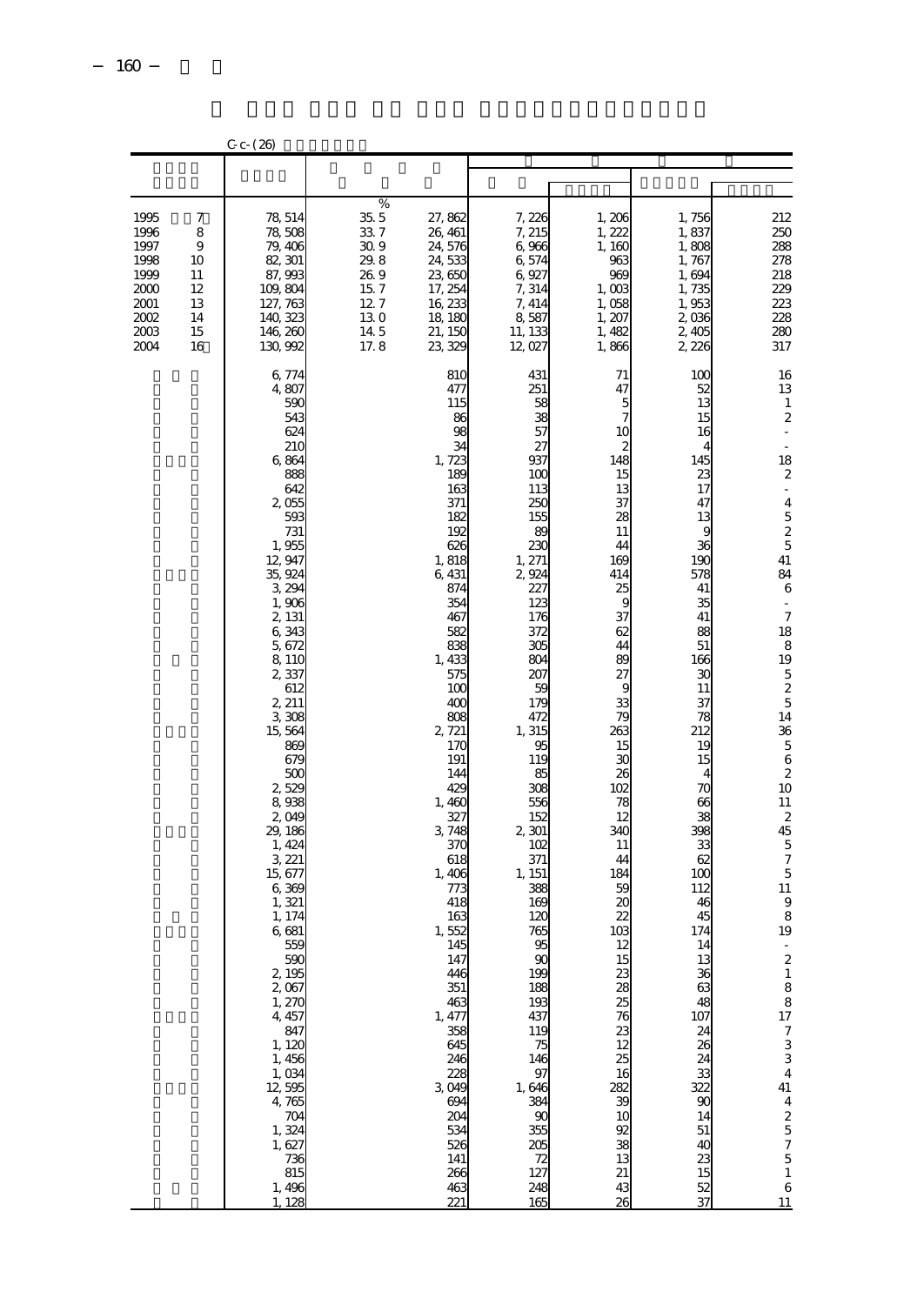|                                                                              |                                                             | $D$ a- $(1)$                                                                                                                                                                                                                                                                                                                                                 |                                                                                       |                                                                                                                                                                                                                                                                                                                                                                                                                  |                                                                                                                                                                                                                                                                                                                                                                        |                                                                                                                                                                                                                                                                      |                                                                                                                                                                                           |                                                                                                                                                                                                                                                                                                                      |
|------------------------------------------------------------------------------|-------------------------------------------------------------|--------------------------------------------------------------------------------------------------------------------------------------------------------------------------------------------------------------------------------------------------------------------------------------------------------------------------------------------------------------|---------------------------------------------------------------------------------------|------------------------------------------------------------------------------------------------------------------------------------------------------------------------------------------------------------------------------------------------------------------------------------------------------------------------------------------------------------------------------------------------------------------|------------------------------------------------------------------------------------------------------------------------------------------------------------------------------------------------------------------------------------------------------------------------------------------------------------------------------------------------------------------------|----------------------------------------------------------------------------------------------------------------------------------------------------------------------------------------------------------------------------------------------------------------------|-------------------------------------------------------------------------------------------------------------------------------------------------------------------------------------------|----------------------------------------------------------------------------------------------------------------------------------------------------------------------------------------------------------------------------------------------------------------------------------------------------------------------|
|                                                                              |                                                             |                                                                                                                                                                                                                                                                                                                                                              |                                                                                       |                                                                                                                                                                                                                                                                                                                                                                                                                  |                                                                                                                                                                                                                                                                                                                                                                        |                                                                                                                                                                                                                                                                      |                                                                                                                                                                                           |                                                                                                                                                                                                                                                                                                                      |
|                                                                              |                                                             |                                                                                                                                                                                                                                                                                                                                                              |                                                                                       |                                                                                                                                                                                                                                                                                                                                                                                                                  |                                                                                                                                                                                                                                                                                                                                                                        |                                                                                                                                                                                                                                                                      |                                                                                                                                                                                           |                                                                                                                                                                                                                                                                                                                      |
| 1995<br>1996<br>1997<br>1998<br>1999<br>2000<br>2001<br>2002<br>2003<br>2004 | 7<br>$\,8\,$<br>9<br>10<br>11<br>12<br>13<br>14<br>15<br>16 | 2,511<br>3,449<br>3, 292<br>3, 481<br>2,820<br>3,259<br>4, 151<br>7,033<br>10, 134<br>14, 129                                                                                                                                                                                                                                                                | $\%$<br>93.6<br>92 4<br>94. O<br>91.9<br>88.8<br>71.9<br>57.8<br>50 3<br>34 7<br>15 3 | 2,350<br>3187<br>3,096<br>3,200<br>2,504<br>2,342<br>2,399<br>3,540<br>3,521<br>2,164                                                                                                                                                                                                                                                                                                                            | 223<br>300<br>24C<br>373<br>297<br>28C<br>392<br>406<br>421<br>269                                                                                                                                                                                                                                                                                                     | 28<br>18<br>14<br>44<br>$\mathfrak{A}$<br>23<br>62<br>46<br>47<br>33                                                                                                                                                                                                 | 5<br>8<br>16<br>8<br>9<br>16<br>23<br>24<br>29<br>28                                                                                                                                      | $\frac{1}{2}$<br>$\frac{2}{\cdot}$<br>$\begin{array}{c}\n2 \\ 2 \\ 7 \\ 6\n\end{array}$<br>14<br>11                                                                                                                                                                                                                  |
|                                                                              |                                                             | 336<br>205<br>$\overline{7}$<br>61<br>30<br>33<br>951<br>59<br>125<br>367<br>103<br>129<br>168<br>2,637<br>3,816<br>334<br>206<br>266<br>477<br>507<br>983<br>262<br>92<br>266<br>423<br>1, 476<br>141<br>78<br>16<br>289<br>715<br>237<br>2,980<br>203<br>249<br>1,562<br>642<br>192<br>132<br>813<br>49<br>84<br>ន ន ន ក្ត ដ ន ន ន ន ន ន ន ន ន ន ន ន ន ន ន |                                                                                       | 54<br>$11\,$<br>39<br>4<br>225<br>$\mathbf{1}$<br>6<br>91<br>13<br>28<br>86<br>219<br>736<br>97<br>11<br>119<br>68<br>175<br>210<br>24<br>3<br>11<br>18<br>169<br>5<br>18<br>21<br>113<br>12<br>275<br>14<br>$\infty$<br>90<br>91<br>51<br>ĉ<br>336<br>$\frac{56}{41}$<br>57<br>18<br>164<br>$rac{40}{9}$<br>$\overline{\phantom{a}}$<br>$\,$ 1 $\,$<br>$\begin{array}{c}\n110 \\ 21 \\ 9\n\end{array}$<br>22680 | 6<br>4<br>$\boldsymbol{z}$<br>17<br>$\frac{3}{5}$<br>$\overline{\mathbf{c}}$<br>4<br>3<br>47<br>76<br>4<br>6<br>11<br>13<br>5<br>18<br>3<br>$\mathbf{1}$<br>4<br>11<br>17<br>3<br>1<br>3<br>6<br>4<br>63<br>$\frac{2}{9}$<br>34<br>$11\,$<br>7<br>16<br>3<br>$\overline{7}$<br>$\frac{2}{4}$<br>10<br>4<br>3<br>$\frac{4}{3}$<br>3<br>4<br>7<br>3<br>$\mathbf{1}$<br>4 | 3<br>$\mathbf{1}$<br>$\overline{\mathbf{c}}$<br>5<br>11<br>$\boldsymbol{2}$<br>1<br>3<br>1<br>1<br>$\overline{\mathbf{c}}$<br>1<br>3<br>$\overline{c}$<br>1<br>6<br>1<br>3<br>$\overline{\mathbf{c}}$<br>4<br>1<br>1<br>$\overline{\mathbf{c}}$<br>1<br>$\mathbf{1}$ | 3<br>$1\,$<br>$\mathbf{1}$<br>$1\,$<br>9<br>9<br>$\boldsymbol{z}$<br>3<br>$1\,$<br>3<br>3<br>$\,1\,$<br>$\mathbf{1}$<br>$\mathbf{1}$<br>3<br>2<br>$\mathbf{1}$<br>÷,<br>1<br>÷<br>$\,1\,$ | $\overline{a}$<br>$\overline{\mathbf{c}}$<br>$\frac{1}{2}$<br>÷,<br>$\,1\,$<br>$\,1\,$<br>$\blacksquare$<br>$\mathbf{1}$<br>5<br>$\overline{\phantom{a}}$<br>$\boldsymbol{z}$<br>$\overline{a}$<br>$\overline{\mathcal{Z}}$<br>$\,1\,$<br>$\mathbf{1}$<br>$\,1\,$<br>٠<br>$\overline{a}$<br>L.<br>$\,1\,$<br>$\,1\,$ |
|                                                                              |                                                             |                                                                                                                                                                                                                                                                                                                                                              |                                                                                       | $\overline{c}$                                                                                                                                                                                                                                                                                                                                                                                                   | $\frac{3}{2}$                                                                                                                                                                                                                                                                                                                                                          |                                                                                                                                                                                                                                                                      |                                                                                                                                                                                           |                                                                                                                                                                                                                                                                                                                      |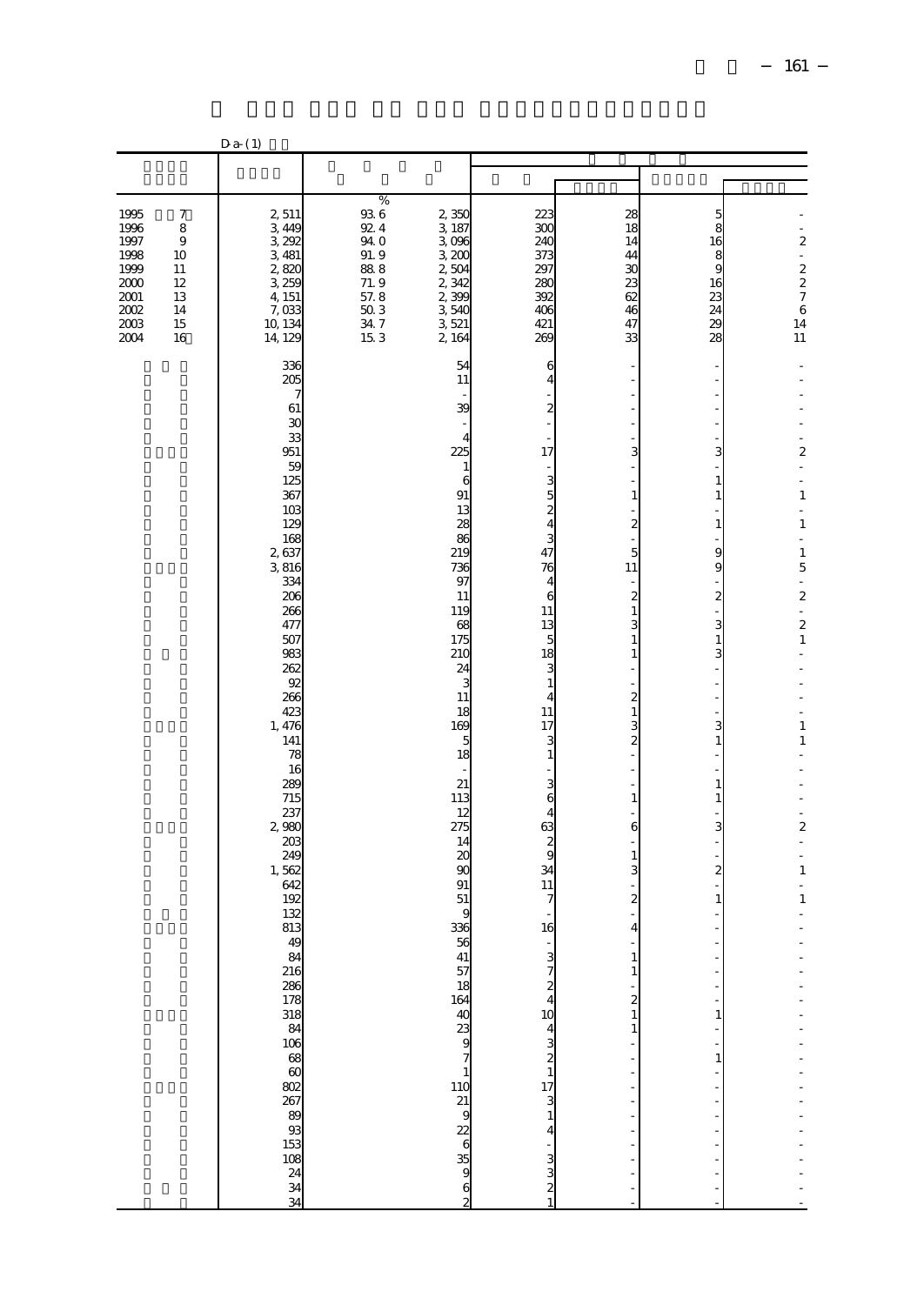|                                                                              |                                                                          | $D$ a- $(2)$                                                                                                                                                                                                                                                                                                                                                                      |                                                                                         |                                                                                                                                                                                                                                                                                                                                                                                                                                                                          |                                                                                                                                                                                                                                                                    |                                                                                                                                                                                                                                                                                                                                                                                                         |                                                                                                                                                                                                                               |                                                                                                                                                                                             |
|------------------------------------------------------------------------------|--------------------------------------------------------------------------|-----------------------------------------------------------------------------------------------------------------------------------------------------------------------------------------------------------------------------------------------------------------------------------------------------------------------------------------------------------------------------------|-----------------------------------------------------------------------------------------|--------------------------------------------------------------------------------------------------------------------------------------------------------------------------------------------------------------------------------------------------------------------------------------------------------------------------------------------------------------------------------------------------------------------------------------------------------------------------|--------------------------------------------------------------------------------------------------------------------------------------------------------------------------------------------------------------------------------------------------------------------|---------------------------------------------------------------------------------------------------------------------------------------------------------------------------------------------------------------------------------------------------------------------------------------------------------------------------------------------------------------------------------------------------------|-------------------------------------------------------------------------------------------------------------------------------------------------------------------------------------------------------------------------------|---------------------------------------------------------------------------------------------------------------------------------------------------------------------------------------------|
|                                                                              |                                                                          |                                                                                                                                                                                                                                                                                                                                                                                   |                                                                                         |                                                                                                                                                                                                                                                                                                                                                                                                                                                                          |                                                                                                                                                                                                                                                                    |                                                                                                                                                                                                                                                                                                                                                                                                         |                                                                                                                                                                                                                               |                                                                                                                                                                                             |
| 1995<br>1996<br>1997<br>1998<br>1999<br>2000<br>2001<br>2002<br>2003<br>2004 | $\boldsymbol{7}$<br>8<br>$\,9$<br>10<br>11<br>12<br>13<br>14<br>15<br>16 | 8, 491<br>8,773<br>8,220<br>8, 204<br>7,654<br>7,078<br>5, 812<br>6,515<br>5, 434<br>5,360                                                                                                                                                                                                                                                                                        | $\%$<br>94.3<br>94.4<br>94.1<br>927<br>89.3<br>78 3<br>721<br>$\frac{73}{66}$ 4<br>60.4 | 8,003<br>8,285<br>7,735<br>7,609<br>6,834<br>5,544<br>4,188<br>4,789<br>3,552<br>3, 236                                                                                                                                                                                                                                                                                                                                                                                  | 488<br>493<br>538<br>54 <sup>C</sup><br>464<br>51C<br>563<br>589<br>526<br>752                                                                                                                                                                                     | 89<br>75<br>122<br>112<br>88<br>97<br>140<br>122<br>123<br>124                                                                                                                                                                                                                                                                                                                                          | 13<br>14<br>11<br>25<br>15<br>18<br>16<br>16<br>20<br>34                                                                                                                                                                      | $\frac{5}{2}$<br>10<br>$\overline{\mathcal{L}}$<br>6<br>$\,$ 6 $\,$<br>$\begin{array}{c} 10 \\ 11 \end{array}$<br>8                                                                         |
|                                                                              |                                                                          | 90<br>49<br>9<br>17<br>6<br>9<br>702<br>172<br>65<br>108<br>162<br>36<br>159<br>704<br>1,001<br>95<br>49<br>62<br>217<br>107<br>186<br>52<br>9<br>96<br>128<br>741<br>31<br>32<br>58<br>62<br>463<br>95<br>1,099<br>46<br>206<br>604<br>151<br>66<br>26<br>342<br>$\mathfrak{X}$<br>ភេមា មិន ក្នុង ក្នុង ក្នុង ក្នុង ក្នុង ក្នុង<br>ដែលមាន ការ ការ ក្នុង ក្នុង<br>$\overline{48}$ |                                                                                         | 42<br>17<br>8<br>1 <sup>C</sup><br>2<br>5<br>572<br>128<br>42<br>70<br>186<br>25<br>121<br>265<br>537<br>48<br>21<br>33<br>77<br>66<br>65<br>37<br>14<br>92<br>84<br>677<br>17<br>15<br>4C<br>$\overline{2}$<br>544<br>$\mathcal{R}$<br>486<br>44<br>79<br>256<br>4 <sup>c</sup><br>52<br>249<br>19<br>$\begin{array}{c} 70 \\ 55 \end{array}$<br>$\infty$<br>45<br>84<br>$\frac{15}{55}$<br>11<br>3<br>324<br>45<br>11<br>110<br>39<br>30<br>48<br>$\overline{9}$<br>32 | 20<br>9<br>4<br>4<br>1<br>$\overline{c}$<br>76<br>17<br>6<br>15<br>21<br>3<br>14<br>109<br>165<br>14<br>16<br>5<br>19<br>23<br>31<br>16<br>7<br>13<br>21<br>89<br>8<br>6<br>5<br>6<br>50<br>14<br>109<br>2<br>19<br>53<br>18<br>12<br>5<br>78<br>15<br>$11\,$<br>4 | 4<br>$\overline{c}$<br>$\mathbf{1}$<br>$\,1\,$<br>11<br>3<br>$\,1$<br>3<br>$\overline{4}$<br>17<br>25<br>2224543<br>$\,1\,$<br>$\overline{\mathcal{Z}}$<br>13<br>$\mathbf{1}$<br>$\begin{array}{c}\n3 \\ 2 \\ 5 \\ 2\n6\n\end{array}$<br>$8 \times 10$ ഗാ<br><b>っ7558211</b><br>$\ddot{\phantom{a}}$<br>$\begin{array}{c} 13 \\ 2 \\ -1 \end{array}$<br>$\frac{1}{2}$ to $\frac{1}{2}$ to $\frac{1}{2}$ | $\frac{3}{2}$<br>$\,1\,$<br>6<br>13<br>$\frac{2}{1}$<br>$\frac{3}{1}$<br>$\overline{5}$<br>$\,1\,$<br>$\frac{2}{1}$<br>$\,1$<br>5<br>$\,1\,$<br>$\frac{2}{2}$<br>$\overline{\mathbf{c}}$<br>$\,1\,$<br>$\mathbf{1}$<br>3<br>3 | ÷<br>4<br>$\frac{3}{1}$<br>÷<br>$\overline{\phantom{a}}$<br>$\mathbf{1}$<br>$\overline{a}$<br>$\mathbf{1}$<br>Ĭ.<br>1<br>$\frac{1}{1}$<br>$\overline{a}$<br>$\frac{1}{1}$<br>$\overline{a}$ |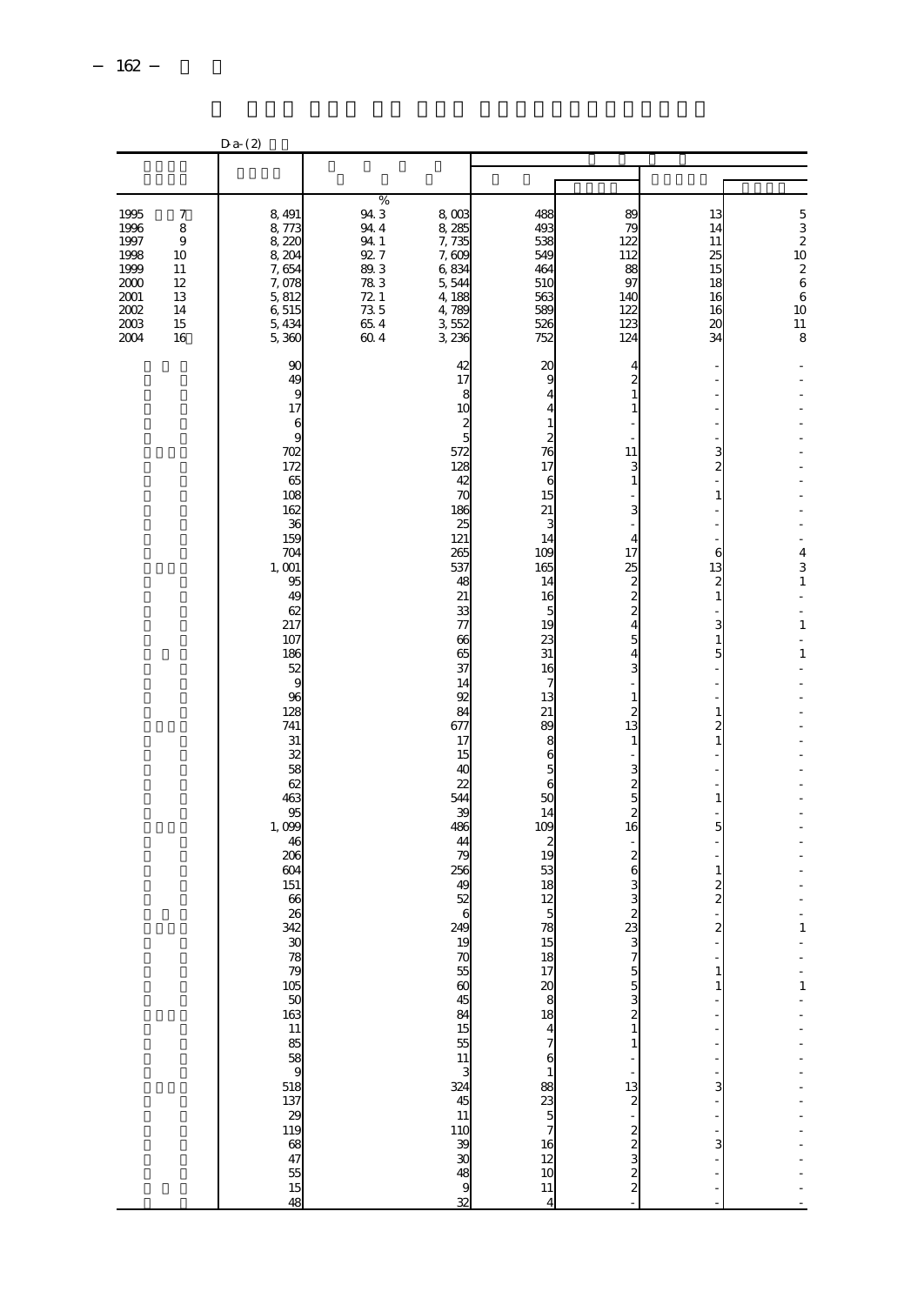|              |                  | $Da-(3)$                                         |                                                                                                                 |                                    |                                                                                                                                            |                      |                                       |
|--------------|------------------|--------------------------------------------------|-----------------------------------------------------------------------------------------------------------------|------------------------------------|--------------------------------------------------------------------------------------------------------------------------------------------|----------------------|---------------------------------------|
|              |                  |                                                  |                                                                                                                 |                                    |                                                                                                                                            |                      |                                       |
|              |                  |                                                  |                                                                                                                 |                                    |                                                                                                                                            |                      |                                       |
|              |                  |                                                  | $\%$                                                                                                            |                                    |                                                                                                                                            |                      |                                       |
| 1995         | $\boldsymbol{7}$ | 289                                              | 962<br>278                                                                                                      | 191                                | 13                                                                                                                                         |                      |                                       |
| 1996         | 8                | 475                                              | 97.3<br>462                                                                                                     | 152                                | 6                                                                                                                                          |                      |                                       |
| 1997         | $\boldsymbol{9}$ | 411                                              | 98.8<br>406                                                                                                     | 225                                | 18                                                                                                                                         |                      |                                       |
| 1998         | 10               | 383                                              | 96 1<br>368                                                                                                     | 204                                | 12                                                                                                                                         |                      |                                       |
| 1999         | 11               | 355                                              | 969<br>344                                                                                                      | 122                                | 15                                                                                                                                         |                      |                                       |
| 2000<br>2001 | 12<br>13         | 253<br>248                                       | 88 1<br>223<br>83 5<br>207                                                                                      | 139<br>136                         | 6<br>11                                                                                                                                    |                      |                                       |
| 2002         | 14               | 213                                              | 808<br>172                                                                                                      | 134                                | 7                                                                                                                                          |                      |                                       |
| 2003         | 15               | 159                                              | 61.0<br>97                                                                                                      | 85                                 | 6                                                                                                                                          |                      |                                       |
| 2004         | 16               | 234                                              | 55.6<br>130                                                                                                     | 139                                | 11                                                                                                                                         |                      |                                       |
|              |                  |                                                  |                                                                                                                 |                                    |                                                                                                                                            |                      |                                       |
|              |                  | $\overline{\mathbf{c}}$                          | $\overline{\mathbf{c}}$                                                                                         | $\overline{\mathbf{c}}$            |                                                                                                                                            |                      |                                       |
|              |                  |                                                  |                                                                                                                 | $\mathbf{1}$                       |                                                                                                                                            |                      |                                       |
|              |                  |                                                  |                                                                                                                 |                                    |                                                                                                                                            |                      |                                       |
|              |                  | $\overline{c}$                                   | $\overline{\mathcal{Z}}$                                                                                        | 1                                  |                                                                                                                                            |                      |                                       |
|              |                  | ÷,                                               |                                                                                                                 |                                    |                                                                                                                                            |                      |                                       |
|              |                  | 10                                               | $\overline{4}$                                                                                                  | $\overline{\mathbf{c}}$            |                                                                                                                                            |                      |                                       |
|              |                  | $\mathbf{1}$                                     |                                                                                                                 |                                    |                                                                                                                                            |                      |                                       |
|              |                  | $\,1\,$                                          | 1                                                                                                               | $\mathbf{1}$                       |                                                                                                                                            |                      |                                       |
|              |                  | 3                                                | $\overline{\mathcal{Z}}$                                                                                        |                                    |                                                                                                                                            |                      |                                       |
|              |                  | $\,1\,$                                          |                                                                                                                 |                                    |                                                                                                                                            |                      |                                       |
|              |                  |                                                  |                                                                                                                 | $\overline{\phantom{a}}$           |                                                                                                                                            |                      |                                       |
|              |                  | $\overline{4}$                                   | $\mathbf{1}$                                                                                                    | $\mathbf{1}$                       |                                                                                                                                            |                      |                                       |
|              |                  | 52                                               | $\overline{2}$                                                                                                  | 35                                 | 1                                                                                                                                          |                      |                                       |
|              |                  | 57                                               | 33                                                                                                              | 29                                 | $\overline{\mathbf{c}}$                                                                                                                    |                      |                                       |
|              |                  | $\begin{array}{c} 3 \\ 2 \\ 2 \\ 15 \end{array}$ | $\mathbf{1}$                                                                                                    | 5                                  |                                                                                                                                            |                      |                                       |
|              |                  |                                                  | $1\,$                                                                                                           | $\mathbf{1}$                       |                                                                                                                                            |                      |                                       |
|              |                  |                                                  | $\mathbf{1}$<br>10                                                                                              | $\boldsymbol{2}$<br>$\overline{4}$ | $\mathbf{1}$                                                                                                                               |                      |                                       |
|              |                  | 9                                                | J.                                                                                                              | $\mathbf{1}$                       |                                                                                                                                            |                      |                                       |
|              |                  | 19                                               | 17                                                                                                              | 11                                 | 1                                                                                                                                          |                      |                                       |
|              |                  | $\,1\,$                                          | 1                                                                                                               | 3                                  |                                                                                                                                            |                      |                                       |
|              |                  |                                                  |                                                                                                                 |                                    |                                                                                                                                            |                      |                                       |
|              |                  | $\frac{2}{3}$                                    | 1                                                                                                               | $\mathbf{1}$                       |                                                                                                                                            |                      |                                       |
|              |                  | $\,1\,$                                          | 1                                                                                                               | 1                                  |                                                                                                                                            |                      |                                       |
|              |                  | 12                                               | 5                                                                                                               | 7                                  |                                                                                                                                            |                      |                                       |
|              |                  | $\,1\,$                                          | 1                                                                                                               | $\boldsymbol{z}$                   |                                                                                                                                            |                      |                                       |
|              |                  |                                                  |                                                                                                                 | ÷,                                 |                                                                                                                                            |                      |                                       |
|              |                  | $\overline{\mathbf{4}}$                          | $\,1\,$                                                                                                         | $\mathbf{1}$                       |                                                                                                                                            |                      |                                       |
|              |                  |                                                  | $\overline{\mathcal{Z}}$                                                                                        | $\boldsymbol{z}$                   |                                                                                                                                            |                      |                                       |
|              |                  |                                                  | $\mathbf{1}$                                                                                                    | $\overline{\mathcal{L}}$           |                                                                                                                                            |                      |                                       |
|              |                  |                                                  | 40                                                                                                              | 32                                 | 4                                                                                                                                          |                      |                                       |
|              |                  | $\frac{5}{2}$<br>$\frac{2}{2}$<br>$\frac{2}{2}$  | $\mathbf{1}$                                                                                                    |                                    |                                                                                                                                            |                      |                                       |
|              |                  |                                                  | $\overline{7}$                                                                                                  | 6                                  | $\mathbf{1}$                                                                                                                               |                      |                                       |
|              |                  | 40                                               | $\infty$                                                                                                        | 16                                 | $\mathbf{1}$                                                                                                                               |                      |                                       |
|              |                  | 9                                                | $\overline{7}$                                                                                                  | $\frac{8}{2}$                      | $\mathbf{1}$                                                                                                                               |                      |                                       |
|              |                  | 6                                                | $\overline{5}$                                                                                                  |                                    | 1                                                                                                                                          |                      |                                       |
|              |                  | $\frac{3}{8}$                                    | 5                                                                                                               | 9                                  | $\mathbf{1}$                                                                                                                               |                      |                                       |
|              |                  |                                                  |                                                                                                                 |                                    |                                                                                                                                            |                      |                                       |
|              |                  |                                                  |                                                                                                                 |                                    |                                                                                                                                            | f                    |                                       |
|              |                  |                                                  |                                                                                                                 |                                    | ł,                                                                                                                                         | f                    |                                       |
|              |                  | $\frac{4}{4}$                                    |                                                                                                                 |                                    | $\,1$                                                                                                                                      | ÷,                   |                                       |
|              |                  |                                                  |                                                                                                                 |                                    | f                                                                                                                                          | ÷                    |                                       |
|              |                  | $\frac{1}{5}$                                    |                                                                                                                 |                                    |                                                                                                                                            | -                    |                                       |
|              |                  |                                                  |                                                                                                                 |                                    | $\begin{aligned} \mathbf{u} & = \mathbf{u} - \mathbf{u} - \mathbf{u} \\ \mathbf{u} & = \mathbf{u} - \mathbf{u} - \mathbf{u} \end{aligned}$ | ÷                    |                                       |
|              |                  |                                                  |                                                                                                                 |                                    |                                                                                                                                            | ÷,                   |                                       |
|              |                  |                                                  |                                                                                                                 |                                    |                                                                                                                                            | $\frac{1}{2}$        |                                       |
|              |                  |                                                  |                                                                                                                 |                                    |                                                                                                                                            |                      |                                       |
|              |                  |                                                  |                                                                                                                 |                                    | $\frac{3}{1}$                                                                                                                              | $\frac{1}{2}$        |                                       |
|              |                  |                                                  |                                                                                                                 |                                    |                                                                                                                                            |                      |                                       |
|              |                  |                                                  |                                                                                                                 |                                    |                                                                                                                                            | f,                   |                                       |
|              |                  | $-24$                                            | . 20 - 20 - 11 - 11 14 15 16 17 18 19 19 10 11 11 12 13 14 14 15 16 17 18 19 19 10 11 11 12 12 13 14 15 16 17 1 |                                    | $\frac{1}{2}$                                                                                                                              |                      | - - - - - - - - - - - - - - - - - - - |
|              |                  |                                                  |                                                                                                                 |                                    |                                                                                                                                            | $\ddot{\phantom{a}}$ |                                       |
|              |                  |                                                  |                                                                                                                 |                                    | $\mathbf{1}$                                                                                                                               | $\ddot{\phantom{a}}$ |                                       |
|              |                  |                                                  |                                                                                                                 |                                    | ÷                                                                                                                                          |                      |                                       |
|              |                  |                                                  |                                                                                                                 |                                    | $\mathbf{1}$                                                                                                                               |                      |                                       |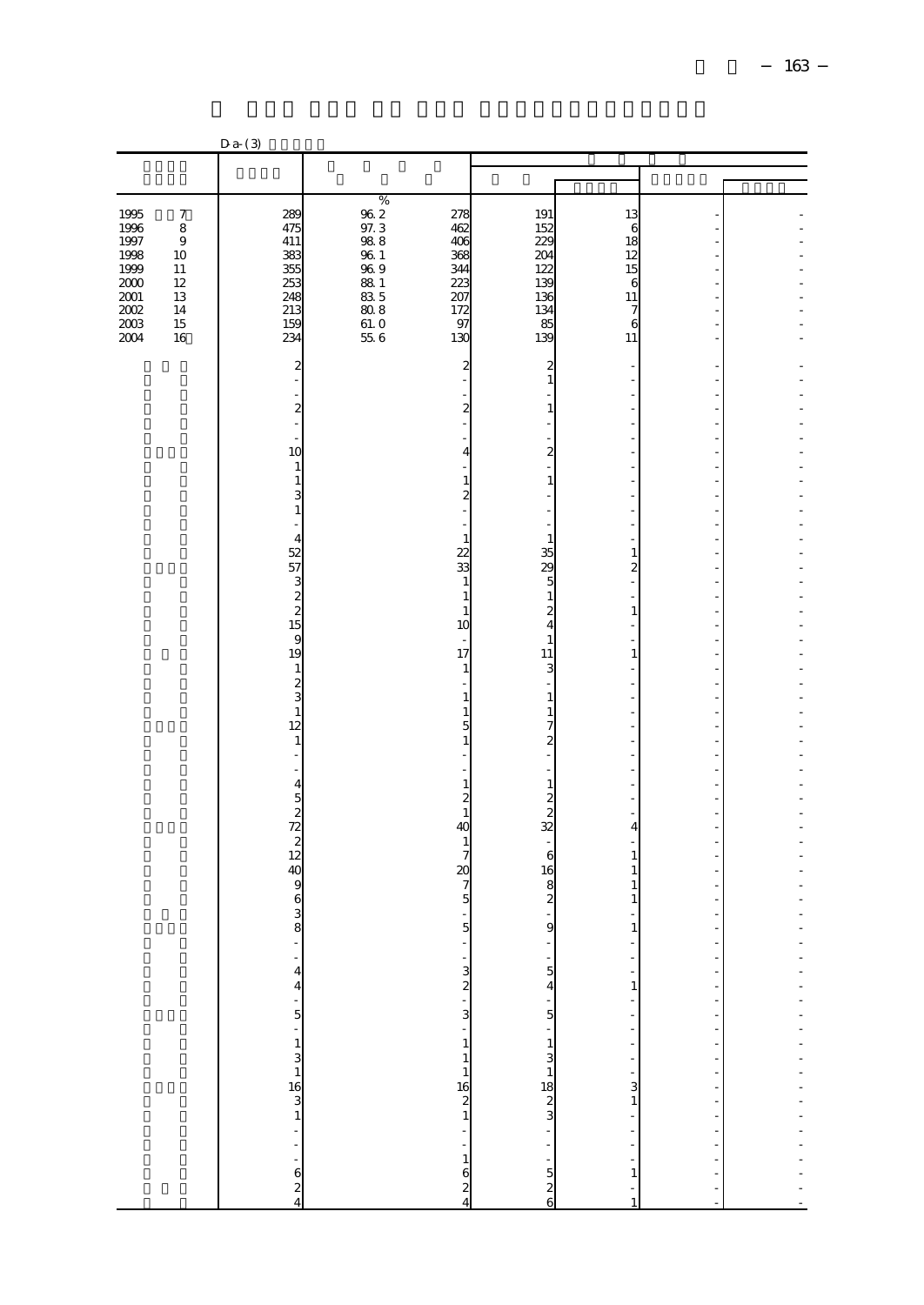|                                                                              |                                                                          | $D a-(4)$                                                                                                                                                                                                                                                                                                                                                                   |                                                                                           |                                                                                                                                                                                                                                                                                                          |                                                                                                                                                                                                                                                                                                                         |                                                                                                                                                                                                                                                                                                           |                                                                                                                                                                                                                                            |                                                                                                                                       |
|------------------------------------------------------------------------------|--------------------------------------------------------------------------|-----------------------------------------------------------------------------------------------------------------------------------------------------------------------------------------------------------------------------------------------------------------------------------------------------------------------------------------------------------------------------|-------------------------------------------------------------------------------------------|----------------------------------------------------------------------------------------------------------------------------------------------------------------------------------------------------------------------------------------------------------------------------------------------------------|-------------------------------------------------------------------------------------------------------------------------------------------------------------------------------------------------------------------------------------------------------------------------------------------------------------------------|-----------------------------------------------------------------------------------------------------------------------------------------------------------------------------------------------------------------------------------------------------------------------------------------------------------|--------------------------------------------------------------------------------------------------------------------------------------------------------------------------------------------------------------------------------------------|---------------------------------------------------------------------------------------------------------------------------------------|
|                                                                              |                                                                          |                                                                                                                                                                                                                                                                                                                                                                             |                                                                                           |                                                                                                                                                                                                                                                                                                          |                                                                                                                                                                                                                                                                                                                         |                                                                                                                                                                                                                                                                                                           |                                                                                                                                                                                                                                            |                                                                                                                                       |
| 1995<br>1996<br>1997<br>1998<br>1999<br>2000<br>2001<br>2002<br>2003<br>2004 | $\boldsymbol{7}$<br>8<br>$\,9$<br>10<br>11<br>12<br>13<br>14<br>15<br>16 | 8, 427<br>8,925<br>7,983<br>8,158<br>6,533<br>6,299<br>4,862<br>4,096<br>3,647<br>2,478                                                                                                                                                                                                                                                                                     | $\%$<br>97.8<br>97.5<br>97.2<br>97.1<br>95.5<br>$91.8$<br>86.9<br>$836$<br>$803$<br>$727$ | 8, 240<br>8,699<br>7,757<br>7,920<br>6,237<br>5,782<br>4, 223<br>3,426<br>2,927<br>1,801                                                                                                                                                                                                                 | 814<br>755<br>823<br>836<br>748<br>778<br>765<br>687<br>67C<br>472                                                                                                                                                                                                                                                      | 119<br>102<br>126<br>101<br>100<br>88<br>104<br>111<br>113<br>67                                                                                                                                                                                                                                          | 52<br>47<br>45<br>$51\,$<br>25<br>34<br>22<br>24<br>25<br>28                                                                                                                                                                               | 15<br>$\begin{array}{c} \n7 \n\end{array}$<br>16<br>$\overline{7}$<br>$\,1\,$<br>$\begin{array}{c} 5 \\ 4 \\ 2 \\ 6 \end{array}$<br>6 |
|                                                                              |                                                                          | 98<br>62<br>$\overline{7}$<br>6<br>22<br>$\mathbf{1}$<br>259<br>47<br>24<br>115<br>21<br>35<br>17<br>262<br>432<br>50<br>14<br>21<br>52<br>45<br>60<br>78<br>$\overline{2}$<br>41<br>49<br>337<br>16<br>33<br>11<br>57<br>178<br>42<br>560<br>27<br>54<br>265<br>8C<br>108<br>26<br>161<br>$\overline{2}$<br><u>មា ក្នុង ក្នុង ក្នុង ក្នុង ក្នុង ក្នុង ក្នុង ក្នុង</u><br>8 |                                                                                           | 74<br>41<br>8<br>3<br>22<br>222<br>28<br>34<br>94<br>33<br>12<br>21<br>188<br>271<br>33<br>6<br>17<br>22<br>21<br>40<br>63<br>9<br>31<br>$\infty$<br>230<br>g<br>34<br>6<br>51<br>113<br>17<br>394<br>18<br>51<br>169<br>51<br>99<br>$\epsilon$<br>131<br>18<br>37<br>14<br>38<br>38233333823<br>51<br>8 | 16<br>11<br>1<br>44<br>8<br>8<br>9<br>8<br>4<br>7<br>63<br>93<br>ç<br>4<br>11<br>4<br>22<br>12<br>8<br>7<br>16<br>56<br>5<br>6<br>1<br>8<br>21<br>15<br>81<br>6<br>12<br>26<br>21<br>13<br>3<br>49<br>10 5 $\frac{1}{3}$ 4 13 5 1<br>6<br>$\frac{1}{11}$ $\frac{1}{11}$ $\frac{1}{11}$ $\frac{1}{11}$<br>$\overline{c}$ | 1<br>1<br>6<br>1<br>2<br>1<br>1<br>3<br>12<br>$\boldsymbol{2}$<br>7<br>1<br>1<br>1<br>9<br>2<br>1<br>1<br>3<br>2<br>18<br>2<br>$\overline{c}$<br>6<br>1<br>1<br>$\,1$<br>$\frac{2}{1}$<br>$\,1\,$<br>$\begin{array}{c}\n15 \\ 5 \\ 1\n\end{array}$<br>3<br>$\frac{1}{2}$<br>ŕ<br>$\overline{\mathcal{Z}}$ | $\frac{2}{2}$<br>1<br>$\mathbf{1}$<br>4<br>4<br>1<br>$\mathbf{1}$<br>$\mathbf{1}$<br>1<br>1<br>$\mathbf{1}$<br>3<br>$\overline{\mathcal{Z}}$<br>$\mathbf{1}$<br>6<br>3<br>$\,1$<br>$\mathbf{1}$<br>$\,1$<br>$\frac{6}{3}$<br>$\frac{1}{2}$ | $\overline{a}$<br>$\overline{\mathbf{c}}$<br>$\,1\,$<br>$\,1\,$<br>1<br>$\,1\,$<br>$-11 - 21 - 1$                                     |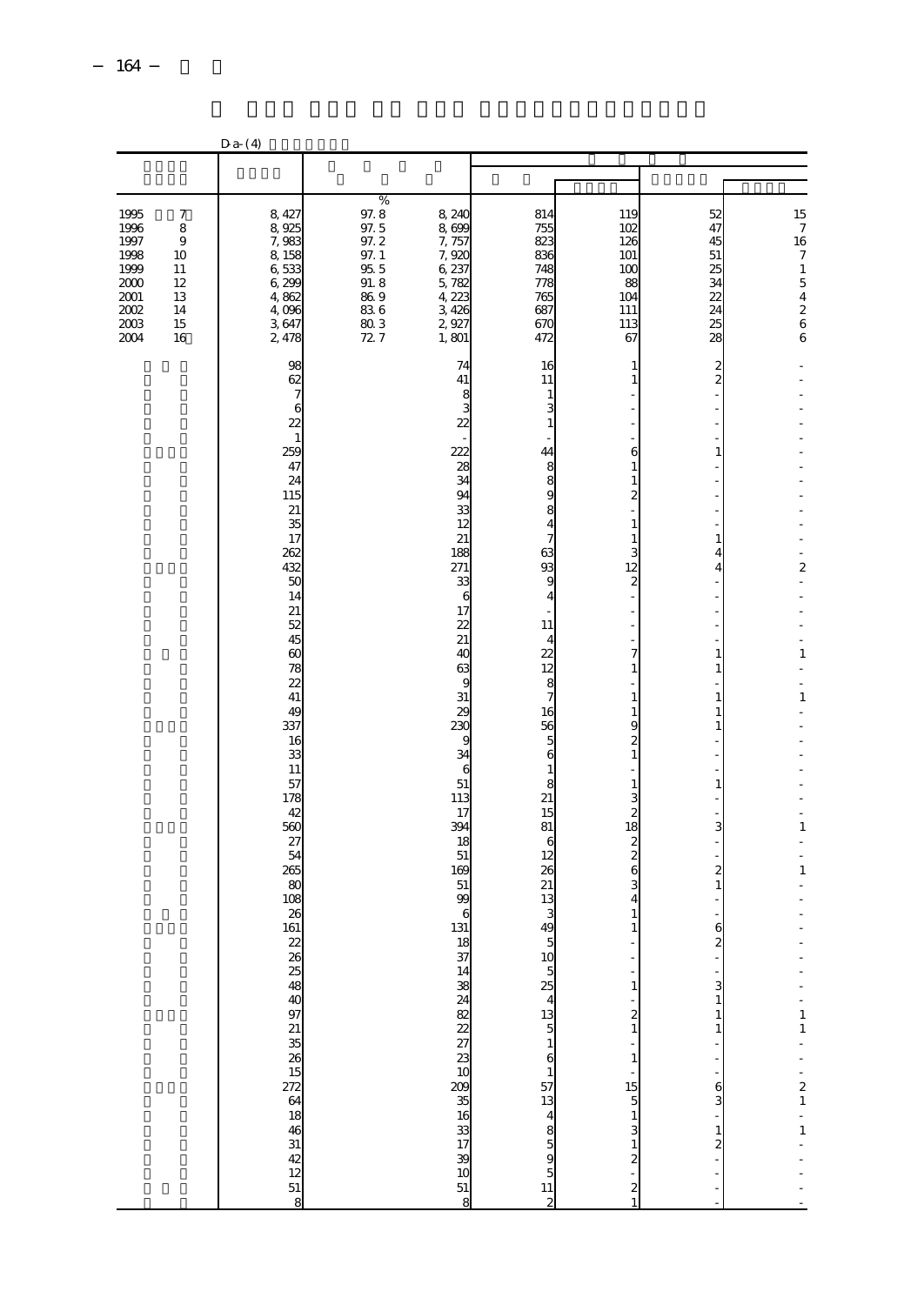|                                                                              |                                                                      | $Da-(5)$                                                                                                                                                                                                                                                                                                                                                                                          |                                                                                     |                                                                                                                                                                                                                                                                                                                                                                                                                                               |                                                                                                                                                                                                                                                                                                                         |                                                                                                                                                                                                                                                                                                                                                                                                                                                |                                                                                                                                                                                                                                                                            |                                                                                                                                                        |
|------------------------------------------------------------------------------|----------------------------------------------------------------------|---------------------------------------------------------------------------------------------------------------------------------------------------------------------------------------------------------------------------------------------------------------------------------------------------------------------------------------------------------------------------------------------------|-------------------------------------------------------------------------------------|-----------------------------------------------------------------------------------------------------------------------------------------------------------------------------------------------------------------------------------------------------------------------------------------------------------------------------------------------------------------------------------------------------------------------------------------------|-------------------------------------------------------------------------------------------------------------------------------------------------------------------------------------------------------------------------------------------------------------------------------------------------------------------------|------------------------------------------------------------------------------------------------------------------------------------------------------------------------------------------------------------------------------------------------------------------------------------------------------------------------------------------------------------------------------------------------------------------------------------------------|----------------------------------------------------------------------------------------------------------------------------------------------------------------------------------------------------------------------------------------------------------------------------|--------------------------------------------------------------------------------------------------------------------------------------------------------|
|                                                                              |                                                                      |                                                                                                                                                                                                                                                                                                                                                                                                   |                                                                                     |                                                                                                                                                                                                                                                                                                                                                                                                                                               |                                                                                                                                                                                                                                                                                                                         |                                                                                                                                                                                                                                                                                                                                                                                                                                                |                                                                                                                                                                                                                                                                            |                                                                                                                                                        |
| 1995<br>1996<br>1997<br>1998<br>1999<br>2000<br>2001<br>2002<br>2003<br>2004 | 7<br>8<br>$\boldsymbol{9}$<br>10<br>11<br>12<br>13<br>14<br>15<br>16 | 3,814<br>3,823<br>4,627<br>3 906<br>3,557<br>3,572<br>3,946<br>4,627<br>4,754<br>3,750                                                                                                                                                                                                                                                                                                            | $\%$<br>95.5<br>94.6<br>95.7<br>92 2<br>87.9<br>77.4<br>65.7<br>$\frac{59.3}{54.3}$ | 3,642<br>3,616<br>4, 427<br>3,603<br>3,125<br>2,763<br>2,592<br>2,746<br>2, 707<br>2,036                                                                                                                                                                                                                                                                                                                                                      | 516<br>540<br>637<br>561<br>542<br>54C<br>514<br>664<br>661<br>675                                                                                                                                                                                                                                                      | 63<br>67<br>79<br>72<br>74<br>69<br>62<br>$_{\rm sc}$<br>89<br>167                                                                                                                                                                                                                                                                                                                                                                             | 16<br>18<br>29<br>24<br>23<br>27<br>24<br>40<br>27<br>41                                                                                                                                                                                                                   | $1\,$<br>$\overline{4}$<br>$\,1\,$<br>3225847                                                                                                          |
|                                                                              |                                                                      | 8C<br>51<br>4<br>11<br>9<br>5<br>312<br>94<br>24<br>96<br>27<br>20<br>51<br>300<br>928<br>66<br>60<br>72<br>75<br>114<br>177<br>82<br>28<br>102<br>152<br>643<br>44<br>14<br>79<br>79<br>358<br>69<br>1,047<br>19<br>69<br>828<br>75<br>41<br>15<br>177<br>C<br>14 21 22 32 32 32 33 34 35 36 37 38 38 39 30 31 32 32 33 34 35 36 37 38 38 39 30 31 32 33 34 35 35 36 37 38 39<br>$\frac{11}{12}$ |                                                                                     | 32<br>17<br>1<br>7<br>6<br>1<br>223<br>71<br>$\infty$<br>69<br>23<br>8<br>32<br>132<br>555<br>25<br>24<br>37<br>19<br>54<br>$\infty$<br>97<br>8<br>106<br>95<br>458<br>23<br>5<br>77<br>31<br>290<br>32<br>363<br>24<br>26<br>233<br>49<br>24<br>7<br>133<br>17<br>13<br>5<br>5<br>5<br>5<br>5<br>5<br>5<br>5<br>5<br>5<br>5<br>5<br>5<br>5<br>5<br><br>5<br>5<br><br><br>5<br>$\begin{array}{c} 18 \\ 17 \\ 7 \end{array}$<br>$\overline{4}$ | 16<br>9<br>$\mathbf{1}$<br>$\frac{2}{3}$<br>$\mathbf{1}$<br>50<br>5<br>9<br>19<br>7<br>4<br>6<br>89<br>180<br>16<br>5<br>18<br>13<br>22<br>37<br>14<br>4<br>19<br>32<br>118<br>13<br>$\overline{c}$<br>46<br>6<br>37<br>14<br>106<br>11<br>13<br>45<br>17<br>14<br>6<br>45<br>12 5 13 13 20 11 4 3 2 51 15 5 3 11 6 6 5 | 3<br>$\overline{c}$<br>1<br>13<br>1<br>3<br>5<br>3<br>1<br>13<br>41<br>3<br>1<br>6<br>4<br>5<br>7<br>3<br>1<br>7<br>4<br>50<br>$\boldsymbol{2}$<br>$\mathbf{1}$<br>33<br>4<br>3<br>7<br>15<br>$\boldsymbol{2}$<br>6<br>4<br>2<br>13<br>$\,1\,$<br>5<br>$\begin{array}{c} 7 \\ 8 \\ 6 \end{array}$<br>$\mathbf{1}$<br>$\mathbf{1}$<br>÷<br>11<br>$\,1\,$<br>$\,1\,$<br>$\mathbf{1}$<br>$\frac{2}{3}$<br>$\,$ 1 $\,$<br>$\overline{\mathcal{Z}}$ | 1<br>1<br>7<br>11<br>1<br>$\mathbf{1}$<br>3<br>4<br>$\frac{2}{9}$<br>$\,1$<br>$\boldsymbol{z}$<br>ä,<br>6<br>8<br>$\frac{2}{2}$<br>$\,1$<br>3<br>1<br>$\,1$<br>1<br>$1\,$<br>$\overline{a}$<br>$\frac{3}{1}$<br>$\frac{1}{2}$<br>$\overline{\mathcal{Z}}$<br>$\frac{1}{1}$ | ÷<br>$\mathbf{1}$<br>$\frac{3}{1}$<br>÷,<br>$\overline{\mathcal{L}}$<br>÷<br>3<br>÷,<br>$\overline{\phantom{a}}$<br>$\mathbf{z}$<br>÷,<br>$\mathbf{1}$ |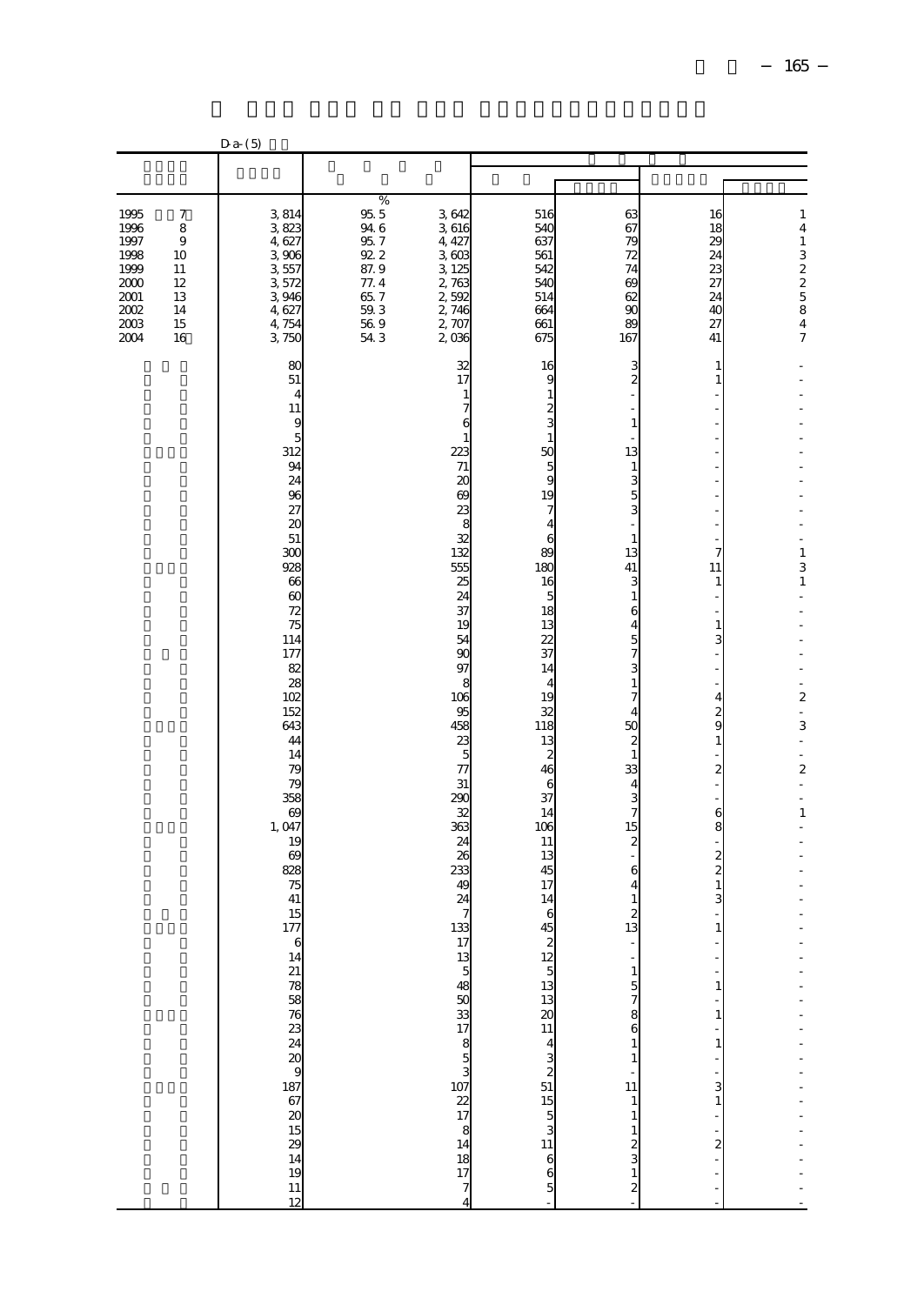|                                                                              |                                                       | $D$ a- $(6)$                                                                                                                                                                                                                                                                                                                                                                                                                            |                                                                                    |                                                                                                                                                                                                                                                                                                                                                                                                                             |                                                                                                                                                                                                                                                                                                                                                                                     |                                                                                                                                                                                                                                                                                                                                                                                       |                                                                                                                                                                                                                                                                                                                                                 |                                                                                                                                                                                                                                                                                                                                                                                                                                                                                                                                                                                                                                                                                                                                                                |
|------------------------------------------------------------------------------|-------------------------------------------------------|-----------------------------------------------------------------------------------------------------------------------------------------------------------------------------------------------------------------------------------------------------------------------------------------------------------------------------------------------------------------------------------------------------------------------------------------|------------------------------------------------------------------------------------|-----------------------------------------------------------------------------------------------------------------------------------------------------------------------------------------------------------------------------------------------------------------------------------------------------------------------------------------------------------------------------------------------------------------------------|-------------------------------------------------------------------------------------------------------------------------------------------------------------------------------------------------------------------------------------------------------------------------------------------------------------------------------------------------------------------------------------|---------------------------------------------------------------------------------------------------------------------------------------------------------------------------------------------------------------------------------------------------------------------------------------------------------------------------------------------------------------------------------------|-------------------------------------------------------------------------------------------------------------------------------------------------------------------------------------------------------------------------------------------------------------------------------------------------------------------------------------------------|----------------------------------------------------------------------------------------------------------------------------------------------------------------------------------------------------------------------------------------------------------------------------------------------------------------------------------------------------------------------------------------------------------------------------------------------------------------------------------------------------------------------------------------------------------------------------------------------------------------------------------------------------------------------------------------------------------------------------------------------------------------|
|                                                                              |                                                       |                                                                                                                                                                                                                                                                                                                                                                                                                                         |                                                                                    |                                                                                                                                                                                                                                                                                                                                                                                                                             |                                                                                                                                                                                                                                                                                                                                                                                     |                                                                                                                                                                                                                                                                                                                                                                                       |                                                                                                                                                                                                                                                                                                                                                 |                                                                                                                                                                                                                                                                                                                                                                                                                                                                                                                                                                                                                                                                                                                                                                |
| 1995<br>1996<br>1997<br>1998<br>1999<br>2000<br>2001<br>2002<br>2003<br>2004 | 7<br>8<br>9<br>10<br>11<br>12<br>13<br>14<br>15<br>16 | 9,160<br>8,403<br>9,369<br>9, 218<br>9,049<br>10, 243<br>10,539<br>11, 276<br>12,679<br>12, 179                                                                                                                                                                                                                                                                                                                                         | $\%$<br>89.1<br>881<br>87.0<br>837<br>79.0<br>71.1<br>59.8<br>54.7<br>51.4<br>51.1 | 8, 157<br>7,399<br>8,148<br>7,720<br>7,148<br>7,282<br>6,300<br>6, 172<br>6,523<br>6,222                                                                                                                                                                                                                                                                                                                                    | 4,587<br>3,691<br>3,869<br>3,746<br>3, 424<br>3,524<br>3, 275<br>3,851<br>4,464<br>4,789                                                                                                                                                                                                                                                                                            | 584<br>40 <sup>c</sup><br>481<br>451<br>328<br>375<br>302<br>387<br>504<br>669                                                                                                                                                                                                                                                                                                        | 25C<br>254<br>358<br>456<br>332<br>324<br>248<br>353<br>458<br>630                                                                                                                                                                                                                                                                              | $\begin{array}{c} 105 \\ 101 \end{array}$<br>163<br>189<br>110<br>132<br>84<br>106<br>159<br>198                                                                                                                                                                                                                                                                                                                                                                                                                                                                                                                                                                                                                                                               |
|                                                                              |                                                       | 237<br>140<br>21<br>22<br>40<br>14<br>1,014<br>160<br>175<br>336<br>88<br>59<br>196<br>1,970<br>3,517<br>202<br>816<br>183<br>415<br>542<br>650<br>152<br>33<br>138<br>386<br>1, 129<br>50<br>85<br>39<br>178<br>609<br>168<br>1,976<br>98<br>266<br>929<br>499<br>83<br>101<br>792<br>53<br>$\frac{59}{153}$<br>153<br>332<br>353<br>31<br>81<br>151<br>$\frac{90}{1,191}$<br>460<br>$\frac{85}{185}$<br>98<br>43<br>74<br>$71$<br>175 |                                                                                    | 145<br>75<br>16<br>11<br>37<br>6<br>854<br>136<br>165<br>261<br>80<br>54<br>158<br>412<br>2027<br>110<br>706<br>81<br>132<br>201<br>311<br>110<br>28<br>93<br>255<br>484<br>36<br>54<br>30<br>103<br>143<br>118<br>709<br>32<br>104<br>267<br>197<br>46<br>63<br>621<br>50<br>59<br>67<br>111<br>325<br>224<br>23<br>$\overline{28}$<br>112<br>61<br>746<br>220<br>59<br>152<br>43<br>23<br>62<br>$\boldsymbol{\pi}$<br>117 | 78<br>43<br>9<br>11<br>10<br>5<br>500<br>69<br>98<br>165<br>61<br>32<br>75<br>397<br>1,692<br>79<br>665<br>48<br>121<br>146<br>279<br>56<br>14<br>78<br>206<br>375<br>23<br>53<br>22<br>65<br>125<br>87<br>531<br>25<br>97<br>139<br>183<br>34<br>53<br>476<br>31<br>29<br>62<br>96<br>258<br>144<br>22<br>20<br>77<br>25<br>596<br>185<br>47<br>122<br>29<br>17<br>43<br>49<br>104 | 4<br>3<br>39<br>7<br>7<br>13<br>4<br>$\overline{\mathbf{c}}$<br>6<br>30<br>285<br>17<br>189<br>1<br>9<br>11<br>22<br>1<br>15<br>20<br>47<br>$\boldsymbol{2}$<br>6<br>6<br>13<br>12<br>8<br>82<br>1<br>14<br>16<br>41<br>4<br>6<br>104<br>1<br>9<br>29<br>65<br>24<br>$\mathbf 5$<br>3<br>12<br>$\overline{4}$<br>54<br>23<br>$\overline{4}$<br>10<br>$\frac{2}{2}$<br>$\,1$<br>3<br>9 | 3<br>$\,1$<br>2<br>26<br>$\boldsymbol{z}$<br>6<br>4<br>10<br>4<br>22<br>197<br>13<br>111<br>8<br>21<br>10<br>18<br>3<br>3<br>10<br>76<br>14<br>8<br>13<br>11<br>30<br>86<br>9<br>15<br>53<br>4<br>5<br>157<br>$\overline{5}$<br>19<br>132<br>15<br>$\,1$<br>14<br>48<br>21<br>$\mathbf{1}$<br>$\frac{7}{3}$<br>$\mathbf{6}$<br>$rac{2}{5}$<br>3 | $\overline{\mathbf{c}}$<br>$\blacksquare$<br>÷<br>$\boldsymbol{2}$<br>$\blacksquare$<br>$\overline{\phantom{a}}$<br>10<br>$\boldsymbol{z}$<br>$\,1\,$<br>$\,1\,$<br>3<br>$\overline{\phantom{a}}$<br>$\frac{3}{3}$<br>57<br>$\epsilon$<br>42<br>$\overline{\phantom{a}}$<br>$\overline{\mathcal{L}}$<br>$\overline{\mathcal{L}}$<br>$\overline{\mathcal{L}}$<br>÷<br>$\mathbf{1}$<br>$\boldsymbol{z}$<br>12<br>$\overline{\phantom{a}}$<br>3<br>$\overline{4}$<br>$\boldsymbol{z}$<br>$\overline{\phantom{a}}$<br>3<br>36<br>$\sim$<br>3<br>$\overline{7}$<br>$rac{23}{3}$<br>63<br>$-28$<br>53<br>4<br>$\frac{1}{4}$<br>$\begin{array}{c} 1 \ \hline 1 \ \hline 6 \end{array}$<br>$\begin{array}{c} 2 \\ 2 \\ 1 \end{array}$<br>$\frac{1}{1}$<br>$\mathbf{1}$ |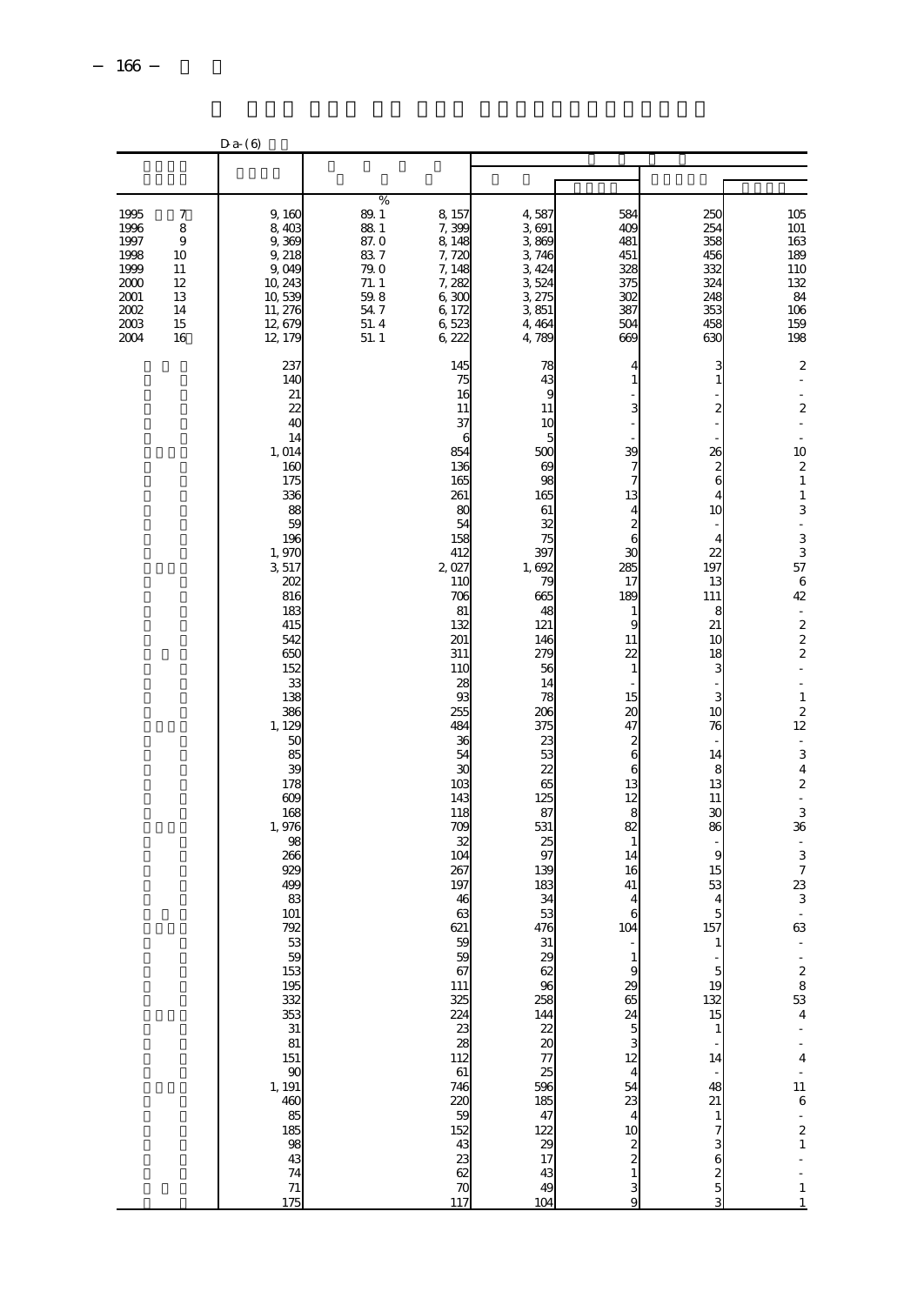|                                                                              |                                                                          | $D$ a- $(7)$                                                                                                   |                                                                                        |                                                                             |                                                                            |                                                                 |                                                     |               |
|------------------------------------------------------------------------------|--------------------------------------------------------------------------|----------------------------------------------------------------------------------------------------------------|----------------------------------------------------------------------------------------|-----------------------------------------------------------------------------|----------------------------------------------------------------------------|-----------------------------------------------------------------|-----------------------------------------------------|---------------|
|                                                                              |                                                                          |                                                                                                                |                                                                                        |                                                                             |                                                                            |                                                                 |                                                     |               |
|                                                                              |                                                                          |                                                                                                                |                                                                                        |                                                                             |                                                                            |                                                                 |                                                     |               |
| 1995<br>1996<br>1997<br>1998<br>1999<br>2000<br>2001<br>2002<br>2003<br>2004 | $\boldsymbol{7}$<br>8<br>$\,9$<br>10<br>11<br>12<br>13<br>14<br>15<br>16 | 1, 234<br>1,189<br>1, 136<br>1, 263<br>900<br>731<br>746<br>865<br>1,649<br>5,328                              | $\%$<br>94.8<br>98.3<br>97.1<br>97.9<br>95.0<br>84.4<br>77. 7<br>60.7<br>$36.4$<br>138 | 1, 170<br>1,169<br>1,103<br>1,236<br>855<br>617<br>580<br>525<br>601<br>733 | 114<br>177<br>88<br>138<br>117<br>167<br>197<br>138<br>191<br>143          | 32<br>21<br>13<br>11<br>23<br>19<br>17<br>18<br>25<br>26        | $\,1\,$<br>1<br>$1\,$<br>12                         | 4             |
|                                                                              |                                                                          | 98<br>49<br>$\boldsymbol{z}$<br>33<br>14<br>$\overline{\phantom{a}}$                                           |                                                                                        | 8<br>8                                                                      | 1                                                                          |                                                                 | $\overline{\phantom{a}}$                            |               |
|                                                                              |                                                                          | 442<br>30<br>73<br>134<br>38<br>$90$                                                                           |                                                                                        | 85<br>6<br>11<br>49<br>$\mathbf{1}$<br>12                                   | 11<br>$\mathbf{z}$<br>1<br>$\boldsymbol{z}$<br>$\mathbf{1}$<br>3           | 6<br>2<br>$\mathbf{1}$<br>$\mathbf{1}$                          | 1                                                   | 1<br>l,       |
|                                                                              |                                                                          | 77<br>273<br>1,027<br>72<br>105<br>32<br>165                                                                   |                                                                                        | 6<br>115<br>239<br>56<br>$\mathbf{1}$<br>$\overline{7}$<br>9                | $\overline{c}$<br>24<br>31<br>$\boldsymbol{z}$<br>5<br>4                   | 2<br>$\mathbf{1}$<br>4                                          | $\,1\,$<br>$\overline{\mathbf{c}}$                  | $\mathbf{1}$  |
|                                                                              |                                                                          | 80<br>134<br>216<br>12<br>84<br>127                                                                            |                                                                                        | 51<br>98<br>$\mathbf{z}$<br>5<br>10                                         | $\boldsymbol{2}$<br>9<br>1<br>8                                            | 3<br>$\mathbf{1}$                                               |                                                     |               |
|                                                                              |                                                                          | 658<br>$71\,$<br>25<br>$\overline{7}$<br>166<br>288                                                            |                                                                                        | 74<br>$\mathbf{1}$<br>4<br>67                                               | 10<br>8                                                                    | 5<br>4                                                          |                                                     |               |
|                                                                              |                                                                          | 101<br>954<br>104<br>66<br>473<br>182<br>48                                                                    |                                                                                        | $\boldsymbol{z}$<br>93<br>11<br>34<br>15<br>29                              | 2<br>32<br>8<br>15<br>6<br>1                                               | $\mathbf{1}$<br>5<br>$\overline{\mathcal{Z}}$<br>$\overline{c}$ | $\overline{\mathbf{c}}$<br>$\overline{\mathcal{Z}}$ |               |
|                                                                              |                                                                          | 81<br>902                                                                                                      |                                                                                        | $\overline{4}$<br>30<br>$\begin{array}{c}\n3 \\ 13\n\end{array}$            | 2<br>10<br>$\overline{\mathcal{L}}$<br>$\overline{\mathcal{Z}}$<br>$\,1\,$ | $\mathbf{1}$                                                    | 1<br>$\,1\,$                                        |               |
|                                                                              |                                                                          | 88 AS 28 AS 28 AS 28 AS 28 AS 28 AS 28 AS 29 AS 29 AS 29 AS 29 AS 29 AS 29 AS 29 AS 29 AS 29 AS 29 AS 29 AS 29 |                                                                                        | ÷<br>$5\sigma$                                                              | 3<br>3<br>$\mathbf{1}$                                                     | $\mathbf{1}$<br>$\mathbf{1}$                                    |                                                     |               |
|                                                                              |                                                                          |                                                                                                                |                                                                                        | 76<br>13<br>3<br>3<br>5<br>3<br>2<br>4<br>3<br>2<br>4<br>3<br>2<br>4<br>3   | 20<br>$\boldsymbol{6}$<br>$1\,$<br>$\overline{\mathcal{Z}}$<br>4<br>3      | 4<br>3<br>$\,1\,$                                               | 6<br>$\overline{4}$<br>$\,1$<br>$\,1\,$             | $\frac{1}{3}$ |
|                                                                              |                                                                          |                                                                                                                |                                                                                        |                                                                             | 4                                                                          |                                                                 |                                                     |               |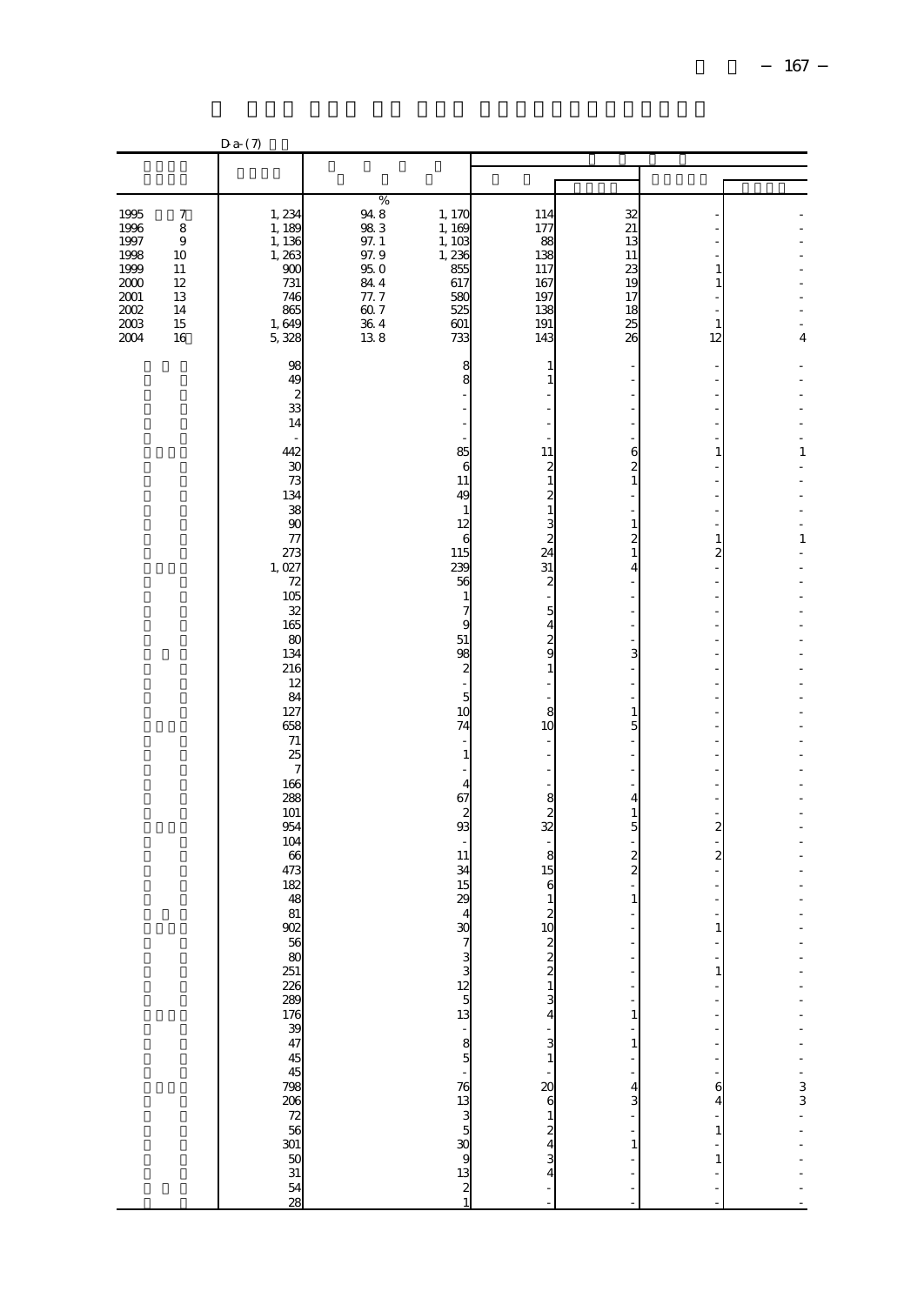|                                                                                                                         |                                                                        | $D$ a- $(8)$                                                                                            |                                                                                                |                                                                                                                                                                                                                  |                                                                                 |                                                                                                                            |                                      |                                              |
|-------------------------------------------------------------------------------------------------------------------------|------------------------------------------------------------------------|---------------------------------------------------------------------------------------------------------|------------------------------------------------------------------------------------------------|------------------------------------------------------------------------------------------------------------------------------------------------------------------------------------------------------------------|---------------------------------------------------------------------------------|----------------------------------------------------------------------------------------------------------------------------|--------------------------------------|----------------------------------------------|
|                                                                                                                         |                                                                        |                                                                                                         |                                                                                                |                                                                                                                                                                                                                  |                                                                                 |                                                                                                                            |                                      |                                              |
|                                                                                                                         |                                                                        |                                                                                                         |                                                                                                |                                                                                                                                                                                                                  |                                                                                 |                                                                                                                            |                                      |                                              |
| $\begin{array}{c} 1995 \\ 1996 \end{array}$<br>1997<br>1998<br>1999<br>2000<br>$2001\,$<br>$2002\,$<br>$2003\,$<br>2004 | $\boldsymbol{7}$<br>8<br>$9$<br>10<br>11<br>12<br>13<br>14<br>15<br>16 | 250<br>320<br>131<br>399<br>236<br>389<br>280<br>649<br>312<br>519                                      | $\%$<br>67.2<br>102.5<br>77.9<br>$25\;6$<br>71.2<br>81.5<br>48.9<br>$69.8\,$<br>$16\ 7$<br>206 | 168<br>328<br>102<br>321<br>168<br>317<br>137<br>453<br>52<br>107                                                                                                                                                | 13<br>$\mathbf{z}$<br>13<br>24<br>$\infty$<br>$\frac{25}{21}$<br>31<br>17<br>16 | 1<br>2<br>$\overline{c}$<br>$\mathbf{1}$<br>3<br>2                                                                         | 1                                    |                                              |
|                                                                                                                         |                                                                        | 18<br>12<br>6<br>32<br>17<br>L.<br>$\begin{array}{c}\n5 \\ 5 \\ 2 \\ 3\n\end{array}$                    |                                                                                                | 3<br>3<br>18<br>17<br>L.<br>÷<br>$\mathbf{1}$                                                                                                                                                                    | $\mathbf{1}$<br>1                                                               |                                                                                                                            |                                      |                                              |
|                                                                                                                         |                                                                        | 137<br>19<br>13<br>$\overline{4}$<br>17<br>31<br>$\frac{22}{7}$                                         |                                                                                                | ÷<br>$\overline{7}$<br>42<br>32<br>$\boldsymbol{z}$<br>$\mathbf{1}$<br>$\overline{4}$                                                                                                                            | 5<br>$\mathbf{1}$<br>3                                                          | 1<br>1                                                                                                                     |                                      |                                              |
|                                                                                                                         |                                                                        | 8<br>$\overline{\mathbf{4}}$<br>12<br>82<br>10<br>$\mathbf{1}$<br>$\frac{2}{9}$<br>56<br>$\overline{4}$ |                                                                                                | 3<br>L,<br>$\overline{7}$<br>$\boldsymbol{z}$<br>4<br>$\mathbf{1}$                                                                                                                                               | $\mathbf{1}$<br>$\overline{a}$<br>$\mathbf{1}$<br>$\mathbf{1}$                  |                                                                                                                            |                                      |                                              |
|                                                                                                                         |                                                                        | $\frac{123}{2}$<br>$\frac{2}{5}$<br>$\frac{5}{3}$<br>$\frac{8}{3}$<br>$\frac{3}{6}$<br>33               |                                                                                                | 9<br>$\mathbf{1}$<br>5<br>3<br>$\overline{4}$                                                                                                                                                                    | 3<br>$\mathbf{1}$<br>2<br>$\mathbf{1}$<br>÷                                     | ÷,                                                                                                                         |                                      |                                              |
|                                                                                                                         |                                                                        |                                                                                                         |                                                                                                | $\frac{1}{2}$<br>$\frac{1}{2}$<br>$\frac{1}{2}$<br>$\frac{1}{2}$<br>$\frac{1}{2}$<br>$\frac{1}{2}$<br>$\frac{1}{2}$<br>$\frac{1}{2}$<br><br><br><br><br><br><br><br><br><br><br><br><br><br><br><br><br><br><br> | $\,1\,$<br>$\overline{\phantom{a}}$<br>$\overline{\phantom{a}}$                 | ł,<br>$\overline{\phantom{a}}$<br>$\overline{\phantom{a}}$<br>$\frac{1}{2}$<br>$\begin{bmatrix} 1 \\ 1 \\ 1 \end{bmatrix}$ | Ĭ.<br>-<br>l,<br>Î,<br>ŀ<br>ł,<br>ł, | $\frac{1}{2}$<br>- - - - - - - - - - - - - - |
|                                                                                                                         |                                                                        |                                                                                                         |                                                                                                | $-24$<br>$-2$<br>$-8$                                                                                                                                                                                            |                                                                                 | $\frac{1}{2}$<br>$\frac{1}{2}$<br>Ĭ.                                                                                       | j<br>$\frac{1}{2}$<br>÷              |                                              |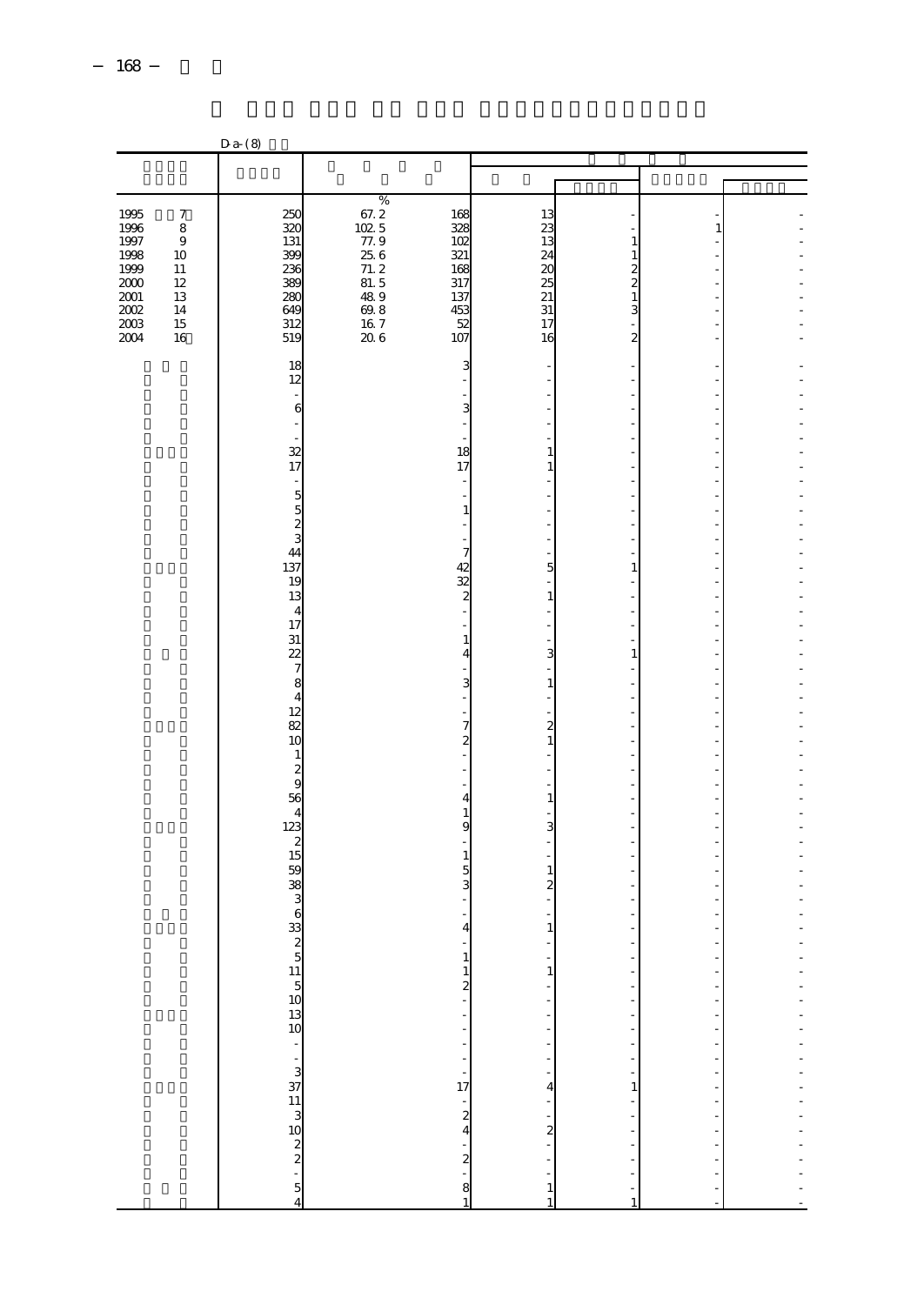|                                                          |                                                  | D a- (9)                                                             |                                                                                                      |                                                          |                                                       |                                                          |                                                                     |                                                                                                                                                                                                                                                                                                                                                                                              |
|----------------------------------------------------------|--------------------------------------------------|----------------------------------------------------------------------|------------------------------------------------------------------------------------------------------|----------------------------------------------------------|-------------------------------------------------------|----------------------------------------------------------|---------------------------------------------------------------------|----------------------------------------------------------------------------------------------------------------------------------------------------------------------------------------------------------------------------------------------------------------------------------------------------------------------------------------------------------------------------------------------|
|                                                          |                                                  |                                                                      |                                                                                                      |                                                          |                                                       |                                                          |                                                                     |                                                                                                                                                                                                                                                                                                                                                                                              |
|                                                          |                                                  |                                                                      |                                                                                                      |                                                          |                                                       |                                                          |                                                                     |                                                                                                                                                                                                                                                                                                                                                                                              |
| 1995<br>1996<br>1997<br>1998<br>1999<br>2000<br>$2001\,$ | 7<br>8<br>$\overline{9}$<br>10<br>11<br>12<br>13 | 826<br>852<br>1,086<br>914<br>668<br>807<br>630                      | $\%$<br>$\begin{matrix} 85.0 \\ 101.6 \end{matrix}$<br>$90\ 6$<br>$80\,3$<br>75.3<br>$63\ 1$<br>47.8 | 702<br>866<br>984<br>734<br>503<br>509<br>301            | 56<br>60<br>48<br>51<br>81<br>58<br>57                | 5<br>11<br>8<br>6<br>8<br>10<br>$\overline{\phantom{a}}$ | 4<br>8<br>3<br>$1\,$<br>3<br>9<br>9                                 | $\begin{smallmatrix}2\\1\end{smallmatrix}$<br>$\frac{1}{2}$<br>L.<br>$\,1\,$<br>$\,1\,$<br>$\,1\,$                                                                                                                                                                                                                                                                                           |
| 2002<br>2003<br>2004                                     | 14<br>15<br>16                                   | 733<br>913<br>798                                                    | 52.4<br>$\frac{56}{43}$ 2                                                                            | 384<br>513<br>345                                        | 67<br>68<br>87                                        | 9<br>g<br>18                                             | $\frac{2}{6}$<br>7                                                  | $\overline{a}$                                                                                                                                                                                                                                                                                                                                                                               |
|                                                          |                                                  | 9<br>8<br>$\,1\,$                                                    |                                                                                                      | 1<br>$\mathbf{1}$                                        | 1<br>$\mathbf{1}$                                     |                                                          |                                                                     |                                                                                                                                                                                                                                                                                                                                                                                              |
|                                                          |                                                  | 44<br>$\mathbf{1}$<br>6                                              |                                                                                                      | 30<br>$\overline{7}$                                     | 8                                                     |                                                          | ٠                                                                   |                                                                                                                                                                                                                                                                                                                                                                                              |
|                                                          |                                                  | 9<br>$\frac{3}{5}$<br>$\infty$                                       |                                                                                                      | 3<br>$\overline{4}$<br>16                                | $\frac{3}{2}$<br>$\mathbf{1}$                         |                                                          | ÷,                                                                  |                                                                                                                                                                                                                                                                                                                                                                                              |
|                                                          |                                                  | 84<br>157<br>14<br>6<br>10                                           |                                                                                                      | 8<br>56<br>6<br>16<br>$\mathbf{1}$                       | 9<br>27<br>$\overline{4}$<br>3                        | $\overline{\mathbf{c}}$<br>9<br>3                        | $\overline{\mathbf{c}}$<br>٠                                        | 1                                                                                                                                                                                                                                                                                                                                                                                            |
|                                                          |                                                  | 18<br>27<br>50<br>$\overline{4}$                                     |                                                                                                      | $\boldsymbol{z}$<br>11<br>$\boldsymbol{z}$               | $\overline{a}$<br>$\overline{7}$<br>$\mathbf{1}$      | 4                                                        |                                                                     |                                                                                                                                                                                                                                                                                                                                                                                              |
|                                                          |                                                  | $\,1\,$<br>8<br>19<br>240                                            |                                                                                                      | ÷,<br>$\overline{5}$<br>13<br>168                        | $\boldsymbol{z}$<br>10<br>8                           | $\overline{\mathbf{c}}$                                  | 1                                                                   |                                                                                                                                                                                                                                                                                                                                                                                              |
|                                                          |                                                  | $\frac{2}{3}$<br>87                                                  |                                                                                                      | $\mathbf{1}$<br>$\boldsymbol{2}$<br>$\overline{c}$<br>29 | ÷,<br>$\overline{\mathcal{Z}}$<br>$\overline{4}$      |                                                          | $\mathbf{1}$                                                        |                                                                                                                                                                                                                                                                                                                                                                                              |
|                                                          |                                                  | 141<br>173<br>9<br>32                                                |                                                                                                      | 134<br>54<br>$\mathbf{1}$<br>19                          | $\overline{\mathcal{Z}}$<br>16<br>1<br>$\overline{4}$ | 3<br>1                                                   | 1                                                                   |                                                                                                                                                                                                                                                                                                                                                                                              |
|                                                          |                                                  | $\overline{88}$<br>$\begin{array}{c}\n 36 \\  5 \\  3\n \end{array}$ |                                                                                                      | 24<br>9<br>1                                             | 5<br>5<br>$\mathbf{1}$                                | $\mathbf{z}$                                             | 1                                                                   |                                                                                                                                                                                                                                                                                                                                                                                              |
|                                                          |                                                  | 23                                                                   |                                                                                                      | 5                                                        | $\mathbf{1}$                                          | f                                                        |                                                                     |                                                                                                                                                                                                                                                                                                                                                                                              |
|                                                          |                                                  |                                                                      |                                                                                                      |                                                          |                                                       |                                                          |                                                                     |                                                                                                                                                                                                                                                                                                                                                                                              |
|                                                          |                                                  | $\begin{array}{c} 61844446 \\ 16246 \\ 16151 \\ 1721 \end{array}$    |                                                                                                      |                                                          | $-1 - 1 - 5$ $2 + 2 + 2$ $2 + 3 - 5$ $1 - 5$          |                                                          |                                                                     | $\frac{1}{2} \frac{1}{2} \frac{1}{2} \frac{1}{2} \frac{1}{2} \frac{1}{2} \frac{1}{2} \frac{1}{2} \frac{1}{2} \frac{1}{2} \frac{1}{2} \frac{1}{2} \frac{1}{2} \frac{1}{2} \frac{1}{2} \frac{1}{2} \frac{1}{2} \frac{1}{2} \frac{1}{2} \frac{1}{2} \frac{1}{2} \frac{1}{2} \frac{1}{2} \frac{1}{2} \frac{1}{2} \frac{1}{2} \frac{1}{2} \frac{1}{2} \frac{1}{2} \frac{1}{2} \frac{1}{2} \frac{$ |
|                                                          |                                                  |                                                                      |                                                                                                      |                                                          |                                                       | $\frac{1}{1}$                                            | $\begin{bmatrix} 1 \\ 1 \end{bmatrix}$                              |                                                                                                                                                                                                                                                                                                                                                                                              |
|                                                          |                                                  |                                                                      |                                                                                                      |                                                          |                                                       | f                                                        | $\begin{bmatrix} 1 & 1 & 1 \\ 1 & 1 & 1 \\ 1 & 1 & 1 \end{bmatrix}$ |                                                                                                                                                                                                                                                                                                                                                                                              |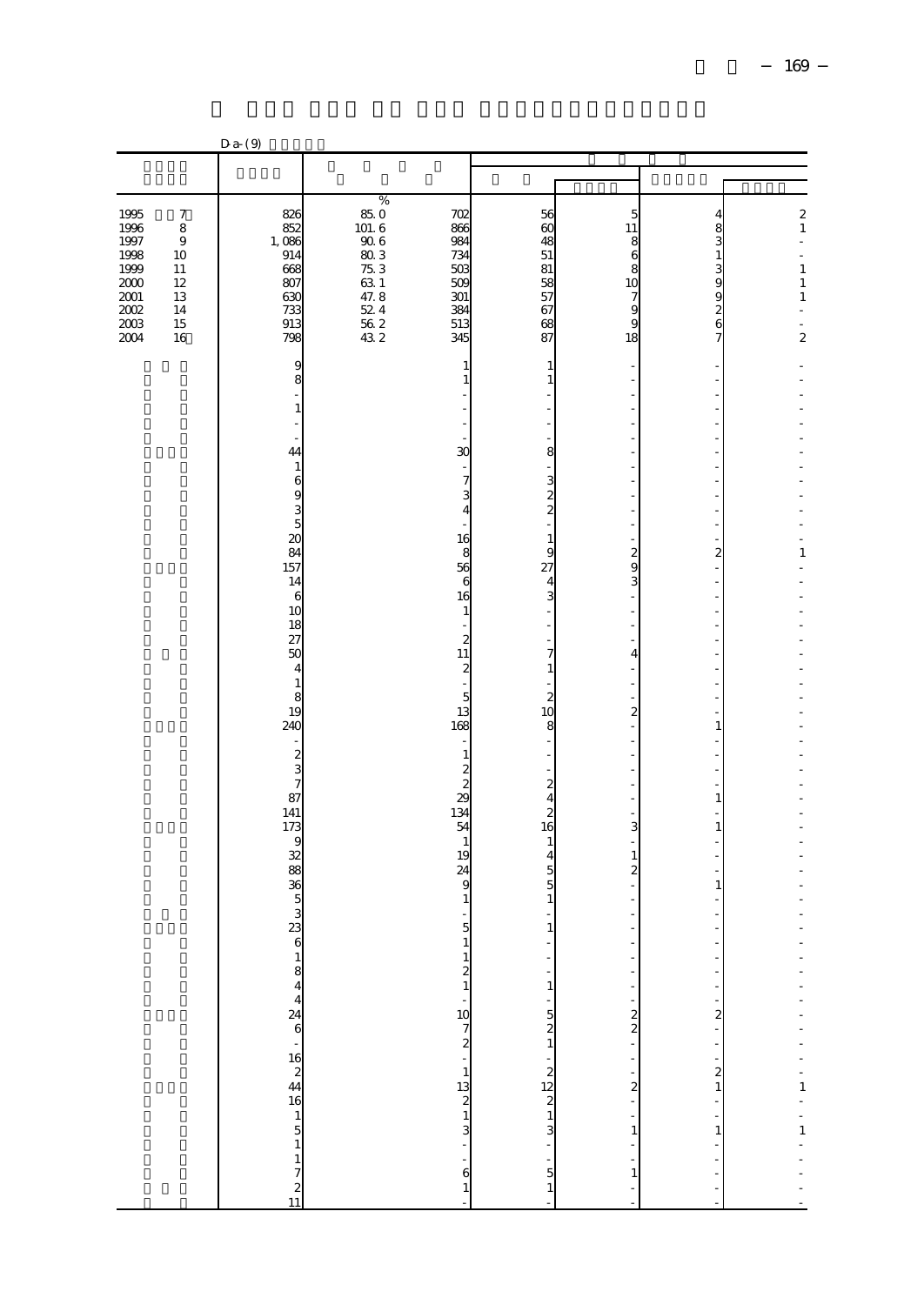|                                                                                          |                                                                          | $D a-(10)$                                                                                                                                                                                                                                                                                                              |                                                                                                  |                                                                                                                                                                                                                                                                                                                                                                                                    |                                                                                                                                                                                                                                                                                                         |                                                             |                                                                                                                                         |                                             |
|------------------------------------------------------------------------------------------|--------------------------------------------------------------------------|-------------------------------------------------------------------------------------------------------------------------------------------------------------------------------------------------------------------------------------------------------------------------------------------------------------------------|--------------------------------------------------------------------------------------------------|----------------------------------------------------------------------------------------------------------------------------------------------------------------------------------------------------------------------------------------------------------------------------------------------------------------------------------------------------------------------------------------------------|---------------------------------------------------------------------------------------------------------------------------------------------------------------------------------------------------------------------------------------------------------------------------------------------------------|-------------------------------------------------------------|-----------------------------------------------------------------------------------------------------------------------------------------|---------------------------------------------|
|                                                                                          |                                                                          |                                                                                                                                                                                                                                                                                                                         |                                                                                                  |                                                                                                                                                                                                                                                                                                                                                                                                    |                                                                                                                                                                                                                                                                                                         |                                                             |                                                                                                                                         |                                             |
| 1995<br>1996<br>1997<br>1998<br>1999<br>2000<br>$2001\,$<br>$2002\,$<br>$2003\,$<br>2004 | $\boldsymbol{7}$<br>8<br>$\,9$<br>10<br>11<br>12<br>13<br>14<br>15<br>16 | 123<br>137<br>189<br>363<br>587<br>301<br>200<br>277<br>2,455<br>7,816                                                                                                                                                                                                                                                  | $\%$<br>$\frac{73}{57}$ . 7<br>65.6<br>101.1<br>85.O<br>668<br>74.5<br>41.5<br><b>100</b><br>7.5 | 90<br>79<br>124<br>367<br>499<br>201<br>149<br>115<br>246<br>585                                                                                                                                                                                                                                                                                                                                   | 13<br>11<br>9<br>17<br>$21\,$<br>10<br>15<br>10<br>48<br>158                                                                                                                                                                                                                                            | 3<br>2<br>1<br>1<br>3<br>1<br>8                             | 1<br>3<br>4<br>$\overline{\mathcal{Z}}$<br>$\overline{4}$<br>$\mathbf{1}$<br>$\overline{7}$<br>38                                       | $\,1$<br>$\,1\,$<br>$\overline{\mathbf{c}}$ |
|                                                                                          |                                                                          | 274<br>211<br>10<br>22<br>22<br>9<br>299<br>9<br>82<br>125<br>25<br>17<br>41<br>1,762<br>2,888<br>159<br>93<br>114<br>452<br>931<br>707<br>134<br>21<br>175<br>102<br>948<br>70<br>70<br>31<br>186<br>447<br>144<br>486<br>58<br>67<br>205<br>93<br>38<br>25<br>417<br>\$\$\$\$\$\$\$\$\$\$\$\$\$\$\$\$\$\$\$\$\$\$\$\$ |                                                                                                  | 19<br>19<br>$\overline{4}$<br>$\mathbf{1}$<br>3<br>÷,<br>171<br>221<br>8<br>$\mathbf{1}$<br>17<br>23<br>109<br>44<br>13<br>$\overline{4}$<br>$\boldsymbol{z}$<br>53<br>10<br>J.<br>$\overline{4}$<br>19<br>$\infty$<br>30<br>11<br>9<br>10<br>$\overline{\phantom{a}}$<br>10<br>÷<br>$\frac{6}{2}$ $\frac{8}{2}$<br>$\frac{1}{2}$<br>÷<br>$\frac{5}{41}$<br>$\frac{1}{31}$<br>$\ddot{\phantom{0}}$ | 4<br>$\boldsymbol{z}$<br>$\boldsymbol{z}$<br>$\mathbf{1}$<br>$\mathbf{1}$<br>74<br>28<br>6<br>$\mathbf{1}$<br>1<br>8<br>9<br>3<br>8<br>3<br>$\overline{\mathcal{Z}}$<br>3<br>14<br>$\overline{7}$<br>6<br>1<br>-<br>$\overline{7}$<br>f<br>$\overline{4}$<br>$\frac{2}{1}$<br>f<br>$\ddot{\phantom{0}}$ | $\overline{\mathbf{c}}$<br>1<br>1<br>1<br>1<br>ł,<br>4<br>4 | 19<br>7<br>$\boldsymbol{z}$<br>5<br>4<br>3<br>$\mathbf{1}$<br>$\overline{a}$<br>1<br>$\mathbf{1}$<br>3<br>÷,<br>3<br>3<br>÷,<br>3<br>ł, | ÷<br>1<br>$\mathbf{1}$<br>1<br>$\mathbf{1}$ |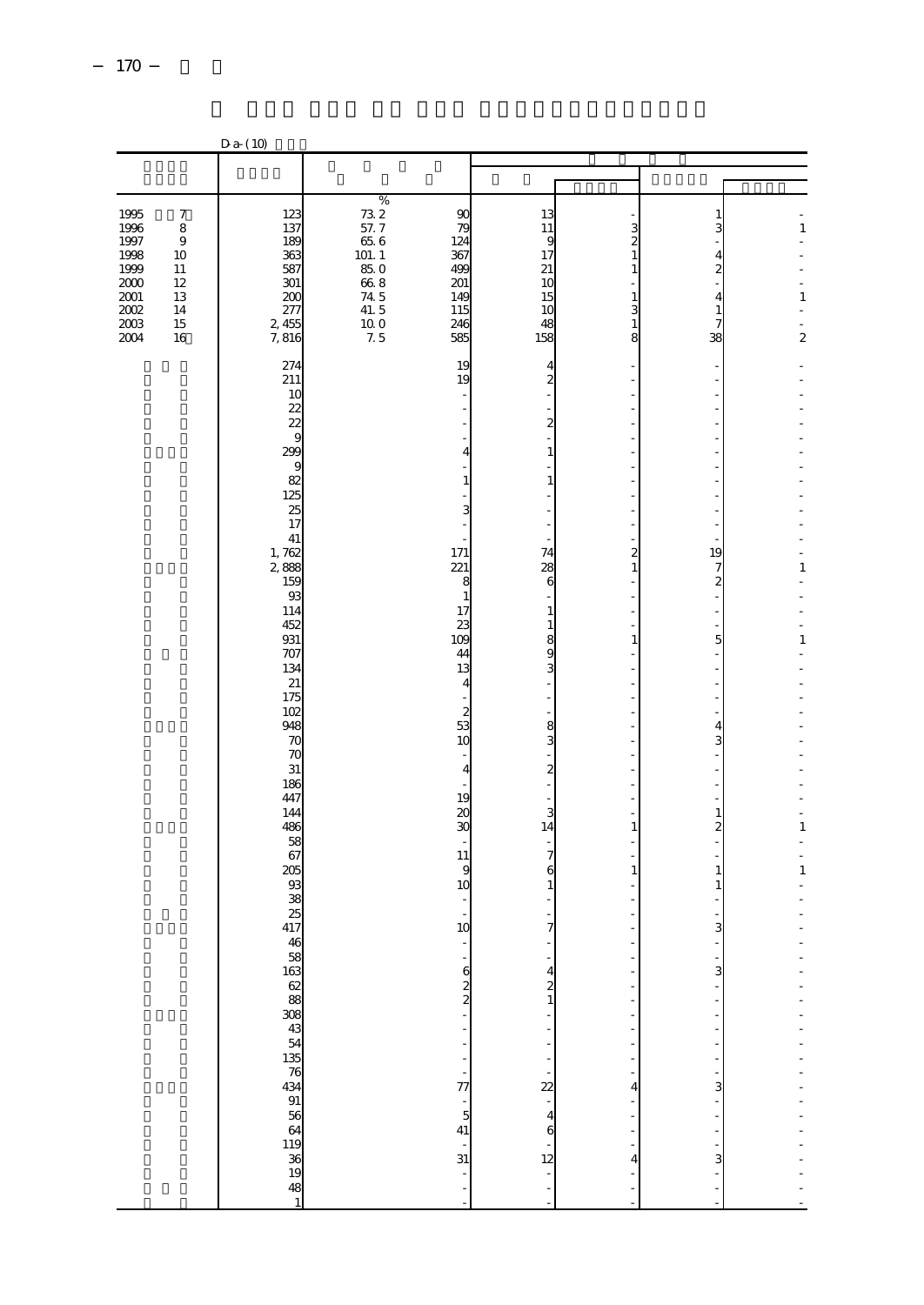|                                                                          |                                                              | $D a-(11)$                                                                            |                                                                                                       |                                                             |                                                                                                                                       |                                                     |                                                   |                                  |
|--------------------------------------------------------------------------|--------------------------------------------------------------|---------------------------------------------------------------------------------------|-------------------------------------------------------------------------------------------------------|-------------------------------------------------------------|---------------------------------------------------------------------------------------------------------------------------------------|-----------------------------------------------------|---------------------------------------------------|----------------------------------|
|                                                                          |                                                              |                                                                                       |                                                                                                       |                                                             |                                                                                                                                       |                                                     |                                                   |                                  |
|                                                                          |                                                              |                                                                                       |                                                                                                       |                                                             |                                                                                                                                       |                                                     |                                                   |                                  |
| 1995<br>1996<br>1997<br>1998<br>1999<br>2000<br>$2001\,$<br>2002<br>2003 | 7<br>8<br>$\overline{9}$<br>10<br>11<br>12<br>13<br>14<br>15 | 370<br>377<br>431<br>405<br>555<br>327<br>381<br>438<br>545                           | $\%$<br>$100\ 8$<br>99.2<br>99.1<br>$99.3$<br><b>980</b><br>$98\ 2$<br>$94\ 8$<br>$95.2\,$<br>$96\ 0$ | 373<br>374<br>427<br>402<br>544<br>321<br>361<br>417<br>523 | 335<br>351<br>349<br>366<br>570<br>389<br>423<br>537<br>518                                                                           | 36<br>40<br>59<br>46<br>102<br>45<br>50<br>82<br>99 | 3<br>4<br>$\mathbf{1}$<br>3<br>7<br>14<br>13<br>5 | $\,1$<br>$\,1\,$<br>3<br>$\,1\,$ |
| 2004                                                                     | 16                                                           | 620                                                                                   | 81.5                                                                                                  | 505                                                         | 646                                                                                                                                   | 89                                                  | 8                                                 | $\mathbf{1}$                     |
|                                                                          |                                                              | 164<br>103<br>$\boldsymbol{z}$<br>58<br>$\mathbf{1}$                                  |                                                                                                       | 148<br>107<br>$\boldsymbol{z}$<br>38<br>$\mathbf{1}$        | 212<br>134<br>3<br>75                                                                                                                 | 42<br>28<br>1<br>13                                 | 3<br>$\overline{c}$<br>$\,1\,$                    | $\mathbf{1}$<br>$\,1\,$          |
|                                                                          |                                                              | 29<br>13                                                                              |                                                                                                       | 16<br>9                                                     | 21<br>11                                                                                                                              | 4<br>$\boldsymbol{z}$                               |                                                   |                                  |
|                                                                          |                                                              | ÷<br>10                                                                               |                                                                                                       | $\boldsymbol{z}$                                            | ÷,                                                                                                                                    | 1                                                   |                                                   |                                  |
|                                                                          |                                                              | $\frac{3}{3}$                                                                         |                                                                                                       | 3<br>$\overline{\mathcal{L}}$                               | $rac{2}{5}$                                                                                                                           | 1                                                   |                                                   |                                  |
|                                                                          |                                                              | 45                                                                                    |                                                                                                       | 27                                                          | 53                                                                                                                                    | 3                                                   |                                                   |                                  |
|                                                                          |                                                              | $\begin{array}{c} \n76 \\ 5\n\end{array}$                                             |                                                                                                       | 46<br>$\overline{\mathcal{Z}}$                              | 67<br>6                                                                                                                               | 4<br>1                                              | 1                                                 |                                  |
|                                                                          |                                                              | 19<br>$\overline{4}$                                                                  |                                                                                                       | 11<br>3                                                     | 30<br>3                                                                                                                               |                                                     | $\mathbf{1}$                                      |                                  |
|                                                                          |                                                              | 18<br>$\overline{4}$                                                                  |                                                                                                       | 9                                                           | 6<br>4                                                                                                                                |                                                     | ٠                                                 |                                  |
|                                                                          |                                                              | 10<br>5                                                                               |                                                                                                       | $rac{2}{5}$<br>$\overline{7}$                               | 6<br>$\overline{\mathcal{Z}}$                                                                                                         | 1<br>1                                              | ÷,                                                |                                  |
|                                                                          |                                                              | $\,1\,$                                                                               |                                                                                                       | $\mathbf{1}$<br>$\,1\,$                                     | $\mathbf{1}$<br>$\mathbf{1}$                                                                                                          | 1                                                   |                                                   |                                  |
|                                                                          |                                                              | $\frac{3}{7}$                                                                         |                                                                                                       | 5                                                           | 8<br>54                                                                                                                               | 5                                                   |                                                   |                                  |
|                                                                          |                                                              | 51<br>$\mathbf{1}$                                                                    |                                                                                                       | 42<br>$\boldsymbol{z}$                                      | $\overline{4}$                                                                                                                        |                                                     |                                                   |                                  |
|                                                                          |                                                              | 3<br>$\,1\,$                                                                          |                                                                                                       | $\mathbf{1}$<br>$\mathbf{1}$                                | $\overline{4}$                                                                                                                        |                                                     | J.<br>÷                                           |                                  |
|                                                                          |                                                              | $\boldsymbol{6}$<br>$\frac{32}{8}$                                                    |                                                                                                       | 3<br>24                                                     | 6<br>23                                                                                                                               | 4                                                   |                                                   |                                  |
|                                                                          |                                                              | 97                                                                                    |                                                                                                       | 11<br>78                                                    | 17<br>95                                                                                                                              | 1<br>8                                              | ÷                                                 |                                  |
|                                                                          |                                                              | 13<br>13                                                                              |                                                                                                       | $\infty$<br>6                                               | 20<br>14                                                                                                                              | $\overline{\mathbf{c}}$                             | ÷,                                                |                                  |
|                                                                          |                                                              | 53<br>12                                                                              |                                                                                                       | 39<br>$\overline{7}$                                        | 38<br>10                                                                                                                              | 5                                                   |                                                   |                                  |
|                                                                          |                                                              | $\frac{3}{3}$                                                                         |                                                                                                       | 5<br>$\mathbf{1}$                                           | 13                                                                                                                                    | 1                                                   |                                                   |                                  |
|                                                                          |                                                              | 25                                                                                    |                                                                                                       | 14                                                          | 35                                                                                                                                    | 3                                                   | 4                                                 |                                  |
|                                                                          |                                                              |                                                                                       |                                                                                                       |                                                             |                                                                                                                                       | $\,1\,$                                             | $\frac{1}{2}$                                     |                                  |
|                                                                          |                                                              |                                                                                       |                                                                                                       |                                                             |                                                                                                                                       | $1\,$<br>$\mathbf{1}$                               | $\overline{4}$                                    |                                  |
|                                                                          |                                                              |                                                                                       |                                                                                                       |                                                             |                                                                                                                                       | 13                                                  | $\frac{1}{2}$                                     | $\overline{a}$                   |
|                                                                          |                                                              |                                                                                       |                                                                                                       |                                                             |                                                                                                                                       | $\frac{1}{5}$                                       |                                                   |                                  |
|                                                                          |                                                              |                                                                                       |                                                                                                       |                                                             |                                                                                                                                       | $\begin{array}{c}\n4 \\ 3 \\ 7 \\ 3\n\end{array}$   | $\frac{1}{2}$                                     |                                  |
|                                                                          |                                                              | $\begin{array}{c}\n 15900 \\  10782241517 \\  15142111826 \\  11118261\n \end{array}$ |                                                                                                       | - - - - - - - 8 8 9 9 5 5 5 5 5 6 7 5 م 5 م 7 5 م 7 8 - -   | $\begin{array}{c}\n1 & 6 & 21 \\ 6 & 21 & 7 \\ 7 & 44 & 9 \\ 8 & 9 & 9 \\ 12 & 34 & 45 \\ 12 & 4 & 7 \\ 10 & 2 & 3 \\ 6\n\end{array}$ |                                                     | $\frac{1}{2}$                                     | $\frac{1}{2}$                    |
|                                                                          |                                                              |                                                                                       |                                                                                                       |                                                             |                                                                                                                                       | $\frac{1}{3}$                                       |                                                   |                                  |
|                                                                          |                                                              |                                                                                       |                                                                                                       |                                                             |                                                                                                                                       |                                                     | - - - - - - - - -                                 |                                  |
|                                                                          |                                                              |                                                                                       |                                                                                                       |                                                             |                                                                                                                                       | $\frac{1}{2}$                                       |                                                   |                                  |
|                                                                          |                                                              |                                                                                       |                                                                                                       |                                                             | $\mathbf{1}$                                                                                                                          |                                                     |                                                   |                                  |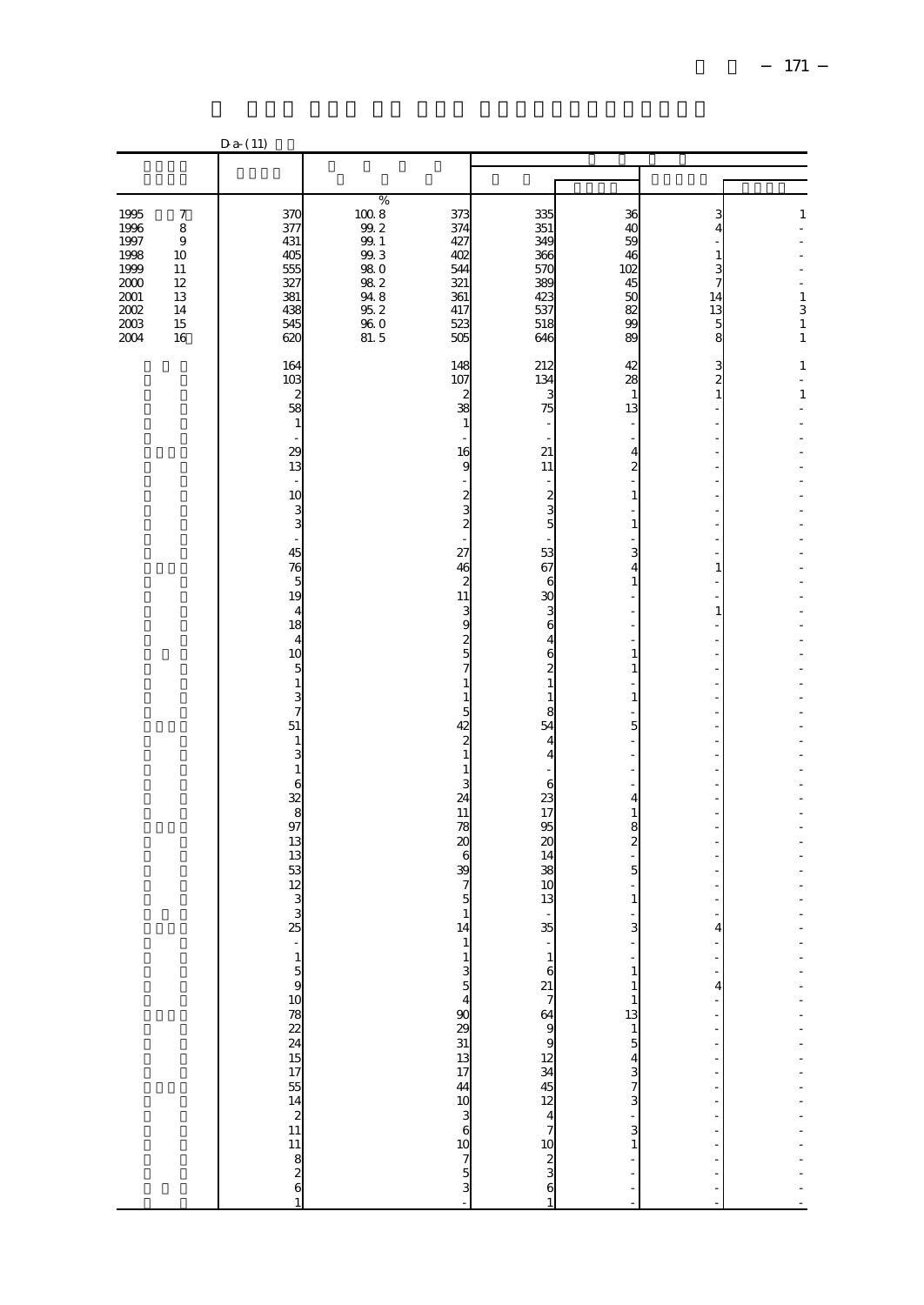|                                                                                                                                                                                                         | $D a-(12)$                                                                                                                                                                                                                                                                                                                                                     |                                                                                                             |                                                                                                                                                                                                                                                                                                                                                                                                                                                                                                                |                                                                                                                                                                                                                                                                                                                                                                                                                                                                                                                                                        |                                                                                                                                                                                                                                                                           |                                                                                                                              |                                                          |
|---------------------------------------------------------------------------------------------------------------------------------------------------------------------------------------------------------|----------------------------------------------------------------------------------------------------------------------------------------------------------------------------------------------------------------------------------------------------------------------------------------------------------------------------------------------------------------|-------------------------------------------------------------------------------------------------------------|----------------------------------------------------------------------------------------------------------------------------------------------------------------------------------------------------------------------------------------------------------------------------------------------------------------------------------------------------------------------------------------------------------------------------------------------------------------------------------------------------------------|--------------------------------------------------------------------------------------------------------------------------------------------------------------------------------------------------------------------------------------------------------------------------------------------------------------------------------------------------------------------------------------------------------------------------------------------------------------------------------------------------------------------------------------------------------|---------------------------------------------------------------------------------------------------------------------------------------------------------------------------------------------------------------------------------------------------------------------------|------------------------------------------------------------------------------------------------------------------------------|----------------------------------------------------------|
|                                                                                                                                                                                                         |                                                                                                                                                                                                                                                                                                                                                                |                                                                                                             |                                                                                                                                                                                                                                                                                                                                                                                                                                                                                                                |                                                                                                                                                                                                                                                                                                                                                                                                                                                                                                                                                        |                                                                                                                                                                                                                                                                           |                                                                                                                              |                                                          |
| $\begin{array}{c} 1995 \\ 1996 \end{array}$<br>$\boldsymbol{7}$<br>$\,8\,$<br>1997<br>$9$<br>1998<br>10<br>1999<br>11<br>2000<br>12<br>$2001\,$<br>13<br>$2002\,$<br>14<br>$2003\,$<br>15<br>2004<br>16 | 775<br>1, 175<br>1,097<br>758<br>767<br><b>780</b><br>583<br>717<br>1,355<br>1,541                                                                                                                                                                                                                                                                             | $\%$<br>$94\ 6$<br>$95\ 4$<br>$94\,5$<br>$92\ 6$<br>$90\;9$<br>82 3<br>720<br>$59.7\,$<br>$\frac{55}{32}$ 6 | $733$<br>1, 121<br>1,037<br>702<br>697<br>642<br>42C<br>428<br>753<br>496                                                                                                                                                                                                                                                                                                                                                                                                                                      | 101<br>93<br>103<br>78<br>84<br>95<br>91<br>101<br>119<br>199                                                                                                                                                                                                                                                                                                                                                                                                                                                                                          | 19<br>11<br>18<br>$\overline{5}$<br>$\overline{7}$<br>12<br>19<br>14<br>20<br>20                                                                                                                                                                                          | 4<br>$\overline{4}$<br>10<br>14<br>$\begin{array}{c} 4 \\ 8 \end{array}$<br>11<br>$\begin{array}{c} 6 \\ 7 \\ 8 \end{array}$ | $\boldsymbol{z}$<br>÷,<br>$\frac{3}{1}$<br>$\frac{1}{3}$ |
|                                                                                                                                                                                                         | 40<br>25<br>$\overline{4}$<br>10<br>$\mathbf{1}$<br>77<br>10<br>$\overline{39}$<br>11<br>6<br>$\frac{2}{9}$<br>390<br>343<br>23<br>21<br>15<br>72<br>64<br>66<br>42<br>$\mathbf{1}$<br>$\begin{array}{c} 8 \\ 31 \end{array}$<br>173<br>$\frac{5}{7}$<br>$\begin{array}{c} 2 \\ 12 \end{array}$<br>139<br>8<br>223<br>10<br>11<br>130<br>38<br>21<br>13<br>122 |                                                                                                             | 6<br>٤<br>1<br>$\overline{\mathbf{z}}$<br>48<br>5<br>32<br>$\mathbf{1}$<br>3<br>5<br>$\overline{\mathbf{z}}$<br>101<br>74<br>$\overline{\mathbf{z}}$<br>11<br>14<br>12<br>15<br>12<br>$\boldsymbol{z}$<br>6<br>84<br>1<br>1<br>1<br>77<br>$\overline{4}$<br>86<br>3<br>58<br>12<br>10<br>3<br>27<br>5<br>8<br>$\frac{11}{3}$<br>$\mathbf{1}$<br>$\frac{1}{69}$<br>$\overline{\mathbf{4}}$<br>$\begin{array}{c} 2 \\ 11 \end{array}$<br>$\overline{\mathbf{4}}$<br>$\begin{array}{c} 11 \\ 35 \\ 1 \end{array}$ | 5<br>$\overline{\mathcal{Z}}$<br>1<br>$\mathbf{1}$<br>1<br>7<br>$\overline{\mathcal{Z}}$<br>$\mathbf{1}$<br>1<br>$\mathbf{1}$<br>$\boldsymbol{z}$<br>58<br>42<br>1<br>$\mathbf{1}$<br>4<br>$\overline{4}$<br>11<br>18<br>1<br>$\boldsymbol{z}$<br>14<br>$\mathbf{1}$<br>$\mathbf{1}$<br>10<br>$\mathbf{z}$<br>28<br>3<br>1<br>12<br>6<br>4<br>$\boldsymbol{z}$<br>14<br>$\mathbf{1}$<br>$\,1\,$<br>9<br>$\frac{3}{2}$<br>$\,1\,$<br>$\frac{28}{4}$<br>$\,1\,$<br>11<br>$\,1$<br>$\overline{\phantom{a}}$<br>$\begin{smallmatrix}2\\1\end{smallmatrix}$ | 1<br>1<br>1<br>$\mathbf{1}$<br>$\mathbf{1}$<br>$\overline{\mathbf{c}}$<br>L<br>$\,1\,$<br>$1\,$<br>3<br>$\overline{\mathbf{c}}$<br>$\mathbf{1}$<br>$\overline{a}$<br>$\frac{3}{1}$<br>$\overline{\phantom{0}}$<br>ł<br>$\frac{8}{3}$<br>$\frac{1}{3}$<br>$1\,$<br>$\,1\,$ | $\frac{3}{2}$<br>÷,<br>$\overline{\mathcal{L}}$<br>1<br>$\,1$<br>$\frac{2}{1}$<br>$\,1\,$<br>$\mathbf{1}$                    | $\overline{a}$<br>$\frac{1}{2}$<br>$\frac{1}{2}$         |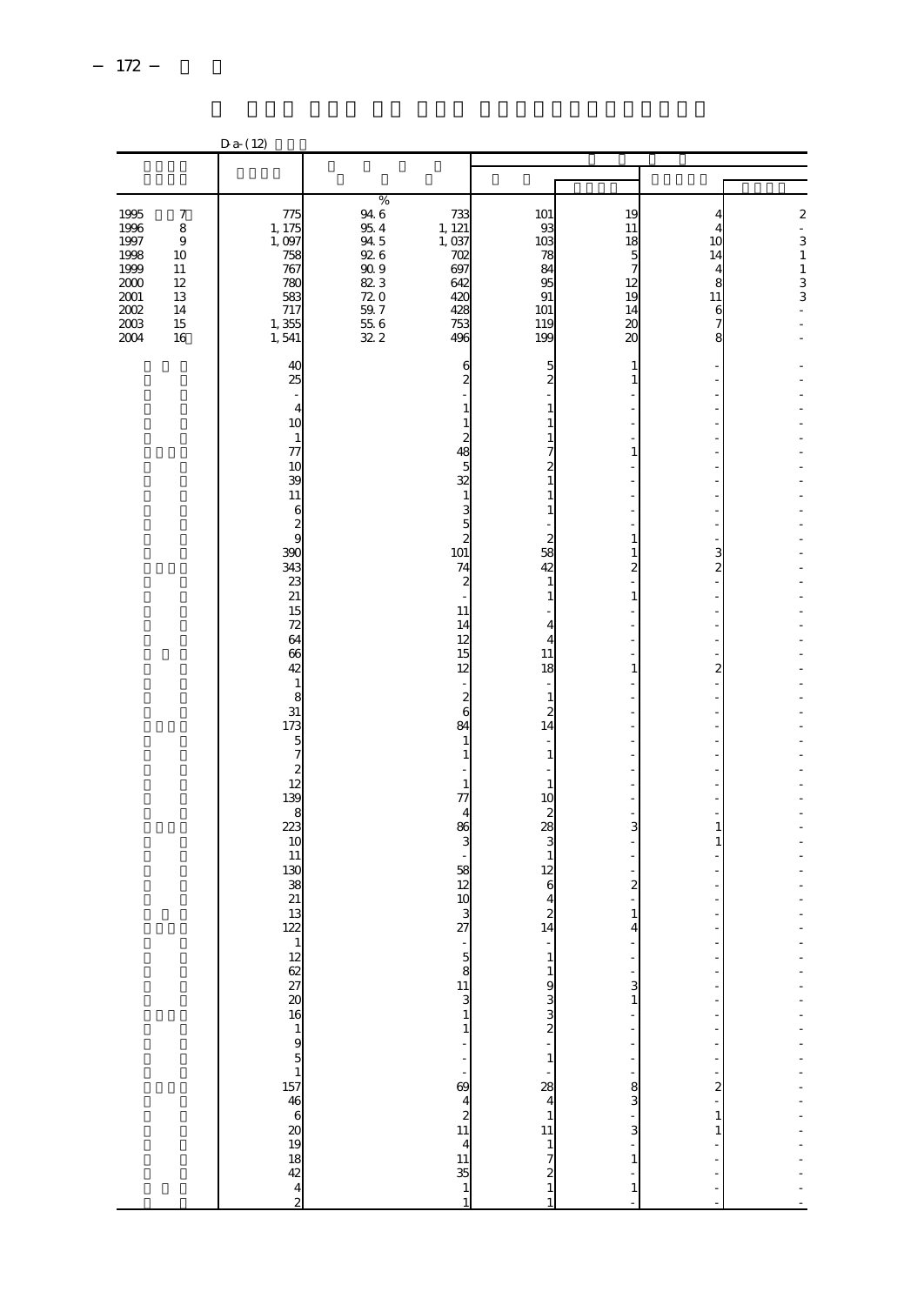|                                                                              |                                                                         | D a- (13)                                                                                         |                                                                                                                |                                                                                                             |                                                                                                    |                                                                                                 |                                                                                                |                                        |
|------------------------------------------------------------------------------|-------------------------------------------------------------------------|---------------------------------------------------------------------------------------------------|----------------------------------------------------------------------------------------------------------------|-------------------------------------------------------------------------------------------------------------|----------------------------------------------------------------------------------------------------|-------------------------------------------------------------------------------------------------|------------------------------------------------------------------------------------------------|----------------------------------------|
|                                                                              |                                                                         |                                                                                                   |                                                                                                                |                                                                                                             |                                                                                                    |                                                                                                 |                                                                                                |                                        |
|                                                                              |                                                                         |                                                                                                   |                                                                                                                |                                                                                                             |                                                                                                    |                                                                                                 |                                                                                                |                                        |
| 1995<br>1996<br>1997<br>1998<br>1999<br>2000<br>2001<br>2002<br>2003<br>2004 | 7<br>$\,$ 8 $\,$<br>$\,9$<br>10<br>11<br>12<br>13<br>14<br>$15\,$<br>16 | 889<br>1, 474<br>739<br>678<br>625<br>646<br>1,058<br>622<br>761<br>878                           | $\%$<br>95.1<br>97.5<br>$99.3\,$<br>95.6<br><b>880</b><br>$94\ 3$<br>92.0<br>72.0<br>$70.\overline{3}$<br>49.5 | 845<br>1, 437<br>734<br>648<br>550<br>609<br>973<br>448<br>535<br>435                                       | 106<br>139<br>114<br>115<br>79<br>110<br>112<br>111<br>128<br>142                                  | 13<br>19<br>17<br>7<br>15<br>18<br>20<br>23<br>15<br>23                                         | $\overline{\mathcal{Z}}$<br>$\begin{smallmatrix} 2 \\ 3 \\ 1 \end{smallmatrix}$<br>3<br>۰<br>3 | $\mathbf{1}$<br>÷<br>$\,1\,$<br>÷<br>1 |
|                                                                              |                                                                         | 19<br>$11\,$<br>÷,<br>$\overline{7}$<br>$1\,$<br>59<br>$rac{2}{25}$<br>$\overline{4}$<br>13<br>13 |                                                                                                                | 3<br>$\boldsymbol{2}$<br>$\mathbf{1}$<br>49<br>$\overline{\mathcal{Z}}$<br>19<br>$\overline{4}$<br>13<br>11 | 7<br>4<br>1<br>$\boldsymbol{z}$<br>12<br>$\mathbf{1}$<br>5<br>1<br>$\overline{\mathcal{Z}}$<br>3   | $\overline{\mathbf{c}}$<br>$\mathbf{1}$<br>$\mathbf{1}$                                         | 1<br>$1\,$                                                                                     | 1<br>Ē,<br>$\mathbf{1}$                |
|                                                                              |                                                                         | 116<br>298<br>3<br>11<br>53<br>57<br>50<br>$31\,$<br>33<br>$\mathbf{1}$<br>8<br>51                |                                                                                                                | 37<br>143<br>$\mathbf{1}$<br>41<br>9<br>26<br>10<br>41<br>1<br>$\overline{4}$<br>1 <sup>C</sup>             | 18<br>21<br>1<br>1<br>4<br>$\boldsymbol{z}$<br>$\frac{2}{2}$<br>$\boldsymbol{z}$<br>$\overline{7}$ | 4<br>6<br>$\mathbf{1}$<br>1<br>$\mathbf{1}$<br>$\mathbf{1}$<br>2                                |                                                                                                |                                        |
|                                                                              |                                                                         | 60<br>$\overline{4}$<br>14<br>$\frac{3}{5}$<br>27<br>$\overline{7}$<br>188<br>3<br>23<br>112      |                                                                                                                | 28<br>$\mathbf{1}$<br>9<br>$\mathbf{1}$<br>14<br>3<br>106<br>8<br>70                                        | 12<br>1<br>4<br>$\boldsymbol{z}$<br>3<br>$\overline{\mathbf{c}}$<br>34<br>8<br>21                  | $\overline{a}$<br>$\mathbf{1}$<br>$\mathbf{1}$<br>4<br>2                                        | ٠<br>$\overline{\mathbf{c}}$<br>$\qquad \qquad \blacksquare$<br>$\boldsymbol{z}$               |                                        |
|                                                                              |                                                                         | 34<br>3<br>13<br>43                                                                               |                                                                                                                | 26<br>1<br>$\mathbf{1}$<br>24                                                                               | $\overline{4}$<br>$\mathbf{1}$<br>12                                                               | $\mathbf{1}$<br>$\mathbf{1}$<br>4<br>$\frac{1}{2}$<br>$\mathbf{1}$<br>÷                         | ÷                                                                                              |                                        |
|                                                                              |                                                                         | $\frac{7820}{6538}$ 615 38 3 480 12 6 7 18 5 2 13 17                                              |                                                                                                                | $\frac{1}{7}$<br>13                                                                                         | איש ' ט מ <b>ג -- ב מ - ה' ה'</b> מ פ מ ט - י ט ט ט                                                | ł,<br>ł<br>$\overline{a}$<br>$\mathbf{1}$<br>ł,<br>$\frac{1}{1}$<br>ł<br>$\frac{1}{2}$<br>$\,1$ | $\overline{\phantom{a}}$<br>j,                                                                 | - - - - - - - - - - - - - - - - - - -  |